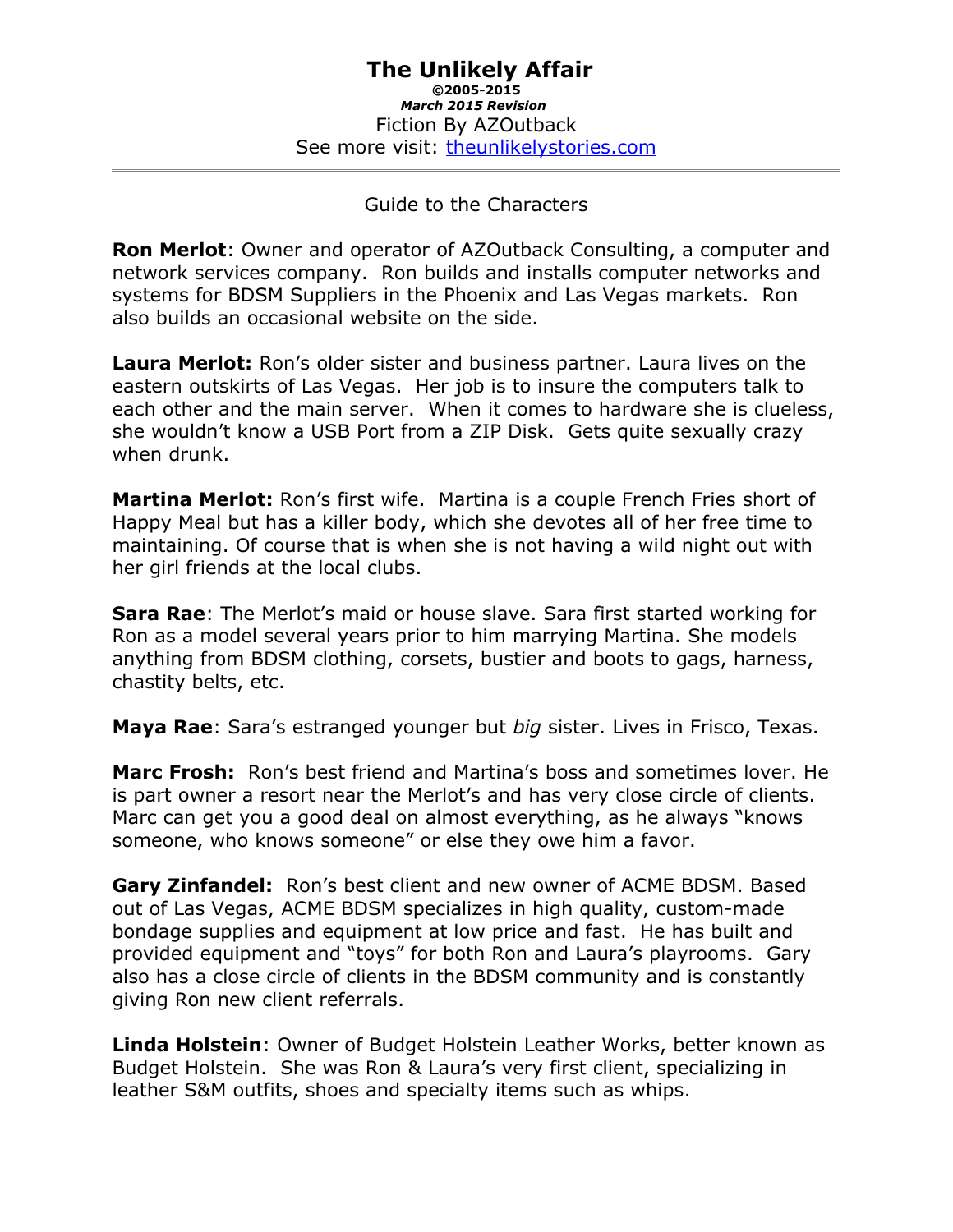**Bunny Gris-Zinfandel**: Gary's fiancé, a craftswoman of custom-made leather body harnesses. They met at a convention in Henderson a few years back.

**Bambi Gris:** Bunny's sister and business partner. While she does make some of the harnesses herself, Bambi is more a model than a craftswoman.

**Andy McGrawl**: Owns a chain of computer stores in the Tucson metro area, that are a cash front for his swingers style club, the Pussycat Lounge outside of Tucson.

**Lindsay McGrawl-Sauvignon:** Andy's bi-sexual wife and the head entertainer for the Pussycat Lounge.

**Jason Jason**: Owner of Boots Leather and also specializes in S&M outfits, but more so with boots. The only client of the Merlot's outside of the Phoenix or Las Vegas markets in Frisco, Texas.

Ron knew his wife was cheating on him, but he didn't have any proof or for that matter knew who she was cheating on him with. One day bad weather causes Ron to cancel an out-of-town appointment at the last minute. Upon returning home he discovers all the proof he needs that his wife is cheating on him. However *who* she is cheating with and the events thereafter lead to what would become *The Unlikely Affair*. This is the first in the multi-part *The* Unlikely *Stories s*eries by AZOutback.

## **Chapter 1: In the Beginning & Martina's New Toy**

Couple years ago my sister, Laura and I started our own full-time one-stop computer & network business called AZOutback Consulting. We had been doing side-jobs off-and-on for the past few years while we're going to school. Nearly, the entire business is from word-of-mouth referrals within the BDSM community. Both of us had our own specialties, mine was hardware while Laura's was software. Between the two of us we had built and installed computer networks as well as, created inventory, catalog and networking software. I also created and managed suppliers' websites as side job. We have a unique niche/relationship with our client's in that we work on a barter system for the labor costs. The client pays for the parts at a slight mark-up, in exchange for the labor costs, they provide us their products and/or services. Because of this relationship we both have quite an assortment of BDSM products along with very elaborate playrooms in both of our homes.

Since our major markets are Las Vegas/Henderson and Phoenix/Tucson we decided it would work well if one us lived in each market. Laura had lots of friends in Vegas and wanted to continue to work towards her Masters at UNLV. So she was not real willing to leave, I opted to move, out to the resort town of Scottsdale, just outside of Phoenix. Laura ended up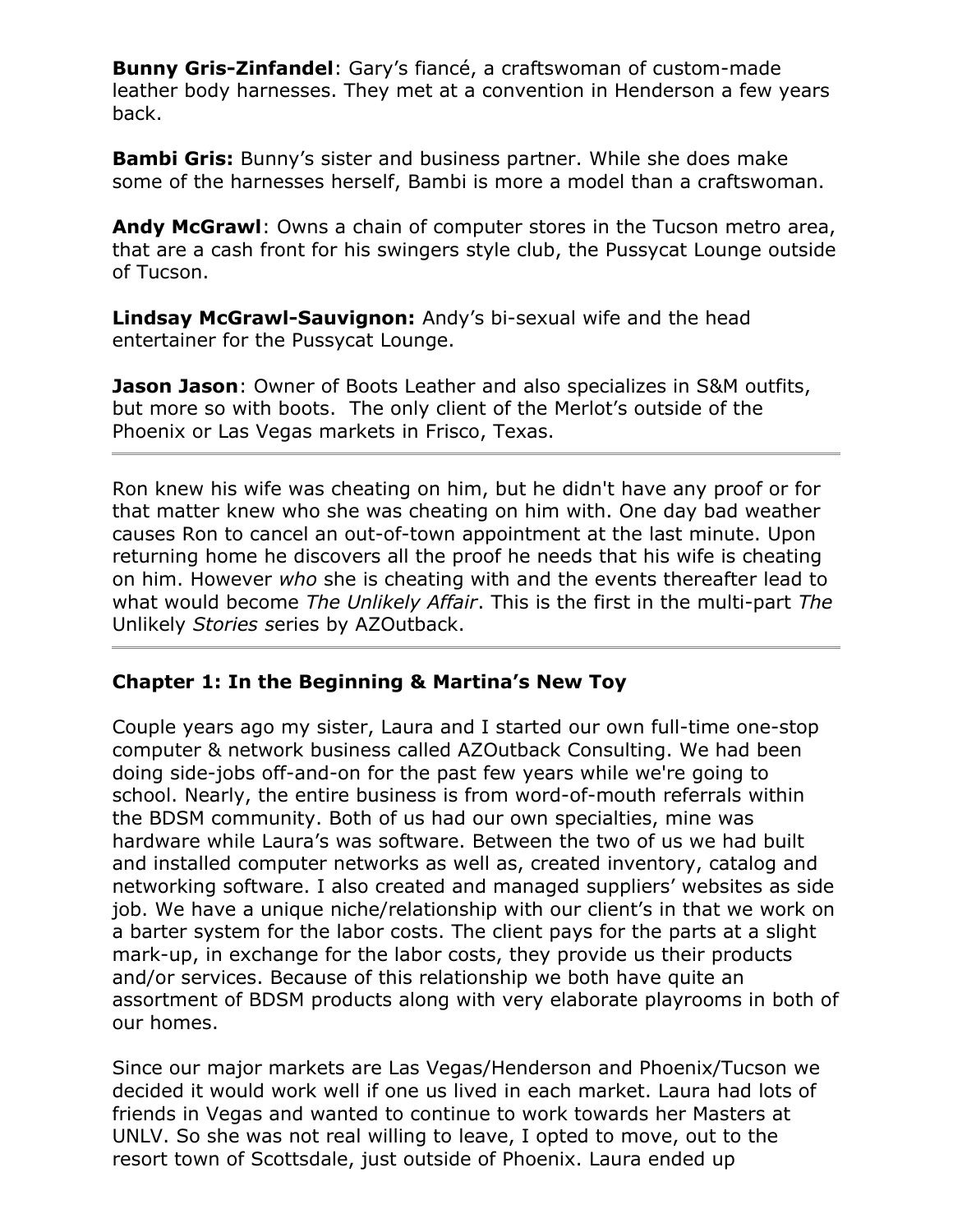purchasing a luxury condo in Lake Las Vegas (Henderson). Just so happens I lucked out on a tip from my buddy Marc, part owner of the Valley Shadows Resort in Scottsdale. We've been friends for years and he "knows everyone and everything". He has clients come from all over the US visiting for conventions, seminars, meeting, etc. Marc knew I was looking for house and let me on to a client who was selling a house he had inherited from his rich parents. Because the client lived on the east coast, he did not want to have deal with a house on the other side of the country. He had offered the house to Marc at \$750,000 although it was worth well over \$1 Million. Marc told him *he* was not interested but he had a friend who would be.

Marc called me a couple days after I had announced my intentions to move, "Hey Ron, I have a client who has a house out in The Desert Foothills Oasis community in North Scottsdale. He is offering it for only \$750,000 when do you want to take a look? "

I told him, "Look at it, Marc! Good lordy, anything has to be better than the townhouse Laura and I are sharing now with her UNLV cheerleader roommates. FAX me the sales info and I'll get back to you." After reviewing the plans and the sales info I told him I would take it. So thanks to Marc, I was able to snatch the house up before it went on the MLS and 33% below market price. With a little remolding here and there it worked out very well. The house sits on several acres of land built upon a hill in North Scottsdale. 4000 square feet within split 3 levels including 6 bedrooms and 6 baths (within 4 suites), 2 4½-car bay garages (these were partly converted into our playroom and my shop). An Olympic-size pool and Cabaña with showers and dressing rooms were also added after I bought the house. The garages, the Cabaña and the pool are all on the lower level. On the first floor is the kitchen, great room, library, dinning room, a hall bathroom and the maid's suite. On the top floor are the master suite, my office, the two guest suites, two hall bathrooms and a bedroom used for storage and presentations. I share the house with my wife, Martina and our slave/maid Sara.

Before I was serious with Martina I had been working with Sara, who is an Amazon at about 6'10" with very long jet-black hair. Sara worked for me as a model, demonstrating the equipment and outfits the clients would give us for our services. Oddly enough, in all the years Sara and I had been working together, she had never met my sister. Once Martina and I married I thought for sure Sara would not want to come with me to Arizona. Sara was willing to relocate, kinda tired living with cheerleaders as well. Martina never had any problems with Sara, strangely, if anything Martina seemed to have taken a liking to Sara. I had offered for Sara to join us in Arizona as our 'maid' with certain stipulations per Martina. First, she would be required whenever she was on duty to be in uniform: 5-inch high-heeled sandals, black gartered thigh-high stockings and a somewhat conservative French Maid's corset dress. The heels made Sara tower over both Martina and myself. Surprisingly, she accepted without any hesitations or second thoughts.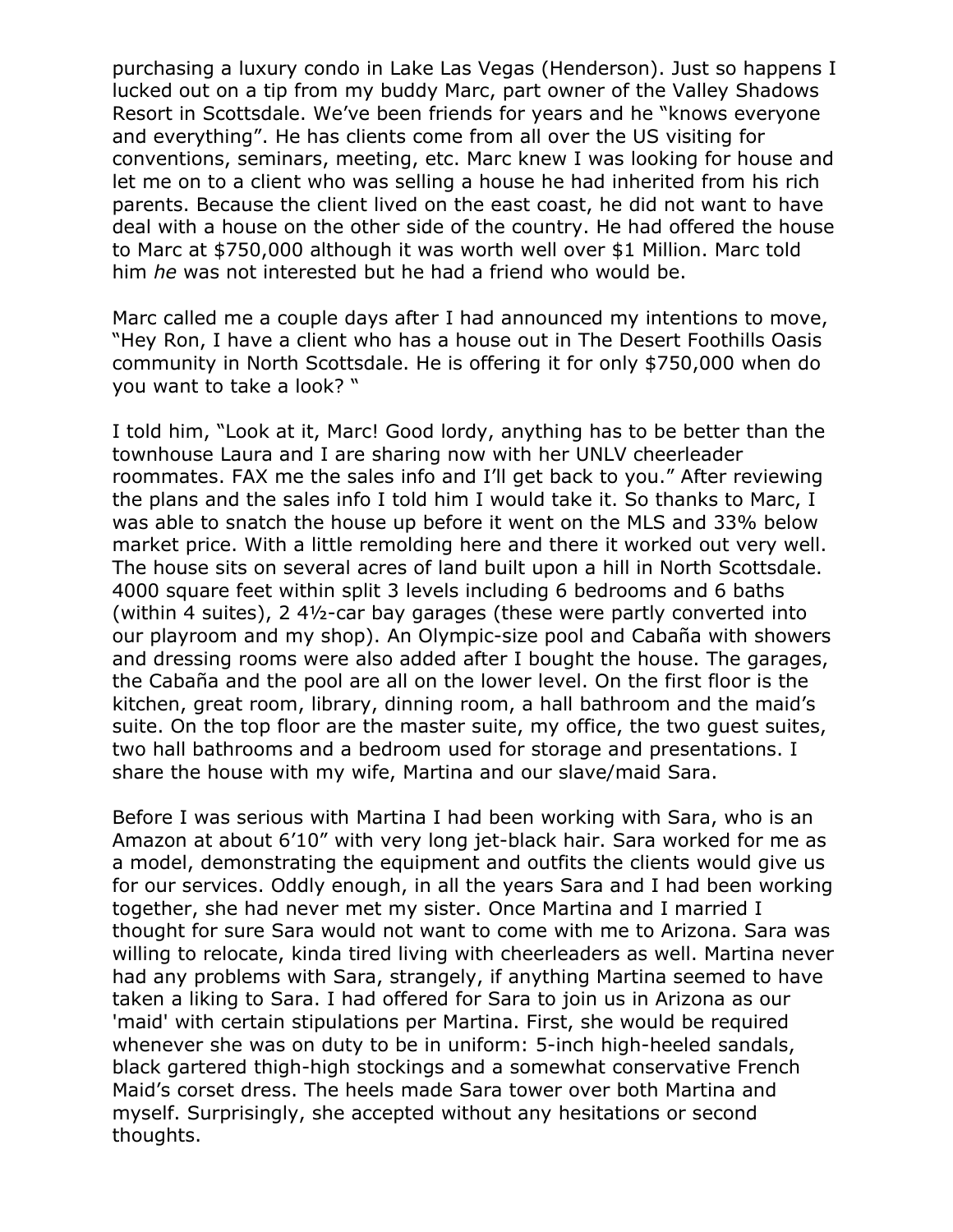Once we moved into the house I started having clients over on a regular basis. They would setup in the presentation room and Sara would model and try out their products. One morning, upon returning from a trip to see family in Nevada, I noticed an interesting addition to Sara's maid's uniform, a highsecurity chastity belt. I looked at her, the belt and then at her again. Sara insisted the belt had nothing to do with me, she only wanted to protect herself plus she liked the secure feeling. I didn't give it much thought and just assumed she wanted protection from my clients. She asked if I was upset, I told her I didn't bother me, in fact it further emphasized the "slave" look. She gave me the two keys and asked me to keep one in my safe and the other was attached to her key ring in her giant walk-in closet. She asked that I not mention this conversation to Martina and if Martina should question the belt to tell her it was my idea to protect her from my sometimes overly eager clients. I told her that was fine and didn't really think much of it at that time.

I met Martina a few years back at a BDSM convention while in Las Vegas and we hit it off right away or did she just want me for my money? Martina is a very good-looking and tall at 5'8" Hispanic lady with firm 38C tits and long (dyed) blonde hair. She has a body that most women would kill for and keeps in tip-top shape by spending most of her time at the gym and fucking any guy in Phoenix who is not on oxygen (and even some that are).

While Martina is beautiful she sometimes lacks better judgment. Couple months after we moved into the house she comes home with a new 'toy', a Pink Hummer H2. The dealer was so tickled that she opted for every upgrade and paid in cash (or she slept with him *and* his sales manager), he took 33% off the price and offered to re-paint it to any color she wanted. I looked at her as if she was crazy and asked why would you buy this what I called a "Pink Monster"? I would have called it a Barbie Hummer, but didn't want to run the risk of being sued by Matel and Martina was not a natural blonde (although she acts like one). This "Monster" uses an eighth of a gallon of gas just to start the engine! Her response really didn't surprise me; "I bought it to impress my girl friends! Besides I'm a connoisseur of clubs so I need to show up in style." She started acting like a little child begging and pleading to keep The Hummer, almost like a dog (not that she would want anything to do with a dog) that had followed her home from school. I told her she could keep, as long as she took care of it (maintenance and insurance) and fed it (gas). At that moment she almost started to cry when the reality of the costs hit home to her. Apparently, as a connoisseur of clubs she didn't make *that* much money. I think she used the last of her 'Google money', money she acquired from the sale of her Google stock she had since their IPO in April 2004. Thankfully Marc drove up in his silver BMW convertible or the 'Chick Magnet' as he called it.

He was starting to say something to me when he saw the Pink Monster sitting in the driveway. He looked at me and I just pointed to Martina. I causally mentioned she was unsure how she was going to afford to keep it. Marc walked over to Martina who was trying to hold back her tears and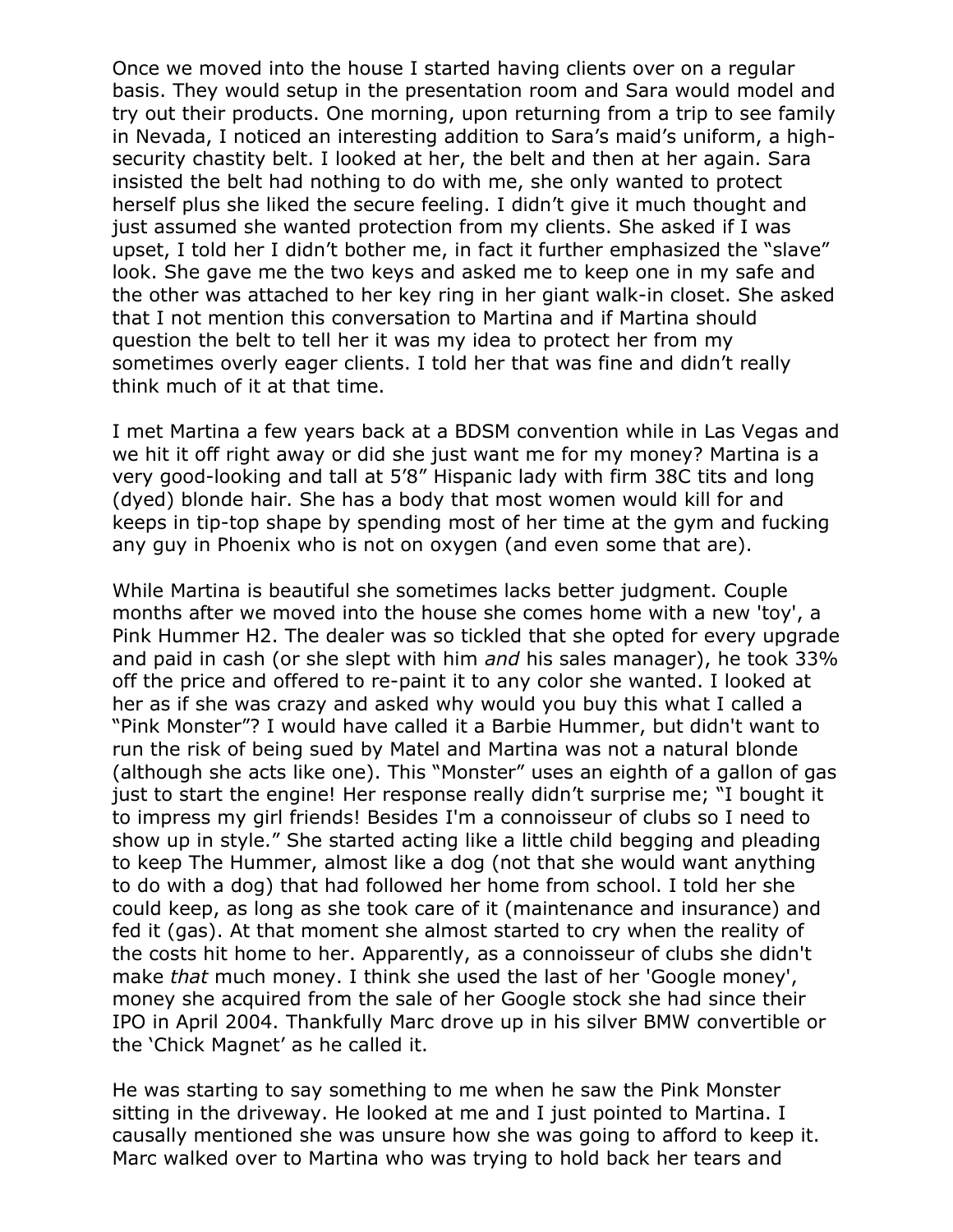embraced her. Sometimes I wondered if Marc comes over to "talk business" or he is coming over to 'do business' with Martina. Marc suggested she could work for him part time at the resort. She was a bit hesitant at first as "work" was not part of her image; he explained all she would have to is escort rich clients to their Casitas in an air-conditioned golf cart. She still was not showing much interest, so he added most of these clients were big tippers and could easily make a couple hundred in tips daily. She was starting to show a little more enthusiasm but had that "what's in it for me?" look. Marc finally got her attention when he told her she could have full access to the resorts state-of-the-art health spa. May be Marc wasn't such a bad guy after all, even if he did remind me of a cross between Larry from *Three's Company* and Kramer from *Seinfeld*.

A week later Martina was enjoying her new job, working a few hours in the afternoon and before work she would spend a couple hours in the spa sculpting her already gorgeous body. She kept thanking me for the job, as she loved the spa. In the evenings she would get together with her girl friends and party in to the early morning hours. However, a couple months later I noticed an odd change in Martina's behavior. She would come home each night or more like morning exhausted, not from partying but the type of exhaustion from having intense sex. She never seemed to be in the mood anymore whenever I asked her and repeatedly told me to "go jerk my-self off". I told her that wasn't the same and she just was like "oh well, deal with it!" As she left the room she mumbled, "If you're so desperate why don't you just fuck the maid?"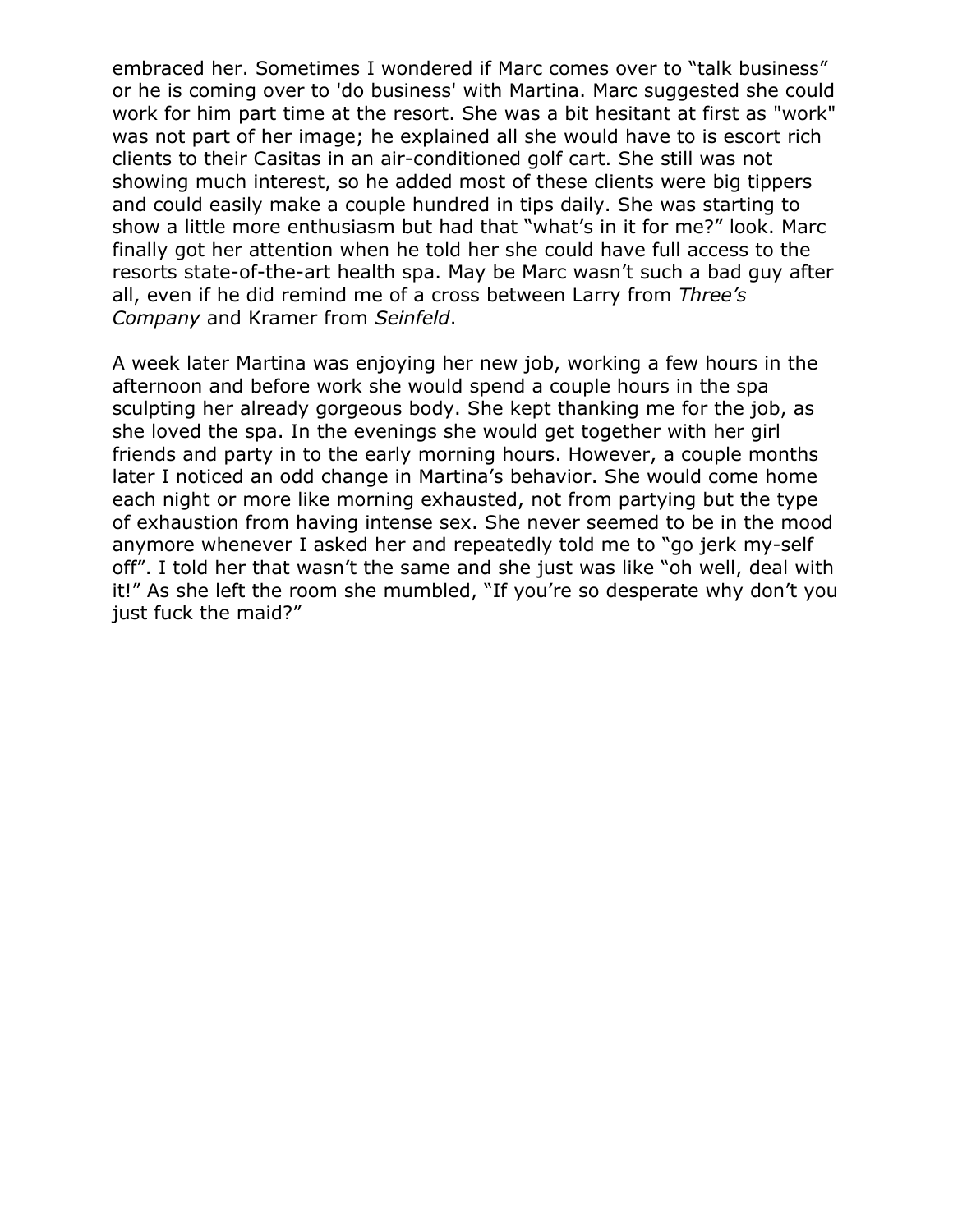A few days later Marc called and alerted me Martina was coming to work late. He went on to tell me some of the *female* clients were complaining about her appearance and behavior towards them and therefore was strongly considering firing her. I told him to give her some more time and I would take care of this troubling behavior. My mind was wandering, was she screwing the resorts clients or may be one of the Cabaña Boys or may be some guys her friends hung-out with? Wasn't really sure, nor how I would be able to prove anything. The next morning I confronted Martina and noticed that her mind was somewhere else. I told her about the conversation Marc and I had the previous night and reminded her about our agreement. She gave me a dirty look and said "Whatever!" I was about ready to give her a lecture about responsibility when my business phone rang. Sara had answered the phone and called out. Just as well, I was starting to lose my patience and needed to cool off before I said something Martina could try to use against me in court later.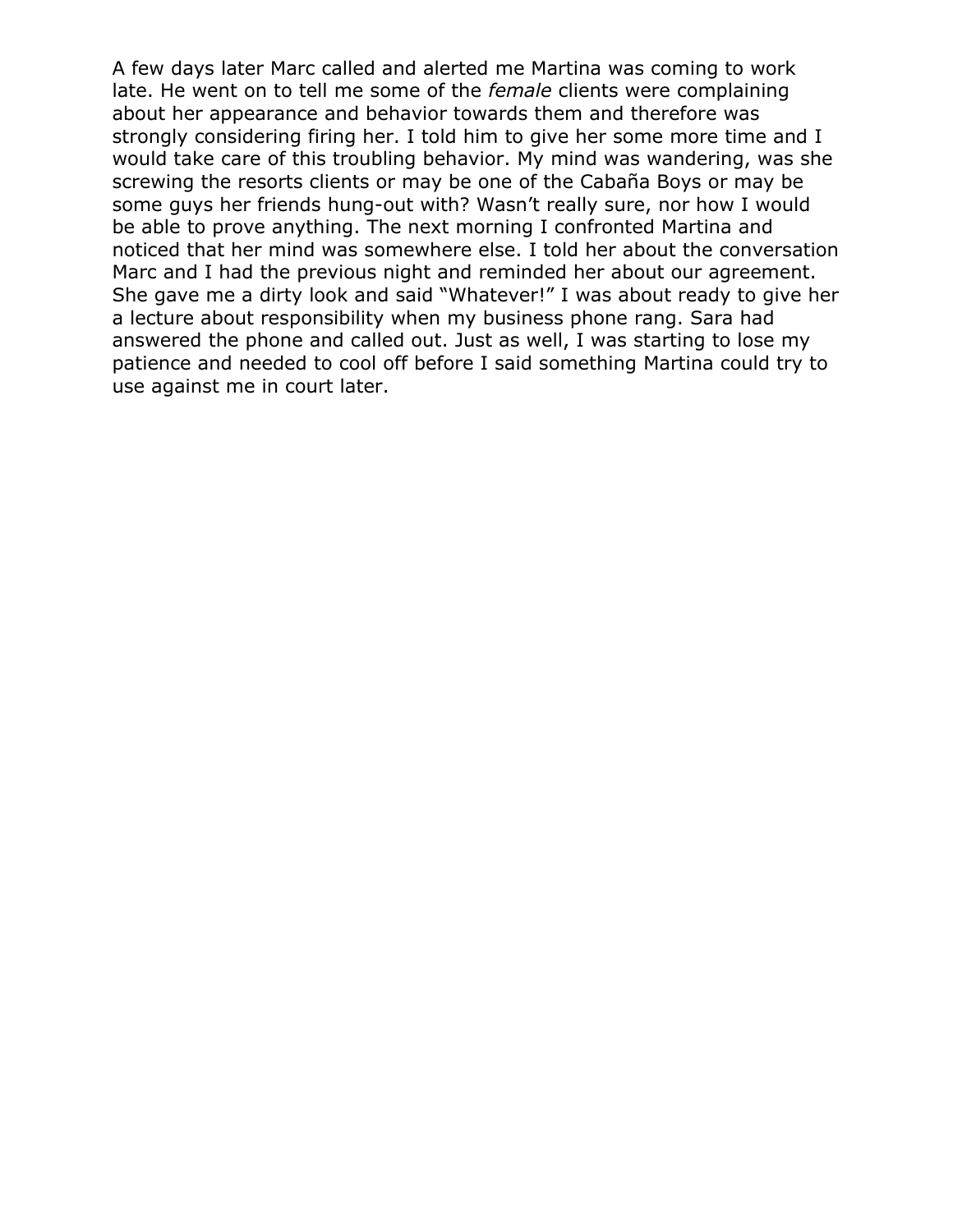## **Chapter 2: ACME BDSM & The Discovery**

I headed to my office and picked up the business line "AZOutback Consulting this is Ron…" and was greeted with an ear-splitting Minnie Pearl "Howdy!" of my sister, Laura calling from Vegas. She told me she had just landed a huge deal with a friend of ours Gary Zinfandel of GZ Fetishes who had just taken over ACME BDSM. She filled me in all the details. I was thrilled this was going to be a huge job and the money from the parts alone would help us out greatly. I asked what products ACME BDSM made and she told me that everything is custom made with a 1-2 week turn around time. I was hesitant when I heard this, but she assured me that everything was made of the highest quality. She said their specialty was custom-made chastity belts and that they had a huge market in the Las Vegas area.

It seems chastity belts have become the  $21<sup>st</sup>$  Century version of the engagement ring. Instead of buying a ring, couples would buy chastity belts and keep each others keys in their parents' safety deposit boxes until they married. She asked me when would I be able to meet her out in Vegas with all the equipment and I told her I could be out there in a couple days. She told me she had a hot date tonight and needed to get ready. Before she hung-up she mumbled something about being in Scottsdale this week and finally meeting Martina. We agreed to meet in Las Vegas in about a week to wrap up the install.

Laura is a very smart but average looking girl, a redhead about 5'7" with 34A tits. She reminds people a lot of Grace Adler from the TV series *Will & Grace*. It wasn't until my late teens I finally figured out she was a lesbian. She always wanted to hangout with me so she could "check out the girls". I had my suspicions but could never find any proof. Well the 'proof' came home with her one day. I was on the computer in the den when she brought home her high school sweetheart, Lynn. Even though Laura was older now she has never really changed and if anything got even crazier. She still loves to hang out at the Lesbian Clubs and have a "good time".

After getting off the phone with Laura I gave my computer supplier a call and placed an order. He said they should have everything in a few hours and would give me a call. It was now almost 10:00 AM and noticed Martina was nowhere to be found. I assumed she had already left for work. I headed down to the kitchen and found Sara was cleaning up the mess Martina had left. As I walked in she was bending over and I got a great view of her chastity belt. She asked me if I wanted anything to eat and what had kept me so occupied in my office so long. I filled her in on the new contract with ACME and she told me that was the company that made her belt. She had picked it up while passing through Vegas to visit her grandmother in Reno. I was amazed that quality of the belt and asked her how much she paid for the belt. She was a little defense at first saying it was her money she could do what she wanted. I simply replied that I am only curious as I was going to be doing business with them. My jaw nearly hit the custom Italian tiled floor when she told me she only paid \$200 and it was ready in less than two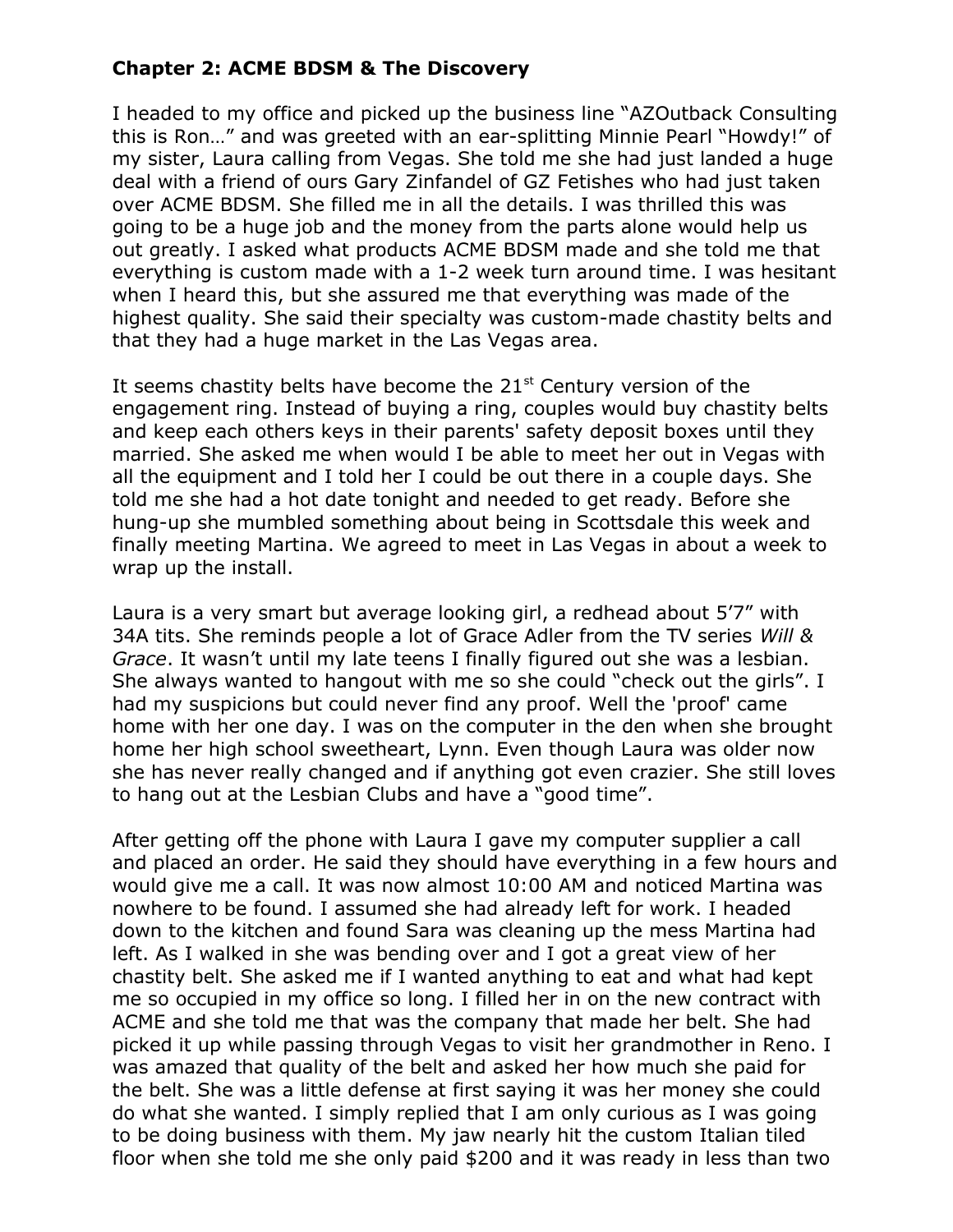weeks. Comparable belts would cost over \$500 and would take months to make. I was really looking forward to dealing with ACME.

I finished breakfast and asked Sara to let Martina know I would be gone the next few days as I was going to be doing an install for ACME. Sara told me Laura called while I was on the phone with my supplier, but didn't want to leave a message, just she something about hitting the clubs tonight. I thanked her and told her since I was going to be gone she would be "off duty" and did not need to be in uniform. Sara thanked me and asked if she could continue to wear the belt whenever she was out of her quarters. I told her if she wants to that is fine. I returned to my office to grab my briefcase and all the paperwork for ACME before I headed downstairs to the garage. When I entered I noticed Martina's Pink Monster was still there and a note on my Jeep Wrangler: 'Ran out of fucking gas trying to get this fucking thing started…had to take the fucking Jaguar!!!' I looked inside the Pink Monster and sure enough both needles were on "E".

I head back up stairs to the kitchen and called out for Sara. She appeared from the dinning room wearing a leather halter-top along with leather hiphugging short-shorts and her chastity belt. I couldn't help but make a comment about her trying to start a new fashion trend she just looked at me and laughed. I handed her Martina's note. She looked at it and commented someone should have her mouth washed out with some LAVA soap! Sara said she would ring the auto-club right away. We both knew Martina would expect to have her Hummer ready when she returned tonight to go clubbing. The computer store called my cell and informed me everything was ready to pick-up. I told him I should be down there in an hour or two. Later that afternoon, I arrived at my supplier and was looking over everything I had ordered.

The salesman, Doyle asked me jokingly "How do you want to pay for this today Diamond, Kryptonite or Plutonium card?"

I responded, "Whatever happened to the good ole days when everyone paid with cash?"

He looked at me and asked, "You mean to tell me you have two-grand in cash on you?"

"No, but I have this," I handed him a cashier's check for \$2250 and told him to keep the change.

After loading everything in to the Jeep I went over to a nearby restaurant and sat down at the bar. While I was looking over the menu I could hear the local news on the TV, the weatherman was saying it was another hot one today. In attempt to put a spin on the bad news he added we have a slight chance for storms tonight. I ordered, ate and paid for my dinner with cash and left the server a 40% tip. Headed out on I-10 towards Blythe, California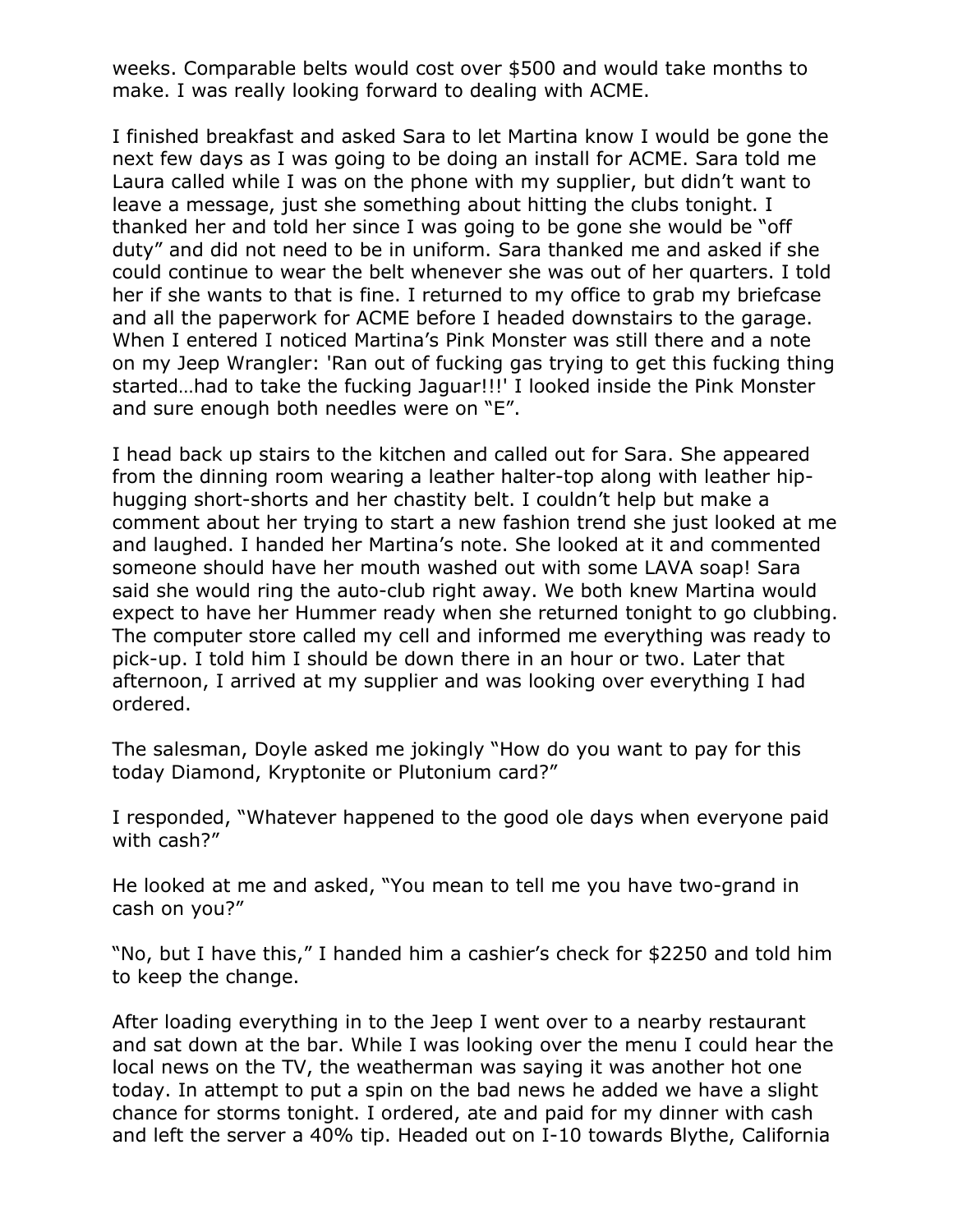and then would cut over to Nevada. I planned to arrive in Laughlin by late night, stay the night and head into Vegas the next morning.

As I was leaving the outskirts of Phoenix I noticed the electronic highway signs were flashing, "blowing dust next 30 miles use caution". Nothing unusual, this is a desert so blowing dust was par for the course. About 15 minutes later traffic came to a sudden stop, as traffic crawled along another highway sign came into view "Crash Ahead, Sever Resections, Call 511 or tune to AM 550/620/910". Now, I had to laugh at this message with all the warnings of the dangers of using cell phones while driving from the transportation authority, they setup a system where you can *call* for road conditions. Since my cell phone was in my briefcase, which was buried in the back of the Jeep, I ejected my CD and tuned to one of the talk/news radio stations…"Our big news story this afternoon is I-10 is closed in both directions on either side of Tonopah due to a major multi-vehicle crash and blinding blowing dust. Drivers are urged to exit and avoid the area. Detour via…." I turned off the radio and made my way slowly to the next exit.

Once I got off the highway and pulled into a gas station and hunted for my cell phone. I called Gary at ACME to tell him I was going to be late due to the crash. He told me it had made the news out there in Vegas and they were not expecting to have the highway reopened until sometime the next day, if they were lucky. He told me not to worry about coming out tomorrow and assured me they could wait a couple more days. Next I tried calling Laura to let her know I was not coming. She wasn't answering and then her voice mail greeting came on…"HHHHOOOWWWDEEE! You have reached Laura please leave a message after the beep…" I didn't bother leaving her message. Knowing Laura if she is out clubbing she wouldn't bother checking her messages until after the clubs closed at 2:00 AM. Next I tried Martina's cell phone as I thought we could have some "quality time" together tonight. It went right to voice mail, either she had turned it off or let the battery run down again. Finally, I tried the home phone but got the machine, which meant Sara was out for the evening.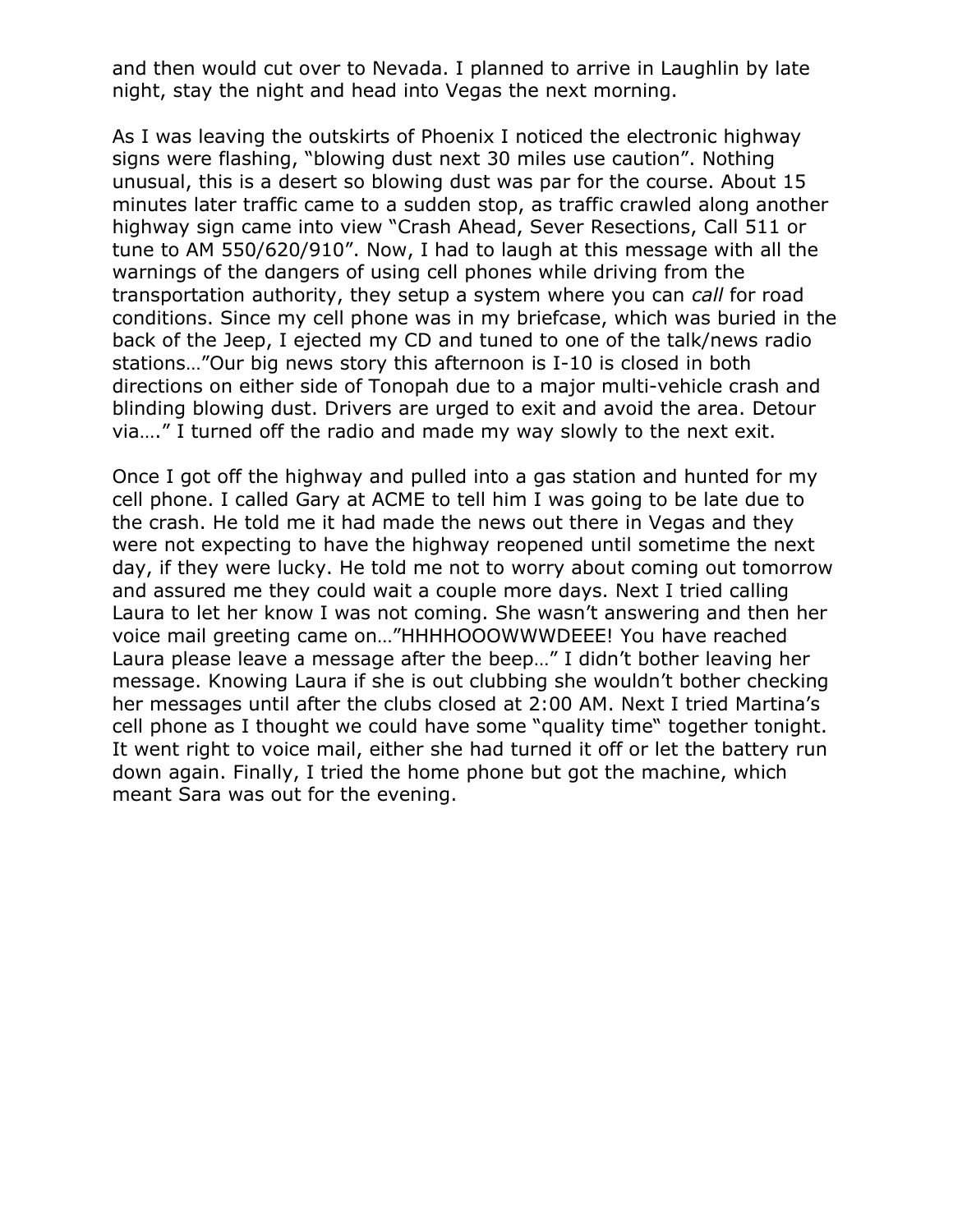A couple hours later, upon arriving home I noticed a Gold Cadillac parked under the Porte Cochere. The car had a green & white "E" on the deck lid, a rental. Martina must have brought some guy home with her from the clubs. I wasn't surprised; she knew I was going to be gone so she was taking full advantage of the situation. May be I was finally going to get the proof I needed about her affair. As I drove towards the garage I noticed the Pink Monster was sitting in the middle of the driveway and her Jaguar was parked off to the side. I was going to have to have a little talk with Martina about putting her toys away when she is done with them!

I walked into the kitchen and the machine was flashing with new messages. I was about to play them when I heard Martina's familiar moans and screams. I knew that sound, Martina was getting fucked and good! I quickly made my way up to my office to grab my digital camera so I could capture this "Kodak Moment". I had my camera ready to go and made my way to the guest suite where the screams were coming from still very strong and loud. The door was partially cracked open and I took a peak inside. I wanted to see the guy she was screwing with behind my back. As I looked in I had to contain myself for I could not believe my eyes. There on the king size bed was Martina being fucked doggy-style by my sister Laura with a giant strap on! Talk about a picture worth a thousand words! I quickly snapped a couple pictures, the girls were too into each other to even notice the flashes.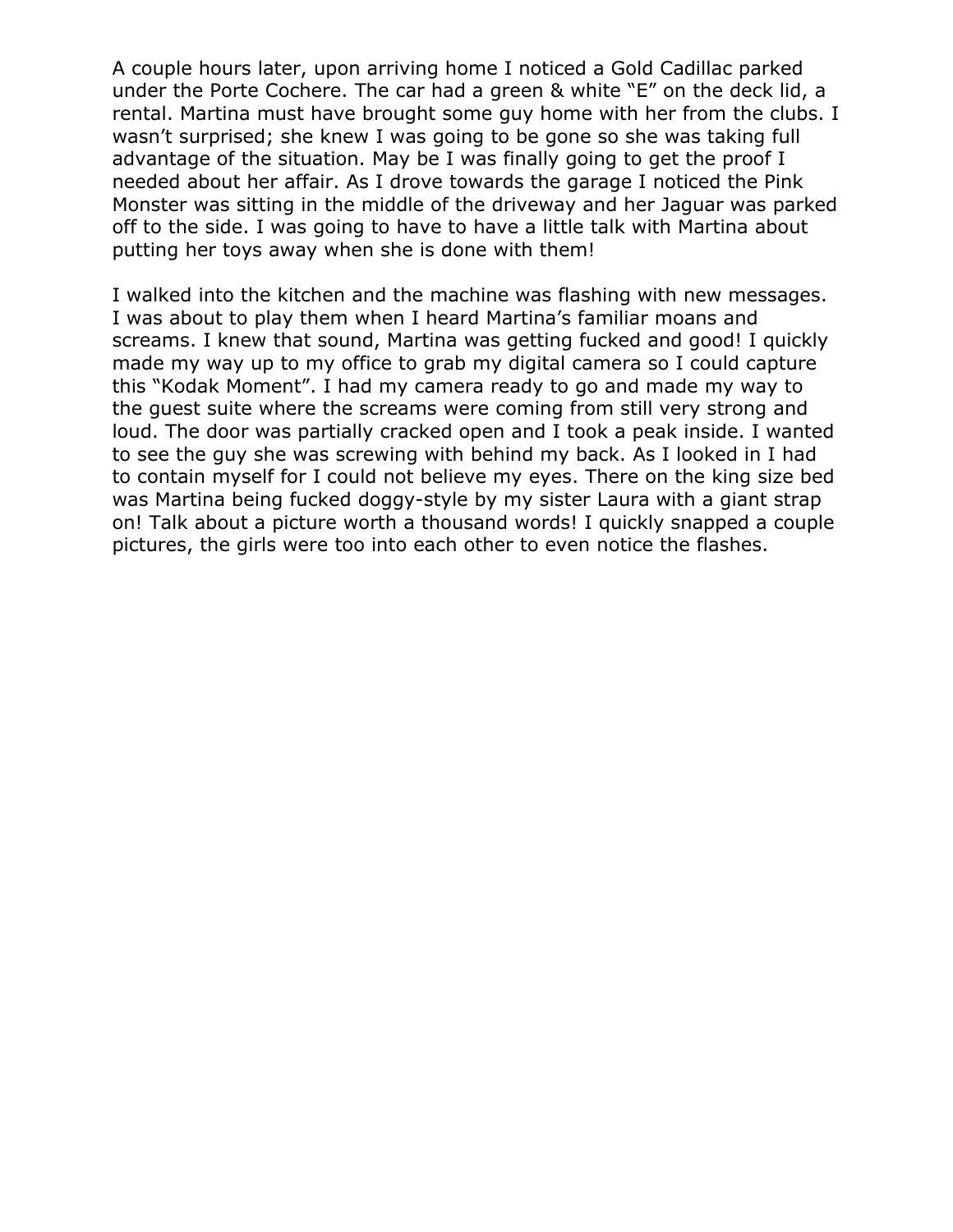## **Chapter 3: The Plot Thickens!**

I returned to my office and sat at my desk shocked and yet somewhat excited at what I had just seen. This was certainly an unexpected turn of events. Oddly enough I was not that upset about her screwing my sister, better her than some strange guy. What bothered me was the fact she was being sneaky about it and it was affecting her work performance. I was going to have come up with a plan to teach Martina a lesson. I grabbed my cell phone and called Laura's phone again. I could hear her purse ringing down the hall and set my phone down on my desk until I heard the familiar Howdy. Then I left the message "Hey sis it's Ron, having to come back home tonight bad crash out on the 10. Talked to Gary and we will do the final install in a couple days. Call me back when you have a chance."

I headed over to the bedroom we used for storage across from the guest suite and waited. I left the door open slightly and waited some more. I knew Laura's wireless carrier had a few minutes delay in sending voice mail notifications when she was out of her home area. Another minute or two passed then Laura's phone start whistling *Dixie*. Laura walking out the room wearing nothing but the strap-on dripping with Martina's juices. She grabbed her phone out her purse and called her voice mail. Moments later she came running back yelling "Oh Shit! Ron is on his way home! I need to get out of here!" Martina was starting to pout and Laura reminded her if I caught them that would be the end of their fun. Reluctantly, Martina agreed and they French kissed and fondled each other before Laura left. Martina headed into the shower and I waited a couple more minutes before I went back into the hall.

Since Martina would not be expecting me home for at least another hour, that would give me time to unload all the equipment into my shop within the far garage. 20 minutes later I had unload all the equipment into the garage and went to gas-up my Jeep. The gas station was only 5 minutes from home so I was there and back within 15 minutes. When I came up the drive this time I noticed that both the Jaguar and the Pink Monster were no longer in the driveway and neither was the Gold Cadillac. I entered the garage and noticed the Jaguar was there but not her Hummer. I parked my Jeep and went up to the kitchen. The answering machine as still flashing and again just as I was about to listen to the messages I was interrupted. I felt the earthshaking rattle of Martina's Pink Monster entering the garage. I went up to my office and would be pretending to be working when Martina would walk by. Fortunately, my office phone rang. "AZOutback Consulting this is Ron…" as I switched over to speaker the familiar ear-splitting Howdy of Laura filled the room. She told me she had gotten my message and we discussed how we were going to handle ACME. About midway into the conversation Martina walked by dressed and acting like a bitch-in-heat. She looked in and gave fake surprised look and waived. I smiled and waived back, not even having to pretend I was busy.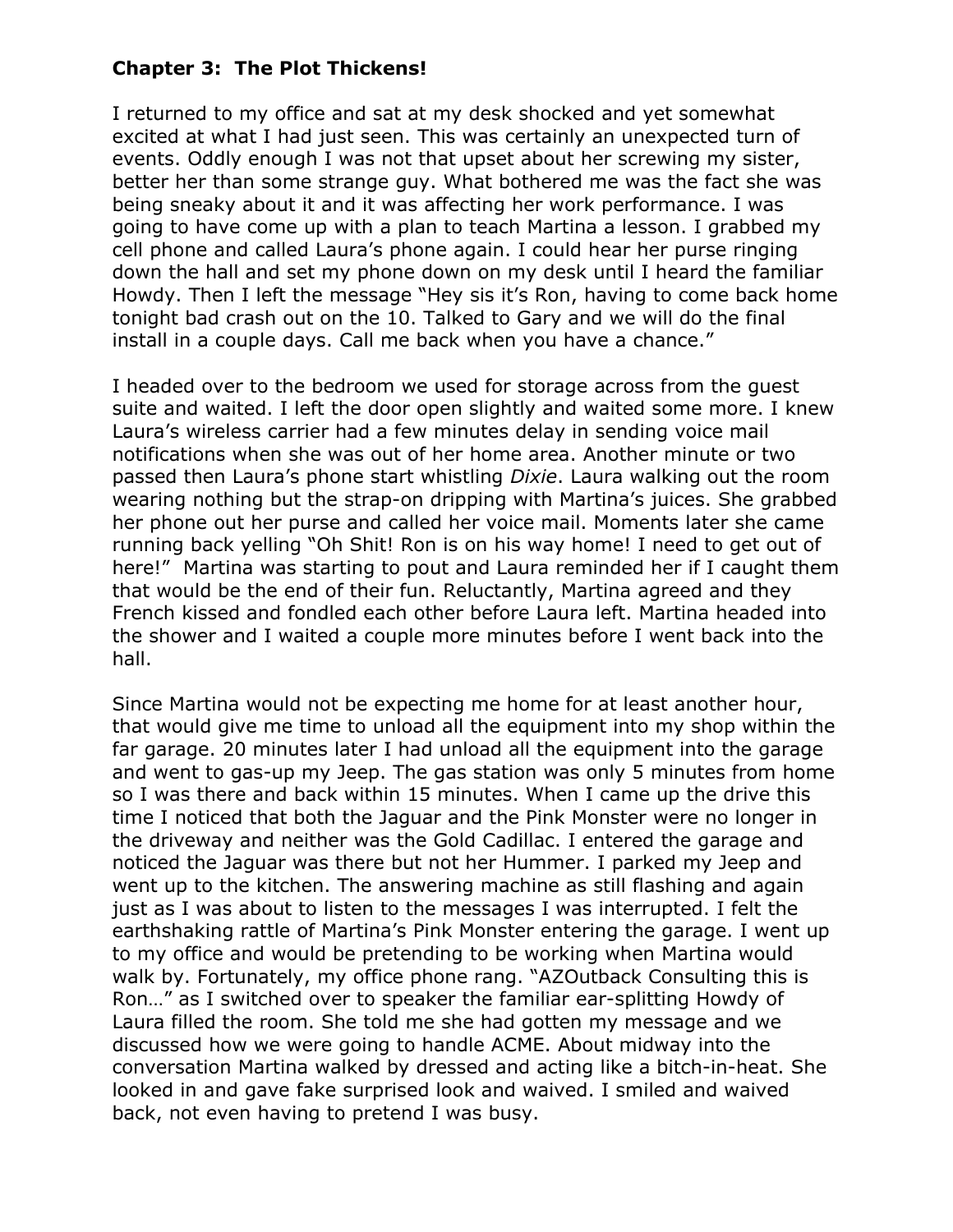An hour later in the master bedroom, Martina was already in bed and it was only 11:00 PM!! After I showered and got into bed Martina rolled over and started acting guilty…I mean playful. She asked why I returned so soon. I just told her there was a delay and I would be going back in a couple days. She was acting interested, but I knew she was just trying to find out when I would be gone next. She was trying to tease me saying she was in the mood tonight. Giving her a taste of her own medicine I replied I was really tired from the drive and not in the mood. Disappointed she rolled over and mumbled a "whatever!"

The next morning I awoke it was only 6:00 AM, but Martina was not in bed, which is rather odd since Martina is rarely up before 8:00 AM. After getting dressed I headed down to the kitchen and startled Sara who was there out of uniform but still wearing the belt. She freaked out and started apologizing for being out of uniform. I told her not to worry I was not really here, so technically she was still off-duty. I inquired if she had seen Martina to which she replied that Martina left about half-hour ago. Out of curiosity I asked her where she was last night and Sara said she had dinner with Marc and stayed late for a couple drinks. Odd, I didn't think Marc wanted anything to do with Sara, but then again I could have been wrong. Now Martina and Marc, that's a different story. Of course after the events of last night I was not sure "who was cheating who". I asked her why she was with Marc and she started getting defensive again saying that what she did on her own time was her business. After calming her down I told her I did not bother me if Marc and her were seeing each other. Sara explained what Martina had told her when she had found out I was going to be gone for a while.

Martina had called Marc and told him to invite Sara over for dinner and a few drinks, mainly just to keep her out of the house. Martina was going to have a friend over that night and wanted to be alone. I asked Sara if she knew the name of this "friend" she said she thought it as Ann-Marie. Hmm, Ann-Marie was Laura's alias from back when she was performing; this was all starting to make sense. Then Sara said she had left a message last night and it was still on the machine. I played the message "Hey Marti! It's me Ann-Marie; hear your husband is going to be gone for a while. I am looking forward to tonight see you around eight." Even though the voice had a fake thick southern accent I knew it was Laura. I asked Sara if she had ever seen this Ann-Marie and she said once but didn't really want to talk about it. Then it dawned on me Laura had never been to the house, at least not while I was here. I asked Sara to follow me up to my office that I had something I wanted to show her. I pulled up a picture of Laura that I had taken a couple years ago at a convention in Tucson. I asked Sara if the lady looked familiar, "Other than the hair she looked exactly like Ann-Marie." I found a more recent picture of myself and Laura with her red hair and showed this one to Sara. She immediately said that was Ann-Marie and how did I know her? Her jaw dropped when I told her she was my sister.

It was all starting to come together now but in what way was Sara involved? I told Sara about what I stumbled across when I came home early last night.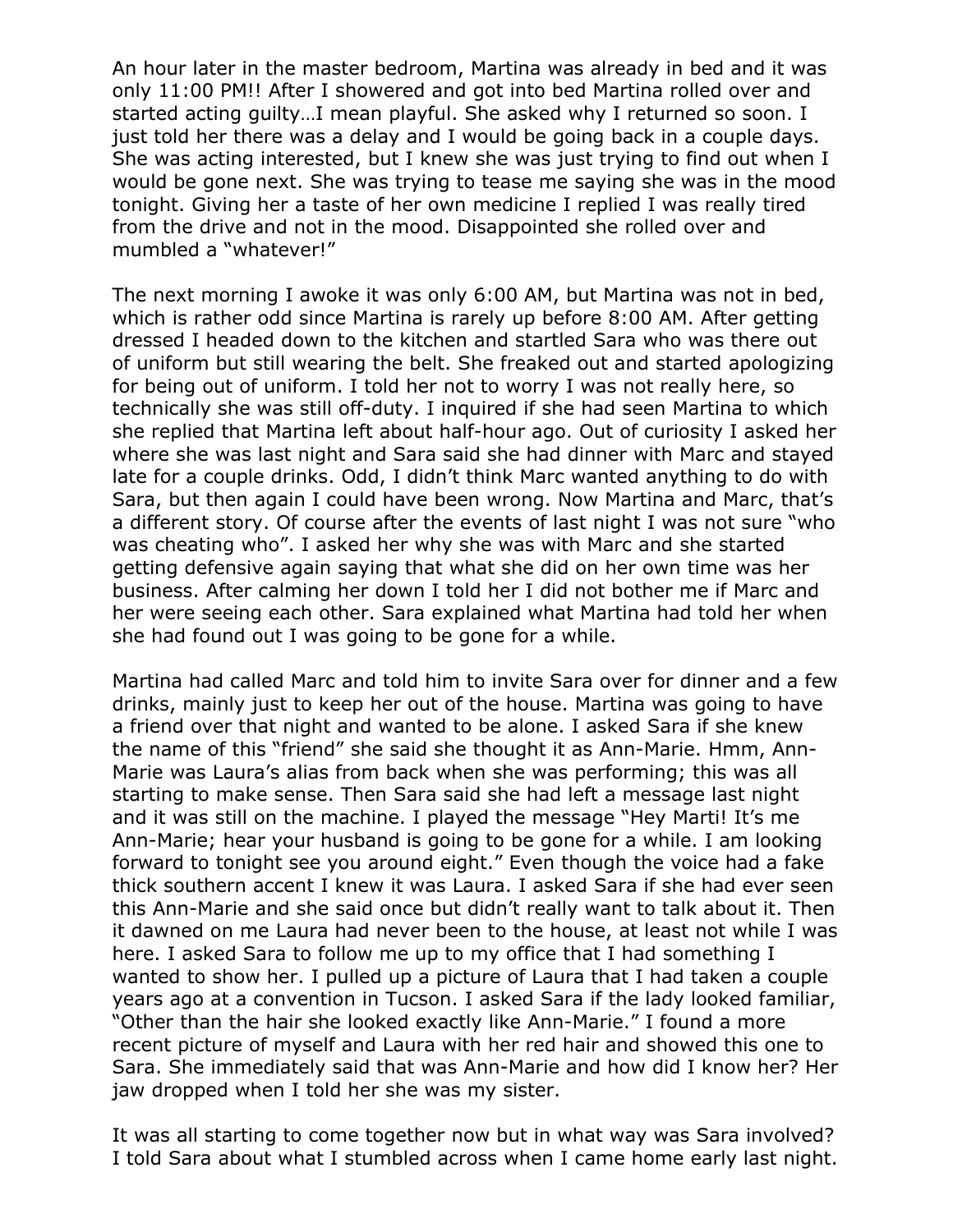She then told me she wanted to talk to me…at that point Martina was walking down the hall yelling Sara's name. As soon as Martina walked in to the office and saw Sara out of uniform, she started making a rude comment to Sara. I interrupted and told Martina, today is Sara's day off and she can be out of uniform if she wanted to." This shut Martina up real quick. Sara turned to both us and said she would be in her quarters if we needed her. Martina and I talked a couple minutes and as usual she seemed more interested in my schedule than anything else. I told her I would leave for Vegas in the morning and had other things to take care of today. I asked her why the sudden interest in my schedule and she said there was no reason. Then she commented about wanting to go workout and she would be late for work and took off. Odd, today was also Martina's day off why would she be going to work?

I knew there was something up with Sara but she sure wasn't going to tell me with Martina around. I glanced my calendar and noticed today was Martina's 3-month anniversary with the resort. An idea suddenly hit me and I rang up Marc at the resort. He immediately answered "Valley Shadows Resort this is Marc…"

"Hey Marc it's Ron, how's it going?" I replied

"Oh hey Ron, it going alright, what can I do for you?" asked Marc.

I filled him in on the events with Martina last night. Marc commented, "That would explain the complaints from the female clients. So what are you going to do about this?"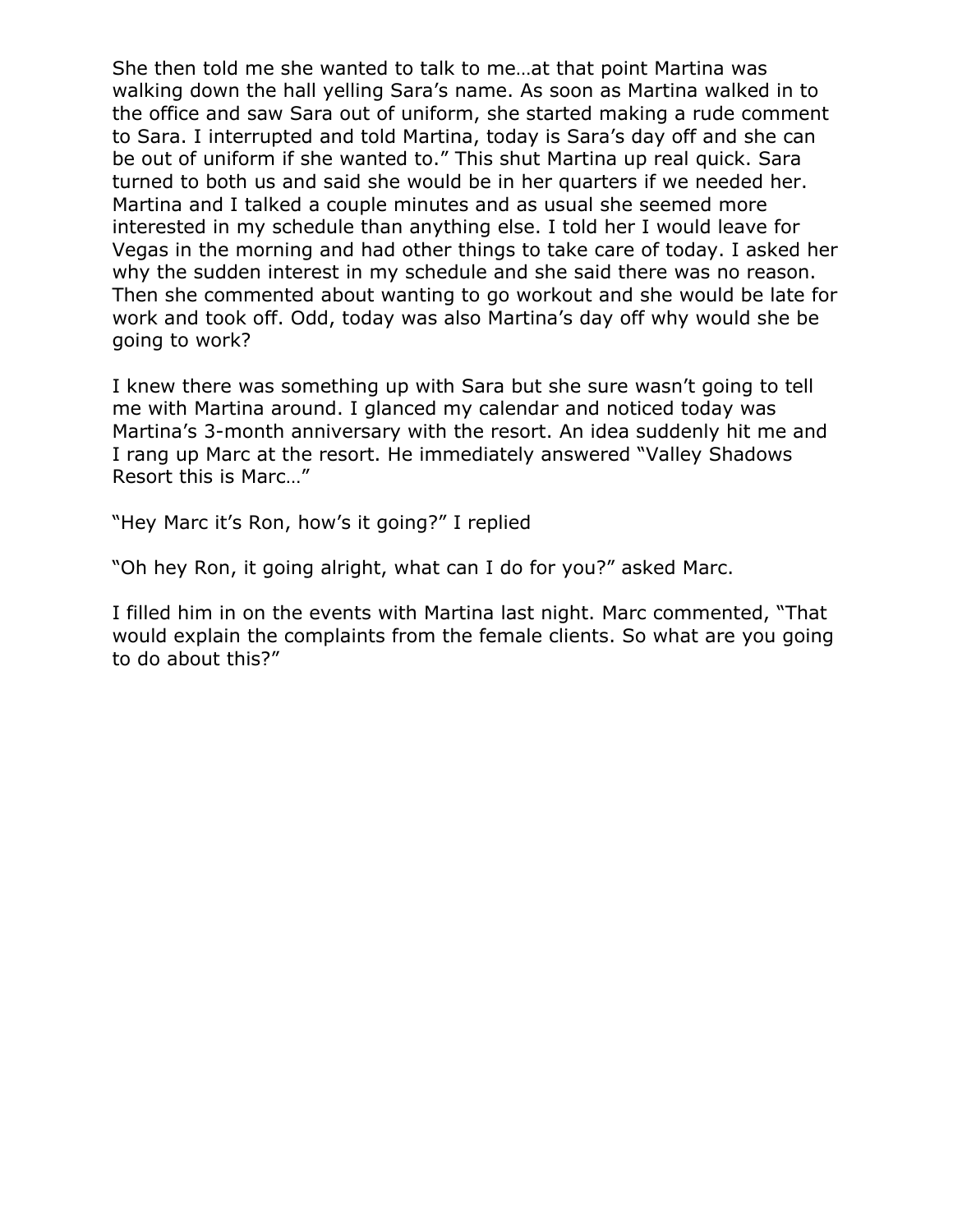I thought for a moment. "I need a month, but I sure I could turn Martian around real quick. Today is her 3-months and as a thanks to the both of you I have a limo take y'all to a private dinner at a fancy restaurant tonight. After dinner you can do whatever you want with Martina. If you two want to fuck each other silly it is fine with me. In fact, she is going need all the fucking she can get!"

The plan was to keep Martina distracted and out of the house so hopefully I could talk to Sara and may be fill in some more blanks. I called the limo company, the restaurant and made all the arrangements. I called for Sara and filled her in on the plans for tonight. Around 6:00 PM the limo driver rang the doorbell rang. I called out to Martina her date was here and she came down the stairs. Martina always dressed to tease was wearing a Vdress which barley covered her breasts and stopped just millimeters above her pussy. I kissed her and told her to have a good time.

"Why aren't you coming?" Martina asked.

"This is my present for you and Marc and besides I have to leave early in the morning for Vegas." was my reply.

She got into the limbo, but not without first flashing her tits to the driver. I went into the kitchen to find Sara only to discover a note on the fridge 'Be back around 7:00'. Since I had some time to kill I took the opportunity to reload all the equipment for ACME. After everything was loaded, I noticed the back tires were a little low. Looked at my phone still had 15 minutes so went over to the gas station and fluffed up my rear tires. Upon returning home I found Sara in the kitchen back in full uniform including the belt, putting the finishing touches on dinner.

"You didn't have to make me dinner or for that matter be in uniform on your day off." I commented.

Sara replied with a smile, "Ron, it's all right. Now sit down and enjoy my cooking!"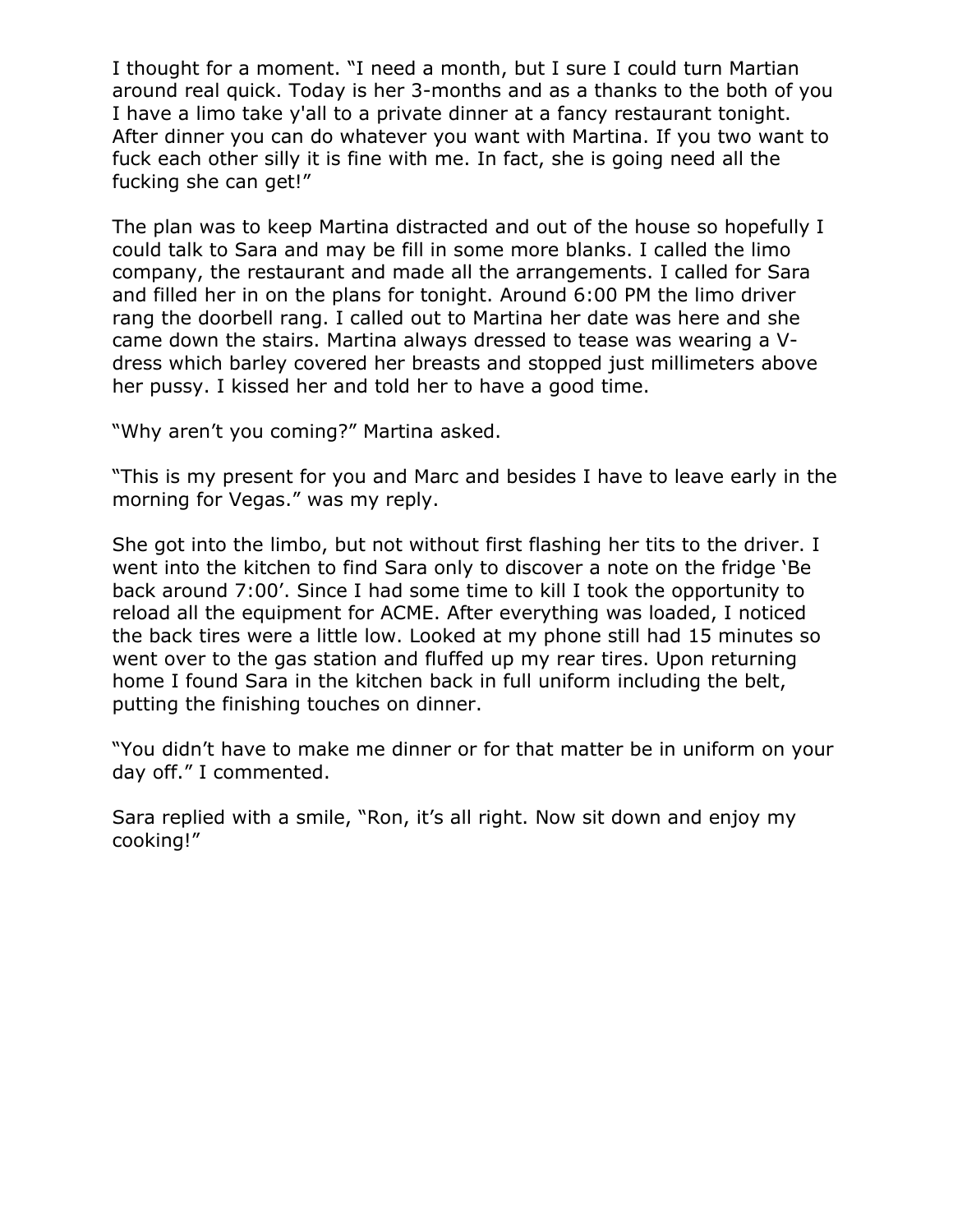# **Chapter 4: Sara's Story & The Deal**

After dinner we sat down and had a couples glasses of wine. This allowed Sara to relax enough to tell me about Martina and Ann-Marie or Laura. "A couple weeks after we moved into the house, you were gone on a job for *The Budget Holstein* out in Tucson." I would never forget Budget Holstein, that job almost put me out of business because Laura show up two days late to the install. Laura had told me she had eaten something that hadn't agreed with her and she was sick that night and the following day. If I bought that story I should have offered her some of my ocean front property in Arizona. I suspected she had been out with her friends and lost track of time. Thankfully the client had agreed to a 20% discount on parts.

Sara went on to explain about that significance of that night, "Martina said she was bringing a friend over she had met while clubbing. Laura came to the house about an hour after you had left and Martina introduced her as Ann-Marie. She asked me to fix them dinner and while they were waiting they drank an entire bottle of Pinot Gris. By the time I had dinner ready both were pretty drunk. They barely ate dinner and couldn't keep their hands off of each other. They ended up going in to the great room fucking each other silly with strap-ons and eating each other out." I thought this was odd as Martina would much rather have someone fucking her pussy than any type of oral stimulation. Sara continued, "I was cleaning up the mess they left in dining room when suddenly Martina who was drunker than a skunk came up from behind and ripped off my thong. She then tried to shove the strap-on up my ass while Laura came around front and tried to get her strap-on into my pussy. I screamed that I was not their toy and pushed Martina on to her ass and knocked Laura over. I ran into my quarters, which was not an easy task in these 5-inch heels. Laura began to chase after me and was almost into my quarters when Martina screamed for her to not to follow me into there."

Now it was really starting to come together. "So was this why you bought the belt?"

Sara explained, "After that night was when I told you I needed sometime off to visit my grandmother in Reno." As I recall that well as I had told her she could take a month off and be sure to visit Vegas while she was out that way. Well, she did visit Vegas as well as ACME to get fitted for her belt. Sara reiterated, "Again Ron, the belt had nothing to do with you, it a way to protect myself from Martina & your sister."

After hearing Sara's story I got an evil idea. "Thanks for finally telling me what happened. Now, how would you like to help me get back at Martina for what she did to you?" The smile on Sara's face the said it all. Back up to my office and between Sara and I we worked out a plan to "punish" Martina and to turn her behavior around. My private line rang, luckily I looked at the caller-id and saw it was Laura so I put in on speaker and turned down the volume.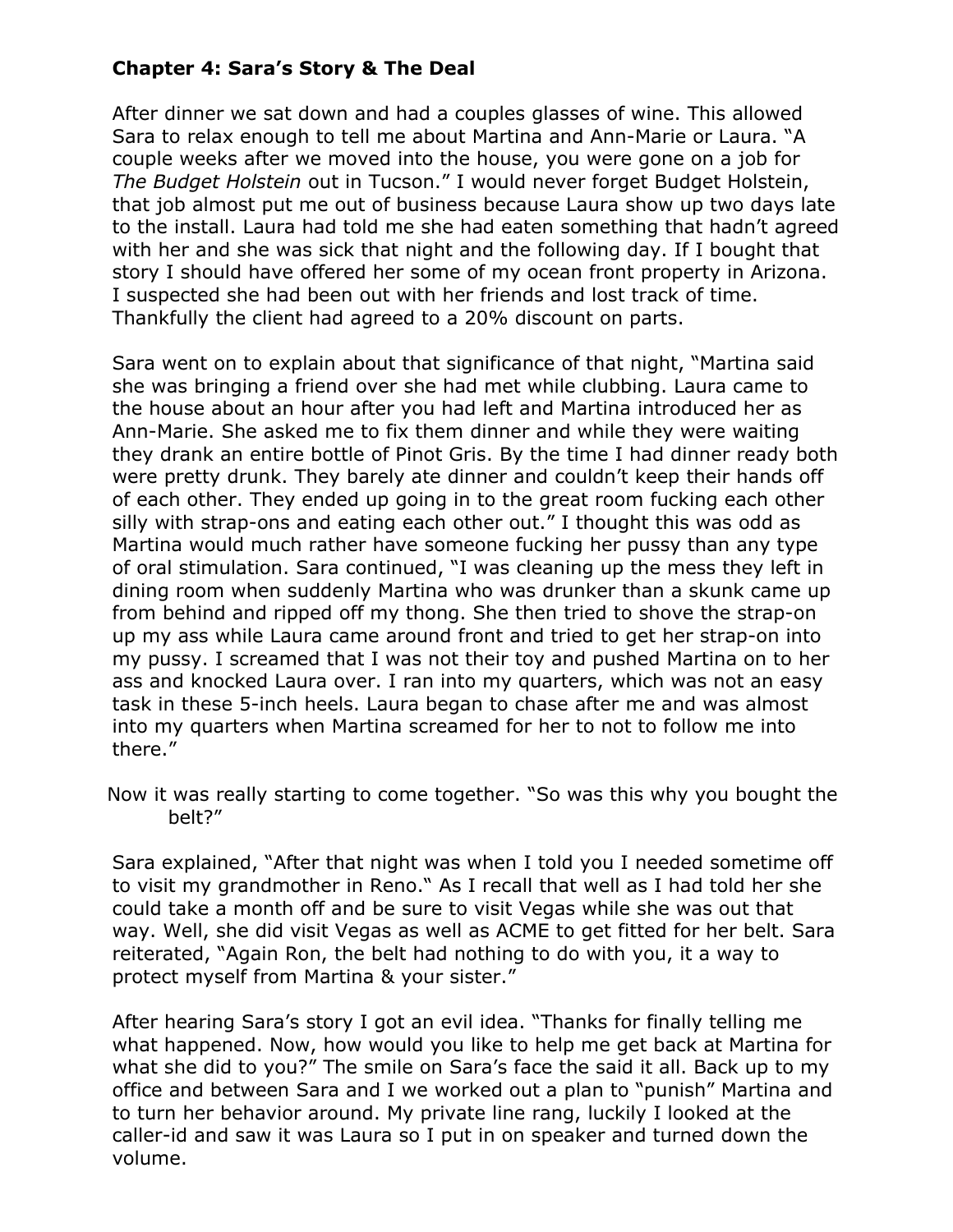I answered…"AZOutback Consulting, Ron"

Through the speaker, "HHHHOOOWWWDEEE Bro!"

I replied, "Oh, hi Laura! Nice of you to call, what can I do for you?"

Laura explained, "Gary from ACME had called and wanted to confirm when were coming to the install?"

I told her, "I will give him a call, it will be done Saturday morning. You could get the software install going Saturday afternoon then can spend the rest of the evening on the strip."

Laura agreed and before she hung up, "Oh, Gary asked if we had any preference as to what we wanted."

I had to hold back my excitement and told her in a straight voice, "I have a few things in mind and I would discuss them with him. I will see you Saturday evening!"

While I was on the phone with Laura, the business line rang and Sara quite literally ran down to the kitchen to answer it. I was amazed how well she could walk let alone run in those 5-inch heels, may be I should consider upgrading her to 6-inch heels soon! Right after I had gotten off the line with Laura, Sara came back in and said Gary with ACME was on the other line. Oh what timing!

I picked up the business line, "Hey Gary! I should be out there around 5:00 PM tomorrow night."

Gary responded "That would be great, were going to close down at 5:30 and wouldn't be open until Monday."

I informed him, "I should have all the computers up and running by Saturday morning and then Laura would be out later that afternoon to get the network going and it should all be up and running by Sunday afternoon."

Gary then asked, "Have you given any thought to what kind of equipment you want to get in exchange for the labor? We can make me anything you want from Medical, Dungeon to Mental Hospital, etc."

I couldn't help but laugh and gave a Sara a big evil grin when I said to Gary "Funny you should ask…So how much do I have to work with?"

Gary replied, "Well, since this upgrade is going to have a huge impact on his business you would do whatever you wanted."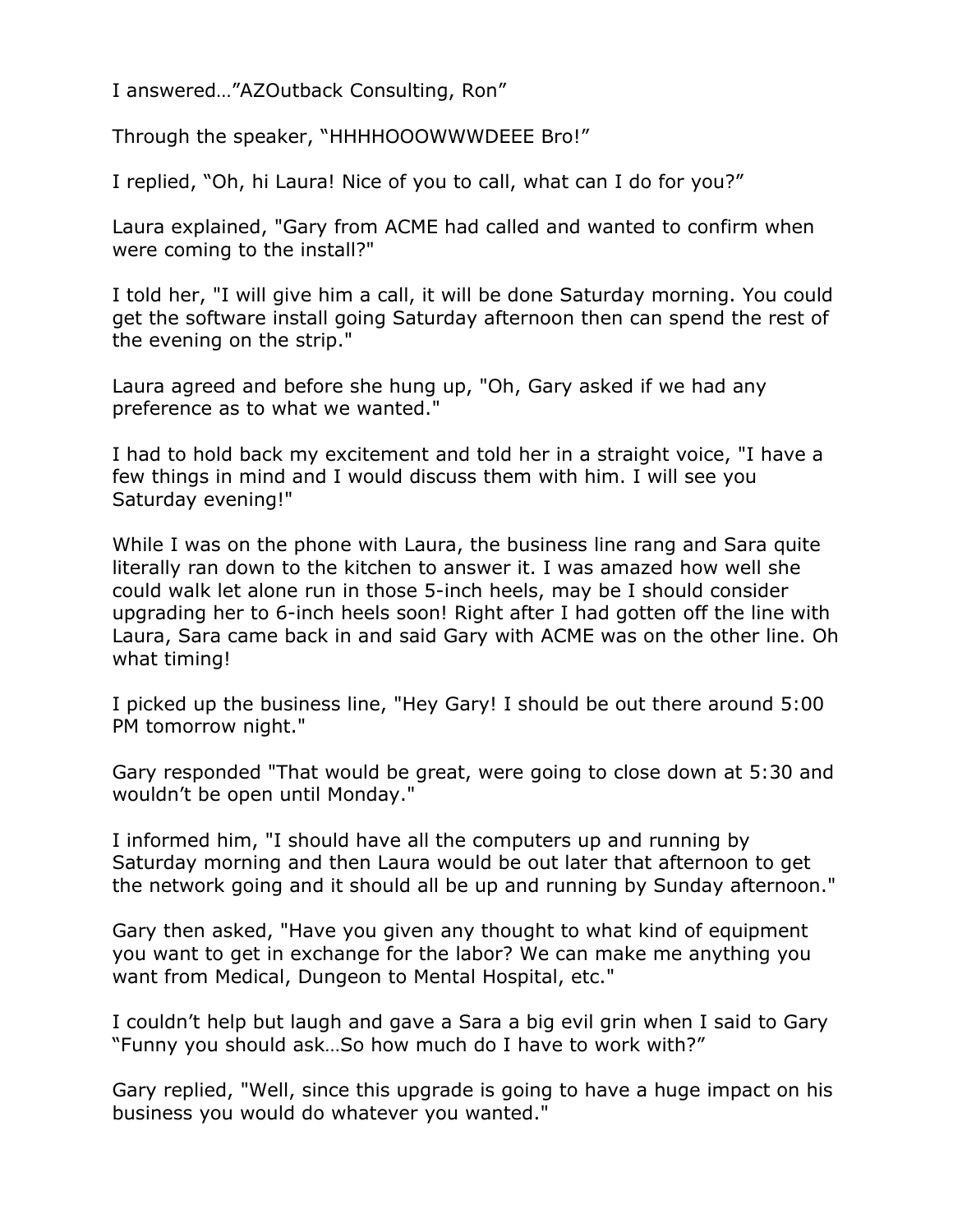I told him about Laura and Martina's fling. He wasn't surprised; " I knew something was up when your maid came to my shop for a Chastity Belt insisting it had nothing to do with you."

I laughed, "I already know about that and I really was impressed with the belt."

Gary sensing my interest explained, "That's an older model and it's not made anymore. However if you want to, I could make a newer one for Martina. But then there is the matter of getting Martina measured."

I put him on speaker, "I can get that taken care, what measurements do you need." As Gary started rattling off all the exact measurements, Sara was jotting them down on a notepad. After he was done giving us the instructions he asked "Is there anything else you wanted?"

I replied. "That doesn't even begin to scratch the surface. Now I know you do custom work, do you have any gynecological exam tables that could be modified?"

Gary asked, "What type of modifications do you need?"

I listed my requirements, "I want restraints added for the waist, feet and neck/head."

Gary commented, "Okay we can easily add a waist restraint and add straps to the footrests. For the neck, may I suggest a chrome collar with a fixed D-Ring that would attach to the table via a hidden latch?"

I continued, "Sounds good, now how about a doctor's stool that could be attached to the table?"

Gary thought a moment, "Just so happens I have a supplier who had given me one of those as a demo. I'll show it to you while you are here tomorrow. " Jokingly Gary asked, "Is there anything else you wanted?"

I quickly replied, "When I am done I would let you know! Let's add a straight jacket, blindfold and a penis gag. So how long it would take to get all these items?"

Gary put me on hold for what seemed to be an eternity forcing me to listen to 80's Muzak. He returned, "Most of everything we already had. If you like the table we could modify it in a day or two and have it delivered. So, everything but the belt you can have by middle of next week."

Impressed, "Okay, we will work out the details when I get there."

After I got off the phone with Gary I could see Sara was dripping with excitement and was just wondering what the heck I planned on doing to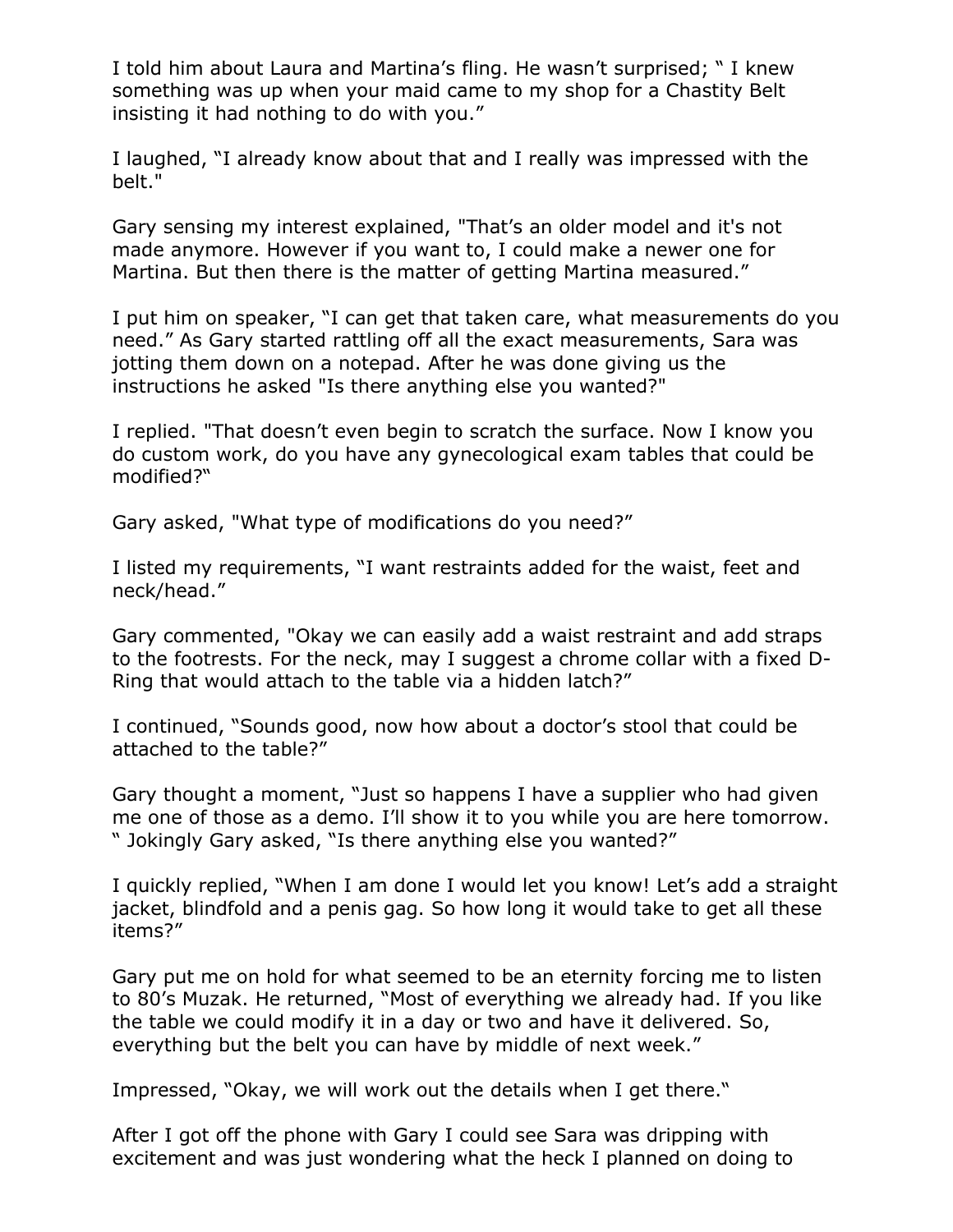Martina. I told her, "I'll fill you in on the details in a moment. Did Martina remember anything about that night her and Laura tried to fuck you?"

Sara thought for a moment, "Martina did apologize the next morning but was really fuzzy on the details of the events from the night before."

I asked, "Would you be able to get Martina drunk one night and get the measurements we needed for the belt?" Sara was hesitant at first, but I told her "This is a major part of Martina's punishment and you can come along with me this weekend. I'll buy you a couple dominatrix outfits."

She agreed and then joked, "It should not be too difficult to get her drunk and measured!"

I explained, "By belting Martina she will be so sex-deprived she will do anything to get relief. This should include her job. She will get 30 minutes a night of oral stimulation and all the orgasms as she could handle."

Sara inquired, "But Martina much prefers having someone or something fucking her pussy then being stimulated orally."

I continued, "True, but with Martina being belted and not getting *any* type of stimulation she will be grateful for any type of stimulation, including oral!"

Sara asked confused, "Okay, I understand how most of the equipment comes into play but the gag?"

Laughing, I explained, "Well, there is nothing more aggravating to a dom than a noisy slave. So when Martina is getting her pussy licked she will be gagged and in a straitjacket. The straitjacket, will prevent Martina from trying to intensify or stimulating an orgasm by rubbing her tits and also prevent her from touching herself."

One thing puzzled me about Sara's belt; it was a high security model with a rear shield. If the only keys were in her closet downstairs and in my safe how did she do #2 when she was away from her quarters or out of the house. Did she give herself enemas like Martina always does? I decided to inquire and Sara showed me a fancy cross that she always wore around her neck. She then took the 7-inch cross from around her neck and inserted into a slot along the bottom side of the belt. The rear shield popped open but was still attached to the top of the belt with a well-concealed hinge. Sara invited me to take a closer look. I was amazed at the craftsmanship and the details. I wanted to examine the key but it would not come out of the slot. Sara explained the rear shield must be engaged in order for the key to come out. She re-engaged the rear shield and the cross key popped out.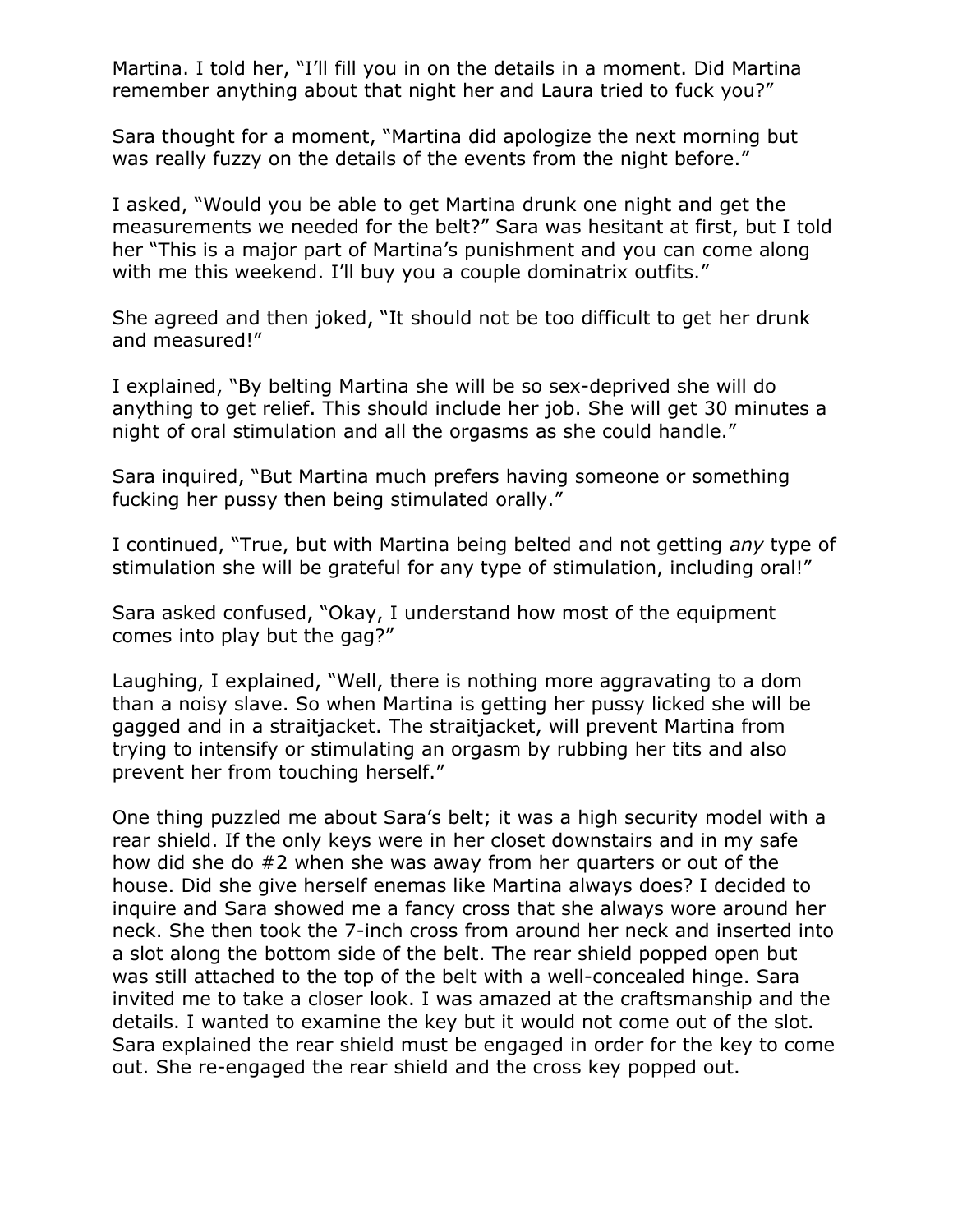I inquired, "So, what did Martina think of the belt?"

Sara explained, "Martina seemed a bit surprised but didn't make much of a stink about it. However, when Laura and Martina got drunk again one night and Laura tried to fuck me in the ass again she discover the belt. She called me a bitch and slapped me, so I slapped her back!" Given Sara's size she could have easily done more damage to Laura. I was glad to know Sara knew how to take care of herself.

I told Sara. "You know, when I told Martina that jerking myself off was not the same as fucking her, she told me to fuck the maid!"

Sara's response caught me off guard when she asked "Did Martina really say to fuck me?"

I replied, "Yes, those were her exact words." Sara grabbed me and dragged me down the stairs to her quarters and ordered me to strip and she would be right back. I was a little puzzled but who was I to argue with an Amazon! Sara came out of her closet wearing nothing but her black stockings and the 5-inch high heel shoes still locked on. My cock hardens at the site of her, especially her 36B tits and clean-shaven pussy. She took one look at me and said in voice that I have never heard from her before "Fuck me!" For the next 2 hours Sara and I went at it. After I brought her to several orgasms she grabbed me and set me down on her bed and proceeded to give me a monster of a blow job. Her tongue was dancing along the head my cock poking in and out of my pee hole. I had never had a woman give me such good head and what she could do with that tongue was incredible. I made a note to ask her later where she learned to give such good head. Finally when I was doing her doggy style I decided to let it all go! We both collapsed on atop of her king-size bed exhausted. My private line ringing interrupted our rest.

I stumbled into to the kitchen to answer, it was Marc and he sounded like he was gasping for air.

He kept saying, "I had no idea you had married such a wild woman! Martina won't keep her hands off of me!"

I asked, "Have you fucked her yet?"

Marc was taken aback, "You mean I *CAN* fuck her?"

I was surprised he hadn't already and reminded him, "I told you to take full advantage of her". Then I made his dreams come true, "Tell you what, why don't you keep her at your place over the weekend and do whatever you two want!" No sooner had I said this, the phone hit the floor and Martina moaning and screaming in the background. Since Martina would be occupied the entire weekend, she would not know Sara was with me. Friday morning I was greeted with Sara wearing her biker girl outfit. She had on a black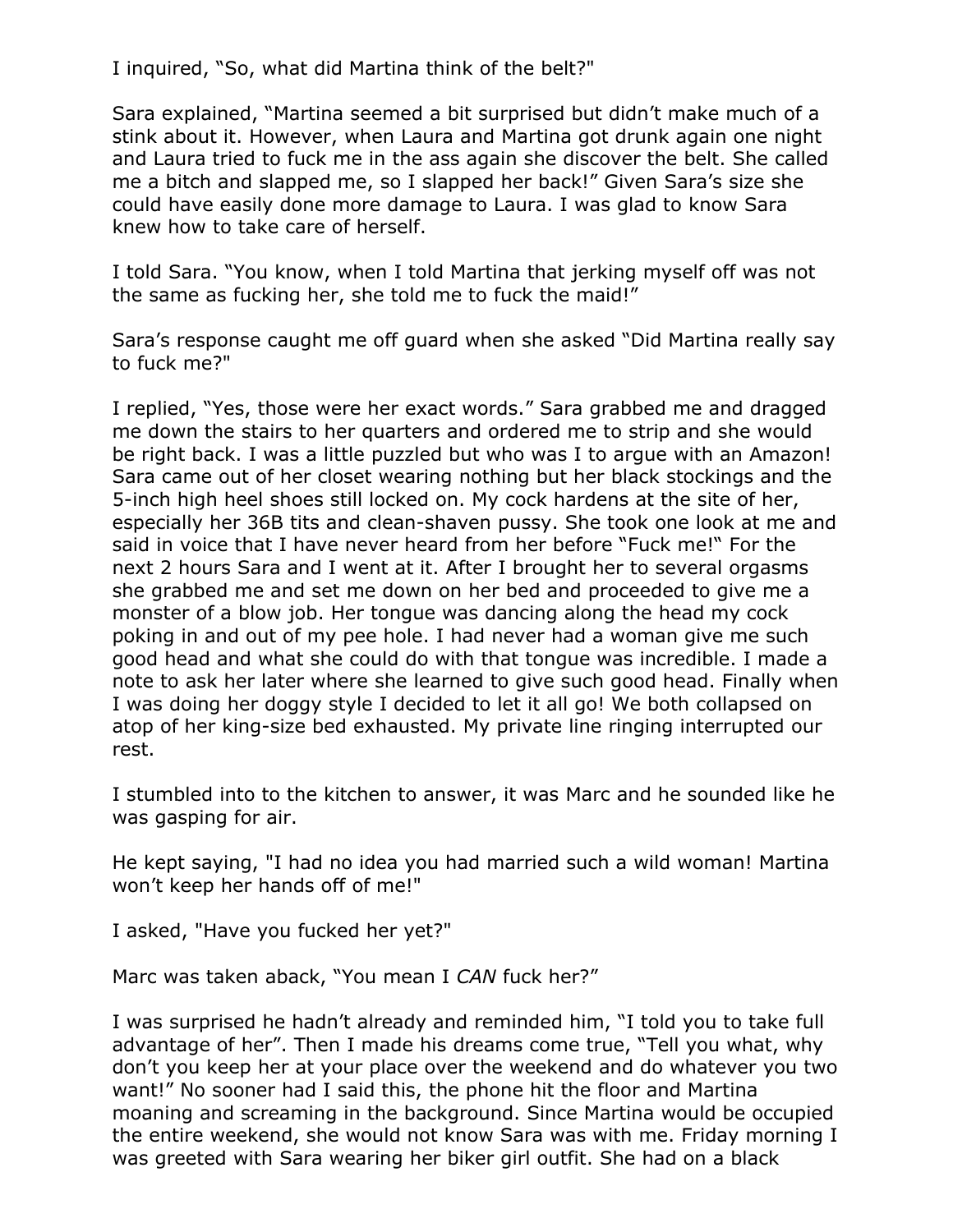leather halter, leather skirt and knee high leather boots and black fishnets. Barley visible under her short skirt was her chastity belt.

I commented Martina was not going to be around to which she replied, "Well, you know Vegas is a wild place and I would feel better in the belt. Could you bring along the key I have in your safe?" This was going to be an interesting trip!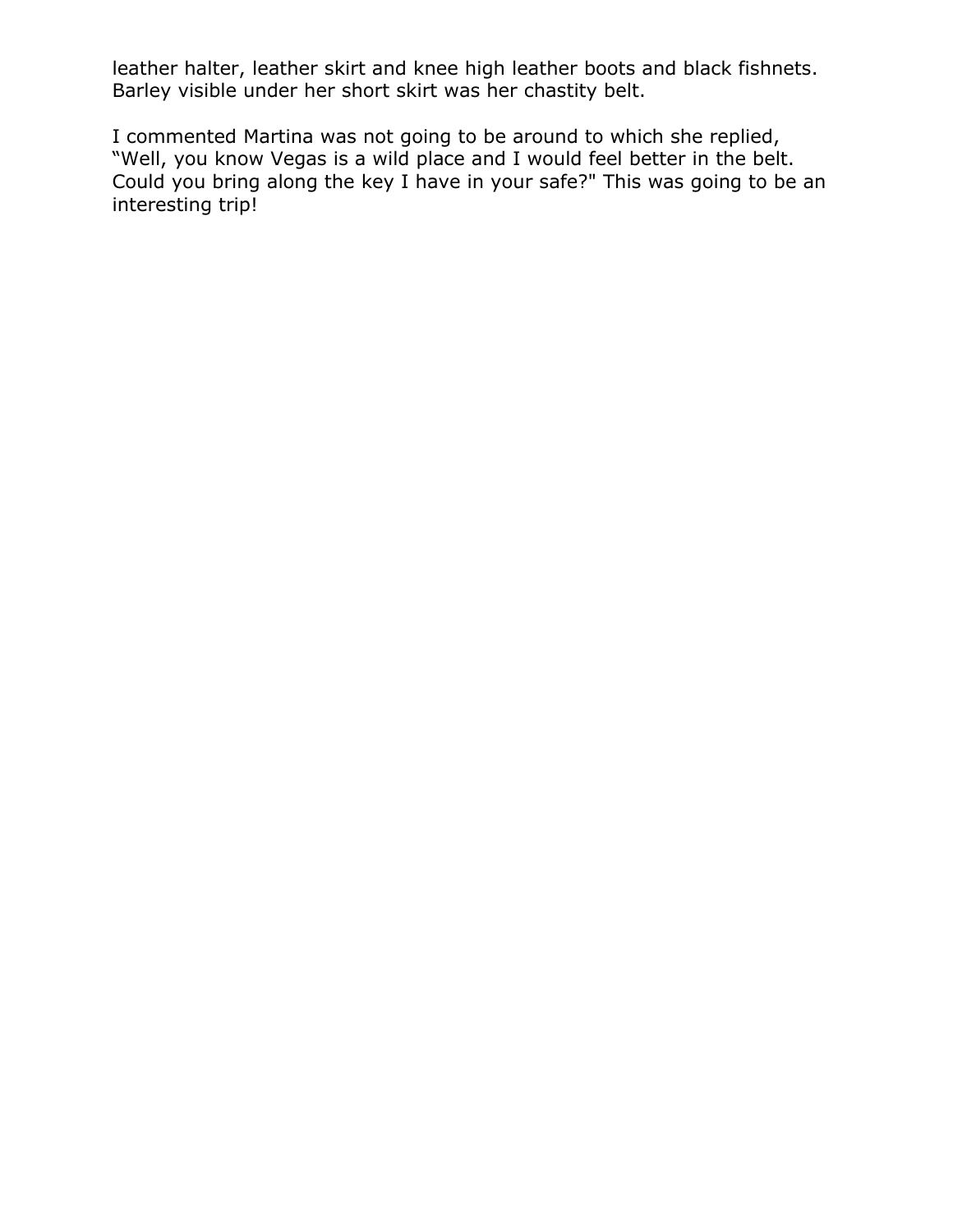# **Chapter 5: Road Trip!**

After breakfast we headed out and by noon we were already in Laughlin. We knew it was only another couple hours to Vegas but we didn't need to be there until 5:30, so we had sometime to kill. We headed over to the River Palms and had grand time playing the penny slots. Couple hours later both us were hungry from not having eaten anything since breakfast. I watched as Sara turned a lot of heads as we were walking through the casino. We headed to one of the restaurants over-looking the Colorado River. After a very filling and cheap Prime-Rib lunch it was getting close to 3:00 PM and told Sara we better get back on the road. It was about 5:00 PM when we reached the Las Vegas metro area. I have theory that the same people who designed I-15 though Vegas were the same people who designed the casino parking lots. Further they must have been either drunk or smoking something at the time. Finally we did locate the correct lane to exit and made it to ACME right at 5:30 PM. We walked in the door and a young lady dressed in all leather greeted us from behind the counter.

She greeted us, "Welcome, what can I assist you with today?"

I introduced myself and Sara. She saw Sara's belt and comment she had one of those as well, lifting her skirt to reveal a chastity belt very similar to Sara's. She told us to follow her and led us on to the sales floor over to Gary's office. Gary was just wrapping up with a client in his office when he spotted me.

He yelled out "Ron do come in, there is someone here I would like you to meet!" I walked in followed by Sara.

Gary stood up "Jason, this is Ron Merlot my network and web guy I was telling you about." Gary introduced me to Jason Jason from Boots & Leather.

I shook hands with Jason and introduced Sara, "Howdy. Let me introduce my personal assistant, Sara Rae."

Jason, had to stretch his neck to look up to Sara and then turned his attention back to me, "Wow Ron, nice looking assistant! Anyway, I have heard a lot of good things about you." I thought that was an interesting, since I had yet to do any work for Gary since he took-over ACME. "I am interested in your service but want to see how everything worked out with Gary."

We chatted for about 30 minutes and by that time the place had emptied out. I explained once the computers were connected, we would have a few hours to kill while the operating systems were being installed over the network. He suggested we could meet later that evening and I told him that would work and asked if he could do me a huge favor and show Sara around Vegas. I explained that I was sure Vegas had changed since she was last out here. The main reason I wanted to get rid of her was so she wouldn't be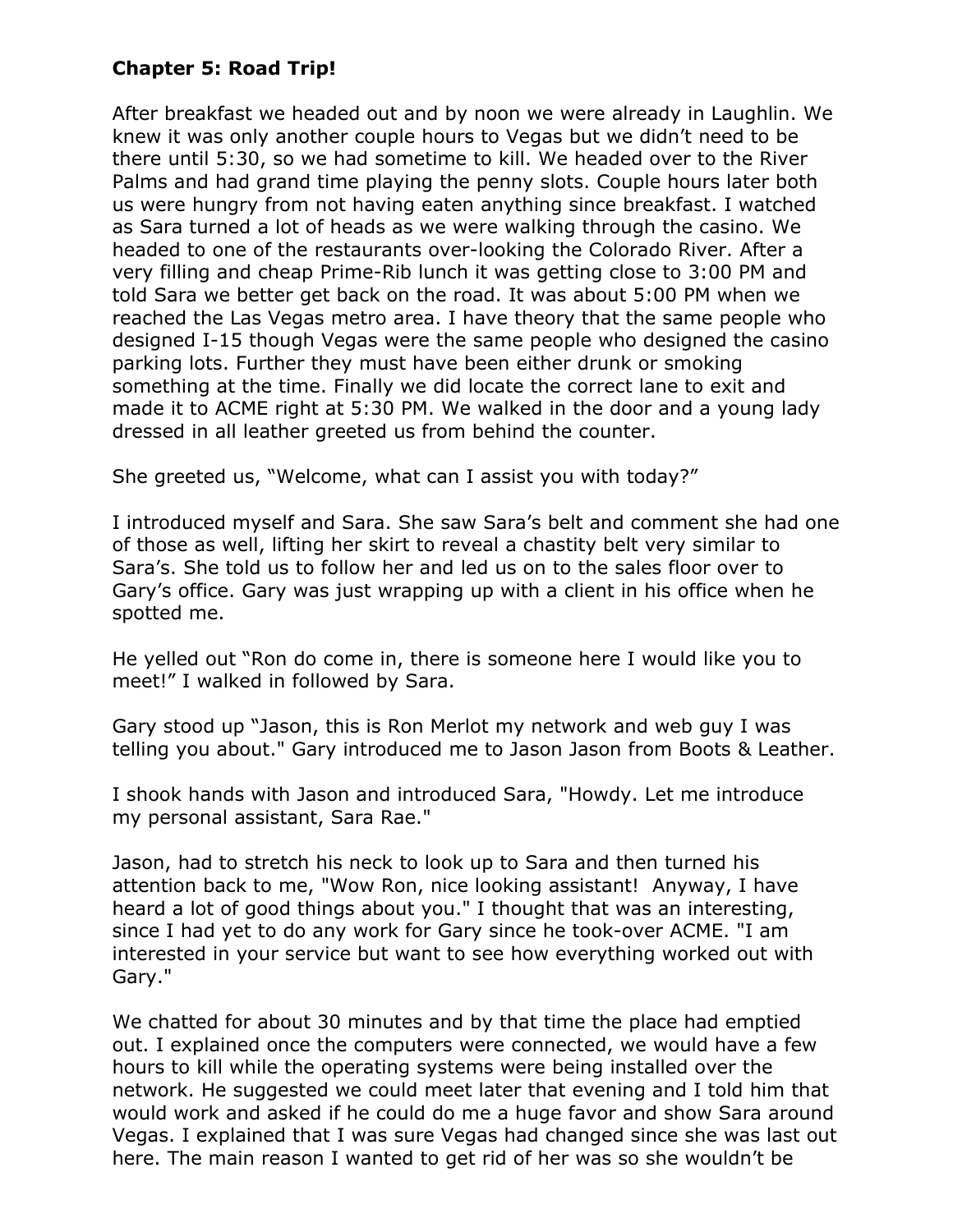distracting me as I worked. Around 8:00 they returned and I had just connected the last workstation to the hub. Gary looked around impressed by what he saw. I told him in another 20 minutes I should be able to start the operating system burn. I reminded him Laura would be in tomorrow to get the computers talking to the server and install his software. At 8:30 the server booted up and it picked up all of the workstations. I started the operating system deployment and made sure each workstation was responding. My server was displaying "Deployment in progress, estimated completion 4 hours".

Gary asked what I wanted to see first and I told him about his receptionist and her belt. He turned to Sara and commented, "Ah, I see you still have your Model C belt we made for you. The new Model F has some fascinating new features and the shields are interchangeable with your Model C's waistband. Now, did you happen to bring the key so we can demonstrate these new features?"

I presented Sara's key to Gary and he took the key and undid the main lock on the front of the belt removing it from Sara's waist. Gary then took a special tool and disconnected the rear shield from hinge in the waistband. A quick check with tape measure Gary comment she was a size 8. He disappeared into the warehouse and returned with new front and rear shields along with a couple other items still wrapped in plastic. Gary pointed out two 1-inch hex slots and indicated this model would allow the attachment of both vaginal and anal plugs. He produced two chrome plugs still in plastic wrap.

He asked, "Shall we have Sara model these?" I smiled and nodded yes while Sara had a look of sheer panic on her face.

While he was screwing in the plugs Gary commented, "The rear shield separates from the bottom of the belt with her cross, but not once the rear plug is engaged."

To show to effectiveness of the plugs Gary grabbed a bottle of lube and slopped it on the plugs and quickly and forcefully shoved them into Sara's ass and pussy and then locked the belt. Sara was shocked and yet at the same time highly aroused especially when she walked around. She thought for sure she would cum at any moment but the plugs just kept getting her wetter and more aroused. Now Gary had this evil grin on this face. Gary explained, "The Model F has another interesting feature but said we should let Sara find out herself." Gary turned to me and told me, "Now Ron, kiss Sara and rub her tits." This indeed was turning out to be quite an interesting weekend! I started rubbing Sara's tits and was kissing her deeply while looking into her eyes. Sara suddenly let out a yelp and jumped backwards. We both looked at Gary who was laughing.

Once Gary had contained himself explained, "Sara has just discovered the 'clit probe' feature. The belt would deliver a mild shock via the chrome plugs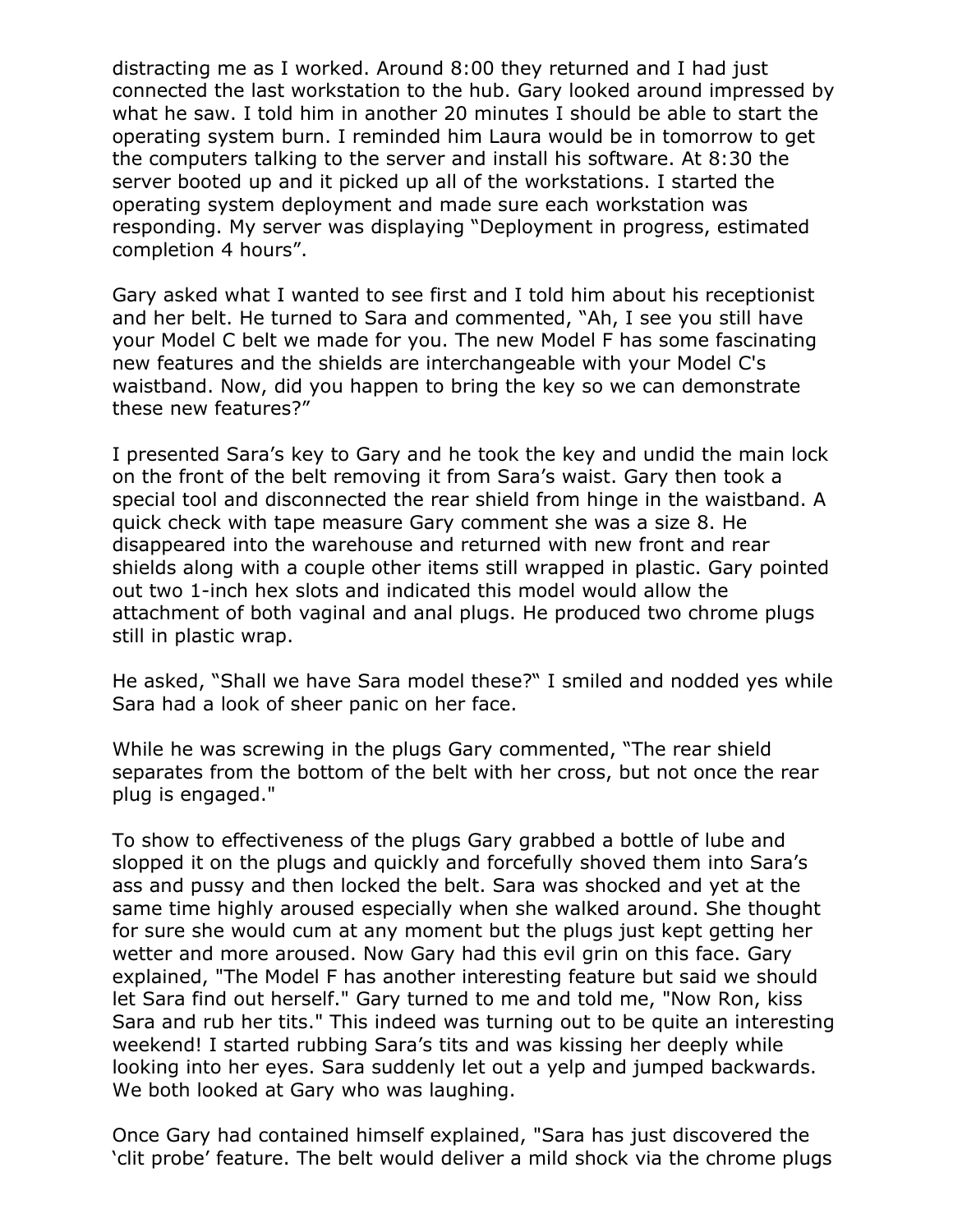whenever her clit makes contact with the probe inside!" He removed the belt from Sara who was both dripping and breathing heavily. Gary showed us the probe and instructed, "To disable this feature simply push the probe into the shield. To enable the probe I would need to pop it out of the shield. So Ron, what do you think so far?

I told him, "Impressive, I'll take a Model F for Martina."

Gary then asked, "I knew you would like this! Now, are you ready to see the rest of my toys y'all have ordered?" Gary took us into the warehouse on the second level. There in the corner was the gynecological exam table I was inquiring about. He had already made the modifications I had requested including the waist and foot straps, the clamp for the fixed d-ring on the collar and the doctor's stool. Gary apologized and said he didn't get a chance to get the stool retrofitted. However he said I was welcome to try it out asis. I looked over at Sara and the look on her face told me she wasn't sure if she was going to like this. I told her she had a couple options, I could either leave her in the belt the rest of the night, leaving her on the edge of orgasm or she could be a good slave and demonstrated the table. She commented she loved having my cock in her to which I replied that is not how I am going to make her cum. She just gave me a puzzled look and I said it is your choice. She told Gary to give me the key to the belt.

I took the key from Gary and told him I was going to need a straitjacket, penis gag and the collar with the fixed D-Ring. While Gary ran off to get those items I ordered Sara to strip and wait on the table. She was trying desperately to get some relief from the plugs. Gary quickly returned with the items I had requested. Sara was buckled into the standard issue White Mental Hospital Jacket, which prevented her from touching herself and the thickness dulled any sensation of touch to her tits. Once securely in the jacket, I inserted the gag while Gary snapped on the chrome collar. Next Gary told Sara to lay back, as she did we heard an audible click, she could no longer move her neck. Gary then strapped her feet into the stirrups while I removed her belt then fastened the waist restraint.

I sat down on the stool and dove into Sara's wide-open and exposed pussy. Within a few minutes Sara was having orgasm after orgasm but you would never know as the gag muted her screams. After about 20 minutes both Gary and I lost count of how many orgasms Sara had. At this point she as covered in sweat and was thrashing against the straitjacket and the table restraints. We decided we would let Sara to "cool off" a bit and headed back downstairs to check on the progress of the computers. Checking the server, it showed less than 2 hours to completion. Since everything was going smoothly we headed back upstairs to check on Sara. As we walked in to the room the potency of her *aroma* nearly knocked us over. There was Sara sound asleep still restrained to the table. Gary looked at me an jokingly comment "should we just leave her hear until morning?"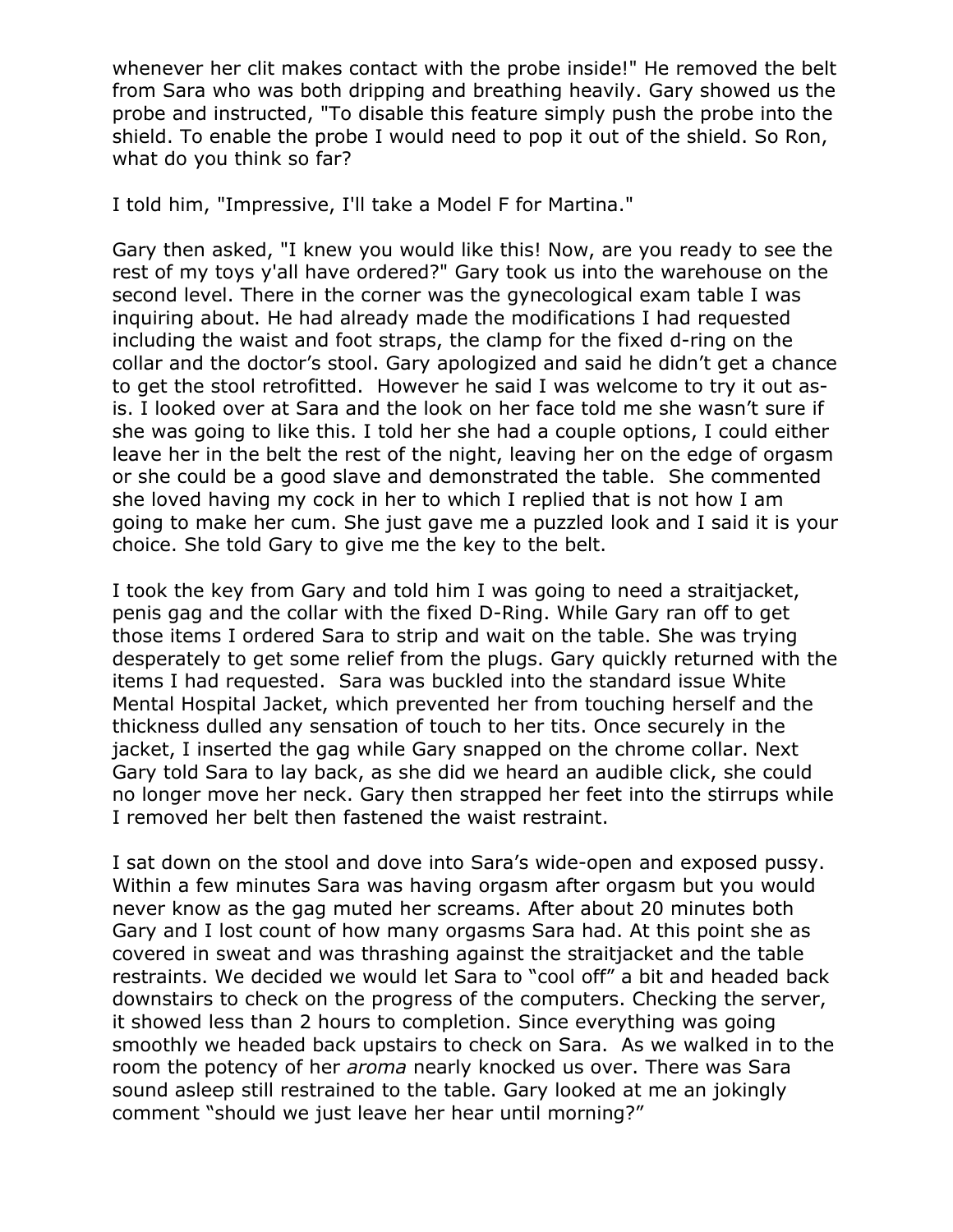I laughed and said, "Why not! She's use to being left alone restrained for hours on end. She trusts me."

Gary turned off the lights and an eerie darkness fell over the area as Sara slept. Gary and I spent the next couple hours reviewing various other products he manufactured. My server beeping indicated the deployment was completed. As I hit the reboot button I told Gary to cross his fingers and within a couple minutes all the workstations came on-line and were working. The next step would be for Laura to come in and install the rest of the software. We agreed to meet back at the office at 7:00 AM.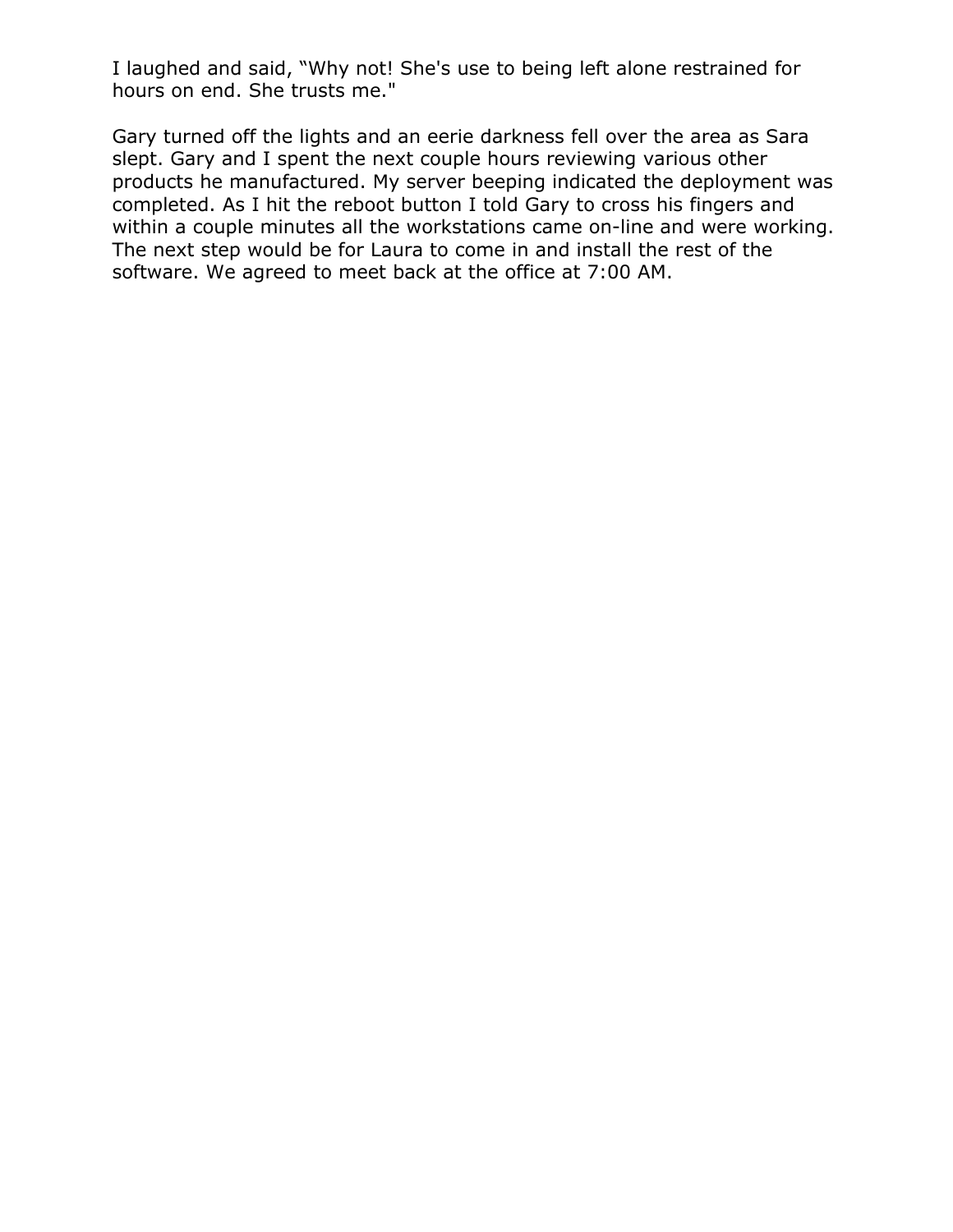## **Chapter 6: Homeward Bound and It Did What?**

Within a few minutes I arrived at the hotel and headed up to my room for a quick shower before going to bed. I ordered a wake-up call for 6:30 AM and was awaken by the ringing of the room telephone at 6:25 AM. I dressed and called Gary to make sure he was on his way over to his office. As I was checking out my cell phone rang again, thinking it was Gary I answered without first checking the caller ID. Big mistake!

Laura greeted me, "HHHHOOOWWWDEEE Bro!"

After switching to the ear that I could still hear out of I asked, "So Laura, what do I owe this call to?"

Laura explained, "I'm delayed in Laughlin due to a cocktail waitress named Miss Kitty at the Flamingo."

I asked, "So when do you expect to be here?"

Laura said, "All goes well may be out there by 1:00 PM."

I informed her, "I won't be there by then, I'll be heading back home because Sara was not feeling well. Gary will be there and could show you everything."

Laura was getting antsy, "Fine, Miss Kitty is waiting for me." She hung up and I just thought 'Laura is getting crazier and crazier with age!'

At the office I told Gary about Laura's call and he laughed and then suggested we better check on Sara. I was amazed as we walked in to the warehouse. When we left last night it was pitch black and now was totally illuminated by sunlight. I hadn't noticed the skylights the night prior. We headed upstairs and Sara was still sound asleep. Last night's demonstration must have really taken a lot out of her. I undid the gag and then decided to give her a wake-up call she would never forget. I asked Gary to fetch me a double-headed vibrating dildo. He came back with this purple ribbed monster and a bottle of lube.

After covering both ends with the lube I stuck the ends into her ass and pussy. I was surprised this didn't wake her up, but once I turned on the vibrator, first at a low hum, then full blast and she let out a huge scream! I turned off the vibrator and gave her a quick kiss and told her good morning. Sara tried to move but quickly discovered she was still in the straightjacket and still securely restrained to the table. She whined she had to pee, which was understandable since she had been strapped to the table for over eighthours, plus after having multiple orgasms. Gary and I quickly released her from her restraints and Gary took Sara to the bathroom. I went back downstairs and started loading my remaining equipment in to the Jeep. Sara returned and surprised me when she asked Gary if she could have the newer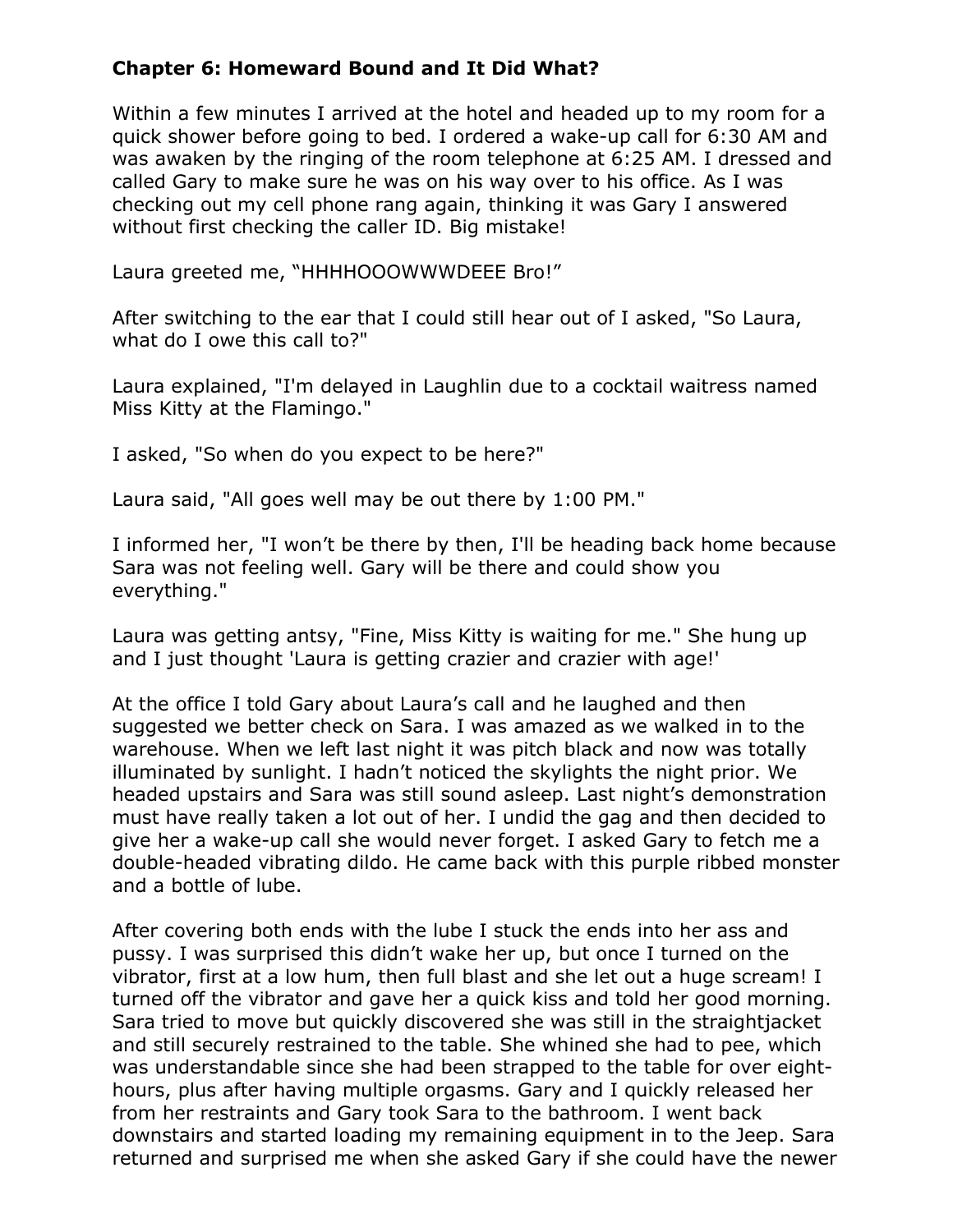belt with the plugs. Gary went into this big speech about how AZOutback has done so much for him and anything we wanted we could have. She wanted to wear the belt on the return trip home and Gary offered to remove the plugs but she declined. I suggested we should disable the clit probe but again she declined. Sara quickly locked the belt on and handed me the key. Gary jokingly asked if I wanted to take a gag with me. Gary offered to take the three of us to breakfast over at the Bellagio Casino. Since neither Sara nor myself had ever been there we accepted.

As we were eating breakfast Sara commented, "Shouldn't Laura be arriving any time now?"

With all the excitement I had forgot to mention the phone call from this morning, "No she is 'delayed' in Laughlin. Something do with a cocktail waitress by the name of Miss Kitty."

Sara just started laughing and said, "That is one crazy sister you have!" To which without even thinking I replied jokingly, "Just don't ever call that to her face or she could hurt you!"

I instantly realized what I had said and was about to apologize for making that comment when Sara replied "I am not worried as long as she I am belted when she is around!"

We thanked Gary for breakfast and told him to be sure to call me when Martina's belt was ready. It was now high noon and we decided we better get going in case Laura accidentally showed up early, as if that would ever happen. A few hours later we were approach the Phoenix metro area when my cell phone rang. Expecting it to be Laura I glanced at the caller ID only to see it was a 520-area number. Well, I knew I was not Laura and Martina was quite occupied with Marc so I was rather puzzled.

I answered, "AZOutback Consulting this is Ron"

A somewhat familiar voice on the other end responded, "Hi Ron, Linda over at Budget Holstein Leather Works out in Oro Valley. Hey we had a little problem with one of them there computers y'all installed fir us a bit back."

"What kind of problem?" I asked.

Linda replied, "You know it's the dangest thing, it just upped and blew up!" Okay I was thinking was this some type of a joke or did she really says the computer blew up?

I asked, "What happened?"

Linda paused and then said "Not really sure it has been acting weird the last couple weeks and we kept meaning to call y'all to take a gander. We kind of forgot about it and last night right before closing the dang thing blew up!"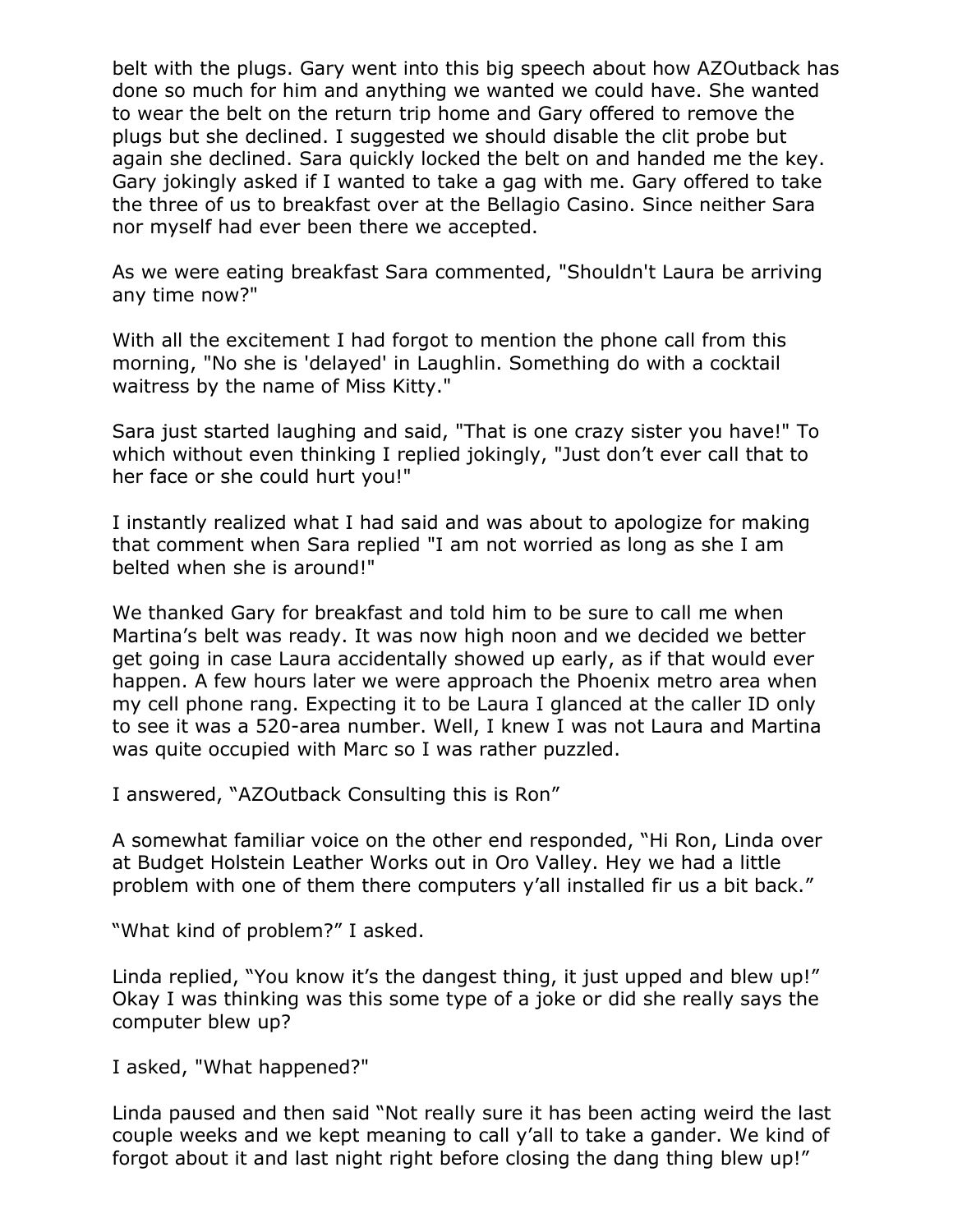I asked her, "Where is the computer located."

Linda replied, "In the file room." Oh great, that was the network server without that they were really, quoting Laura, "fucked!"

Still, I was unsure it was one of mine, I asked her, "What color case was it?

Linda joked, "What's left of it, white!" White, we haven't used white cased computers in almost 4 years. I was really thinking this was not one of mine. Then Linda commented, "There were some blue letters on the front."

I asked, 'Do those happen to be 'I-B-M'"?

Linda replied surprised, "Why Yes!"

I explained, "Linda, that is not one of my computers."

She asked, "Okay, but can't you still fix it?

I replied jokily, "Fix it?! From what you have described, if it were a horse I would likely have to shoot it! I really doubt if it is salvageable but I can come on out and take a look. Be there in a few hours."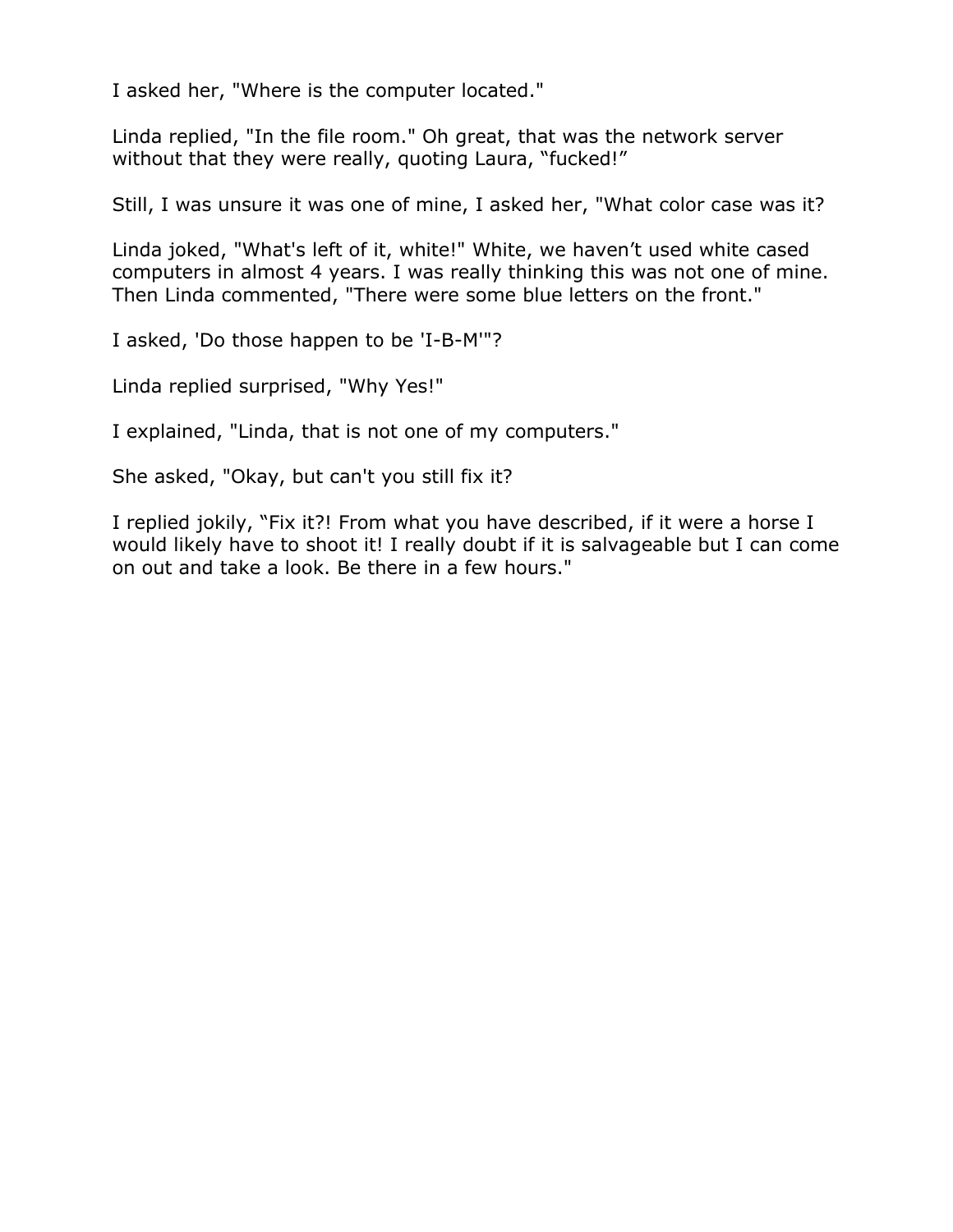While I was on the call with Linda, I had pulled into a rest stop since Sara was whining again that she needed to go. I really should have taken Gary up on that offer earlier and brought the gag with us. I got out and walked around a bit and used the bathroom as well. I rang my supplier and check to see if he had any network servers available. A couple minutes later he came back on and said no, but if I wanted for small fee they could get one from another store in about an hour. I told him that was fine I would be by later on to pick it up. I was wondering what was taking Sara so long when I saw her walking out of the bathroom very slowly and carefully. When she finally caught up with me she told me the plugs were driving her crazy and the clit probe kept shocking her. I reminded her that Gary and I offered to remove the plugs and deactivate the probe before we left. I told her she would just have to live with it until we got down to Oro Valley. Sara almost lost it "Oro Valley?" I explained the call from Budget Holstein.

A couple hours had passed and Sara had finally relaxed enough to wear she was actually comfortable in the belt. She found if she reclined all the way back in the Jeep's seat the ride wasn't so bad. I stopped off at my supplier and picked up the server. I had never seen the kid behind the counter before and he could not get his eyes off of Sara. I walked over to her and motioned toward the kid and said "why don't you give him a little tease!" While she was teasing him wildly I headed into the back room and found my supplier. He saw me and told me my timing was perfect he just got the server in. We walked back out to the sales floor and Sara was still flirting with the kid. She stopped when she saw his boss walk in. I walked over to him and noticed he had quite the tent in his pants.

I told him I wanted to pay for the computer he was distracted at first then looked at me with a puzzled looked when I handed him the credit card. I asked him "What you never seen a Plutonium Card before?" The kid answered no and I told him, "Now you have and I am kind of in a hurry so are we almost done here!" He apologized handed me the invoice to sign and gave me my card back while trying his best to hide his tent. I loaded up the equipment and told Sara to wave goodbye to him. As she did she lifted her skirt to reveal her belt. We think the kid and his boss both needed to change their underwear after that. After we left we decided we should get a bite to eat before we headed out again. I was thinking we should be hearing from Laura any time now. After a quick snack we made our way to Oro Valley.

I was surprised not only by how short of a time it took us to get to Oro Valley but Laura had not called. We arrived at Budget Holstein Leather Works and Linda greeted us at the door. She led us into the file room where the server was located. I could not believe my eyes the computer actually did blow up! The metal case had buckled outward and there was 2-inch hole on the side where the processor was. I disconnected the computer from the network and took it out to my Jeep. It took me a good 20 minutes to pry what remained of the metal case off. Just as I was getting ready to access the damage my cell phone started ringing. I looked at the caller ID, Laura! I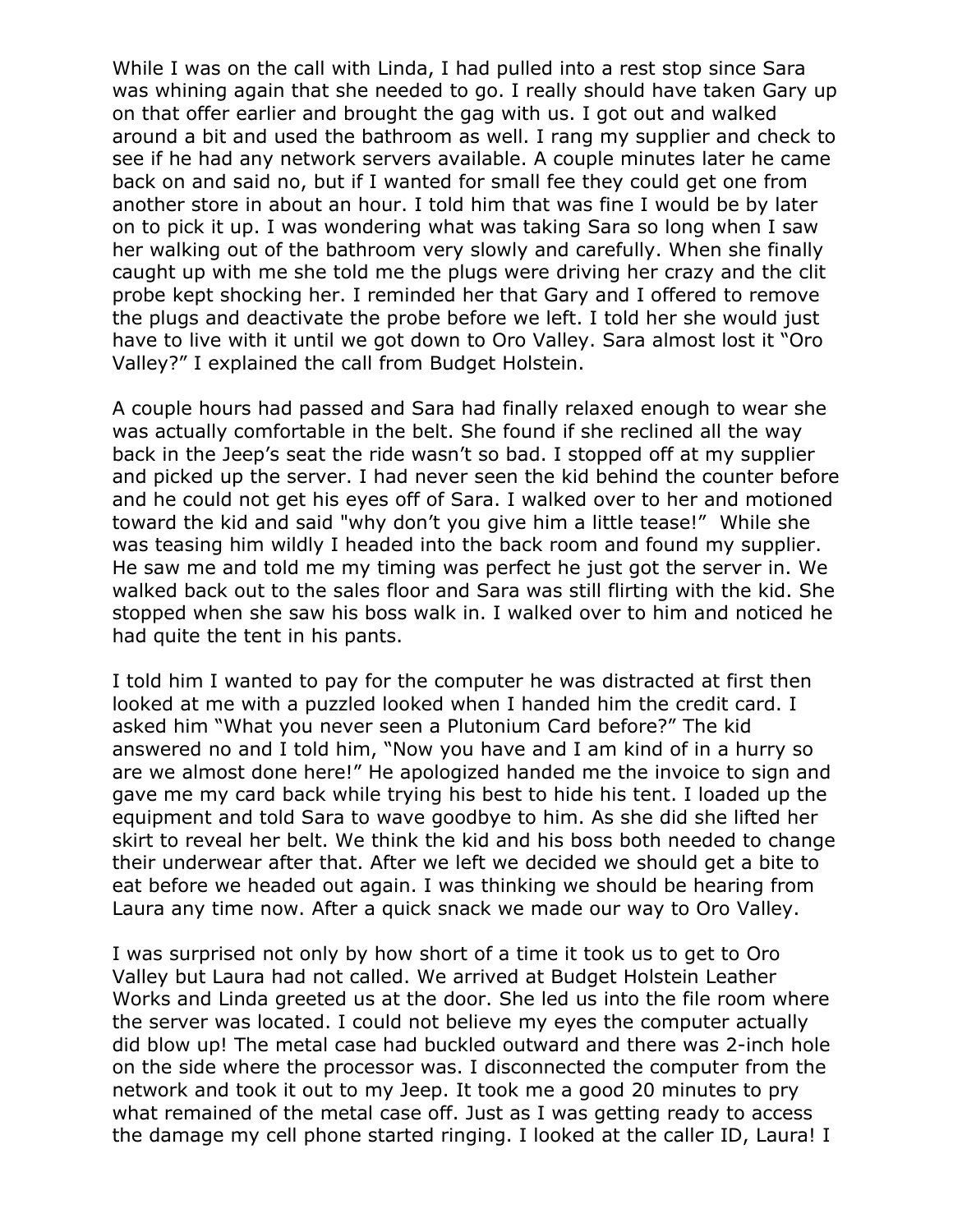answered and instead of her usual howdy I got an earful of obscenities, which no doubt she had learned from Martina!

I asked, "Laura have you been hanging out with those sailors again?"

Laura was still quite colorful, "You have managed to fucked up the network install!"

Almost laughing I asked, "Just what do you mean by 'fucked up'?"

Laura explained, "The software says it can't find eight of the 'fucking' computers!"

Puzzled, I replied, "It was working fine when I left this morning."

Laura went on, "It is not working now and you should turn around and get back out here."

I replied, "You should have been there about 5-hours ago, for that matter yesterday. Anyway I am outside of Tucson dealing with a mess at the Budget Holstein. *Their* problem is going to take most of the day and might even part of the next day to fix." Laura's language was getting very colorful at this point. I reminded her, "It is a 12-hour drive from Tucson to Vegas and therefore the earliest I could get out there would be Monday night."

Laura was really getting pissed, "Fine, just fly out here and I will pay for the tickets."

I reminded her "I can not get a flight until Monday morning, Tucson is just a commuter airport and doesn't run flights on weekends." While that statement was not true, Laura didn't know any better and I really didn't feel like going back to Vegas anytime soon.

Laura even more annoyed, "Fine!"

I inquired, "So, are you going pick me up at the airport?"

Laura said, "I am going to busy, why don't you go rent-a-'fucking' car."

I was almost laughing and had to asked her, "Is that a special kind of car?"

She was very annoyed now and said, "Get whatever the fuck you want it does not matter to me, I'll pay for it!"

I was curious at what her response would be to my next comment, "I hear Enterprise now has Gold Cadillac's..."

Laura was definitely taken aback by my comment. After a long silence, she politely said "Um, I got to go Ron, I'll call you later!"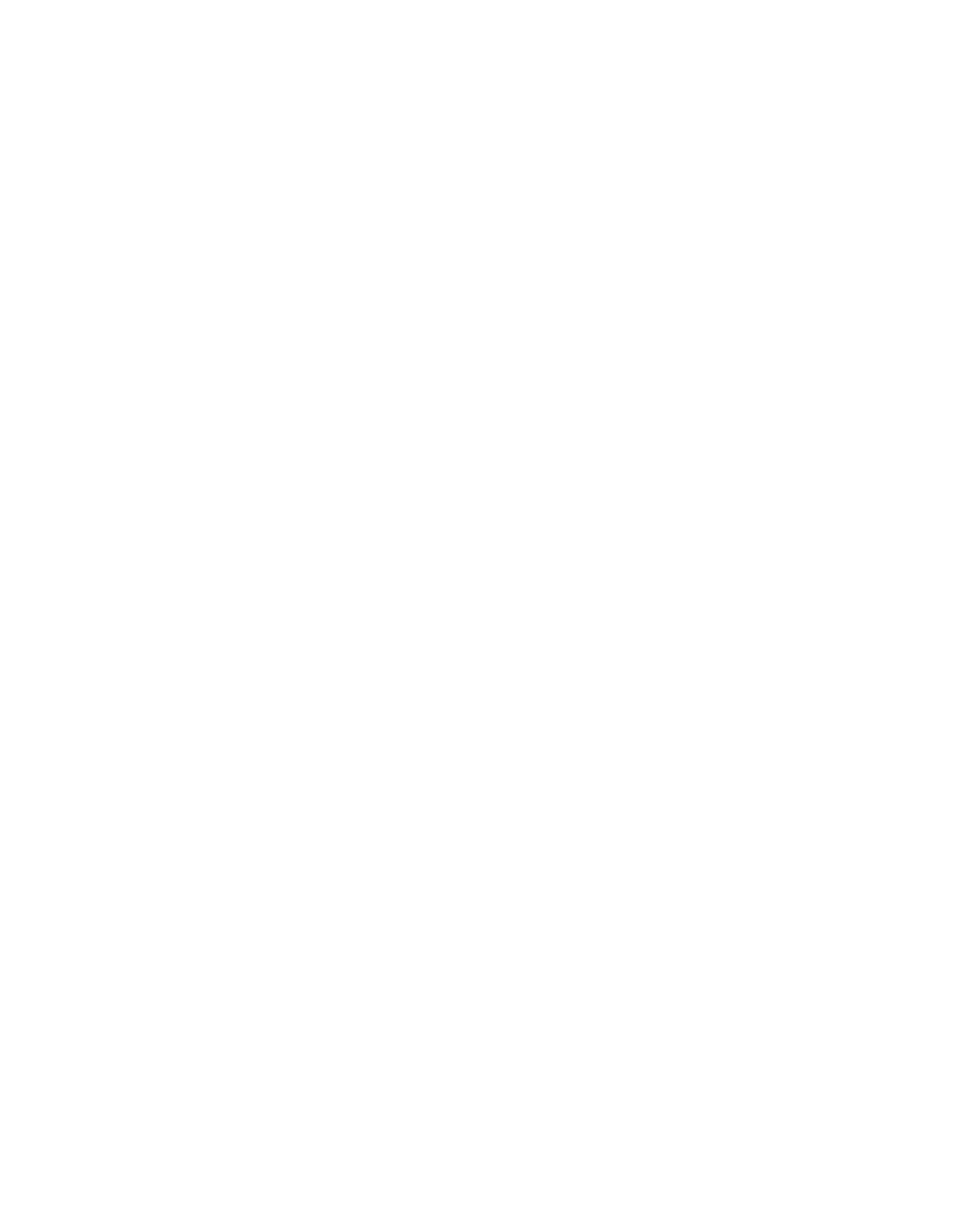# **Chapter 7: The Prognoses & An Evening to Remember**

Sara had waked in on the conversation midway through and asked why I wanted to rent a Gold Cadillac. I forgot that she was "away" the night I discovered Martina's little affair with my sister. I explained that when I came home that night there was a Gold Cadillac parked in the driveway. I told her I was not sure if Laura was catching on to me or she was just surprised I would want to rent a gas guzzler. Sara was starting to complain about the belt again and asked me for the key. Again I reminded her earlier that we offered to disable the probe and removed the plugs, but SHE wanted to wear the belt that way. She looked at me and sarcastically said, "So I take it that's a no!" Luckily Linda walked out hoping that I had good prognosis for her sever. I told her that I had not yet had a chance to evaluate the condition of the computer that I was running into several "distractions".

I suggested to Linda to keep Sara occupied and show her some of their Dominatrix outfits while I took a look to see what if anything I could do with this computer. Thankfully Linda agreed and she took Sara back inside so I could get some work done. I removed what was left of the cover and was greeted with a melted mass of wire. I noticed the wires leading to the fans were burned up indicating they had been shorted. So with the fans not working the temperature inside the case kept climbing and then it reached the point where the processor over-heated and blew up. I have never like these older computers, no back-up fans. However one good thing about these older computers were the hard drives. To my amazement the hard drive, while the casing was a little charred was still in good shape. Even more amazing when I connected up to my computer in the Jeep the hard drive still worked!

I waked inside to see Sara dressed in a killer Dominatrix outfit. She had on black leather thigh-hi boots with 7-Inch platform heels, black micro-mini skirt that barley covered her ass and exposed quite a bit of the belt and a leather bustier! While Sara was busy trying out some whips on store's models I went to Linda's office to tell her the good news. When I walked in, Linda commented, "Sara has quite the body and these boots make her look like a giant!" Then our conversation turned to the computer.

I explained my theory as to why it "blew-up". I advised Linda "I could build a new unit but it would…" we were interrupted by a very loud crack of a whip. I jumped up, but Linda just stood and smiled, "I see your maid knows how to handle a bull whip!" I had to look for myself and sure enough there was Sara with the bull whip using it on the store's model. I made another mental note to ask her about this at another time and to make sure I never pissed her off while she was 'armed'.

We both sat back down and I continued where we had left off "As I was saying I can build you a new unit but that would take sometime, but I should have it done by Sunday afternoon. You are lucky, IBM puts armor-platted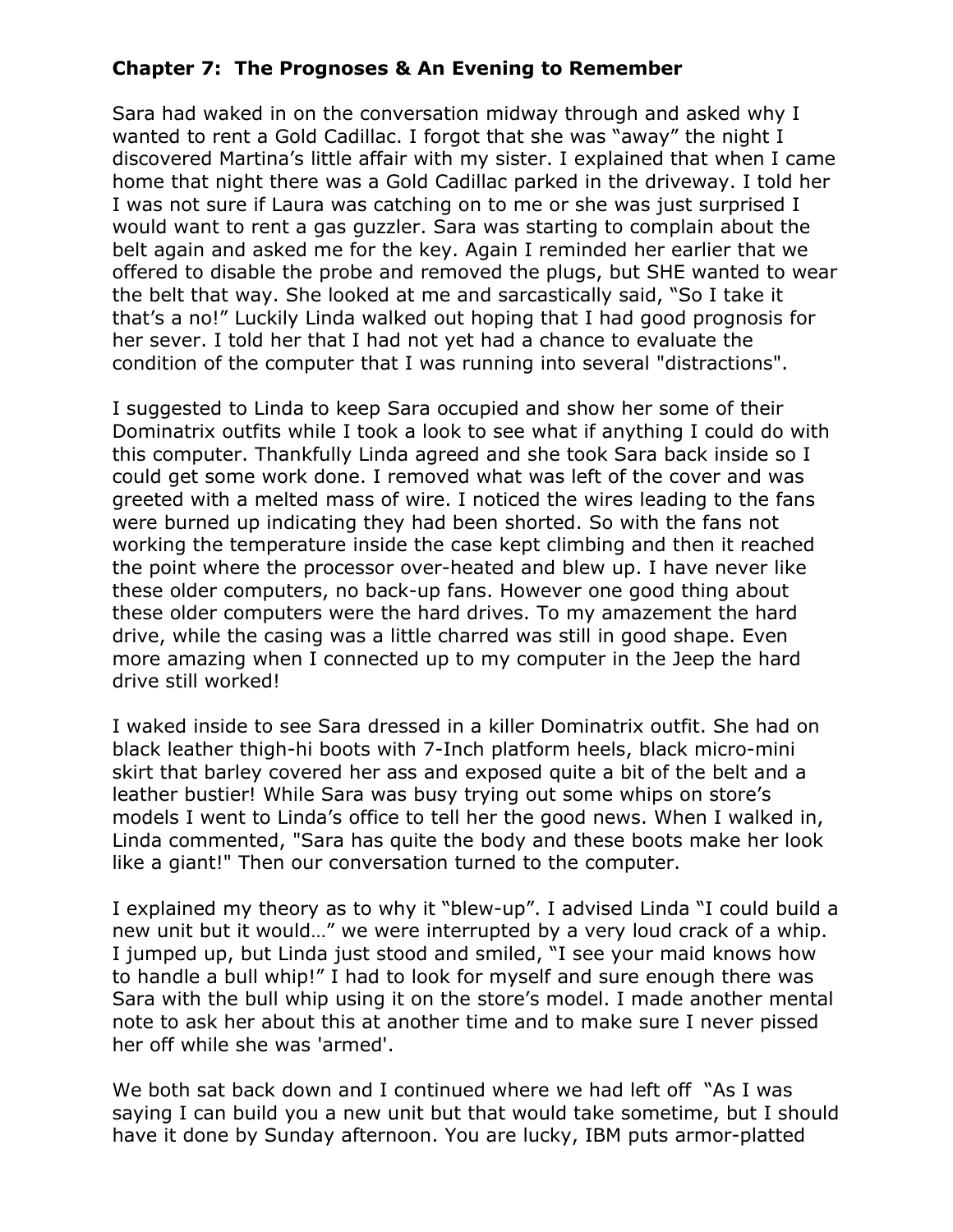hard drives in their computers otherwise you would be looking at a few days for a complete reinstall!"

The next 20 minutes we worked out some pricing and what I would get for exchange the labor. Linda suggested "How about the bull whip?"

I replied, "Shit no! I don't think so, I am worried about her hurting Martina with that thing! How about the outfit she is wearing and I could use some locking 6-inch boots and sandals for Sara as well?" Linda seems satisfied with this exchange, "Call me on my cell Sunday about 30 minutes before you are ready, so I can meet you at the shop."

I called Sara into the office and filled her in on the deal and told her to go change so we could get going. I asked Linda, "Can you recommended a nearby hotel?"

Linda handed me a card, "This a newly remodeled Holiday Inn up the road. It is all suites and the entire establishment is non-smoking. I would never recommend an establishment where smoking was permitted. You know cigarette smoke smell is very hard to get out the leather and if exposed long enough can cause permanent damage."

I took the card. "Thanks, I was not aware of that, good to know. Hemingway, you should hear from me Sunday afternoon."

Linda yelled out as Sara and I were leaving, "Be sure to go to check of the Corona de Estrella's (Halo of Stars) Mexican restaurant!"

It was almost 8:00 PM when we arrived at the hotel. As we checked in, I went to pay for the rooms with my Diamond Card.

The girl behind the counter told me "Nice credit card! But your room is already paid for!"

I looked her and asked, "Already paid for?"

She replied, "Yep…let's see…oh here we go…it was paid for by The Budget Holstein". I was surprised and didn't realize how desperate Linda was to get her network running again. The girl handed me the key cards and informed me "The Copper Queen suite, is located on the second floor on the east side of the facility. By the way, the view of the sunrise from the balcony is breathtaking." I thanked her and returned to the Jeep and informed Sara of our good fortune.

I inserted the key card into the reader and opened the door to the "Copper Queen". Sara and I just stood there stunned, as this "room" was the size of a small house. Two separate bedrooms each with their own Jacuzzi roman tub. There was a living room and a kitchen with a breakfast nook with a round table, prefect place to setup a workbench. After we unloaded the Jeep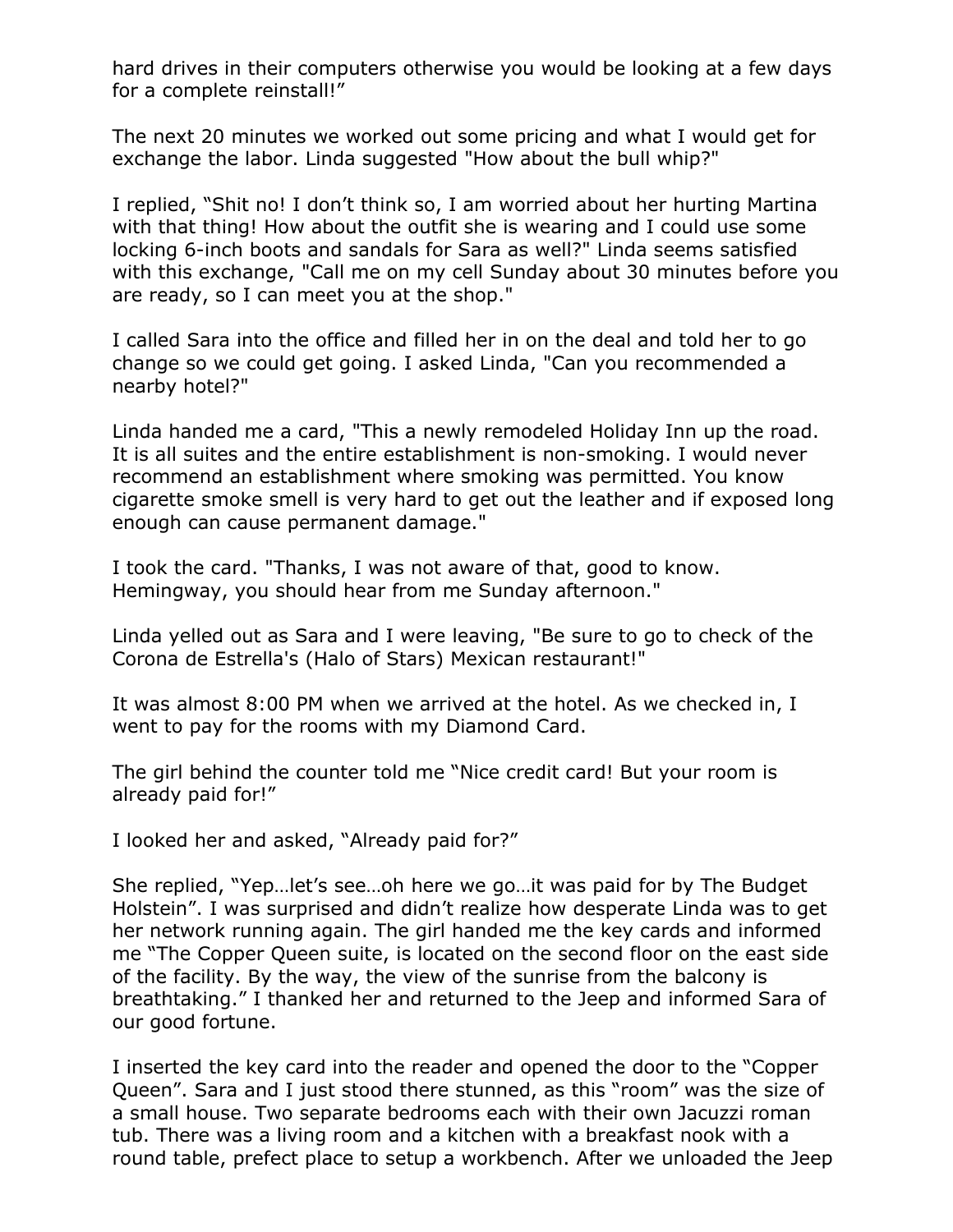I finally decided to give Sara some relief. I walked up behind her, grabbing her hands and pulling them behind her back to cuff them. She asked me what I was doing and I told her I was going to remove the belt and I didn't want her to try to touch herself. I unlocked the belt and slowly worked the dildos in and out of her holes, just enough to bring her even closer to orgasm…but not quite! Finally I removed the plugs and the belt off her and told her to go use the bathroom as I was sure by now her bladder was ready to burst. While she was taking care of her business I went to the other bathroom and filled the sink with hot water to let the chrome plugs soak for a couple hours. I grabbed one of the washcloths and wiped down the rest of the belt. I met Sara in her bathroom took another washcloth and cleaned her up before locking the belt back on her. I whispered to her as I uncuffed her hands "later tonight, after dinner!" A smile crossed her face.

We found the very authentic Mexican restaurant Linda had recommended earlier only a few minutes from the hotel. After we ordered our food I gave Gary a ring and informed him that Laura some how messed up the network and blew a gasket. I told him I was coming back out Monday and about my suggestion that I should rent a Gold Cadillac from Enterprise to which he replied he would have one waiting for me at the airport and would also take care of all the airline reservations. He told me he would have the airline courier my tickets to the hotel. At that moment our dinner or more like a feast arrived and informed Gary I would call him when I got to Vegas. We finished our dinner and I asked for the check to which I was informed "Your friends from The Budget Holstein have paid for your meals." Unbelievable Linda was really, really desperate to get that server back running! We left the restaurant headed back to the house…I mean hotel.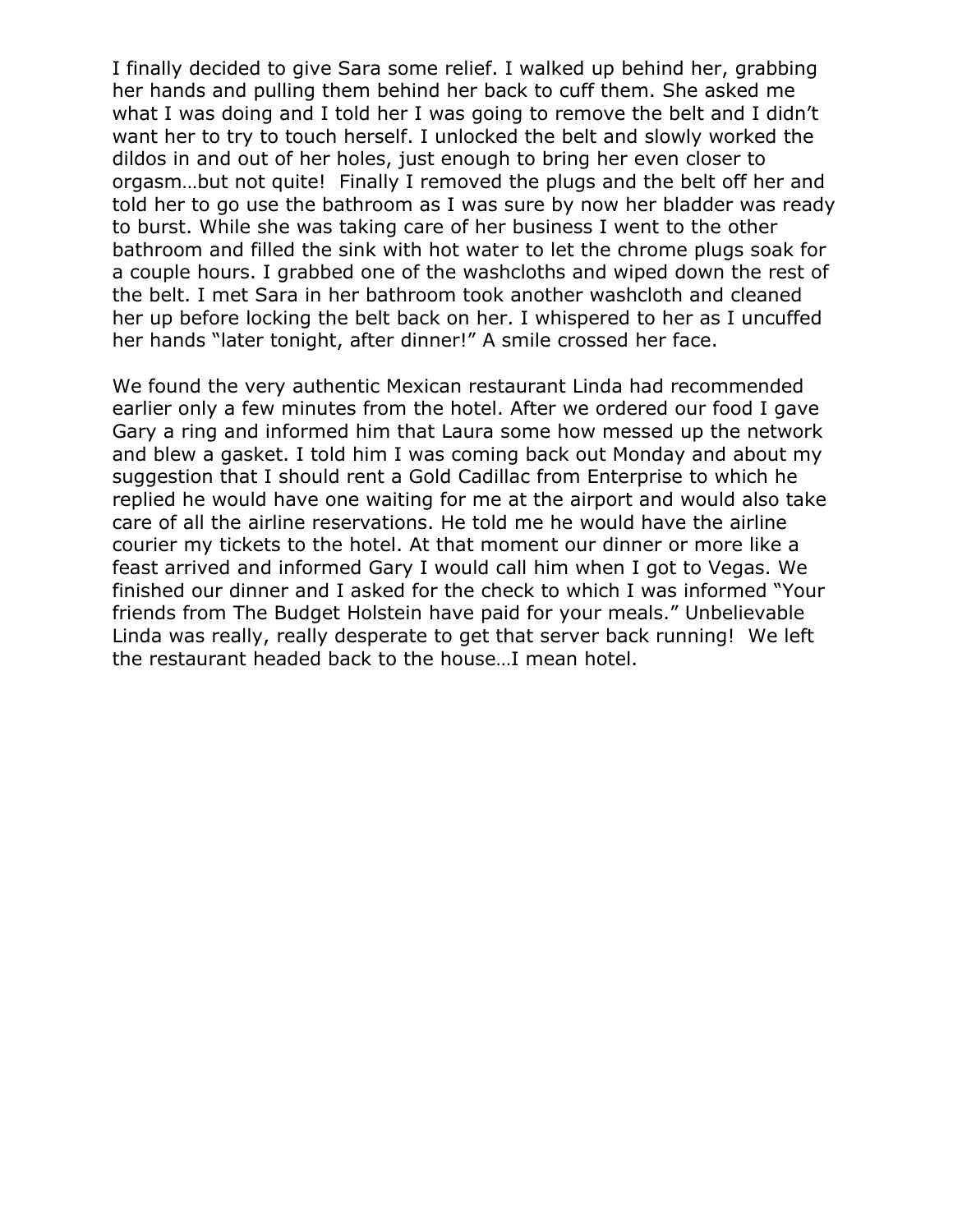Once we were back I told Sara to strip and I again cuffed her hands behind her back. I proceeded to remove my clothes and sat on the edge of the bed. I ordered her to suck my cock and that she did. I was in ecstasy as she worked her magic with that tongue of hers. In no time flat she had me cumming and swallowed my entire load. I was about to get up when she pushed her face further into my crotch. I was going to ask what she was doing when I felt another orgasm building and within minutes I was shooting another load into her hot mouth. Never before did I have two orgasms so close together. After adding several pillows for support I laid Sara down on her back on the bed. Her pussy was right at the foot of the bed and I removed the belt to discover her pussy was dripping wet with anticipation. I knelt at the foot of the bed and dove right into her waiting pussy and within minutes brought her to orgasm. I repeated this several more times until her pussy was soaking wet. With the way I was knelling, Sara could not see my monster of an erection and was totally surprised when I shoved my cock into her pussy. While I was pounding her pussy I started playing with her tits rubbing and flicking her nipples. I think both us cummed at the same time. We both collapsed exhausted on the giant king size bed.

I still couldn't get my mind off the way she gave head. Sara looked at me and asked what I was thinking about. Finally I asked how did she learn to give such good head. She informed me she had done a lot of research on the Internet and taught herself everything there was to know about giving a guy head via 'Blowjobs for Dummies'. I had asked if she ever gave a woman head or had sex with a woman and she replied that was not really her thing, especially after that episode with Martina & my sister. We chatted some more and then my cell phone rang. I looked at the caller ID and much to my surprise it was Martina's cell phone.

I went over to the sofa in the living room answered, "Evening Martina!"

Martina asked, "What are you doing up so late?" Honestly I had lost track of time and it was now a little before midnight.

I told her, "Still in Vegas working. What are *you* doing up so late?"

She skited around my questions, "I am having a good time with Marc."

I had a feeling the reason she was calling was once again to check my schedule to see if she could have another rendezvous with my sister. Without missing a beat, she asked, "So when are you going to be back?"

I replied, "Well, having some trouble with this latest install so I might not be back until Tuesday"

I could tell that the wheels in her mind were turning, planning the next affair as she replied "Aw that's too bad!"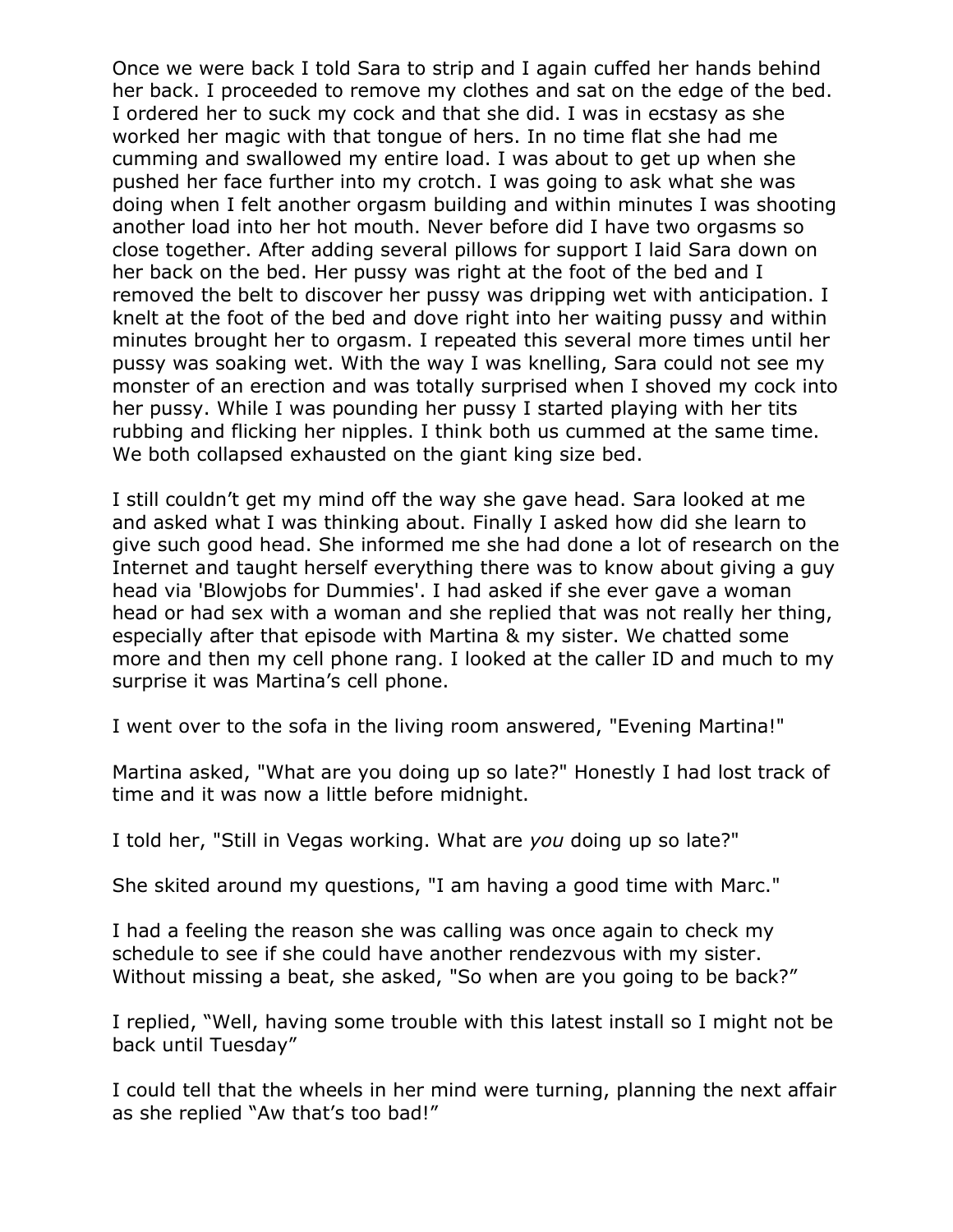Now it was time to burst her bubble with the news, "I know and Laura is not too thrilled either about having to work on a Monday!"

There was brief silence then Martina responded "Oh, I see" and she hung up.

Both Sara and I were both covered in sweat, so I suggested we try out our Jacuzzi tubs before retiring for the night. I filled the tub about a third of the way and then activated the jets. I stepped in and was delighted by the hot water massaging my body all over. About an hour later I got out, dried off and put on a robe then went over to the other side to check on Sara. She had just finished drying off and looked like a giant prune! She was getting ready to get dressed and I told her to wait a moment. I went back into my bathroom and grabbed her belt and one the chrome plugs. I took the plug and screwed into the front shield and disengaged the clit probe. I found the key for the belt and a pair of handcuffs. As I was walking over to Sara's side of the suite I told her to wait for me into the bathroom. Once she was in the bathroom I set the belt on the bed and headed into the bathroom. I walked up behind her and started kissing her neck and when she reached behind her to grab for me, I quickly backed away and cuffed her hands. I was surprised she didn't put up a fight. I figured she was so relaxed from the combination of the bath and the wild sex. I slid the chrome plug into her pussy and fastened the waistband of the belt around her.

I uncuffed her and kissed her good night. I told her the clit probe was disabled and she was getting off easy tonight with only the vaginal plug. She thanked me and collapsed on to her bed falling right to sleep. It always amazed me how that girl could just go to sleep at the drop of a hat. Closing the door to her suite behind me I headed over to my bed. As I lay there I was trying to think of a way to get Martina out the house so ACME could come and make the modifications to the playroom. Then it dawned on me, I would have Martina finally "meet" Laura in Vegas!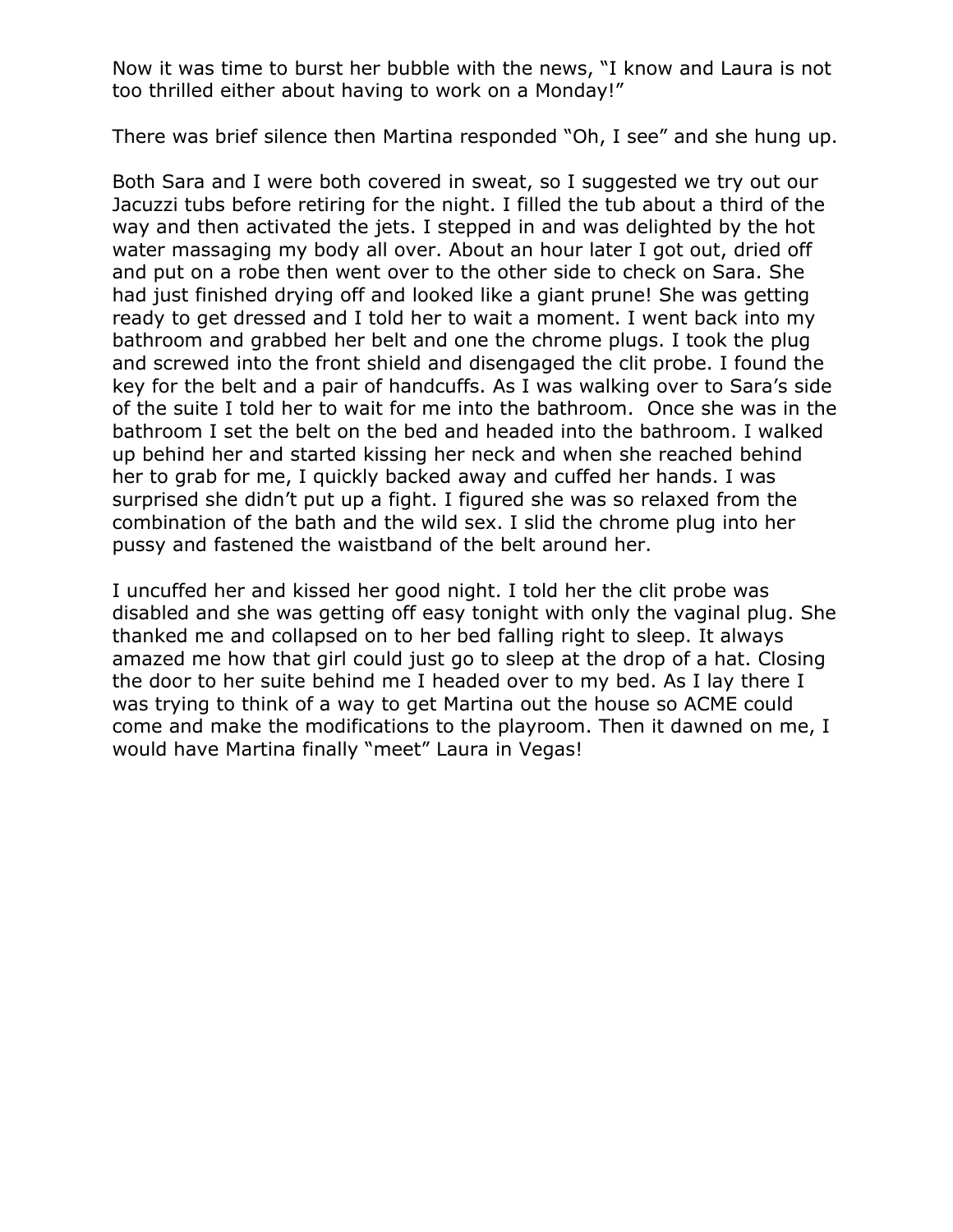#### **Chapter 8: New Friends and New Outfits**

I woke up the sound of Sara knocking on my door. As I rolled over and glanced at the clock noticed it was almost 8:30 in the morning! After a bit off effort, I dragged myself out of bed and walked over to the door to see what Sara wanted. She was standing in the hall in nothing but her belt. Handing me my cell phone, she announced, "Gary."

I took the phone from her and told her, "Get dressed. We will grab some breakfast in the lobby when I'm done here."

I was still half-asleep I mumbled to Gary, "Thanks for the wake up call!"

Once I came to my senses Gary informed me, "Laura has purchased you a ticket for Desert West Airlines and I'll have it couriered to your hotel within the next couple hours. You flight is scheduled for 6:38 AM Monday morning and should arrived in Vegas by about 8:00 AM. Also, I have reserved a Gold Cadillac from Enterprise. Just present the purchase order which I am also sending via courier later this morning."

Now that I was fully awake, "Wow thanks Gary!" Gary was not done yet, "Since you are staying in Vegas next couple days, I can get you a room either at the Mandalay Bay or The Paris Resort."

I commented, "I really like the cocktail girl uniforms at Paris. Sara would look great in one of those."

"Paris it is!" Gary announced.

I was informing Gary, "I need to call Laura..."

Gary interrupted, "Laura will be here at 9:00 AM."

I thanked Gary and gave him the address of the hotel in Oro Valley. After getting off the phone I dressed quickly and walked into the living room where Sara was waiting. She was dressed in a conservative black leather sleeveless blouse, black leather skirt which a rose a few inches above her knees along with sheer black thigh hi stockings and 5-inch heel sandals. For a moment I thought she had escaped from her belt, but a hand under her skirt revealed her steel covered crotch. I commented how good she looked and she told me she liked to dress up once in a while. We headed over to the lobby and took full advantage of the free continental breakfast. As we were eating another couple (if you could consider Sara & I a couple) walked in and sat down at our table. The young lady commented to Sara how nice she looked and they took off into conversation. I started talking to her companion and discovered he owned a few computer stores in the area and also did custom computer work. They introduced themselves to us as Andy & Lindsay McGrawl. The four of us were talking for quite some time when the hotel staff asked if we could leave, so they could prepare the dinning room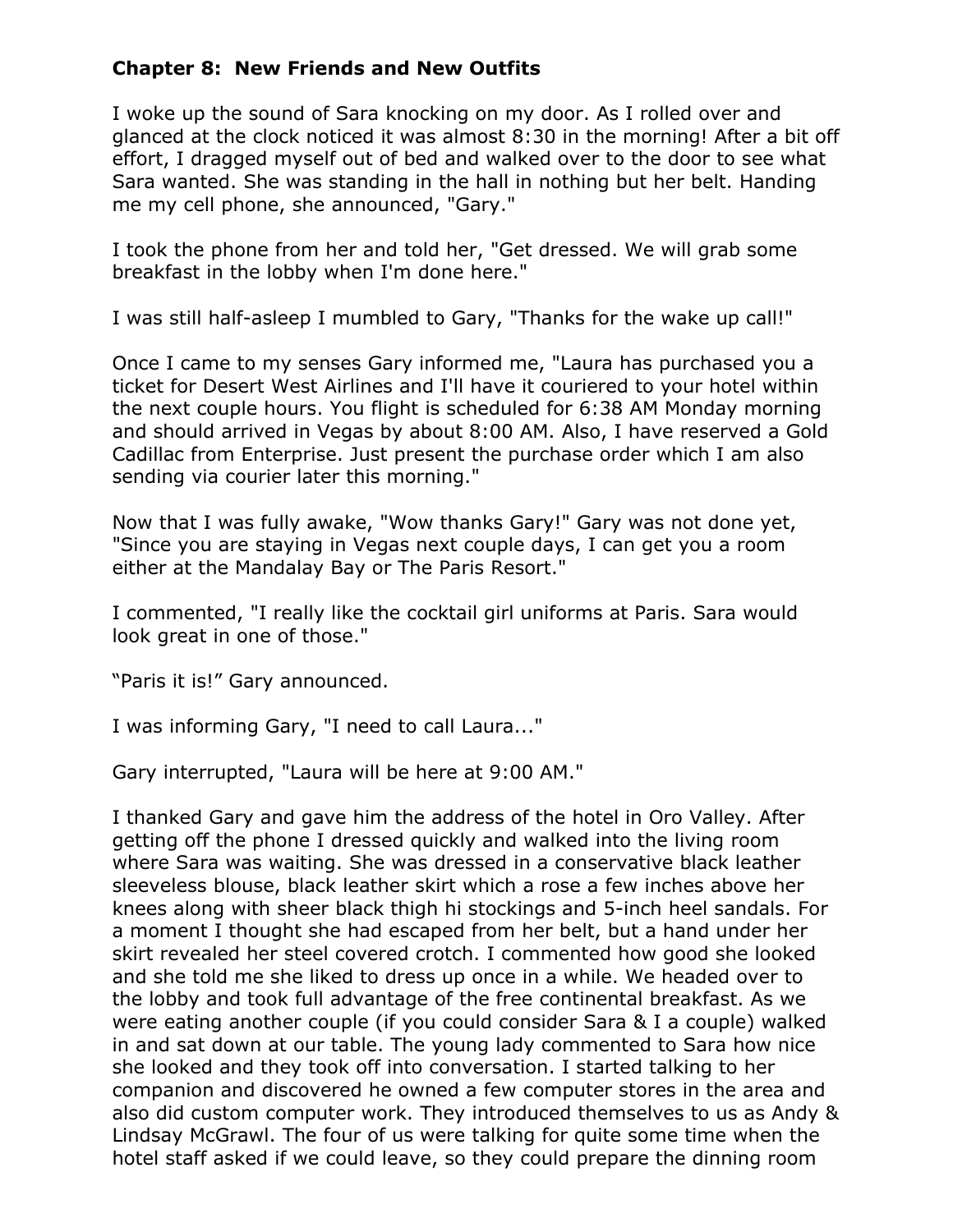for lunch. Sara and Lindsay decided they would go into the lounge while Andy and I headed back to the room to work on the server for Budget Holstein.

Andy was stunned when I showed him the mangle case that was Budget Holstein's server. He looked at the melted contents and pointed out something worthy of note, the fans were not the originals. Andy's theory was they must have had problems with the machine before and whoever replaced the fans used ones that used more power. This would explain the short circuit and the resulting melt down. I showed Andy the hard drive and commented that it still worked and suffered no adverse effects from the explosion. He joked that these old hard drives were encased in the same materials that are used in airplane fight-data recorders. We got to work on building the new server and I was impressed by Andy's skill. He taught me a couple tricks on what order to wire all the components within the limited space within the case. A couple hours later we tested the computer and ran a quick diagnostic on the hard drive, which came back with a clean bill of health. As we were attaching the final screws into the case, Sara and Lindsay walked in laughing and giggling.

Lindsay commented to Andy "Hey honey! They are just as kinky as we are!"

To prove her point Sara and Lindsay lifted their skirts and revealed their belted crotches to the two us. I was bit taken aback by Sara's sudden openness. What happened to my shy little, okay giant maid? Then Andy asked if Sara and I were married, to which I explained that Sara was actually my house salve/maid and business assistant. Sara and I explained about the whole incident with Martina's affair with my sister and how they tried to get their way Sara when they were drunk.

Lindsay then asked me a question that caught me very off guard, "Does your sister look like Grace Adler from *Will & Grace*?"

Sara and I looked at each other and replied "Yes she does. Why do you ask?'

Lindsay went on to explain "At our club we own in Tucson there is a lady we call 'Grace' due to the striking resemblance. She acts just the way you were describing Laura."

I was about to ask Lindsay about the club when there was a knock at our door. It was the lady from the front desk and she handed me an envelope from Roadrunner Express, with my plane ticket. I gave her \$20, thank her for bring this over and told her I was expecting one other item later today. Andy apologized saying they needed to get going and handed me his card telling me to give him a ring sometime for dinner. Sara handed Lindsay one of my cards and told her we needed to get together sometime at our place. Andy and Lindsay walked out the room hand-in-hand. Sara turned to me and commented, "Such a nice couple!"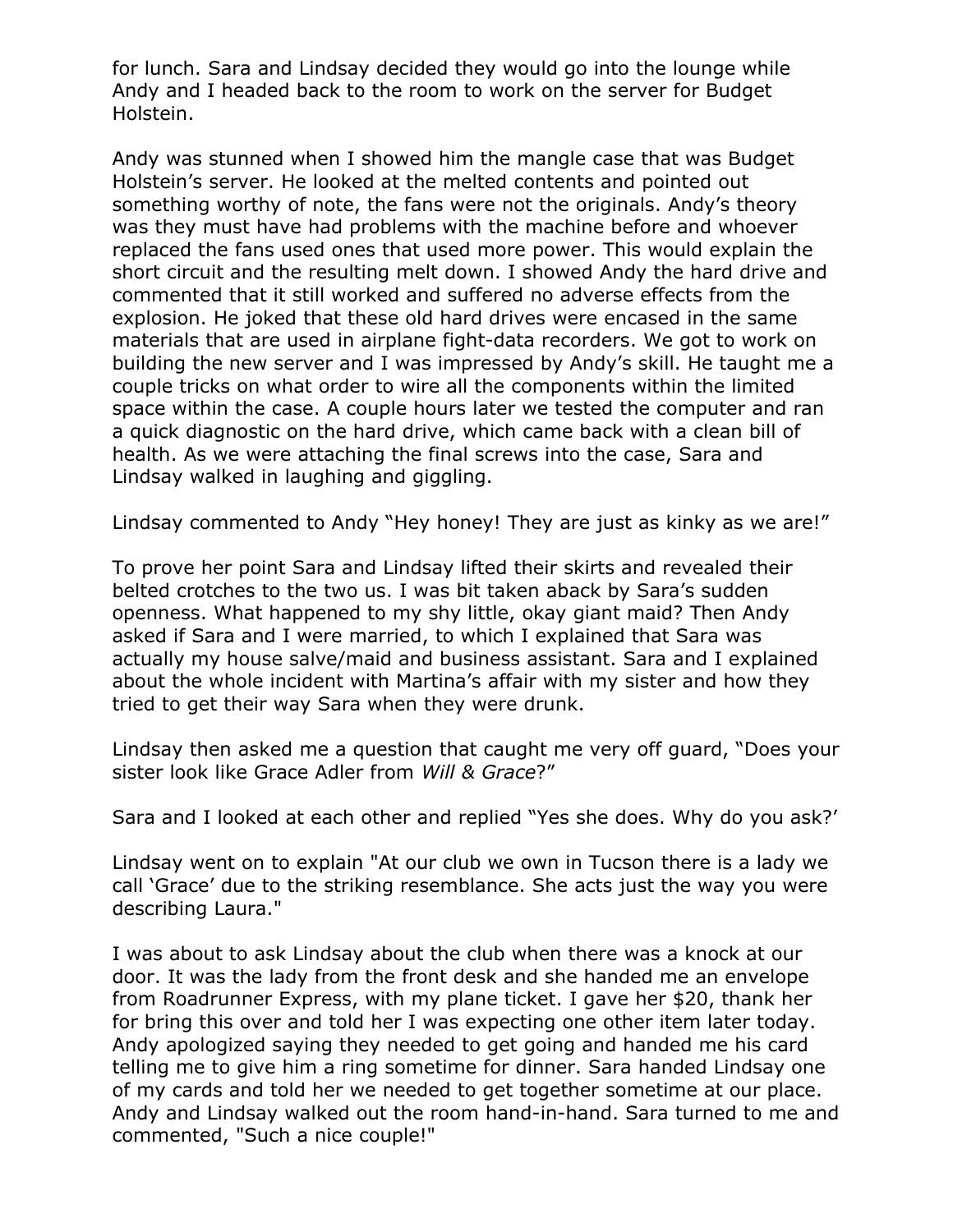I opened the envelope from Roadrunner and enclosed was a ticket for the 6:38 AM flight on Desert West Airlines. Sara was a little puzzled as to why there was only one ticket. I told her she would take the Jeep and head back home tomorrow since Martina would be returning that afternoon. Also, the fact it would be a bit difficult for her to get through Airport Security with that belt on. I told her I should be back on Wednesday. Meanwhile she could get Martina drunken up enough to get the measurements for Gary. Sara indicated that would not be very difficult, couple of glasses of wine and Martina would be wasted.

After lunch I rang Linda at Budget Holstein and informed her we were on our way over with the repaired computer. She informed me Sara's outfits were ready and asked how we liked the hotel. Told her that we were impressed and enjoying it very much along with the dinner last night. About a half-hour later we arrived at Budget Holstein and within in another hour the server was connected and the entire network was up and running again. Linda thanked us for the quick repair and handed Sara two boxes, which contained her new outfits. She then handed me three shoe boxes and said these were the new shoes I had requested. Baffled I told Linda I only ordered one pair for Sara to which she replied the other two were her gifts. The first box contained Sara's uniform shoes with the locking buckles, but these were 6 inch heels. The next box contained a pair of zippered black thigh-high boots with a locking buckle on the top for the zipper pulls fit into. Box number 3 was pair of 7-inch open-toe black sandals with the same locking buckles mechanism as the rest of the shoes. Linda explained all 3 pairs had the same locking buckles and were keyed the same as the rest of her shoes. This way we did not have to worry about having multiple sets of keys.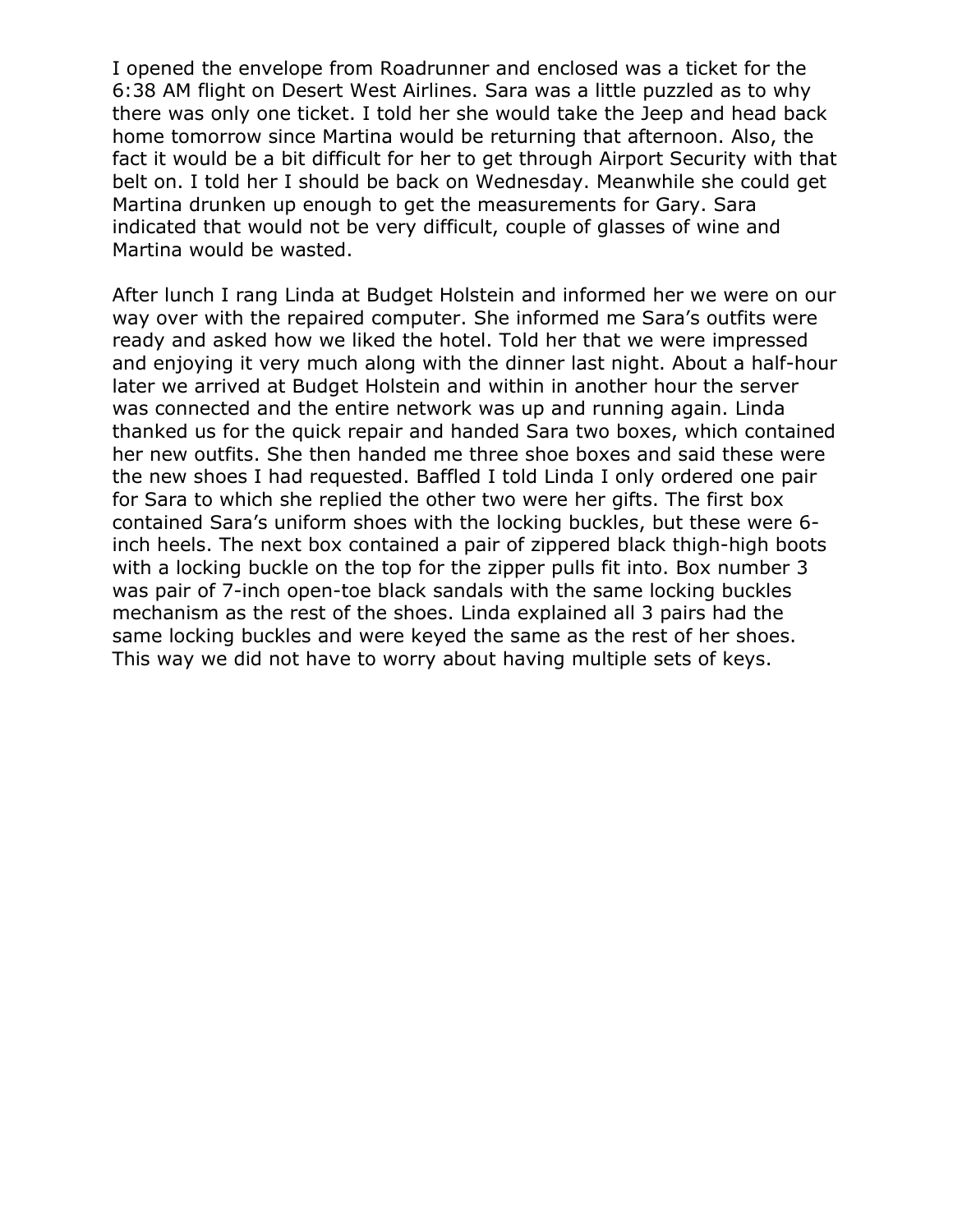Both of us bid farewell to Linda and right as we were walking out the door, she said "Oh! One more thing!" She handed me a \$100 prepaid gas card for Diamond Shell stations. Back at the hotel Sara was dying to try on the new shoes, but I told her she needed to wait until morning unless she planned on sleeping in them! She asked me which she should wear first and I suggested the normal high-heeled style. I told her to save the sandals for a special occasion and the boots might take a little getting use to at first. Since we had a few hours to kill before going to bed for the night I asked Sara if she would like to have some fun tonight. She asked what I had in mind and I told her I would ring Andy & Lindsay and see if the four of us could go clubbing together. Sara was really excited saying she just adored Lindsay, she was like the little sister she never had. After a quick chat and directions from Andy we agreed to meet at the Pussy Cat Lounge in an hour. I told Sara to pick out one of the dominatrix outfits Linda had given her to wear at the club. She was glowing with excitement and picked out the outfit with the leather bustier and leather pants were so tight they showed the outline of her belt. I was stunned at how good she looked and my cock was starting to show my excitement. We were just getting ready to leave when the lady from the front desk knocked on the door. She had another letter from Road Runner, the rental contract for my Gold Cadillac to be picked up at the Vegas Airport.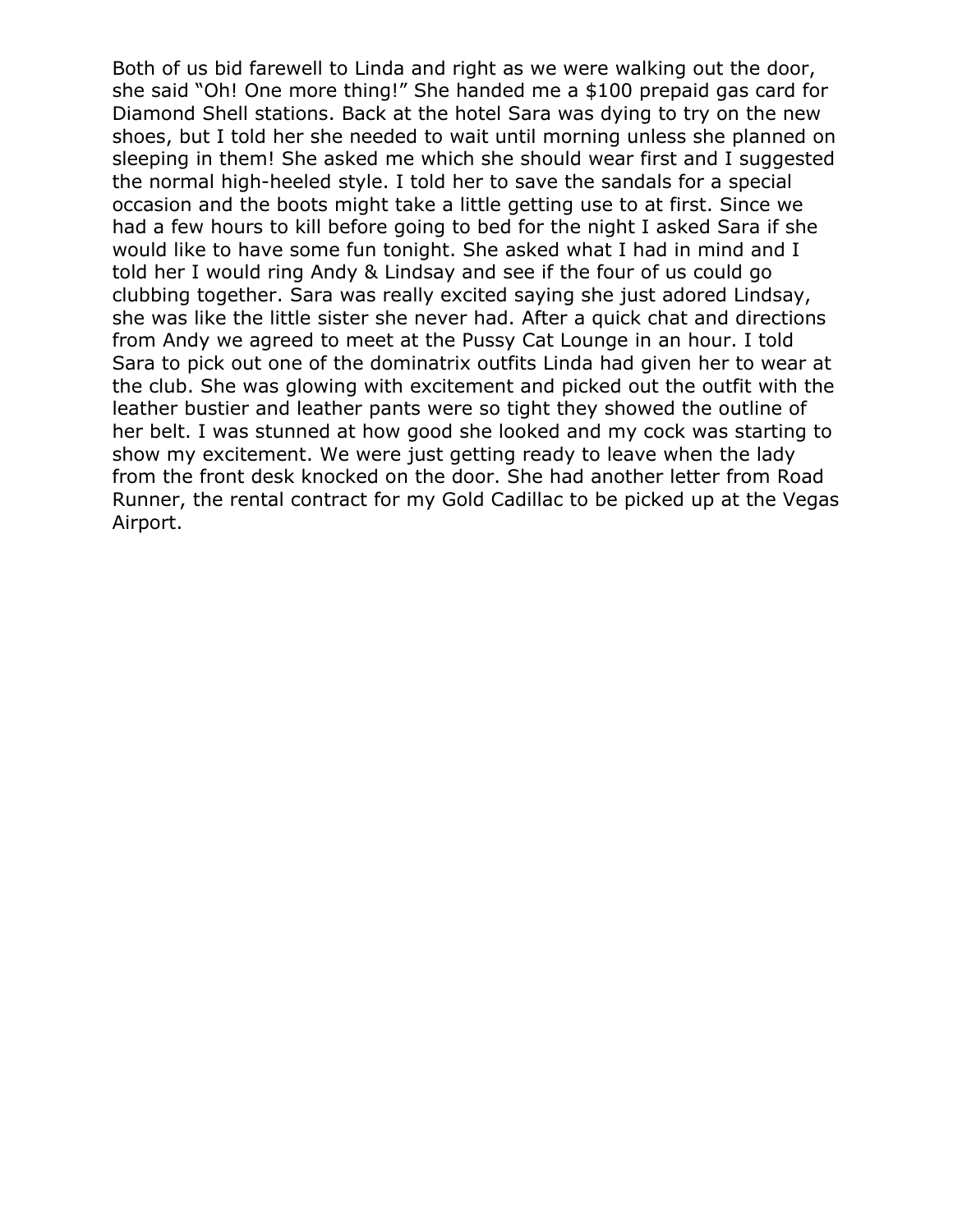# **Chapter 9: The Pussy Cat Lounge**

I wasn't sure what to expect out of the Pussy Cat Lounge, but as soon as I walked in I knew I was going to like this place. It was more of a swingers type club, like those in Las Vegas and Europe. There were couples all over the place doing anything and everything to each other. The only rules were everything must be consensual and you signed a waiver, releasing the club from any liability. Over the loud music we barley heard Lindsay yelling out our names. I grabbed Sara by the arm and made our way through the crowd of people to the booth where Andy & Lindsay were sitting. I sat down between Andy and Lindsay while Sara was on the other side of Lindsay. Lindsay leaned over and planted a French kiss on me, but that only lasted a couple seconds as Sara grabbed Lindsay and they start French kissing very passionately!

The changes I had seen in Sara in the last 72-hours made it hard for me to believe this was the same girl that I knew from the past few years. It was as if Lindsay had finally gotten Sara out her shell. Andy welcomed us to his club and suggested we give the two girls time to themselves and he would show me around the place. Andy explained the computer shops were a cash front to support the club. The club had about 100 private rooms and nearly 20 group /display rooms. I asked how something was legal in Tucson to which he explained that technically we were not within the Tucson city limits but on about 100 acres of county land in the middle of nowhere. He explained the county officials claim they now nothing about the club when he gave them all the new computers. I asked what he meant by that comment to which he explained he gave the county officials "pay raises" if they would look the other way, except the health inspector. Andy explained he made a deal with the health inspector that as long as the club passed inspections he would not "say anything" either. Andy described how each night he has hospital cleaning crew come through and clean and sanitize the club from top to bottom. The health inspector comes in randomly about 5 to 7 times a month and has never found anything wrong with the club. Andy gloated that the inspector has commented the club is cleaner than most of the restaurants in the area.

Andy told me he wanted to demonstrate the VIP room and suggested we find the girls. It took some hunting but after a few minutes we found them over at the bar. Andy walked over to Lindsay "How about you & Sara show Ron what the VIP room is all about!" Lindsay just smiled and turned to me and asked if I had the key for Sara's belt with me. Oddly enough I had stuck it in my pocket when we left the hotel for the club so I reached into my pocket and gave it to her. Andy then turned to Sara "you are going to need this" and handed her the key to Lindsay's belt. The four of us headed up a couple flights of stairs to the VIP level. This floor was about a third of the size of the main floor and provided a panoramic view of the entire club. Lindsay led Sara into a nearby room while Andy & I went through another door into a hall that leads to a short flight of stairs. At the top of the stairs was the door to do the observation level. We walked into a room that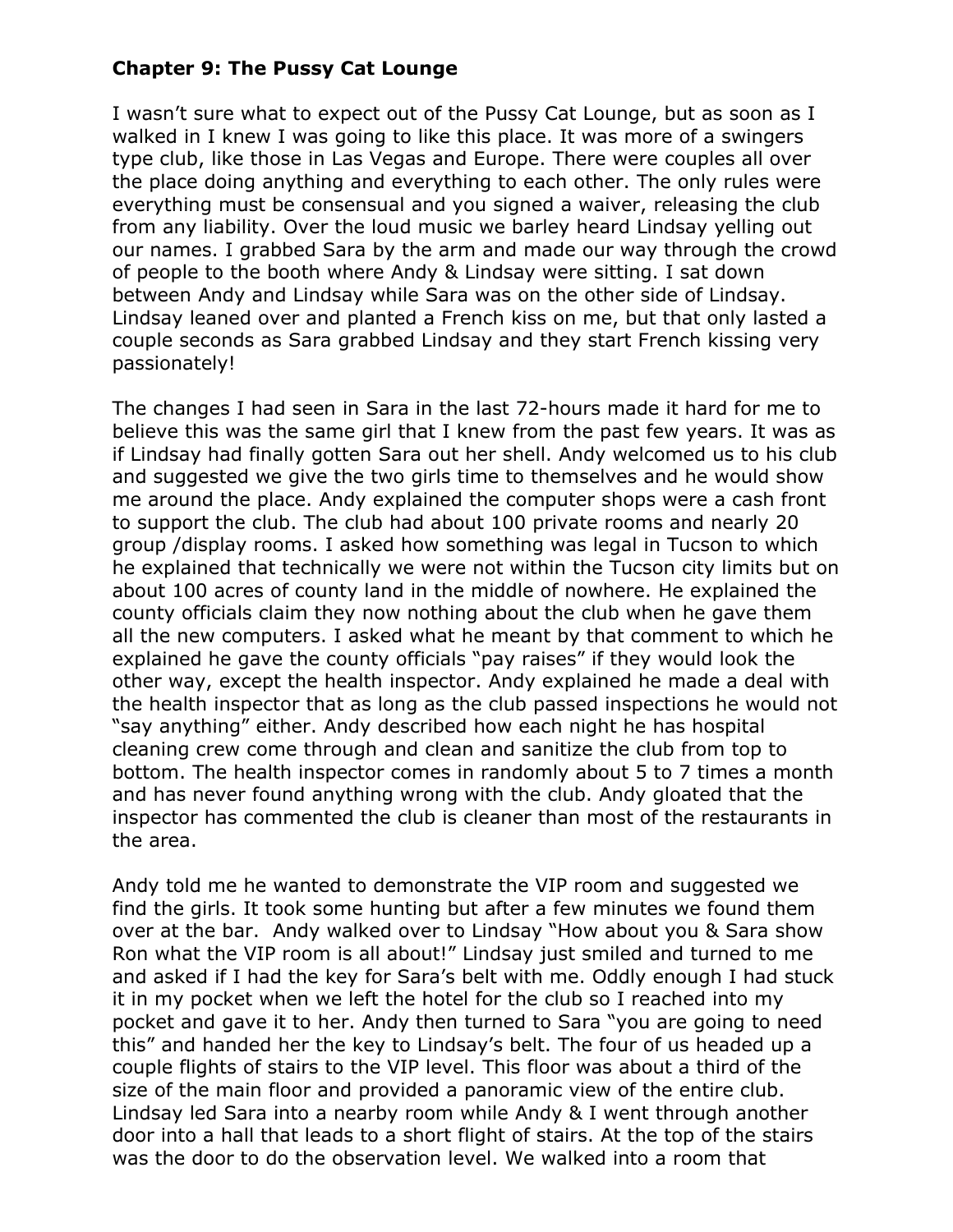contained about a dozen very plush chairs setup in a semi-circular fashion with an isle down the middle facing a railing and thick velvet curtain. Andy told me to have a seat and enjoy the show.

The room went dark except for small blue lights on the floor along the isle and the edge of the deck. Loud pulsating music soon filled the room and the curtain began to open. A very dim light illuminated the room a few feet below, but soon grew brighter. There was Sara & Lindsay still clothed and belted kissing and fondling each other. Sara removed Lindsay's top and begin to suck on her tits. Lindsay followed suit and undid Sara's bustier and took Sara's tits into her mouth. Sara then undid Lindsay's skirt and started rubbing her hips and thighs while sucking on her tits. Wasn't long before Lindsay had Sara's pants off and she started licking and kissing along Sara's thighs. I hadn't noticed before but each girl had the others chastity belt key around her neck. Lindsay unlocked and carefully removed the plug from Sara's pussy, which being so wet plopped right out. Lindsay dove into Sara's pussy and was tonguing her slit while rubbing Sara's clit. As the tempo of the music increased Sara unlocked Lindsay's belt and discovered not only did Lindsay's belt contain a vaginal plug, but an anal plug as well. She carefully removed the plugs from their holes and then the belt. Sara attacked Lindsay's pussy and then music changed beat and the tempo started pounding even harder and faster.

What happened next I would have never expected, both Sara & Lindsay got into a 69 and started going after each other. While we were a few feet above the girls, they were only a couple feet away from us. We could see Sara's tongue darting in and out of Lindsay's slit and rhythmically tickling her clit. Lindsay was not missing a beat on Sara. The girls were at it for 10-minutes bringing each other to multiple orgasms before the music finally stopped. The lights in the room came back on and that is when I noticed stairs off to the side leading down to the floor where the girls were. Andy re-belted Lindsay and I re-belted Sara and "accidentally" activated the clit probe before locking the belt back on her. Lindsay took Sara by the hand and led her off to a room below the observation level where they could shower and get dressed.

While the girls were getting cleaned and dressed, Andy and I talked a little more. We made plans to meet at the house on Saturday. I was going to send Martina to Vegas with Laura for their weekend affair, her last. That way, she would be out of the house while Sara and I had our little "affair". Andy was surprised to see the girls cleaned and full dressed so quickly and asked what happened. Sara turned to me and said that I must have "accidentally" re-activated the clit probe on her belt. Andy had a puzzled look on his face and I told him I would explain it to him later.

Once back at the hotel Sara and I started getting everything together. I had to catch an early flight in the morning and the hotel would provide me a car to take to the airport. Sara would be driving back to the house and would resume her normal duties. Once everything was packed and loaded into the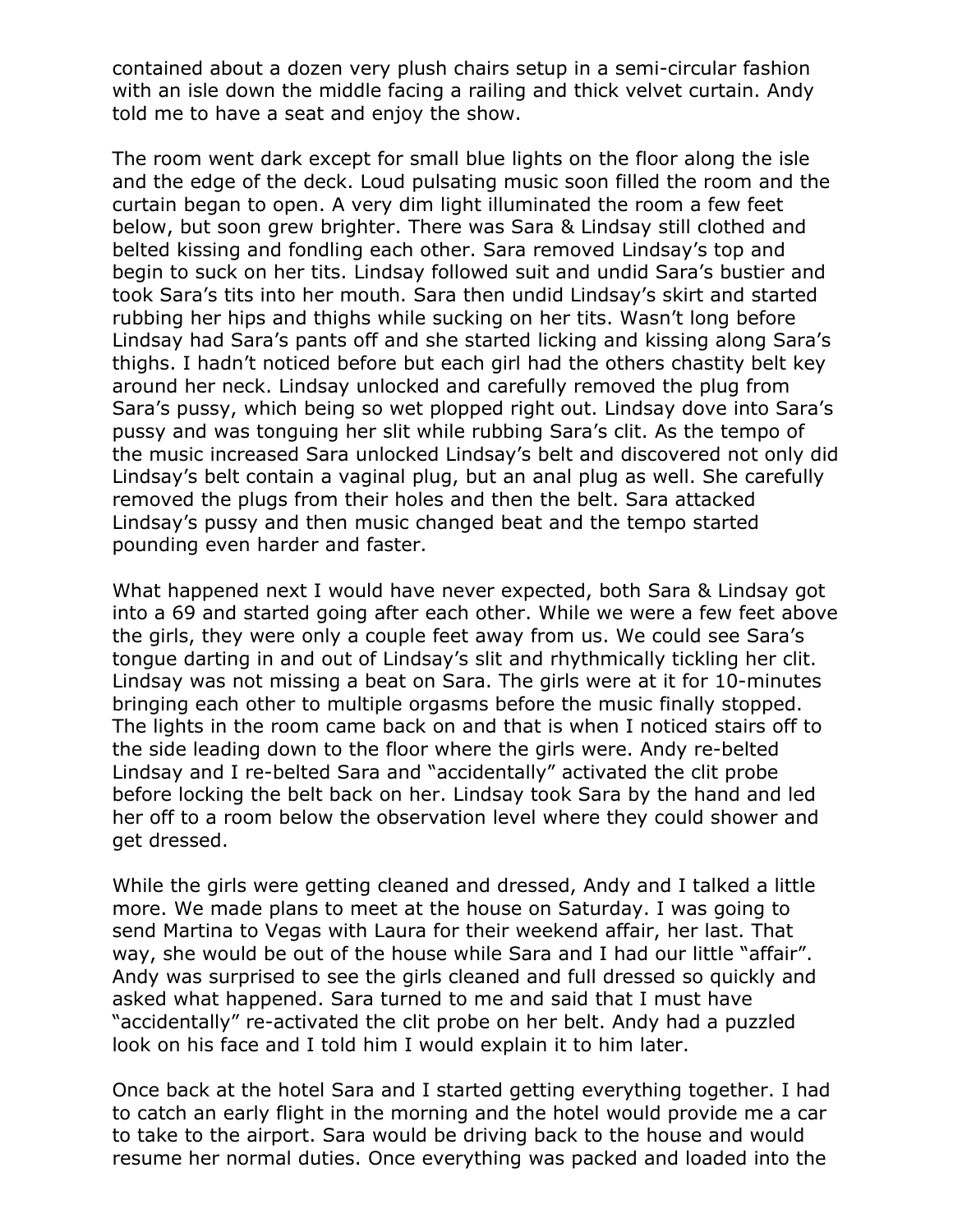Jeep I told Sara the list of required measurements for Martina's belt was in my office in top desk drawer. She told me she would get that taken care of and then faxed directly to Gary. I explained I would give Marc a ring in the morning and see how he survived with Martina all weekend and then make arrangements to get her over to Vegas to visit Laura. I would tell Laura that we were having work done on the house and the noise would drive Martina crazy so I suggested she come stay with you for a few days until the dust settles. We both had evil grins on our faces as we discussed our battle plans.

I commented to Sara that I have seen a side of her I had never seen before. She asked if her sudden change in behavior bothered me to which I told her it did not, but I was confused by something she said last night. I commented how when I had asked if she ever gave a woman head or had sex with a woman, she had replied that was not really her thing. She admitted that she felt something special, not like anything else before when she was with Lindsay. Sara went on to say that Lindsay made her feel good all over and Lindsay had told her the same thing. I told her Andy and I really enjoyed the show the two of them put on for us and we hoped they enjoyed each other. She said they did and with that she kissed me good night and went to her room.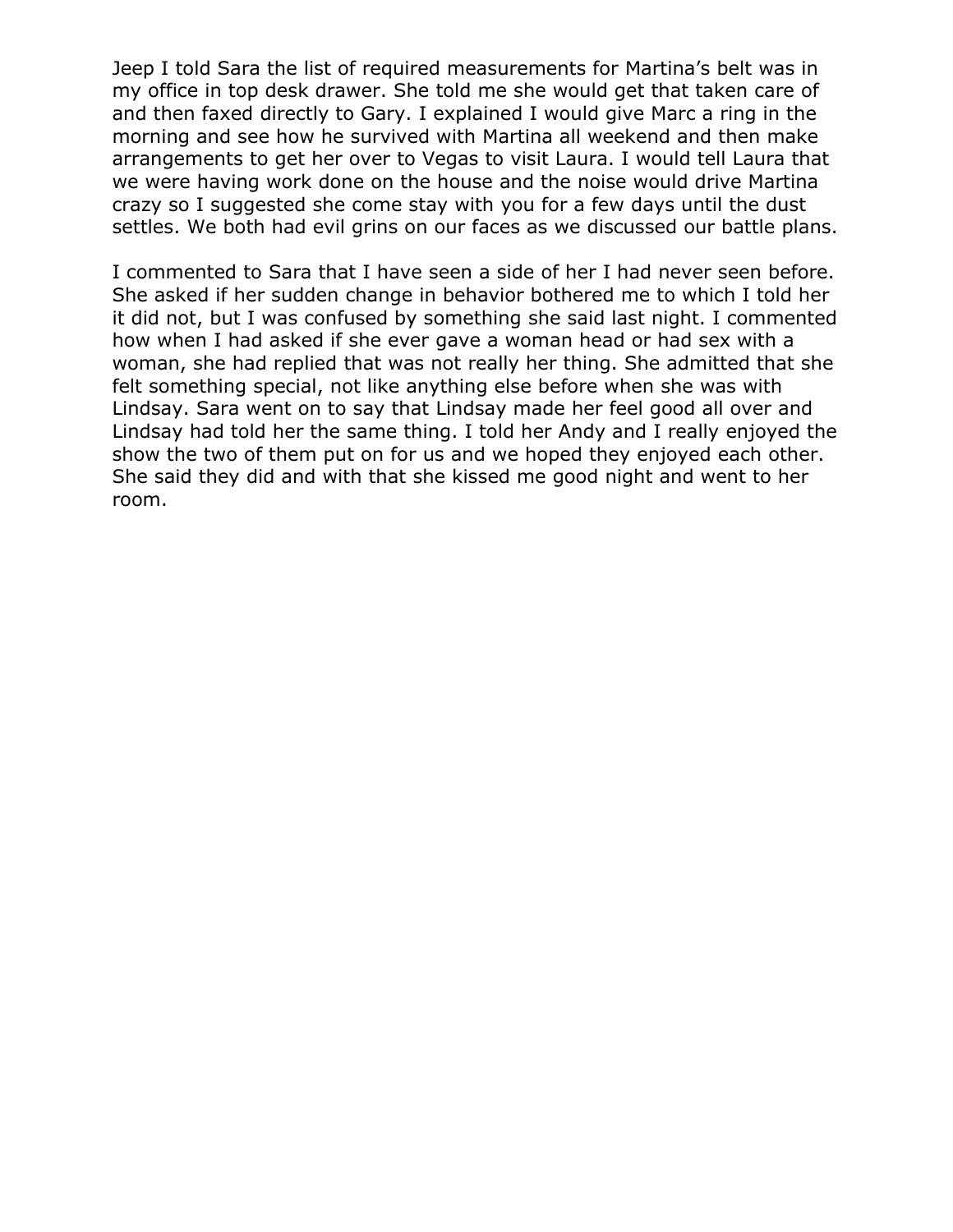# **Chapter 10: Back to Vegas & Revenge**

Set the alarm for 4:00 AM and went to bed. Seemed like I just had gotten to sleep when the alarm was going off already. I quickly dressed and grabbed my briefcase and laptop headed out the door. Stopped into the lobby and spoke to the owner briefly. I told her I was leaving and Sara would be going in a few hours. She said that was fine and my car would be here in 10 minutes. While I waited I asked about the tubs and she informed me they were from ANOZIRA Tubs. I left a message for Sara to give them call, as I wanted to redo the bathrooms with the Jacuzzi tubs. About 10 minutes later a white Lincoln Town Car pulled up and I gathered everything up and got in the back. We arrived at the airport in less than half hour and I made my way over to the Desert West Airlines ticket counter. The lady at the counter looked at my boarding pass and told me my flight was early and they would be boarding at Gate 37C in a minute or so. I just sat down when the announcement came over the PA "Desert West Airlines flight 29 to Las Vegas is now boarding at gate 37C."

When I stepped on to the plane from the gate I was astonished. I was expecting some dinky little tin can of a commuter plane with cramped cloth seats. This plane was small but very open with reclining leather seats that provided ample leg and arm room. I sat down fastened my seat belt and noticed the plane was quite full for such an early flight. "Good Morning!" Came the pilot's announcement over the PA, "This is your captain speaking. We are now taking off for Las Vegas McCarran International Airport. We are running a bit early this morning and have a good tail wind we should be at McCarran by 7:35. Once we finish ascending you may recline back in your seats or move about the cabin. Thank you for flying Desert West Airlines!'"

About 5 minuets later the 'fasten seat belt' light went out and the announcement came over that we were free to move about the cabin. I reclined back and tried to get a little nap in before we arrived. No sooner had I fallen asleep then the captain came on "Ladies & Gentleman we are making our final approach to McCarran. Please return to your seats, fasten your seat belts and be sure your seats are in the upright position. Again we want to thank you for flying Desert West Airlines."

Once we landed I grabbed my briefcase and laptop and headed to the Enterprise counter. I presented the lady behind the counter the rental contract and said, "Wait over there and they will bring your Cadillac around for you Mister Merlot, shouldn't be more than 20 minutes." While I was waiting for them to retrieve my car I rang Laura. I made sure I had the phone on speaker in case she was in a good mood when she answered, which she was.

"HHHHOOOWWWDEEE! AZOutback Consulting this is Laura!" came the greeting from Laura.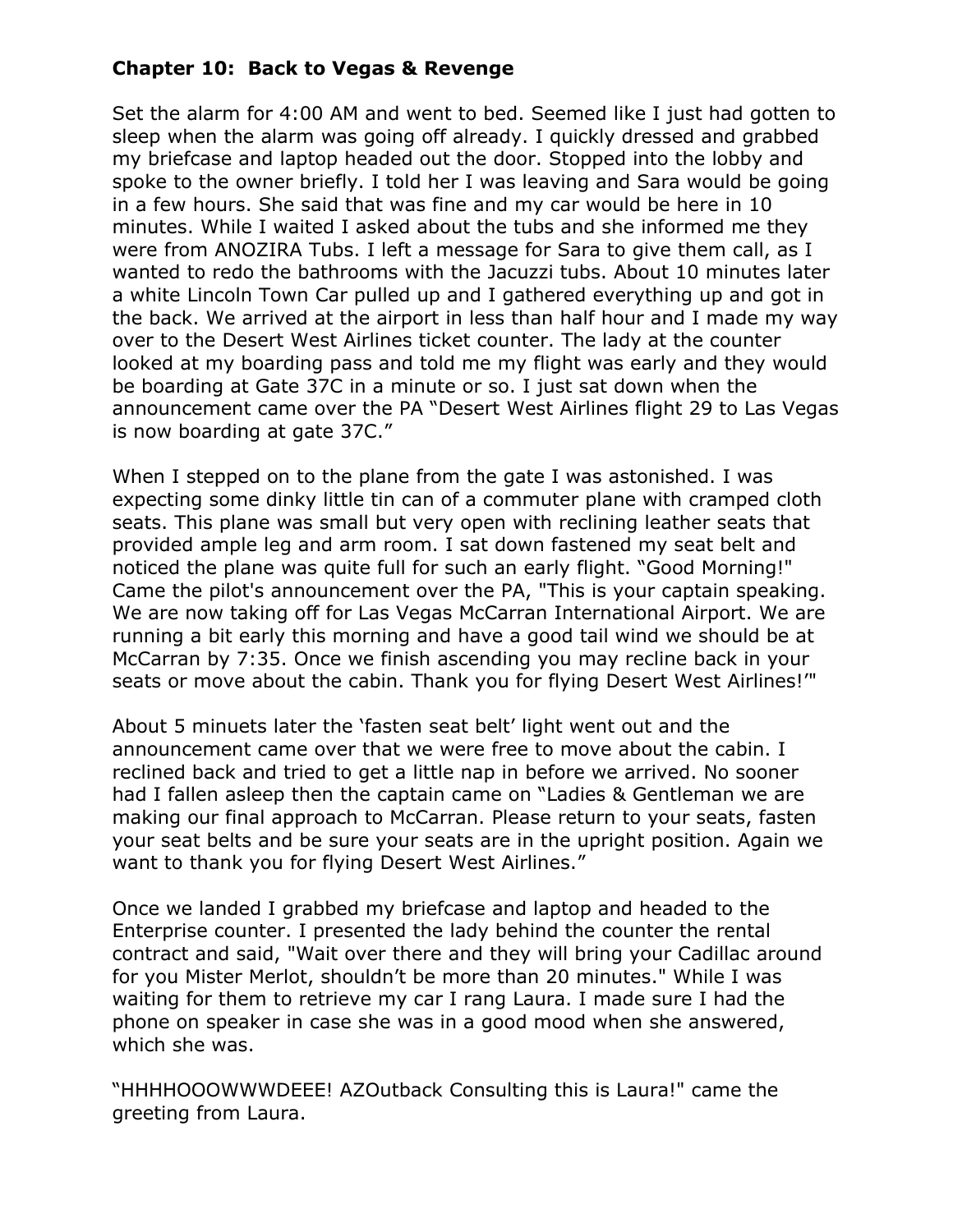I informed Laura, "Just got in at the airport and should be over at ACME in the next hour or so."

She told me, "I am very busy this morning but would be out there this afternoon."

Time to activate my plan, "Hey Laura, what y'all doing later on this week?"

Laura bit puzzled that I was even remotely interested in her personal life, "Don't really have anything planned, why what's up?"

I went on to tell her, "Since we were going to be having some work done on the house and the noise would drive Martina crazy how about if Martina spends a few days with you in Vegas."

I could tell she was having a hard time controlling her excitement and she asked, "Does Martina know yet?"

I explained, "No, I haven't talked to her since the weekend but I'll be calling her later today."

Laura asked, "Just let me know when Martina will be due in so I can meet her at the airport."

I told her, "I'll get back to you later and I talk to her this afternoon." About this time the valet brought around the Gold Cadillac and told Laura "got to go!"

I arrived over at ACME and notice a sign on the front door "To our customers: Our computer system is currently undergoing upgrades and we will be unable to process any will call orders today. We are able to process normal sales." As I entered the front office I noticed the same girl was behind the counter and she looked up and said Gary was in the warehouse, coordinating the inventory process. I thanked her and made my way to the sales floor to check the main server. Sure enough one of the plugs for the hubs was lose, which would explain why some of the computers weren't responding. After tightening the connection I headed to the warehouse and there was Gary with about a dozen of inventory takers.

He saw me and said, "I'll be a few minutes here. Why don't you go wait in my office."

I went to his office and decided to give Marc a ring, "Valley Shadows Resort, this is Marc."

I joked, "So, you survived a weekend with Martina!"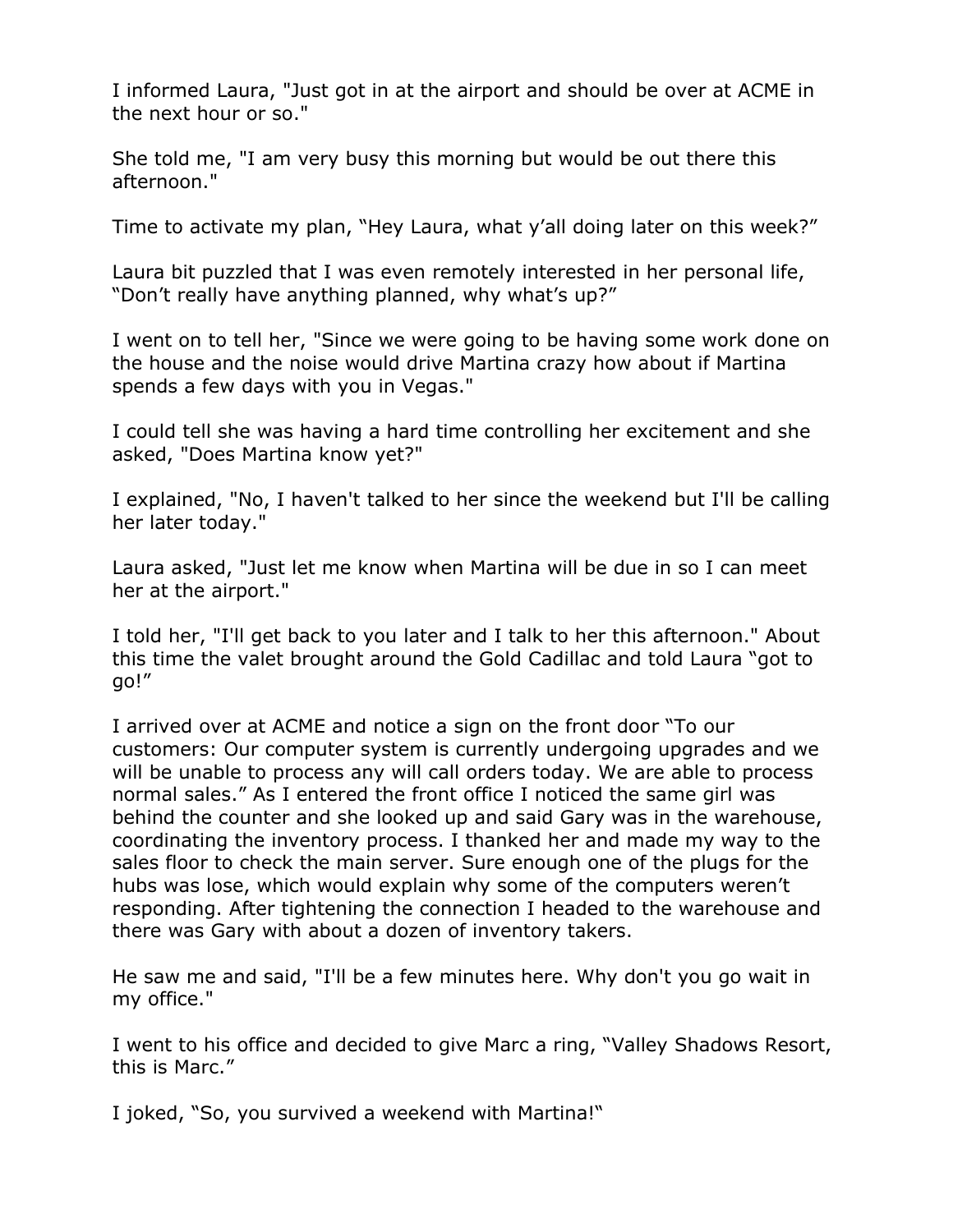Sounding exhausted, "Barley, that woman has so much energy I can barley keep up with her. So, what can I do for you this morning?"

I explained, "Well, I am going to have Martina finally meet my sister in Vegas later this week so I can get her out of the house."

Surprisingly, Marc was thrilled, "Good! I need a 'vacation' away from her! How soon can she go?"

I asked him, "So I guess it won't be a problem for her taking off work then. Thursday would be good and she come back next Monday."

Marc excited, "I will take care of all the transportation needs and will coordinate with Laura a good time for Martina to arrive."

I replied, "Thanks, for dealing with all this for me."

Thankful, but seriously he told me "Not a problem. Your plan better work or else I will have to fire her!"

Impersonating Sledge Hammer, "Trust me, I know what I am dong!" Since Gary was still occupied with the inventory crew so I rang Martina's cell phone.

Martina was unusually cheerful, "Why good morning honey! How are things in Vegas?"

I simply replied, "Not too bad, if all goes well I should be home tomorrow." Then I laid the plan one her, "Hey Martina, I am going to be having some work done on the house later this week, how would you like to go to Vegas for a few days?"

Martina was trying to contain her excitement, "I'm not sure if Marc would give me the time off."

I reassured her, "Don't worry, I already cleared it through Marc. You will be staying with my sister, Laura, this will be the first time you will get to meet her."

I could detect Martina was getting excited as her breathing was getting heavier. "That would be great! When can I leave?"

I told her, ""Marc is making all the arrangements and you will leave Thursday morning and come back Monday night." Gary finally finished with the inventory crew and walked in the office, "Need to go, Gary's here. See you tomorrow dear!"

"What was that all about?" Gary inquired.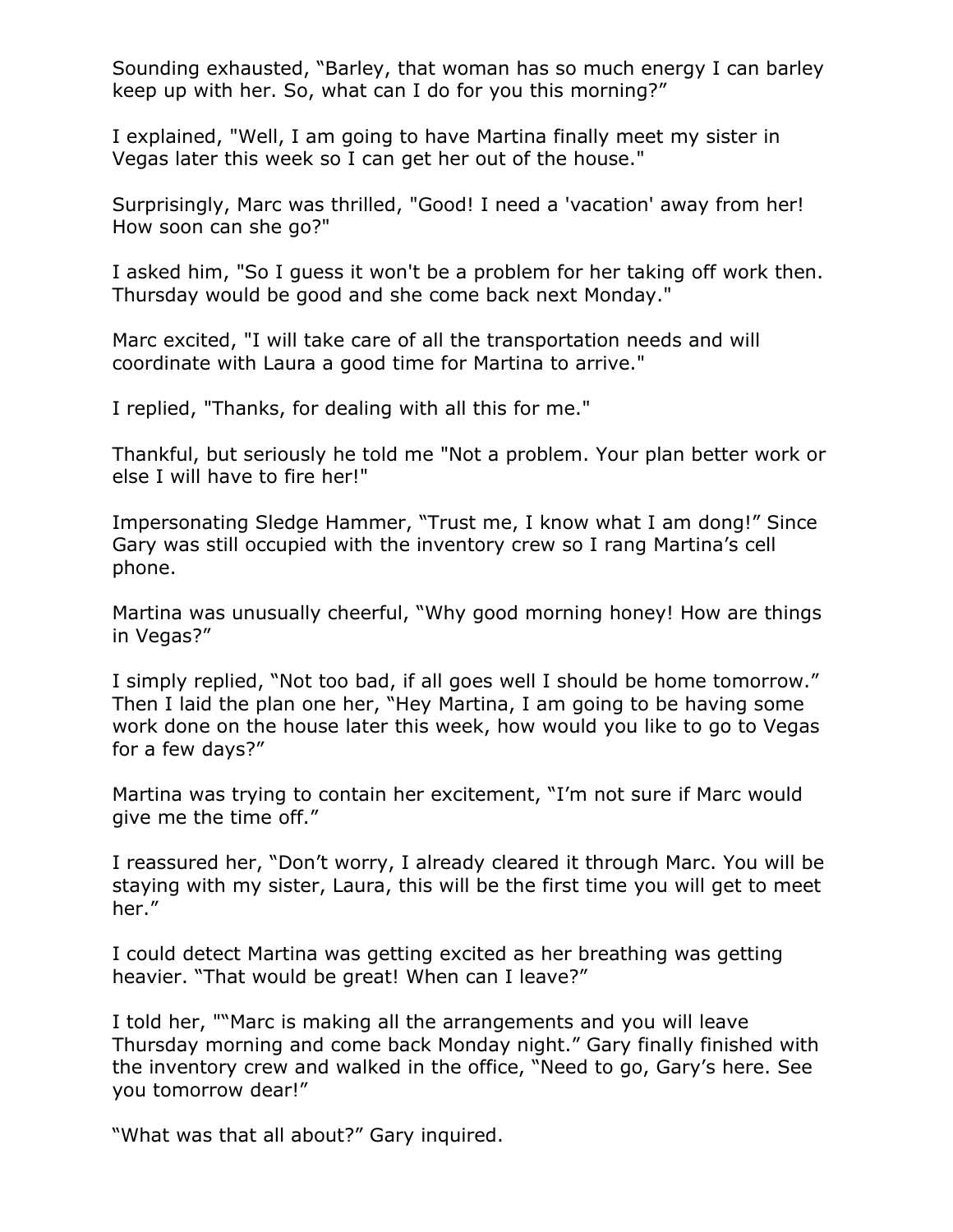I explained the plan, "Martina is going to finally 'meet' Laura so she would be out the house. Can you get your crew out on Friday morning and be done by Saturday afternoon."

Gary thought for a moment, "Man, you are cutting it close but it's doable. But, Martina's belt won't be ready though and I still need her measurements."

I advised him, "I don't need her belt right away and Sara should be faxing over the measurements this evening. Laura should be by in the afternoon. Now, let's have some fun with her!" I instructed him on how to 'fix' the network to aggravate Laura, "When she comes and finds it not working she is going to blow a gasket and at that point tell her to go outside. While she is outside go back and 'un-fix' the network and then keep her outside until I come." Gary had a big grin and knew he would have a fun time pissing-off Laura.

Since Laura would not be around for a couple more hours I told Gary I would go check into the hotel. I left ACME and drove about 10 minutes over to the Paris Resort, Las Vegas. I walked into the Casino and headed over to the front desk and told them I was checking in. The guy behind the counter looked at me and replied rudely in a labored French accent, "Check-in is not for another 3-hours!"

I casually replied, "Oh, I didn't know VIP's had to wait like common folk!"

His attitude turned around real quick, "VIP?!?! So sorry, what is your name sir?"

"Merlot, Ron Merlot" I told him.

He looked at the computer for a moment and then said, "Ah yes, Mister Merlot so sorry! We have you in the Eiffel Tower top suite! One moment sir, Porter! Show Mister Merlot to the high-rollers suite in the tower!"

I followed the porter to an elevator in which he turned to me and told me since I was on a private floor, I would need to insert my room card in the slot by the button panel. As he inserted the card I noticed the button '21' illuminated. The elevator arrived at the  $21<sup>st</sup>$  floor and I followed the porter to end of the hall to a door marked 'High-Roller's Suite'. He inserted the room card into the reader and opened the door "your room Mister Merlot!" I gave the Porter a 10 and he looked at me as if I had offended him so I handed him a 20 and told him to keep the change. The room overlooked the strip and had panoramic view of the surrounding Las Vegas valley.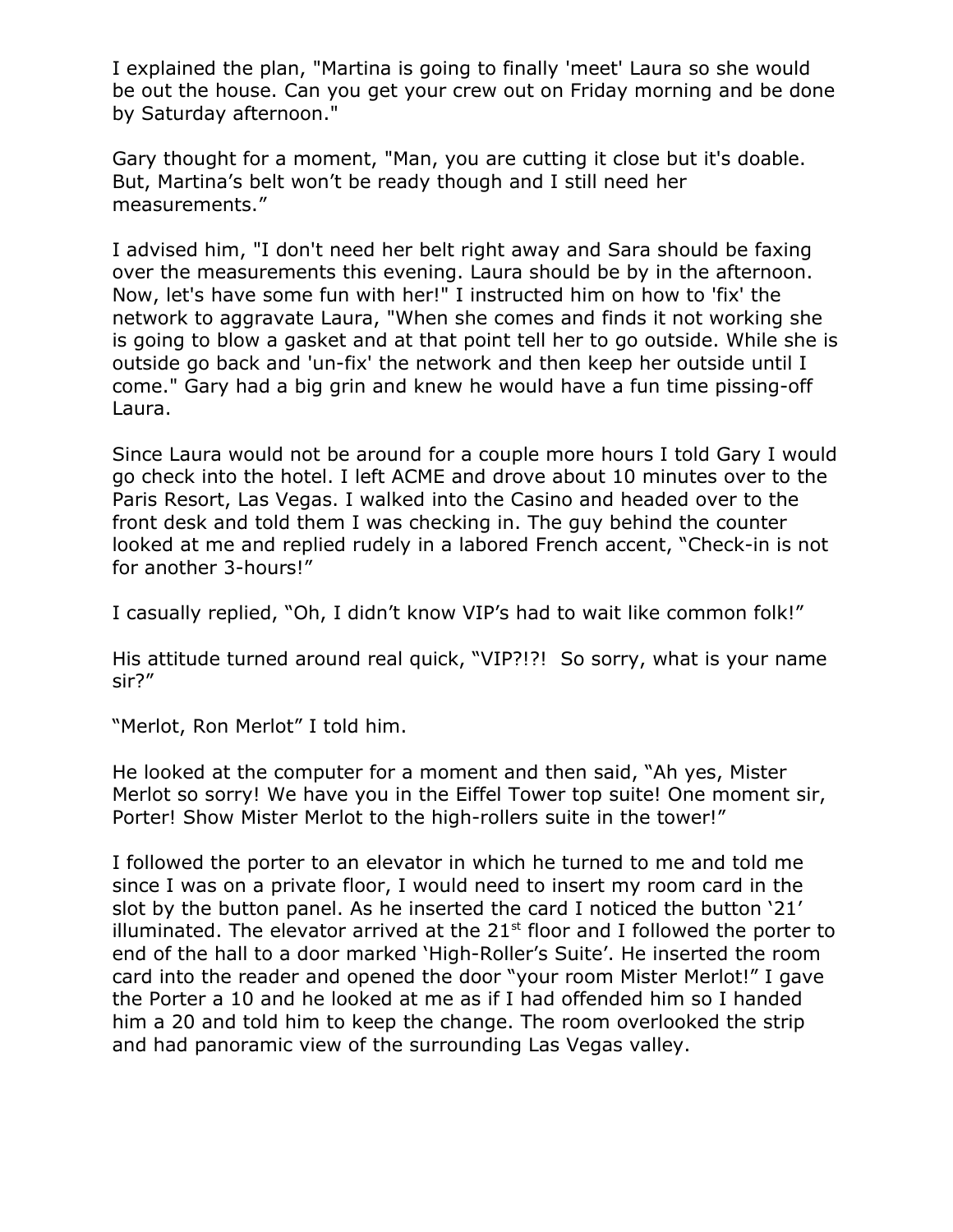I walked into the bedroom and noticed a couple bags on the bed. I saw what was in the first bag and couldn't believe Gary was able to pull this off. Inside was a Paris cocktail waitress uniform in Sara's size. It consisted of a blue high-cut long-sleeved bodysuit with an open neck and most of the breasts are exposed along with a collar that fastens around the neck. The bodysuit is worn with either taupe or black sheer-to-waist pantyhose. Sara's new 6-inch strappy sandals would go great with this and I would make this her "dress" uniform. The only thing that bothered me was if she would be able to wear her belt with this outfit though. Then I noticed the other bag was a leather chastity belt, which was low profile and fastened on the inside. The lock was flush with waistband and was covered with a piece of padded leather. There was note from Gary "Hope you like the uniform, I think she will look great in it! I also included my "low profile no-show belt" that she can wear with the uniform. Thanks for all you have done! Enjoy. Gary Zinfandel, President ACME BDSM." My cell phone started ringing! A quick glance of the caller-ID confirmed it was Laura.

I answered, "AZOutback Consulting …"

I was cut off by Laura, "The network is still fucked up!"

Trying not to laugh, "That's odd it was working fine when I inspected it this morning."

Laura was getting more pissed by the minutes, "Well, it is fucked up now!!!"

Still trying to keep a clam voice and not burst out laughing, "You should not be talking that way inside the office!"

Laura was clearly agitated now, "I am not in the fucking office, Gary told me to go outside!"

With a sigh I told her, "Okay...I'll be there in about 10 minutes."

When I arrived at ACME in the Gold Cadillac Laura was standing outside nervously. Laura talks tough on the phone but when she talks to you in person she is very mellow. As I exited the car I commented to her "this car is really nice, too bad it is such a gas guzzler." Then I pretended to just have noticed the license plates "How funny, this car is from Arizona." I could tell by the way she was acting that she knew that I knew something, she just was not sure how much or what I knew.

I asked "All right, Laura I am here now what is going on?"

Laura replied meekly, "The software is not picking up some of the workstations."

I replied, "I'll take a look but as far as I knew everything working fine." I looked over to Laura "Let's go take a look and see if we can get this network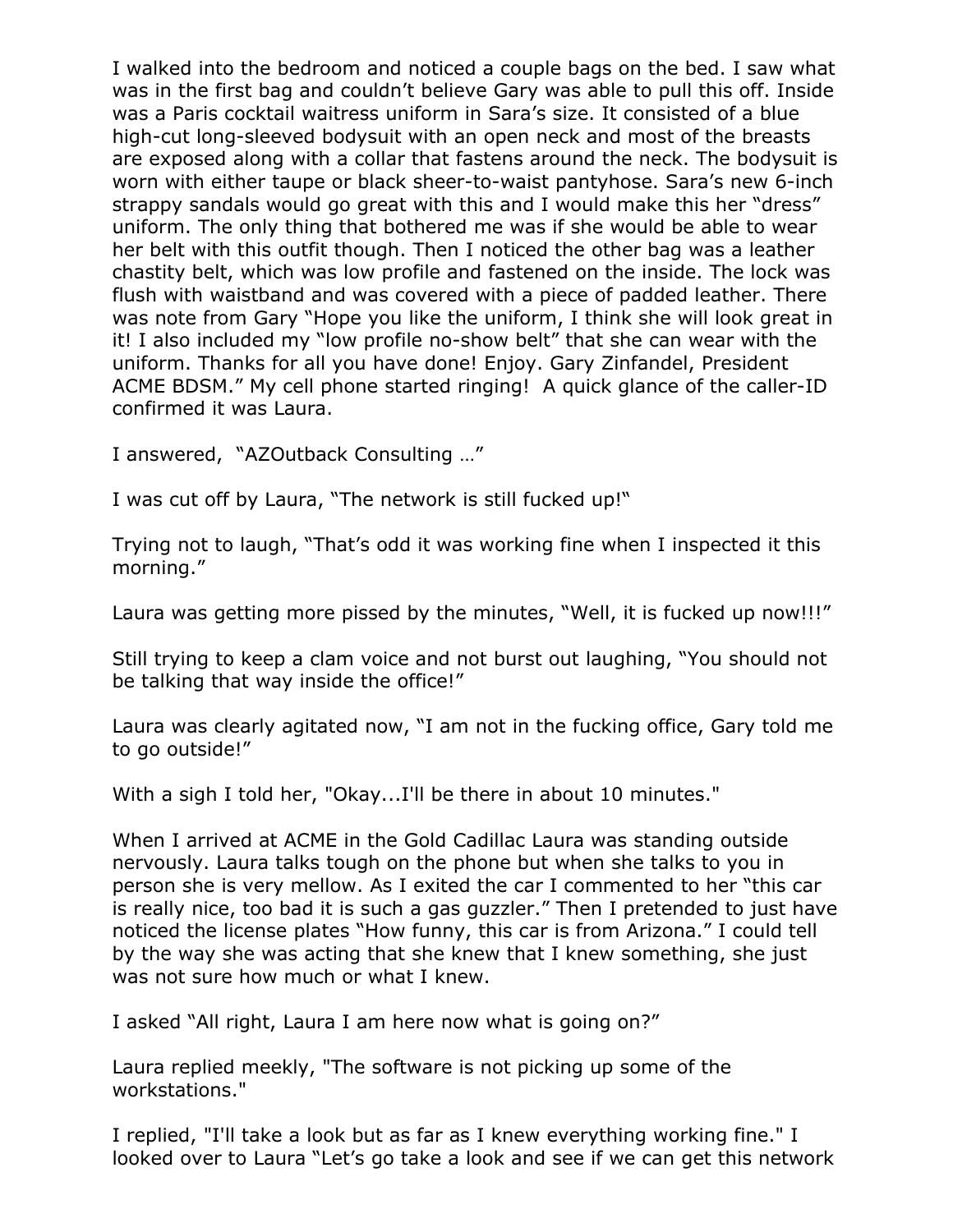up and running." Laura followed me inside and into the room with main server. I could see Gary had reconnected all the cables into the correct ports. I took a few seconds to study the switches and routers as if I was checking for something. I announced, "Everything looks fine here. Have you tried rebooting the server?"

Laura replied snottily, "As if rebooting is going to solve anything?"

I laid it on thick, "Well, my Pappy always said 'When all else fails, reboot!'" Now in retrospect, our father knew absolutely nothing about computers, but one my computer teachers had the nickname 'Pappy'.

She just looked at me puzzled, "Okay, if it makes you happy, I'll reboot the fucking server." A couple minutes later the server was rebooting and after it finished the boot cycle and the configuration software kicked in Laura was dumbfounded, "What the! But, but! It was saying not found! Am I going crazy?"

I just looked at her and said, "I don't know Laura. Now if you excuse me, I need to find Gary." As I was getting ready to leave the room I commented, "oh by the way everything is taken care of Martina will be out on Thursday and will stay with you until Monday."

Laura was silent and in shock! I walked out of the room in search of Gary and found him in the warehouse. He saw me and indicated he wanted to discus some business. We went over to his office. Gary informed me, "I have received Martina's measurements and what 'features' do you want on her belt?"

I thought for a moment, "Hadn't really thought about that much, I figured the belt alone would be enough to torment her!" I pondered this for a moment "well…Sara seemed to 'enjoy' the features you include her belt. I haven't been home yet to see if it is improving her performance any! I suppose we should add thigh-bands to her belt."

We both stated laughing and Gary told me, "I can make a belt for Martina just like Sara's, including the clit probe. I'll put a rush on the order to be ready by beginning of next week."

Laura walked in and announced, "Gary, your network is up and I need you to show you your new software."

As we were leaving his office Gary asked, "How long are you going to be in town Ron?"

I replied, "I'm leaving in the morning, why?"

Gary asked, "How about the three of us get together later tonight for dinner?"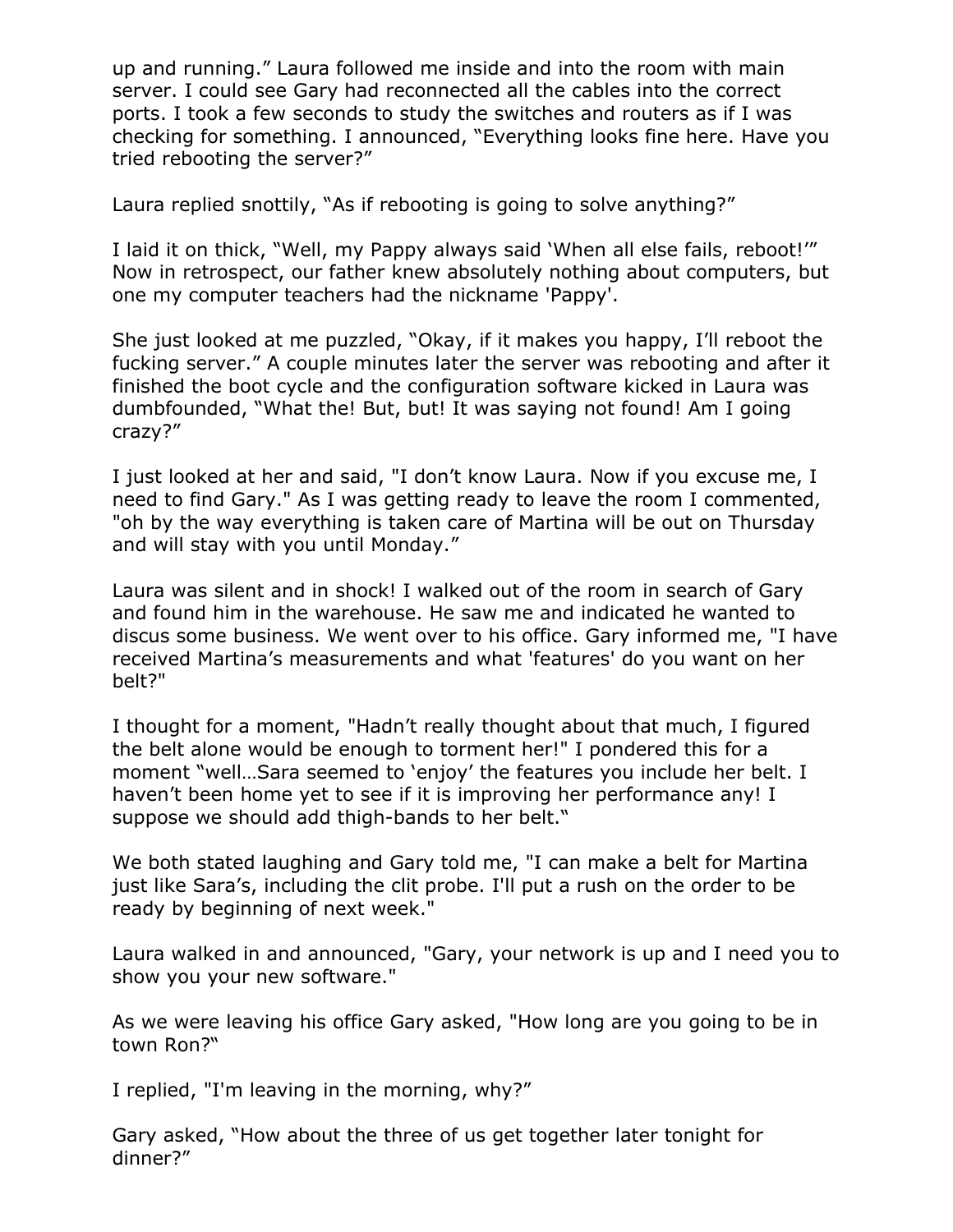Much to my surprise Laura accepted the offer, "Great how about the restaurant at the MGM Grand, say around 10:00 PM?" Funny, Laura is usually not one for sit-down restaurants, too 'slow' for her tastes. May be she just wants to unwind tonight or was there something else?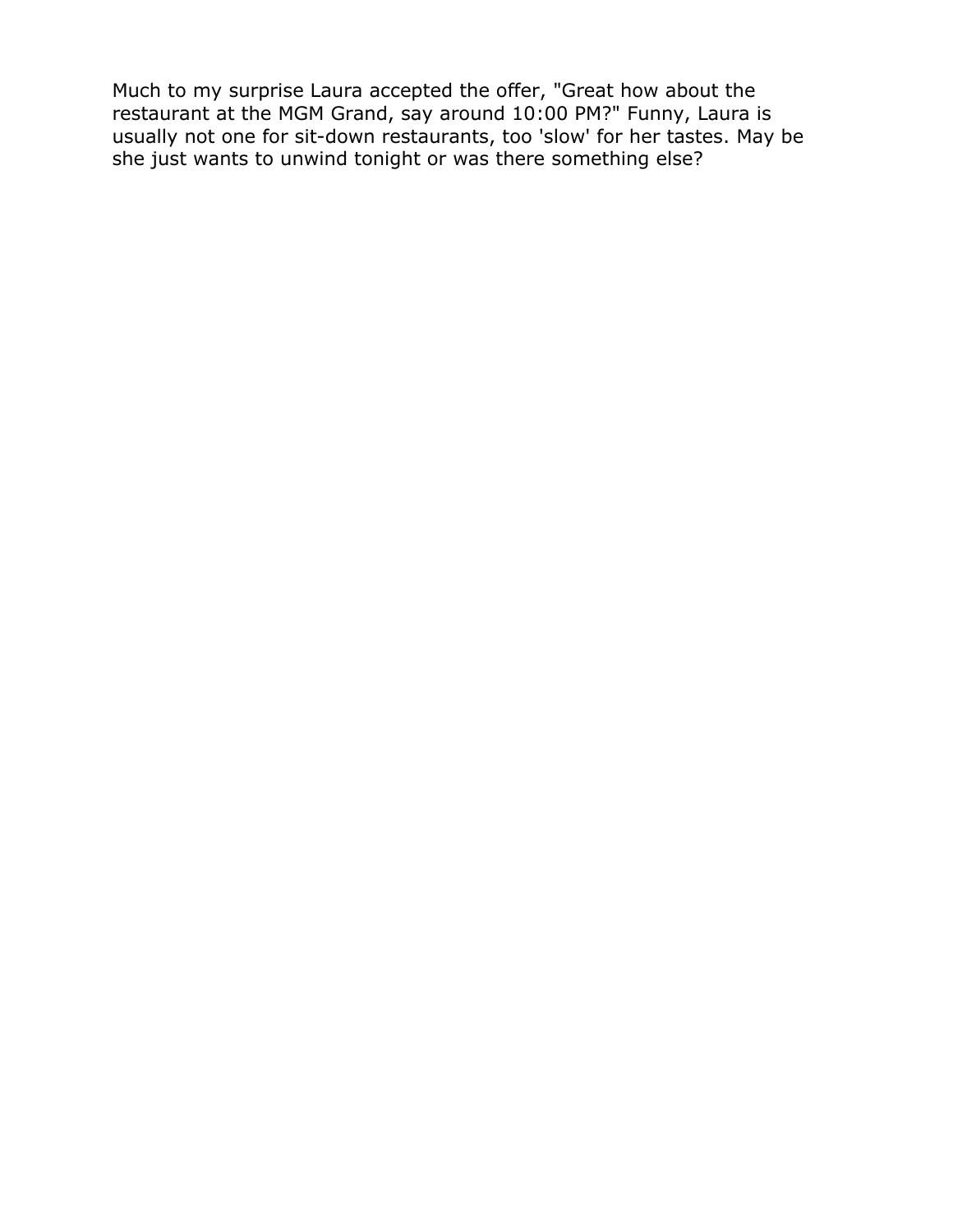# **Chapter 11: The Deals**

Upon returning the hotel I stopped at the front desk to check for messages. The bellhop disappeared for a minute and then returned with an envelope from ACME BDSM containing a purchase order along with a cashier's check for \$7500.

The purchase order read as follows:

Medical Exam Table, \$200 Modifications for Exam Table, \$35 (Waist restraint, \$15 + Stirrup restraints, \$20) Doctor's Stool, \$50 Mental Hospital Grade Straitjacket (institution white), \$75 Trainer Penis Gag, \$25 Chrome Choker with fixed D-Ring, \$75 Female Class "A" Chastity Belt Model F with rear shield and thigh-bands \$200 Modifications for Chastity Belt \$75 (Interchangeable Chrome Vaginal & Anal Plugs \$15 each + clit probe \$35) Delivery and install \$465 ------------------------------------- Grand Total \$1200 Amount PAID via BARTER EXCHANGE (AZOutback Consulting Labor 12 Hours @ \$100/hour) \$1200

-------------------------------------

I placed the purchase order in ACME's file and decided to call Sara to let her in on the latest news. I rang the house from the hotel phone and was beginning to wonder if Sara had made it home. But then I realized she had faxed Martina's measurements, but still...when she finally answered. Out of breath she answered, "Hey Ron. Sorry, I just came running up the stairs!" Odd, she is not usually out of breath from the stairs. Sara continued, "I have the belt locked on with both plugs installed, but I didn't activated the clit probe."

I filled her in on the news, "ACME will be out on Friday to do the install with all our new the 'toys'."

Sara then informed me, "ANOZIRA Tubs can do an install of four of their Jacuzzi tubs on Friday as well, for about \$1500."

I was thrilled to hear this news and told her, "Go ahead call them right back to confirm."

Sara then commented, "Lindsay and Andy had called earlier; they were going to be in town over the weekend for a grand opening of one of Andy's computer stores. They are going to be in Fountain Hills and were wondering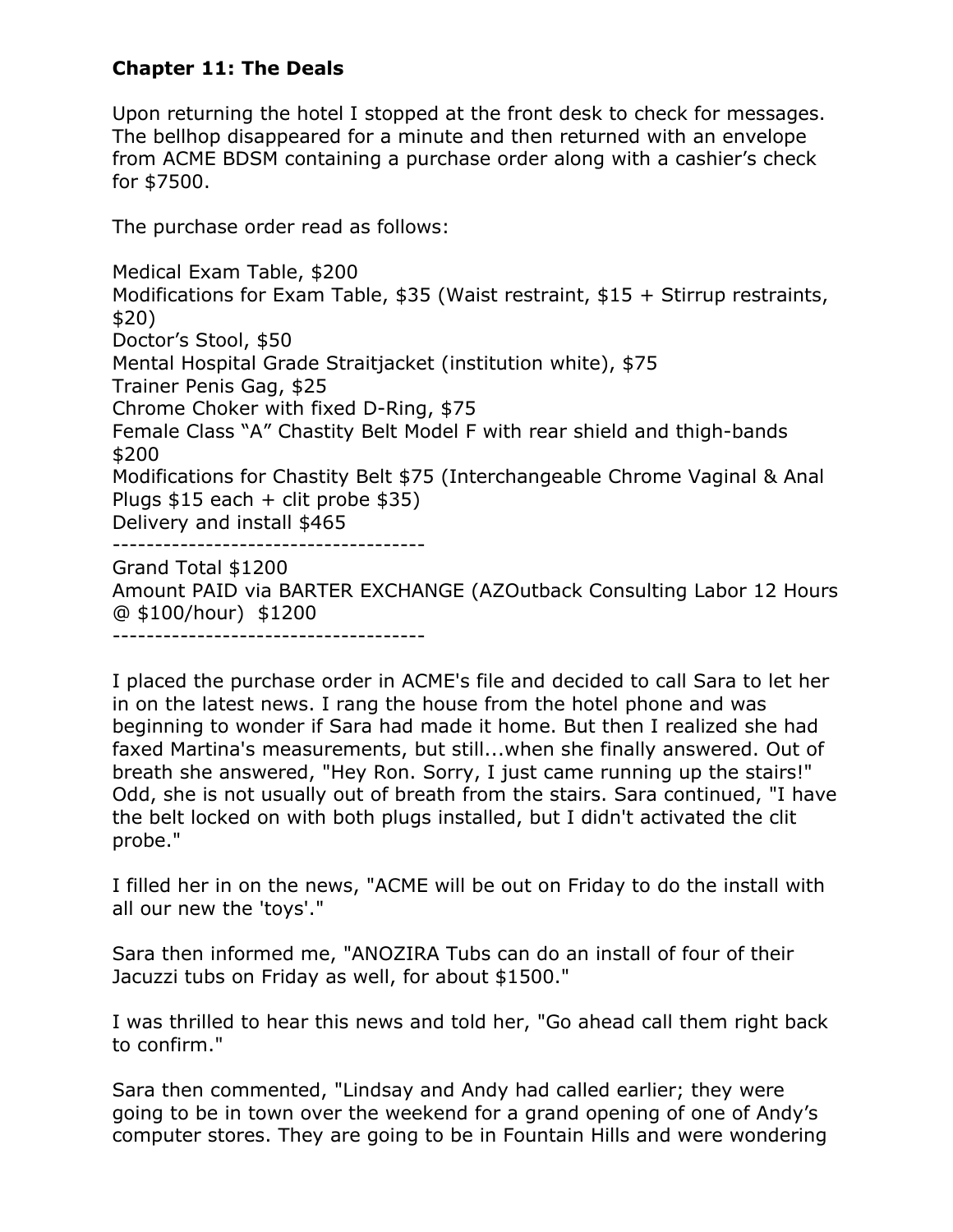if they could stay at the house for a bit?"

I explained, "Well, we had already planned on having them out on Saturday for the party so I didn't have a problem with them staying. Looks like we are finally get some use out of the guest suites other than Martina and Laura!"

We both almost died laughing and I told her, "I'll go ahead and call them when I get back to give the directions. Oh, and I have a surprise for you from Gary and you can wear it Friday night!"

We talked for a few more minutes before Sara announced, "I got some more work to finish up before Jay Leno comes on at 10:30."

I glanced at my phone and notice it was a little after 9:00 PM and told her, "Okay, I need to get ready for dinner with Laura and Gary later on this evening. I will see you tomorrow. "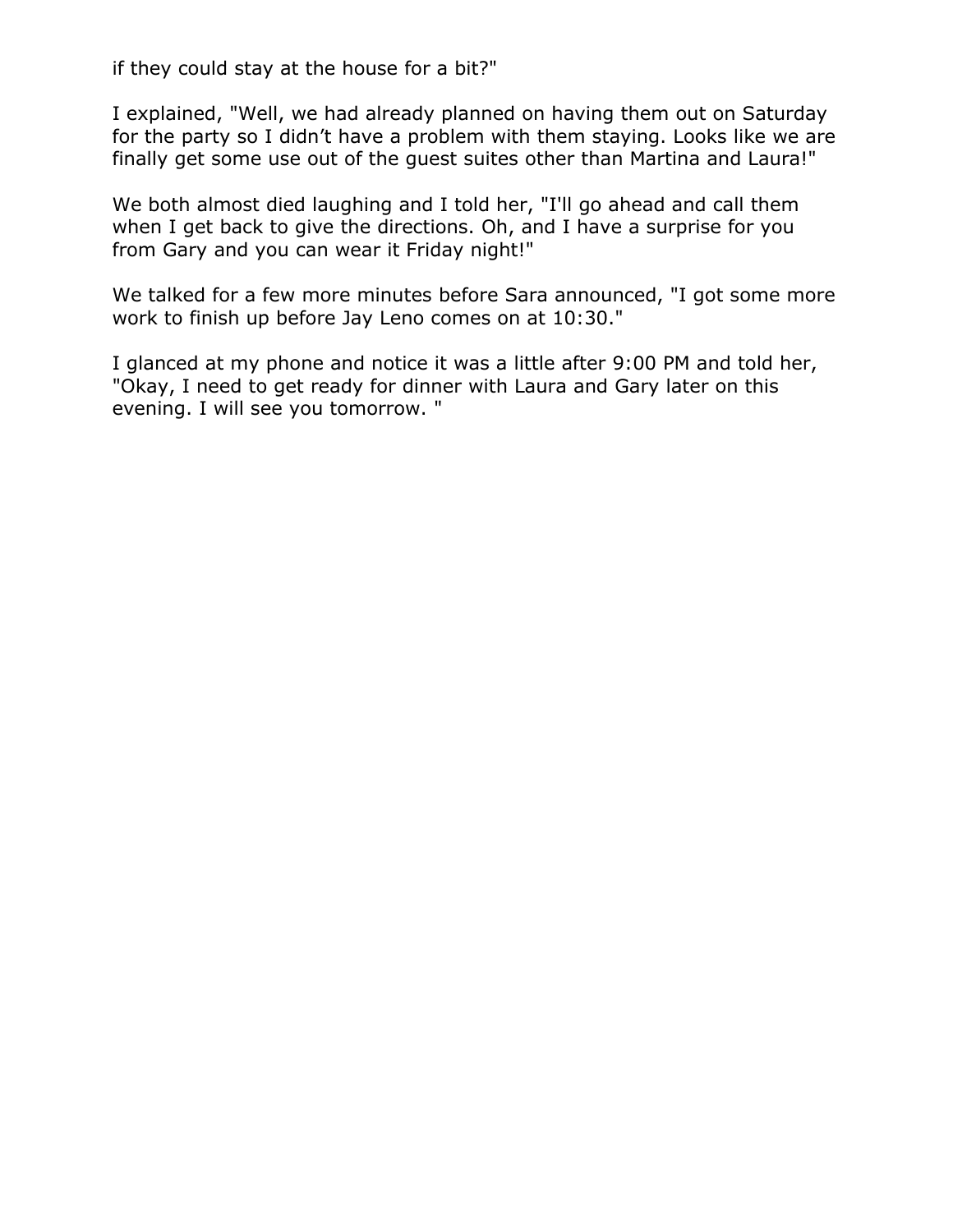After hanging-up with Sara the room phone rang again, it was the front desk with a message from Gary Zinfandel. Gary asked the hotel to give me directions to the MGM Grand via the new Monorail system that ran between Paris and the MGM Grand. The Monorail never even crossed my mind but it was better than trying to deal with traffic on the "strip" and searching for parking at the Casino. I walked over to the station and bought a 2-ride ticket for a little over \$5.00. Arrived at the MGM Grand about 15 minutes before our reservations and found Gary and Laura waiting at the station. We went down to the restaurant or as it turns out lounge. As soon as we walked in I knew why Laura had picked this place, all female staff very provocatively dressed. Had to admit though there were some very good-looking ladies working and performing there. We had our meal and I announced I needed to get back to the hotel as the monorail shuts down at Midnight.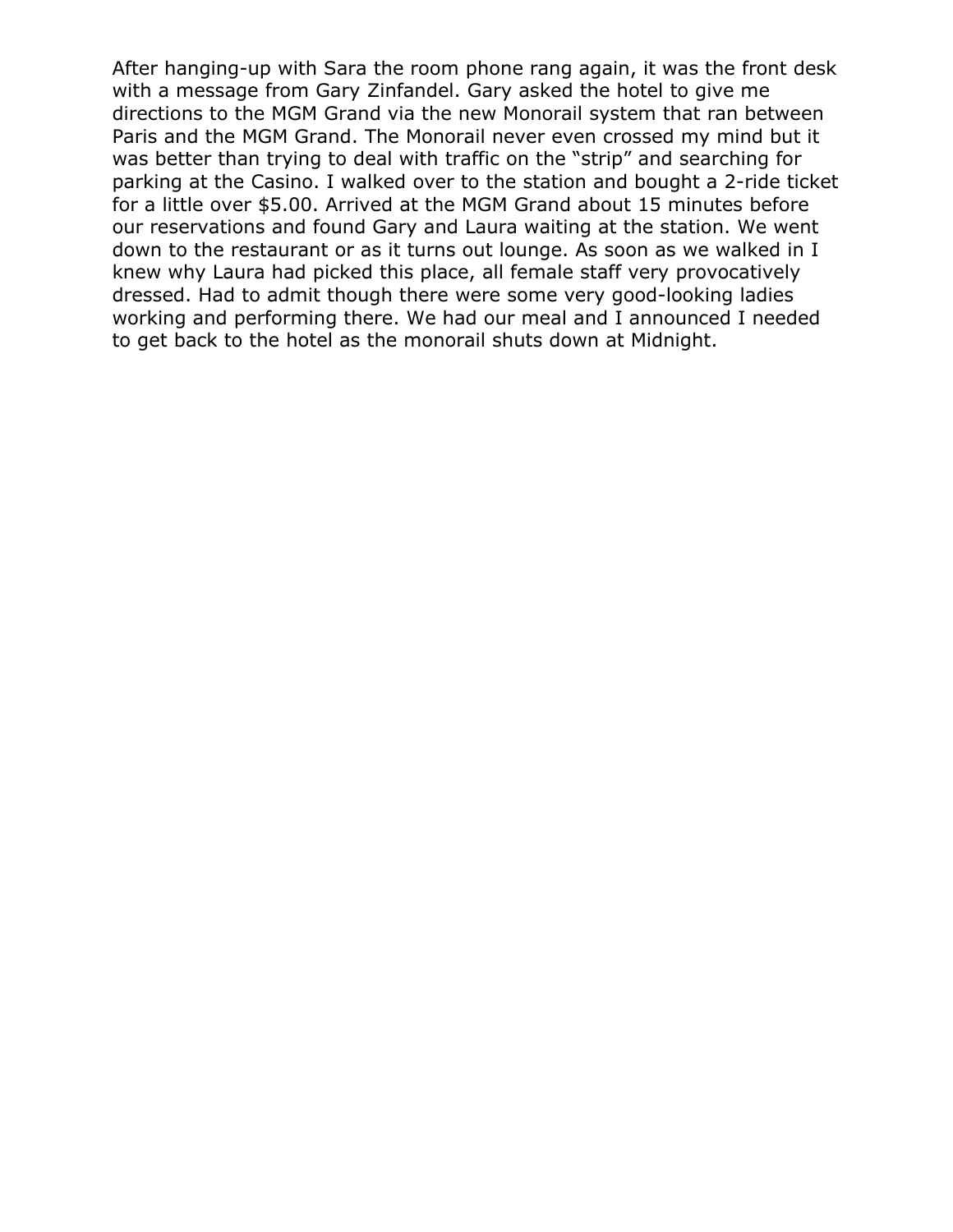## **Chapter 12: Home At Last!**

Tuesday morning, I had a flight back to Phoenix at 10:07 AM on Desert West Airlines. Arrived back in Phoenix a little after 11:00 AM. Much to my surprise Marc was waiting for me outside of the gates. He flagged me down and told me his limo driver was circling the airport and should be coming back around in a few minutes. By the time I had collected my bags and we made our way out the front of the terminal the Valley Shadows Resort limo was pulling up to the curb. The chauffeur popped the trunk and Marc told me to get in he would take care of the bags. I stepped inside and notice Martina is sitting inside wearing one of her Hollywood v-dresses. There was thin amount of material which barley covered her very erect nipples and the dress was open to just above her crotch. My cock immediately hardened at the site of my wife in this exciting outfit! Marc popped his head inside, told us kids to have fun and closed the door. No sooner had the door closed and the limo started to pull away from the terminal did Martina pounced on me.

In less than a minute she had ripped off my shirt, removed my pants and briefs. A few seconds after this my cock was in her mouth. I was surprised at her sudden interest in me and wondered if she had been talking to Laura. I had always enjoyed Martina giving me head, but I was little disappointed after what I had experienced with Sara. As we are getting on the freeway Martina removes what little clothing she had on and mounts my cock. She begins riding my cock, which at this point was getting ready to explode. I turned her over and place her on the seat and started doing her doggy-style very roughly. In no time she was moaning, screaming and I could feel her vaginal muscles clamping down and milking my now very erect cock. I reached under her gabbing her tits and she let out another scream as the orgasm washed over her as I continued to flick and pinch her nipples. At this point we both cummed together. After recovering I noticed we nearing the house and told Martina it was best we got dressed now as we were almost home.

As soon as we returned home Martina took off in her Pink Monster. I took my bags and headed up the stairs into the main house. Sara was in the kitchen in her French Maid uniform along with new 6-inch heels locked on. She was trying to clean up after Martina and bent over to reach for a piece of Martina's clothing. Sara treated me to a nice view of her belted pussy and rear-end. As she turned around and stood back up the look on he face told me she had activated the clit probe. The chrome plugs delivered a mild shock to her pussy and ass, nothing that would hurt her, just caused more stimulation. Once she recovered she told me she would return shortly and made her way to her quarters. She returned a few minutes later and told me she removed the plugs for now, as they were too much of a distraction. I joked we were going to have work on that later.

Wednesday evening Martina did not return home nor did she show up for work the following morning. She called around 10:00 AM and said spent the night with some friends. That would be the last time she would pull that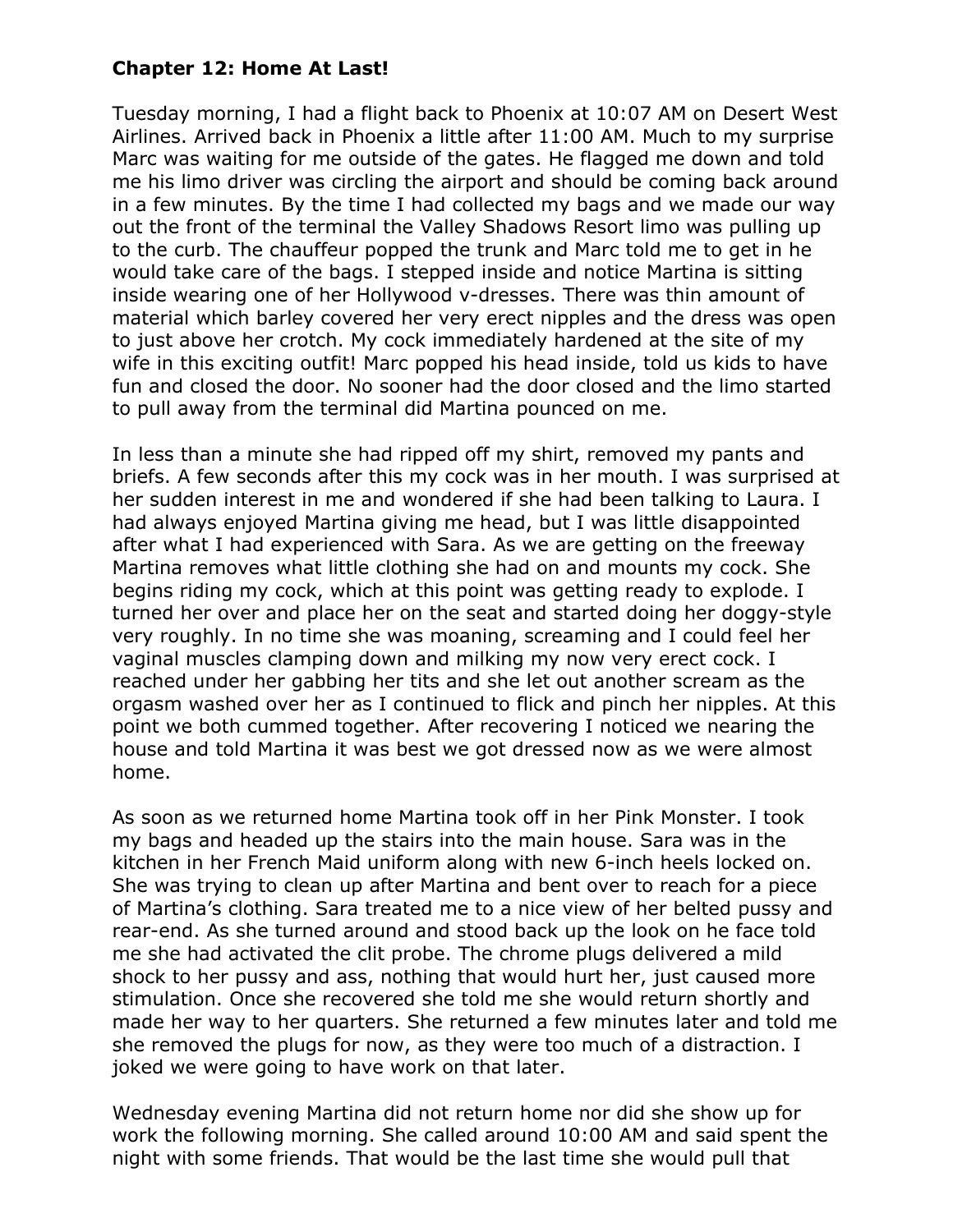stunt! After I was finished with her I headed over to the bank to cash Gary's check. I walked into the bank and was about to get into the teller line. The branch manager called out, "Good morning Mister Merlot, please come over to my office and I will take care of you right way!" I walked over to his office and he asked, "How can we help you this fine morning?"

I told him, "I want to cash a cashier's check."

The manager replied, "We can do that, how much is it for?"

He nearly jumped out his chair when I told him, "Just \$7500."

After regaining his composer he asked, "Do you want to deposit any of the check?"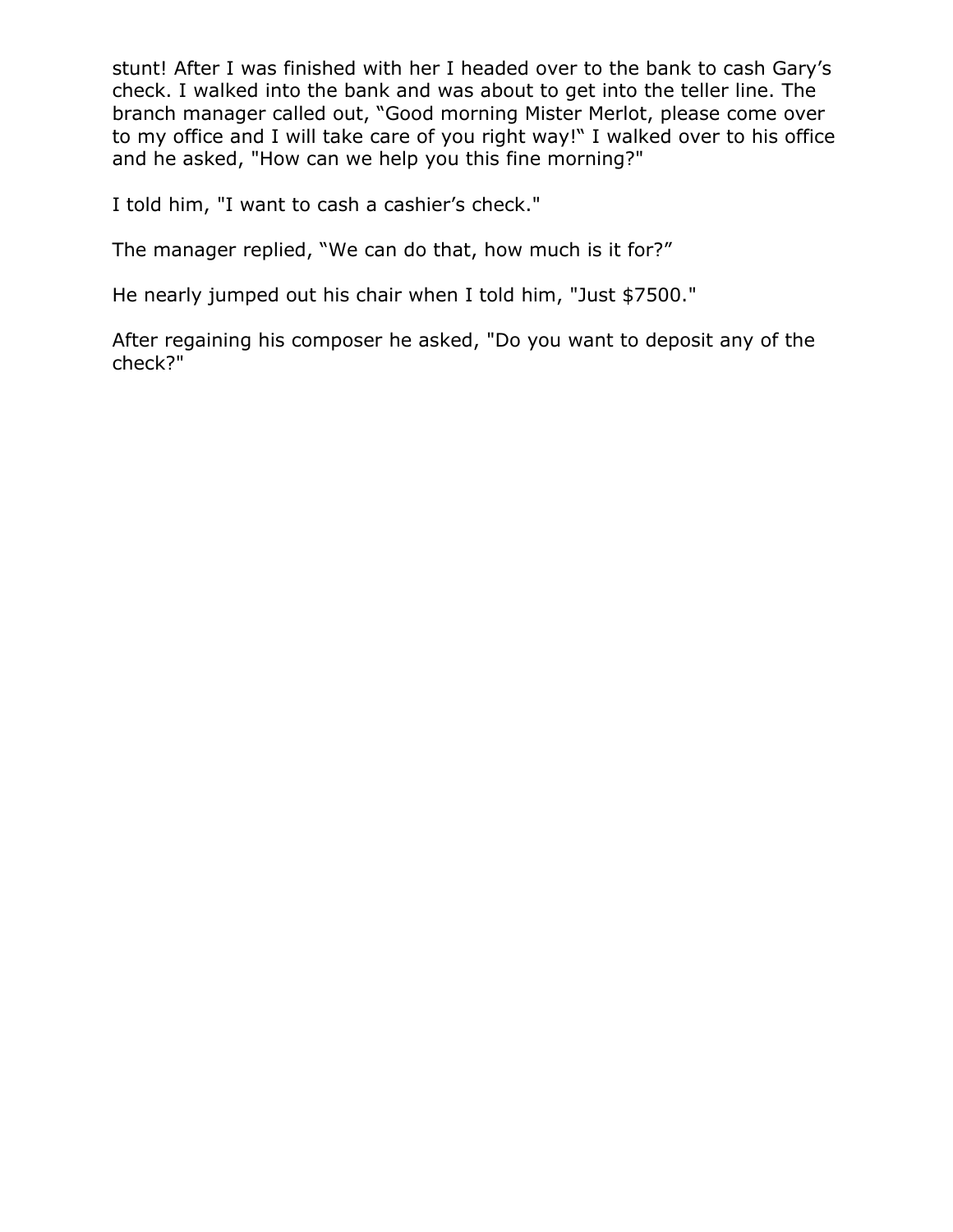I explained, "Go ahead and put \$2500 in to both my business and personal accounts and I would take the remaining \$2500 in cash." He disappeared for a few minutes and reappeared with two deposit receipts and \$2500 in hundreds.

Meanwhile, Martina finally got home around 7:00 PM that evening and went into our bedroom closet and started packing for her 'visit' to my sister. As she was packing I told her, "Laura is a little shy and may take sometime to warm-up to you. But, she should 'cum' around fairly quickly and take a liking to you!"

Martina was off in her own dreamy world again and babbled, "I do hope she likes me".

"Don't worry....", I assured her "...I'm sure she will!"

Martina spent the next 2-hours trying to pick out just the right outfits. Finally she was all packed and her pink bags were by the door. Marc would send the limo around in the morning to take her to the airport. Martina was restless tonight from all the excitement, which made it difficult for me to sleep.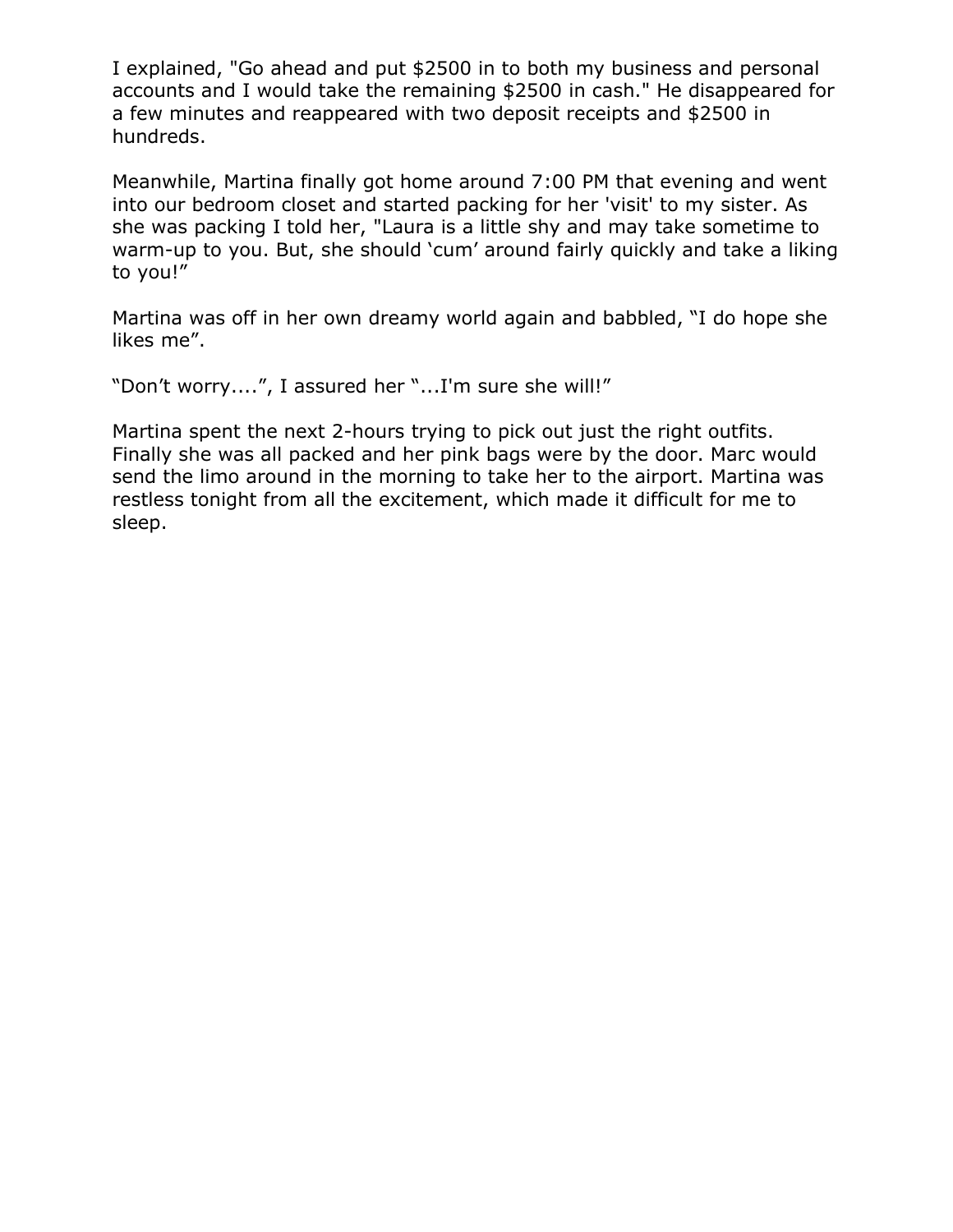## **Chapter 13: When Martina's Away…**

After spending the last two hours trying to get to sleep, I got up and headed over to my office. Booted up my computer and spent the next couple hours shoveling through the tons of e-mail I had gotten while I was gone the past week. The bulk of the e-mail was Spam, work from home, foreign countries looking to launder money and of course a whole slew for male enhancement products. After tiding up my Inbox, it was time to go through all the paperwork on my desk. Again, more junk mail although there was an interesting item from Andy and The Budget Holstein Leather Works. I read over the proposal from Budget Holstein a request to replace the remaining five of their IBM dinosaurs. I would need to call Linda on that one and get more details. I was beginning to fall asleep but wanted to look over the info Andy had sent me. I must have fallen asleep...I woke up with the morning sunlight flooding my office. Then I felt it, a stirring in my cock! Underneath my desk and there was Sara in full uniform deep-throating my cock.

I looked down at Sara "Well, this is an interesting way to wake me up but you really shouldn't be doing this right now. What if Martina were to walk in on us, then what?"

Sara removed my cock from her mouth but continued to stoke it hard with her left hand, she looked up "Sir, it is nine in the morning on Thursday and Marc left with Martina well over an hour ago!"

Good grief I did fall sleep and then figured since Martina was gone, "Then shut up and suck me off!"

Sara replaced my hard cock back in her mouth and did her mind-blowing tongue dance on the tip of the cock. The way she could have the tip her tongue tickle my pee-hole was the most extraordinary experience. As I started to cum she moved her mouth down to my shaft and with great precision started milking my cock in her mouth. After she had removed every last drop out of my cock Sara got up and announced she would be getting the playroom cleaned up for ACME. The rest of the day was uneventful and spent cleaning up the playroom. Friday morning Sara was still getting the playroom ready. So I headed down into the kitchen for a bite to eat. I was looting the refrigerator looking for something decent to eat. Nothing really appealed to me at that moment so I settled on some grapes. Sara walked back in and told me she would take care of the grapes go relax. I headed for the living room, just as I was walking past the front door the sounds of the door chimes echoed through the house. Since I was right there I opened the door to find two muscular men from ANOZIRA Tubs. The first was holding a clipboard and asked if this was the Merlot residence. The other then asked where I wanted these tubs. Sara came walking into the foyer and the first guy almost dropped his clipboard at the very sight of this Amazon woman dressed in all black. The second guy was getting a tent in his pants and was doing nothing to hide this from us. I turned to Sara, winked and asked her to show these gentlemen where we wanted tubs.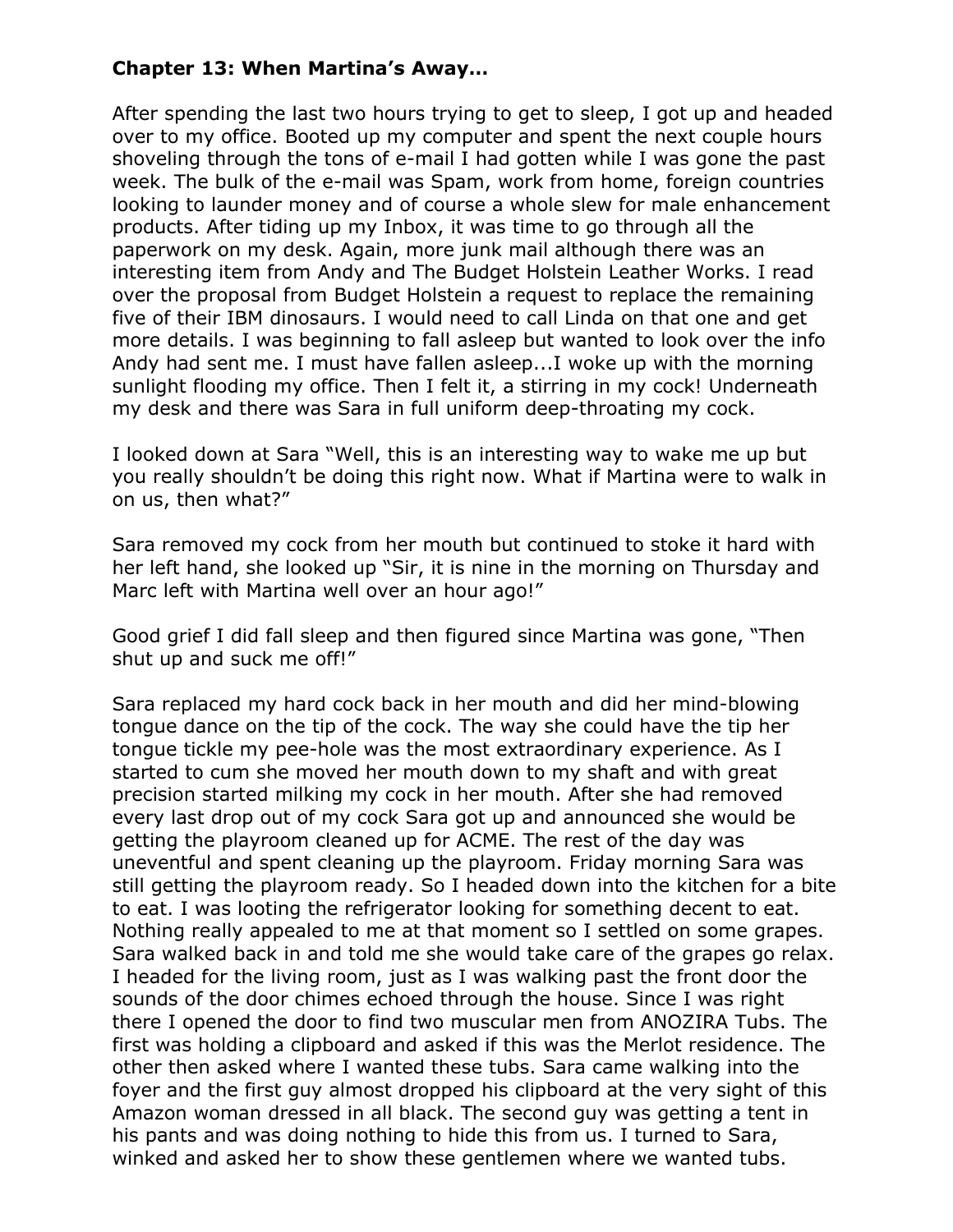Sara winked back; she knew what I was thinking and went right to it. She walked over to the two men and in a sexy voice asked them to follow her. By this point both had tents in their pants and were following Sara like a puppy. Back to my original destination I headed to the hall bath to relieve the pressure on my bladder. I had just finished my business and was washing when the phone rang. Since Sara was occupied with the guys from ANOZIRA, I made a mad dash to the library to answer the phone. Much to my surprise it was Gary, "The crew and I are out near Buckeye and told we should be up in about three hours. We are going to stop for breakfast first."

After I had hung up with Gary the phone rang again, this time it was Martina, "I just arrived in Vegas and waiting at baggage claim for my pinksuitcases. I'll give you a call tonight...if I have time!"

I just told her "Just enjoy yourself and don't worry about calling me until you are ready to come back home."

Hung-up with Martina and began walking away to go eat my grapes when the damn phone rang again, this time my business line.

I picked up the phone and hit line 4 "AZOutback Consulting, Ron Merlot"

"Oh hey there Ron its Andy, are Lindsay and I still on for the weekend?" asked Andy.

I replied, "Yes, Friday should be fine as most the chaos should be over by then!"

Excited Andy asked, "So how do we get to your Mansion?"

I had to think a moment, "Since you are coming from Fountain Hills, head west on Shea Blvd to the Pima Loop 101 then go north. Take the freeway to the Pima Hwy exit and then hang a right. The highway will curve northward; continue for about 10 miles until you reach the Desert Foothills Oasis community entrance. The guard will give you direction to the house, just tell them lot #13 on Fairy Duster Court; I will let them know you will be coming tonight"

Andy replied, "Okay Ron, sounds good the festivities wrap up at 7:00 we should be there around 8:00."

As I hung up with Andy I looked down at the phone and said in a threatening tone, "don't you go start ringing again!" Sara walked in and overheard my comment and inquired as to why I was threatening the phone. I just ignored her and sat down and munched on my grapes. One of the guys ANOZIRA walked in and told me there was a problem getting the upstairs tubs installed. While the tubs fit through the front door, they were too heavy to carry up the stairs. So they were going to use a crane to lift the remaining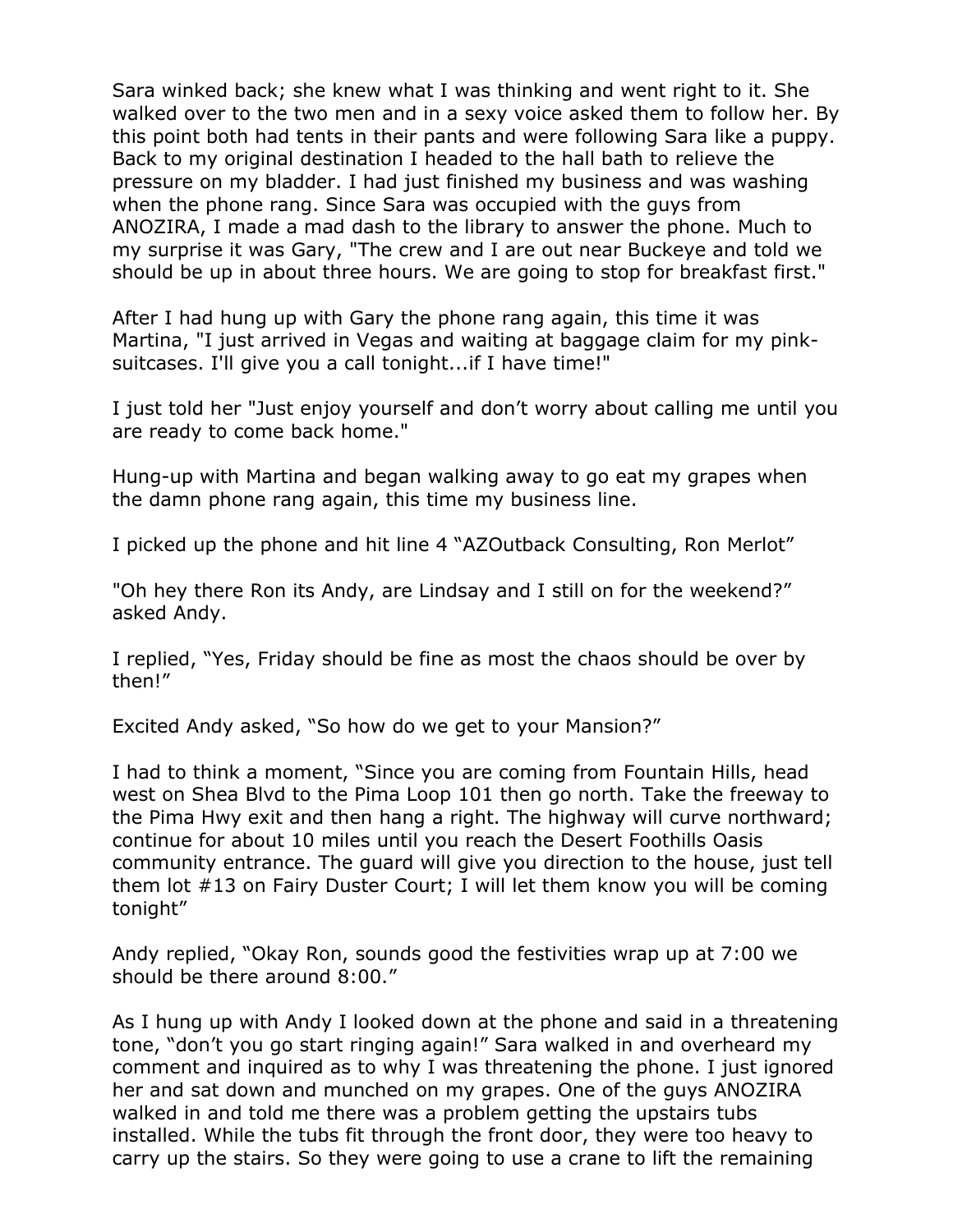three tubs up to each suite's balconies. The crane would be here later this afternoon and once the tubs were hoisted they would take about hour and half each to install. In the mean while they would start on the tub for Sara's bath as it was on the upper ground floor. A couple hours later they had Sara's tub up and running. There was so much noise and rumbling outside it sounded as if were we were being invaded!

I walked out to see a convoy had arrived, three trucks from ACME, Gary's Harley and ANOZIRA's crane truck all pulled up around the garages on the lower ground level. As Gary headed towards the house, I noticed the ANOZIRA guy with the clipboard out on the master balcony yelling to the guy in the crane truck to lift the first tub up to there. As Gary approached I looked at the three trucks and then looked at him. Without even giving me a chance to ask my question he answered "the third truck has an air compressor mounted on it so we can drill into the new wooden sub-floor we are going to lay and bolt everything down. Also we will use it to haul away all the debris." That made sense to me and took him over to the western 3 car garage. Sara used the narrower side of that garage for her car and motorcycle while the larger portion was our playroom. When I opened the door Gary was amazed at the depth of the garage and that it was airconditioned.

Gary asked, "Is there anywhere particular you wanted your 'toys'?

I told him, "Layout them out however you think it will work."

He walked to the very back of the garage and saw double doors and asked, "I take it this leads outside?"

I explained, "No, those doors lead to a stairwell which lead into the house. This block wall back here doubles as a retaining wall as it backed up to the side of the hill which the rest of the house sits on top of."

He nodded, "Okay then so you will be entering from the outside of the house?"

I questioned, "What difference does it make?"

Gary explained, "Well, depending on which way you would enter would determine how they will lay out the equipment." Hadn't thought about it and then showed him the folding wall which closed off the garage from the outside. "Okay, then you will be entering from the house I take it!"

I nodded, "Yes then."

Gary whipped out a can of spray paint and started marking where everything was to be set. Within minutes his crew came began prepping the floor for the new sub-floor and equipment. Gary then told me to come outside with him he had surprise on the second truck. As we walked he explained "I had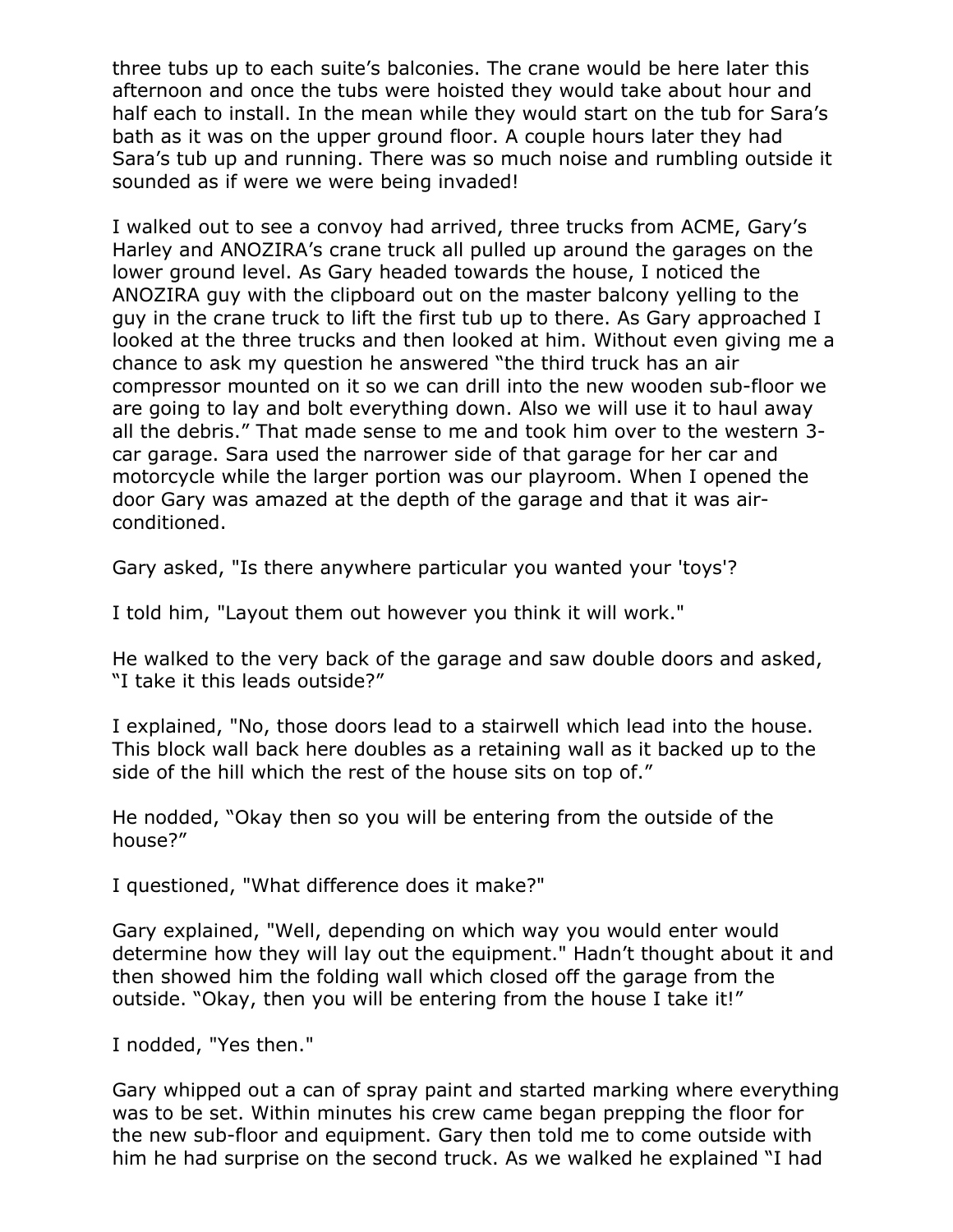guy who asked for me to make this for me. Somewhere along the building process we transposed the measurements and it was too big for his dungeon. Since I knew you have a bunch of space I brought it along."

He showed me a floor-mounted electric fucking machine to which I asked, "I though things came in 'one-size fucks all'!"

Gary laughed, "Yes they do but that was not what I was referring to."

He pulled out a 10-foot piece of steel followed by another and 12-foot piece. I was confused and Gary explained, "When assembled and wrapped in leather and with the fucking machine mounted, you will have a 10x10 foot bondage X-cross. He showed a special hex bolt that would be inserted thru the metal cuffs locking them into the multiple holes on each end of the cross. He handed me two wrist cuffs and two ankle cuffs along as well as the "key" to the bolts. "Quite simple really, just lock down your victim, position the fucking rod level at the same height and about an inch from her pussy. You will either need to lube the dildo or if the victim is excited enough her pussy will already be lubed enough for the dildo. The cool thing about this machine is you can program it to change the speed and the amount of penetration it delivers. Once everything is in place start up the machine then sit back and enjoy the show or if you really want to torture them leave them 'connected' for a while!"

I was thrilled and couldn't wait to get Sara to try this out. Then Gary told me had one more thing for me. He removed a tarp from the very back of the second truck to reveal a two-person bondage/oral chair. Gary commented, "I've been trying to get rid of it for the last few months since the newer model had came out earlier in the year."

The foreman from ANOZIRA walked into the garage to inform they had just lifted the second tub into the master suite's bath and it would be done in about an hour. He then told Gary to move a couple of his trucks so they could get the third and fourth tubs into the guest suite's bathrooms. Gary told the foreman he should have trucks out of the way within the next hour. The foreman nodded and went about his business not even batting an eye at the 'toys'. About an hour later Gary's crew had finished the sub-floor and also completed unloading everything, including all the 'toys' for the new storage closet/toy chest. The prep work was done so the install crew left, but Gary remained.

Gary suggested, "May be we could have Sara break-in the fucking machine?"

I laughed, "Excellent suggestion, but it is not installed yet!"

Gary reassured me, "That's all right, we will just setup it up to make sure it fits in the space we designated!"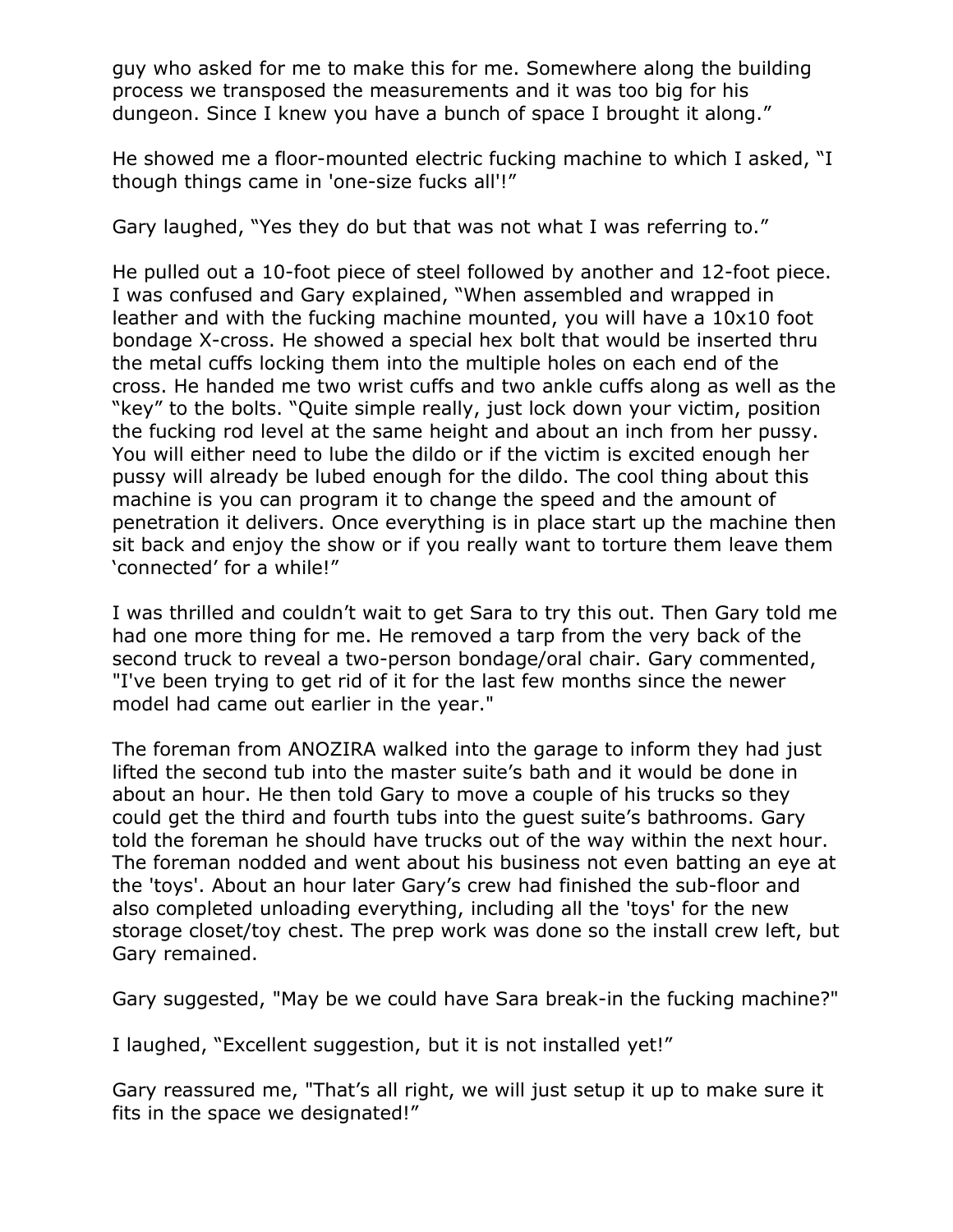I replied with an evil grin, "Wait here while I run up and fetch Sara and the key to her belt!"

## **Chapter 14: Sara the Guinea Pig**

Exiting the rear door I headed up the stairs into the main house. I found Sara in the living room cleaning up after the ANOZIRA crew. I told her not to worry about that, they would take care of the mess and asked her to meet me in the kitchen in a minute. Ran up the stairs to the second level of the house and opened my safe to retrieve the key for her belt. Another evil idea hit me and I went to the bedroom and grabbed a blindfold. When I came back down to the kitchen I had the key to the belt in my pocket and the blindfold behind my back. I lead Sara down the stairs into the garage, but before I opened the doors I put the blindfold on her. Once she was securely blindfolded I brought her into the playroom. She was a little startled when she heard Gary "Hello Sara! I gave Ron a new toy for your playroom. We decided we would have you break it in, hope you enjoy the honor!"

Since I was still holding on to Sara I could feel her pulse quickening, not sure if was from nervousness or excitement or both. I led her over the Xcross and then removed her dress so all she was wearing was her shoes, stockings and the chastity belt. I told her lay down and Gary told Sara put her arms out and we grabbed and locked down her arms. Quickly we moved down to her ankles and locked those down to the X-cross. I then took the key for her belt out of my pocket, unlocked and removed her belt. There she laid, blindfolded with nothing but her black thigh-highs and 6-inch heels on. Gary was busy positioning the fucking rod into the correct angle and distance from her now wet pussy. Gary stuck his finger into Sara's pussy and announced she was plenty lubed. Gary looked at me and asked, "What should we set this thing to? Stroke, stimulate, deep fuck, or torture? Never mind, lets just put in on torture and hope she can hang on for the ride!"

With that the machine came to the life and started a slow and gentle stroke an inch or two into her pussy. Sara was starting to moan with pleasure and then with no warning the machine came to life! The entire 10-inch dildo was pushing in and out of her pussy a very high rate of speed. Sara's moans became faster and louder to the point she started screaming as the first orgasm hit. Gary yelled across to me that he had set the timer for 20 minutes why don't we leave her down here to enjoy the ride. I yelled back good idea and we went up the stairs into the main house. Between the noise of the machine and that blindfold which further intensified what was happening to her she had no idea we had left.

Once we were inside we headed over to Sara's quarters so we could inspect the work ANOZIRA had just performed. The tub fitted perfectly and looked like it was built in with the house. The crew did such a great job cleaning up their mess you would not even know they had been there. The foreman walked in on us and asked, "So, what do y'all think?"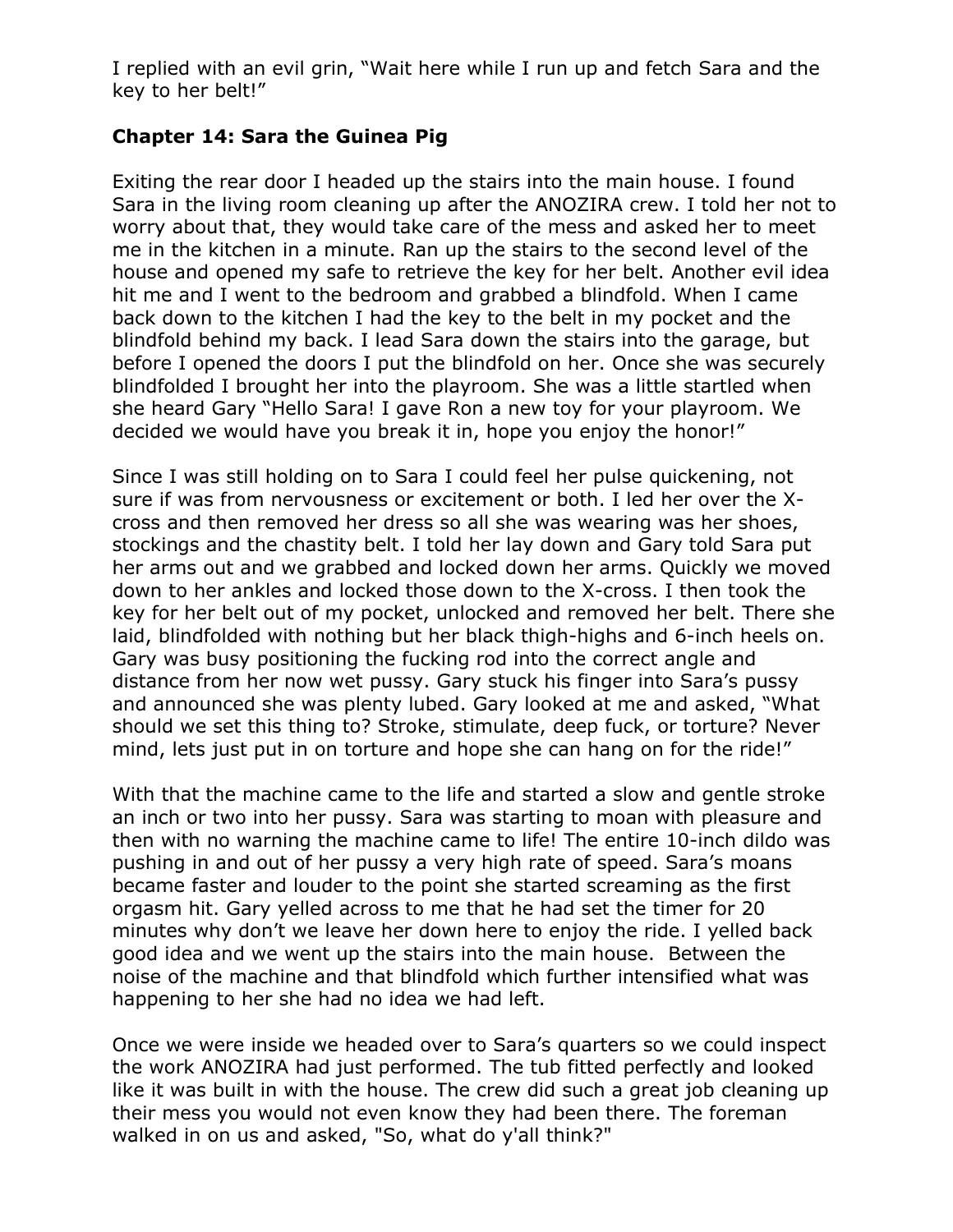"Impressive," was Gary's reply.

I told the foreman, "It looks like they have been here since the day the house was built."

He explained, "We specialize in this type of work. Your tub in the master bath is now done." Up the stairs we went and noticed mess of plastic and wood in the guest suites to which the foreman commented, "We will have that cleaned up after we get the tubs working. Come into here and you will see what I mean" as he pointed us towards the master bedroom. Inside the master one of the installers was using a Shop-Vac to get the remaining pieces of dust and wood up. I walked into our master bath and once again looked at how prefect the tub fitted and looked.

The foreman then announced, "We should have the last tub done in about 40 minutes and another 20 to clean up then we will be out of here. Do you want to take care of the paperwork while we are waiting?"

I replied to him, "Follow me to my office and we can take care of the paperwork." I told the foreman to have a seat as I went into the closet to my safe.

While I was opening the safe, the foreman asked, "Do you want to pay with a credit card or a check?"

I yelled back "neither!"

As I came out from within the closet he asked how I intended to pay and I handed him \$2000 in 100's. The foreman counted the money and then said, "you made an error there is \$2000 here the estimate we gave you was for \$1500!".

I explained, "The extra \$500 is to cover the cost of the crane and the extra man-hours."

The foreman was shocked and finally managed to stand up and shake my hand, "It is a pleasure to work with you!" He went back to his crew to give them their share of the treasure!

Gary walked in and said,"Speaking of pleasure, Sara should just be about done!" We headed down to the stairs into the playroom as the machine had just finished. Sara and the floor were covered in sweat, luckily we had set down a thick layer of towels. The dildo was soaked and still dripping with her juices. After getting Sara cleaned up I removed the blindfold. Once she adjusted to the light and finally caught her breath she asked if she could use this on Lindsay tomorrow night. Gary and I laughed and I told her she sure could. Gary and I then removed her from the X-cross. We showed her the rest of the equipment yet to be installed including the two-person bondage/oral chair. Sara was getting excited again! As we were walking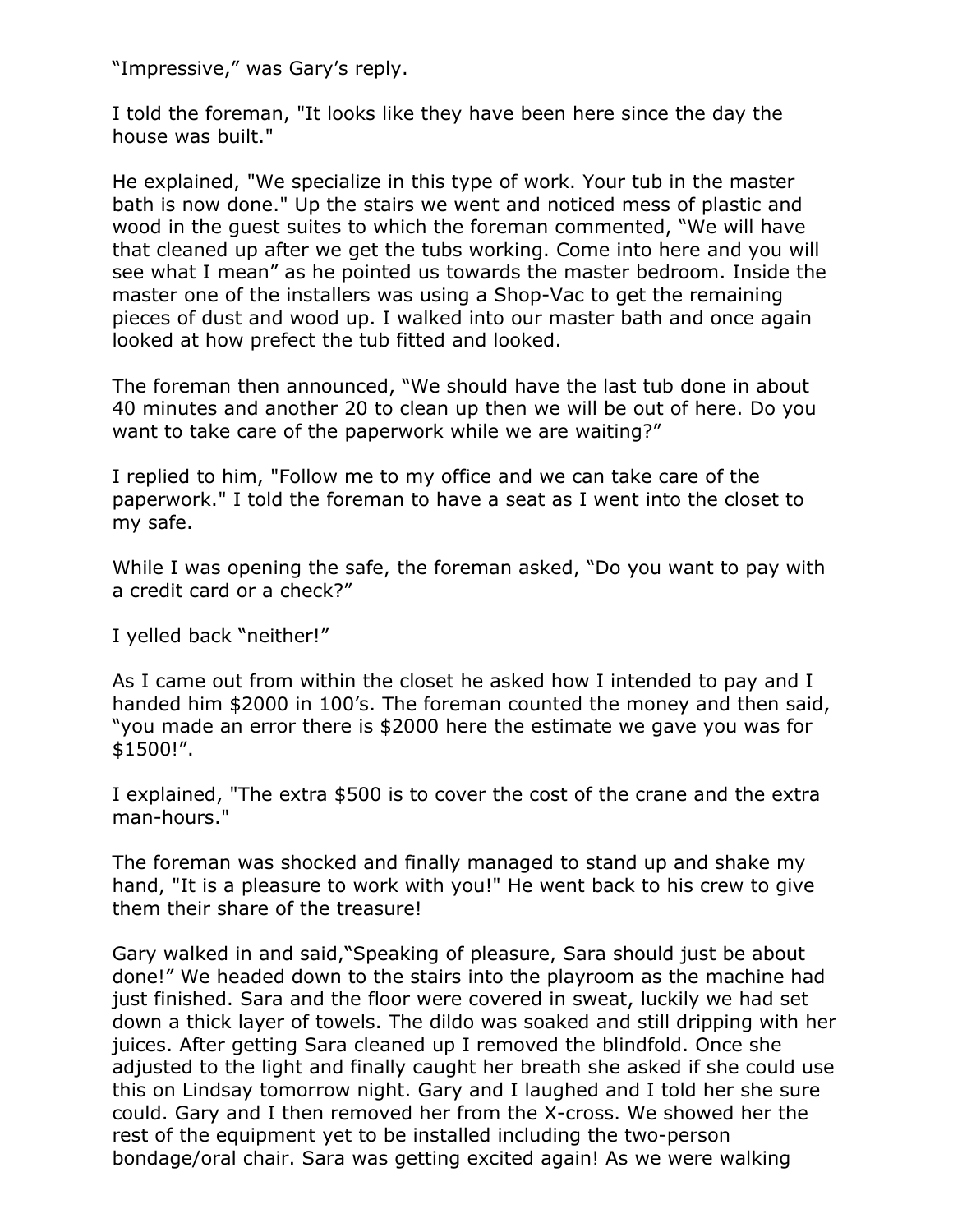outside, Gary informed me, "The crew will be back in the morning to finish the install. If there anything else you needed just give me a ring."

I confirmed, "You have done enough already for me!"

The next morning I was woken up at 6:00 with the ringing of the house phone. I knew I would have to answer it, as Sara's suite did not have that line installed. It was the guard at the main gate wanting to know if he was to let in ACME contracting convoy. I told him to go ahead and let in them also reminded him of the party tonight and I would get them a guest list later on. After getting dressed I walked outside looking for Gary but was not able to locate him. After spending 15 minutes I finally found someone on the crew who spoke English. He informed me Gary would be by this afternoon he had another engagement he was attending to this morning and told me not to worry he knew what was going on. I was going to ask him when they planned on finishing when he started yelling in Spanish to one of the workers. I just decided to go back into house and see if Sara was up yet and making breakfast. I walked into the kitchen and sure enough, Sara was up and already had breakfast waiting for me along with a phone message from last night from Gary indicating he would be by around 1:00 this afternoon.

Sara was busy getting everything ready for the big party tonight. I had not even noticed that her motorcycle wasn't in the garage. After she made me breakfast she had headed out to the local market to pick up the food for the party. She returned a couple hours later and I noticed she was wearing the biker outfit again but this time with a longer skirt that concealed her belt. I also noticed she was wearing the thigh-high boots that Linda from Budget Holstein Leather had given us. Being it was Saturday she was not required to wear her uniform unless we were going to have guests, but that was later this evening. Sara walked in with several bags of groceries and then disappeared into the walk-in pantry.

Since I knew she had a lot of work to do before the party tonight I left and headed down to the playroom to see how things were coming. As I descended down the stairs and walked into the room I could see the exam table was already in place. The crew was getting ready to put the twoperson bondage/oral chair in place. The only guy who spoke English saw me and came over to tell me they would work on the giant toy chest next. I watched as they carefully positioned the two-person bondage/oral chair atop of the paint markings and then bolted it into the wooden sub-floor below. Since I had nothing else to do, I just stayed down in the playroom and watch the crew build the giant toy chest. The crew was about half way completed on the toy chest when the foreman called lunch. I hadn't realized how long I been down there as it was now high noon.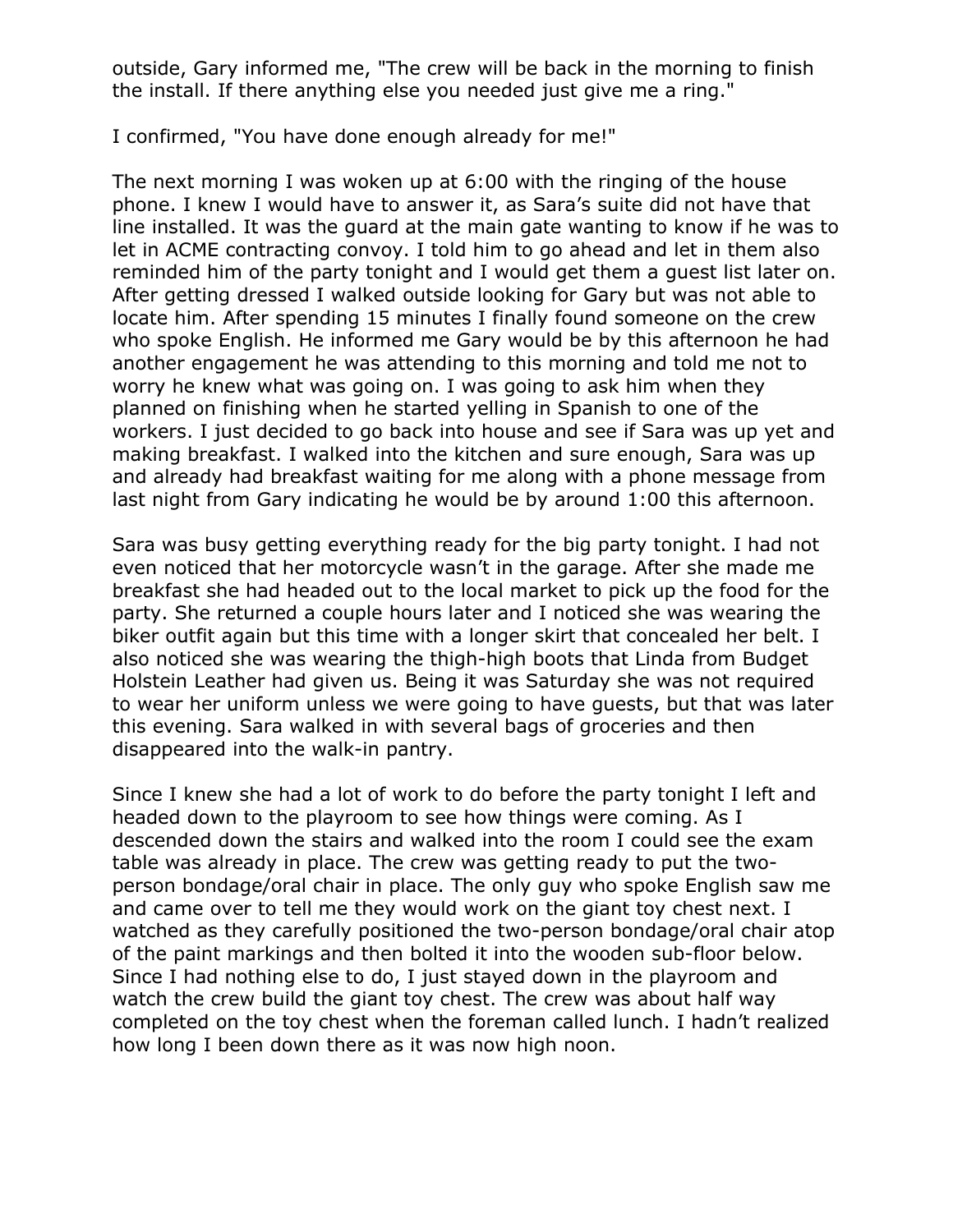## **Chapter 15: Sara Prepares**

Back in the kitchen, Sara had lunch waiting for me and told me to go eat it somewhere else since the kitchen was closed! I took my sandwich up to my office so I could look over the information Andy had sent me. After eating my sandwich I looked over the brochure for the Pussy Cat Club Andy had sent me earlier. It was quite impressive and detailed other parts of the club I had not seen the night prior. He had also enclosed a 'menu of services' which listed all the services offered and their prices. I was beginning to wonder what made them more money the computer stores or the club. Sara beeped my office line and informed me Gary had just arrived. I told her I would be right down and she replied for us to keep out of the kitchen until she was done this afternoon.

In order to 'keep out of the kitchen' I had to go out the front door and walk all the way around and down the hill to the backside of the house. Gary was waiting for me in the garage and was inspecting the work that had already been completed. When I saw Gary I joked with him that I was going to have to learn Spanish to communicate with his crew. He just laughed and said all I needed to do was talk to the foreman and he would translate. We went over what was left which included the fucking machine with the bondage Xcross and finish up the giant toy chest, which is actually an over size closet. About two hours later the toy chest was completed. While the rest of the crew went to work on the fucking machine and X-cross and it's platform, Gary and I worked on stocking the giant toy chest.

Another hour had passed and crew finished bolting the fucking machine and the attached X-cross and it's platform to the sub-floor. The crew had just finished cleaning the playroom when Sara came down the back stairs to let me know Lindsay had called and the grand opening was producing a large than expected turn out, but they would still make sure they would be here by 9:00. I asked her how dinner was coming and she told me that for the most part she was done. She would complete the final preparations about an hour prior to the guest arriving. Gary had been outside with the crew helping them get all their equipment loaded and to see them out.

He walked back inside, seeing Sara he suggested, "You know, she could try out the two-person bondage/oral chair now."

I looked at Gary, "Not a bad idea, she could use a break from slaving in that hot kitchen all day!"

After leading Sara into the playroom, I went over grabbed a blindfold out of the toy chest and place it on Sara's head. While I was in the toy chest I also grabbed a pump-up penis gag and stuff that into Sara's mouth. Since she was blindfolded she had no idea that gag would inflate until I started pumping it. Satisfied that she would not be able to make much more than a low whine Gary and I lead her over the to the chair. Before strapping her into the chair Gary removed her dress and bra while I took care of the belt.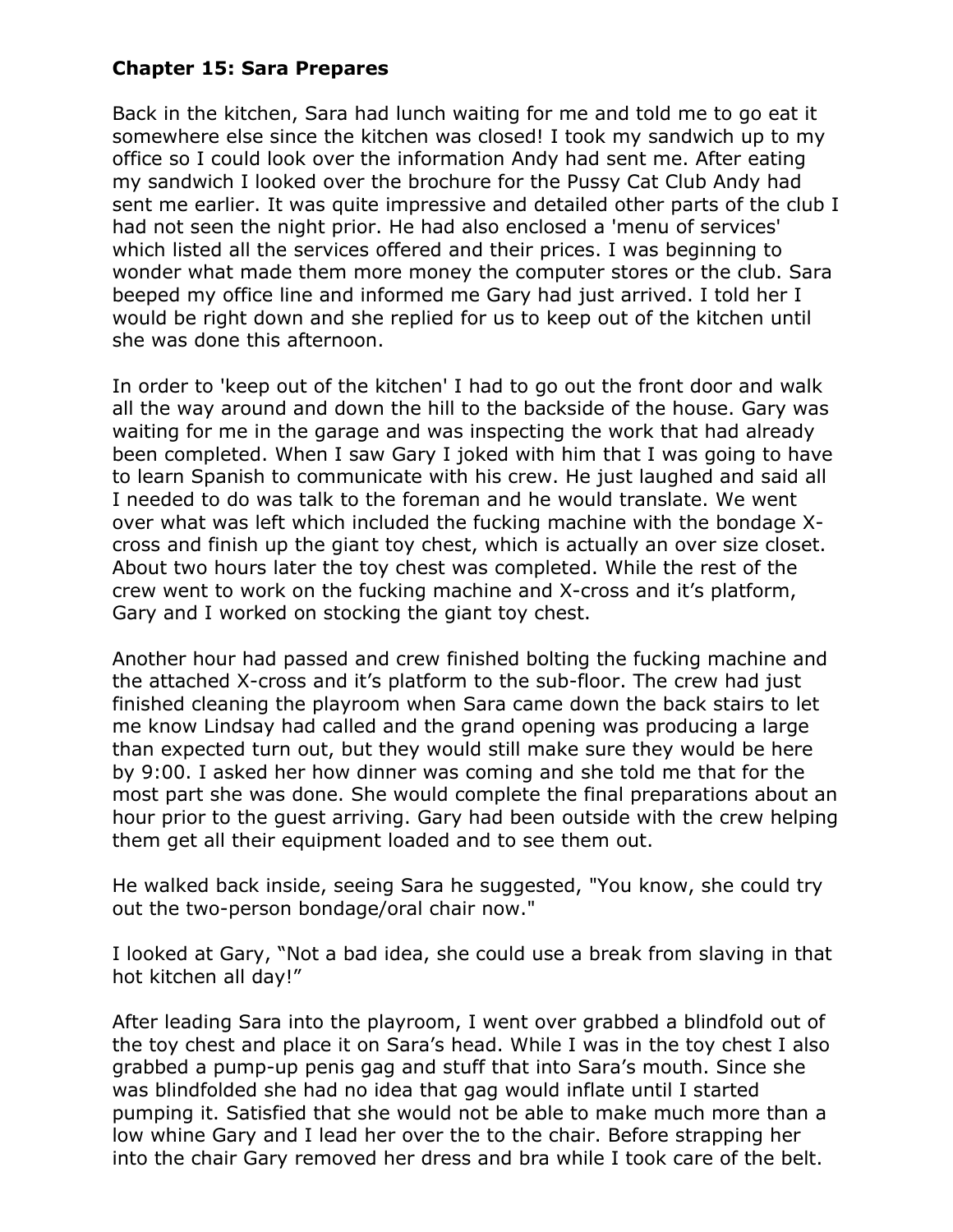Gary then stuck his finger into Sara's already dripping pussy and announced she was wet with anticipation. The chair was designed for both penetration as well as oral stimulation. Once again I stated attacking Sara's pussy. Working my tongue in and out of her hole. Within a minute Sara hit her first of what would be several orgasms as I went after her clit next. I turned to Gary and pointed at his erect cock trying to escape from his pants and then to Sara's pussy! He smiled and removed his pants as his cock sprang to life. While Gary was fucking her with his cock I went to work on her tits. I could hear muffled moans and an occasional faint scream from Sara's gagged mouth.

I deflated and then removed the gag while repositioning the chair so her mouth was now leveled with my cock. I pushed my cock against her lips and Sara immediately swallowed my cock and worked her usual magic with her tongue on my cock head. Gary stood next to me and placed his cock back into Sara's pussy. She almost bit my cock off as she reacted to Gary putting his cock into her. With Gary pumping in and out Sara, she sucked even harder on my cock and had me cumming in minutes. After Sara swallowed my load I pulled out from her mouth and directed Gary to have her suck his cock while I took to her pussy. Gary let out a deep moan as Sara worked her magic on his cock and he was coming for a second time in a few short minutes. Sara's vaginal muscles were doing their own magic as the contractions milked every last drop out my cock.

Since Sara still had to finish dinner and entertain our guests tonight I motioned for Gary to withdraw his cock and then to remove her blindfold and the gag. As her eyes adjusted to the light she saw Gary's exposed cock and commented she enjoyed having both us in her. Gary was still trying to recover from Sara's monster of a blow job. All of us were covered in sweat and Sara's tits were covered in Gary's cum. After releasing her from the twoperson bondage/oral chair, I suggested to Sara since she was out of her belt to go upstairs and take a nice soak in her new Jacuzzi tub. I instructed her not to change back into her uniform or belt but to come up to the third guest bedroom and to change into the outfit I will have laid out for her.

Gary informed me, "I need to get going in the next hour, I am meeting up with a lady friend out in Phoenix for dinner."

Disappointed, I asked "Can you stick around a little longer to see Sara in your 'gift'?"

Gary was torn, "I don't want to miss seeing Sara but yet don't want to keep my lady friend waiting."

I suggested, "Since we were having a party over here tonight, why not just invite her over for the night."

Gary was hesitant at first, "I don't want to trouble you Ron!"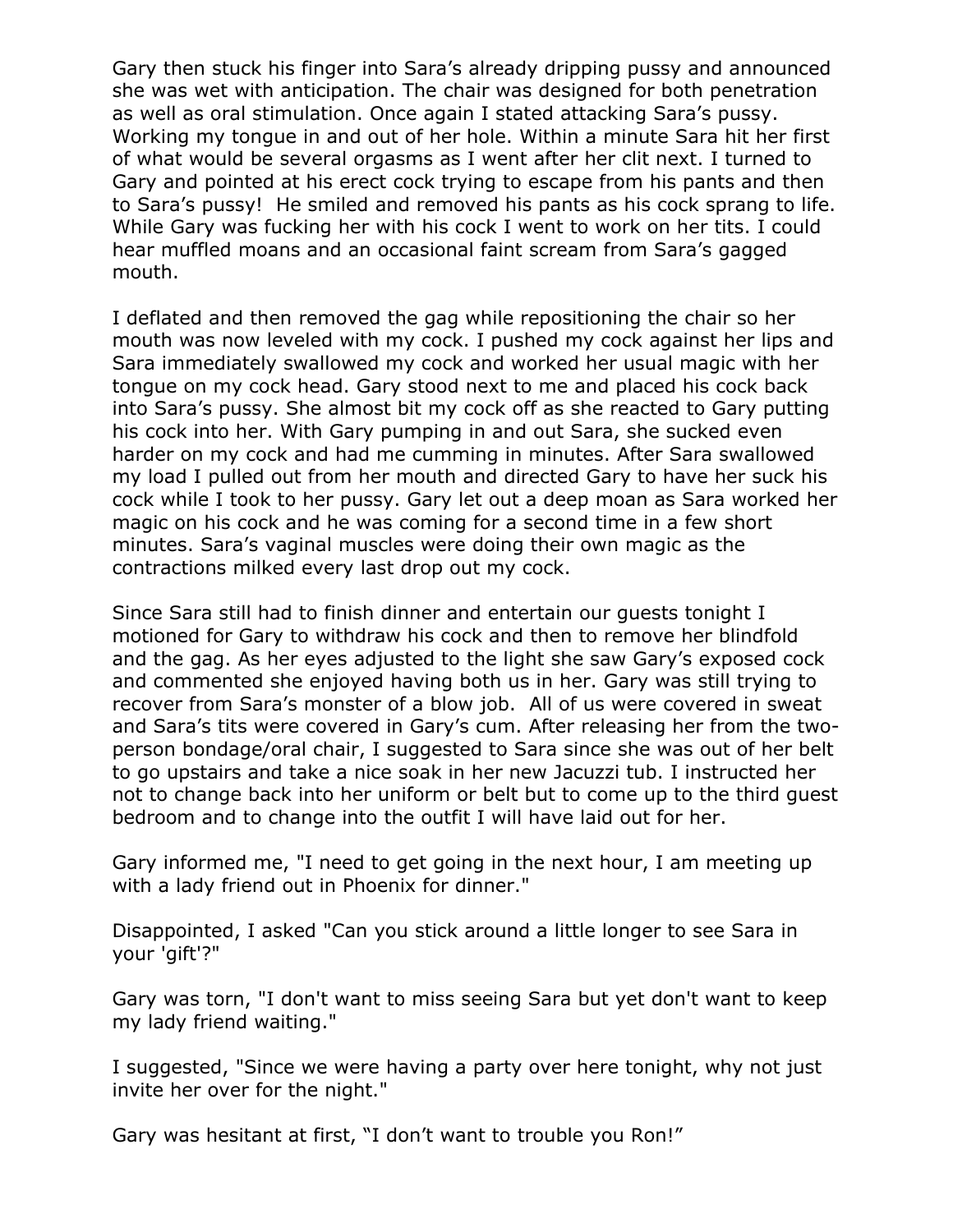I replied, "For crying out loud Gary it is no trouble, I have the extra guest rooms! It is the least I can do consider all that you have done and I am sure y'all have a blast with Andy and Lindsay!"

Gary smiled, "All right you twisted my arm I'll pick her up and bring her out tonight."

Puzzled I asked, "On your Harley?"

Gary replied, "Hmm, you got a point there she may want to come on her own bike!"

I was just laughing, "Okay, see y'all around 8:00 PM then."

While Sara was enjoying her bath I got her outfit and placed everything on the bed. About 10 minutes later she walked in completely naked. I handed her the leather belt and told her to put this on. Once she had the belt on I was amazed once again by Gary's craftsmanship. The belt while very light weight and thin was still strong and secure. All the metal parts were coated in thick rubber and the locking mechanism was hidden on the inside of the belt. There was a small keyhole hidden behind a leather flap. Once Sara had the belt on around her waist I inserted the key and engaged the lock. I put the key in my pocket while handing her the pair of black sheer-to-waist pantyhose, "You need to be very careful with these, they are very delicate."

Once Sara had the pantyhose on I handed her the bodysuit, which she somehow managed to squeeze into. The tightness of the suit pushed her breast up and exposed quite a bit of cleavage and really accentuated her rear. Next I gave her the locking 6-inch high-heeled strappy sandals, which she quickly locked on to her black pantyhosed feet. I handed her the rest of the outfit and told her to look at herself in the mirror. There was Sara in 6 inch high-heeled sandals wearing a Paris Resort cocktail waitress uniform. Her special chastity belt was not visible even under the tightness of the bodysuit. She looked so hot I was starting to get a tent in my pants!

I explained to Sara the agenda for the night, "Our guests would be arriving around 8:00, which included Gary and his lady friend along with Lindsay and Andy and of course our buddy Marc. Dinner would be served around 10:00 and then after 11:00 she could change out of her uniform and into one of her dominatrix outfits or nothing at all. From that point on to who knows what we will do or when we will be finished! Now, finish up with dinner the guest should be arriving in the next couple hours." Carefully Sara stood up and slowly walked out of the room still trying to adjust the new belt as well as the tightness of her uniform and the heels. Once she left I quickly tidied up the room, this was where Gary and his lady friend were going to be staying. Across the hall I noticed Sara had already had the other guest suite set to go for Andy and Lindsay.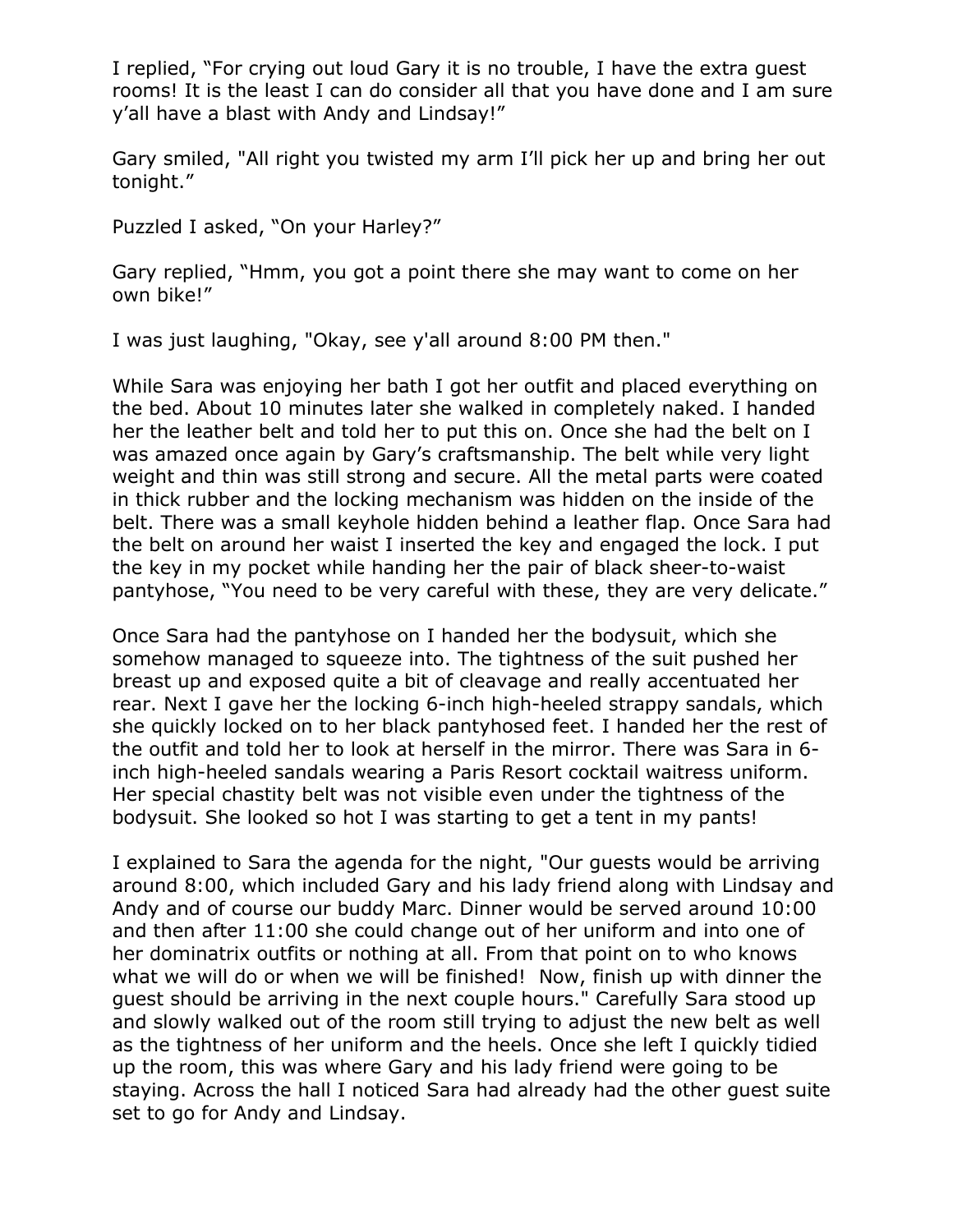# **Chapter 16: Party, Dinner & Play Time!**

I stopped in my office and called over to the guardhouse to inform them I was faxing over the "guest list" for the party tonight. Back on to the main level, I headed over to the giant living/family room and fired up the Plasma TV. After watching the local news for a bit I headed back to my room to change into something a little dressier. A few minutes latter I reappeared wearing a western shirt, jeans, boots and a ten-gallon hat. Over in the kitchen Sara was working feverishly one the final preparations. I watched her for a couple minutes quite turned on by her new uniform but amazed how well she was getting around on the 6-inch heels.

Sara saw me standing there and asked, "Are you going to help me out or just watch me?"

I asked "What do you need?"

Sara replied, "I need this party platter taken out to the living room."

The doorbell rang and Sara had a look of panic on her face, I told her, "I'll take care of the food just get the door and show our guests in then to their rooms."

The first to arrive was Marc and his jaw nearly hit the cobblestone walkway when Sara opened the door. Marc who is 7' 3" was surprised to be looking eye-to-eye with Sara.

"Wow, that quite an outfit you have on tonight Sara!" was Marc's response.

Sara replied, "Thanks, let me show you up the guest bedroom."

Marc was a few steps below Sara and took in the view of her shapely and black pantyhose clad legs as she made her way up the stairs. She advised him there was bathroom down the hall if he wanted to freshen up and she needed to get back downstairs. Marc could not believe how well she was negotiating the spiral stairs in those insanely high-heeled sandals. Next to arrive were Andy & Lindsay. I stood in the corner as they came in, Lindsay was wearing an ivory mini-skirt and matching sleeveless blouse along with 4-inch silver strappy sandals and nude thigh-highs. Thinking Sara was not belted, Lindsay reached her hand to grope Sara's crotch.

The look on Lindsay's face was priceless when she discovered the leather belt, "Good lord, you can't even tell she is wearing a belt!"

Sara asked, "How about you?" Lindsay lifted her skirt to reveal her full security metal chastity belt.

I let my presence be known, "Don't worry there will be plenty of time for fun later! Sara, could you please show them to their suite."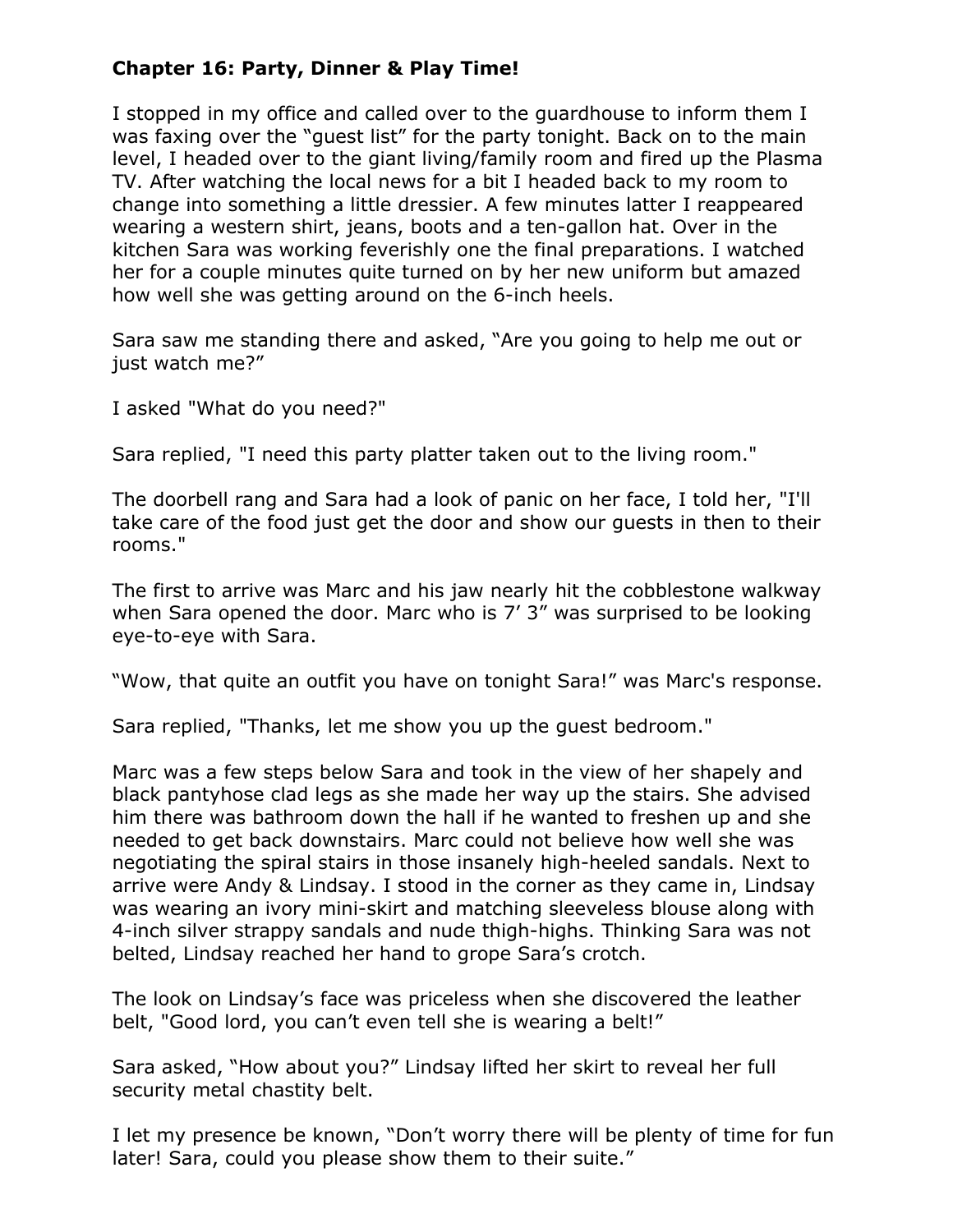Sara complied and was heading up the stairs along with Andy & Lindsay.

I stopped Andy, "Just a moment there Andy, I will need Lindsay's key please. We don't want any premature play now!" Andy handed me Lindsay's key and I put in my pocket along with Sara's. As they all started up the stairs again, I grabbed Andy by the arm and advised him "Wait a few seconds for them to get ahead of you, the view will be magnificent!" Andy let out an evil chuckle and had quite the grin on his face. He followed a few steps behind and was treated to the view of Sara as well as that of Lindsay's belt under her skirt.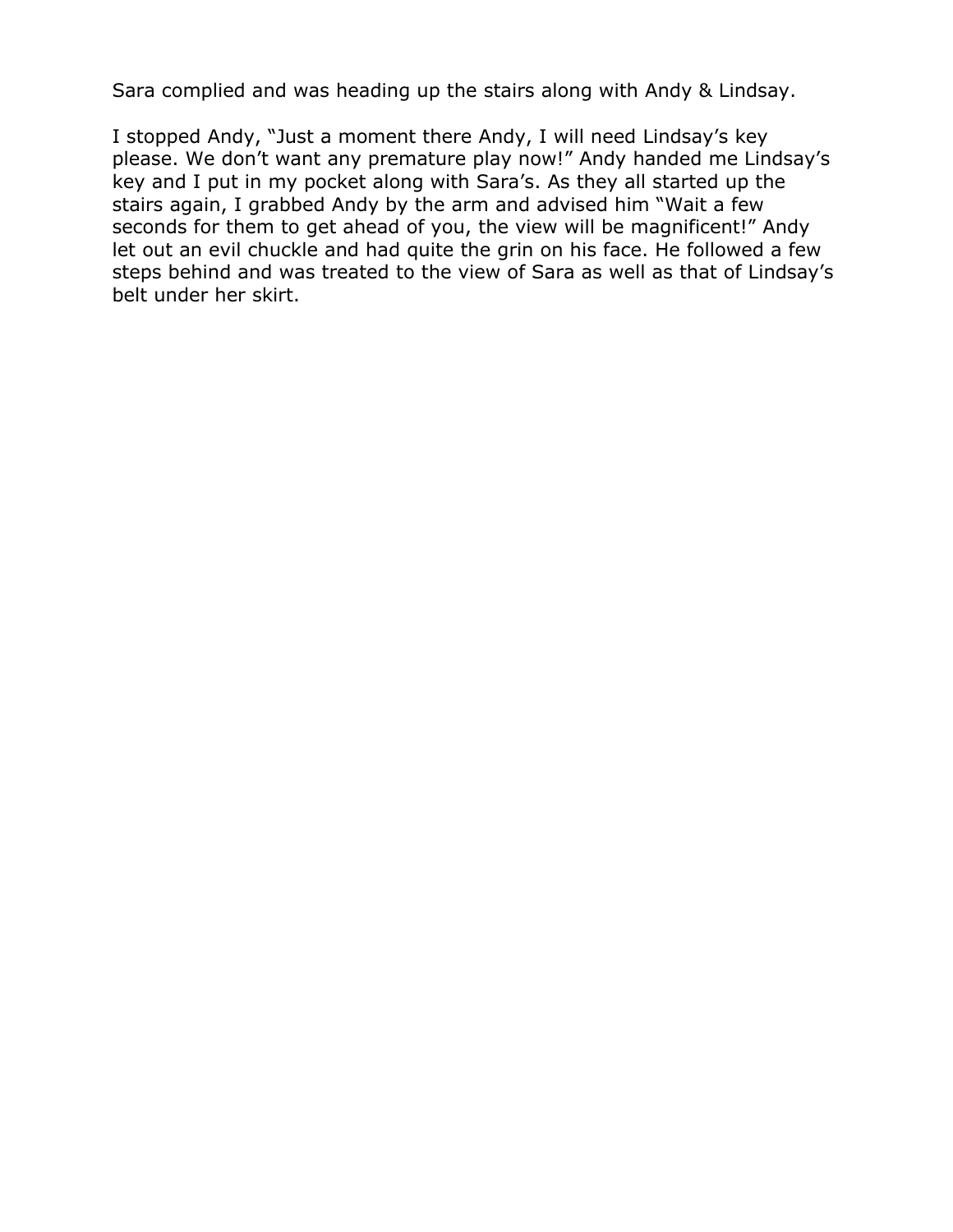Marc passed Sara, Andy & Lindsay as he was coming down the stairs. As he neared the bottom spiral he glanced up and was treated to the view underneath Lindsay' skirt. We headed into the kitchen to get the rest of the food out into the living room. As we waked in that night's football game came to life on the giant plasma TV. Marc set down the food and sat down to watch the game.

Sara was making her way down the stairs and walked over to me. "Everyone loves this outfit and Lindsay looks so hot!"

I asked Sara, "Did you see the look on Lindsay's face when she *found* your belt?"

Sara laughed, "That would sure have made a great Kodak Moment!"

Back in the kitchen Sara and I carried out the remaining food and drinks into the living room. Andy and Lindsay had joined Marc and were chatting while glancing at the TV occasionally.

Andy asked "Are we expecting anyone else?"

I replied "Well, Gary from ACME and his lady friend are suppose to be coming. Must have gotten stuck in traffic."

The familiar rumble of Harley's announced the arrival of Gary and his girlfriend. Sara and I headed to the front door and were shocked when we opened the door. Standing there in all leather was Gary with a woman in each arm.

Gary broken the silence, "Wow! That outfit really looks good on Sara! Is she wearing the belt I designed?"

I couldn't resist, "Why don't you check for yourself!"

With that Gary reached his hand out under Sara's crotch and answered his own question, "Dang, I'm good. Cain't even tell she has belt on underneath!"

Sara commented, "Well at least this one is not as cruel as the other ones you have made me!"

Gary just laughed and then introduced his lady friend, Bunny and her sister Bambi.

I told Sara, "Show them up their rooms."

She just looked at me puzzled, "What am I to do with Bambi?"

I suggested, "Show Gary and Bunny to the guest suite and Bambi to the other guest bedroom."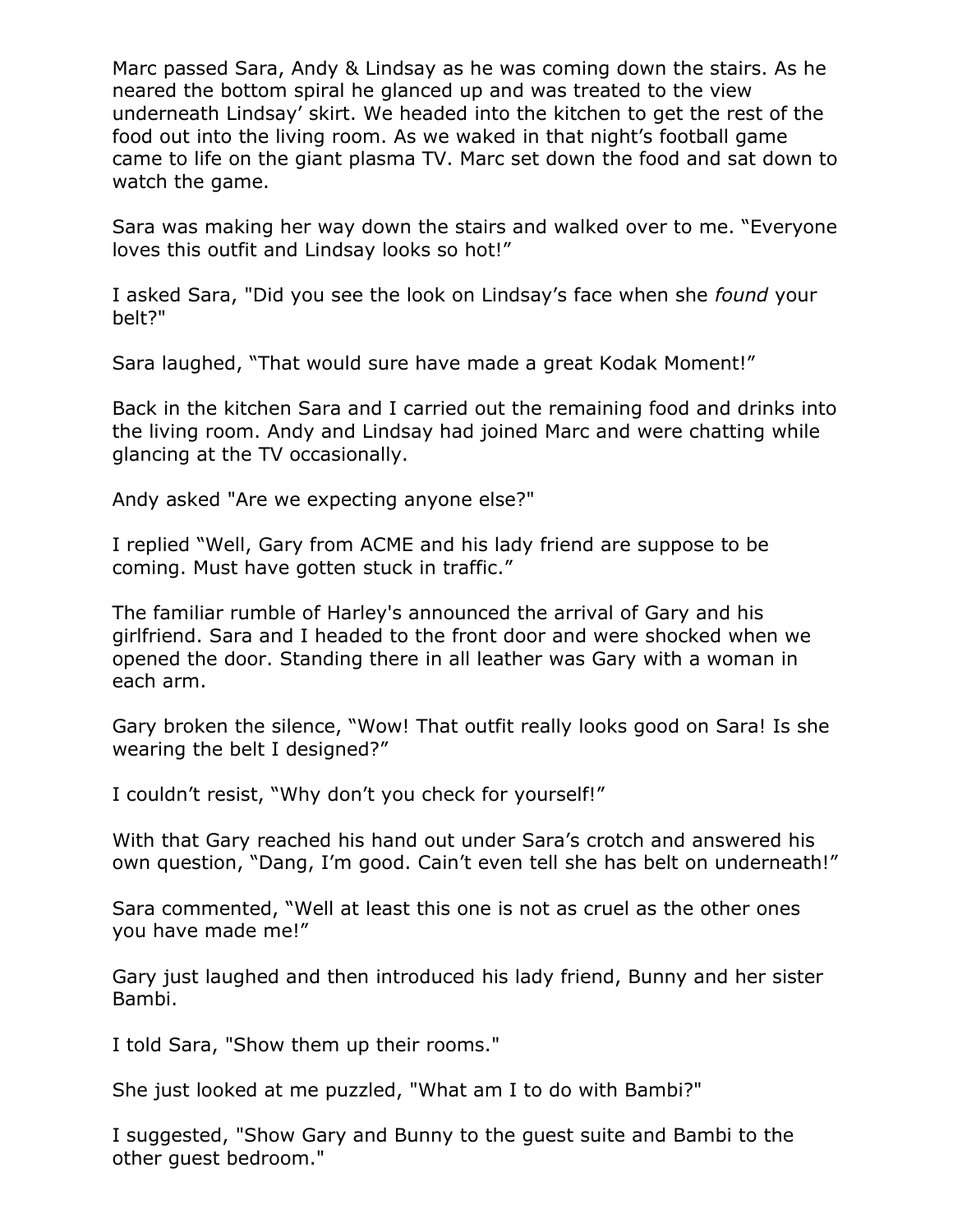As Sara headed up the stairs I stopped Gary for a moment, "Wait a moment for them to get near the top..."

As the girls were mid-way up the spiral staircase Gary followed behind enjoying the view while I followed close behind. Once upstairs the girls wanted to freshen up a bit so I offered to show them back down so Sara could begin serving dinner.

Gary came out of the guest suite carrying a black box and asked, "Can we go to your office for a moment?" Once in my office Gary opened the box and removed a female deluxe super high security chastity belt. He explained, "This is similar to the one we are making for Martina. with some new features. Much like Sara's this one has the clit probe along with the dual plugs except the anal plug is designed for use with an enema kit."

I commented, "That will take care of one of the concerns I had since Martina liked to give herself an enema every morning."

He showed me the locking thigh bands, "These serve two purposes. The first, is to keep the wearer from spreading her legs. Also with the thigh bands wearing pants would be impossible and short dress or skirt would reveal the bands."

I looked the belt and commented, "Quite a work of art!"

Bunny and Bambi were out into the hall so we left the belt in my office and headed out to join them. Back in the living room everyone was talking amongst themselves, more than they were watching the game on the TV.

I asked Gary, "So how long have you known Bunny and how did you meet?"

Gary told us the story, "We met a couple years ago at a BDSM convention in Henderson. Bunny and Bambi specialize in leather body harnesses."

Jokingly I asked, "So when are you and Bunny were going to get married?"

Gary's answer caught me off guard, "We plan on marrying sometime the end of the year. Bambi is going to be her bride's slave!"

"Bride's slave?" I asked confused.

Bunny replied, "Much like a Bride's Maid, but a bit more dominate position."

"Well, be sure you invite me to the wedding," I joked.

Once again Gary caught me off guard, this while I was taking a sip of wine, "We were wanting to have the wedding here with all this land, the view and this giant house!"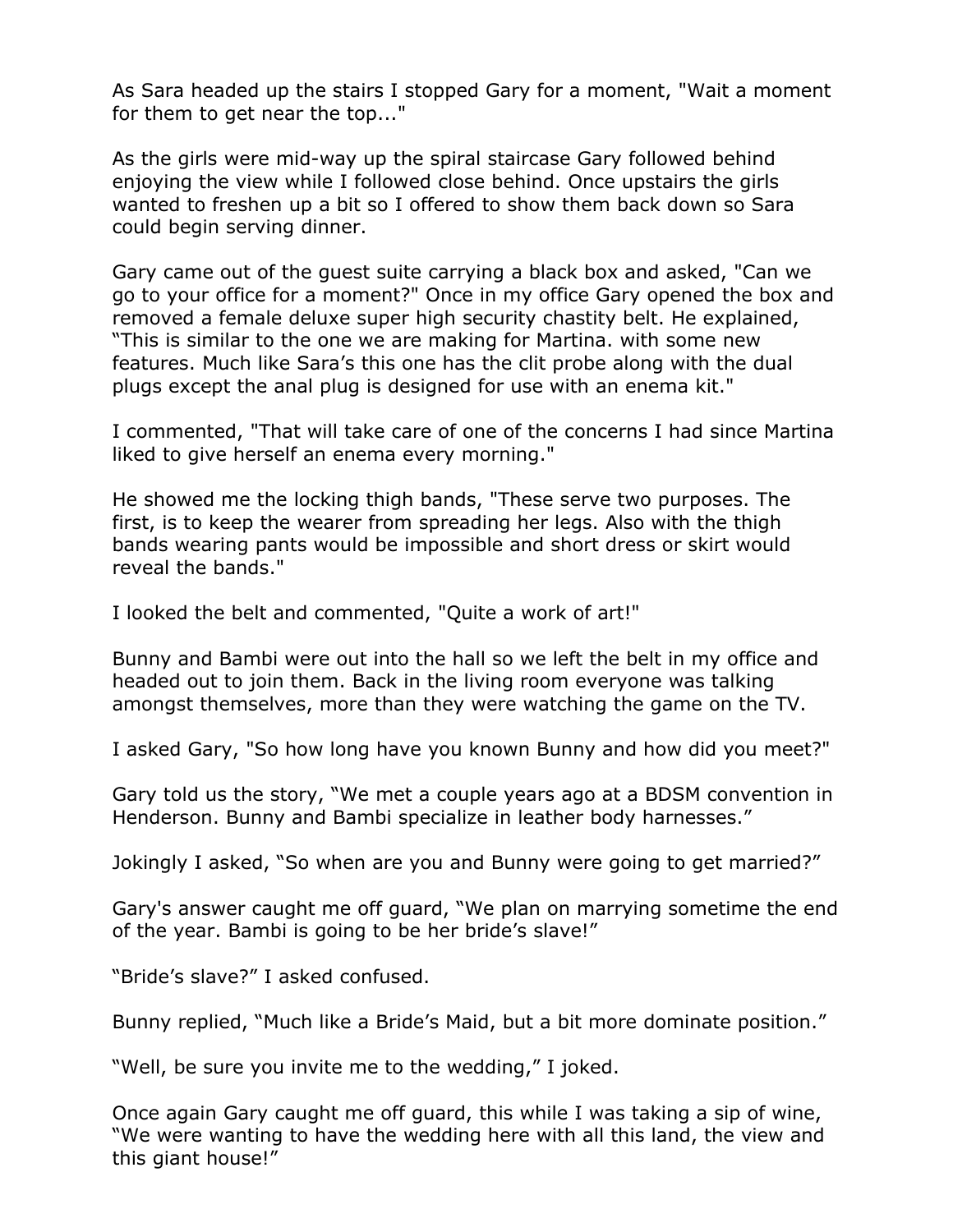As I tried to recover from nearly choking on my glass of wine I asked, "But, why not Vegas?"

Gary explained, "The girls' family are out here and would be easier than try to put them all up in Vegas."

I commented, "Well, we will have to discuss this later as I see Sara is bringing out dinner."

We all headed into the dining room for our feast. After a fabulous dinner of grilled salmon on rice with steamed vegetables we headed back to the living room to have some wine to unwind before we break-in the new playroom.

I was curious and asked Gary, "So, what is going to happen to ACME once you and Bunny are married?"

Gary replied, "Well, Bunny and Bambi have thought about moving their operations to Vegas and become part of ACME. The only problem we have is I am living in a condo now and would be way too small for the three of us. We are looking at getting a house but don't know if we have time to have one built so we will likely go with a pre-owned."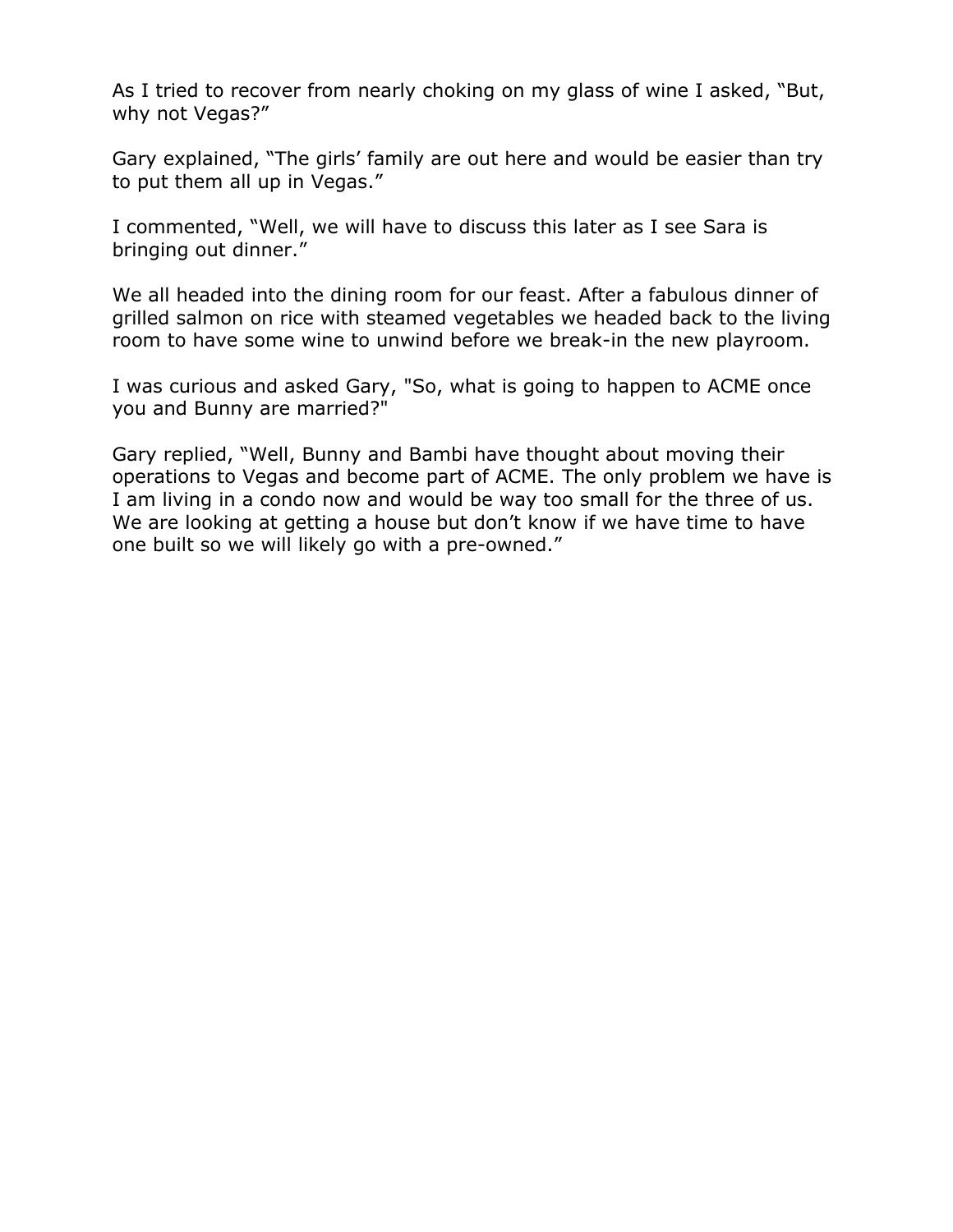Unbeknownst to us Marc had overheard the entire conversation and put in his two-cents, "Hey, I get a lot of clients from the Vegas are coming to my resort and a few are always asking if I want to buy a house out there." He had to gloat, "You know, I got Ron and Martina this place at a good price through a client of mine!" Marc, Gary and the girls all started chatting with each other. I looked over and saw the wine was doing it's magic with Andy and Lindsay who were all over each other. Luckily I still had the key for Lindsay's belt so all Andy could do was get her hotter and hornier. Time to check on Sara and see how she was coming along with all the dishes. Walking into the kitchen I heard Sara cursing at the dishwasher.

"Whatever did it do to you to deserve such harsh treatment?" I asked.

Sara just looked at me and laughed, "I just need to show it who's the boss here!"

Laughing with her, "Okay when you are done dominating the dishwasher go ahead and change. Be sure to remove the pantyhose, we wouldn't want Lindsay shredding them trying to get to your pussy!"

Sara giggled, "I am almost done here and will meet you in the living room in a few minutes"

I stressed "Hurry up, Andy and Lindsay are in heat and I am not sure how much longer they are going to last!"

Sara loaded the last of the dishes and started the machine. As she went to her quarters, I returned to the living room an announced playtime would be starting as soon as Sara returned! Within a few minutes in walked Sara in another dominatrix outfit from Linda at the Budget Holstein. She was still wearing the 7-inch high-heeled sandals but had changed into black thighhigh garter stockings and a leather skirt along with the matching leather bustier/corset.

Lindsay took one look at Sara's corset, "Ooooh, Andy I want one of those!"

I had to admit Sara was looking really hot and still could not get over the change in her over the past couple weeks and I announced, "All right folks let's head downstairs and let the fun begin!"

We all headed down the stairs into the playroom. Bunny saw the two-person bondage/oral chair and told Gary she wanted to try it out. Within seconds Gary had Bunny strapped to the chair and preceded to her remove her skirt. I was surprised she was also wearing leather chastity belt, which Gary quickly unlocked and tossed to the side. I was so distracted with Gary and Bunny I hadn't even noticed Sara had already blindfolded and attached Lindsay to the fucking machine X-cross until Sara walked over.

She asked me, "Can I get the key for Lindsay's belt?"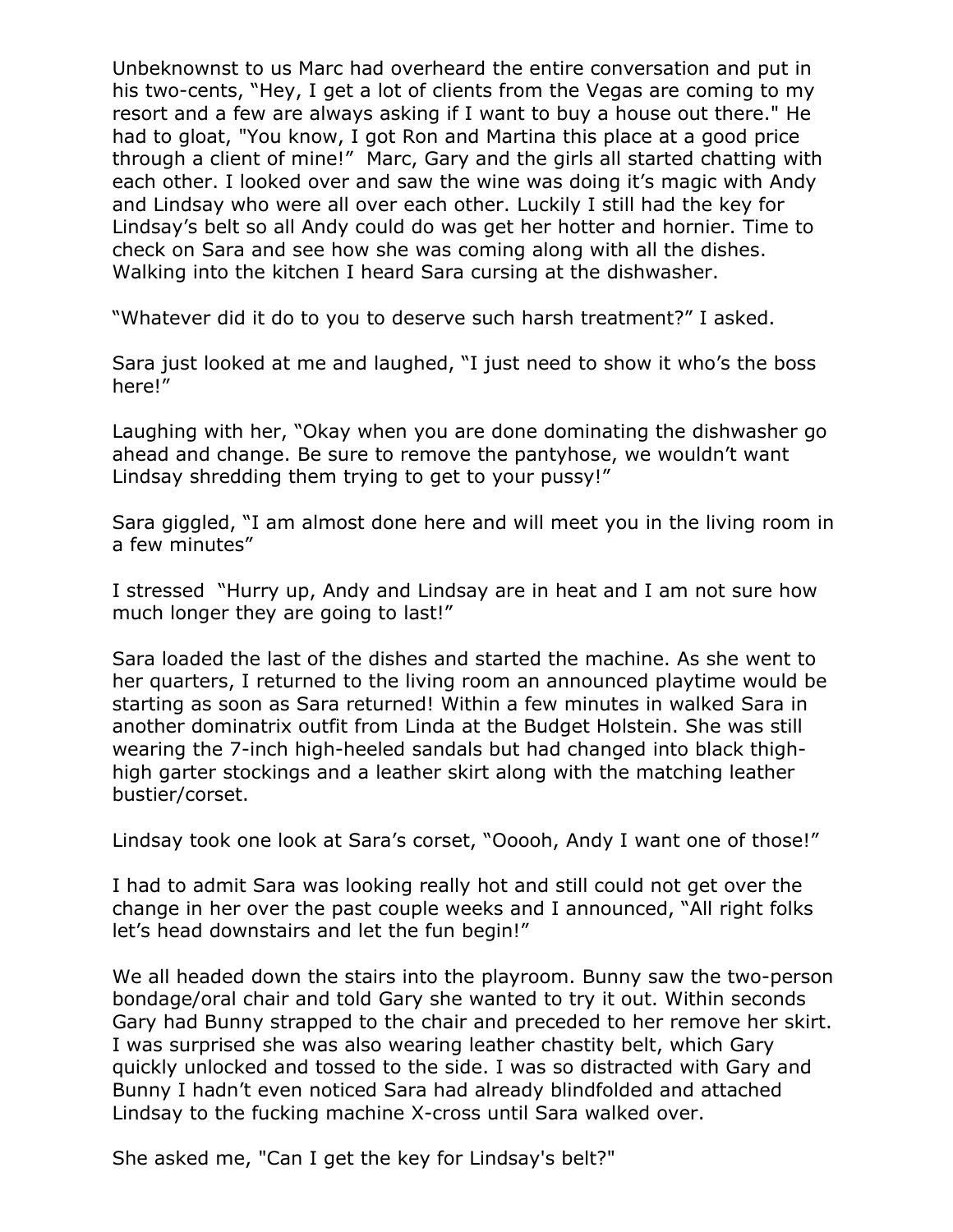I handed Sara Lindsay's key and joked, "Go easy on her she's here all weekend!"

She then asked me, "Can I have my key?"

I asked, "Now, why would you need that for?"

Sara explained, "While Lindsay is getting fucked by the machine, Lindsay will be servicing me!"

Once again and devious thought crossed my mind, "Wait here I'll be right back." After rummaging through the giant toy chest I found what I was looking for a bondage belt.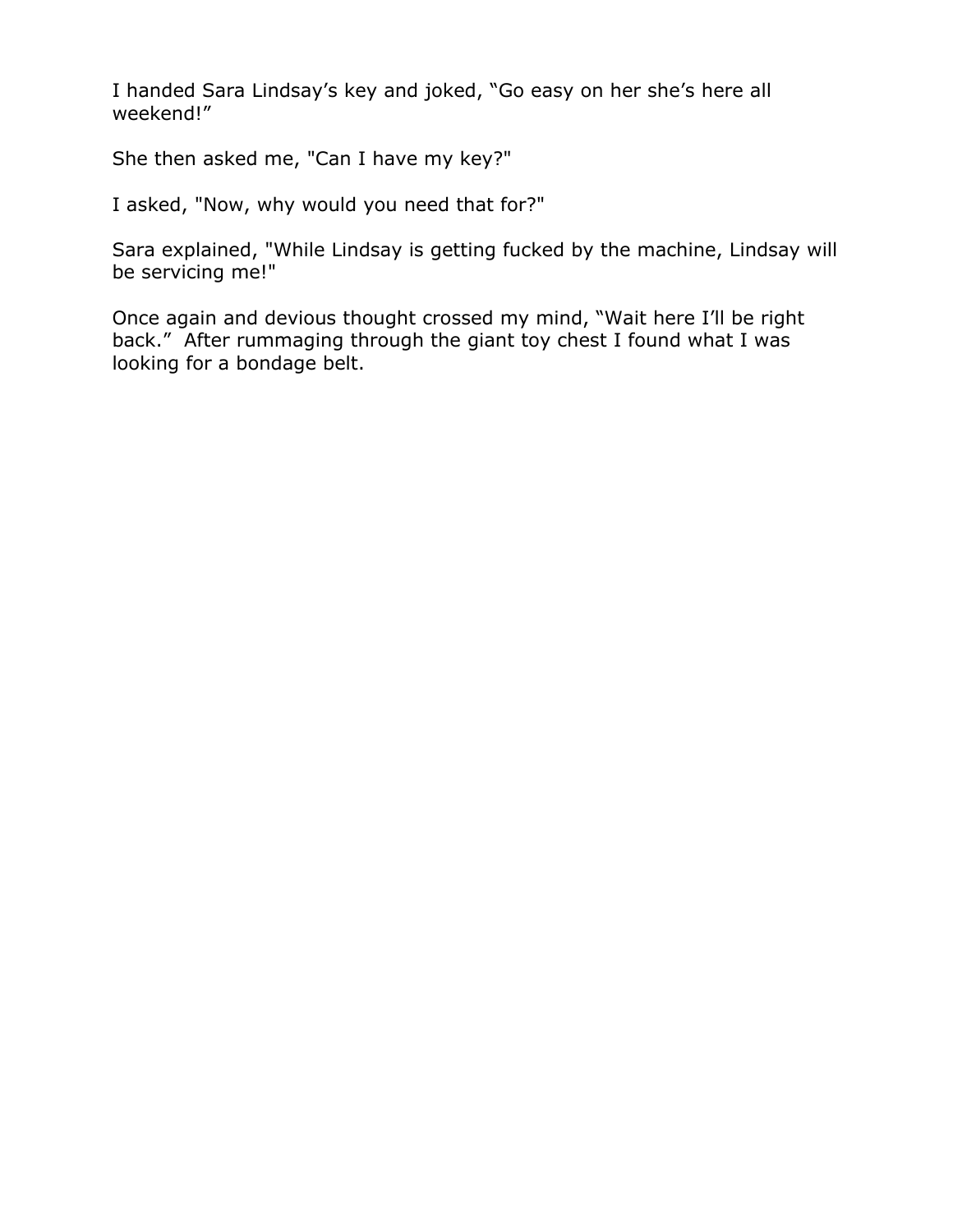Returning to Sara, "Did you really think I would let you out of that belt unrestrained!" The belt fastened and locked around her waist and had locking wrist restraints on each side. Once Sara had the belt on and her wrists locked to her side (I didn't want anyone else to unrestrained her allowing her access to her pussy) I removed her belt.

Sara informed me, "The machine is all programmed to go, you just needed to turn it on."

I started the machine and notice Bambi eying the modified gynecological table. Gary was giving Bunny a deep tongue fucking on the oral/bondage chair. I walked over and asked, "Can I get Bambi's key please?"

He stopped for a moment and asked, "How did you know Bambi was belted?"

I replied, "Lucky guess, I saw you had Bunny belted so I figured you would also have her sister as well. Keep your girl friend from her sister!"

Impersonating, Sherlock Holmes, "A good observation Ron! Now, what are you going to do with her?"

I told Gary, "Bambi is going to have the honors of christening the new gynecological table!"

Gary called over to Marc, "Can you take over for a few minutes while I help Ron with Bambi?"

Marc quickly dropped down in front of Bunny and was doing a tongue dance on her pussy. Bunny was moaning loudly at this point of course so were Sara who was being serviced by Lindsay's who was being ravaged by the fucking machine.

Gary instructed Bambi, "Remove your top and climb up on the table." Bambi removed her top to reveal her breasts encased in steel, the chastity bra cupped her breasts but allowed access to her nipples.

Gary explained, "The 'bra' locks behind her back. Give me a moment I just need to get her restrained so she doesn't try to touch herself."

With that he placed a leather collar with two d-rings around Bambi's neck. Next he took two pairs of cuffs and attached to her wrists then her collar. We carefully unlocked Bambi's wrists so we could insert her arms into the straitjacket. Gary replaced the leather collar with the chrome collar with the fixed d-ring designed for the table. While Gary was attaching the collar I placed a blindfold on Bambi and could tell she was getting excited. Gary laid Bambi back and positioned the D-ring so that it connected with the latch on the table. I went to work on strapping her feet on to the stirrups. Once Bambi was completely secured to the table Gary removed her belt I went to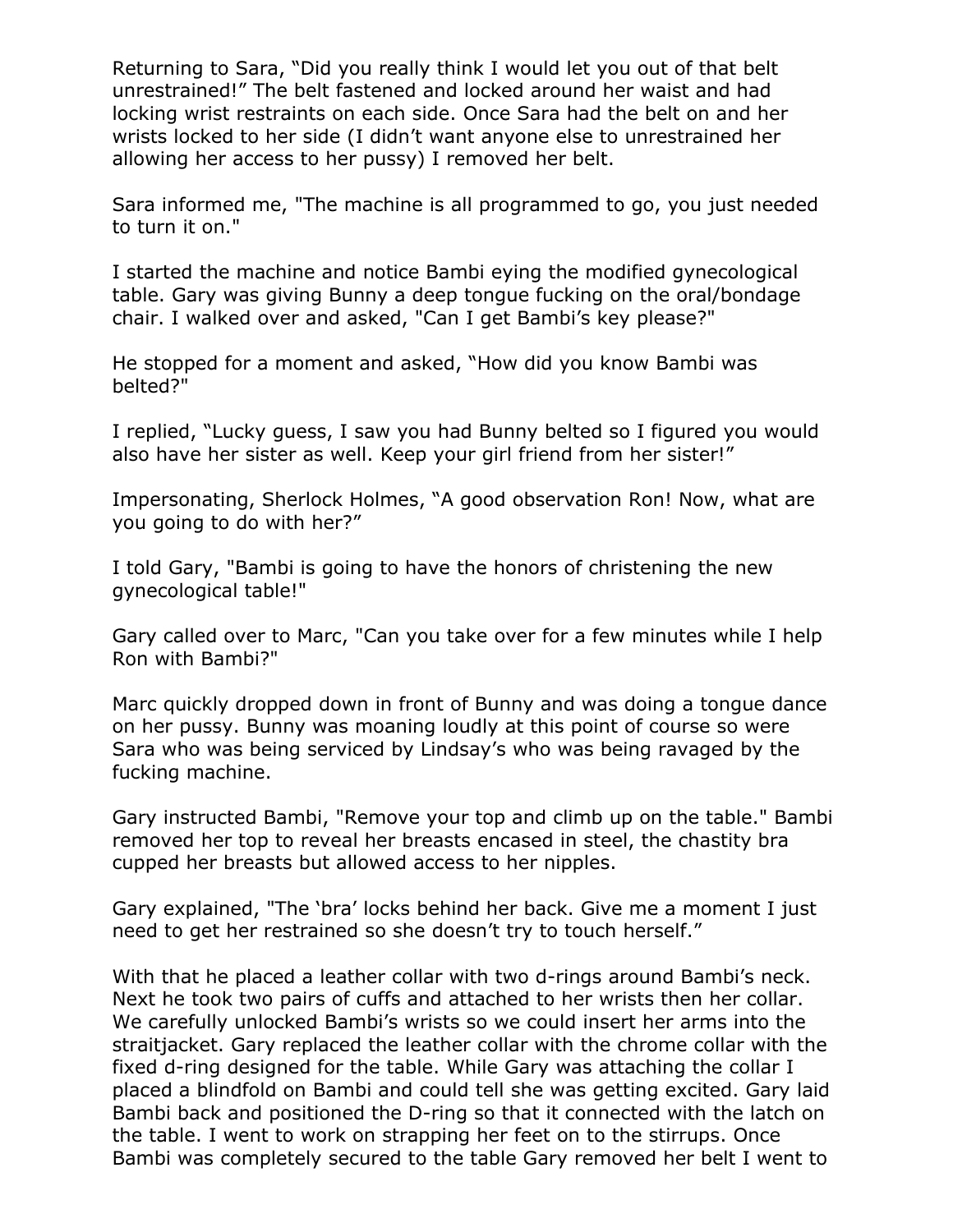work on Bambi's pussy. For the next few hours we were switching equipment and partners until we all ready to fall asleep. Everyone headed for the baths and showers before going to bed.

Once all the girls were dried off, their hands were cuffed and then they were re-belted. I put Sara in her standard belt with all the plugs and again 'accidentally' activated the clit probe. I was hoping this would deter her from any extra-circular activities during the night. She needed to be ready in the morning for her usual duties especially since we had guests to feed. Gary borrowed a couple of my wrist-to-waist bondage belts so he could re-attach Bunny and Bambi's chastity bras and belts. He undid the bondage belts and Bambi went to her room while Bunny and Gary headed into the guest suite. Lindsay and Andy had already retired to their guest suite. Sara headed downstairs to her suite and I headed to the master suite to try to get a few hours of sleep.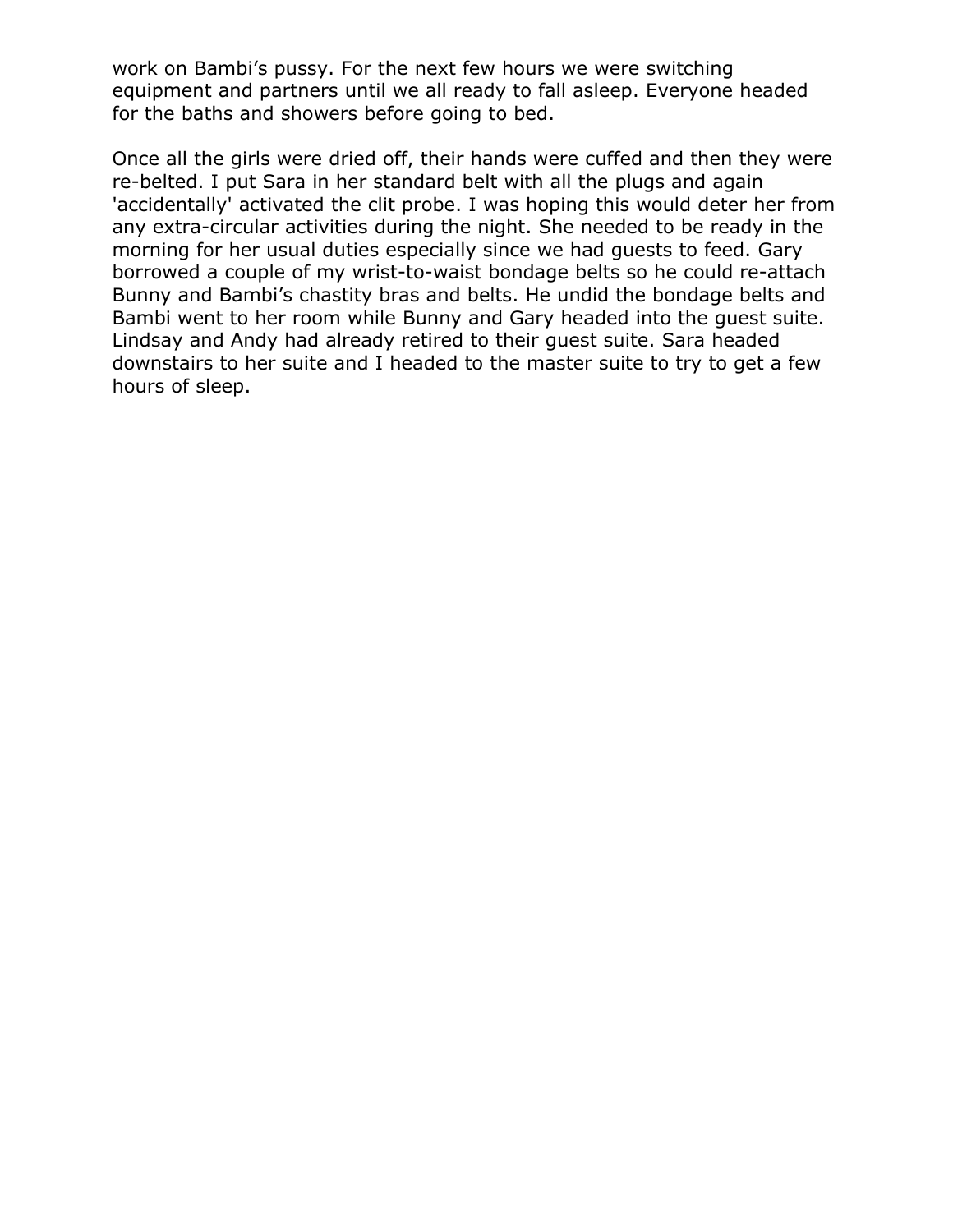## **Chapter 17: That Weekend & Planning A Wedding**

The warm Arizona sun brightly filling the master bedroom awaken me. Looking over at my clock radio I saw it was a little after 7:00. I was not even sure what time I ended up going to bed last night or was it this morning? After a quick shave and shower I dressed and headed into the kitchen to find Sara back in her maid's uniform preparing breakfast. Sitting at the kitchen table alone reading the morning paper was Gary.

I inquired, "Morning Gary! Where are the girls?"

Not even looking up from the newspaper's Real Estate section, "Oh mornin' Ron, I let them lose down in the playroom, hope you don't mind."

I replied back, "Not at all, that is fine actually this will give us a chance to talk about the bombshell you dropped last night."

Still engrossed in the paper, "Oh you mean the wedding?"

I answered, "That would be the one I am talking about! So when did y'all come to the decision you wanted the wedding here?"

Finally putting down the paper, Gary explained, "When we drove out your way last night the sun was just starting to set and Bunny was so taken by the view. We actually had arrived about 20-minutes earlier but I took Bunny for a walk so she could see the property and the view. She has always wanted a sunset wedding and we though this would be the prefect location. She has a few sisters and a couple brother-in-laws in other states. The brother-in-laws like to golf so I would put them up at one of the golf resorts out in Scottsdale or up in Cave Creek and it would still be cheaper than trying to fly everyone to Vegas and putting them up there."

I was impressed by his reasoning but warned him, "You do know summer would be approaching soon and may want to wait until September or October to have the wedding."

Gary replied, "Cain't be any worse than Vegas, at least you don't have the humidity! Bunny and I will work out the details in the next few weeks and get back to you."

Sara interrupted up as she placed two heaping plates of her famous Spanish Omelets in front of us "Eat up boys!"

Next into the kitchen were Andy and Lindsay, both looked like they had gotten may be an hour or two of sleep.

Gary beat me to the punch "Did you two get any sleep last night?"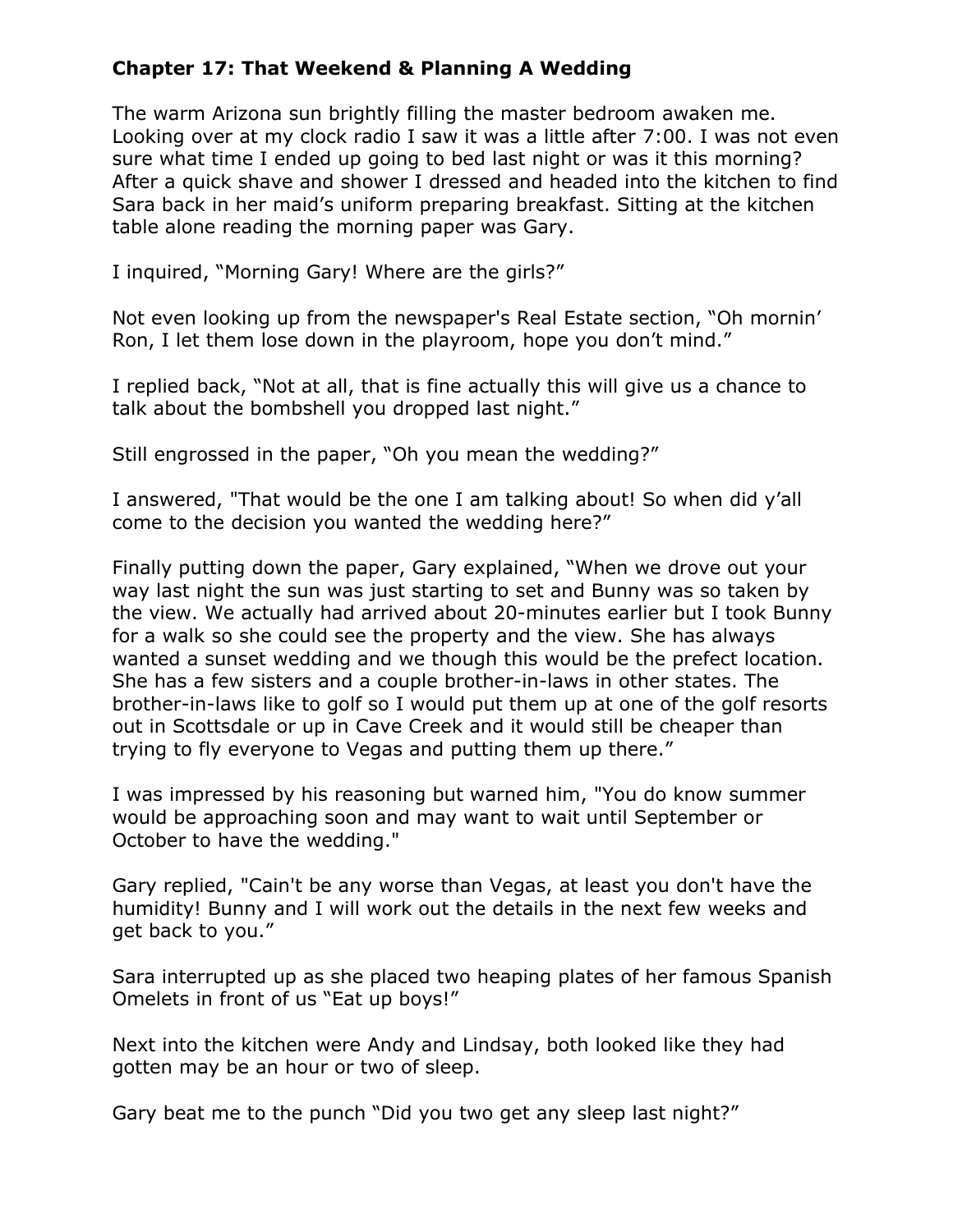Lindsay giggled, "Sleep, what is that?!"

Andy who was barley able to keep awake replied, "Something I really need more of dear. By the way Ron, those Jacuzzi tubs of yours are dangerous, almost couldn't get Lindsay out of it!"

Once again Sara butted in "You know Lindsay we are going to have try one out together. Anyway, eat up you will need all the energy you can get!" Sara placed two more plates of Omelet on the table and then went out the playroom landing and yelled down to Bunny and Bambi, "If you two want some food get your butts up here!"

We all stopped eating and just looked at Sara whose only response was "What?!"

I guess Bunny and Bambi were hungry after all as they came running up the stairs giggling. They both sat down and handed Gary their belt keys.

Sarcastically he asked "Did you two have fun down there?"

Both girls in unison replied, "of course!"

Sara walked over and set down their plates and in stern voice, "There will plenty of time later for fun, now eat!"

Again in unison the girls replied, "Yes mother!"

Gary and I just looked at each other and laughed. Marc finally emerged without saying a word joined the rest of us at the table. Sara walked over with his plate and set it in front of him without saying a word. As we were enjoying Sara's Omelet, the house phone rang and Sara answered. "Oh hello, MARTINA!" was her reply. I motioned to Sara I would take the call up in my office, "Hold on Ron is up in his office I will let him know you are calling."

I made a beeline up the stairs to my office and picked-up the phone, "Hello Martina, how are things with you and Laura."

Martina sounded like she was out of breath and tired, likely she was up all night having wild sex with Laura, "Oh everything is fine and we seem to have a lot in common. How are things on your end?"

I replied, "Not too bad having some friends over for the weekend but nothing exciting."

Martina could care less but pretended to be interested, "Well, Laura and I are getting ready to go out and do The Strip. Are you going to be home on Monday when I return?"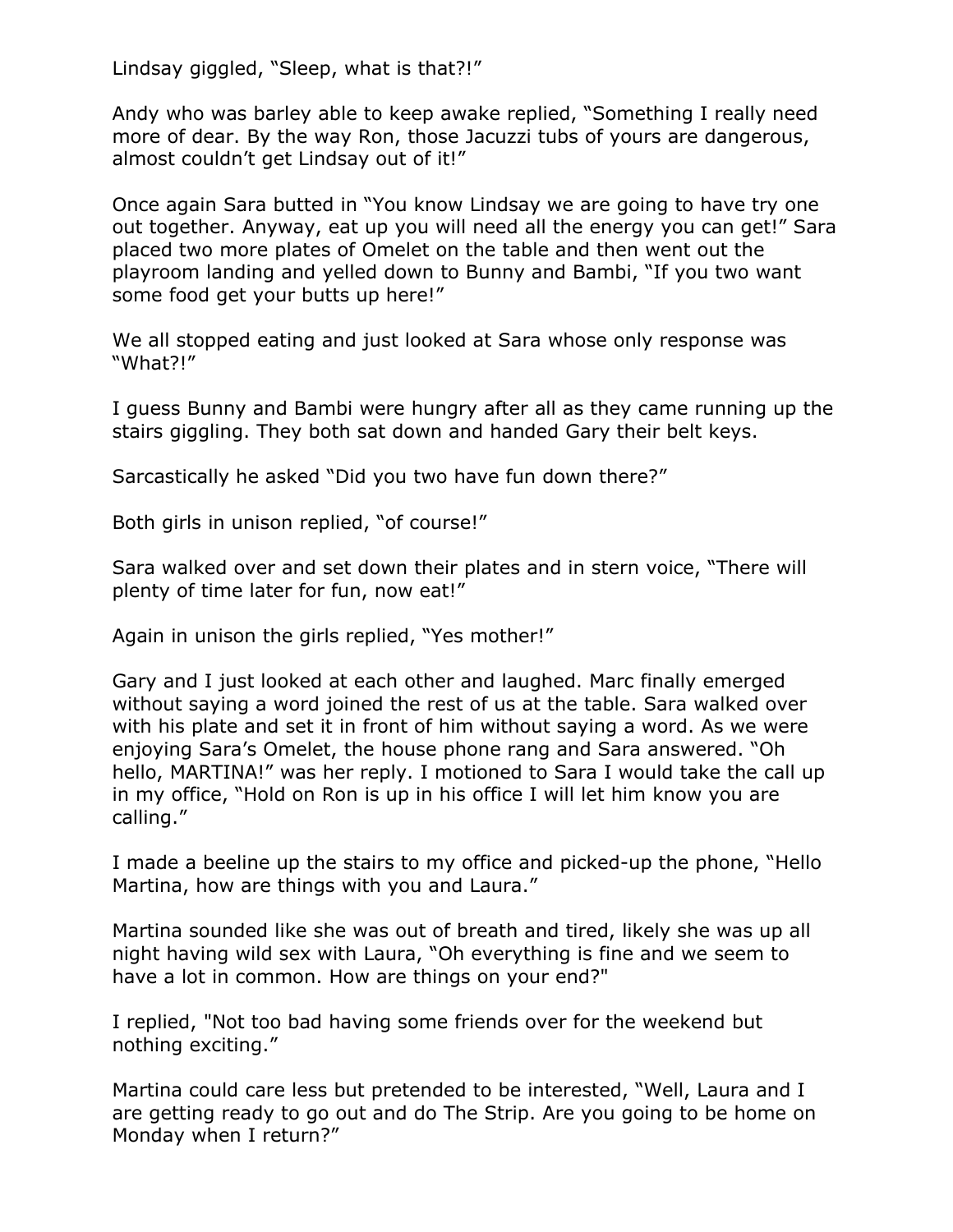Having not given it much thought, "Not really sure at this point, might be doing some more work for the Budget Holstein. I still need to look over the proposal they sent me and will need to discuss it with Laura as well."

Once again I could tell I had burst her bubble. "Well, whatever you two decide is fine. Well, gotta to go, bye."

When I finally returned the kitchen everyone had finished their breakfast and the conversation had gone back to Bunny and Gary's upcoming wedding. Gary saw me enter the room and asked, "Oh good Ron, your back. When does it start cooling down?"

I pondered his question for a moment, "Hell, it hasn't even started warming up yet. Hard to say, typically towards the end of September but there have been some years that even Halloween was rather warm. The days might be hot, but the temperature does come down fast around sunset. October is sometimes a rainy month so you could hold off on the wedding until the end of September." The next few minutes Gary and both Bunny and Bambi discussed the date amongst themselves and determined September might work.

Then Gary asked "Should we have the wedding during the week or on a weekend."

I replied, "Well, a weekend might be more convenient for the guest's work schedule. However you need to consider that hotel availability might be a bit tight on weekends and the airport is going to be more crowded. You are really better off having it on a Tuesday, Wednesday or Thursday." Seeing Marc was still in the room, I commented, "This is more of your department Marc, what do you think?"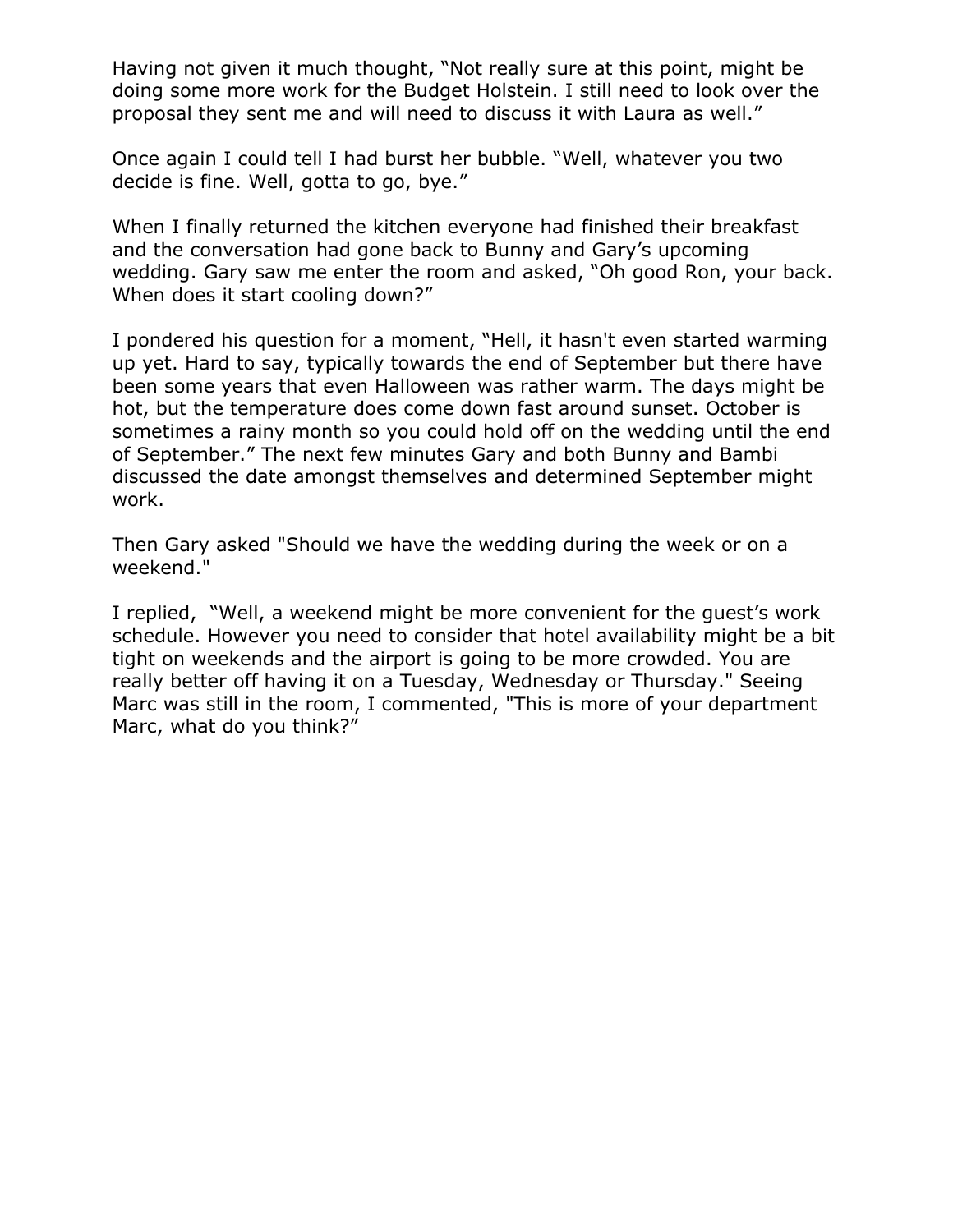Marc replied "Ron is right, weekends are typically busier and you would need to make all the reservations months in advance. Mondays while not as busy are not always a good day for room availability, as the hotels sometimes don't get done cleaning all the rooms from the weekend until late in the afternoon. Your best bet would be as Ron said any day between Tuesday & Thursday."

Again the three of the conferred amongst themselves and Gary announced the winning date "Let's shoot for the third Wednesday of September!"

Bunny turned to me, "So, where did you get that outfit Sara was wearing last night? I really liked that and would like to have my brides slaves wearing those but in white instead of black."

I replied as doing a plug, "Sara's outfits were provided by *The Budget Holstein Leather Works* of Oro Valley. The Budget Holstein provides a wide variety of dominatrix, leather, latex and other outfits!"

Gary laughed, "They have better send you a check for that endorsement!"

I went on to explain, "I had to replace their network server and she gave us the outfits in exchange for the labor. She just sent me a proposal the other day, which I have yet to look over. I might be able work something out with her in regards to the outfits, I'll try to look over the proposal and get with her before the weekend is up."

Gary replied, "That would be great and do let her know we are not concerned with costs, but she must be able to work with us for the fittings."

I informed them, "Well, I'll see what we can do, still a few months away but I do understand how custom work takes longer."

Bunny gave sigh of relief "Well, that is one item off the list. The next big item is going to be where everyone stays and getting them out here."

Once again, Marc came to the rescue, "Well, I can arrange to have them stay at the resort and I can also provide a limo from the hotel to the wedding. I can have one of my concierges take care of the airline and other transportation arrangements. Just get me a list of everyone's name, address and phone numbers and we will do the rest."

Got to hand it to Marc, he is a logistical genius. Bunny was looking more and more calmer as everything started coming together then Gary's cell phone rang. He looked at the phone "Oh great the office is calling! Why don't you and Bambi go back down and have some fun while I take this call." The girls left the room and Andy and Lindsay decided they would come join them. Marc announced he had to go back to the resort for a while but would be back for dinner. I told Gary if he needed me he I would up in my office. Gary nodded and answered his phone "This is Gary Zinfandel…"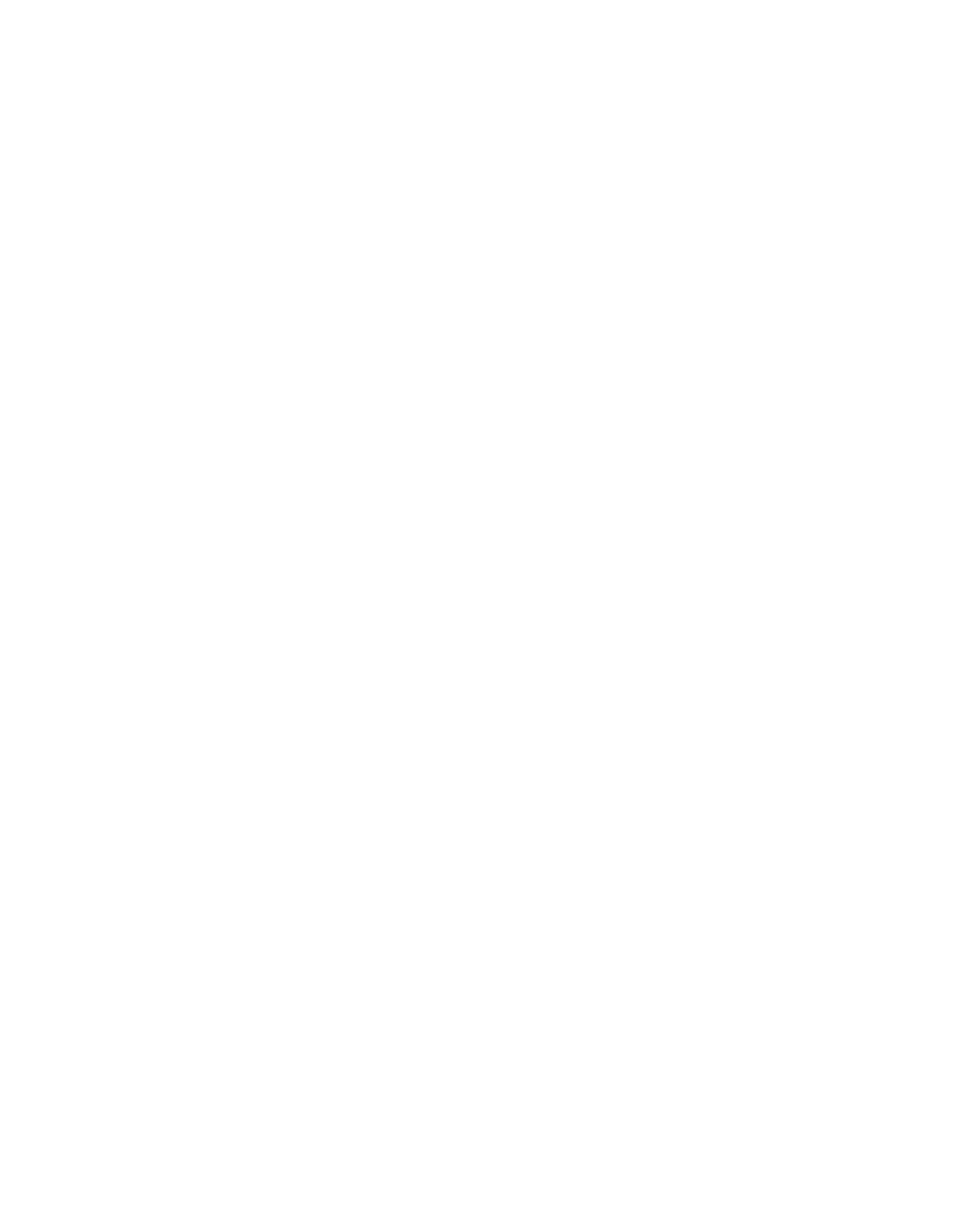# **Chapter 18: The Budget Holstein Job and Gary's Concerns**

I left Gary to his business in the kitchen and made my up to the office. After a quick search I found the proposal from Budget Holstein. After a quick study I determined this was a relatively simple job we would replace several of the old IBM workstations with newer systems. The most complicated part would be getting the workstations. Unlike Gary's we would be using the same network sever so I would not need Laura for this job. That was a relief considering what happened the last couple of times she was involved with these jobs. Made a quick phone call to my supplier to inquire on the pricing and availability of the computers as well as the other parts I was going to need. Much to my surprise he told me that everything I needed was in stock and quoted me \$2000 for everything. With our mark up that would be about \$2750.

I called Budget Holstein expecting to leave a message for Linda but was surprised when she answered, "The Budget Holstein, this is Linda."

I replied back, "Good morning Linda, Ron Merlot with AZOutback Consulting."

"Hey Ron, what can we do for you this morning?," she asked.

I explained, "Well I finally had a chance to look over your proposal and I can certainly take care of everything you are needing and can do it for \$2750."

Linda was thrilled, "That is great, how soon do you think you can be out?"

I thought for a moment, "Well, Martina is coming back form visiting my sister on Monday morning so hopefully that afternoon I can get all the parts. If I can get everything built on Tuesday I should be able to come out on Wednesday."

Linda agreed, "Wednesday would work fine, just let me know so I can close the shop down for a few hours. Any ideas on what y'all are going to want in exchange?"

I laid out the plan, "Well, I have a proposal of my own. Do you remember Gary Zinfandel, now with ACME BDSM?"

Linda replied, "Ah yes, such a sweet young man!"

I was shocked, "Linda! 'Young Man', he's old enough to be my father!"

"Well compared to me dear, he is young," explained Linda.

I had to agree, "Okay, I get it…anyway…he is going to be getting married at the end of September and the wedding is going to be here at the house."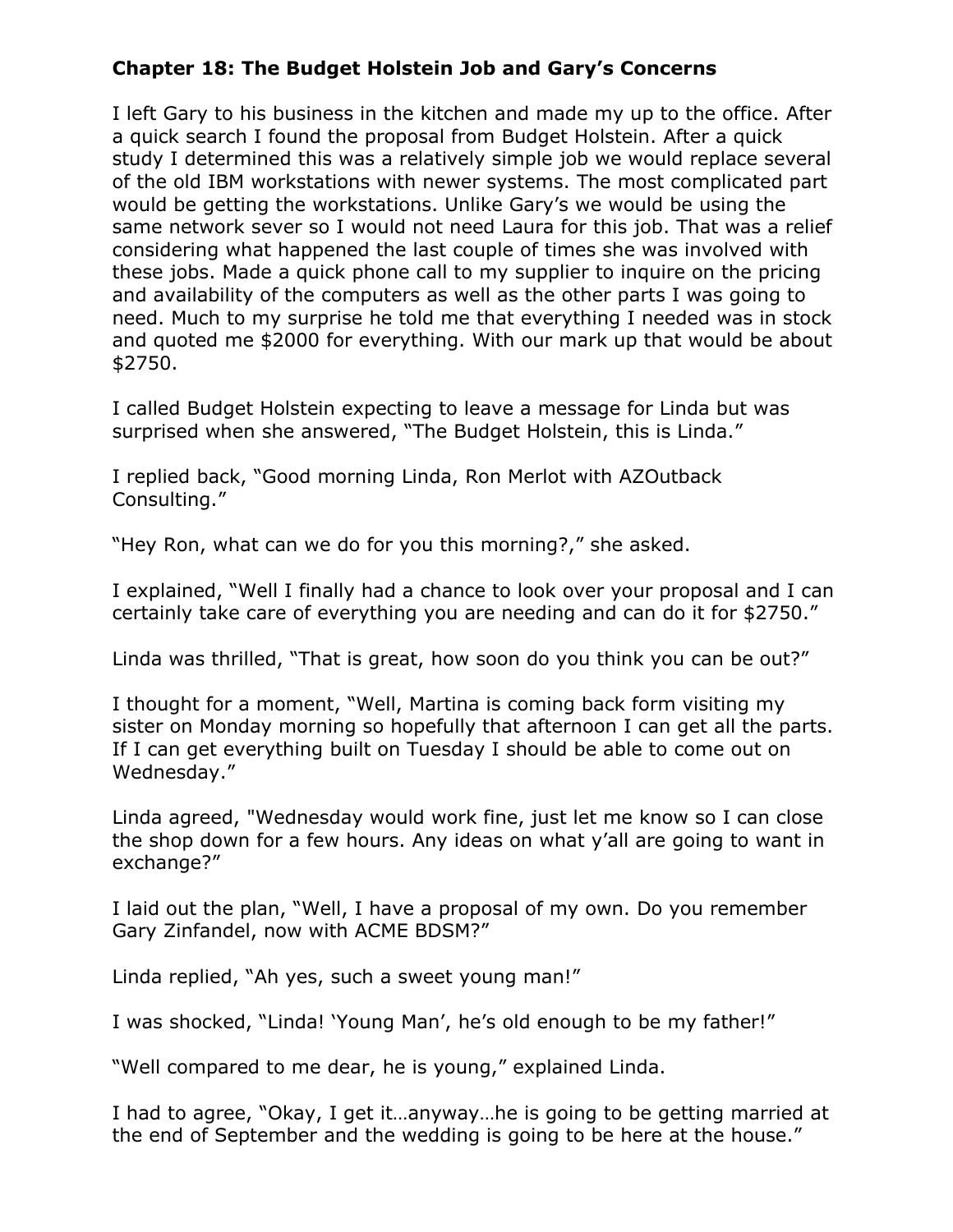Linda was thrilled, "Well tell him I said congratulations!"

"Actually you can tell him yourself. His bride to be, Bunny was so impressed with the corset/bustier you gave to Sara that she wants her bridesmaids..."

Linda interrupted "…don't you mean brides slaves?"

I stood corrected, "Yes, whatever…as I was saying she wants her BRIDE SLAVES to wear those along with leather skirts for the wedding. Not sure what she wants to do for the men yet. Her only requests were everything needed to be white and you would be able to travel for the fittings."

Linda was silent for a moment and then replied, "You are asking awfully a lot here for just installing a few computers."

I realized I left out a minor detail, "Oh, I failed to mention that Gary would be picking up the cost for the outfits. Sorry, I didn't make that very clear! The favor we are asking is for the labor in traveling to house for the fittings and on the wedding day."

Linda was excited at this prospect, "Any idea how many people?"

I was clueless, "Not really sure, her parents for sure and she has 5 sisters and 2 brother in-laws. I will have Bunny get in contact with you and may be I will bring them down when I come out on Wednesday. They are going to be in town all week."

Linda still excited, "That would be great, when is the wedding anyway?"

"We have it planned for the last Wednesday in September and is going to be a sunset wedding," was my answer.

At that moment Gary walked into my office, "Can you hold for a moment Linda, Gary just walked in to my office?"

I told Gary, "I am on the line right now with Linda over at the Budget Holstein and she will be thrilled to provide the outfits for your wedding. Now, would you and Bunny be able to come with me on Wednesday down to her shop so you can pick-out what y'all want?"

Gary replied, "Don't see why not since I am here until Friday"

I informed him, "Okay, that will work, let me put Linda on speaker and we can both talk to her."

I activated the speaker phone "Hey Linda I got you on speaker and Gary is in here with me."

Linda announced, "Hey Gary, congratulations Ron told me the big news!"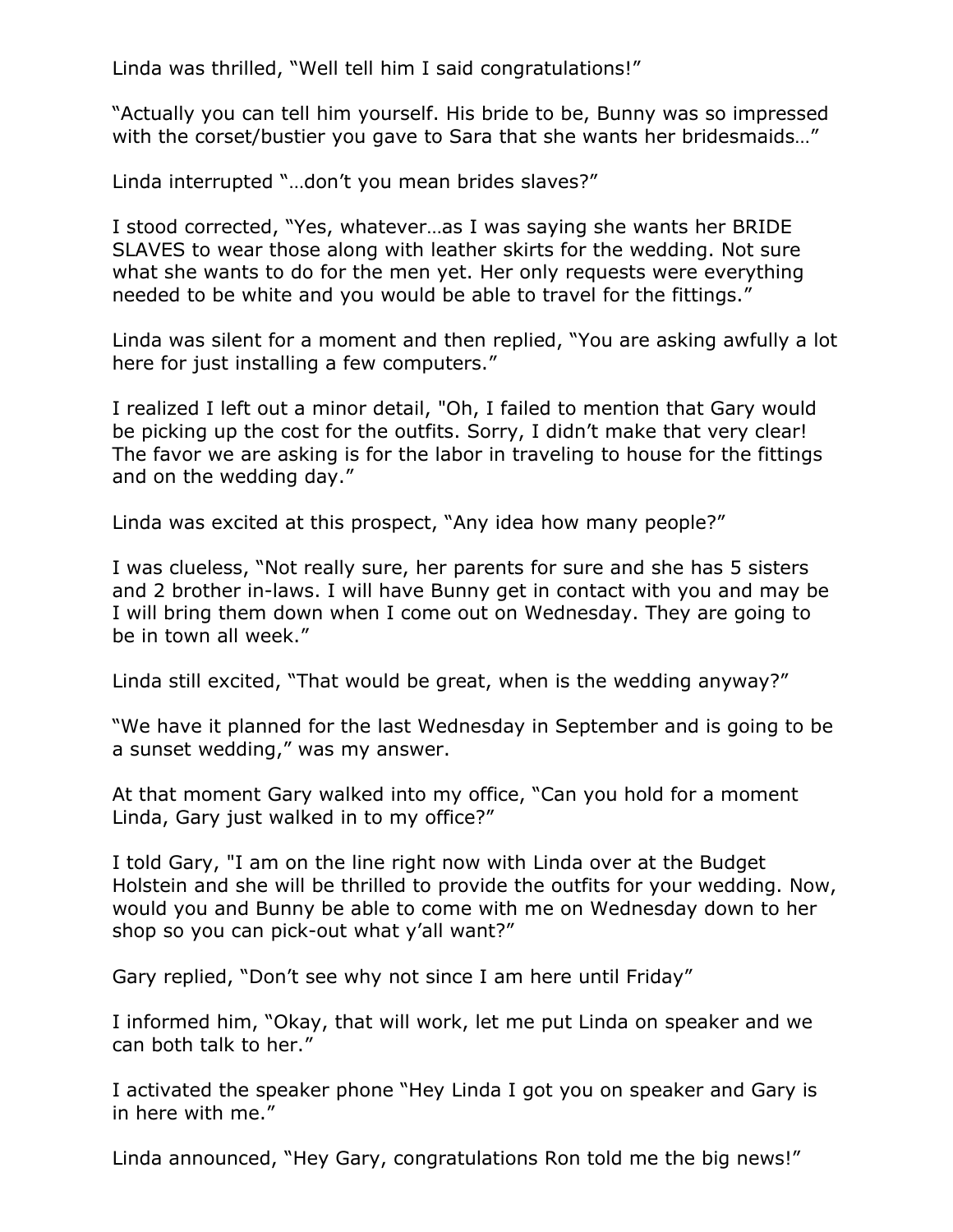Gary told her, "Thanks! Ron told me y'all would be able to provide the outfits for our wedding that is great. Bunny and I will come on down with Ron on Wednesday and take a look at what you have to offer."

Linda replied, "That would be great Gary, look forward to seeing you again! Hey Ron, what time do y'all think you will be down here?"

While checking my schedule "Well, let me take a look, I am open all day, what would work for you and Bunny, Gary?"

Gary thought for a moment, "I suppose mid-morning would be good that way we could go over to Andy & Lindsay's club afterward." Good grief they were only together for one night and they already invited him and Bunny to their club!

I confirmed with Linda, "Okay, how would 11:00 work for you? While I am installing the computers you can show Gary and Bunny your wears. Just think, you won't lose any business by closing for those few hours!"

Linda, verified, "11:00 it is then, look forward to seeing y'all. I got to get going a customer just walked in."

Gary and I chatted for a few minutes about some other minor details regarding the wedding. We decided that we would cater the main dinner but have Sara take care of the food for the reception.

I asked, "Would any of your family be attending?"

Gary was hesitant in his reply, "I am not really sure. I have not seen my parents in several years. They are not very open-minded about my lifestyle, much less my business."

He struck a nerve with that statement, "I know what you mean, my folks think I am just in the computer business. They have no idea about my alternative lifestyle. I have hid it from them. Gotta remember, they did not take too well to Laura being a lesbian. They kicked her out when she came out of the closet. That is how we ended up getting the 'cheerleader' condo in Vegas."

We both sat in silence for a few minutes and then Gary finally broke the silence "Well, may be I should give them a call and at least tell them I am getting married."

I agreed, "Well, that is a start, but what if they want to come to the wedding, then what?"

Gary thought for a moment, "Hadn't really thought about that, and didn't think they would want to come."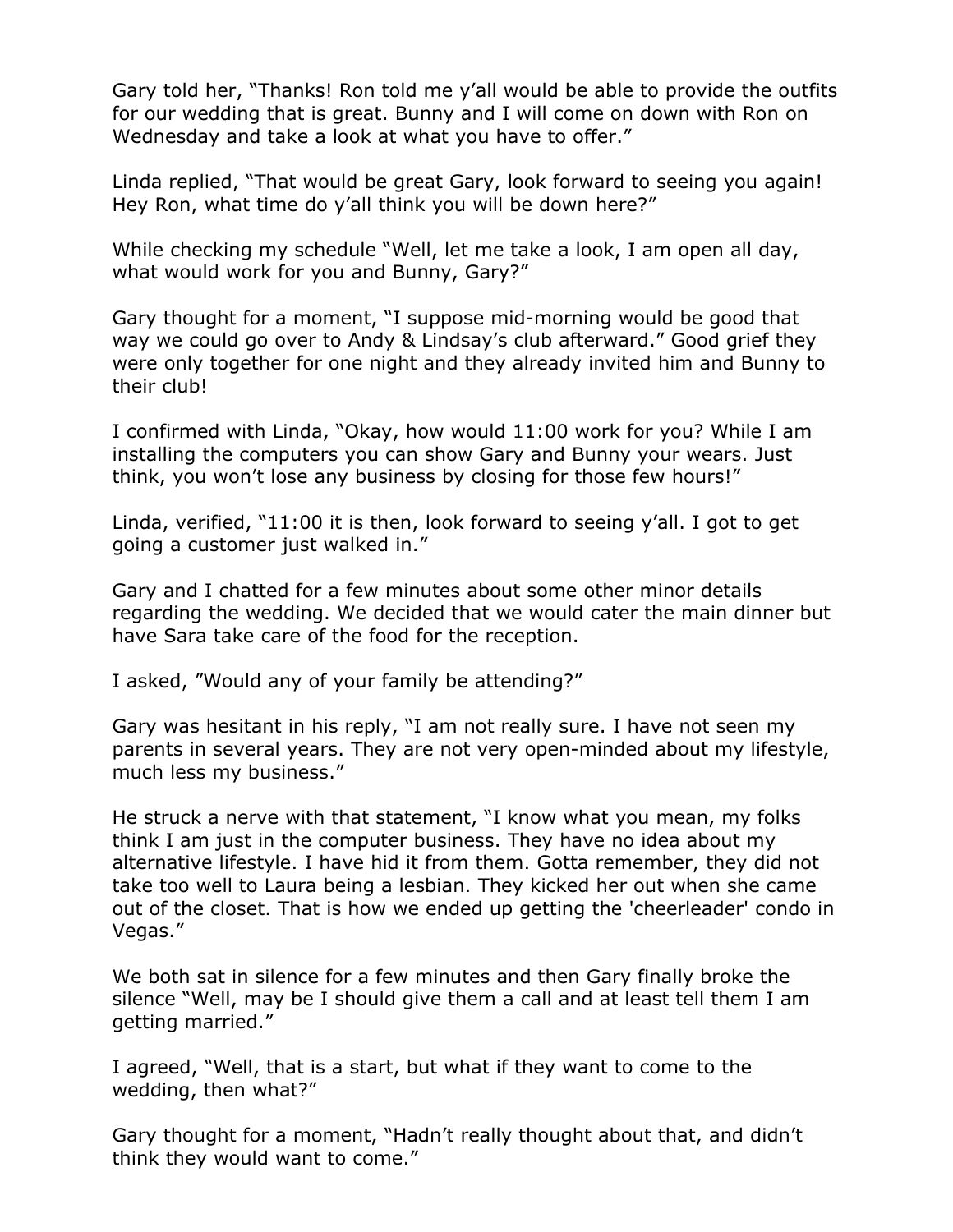I was shocked, "Gary, you are their only son wouldn't you think they would want to be there with you to share in this special occasion?"

I could sense Gary was really troubled but he seemed to make the best of it, "In that case, I will tell them everything up front and let the make the choice. I am not going to change my lifestyle or business just to please them. That is what I love about Bunny's folks they are all in the 'business' so this is a 'normal' lifestyle for them."

I was wondering if his parents even knew he was seeing Bunny, "Um, do they even know about you and Bunny?"

Gary answered nervously, "Well, sort of. They know I am been seeing a 'woman' but I have never really talked about her with them."

I probed, "I see and I guess it is safe to assume they have never met Bunny or her parents then?"

"Unfortunately Ron, you are right they have not met her or her parents," Gary replied a bit depressed. "If you can excuse me I need sometime to go talk to Bunny."

In an attempt comfort him "That is quite all right, if you need anything do let me know."

Gary seemed a little more relived now "Thanks Ron, I will keep that in mind."

Gary and Bunny disappeared outside for a couple hours. Later that afternoon, I found them in the living room and Gary was on the phone with his parents. "All right that sounds good, I will let you know more when we get closer. I need to get going Ron just walked in, I'll stop by when I back in Vegas."

Gary hung-up the phone and then turned towards me, "It seems I've learned something about my parents today."

"How is that?" I asked him curiously.

"For starters they know about my company as they have been ordering for the past six months!"

I was quite shocked to hear that, here I was picturing this Amish couple and then he tells me this. I wondered, "Is that good or bad?"

Gary had to think for a moment about that, "Not really sure, it was a bit of a surprise but I suppose it is good as they know about my alternative lifestyle and I know about theirs too!"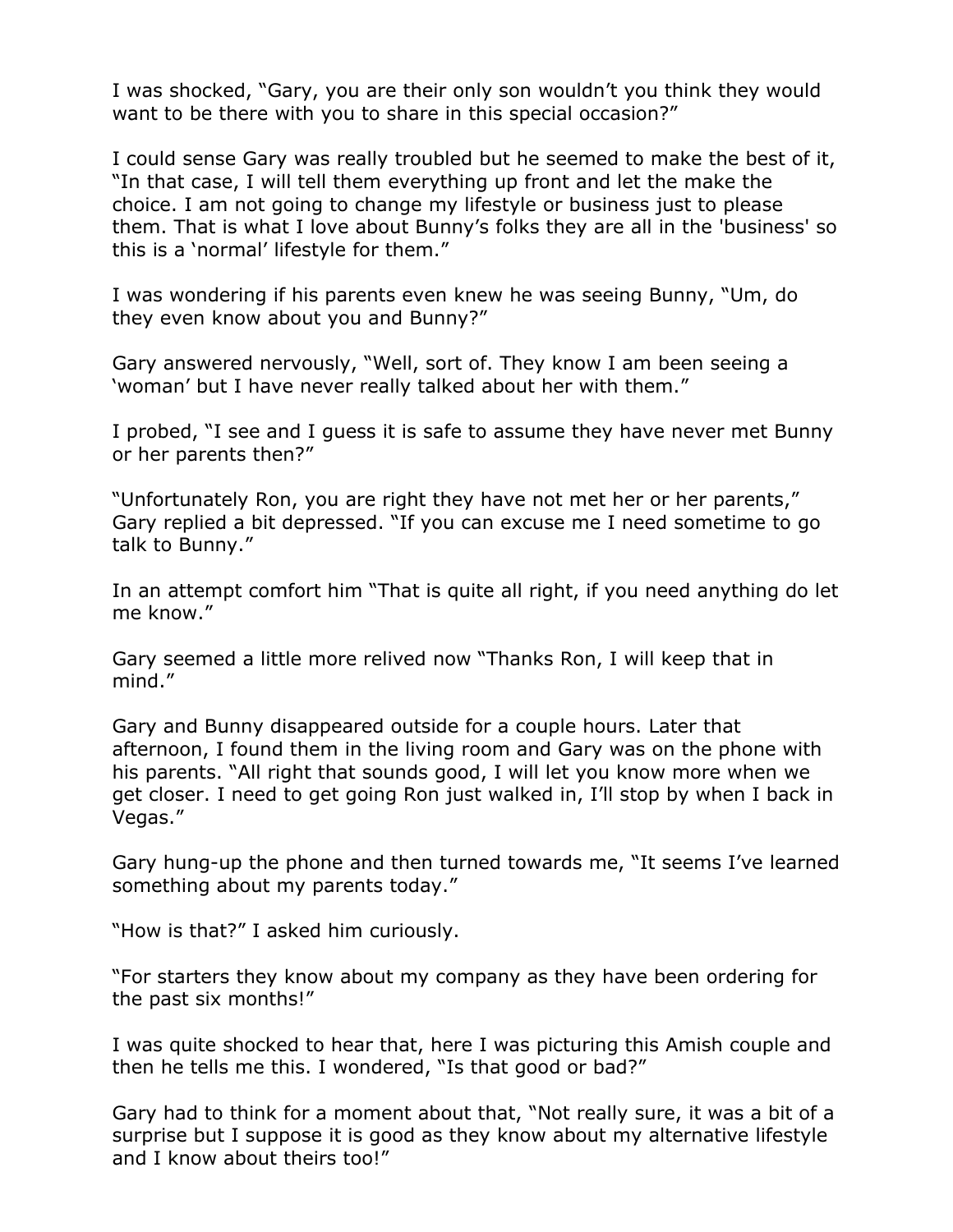We both started laughing, as the whole turn of events was quite ironic. Sara walked in on us and announced lunch was served. Upon entering the kitchen we noticed Marc was already gulping down a burger but the girls were nowhere in site. I asked Sara if the girls were going to join us "They might come up later but they were down in the pool right now."

I responded, "Okay, at least we are getting some use out of that pool."

Sara asked, "Why did you install it anyway?"

I explained, "Before Martina bought her Pink Monster and had to work like us *common folk*, she would always exercise in the pool. Now I think she uses the one at the resort."

Marc interjected "Yes she does and mostly topless!"

I laughed, "Okay, I understand what you mean by the complaints. Perhaps I should have Gary fashion up one of his chastity bras for her!" All of us including Sara got a good laugh out of that one. After lunch I told Sara, "Do me a favor and go find Lindsay and bring her to the kitchen."

Sara disappeared down the back stairs and reappeared a few minutes later with Lindsay, dressed in a skimpy black mesh bikini and dripping. A bit annoyed she asked, "Okay Sara why did you drag me here?"

I answered, "I asked her to get you. Since Sara has been working so hard these last couple days I am going to give her the afternoon off."

Sara while glad started to protest, "But what about dinner?"

I replied, "Oh don't worry about dinner, I'll call Vinnie's Pizza, they have an offer you can't refuse! Now Lindsay, here's Sara's key. Go have some fun!" Lindsay practically ripped off Sara's arm dragging her down to the playroom!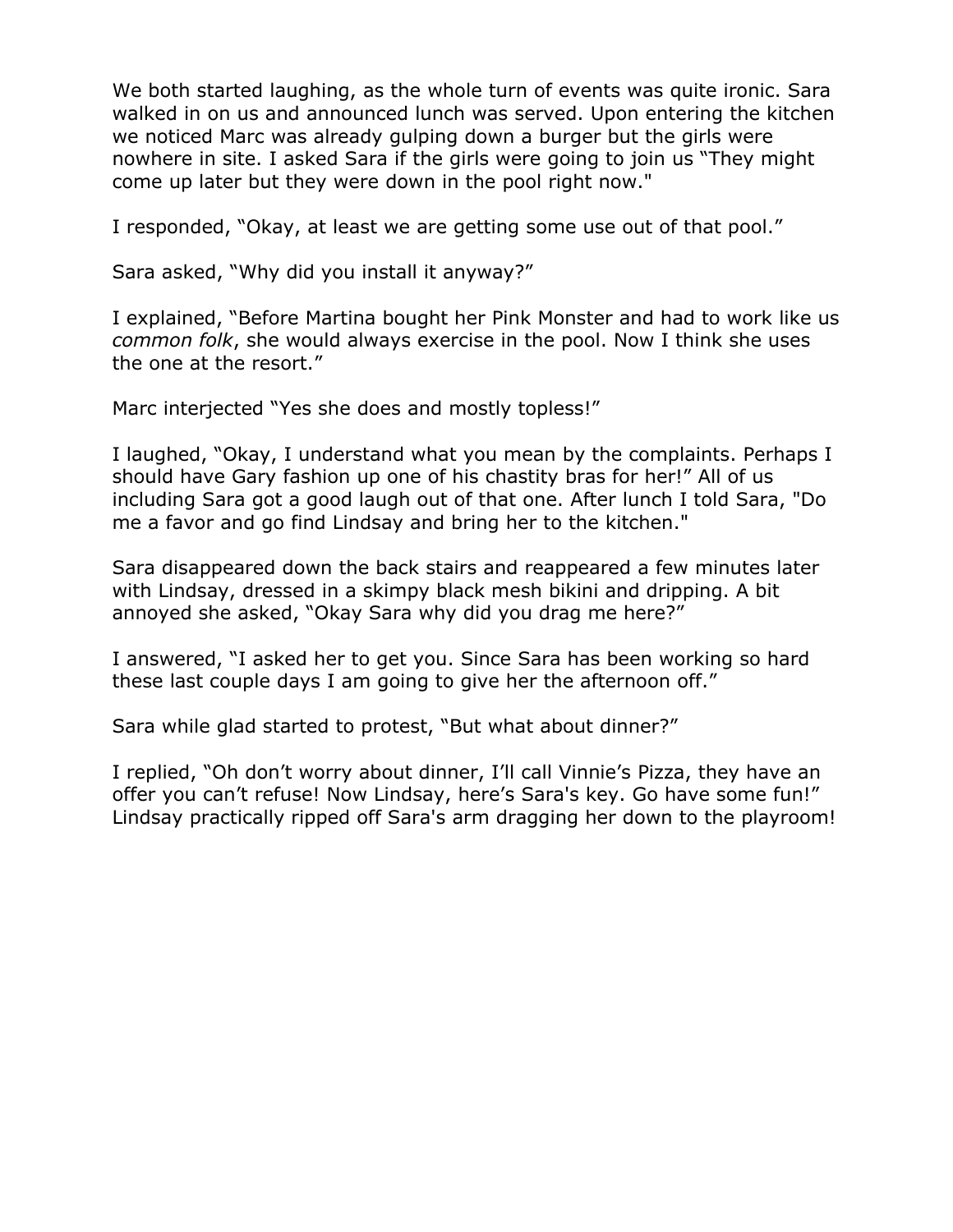### **Chapter 19: We Will Make You An Offer You Can't Refuse**

I was glad to get Sara out of the house, I know she is devoted to me and will bend over backwards (quite literally). However, I prefer to think of her more as maid then a slave. She deserves time for herself once in a while, which in turn gives me time to get some work done. Fired up my office computer and logged into my e-mail, the usual Spam. One item of Spam in particular was rather comical: A Spam Filter, just attach it to the top of the can and it drains out all the juice leaving your Spam moist but not overly wet. After sorting through all the junk e-mail I noticed and e-mail from Jason with Boots & Leather. He was looking to see if we would be interested in doing a workstation upgrade for him. This would a major job, as the entire new network of 150+ computers. The only downside was he was based out Frisco, Texas outside of our market. I could care less; I would take business anywhere I could get it. However, Laura on the other hand, might object to having to travel so far. Yet, with Martina 'out of service' she might just start focusing on her job again.

Wasn't sure though what I would need from them as they specialized in boots and other leather clothing. Budget Holstein already was my primary leather wear provider. Then I got an idea, may be I could make a deal to outfit the brides slaves with locking high-heeled ankle boots. Wondering if Gary was still in the house I picked-up the phone and hit the intercom button doing my best Sylvester Stallone, "Yo! Gary if you are in the house come up to my office!"

In less than a minute was Gary was at my door and with a British butler's accent, "You called Sir?"

"Nice accent!," I commented.

Gary was impressed with himself, "Thanks Ron, what did you need?" I told Gary about my evil idea and he thought it beyond evil, it was demented. Now, all I need to do is work out the details with Jason and then try to get Laura to come out there. Normally, that would not be an easy task, but once I have Martina 'out of service' I could bribe her to do this job."

It was time to make Jason and offer he could not refuse! I called the number he listed in the e-mail and was connected to his cell phone. "Jason's Boots & Leather"

"Hey Jason, Ron Merlot with AZOutback Consulting, we met in Vegas couple weeks back with Gary Zinfandel," I replied.

Jason was a little fuzzy, "Oh okay I remember now. What can I do for you today?"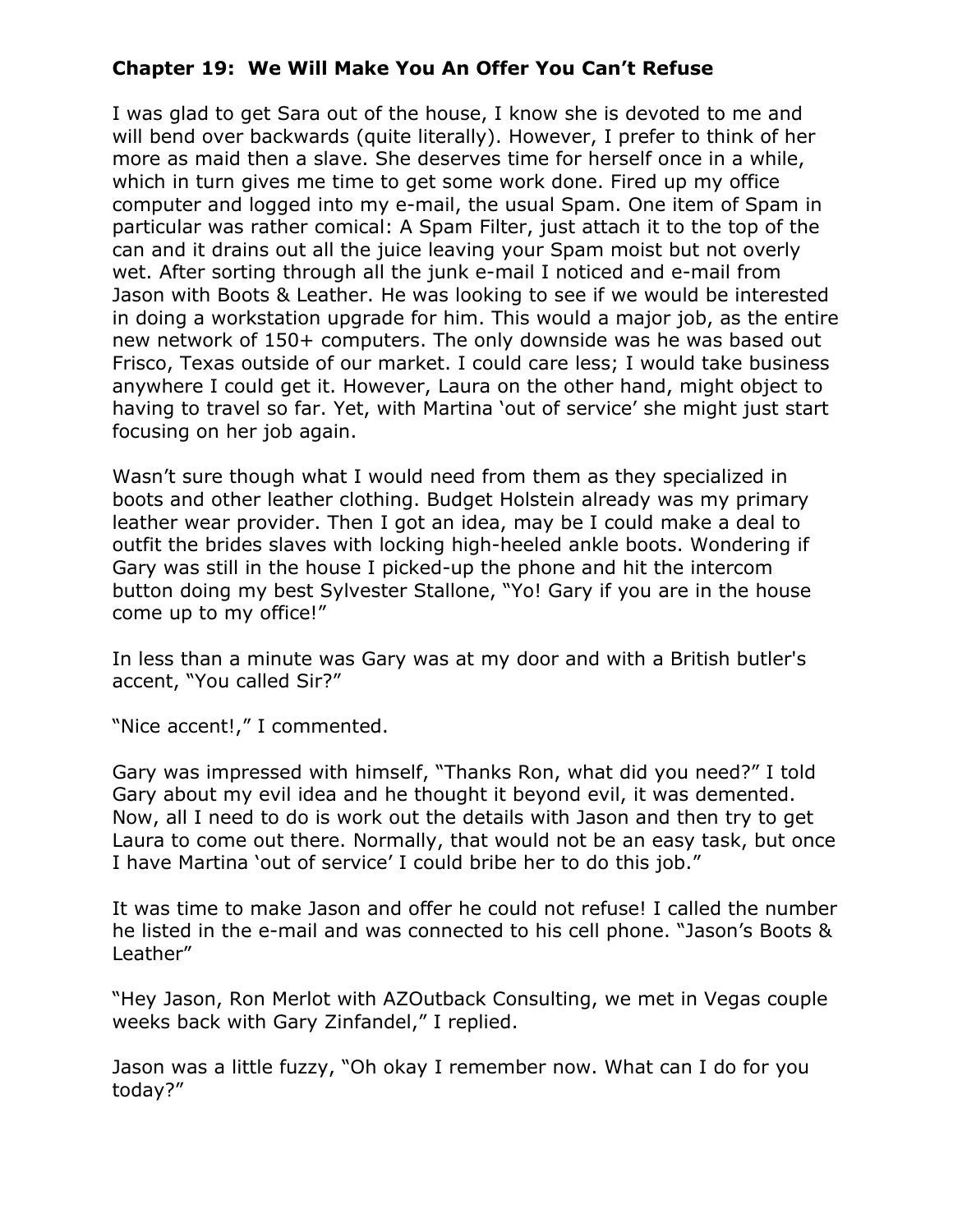I presented the deal "As you may or may not know, Gary is getting married in a few months and we would like you to provide your services to the wedding."

Jason started laughing, "Gary...Gary Zinfandel, getting married?! Did hell just freeze over?!"

Gary made is presence known "Hey! I *heard* that!"

Jason a bit embarrassed, "Whoops! Sorry Gary! What did y'all have in mind?"

I explained, "Well, we would like you to make some custom locking highheeled ankle boots for the bridesmaids…I mean brides slaves."

Jason thought for a moment, "Okay, we I might be able to do something for you."

Gary cut-in "Hey Jason, I am going to pick-up the tab on the boots, but we will need you to come out here to Arizona, to ensure proper fitting."

Jason replied, "Ah okay, I'll see your barter to comp my labor if you comp yours?"

Imitating Marlin Brando Gary said, "I'll make you an offer you can't refuse!"

Jason laughing, "and if I refuse are you going to come out here and break my kneecaps?

I added, "I think we have a deal then! I am going to need some time, you have a rather complicated job and my sister can't keep her hands off my wife!"

Jason interrupted, "Sounds like something I would see on Maury Polvich, my wife had an affair with my sister!"

Gary and I just about died and I added, "The scary thing is I could see her on Maury flashing her tits. But, I should have that problem nipped in the butt shortly. I should be able to get started in a few weeks. By then Gary and I should have a better idea what we are going to need for the wedding."

Jason added, "Sounds good, I am closing down for a couple months anyway due to conventions. When is the wedding anyways?"

I replied, "The wedding is scheduled for the third Wednesday of September. You need not worry about lodging as you can stay at the house…"

"…Mansion" Gary interrupted.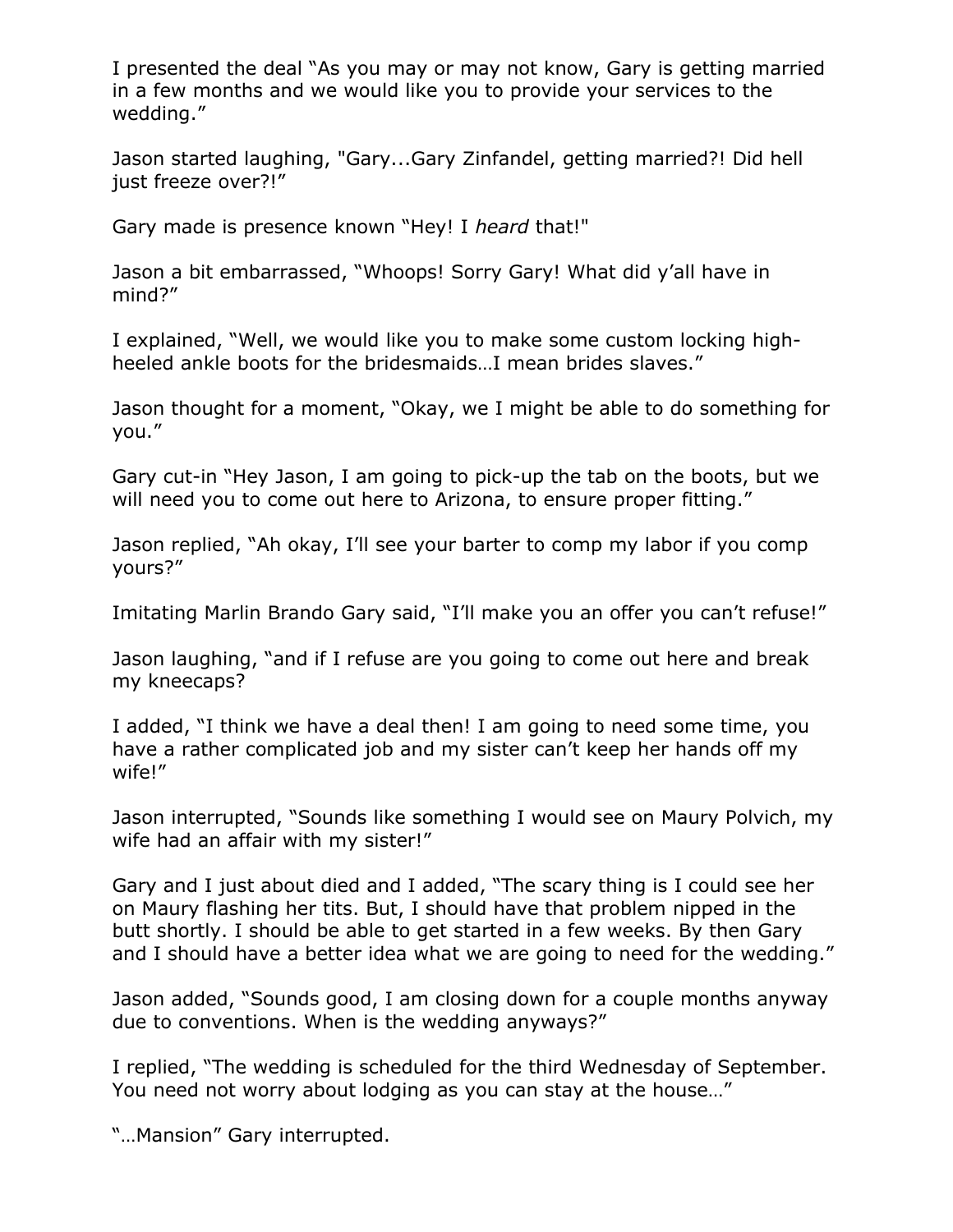Jason pondered this for a moment, "Hmm, September I will be in Tucson the second week of September that would work well."

I wrapped up, "Sounds good I'll give you a call back in a couple weeks once things have quieted down over here!"

We finished in time to catch a view of the setting sun from the office's panoramic balcony. Gary and I were starting to get hungry, but knew we could hold out a little longer. We headed downstairs to check on the girls. Lindsay was strapped down on the gynecological table with Sara between her legs attacking her aching clit furiously with her tongue. Meanwhile Bunny and Bambi were taking turns on the two-person bondage/oral chair. Off in the corner Marc was groaning, the girls had discovered the penile sheath attachment for the fucking machine. Marc was locked down on the X-cross and blindfolded.

I checked the machine's setting and chuckled to Gary "It's set on stroke, he is going to be on the edge the whole time."

Gary laughed, "Or may be they are just getting him primed up for their use later!"

Gary and I headed back upstairs to call in the pizzas. After getting off the phone with the Vinnie's Pizza it was time to round up the girls and release poor Marc from their torment. I found Lindsay and Sara still going at it like two dogs in heat. Since Lindsay was blindfolded she would have no way of alerting Sara of my approach from her rear. Even better Sara was not wearing any panties so I had clear access to her pussy. Sara was still positioned between Lindsay's legs and nearly jumped out her skin when I stuck two of my fingers into her very moist pussy. She let of a yelp and then spun around to face her attacker.

Upon seeing me she yelled "Ron! You scared the fuck out of me!" I just smiled and told her to get cleaned up and the pizzas would be here in the next hour. While everyone else went upstairs, Gary asked for me to follow him outside he wanted to talk.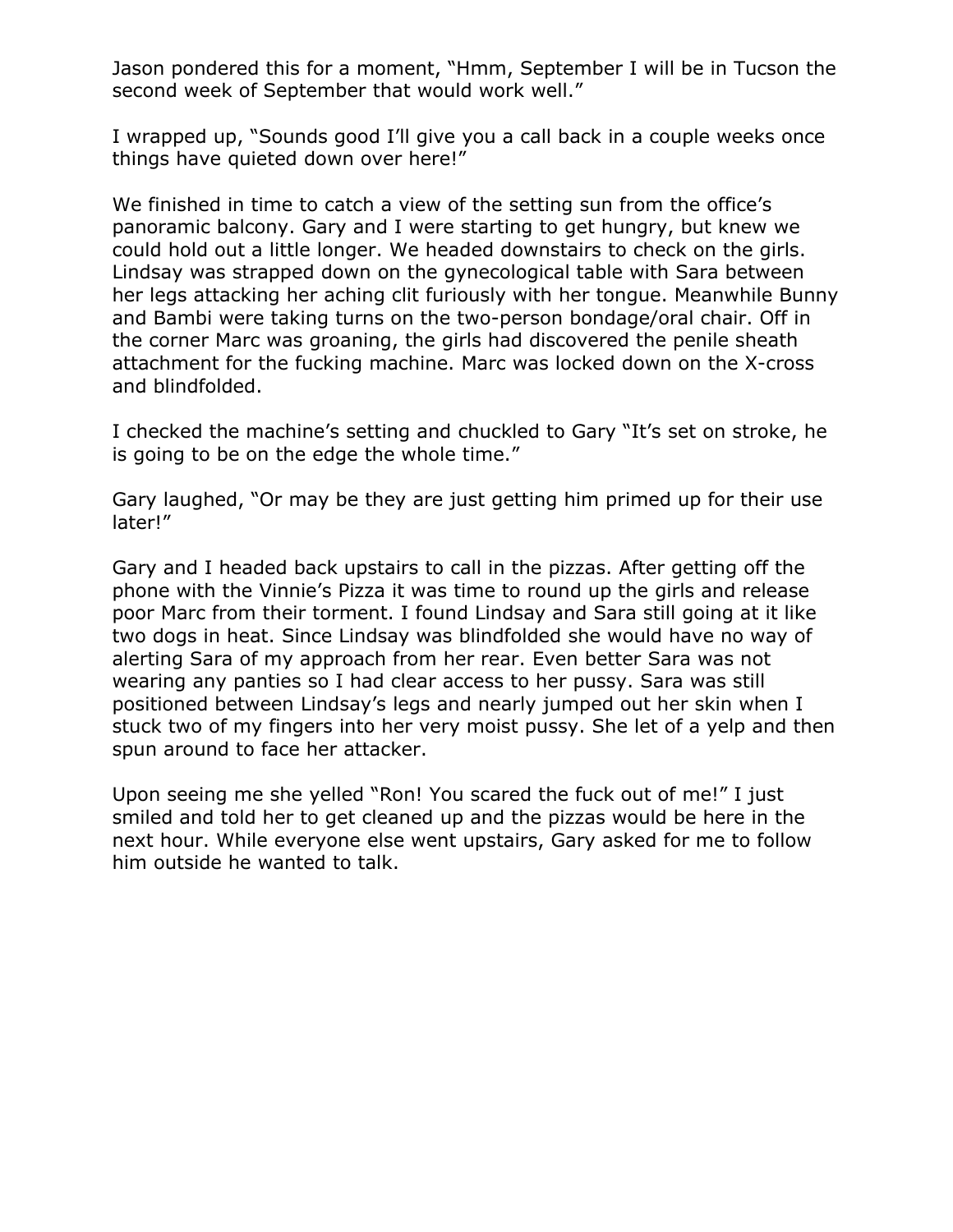"How much land you got here anyway," asked Gary.

Guessing, "Geez, 10 acres...plus or minus...why you ask?"

Gary went on to explain, "Well, Bunny really loves this area, the mountains, view of the city lights, the sunsets and sunrises. Anyway she asked about getting a house out here."

Puzzled I asked, "But what about the business out in Vegas?"

Gary added, "Well to tell you the truth I have been looking at getting out Vegas by the end of the year."

I was shocked, "Why I thought business was doing well?"

Gary continued, "Oh it is, but…our facility is badly outdated and the costs to upgrade are very high…"

I cut him off, "…so why not just build new facility in Vegas?"

Gary explained, "Well, land prices in Vegas have sky rocketed in the last few years and would cost even more than the upgrades. Been looking at the Real Estate section of the newspaper and while I was out this way a couple of weeks ago I looked at some land in North Phoenix and was amazed how inexpensive compared to Vegas."

A bit concerned I asked, "What about the your employees?"

Gary added, "Many are willing to come out here, but I had not planned on closing down the Vegas location."

Confused I added, "But you just said that is outdated and…"

"…Yes, as a manufacturing center but as sales and distribution center it would still work," added Gary.

I asked, "Okay, so if you do decided to build in Phoenix and keep the Vegas location operational how are you going to run two locations at once?"

Gary answered, "I wouldn't be running the Vegas location, I would turn it over to Cristina, my daughter."

Not paying attention to what he said, "Oh, okay that would make sense … wait, did you just say your daughter?"

Gary replied, "Yes, actually she is my step-daughter."

My jaw dropped and after I recovered, "But I thought you had never been married!"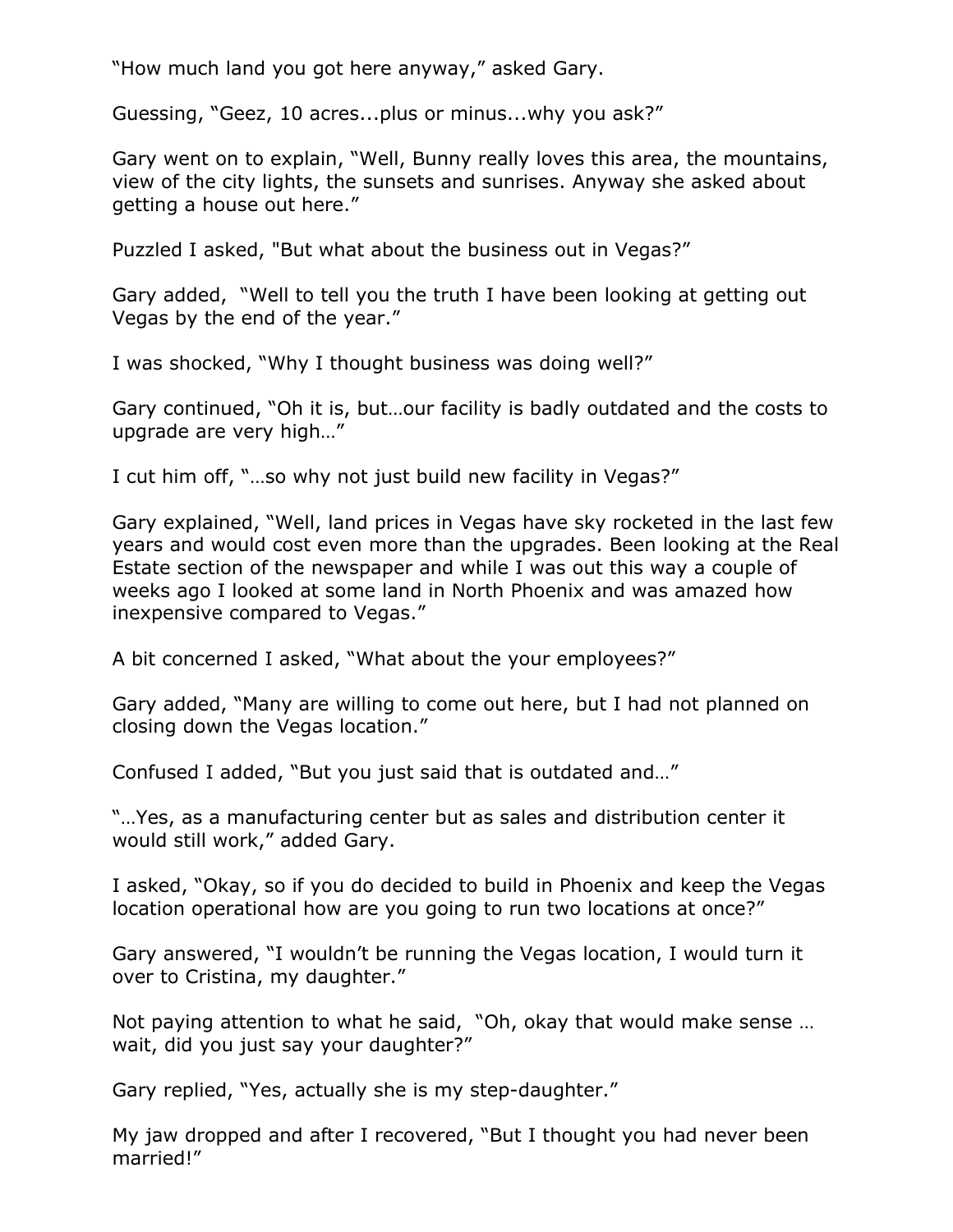"Well, I am not sure you would call it a marriage! It was more like a Britney Spears type marriage just lasted the weekend." Gary went on to explain one of his VIP clients and him had a bit too much to drink and ended up in a drive-thru Elvis wedding chapel. Once they were sober they got the marriage annulled and he agreed to support his stepdaughter, Cristina.

I asked, "Does Bunny know about Cristina?"

Gary informed me. "Cristina and Bunny went to college together and are friends and that is how we all met."

Gary changed the subject, "Now, about this land you own."

I explained, "I essentially own the 3 lots, 12, 13 and 14 within the Desert Foothills Oasis development, but had never given much thought to what I would do with the other two. I didn't even know I was getting those when I bought the house."

Gary asked, "How would you and Martina feel if Bunny, Bambi and I would become neighbors?"

I told him, "I don't mind and Martina could care less as she is never around anyway!"

Gary then asked, "Hey Ron, would you consider selling me on of these lots?"

My answer shocked and really disappointed Gary a bit, "Sorry, Gary I can't do that…"

## **Chapter 20: Supper Time, Martina's Behavior Plan & Gary's Plans**

I could tell Gary was getting upset but had he let me finish my sentence. "… Why the hell not Ron!!! With all I have done for you?"

Finally able to get a word in, "Well Gary, if you would have let me finished my sentence I was going to say I could not sell you the land because it would put me into a very undesired tax-bracket…" Gary was getting ready to protest again but this time I did not let him, "…that is why I will *give* you lot 12, consider it an early wedding present! Now, I would suggest we go chow down on some pizza!"

As we walked in the house the front doorbell rang. Since Andy was walking by the door at that time he answered. It was the kid from Vinnie's Pizza with a huge stack of pizzas, wings, garlic bread and a couple cases of soda.

Andy saw me enter and yelled out "Where do you want this poor kid to put all this food?"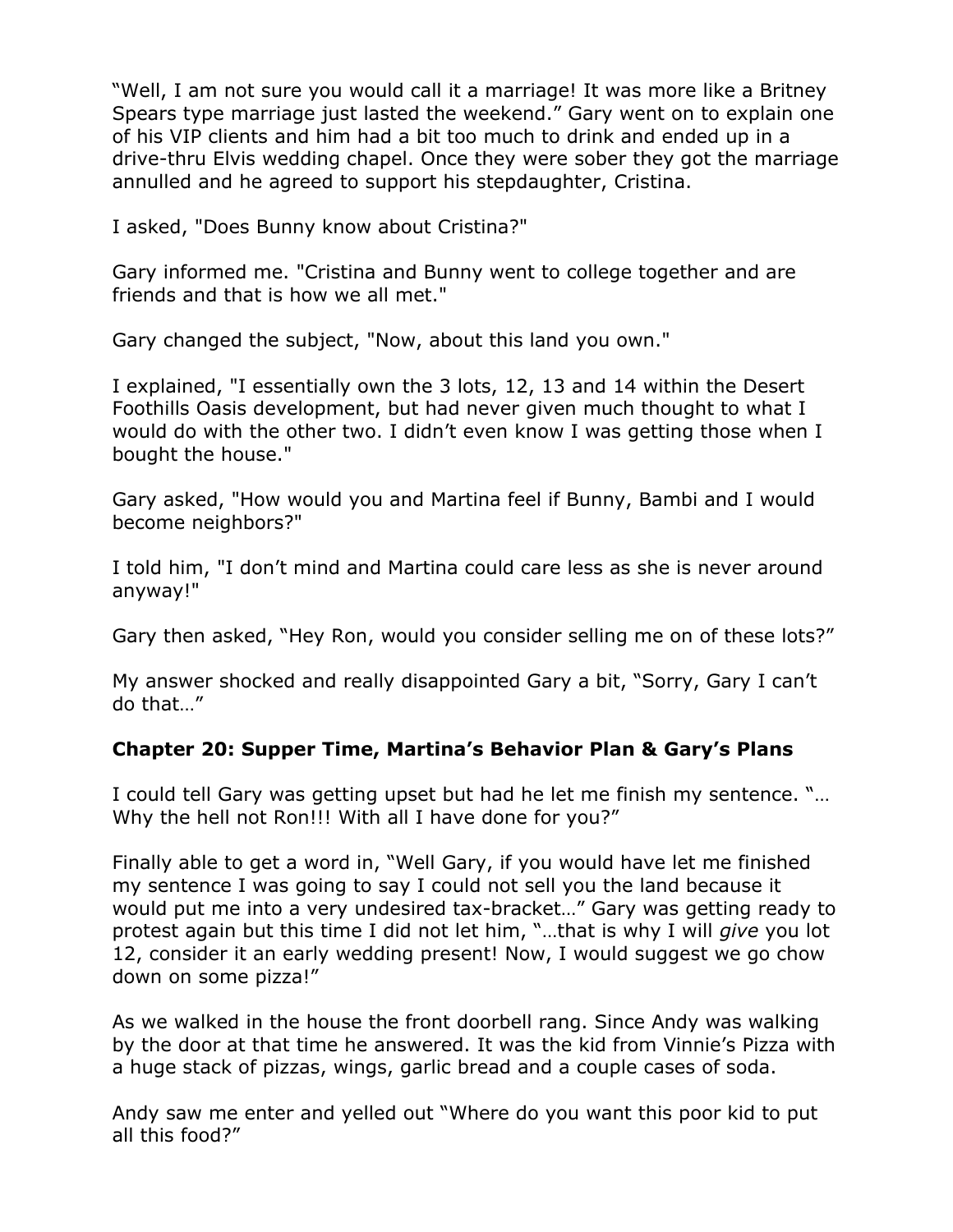I replied back, "Have him put everything over in the dining room."

The pizza boy ran through the order, "10 pizzas super-sized, 144 wings, 5 garlic breads and 2 cases of soda that will be \$155!" I pulled out my wallet and handed the kid four 50's to which he whined "I can't make change for that!"

I just told him, "Don't worry about change, keep it for yourself!" The pizza boy thanked me and stuffed the 50's in his jean pocket and headed out the door.

About midway through our feast Sara finally emerged from her shower. Once again I was beat to the punch this time by Lindsay, "Well, well, well! Look what the cat dragged in!"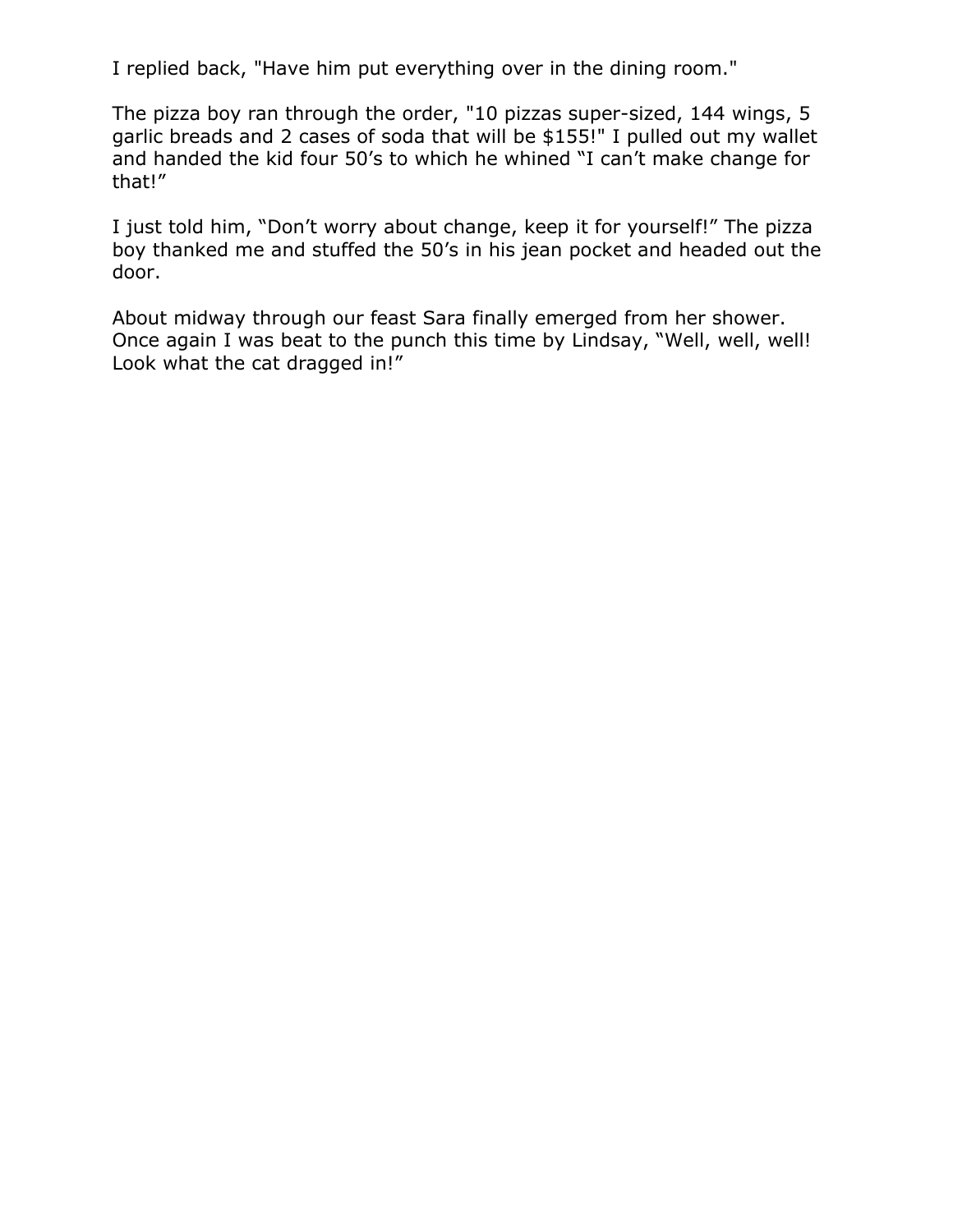We all laughed as Sara grabbed a heaping plate full of pizza, wings and some garlic bread. The conversations turned to Martina and how I was going to use the belt on her. Lindsay asked how I was going to get the belt on Martina, as she was sure Martina would not go forth willingly. I explained with the help of Sara and a little wine, Martina would wake up one morning with the belt locked on. Once she confronted me, I would lay down the law. I was expecting it be a rough few days for Martina to adapt to her new lifestyle.

Marc promised to let me know how her behavior was at work and to inform me if Martina failed to show up on time. "You know Ron, this better work or I will have no choice but to get rid of her."

Once again I reassured Marc, "Trust me in a couple weeks she will be an angel compared to now!"

Marc was hesitant, "Well, I sure hope so I hate to get rid of her but…"

I interrupted Marc with my Sledge Hammer impersonation "…Trust me, I know what I am doing!"

After dinner Andy and Lindsay announced their farewell as it was time to head back to Tucson. I reminded them Gary, Bunny, Bambi and I would be out there on Wednesday after we finish at the Budget Holstein.

Lindsay asked, "Will Sara be coming with us or not?"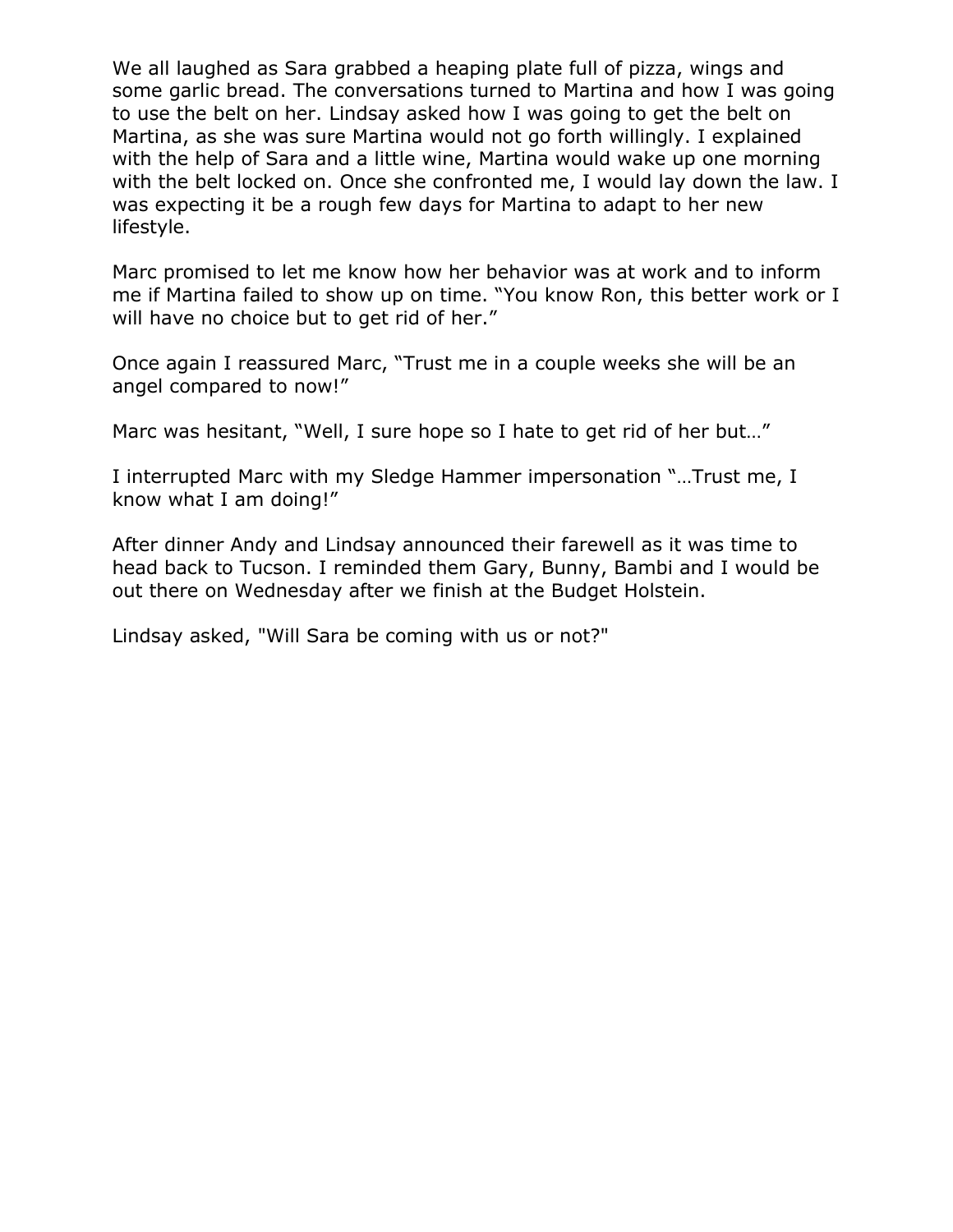I replied, "To be honest I hadn't really thought about it until now." I looked over to Sara and she had this look of a sad puppy on her face and I looked over to Lindsay and was greeted with the same look. "Oh all right, Sara can come along with us on Wednesday! However she needs to get to work and get this place cleaned up before Martina comes home tomorrow." Sara ran off to start cleaning up from the feast we called dinner.

Marc also announced he needed to get going as he had some business to attend to at the resort before he could go home for the night. He took off in the 'Chick Magnet' leaving a dusty cloud behind him all the way out to the highway. Bambi stayed inside to help Sara clean up and the rest of us walked Andy and Lindsay out. After a few minutes of hugs and handshakes they were on their way. The sun was just starting to set and this night's was as spectacular as ever. Bunny just watched in awe and commented, "I just love this area, I so wish Gary would consider getting a house out here."

Gary just nodded and then turned his attention to me "You now Bunny, Ron has something he would like to tell you."

Once again Gary had caught me off guard, "Hugh? Umm....I do?"

Nudging me in the ribs, "Yes Ron you do, the gift."

Acting dumb, "…Um…oh, the gift! That's right the gift! How could I have forgotten about the gift?"

I wasn't sure if Bunny was more curious or in suspense, "What gift Ron?"

"Well, Bunny my wedding present to y'all besides having the wedding out here on my land is I am going to give y'all one of the extra lots I didn't know I was buying. You two will be able to build a house on lot #12 and become part of the Desert Foothills Oasis Family!"

Bunny nearly fainted with the news. Luckily Gary was standing behind her and was able to save her. "Oh thanks so much Ron, this is so wonderful and kind of you!"

I replied, "My pleasure and Gary is doing me a big favor by getting that extra parcel off my hands, it's a long story."

Once the sun had finally set we headed to the deck near the pool and the playroom. We all sat enjoying the cool evening while gazing at the starry clear skies. Gary went back in to the house for a moment and returned with a rather large file folder and a map. He folded out the map on the table and then asked "Ron, remember how I was talking about that land out in the north of Phoenix?" I nodded yes and Gary continued and pointed to the map, "here are a couple of the areas I am considering, what do you think."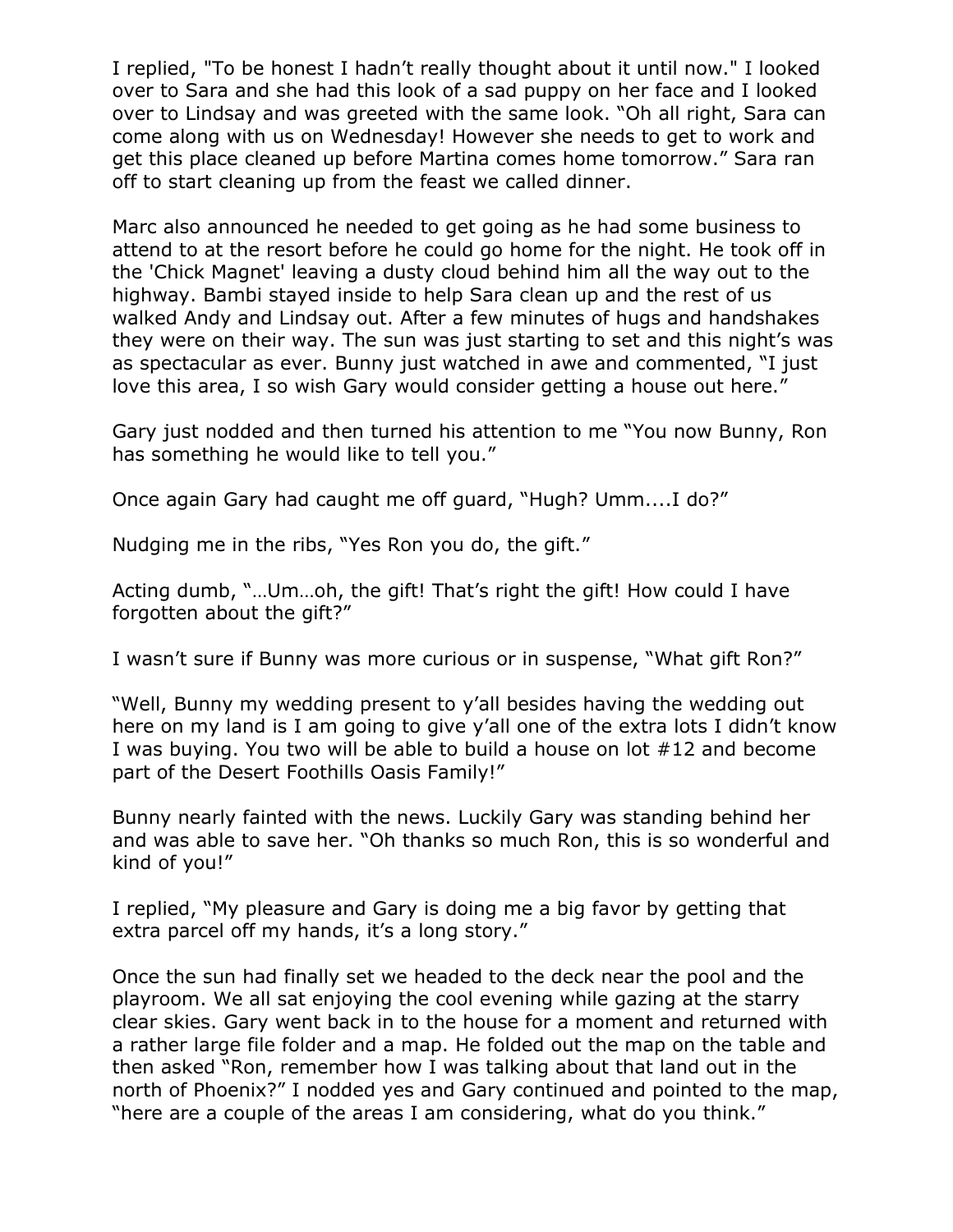I studies the two areas and then pointed to the one which was near an airport, "This area would be great as it is close to the Deer Valley airport and that area already has a planned business/industrial park. You are also close to the freeway so that would make it easy for clients to get to you."

Gary nodded with approval and then informed me, "There are several warehouses already built ready for immediate occupancy so I can get the operations going with a couple months."

I was impressed Gary had really done his homework and seemed fairly confident that he would get that parcel from me one way or another. Gary then whipped out the floor plan for the house/home office they wanted built. I was shocked by how small it was only 4 bedrooms and 2 baths and single level. "Isn't this a bit small for such a large chunk of land", I asked him.

Gary had a quick answer as usual, "This is the basic plan, the base model." He then proceeded to pull out another floor plan. "Here is the upgraded model!" t was the same plan but added a larger garage, giant pool, two guest suites and a huge playroom. Also on the main level one half of the house was devoted entirely to his home executive office. He would take out the hall closet and the closet of one of the bedrooms to create an entrance from the Foyer into what would become a reception area. The other two bedrooms on that side would become a conference room and Gary's executive office. I was blown away by Gary's groundwork.

Bunny looked at Gary then looked at me, "So, when can we start building?"

Jokingly I asked Gary, "So, when can you get a contractor out here?"

Gary replied with a straight face "By the middle of the week."

I was flabbergasted, "How?"

Gary explained. "Marc has a contractor he owes a favor to and hooked me up with him."

I joked, "Wow, as usual Marc comes though again!"

Gary explained, "If we start in the next couple weeks it should be done and ready for us to move in after our honeymoon!" We continued to talk late into evening.

Around 10:00 PM, Sara comes out with the telephone and hands it to me "It's your sister, something about Martina's flight."

"Hello?," I said.

"Hey Ron, Laura how's it going out there?" replied Laura.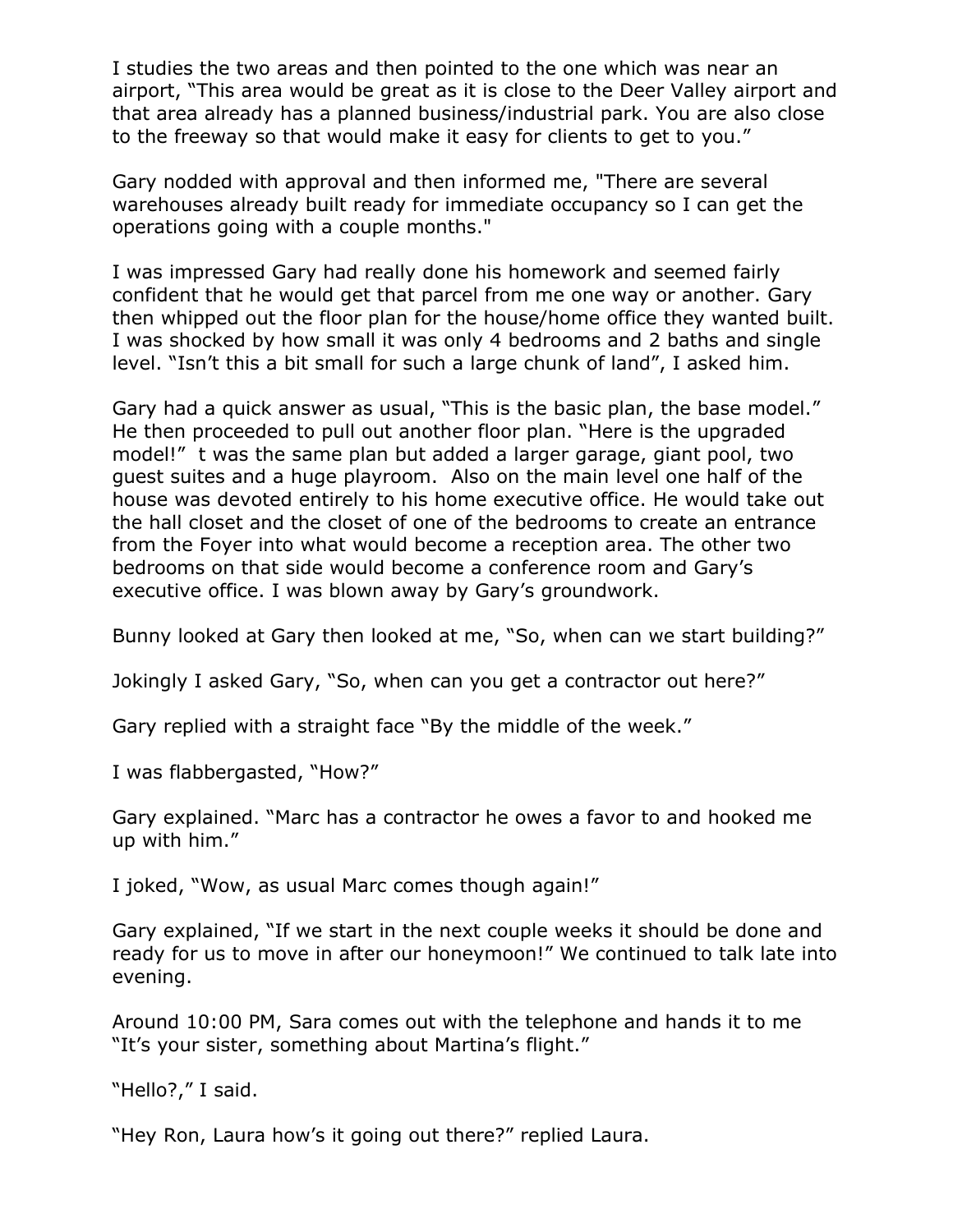"Alright, cain't complain how's Lake Las Vegas?" I asked.

"The same as it has been, nothing new out here, except for a Wal Mart Super Center. Anyway the reason I called y'all was to let you know Martina would be coming home earlier on Monday. The airline called and said they had over-sold her flight and asked if she would consider taking an earlier flight in or wait until Tuesday. Well, since I have to be in San Francisco on Tuesday I got her on the earlier flight. It is suppose to arrive around 7:00 AM your time on Monday."

I was shocked, "Hmm, 7:00 AM I didn't think Martina would be awake before 9:00! Okay I'll be there to get her, thanks for calling."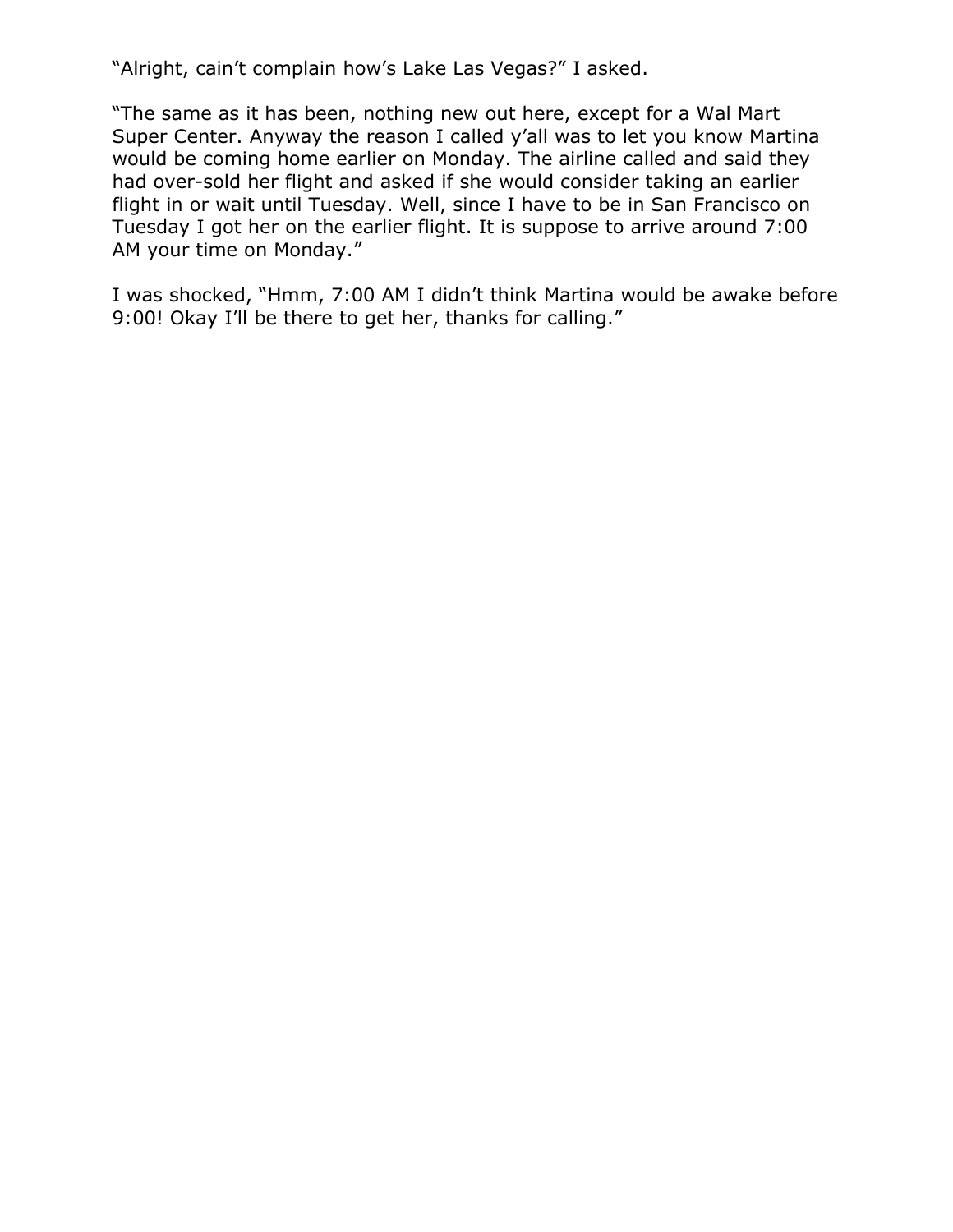#### **Chapter 21: She's Back!**

Since I was going to be busy getting everything prepared for *The Budget Holstein* job I gave Marc a ring on his cell. "Sorry to call you so late, hoping you can help me out here."

Marc explained, "That's alright Ron, still at the office what I can do for y'all?"

I explained, "Laura called the airline over booked Martina's flight so they bumped her onto an earlier flight."

Marc inquired, "Okay, what time is she suppose to be in now?"

I replied, "7:00 AM."

Marc was shocked, "7:00 AM! I didn't she was awake that early. No problem, I'll send a limo over. Are you going to be waiting for her?"

I explained, "No, I have a ton of work to do for Budget Holstein so I won't have time."

"All right, I'll get her myself do you mind if I enjoy her one last time," asked Marc.

I let him know, "Go right ahead and thanks."

It was now almost 11:00 when Gary, Bunny and Bambi announced they would be leaving. We made plans to meet at the house Wednesday morning and would take my PT Cruiser out to Budget Holstein. With that Gary and his girls left on their Harley's in a cloud of dust. I headed back into the house and much to my surprise the place was spotless, no indication there had been a party. Wondering if Sara was still up I headed over to her suite. The light as still on so I knocked on her door and she told me to come in. I informed her of Martina's early arrival and Marc would get her. We started talking about our "battle plan" again and decided Tuesday would be the best night to spring it into action. I bid Sara goodnight and headed up to my suite. After a much needed shower I was finally in bed around midnight.

The next morning I was awaken by Sara around 8:00 AM, she informed me I had a phone call waiting from my supplier. She handed me the phone and told me breakfast was waiting when I was done. I picked up the phone and was informed my order was complete but the server and switches did not arrive. I was a little confused, as I did not recall ordering a server or switches. I told them to hold for a moment and transfer the call over to my office line. Once I found the purchase order I saw that I did indeed order a server and the switches. I returned to the line and explained that was an error, but to go ahead and still order it as I could always use an extra server machine on hand. They told me my order was ready and I told them I'd be down in a couple hours.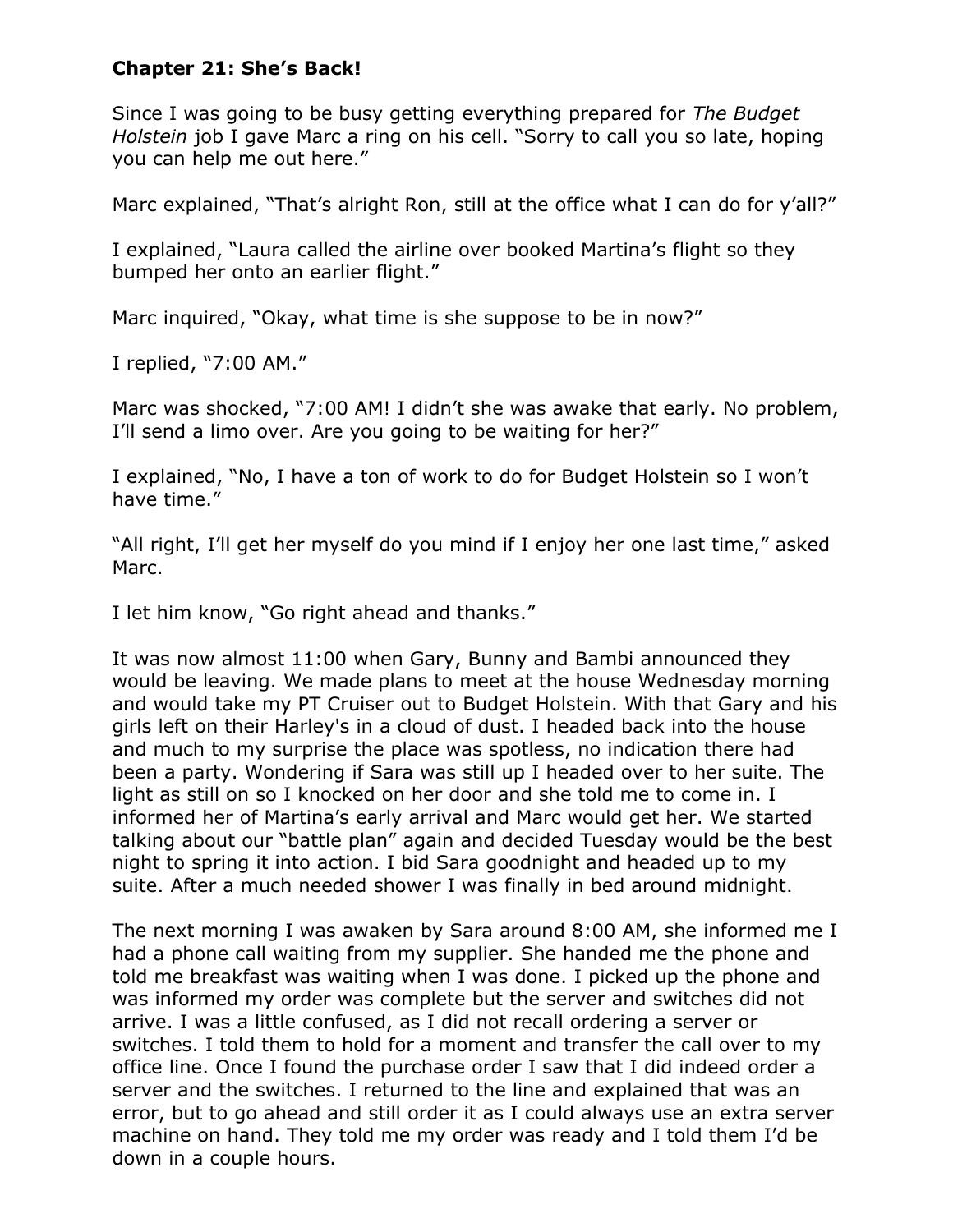Just as I hung up Sara announced over the intercom Laura was holding on the house line. I almost answered the line without first putting in on speaker. "Hooooowde! Ron," came Laura's greeting.

"Morning Laura, what's up," I asked.

Laura informed me, "Hey wanted to let you know Martina just left."

Confused I asked, "What do you mean just left it's 8:30 her flight should have arrived at Sky Harbor ½ hour ago?"

Laura explained, "Had a surprise thunderstorm sneak in early this morning, closed the airport down for about an hour."

I told her, "Okay, give Marc a call he is suppose to pick her up as I have a job do this morning."

"Sure, anything else I should know about?" inquired Laura.

I decided to test the waters about Texas with her, "Hey how would you feel about spending a week in Texas?"

To my surprise Laura responded with intrigue, "What part of Texas?"

I replied, "Um, Frisco…"

Laura was excited, "Frisco, way cool when do we leave?"

Caught off guard I replied, "Not sure yet, it is a major job and I still need to sit down and figure out everything. I'll try to work on it tonight, but if Martina is going to be home I may not have a chance."

I would learn later on Frisco, Texas, is where Laura's new 'friend' Miss Kitty was from and they had talked about going back there. I got dressed and headed downstairs for breakfast. Sara was in her usual uniform and could tell by her response when I kissed her, she had the clit probe activated. I informed her of Martina's later arrival and I would be leaving just as soon as I finished breakfast. We started talking about the 'Battle Plan' again and told Sara Tuesday night would be good as by the time Martina wakes up Wednesday morning we will be half way to Oro Valley. Sara asked how I was going to get keep Martina home that night, to be honest I had not given it much thought. I told her I think about that while I was out this morning. As I left, I French-kissed Sara and gave a long hard squeeze to her tit. She dang near slapped me when the clit probe activated the plugs.

I headed out to my Jeep and was just turning on to Pima Highway when I saw the familiar Valley Shadows Resort black limo approaching the Desert Foothills Oasis community entrance. Good timing I though to myself, I was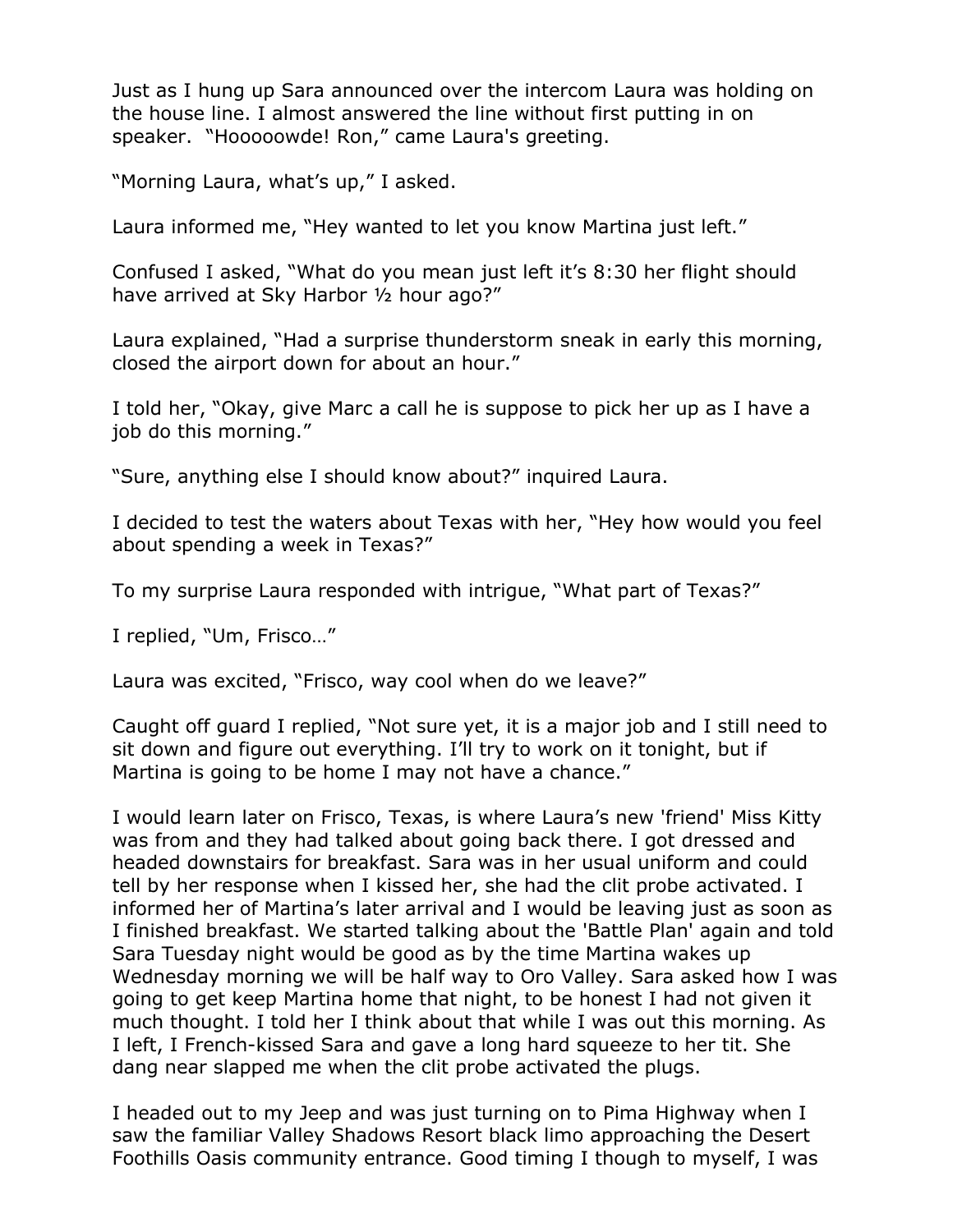not really in the mood to deal with Martina right now. Now, how am I going to keep her home Tuesday night? It dawned on me her Pink Monster should be just about due for service so I could have the dealer pick it up that afternoon. I just tell her to take the Jaguar to work. I know she won't go clubbing in the Jaguar, as it is too small. I called Sara to warn her of Martina's arrival and to ring up the Hummer dealer and have them pick up the Pink Monster tomorrow afternoon.

About an hour and half later I finally made it to my supplier shop. As soon as I walked in the door he was apologizing all over the place for not having the server in and I reminded him that I did not need that right now. Then I asked him how much time would he need for a large order. He asked what I meant by large and I responded, about 150 computers. He was astonished and after a few phone calls said he could have them here by the end of the week. I told him I would get back with him but also asked if he could have everything shipped directly to Frisco, Texas. He replied they could do that but would and extra \$200 on to the order. I told him that was fine as it would be cheaper than renting a U-Haul.

After loading everything into the Jeep I headed over to a Mexican restaurant to grab some lunch. While I was waiting for my food, I got on the horn and rang up Jason over in Frisco. "Boots & Leather, this is Catherine," was the answer on the other end.

Surprised, I asked, "Yes, is Jason there?"

Catherine asked, "One moment, who is calling please?"

I introduced myself, "Ron with AZOutback Consulting."

She knew who I was, "Oh, one moment Mister Merlot, Jason is expecting to hear from you!"

A moment later Jason was on the line, "Hey Ron, glad to hear from you. So, have you considered my proposal?"

I explained, "That just happens to be why I am calling. Spoke to Laura and no problem with her coming to Texas, something about a lady friend she met in Laughlin lives out that way."

Jason asked, "So when do y'all think you could come out here?"

I advised Jason, "Well, talked to my supplier not a problem with the computers, would take about a week and they will be shipped directly to you. The problem is however trying to get the time to sit down and go through you proposal in more detail and figure out exactly what you need. If all goes well, we could be out there end of next week. I'll have to get back to you on this."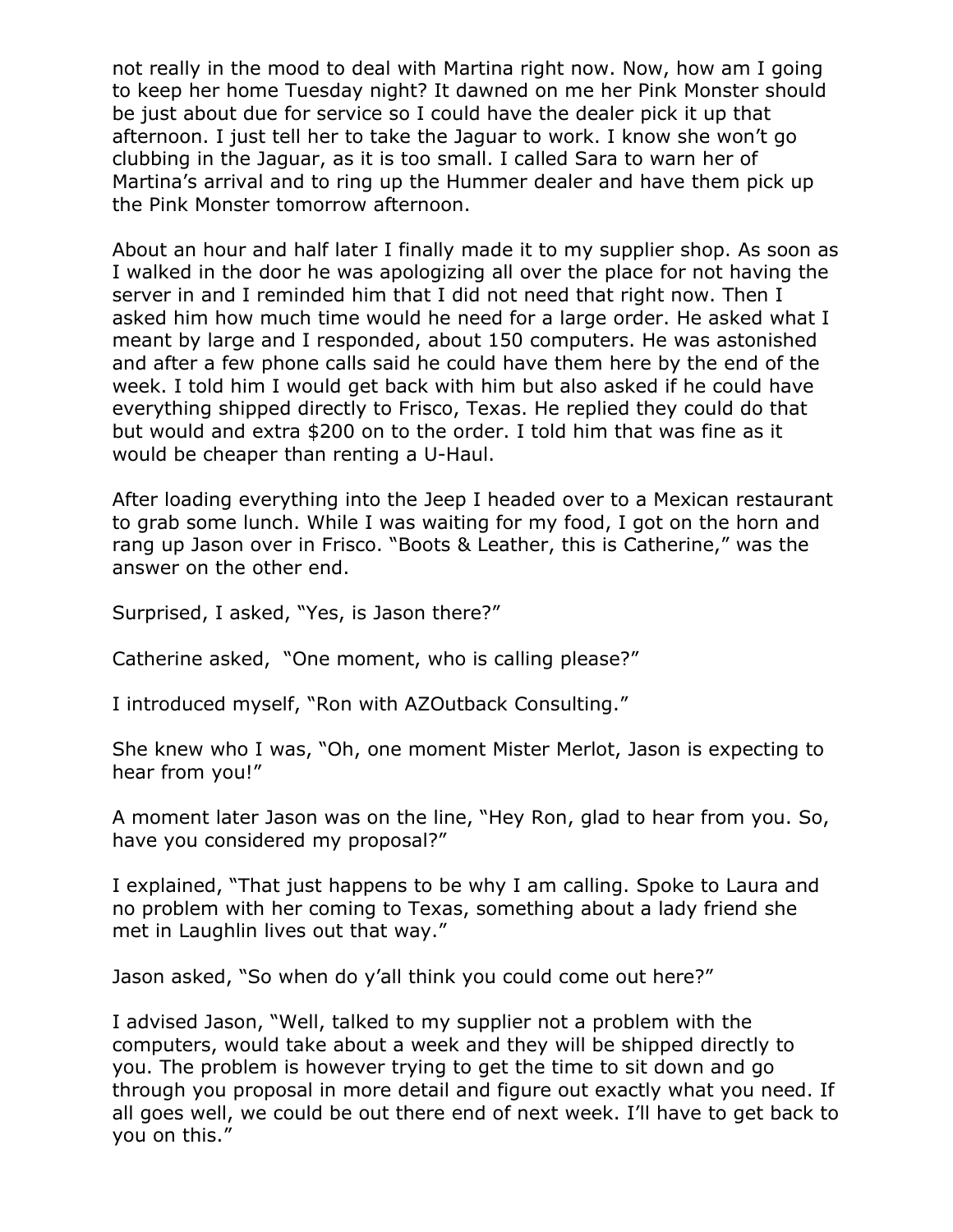Jason was thrilled, "Okay, Ron, no big hurry just let me know."

"Will do Jason, gotta go my lunch has arrived," I announced.

My bill arrived for \$12; luckily I had something small enough to pay with. I handed the server a \$20 bill and told her to keep the change. I got to thinking about tomorrow night and decided Martina and I would spend some 'quality time' together. I called the house and Sara answered right away. I asked her if Martina was still there and she said far as she knew. I explained to Sara how Martina and I would spend some quality time tomorrow, but I needed her help. I asked her if she had called the Hummer dealer yet and she said they would be by around 3:00 to pickup the Pink Monster and would be ready the next morning. Then I asked her if she could 'spy' on Martina and find out if she calls Laura or 'Anne-Marie' after I get off the phone with her. Then I asked for her to put Martina on.

When Martina came on, I asked "Hello Martina dear, how was your visit with my sister?"

Short answer from Martina, "It was nice."

I informed her, "Hey, wanted to let you know you will need to take the Jaguar to work tomorrow, your Hummer is due for service and the dealer is coming around 3:00 to pick it up. You will have it back late Wednesday morning."

Martina protested, "But, then I can't go out tomorrow night..."

I interrupted her and explained "Well I will be in Tucson Wednesday and early Thursday for a job and to work on some details for Gary's wedding. I was thinking of having Gary and his friends out for a little dinner, some wine and fun!"

Martina was disappointed, "Well, okay I guess I can survive one night without going to the clubs."

"That's a good girl; I am on my way home now so I will see you later. Could you put Sara back on please," I asked.

I told Sara everything and asked her if she could see what was going on with Martina.

Sure enough, Martina was on her cell, "Hey Anne Maria, it's me Marti…Yeah I know, but the maid is around as she doesn't know about us. Anyway, he is going to be out of town Wednesday and Thursday, want to have some fun? He is suppose to leave early Wednesday, so anytime is good."

I told Sara I had one more surprise for Martina and involved Gary's new house. I told her I would explain it to her later.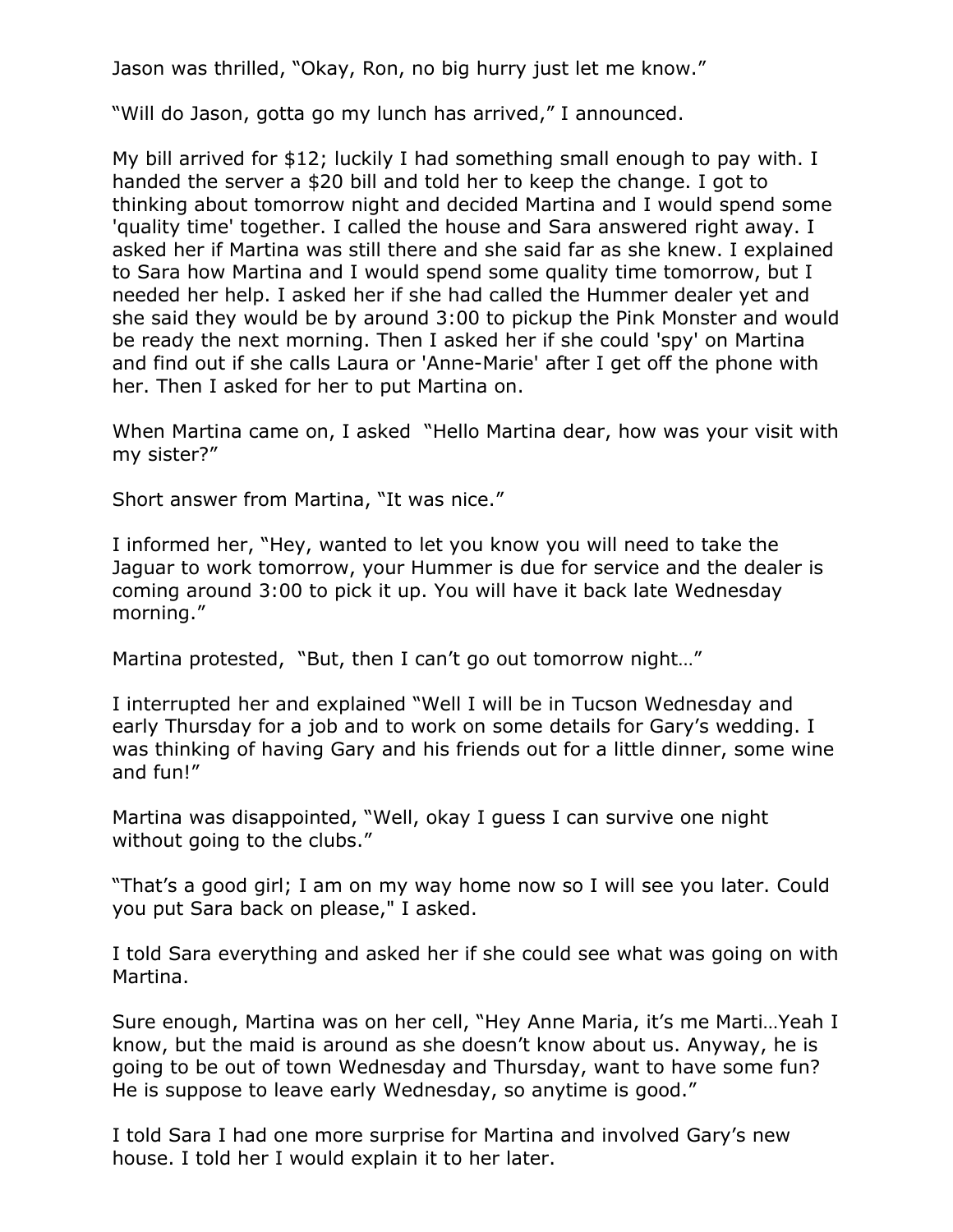I gave Marc a quick ring…"Valley Shadows this is Marc".

"Good morning Marc, Ron. Say, can you get your contractor out Wednesday morning say around 7:30 to start groundbreaking on Gary's new house," I asked.

Marc was starting to catch on, "Sure, but isn't that a bit early and would wake Martina?"

Laughing, "Um, that is my plan, all part of her big surprise Wednesday morning!"

Marc was laughing too now, "Oh, I see, well she should certainly be surprised!"

When I arrive home I noticed the Pink Monster was gone. Martina must be getting an early start tonight to make up for lost time and tomorrow night. I walked into the kitchen a found a note from Sara on the fridge "Martina gone until late. Went out to get more food be back this evening." Actually I was glad the house was empty, it would give me a chance to get started on Budget Holstein's system and may be if I had a free moment I would start working on Jason's proposal.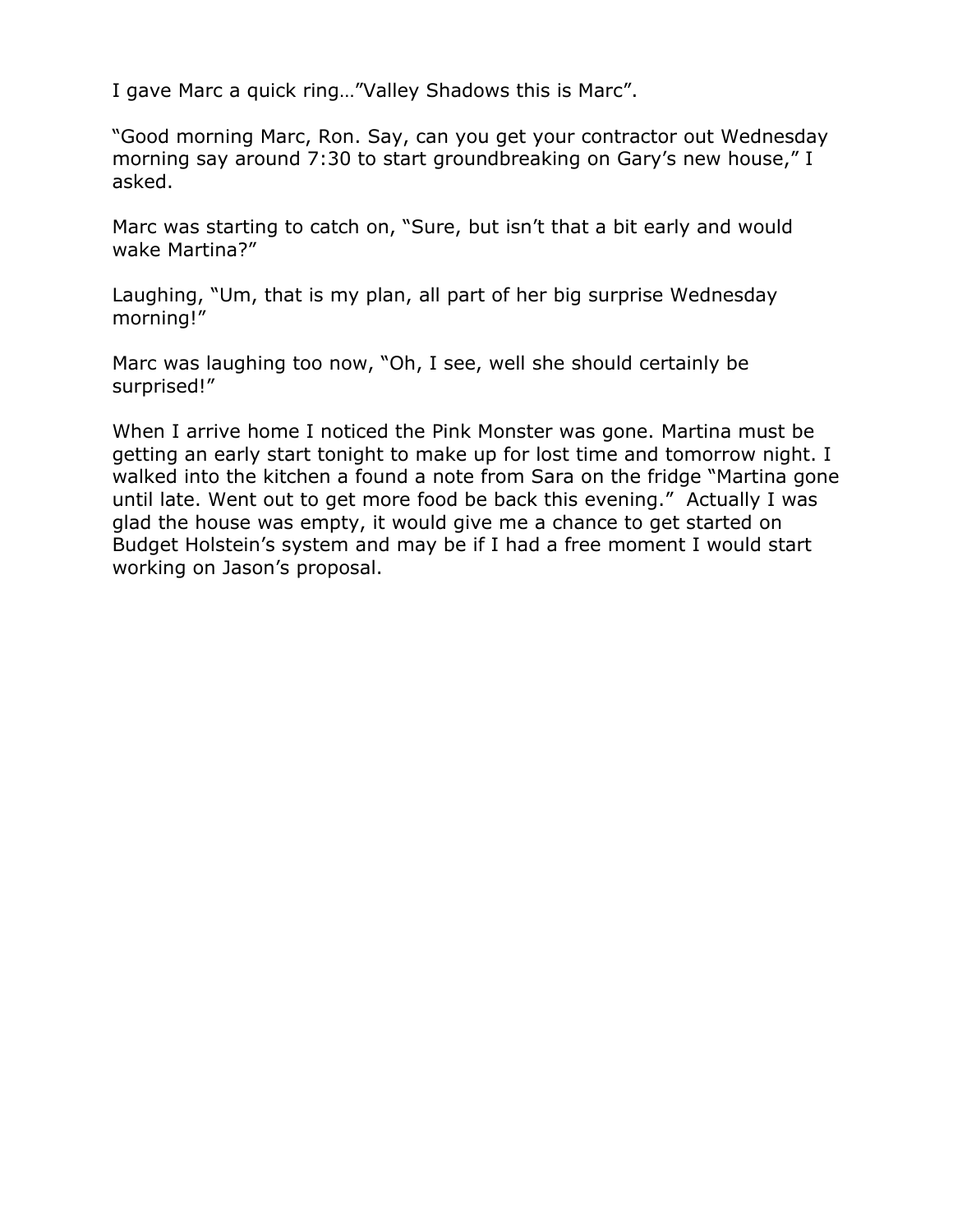#### **Chapter 22: Oh What A Surprise!**

After sorting out all the parts I started assembling Linda's computers and had finished the first 5 when Sara came in. She was not in her uniform since it was after hours but was dressed in her biker girl outfit again. She told me dinner would be ready in about an hour and a Roadrunner Express letter came while I was out it was in my office. Since I needed a break from the computers anyway I headed over to my office. Sitting on my desk was small Roadrunner Rapid Express envelope from Frisco, Texas. Good grief what the heck is Jason sending me same day? I opened the envelope and there was short letter and a check for \$1500. The letter read: "Ron, please accept this check as a down payment/retainer for your services. Thanks, Jason."

I had no idea Jason was so serious about having me do this project. I decided while I was waiting for dinner I would take a more detailed look at his proposal and start making a list of what I was going to need. While it was going to be a big job it was not that complicated, just time consuming as there was going to be a lot of wiring. I made a quick call to my supplier and told him what the project was and asked his advice. He said that while there is no "physical limit" as to how many computers could be connected to the network he did say there is usually a 'monetary limit'. He went on to explain though that it was good though he wanted to started a new network as it easier than trying to upgrade later and would save him a fortune when he goes to expand in the future." He told me he would fax me over a part's list and an official estimate later on tonight.

I headed downstairs and found Sara putting the finishing touches on the Salisbury steak. I told her about Jason's job and she was surprise he was willing to spend so much. I then told her about the \$1500 retainer check Jason had Roadrunner expressed over to me. She commented he must really be serious about this job. The conversation turned to tomorrow night and Martina. I explained I was going to invite Gary, Bunny and Bambi over for dinner and after the six of us had dinner and we would have some wine and then head over the pool and have more to drink. Once she was out I would need help to get her over to the master bedroom where I will then belt her. I explained all of us would leave around 6:00 that morning and she would get a "wake up call" at 7:30 when the groundbreaking will begin and we will be long gone. Then I told Sara we could have some fun the next couple nights while Martina suffers! We both had a good laugh.

After dinner I finished building the last of The Budget Holstein's systems. I called over for Sara to help take everything down to the spare garage we used for storage. When she came into my workshop she announced I had a fax waiting for the computer supplier. I told her I would take a look at it after we were done getting everything loaded up. About an hour later all the computers and accessories were out of the workshop and in the storage garage. Sara returned to her quarters and retired for the night. I headed back over to my office to look over the info from the computer company. The bottom line for parts and shipping came out to \$65K, which with the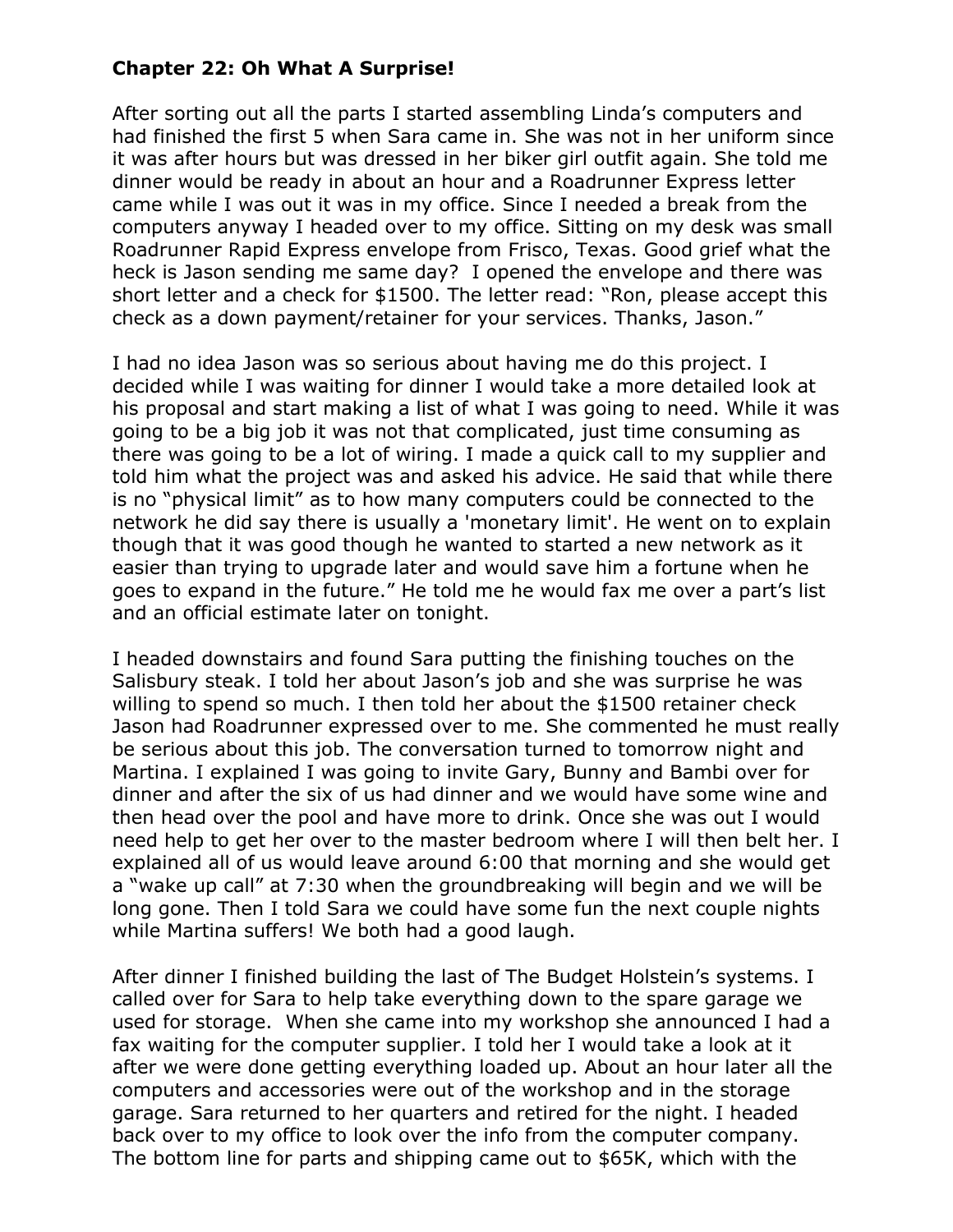mark-up would be about \$70K. I spent rest of the night typing up the final cost proposal for Jason and gave him a final price of \$72.5K as I had to include the costs of travel, food and lodging. I was not sure how Jason was going to react when I told him in the morning the final price. Of course I could remind him that there was no labor costs, which would have easily tripled the final cost. I decided there was nothing more I could do tonight and headed for bed.

The following morning I awoke to find Martina had not returned home yet. Not much of a surprise, considering she was making up for lost time. Since there was two-hour time difference and Sara was not up yet, I decided I would give Jason a call before I had breakfast. After reaching his secretary and listening to Mariachi hold music for 10 minutes I finally got a hold of Jason. Jason came on, "Good Morning Ron, I hear you have some news for me?"

I replied, "Yep, got your retainer check, but I am not sure if I am going to be able to do this."

Jason asked, "Why, is this job too big?"

I explained, "No, it is large but no job is too big. I am just concerned about the costs."

Jason reminded me, "Well, I know it is going to expensive; I have already had some bids from other companies. Gary recommended you because of your deal on labor."

I continued, "True, there are no labor costs but, there was shipping and travel expenses since you are out of our market."

Jason mood didn't seem to change, "Well Ron, I knew about those costs as well but again Gary could not say enough good things about y'all."

There was no use putting of the inedible, "Okay, here is the bottom line, not sugar-coated…\$72.5K…" The line went silent for a moment and I thought oh well, it was not meant to be…

Jason responded, "You have got to be kidding, it can not be that much!"

I reminded Jason, "I told you it was going to be expensive, sorry it didn't…"

Jason interrupted, "…that is \$50K less than lowest bid I had gotten in the past month! You got yourself a deal!"

I was bit shocked but responded, "Okay, are you going to be needing to make payments due to the large amount?"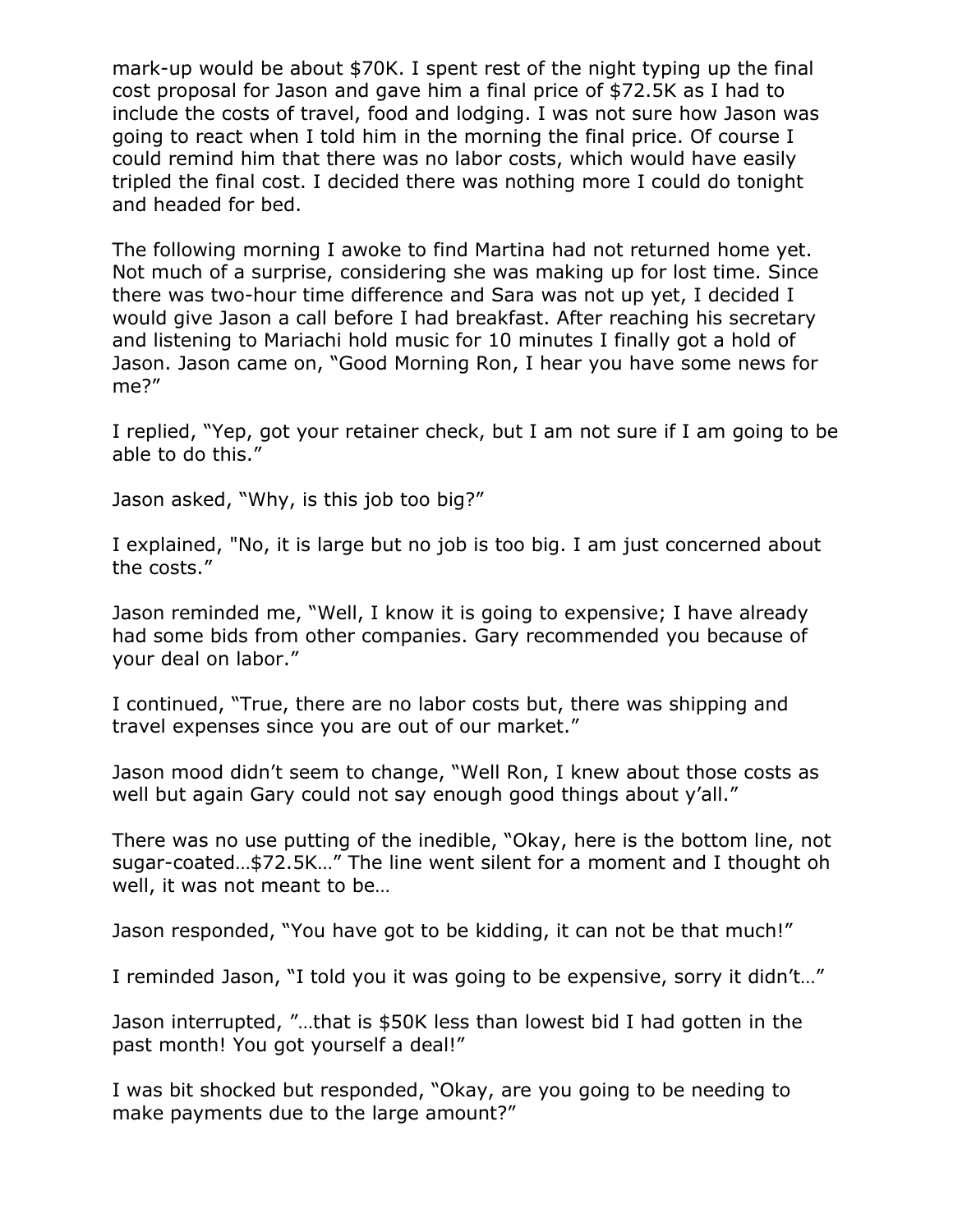Jason started laughing, "Payments! Hell, Ron we make twice that much a month! Let me Roadrunner Express you 50% and I'll give you 25% when you get here and the remaining 25% when you finish. How long do you think it will take?"

I could barley control my excitement, "How long to start or for the project?"

"Well, both actually," was Jason's answer.

I had to sit and think about this for a moment, "Well, the install is going to take at least a few days and another day for the software so I would say a couple week tops. Not sure when we get started, need to coordinate with Laura. Got a job down in Tucson through the end of the week so may be Wednesday of next week. Again I need to talk to Laura."

Jason just said, "Well, that is fine Ron, just let me know and by the way, the check should be to you before Noon your time." As I was wrapping up with Jason, Sara walked into my office. I motioned for her to have a seat that I was almost done here. Jason finished off by suggesting, "You should bring Sara out so she can model some of our boots and I'll cover the extra lodging and dinning expenses."

I told Jason, "Jason, you've got yourself a deal see you next week!"

After I hung-up Sara looked a bit upset almost ready to cry. I asked what was bothering her and she told me, "Please don't be upset, I over-slept and breakfast is not ready yet!"

I looked at her and smiled, "Sara, One, I am not Martina; Two, I got up early and just closed a major deal with Boots and Three, I still need to place a large order with my supplier. So while I am on the horn with them you could get breakfast started. Now go!"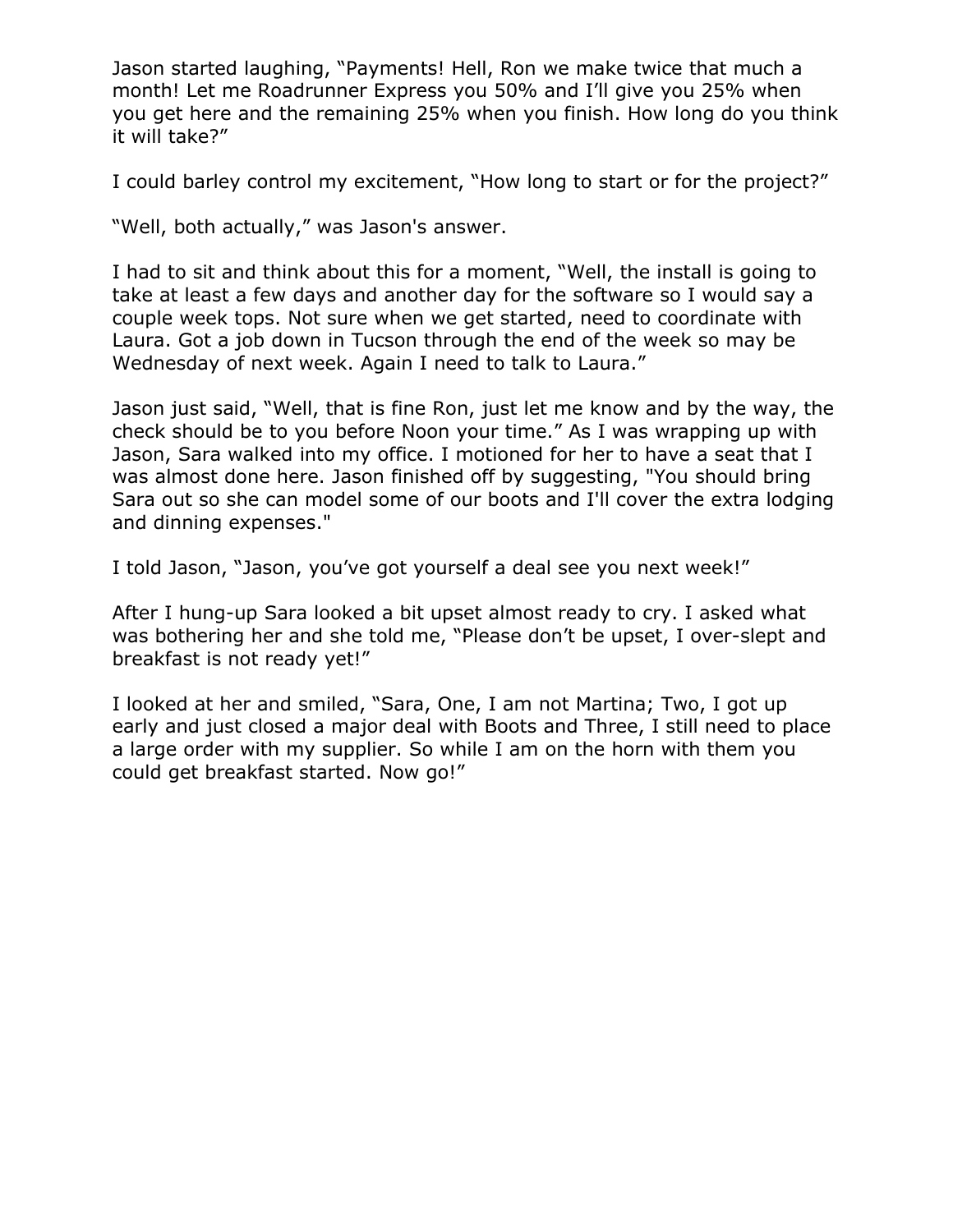With that Sara smiled and headed into the kitchen to prepare a fine cuisine and I called my supplier. He informed me because of the large size of the order and the fact it was being shipped they would like a deposit. I replied, "Okay, that is understandable, how about if I drop you off a cashier check for \$35K this afternoon as I need to pick-up a couple more items for another job." My supplier was more than thrilled with my news.

Sara came up and announced breakfast was served and Gary Zinfandel was holding for me. Gary's call was short, just letting me know he and the girls were on their way. I headed down to the kitchen was greeted with heaping stack of blueberry pancakes. I filled Sara in on all of the morning's news and she was excited to go with me to Frisco. Sara then asked, "But what about Laura, what if she sees me with you?"

With all the excitement I had forgotten all about Laura, "Don't worry she will only be there the last day and I will send you off with Jason or Catherine to tour the sites. But, I am glad you mentioned her I need to call her and let her know we are on."

After I finished breakfast I called Laura's cell and was greeted with here earpiercing Mime Pearl, "Howdy!"

I informed my sister of the good news, "Hey Laura, Ron got some good news for you, just landed a \$70K contract with Boots Leather out in Frisco, Texas."

Laura was thrilled with the news, not necessarily the amount of the contract but the fact it was in Frisco, "Great when do we leave?"

I explained, "Well, I am leaving next Tuesday and should be out there Wednesday and it will take me most of the week to get the machines and the network connected. So I would say either Friday or Saturday of next week I will be needing you."

Trying to contain her excitement, Laura responded, "Okay, I'll be out there Thursday with Miss Kitty, just call me when you are ready."

Well, that went a whole lot easier than I was expecting. Now, I needed to turn my attention back to tonight. I gave Marc a ring and asked if he would like to come out tonight. At first Marc was too busy, but then when I told him it was a party for Martina his schedule suddenly opened up. I told him to come around 6:00 PM and I would let the guardhouse know you would be coming. I quickly e-mailed the guardhouse with tonight's guest list and also informed them that construction would be beginning on the lot to the north the following morning. I headed back to the kitchen to find Sara out of uniform, but back in the biker girl outfit and was getting ready to head over the market.

She saw me and asked, "Any preference on the wine?"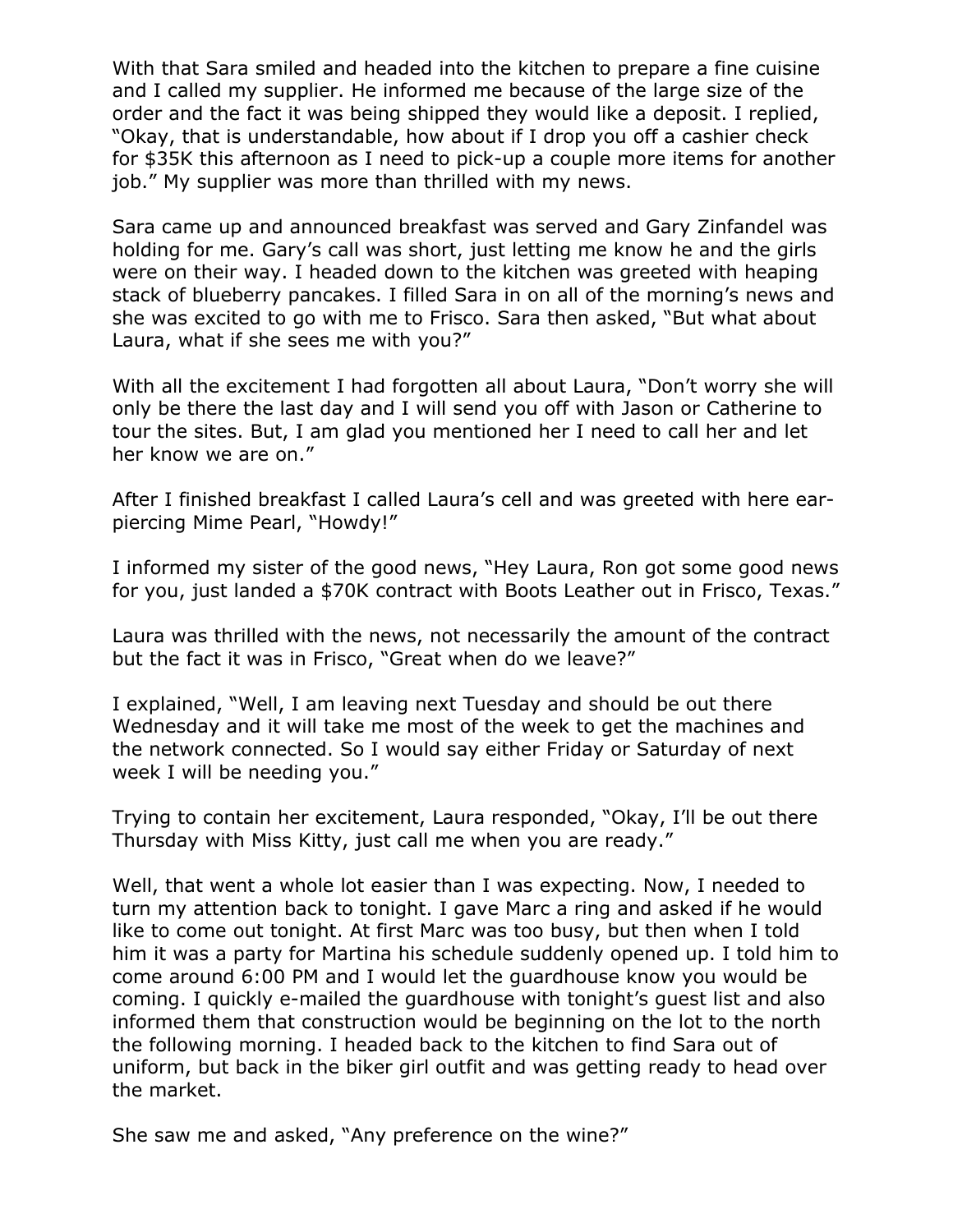I replied, "Well, you should know I love White Zinfandel!"

Sara noted this, "Okay, White Zinfandel it is and may be some Cabernet Sauvignon or Pinot Gris or may be some Sauvignon Blanc."

I just replied, "As long as you get White Zinfandel I don't care what else we have, just as long it gets Martina 'relaxed'!"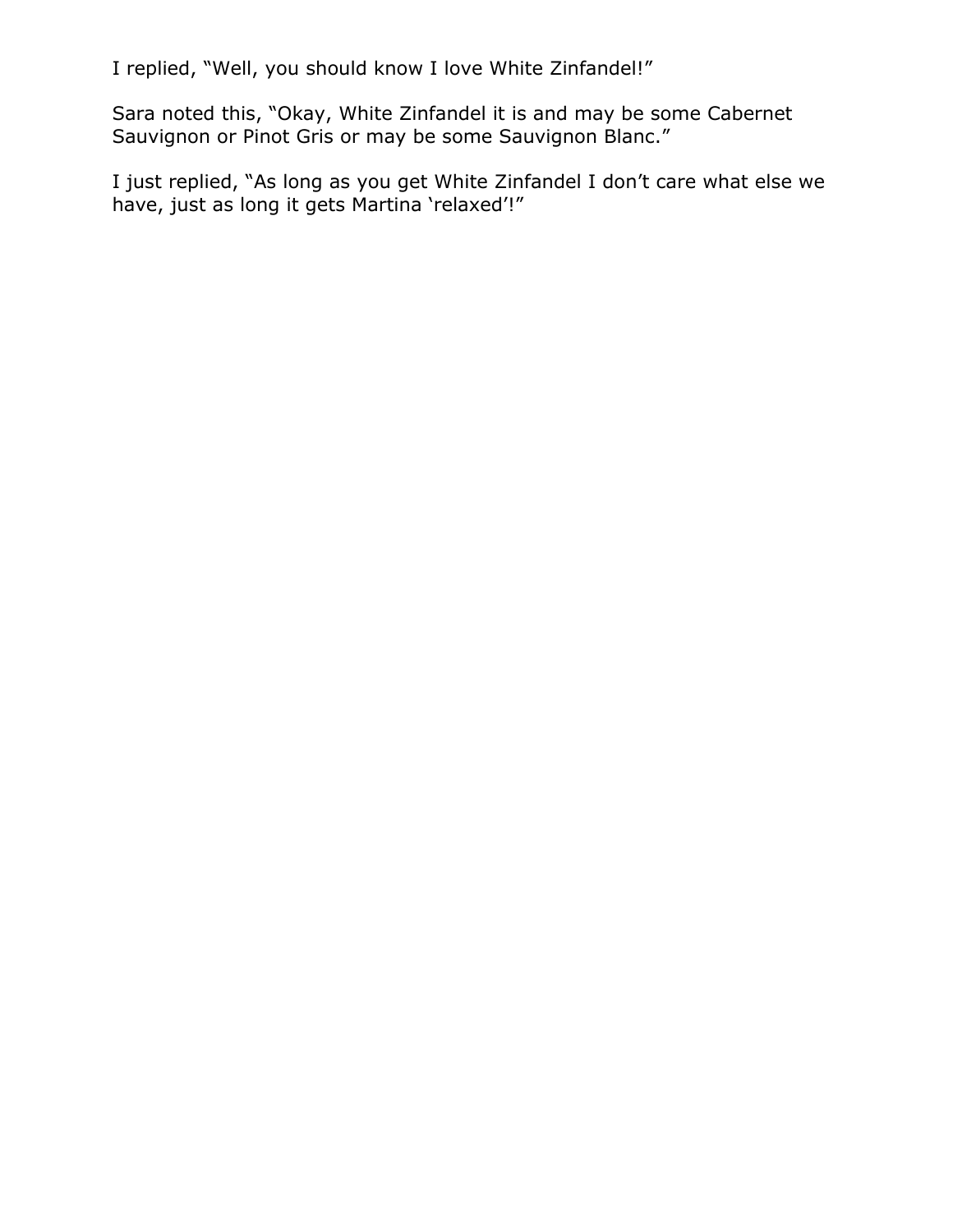# **Chapter 23: She Didn't See That Coming**

Later that morning Sara returned with the wine, food, dessert, appetizers and an envelope from Roadrunner Rapid Express. Enclosed was a cashier's check for \$36.25K from Jason's Boots & Leather. I told Sara I had to run over to the bank to deposit the check and then over to Ahwatukee to pick-up a couple parts for the job tomorrow. I told her I should be home before the guests arrive and to let me know when if and when Martina comes home. The first stop was my local bank and once again I was greeted by the bank manager, "Good morning Mister Merlot, what can we do for you today?"

"Well, I need to cash in this check and purchase a draft made out to PC's & Things," I replied.

The manager responded, "That we can do and how much will be the draft be for?"

"\$35K," I answered.

Once again the bank manager almost fainted, "Did you say \$35K?"

I continued, "Yes I did and I do think this draft for \$36.25K will cover that."

The manager responded, "Yes it will, what shall we do with the extra \$1.25K."

I advised, "Ah, put that in my business account."

The bank manager confirmed, "All right, so a draft to PC's & Things for \$35K and the remaining \$1.25K into your business account, I shall return shortly." About 5 minutes later he returned with the bank draft and a deposit receipt.

As I was leaving the bank Sara called to inform me Martina and just made it home and the Hummer dealer called to remind us they were coming at 3:00 for the "Pink Monster". I asked to speak with Martina to which Sara replied she already left in the Jaguar for work. I looked at the clock in the Jeep, it was only 12:00 and Martina was already on her way to work that had to be a record. She would get off at 5:00 and be home around 6:30 so that would give me a few hours to get everything ready. I headed on out to Ahwatukee and arrived at PC's and Things with the bank draft and picked up a few parts I might need for tomorrow's job. By the time I got done there and back home it was close to 2:00 PM.

Sara was frantically getting everything prepared when I arrived back. I asked if she needed any help and she told me she was just about done. I told her when she was done to go take a long hot bath and then I will set out her "dress uniform" for her in her room. I decided since I was not sure how much time I was going to have tonight, that I better load up the PT Cruiser while I had the free time. I kept the Cruiser in the same building as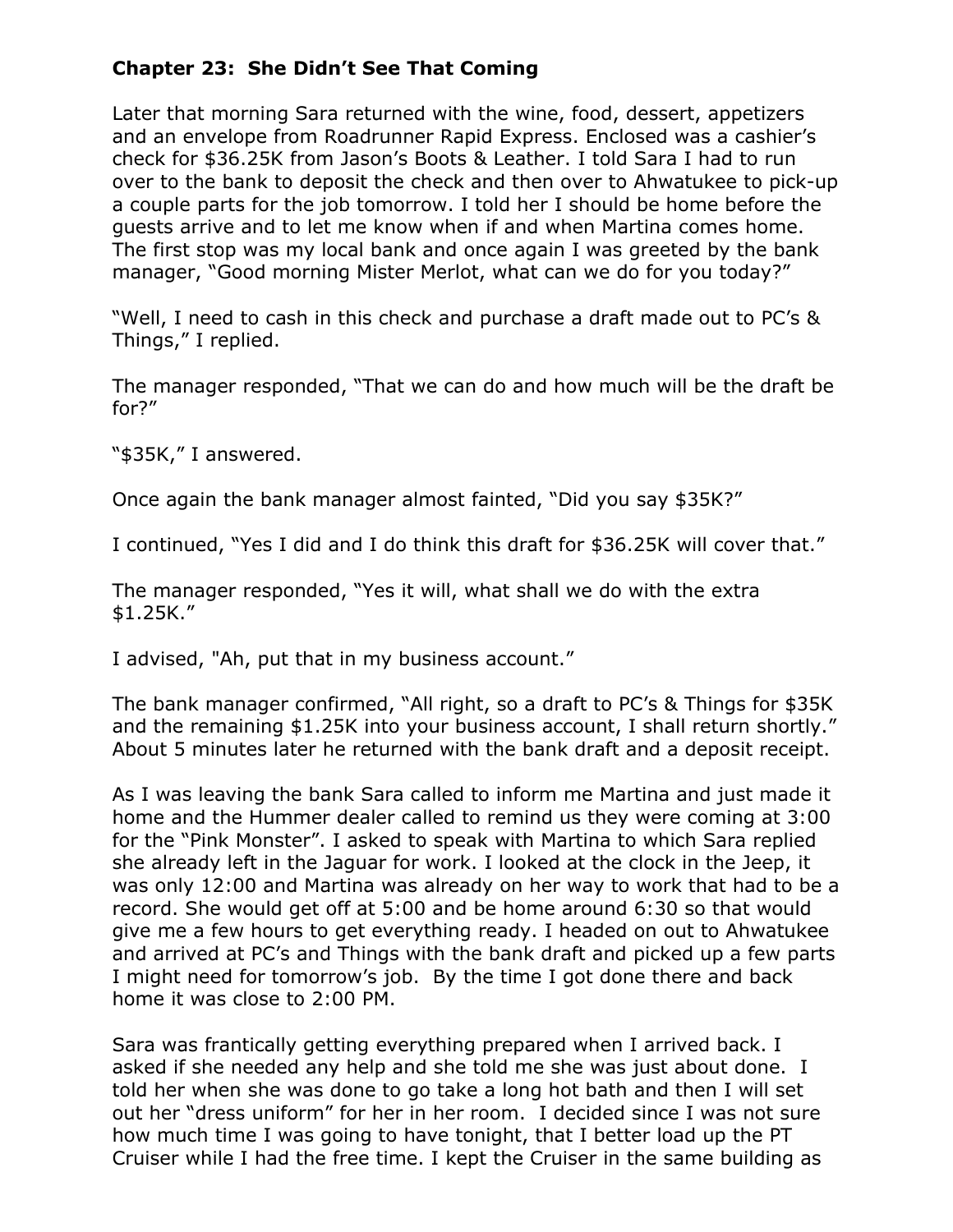my storage so it only took about 20 minutes to get everything loaded. Upon returning to the house I could hear the water running in Sara's bathroom. I went into her suite and placed her "dress uniform" on her bed and left to tend to things in my office for the next couple hours.

I felt the familiar earthshaking rattle of the Pink Monster and realized it was 3:00 PM and the Hummer Dealer came to pick-up the Pink Monster for its service. Martina called around 5:00 to say the Jaguar had a flat tire and she was going to catch a ride with Marc since he was coming to the house tonight. About an hour later Gary and the girls arrived on their Harley's. Gary came up to my office with a key safe and asked "Where do you want the safe installed?"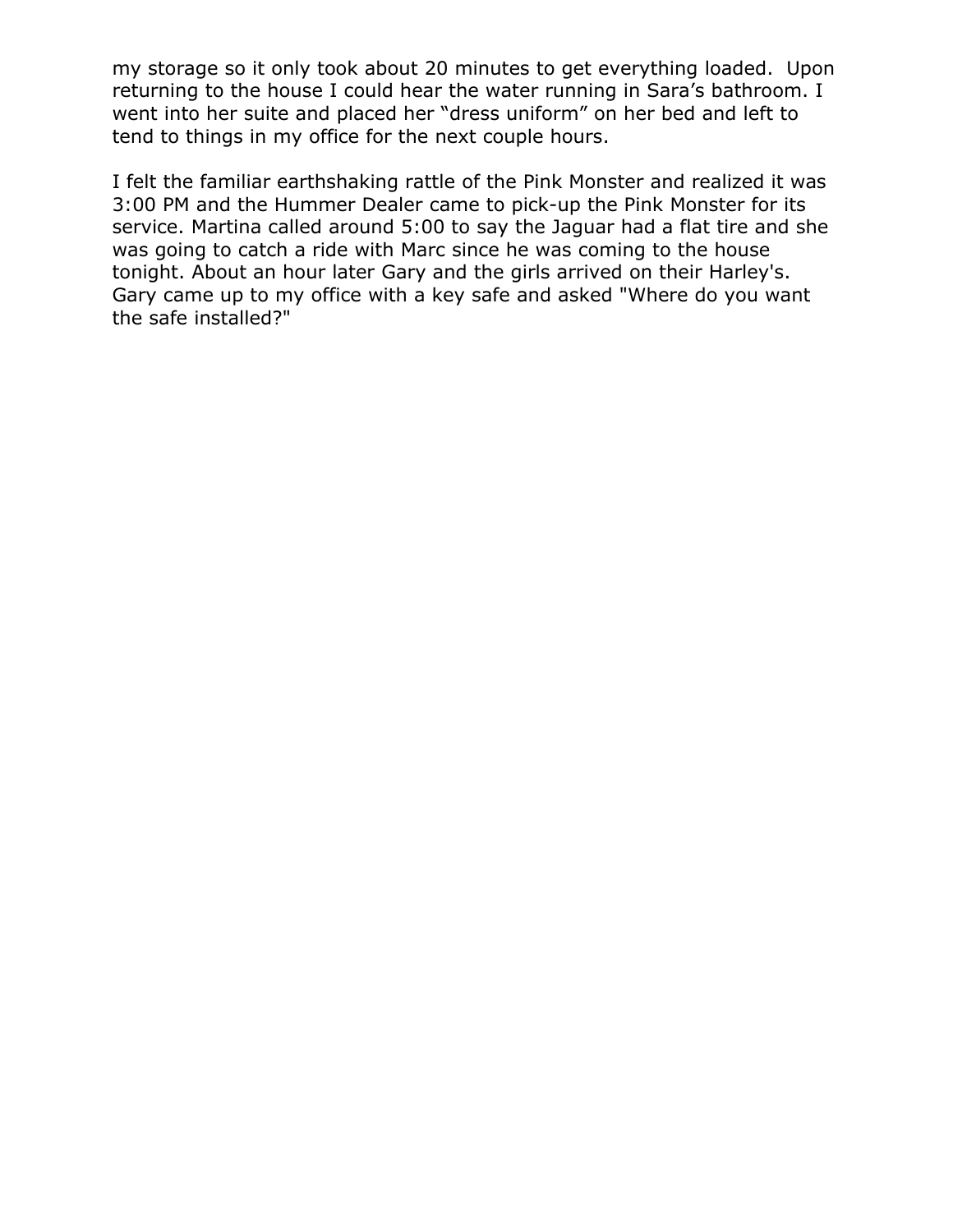I replied, "Sara's quarters." He looked at me oddly and I explained, "that would be the last place Martina would look and she knows she is not suppose to go in there anyway." Gary laughed in agreement with my logic. I called up Sara and informed her Gary was going to install the key safe for Martina's belt in her quarter's closet. Gary immediately had a tent in his pants when he saw Sara in her "dress uniform". Gary quickly followed Sara down the stairs to her quarter's closet and installed the safe.

All of us were in the great room when Martina & Marc walked in. Now I understood about Marc's comments about Martina's attire. The skirt was way short and the top barley covered her midriff. Oh well, that would all change with the belt. After Sara escorted Marc to the bathroom to get cleaned up, the six us sat down to a dinner of steak, potatoes, green beans and a glass of Pinto Gris. Of course I had White Zinfandel. Sara and I both made sure Martina's glass never hit bottom. By the time the main course was over with, we could see the wine was already having it affects on Martina. She was getting rather giddy and horny. If it hadn't been for Sara bringing in the Apple Pie Ala mode, Martina would have dancing on top of the table, topless! She finished off another glass of wine with her dessert. I suggested since Marc might want to "ravage" her she should give herself an enema. Of course the real reason was she going to be secured into a chastity belt with a butt-plug in a few hours. But first I was going to let her have once more night of fun. I also had a surprise of my own waiting for her when we got the pool.

Before dinner I had Sara lock myself, Marc & Gary into CB-5000's (like the CB-3000 except metal), so none of us would be fucking Martina with our cocks. They key's were safely locked in the new key safe Gary had installed in Sara's closet. When she would discover all our cocks locked up we would say the girls did it so they could have her all to themselves. Martina would be so drunk and horny she would agree to anything. Of course she would never be expecting the girls to be wearing strap ons and 'gang raping' her. Everyone went upstairs to change and headed out to the pool while Martina got herself cleaned out and also changed. Marc, Gary and I were wearing swim trunks instead of our usual Speedos so we could hide our CB-5000 encased cocks from Martina. The girls each brought a strap on and had them hidden under their towels. Everyone was in the pool by the time Martina was through. I was actually a bit surprised she was actually wearing a bathing suit, if you could what she was wearing a bathing suit. It was a black seethru mesh thong style bikini with a top that barley covered her erect nipples. The top didn't even make it into the pool, as she threw it off as soon as she dived in. For the first few minutes we just sat around and talked. As I mentioned before once Martina has had enough wine, anything no matter how strange or outlandish she will accept as the truth.

Martina asked, "Why are Gary and the Girl's were spending the night?"

I reminded her, "All of us are leaving very early in the morning to head down to Tucson."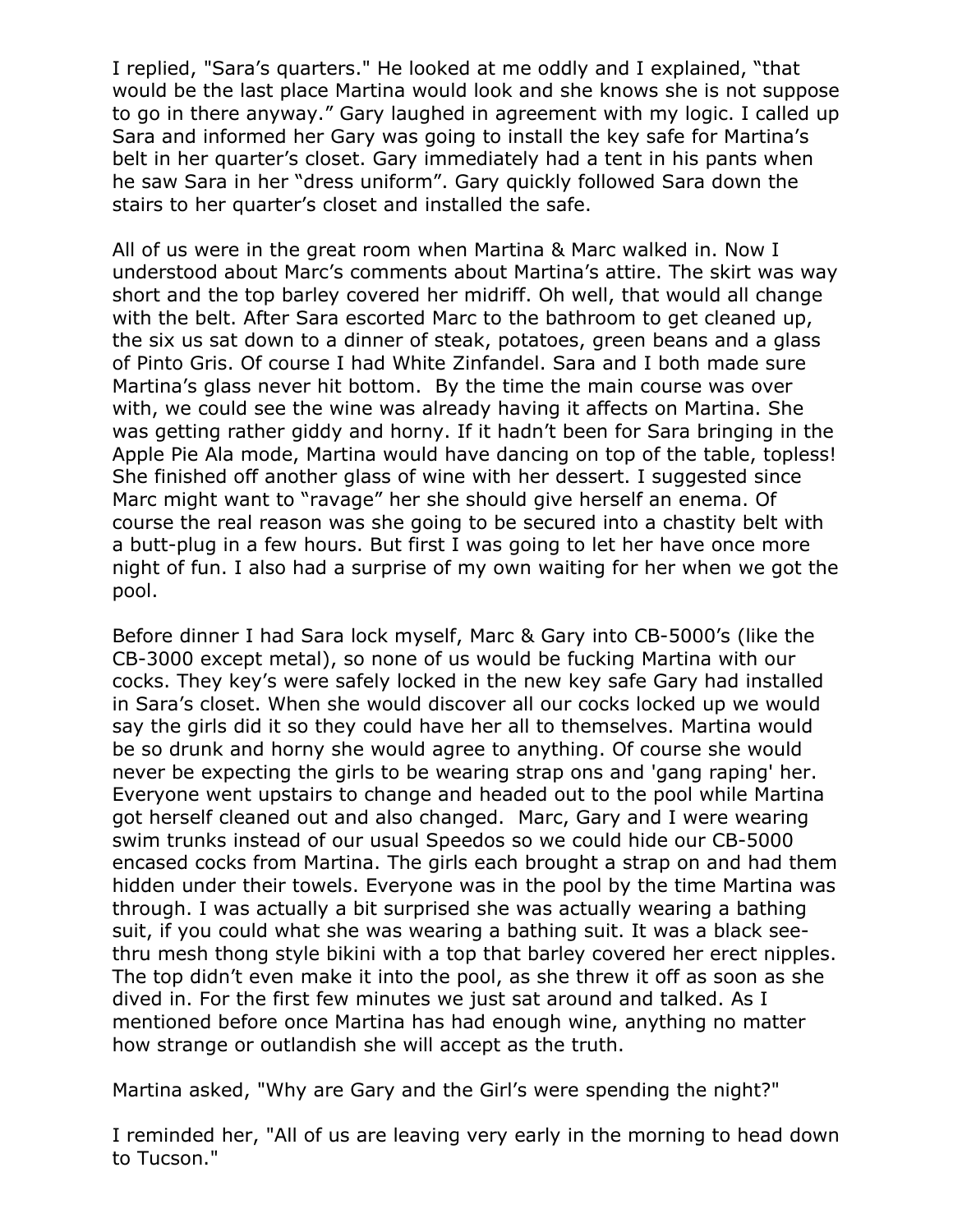She then asked drunkenly, "Soooo, whatz in Tucson?"

"I have a job to finish with Budget Holstein and while I am working, Gary and Bunny would look at outfits for their wedding," was my explanation.

She caught me off guard with her next question, "Okay! Why is Sara going with you?"

I had to think fast on that one "Well, we need someone to model the outfits."

Martina seemed satisfied with that answer, however, "But…if Bambi is going can't she model?"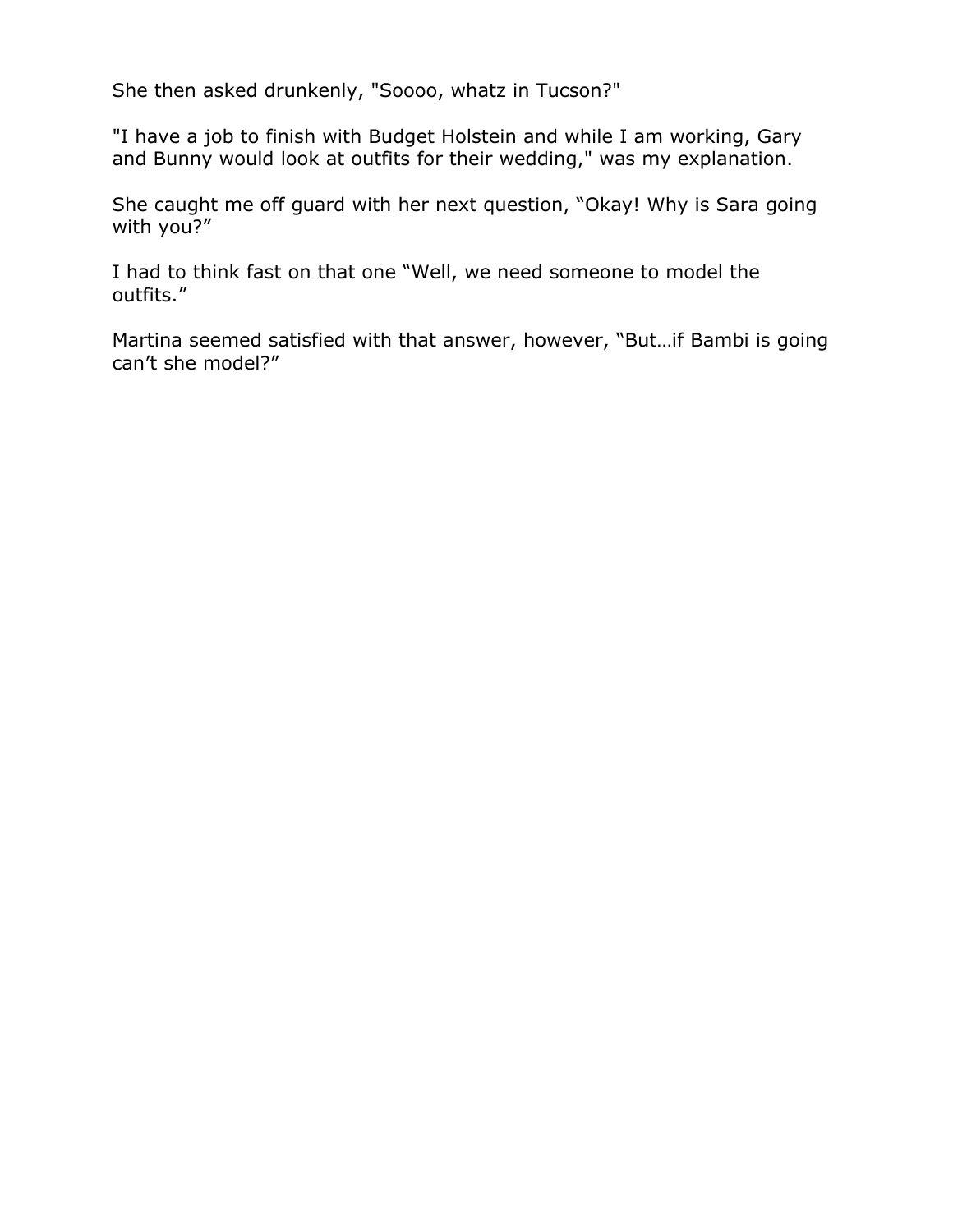I sure didn't see that coming and really had to think of something fast…"True, but Sara is more the size and body type of Bunny's other sisters."

At this point Martina was not really paying attention to what I was saying; she was more interested in getting Marc's attention. She caught the last part of my answer and responded with her "Whatever!" followed by "guess that makes sense", again she was too busy flirting with Marc to care what I was saying. I signaled for the girls to get out the pool and to get their strap-ons ready. Sara was going to fuck Martina in the ass, as a payback for that night with my sister. This would also get her butt nice and stretched to accommodate the plug in her new belt. Bunny was going to attack Martina's pussy while Bambi would force Martina to suck on her strap-on. The girls just finished 'dressing' when Martina made the first discovery as she removed Marc's trunks and spotted his locked cock… "What the fuck is that?"

Without missing a beat Marc replied, "A CB-5000!"

Martina drunk, "I know that, what is it doing on your cock?"

Again Marc has the perfect come back, "to prevent me from having sex with you!"

Martina was starting to get annoyed or was it hornier. I looked over and saw Sara was lying on a lounge chair lubed and in position for Martina while Bunny & Bambi were approaching the edge of the pool getting ready to yank Martina out. At this point Gary pointed out he was wearing one as well. Martina was getting disgusted and yet at the same time desperate. She came over to me "I suppose this all your idea?" as she removed my trunks and discovered I too had fallen victim to the CB-5000 fairy.

Martina was baffled and asked what was going on. I explained the girls wanted her all for themselves and locked us all up and hid the keys. Martina barley got out her "Whatever!" when Bunny and Bambi grabbed her out the pool with a brief scream. I noticed Bambi had a set of handcuffs and before Martina had a chance to react, she quickly cuffed Martina's wrists behind her. She then proceeded to rip off Martina's thong. I was astonished Martina wasn't screaming or even struggling. I think she was in too much shock from being yanked out of the water to realize what was going on. They kept Martina's turned in such a way she could not see behind her. Marc, Gary and I moved over to the edge of the pool where Martina was so we could get a good view of the 'show'. Bunny ordered Martina to lay back while Bambi quickly and forcibly lined up Martina's ass with Sara's waiting 'cock'. As soon as Bunny 'mounted' Martina the extra weight and pressure caused Sara's cock to slip right into Martina's ass. Martina opened her mouth to scream only to have Bunny shoved her 'cock' inside and ordered Martina to suck. The three us watched in pain (our cocks were swelling against the cages) as the girls gang-rapped Martina for a good 15 minutes.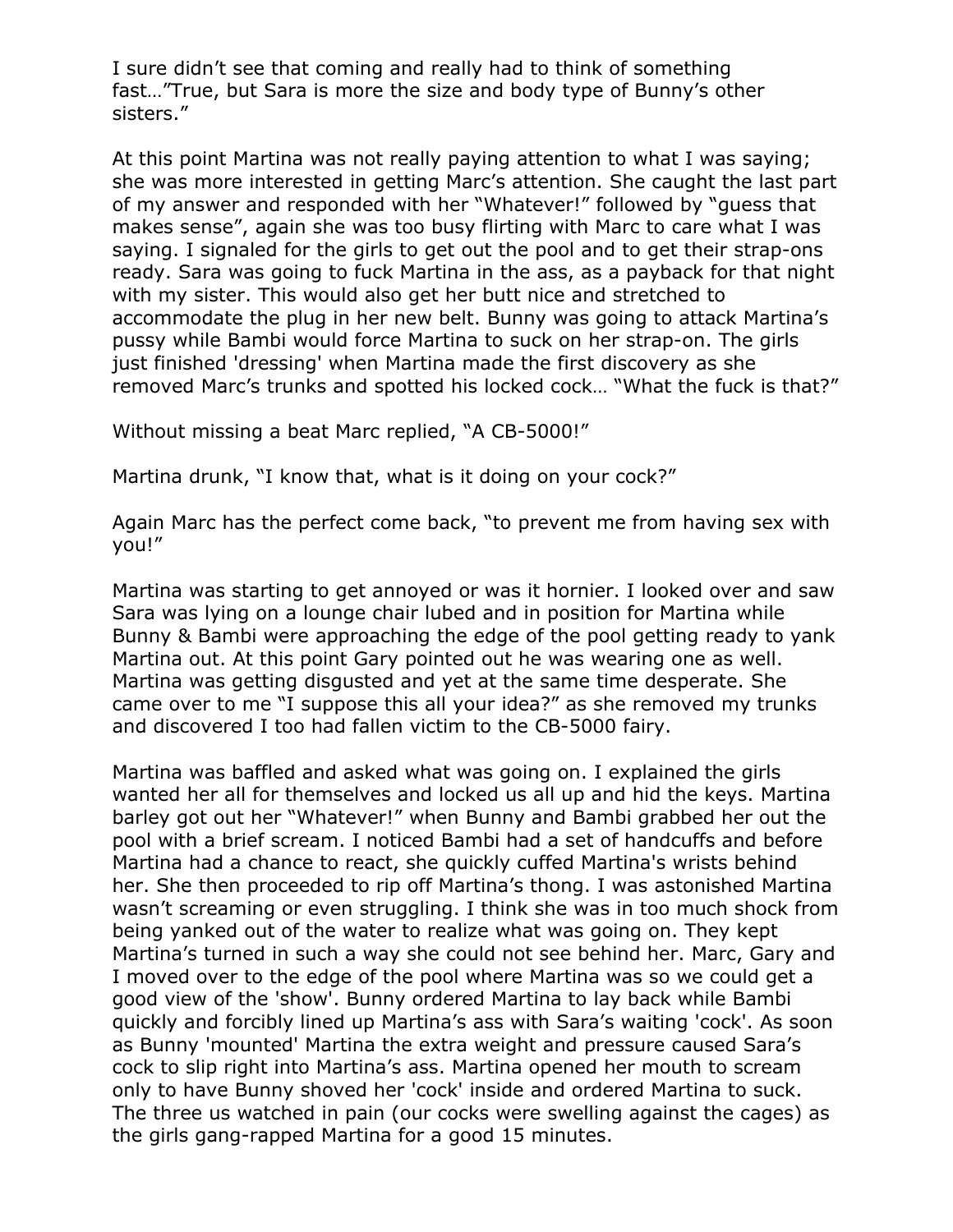After a couple of minutes it actually looked like Martina was enjoying what was happening to her. Gosh knows the three us were, we had the aching cocks to prove it. Martina was having one orgasm after another and eventually collapsed from exhaustion (and all the wine). The girls went over to the bath house to get cleaned up, but from the sounds of things, they were filing each other up with the strap-ons. Meanwhile, I uncuffed Martina and left the cuffs lying on the chair. Gary and I then carried Martina up to the master suite and got her ready for her for her initial wearing of her new metal 'underwear'. Gary ran to my office to get the belt while I got Martina cleaned and prepped. Gary quickly returned with the box containing the belt. He pulled it out of the box and my cock immediately tried to expand in its metal prison.

Got to hand it to Gary that belt was thing of beauty and once locked on it fit Martina perfectly. Gary unlocked the belt and added the chrome 'shock' plugs and engaged the clit probe. I wondered how long it would take for Martina to realize every time she got excited she would get shocked? I lifted Martina a couple inches off the bed for a couple seconds so Gary could slide in the rear plug. It slid right into place and was pulled in deeper by her sphincter. Next the vaginal plug was inserted and then Gary checked to make sure her clit was lined up with the probe. Satisfied everything was in place and lined up he handed me the keys and the lock and asked, "Want to lock her up?" I responded by taking the keys and lock from him. My cock was hurting more than ever as I thread the lock into place.

Sara walked into the room locked back into her belt and inspected Martina's belt. She asked, "Does this one have a clit shocker as well?" Gary nodded yes. Sara then asked, "You didn't happen to activate it before you locked this on to her?" Again Gary nodded yes and an evil grin came across Sara's face.

I asked, "Where's Marc?"

She indicated, "He is still in the pool."

I suggested, "Perhaps, you should go unlock him, give him a blow job and send him on his way. Also, when you are done with him, give Bunny a wristto-waist belt along with the key to Gary's CB-5000 as I am sure she is going to want to have some fun with him tonight. Oh and since Martina is out of service, I think I'll spend the night with you Sara!"

Sara ran out the room excited to go find Marc. He had gotten out of the pool and was 'air drying' under the stars in one of the lounge chairs. Sara saw the pair of cuffs lying on the other chair and quickly grabbed them and fastened Marc's wrists behind the chair. Marc was starting to protest, but quickly stopped when he saw Sara unlocking his cock from the CB-5000. Released from its metal prison, Marc's cock sprang to life. Sara quickly worked her magic on his cock and in no time Marc was moaning and groaning in ecstasy. Sara deep-throat his cock as he came, the first time.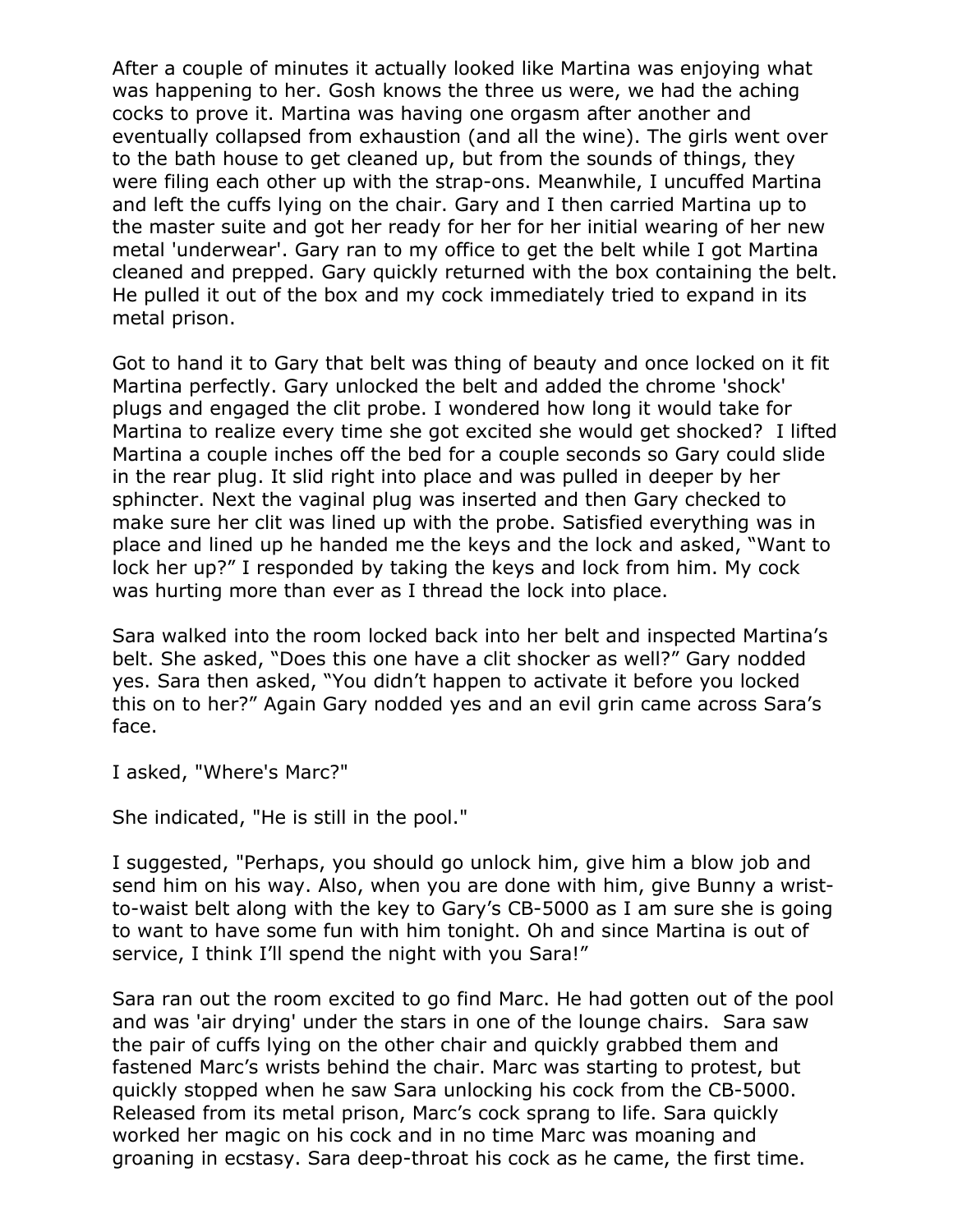Before he had a chance to go limp, she started sucking his cock with a vengeance and then quickly mounted and started riding his cock. In a matter of minutes Marc was cumming all over again. This time Sara did not return to sucking his cock, nor did she make any effort to release him. Instead she moved up and put her pussy over his mouth and ordered Marc to 'clean her out'. A few orgasms and a 'cleaned' pussy later she finally released Marc and sent him on his way. What a site to see Marc stumbling towards his BMW.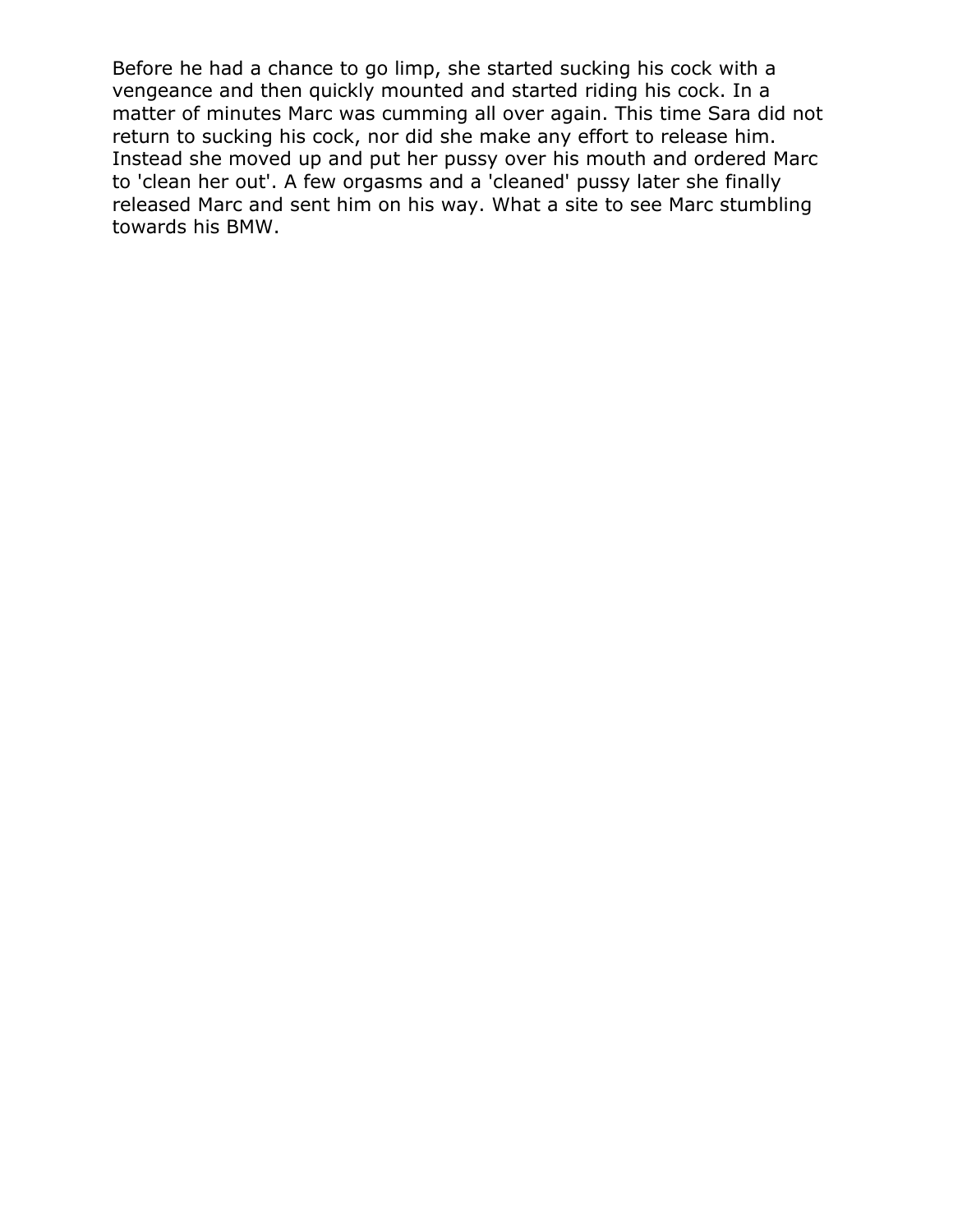## **Chapter 24: The Night is Still Young**

Meanwhile, back at the Ranch…House, Martina was out for the night (literally). Bunny and Bambi finally finished fucking each other, showered and headed up to the larger guest suite next to my office. Gary and I were back in my office talking about the wedding as I was making a final check that I had everything I need for the job tomorrow. Bunny walked in and asked, "What happened to Sara?"

I informed her, "She was taking care of Marc and should return shortly with the key for Gary's CB-5000 and a wrist-to-waist belt."

Bunny looked at the clock and commented, "Well since it was only 10:00 PM the night is still young. Gary go take a quick shower and I will be waiting for you when you are done."

I reminded her, "Don't forget, we are leaving around 4:30 the next morning. You three going to get enough sleep?"

She replied, "The three of us will play until around 1:00 then would sleep until we leave and we can sleep during the ride down. Now, good night Ron!"

Since the night is still young I thought about having some more fun with Sara. Since I had to head out the garage anyway to pack my laptop and briefcase I would stop over in the playroom and grab a couple wrist-to-waist belts then wait for Sara in her quarters. After getting Sara's key out my safe, I made it outside just in time to see Marc wobble towards his BMW.

I asked Sara, "Is it safe for him to drive."

She laughed and answered, "He's a little milked, but he'll be fine."

I informed her, "Bunny is waiting in the guest suite and then when you are done there, give yourself an enema and I'll be waiting in her quarters since 'the night is still young'" I could tell Sara was excited as she jumped when the plugs gave her a mild shock. "Ah, I see you have your clit probe activated!" I observed. Sara just smiled and headed up the garage stairs over to the suite where Bunny and Gary were staying. After I did a final, final check that I had everything I needed, I closed the garage door and went over to the playroom to pick up the toys. As I passed through the kitchen I notice the machine as flashing with three messages. The first message was a telemarketer, seems we won an all expenses paid trip to lovely Yuma, Arizona. The second messages was the Hummer Dealer giving the "Pink Monster" a clean bill of health and they would bring it back by sometime after 10:00. The last message was Linda, "Hey Ron, Linda over at Budget Holstein, sorry I missed you. Hope to see y'all tomorrow around 10:00. I'm closing shop for the day so y'all won't feel rushed. Oh and one more thing, I will treat y'all to dinner over at Corona de las Estella's and pay for your rooms at the Holiday Inn. Bye."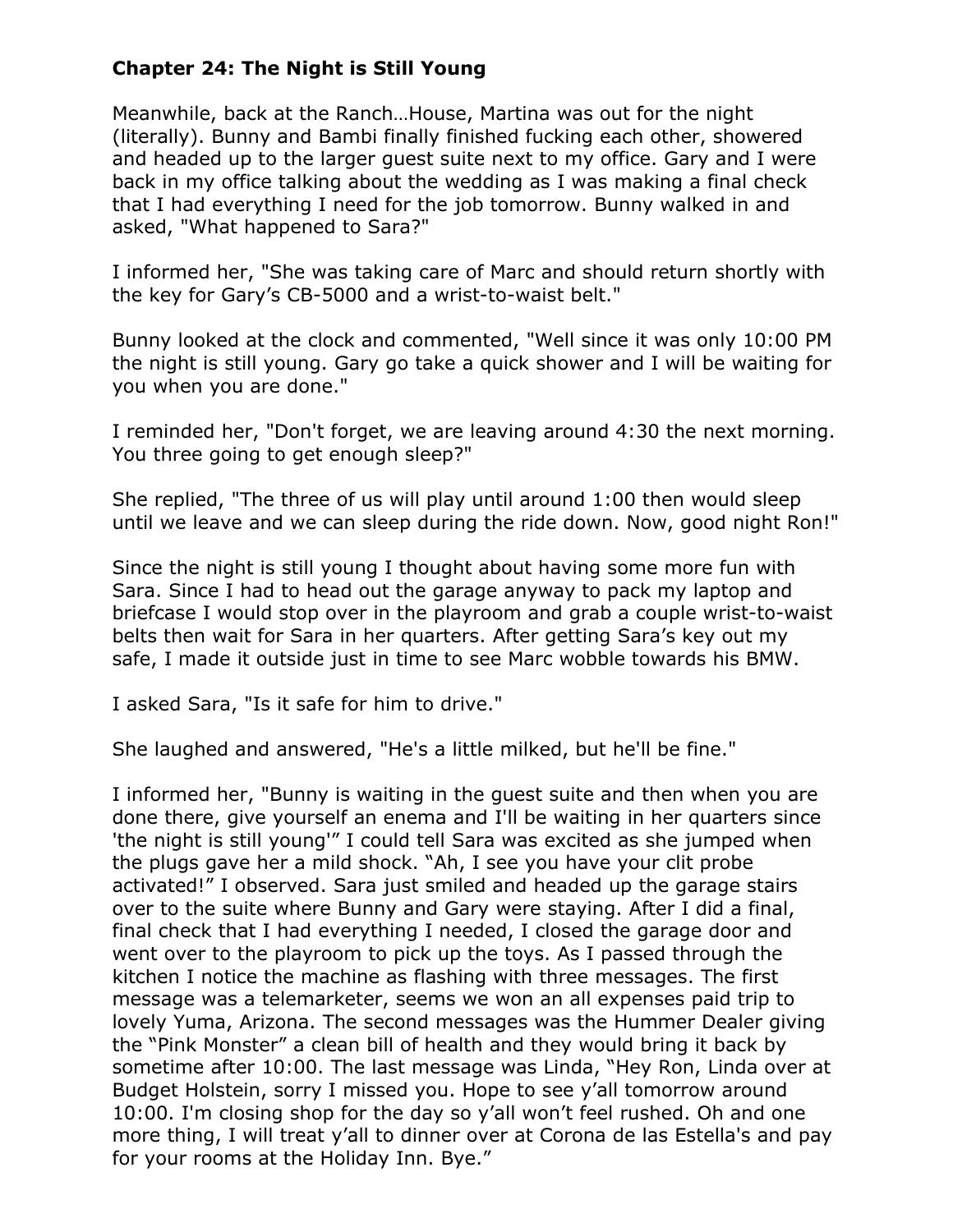I thought back for a moment to a couple years ago on the first job with Budget Holstein how my sister almost made me lose the client. Now Linda is going out of her way to help us, goes to show the integrity and quality of our work. I headed over to Sara's quarters and found she had not yet returned. I set everything on the bed. While I was waiting I fastened the wrist-to-waist belt around my waist and snapped the padlock shut on the waist buckle. The keys for these belts were over in the kitchen so we could not 'accidentally' release each other. A few moments later Sara appeared took care of her business and then returned.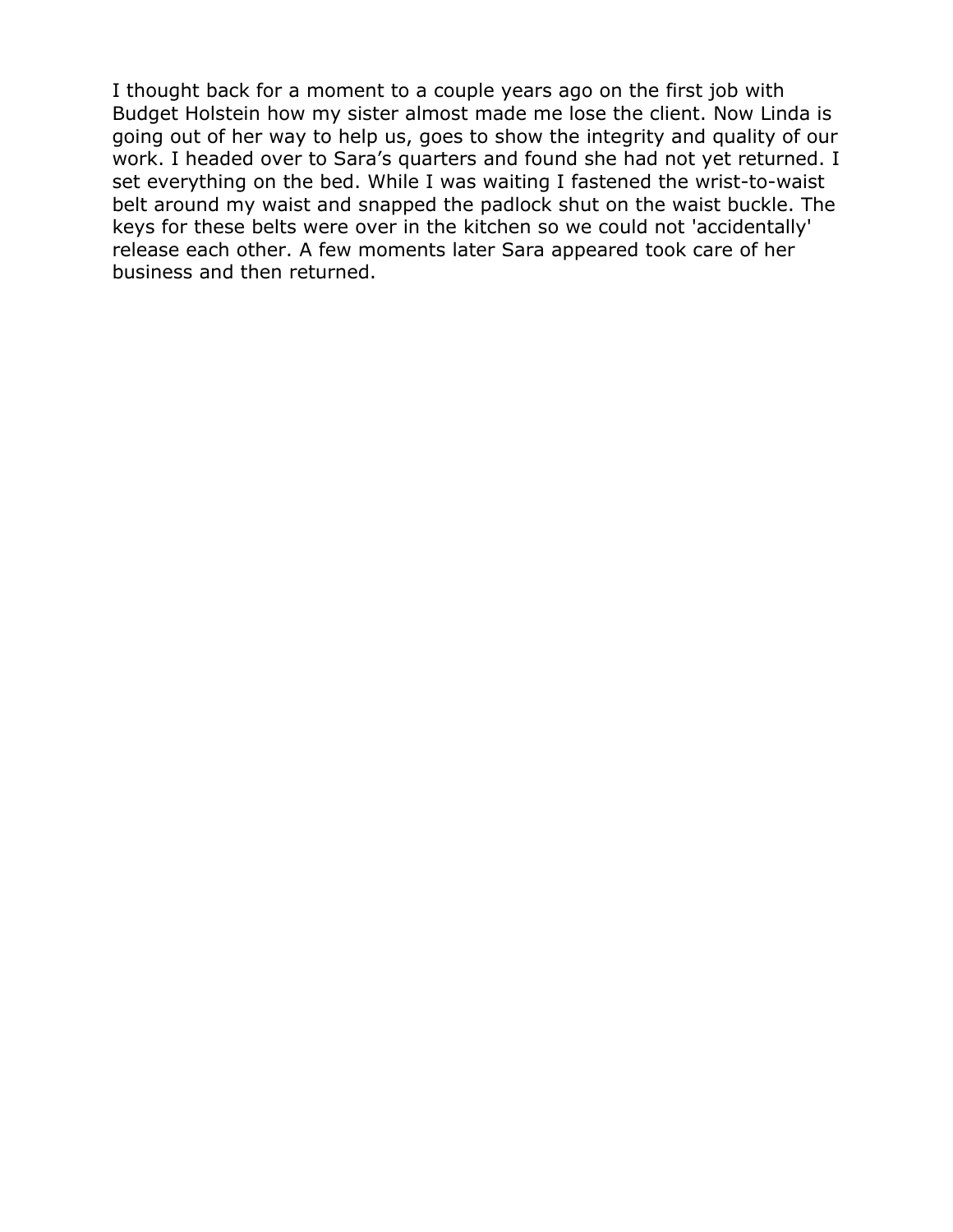"Strip down to your belt," I ordered her. Without hesitation she replied and I placed and locked a belt around her waist. "This is going to be a bit of challenge but fun as well!"

With that I turned off the lights in her suite except the bedside lamp, which was set on a timer to turn off at 10:45 and back on around 3:30 the next morning. It was now 10:35 so we had 10 minutes until we were totally placed into darkness. You need to remember we are surround by desert and there are no lights around to shine in. Unless there is a full moon (which there was not) once the sun sets it is pitch-black out.

I informed Sara, "Neither one of us should have both our wrists free nor our belt removed at the same time."

Sara knew I could remove her belt and even buckled her wrists with onehand so she strapped my wrists to my side and then proceeded to remove my CB-5000. Once she removed the CB-5000 my aching cock came to life and Sara started giving me a blow job.

I directed, "Stop that! We only had about 5 minutes left and I needed to get your wrists secured and your belt removed!"

I had her sit on the edge of her King-Sized bed while I slowly secured each of her wrists to her waist and then carefully removed her belt. I had just removed her belt went the lamp clicked off and the entire room went black.

I announced, "Now the fun begins! Go ahead and lie down towards the center of the bed, I'll join you in a moment."

I could hear Sara moving across the bed and felt the mattress shift as she moved towards the center. Now that she was in the center of the bed, there was no danger of either one us falling off. While we could get up, it would be very difficult and time consuming with our wrists restrained. Next I instructed her to lie on her side towards me and wait. I was going to have to do this by feel, but since my cock was fully erect and her pussy was dripping it would not be difficult to get my cock into her once I got close enough. Slowly I made my way over and felt the head of the cock touch her clit (I knew by her response that was what I had touched). I carefully adjusted my position and sank my cock into her waiting pussy.

They say when one of our senses is deprived the others become stronger to compensate for the loss. The feeling of fucking her in total darkness with my hands restrained was unreal. I could tell by Sara's moans she was experiencing the same pleasure. We went at it like this for a good hour when I finally was getting close to climax. Sara could sense this and started having her vaginal muscle 'milk' my cock. I shot a heavy load within a minute, but Sara did not stop, she kept on milking my cock harder and harder as I fucked her deep and deeper. A few minutes later after another powerful orgasm and another load deposited into her pussy.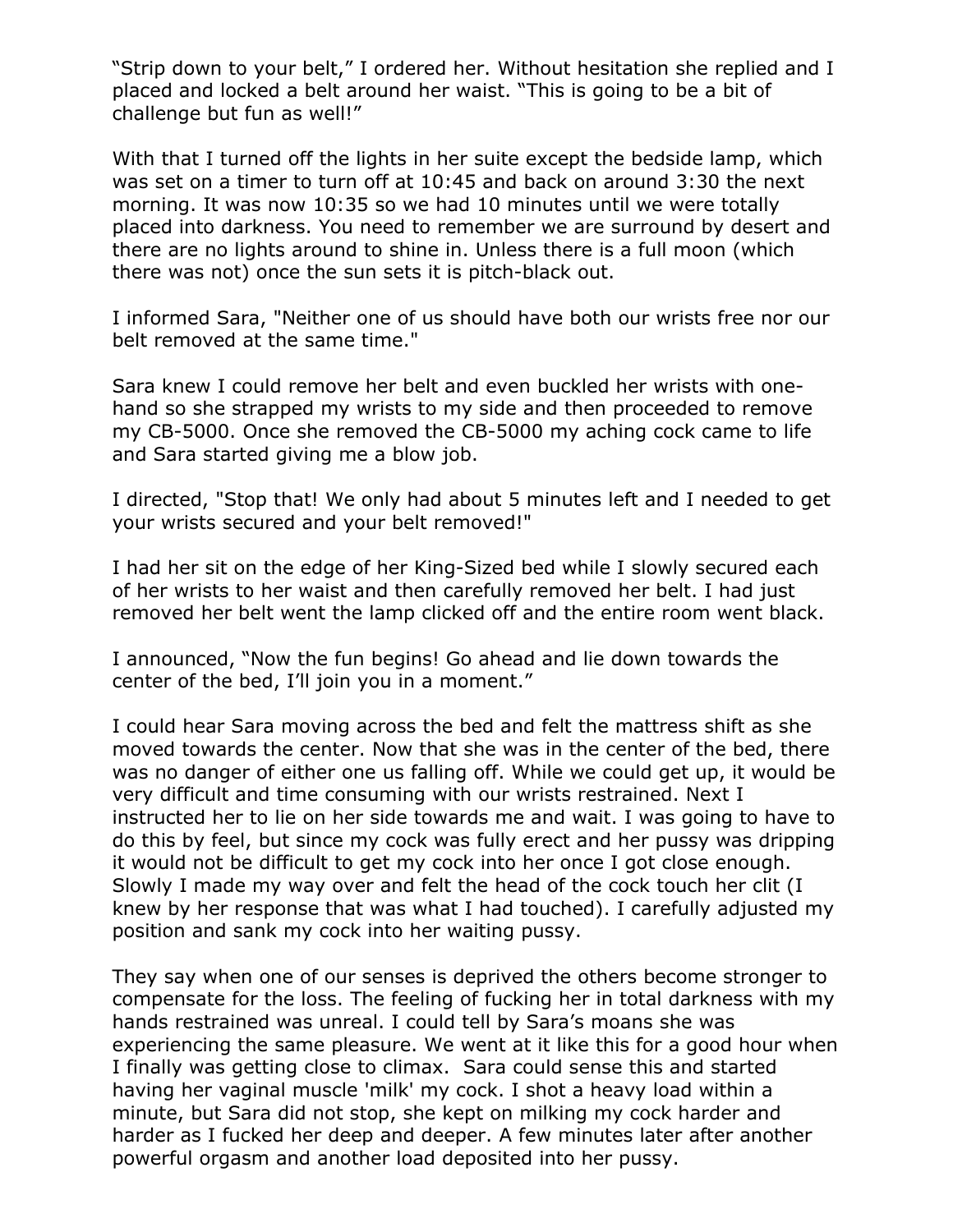At this Sara removed herself from my cock and turned me so I was lying diagonally across her bed with my head towards the foot of the bed. I was wondering what she was up to when I detected her strong aroma and felt her thighs around the side of my head. She then positioned herself so her pussy was directly over my mouth and sat down on my face. She then ordered me to 'clean' her out. I started tonguing her pussy eating her juices and my cum. I would occasionally attack her clit with my tongue just to keep it interesting. Little did I know she was going to start going after my cock. Here we are in total darkness with our wrists strapped to our sides going at each other in a 69 position. I remember her cumming a couple times while I was 'cleaning' her and I came at least twice in her mouth. We ended up falling asleep this way.

I woke up a little after 1:00 and not even thinking started tonguing her clit. To my surprise she bit down, gently though, on my cock. I thought she was waiting me to 'clean' her faster so I speed of the tempo, but she responded by biting down harder on my cock. As soon as I stopped she released her jaw and started giving me a slow blow job. This was her way of telling me she wanted to go to sleep. She would continue with the slow blow job to relax me until I feel asleep. Once I was asleep she would go to sleep as she normally does, at the drop of a hat. What I didn't realize until morning was the whole time we were asleep she kept my cock in her mouth. At 3:30 the lamp turned on and that was when I realized my cock as still in her mouth. I tried to remove my cock from her mouth only to discover that she did not want it to 'accidentally' come out during the night and had locked her jaw down on my cock. Okay, I know how to wake her up and I started a very quick and hard attack on her clit with my tongue. Within in a couple of minutes I could tell she was waking up as she began to suck on my cock some more.

"Not now Sara, it is time to get up," I told her.

She was not in the mood to get up and whined, "Do I have to? I'm really enjoying this!"

I replied back "Yes, we need to get up and get ready. We can have more fun tonight at the hotel."

Sara was waking up and then asked confused, "Hotel?"

I explained, "Oh, I forgot to tell you, Linda called last night and left a message. She is going to treat us to dinner and a night's stay at the Holiday Inn where we stayed before. I guess she figures this is going to be an all day affair!"

Sara was awake now and really excited that we would get to spend another night together. "Okay, we need to get ourselves back into our belts and then out of these restraints. Since the CB-5000 is easy to attach with just one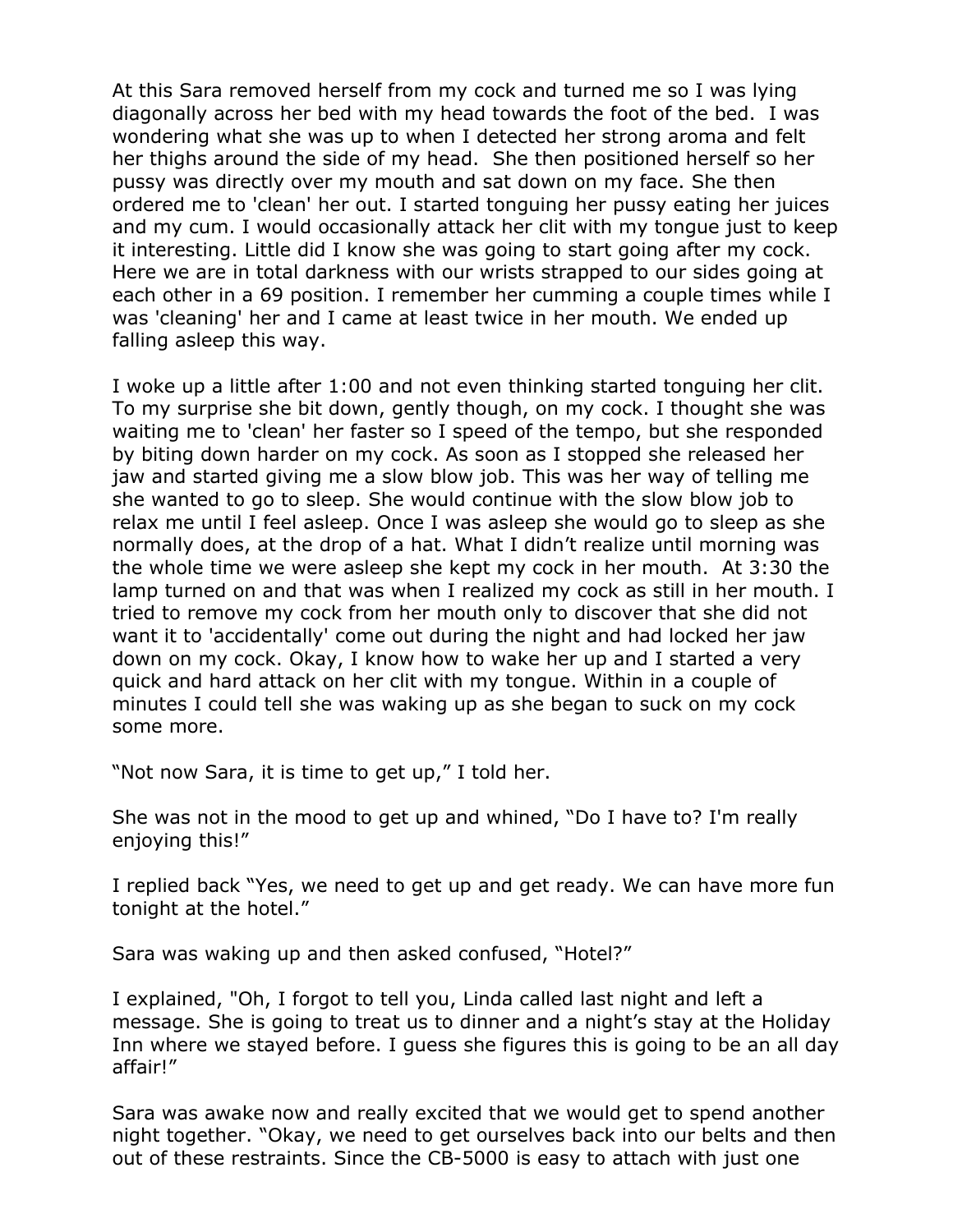hand, I'll go ahead and have you secure and release me. First, need to go to the kitchen and get the keys for these restraints."

It was a lot harder than I though to get off the bed without the use of my arms, but I managed to get to my feet and made my way to the kitchen and got the keys off the counter. When I returned Sara was in the bathroom reliving her bladder. Not bad idea I thought to myself, better go now it will make it easier for her to reattach my CB-5000. I set the keys on the bedside table and went to relive myself in the hall bath. Once I returned Sara had the cock ring of the CB-5000 in one hand and the cage in the other. She snapped the ring closed behind my cock. The she grabbed the padlock and with her other hand carefully lined up the metal pins and slid the cage over my cock. Using her body she was able to hold the cage in place so she could attach the padlock through the metal pin, thus securing my cock back in its metal prison. With my cock now secured Sara undid the wrist restraints allowing me to unlocked and remove the belt from my waist.

Sara asked, "Why did you tell me to give myself and enema last night?"

I explained, "You are going back into your belt with the anal plug in place until tonight!"

I quickly cleaned off and lubed the plugs and made sure the clit probe was engaged. I had secretly replaced the vaginal & anal plugs with the next larger size. I slowly interested the anal plug into to her rear, which took a little effort and a lot more lube. The plug finally plopped in and her sphincter pulled it the rest of the way. The vaginal plug went right in with no problem, as her pussy was still very wet. Sara was now secured in her belt allowing me to undo her wrists as well. Now that she was freed I told her to get dressed and meet me down in the garage.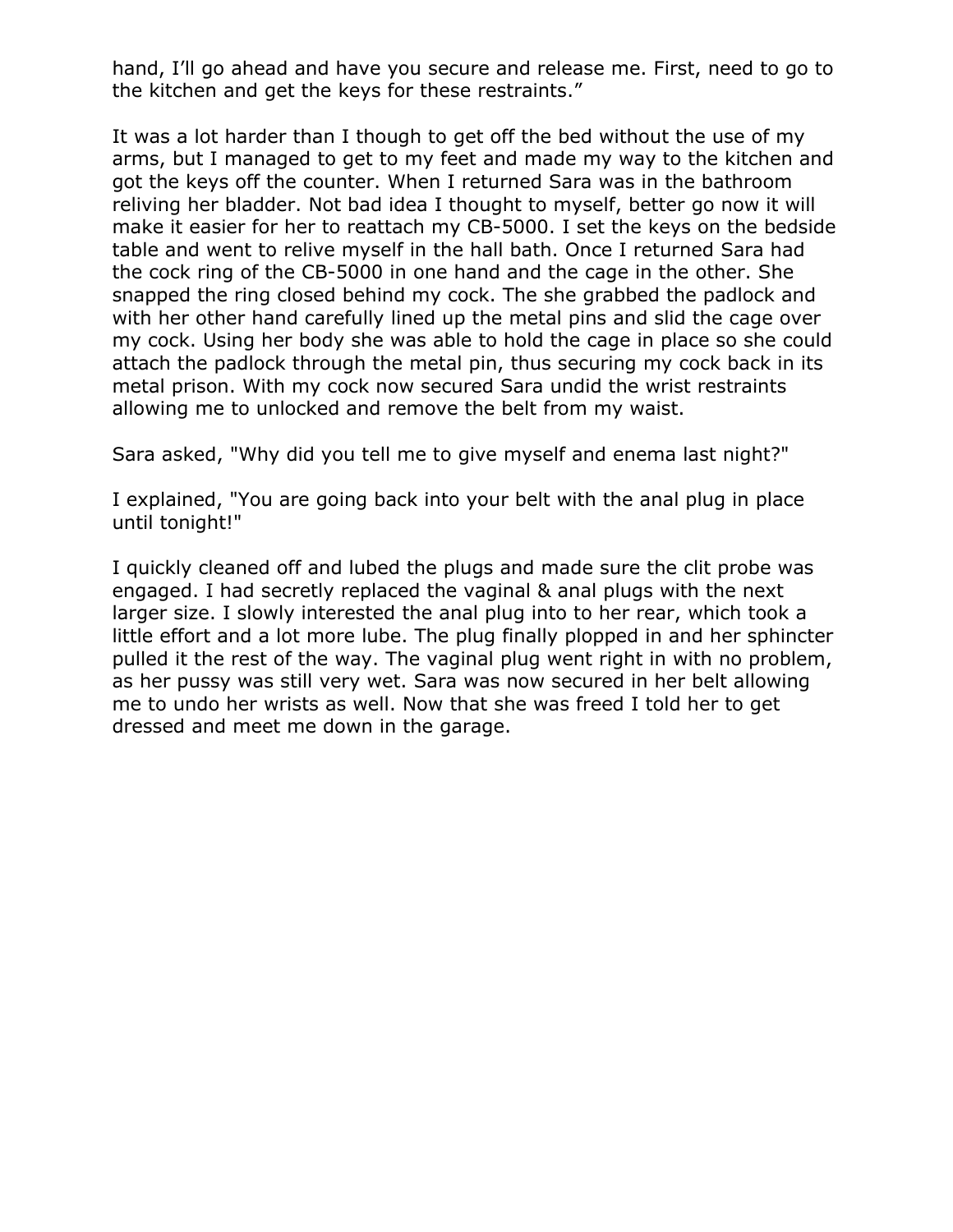The night before I had brought down a change of clothes and kept them in the hall bathroom. I did not want to take the chance of accidentally waking Martina before her scheduled wake-up call later that morning. After changing into a fresh set of clothes I emerged from the bathroom to find the light on in the library off the Great Room. Gary was in the library when I walked in and commented on my interesting collection of books. I didn't have a chance to ask him what he meant by that as Bunny and Bambi came into the Great Room looking for us. Both girls were wearing leather haltertops that barley hid their chastity bras and short black leather skirts barley long enough to hide their belts. Both were wearing black stockings and highheeled leather boots. The girls were inquiring on Sara, I told them she should be downstairs waiting for us in the garage. The four of us made our way out the door and downstairs. As we walked in the garage there was Sara waiting for us, dressed just like Bunny & Bambi, including chastity bra compliments of Gary!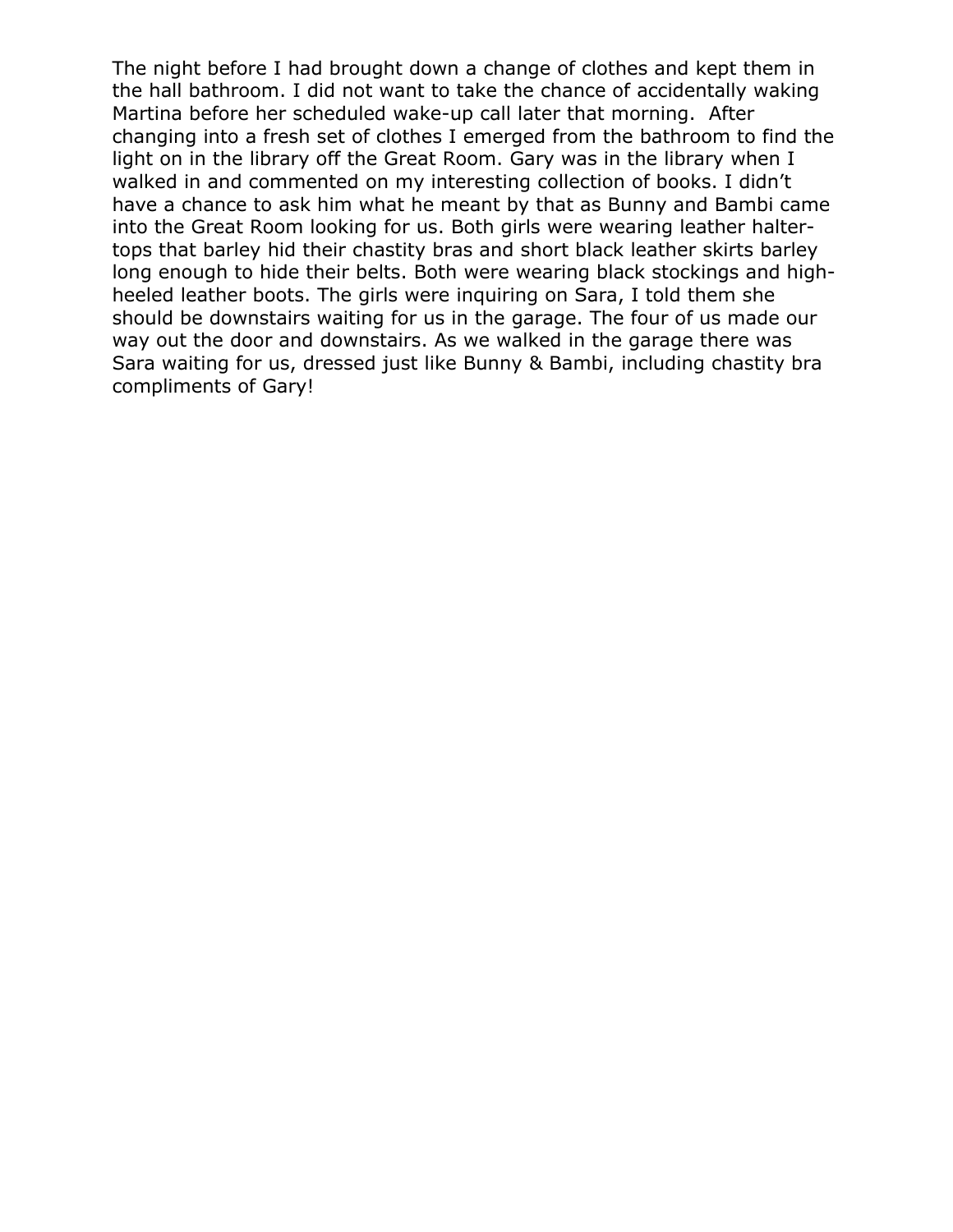### **Chapter 25: Wake Up Call!**

The clock on the garage wall read 4:30, in about 3 hours Martina would get a wake up call she would never forget. Gary, the 'triplets' (Sara, Bunny and Bambi) and I headed out in the PT Cruiser on to the Pima Highway. It would be a long drive down to Oro Valley, but at least we wouldn't have to make the same drive back tonight thanks to Linda. By the time I reached the main freeway, the 'triplets' were asleep. Gary and I chatted about the wedding, the house and moving the business to Phoenix. He bragged his house would be bigger than mine and between the two of us we could have some wild parties together. The sun was just starting to come up around 6:30 am when we reached Florence. It would still be another couple hours before we would reach Oro Valley and another hour until Martina's 'wake up call'. I located a truck stop a couple miles up the road and decided we would stop there for breakfast.

Meanwhile, back at Desert Foothills Estates, the contractors and their heavy equipment were beginning to arrive. This was a late start for them, normally they would have already started well before the sun even came up. I wanted to be quite a ways from the house when they started so that when Martina called I could truthfully tell her we were too far out to turn back now. The foreman carefully checked his watch and as soon as it hit 7:30 he gave the signal for the crew start breaking ground. If the roar of the earth movers, bulldozers and backhoes all starting at once didn't wake Martina, the first bulldozer load of rocky dirt being emptied into an empty dump truck sure would.

Martina was securely belted and sleeping peacefully up in the master suite. The morning sun was starting to shine through the eastern windows on to her naked and belted body. At 7:32, the first load of rocky soil was emptied into a dump truck producing an extremely loud and earthshaking crash. Martina was awoken and yelled out "What the fuck!?" She was still half asleep when she got off the bed and went to window to see what was all the commotion. She looked out to the west to see the crews down on lot #12. "What the fuck are they doing this fucking early in the morning?" Again, she was not quite awake and her mind was more focused on what was going on outside than her own body. It wasn't until she started walking back towards the bed did she feel the plugs moving within her. She was starting to get slightly aroused, not enough to activate the clit probe though. She went back to the bed, laid down and started rubbing her tits and shaking her hips in an effort to get the plugs to stimulate her more. In her mind she thought she was wearing one of her plug-in harnesses and had no idea yet it was a chastity belt. Since the plugs were doing a good job getting her aroused Martina focused her fingers on her tits. Her breathing was getting more labored and she as starting to get hot. She started rubbing her tits harder when the first shock hit her. "What the fuck was that?" she wondered out loud.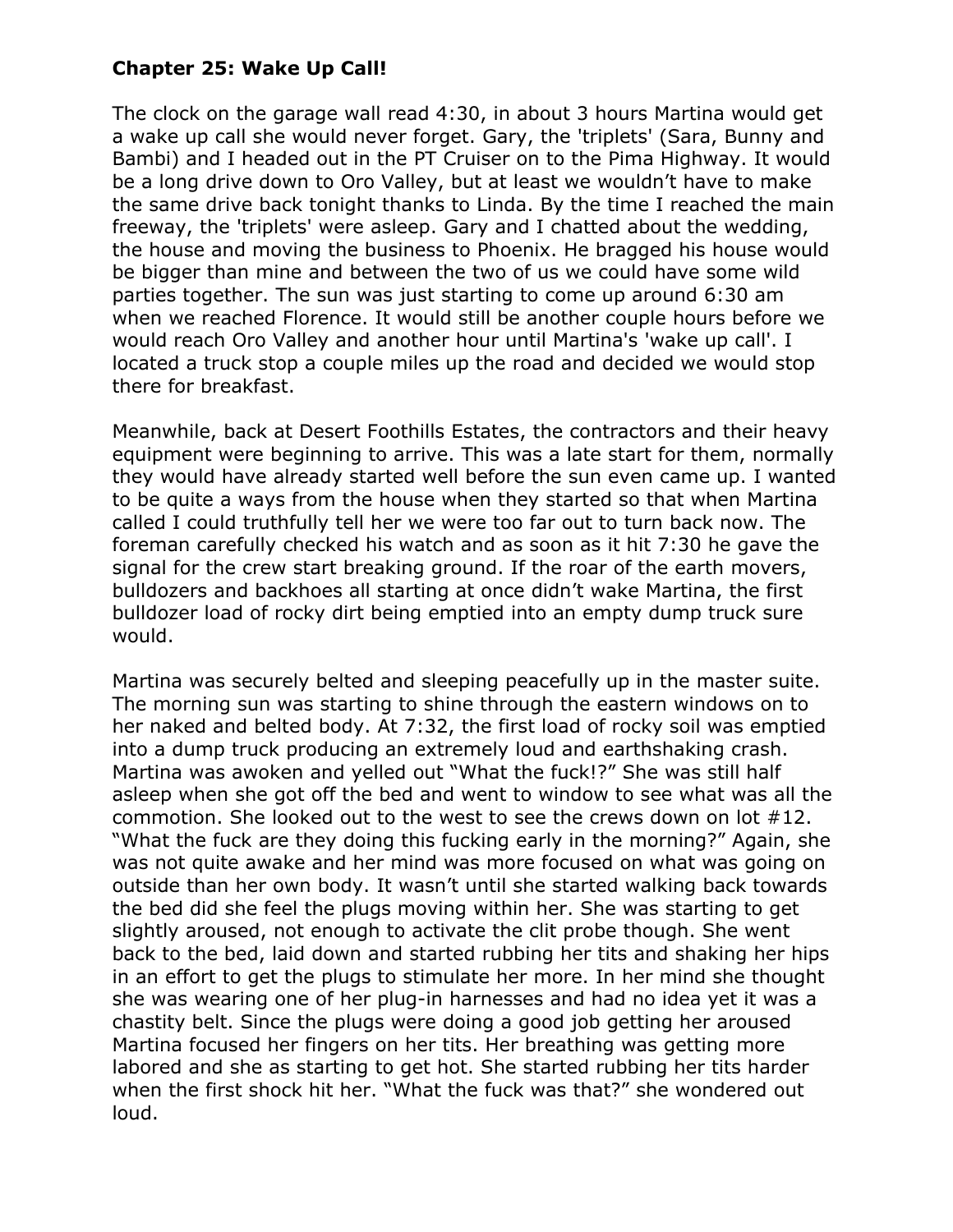Again she was not fully wake (not that she ever is before 9 in the morning anyway) and was a little confused on what just happened. She just shrugged and let out a 'whatever!' She then continue rubbing her tits and getting herself very aroused to the point her clit made contact again with the probe and the current flowed through the plugs. This time the shock woke Martina up and she looked down at her crotch and screamed, "What the fuck is this?" She thought she was having a bad dream and tried to go back to sleep hoping she would 'wake up' and none of this would be happening. Try as she may, Martina could not go back to sleep with all the noise coming over from Lot 12.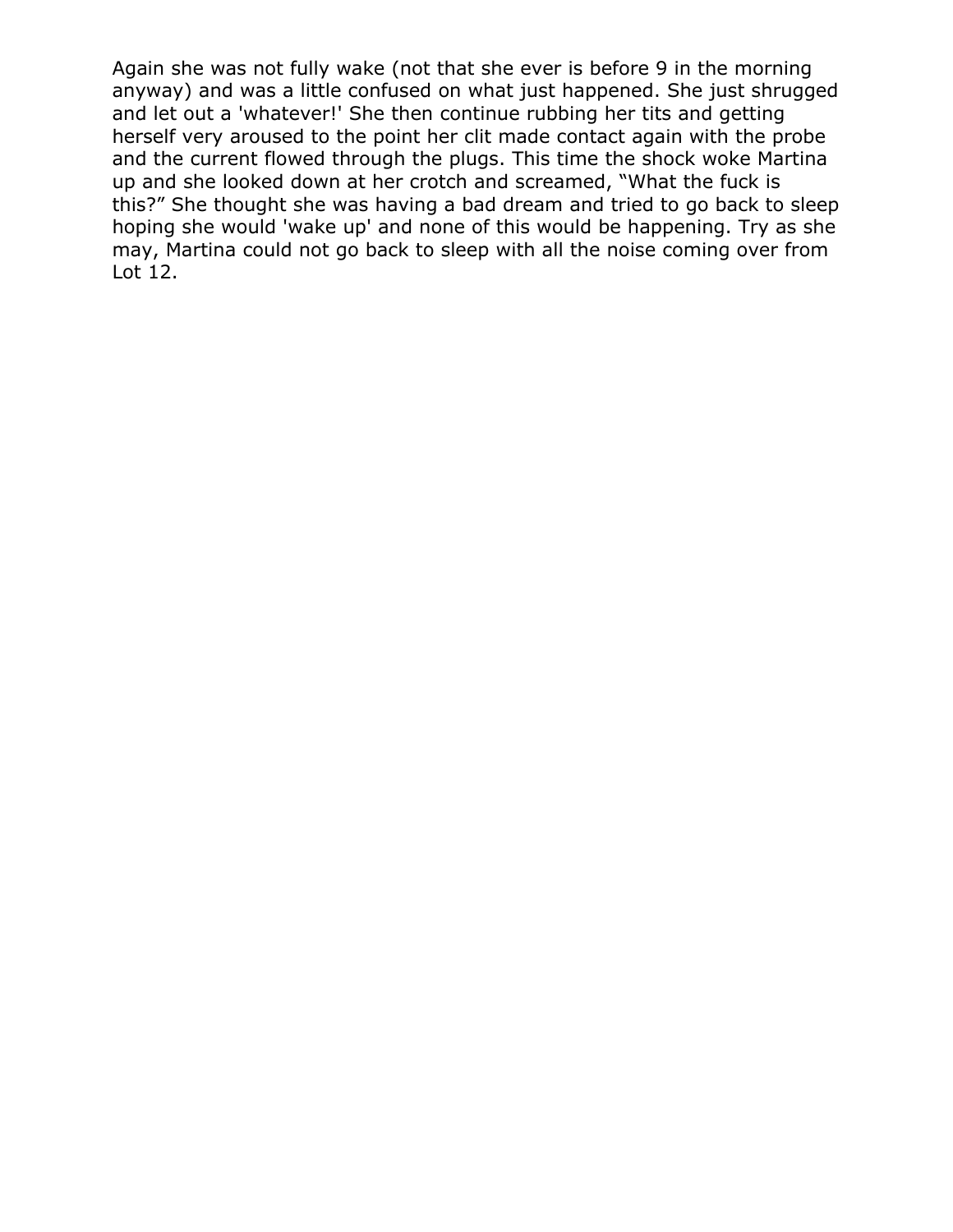Martina headed past the bathroom into the closet so she could see herself in the full-length mirror. Once she was in the closet and saw herself in the mirror, belted, reality set in. "Fuck you Ron! What the hell happened last night?" Martina racking her brain tried to remember the night before but everything was so fuzzy. She remembers having several glasses of wine with dinner and being in the pool. She sort of remembered being gang-rapped to the point she passed out from exhaustion. But everything else was a blank and she had no idea how she ended up in this contraption. She grabbed her cell phone and called my cell phone.

We had just ordered our breakfast when my cell phone started ringing. I looked at my watch and it was almost 8:00 AM.

I answered my phone, "Why good morning Martina, what are you doing up this early?"

Martina answer angrily, "I was woken up by the fucking construction crew on the lot behind us!"

I was trying to keep from laughing, "Oh, you mean they started breaking ground for the Zinfandel's house? Wow Gary will be thrilled to hear that! Was that why you called, to tell me the great news?"

"Fuck no!," snapped Martina, "I need you to come back, I seemed to be stuck in one of Gary's toys and can't get it off!"

I explained, "Well dear, we are in Florence already and I won't be back until late tomorrow night."

Martina was starting to get rather angry, "Well how the fuck did I end up in this fucking thing anyway?"

It was time to lay down the law (without laughing), "Well Martina, that 'fucking thing' is a female chastity belt and you are going to be wearing it from now on!"

Martina replied, "Like fuck I am what is the meaning of this."

I confronted her, "Well first off, I am tired of you cheating on me."

"I have not been with another man," was Martina's defense.

I explained, "What I meant was screwing around with your girlfriends as well as attempting to screw the maid. Second you are very close to being fired by Marc…"

Martina cut me off, "...I don't fucking care about that job, fuck Marc!"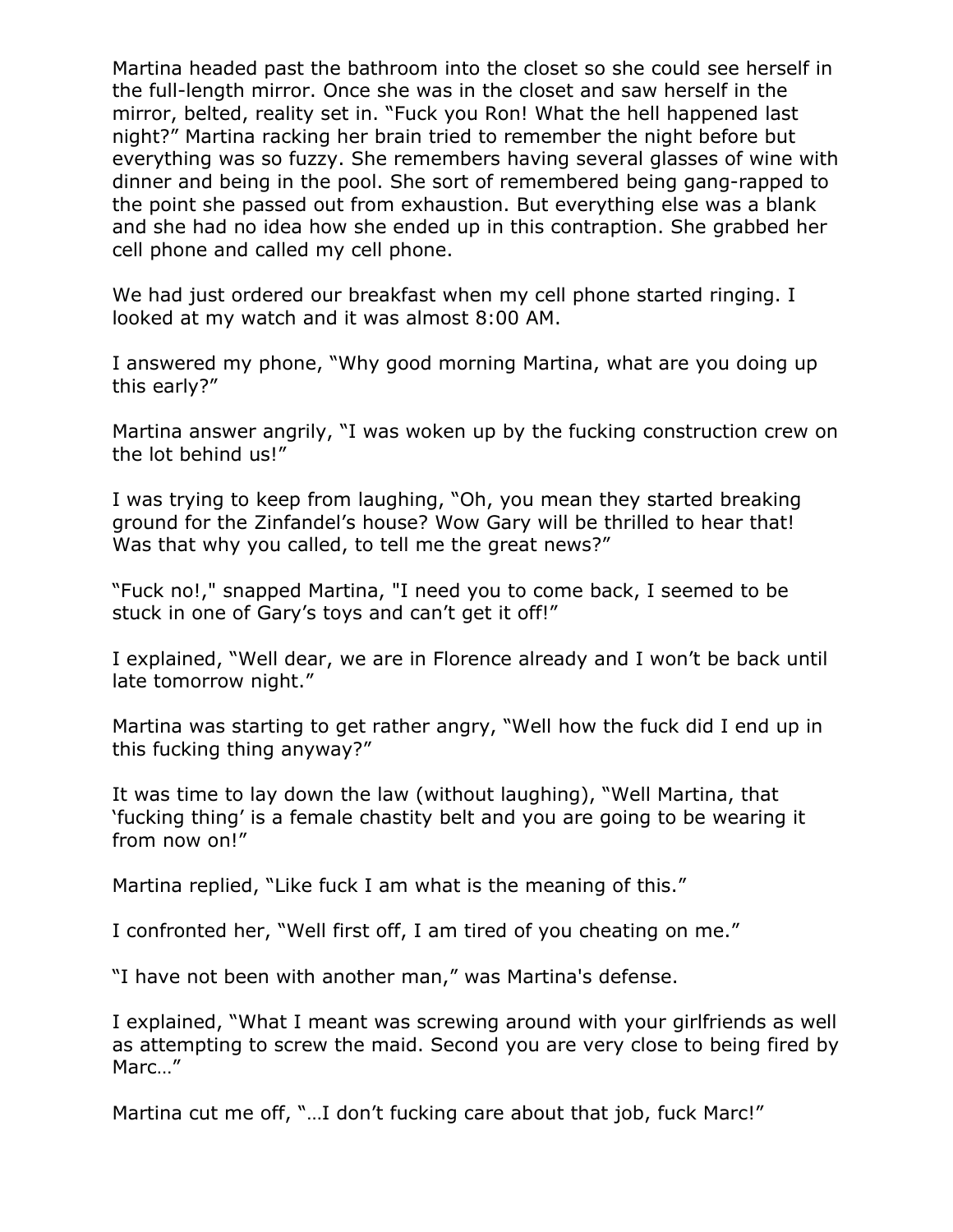I continued, "Yes, I know you have fucked Marc, you damn near killed him too. Do you remember our agreement? As long as you keep your job you can keep your pink Hummer."

Reality just hit Martina and bit her hard on the ass, "Oh fuck, yes I do!"

I concluded, "Finally, you have been unfair to Sara, she has to work her butt off nonstop to clean up after you and your girlfriends. Things are going to change big time when I come back tomorrow night, you just wait."

Martina had calmed down as she realized she had been caught and nervously asked, "What do you mean by that?"

I simply replied, "You will find out tomorrow night. Oh and one more thing as I am sure you have discovered already…I wouldn't try getting too aroused as the belt is designed to send a jolt through the plugs in your pussy and rear anytime you get too excited!"

"Yes, I found that out already…," replied Martina weakly.

Our food arrived and it was time to end this conversation, "…our foods here gotta to go!" and I disconnected the call.

As the five us ate breakfast we talked about our plans for Martina. Sara suggested we add an extra incentive for Martina to behave herself such as allowing her to have a party or a girl's only sleepover during the weekends. I sweetened the deal for Sara by suggesting Martina would need to help out in preparation of the sleepover or party. Further we decided she would need to clean up after her girls as so that Sara would not have to do *all* the work. After I finished my breakfast, I jotted down some notes and would draw up an action-plan later tonight if I had time. After paying for breakfast and waiting for what seemed like an eternity for the "triplets" to "powder their noses" we were finally on the road again! I wasn't expecting for us to be leaving breakfast so late as it was already 9:30 but Oro Valley was only about an hour away.

I asked Sara to give Linda a ring on my cell and let her know we were coming. We arrived at Budget Holstein right as promised at 11:00. The nice thing about having Gary and the triplets with me was it was only one trip from the car to the store with all the equipment. It was quite a site for Linda to see me walking in with Gary. She has not seen Gary in nearly 10 years followed by the triplets. Linda just stood there shocked and speechless when she saw the triplets or was it seeing Gary with a few more years on him. I finally broke the silence announcing, "I'll be in the back working on this here network if y'all need anything."

Linda responded, "…Um…okay, Ron that is fine." She looked at Gary, "You sure have changed a lot since I last saw you 10 years ago!"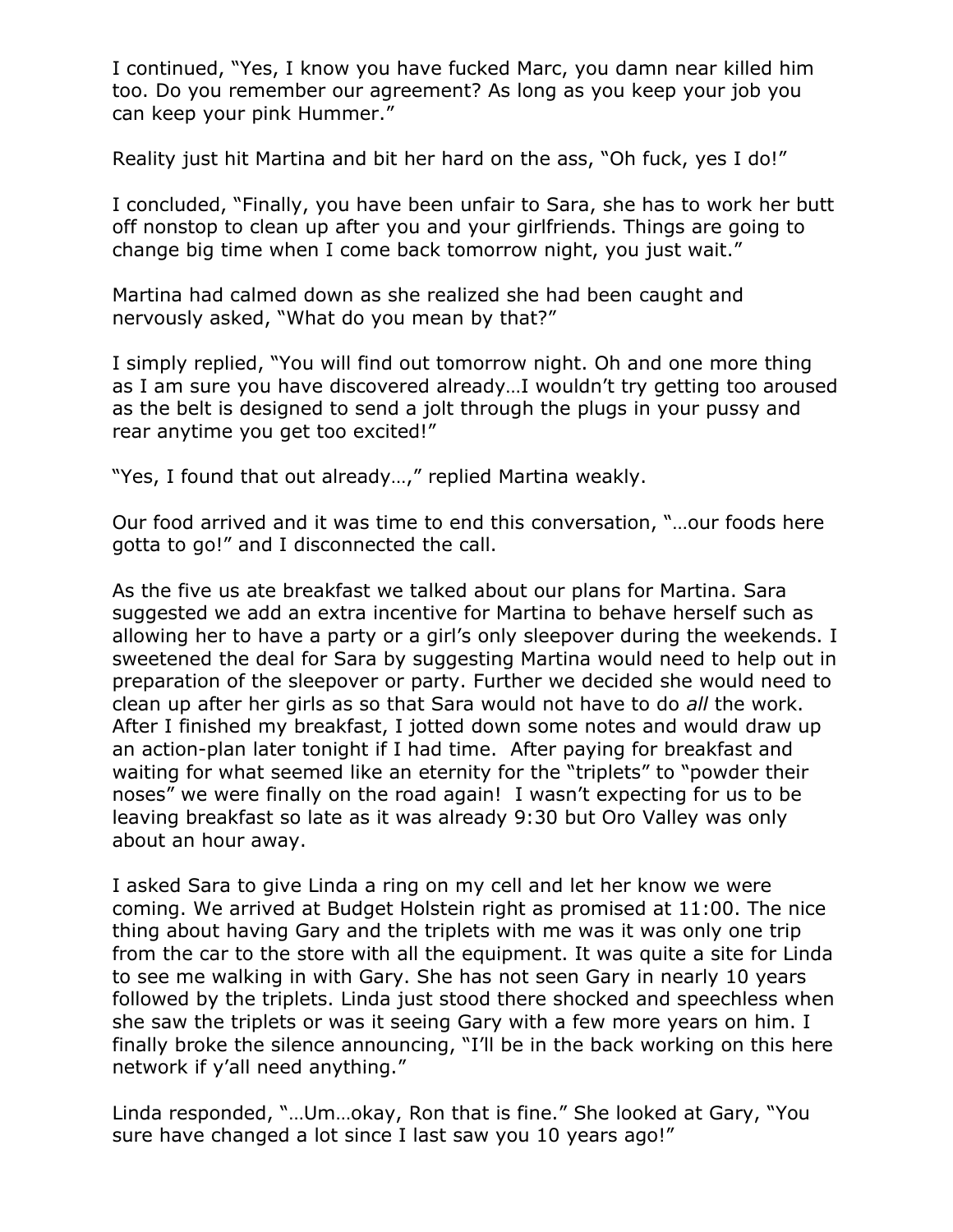Gary wasn't too sure about this comment, "Is that bad or good?"

Linda apologized, "Oh sorry…didn't mean it to sound like that. Anyway, I recognize Sara; these other two must be your bride to be Bunny and her sister Bambi." As I headed for the back the four of them just chatted for a bit until finally Linda announce, "Okay, let's get down to business".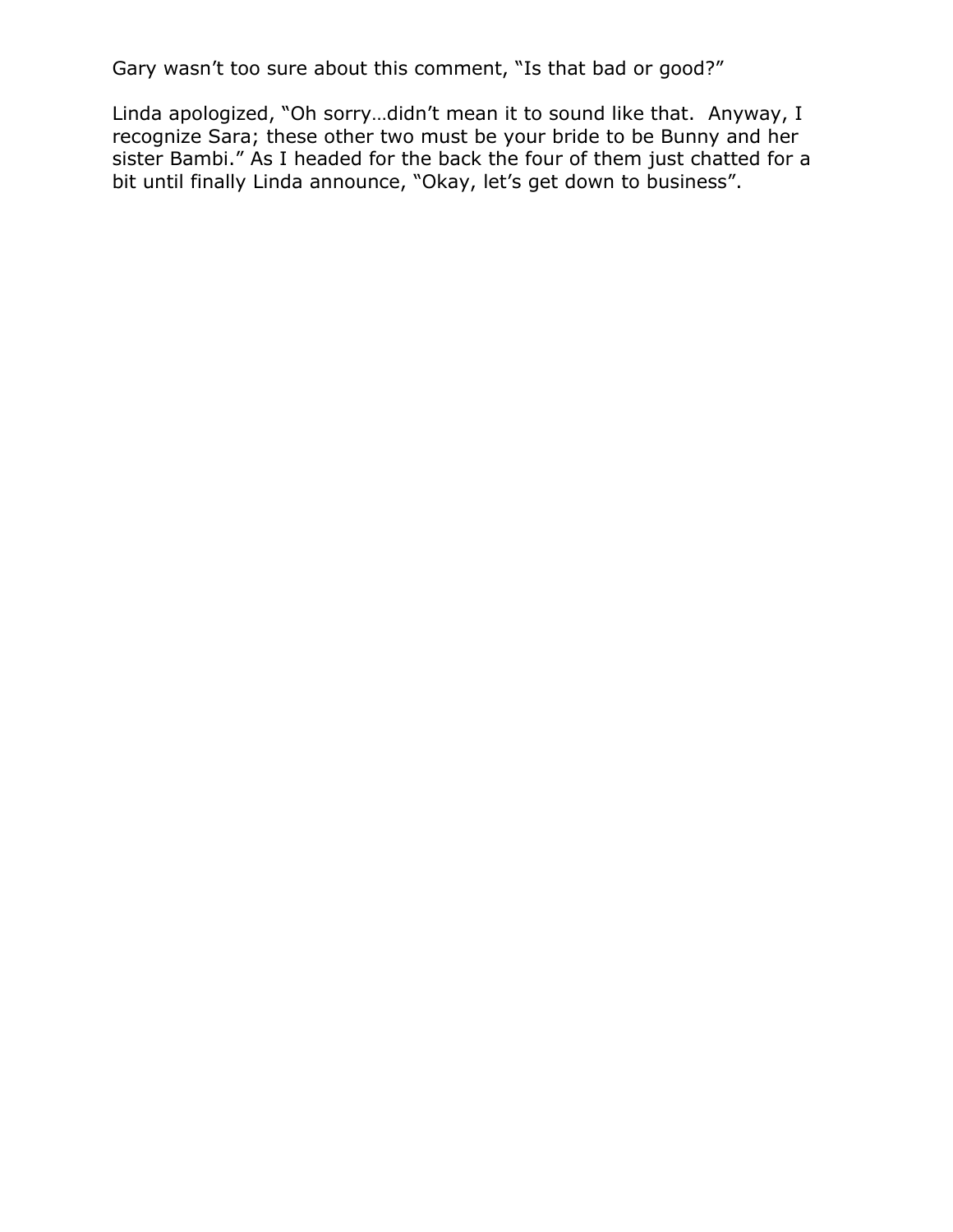# **Chapter 26: Organized Chaos & Shopping Spree**

I really though this would be a simple upgrade as all I would have to do is disconnect each antiqued workstation from the network and replace it with the new computer. The more I got involved the more complicated it became. There were way too many workstations connected to the too few switches and then there were workstations, which were connected to each other via hubs. Obviously, they never planned on the network growing so large and instead of adding additional switches they just got creative. I was beginning to wonder if Linda had been having been having other problems besides the exploding computer.

Meanwhile, Linda had already pre-selected some leather goods based on the conversation we had last week. She asked Gary to remove the girl's chastity bras so they try out the bustier and corsets. Gary removed the bras and Linda presented several styles of corsets all in the standard "bridal white" color. Bunny was the first to try a classic Victorian era over-bust corset. I walked in to the front of the store to see Linda finish tightening the laces. The effects of the corset were absolutely stunning on Bunny as it tightly trimmed her waist and pushed her breasts up.

I commented, "Wow! Bunny you look really good in that corset! Sorry to interrupt, but I need to talk to Linda for a bit."

Linda looked up in surprise, "That's alright Ron." She handed a different style over-bust corset to Sara, "Here Sara, help Bambi into this while I chat with Ron."

I motioned for Linda to follow me into the back so I could show her and discuss the organized chaos she called a network. "Is there a problem Ron?"

I replied, "Well, yes. Actually that is what I wanted to ask you."

Linda looked a little puzzled, "What do you mean?"

I inquired, "Have you had any other issues besides the exploding computer?" Linda still looked puzzled "…such as network problems: workstations not responding, error messages, network going down or slowing for no apparent reason?"

Linda was understanding now, "Well, now that you mentioned it, I have been having some problems, but I thought it was more due to the age of the computers." I had to agree with her on that diagnosis, as some of the workstations were 10 or more years old.

I needed to get some information from her and I was hoping she would be able to help me. "Do you recall when you had the first computer installed?"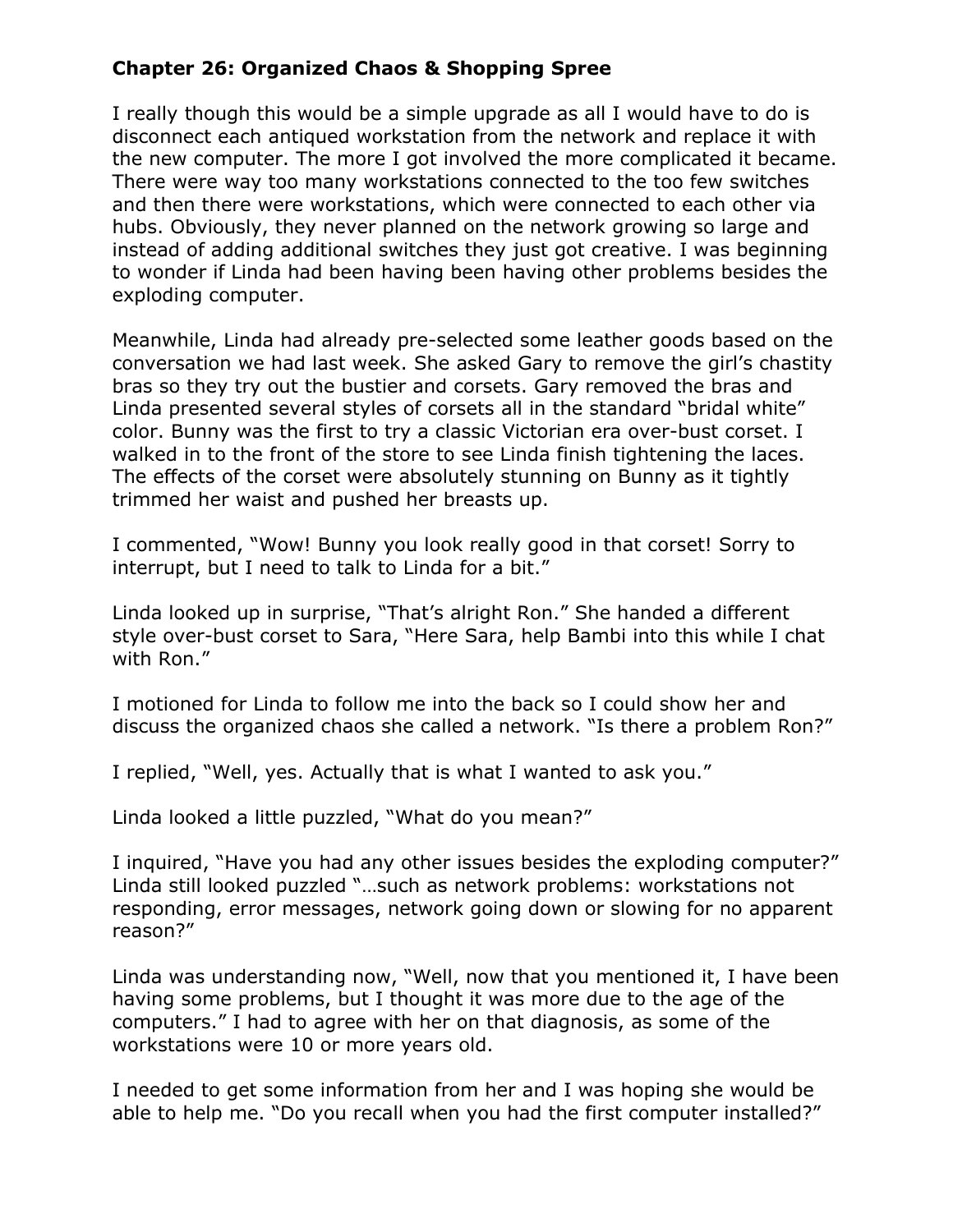Linda thought for a moment, "Well, I have been business since 1985, but did not move into this building in until 1992. "

"Okay, defiantly you are correct about the age since some of these computers are 13 years old. How about how many computers did you start with?," I asked.

Linda remembered that figure a lot easier, "We started with 5 computers, one for the each of us. I remember because the network people told me I could triple that with no problem."

I explained, "True, you could have 15 computers no problem, however you have over 30 now and this current setup cannot handle this. Hell, I am not even sure *HOW* your network is running as well as it is!"

Linda just looked at me clueless and asked "Can you fix it?"

I was honest, "Well, no, I would need the assistance of Laura and she is in Vegas."

Linda was somewhat upset but hid it, "Well, don't worry about it, I am not losing any business today since…"

It dawned on me since we were in Oro Valley, I might be able to get Andy to help me out and I cut off Linda in mid sentence, "…however, I might be able to get Andy to help me out!"

Linda's mood changed slightly, "Well, time is not a factor, just get it working if you can!"

I walked back to the front of the store and noticed Sara had finished fitting Bambi in the corset. She too looked stunning in the figure-hugging corset. Sara turned to me and asked, "We need you to settle a dispute. We all agree they should wear a hobble dress, but what color?"

Interesting question and I was not really sure if I should be answering that without seeing the girl's in the dresses, "That is a good question Sara. By the way, do you have Andy's number?"

Sara was caught off-guard with my question for an answer, "No, but I do have Lindsay's, why?"

I explained, "Because Linda's network needs some professional help and Laura is currently occupied."

Sara replied, "Well, let me give Lindsay a call and see if she can have Andy give you a call."

I told her, "Thanks, I'll be in the back if you need me."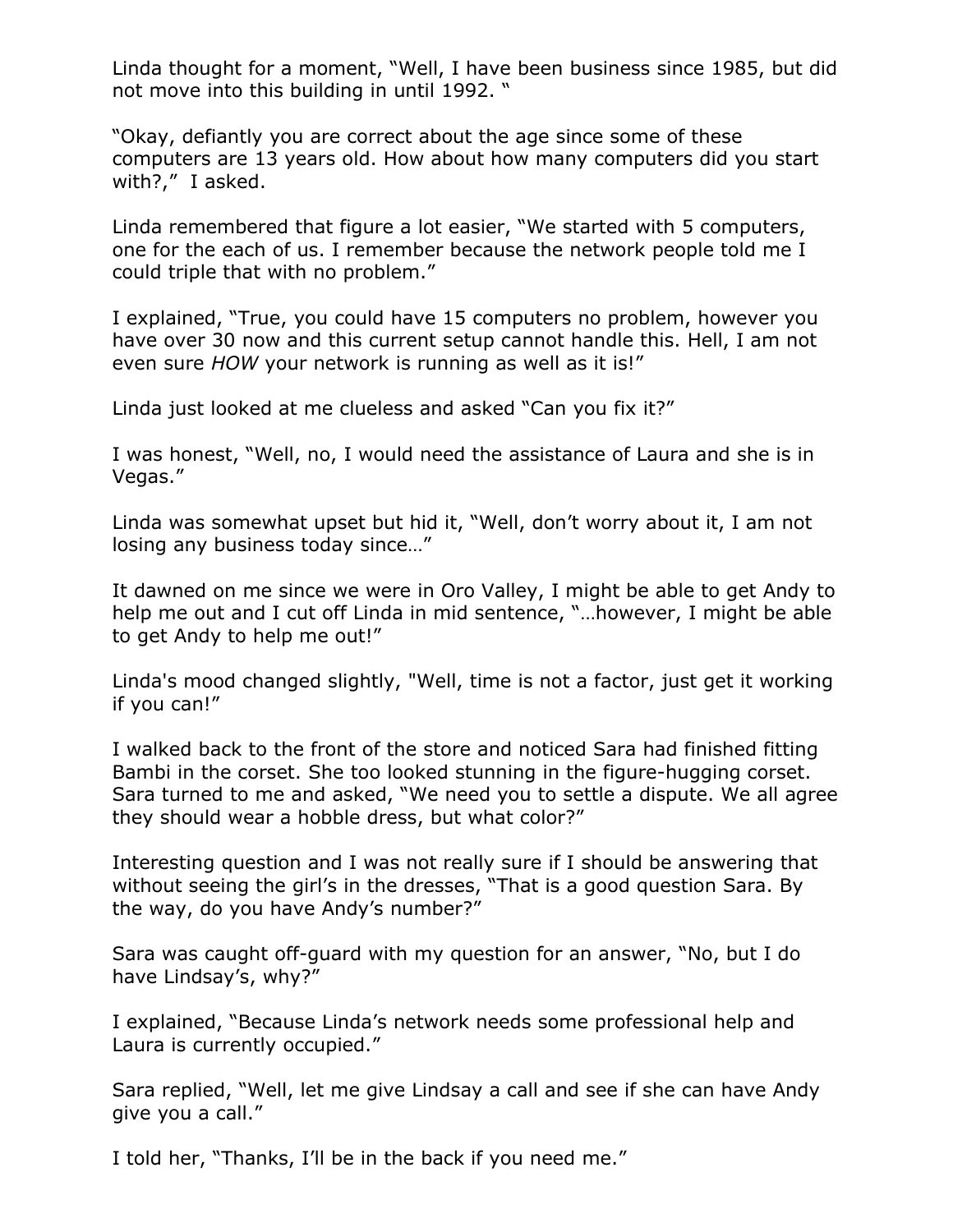I was on my way back to the office area when Sara yelled out, "Not so fast, what about our dispute?"

Since I really couldn't do anything anyway until I got some help I suggested the girls try on the different color dresses so I could make an 'informed decision'. Sara liked my idea and asked Linda to go fetch all the hobble dresses in their sizes. Sara then handed me her cell phone and told me Lindsay was on speed dial #1. I don't know what shocked me more; I wasn't #1 or that she had Lindsay on speed dial. I headed back into the office area and called Lindsay's phone.

Lindsay, immediately answered excitedly, "Oh Hi Sara…"

I interrupted "...actually it's Ron!"

Lindsay disappointed, "Oh, hello Ron how's it going?"

I explained, "Well, we are all over at Budget Holstein right now and I am trying to upgrade part of their network. However, their network is ancient and has been jury-rigged so much it is a wonder it works at all. I was hoping Andy would be able to help me out here as thing is a real mess."

Lindsay replied, "Yeah, hold on he's downstairs with the health inspector."

A few minutes later Andy had finished up with the health inspector and Lindsay had filled him in on what was happening, "Hey Ron, Andy."

"Hey Andy, I assume Lindsay gave you all the juicy details?," I asked,

Andy replied, "Yes she did! I can certainly help you out. Sounds like you need some switches and may be another router and network cable. Do me a favor if you can. Do you have a digital camera with you?"

I answered, "Of course, I never leave home without it!"

Andy playing along, "What about your American Express Card?"

Not to be out done, I replied, "Don't have one of those, for everything else there's MasterCard! I take it you want pictures of their hub and some of the interesting work-arounds?"

"You've got it. Go ahead and e-mail those over to me and I'll grab the parts on my way up and should be there in about and hour, " replied Andy.

I re-emerged to the sales floor to find the girls in hobble dresses of various colours. I filled Linda in on the good news and was just about to make a decision as to which dress when my cell rang.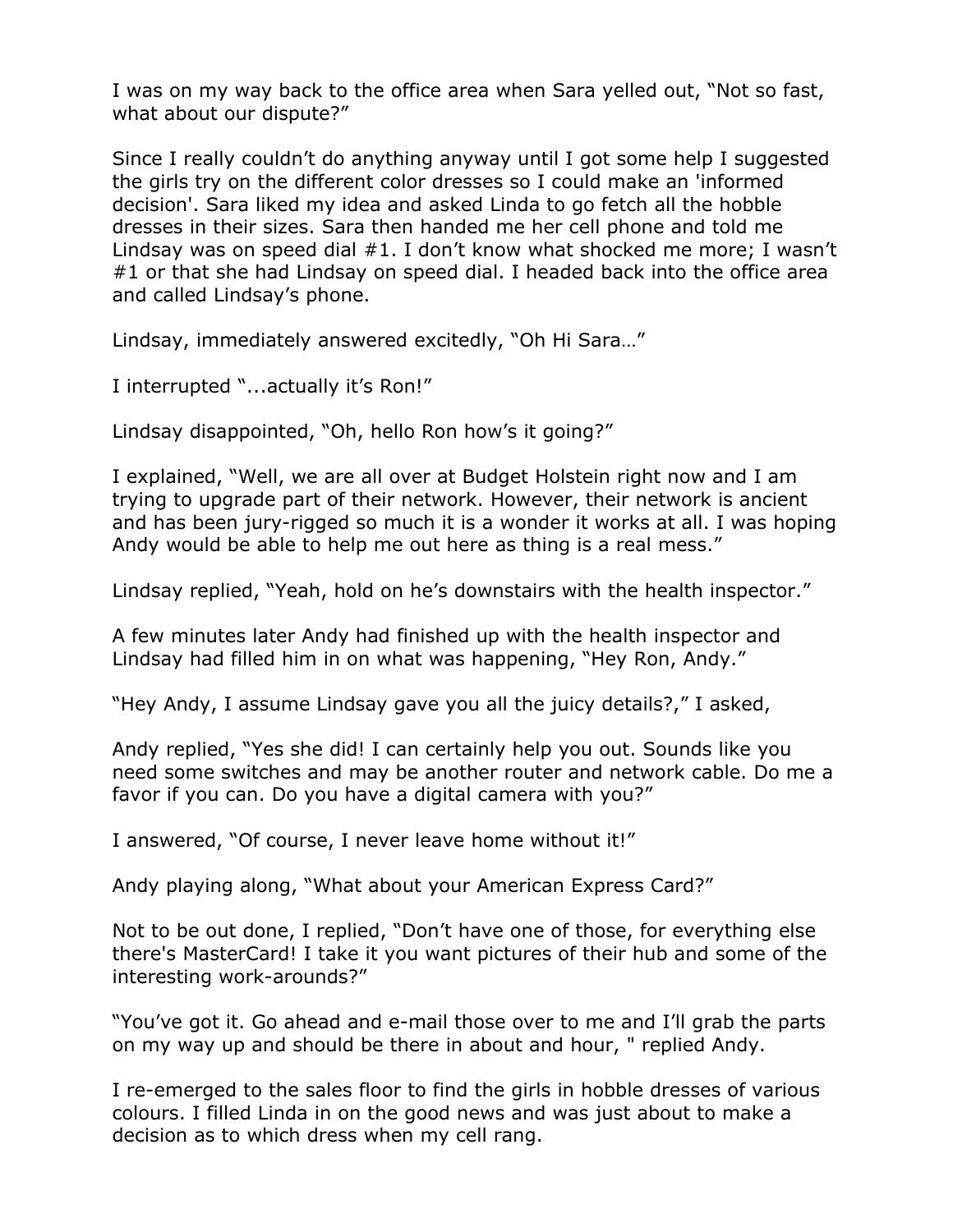My first though was Martina, but the caller ID was a 520 number, "AZOutback Consulting this is Ron."

"Hey Ron, Andy! Hey, minor detail here, where is this place," inquired Andy.

I explained, "I guess it would help if I told you where Budget Holstein was. It is on Oracle Road at the Tangerine Highway, in the new Oro Valley Marketplace."

Andy replied, "Ritzy area! Okay see you about an hour""

Now that I was done with that I turned my attention back to the triplets. Sara's dress was the traditional white and faintly showed the outline of her belt. Bambi's was more of an ivory colour and therefore did not show her belt. Bunny was wearing a black dress. Before I announced my choice I added, "Of course, besides the 5-inch ankle boots, y'all will be wearing thigh high stockings! While I do like Bunny's this is after all going to be a 'wedding' not a funeral and y'all are going to get very hot very quickly. The white makes it difficult to hide your belts, so I think the Ivory colour is the best choice. Now if y'all will excuse me I need to take some photographs of the crime scene and e-mail them to Andy." I disappeared back into the office area where I took a couple pictures of the overloaded hubs and more of the creative jury-rigging. I had downloaded them to my notebook and was about to e-mail them when I realized I didn't have Andy's e-mail address on this computer. I also realized I didn't have his cell # in my phone book, but since he just called me I had it now.

He answered, "Oh hey Ron, you about got those pictures for me?"

I explained, "Sure, do! Just one minor detail, what's your e-mail address?"

Andy slapped himself on the forehead, "Ah, yes that would help. My e-mail is andy.mcgrawl@pussycatlounge.biz."

I informed him,"Okay, here they come."

Andy explained, "I am on my way over to a store right now…Great Jumpin' Jehosaphat, what the hell is that!"

I asked, "Which one are you looking at the switch or the workstations?"

Andy replied confused, "How the hell should I know, looks like an explosion of network cables!"

"That would be the switch then," I announced.

Andy was dumbfounded," but…how…I don't understand how this is possible."

I told him, "Oh, just wait until you see the workstations and hubs!"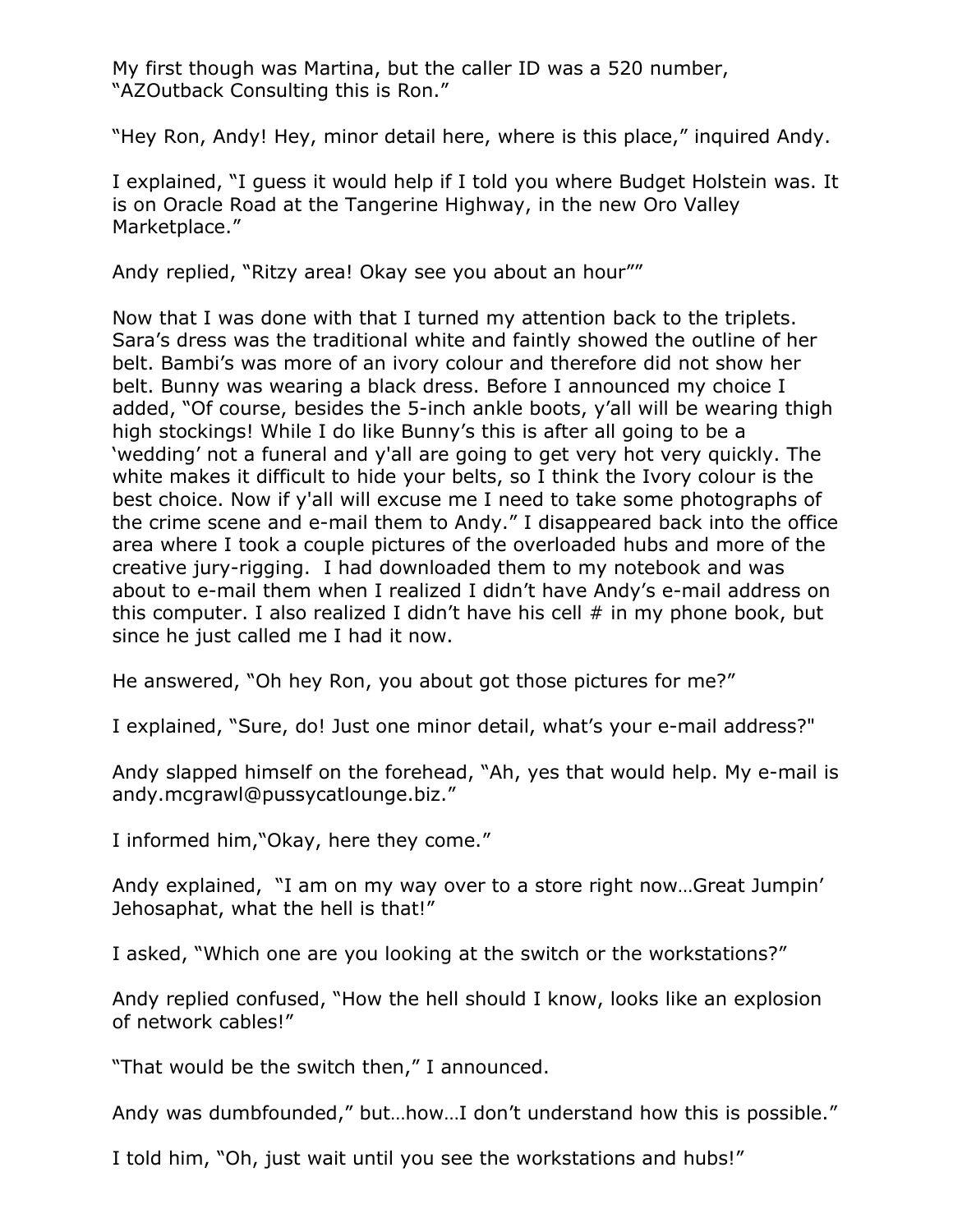Apparently he had just scrolled down to those pictures," Holy Mother of Mary, are you kidding me!"

I explained, "Now you see why I needed 'professional help'!"

"No kidding Ron, you are going to owe me big time," was Andy's reply.

I was joking when I suggested, "How about you and Lindsay spend the weekend at my mansion?"

Andy took the offer, "You've got yourself a deal Ron! Okay, I got everything we should need and just to be safe a couple other items that we might need! See y'all in about 45 minutes."

I filled Linda in on the news and her response was, "Who's Andy?"

I explained to her about Andy, Lindsay, the computer store and the Pussy Cat Lounge. Linda exclaimed, "The Pussy Cat Lounge, I been there many of a times, quite a place! I have an idea who he is then, I think we have talked on occasion but never any formal." While we waited for Andy to come to the rescue, I gave Linda Martina's measurements, while Gary and Bunny gave Linda the measurements for the rest of the bride-salves. Linda was getting some final measurements for Bunny when Andy walked in with a box full of parts and a couple of rolls of network cable around each arm. Once he had set everything down and Linda was able to get a good look at him she recognized him immediately.

She announced, "So you are the infamous Andy! I've seen you many times down at the Pussy Cat."

It took a moment for Andy to recognize Linda as well, "Yes, we have talked several times, nice to finally put a name to the face."

I interjected, "Well, if we want to get this upgrade done before dinner, we best get started. Y'all can chat over dinner I am sure Lindsay can meet us over at Corona de las Estella's this evening."

As Andy and I tore apart and rebuilt the network, the triplets and Gary tried on and modeled various outfits. They still needed to have outfits for the reception and the 'all night party' that would follow there after. About a couple hours into the rebuilding process Linda announced she had KFC delivered lunch. After a much needed lunch break Andy and I dove back into the network. Fortunately for us, looks can indeed be deceiving; the network was not nearly as bad as it appeared. Around 3:00 we had everything rewired correctly and now it was just a matter of swapping out the old workstations with the new modernized ones. That process took about another couple hours and we were almost done when we heard the familiar crack of a bull whip. Andy nearly jumped out of his skin. I kept working and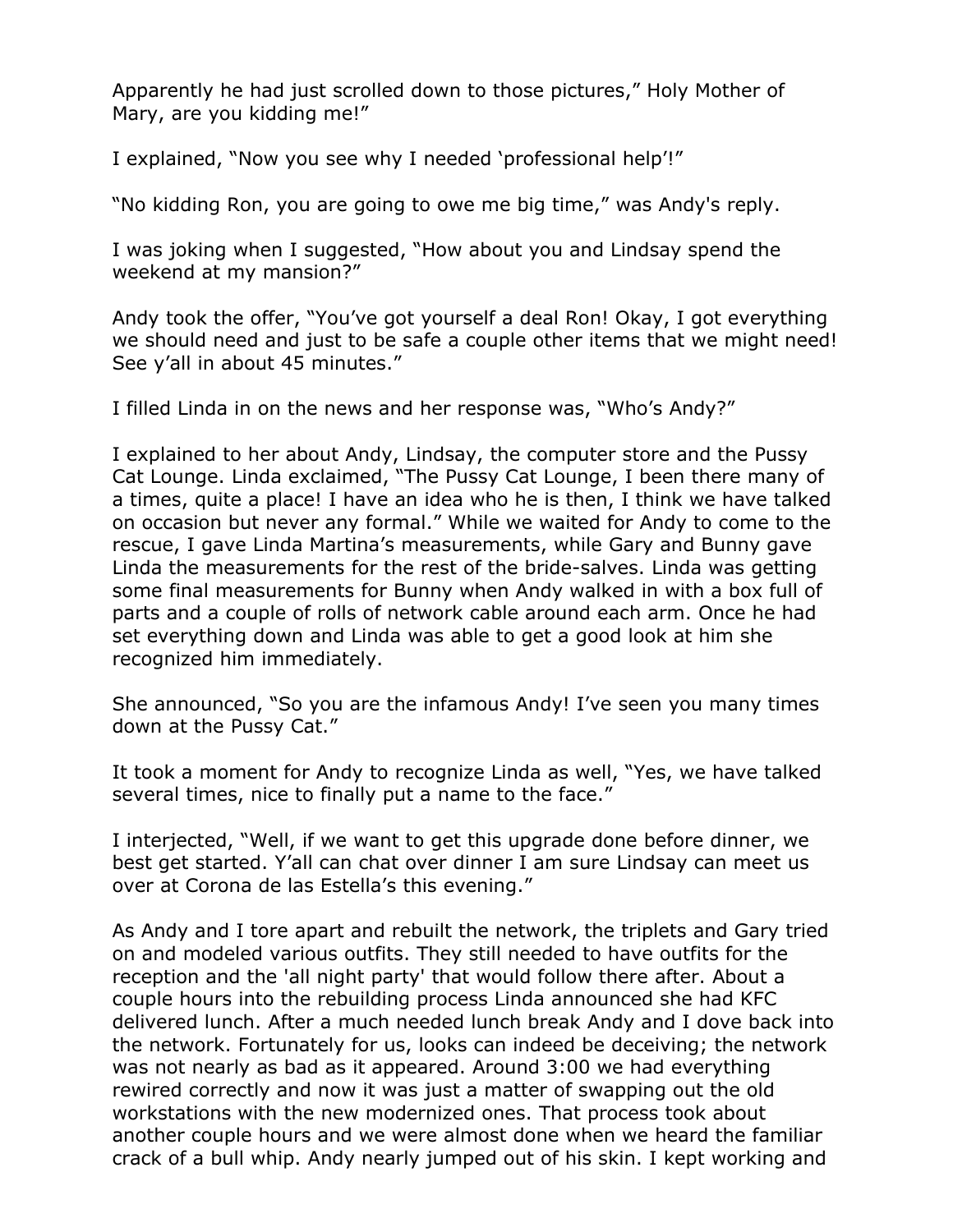calmly replied "Sara keeps wanting to get one of those, but I am afraid she will hurt Martina with that thing."

Andy replied, "Well, I sure hope she doesn't try to talk Lindsay into getting one of those, she can already inflict enough pain with a regular whip!" We both laughed and finished getting the computers swapped. Andy grabbed my camera and snapped a couple photos of the new hubs and the workstations. "We shall call these the 'after' photos! Okay, let's fire these puppies up and see what happens!"

With that we rebooted the server and powered up each workstation. I had my notebook connected to the server and everything was looking good. Much to our relief, every workstation booted up without incident and was being recognized by the server software. All that was left to do was to load the operating system image on the new workstations, a long but simple process. Once I was confident everything was going smoothly Andy and I returned to the sales floor to meet up with Linda, Gary and the triplets. Linda just looked at us, much as the family of a loved-one does to a doctor after a major operation.

Andy asked, "Well, do you want to break her the news or should I?"

Playing along, "Well, since I was the 'chief surgeon' I suppose I should."

Linda was starting to worry, as were Gary and the triplets. Andy and I started laughing and I finally announce, "The operation was a success!"

Linda was ecstatic, "You two pulled off a miracle, how can I ever repay you?"

I was thinking she has done so much for Sara and I in the past couple weeks and she has helped Gary and Bunny out big time. Then I recall the comment Lindsay made when she saw Sara in her corset and I got an idea, "Well, Linda you have done so much for Sara, Gary, Bunny and I these past couple weeks. However, Andy here is the hero and I know his wife loved the corset you made for Sara."

Linda replied, "The Black Widow, yes that is a very exquisite and is limited in size availability. Now if I recall correctly from my many visits to your club, your wife is the main entertainer, correct?" Andy responded that she was. Linda thought for a moment, "Hmm, I am going out on a limb here, but she is about the same size as Sara, may be around 130 pounds and 34C tits and 28 inch waist?"

Andy was amazed, "Yes, that is correct! How did you know?"

Linda just smiled, "Son, when you have been in the business as long as I have, it just comes naturally. Now, let me go see if I have one available in that size I can give you." Linda disappeared into the storage room. While were waiting I commented to Andy, that we need to check into the hotel and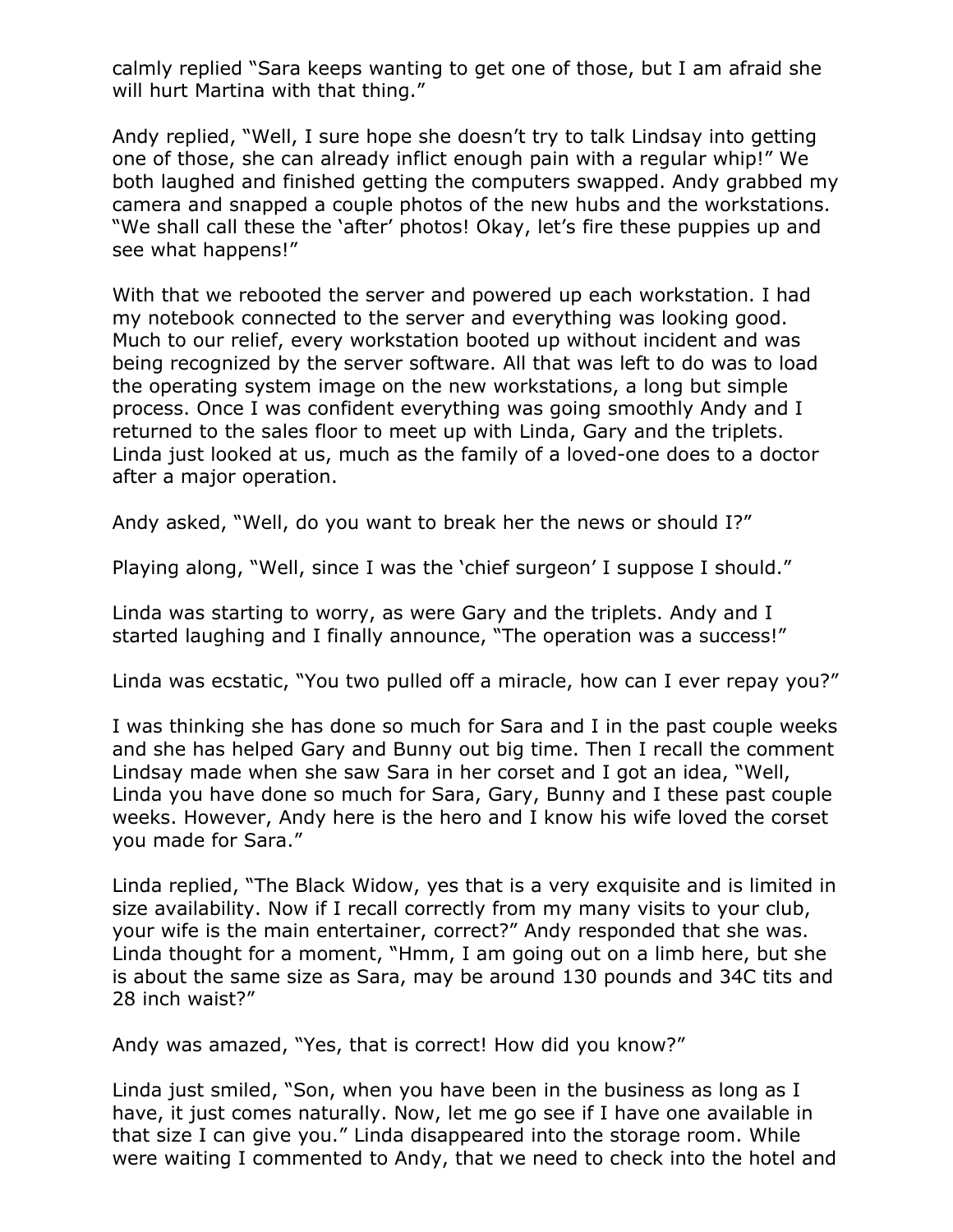freshen up a bit before dinner. "What time should we meet for dinner, Andy?"

Andy thought for a bit, "Hmm, let me call Lindsay and find out where she is and when she can be here."

While Andy was on the phone Linda walked out with a black box and turned to Andy, "Would you like this gift wrapped?"

Andy was thrilled, "Oh, yes please!"

Once he reached Lindsay, she said she would be there in couple hours. We all agreed to meet over at the restaurant around 9:30. Andy stuck around a bit, as he wanted to see what other items Linda had to offer. We arrived at the hotel a few minutes later. Gary, Bunny and Bambi checked in first and were given the Copper Queen. I informed Gary, "That is the suite Sara and I stayed in last time, very nice!" Now, I was wondering what Sara and I were going to end up with this time.

The lady at the front desk recognized us immediately, "Mister and Misses Merlot, welcome!"

"Actually, it is Mister Merlot and Miss Rae", I corrected.

"Oh, okay sorry. Anyway you two will be in the Saguaro tonight, it is opposite of the Copper Queen. Here are you key cards, I do hope you enjoy your stay." said the hostess.

Gary, Bunny and Bambi headed over to their room while Sara and I went to check out our new suite. I was a little disappointed at first when I opened the door; this suite was not as lavish as the Copper Queen was. However, it was still a nice room, one King size bed and an ANOZIRA Jacuzzi tub.

Sara surveyed the room," Gee, only one bed, I suppose you will have to sleep on the floor!"

I knew she was joking but I played along, "Remember who has the key to your belt!"

Sara concluded, "Well, since you put it that way, I guess we could sleep together in the same bed. After all, it is a king!"

I compliment her, "Good girl!" and when an evil grin I continued, "but I am not sure how much sleep you will get tonight!"

Sara still joking, "But what about your wife? What would she say if she found out we were screwing each other?"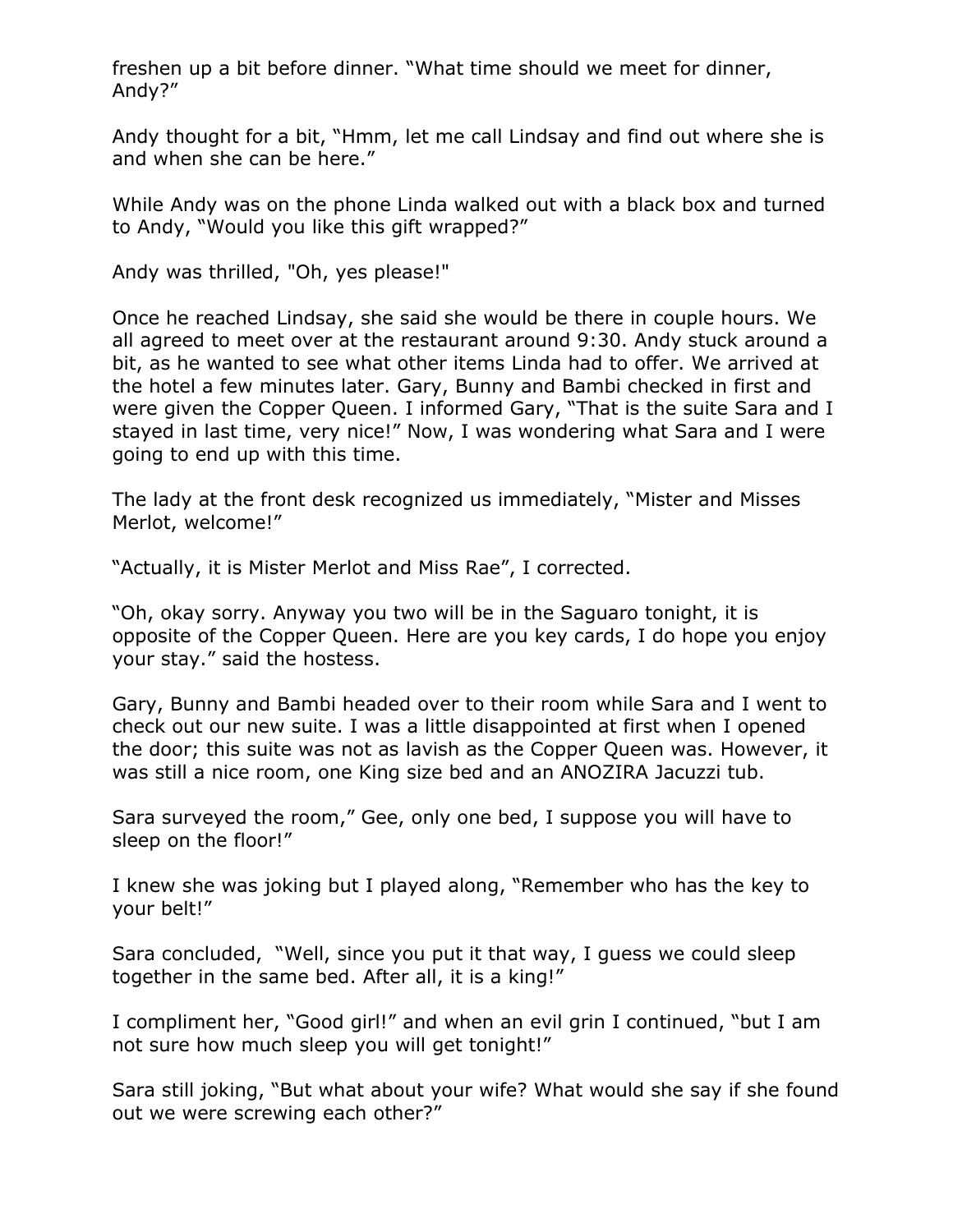I reminded her, "Well, she did tell me 'to go fuck the maid' and besides I think it is only fair since she has been screwing my sister and Marc!"

We both started laughing until we were out of breath. I told Sara I would be back needed to get my equipment out of The Cruiser. After the five of us had a chance to rest we met up with Andy and Linda outside the restaurant. To our surprise Lindsay had already arrived and had a table waiting for us when we arrived. Andy formally introduced Linda to Lindsay, "Lindsay, this is Linda she owns Budget Holstein and I am sure you have seen here in the club before."

Lindsay thought for a moment," Yes, I have seen her. Did you say Budget Holstein, isn't that where Sara got her corset?"

"Yes, it was," replied Linda.

Lindsay commented, "You know Linda, I really like that corset you made for Sara."

Linda responded, "Yes, the Black Widow, that is a very exquisite model which few can wear." Linda knew Andy wanted to surprise Lindsay so she quickly changed the subject, "You know your husband and Ron had quite a project on their hands today with my network. I was absolutely stunned they were able to get it upgraded and working so quickly!"

Andy appreciated the change in subject, "Yep, I even have pictures to prove it." Andy showed Lindsay the 'before' pictures.

Her jaw just dropped, "Holly Shit! Now that is what I call network congestion!"

Andy laughed, "Well, that is an interesting way of putting it. Now here the 'after' photo, quite a difference?"

Lindsay looked over the 'after' photos and was quite impressed, "You two seem to play well together!'"

After we placed our orders we chatted about the Pussy Cat Lounge, Gary's Wedding and Martina's fate. Once the food arrived the conversation died down a bit. After dinner we all headed out getting ready to go to the Pussy Cat Lounge when Andy announced he had a surprise for Lindsay.

Andy presented Lindsay with the black box, "This is actually from Linda, as a thank you for the work Ron and I did today."

Lindsay opened the box and discovered her very own Black Widow corset. "Oh Andy, this is so elegant!"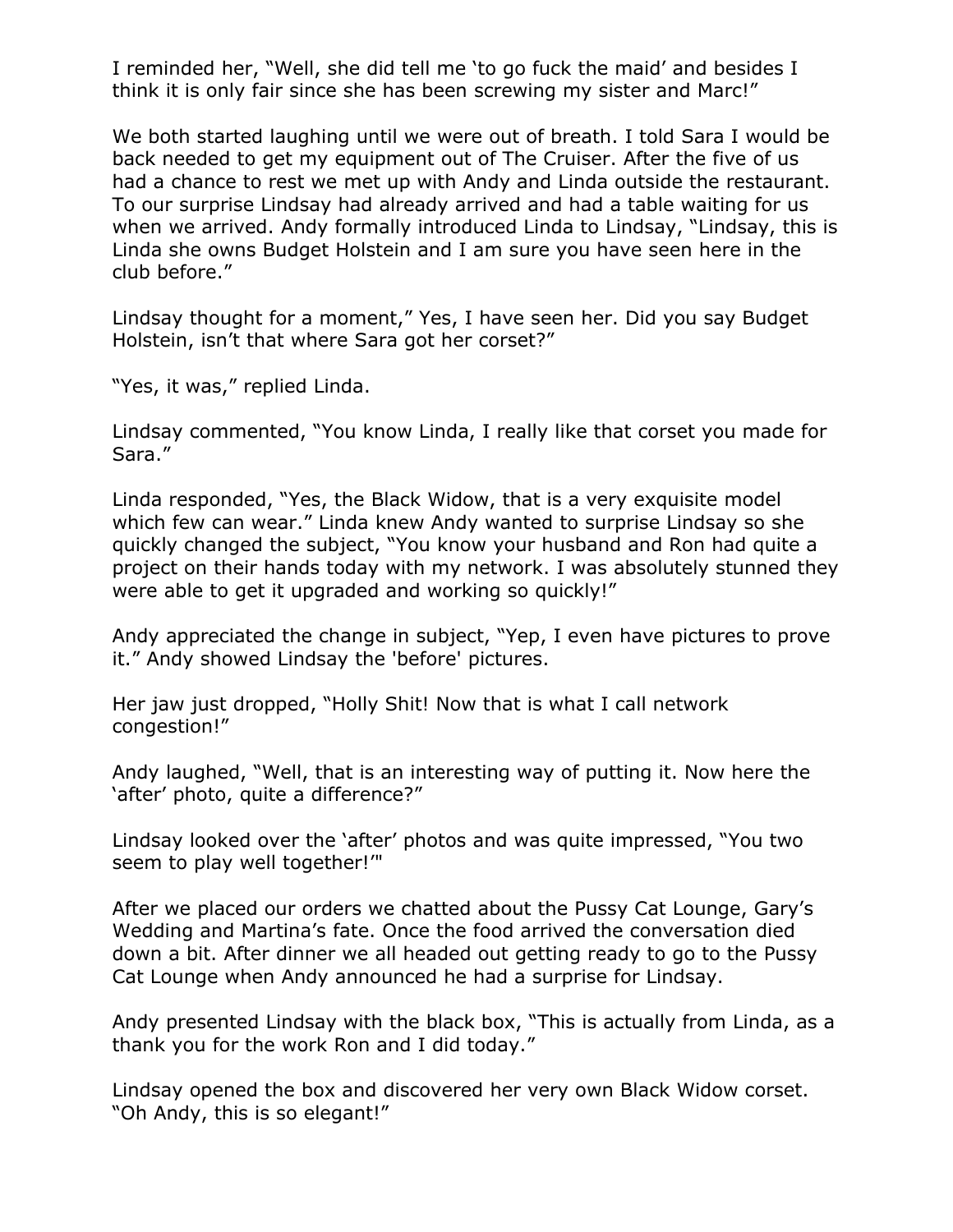I happened to look at my watch and discovered it was almost midnight, "Um, hate to be a party pooper, but it is rather late. Why don't we get together tomorrow night, I am sure we can get another night on the rooms. Better still, another night for Martina to suffer!"

Sara commented to Lindsay, "It just so happens I brought my Black Widow with me, may be tomorrow night we can wear them and entertain the guys!"

Lindsay was thrilled with the news and we made plans to meet at the club Thursday evening for dinner and a 'show'. Andy, Lindsay and Linda all headed home while the rest of us return to the hotel. I had not had a chance to talk to Gary much today so I suggested to Sara she go get the Jacuzzi fired up and Gary told Bunny & Bambi he would meet them in the room in a bit.

Gary and I talked for a few minutes, "Well, how did you like Linda's work?"

Gary answered, "I got to hand it to you Ron, she has some great stuff. The girls are going to look absolutely lavish at the wedding."

I commented, "Well, I saw the leather suit she picked out for you! You want to talk about lavish!"

Gary not wanting to leave the girls alone for too long, "See you in the morning Ron, the girls might get into trouble if I leave them alone too long!"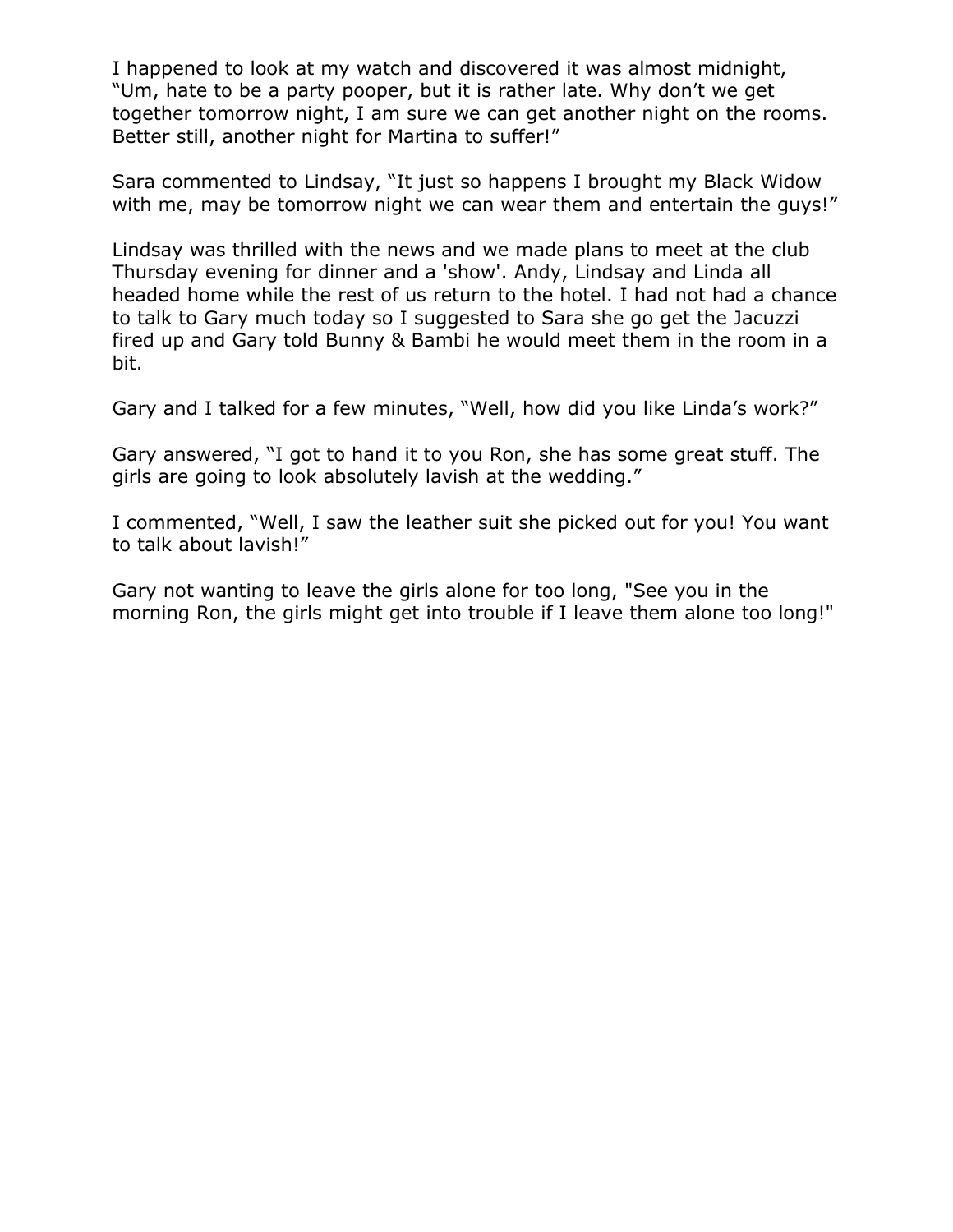### **Chapter 27: Lots and Lots of New Toys**

When I returned to the room I found Sara was already in the Jacuzzi still wearing the her belt. I stripped down to my CB-5000 and joined Sara in the warm water. Actually, it was quite warm but felt really good, as I was a bit sore from rebuilding Linda's network. Sara came over and massaged my shoulders and rubbed my back as the jets of warm water massaged my stiff legs.

"So, how come you still have the belt on?" I asked.

She informed me, "Well, Gary has the key and you forgot to ask him before he left."

I replied, "Odd, I didn't know *I* was suppose to ask him for the key for *your* belt!"

Sara doing her Valley Girl, "As if!"

I instructed Sara, "Now you are to get out and in my bag you will find a new type of wrist-to-waist belt I got from Gary. I have hid the key so don't bother trying to look for it and if you take too long you will be spanked!"

Sara quickly got out of the tub went into the bedroom and opened the bag and just as quickly returned with a wrist-to-waist belt. Unlike the leather one I had used the night before on us, this was a law enforcement style. This belt contained a belly chain along with attached handcuffs, which would keep her hands at her sides. Gary also included a special pad lock, which would open with a standard handcuff key. I quickly locked the belt around her waist and then cuffed her wrists. Holding on to the belly chain I guided her into the bedroom and had her sit on the side of the bed. Gary had given me a bunch of "travel toys" when he came with Martina's belt. One of these travel toys included a door restraint system made out of nylon, it wrapped around the entire door from top to bottom. On one side of the strap was and adjustable buckled, on the other side were three connection points, for the neck, waist and ankles. What made this system unique from other door restraint systems, was this one could be used with door opened or closed. Next, I pulled out a metal spreader bar in two pieces. The two pieces connected together via a long screw with an eye hole (the eye hole would be used to connect the spreader bar to the door). With the spreader bar assembled very wide I set it on the bed and went rummaging through my bag some more. Pulled out two medium size and four small locks; along with a metal collar with D-ring, trainer ball gag and blindfold.

I attached Sara's ankles to the spreader bar and locked them securely in place. Next, I attached the blindfold and locked it into place. After that, I strapped in the trainer ball gag and attached the two locks. The gag would defiantly keep her quiet as it locked her jaw shut. Finally, secured the metal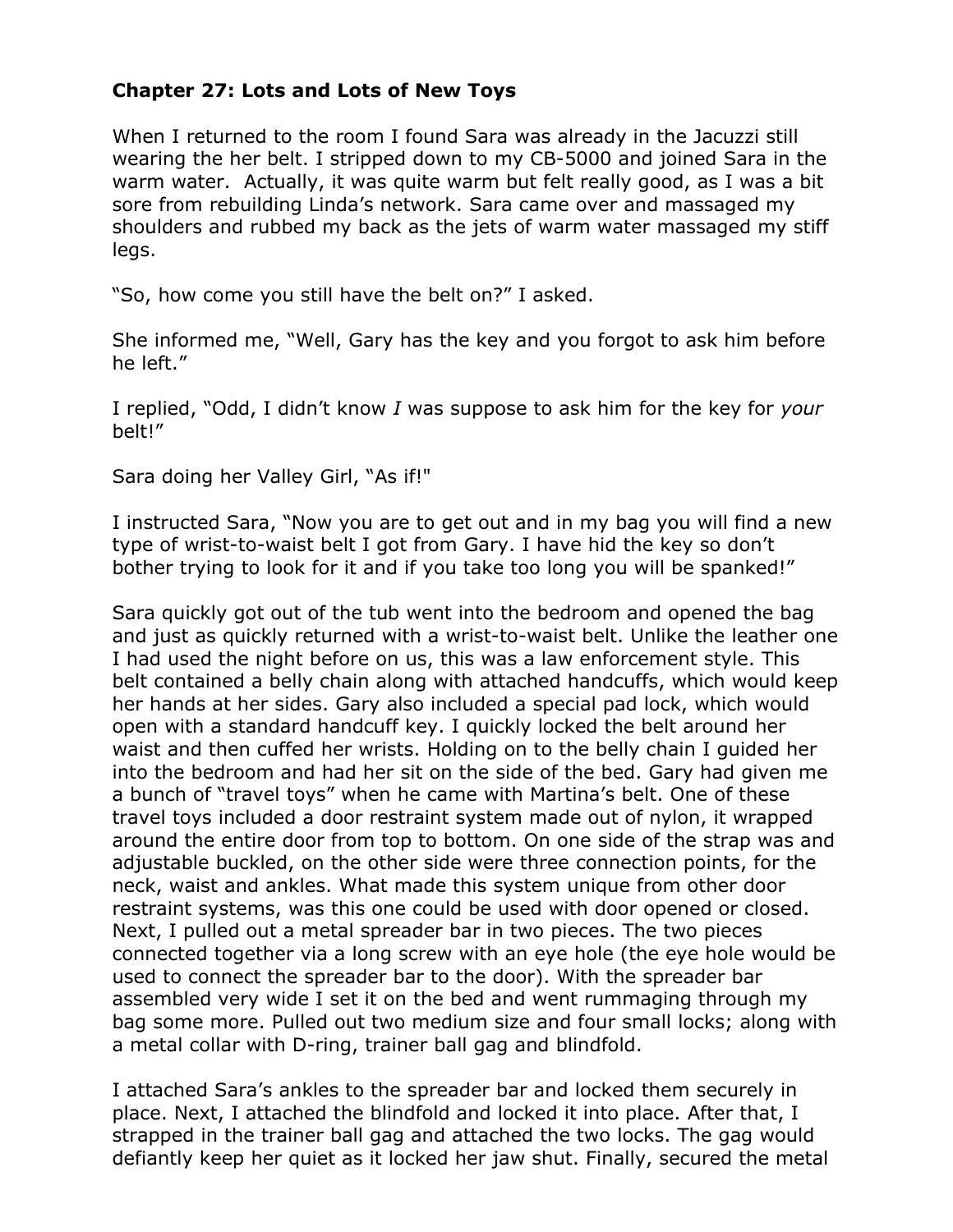collar and connect the padlock. I grabbed Sara by the arm and carefully walked over to the door. I turned her so her back was to the door and I connected the three fasteners, to the collar, belly chain and the spreader bar. I looked at Sara secured to the door still in her chastity belt , "That belt is going to have to come off! I'll call Gary."

I found my cell phone and rang Gary's cell, it took a bit but he finally answered, "Jeez Ron, I have the girls just where I want them and now you call."

I replied, "Well, I got Sara just where I want her as well, but I want to get to her pussy and it is still locked-up!"

Gary apologized, "Sorry Ron, I knew there was something I was suppose to give you. I'll be right over"

A couple minutes later Gary was knocking at the door of our suite. I opened the door and Gary held up the key for the chastity belt, "Looking for this?"

I just took the key out of hand, "Thanks. Since you are here, you can see your door restraint in action, follow me."

I led him over the bedroom where Sara was secured to the bathroom door. Gary looked Sara over impressively, "Wow, she ain't going anywhere and she isn't going to be able to complain either with the trainer gag you have on her. Hmm, that gives me an evil idea of what I can do to Bunny. Gotta run, thanks for the inspiration!"

As quickly as he came Gary was gone, leaving me to Sara for the rest of the evening. Since I had no idea where Sara had hid the key for my CB-5000 and she wasn't going to be able to tell me even if she wanted to, I decided just to leave it. I inserted the key and removed her belt. It took a little work to get the rear plug to come out but after a couple slaps on her behind Sara relaxed her muscles enough for the plug to come out. I had blindfold Sara for a reason, I had another surprise and I didn't want her to see this one. I pulled out a harness with a metal butt plug. The plug was still plenty warm from being in the cruiser all day.

I added a glob of lube and carefully worked the plug into her rear. I could faintly hear Sara whimpering, she thought she was done with butt plugs for the night. The plug plopped in and I secured the harness tightly around her waist, pulling the plug in deeper. Metal has three advantages; adapt to temperature of the body or surrounding environment, can carry an electrical current and as Sara would soon discover, emphasize vibration. This plug came with a wireless credit card sized remote, which allowed me to adjust the intensity of the vibrations.

I knelt down to Sara's crotch; spreading her labia I begin my licking. I am very careful to stay away from her clit, which is protruding, just begging to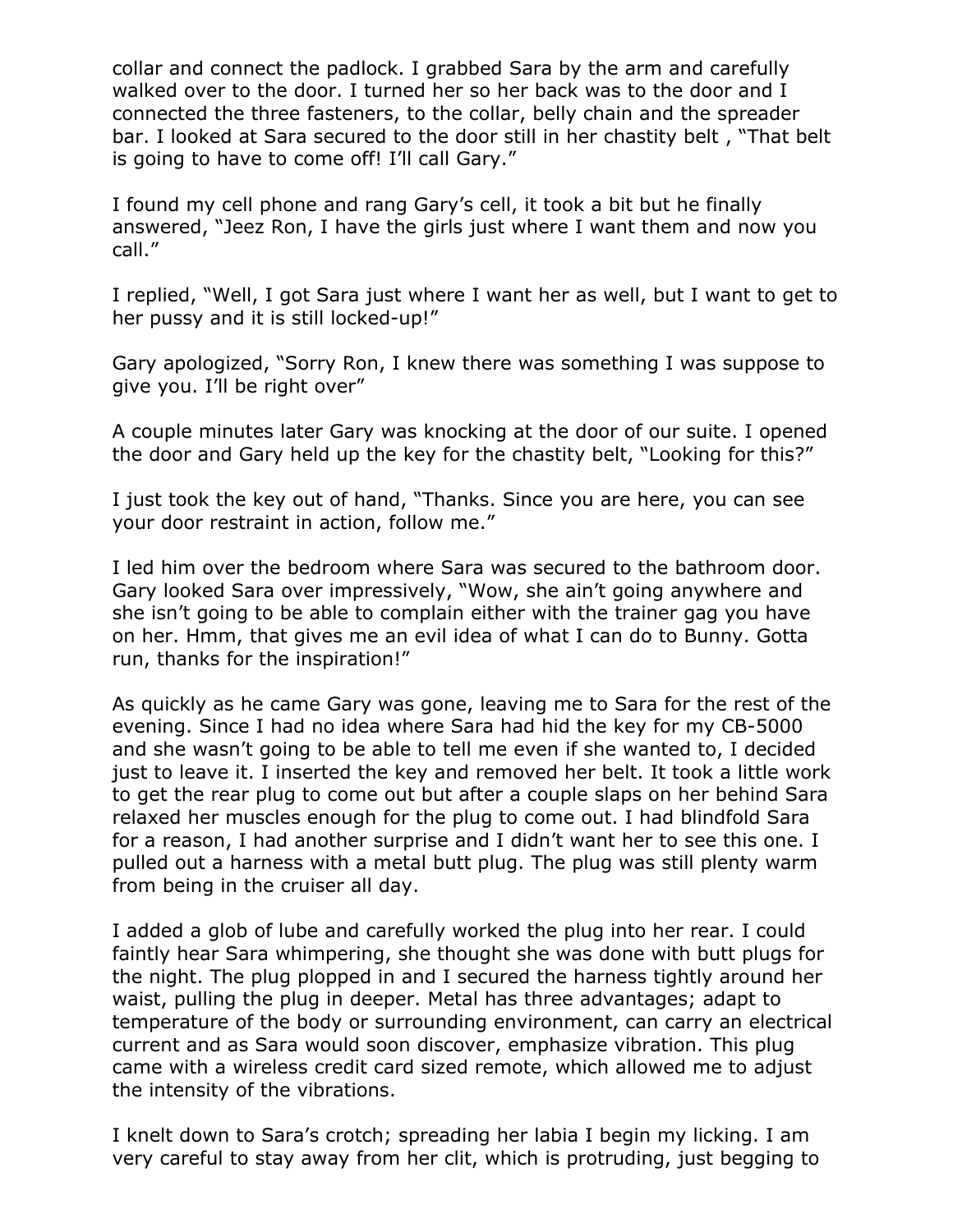be licked. I moved down to her thighs while I kneed her tits. Sara is breathing very heavily through the gag; I could tell she was enjoying this. Little did she know what she was in for with the plug! After several minutes of avoiding her clit, I start attacking it with my tongue. Her heavy breathing is replaced by very faint moaning as my tongue dance on her swollen clit. I click the remote and the vibrating plug come to life, just at a low hum. I don't think Sara really noticed the vibrating in her rear as her mind was on her clit. I tuned up the vibrator and Sara jumps slightly. Because she was firmly restrained to the bathroom door she can't move much. Turning up the vibrator to full blast I continue to lick and suck on her clit. Sara tried to scream in ecstasy, but the gag prevents much of any sound from escaping. Within seconds, she had cummed all over my face. While I allowed Sara to cool down, I headed into the bathroom to take care of my bladder.

After I had fully emptied my bladder, I was washing my hands when I noticed something in the mirror. Behind me was a little table with towels and those little bottles of lotions and shampoos the hotels give you. In plain site, there was the key for my CB-5000! I grab the key, unlock and then remove the cage and cock ring. I returned to Sara and start the vibrator in her rear again, this time on a medium setting. I carefully release the connectors from the collar, belly chain and the spreader bar. I turn Sara around so she is now facing the door and quickly reattach her to the door, but I adjusted the strap on the door so she has to bend slightly.

This would give the prefect angle to enter her from the rear. I align my cock to her pussy and then gently push my way in. Sara again jumped; she was not expecting anything to penetrate her pussy, especially my cock. After fucking her deeply for a few minutes I shot my first load of the night. Again I allow Sara to cool down, as soon it will be my turned to be ravaged. Rummaging through the toy bag I found the three mattress restraints. One for the head, foot and middle of the bed allowing the ankles, wrists, waist and neck to be restrained. I had one more surprise for Sara from Gary, a full leather hood. The hood would shut out all site and sound, as well as allow the use of a penis gag or keep the mouth uncovered to allow me to be service Sara. I carefully remove Sara from the door and guide her over to a chair. Once sitting I remove the spreader bar, the gag and blindfold. I kept the harness with vibrating anal plug locked on her to keep her excited. With the gag removed Sara could finally catch her breath. In a couple minutes she had recovered, "I see you found the key for your cage!"

I compliment her, "Clever girl, hiding it in plain site!"

Sara explained, "Well, I wasn't expecting you to find it and sure wasn't expecting you to fuck me with your cock!"

I told her, "Well, it is your turn now, I got the bed all setup, you just need to help me with this hood then strap me down!"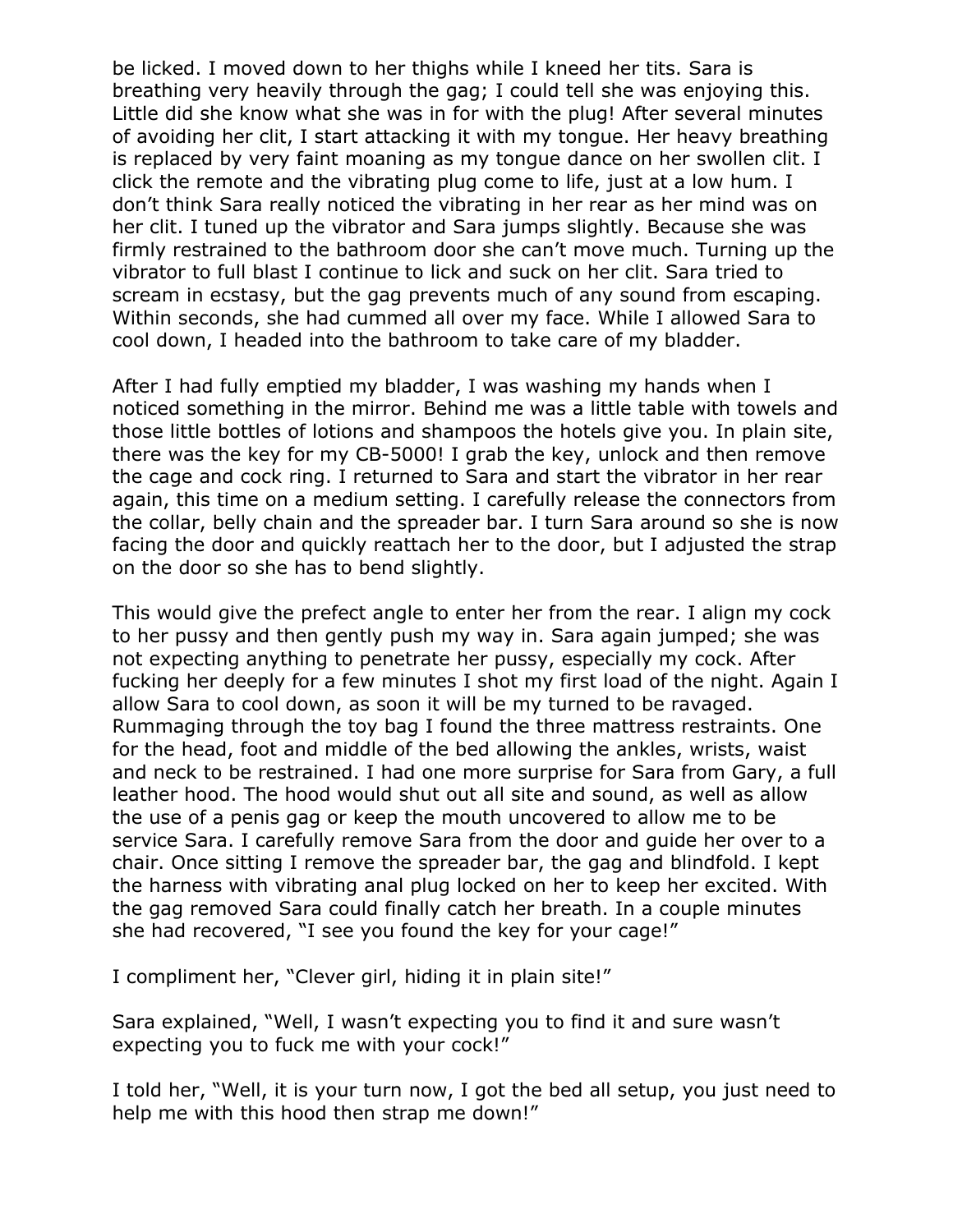Sara was eager, "With pleasure!" and placed the hood over my head, pulled down the zipper and placed it through the buckle and secured it in place with a small brass padlock. She laid me down on the bed and secured my ankles, wrists and neck then my waist. I was immobile, deaf, and blind with a realistic cock secured in my mouth. Sara started her tease by licking my nipples and playing with my balls. She ever so lightly started licking my shaft then without warning took the whole thing in her mouth. She started her magic with her tongue on my pee-hole while one hand played with balls the other her clit. I could feel her moving up on the bed and she removed the rubber cock from my mouth, but that was quickly replaced with her pussy. I started licking her pussy and tongue fucking while her tongue assaulted my cock. It seemed, as Sara would never stop cumming and fortunately, my cock acted as a gag, muffling her screams as she had orgasm after orgasm. Finally she removed her pussy from my mouth and her mouth from my cock. She had been very careful to prevent me from cumming. Next thing I knew she was releasing my wrists, neck, ankles and waist. Sara guided me on top of her into the missionary position. Since I still had the hood on I was not able to see or hear her. Sara carefully guided my cock into her very wet pussy. I pounded my cock into her pussy and she responded with another powerful orgasm.

I could feel her vaginal muscle contracting around my cock and knew it was only a matter of seconds before she would start milking me to orgasm. Sure enough as I thrusted deep into her pussy, her muscles clamped down like a vice locking my cock within her hot pussy. With absolute skill she began to milk my cock and within seconds I shot a very large load into her hot pussy. Once she was satisfied I was completely milked, Sara relaxed her vaginal muscles and we both collapsed from exhaustion. We drifted to sleep for a bit and I when awoke I could hear Sara in the shower. While I was waiting I went ahead and started cleaning up our room. By the time Sara was done with her shower I had cleaned off the bed and put away all of our toys.

When Sara got out of the shower I instructed her to dry off, but don't put anything on. I had already relocked my cock in the CB-5000, to let Sara know it was time for bed. After Sara dried herself off she walked into the bedroom completely naked. I grabbed the belly chain cuffs and quickly secured her wrists to her waist. I decided I would give Sara a little relief tonight and only attached the vaginal plug to her belt. I did however, activate the clit probe. With Sara secured again in her belt, I removed the belly chain cuffs and told her I would be going to bed after I had showered. I took a quick shower and Sara was sound asleep when I had returned.

#### **Chapter 28: We Are Currently Experiencing Technical Difficulties!**

The next morning, someone knocking at the door awakened us. I opened the door expecting it to be Gary, but was surprised to see Bambi, "Good morning you two, hope you got some sleep last night! Anyway, Gary & Bunny are down in the lobby having breakfast."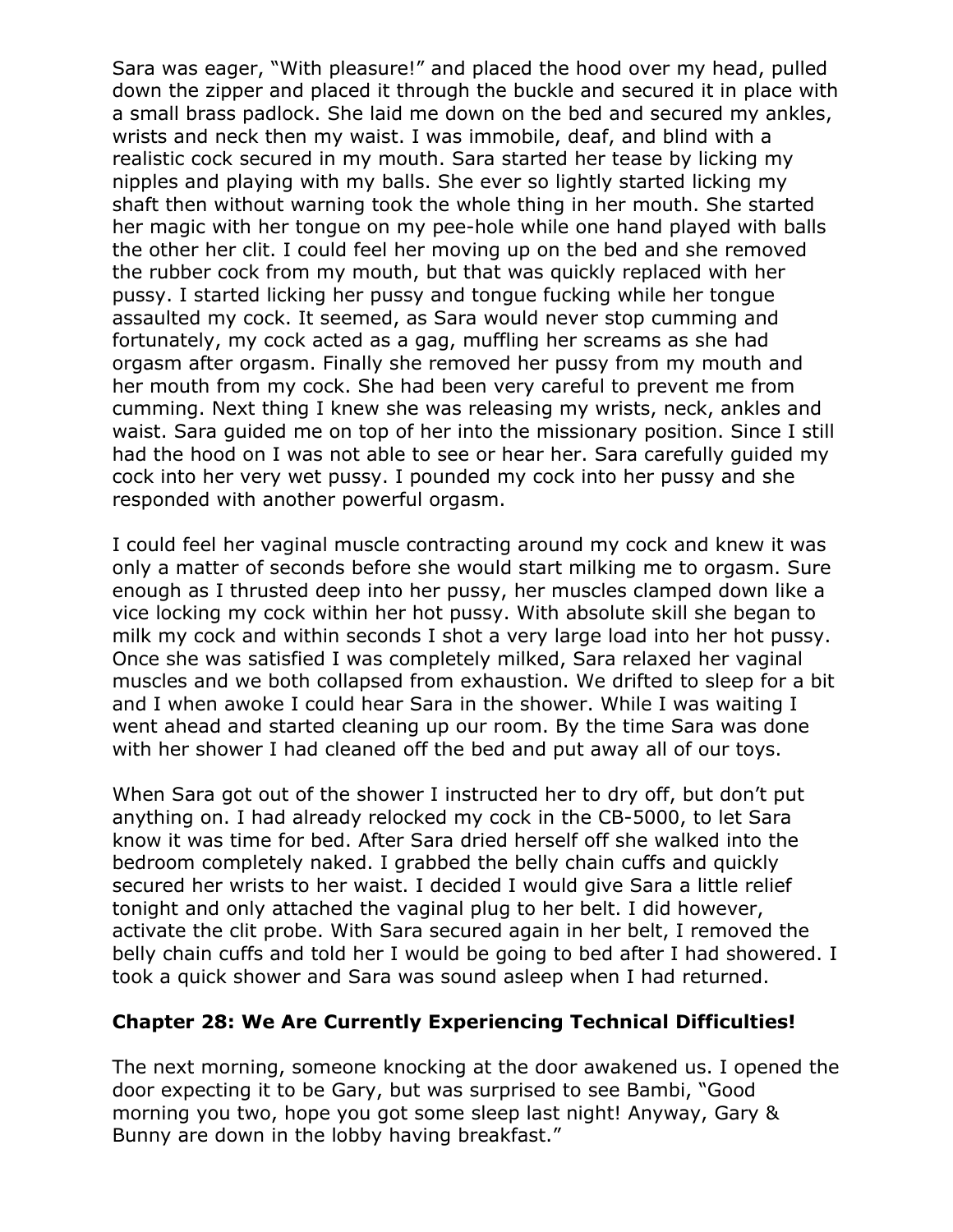I replied, "Thanks Bambi, we will be down shortly if I can get Sara out of bed!"

Bambi headed for the lobby and I closed the door. Sara was still somewhat asleep, but I gave her a quick wake-up call. I started French kissing her and she was kissing me back when the clit probe did its magic. Sara jumped, "Dang you Ron! I was enjoying that!"

I responded back jokingly, "A little too much I see! Now get up and get dressed so we can meet Gary and the girls for breakfast."

Once Sara got out of bed and dressed we headed down to the lobby. Much to my surprise Linda was waiting for us down in the lobby. "Linda, what are you doing here?"

Linda explained, "Well Ron, I decided to take a much needed vacation. After Gary's big order yesterday, I can afford to be closed for a few days. Besides who better than I to give y'all a city tour?"

Couldn't argue with Linda, she been in Tucson longer than the average person has lived in the state. "Sounds great Linda, I just need to give Martina call and let her know about our little delay."

I rang Martina's cell and within one ring she answered. "Good morning dear, how did you sleep last night?"

Martina exclaimed, "Sleep! Sleep? How could I sleep with this thing on?"

I informed her, "Well, you will get use to it, Sara, Bunny and Bambi all have, just takes time."

Trying not to be argumentative, "Sure, whatever, at least you are coming home tonight and will let me out of this thing."

I said, "Well…"

Martina could sense something was wrong, "Well? What the hell is that suppose to mean? You are coming home tonight, aren't you?"

Trying to contain myself and sound believable, "Actually, no I will not. Linda's job turned out to be much more than I planned. Let me put it to you this way, 'we are currently experiencing technical difficulties!' I had to call in backup! If all goes well today, we should be able to leave tomorrow morning and be back sometime in the afternoon. "

Martina was disappointed, but knew it was best not to argue with me, "Okay I guess I can spend another night in this belt. Let me know how it goes. Love You!" I was shocked; Martina rarely if ever said she 'loved me'.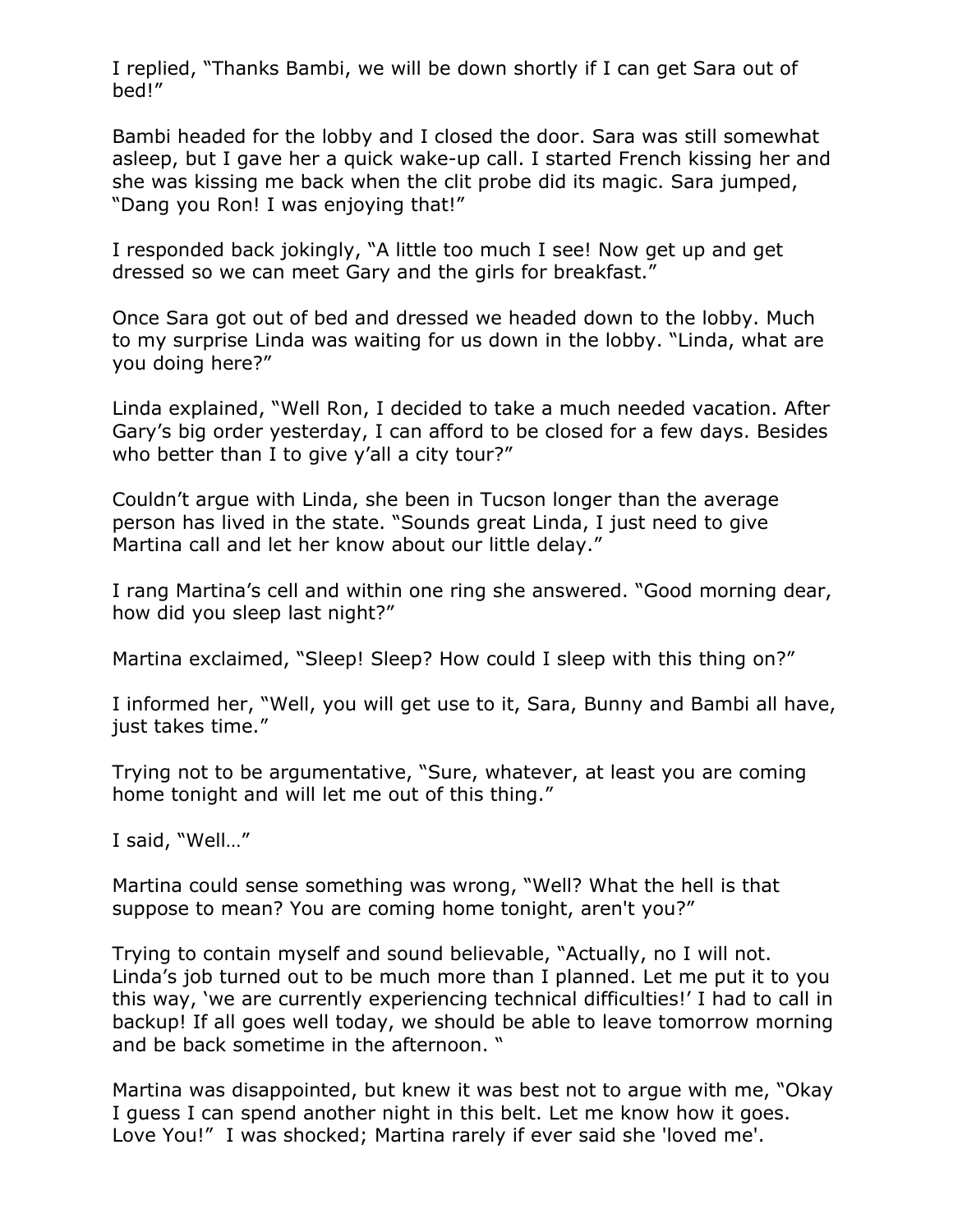After I hung up the phone, everyone started laughing. Gary looked at me and joked "Technical Difficulties' eh, I like that! Although, I think it is Martina who is having the difficulties right now!"

I responded, "Never looked at that way Gary, good point! You know, I could drag this out all weekend and torment her even more!"

I knew I needed to get back by Monday, as I would have to leave for Frisco on Tuesday. I told everyone I would return shortly and walked over the front desk. It was the same lady from when we checked in yesterday. She saw me and got up, "Mister Merlot, I meant to call you, this came in for you early this morning."

She handed me an envelope from Road Runner stamped from Frisco, TX. "Thanks, I wasn't expecting this."

I opened and discovered another bank draft from Jason this one was for 17K, "Good grief this is a 75% down payment, he must really want my business." I was starting to walk away when I remember why I came up there in the first place. I asked, "How is the availability through Monday?"

She studies the computer for a moment, "Odd, we are not usually this open on weekends, but then again it is summer time. No problem, would you like to extend your stay longer?"

I replied, "Yes, how much do I owe you?"

She checked the computer and then informed me, "Nothing Mister Merlot, your rooms are already paid for."

I took a shot-in-the-dark, "Let me guess, Budget Holstein?" I yelled over to the group, "Oh Linda, could you come here for a second?"

Linda walked over to me, "Yes Ron?"

I asked, "Um, Linda did you pay for our rooms again?"

Linda answered, "Yes, I did and if you want to stay longer I'll have that covered as well."

I informed her, "Yes, I found that out already. Thanks."

Linda and I returned the lobby and Bambi asked, "What was that all about?"

I explained, "Well, we are staying through the weekend! I'll just have to let Martina know that we are still having 'technical difficulties'! I will return Monday night then leave for Texas for a couple weeks on Tuesday. This will be quite a test for Martina…"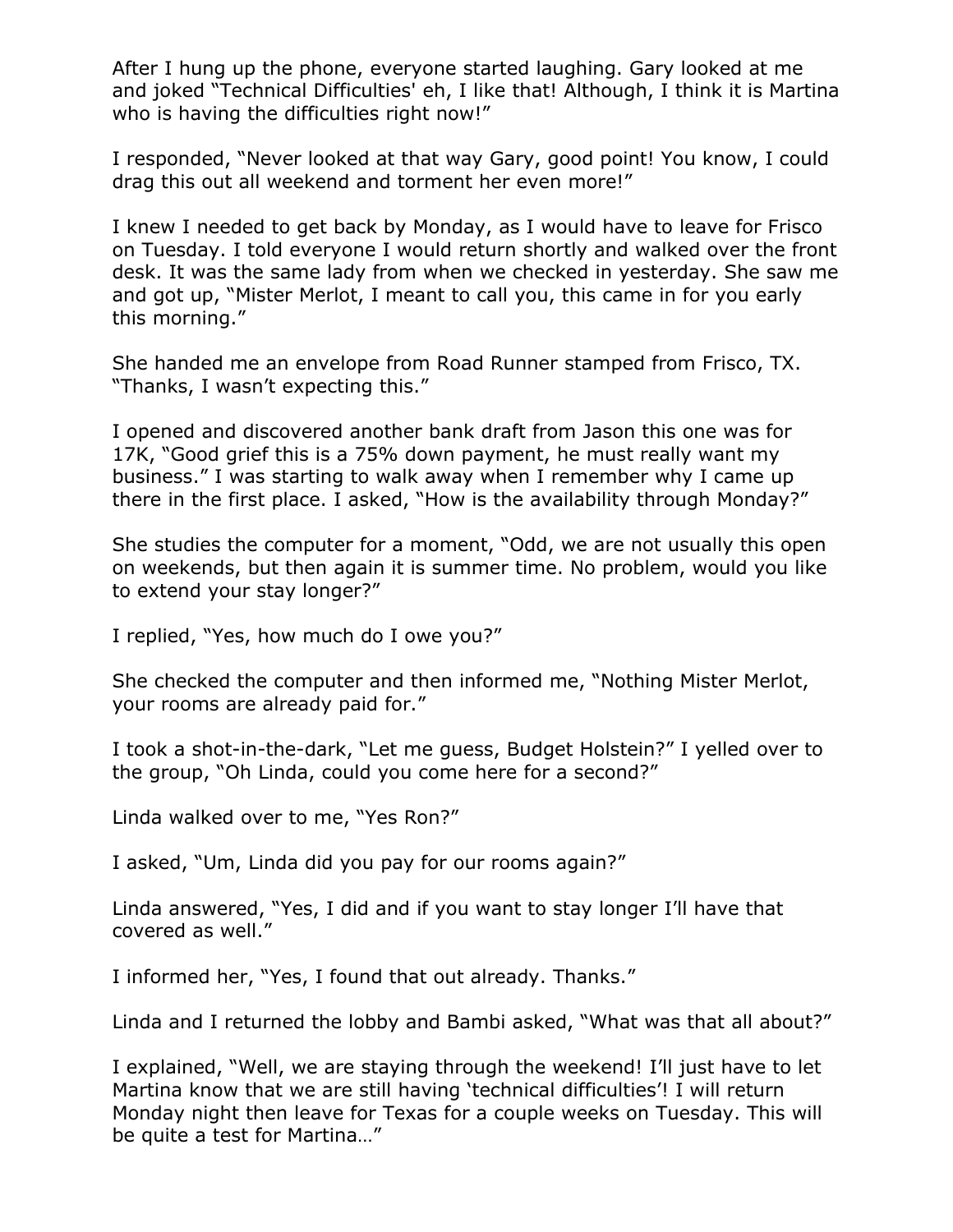Bambi interrupted, "…yeah, she is not use to going so long with out sex!" We all started laughing, as it was so true of Martina.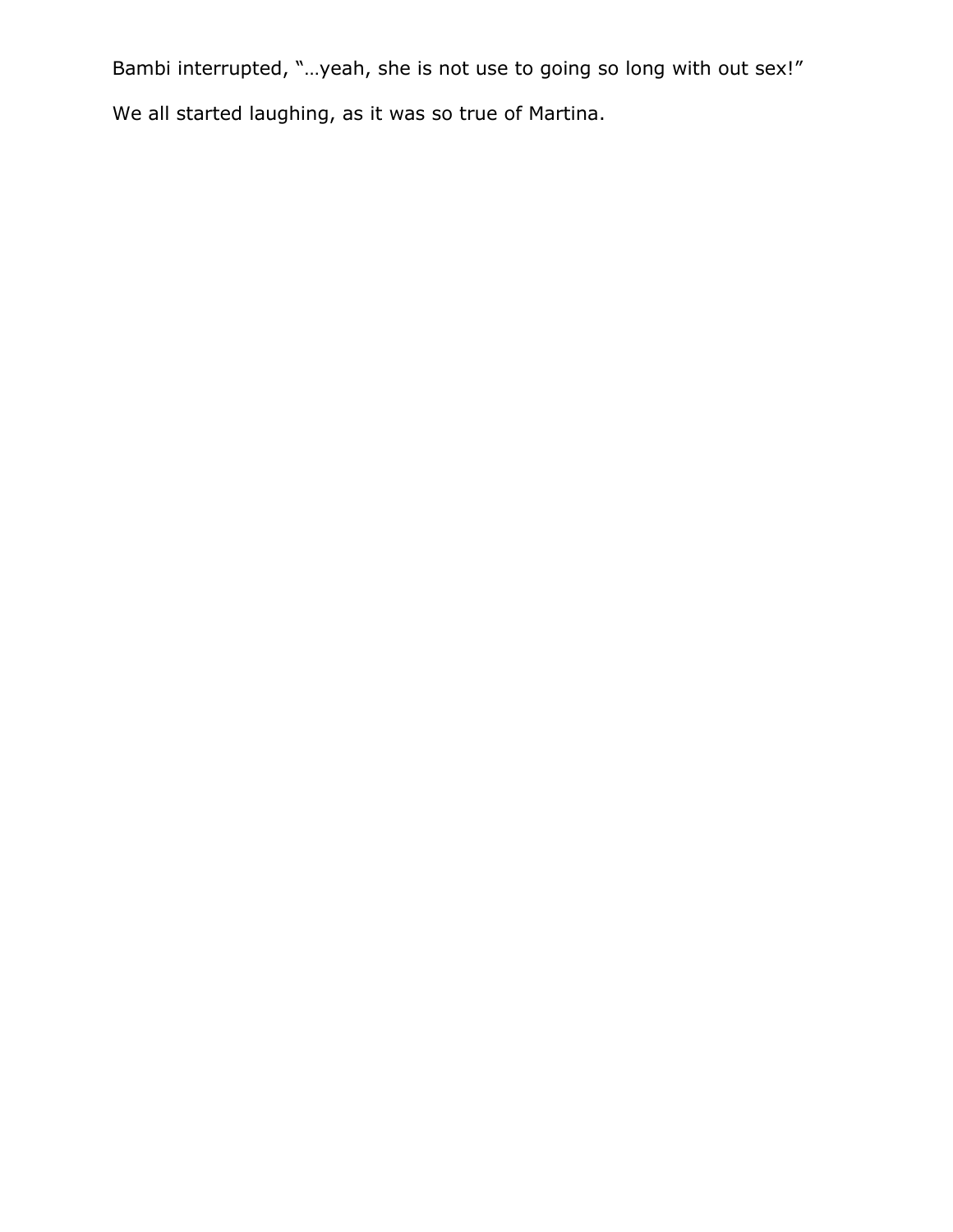# **Chapter 29: The Grand Tour and Maya**

Midway through breakfast, Andy & Lindsay arrived. I was bit surprised when they walked in and asked "What y'all doing here?"

Andy replied, "Linda has offered to take them on the Grand Tour as well. While we have been down in Tucson for the past few years we been so busy with work and travel we have never had a chance to see much of the area."

I was wondering how we were going to fit 8 people into one car. I quickly found out when the hotel hostess came in and announced "Miss Holstein, your Excursion Limo has arrived. Linda had rented a Ford Excursion Limo for our site seeing tour. We spent most of the day at the San Xavier del Bac Mission. It was late night by the time we got back to the hotel. We all had a quick dinner at the hotel restaurant before retiring for the night. We all agreed we would spend Friday over at the Pussy Cat Lounge after breakfast. While Sara was in the shower I called Martina at home only to discover she was not home. I was about to call her cell when Marc called. "Hey Marc, what's happening? Hey, you haven't happened to see Martina recently have you?"

Marc replied, "Funny you should mention her; she is still here in the gym. I tell you, I have never seen her wear so much clothing! She actually looks presentable as hotel staff and not as some street walker!"

I was glad to hear Martina was starting to dress a little more professionally now but wondered, "So, how has her behavior been?"

"Unbelievable," was Marc's response. I thought oh great she is really trying to piss me off now. Marc continued, "I have never had a member of my staff receive so many compliments in one day as she did today. It is incredible Ron she is liked a changed woman."

We talked for a few more minutes before Sara came out of the shower. "Well Marc, glad to hear things are working out well with her, I need to get going it is late."

Marc replied, "Okay Ron sounds good. Hey when are you going to be back in town?"

I explained, "I am returning Monday then going to be gone for some time starting next Tuesday. Got a big job in Frisco, Texas."

Marc explained, "Well, whenever you get back from Frisco, let's have a party for Martina as she has been so well behaved!"

I was a bit shocked, 'well behaved' and 'Martina' in the same sentence was unheard of, "Sure, good idea, bye!"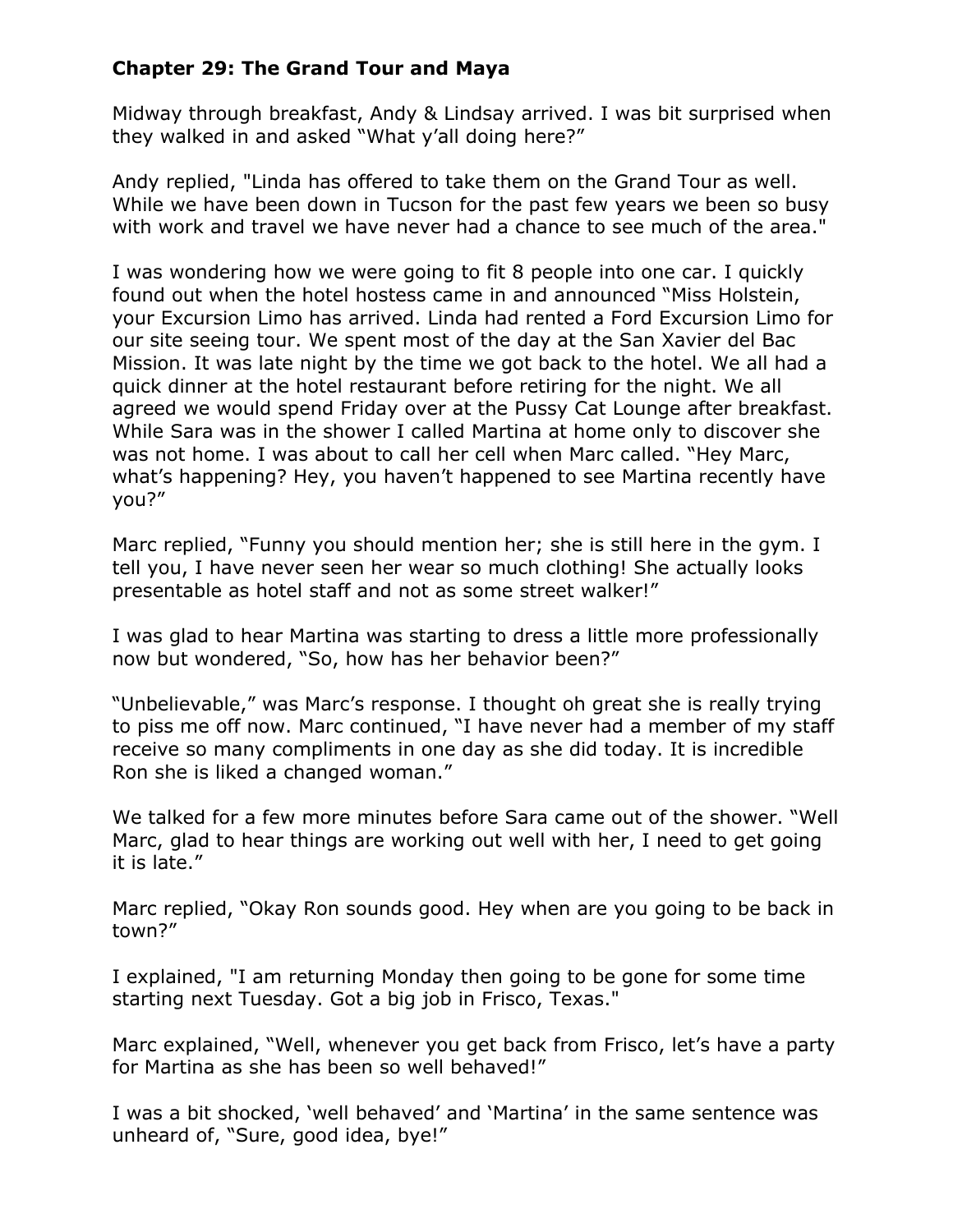I filled Sara in on the changes in Martina's behavior and attitude. Sara was also shocked to hear 'well behaved' and 'Martina' in the same sentence as well! Then she reminded me, "Have you let her know we were going to be out here all weekend?"

I had forgotten all about that as I was surprise she was not home I did not bother to leave a message. "Let me call the house and leave message on the machine, she is still at the resorts gym."

I called the house again the machine picked up and indicated three messages waiting. There was a message from Jason wanting to make sure I got the check he had Roadrunner over to me. Another message from the Yuma Visitors Association letting me know I had not claimed my all expense paid trip to Yuma. Finally a message from the Desert Oasis Community Association, inquiring about the construction on Lot 12. I made as note to call the Association in the morning. Was about to hang-up to call back and leave a message for Martina when the machine beeped, "New Message!" "Yes, this message is for Sara Rae, this is your kid sister Maya. I know we haven't spoken to each other in sometime, but I really need to talk to you. Give me a call when you have a chance my number is 972-555-2958. Bye." I was bit taken aback as I had no idea Sara had a sister as she had never really talked about her. Judging by the message I was not sure if Sara was going to want to talk to her. I came back to reality when the machine beeped "Next action?"

I quickly replied, "Leave message" the machine beeped again, "Hey Martina, Ron. Seems as if this here Budget Holstein project is taking a lot longer than we thought. We spent the entire day trying to unravel the network, but I think we made some progress. Looks like we should get it done hopefully by Sunday morning and we are expecting to return Sunday night. I leave for Frisco on Tuesday, so we can have a little time together that evening… <beep>." The machine only allows for about 30 seconds per message so I had to call back to finish my message. "Hey, Ron again…anyway, my cell phone is almost dead and dang wouldn't you know it I forgot to bring the charger. In case there is an emergency call the hotel front desk we are in the Saguaro. Bye loves you!" I returned to the bedroom to find Sara still belted had strapped herself spread-eagle on to the bed wearing nothing but her black stay-ups, sandals and another black bustier. She has also had gagged and blindfolded herself as well. "Good grief Sara, nothing like taking up the whole bed! Now, where did I leave that key for your belt?"

I just stood there for a couple minutes thinking about the message. Meanwhile, poor Sara was just laying there dripping with tension. Finally I came back to reality and went ahead and unlocked and removed the belt. I started tonguing her pussy but again was distracted by the message. In a way I was unintentionally torturing her as I kept bring her to the brink of orgasm and would stop. Finally I told her, "I can't do this right now, we need to talk. Let me get that gag and blindfold off."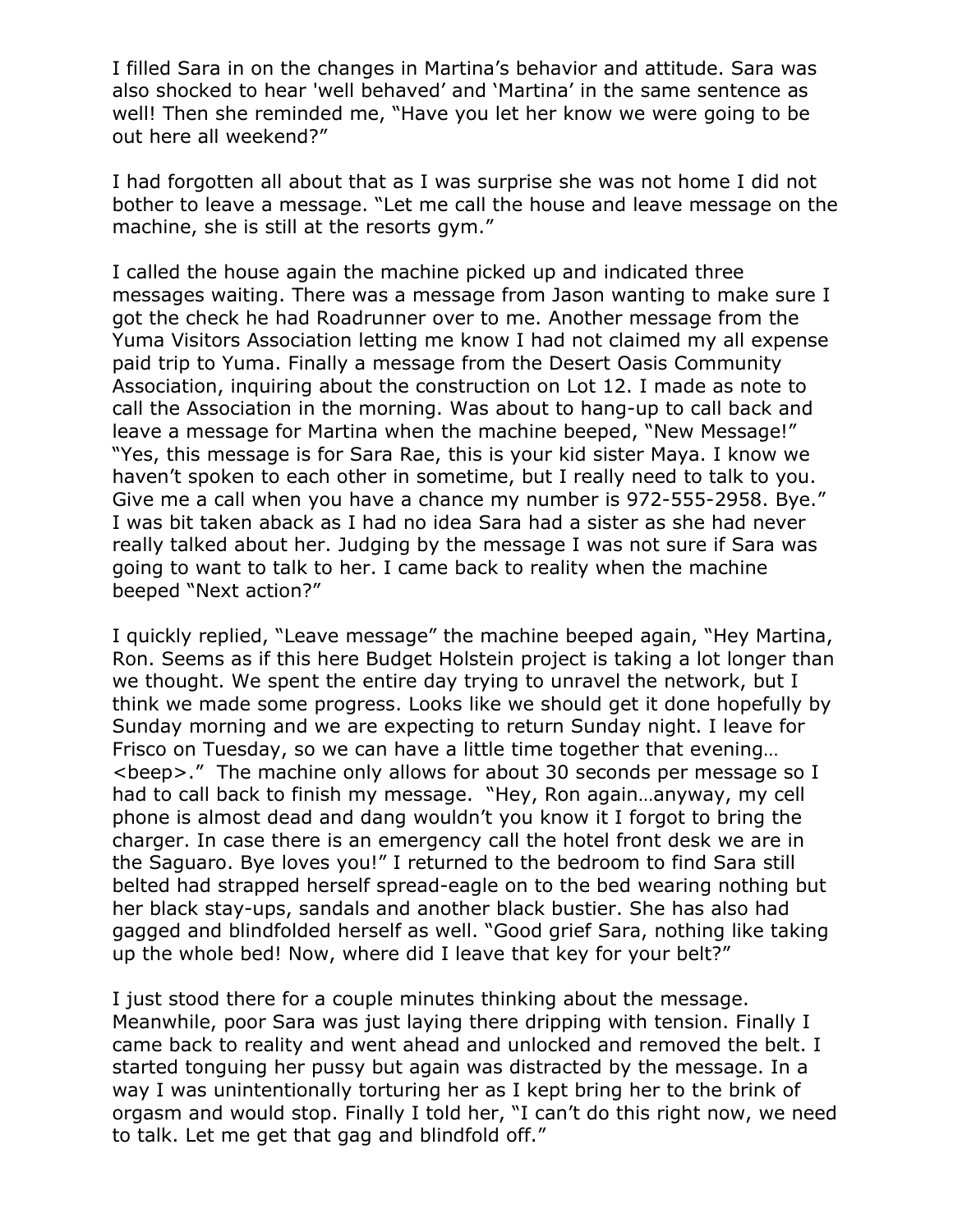Now while I did remove the gag and blindfold, I did not release her as I didn't feel like re-belting her right now and I wasn't sure how she would react to my news. Sara looked at my puzzle, she knew something was up, "What's bothering you Ron, is it Martina?"

Nervously, I replied, "Um, no more like Maya."

Sara just looked at me blankly, "Who's Maya?"

I wasn't quite sure how she was going to respond when I told her; at least she was tied down so she couldn't hurt me, "Maya, Maya Rae, your kid sister."

Sara started crying and was really disturbed by this and asked to be release. I went ahead and undid the restraints without re-belting her as she ran into the bathroom and cried, I told her, "When you are ready to talk I'll be in the living room".

I went into the living room and turned on the TV. I was surfing around for a few minutes when Sara came out and joined me. I turned off the TV and hugged Sara who had calmed down considerably. "How do you know about my sister, I have never mentioned her before. For that matter we haven't talked in ages," Sara asked.

I explained, "She left a message on the house machine a little earlier asking you call her as she needed to talk. She sounded almost shameful or upset"

Sara looked turn serious, "May be she has finally let go of the past."

I just told her, "Well, let's try to get some sleep and you can call her in the morning."

I got up and headed back towards the bedroom. I had just undressed when Sara suddenly came from behind and pushed me on to the bed face down. She then rolled me over then pinned me, "Sleep, I don't think so!" With that she took the straps and restrained me spread-eagle to the bed and started kissing me all over. She kept tormenting my cock for about 30 minutes than started on another monster blow job but stopped short only to mount my cock and bring both of us to orgasm in unison.

The following morning after breakfast, Sara got on the phone to her sister. Sara was unsure to what to expect but she hoped for the best. "Hello? Maya? It's Sara."

Maya was also nervous, "Sara, it has been so long how are you doing?"

They ended up talking for a couple hours while I joined Gary playing with the girls. But first I rang the Desert Oasis Community Association; they informed me nothing was wrong with the construction. They went on to explain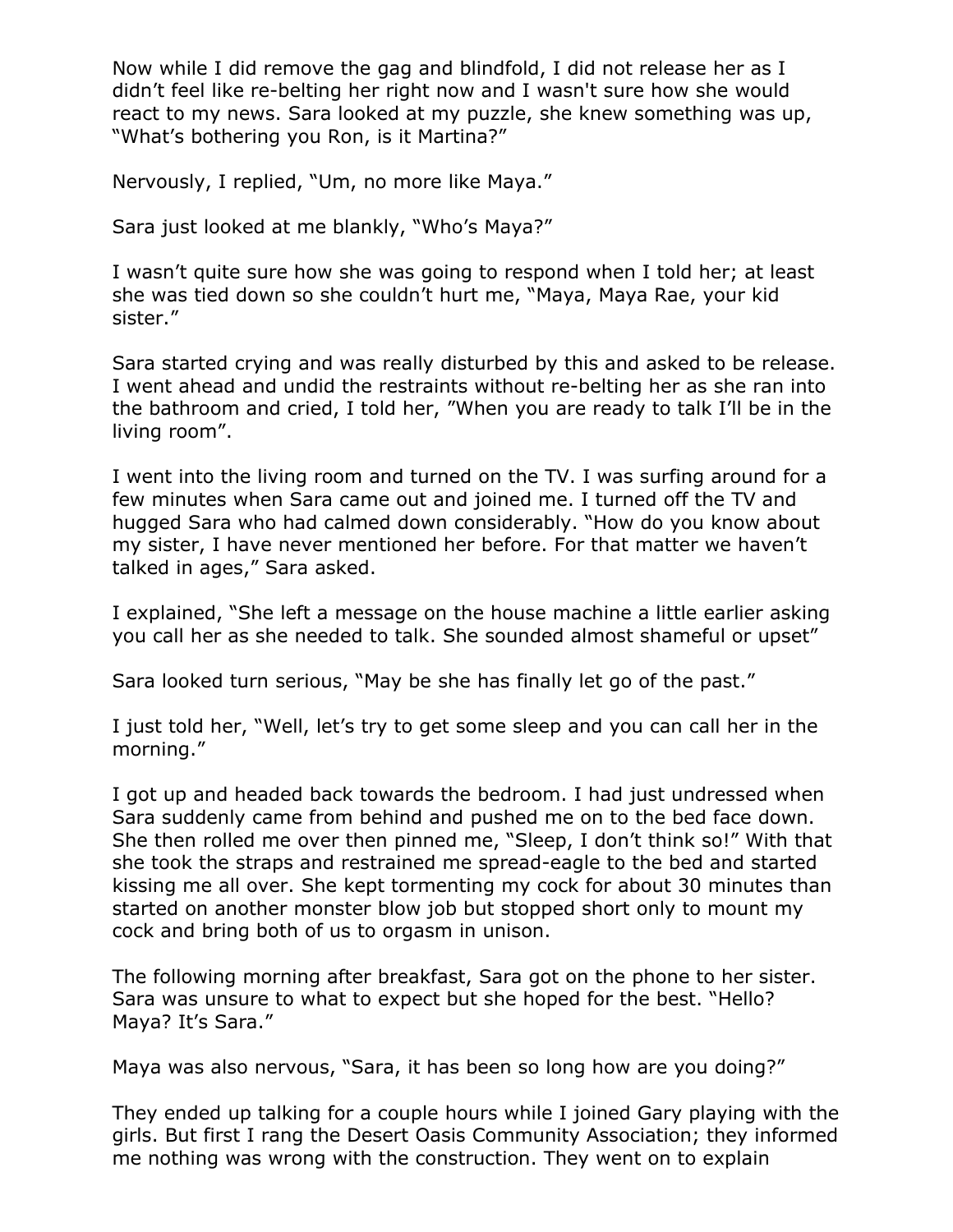Martina kept calling them the first morning and complaining about the noise. They informed her several times, the construction crews were allowed to start at 5:00 AM due the severity of the afternoon heat. Further they reminded her she was fully aware the community was 'under construction' when she moved in.

Sara returned and joined us. I asked, "So, how did it go with Maya?"

Sara explained, "She has finally realized there is no future in the past and as dumped her loser boy friend of several years. He tried to take advantage of her, one too many times and she ended up with him in the hospital along with a restraining order against her!"

I was surprised, "I guess she takes after her sister!"

Sara laughed and smiled, "Well I did teach her well, and while she is the younger child she is the *big* sister."

We all just looked at Sara and Bambi replied, "She's bigger than you?" We all looked at Bambi who just stood there, "What?"

Sara laughed, "Yes, believe it or not she is bigger than I am. She's 7' 5" and usually wears 7" inch red platform heels, which put here at nearly 8 feet. Anyway she is staying with friends while she looks for a place to stay."

Without even thinking about it I replied, "How about if she moves in with us?"

Sara looked at me in amazement, "Wow, you must have been reading my mind. Martina would lover her, after all Maya is bi-sexual."

I joked, "This could be interesting. Anyway, she can stay in the Guest Suite by my office, which would still leave a bedroom and an extra suite. Go ahead and call her back and let her know we will be in Frisco next week. If she needs to she can stay with us while in Frisco, I'll just have Marc upgrade our suite." Sara called her sister back and informed her of the good news.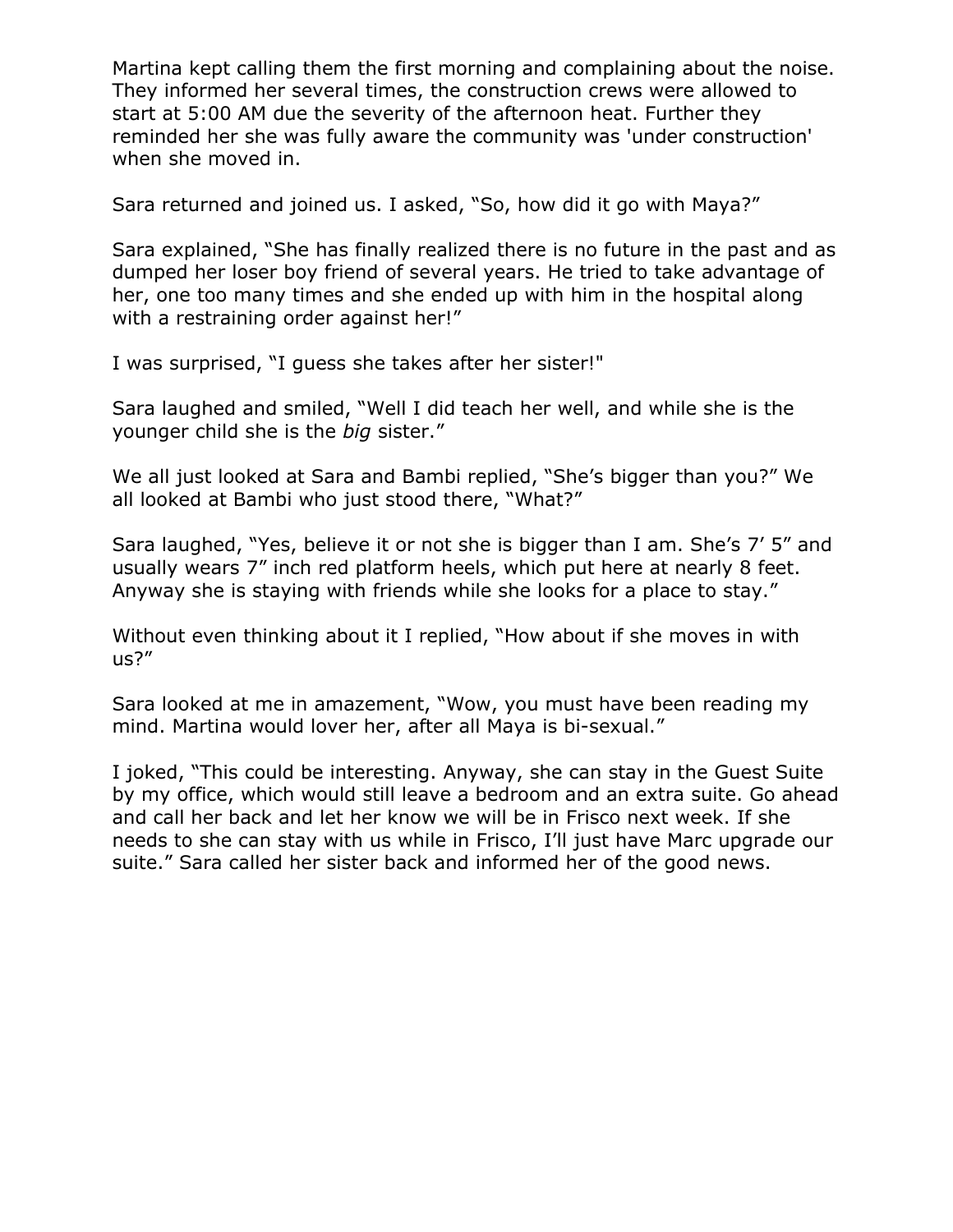# **Chapter 30: Playtime at the Pussy Cat**

After Sara's phone call we all went over to meet Andy and Lindsay at the Pussy Cat Lounge. When we arrived Lindsay greeted us in her Black Widow corset with a pair of tight black leather Capri pants and black stocking along with 5-inch high-heeled sandals. Sara looked at Lindsay and started getting very excited. Lindsay detected the excitement and told Sara she has a pair of Capris waiting for her down in the dressing room. The girls disappeared into one of the dressing rooms. Meanwhile, Andy took the rest of us on a 'Grand Tour' of the club. Since it was still early morning the club was not yet open and he showed us a lot more than he did last week.

Once up on the top floor Andy took us into an area I had not seen before on the fourth level. There were about a dozen two-seater private booths which all opened to a center stage. It was similar to the VIP room he had showed us last week, but more intimate and allowed couples to do whatever while watching a live performance. There were four sections, heterosexual, gay, lesbian and bi-sexual which was a mix of all three. Again I could not get over how clean the club was and noticed a faint smell of bleach in the air as that area had been cleaned only a couple hours prior.

As we headed down to the third level he showed us the 'performance area'. It was basically a large lounge like area with about 4 rotating stages in the center. Each stage had it's own theme some dealt with bondage while others just dealt with the less erotic, "vanilla sex". Andy explained this area was usually packed by 10:00 PM until closing at 2:00 AM. It was shocked to learn he made more money from this level than anywhere else because of all the food and drinks. As we arrived down on the second level Lindsay was waiting for us, however Sara was nowhere to be found. Lindsay saw my looking for Sara, "Oh, Sara she is a bit tied up right now! Gary, if you don't mind can I borrow the girls and the key's for their belts & bras pleased?"

Gary jokingly replied, "That depends what do you plan on doing with them?"

Lindsay playing along, "Well, not quite sure yet but Sara has some ideas. Don't worry I am sure they will put on quite the show!"

That was all Gary needed to hear and handed Lindsay their keys and she told them to follow her and we could join them in about 30 minutes. I was wondering what we were going to do for the next 30 minute when Andy told Gary he was considering modernizing the dungeon and see what he would suggest. Gary quickly disappeared downstairs and Andy asked me to follow him to his office on the ground floor. I walked into his office and looked like a pit-bosses office. An entire wall was nothing but TV monitors from all the cameras all over the club.

"Wow, you can see everywhere in the club with…" I commented.

Andy interrupted, "…almost everywhere, there are no cameras in the restrooms, changing rooms or the private booths. They are more for logistics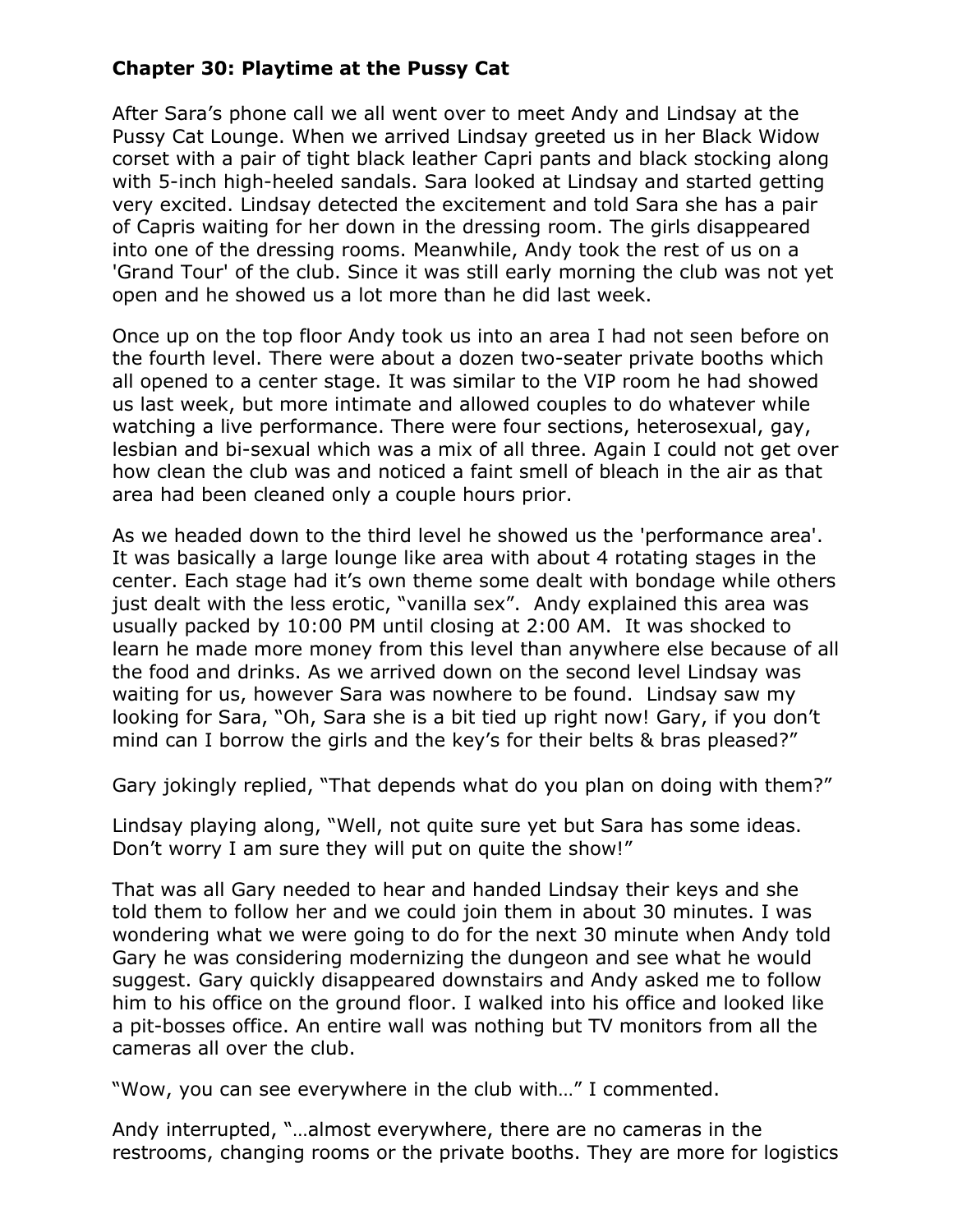since we don't really have any troubles here. Anyway, the main reason I brought you down here was to see my 'monster'!"

I looked at Andy shocked and jokily replied, "Andy, I am not that kind of guy!"

Andy without losing a beat, "Very funny Ron, I was talking about my computer system."

"Oh, *that* monster I thought you were talking about…," I replied.

He was running a 6.6 GHz triple processor (three 2.2 GHz processors) with 8 GB of RAM, several hard drives totally around 3.0 TB, dual CD & DVD burners and very high end video capture graphics cards Now, general the rule of physics which applies to computers, the faster the processor and the more RAM, the hotter it runs.

I had to know, "Okay, how do you keep this thing cool?"

Once again Andy, had a snappy come-back, "with a big honkin' fan of course!"

I just looked at him, "I walked right into that one, now didn't I?"

Andy chuckled, "Seriously Ron I do use several fans and heat sinks along with liquid nitrogen."

I joked, "Wow, cold enough to store beer!"

Andy opens the panel on the side of the case, "Funny you should mention that…"

Lindsay interrupted us over the intercom, "Okay guys, the show is about to start."

We headed back over to the observation level and sat down await the show to start. The curtains parted and the stage lights illuminated both Bunny and Bambi kneeling and secured on to caning platforms. Each girl was bent downward and secured at the waist with their arms fully extended from their sides and also secured to the platform. Both were still wearing their chastity bras but their belts had been removed and were blindfolded but not gagged. Out walked Sara and Lindsay on to the stage both dressed in their black widow corsets and black leather Capri-pants along with prison guard hats. Each had a small leather paddle and started with a gentle paddle on the girl's behinds.

Gary leaned over to me, "Bambi loves to get paddled and caned. Bunny however, I am surprised to see her up there this really isn't her thing."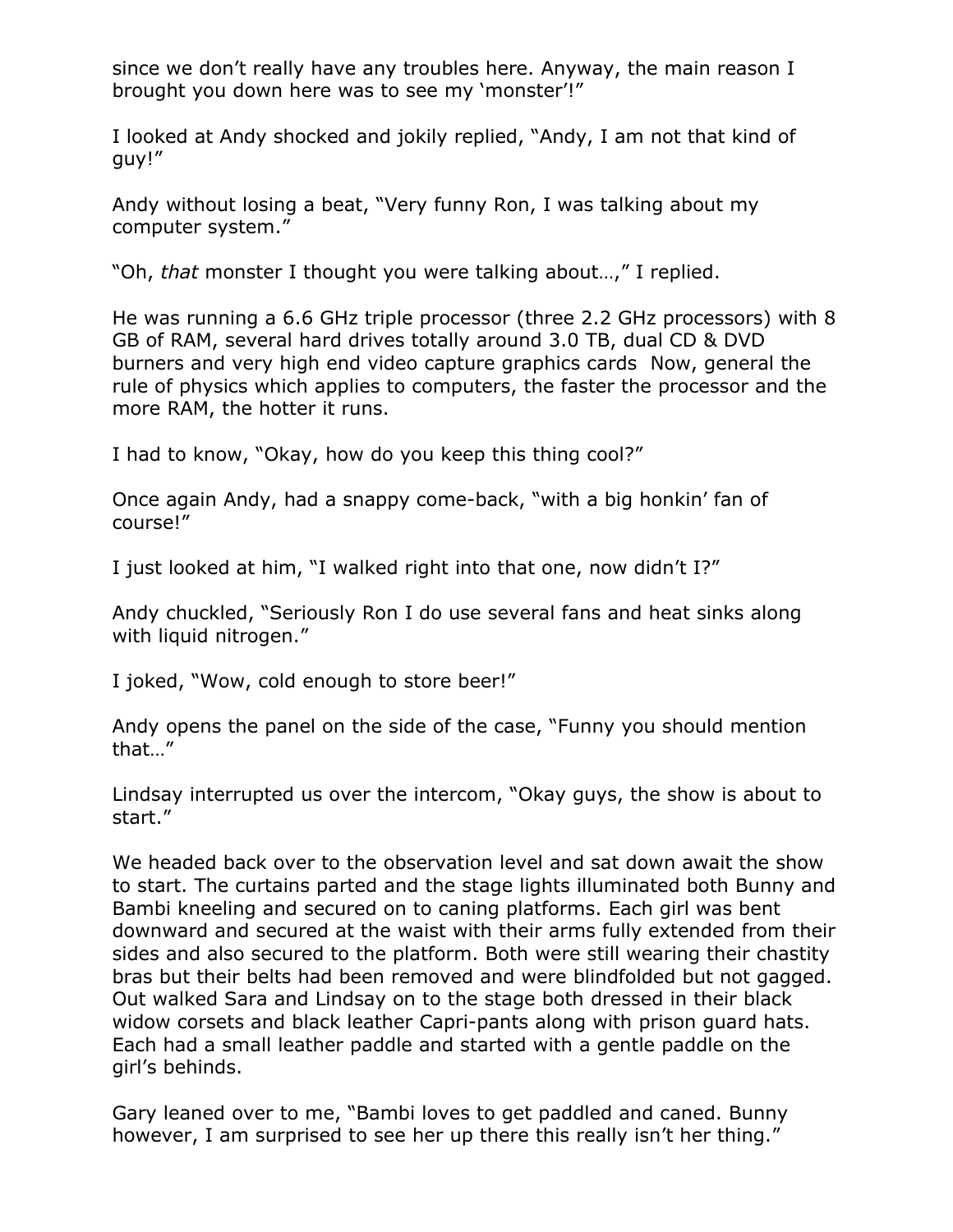I told him, "Well, I have a feeling the girls have more up their sleeves than we think."

Gary nodded in agreement, "There must be something that enticed Bunny to go through with this."

Both girls were letting out a small whimper as they were being paddled. This lasted another few minutes before both girls behinds were glowing red. Lindsay and Sara stopped paddling the girls and started turning their attention to each other. They were in a deep lip lock as they fiddle to undo each others corsets. Lindsay removed Sara corset first and started sucking at her nipples. Sara was having a hard time undoing the laces on Lindsay's corset as she was moving around so much as well as the distraction of Lindsay sucking on her nipples. Finally Sara removed Lindsay's corset and started going after her tits. This did not last long and the two now topless girls went over to a table and each picked up a rattan cane. Neither Bambi nor Bunny was expecting what came next. At the same time, both Lindsay and Sara landed the first blow with the canes on the bare behinds of Bambi and Bunny. Both girls let out rather loud yelps. Being blindfolded they had no idea when they were going to be swatted with the canes. It appeared Sara knew Bunny was not into this much and did not swat her nearly as much as Lindsay was Bambi. Both girls were crying and their behinds glowing a bright crimson.

Lindsay turned towards us and as the stage lights slowly started to dim announced, "the show will continue in a few minutes."

The curtains slowly closed, the theatre lights illuminated and we all looked at each other with awe. Andy was the first to break the silence, "Has Sara ever used a cane before?"

I replied puzzle, "Umm, I am not really sure but then again she does know how to use a bull whip, so I am not really surprised. What about Lindsay?"

Andy just smiled, "Oh yes, she has and she is really dominate with a cane!"

I joked, "Yikes, sure wouldn't want to piss her off!"

Andy replied with a chuckle, "Trust me, I found out the hard way!"

The theatre lights slowly started dimming and we wondered what the girls had planned now. The curtains slowly open and the stage lights come on. The roles were now reversed; Lindsay and Sara were still naked and secured to the canning platforms while Bunny and Bambi both wore black corsets. Oddly enough both Bambi & Bunny were now belted.

Gary explained, "That makes sense, if those two weren't belted they would be all over each other!"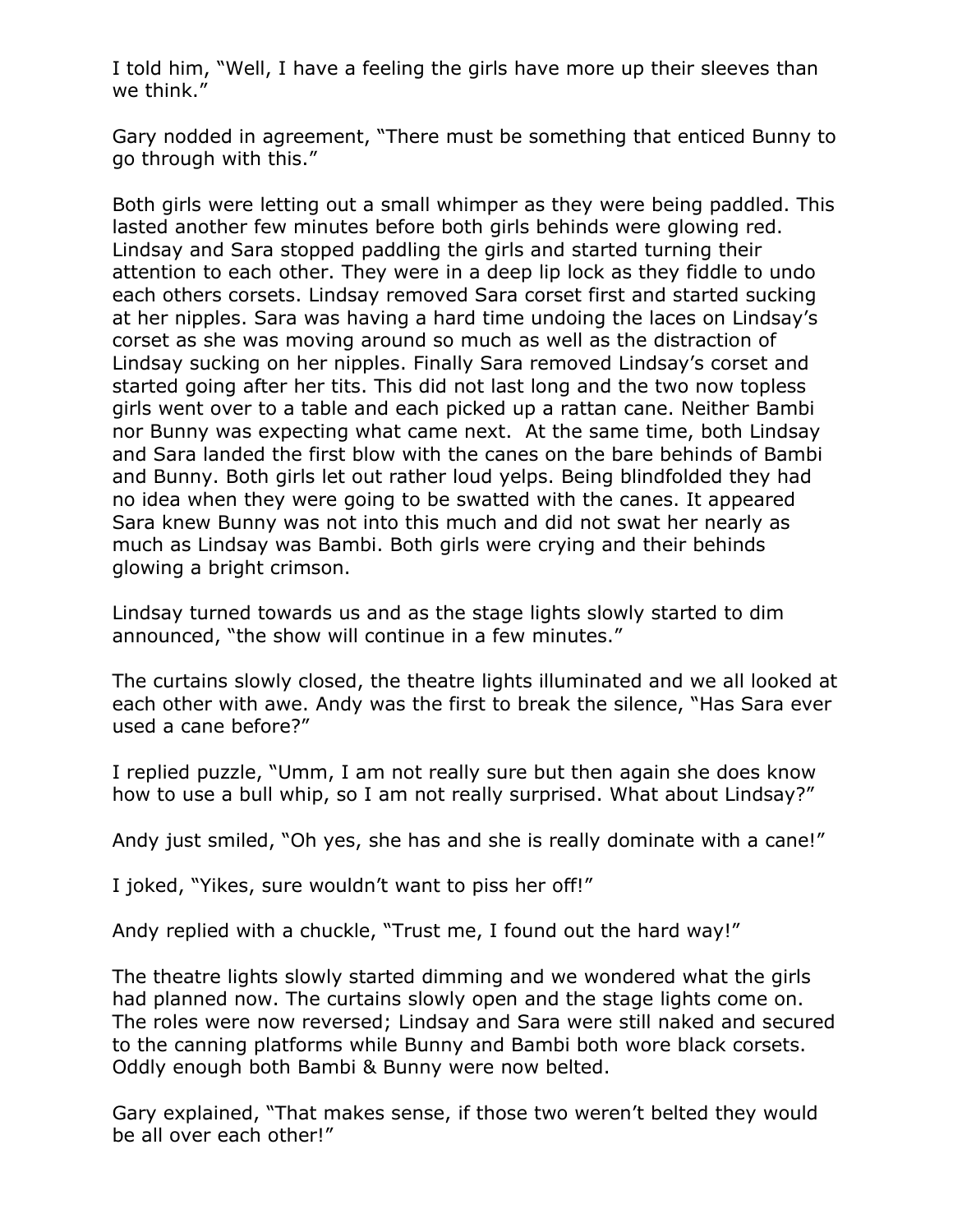Again it started with a slow paddling but Bunny was being far from gentle with Sara and was paddling her fairly hard. Of course Sara is use to being paddle and spanked, but I was not sure how she was going to take to the caning. She almost seemed to be enjoying the attention on her ass. Bambi was being much gentler with Lindsay who looked almost disappointed. We think she was too afraid of hurting Lindsay so she was taking an easy on her. Things took an unexpected twist when Bambi and Bunny started chasing each other around the stage and paddling *each other!* This didn't last very long though as the corsets really reduce the amount of running around they could do. They then returned to the table and set down the paddles while picking up the canes. This time though they switched victims, Bambi started on Sara while Bunny did Lindsay. This time Bambi was not being gentle and was giving Sara a heavy caning. Bunny was keeping up with the tempo of her sister on Lindsay's ass.

Both Sara and Lindsay were howling when their punishment finally came to an end. Bunny and Bambi returned to the table and while setting down the canes quickly donned strap-ons along with non-locking wrist-to-waist belts. Each girl's wrists were strapped to their waist as their belts were removed. Carefully they lay down on the floor and positioned the giant cocks carefully into each others pussies and began to hump each other vigorously. Both girls reached orgasm within seconds and kept at it while Lindsay and Sara could only watch. Both Bunny and Bambi nearly passed out between the corsets and the multiple orgasms they were having. Finally, both of the collapsed from exhaustion with the strap-ons still within each other. The stage lights slowly dimmed as the curtains closed and the theatre lights came back on.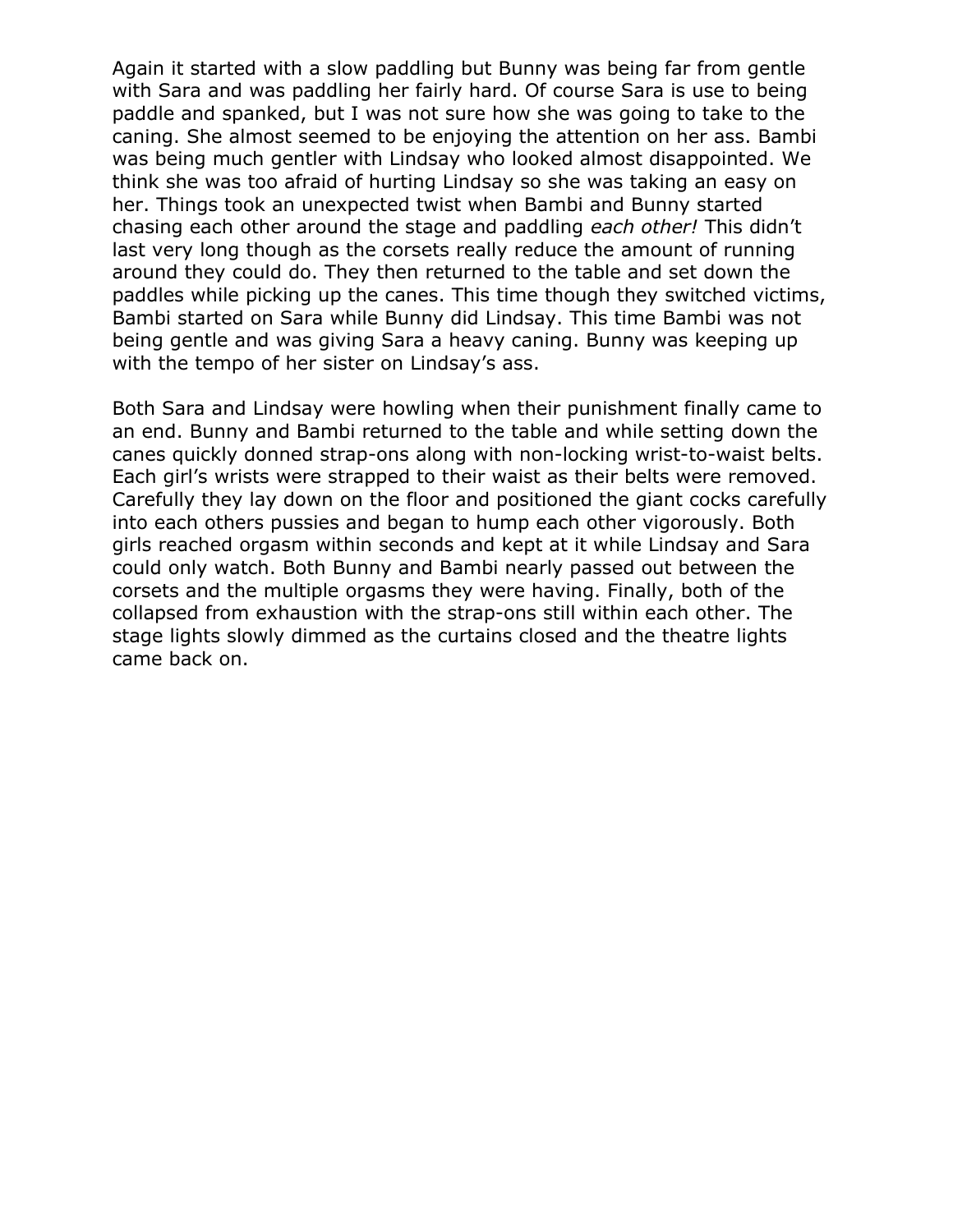## **Chapter 31: We're Back!**

Friday and Saturday we took an easy. The girls did a little shopping including one final stop at the Budget Holstein. Bambi, Bunny, Lindsay and Sara all picked up some new outfits, which included corsets and black leather Capri pants. Meanwhile Gary and I worked with Andy on modernizing the Pussy Cat's dungeon. Gary called in a huge order of equipment on Friday afternoon and by Saturday morning everything had arrived from Las Vegas via Road Runner express. While the girls were being fitted for their corsets, Andy took me over to his computer store in Casa Adobes and gave me some free upgrades for my Jeep's computer as well as my laptop. He also threw in some 'spare parts' as well. Saturday night the seven us had a grand dinner with Linda over at Corona de las Estrella's. Since this was going to be the last night we're going to be together for a while we spent most of the evening talking about the wedding. I reminded Gary and Bunny that Marc offered to put up any of their out-of-town guests as long as they gave him enough time. We bid farewell to Linda, Andy and Lindsay before we headed back home. I was wondering what kind of mod Martina was going to be in, being she has been locked up now for so long.

The drive home was very uneventful and everyone except Sara and I had fallen asleep. Not surprising considering Bambi and Bunny could barely stay awake through dinner. A little after midnight we exited the Pima Freeway on to the divided highway up to the Desert Oasis community. I was bit surprised to see so much traffic at that time of night but there has been a lot of development in the past couple years up in our area. Turning on to our street I could see a couple dumpsters in front of Gary's lot and they had already started the framing on the ground level. Approaching the main garage was surprised to see the "Pink Monster" parked in there. I figured may be Martina came home early, but after getting out of the Cruiser I noticed the engine was not warm. Apparently she didn't go out or took her Jaguar out instead.

Sara headed to her quarters while Gary, Bunny & Bambi walked over to their house under construction. I was moving the left over inventory and the new equipment from the Cruiser in to storage when Martina came out. She practically flung herself on to me and starts grinding her metal covered pussy on my cock. I laughed, "That ain't going to do you any good, the shield is going to absorb any sensations from reaching your clit!"

Martina practically begging, "I am so horny Ron, please take me, NOW!!!"

I tormented her more, "Well, dear you lasted this long you can wait another hour while I sort things out and see our guests to their rooms."

Martina was begging now, "Please! Ron! NOW!!!"

In a stern voice I replied, "Sorry dear, need to take care of business before pleasure. Meet me down in the playroom in an hour for a 'good time'!"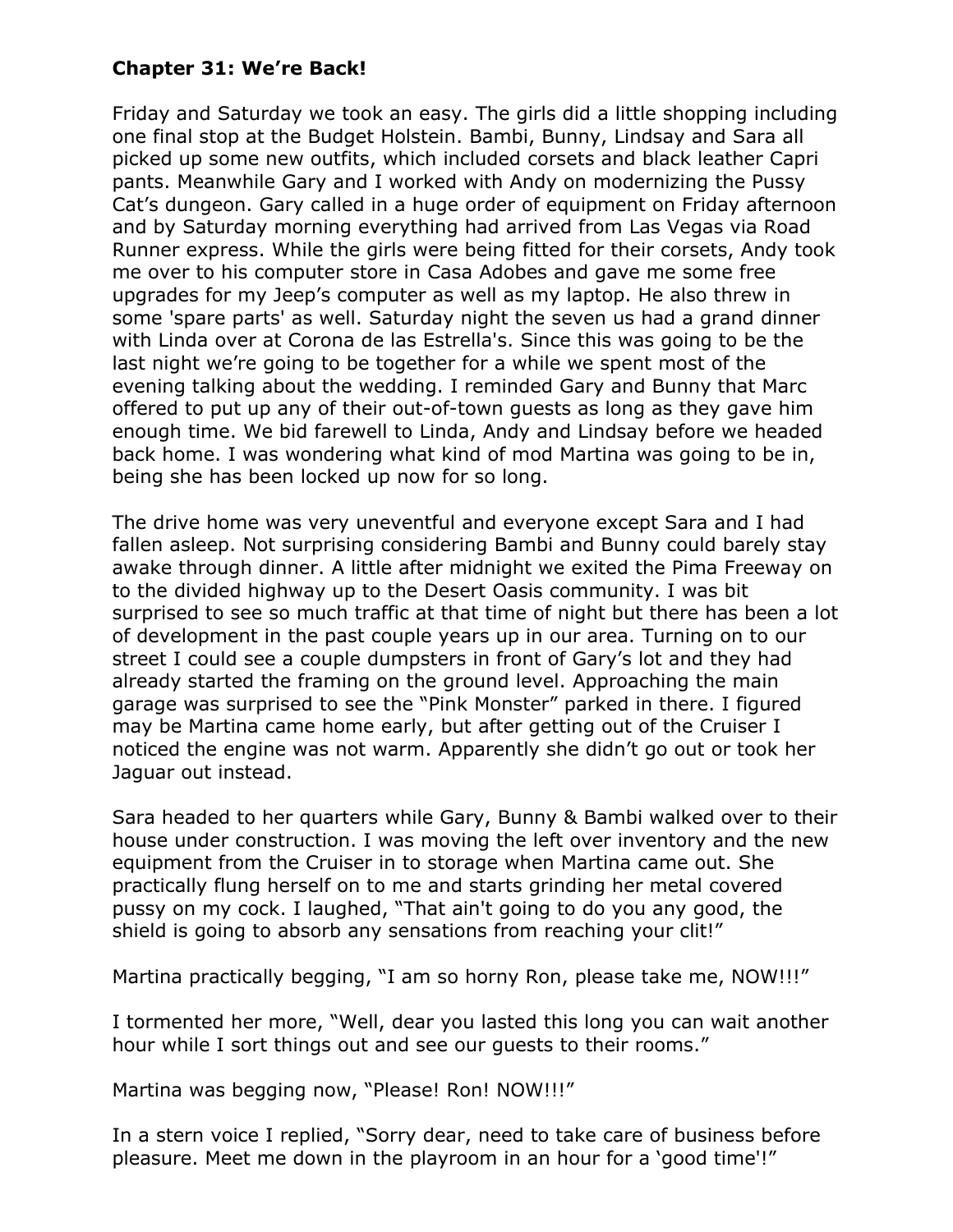After I finished with the storage, I walked over and joined Gary and the girls. The contractors had made an extraordinary amount of progress just within in the first week. I commented to Gary, "Just think, when you guys return from your honeymoon it will be done!" Bunny came over and after French kissing me thanked me for their gift. I joked, "All I did was give you the land, not like I am paying for the house!"

Bunny though replied back, "You mean Gary didn't tell you he used your Diamond Card for the down-payment?" For a second there I thought she was serious until she started laughing. "Had you going there for a minute didn't I?"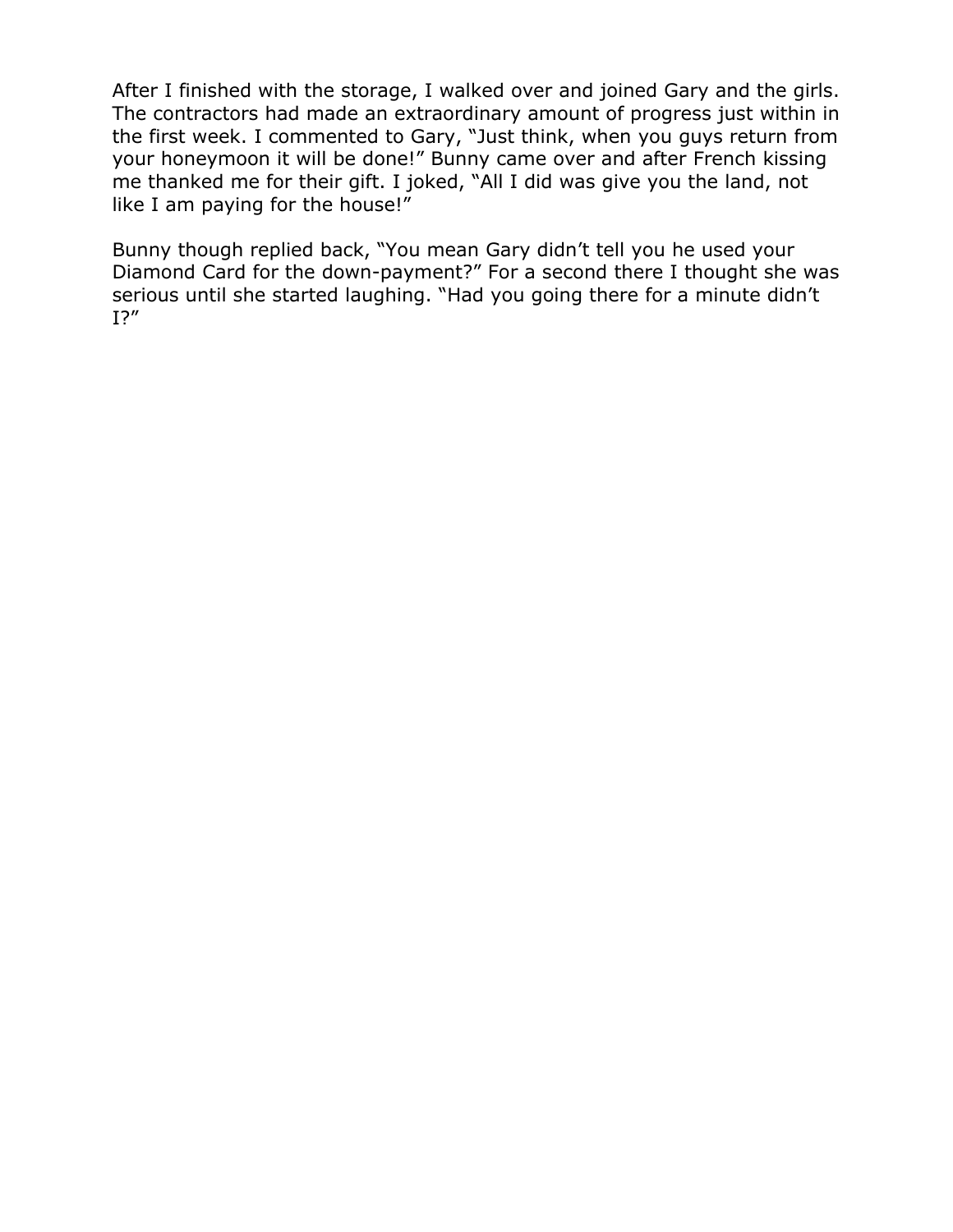Laughing I replied, "Yep, you sure did. Why don't we retire for the night? We will be able to see more in the morning and besides Martina is nearly at her wits end horny!" Gary asked if I needed assistance with Martina tonight. I told him that would be a good idea and he told me he be down in a few minutes once he made sure the girls were secured. I headed up to my office first as I wanted to put a few items in my safe and retrieve Martina's belt key. I discovered Martina was in the shower, which would give me sometime to get the playroom ready. I headed down the hall to my office and discovered a pile of mail sitting on my desk. Wow, Martina brought in the mail she is desperate! I also noticed a Roadrunner Express letter from Jason. It was too big of an envelope for a check, but I didn't have time to look at the contents right now, as I had to get the playroom ready. On my way out I went to check on Sara only to discover she was already sound asleep.

Gary was coming in from the outside as I came down the stairs into the playroom. We both commented about the good timing. The first thing we did was getting the two-person bondage/oral chair setup. The server's seat was setup with arm, ankle, wrist and waist restraints, while the receiver's seat was a fully body harness in addition to the wrist and ankle restraints. Then Gary located the straitjacket, blindfold, gag and metal collar for Martina while I retrieved a set of cuffs. Martina came down the stairs wearing nothing but her belt. It had been a long time since I had seen Martina naked and was amazed at how toned her body was.

Gary commented, "Man, she looks good...in my belt, that is!"

I laid down the ground rules and explained that she would first service my cock and give me two orgasms (not an easy task for Martina) or after an hour then I we would switch places except it would be on the medical table. Martina just looked straight at me and did not say a word until I asked if she had any questions. She just asked if I was or Gary was going to fuck her. I informed her no one was going to fuck her with their cocks; instead I would be orally servicing her. I was expecting protests from Martina but instead she just replied that was fine. My theory was correct she was so desperate she wouldn't care what kind of stimulation she got.

Gary helped her over the two-person bondage/oral chair and strapped her wrists, ankles, waist and arms. I finished undressing; place my clothes neatly in the corner I sat down under Martina and Gary secured me into my seat and then removed the CB-5000. Gary had barley removed the cage from my cock before Martina had it in her mouth. Within a few minutes she had already brought me to my first orgasm. About another 20 minutes later I was cumming again with my second orgasm. Had Martina been taking cock-sucking lessons, I did not remember her being this good? Gary reattached my CB-5000 and released me from my seat. I explained to Martina that when Gary releases her I was going to put the straight jacket on her. She looked a bit puzzled, I told her the jacket would prevent her from touching her tits, but also provide some stimulation, just enough to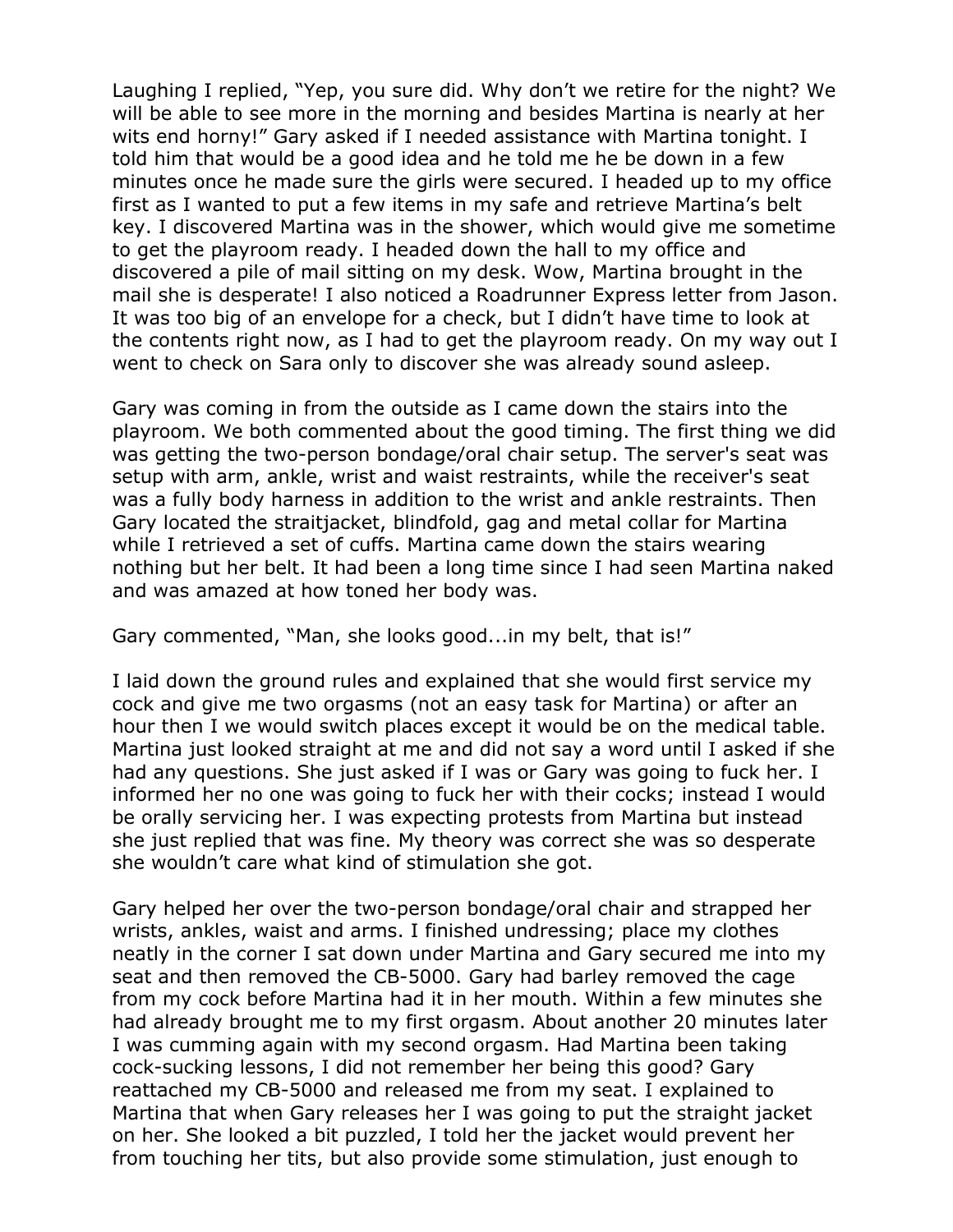annoy her. Gary released her and while I put on the straitjacket, he secured the collar around her neck along with a blindfold and ball gag. Once we helped her onto the table and her positioned correctly, Gary told her to lay back. As Martina laid back the fixed ring made contact with the latch securing her neck to the table. Gary fastened the waist belt while I strapped her feet into the stirrups. After I made sure she was secured I removed her belt. I positioned myself on the stool and I explained the 'rules', "Okay, Martina, hope you enjoy your 30 minutes of pleasure. In the future if you are good I will increase it to 45 minutes or even an hour! However, if you are bad, I could reduce it to down in 5 minute increments! Start the timer Gary!"

Gary replied, "Okay, let me grab a seat to enjoy the show! Ready? Get set, go!"

We lost track of the final number of orgasms Martina had that night in the 30 minutes. Regardless of the number, Martina was happy just to have any. Gary safely belted Martina and we released her from the table. Once the straightjacket and everything else was removed she hugged, kissed and thanked me and then announced she was going to take a dip in the pool to cool off. Wow, she hasn't spent this much time in our pool in months. Gary and I spent about an hour cleaning up the playroom. About midway through, Martina yelled from the top of the stairs she was going to bed now. Gary and I talked for a bit commenting what a difference the belt had made in her attitude.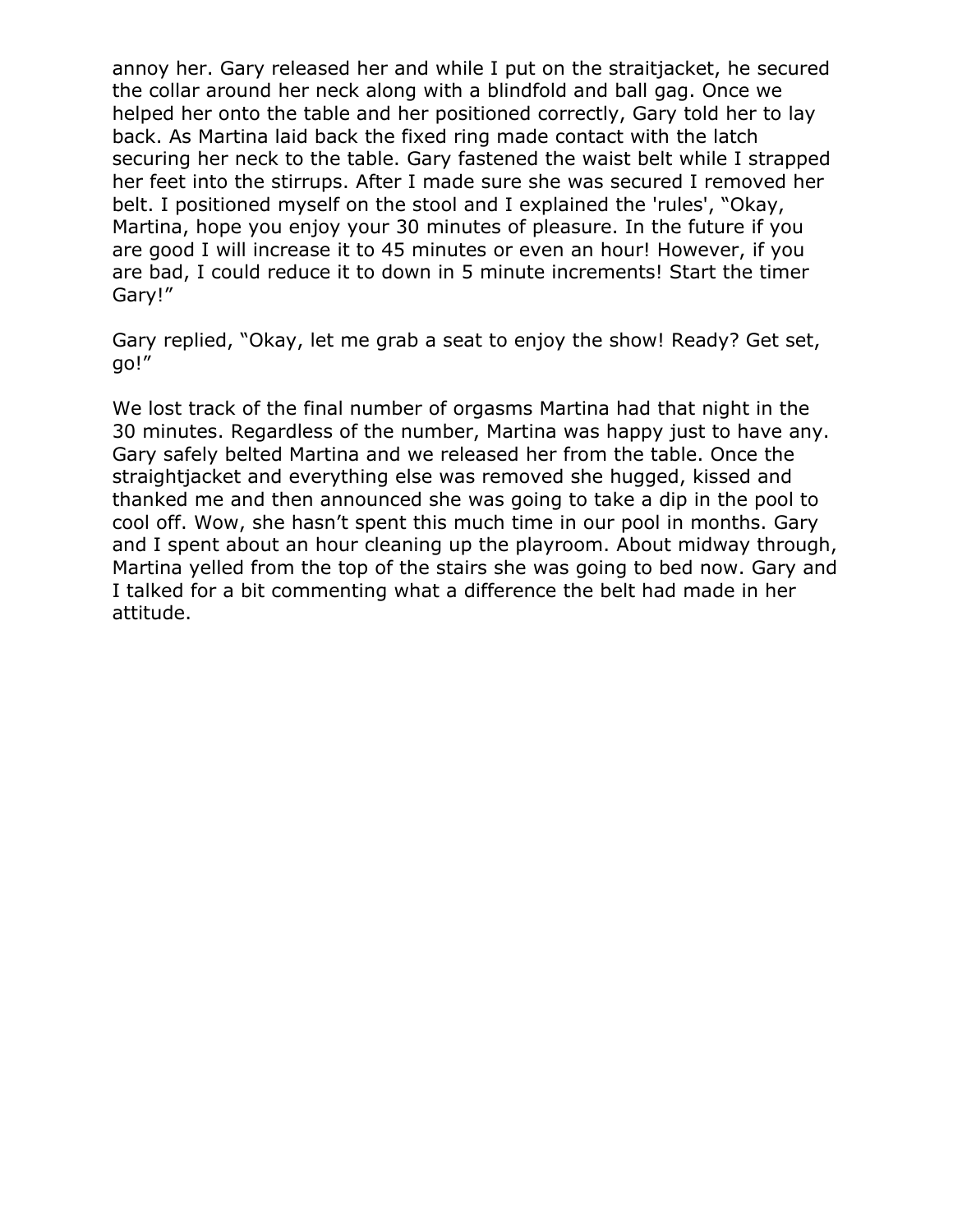# **Chapter 32: The New & Improved Martina & Family!**

The next morning, I woke up to find Martina was not in bed. I figured she must have left for work already or something. As I made my way down the hall I could smell the aroma of bacon coming up the stairs from the kitchen. Upon heading down the stairs into the kitchen I was taken-aback to find it was not Sara cooking, but Martina. Martina saw me enter and walked over and gave me a good morning kiss.

I commented surprised, "Martina, this is a surprise you haven't cooked in ages!"

Martina explained, "Well, I thought Sara could use a little time to herself as she has been so busy with your work. Besides I am the one who paid for the kitchen remodel, should get my moneys worth out of it. I was so much more involved when we first met, then we got married moved out here and I made all these friends. I lost focus of your job and I realized the other night, without your job I would have to get a real job and we wouldn't have the house or the Hummer…"

I corrected her as I went to the fridge and grabbed a bottle of Ice Tea, "… Martina dear, the Hummer is yours, you are the only on who ever drives it."

Martina agreed, "True, but I guess what I am trying to say is I want to be more involved again in the business."

I almost chocked on the ice tea after that comment. Martina, more involved, I must be dreaming…right? Expecting to wake-up at any given moment I just stared at her blankly. Martina was a little panicked, "Ron? Ron! You okay?"

Realizing this was NOT a dream I responded back, "Yea, I fine. Just a bit surprised you would want to get more involved. Do you even know what I am working on at the moment?"

Excitedly she replied, "As a matter of fact, yes I do! Your supplier called the house a couple days ago and wanted to go over the order for Boots. I had seen the proposal on your desk the other day when I brought in the mail. I saw the bottom line on the contract and that was when it hit me how good we have it."

Agreeing with her, "Yes, Boots is by far the biggest contract I have ever landed. So you went over the order with them?"

Martina continued, "Yes, and come to find out they had transposed a couple of the quantities of the items you wanted."

She showed me the FAX and sure enough they had switched a couple items on the list. Impressed, "Good catch Martina!"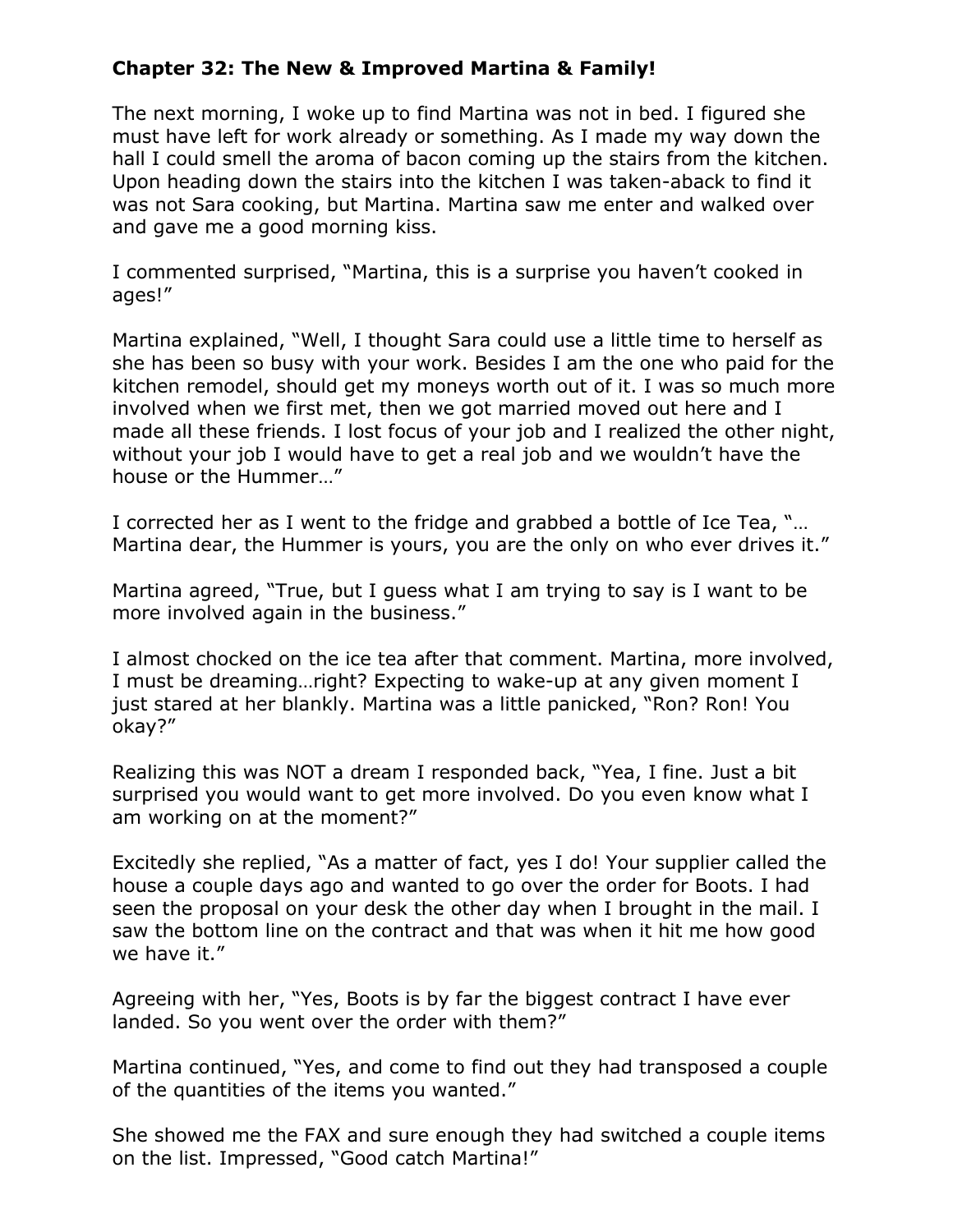Martina was proud of herself, "Thanks, I need to get to work now, see you tonight dear."

She headed back upstairs to freshen up before she left. I sat down and ate the breakfast she had prepared. It had been a long time since I had Martina's cooking, while not as good as Sara's she was still a good cook. Martina came down the stairs this time she was dressed very conservatively wearing a Valley Shadows Polo and a knee length skirt. She not only looked conservative, but almost professional. I was lost in thought of the shock of Martina's appearance when I was quickly jolted back into reality when the floor beneath me shook from her starting up the Pink Monster. I finished my breakfast and placed the dishes in the sink for Sara. For once I had nothing planned for the day so I headed up to my office. With the events of that morning, I had forgotten all about the Road Runner package from Jason. I had just sat down at my desk when I noticed the French doors leading to the office balcony were open. It was rather cool out for a summer morning, but with the storms from the evening prior the temperature had dropped into the 80's. Much to my surprise, Sara was sitting out on the balcony in shorts and a t-shirt, which I have not seen here wear in years.

I asked, "What y'all doing out here?"

Sara looked up startled, "Oh morning Ron. Martina told me to take sometime to myself so I came out here to meditate. Maya called last night while you were downstairs with Marc and Martina. Her ex-boy friend *tried* to have her arrested for assault."

I was in shock, "Good grief, is she in jail?"

Sara explained, "No, they arrested her then the judge reviewed the facts including *his* record which included several attempted sexual assault arrests. From what she told me, the judge just ripped into him about how he had the nerve to claim assault when it was obvious she was defending herself against him."

I commented, "Sounds like the judge had his head on straight."

Sara corrected me, "Her head actually. Oh and it gets even better! Turns out he had outstanding bench warrant from Clarke County for all things sexual assault! Maya went home that night while he got to spend the night in jail."

I joked, "You were not kidding about him being a loser!"

Sara was still a little agitated, "Don't even get me started Ron, I had dated the guy when were still in Vegas. As soon as he realized he wasn't going to get his way with me he went for my sister. He sweet-talked her into moving back with him to Frisco; told her he could get her in to the University of Texas at Dallas Pharmacy Tech & Business Admin Program. I think the main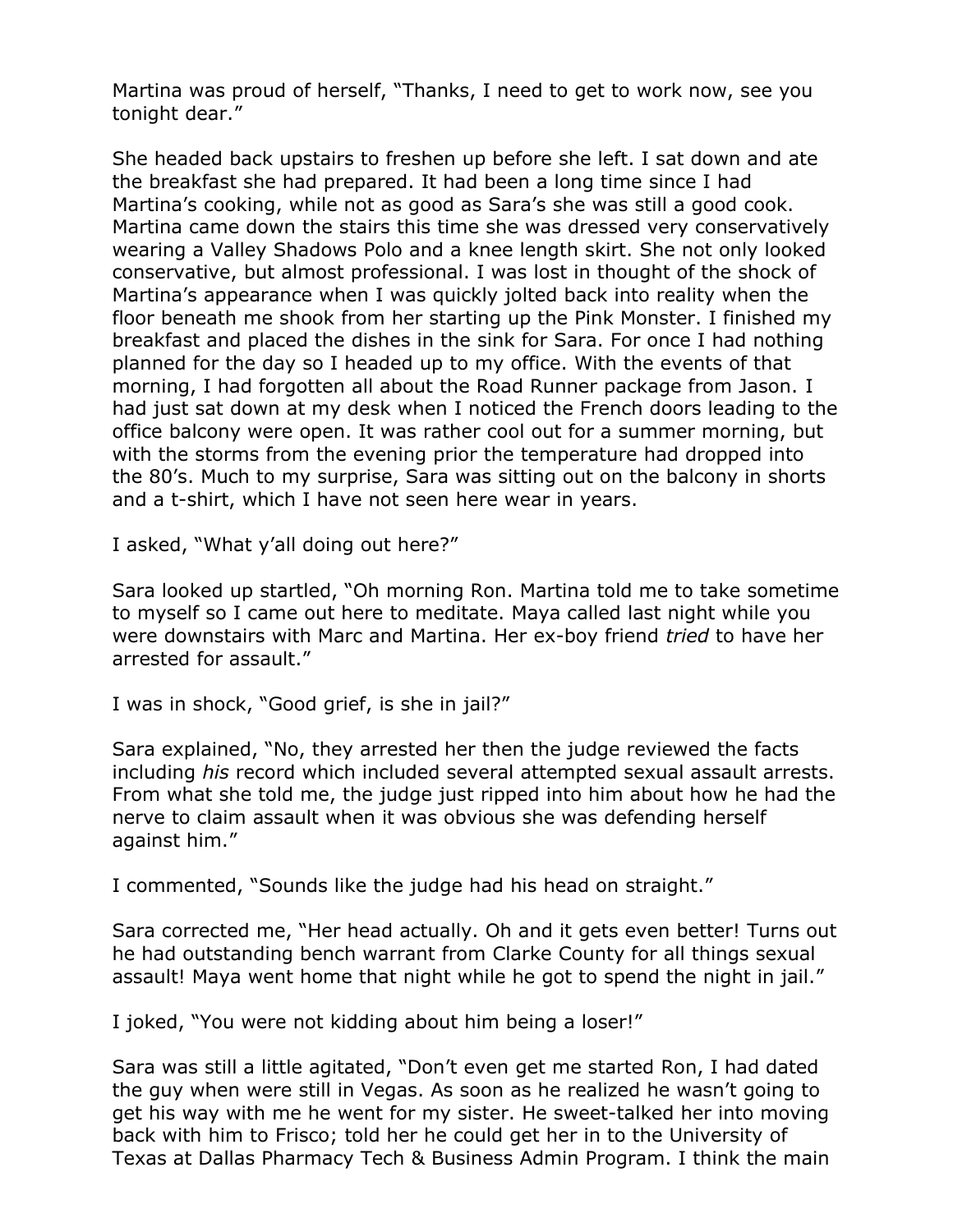reason he wanted to go there was to get out Clarke County because of the warrants. I had told Maya about my experiences with him but she didn't want to believe it and was telling me I was jealous, because she was having a successful relationship with him."

I was starting to make a lot more sense now, but I was curious, "Didn't he try to get his way with her right away?"

Sara smiled, "I was thinking the same thing too. Turns out for the first couple years they barely saw each other as he worked nights and she was going to school full time during the day. I guess in the past few months it has gotten really bad. Like I said she ended up with a restraining order last month and she moved out. The judge in that case was a total idiot and didn't even listen to her side of the story. He just told her she was not to have any contact with him or she would end up in jail. That was when she finally decided to make contact with me. The ultimate slap in the face was last night when the cops showed up with an arrest warrant for her. Thankfully, the female judge caught the obvious holes in his story and decided just for kicks to do a warrant check. She was just going to dismiss the case when the check came back he had 4 outstanding warrants from Clarke County and 1 was for felony sexual assault. The judge smiled at Maya and told her she was free to go and then called for the bailiff to cuff her ex."

I replied, "From all the crime dramas I had seen on TV I knew felony warrants are enforceable in other states, which apparently he didn't realize."

Sara was laughing now, "Yes, Maya says the look on his face was a pure Kodak Moment! He kept trying to claim he was the 'victim' here. The judge just looked at him as if he were stupid, and told him he had five outstanding warrants from Clarke County, Nevada. He tried to claim they were not enforceable outside the state, to which the judge replied a felony warrant is enforceable. She told him to enjoy the night in jail and he would be extradited to Clarke County in the next couple days."

I could tell Sara was relieved, but still seemed troubled. I tried to calm her, "Everything is going to work out fine Sara, sounds like she knows what she is doing."

Sara relaxed a little but was still tense, "I know Ron, but when he was arrested the apartment management terminated their lease on the spot, that is why she is in a hotel. She doesn't have much money right now as he spent most of what she earned."

I calmly reminded Sara of my offer earlier to have her stay with us and I would cover the hotel bills. Sara was still unsure, "But what about Martina?"

I reminded Sara, "This is *my* house after all, so don't worry about Martina. The two of us had an interesting talk over breakfast. She is grateful for everything I have done and she wants to get more involved with the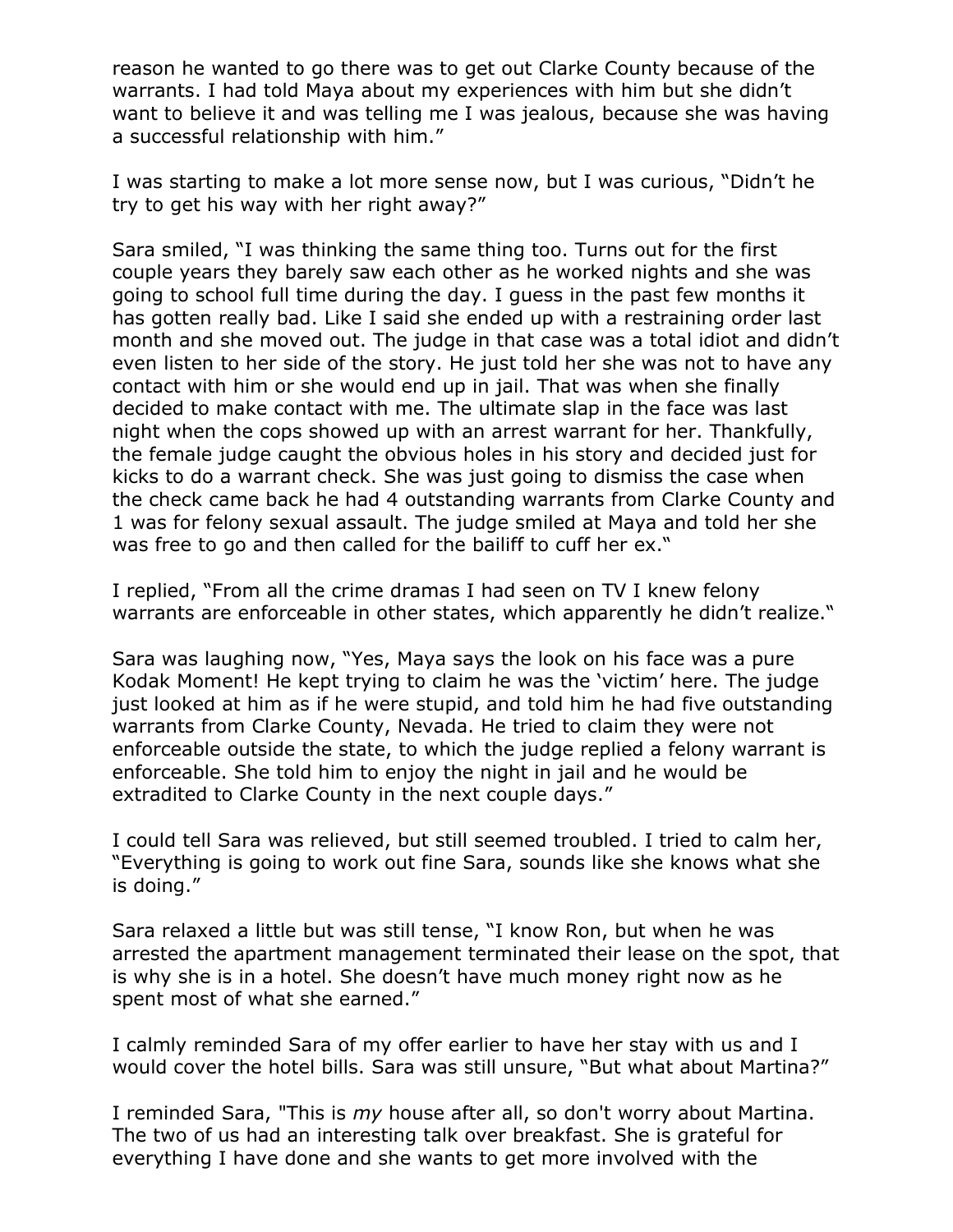business." Sara just about died laughing when she heard Martina was going to get more involved. I continued, "Well, she found the purchase order for Boots."

Sara replied upset, "Oh shit! I knew I should have filed that away."

I assured her, "No, actually it was good she found it. The supplier called and faxed over the order, they had transposed a couple of the quantities on the items and she was able to get that corrected."

Sara commented, "Well, glad it worked out then."

It was starting to warm up rather rapidly and I suggested we head back inside before we roasted. Once back at my desk I finally opened the Road Runner letter from Jason. Inside were a letter, a couple photos, a pair of bridal tights and a check for \$1500. I read the letter…

'G'Day Ron! Enclosed you will find a couple pictures of a new line of bridal sandals we're now carrying. They are lockable and use the same mechanism as are other locking footwear. Also I've enclosed a free pair of our new Super Shine off-white bridal tights pre-washed. The sample should fit Sara, have her try them on with something in ivory so y'all can get an idea of what the bride slaves will look like. I should have a pair of the sandals in Sara size by the time y'all's get out here. Take care and look forward to working with you real soon. Oh, enclosed is a check to cover the travel and hotel expenses. Jason Jason.'

It just so happened Sara was wearing ivory shorts and sleeveless t-shirt. Handing the package to Sara I told her to go change into these. Sara disappeared into the hall bath and returned short time later wearing the same shorts & t-shirt along with the tights. The tights were very shinny and the off-white provide a dramatic contrast to the darker ivory. Sara commented on how comfortable the tights were, "These are incredibly soft, a bit thicker but not overly hot."

I looked at the package and commented, "Well, they are all seasons weight, whatever that means."

In her best Valley Girl "As if! Like whatever! Like I am supposed to know!"

I joked along, "Oh great an Amazon Valley Girl!"

Sara asked, "Hey seriously now, can I wear these for the rest of the day, it is a bit cool in here since Martina insist on having the house set to 'meat locker'."

I commented, "Well since she has to 'wear' clothes now she has had it a bit cool. Sure, they are yours to do as you wish. Besides, you can't blame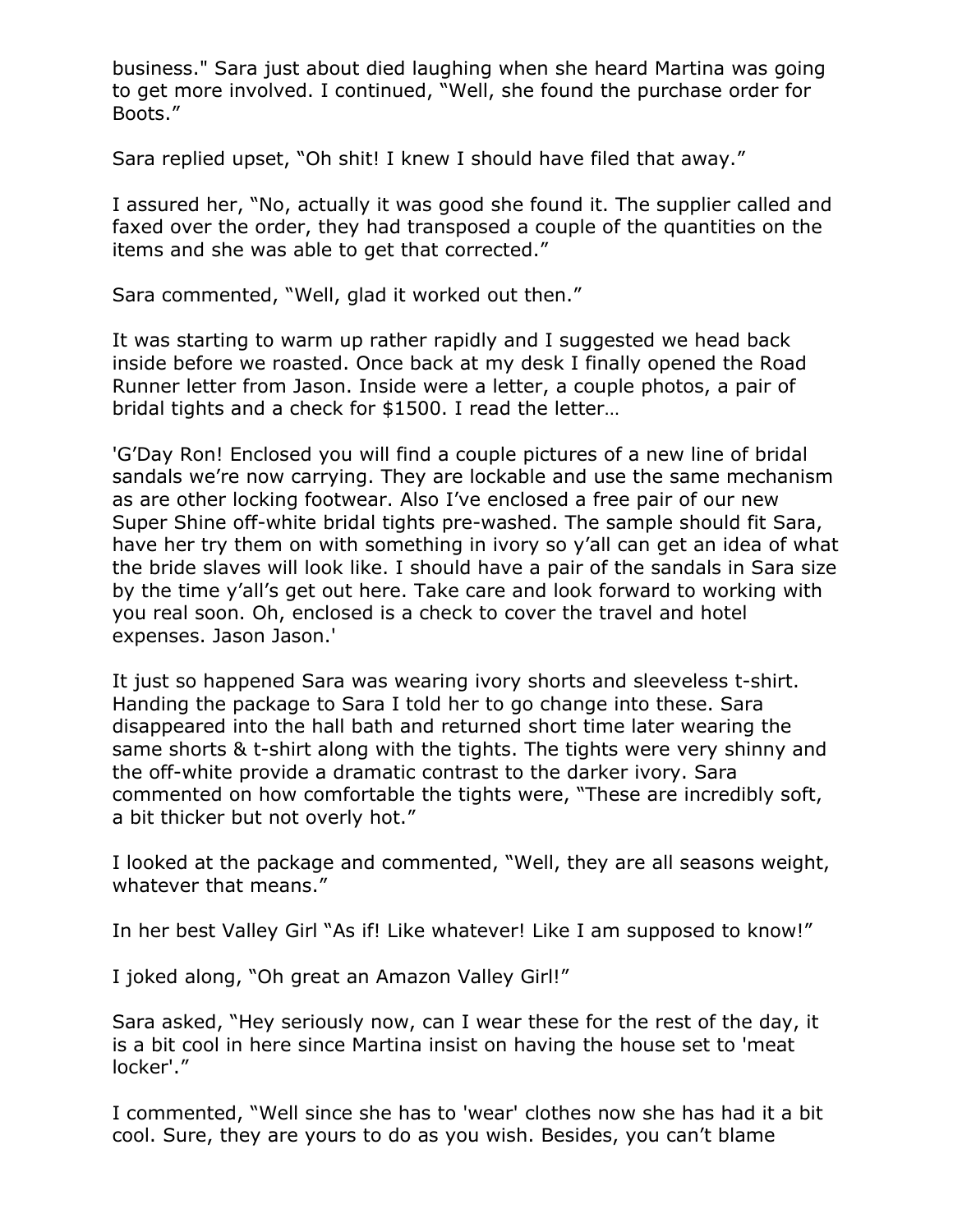Martina for the cold, you are usually wearing multiple layers of leather while working."

I could tell Sara was getting back to her old self when the smart-ass remark, "and your point is?"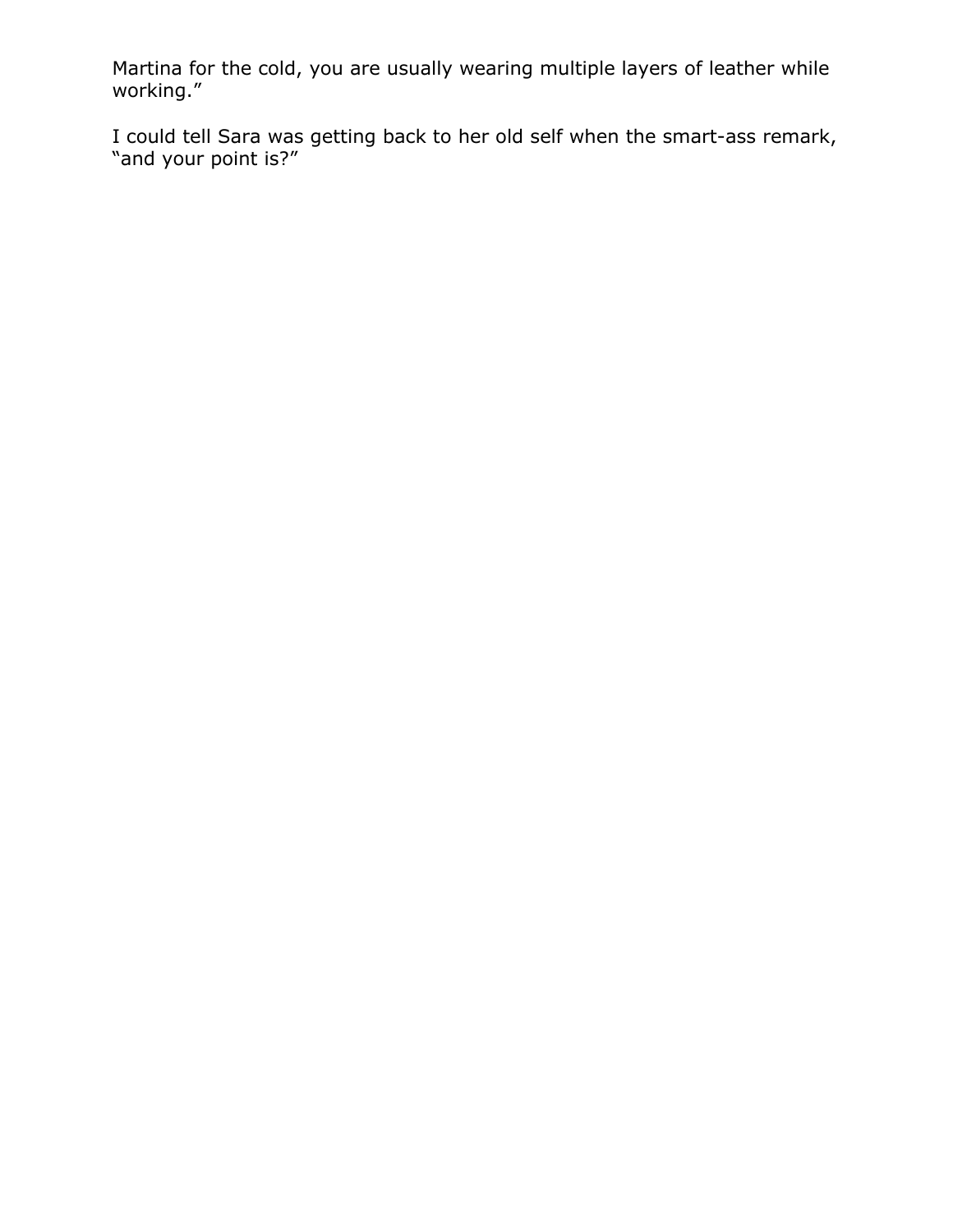## **Chapter 33: Remember When…and the News**

For once I really didn't have anything important to, which was a very nice change compared to the past couple weeks. I was sifting through my e-mail while Sara was lying on the leather couch in my office wearing the white tights with her Ivory outfit, just taking an easy. I commented while reading an e-mail "Oh good grief!"

Sara must have started to fall asleep as she was startled, "What is it Ron?"

I explained, "Oh, you know how the Yuma Visitors Bureau keeps leaving messages on the machine, well they are e-mailing me now…'Congratulations Mister Merlot, you have won an all expense 3-day, 2-night stay in beautiful Yuma, Arizona. Unfortunately, we have not been able to reach you by telephone to notify you of your winnings. Please call us back 928-555-YUMA, but hurry if we don't hear from you within the next 30 days you may forfeit your prize.'"

Sara commented, "Kinda desperate aren't they!"

I agreed, "Yep, but I think I'll call them when we get back from Frisco, just for the heck of it!"

Sara changed the subject, "You know Ron, I been thinking about when we first moved into the house a couple years back."

I couldn't help but to remember when…"Wow, what a time, I was wondering if I could afford this house, would I get enough work out here. Heck, Martina was so thrilled to come out here, but I think she was tired of her condo more than anything. "

Sara reminded me, "Well, you were not too thrilled with the townhouse you and Laura were living in!"

I remembered, "Oh god, DON'T remind me be glad you never were there. It was party city from noon Friday until around midnight on Sunday, oh and spring break!"

Sara continued, "Well, if it is of any consolation, I do like the house. I really like having the Safeway, gas station drug store and Vinnie's Pizza so close."

I explained, "Yep, they model this community off of Desert Camp Ranch a few miles south of here, except smaller and more private. But it is so nice to have everything so close. Heck, when I bought the house, I had no idea where it was or what was even out here."

Sara was perplexed, "That doesn't sound like you to just jump into something like that without doing some research."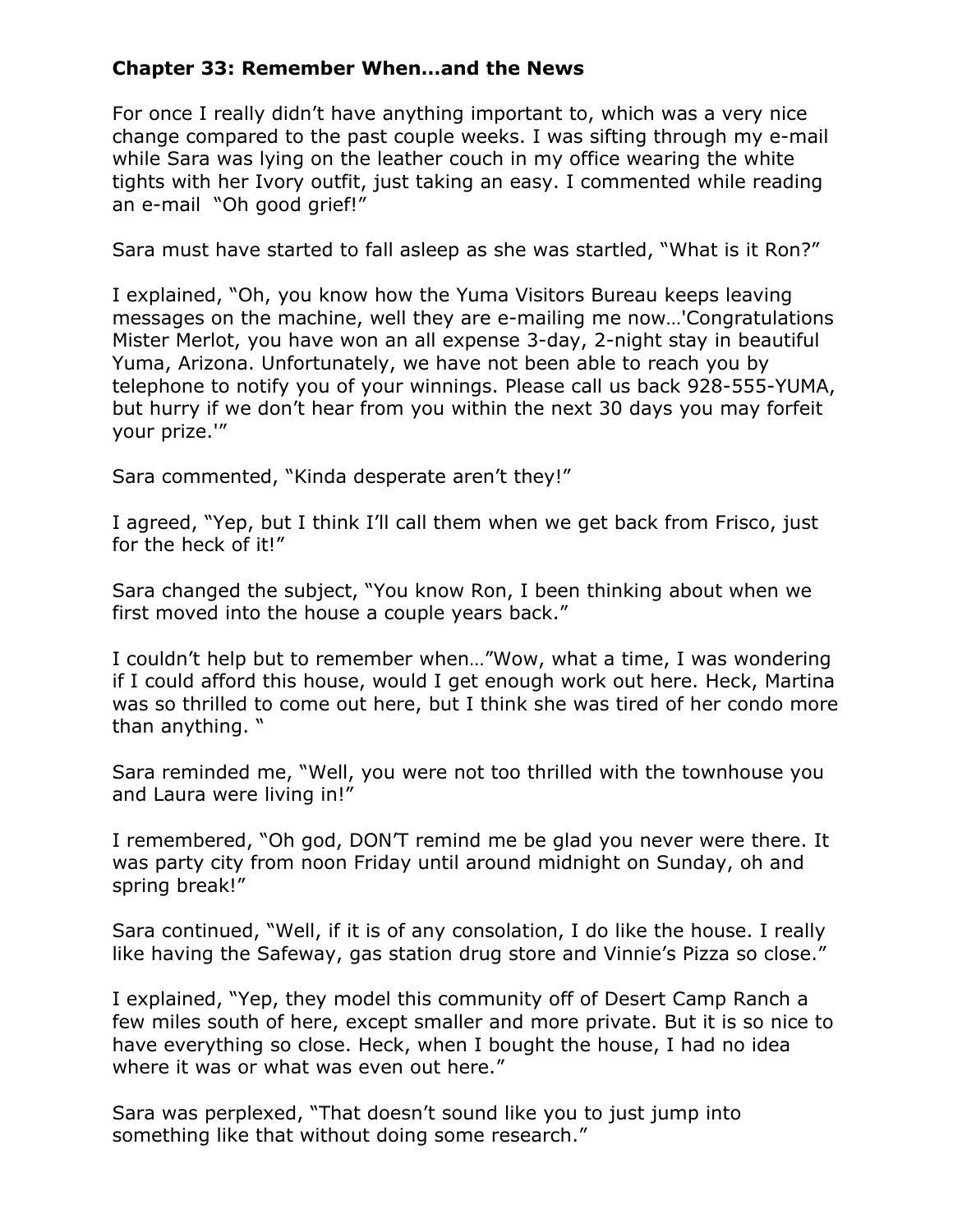I informed her, "Well, I did do a little research, I studied the sales sheet, which I still have."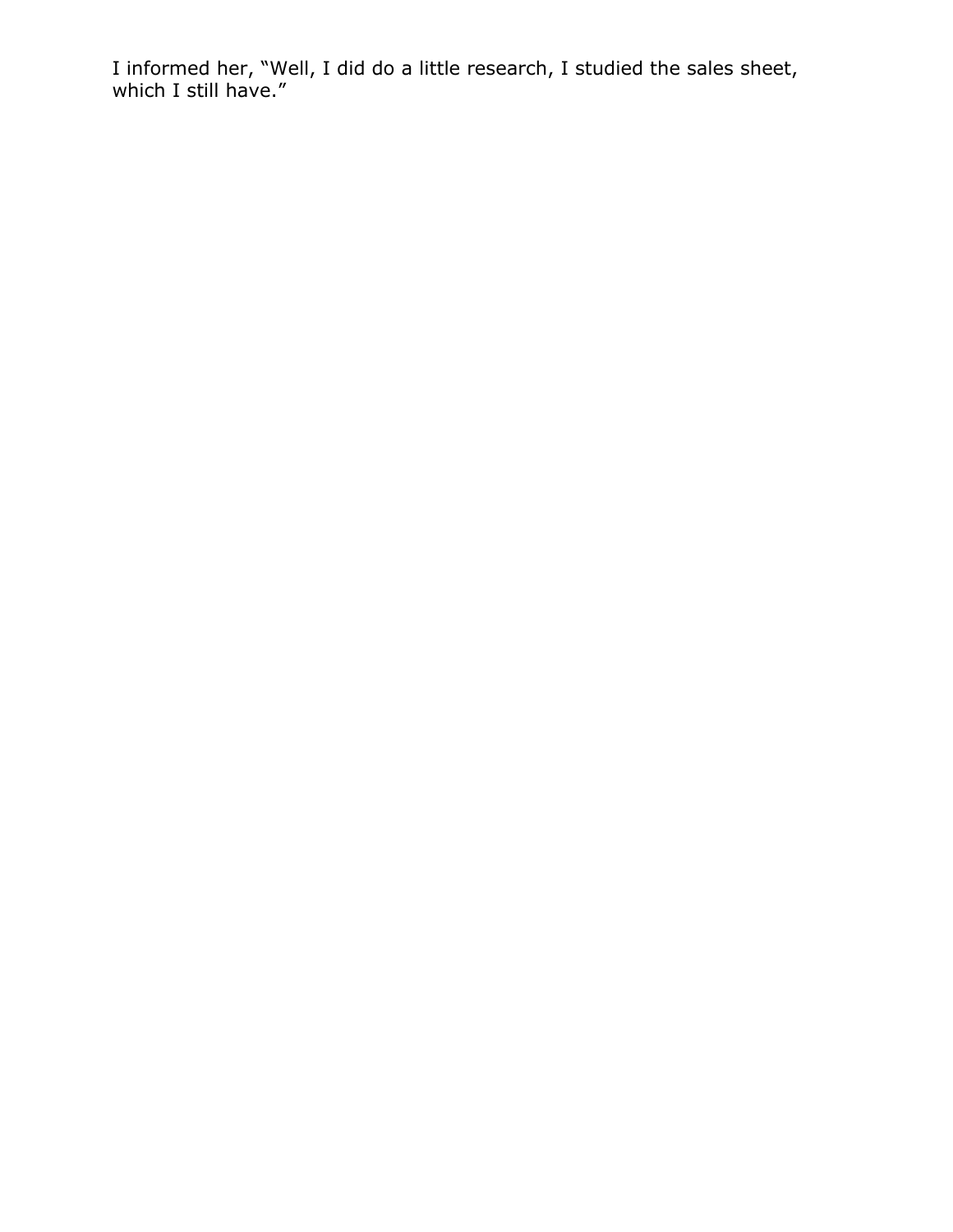#### **Desert Diamond Realty -- Christina Gutierrez-Mayer, Realtor® -- 480-555-SOLD 11472 E Fairy Duster Court, Scottsdale, AZ 85262**

## **A True Diamond in the Desert!**

Brand New Custom Home in Private Master Planned Micro-Community

- $-Bu$ ilt in 2004
- Desert Foothills Oasis Master-Planned Micro-Community, North Scottsdale, close to Carefree/Cave Creek/Rio Verde
- 10 Acre Cul-de-sac lot
- First In Phase
- Gated and Guarded Community
- Close to shopping and services
- 4000 SQ Feet Tri Level Split Plan
- 9-Car Garage  $(2 \ 2$ -Car &  $2 \ V_2$ -Car $)$
- 6 Bedrooms / 6 Baths
- Gourmet Kitchen
- Great Room w/ side study
- Spectacular Natural Desert, Breathtaking Mountain and City Lights Views

#### MLS #SCOTTS29580-85262

Priced to Move at Only \$995,000!!! Call today, it will be gone tomorrow!

I explained to Sara,"This sales sheet never made it out the general public because the guy offered it to Marc first for \$750,000. From what I understand his parents had it built and moved in January 2004, everything was fine until April rolled around and they could not stand the heat. These people had money to burn, as they just GAVE the house to their son and bought a multi-million dollar house up in Colorado. He lived in New York and was out at Marc's resort for a conference. He knew Marc for a long time and jokingly asked if he wanted to buy a house, as he didn't want to deal with it. Marc told him no, but he knew someone who might and he called me. I told Marc to FAX me the sales sheet and I looked it over and told him I would take it. Thanks to that lump of cash you dumped in to my bank account."

Nothing gets by Sara, "But didn't we move into the house in October? I do recall we spent Christmas here that year."

Impressed I replied, "Good catch, I did buy the house in May, but had quite a bit of work done while you were on your modeling tour in LA. The guest suites use to be separate bed and bathrooms, but I had those converted into suites. Further the Pool and Bath House were not part of the original house; those were added at Martina's request. I also had the side stairs added from the playroom, up to the kitchen.

Sara was impressed, "Wow, you did have a lot done!"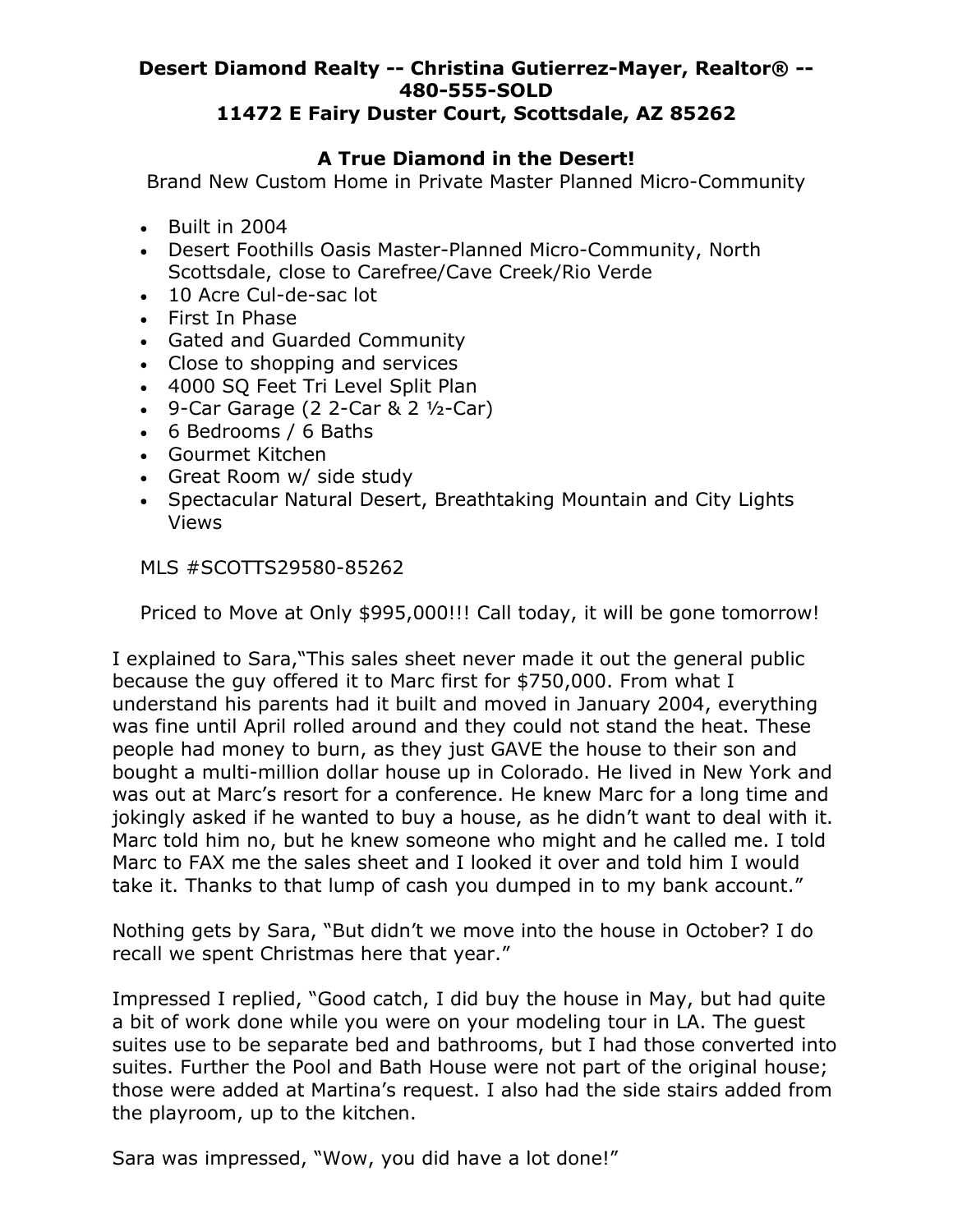I reminded her, "Don't forget about the ANOZIRA tubs we just had installed. I could make a tidy profit if I were to sell it today. Not to mention the extra land, which the Realtor® did not realized were actually separate lots. I found that out after I looked through all the paperwork from the association. Of course now, I no longer own lot 12 as I gave it to the Zinfandel's as their early wedding present. I still have lot 14, and that is where the wedding is going to be held."

Sara joked, "Like I said, quite the impulse purchase!"

I reminder her, "Well, you were the one that told me to go for it by giving me the extra money. Now, of course this was not as much of an impulse purchase as Martina and her Pink Monster."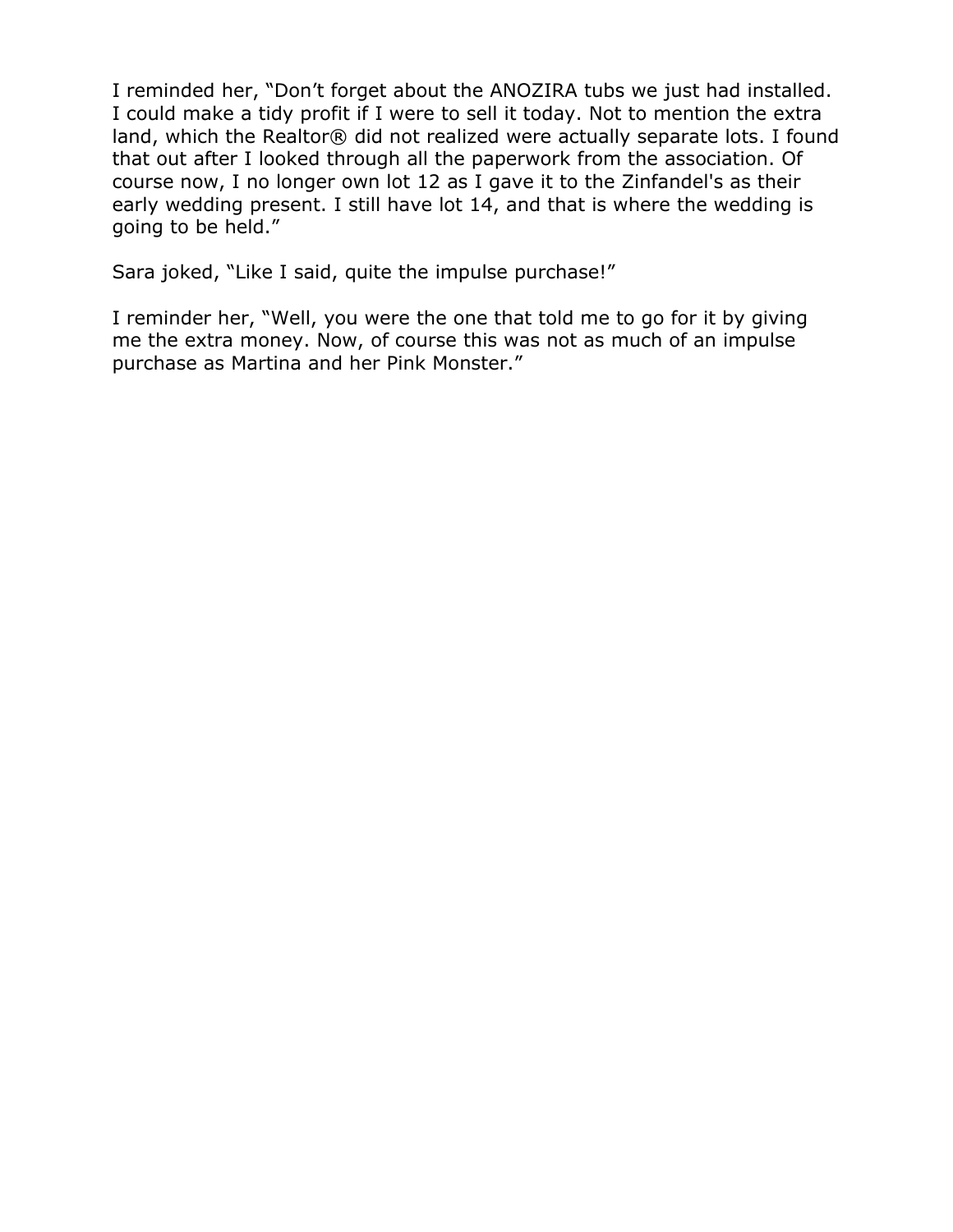Sara giggled, "Pink Monster, never heard you call it that before, but it does make Martina happy."

I told her, "Well, my Jeep makes me happy and not just because it uses a heck of lot less gas then her monster."

Sara inquired, "True. Is it me or does Martina seem more mellow now that she is belted?"

I replied, "Good, I am not the only one who has noticed the difference as well. Marc said her behavior as made a complete turn-around."

"It just really reminds what she was like when we first came here. Before her and your sister attacked me…gosh I have been wearing the belt for so long now, I feel so naked without it on!," Sara commented.

I told her, "It is unusual to see you…"

My office line started ringing, glancing at called ID 'Valley Shadows Resort', Marc. "AZOutback Consulting, Ron Merlot here!"

Marc sounded a bit nervous, "Hey Ron, got a few free minutes? Need to talk to you, have some bad news!"

Oh great, just when things were going so well what did *she* do now, "What did Martina do now?"

Marc a bit puzzled, but still distressed, "No, Martina is doing wonderful, she is the best thing that has happened here."

Puzzled I asked, "Okay then what is the bad news?"

Marc explained, "Well Ron no one else knows about this yet…the owners of the resort just gave me a 30-day notice to vacate due to their intent to sell."

I was shocked, "What! Wait, now I thought you *owned* the Resort?"

Marc explained, "Well, technically the resort company owns the resort, 51% of it. I own the other 49% and assume operational ownership. Basically they will buy out my 49% and then sell it off. They said the market is too saturated now and they are losing money"

Still in shock, "Yikes! So what are you going to do?"

Marc informed me, "Well, since I have been here since the beginning and done such a great job with this property they are offering me one that is nearing completion."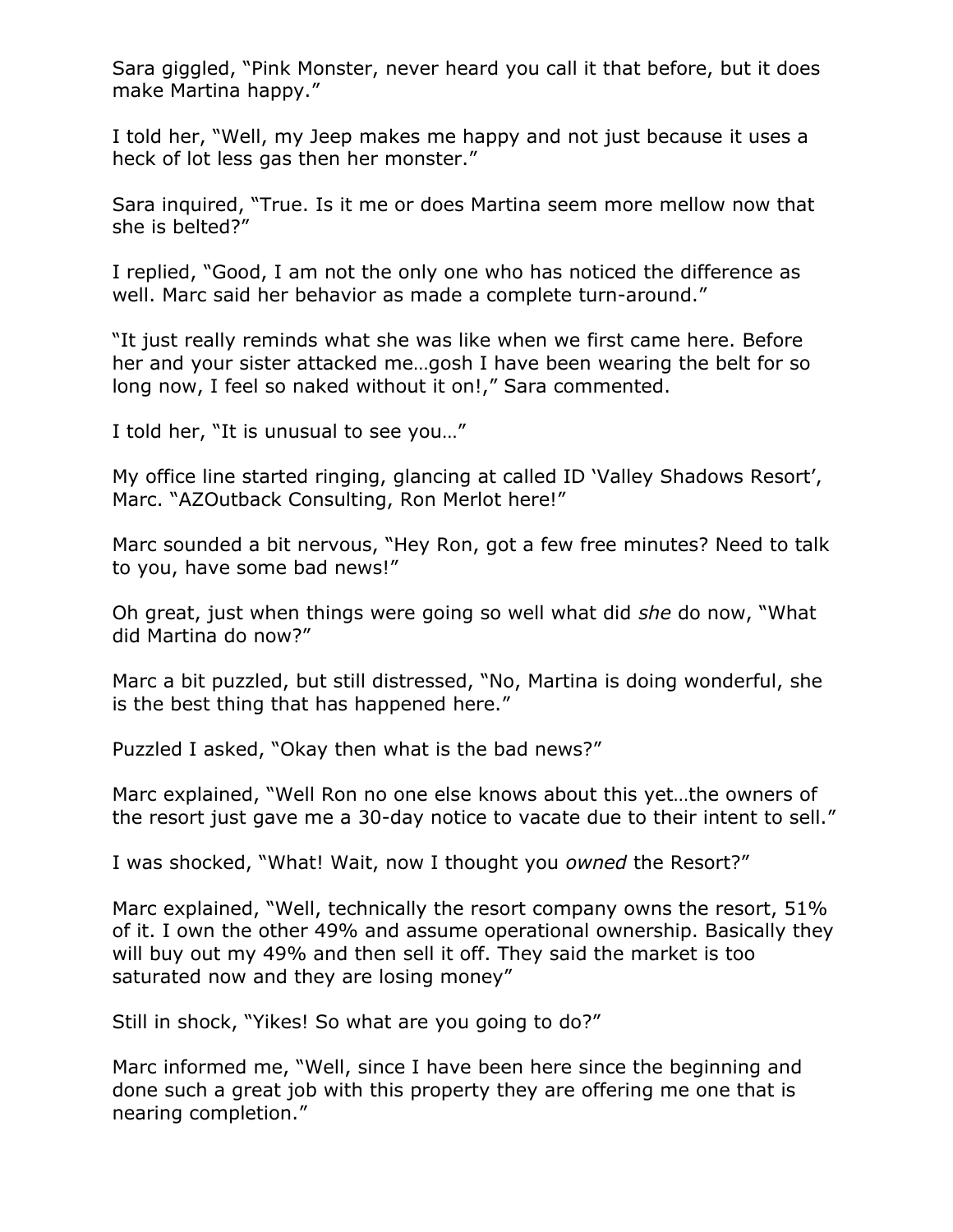I asked, "So, you won't be out of a job then, that is good. Where is this new property?"

"Every heard of the resort community Lake Las Vegas?," joked Marc who knows that is where Laura lives.

Playing along with his joke, "Hmm, the name rings a faint bell, but cain't really recall why…oh wait that is where my bi-sexual, sex crazed redhead sister lives!" We both started laughing, that was what I really liked about Marc was he could any situation into something humorous.

Marc replied, "That would be the place. Actually, I am thrilled as I am getting kinda tired of this place anyway. I am due to start something new and exciting."

I wondered though, "So, when are you going to tell Martina?"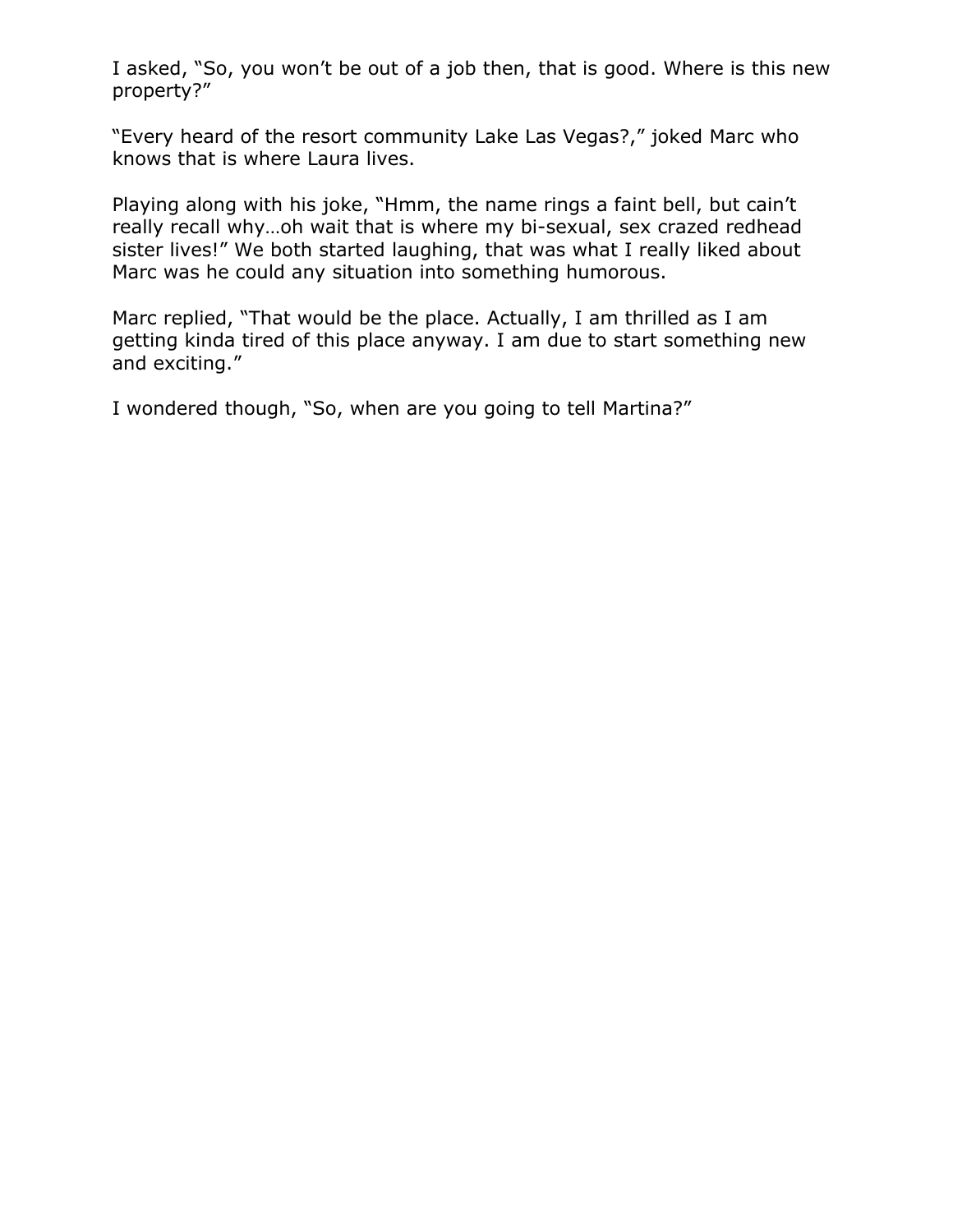Marc reminded me, "Like I said, no one is to really now about this, the owners are still filing all the paperwork, but expect to make it public in a couple weeks. So, don't let Martina know, as that will be my responsibility as her manager. Out of curiosity, would y'all's consider coming out Lake Las Vegas?"

I told Marc, "I have put too much into this house and my business to give it all up and just relocate again."

Marc didn't seemed bothered or surprised, "Well, figured as much and you did put a lot into the house."

I commented, "Funny, Sara and I were just talking about that before you called."

Marc joked, "Scary! Well, need to get going got a large convention coming in a few hours. I let you know as soon as I know more."

"Okay, Marc that sounds good. Oh, I'll be leaving for Frisco in a couple days and might not be back for a couple weeks," I reminded him.

After I hung-up I filled Sara in on what was going on. She too wondered what was going to happen to Martina. I told her, "There is nothing we can do about it now. As far as we are concerned we don't even know about this and we will likely be in Frisco when the news officially breaks. Speaking of Frisco, better call Jason and confirm he will be ready for us on Friday."

It was getting close to lunchtime so Sara and I headed over to the KFC to grab a bite to eat.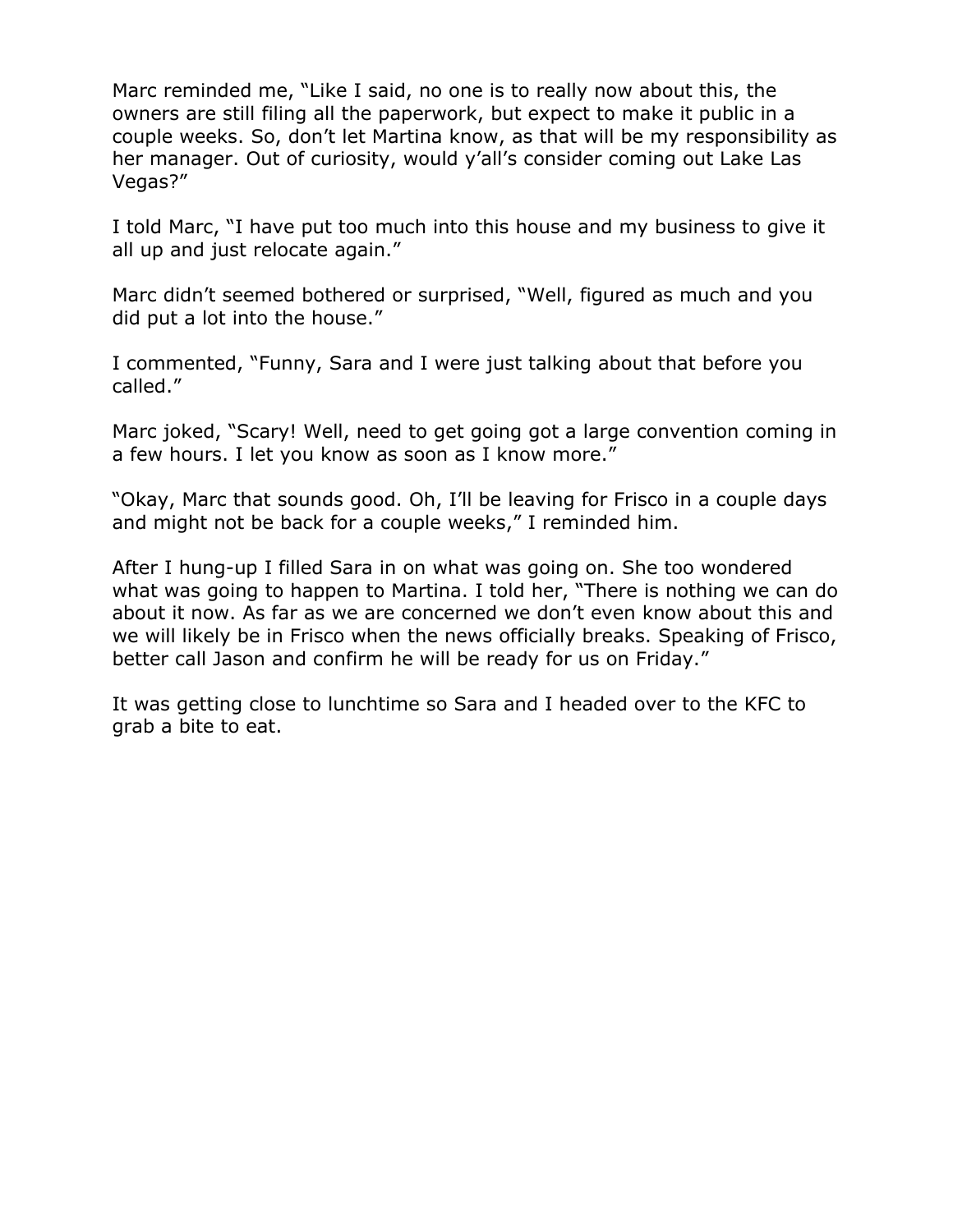## **Chapter 34: Frisco Here We Come!**

Wednesday morning we headed out for the long trip to Frisco, Texas. The first night we spent in Santa Fe, New Mexico. We did not get much sleep that night as Sara was very horny from being locked into her belt with both plugs and the clit probe engaged for the whole trip. Once we checked into our two-room suite I unloaded everything (including our travel bondage kit) from the Jeep I headed into the shower. Meanwhile Sara was busy getting herself prepared for a fun evening. She had been dressed in her biker-girl outfit (black thigh-highs, short skirt and bustier), but in lieu of the boots she wore her locking 5-inch sandals. She went ahead and removed the skirt and the bustier, just leaving the sandals (which I had they keys for along with those for her belt in the bathroom with me as not to take any chances) stockings on. Her next task was setting up the queen size bed for bondage. Just happen this was a four-poster bed so this made it very easy to attach the ankle and wrist cuffs. She attached the cuffs to each post and had to sit down for a moment to calm down. She was getting excited with anticipation and activating the clit sensor. The shocks were still mild, but were increasing in frequency. She would soon learn that the intensity would increase as the frequency increased.

After a couple minutes she had calmed down enough to resume her selfimprisonment. Once she had the cuffs around her ankles she added a ball gag then a blindfold. Again, she was getting shocked due to the building excitement and again she had to take a moment to calm down. A couple minutes later she was ready to finish the task. Carefully she secured her left wrist and with talent managed to not only get the cuff around her right wrist but to get it locked in place as well. Now she was restrained, spread-eagle, blindfolded and gagged on the bed with no way to release herself since the keys were still in the bag.

As she realized she was indeed trapped the excitement continued to build. She quickly realized the shocks were getting stronger and longer. Ironically, the shocks were making her even more excited and horny. She was trying desperately to calm down, but the gag prevented her from breathing deep and every time she pulled against her restraints, just made her that more excited. Just when she thought she had calmed down she started thinking about having my cock in her mouth and the belt gave her the most intense and longest shock she had every felt. This quickly brought her back to reality as she waited, waited for me to finish my overly long shower.

After what may have seemed like an eternity to Sara, I finally finished in the shower. I still had my CB-5000 on underneath the hotel robe. I had placed the keys to her belt and sandals in the pocket of the robe. I emerged from the bathroom to find my maid cuffed to the bed just waiting for me to ravage her. As I entered the room I commented, "Well nice of you to lock yourself up, but I can't do much with my cock in this prison." Sara tried to say something, but with the gag securely in place, all she was able to do was let out a couple grunts. Then she decided to use her head, shaking her head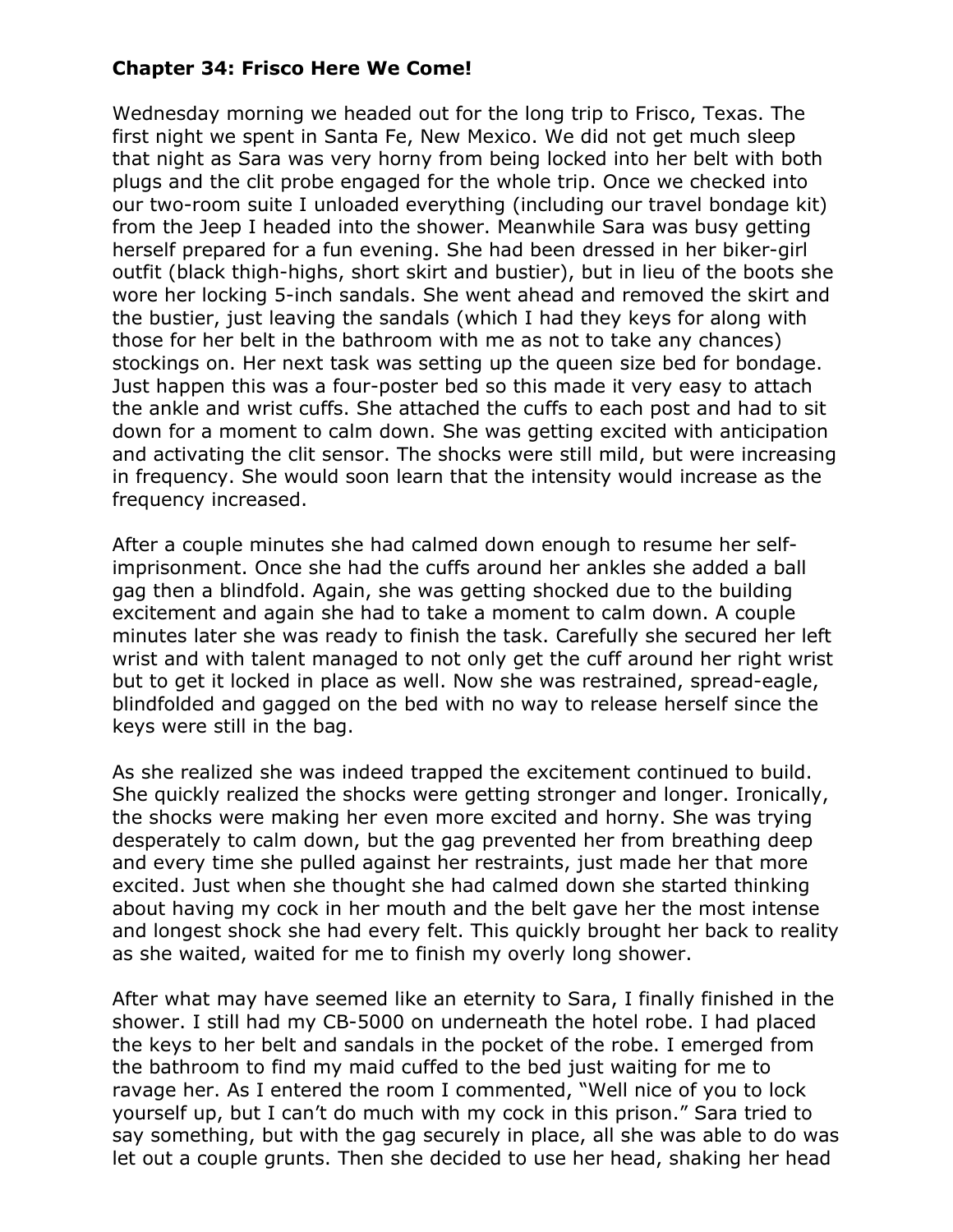up and down. I wasn't sure what she was doing then as I got closer I saw the long gold chain around her neck that disappeared between her breasts. On the end of the gold chain between her breasts was the key to my CB-5000.

I pretended not to notice the key and started kissing and licking her tits while rubbing her inner thighs. She moaned a little as I rubbed her thighs, but once I started on her nipples her moans got louder and longer. Then suddenly she jumped and I realized the clit probe was still activated on her belt. Evil thoughts crossed my mind as I smiled. If only Sara knew what she was in for, but being blindfolded as such she would not know what was about to become of her. I reached down between her breasts and retrieved the key for my CB-5000 and released my cock. Once out of its prison, my cock sprang to life as I removed the gag. Just as she was about to say something I interested my erect cock into her mouth. She was being very cautious, as she knew that sucking on my cock would only get her more excited. "Okay come on Sara, I know you can do better than that! If this is the best you are going to do then I'll just leave you here for the night as is!" Sara had a tough choice to make, if she could withstand the shocks and suck my cock she knew she would get fucked in the end. But could she withstand the shocks long enough to make it to the end? "Well, I am waiting…" Sara's mind told her one thing but her body overruled and she started her magic on my cock. I could tell she was *really* getting excited, as she would tense with each shock. Finally what seemed like an hour for her, but only a few minutes she manage to get me to cum in her mouth. She quickly swallowed and continued licking to get every last drop. "Good girl! Now, let's try this again and this time put a little more effort in it!" Had she not been restrained I am sure she would have slugged me.

Now, what Sara did not know was Gary had configured the belt with a safety threshold. The shocks from the clit probe would not ever be intense enough to hurt her (or make her cum), but would keep her on the edge. Reluctantly, Sara began sucking on my cock again, this time harder and more intense, as if, trying to force me to cum sooner would keep here excitement down. As my cock quickly filled her mouth again she realized the error in her plan as the belt delivered a long and hard shock to her pussy and anus. The expression upon her face as priceless as that last shock almost made her cum. How she would have loved to been able to have an orgasm while the belt was locked on. The mere thought of such brought another longer and harder shock. She was so lost in the feeling of the last shock she didn't realize I had just cummed into her mouth again. Once she was back on earth, Sara quickly cleaned off my cock and I removed it from her mouth and shoved the gag back in.

Without saying a word I disappeared to the bathroom for a few minutes. Meanwhile Sara lay there still restrained spread-eagle and collected her thoughts. Well, as best as she could, given she was so horny and yet could not orgasm with the belt secured on to her. Back from a quick pit stop I finally released her from the belt, every so slowly, making sure to take my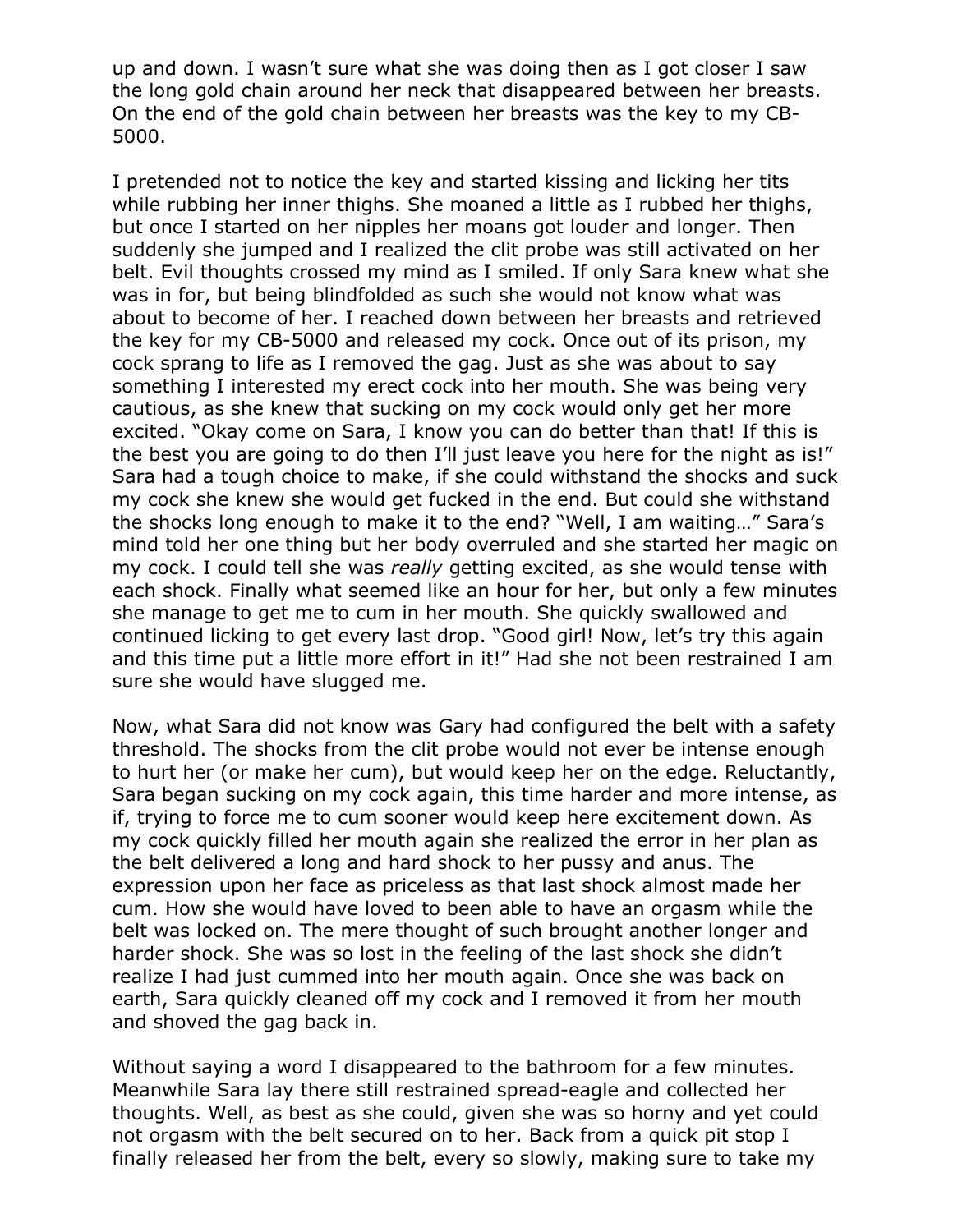time removing and reinserting the vaginal plug. Once I removed the belt, I disappeared again to the bathroom, this time to soak the plugs and wipe down the belt. Upon returning I put myself between her legs and started attacking her pussy with my tongue, being very careful to avoid her clit. Even with the gag in place Sara's moans were very loud.

The chains on the ankle restraints were long enough to allow her to pull up her legs and lift her bottom enough that I could get into her pussy with my cock. As I interested my cock into her aching and very wet pussy Sara let out an even longer and louder moan. After a much intense fucking and bringing Sara to several orgasms. Sara was expecting to be released; instead I increased the tension of the ankle cuffs causing her to be stretched out. I disappeared back into the bathroom, took care of nature then reassembled her belt, making sure the clit probe was engaged. I reemerged and told Sara good night. In some ways she was relived that even though she would have to try to sleep tightly restrained and stretched, at least she would be out of her belt. I returned a few minutes later, "You know, it feels too odd not wearing the CB-5000." I quickly reattached the CB-5000 to my cock and placed the lock through the hasp but did not shut it. I walked over to Sara's right side and released her right hand while asking, "Shall you do the honors?"

I undid her right arm from the restraint and her hand reached to my crotch and felt the metal cage and then moved her hand up to the locking ring and found the padlock. Feeling it was in place and the device was securely in place, she snapped the lock shut. As I was walking away Sara instinctively started to rub her pussy. "Hey you can't do that! I am going to have to recuff your hand so you won't play with yourself!"

What she didn't know was I had the belt with me as well. Again Sara thought she was getting off easy just being restrained and stretched. Once her right hand was cuffed again I then plopped the plugs in and secured her belt. I went to my room to bed to sleep in my CB-5000 while Sara lay there in her belt, trying to fall asleep. The following morning we got a late start and just spent most of the day driving. Thursday night we spent in Amarillo and we were both exhausted from the night before. So tired we just went to bed as we knew we had to get an early start coming Friday morning. That morning after checking out and on the road again, Sara rang Maya's cell phone to get directions to where she was staying. Sara told her we would pick her up later after we had breakfast in Amarillo.

After a quick breakfast we located the house in Dallas not far from the University where Maya was staying. I told Sara to get her and be quick as we are supposed to meet Jason at noon and it was already 11:00 AM. Sara who was dressed conservatively in the white sleeveless leather top, skirt, tan stockings and 5-inch sandals. Sara rang the doorbell. After a couple minutes her sister, in red top and skirt paired with her trademark 7-inch platform heels emerged towering Sara. Sara quickly placed Maya's bags in the Jeep and opened the door for her sister. I turned around for a moment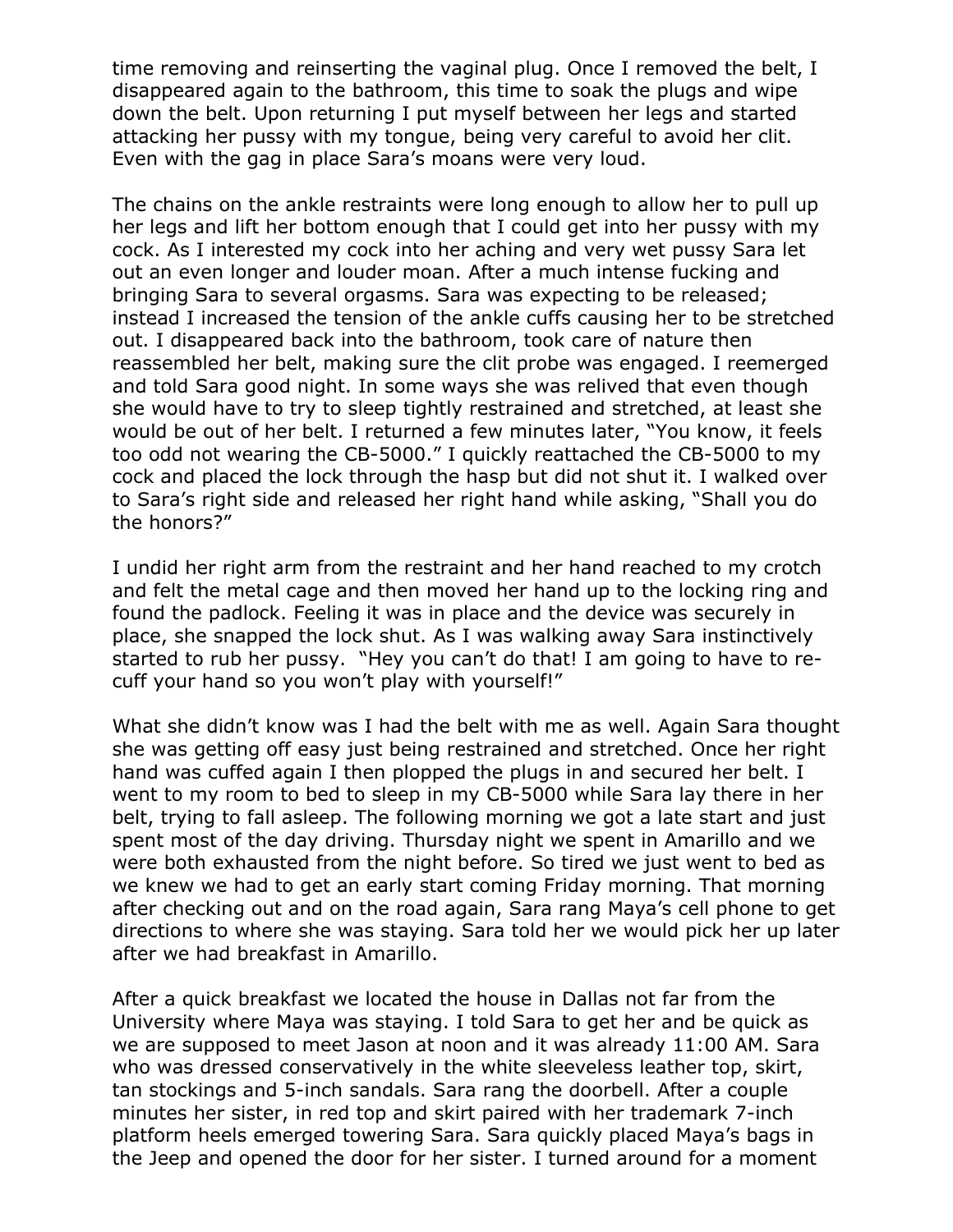to introduce myself, "Howdy, I am Ron, Sara's employer. Sorry to rush you, but we need to be in downtown Frisco in about 45 minutes."

In a very strong Texas accent, "Pleasure to meet you Ron, Sara has said a lot about you. Oh boy, you are going to cut it close but I know my way around downtown very well, we should be able to make it."

After a little hunting and thanks to Maya we found Jason's store in downtown Frisco right before Noon. I was a bit surprised at how small the place was and wondered how was he going to fit all these computers. Just to make sure I had the right place I checked the invoice from my supplier and notice the address was different. This was confusing as Jason had given me this address AND the name on the building was Boots & Leather. When we walked in, an older but still gorgeous lady in a white corset and Capri pants greeted us. When she stood up and asked us to follow I could see she was wearing a pair of white locking ankle length boots. She led us to Jason office and told us he should be in shortly as he was at the new factory store a couple miles away. Within a couple of minutes Jason walked into the office and greeted us, "Good Morning Ron and Sara." Turning towards Maya, "and you must be Sara's sister, Maya. Glad to see you were able to find the place."

I commented, "Took a little work, all these FM routes get very confusing."

Jason joked, "Well, that's nothing, ever been to Utah with those coordinates for addresses?"

I replied, "Never done any work up there but did buy from a couple suppliers at one time. Kept asking what street are you located on and they would reply 500 S."

Jason concurred, "I know what you mean Ron." Turning his attention to Sara, "Been meaning to ask you Sara, how did you like those tights I sent over to y'all's the other day?"

Sara replied, "I have never worn tights so comfortable, ended up wearing them all day on Monday around the house."

Jason was pleased, "Great, glad you liked them. We also make them in a thigh-high version, which is what I would suggest for the bride slaves. The reason I say that is I am assuming here, they all will be belted?"

I was about to answer his question when Maya cut me off, "Belted?"

I turned to Sara, "I take it she doesn't know?"

Sara responded, "Well, we never had much of a chance to talk about our lifestyle and it has never really came up."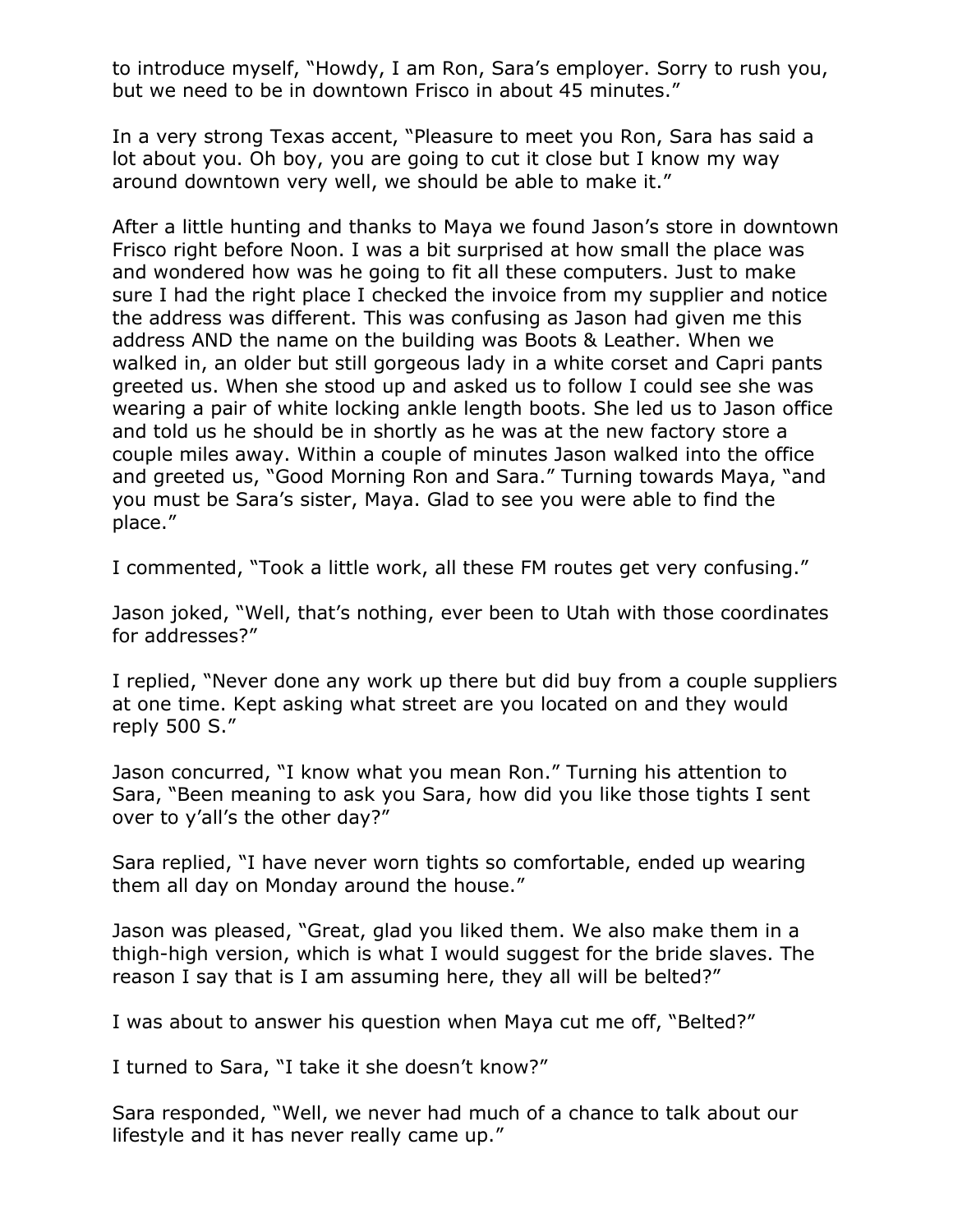Jason could sense the tension increasing and asked me, "Is Sara, right now?"

Well, this is going to be interesting, "Yes she is." Since Jason's office was in the back and the door was closed, "Sara why don't you show your sister what we are talking about?"

Sara was a little hesitant, "Are you sure that is such a good idea?"

I explained, "Well, she did ask…"

Sara nervously started explaining to her sister, "Well…um…it like this, we kinda live in an 'alternative lifestyle'."

Maya looked at her older sister, "First off, I am bi-sexual, and that in of it self is an alternative lifestyle, second I am very open-minded and lastly I already saw the shoes you are wearing."

I looked down and notice Sara was still wearing the locking sandals. Sara continued, "Okay, well by belted means…" Sara lifted her skirt to reveal the tops of her stockings and then her chastity belt.

Maya's jaw dropped, "Oh my god, I never seen one of those in person before. That is so cool! Boy wish I had had something like that when I was living with Dirk. I want one! It got be more secure than this," Maya lifts her skirt to reveal no panties a clean-shaven pussy. However through here labia lips were three parallel piercings locking the lips together along with a ring through her clit.

I turned the attention back to Jason, "Okay, now that this crisis has been adverted, back to your original questions Jason. Yes, the bride slaves will be belted as will the bride. So the thigh high stockings would be a must. They will be wearing ivory hobble dresses…"

Maya interrupted me again, "Hobble dress?"

I looked over at her then Sara, "She's got a lot to learn doesn't she?" Turning my attention to Maya, "a hobble dress is a tight and long dress made of thick materials such as PVC or in this case leather. It seriously restricts the movement of the wearer. Basically, due to the tightness, the wearer is only able to hobble around, hence the name Hobble Dress. Sara has one at home she can model for you when we get back. "

Maya was listening with great interest, "Sounds neat."

Sara turned to me, "May be we should take her to the Budget Holstein on the way back home?"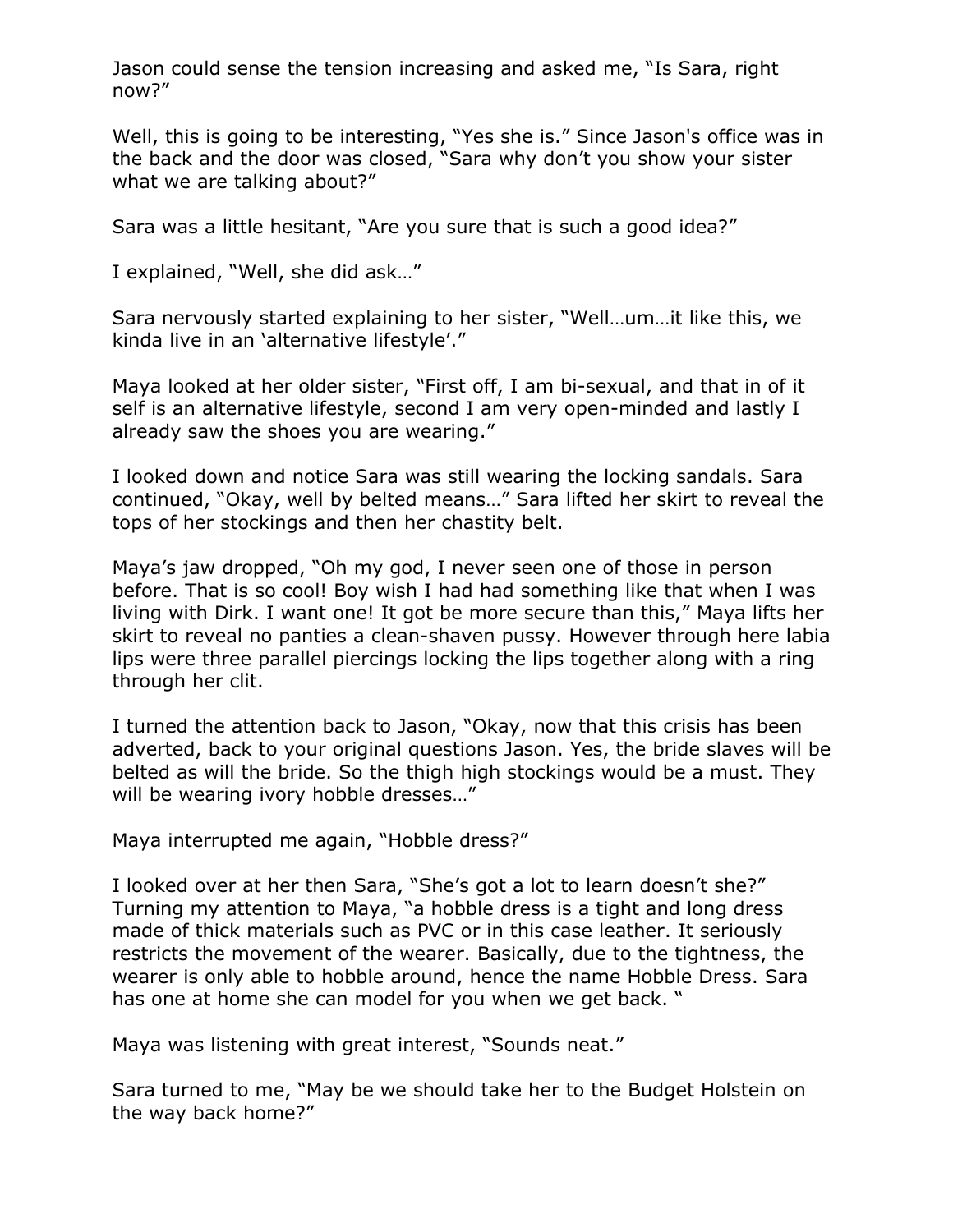I thought for a moment, "Well, I hadn't planned on coming back via Tucson but then again I am sure Linda would appreciate the business and would give me a chance to follow-up with her and make sure everything is working."

Jason and I talked some more about the wedding outfits, "Okay, I have the shoes at the new building so after lunch we will head over there and I can show them to you then. Now, lets go get some bar-be-cue for lunch, there is great place by the new building."

After a very large bar-be-cue lunch, Jason took us over to his new building. Jason explained, "We just had this facility completed about 2 months ago. It will house both sales and production under one roof. We are running an interim network in the production area, it's pretty outdated and you are welcome to salvage anything as we are going to scrap it when you get the new one going. Here's the floor plan, it shows where everything is going. You can work on the front area in the mornings and then when production shuts down at 2:00 PM you can work back there, just don't take the network off line unless you absolutely must."

I looked over the plans, this was a whole lot bigger and more complicated than I was expecting. I was wondering about working around production and Jason told me they are there from 5:00 AM to 2:00 PM, Monday-Friday and would be best to stay out of there during those times as it is very hectic. He took me over to the warehouse where all the computers and all the parts were stored. It would take me most of the day just to go through everything and have it sorted. Luckily Maya and Sara offered to help me out. We went through the purchase order and did a complete inventory to discover we had everything and couple extra switches. I check the purchase order again and saw they did ship two extra switches but did not charge me for them. After calling my supplier I discovered the switches came in packages of four and since I needed six they just sent me two four-packs but only charged me for six. I told Sara to put the extra switches in the Jeep so they wouldn't get confused with the job.

Jason walked in, "So, how's it going?"

I recapped, "Well, we got the inventory done, and everything is here, the next step will be to get everything placed."

Jason informed me, "Okay, well it is after 2:00 PM and production has left for the weekend so when you have a breaking point why don't come back and I'll show you what is going on over there?"

I replied, "Okay, give us another hour and we should be ready."

In about an hour we had everything sorted and knew what was going where. Jason had just returned and he took us over to production. We walked into the production area and I just looked in amazement. It made Gary's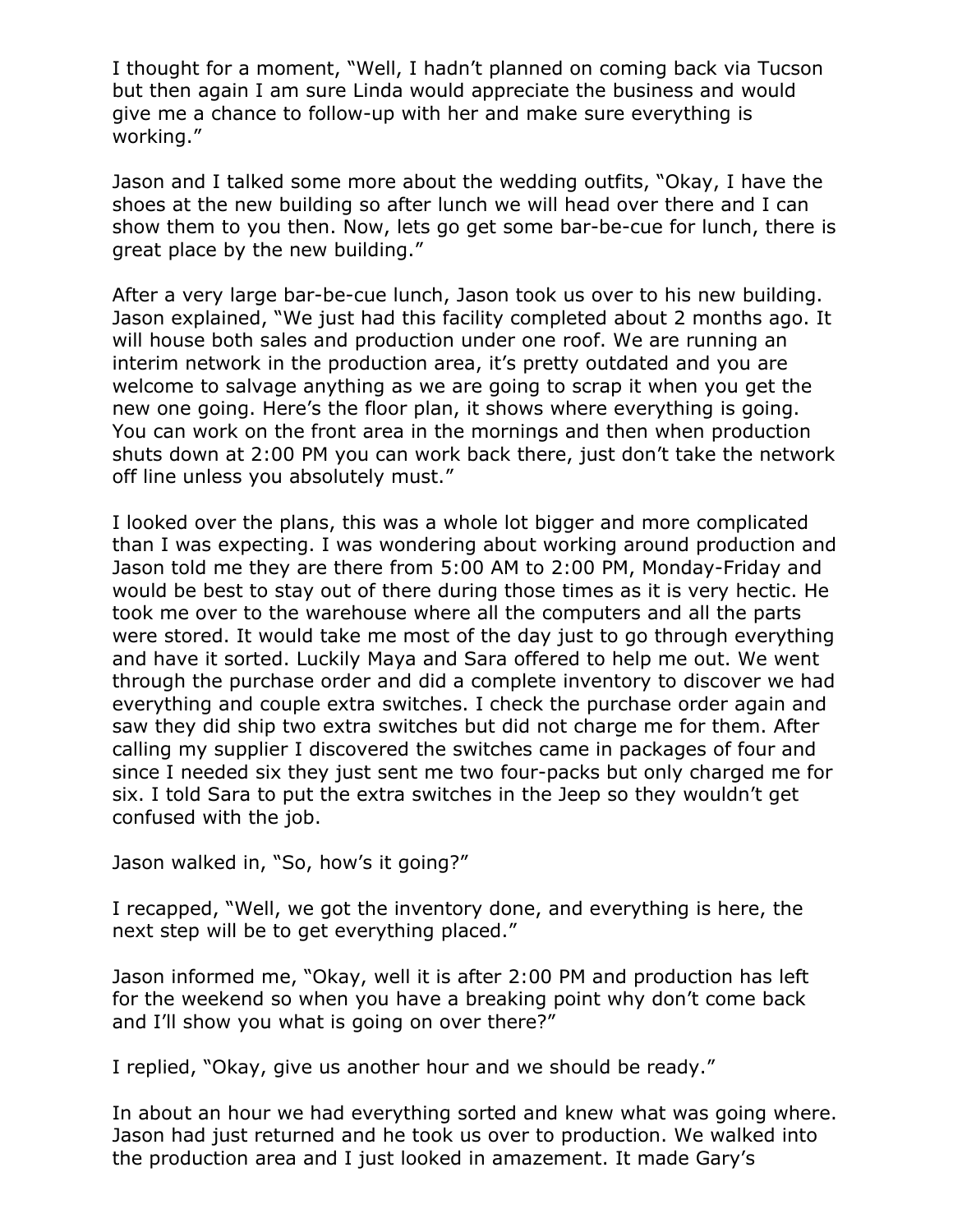warehouse look tiny as well as the sales area I had seen earlier. Jason showed me the interim Novell network they were running. It was indeed primitive, but got the job done. Jason then popped the question; "So how long do you think it is going to take to get this up an running?"

I was wondering the same thing, "Well, something this large of scale and complexity could take a couple months. However, since we are starting from scratch and have easy access without the wallboard and ceiling tiles I would says may be a month."

Jason was surprised, "Wow! Did you plan on spending that much time here?"

I replied, "Um, no, but I might be able to get it done in a couple weeks if I persuade Andy to come out and help me. Then after the hardware is done I'll need to get my sister out here. Let me make a couple of phone calls and I should have a better idea."

"Okay, I am heading back to the old office for a while, I'll be back around 5:30 after they close," replied Jason.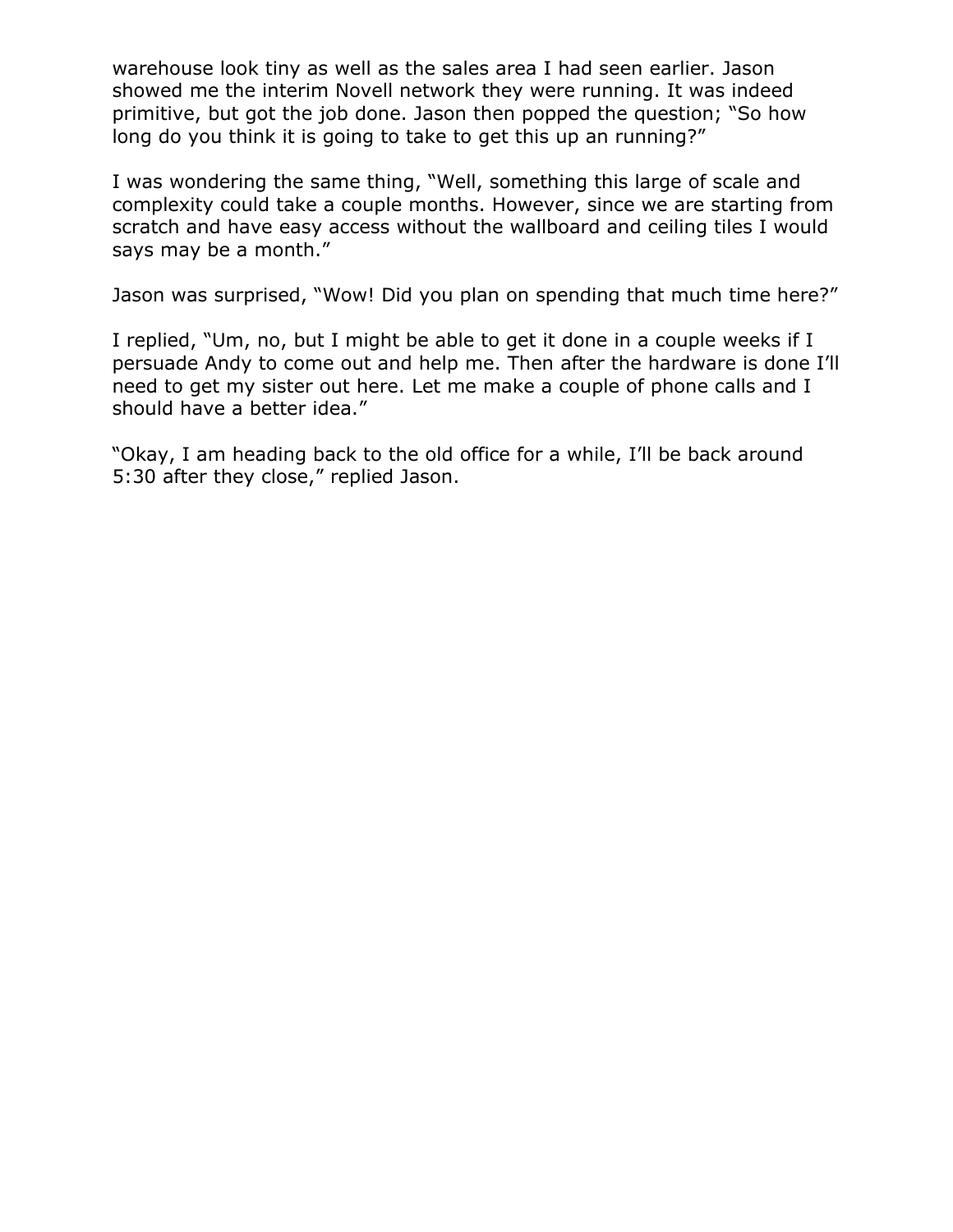## **Chapter 35: Am I Nuts?**

First call was to Andy…"Hello, you have reached Andy McGrawl at the Pussy Cat Lounge, I am presently away from my office please leave a message and I'll get back to you…\*beep\*" I wasn't even sure what to say, "Uh Andy? Ron here, I am over in Frisco at Boots & Leather Job…HELP! This job is a whole lot bigger than I was expecting. Call me when you have a chance."

While I was waiting for him to call me back I called Laura, "Hooowwwddddieee, AZOutback Consulting!"

I answered, "Hey Sis Ron."

Laura asked, "Hey Ron, how's the Boots job coming?"

I informed her, "Just starting it, was wondering how long do you think it will take once the network is wired to get 150 workstations up and running?"

Shocked she asked, "Sorry, did you just say 150?"

I repeated, "Yes, 150."

Laura was silent then, "Wow, let's see this is a new install…if I get there on a Friday night, let the install program run through Sunday morning, you should be up by that Sunday night…IF everything goes smoothly."

I confirmed, "Okay, so you think it would take a weekend to do this?"

She reminded me, "As I said, as long as everything goes smoothly, we don't run into any of the problems as we did at ACME."

I informed her, "Okay, I'll give you call when I know more may be in about a week."

Laura told me, "Sounds good, Miss Kitty and I are looking forward to coming out to Frisco…\*beep\* \*beep\* \*beep\*…"

I interrupted her, "Gotta go Laura, another call coming in…"

I switched calls, "AZOutback Consulting…"

Andy asked, "Ron, Andy what the heck is going on?"

I explained, "Well, this place is huge and it is going to be a lot of work. I was kinda hoping you could come out for a few days and help me out, I'll pay you \$1500 plus travel and lodging."

Andy wondered, "How huge are we talking about?"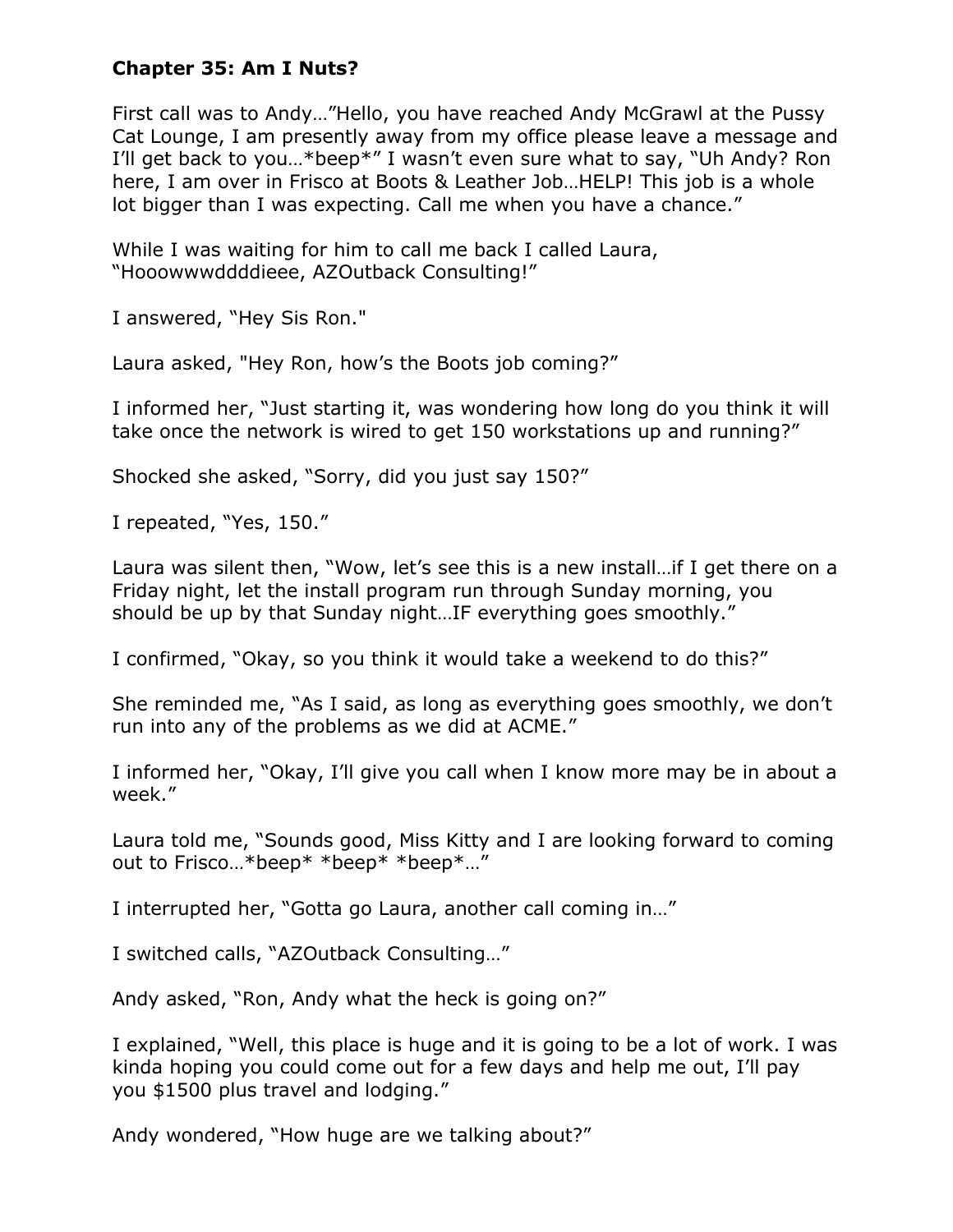I simply replied, "150 workstations"

"Wow, how big is the place?," asked Andy.

I explained, "My guess is around 12K square feet, but the good news is it still under construction as in no wallboard or ceiling tiles. The only exception is the wall between the sales floor and production as well as production and the warehouse as those are firewalls. However, they do have sections without wallboard where the workstations are going to be placed."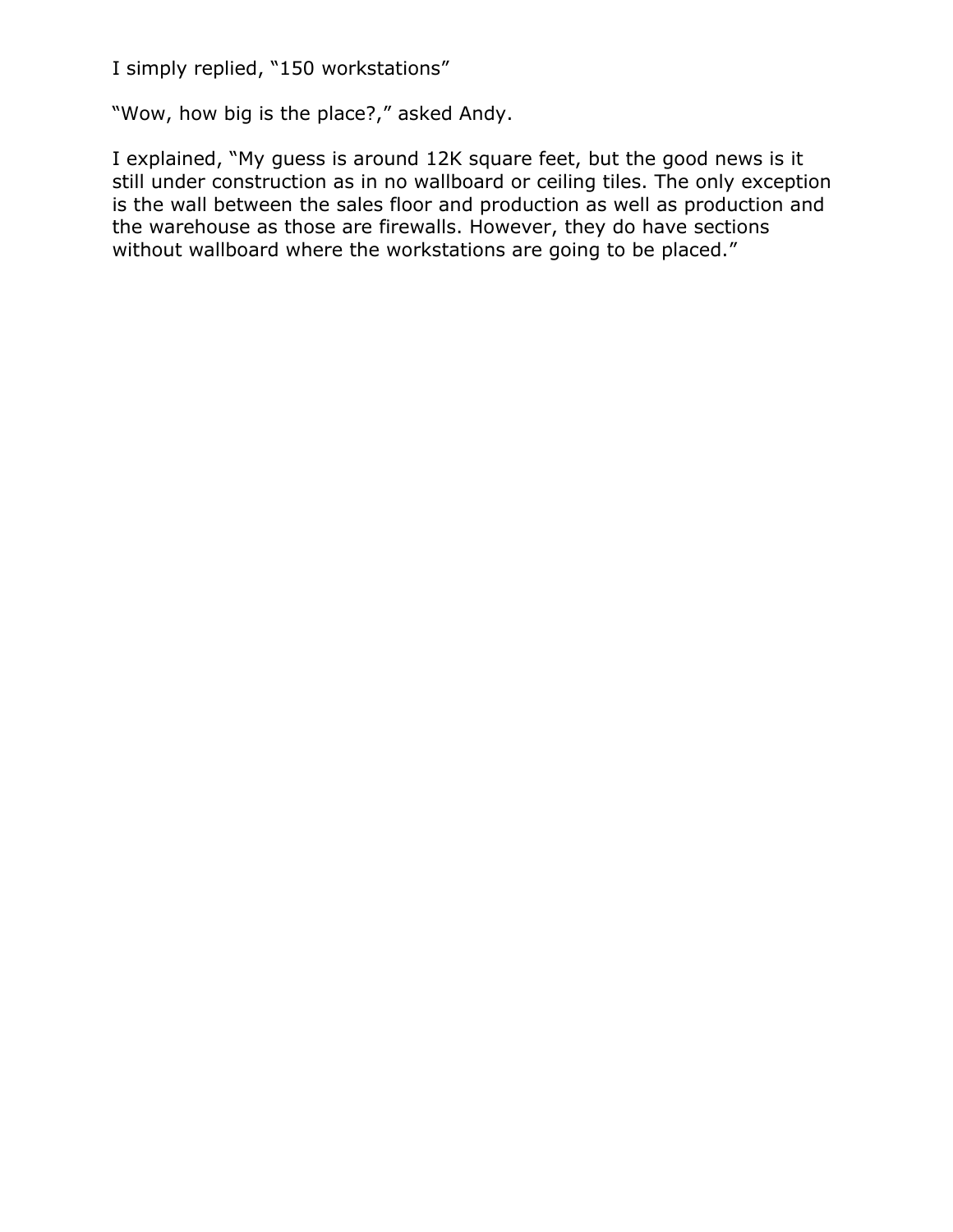Andy commented, "Hmm, doesn't sound too bad, when do you want me out there?"

I asked, "When can you get out here?"

Andy responded, "Well, I would love to come out right now, but got a big party at the club this weekend so I won't be able to catch a flight out until Monday. Where y'all staying?"

I had to check my notes, "Good question let me see here…ah here we are. Embassy Suites Hotel Dallas-Frisco, it is on John Q Hammons Drive. Try to get into either Dallas-Fort Worth Airport (DFW) or Dallas Love Field (DAL) as they are the closest at less than an hour away."

Andy confirmed, "Will do. I call you when I have the reservations set."

I joked, "I bit off more than I could chew here!"

Andy told me, "Not a problem Ron, I think we can get it done in about a week and half. I will see you Monday."

I relayed the news to Jason and he seemed pleased. I also let Laura know of the tentative time line and she and Miss Kitty made plans to be out in about two weeks. Saturday morning the three of us put all the workstations (still in boxes) in their respective locations as well as all the cable and connections into the server room (which was the size of my office). The rest of the weekend we spent sight seeing.

Monday morning Andy called, "Morning Ron, my flight is due in at Dallas Love Field around 11:00 AM. I do have a question or a concern really?"

I asked, "Okay, what is that?"

Andy went on to explain, "Well, 150 workstations on one server may not work well."

I inquired, "Okay, then what do you suggest?"

Andy advised, "Not sure, but didn't you tell me there were two sections?"

I explained, "Yes, sales floor and production sections. What do you have in mind?"

Andy elaborated, "Well, if we had another server I would setup each section on it's own server. What's the distribution?"

I took a look at Jason's plans, "Looks like a 70/50/30 split…70 in production, 50 on the sales floor and the remaining 30 in the various offices and the warehouse."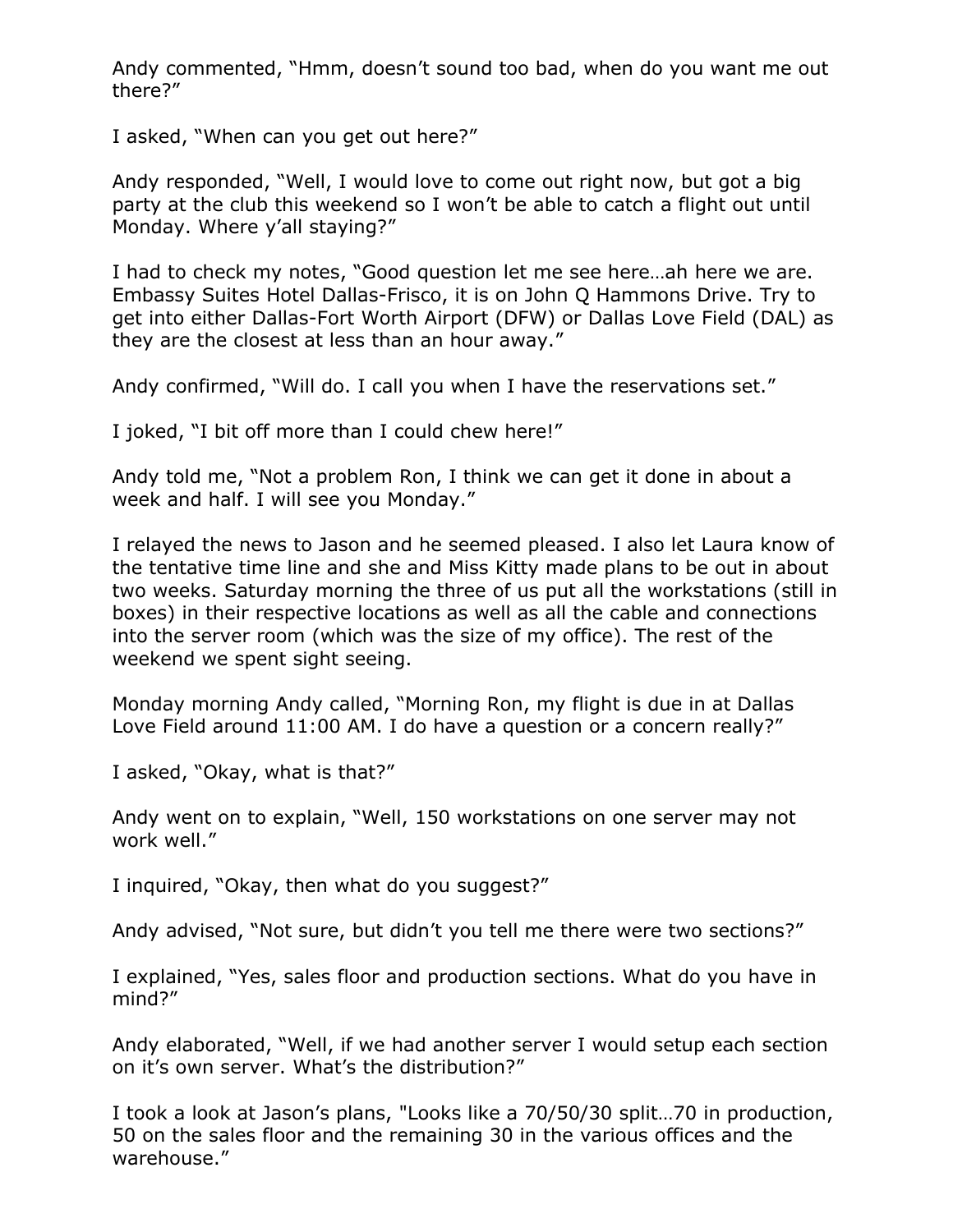Andy explained, "So really we should do 3 servers then, I have one at my office I could have Road Runnered over."

I informed him, "They have interim network in the production area, we might be able to use that server, but I have not looked at it yet. If not, I have an extra that was ordered in error on the Budge Holstein job."

Andy commented, "That might work, give your sister a call and see what she thinks of our plans."

I let him know, "Will do that, see you in a couple hours."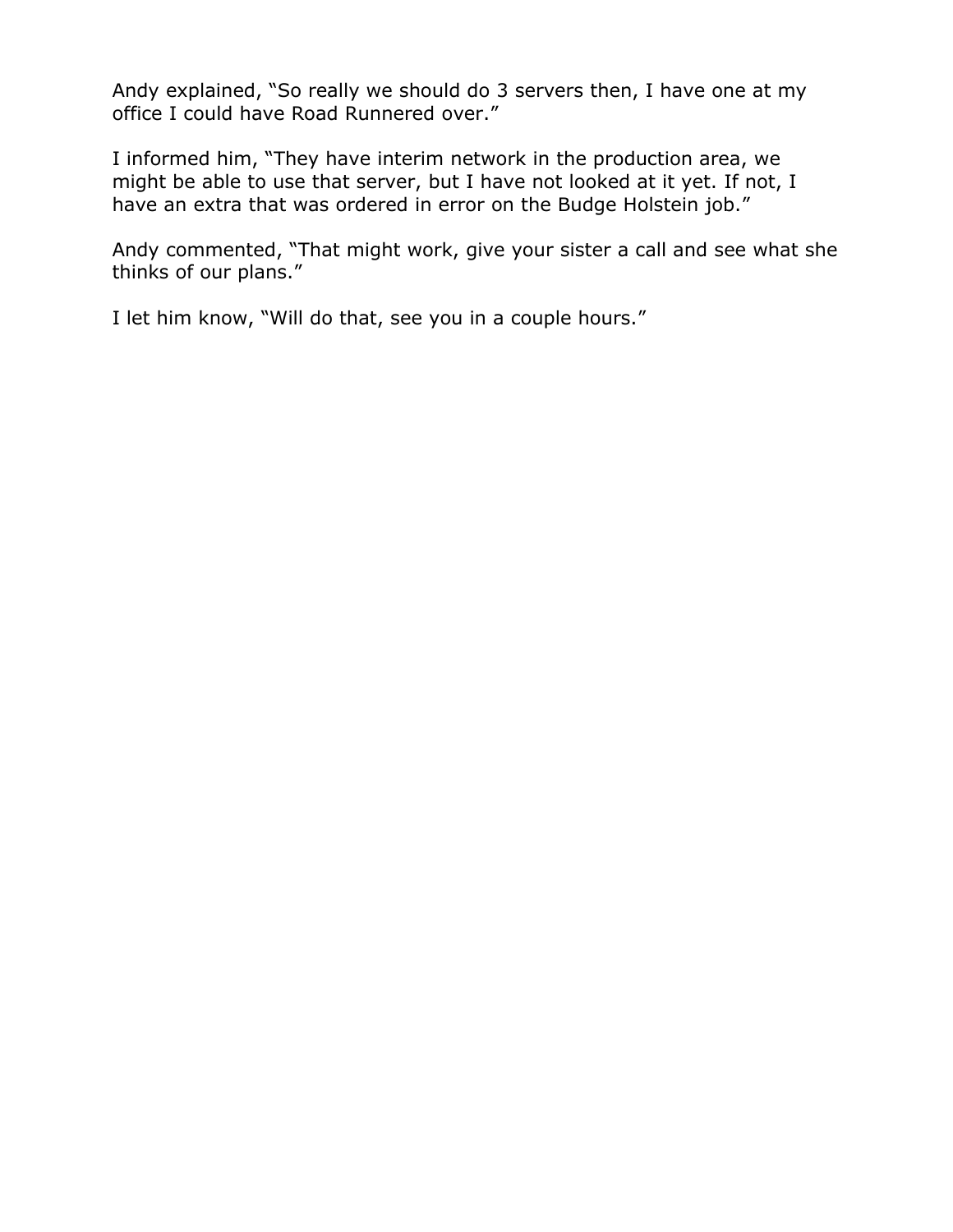Jason walked in and I was able to grab him. "Jason! Got a few minutes, we need to talk."

He asked, "What's up Ron?"

I explained, "Well, Andy and I have been talking and we don't think it is a good idea to have all 150 workstations on the one server. Looking at your plans I see you have it divided 70/50/30 so we were thinking of adding 2 more servers. One for the sales floor, one for the production area and the other would handle the offices and warehouse workstations."

Jason replied, "Hmm, sounds logical. Do you have the extra servers"

I explained, "Well, I need to run it by my sister first and see what she thinks. Andy has an extra and we might be able to use the one you already have in production, if not I have one as well…" My cell phone was ringing and ironically it was Laura…"Oh boy, its Mimi Pearl!"

Jason just looked at me confused. After putting my cell phone on speaker I answered, "AZOutback Consulting, Ron."

Jason and I were greeted with Laura's ear-piercing "Hooowwwddddieee!"

Taking the phone off of speaker, "Funny Laura, we were just talking about you."

She joked, "Oh no, that cain't be good. Anyway, I got to thinking about what you said the 150 computers, I do hope you are running those on more than one server?"

I informed her, "Well, that was what we were talking about. Andy didn't think it was a good idea trying to have that many workstations on a single server." We talked for a few more minutes and she agreed the 70/50/30 split would work well. I asked her about the old server.

Laura thought for a moment, "Hmm…you said it is Novell? That's no good would not be able to run Server 2003."

I let her know, "That's okay, I'll have my extra server Road Runner over here."

She reminded me, "Miss Kitty and I will be out next Thursday and I'll be able to start next Friday so be ready"

Okay, now how I was going to get the server over here. Well, Martina said she wanted to get more involved. I called the house and much to my surprise she was home, "Hey Ron, how's Frisco?"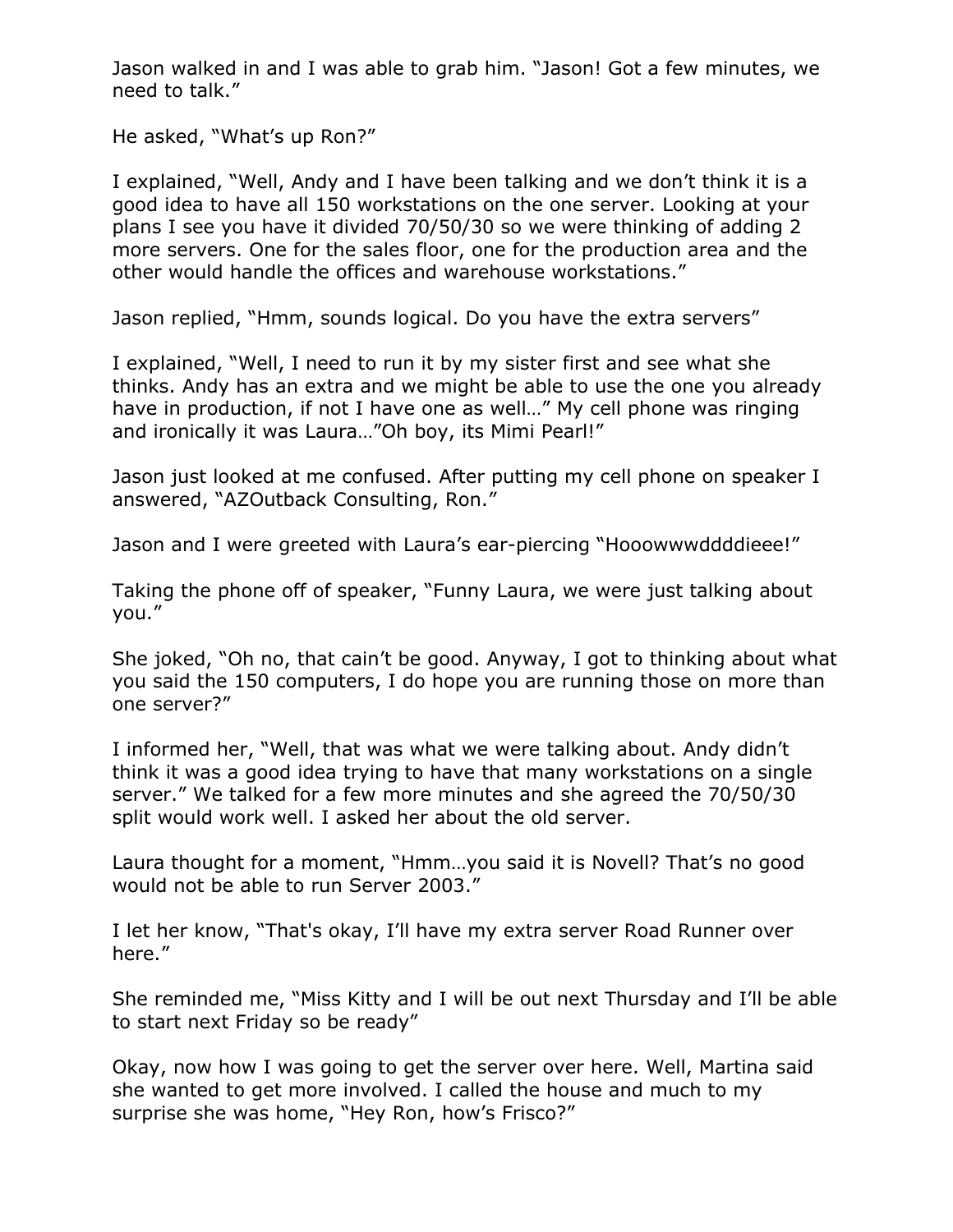I explained, "Not too bad, a major project though, should be done in a couple weeks. Hey I need you to help me out if you can."

Martina was eager to help, "Sure, what do you need?"

I explained, "Down in the storage garage there is a Shuttle server still in the box; I need that Road Runner over to me. Just bring it into the house and call Road Runner and have them schedule a pick-up billed to the business account."

Martina asked, "What's the address?"

I had to look at the paperwork, "Good question, let's see here…7100 Technology Drive, Frisco, TX"

Martina asked, "Any preference as to when you need it?"

I informed her, "As long as it here by this Friday we will be fine."

Martina informed, "I'll get right on it, then I need to get to work."

Andy and Jason both walked in and I gave them the news. Jason told us he would cover the cost of the servers as well as Road Runner as this was not anticipated when we did up the estimate. While Sara (still belted) and Maya spent the week together going to various places and doing what not, Andy and I were hard at work to get this installed done by Friday for Laura. On Thursday, both servers arrived via Roadrunner, which worked perfectly as we were ready to start connecting the servers. By the end of the first week we had all the connections wired, now it was a matter of unpacking all the workstations and getting them connected. That weekend the four of us did more sight seeing. Monday Andy and I returned while Sara (again still belted) and Maya went about doing their thing. Jason also left as he had a convention in Oklahoma but said he back by Friday. By Wednesday all the workstations were connected and we started testing the servers. So far so good.

Andy left Thursday and that evening Laura called, "Hey we just got into Love, everything set for me tomorrow night?"

I informed her, "Should be, everything is connected, just need to make sure all the workstations and the servers will boot."

Laura was impressed, "Wow, you two worked fast!"

I gave her the directions to the site and she suggested on Saturday we all get together and go out. Friday morning Jason came in and was amazed to see everything running. "Well, my sister still needs to get the network up and running then we should be ready to go by Monday."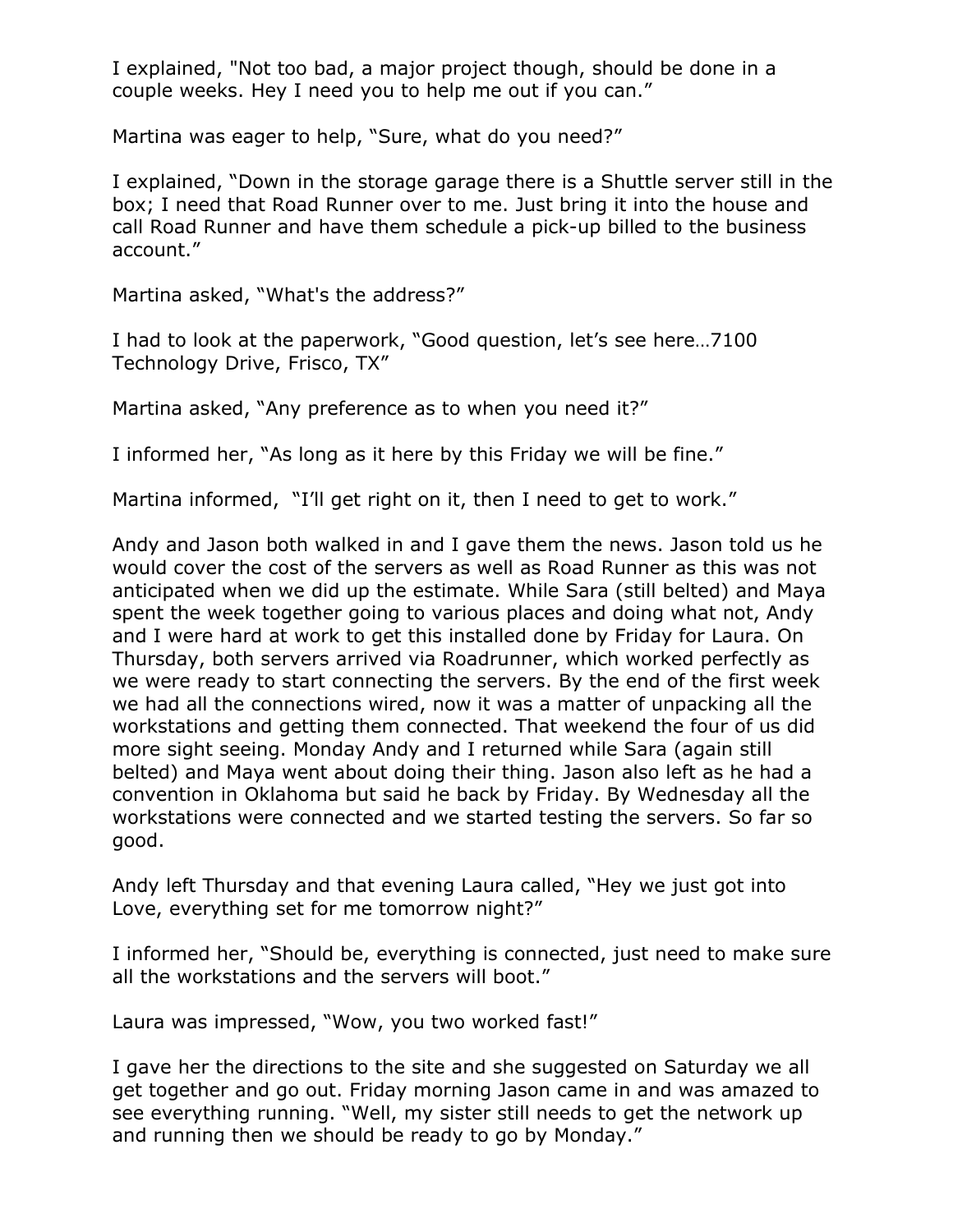Jason was still in disbelief, "I can't believe how much you two got done in a couple weeks. Where's Andy?"

I informed Jason, "He left a couple days ago to get back to Tucson; he has a club and stores he needs to run. I would love to chat, but still have 20 more workstations to check before Laura gets here."

Amazingly, all three servers as well as the 150 workstations all worked fine. Even more amazing was right at 4:00 PM, in came Laura. I showed her the three servers and the three sections they served. She was there when I left at 10:00 PM getting the install ready. She called me around 11:30 that evening to tell me it had started and should be done early Sunday morning. We made plans to get together the next afternoon. That Saturday Laura introduced us to Miss Kitty and took us to the club where Miss Kitty first started. Sunday morning everything was done and working perfectly. Jason gave me the check for the reaming \$19K. We made plans to meet in late September at the house for a fitting and to make sure everything was going to work well together.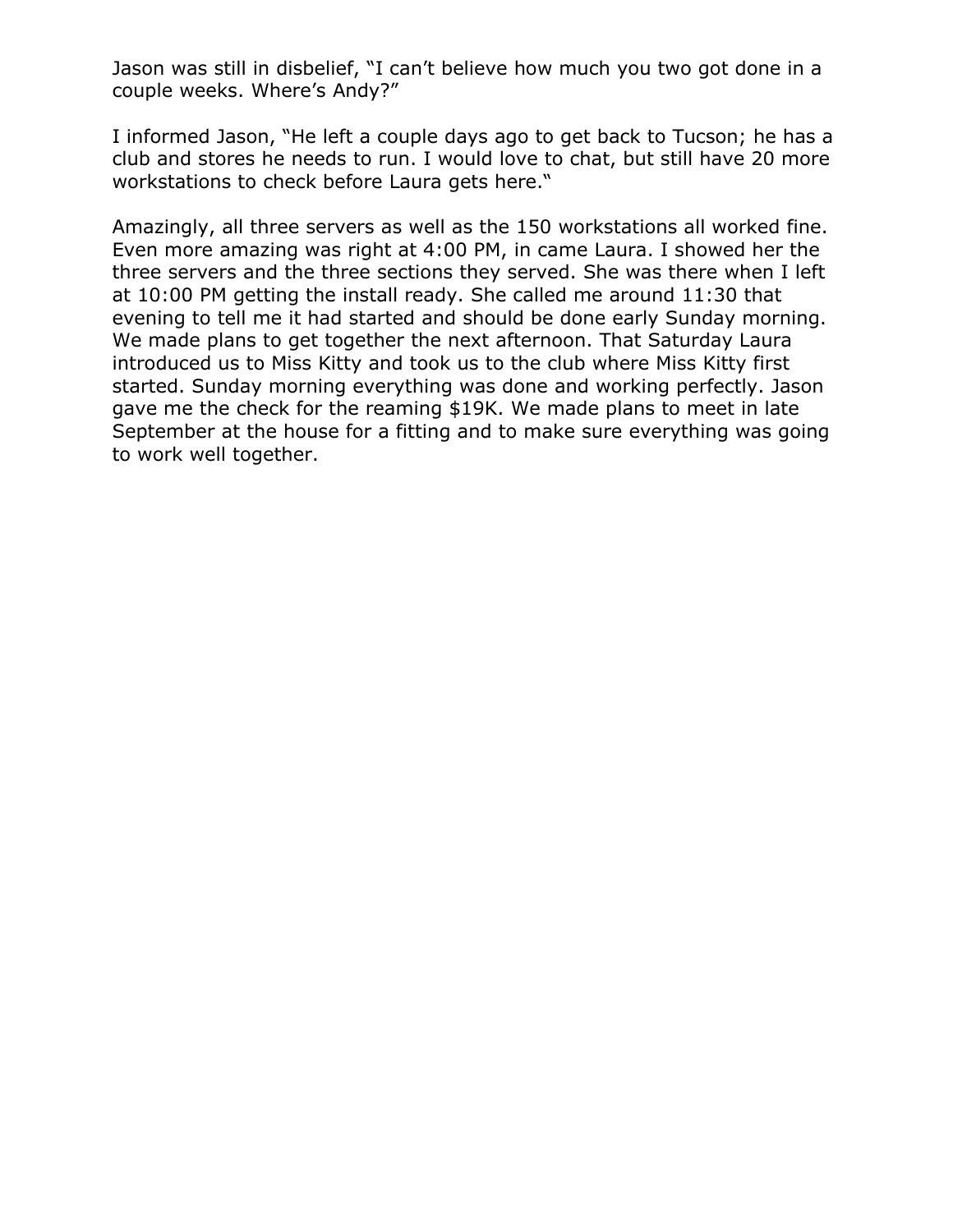### **Chapter 36: He Did What?**

The final Friday we were in Frisco, Marc called me and informed me the Valley Shadows Resort closure had been made public and he would be telling Martina later that day. It would still be a couple days before Sara, Maya and I would get home so I was not sure how Martina was going to be when we came back. We reached the state line late Sunday afternoon and was about to call Andy when, he called me. "Hey Andy, I was just about to call you, just got into Arizona should be over your way about 90 minutes or so."

Andy replied, "Okay, why don't we meet over at the Corona de las Estrella's for dinner?"

I told him, "Sounds good see you in about 2-hours, I will call over the Holiday Inn and see if they can get us in tonight."

Andy informed me, "The Ginormous Glittery Gem Festival is in town for the long weekend and hotels are slim pickens. Why don't you call Linda, seeing as she has connections in the hotel industry I know she can get you a room."

Luckily I had Linda's cell number in my cell phone decided to have a little fun, I gave the phone to Maya…

Linda answered, "Hello?"

Maya asked, "Yes is this Linda Holstein?"

Linda confused, "Yes it is."

Maya continued, "Hi Linda, this is Maya with AZOutback Consulting, the reason for this call today we all are following up on the install which was performed last month. Is everything working to y'all's satisfaction?"

Linda still somewhat confused, "Why yes, thanks, everything is fine."

Maya finished her spiel, "Okay, that is great another satisfied AZOutback customer. Just one more thing before we all lets you go today and for that you will need to speak to my boss!"

Linda was still confused, "Um, okay…"

Maya handed me the phone, "Hey Linda?"

Linda puzzled, "Ron? Who the heck was I just talking to?"

I informed her, "That is Maya, Sara's not-so little sister from Frisco."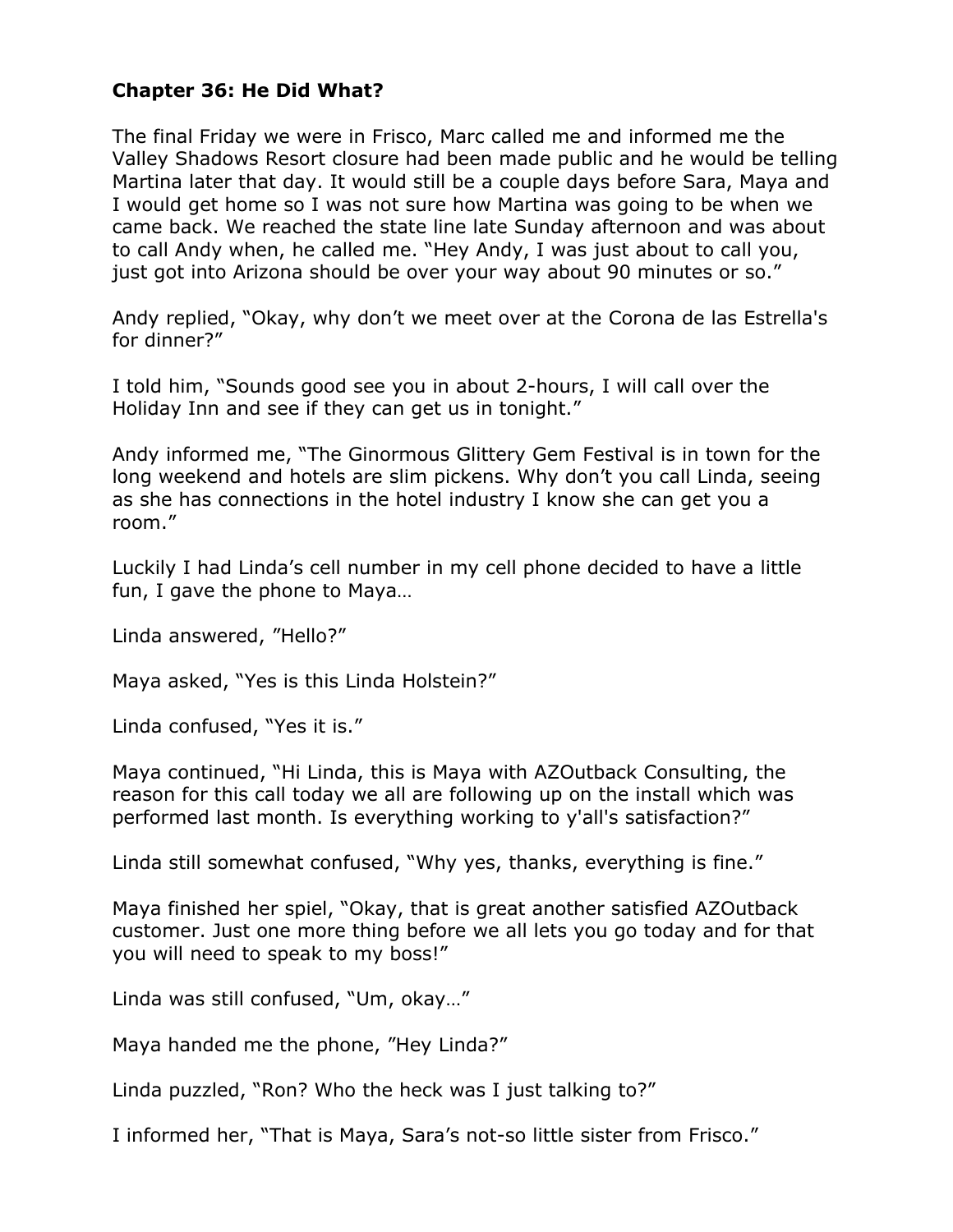Linda replied, "San Francisco? With that accent?"

I corrected Linda, "No, no! Frisco, Texas!"

Linda responded, "Okay, that makes sense. What's with that call though?"

I joked, "Thought you never ask! We just got into Arizona, coming back from the Boots install and picking-up Sara's sister."

Linda caught on real quick, "You need a hotel don't you?"

Still joking, "Geez, am I that predictable?"

Linda concluded, "Let's see from where you are, it would be at least another 2 hour drive provided traffic is decent. Any preferences?"

I requested, "Well, non-smoking of course, and a suite would be nice if possible since there are three of us."

Linda informed me, "Well, let me see what I can do. You going to be eating in town?"

I informed her, "Why yes, in fact we are meeting Andy and Lindsay over at Corona de las Estrella's in a couple hours. Care to join us?"

Linda indicated, "Well, I did have plans tonight, but dinner at Corona de las Estrella's trumps those plans. I should have your hotel for you by the time we meet."

Before I let her go I told her, "Oh by the way, Sara wants to take her sister shopping at the store, hope you have large sizes."

Linda asked, "How large?"

I explained, "She's larger than Sara, 7'5" without heels!"

Linda replied, "I have plenty that would fit her."

Couple hours later, we stopped off at Budget Holstein and the girls picked a bunch of outfits. Since I only had the Jeep I told Linda to have them shipped to the house and the girls could each bring one outfit back with them. Another hour later Linda and the three of us were at Corona de las Estrella's and no one else was there yet. A few minutes later Andy &and Lindsay arrived. Sara introduced Maya to Andy and Lindsay as we went inside. The hostess, Olivia recognized all of us immediately "Ah, our best customers…but where is everyone else and who is this lovely Senorita?"

I replied, "This is everyone tonight, kinda of an impromptu get together."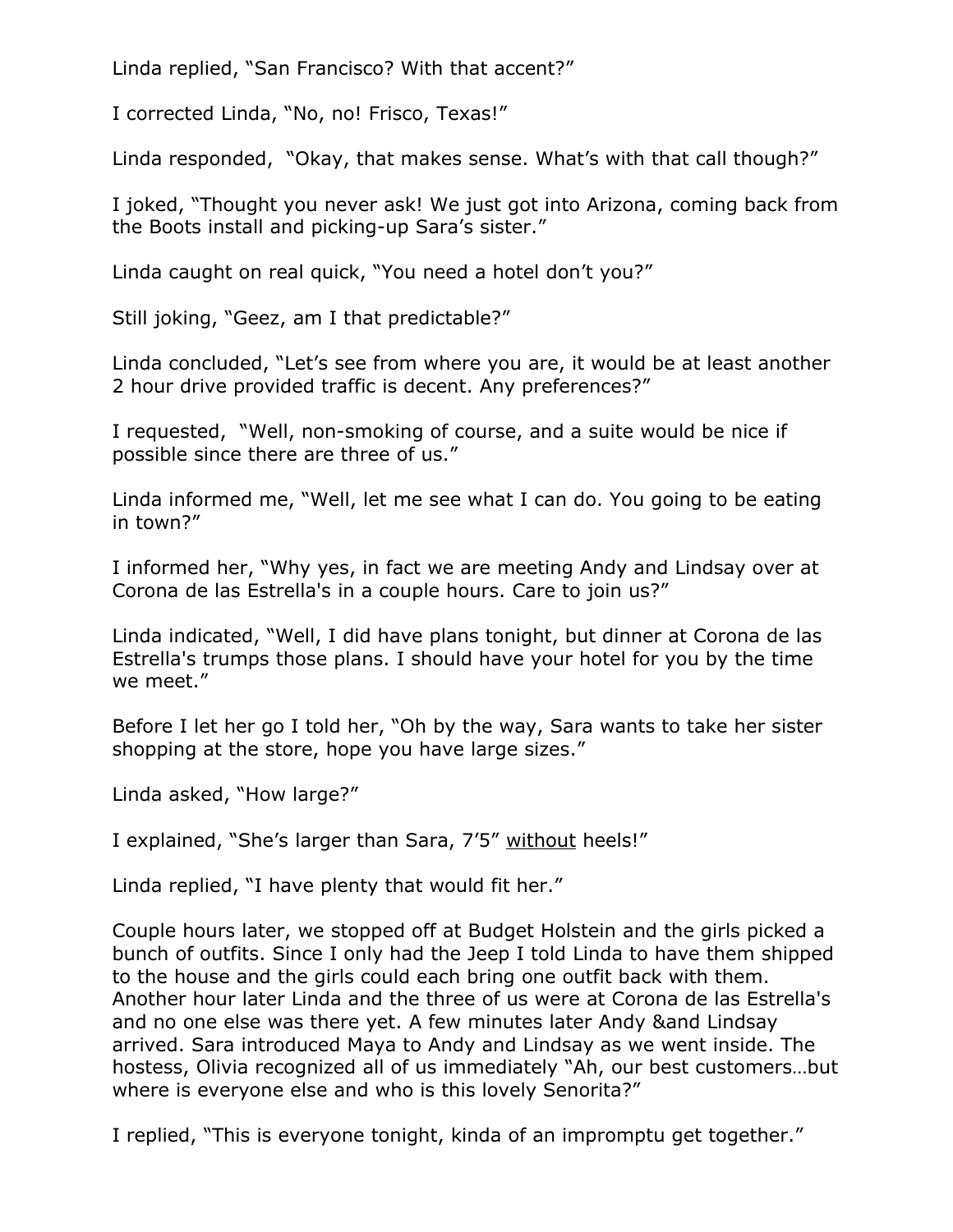Olivia again pointing to Maya asked, "and this lovely Senorita?"

Sara replied, "My not so-little sister, Maya."

After being seated Linda informed me, "It took some work, but I was able to y'all a room at Loews Ventana Canyon Resort."

Impressed I commented, "Wow, Linda you are good!"

Since Sara and Maya were busy chatting away with Lindsay and Linda had gone to the ladies room I had an opportunity to talk to Andy. "So Andy, what's going on?"

Andy explained, "Well, when I got back to Tucson earlier this week I found out there has been some troubles at the new Fountain Hills store we just opened. Come to find out over the weekend the store manager literally cleaned out his office and left. The only thing he left was the computer. He took the file cabinets, desk and anything that wasn't bolted down."

I joked, "Well, at least he left the computer. So who is running the store now?"

Andy informed me, "The sales manager and she is about ready to walk-out on me soon if I don't do something fast!"

I had to agree, "Understandable, way too much work for one person, so what can I do?"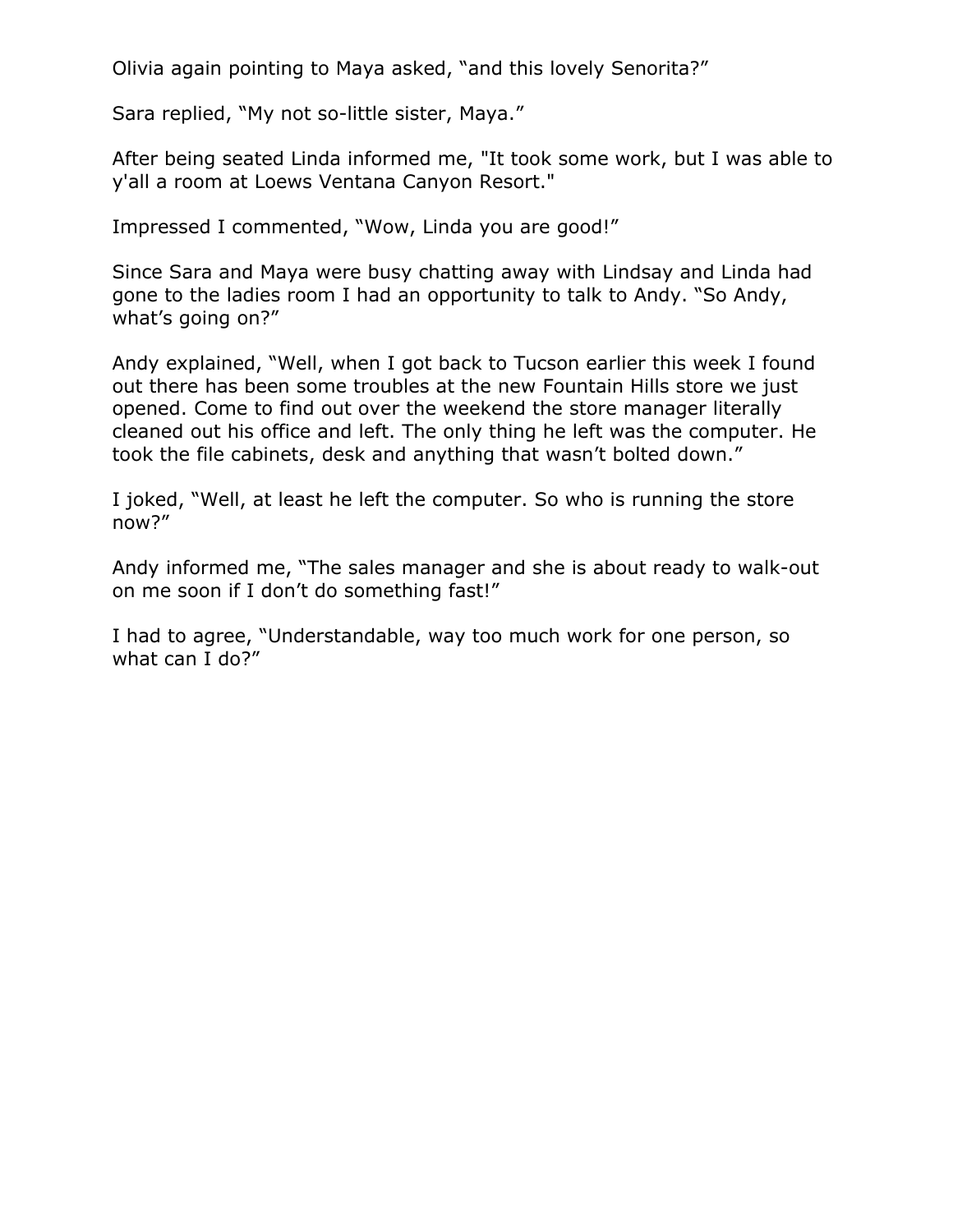Andy continued, "Well, we put an ad in the Tribune for a new store manager, but I am looking at about a two-week process to find someone. I don't want leave Lindsay alone down in Tucson, nor do I want to commute everyday. Was wondering if we could spend the next couple weeks at your place?"

Talk about a full house I told him, "Okay, that is fine we will put you two in the larger guest suite. I am sure Maya can make due with the smaller suite."

Maya overhearing here name, "Smaller suite is fine. Hell, I been sleeping on a sofa at my friends for the past couple weeks before y'all came to get me."

I replied, "Okay, then I guess we are all set. Just hope Martina doesn't mind too much." Getting back to Andy though, "Who is going to run the club while y'all's are gone?"

Lindsay replied, "We have staff who runs the club in our absences so we are fine there."

I had noticed Maya and Sara was talking in low voices among themselves in the corner, I don't know why, but I had a bad feeling about this. About this time our food arrived so I lost thought about it. Linda announced she had to retire for the night as she was opening early in the morning. We bid her a farewell as she left. Andy informed me we would need to leave by 4:00 AM in order for them to get up the Fountain Hills store by 9:00 AM if we were to stop for breakfast midway.

Sara was not too thrilled, "Good grief, 4:00 AM!"

I reminded her, "What are you complaining about, you will be able to sleep on the way home."

Sara agreed, "True, but still trying to get up at 4:00 AM is going to be challenge."

Lindsay asked, "So shall we meet you at the hotel in the morning?"

I told her, "Yes, that would work fine." It was then I realized Linda failed to tell us where the hotel was located. I figured they would know, "It seems, Linda left out a minor detail about the hotel."

Andy asked, "Such as…?"

I explained, "Such as, where it is located."

Lindsay replied, "Oh, that easy, it is in Tucson!"

While giving her a dirty look, "Gee, thanks Lindsay, that really going to make it easier for me to fine."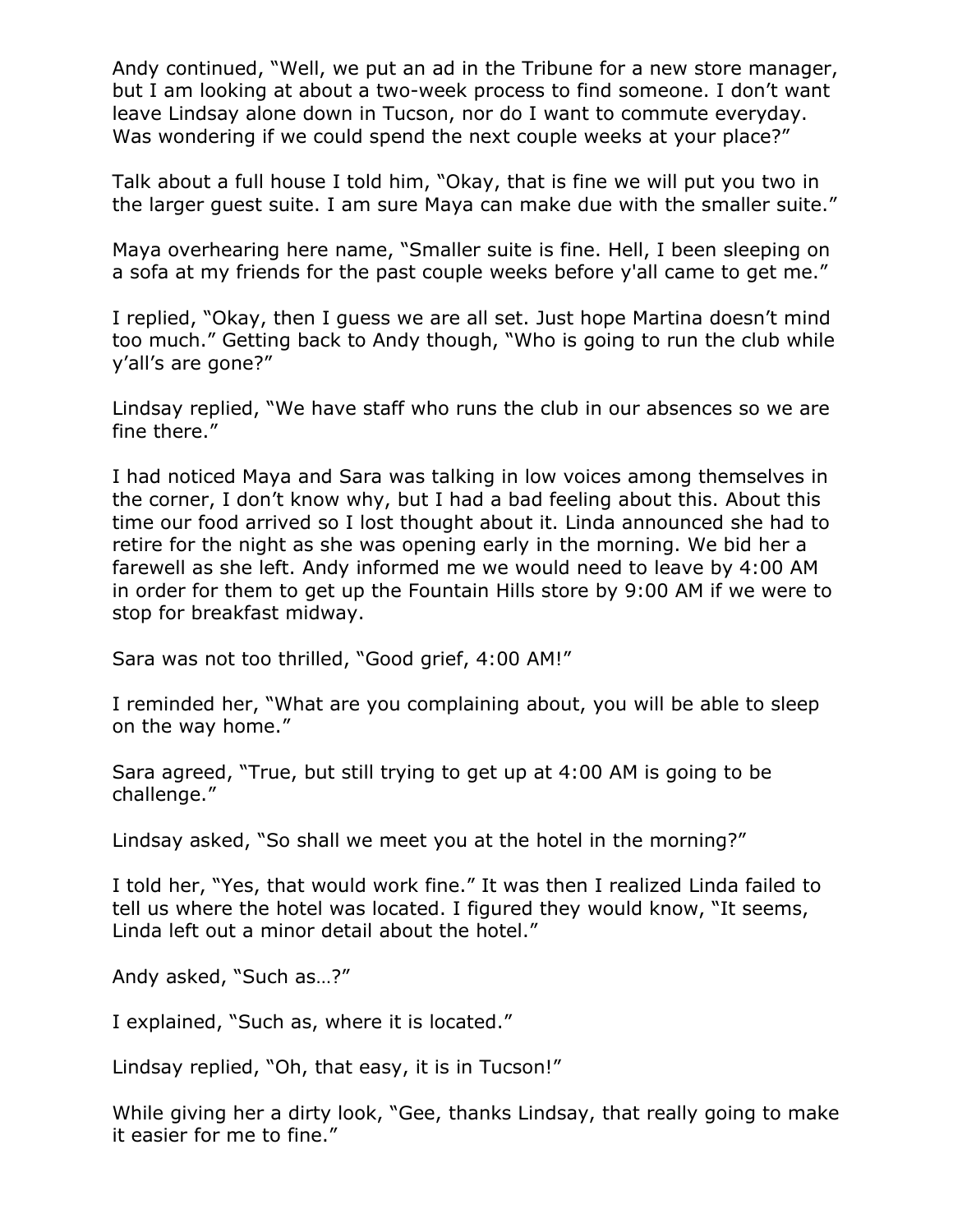Lindsay giggling, "No problem. Actually, it is only a couple miles from where we live so just follow us when we leave and we'll get you over there."

I responded, "Allrightythen now let me go take care of this check." Much to my surprise (not really), the hostess informed the check has already paid by Linda and she handed me a prepaid gas card and directions to Loews Ventana Canyon Resort, which I swear, were written in Latin.

I returned to the table, "Well, Linda once again has treated us to dinner."

Andy commented, "Also, explains why she was in such a hurry to leave."

I continued, "Yep, she gave me another pre-paid gas card and the directions to the hotel."

Andy replied, "Then you won't need us to escort you there then."

I explained, "Well, I can't read the directions, I think she wrote them in Latin."

Maya asked to see the directions, "Yep, that is no doubt Latin, but haven't a clue what it says. I only know a little bit of Latin from the Pharmacy Tech program. I am surprised anyone would use Latin these days anyways."

I told her, "Well, Linda is a bit unusual, but a great client as I sure Sara can tell you. Okay folks, let get going since we have to be up early, better get to bed early."

Sara and Maya were giggling amongst themselves, I pretended not to notice. I had no idea what those two were up to but knew two things, one it couldn't be good and it was going to be a long night. When we arrived at the resort my first thought, was this is going to cost me big time. The place was so lavish and impressive.

I introduced myself to the front desk clerk, "Good evening, I'm Ron Merlot, I should have a reservation for tonight."

The reservationist looked at the computer confused, "Hmm, no Merlot could it be under another name?"

I thought for a moment, "Well, the reservation was made by Linda Holstein."

She replied, "Oh Linda, yes I do recall her making that reservation…here it is under AZOutback Consulting?"

I confirmed, "Okay, my business name."

She continued, "Oh, you are *that* Ron Merlot, wait a moment the manager wants to talk to you." She disappeared into the back room and returned with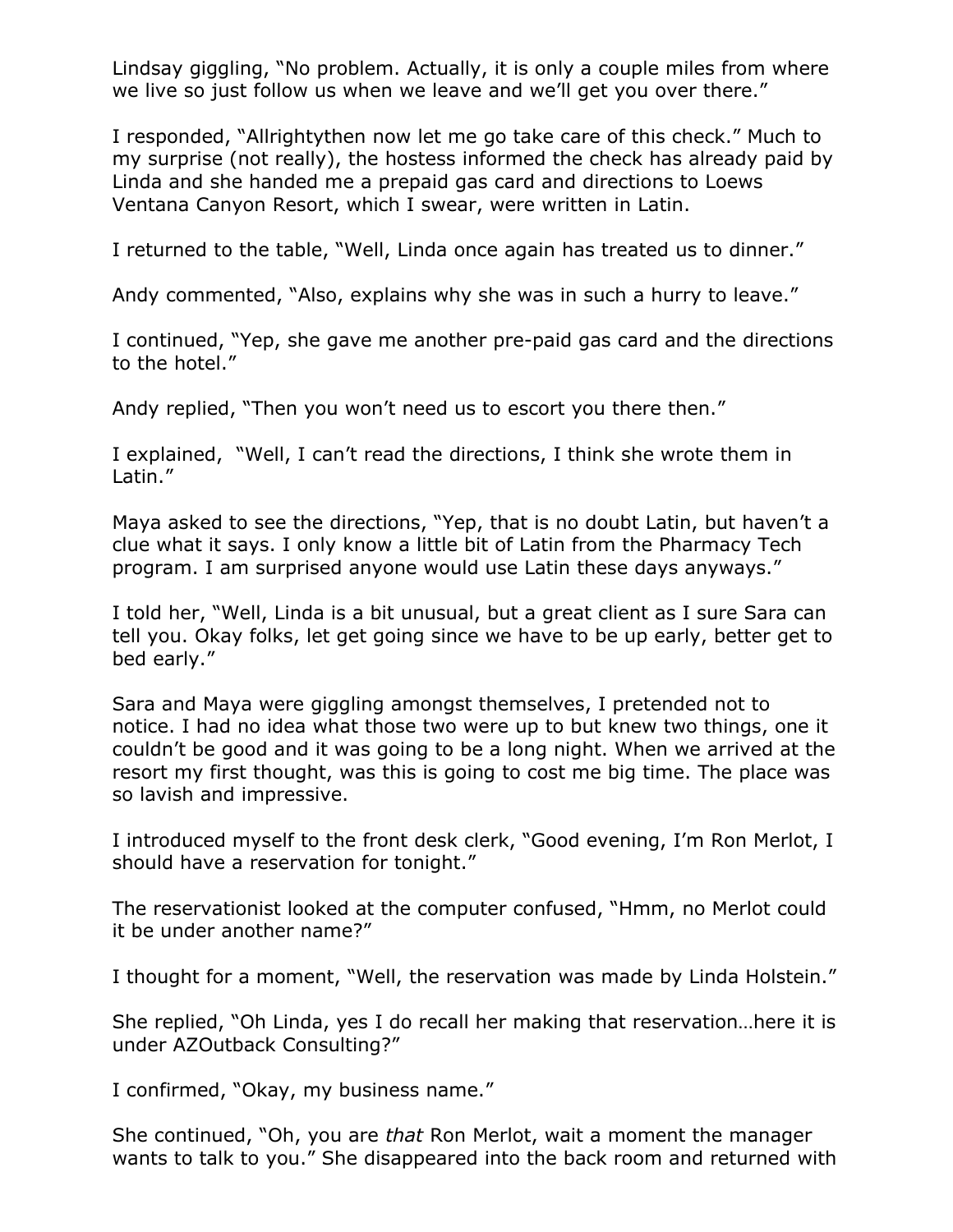the manager. She introduced herself and told me Linda said I might be able to help them with their computers.

I explained, "Okay, I can certainly take a look and see what I can do. How about we get our room first then I can work on the computer."

The manager apologized, "Didn't mean to keep your party waiting. Okay here your key, in you are in room 555 on the north end of the resort."

I informed the reservationist, "Since we are going to be leaving early, let me go ahead and give you a credit card for express checkout."

She was about to take my Plutonium Card when she checked the computer, "Actually Mister Merlot, your room has already been paid for by your friends…"

I finished her sentence "…at the Budget Holstein!"

After I brought in the luggage and the girls had settled into the room I took my briefcase and laptop back to the lobby. Upon entering the manager told me to follow her into the back room as they were having problems with the network server was giving them problems. The server looked relatively new and it was installed with Windows Server 2003. I connected my laptop and I was coming up with communications errors, but the server was operating correctly. "Okay, the server is fine so, let's check the connections." As soon as I followed the cables to the switch I found the problem. Much like the Budget Holsteins mess they had out grown the switch and instead of getting another switch they got creative and used hubs.

"Here we go," pointing to the hub, "this your problem."

The manager was impressed, "Well that was simple to find, now can you fix it?"

I replied, "Sure that is simple, just need to replace it with a switch and I think I still have one in my Jeep from the job I just came back from." I went outside to discover it was pouring rain, must love Arizona in the summer, Monsoon storms can sneak in with no warning. I rummaged through the extra parts I had and sure enough I had a couple extra switches that my supplier had accidentally gave me.

I came back in soaked and asked the manager if she could get me a towel. The lady at the front desk quickly retrieved me a towel. As I was drying myself off I explained, "Shouldn't take more than 30-45 minutes to swap out the hub and put in the switches. I am also going to give you another one since you will be nearing capacity just with this one. Now, the only downside is I need to take the network down to do this."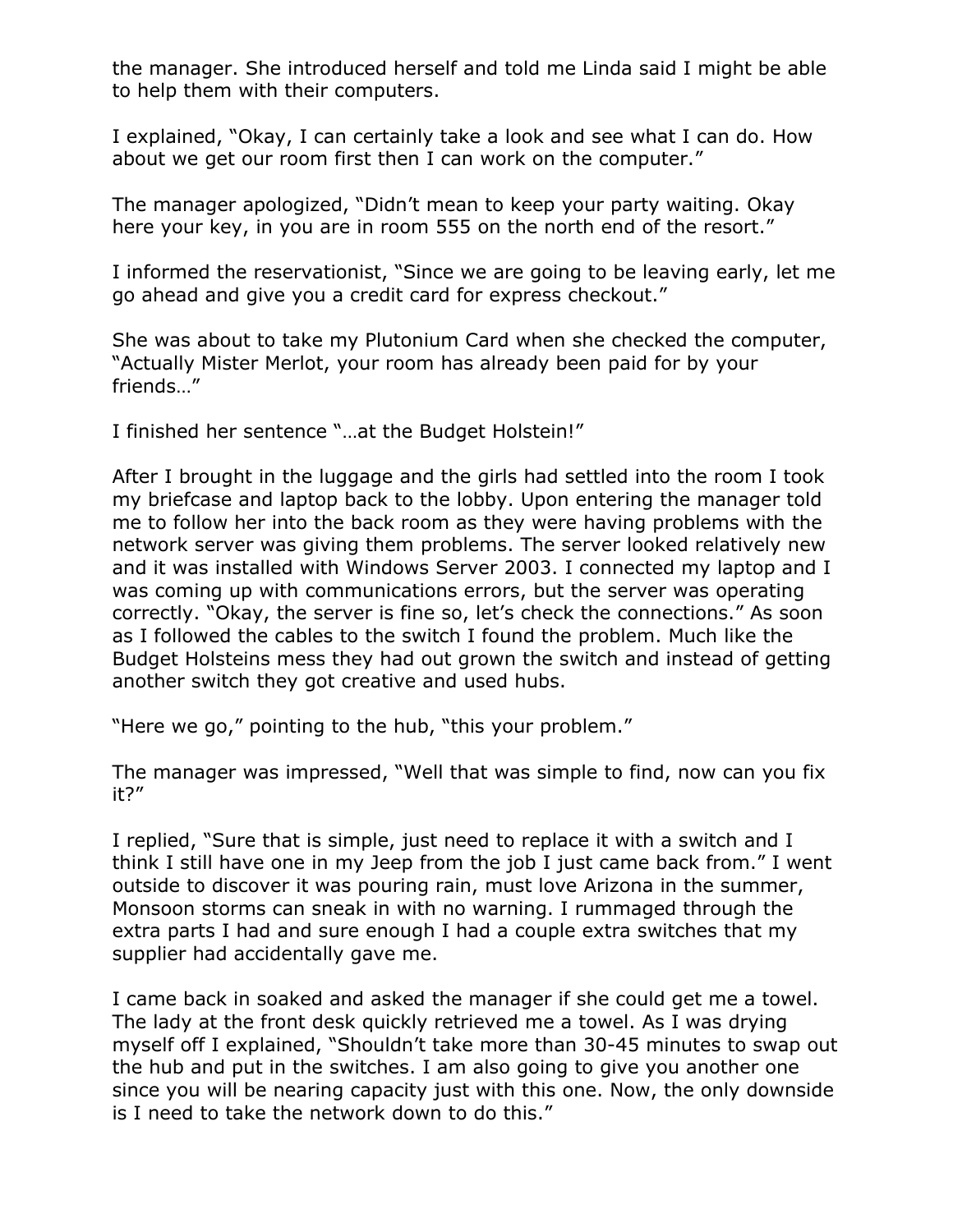The manage replied, "Go ahead, it is late now we are not going to be using the computers that much."

Thankfully, the installation of the new switch went seamlessly. While I was there I decided to go ahead and connect the second switch that would prevent a lot of problems in the future. Booted the server and came up immediately with a communications error message. Now what! The manager walked in and asked how it was going. I explained, "Well, everything should be working but having troubles with server itself now. Let me retrace the connections and make sure nothing is lose or crossed." I went to check the connection from the server to the first switch only to discover there was not one, "Oh good grief, it would help if I plugged the switches into the server!" After reconnecting the switches to the server I rebooted once more and everything came up fine. "So far, so good, just let me run a quick PING test on all the computers." I received a response from each computer and the response times were much quicker than before. "Okay, you are all set and you should see a boost in the network speed. I also have the second switch connected and you can start using at anytime you need to."

The timing was good as a large group just walked in. The reservationist as well as the manager were amazed at how smooth the network was running now. "What a difference," was the reply from the manager and then asked, "So, what do we owe you?"

I replied, "Not too sure at the moment, I'll need to check on those parts. I'll leave a bill in the morning before we leave or have one Road Runner over to you."

Luckily the rain had stopped just enough for me to get to the room. I walked in to my surprise the room was silent, were the girls asleep? Looking at the clock by the bed it was only 9:00 PM, way too early to be asleep. As I laid my laptop and brief case down on the table I noticed a note for Sara indicating they had gone down to the lounge. I stepped outside and it was starting to rain again, but at least the way to the lounge was sheltered. I walked in and found Sara and Maya sitting at the bar. I walked up and in a John Wayne voice, "Can I buy you lovely girls a drink?"

For some reason I had a feeling Maya was going to respond oddly. Sure enough she spun around and almost punched me, but I was able to grab her arm before she struck me. It took her a moment to realize what was going on and then she turned red, "Oh Ron, sorry I thought you were some jerk trying to hit on us!"

I replied, "What's not to say that I wasn't! I had a feeling you might react that way that is how I was able to block your punch." I ordered a glass of White Zinfandel and let the girls know about the computer in the hotel.

Sara remarked, "Now weren't you glad you had those extra switches, you were able to make some extra money tonight?"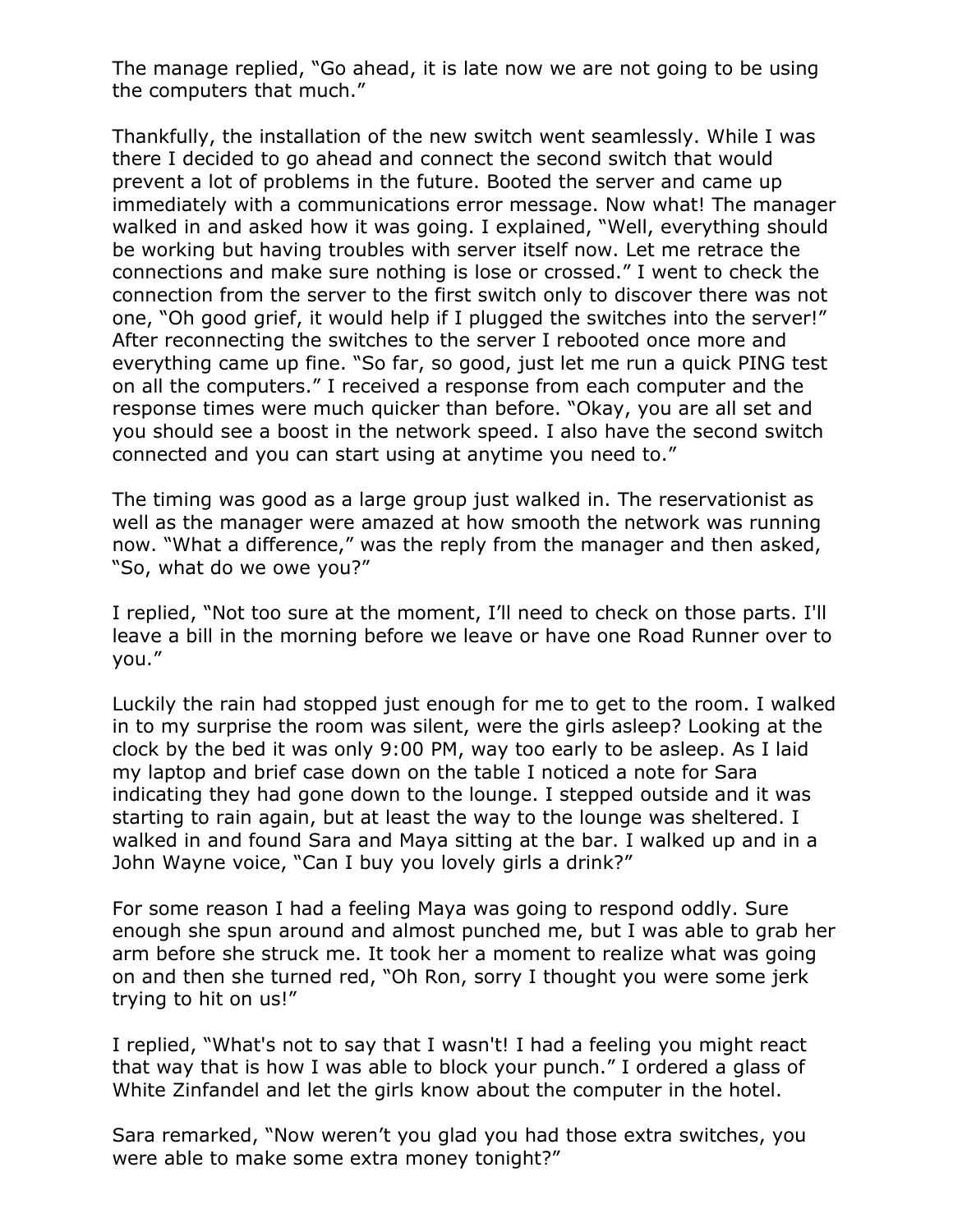I replied, "Strange how these things work out. I just need to remember to do up a bill for them when we get back home. The manager gave me her card so that should remind me."

## **Chapter 37: Home & You Wanna a What?!**

The rest of the evening we drank and enjoyed the music before heading back to the room. It just seemed like I had fallen asleep when the alarm went off at 3:45 and by 4:00 AM we were all up and in the Jeep. Andy and Lindsay arrived at the hotel and we headed on home. It was about 6:00 am once we reached Florence and we stopped off at a truck stop to have breakfast.

I asked Andy, "What time should we be expecting y'all tonight?"

Andy replied, "Hard to say Ron, not sure if we are going to get any responses to the ad yet. We close around 7:00 PM and provided I don't have any interviews I would say we would be there around 8:00 PM."

I informed him, "I need to get a visitors pass for you, so you don't have to check in with the guard every time you come through."

After breakfast we were back on the road and making good time around 8:00 AM we reached the Shea Blvd exit on the Pima Freeway. Andy and Lindsay exited the freeway to head to their Fountain Hills store. Meanwhile we continued on north towards home. Upon turning on to Fairy Duster Court I noticed the framing for the second floor of the Zinfandel's House was nearly completed. I pulled into the garage and noticed the Pink Monster was not in the adjacent garage. However I did notice her Jaguar had a flat tire, I told Sara to call the Auto Club and have them bring a new tire for Martina's car. Meanwhile Maya just looked around at the grounds and then up at the rest of the house.

I asked her, "Quite impressive isn't it?"

Maya replied, "Sure is, had no idea my baby sister had it this good."

I informed her, "Well, now you have it this good as well. Stay as long as you want."

Maya protested, "You sure, I hate to intrude."

I reminded her, "I have 6-bedrooms and we are only using three, that counts my office as well. So we have plenty of room for you. Now follow me and I will show you to your room."

We entered the house and Maya was just dumbfounded, she could not get over how big the house was.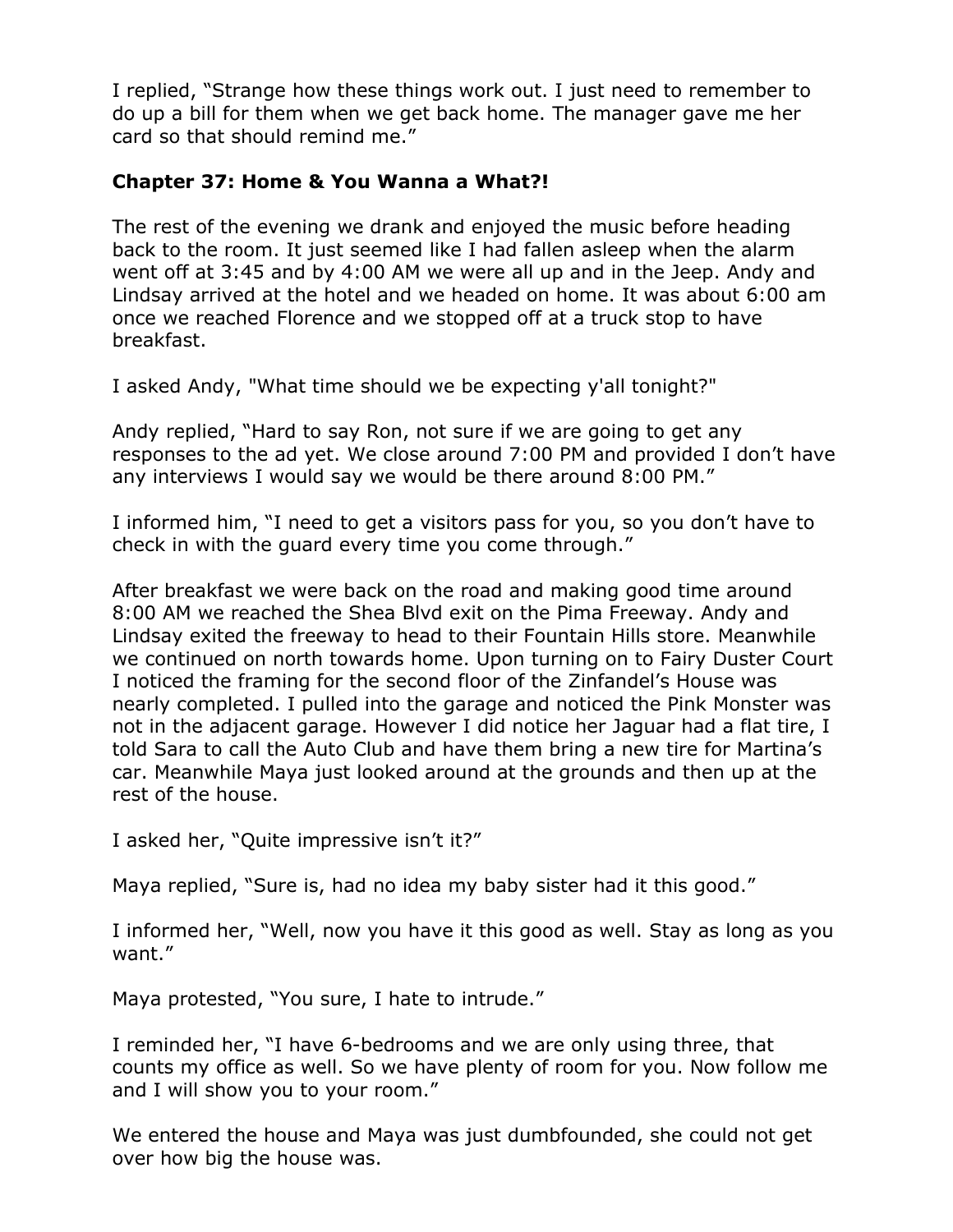I let her know, "Now, Sara's room is on this level at the other end of the house. Most of the time she is in the kitchen or studying in the Library, which is around the corner off the great room. Let me show you your room first then I'll give you a grand tour." As we came up the stairs we passed the bathroom attached to her suite and I explained, "You can get to this bathroom from within the suite so you may want to just close and lock that hall door. Okay here we are, this your suite."

Maya was in shock, "My gosh, this is bigger than the apartment I was living in with Dirk!"

I continued, "You have a walk-in closet to your left and a balcony with a southeastern view of the mountains and night you will be able to see the city lights of the Valley below. My office is down the hall to the right; just follow the hall at it at the end. Come over there when you are ready and I'll show you the rest of the house."

Maya replied, "I am going to take a bath first if you don't mind."

I told her, "That's fine, just find me when you are done."

Meanwhile I went back to my office and discovered a huge pile of mail on my desk. A new catalog from my supplier, bills, junk mail including a letter from the Yuma Visitors Association entitled 'Winner Notification'. Now they had upped the prize to 4 days and 3 nights stay. I fired up the computer and while I was waiting for it to boot I started emptying my briefcase. I came across the card for Loews Resort and remembered I needed to generate an invoice. Simple enough, except I didn't know what to charge them for the switch. I was about to call my supplier when I remembered the catalog. Okay, let's see Hubs, USB, Printer, ah here we go, network switches. 12-port switch -- \$185.49+TAX. Since I didn't have to pay for these I won't bother with mark-up. So that was 2, 12 port network switches @ \$200 each or \$400 and labor was only an hour @ \$100 per hour. Grand total was \$500, not too bad for an unexpected job. I printed up the invoice along with a Road Runner Express shipping label.

I paged Sara to my office and much to my surprise she was back in her uniform, the French Maids dress along with black stocking but she was wearing the 6-inch sandals this time. I complimented her, "Nice to see you in uniform again. Can you go ahead and make sure Road Runner get this?" I handed her the envelope with Loews invoice, "According to their website, they should pick-up this afternoon."

Sara took the envelope and asked, "Where's my sister?"

I explained, "She's taking a bath right now. While you are here you've got to see this." I showed her the letter from the Yuma's Visitors Association.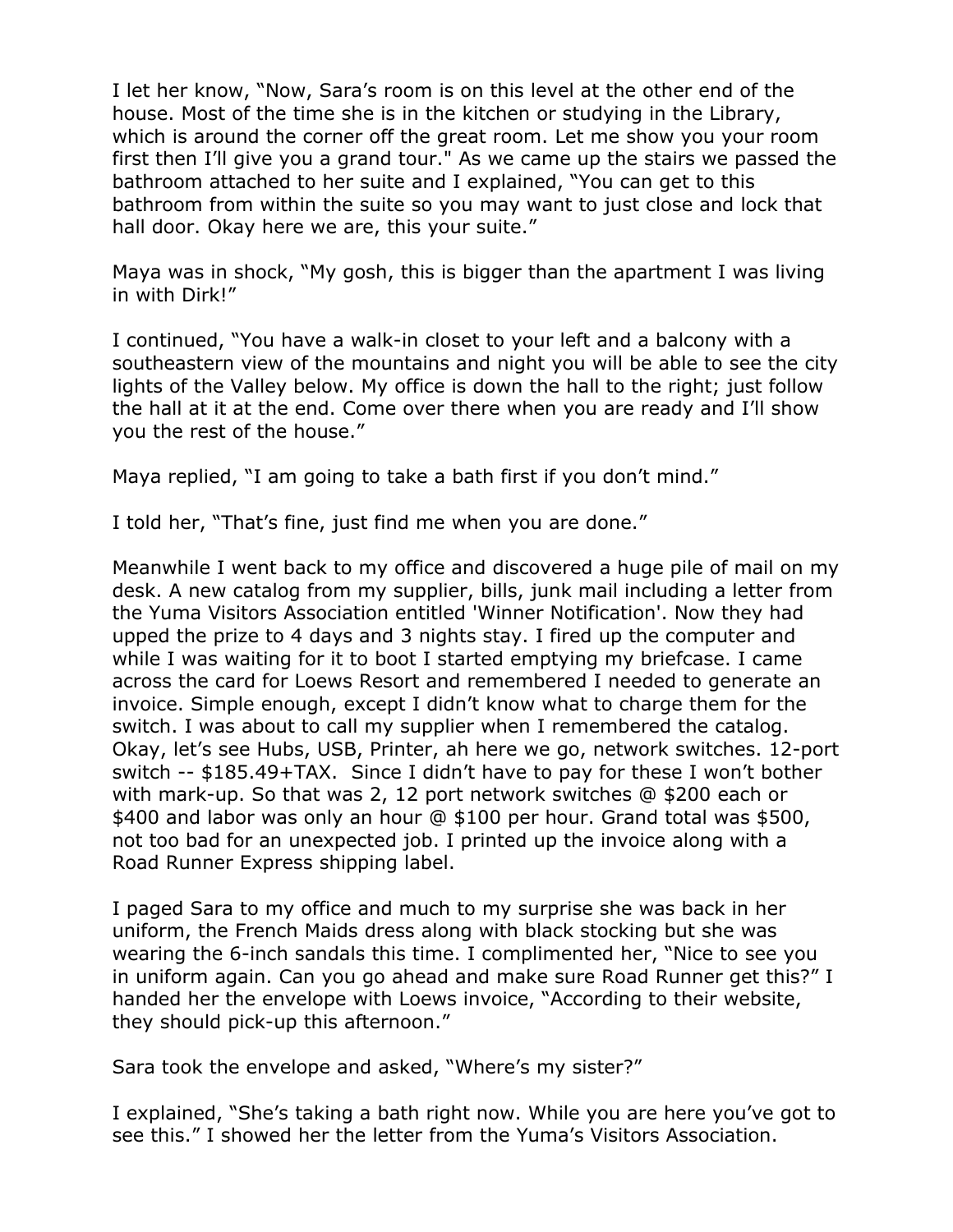"They don't give up easily do they?" was Sara's comment before she disappeared down the stairs.

I returned to shoveling through my Inbox and discovered the new Spam filter software Andy has given me was really doing wonders. On the other hand it was sort of disappointing to discover out of the 335 messages only 15 were not Spam. My office phone intercom beeped, "Ron, Gary is holding for you on the house line."

Ah Gary, good timing I wanted to talk to him about making a belt for Maya, "Good morning Gary."

"Morning Ron. So, how was Frisco?," Gary inquired.

I replied, "That depends do you mean the city or the job?"

Gary responded, "Well both really."

I told him, "The city was quite interesting and well the job was more than I ever expected."

I filled him on the details of the install. "Wow, that was some job. Hope they paid you well," was Gary's response.

I told him, "That they sure did even if I had to pay \$1500 to Andy for his services. But then I made \$500 while in Tucson on an impromptu job at the resort we were spending the night. I need a favor, a little business for you."

Gary informed me, "Well, we can talk about that tonight if y'all three are free tonight."

I replied, "Well, Martina gets off early today, Sara has no plans and I am free."

"Great, how about we have dinner at one of those fine restaurants down at DC Ranch?," asked Gary.

I informed Gary, "Sounds good, but there are four of us now plus Andy and Lindsay"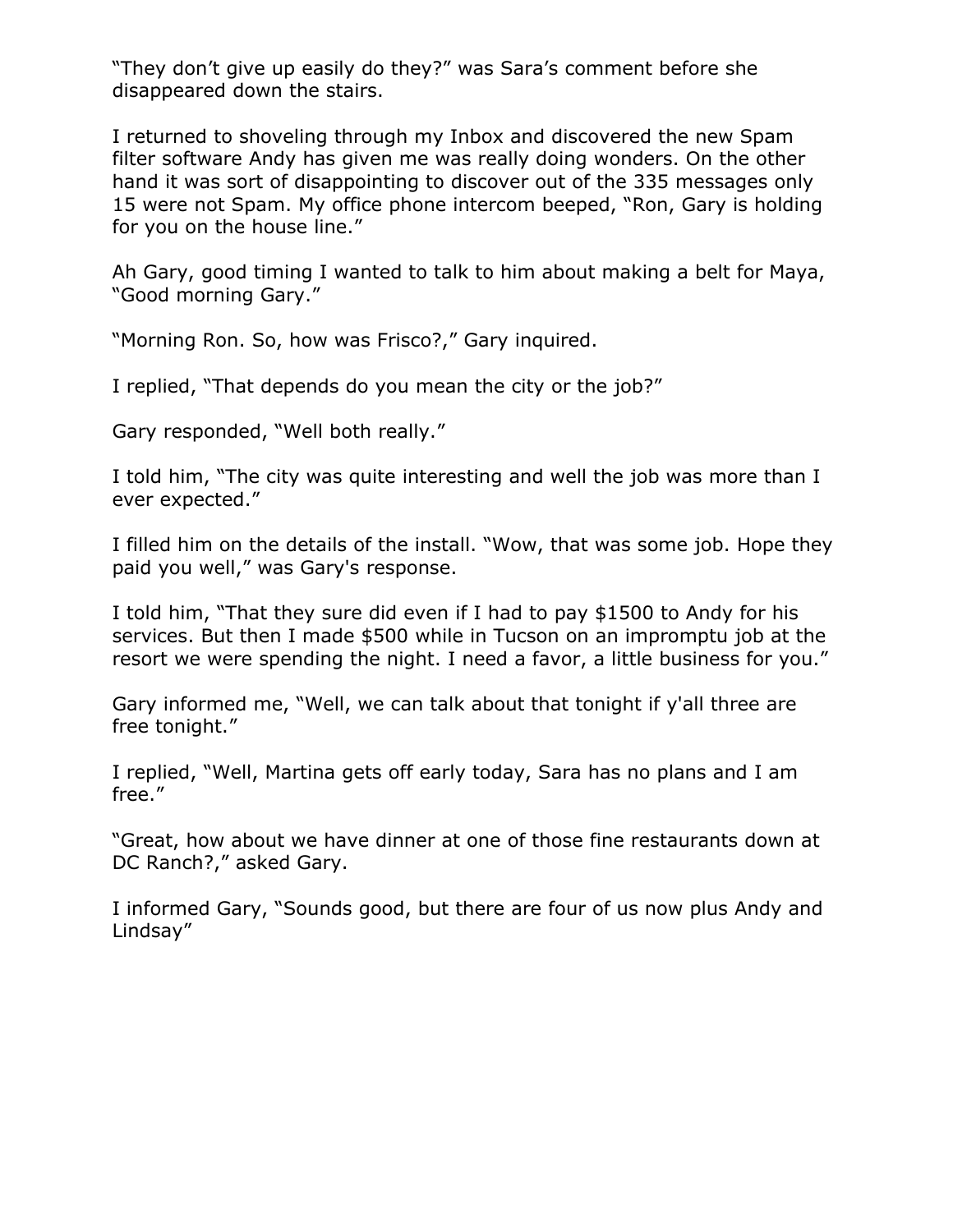Gary was a bit confused, "Four, what you have your sister staying with you?"

I just about died laughing, "No, Sara's sister Maya."

It took a moment for that to register with Gary, "Oh okay…What, Sara has a sister?"

"Yes, Maya. We picked her up while in Frisco. Long story, I can explain it tonight and introduce her…" It just dawned on me, why was Gary in town, "…hey, what are you doing out this way anyway," I asked.

Gary replied, "Nothing gets by you does it? I am over at Deer Valley Airpark, closing on the new building for our production center. Hey, never been to your place coming for this direction how do I get there from here?"

I advised Gary, "Well, the best is to go east on the Pima 101 and exit at Scottsdale and go north to Thompson Peak. Take Thompson Peak east to the Pima Highway which is where DC Ranch is and then go north on the Pima Highway as you normally do."

Gary replied, "Okay, that sounds simple enough."

I asked, "Do you happen to have a belt kit with you?"

"Of course, always carry those why?" Gary asked.

I explained, "Sara's sister, Maya saw Sara's belt and wants one too."

Gary was thrilled for more business, "Easy enough tonight after dinner I'll get her measured. Meanwhile I need to go find Bunny and Bambi, they are somewhere over at Desert Ridge shopping."

I joked with Gary, "Well, good luck trying to locating those two!"

I was just starting to get back to my Inbox when Martina walked into my office. She was still dressed from work in a sleeveless Valley Shadows shirt, skirt, along with stockings and heels. "Can we talk for a moment," was the first thing Martina said.

I asked, "Sure, here or downstairs."

She replied, "Here is fine. I am guessing you know about what is going on with Marc and the resort?"

I informed her, "Yes, I have known for a while, he had called me right after he had found out."

She told me, "Well, I have given this a lot of thought and given our relationship hasn't been the best in the last few months."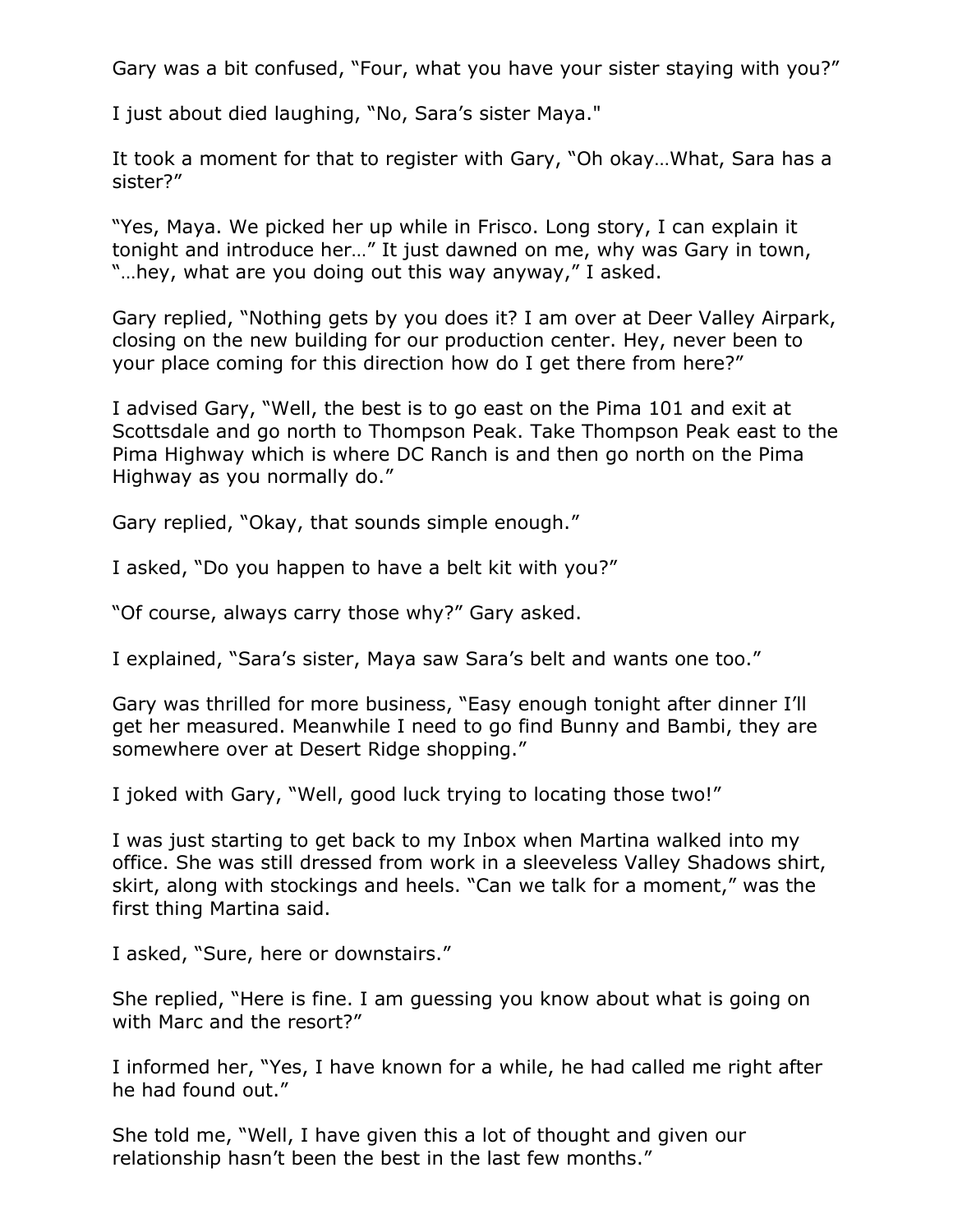I was somewhat defensive and curious, "What do you mean by that Martina?" I was wondering if she was going to finally admit her wrong doings.

Martina explained, "First off, I should have never cheated on you with Marc."

Well, I wasn't expecting that one, but I wasn't shocked, "Marc you say…well, he does have weakness for gorgeous women such as yourself. He is not that big of a deal and I knew you two had something between you."

Sara announced Marc had just arrived, I instructed her to have him wait in the library we would be down soon. Martina continued, "…However, I should have never cheated on you with your sister." Martina was surprised I was not upset or shocked. "Didn't you hear me, I was screwing…"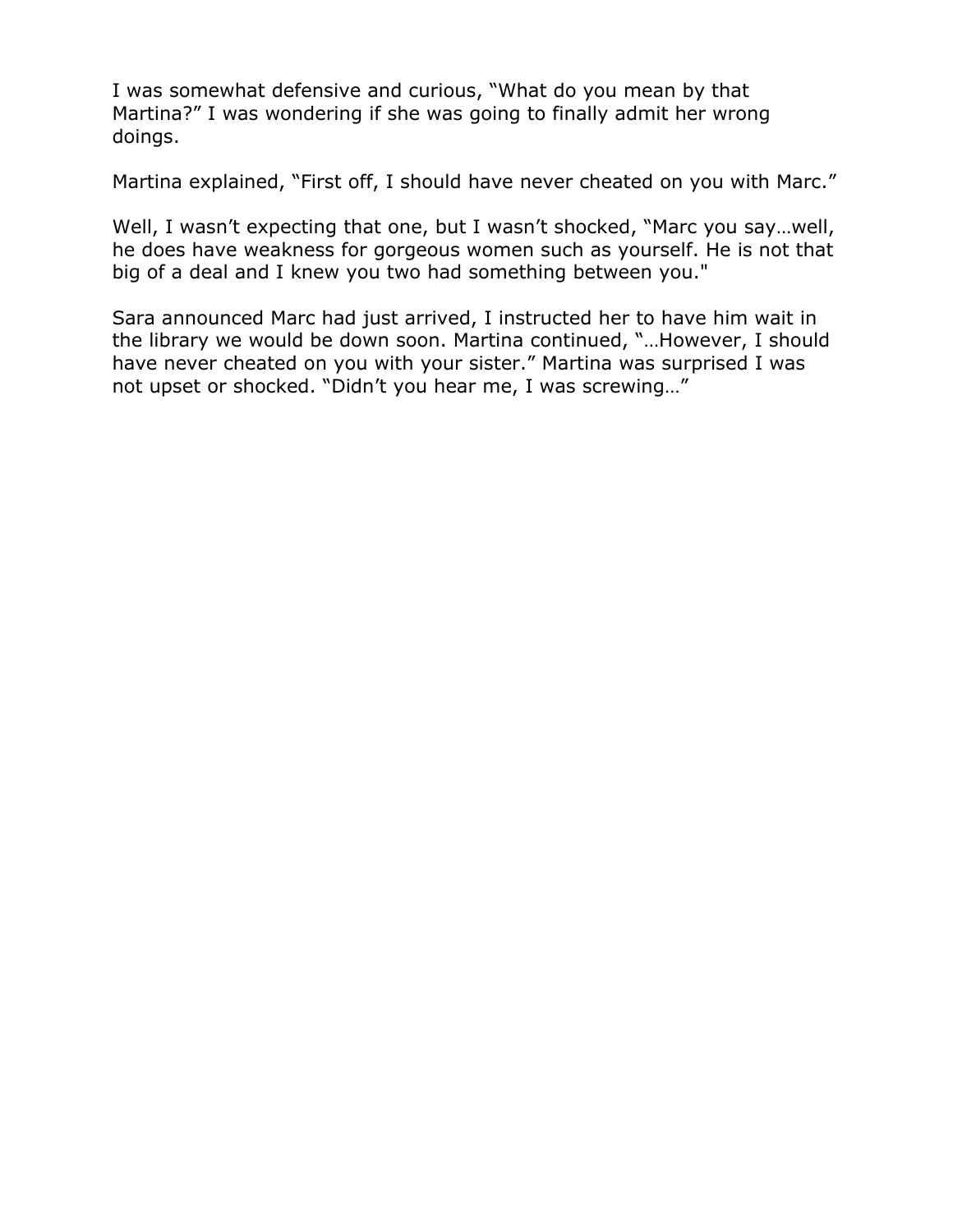I had been waiting for this day for a long time,"Yes, I heard you. Come around over here I have something to show you."

I had brought up the picture with Laura fucking Martina doggy-style with strap-on from that night I had stumbled upon them a couple months ago. Martina saw the picture, turned red and exclaimed, "Fuck, you knew all this time. I didn't believe Laura when she told me she thought you were on to us."

I inquired, "Really, what made her think I was on to her?"

Martina replied confused, "Something about a Gold Cadillac." It seemed my little trick worked on my sister. What happened next truly caught me off guard. Martina announced and without reservation, "Ron I want a divorce, I've been too unfair and unfaithful to you!"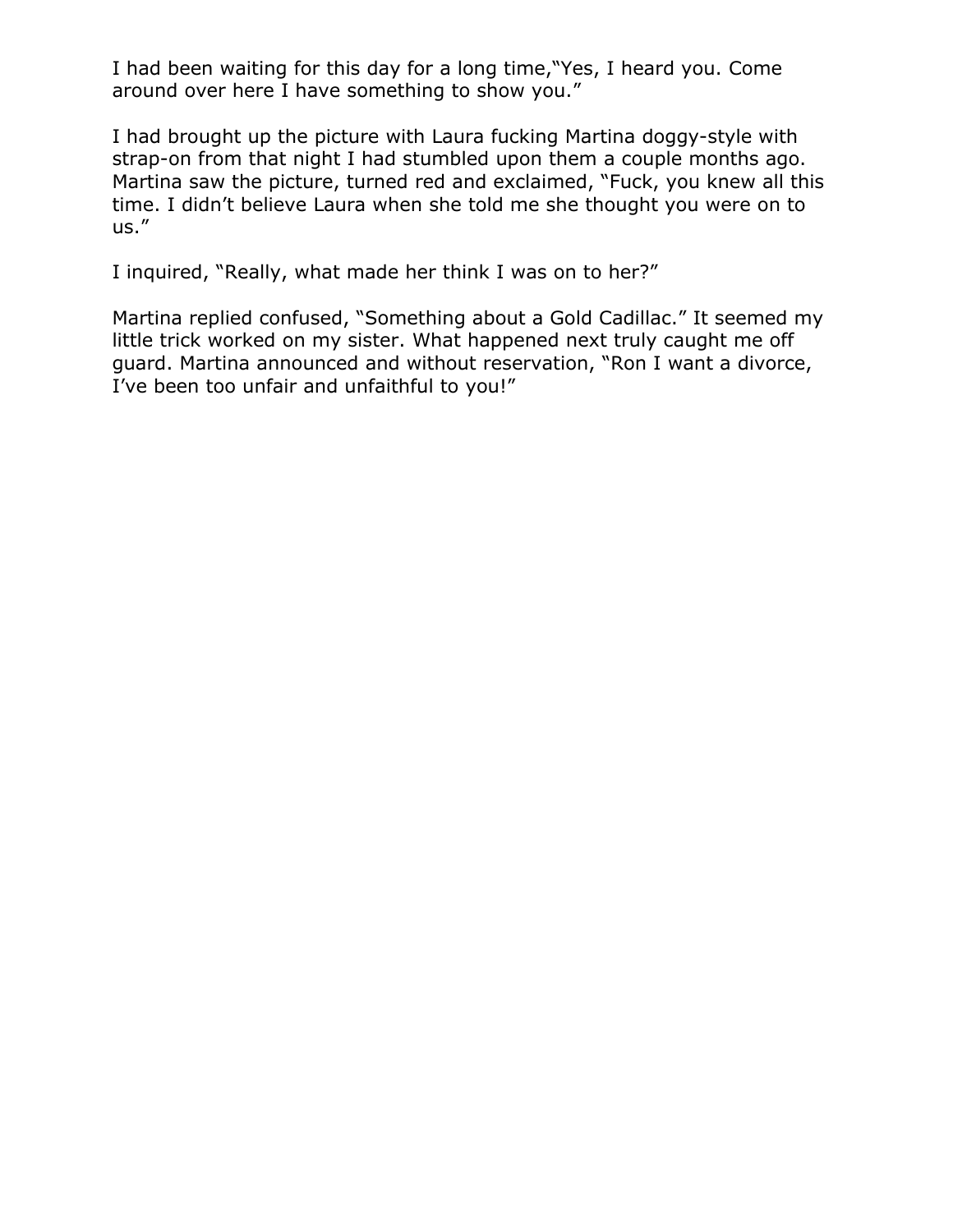## **Chapter 38 Martina's Plan & Dinner with Friends**

I just sat there for a moment speechless, finally to break the tension, "Okay, where's the hidden camera?"

Martina just laughed but only for a second, "Sorry Ron this is for real. No hidden cameras."

In seriousness I told her, "I knew that, but what are you going to do?"

She told me "I am going to go to Lake Las Vegas and work with Marc there."

I asked, "Is Marc aware of this?"

Martina answered, "Yes, he is and that is why he is here, he wants to discuss this with you."

In all honesty between revealing to Martina I knew about the affair and then her shocking request I had forgotten all about Marc. "Oh jeez, he's down in the library waiting. Oh I should inform you that Maya is here now and to make things even more interesting, Gary and the girls are in town and will be over for dinner."

Martina joked, "Wow, almost a full house, just need Andy and Lindsay."

I told her, "Funny you should mention Andy and Lindsay, they are staying for the next couple weeks while they try to find a new manager for their Fountain Hills store."

Martina declared, "Then it's official, a full house!"

I laughed and told her, "Well, we best be gong downstairs, Marc is probably board to death."

Martina and I walked into the library to find Marc had discovered my collection of Penthouse magazines form the mid 90's. "Oh man, you found my stash!"

Marc looked up, "Oh Ron, these were the best years of Penthouse! Today's are so watered-down. So has Martina broken the news to you?"

Martina answered, "Yes, I told Ron everything and he knew about me and his sister."

Marc turned to me for a moment, "Might I suggest you two separate for now, before doing anything irrational such as divorcing. That way if things improve between the two of you."

Martina looked at Marc then me, "That sounds better."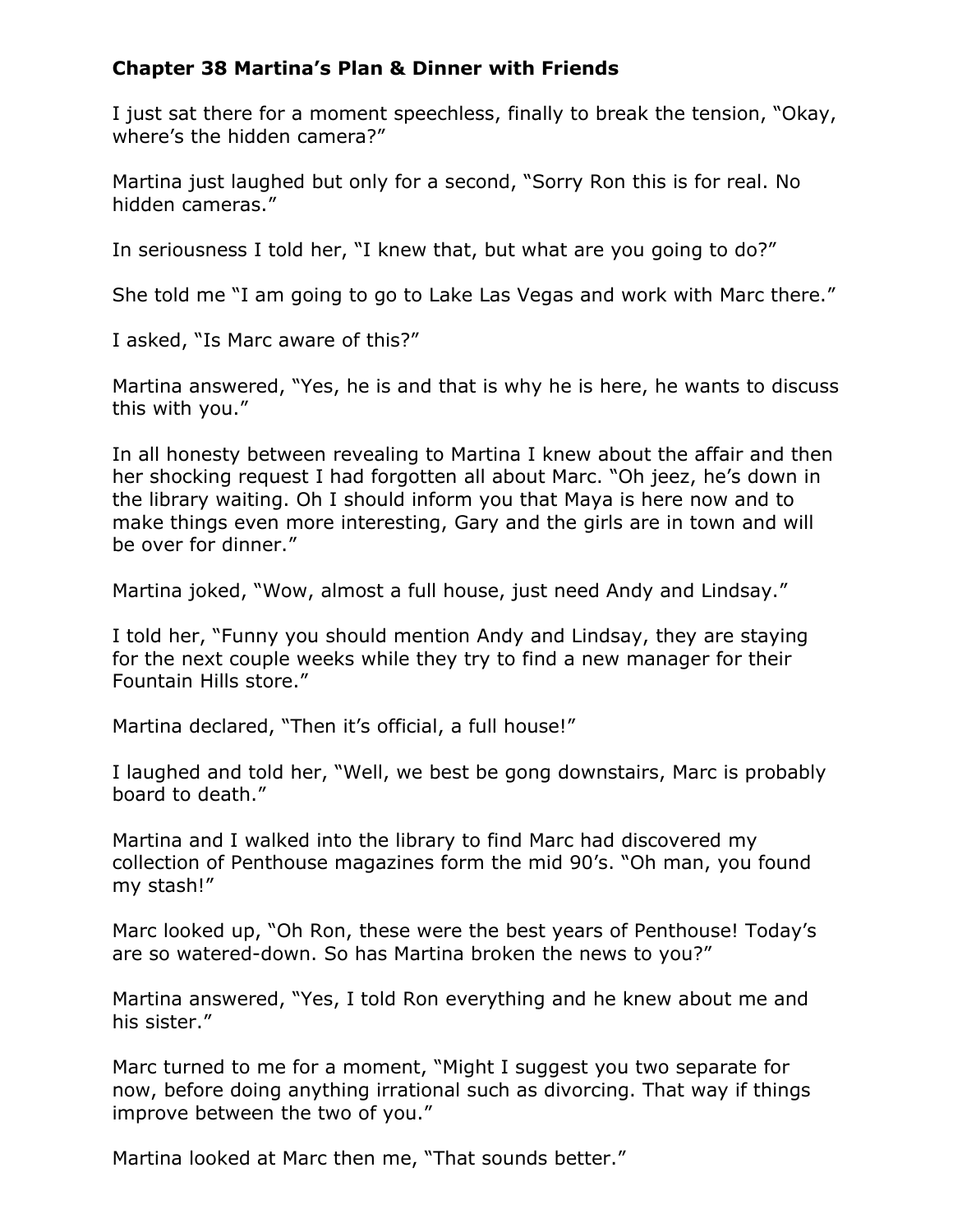I looked at Marc, "So, you okay with her coming with you to work at the Lake Las Vegas resort?"

Marc answered, "Yes, I am fine with that. In a way I am thankful too, it will be nice to have someone there I know. Martina has been a great hostess/concierge and has helped the resort greatly."

The discussion turned to where Martina would be staying. Turns out Martina would move in with Laura and Miss Kitty and would be their play toy when she wasn't working. While Marc would get himself a condo near the resort. The rumbling of Harley's announced the arrival of Gary and the girls. I informed them, "Sounds like Gary's here let's go out to the living room."

We went into the living room and Marc fired up the Plasma TV looking for some type of ballgame to watch. Didn't take long before he found a D-Back's and Rangers game. Upon hearing the TV Sara emerged from the kitchen with some cocktail pizzas and other appetizers to tide us over until Andy and Lindsay got in. She was heading back to the kitchen when I told her she should answer the door.

She looked at me oddly, "Strange I didn't hear the…" \*ding\* \*dong\* "… doorbell"

Sara opened the door and in walked Gary in a suit and tie (which I have never seen him wear in the entire time I have known him) along with the girls in very conservative and yet formal outfits. I had to ask, "Wow Gary! A suit and tie...who died?"

Gary trying not to laugh replied, "Very funny Ron! Sometimes I like to dress up."

My comeback was great, "Quick somebody tune to the Weather Channel and see if hell has froze over!"

Everyone had a great laugh with that comment. "What's did I miss?" came a very thick Texas accent.

Coming down the stairs in white, short and sleeveless dress wearing 5-inch white pumps and ivory stockings was Maya. This was the first I had seen Maya in other than the all red or jeans and t-shirt.

After I picked-up my jaw off the floor, "Wow Maya, you look great. I suppose I should introduce you to everyone. This is Maya Rae, Sara's younger sister."

Maya shook hands with everyone and then saw the TV, "Gee Ron, my Rangers are doing a number on your D-Backs!"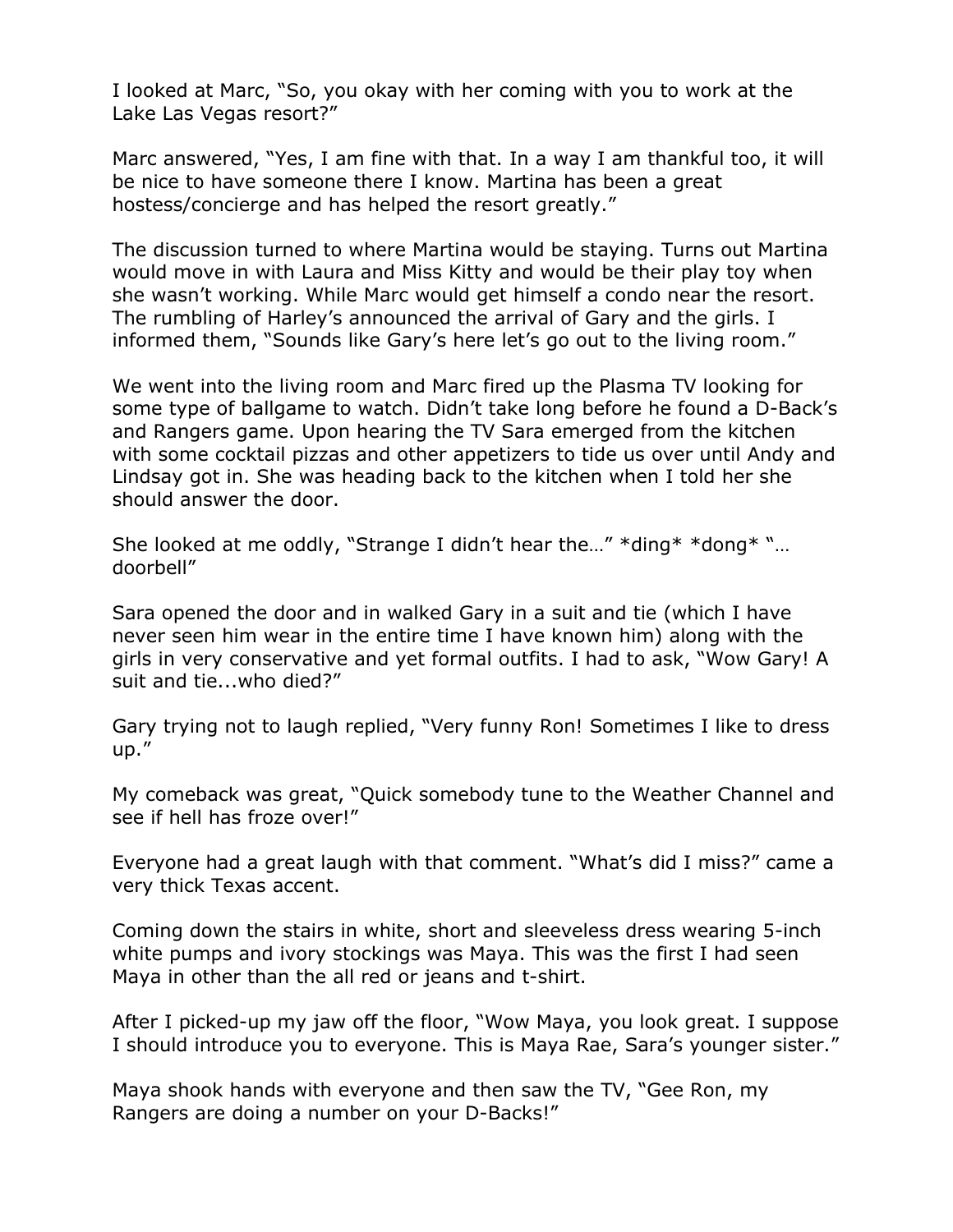I tried to defend them, "Well, they just haven't been the same since after 2001."

I had not realized my cell phone was still in my office until Sara came down the stairs with it, "Just happening to be going by your office when I started ringing. It's Andy for you."

I replied, "Thanks Sara, didn't know I had left it up there. Hey Andy."

Andy informed me, "Ron, I know we said 8:00 PM, but it is such a slow night we are going to go ahead and close up early tonight."

I let Andy know, "That's fine kinda got a party going on over here. "

Andy was hurt, "What a party and you didn't invite us."

I let Andy know, "Of course y'all are invited, I didn't even plan on it, everyone just started showing up. I do hope you are dressed formally as Gary is taking us to dinner at Fleming's over in DC Ranch."

Andy wondered, "What's Gary doing in town? Oh no, Fleming's, Lindsay just loves that place."

I told him, "Long story and Marc is here as well and that is an even longer story. So see y'all in about an hour?"

Andy was wondering what had happened since that morning, "Oh boy, yes an hour we are leaving right now."

Maya continued taunting me, "Looks like your D-Back are set to lose yet another game. 4-0 bottom of the  $9<sup>th</sup>$ !"

I quoted, "Well as Yogi Berra would always say 'It ain't over until it's over!'"

But I had to admit it looked pretty bad no one on base and 1 out. Sexton was up to bat and already had two strikes. Third pitch he hit it in to the stands.

Maya laughed and told me, "Lucky break, but still 4-1, ain't no chance they can come back now."

Val Verde was up next but ended up striking out after 4 pitches. Maya was gloating now, "Hmm, 4-1, bottom of the  $9<sup>th</sup>$ , with two outs, let's see your D-Backs get out of this."

Ortiz was the first at bat and ended up getting 4-balls and walked to  $1<sup>st</sup>$ . Wasn't even sure who the next guy was but they ended up walking him to  $1<sup>st</sup>$ , so Ortiz advanced to  $2<sup>nd</sup>$ . Next up, Council, two strikes and two balls. The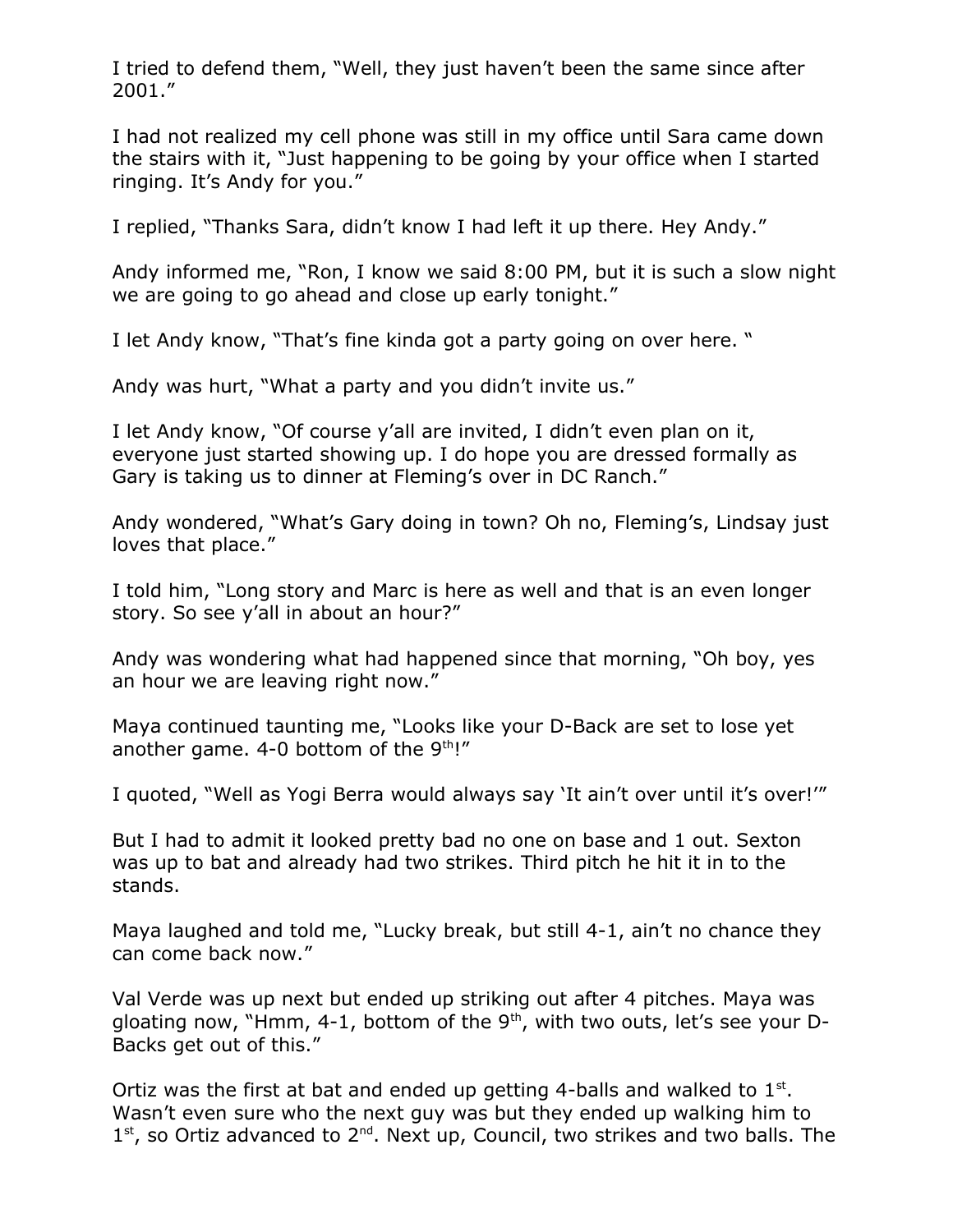fifth pitch hit him in the leg and he advanced to  $1<sup>st</sup>$  moving Council and Ortiz to  $2^{nd}$  and  $3^{rd}$ . I looked over to Maya, "Interesting chain of events here!"

Chad Tracey came up to bat, bottom of the  $9<sup>th</sup>$ , 2 outs, 3 men on. The first two pitches were strikes. Maya started doing a victory dance and song before the third pitch, "My Rangers will beat your Diamond…" \*crack\* Suddenly, a silence fell over the room, except for the announcer, "This is going, going, going, past the short stop, warning track, wall and whoa, INTO THE JUMBOTRON!!! GRAND SLAM!!! Chad Tracey just hit a grand slam!!! Diamond Backs pull off a 5-4 win over the Rangers!"

I looked over to Maya who just had this blank look on her face, "My D-Backs can too pull of miracles, and need I remind you of Game 7 in the 2001 World Series!?"

All Maya could to do was stutter in disbelief, "But…but...that should have been a strike!"

The local news came on next. "Phoenix Police are searching for a woman who robbed a bank in *broad daylight*!" We all looked at each other and Maya commented, "Um, don't most people rob banks in broad daylight since that is when they are *open*?"

I just replied, "Well, our local news out here is a little on the odd side. They really have a knack for blowing things out of proportion. Much to do about nothing!"

Maya commented, "Geez and I thought the Dallas news was bad!"

I told her, "That's nothing you should see the morning weather guy on Channel 3, he's quite a character!"

I went into the library to make a quick phone call to my sister, "Hey Laura, has Martina talked to you about living with you and Miss Kitty?"

She informed me, "Yes, we talked couple nights ago when I got back from Frisco."

I let her know, "Okay, I fine with it if y'all's are. Now, since she is going to be yours two's toy, shall I keep her belted?"

Laura replied, "Good idea Ron, we wouldn't want her to stray now would we?" She continued, "Hey Ron, I'm sorry, never meant to steal your wife away."

I could tell Laura was upset at herself so I told her, "You know what Laura, I appreciate that but Martina was the one who tended to wander. May be if anything, you and Miss Kitty can train her to be more obedient."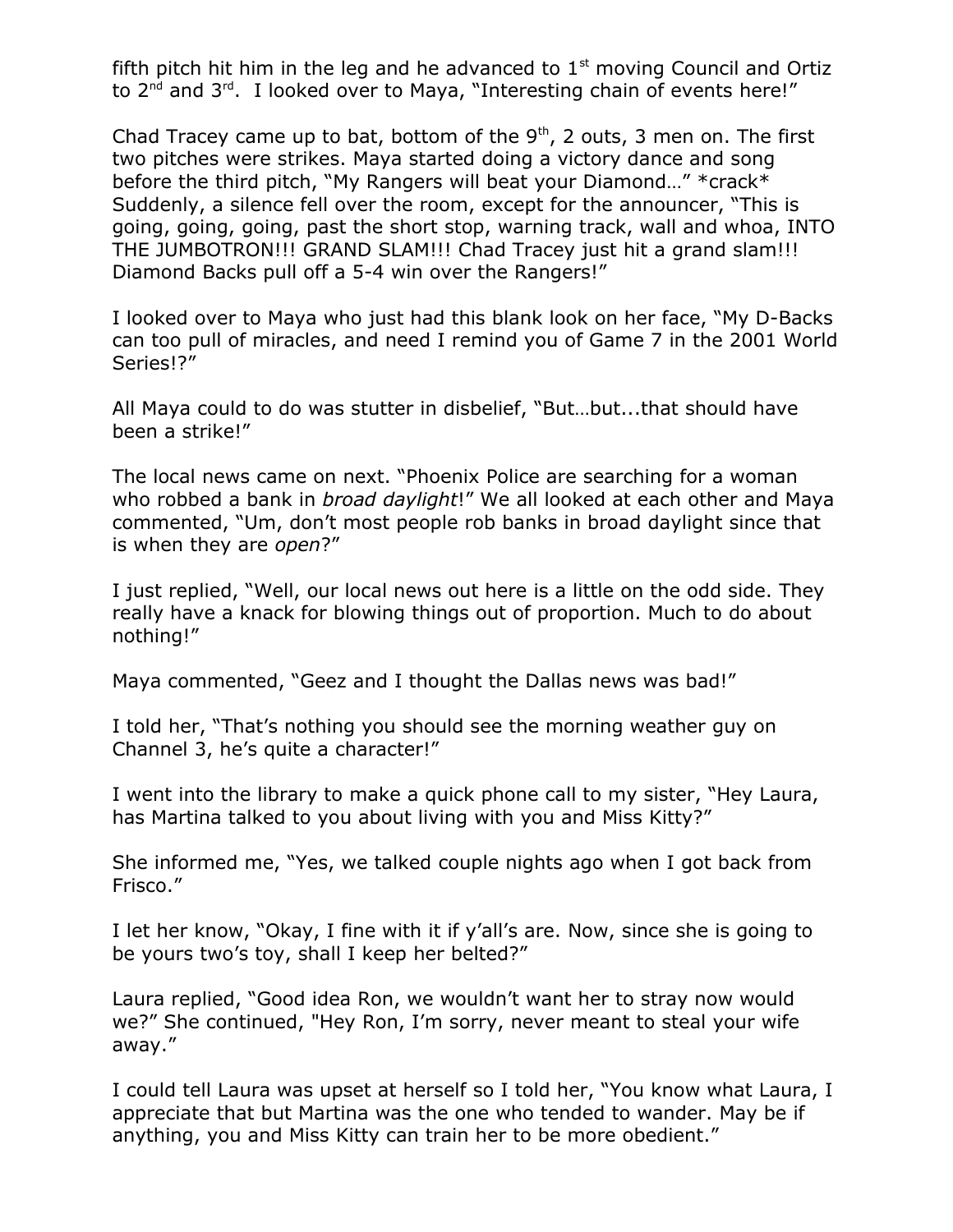Laura laughed, "That is going to be major job, it would make Boots look easy!"

I thought for a moment, "Never thought about it that way, but you're right…"

"Hello, anyone home!," came Andy's voice from the kitchen.

Sara yelled out, "In the living room Andy!"

I told Laura, "Well, gotta go, I'll get the key over to you in a few days."

Andy entered with Lindsay and first thing he said to me, "Wow! Ron did you see the end of the D-Backs game!"

I told him, "Yep, sure did and I am sure Maya here would just *love* to hear all about how our D-Backs beat her Rangers!"

"If you do that I might just have to hurt you two," was Maya's response to Andy and I.

Time to keep the peace, "All right folks, we're all here now let's get going. I guess we will follow you and the girl's, Gary. Everyone else can pile into Martina's Pink Hummer."

We all head downstairs and out to the driveway. Between Gary and the girls' Harley's and Martina's Hummer it sound like an invasion was coming. As we left I noticed the trusses were up on the Zinfandel house. 15 minutes later we arrived in DC Ranch at the Fleming's. Once inside the hostess asks, "How many in your party tonight?"

After a quick head count, "There are 10 of us tonight."

"Okay, right this way," as she lead us to our table.

We were seated in a corner table that could have easily seated 12 people. After we ordered our food, everyone started talking amongst themselves. I decided I should break the news about Martina and I. More so since Martina was sitting next to and flirting with Marc the whole time we've been here. "Everyone? I have some news about Martina and I.", my announcement got everyone's attention real quick. "Okay, well, given everything that is going on with our lives as well as Marc's job. Martina and I have decided to separate at this time. We are not getting a divorce, at least not yet. Call it a cooling off period or time for us to get our lives back together. As some of you may not know, Marc's resort is closing and he is going to take over another resort in Nevada."

Gary was shocked, not about Martina and I, but about the news with Marc, "What happened Marc?"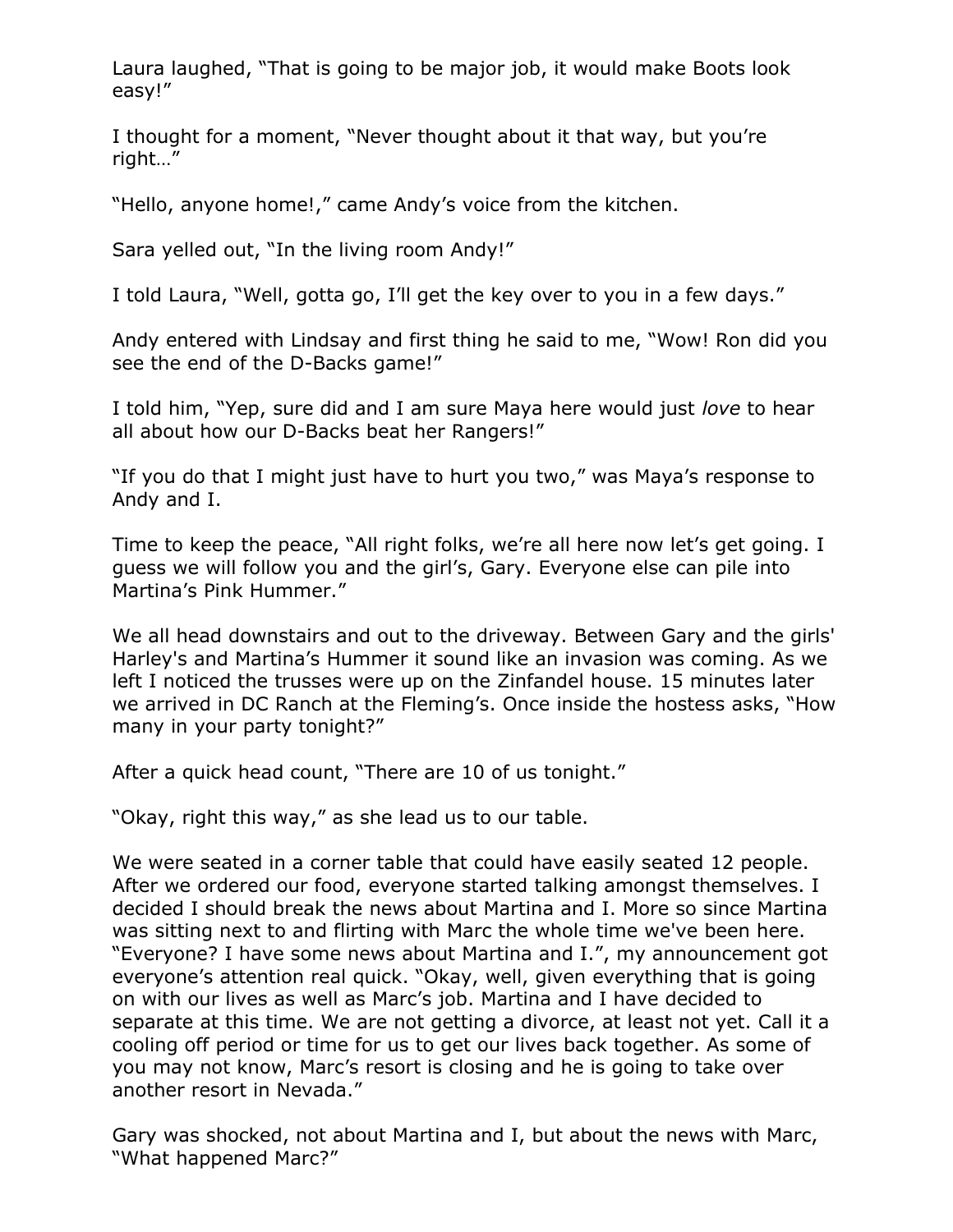Marc explained, "Well, the parent company says the resort is losing too much money. The area has become over saturated with other resorts and they are more modern than ours. Rumor has it they have sold the land to a developer who is going to build condos. However, I was offered a position at a new resort owned by the same parent company in Lake Las Vegas, Nevada. Since Martina has been a great asset to the resort, I am going to hire her on."

Gary concluded, "Explains the separation between her and Ron, and are you two going to live together?"

Martina looked up and laughed, "Oh no, I am going to move in with Ron's sister and her friend, they have a house in the Lake Las Vegas area."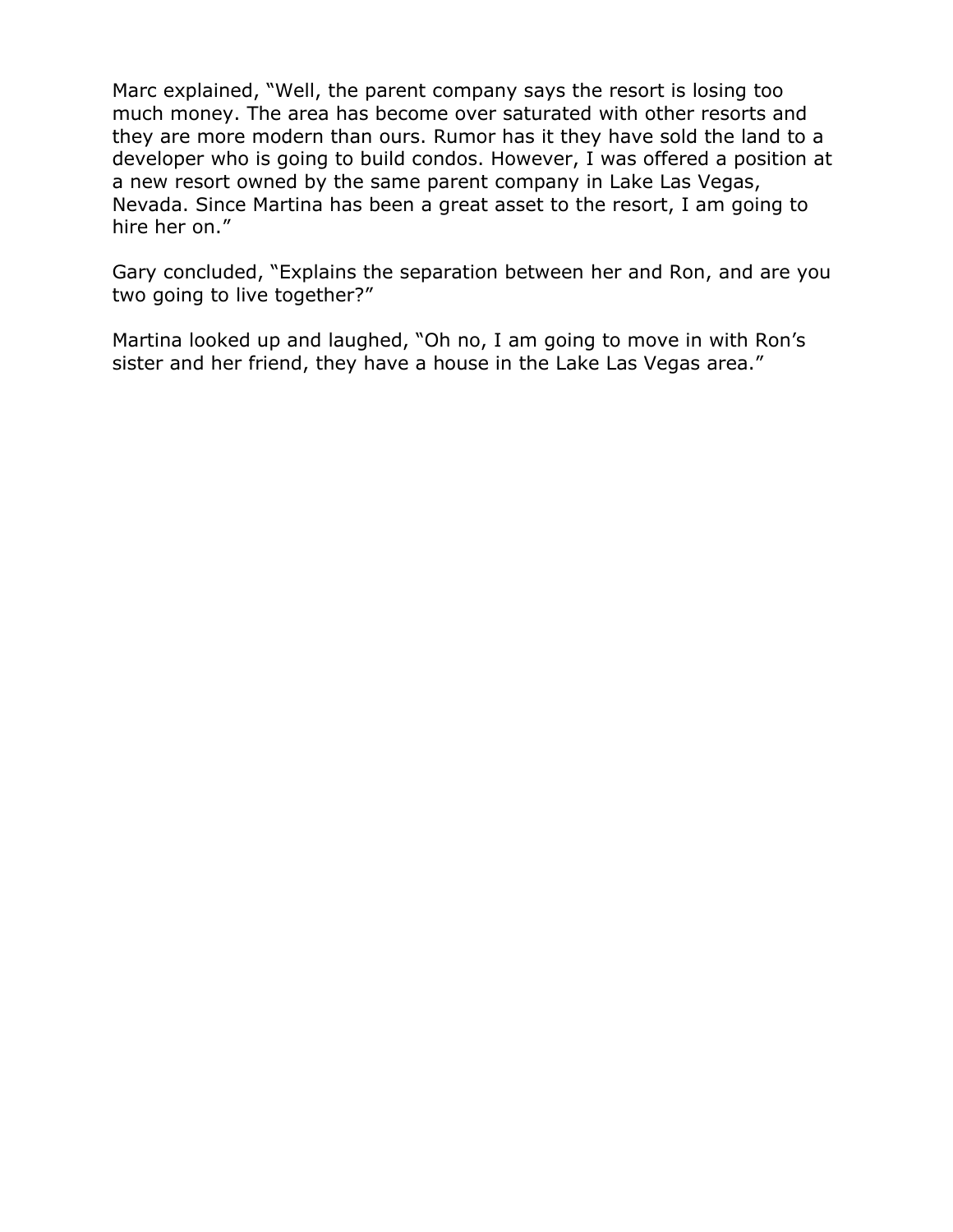I felt I better answer some questions before they were asked, "Now understand everyone, I am already fully aware of her plans and I support her. Sadly with my job taking me out of the area and even out my normal market, we have not seen that much of each other. We will be seeing other people as part of our agreement. Oh, and Martina, don't think just because you won't be living with me, the belt is going to be coming off."

Martina who was still flirting with Marc looked up, "What do you mean it won't be coming off?"

I informed her, "Just as I said, I talked to my sister, her and Miss Kitty want you to remain belted. I'll be sending them a key along with instructions for the care of your belt." Martina looked a little disappointed but didn't say anything else. She was counting on Laura removing the belt once she arrived. She got up and announced she had to go powder her nose and left. Meanwhile Maya had taken an interest in Marc's situation, "Marc, are the new owners allowing you to negotiate on your contract?"

Marc who was relived Martina had left the room asked, "Yes, why do you ask?"

Maya explained, "Well, since you are relocating out-of-state, you need to specify they give you at least a 45-day opt-out/no fault termination clause."

Marc was quite intrigued, "How do you know so much about contract law and what again does this do?"

Maya answered, "I was working on my MBA when Dirk, my-ex was arrested and my area of study was contract law. The clause would allow you to quit for any reason within 45 days and allow you to recover whatever investment you have made up front. Further it protects you and the ownership from being sued for breach of contract."

Marc while interested was uneasy, "Not sure if I want to do that, would hate to lose the position over this."

Maya advised, "Well, if they are as desperate as you make them sound, they will agree, as it will protect them as well as you. You wouldn't want to be stuck somewhere you didn't like with no way out other than to lose your investment or try to sue to recover."

Marc agreed, "Okay, I'll keep this in mind when I see them next week."

Maya added, "Oh, and make sure Martina is covered by it as well. Otherwise she could end up stuck working for the company even though your not."

After dinner and dessert we talked some more. This time Maya turned her attention to Andy and Lindsay, "So, I hear you two operate a chain of computer stores along with your club."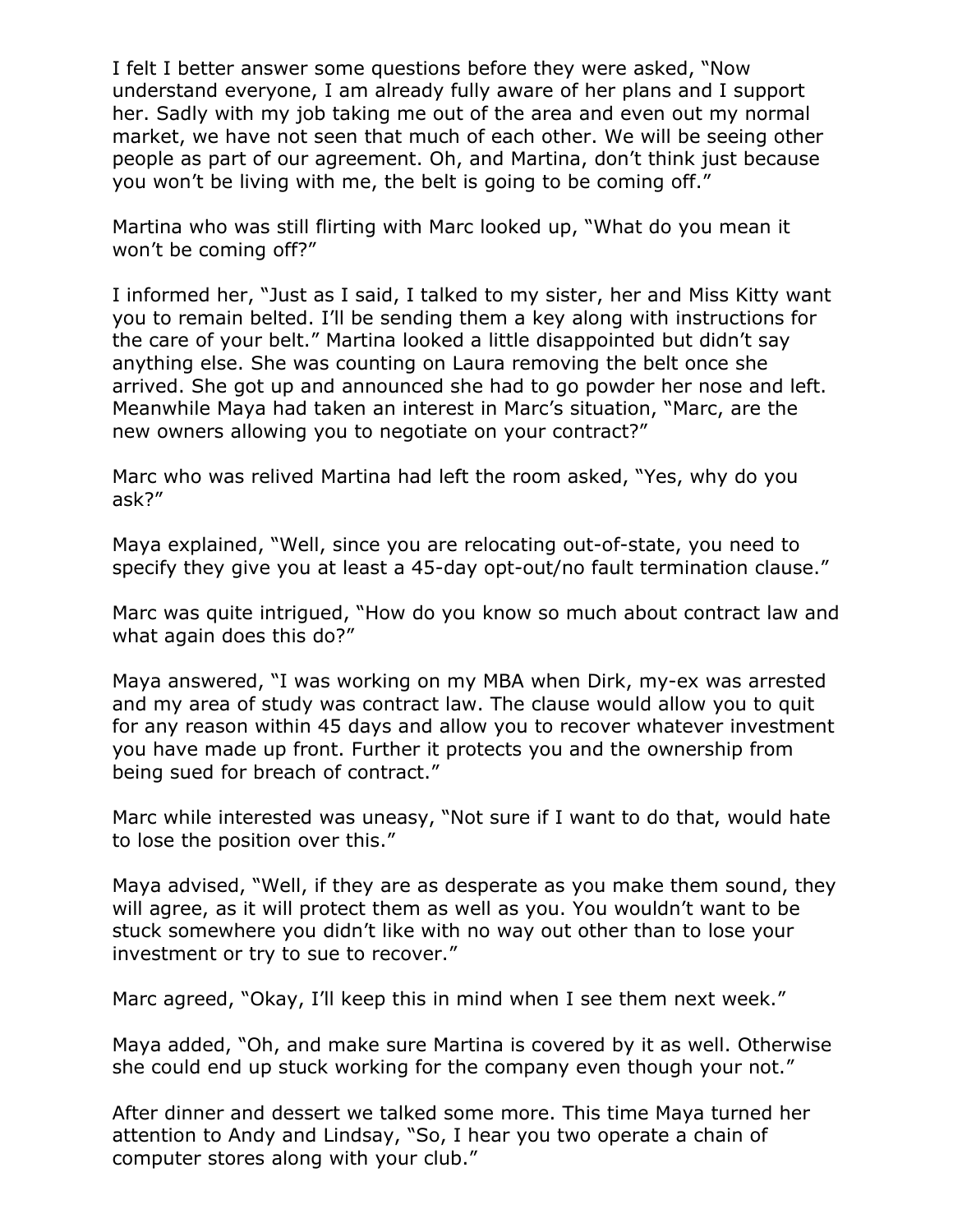Andy responded, "Yes we do, MIC Computers or McGrawl Innovation Corporation Computers. We have four stores in Pima County/Tucson area; Oro Valley, Catalina Foothills, Tanque Verde and Casa Adobes. We opened a store recently in Fountain Hills and last week the sales manager decided he didn't want to work for us any more. That is why we are staying with Ron right now, until we can hire a new manager."

I asked Andy, "Any luck yet?"

Andy disappointed, "No, not a single response yet. But we will run another ad on Wednesday in *The Republic* so may be we will get a response from that one." The check arrived and Gary almost went into shock. "Um, Ron since we had some unexpected guests, could it be possible to help me out with this."

Gary handed me the check for \$785, which included a 15% discount because Marc was present. I pulled out my Plutonium Card and told the waiter put \$450 on the card and the rest on Gary's. The waiter returned shortly and handed me my card and commented, "I have never seen a card get approved so fast and turning to Gary, still waiting for yours to go through." I signed my receipt and the waiter returned with Gary's.

Gary turned his attention to Maya, "So, I hear you want me to make you a belt? "

Maya was surprised, "Why yes, how did you know?"

Gary explained, "Ron talked to me earlier today. I made the belts for Sara and Martina as well as my future wife and her sister. Once we get back to the house we can get you measured."

Gary and the girls mounted their Harley's while the rest of us piled into Martina's Pink Monster. I was about to get in to the front passenger seat when Martina grabbed my arm, "Ron, I think you better drive, I think I had a bit too much wine this evening."

I was surprised by Martina's good judgment, "Good choice Martina let me have the keys please."

I went around to the driver's side and entered. For a moment I thought I was in the cockpit on an airplane, with all the switches, buttons, dials and gauges. I went to start the monster when I noticed the gas gauge was nearing 'E'. "Um Martina, you are almost out of gas, hopefully there is enough to start this thing."

Pointing to another gauge on the opposite end of the dashboard, "Check over there on tank #2, there should be at least ½ tank in there."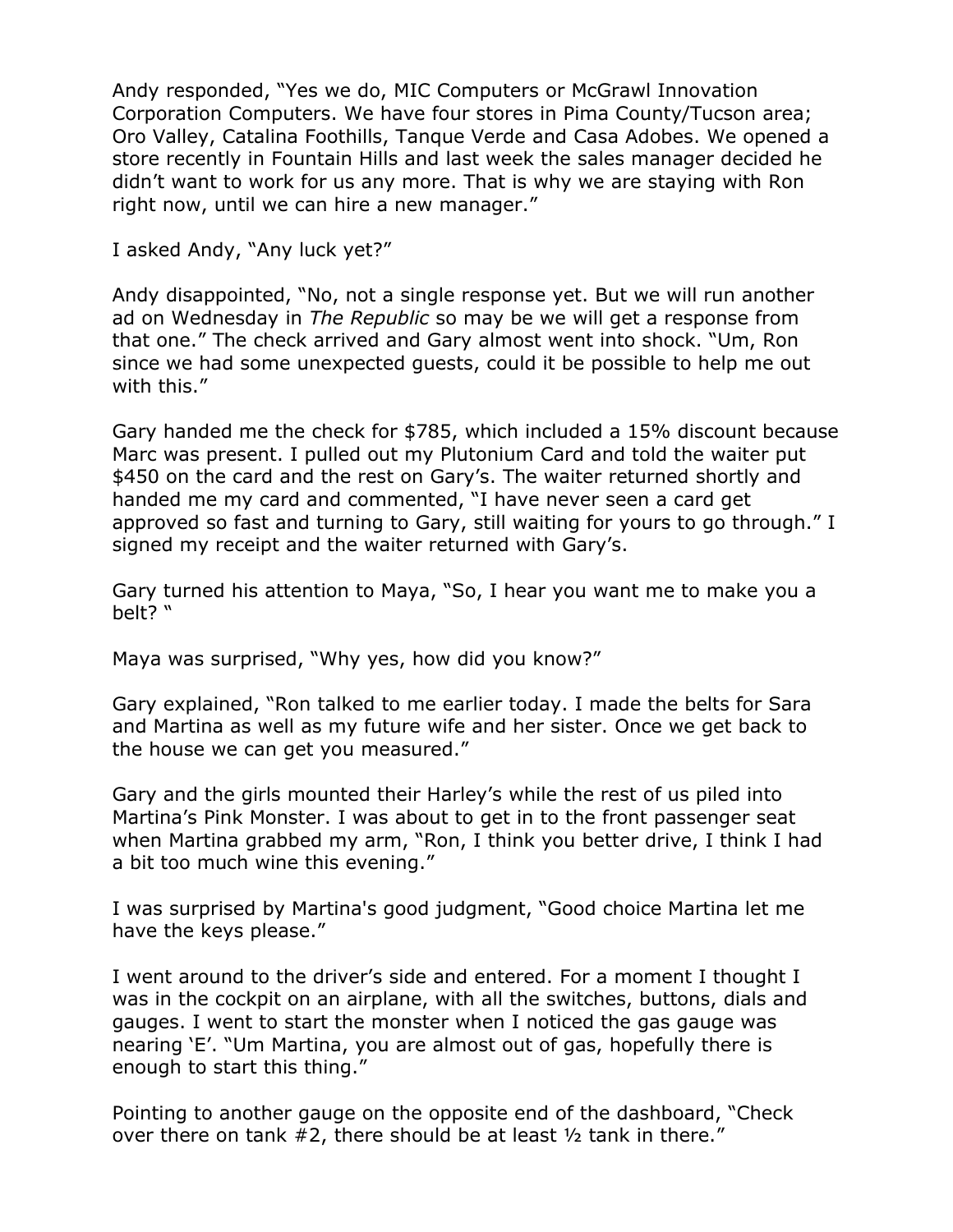I looked over to where she was pointing and the second tank was halfway full. "Okay, but since we are here we'll fill up". I let Gary know we would be going to the gas station first and he chose to fill-up as well.

20 minutes and \$150 later Martina's Monster had two full tanks of gas. Just as we were about to leave my cell phone stated ringing, "Hello Ron, this is Sandy with Plutonium Card Services. The reason for my call is we want to confirm some unusual activity from this evening."

I explained, "Well let's see just put \$150 worth of gas into my wife's Hummer…"

Mandy commented, "Okay that would explain the large gas station purchase."

I continued "…and then I did charge part of a 10-person dinner for about \$450 as well."

Mandy confirmed some other info, "All right that is all I needed have a good night!"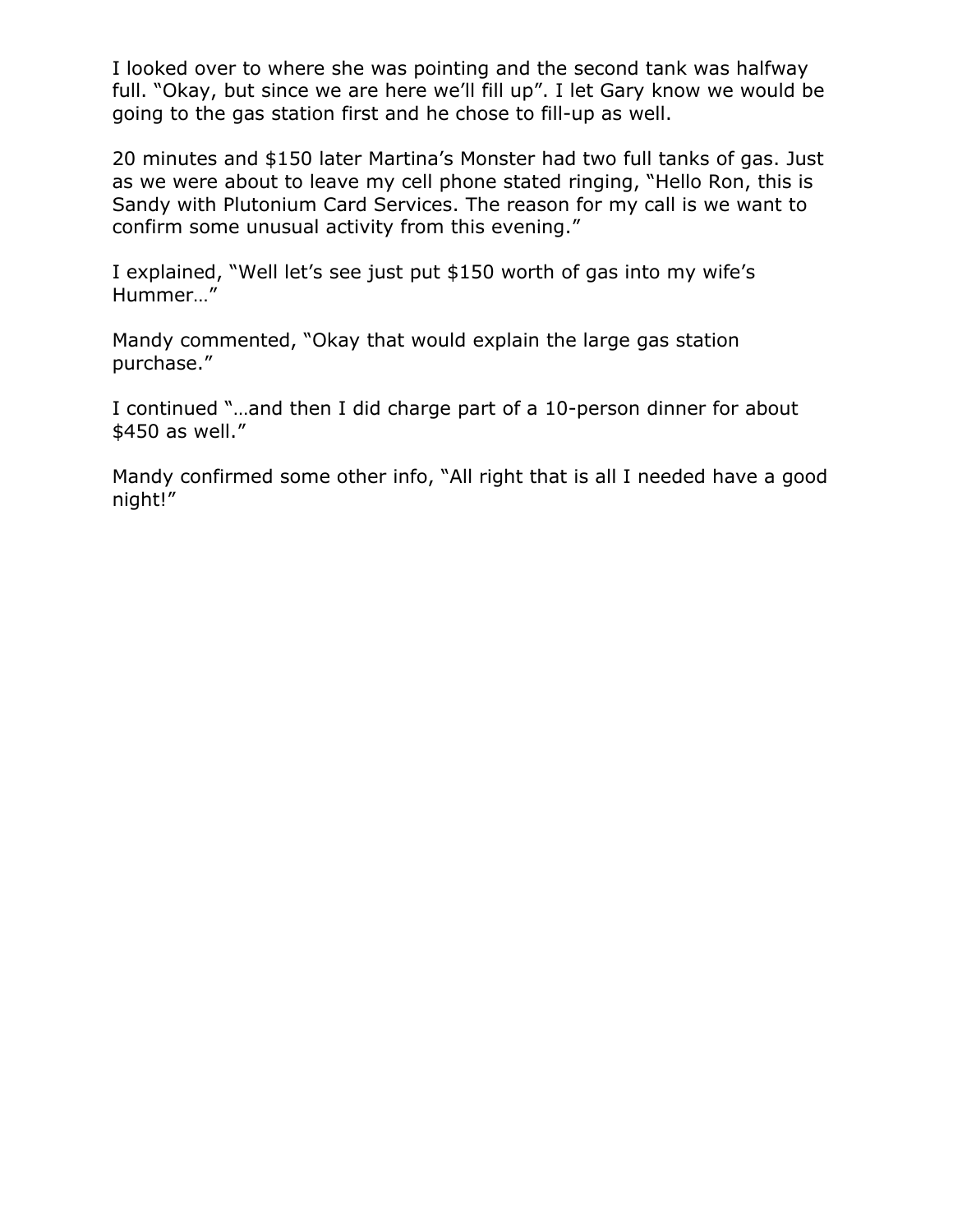## **Chapter 39: Maya's Belt & The Move Is On**

Once we arrived back at the house Gary asked where he should setup and I told him, "Go ahead and use the presentation room across from Maya's suite." Much like her older sister, Maya was not shy about her lifestyle, her sexuality or her body, so she invited anyone who wanted to find out more to come into the room. Andy and Lindsay declined the offer and headed down to the playroom with Bunny and Bambi. Meanwhile, Marc and Martina snuck off to the library to make-out; as much as they could given Martina was still belted. That just left Sara and I in the room with Gary and Maya.

Gary started off, "Okay first off how permanent do you want this belt to be?"

"How permanent can you make one, what I don't want is a bulky lock on the front or on the shield?" was her response.

Gary advised her options, "Well, I could make one that could only be removed by a very long and tedious process."

Maya advised, "Okay, but again I want high security without the bulky locks though."

Gary pulled out a sample waistband of a prototype belt, "This is a Florentine Style. It will fit better, more securely and comfortably. Also, this uses a new locking system, much like those on vending machines, it is spring loaded and threads into the belt. Once it is fully threaded, it is pushed into the belt and it becomes flush with the front of the waistband." Pointing to the center of the lock, "Now notice this is hollowed? You can insert a special washer and hex screw which will prevent the key from being used in the lock. When you are ready to make it permanent we will insert a special break-off hex screw, which looks similar to a push pin. Once the screw is threaded in all the way, the top portion will break-off keeping the lock permanently inaccessible."

Maya looked on with awe while I was getting hard and I am sure Sara was getting excited as well. Gary moved on to the front shield, "Now this front shield is completely different from any others out there. Since you already have your clit and labia lips pierced, we attach these special 'buttons' to the piercings. If you want the middle piercing can hold a vaginal plug on top with the button on the bottom. These buttons will slide into the front shield as such. So not only is your pussy secured shut with the piercings, but the front shield of the belt is anchored to your pussy and clit."

Gary moved on the rear, "Unlike your sisters, this has no 'rear shield' or plug, instead it uses a thong style rear with a bar blocking access to the anus while allowing you take care of nature without having to remove the belt." Gary turned his attention back to the front shield, "On the bottom of the front shield is about a dozen pin-size holes to allow urine and water drainage. I would recommend at least twice a day may be in the morning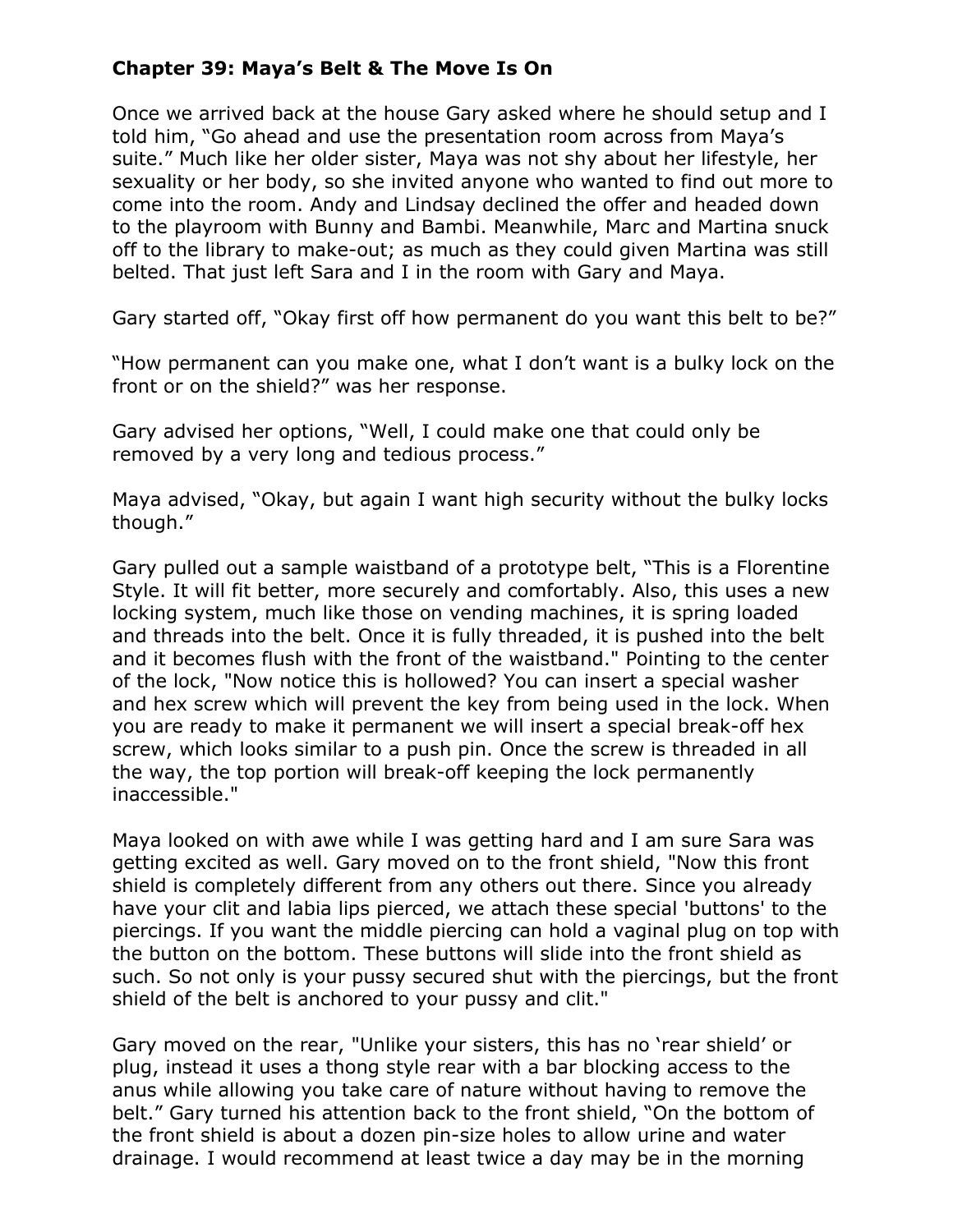and in the evening to shower to prevent odor from becoming an issue. A couple minutes with a hair dryer and the crotch area will be dry. So what do y'all think?"

My first thoughts were, "Pure evil impressive!"

Maya replied, "I want that belt!"

Sara had been starting at her sister's pussy and pierced clit and caught me off-guard, "I want a ring through my clit as well!"

Gary looked over to Sara, "Well, Sara dear, if that is okay with Ron I have a lady I work with right by my new office who can do this for you."

I told Gary go ahead it didn't matter to me it was her body. "Okay, after we are done here Sara I'll take you over there. Now, Ron I need your help securing her sister to the bed so I can get her measurements."

I looked at Gary, "I don't think that is necessary, she is not going to put up a fight or anything…"

Maya replied back, "Yes it is necessary!" and climbed on to the bed and laid spread-eagle.

I laughed, "Okay, the lady says it is necessary so let me get her ankles, Gary get her wrists and Sara why don't you blindfold and gag her…better yet, put the deprivation penis hood on her!"

Before Maya knew what was happening Gary and I had already secured her ankles and wrists and Sara was putting the hood on her. "Open your mouth!," Sara demanded.

Maya unsure what was going to happen opened her mouth and Sara stuffed the penis gag into her mouth. The penis was inflatable as was the rest of the hood. There were nose openings with specials tubs that went into each nostril. Once the hood was inflated thick padding around the eyes and ears would block any light or sound. While Sara inflated the hood, I inflated the built-in penis gag. Maya was now surrounded in a dark silence and was unable to talk either. Gary carefully and tediously took the measurements. After about an hour he finished all the measurements and then turned to Sara, "You know it would be very easy for you to ravage her right now with her secured as such!"

What happened next was a bit of a shock. Sara smiled and proclaimed, "I have always dreamed of eating my sister's pussy!"

With that Sara carefully undid the bars fastening her sister's pussy lips together and went into a full assault with her tongue. Within in minutes Sara was greeted with a very explosive and powerful orgasm. Sara continued her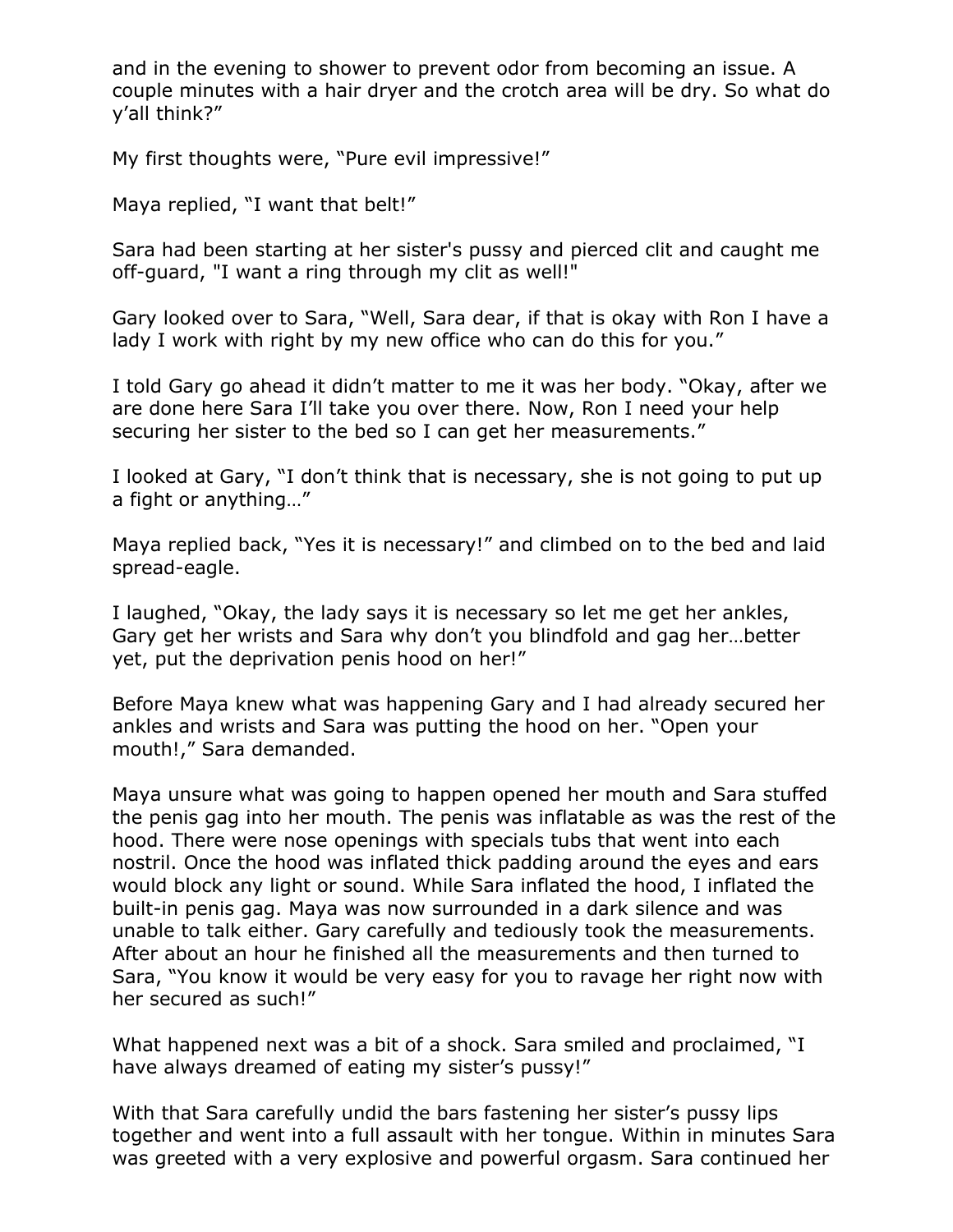assault for another 20-minutes until both her and her sister were exhausted. Sara reattached the piercings, fastening the pussy lips together and then left the room. Once Maya finally came down to earth she asked, "Who was eating my pussy, both the feeling and the skill was so incredible?" I told her it was Sara, "Wow, she has a great talent."

Gary walked back in and explained, "Okay, I have faxed Maya's measurements to my production center. They told me it would ready in a few days. I'll be going back to Nevada over the weekend and will be back out in Arizona on Tuesday. We are going to start moving production out over the next couple months starting this weekend." I was going to go find Sara before she left but Gary stopped me before I walked out the door, "Hold up Ron, I need talk to you about a very big favor, just give me a few minutes."

I looked at Gary, "Big favor, eh?"

Gary replied, "Yea, I'll tell you in a moment. Ron, can we step into your office?"

Gary and I go down the hall to my office. On our way I notice Martina and Marc over in the pool, "Glad Martina is finally using that pool."

Gary reminded me, "Yeah, for the little time she still going to be here."

At that moment it started to sink in Martina would be leaving in a couple weeks. Oh well, I have work to do, no use worrying about it now. Gary and I enter my office and he handed me the compact flashcard and told me to print the pictures. While we were waiting for the pictures to print he filled me on what was happening, "Okay Ron, here's the deal, and I know this is last minute, but I hope you can help me."

I was wondering what he wanted, "Okay, I will try."

Gary admitted, "With all the craziness of the new site, house as well as the wedding I some how, don't ask me how, overlooked computers for the site."

"Ah, I see well, how soon are you going to need them?" I asked.

Gary mumbled, "Monday."

I wasn't sure what he had just said, "What was that, I thought you said Monday?"

Gary replied, "Yes, I did say Monday."

I advised him, "This going to cut if close what exactly do you need?"

Gary was clueless, "To be honest Ron I have no idea. Why don't you come out to the site with me when I go to get Sara's piercing?"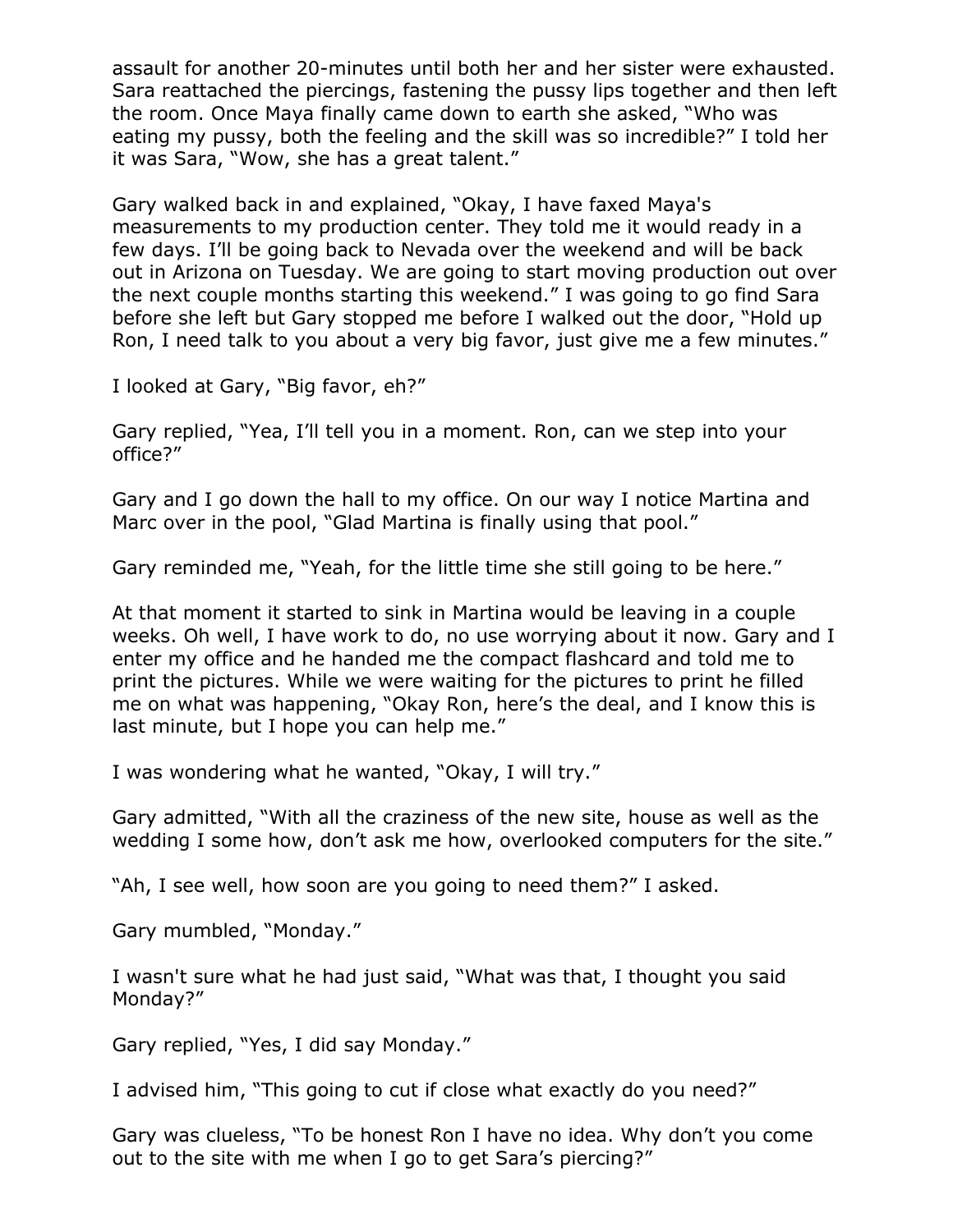"I can do that, speaking of Sara where is she?," I asked.

As it turns out Sara was down in her suite frantically masturbating to the thought of having her clit pierced. She was so lost into herself she nearly went through the ceiling when I called for her out over the intercom, "Sara, get ready to go!"

Sara frantically got dressed pulling on a red sleeveless top along with red shorts. She was already wearing tan stockings, grabbing her 5-inch locking sandals she ran out the door. When Gary and I came outside on the back patio, she was locking the sandals on to her hosed feet. I looked at her, "You ready?"

Barley able to breath much less speak Sara replied, "Yes."

I filled her in on the plan, "Okay then. Gary is going to take you over to the piercing salon and while you are getting pierced, we are going over to his new office. Seems Gary here forgot he was going to need computers for his new office!"

As we left the Desert Oasis Community entering the ramp from Desert Oasis Parkway to the southbound Pima Highway I asked Gary, "Okay so where is this place?"

Gary still not familiar with the Valley, "Um, not to sure of the street, it is on the east side of the airpark and one major street north right as it curves and goes west."

It took me a minute to remember the area around Deer Valley Airport I took a guess, "How about  $7<sup>th</sup>$  Street and Happy Valley?"

Gary still confused, "Sounds about right. The office is on the south side of the airpark…"

I added "…Deer Valley Road?"

The light bulb came on, "Yeah, that's it!"

Being it was the later end of rush hour there was still a lot traffic heading south on the Pima highway towards Scottsdale. Finally we reached the Pima Freeway and traffic was running pretty well…up until the point we *past* the Scottsdale Road exit. As we crawled along I turned on the radio and one of the local radio stations who happened to have their traffic plane up, "We've got a minor accident here on the Pima Loop 101 westbound just east of Tatum. But the damage is already done you are backed up to Scottsdale Road if not to Hayden." I turned off the radio and Gary asked where the next exit was, "About 3-miles at 56<sup>th</sup> street, over by Desert Ridge. I'll just get off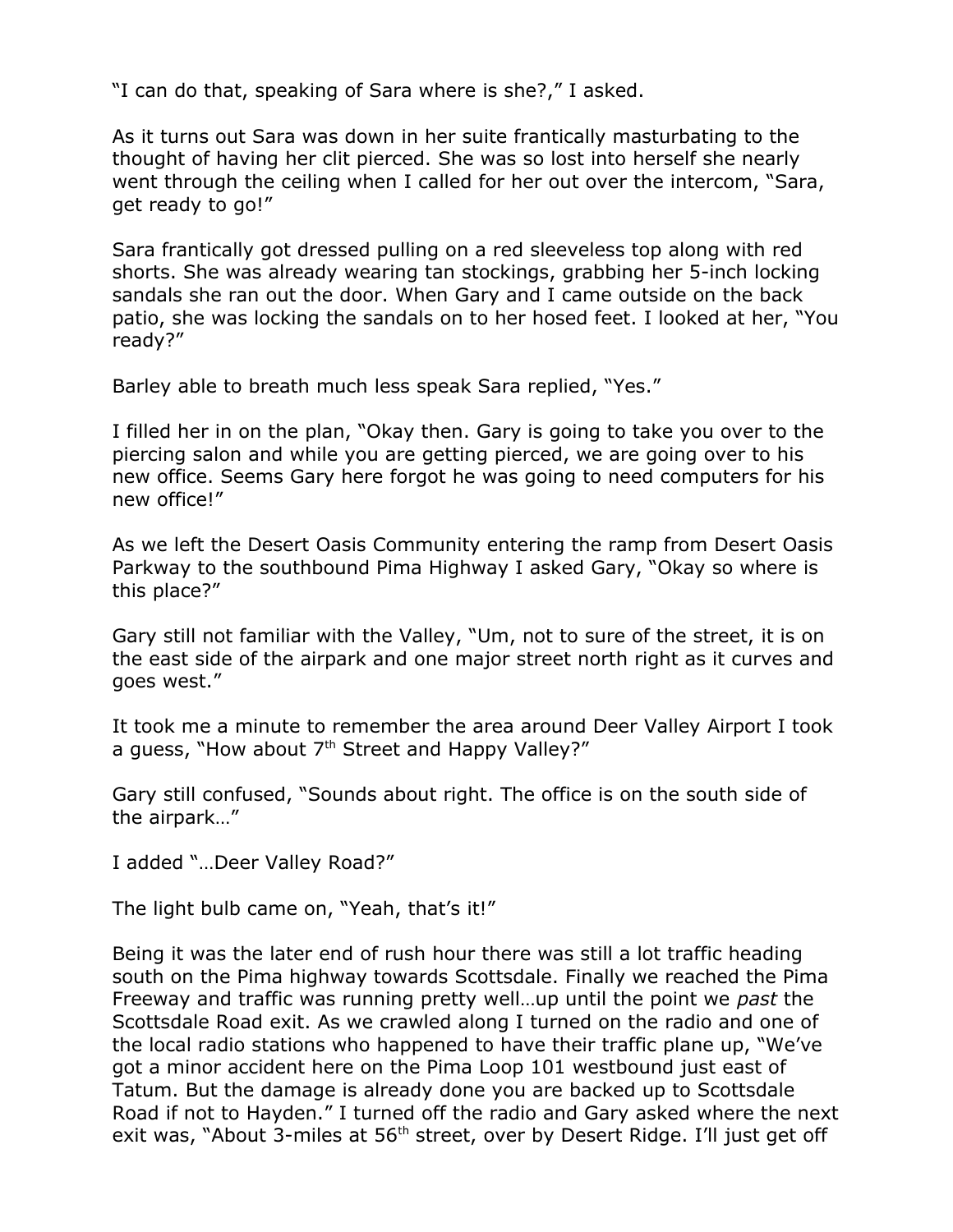at 56<sup>th</sup> Street take it up to Deer Valley then come back around on Tatum and get back on the freeway that way."

10-minutes later we were finally able to exit the freeway and I took the detour and we were back on the freeway. We exited at  $7<sup>th</sup>$  Street and continued north a couple miles as the road curves west and turns into Happy Valley. Gary directed me from here, "Okay, it will be on the right side, about ½ mile down the road. The name of the place is Creative Body Art it is in suite #13."

Sure enough up the road was the Deer Valley Centre and hidden in the back was suite #13. I asked Gary, "How long have you known her?"

Gary replied, "I have known her for many years when she used to be in Vegas. But it was just too much for her so she wanted to come somewhere quieter. Haven't seen her since she moved out here though!"

We walked in and it was as if we were transported to a lavish Las Vegas club. Gary called out, "Louise?"

An older voice came from the back room, "Gary, is that you?"

Out walked a lady who had to be in her 50's with long grey hair down her back she saw Gary and exclaimed, "My god Gary, haven't seen you since I moved out this way, in 2001! What brings you out this way?"

Gary explained, "Well, I am here on business, let me introduce a couple folks to you. This is Ron Merlot my computer guru and his assistant/maid/slave Sara Rae."

Sara explained, "I want to get a piercing done for like my sister"

Louise let out a cackle, "Ah, sibling rivalry, gotta love it!"

I commented sarcastically, "I wouldn't know."

Louise turned to me, "Well sonny, it ain't all that is cracked up to be! Okay Gary, what kind of work do we want have done on her?"

Gary showed her the pictures of Maya's pussy, "A simple ring through her clit hood will do."

Louise advised, "Okay, I can do that it will take a couple hours, anything else; 'Property of' Tattoo, Tit Piercings, Tongue Piercing?"

Gary laughed, "No Louise that'll do. Besides her tit's are already done. Give Ron's cell a call…give her one of your cards Ron…when she's ready. We will be a couple miles down the road inspecting my new office."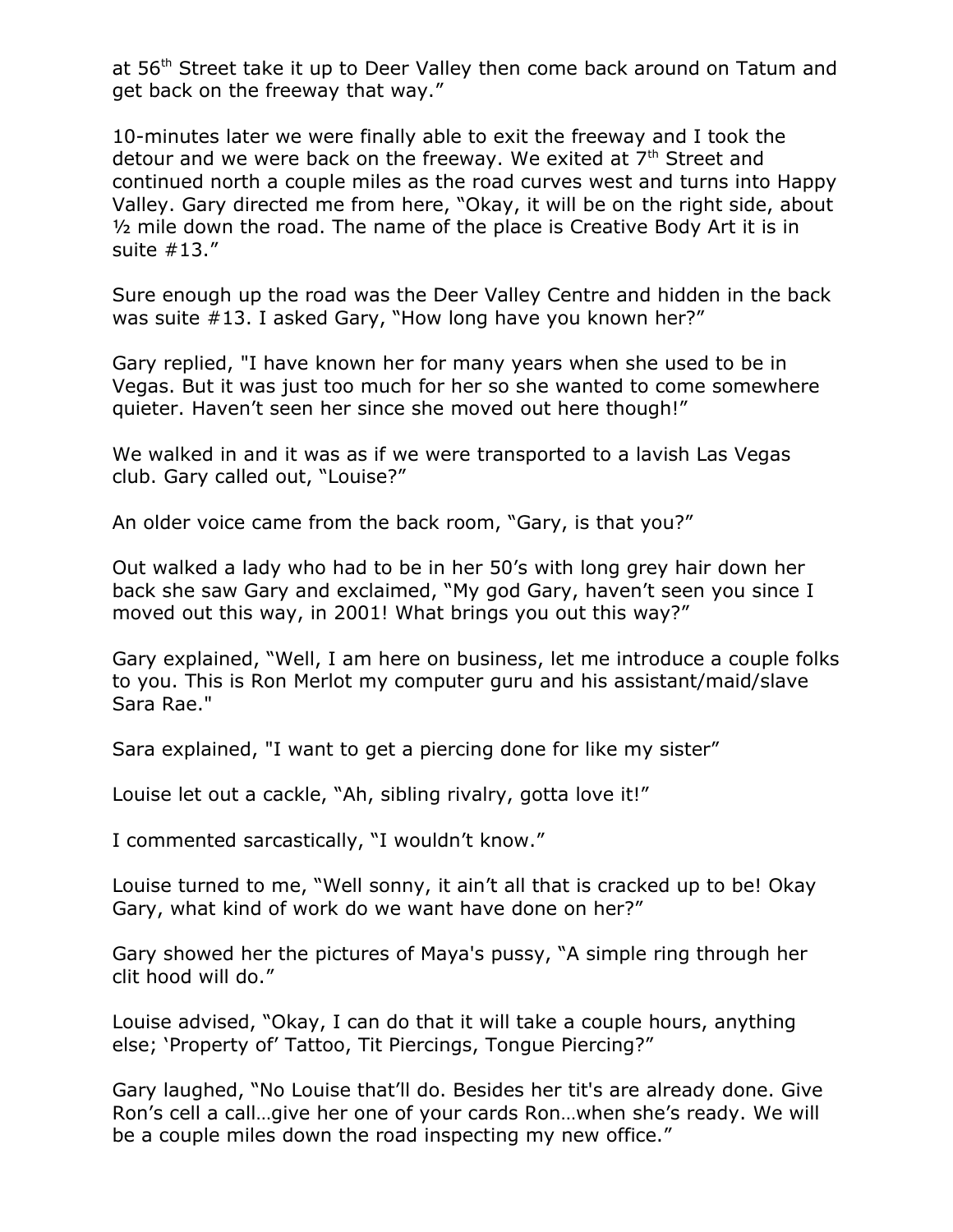Louise was busy getting everything prepped when Gary's words finally registered, "Okay, I'll do that…wait your new office? What happened to Vegas?"

Gary quickly explained, "We've outgrown that office and is badly out dated. I am going to keep it as sales operations and eventually convert a large portion of the warehouse into a showroom. I was able to buy an office/warehouse out here for less than in Vegas and about ½ the price of trying to modernize the one I have. Besides most of my production staff has been wanting to get out of Vegas, just too crowded for them."

Louise nodded in understanding, "Yep, I can understand that, don't do much in Vegas myself as hard to get around. Well, all right you boy's have fun and I'll call you when I am done with Sara."

We headed back to my Jeep, "Well, she seems to be a very nice lady, not exactly someone who I would picture working in this type of place though."

Gary added, "Well, remember Ron, she is an artist and a professional, not some fly-by-night person. I trust her and she knows what she's dong. Now, hang a left here then go down to Deer Valley then make a right and go to I think Center?"

"Central?" I asked.

Gary replied, "Ah yes, Central, that's it! The office is on the east side of the intersection of Lone Cactus and Central."

About 10 minutes were we in a brand new industrial park and found Gary's new building. Gary pointed out, "I was going to buy that building over there to the west, but I didn't like the loading bay being on the west side of the building."

Upon walking in I commented to Gary, "Seems a little smaller than your other place?"

Gary explained, "It's about a thousand square feet smaller, but it is a couple thousand larger than the current productions facility portion of the Vegas site."

I asked, "So, are you going to do any sales here?"

Gary replied, "I will just do local sales to established clients, I am not going to run a retail operation out here like we are in Vegas."

Much like Jason's building in Frisco, most of the wallboard and ceiling tiles were not in place yet. I asked Gary if he had a floor plan with him and he took me in an office on the east side by the loading dock. "Here you go Ron."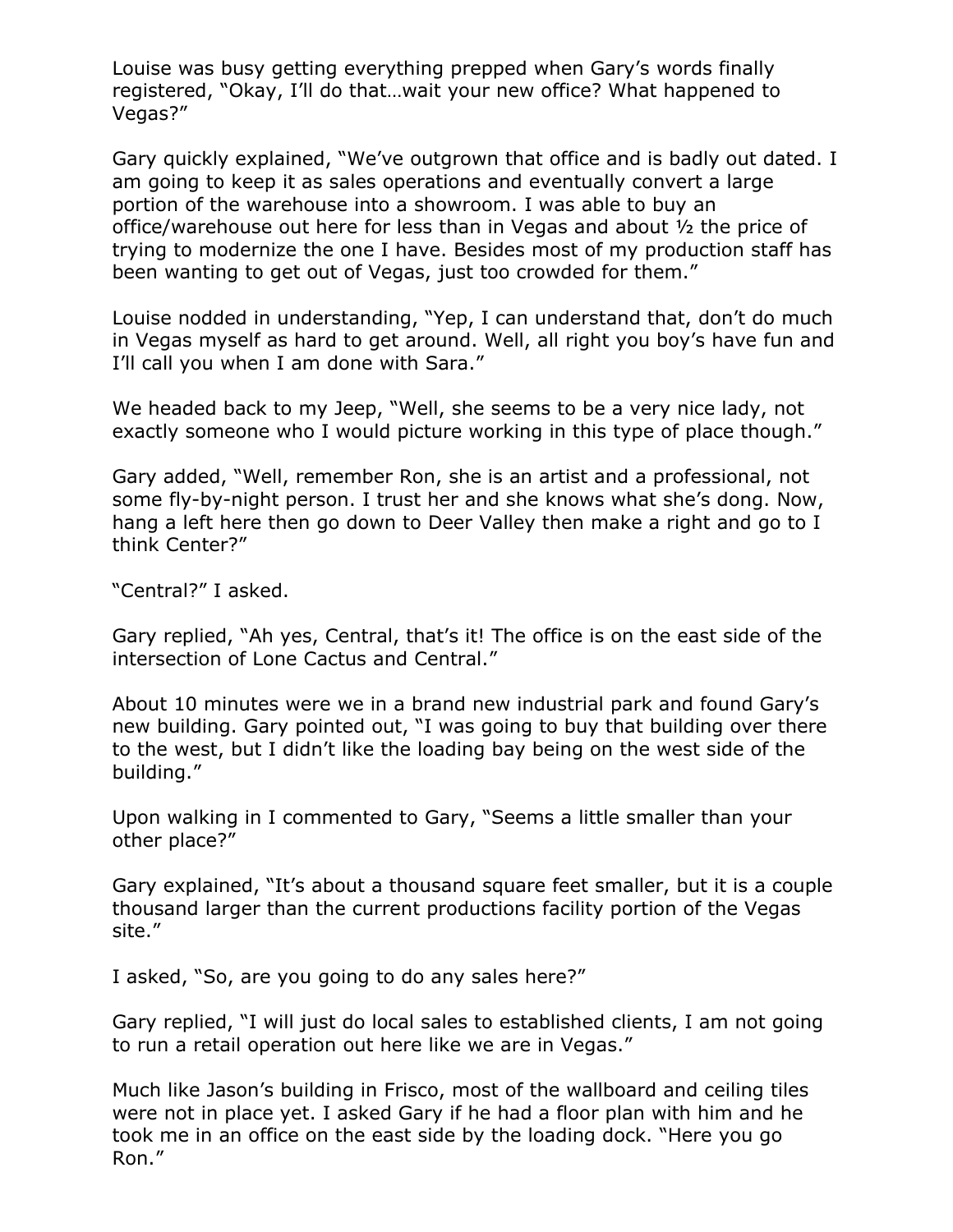I studied the floor plan and walked the building with Gary, "Okay, so you have an office back here, so we will need a computer there."

Gary pointed to the floor plan, "I was thinking over here converting this niche into a the server room."

I looked at the plan and then walked over to the niche, the area was about 20'x20', good size area, but was there ventilation? I looked about the ceiling and there were no vents. "Good size space, but no air vents."

Gary wasn't concerned, "Don't worry about that I can have a contractor come in and extend a vent into this room or put a separate system in there."

I advised him, "Well in that case, this would work well, a central location and plenty of space. Where to from here?"

I noted on the plan the area as sever room. Gary pointed to the plan and then to a beam a few feet in front of us, "we are going to put wall and doors over here to separate the warehouse/dock area from the production area. Any idea how big this area is Ron?," Gary asked.

I handed Gary the plan, "I'll be right back, let me get my measuring wheel out of the Jeep."

I walked outside to face full of dust, "Oh, great another dust storm, better roll up the windows."

After I closed the windows and got my measure wheel from out back I went back inside. Gary just looked at me, "Looks like you just walked through a sand storm!"

Thinking quickly, "Want to go join me and come experience an Arizona Habou for yourself?"

Gary declined, "Um, no thanks, I been through enough of those in Vegas then I care to recall."

Getting back to the task at hand, I advised, "Let's start here and see how long this area is." From the beam to the far wall was about 50 feet then from the other walls it was about 25 feet, "Okay, 1250 square feet for the warehouse and shipping/receiving areas. Now how many computers do you want in here?"

Gary thought for a moment, "Okay 1250…we want 750 for storage so that leaves 750. Each station is about 12x10 or 120 square feet. So, 120 into 750 is about 6. Okay, we will need 6 workstations in here plus one for shipping and receiving as well as one for the office. So that puts us to 8 workstations thus far. Okay, now the production area. "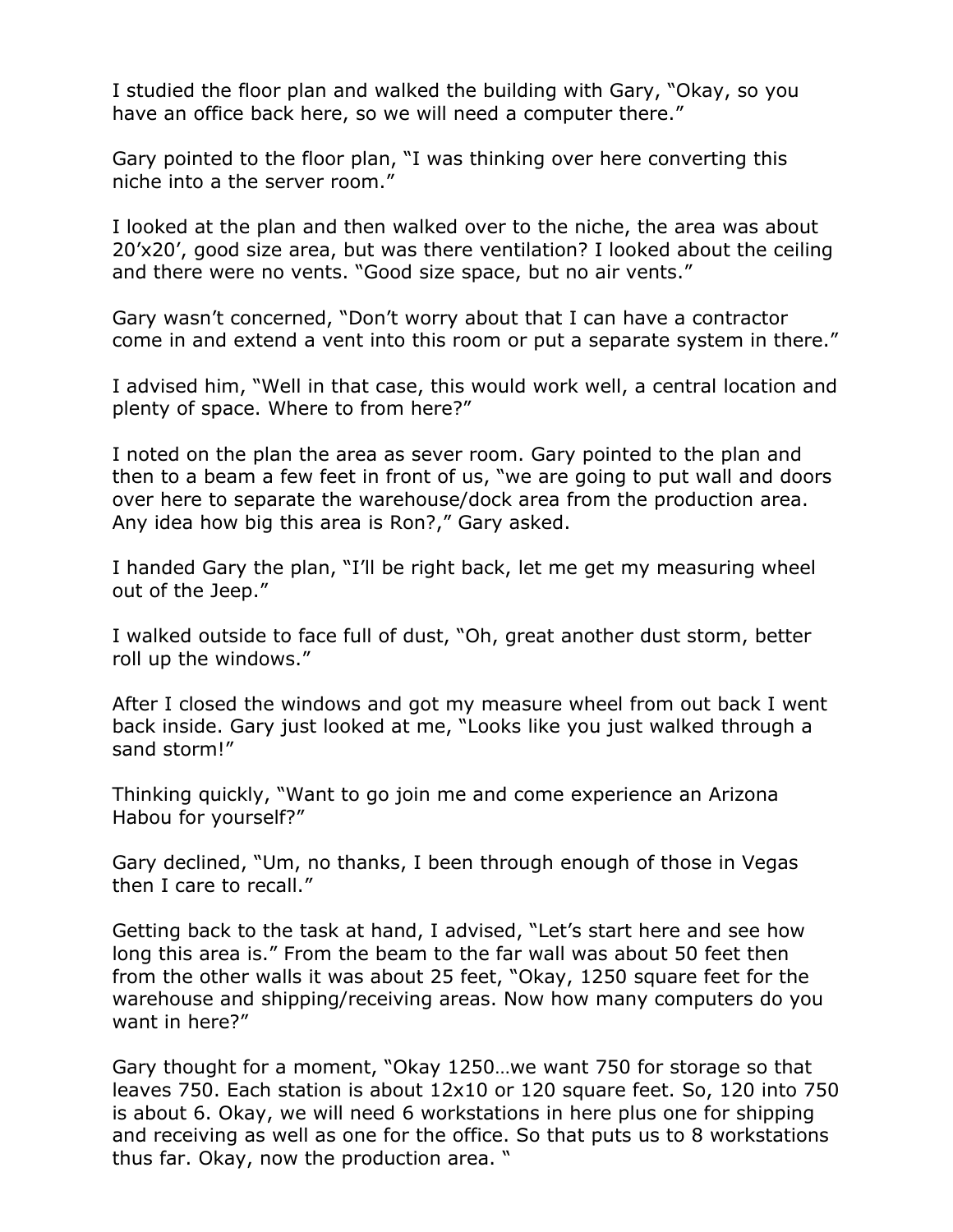I looked at plan "Okay well the distance between these two walls is the same at 50 feet. So we measure from the beam to that wall and…" I walked to end of the wall, "…okay 50 feet. 50 squared is 2500 square feet."

Gary smiled, "Well, that is easy as each production station is 225 square feet, so 10 stations would put us at 2250 with 250 left over for storage units along that wall."

I recapped, "So, we have 8 workstations for the east side (warehouse) and 10 workstations for the west side (production)." I studied the plans some more, "How about the front office?"

Gary thought for a moment, "Well, how about we put two workstations in the front office?"

I was confused, "Why two?"

Gary replied, "Simple one for the receptionist and other for will-call and established clients to view the online catalog while waiting."

I didn't pay attention at first, "Okay that is logical...hey wait! You don't have an online catalog!"

Impersonating Lieutenant Colombo, 'Oh just one more thing…"

I told Gary. "All you need is a trench coat, a beat up car, a cigar and a dog named 'dog' and you would have the part down prefect! Let me guess you want me to create and online catalog for you?"

Gary sheepishly replied, "If you could Ron, it won't be that difficult we already have all the products setup in HTML format. We just never got it all organized and published."

I told him, "Okay that sounds simple enough, been a while since I done any web work, be a nice change. Don't suppose you have reserved a domain name?"

Gary just looked at me blankly, "What's a domain name?"

I looked at Gary, "You're joking right?" I could tell Gary honestly had no idea what a domain name was. "Okay, a domain name is a unique Internet address that directs people to your website/catalog. When we get back to my office I'll see if ACMEBDSM.com is available." I went back to the makeshift desk, a pile of boxes and started making notes. 20 workstations, 1 server, 1 router, couple jumbo rolls of CAT-5 cables, 2 boxes of 50 connectors, 1 box of 25 outlet boxes, 24-port switch. "Okay Gary, you said you need this done by Monday…"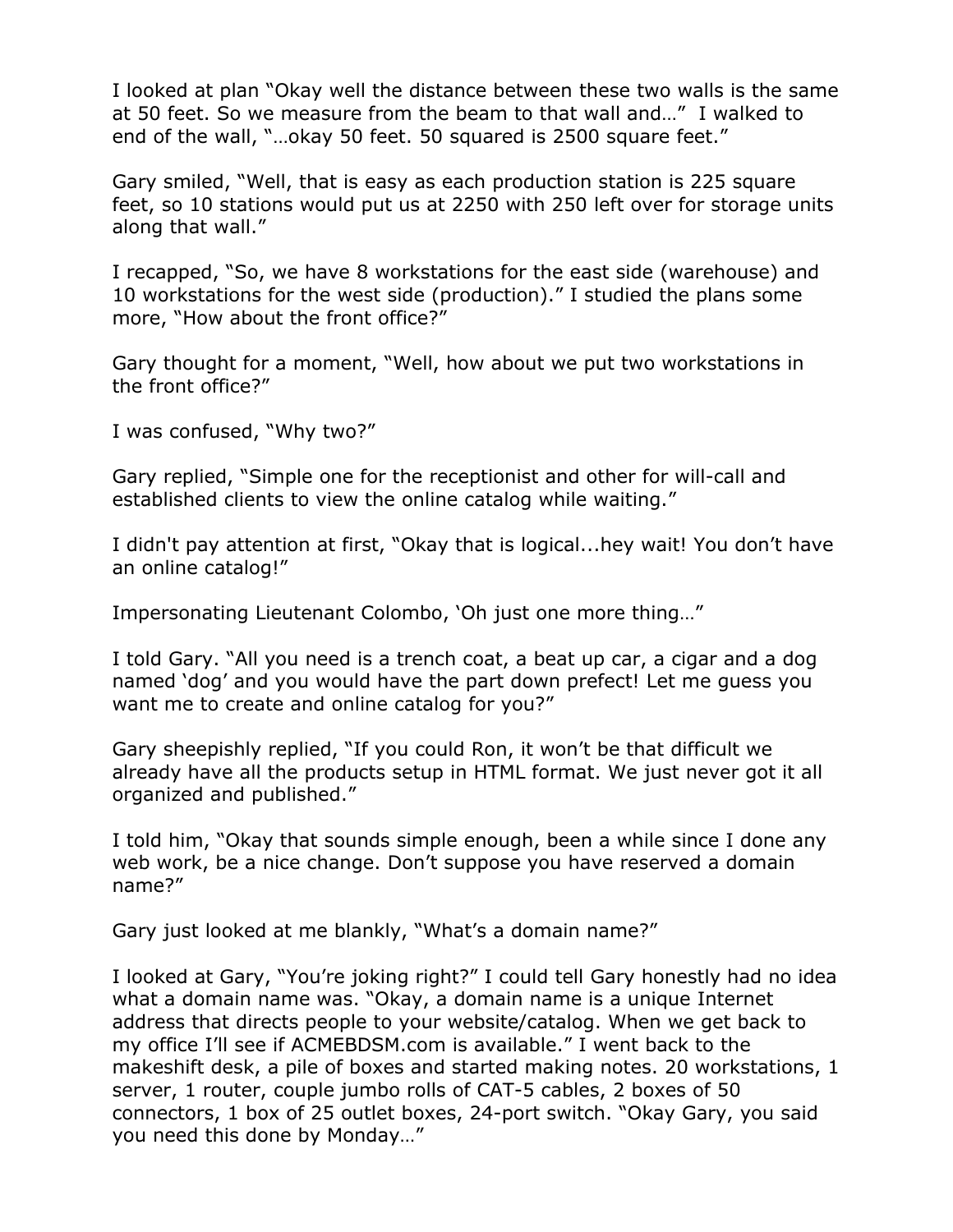Gary corrected himself, "…well, I guess we need to get all the wiring done by Monday as that is when the contractors are coming to put up the wallboard, ceiling tiles and to build the dumb wall and add ventilation to the server room. Then next Wednesday the furniture will arrive."

I explained, "Well, I might be able to start Friday if we are lucky with the cabling. I know I am going to have to special order since we are using so much CAT-5. I should be able to get Andy to help me out over the weekend. Otherwise, I could get started tomorrow afternoon getting the connector boxes setup. If I get 20, a 10-foot cable it will save me a lot of time, but is going to cost you a lot more. It's always cheaper to buy in bulk."

Gary replied, "Don't worry about the cost Ron, I need this done ASAP."

I replied, "Okay let me see what time is it, 7:30 PM, okay let me call this in."

"PC's and Things/Club Computer this is Max," answered the sales person.

"Hey Max, Ron with AZOutback Consulting how's it going?," I inquired.

Max responded, "Business is dead tonight because of the storm what can I do for you?"

I asked, "Is Doyle in tonight?"

Max explained, "Nope, he wanted to get home before the storm hit."

I explained, "Okay, well I want to place an order."

Max offered to take the order, "Okay, let me pull up your account, what was that again AZOutland?"

I corrected Max, "Outback, AZOutback."

Max had found my account, "Ah, yes here we go, did you want to use the Plutonium Card number we have on file?"

I told him, "Sure, go ahead."

Max continued, "All right what do you need?"

I went through my laundry list, "20 workstations, 1 Server 2003 compatible server with rack, 2 rolls of CAT-5 1000 feet…"

Max interrupted, "CMR or CMP?"

I was a bit surprised at that question, "Didn't even think you guys sold CMR given the fire regulations."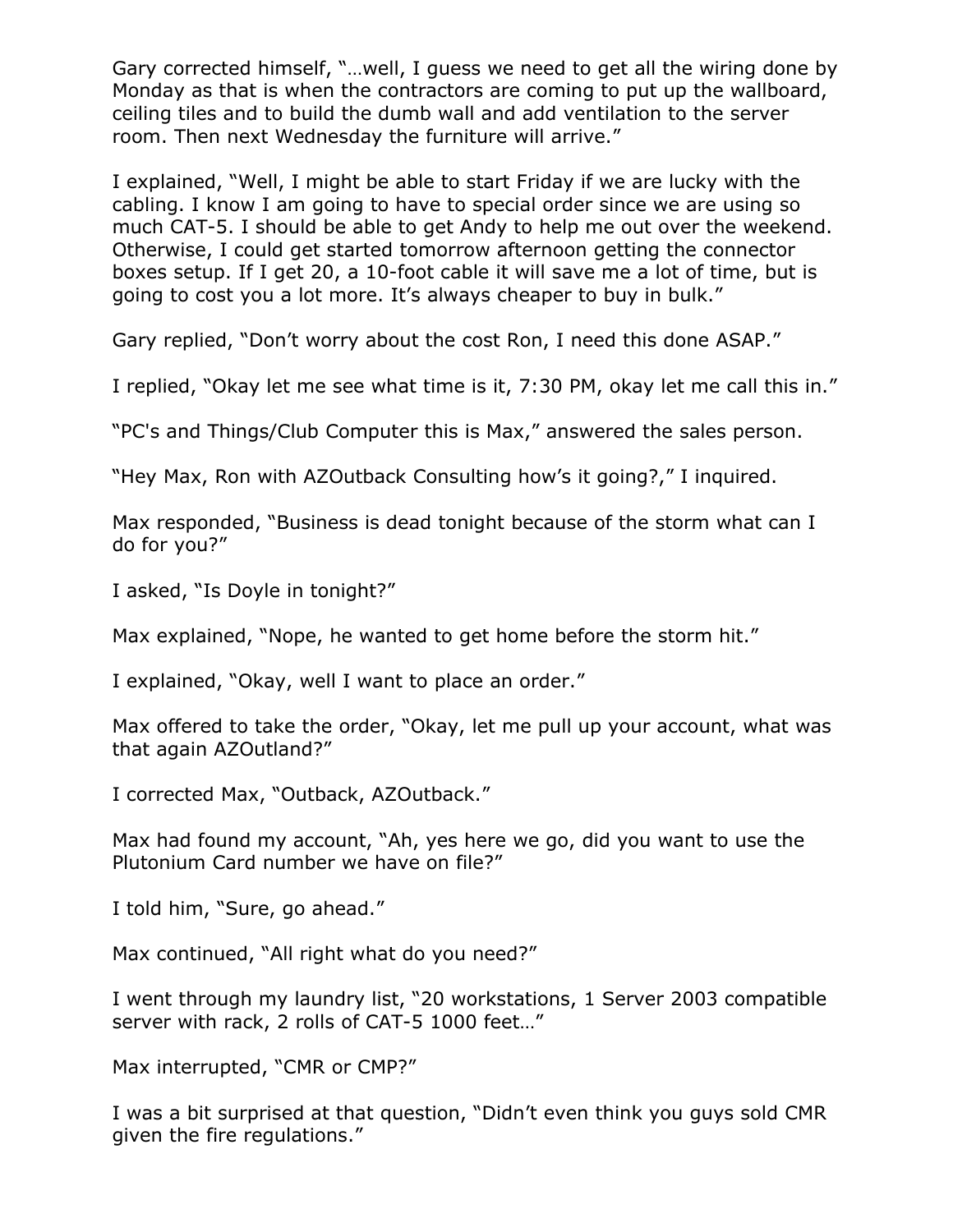Max explained, "A lot of out-of-state clients use it because it is cheaper. So that is CMP then?"

I continued, "Yes. Let's see 25, 10-foot patch cables, 2 packs of 50 connectors, 1 25-count case outlet boxes and a router plus 24-port switch. Now, what do you have in stock now or on quick order? I am in need of the parts more than I am of the sever or the stations."

"Okay Ron let me put you on hold and see what we have. Was this for willcall or drop-ship?," asked Max.

I told him, "Will-call."

"Allrightythen, one moment," Max told me.

Gary walks in, "What's the word?"

I advised him, "Right now I am listening to elevator music while he checks to see what they have available now or on short order."

Max came back on the line, "Okay bad news I am out of almost everything, but I can get everything but the 1000 foot CAT-5 rolls and the workstations on short order by Wednesday. I do have the Windows 2003 Server with rack here in the store now."

I replied, "Good, short order those items and I will go ahead and pick-up the server and rack on Wednesday."

Max commented, "Oh what do you know, I just found a 24-port switch and a router, now where did those come from?"

"Groovy, how about the 1000 foot CAT-5 rolls? I really, really need them by Friday," I told Max.

Max replied, "I don't think so, unless you want those dropped-shipped directly from the manufacture for another \$100 and that would be there Saturday morning?"

I told him, "Go ahead and ship that to ACME BDSM, 21401 N Central Ave, that's just south of Deer Valley Road. Now what about the workstations?"

Max explained, "We should have those built by middle of next week. I'll have Doyle e-mail you an invoice."

I filled Gary in on the news, "Okay, I can start Thursday morning getting the outlet boxes installed. They already have the server with rack and the 24 port switch and router. I will need for you to mark where you want the outlets installed."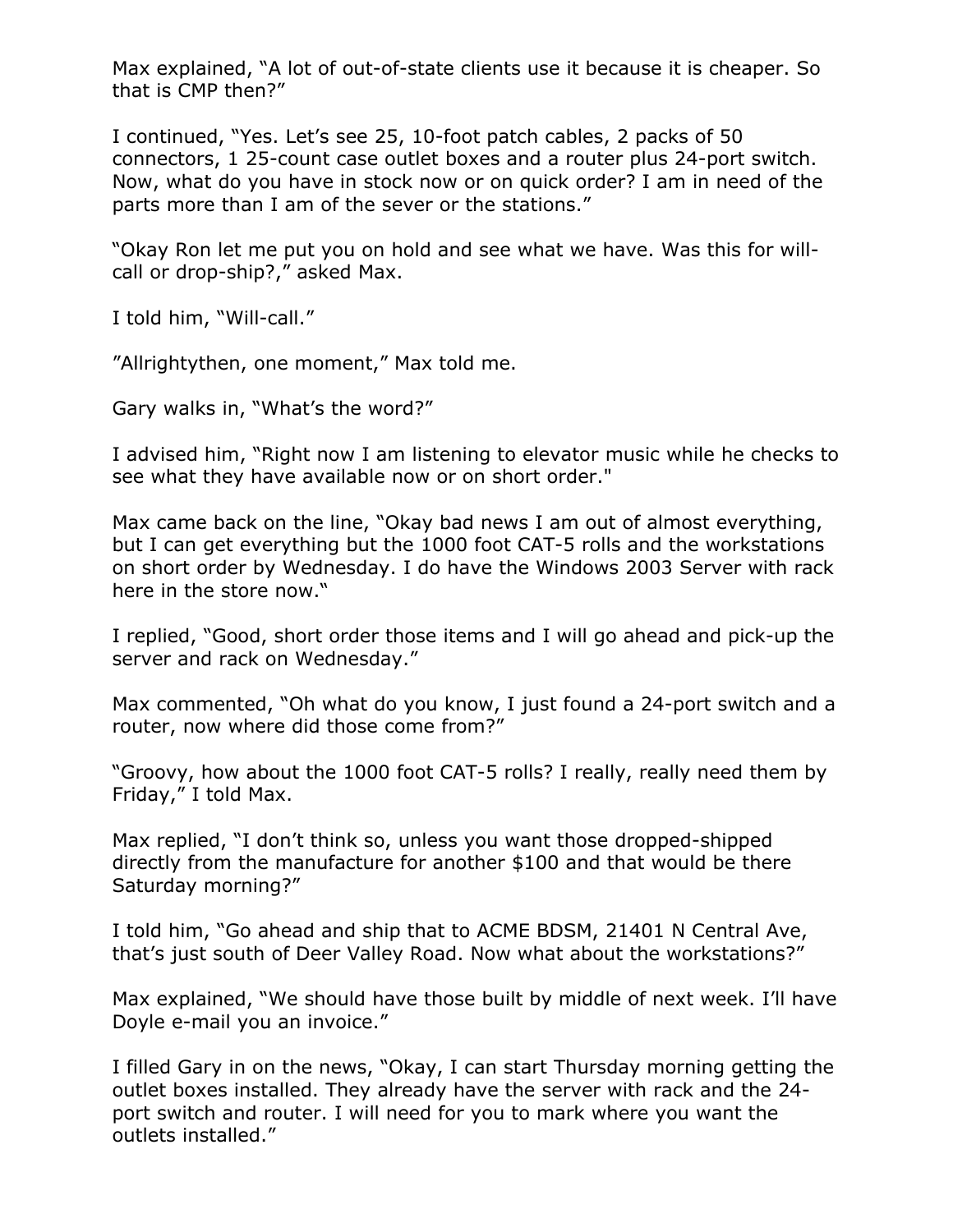Gary informed me, "I'll do that Wednesday once I have had time to sit down and draw up the layout."

I told him, "The workstations are supposed to be built by middle of next week. So I can get those installed and tested by next Friday, all I need to do is…" My cell phone started ringing; it was Louise informing us Sara was done and ready to go. I told her we were on our way.

As we were walking out Gary asked, "all you need to do is what?"

I had to remember what we were talking about prior to Louise calling, "Oh, get a hold of Laura and get her out here to setup the network."

Gary thought for a second, "Isn't that the weekend Marc and Martina are leaving?"

I commented, "Why, yes it is. I'll just see if I can fly her out and that way Martina and her can drive back to Lake Las Vegas."

## **Chapter 40: About The Area & The Myth of the Drunken Martina**

The dust had finally settled, but there was a light mist of rain. We made our way back to the Body Art Salon and picked up Sara. Upon picking-up Sara, we noticed she was more hyper than when we had left her. Louise explained this is normal and she should calm down in a couple hours. I asked Louise, "Should Sara avoid wearing her current belt?"

Louise explained, "Well she should be fine even with a vaginal plug. Her clit is a little swollen right now due to the piercing. Also, that area is going to be a little sore for a couple days and tender for few days. I would also suggest you bring her back in two weeks just to be make sure the piercing has healed."

I told her, "Okay thanks we will do that."

I presented my Plutonium Card to pay for the services to Louise who just looked at the card, "Well, I ain't ever seen one of these before." She swiped the card and enter the dollar amount and was amazed at what happened, "What the! I have never seen a transaction get approved so fast!"

The weather had finally quieted down a bit, least for now. On the way home, Sara inquired, "So, what were you two boys up to?"

I answered, "Well, we were over at Gary's new office, taking some measurements and trying to layout his new network."

Sara commented, "Wow, you sure have been getting a lot of work lately!"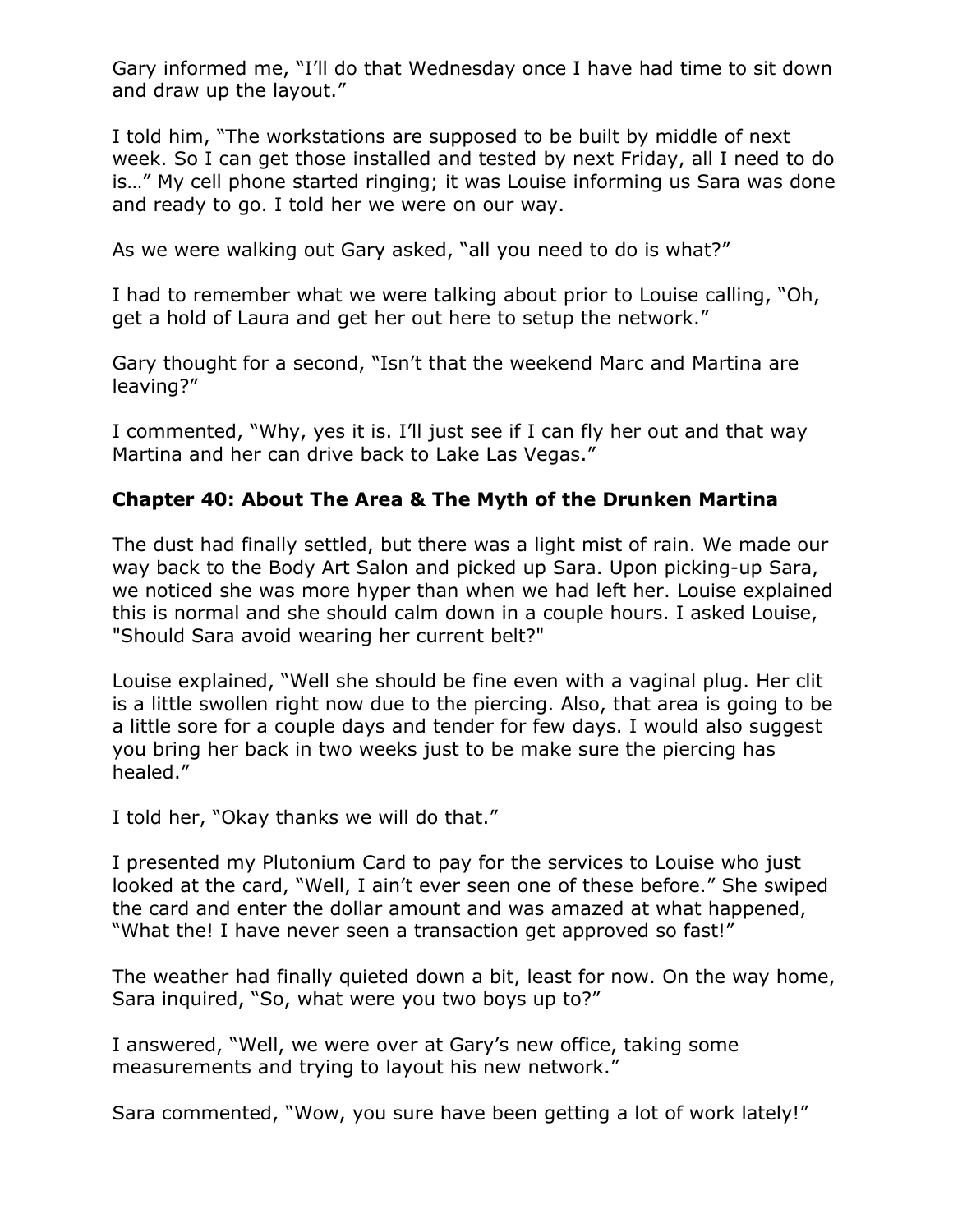I hadn't given much thought, but Sara was right it has been a very busy past couple months, "I know these last two months have been almost nonstop. Looks like once I am done with this job, I should have sometime to breathe."

Gary pointed-out, "Well, with this new location I can get you more local clients."

I was thrilled and let Gary know, "Good, because I am going to lose some with Marc leaving."

Traffic was relatively light, as many people had decided not to go out due to the storm. We exited the freeway on to the highway. It was smooth going until we past DC Ranch when it drops down to a 2-lane highway. We were a couple miles from the Desert Oasis community when traffic started crawling.

Gary commented, "Sure is moving slow suddenly, accident ahead?"

Since I had driven this route many of times I knew the problem that lied ahead, "Nope, there is wash north of Dynamite Blvd which tends to flood on to Pima whenever it rains."

Gary commented, "Surprised the city hasn't done anything about it."

I explained, "Well, that area is relatively undeveloped and the city really can't keep up with all the growth."

Gary pointed-out, "But your area is a lot further away and you don't have that problem up there."

I explained, "True and there are two reasons for that. First, the city now requires developers as part of their street improvements to create coverts to allow the water to flow under not over the streets. However the main reason we don't have this problem is the developers of Desert Oasis, Adobe Homes went above and beyond those requirements."

I went on to explain the upgrades, "Take for instance the main entrance. The city would require a signal controlled 3-way intersection but the developer studied the traffic patterns on the highway, and determined based on the traffic patterns and the small amount of traffic generated by the community, that type of configuration would do more harm than good."

Gary was intrigued, "But what about the shops, gas station and the market, wouldn't that generate more traffic?"

I sounded like a developer presenting my case, "Well, most of the business for the shops and the market are from within the 22 homes in the community. The gas station does get some business from the highway, but the interchange setup works well. "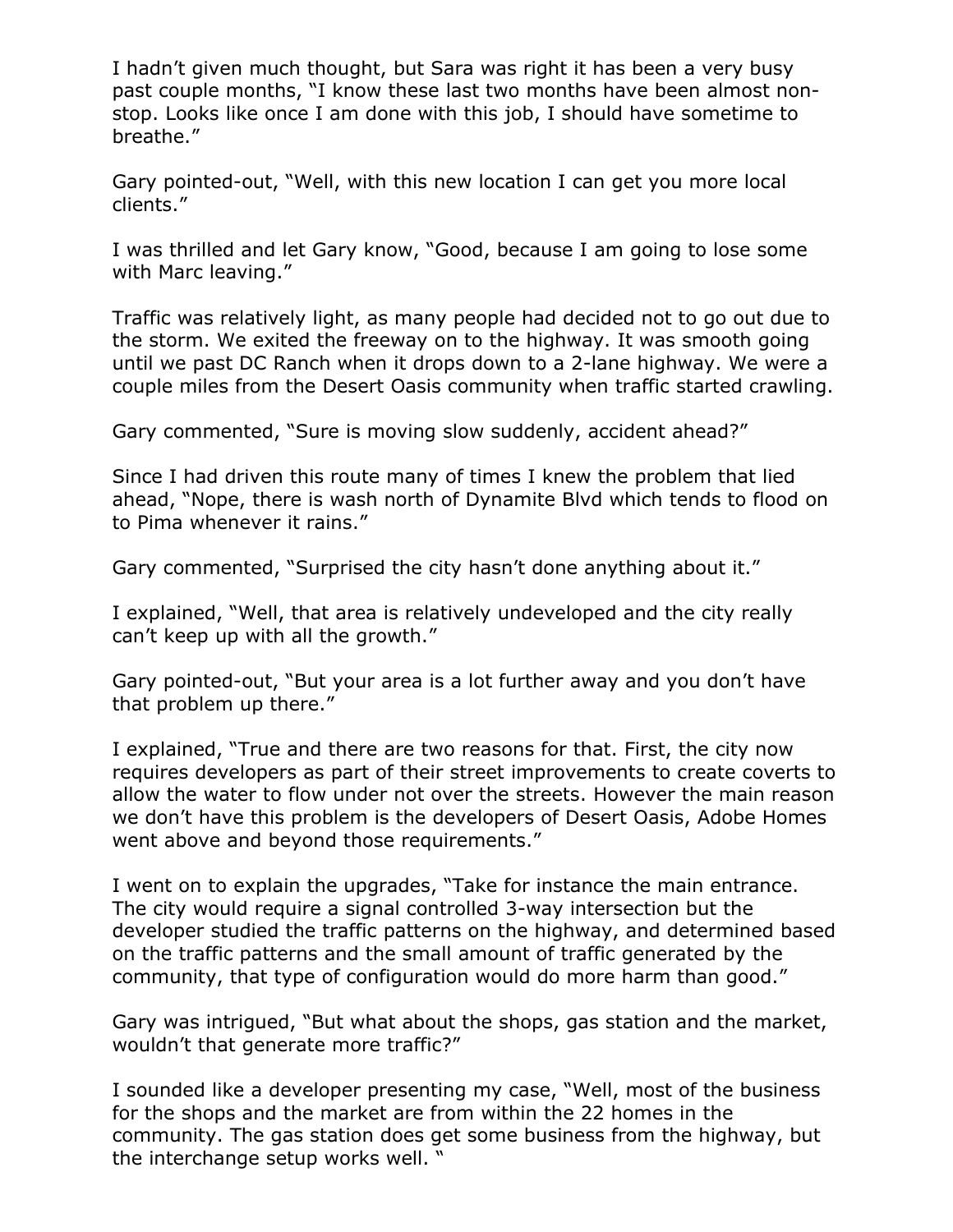Gary was impressed, "Seems costly compared to just putting in a light and how about that entry road, isn't that a bridge?"

I explained, "Yes, the little over half mile of Desert Oasis Parkway is dual bridges from Market Place to the east past the gatehouse. Adobe Homes built the bridges as well as redesigned a half-mile section of the Pima Highway in this area. They did this to accommodate the Thirsty Cactus Wash and to alleviate flooding problems, which have plagued the highway. While it was more expensive up front but they felt in the long run it would cheaper than having to pay for the installation as well the lifetime costs of a traffic signal."

Sara asked, "I noticed in some of the other new master planned areas that are still under construction don't even have shopping yet. Some of these have been around three or four years, how come we do?"

Again sounding like a developer, "From what I read about Adobe Homes in the papers, our community was a pilot project for the Micro-Master Planned communities. The Scottsdale Zoning Commission was a little leery at first when they purpose the Foothills portion of the community due to the lack of services in the area. Adobe Homes told them they had that taken care of and presented the Marketplace section, which they would subsidize for the first 10 years. The Zoning Commission was impressed but then one of the members brought up about the flooding problems on the Pima Highway due to the Thirsty Cactus Wash. Adobe Homes then shocked everyone when they presented the plan for the infrastructure as well as redesigning the Pima Highway. The most memorable moment of the meeting was when Simon commented, 'Well those plans look great, but how do you expect the City to pay for this?'

To which the spokesperson for Adobe Homes replied, "We don't!" and explained they would cover the costs for the improvements. The project qualified as City of Scottsdale Future Focus Project therefore Adobe Homes was able to receive special incentives such as subsidies as reductions and waivers on some of the impact fees. We were getting closer to the community and pointed out, "Notice here this section is not flooded."

Gary was pleased but expressed some concern, "Doesn't your lot and mine back up the Thirsty Cactus Wash?"

I told him, "Yes they do, but the lowest points of our lots are at least 10 feet above the top of the wash. Don't worry they designed this area to withstand a 25-year flood. However, you may still want to get flood insurance just in case."

The drive home had tired out Sara and she was headed to bed as soon we got home. I told her for tonight to sleep without the belt and she could put her belt back on in the morning. With the sun setting, Gary and I walked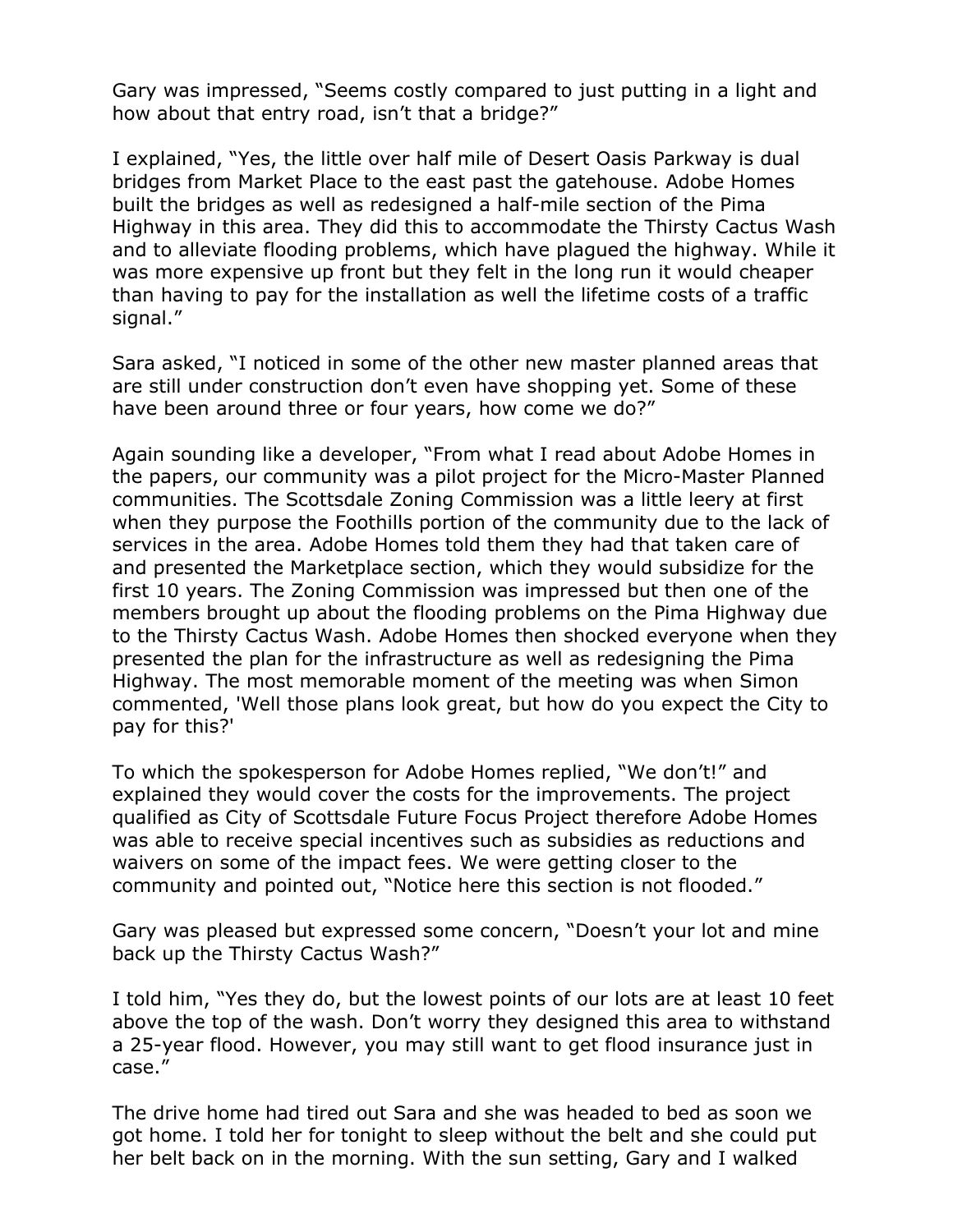over to his house and took a quick look around best as we could. There wasn't enough daylight left to see much so we headed back to the house. I noticed Marc's BMW was gone, as was the Pink Monster, "Martina must have gone clubbing tonight, the Hummer is gone."

Gary commented, "Probably trying to do it while she can."

I replied, "True. I think I hear your girls over in the pool." Turns out, Bunny and Bambi had just gotten out of the pool along with Lindsay. Andy was still in the pool doing laps.

Lindsay saw us approaching and yelled out, "Quick, everybody put your tops back on!"

Gary protested, "Darn it I wanted to see y'all topless!"

Lindsay giggle, "May be another time! Andy and I are heading to bed so when we will see you again?"

Gary replied, "We leave for Vegas Wednesday afternoon, but plan on being back sometime towards the weekend."

"Okay, we'll see you then," Lindsay told Gary as she kissed him on the cheek.

Gary turned his attention to Bunny and Bambi, "You girl's about ready to head back to the hotel?"

Bunny answered, "Sure, give us a few minutes to change out of our suits. Come on Bambi."

The girls headed to the bathhouse to shower and change while I confirmed with Gary the plans, "So, you will have everything marked on Wednesday so I can start doing rough install Thursday and Friday?"

Gary answered, "Yes I will. Then you and Andy will lay cable on Saturday?"

I told Gary, "Provided the cable comes from the vendor and then you are having your contractor out on Monday to do make the modifications?"

Gary continued, "Yes, then we will get the furniture later in the week and you will come in towards the end of that week and install the workstations?"

I confirmed, "Yes, then I will try to get Laura out that weekend to the install and you should be up and running by the following Monday."

Gary was pleased, "Great, let's hope this goes as planned. Oh, when I come back on Saturday, I'll have the new belt for Maya. Also, I'll start working on a modern one for Sara so she can wear long-term with her new piercing."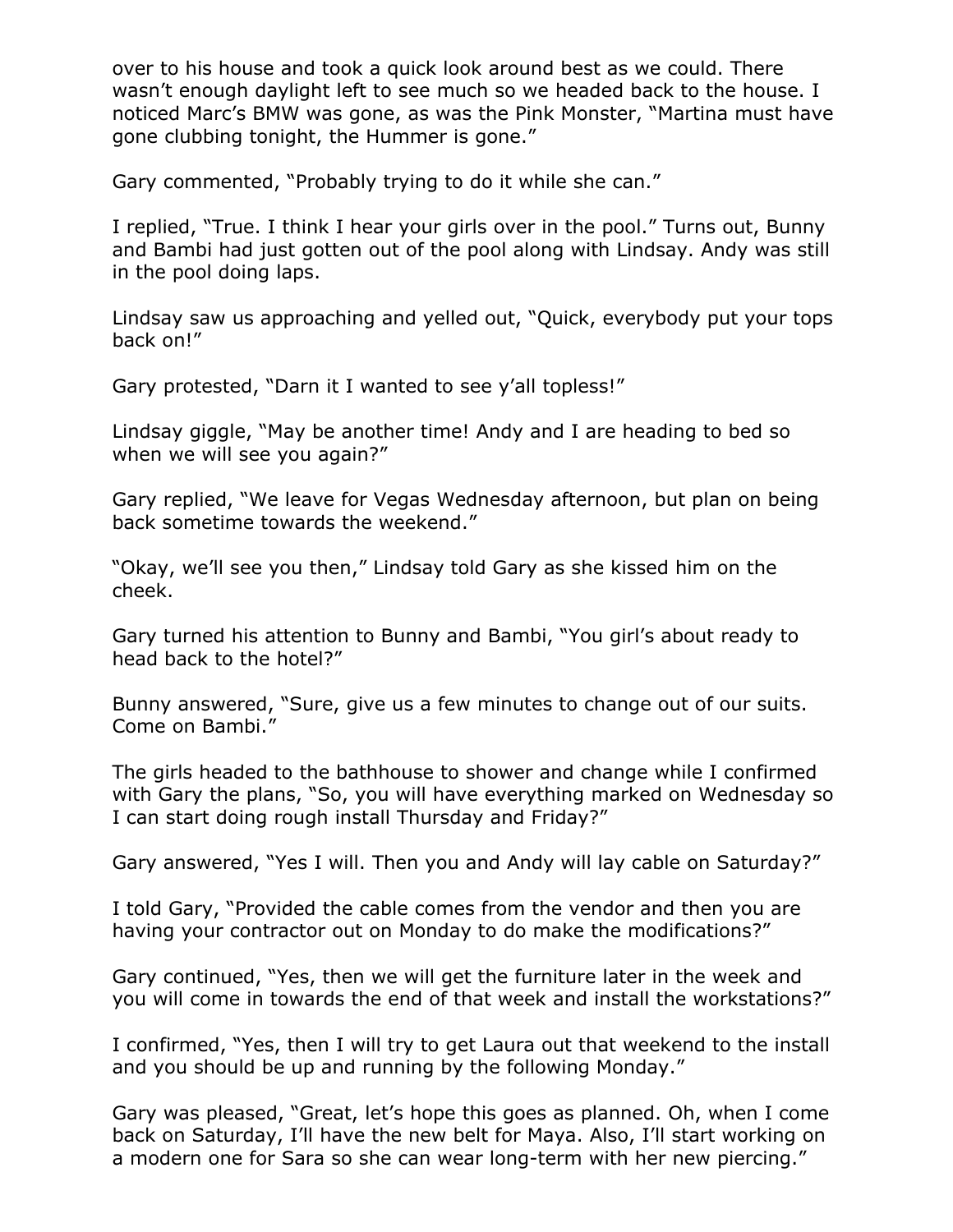The girls returned fully dressed from the bathhouse and announced they were ready. Before they left Gary gave me an extra key to the office.

Andy had finished his laps and settled into one of the lounge chairs, "Did I hear correctly, you have another job with Gary?"

I confirmed, "Yes, at this new office by the Deer Valley Airpark."

Andy asked before I could, "You need help with this install as well?"

I explained, "It would make it go quicker. It is just 20 workstations, but spread out over a 4000 square foot building,"

"Is the building finished?" inquired Andy.

I reminded him, "Remember how Boots was in Frisco, his place is the same way right now."

He seemed relived, "Well, that will make it much easier, when did you plan to do this."

I explained, "Wednesday afternoon, I am going to do the rough install and put the server in. They are supposed to drop-ship the cables to the site Saturday morning. We need to have it done by Sunday night as come Monday they finish up with the construction."

Andy commented, "That's works well, Lindsay was talking about going to Desert Ridge on Saturday so we drop her off on the way over to Gary's. I am heading to bed now. Oh and thanks again for letting us stay."

As Andy headed back into the house, I check the chemical levels in the pool and set the pump to the clean cycle I went to bed as well. Sometime after 2:00 AM I awoke to find Martina, fully clothed and drunk and on top of me, "Oh hi Ron, I didn't know you were awake!"

Still asleep, "I wasn't until you fell on top of me."

Drunk, "Oh sorry, may be this will make you feel better."

She started kissing me, while it was nice to get some sexual attention from Martina; I was more interested in sleep right now, "Martina..."

"Oh how silly of me to forget your cock, let me give you head," interrupted Martina.

This was the very reason I choose to wear the CB-5000, much like Sara and her belt, to keep Martina (and/or Laura) off of us. Martina started yelling, "Ron? Ron? RON!"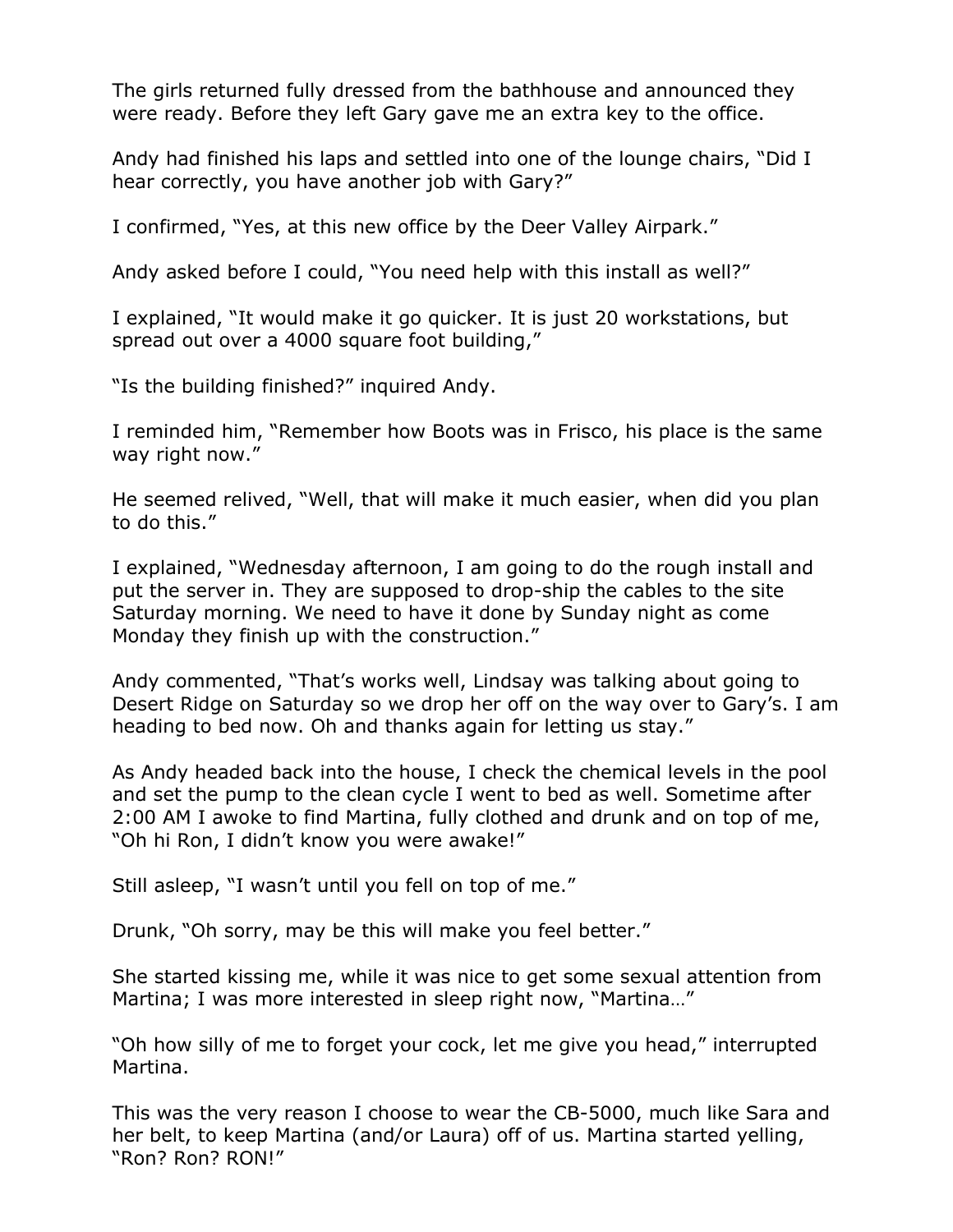Trying to get back to sleep, "What is it Martina?"

She asked, "How do you expect me to suck your cock if it is in this cage?"

Not only was she drunk, but clueless as well, "I don't Martina. Now please go to bed."

Still giddy and drunk she replied, "Party pooper! Okay, just let me get up and out of these clothes. Whoops!" \*clunk\* Martina in attempting to get off of me ended up on the floor, "I'm all right…"

She ended up passing out and I discovered she was still on the floor when I got up the next morning. I went to the bathroom and got dressed. Martina was still on the floor sound asleep as I headed downstairs for some breakfast. Entering the kitchen I though I was seeing double. Both Maya & Sara were dressed alike in black corsets, leather Capri and stockings along with 5-inch heels.

I announced, "Well, if Arnold Schwarzenegger and Danny De Vito could be twins I suppose you two could as well."

Maya turned, "Why thanks Ron."

Sara then asked, "Do you know where Martina is?"

I explained, "Last I left her, she was still on the floor in the master bedroom."

Sara was confused, "What is she doing on the floor and for that matter, I didn't even know she was home. Her Hummer is not in the driveway when I went out this morning."

I suggested, "Well, may be someone gave her ride, she was pretty wasted when she stumbled in early this morning. I need to wake her anyway and I'll find out."

Upon returning to the master suite I discovered Martina was no longer on the floor or in bed for that matter. Then I heard the shower running and went back to the kitchen. As I was coming down the stairs I heard the familiar rumble of Martina's Pink Monster. The three of us headed outside to see Marc getting out of the drivers side of the Hummer. He explained, "Martina called last night from Margarita Cantina, she had too much to drink. She didn't want to bother you, so I sent a car and a driver to bring her home. I had the driver bring her Hummer back to resort. I told her I'd get her in the morning."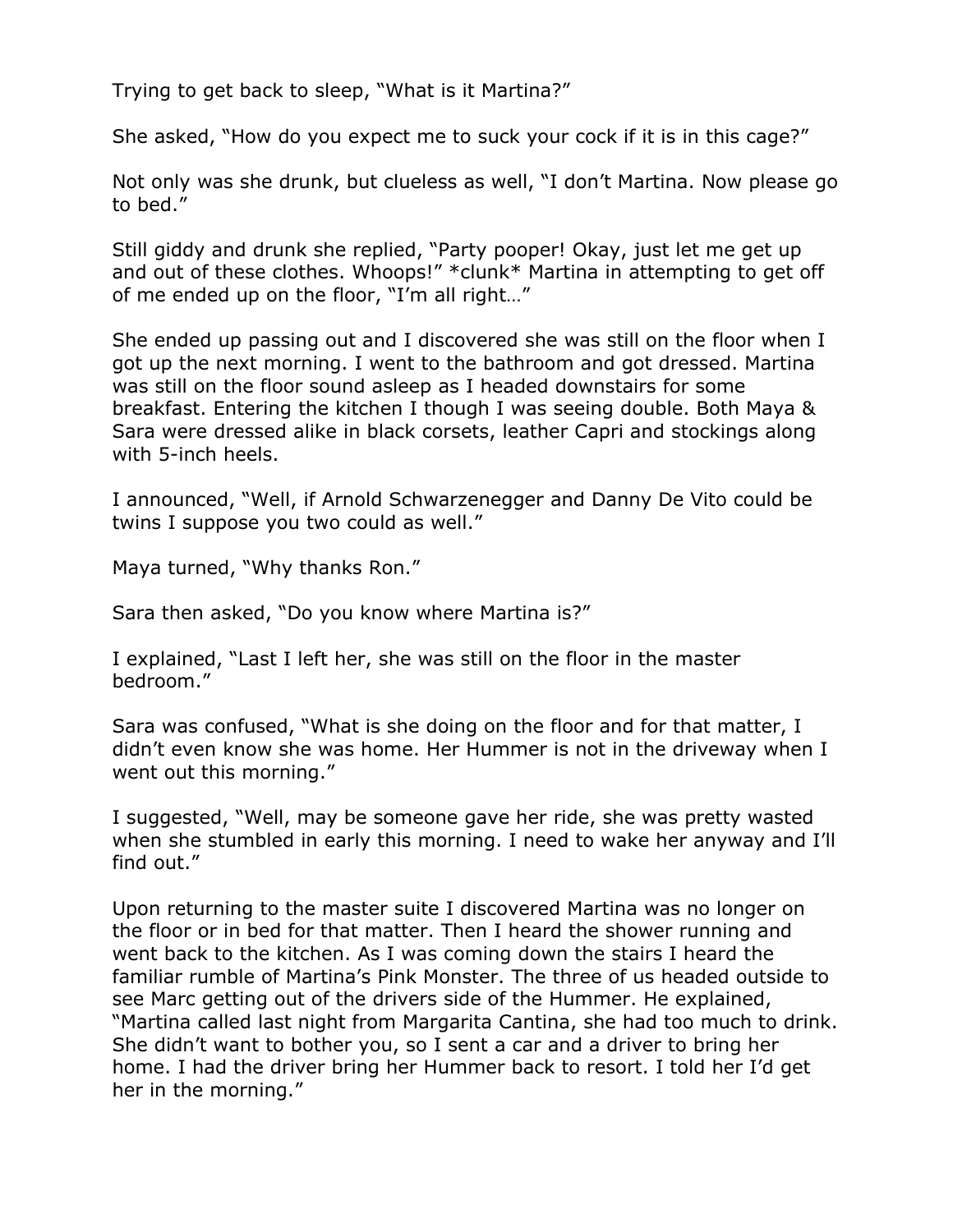I appreciated Marc's efforts, "Thanks Marc, glad she had sense to call you instead of getting herself or someone else killed driving home. Not sure if she is in any condition to work today, she was pretty…"

Martina exits the kitchen, "Good morning everybody!" She walked over and kissed me, "Sorry about this morning, gotta go, mustn't be late for work."

As she climbed into the passenger side of the Hummer and Marc drove off, Sara asked, "I though you said she was wasted?"

Dumbfound, "She was when she stumbled in this morning. That shower must have done wonders for her. Oh well, what's for breakfast?"

Sara explained, "Well, I was teaching Maya how to make my Spanish omelet. "

The three us went back into the kitchen and after breakfast I helped Maya and Sara clean up around the kitchen. After we were done cleaning, we went into the great room and turned on the TV. Good Morning Arizona was on giving Maya a chance to see the wacky weather guy, "This is they guy I was telling you about Maya."

She almost died laughing, "Oh my, he makes those in Dallas seem tame!"

The house phone rang and Sara went into the library to answer and reappeared in a few seconds, "Ron, your sister."

I went into the library to take the call, "Morning Ron. Have you made arrangements to fly Martina out my way?"

I informed her, "Laura, she can't fly!"

Laura was puzzled, "Why not?"

I explained, "Well for starters, she would never make it through security with the belt on and if I were to remove the belt she would fuck the first thing that crossed her path!"

Laura replied, "Hmm, forgot about the belt. Yeah, we don't want her fucking the TSA. So what do you suggest?"

I laid out my plan, "Well, as it turns out I have a small job for you out here."

"Would it be worth my while?," asked Laura.

All I had to do was drop the name, "Gary."

Laura was excited, "Oh, yes that would be worth my while, need some new toys. What ya got?"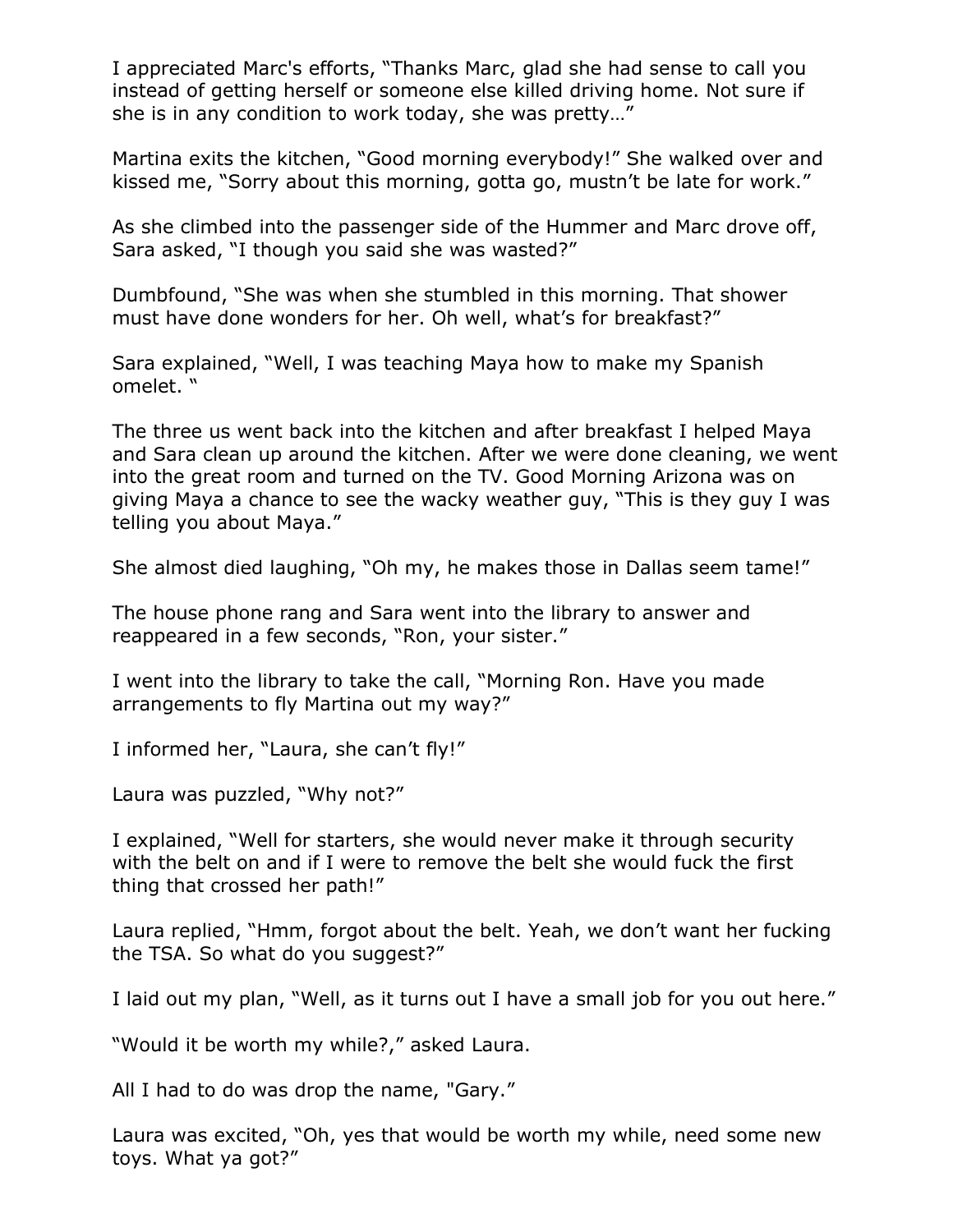I gave her to low-down, "20 workstations to one Windows Server 2003 at the end of next week."

It finally dawned on Laura, "But doesn't he already have a network?"

I replied, "Not for his new Phoenix office."

Surprised she replied, "Oh so this is a whole new install then."

I explained, "Yes, it is. Andy and I are going to install cable over the weekend and the workstations are supposed to be done next week. If you can fly out that Friday then you can the network installed and drive back with Martina."

Laura was hesitant, "I can, but I really don't like flying into Sky Harbor."

I offered a solution, "Do you know anyone who can fly you to Deer Valley Airport, that is where Gary's new office is located?"

Laura replied, "I know a couple fellows who fly out to Deer Valley daily so I can catch a flight with them."

I told her, "Call me when you get in and I'll come and get you."

Laura announced,, "I'll need to figure out what I want to get from Gary. Wish he had an online catalog."

Laura had reminded me of Gary's other favor he had asked of me, "Funny, you mentioned that, he is having me build one for him. He'll be back in Vegas on Thursday."

Laura informed me, "I'll call him and see you next Friday. Gotta run Miss Kitty is here."

I did some checking with GoDaddy.com, 'acmebdsm.com' was not available but the '.biz' domain as well as 'acme-bsdm.com' were available. I rang Gary's cell, "Morning Gary. Just talked to Laura and everything is set for next Friday."

"Great, is that why you called?," he asked.

I explained, "Well, that and she mentioned something else as well. She said she was going to need to figure out what new toys she needed and she wished you had an online catalog."

Gary also remembered his favor he wanted me to do, "Oh that let me call the office and have them e-mail you the files."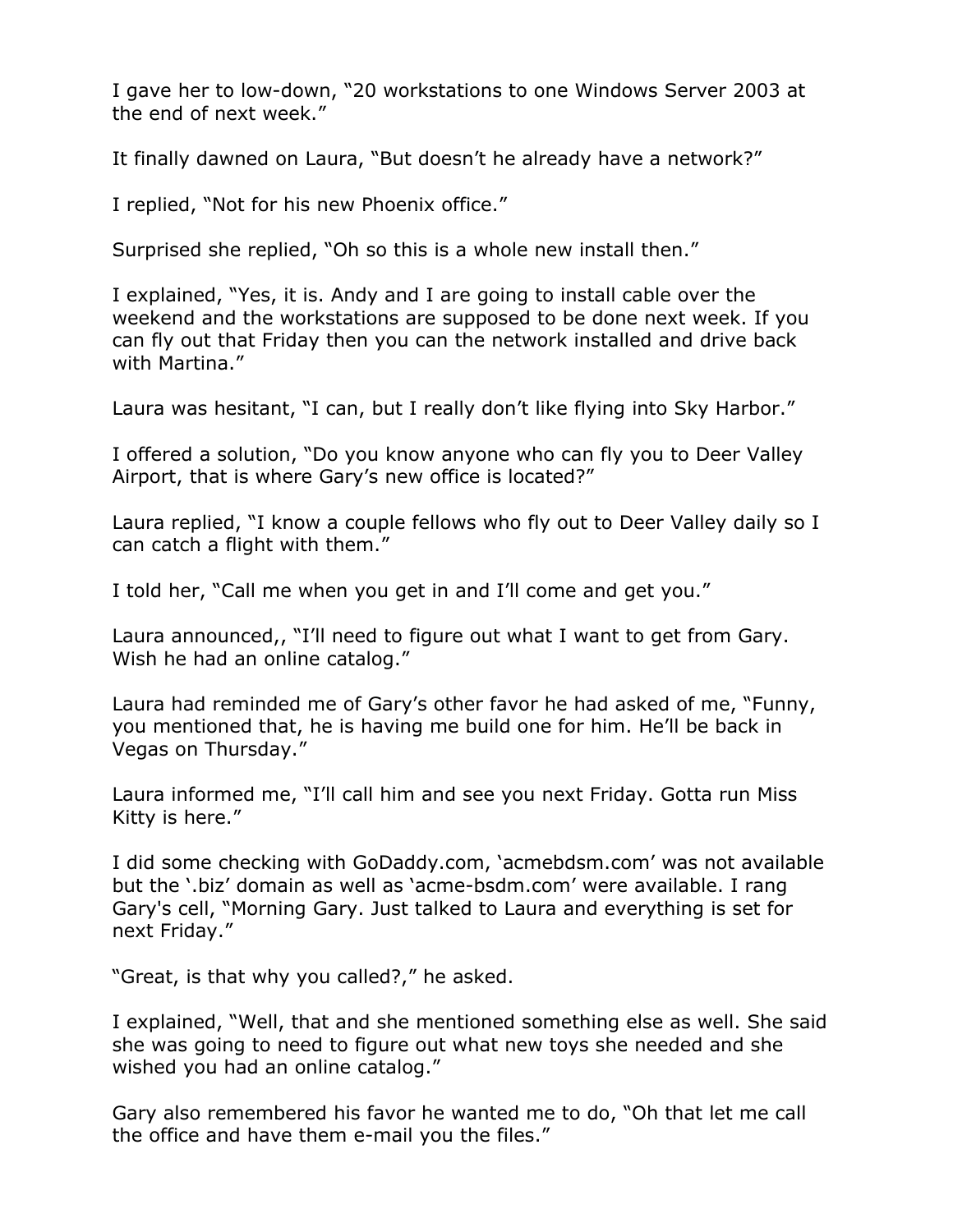I informed him, "Bad news though, 'acmebdsm.com' is already taken. Might I suggest 'acme-bdsm.com' or 'acmebdsm.biz'?"

Gary explained, "I don't want the name hyphenated, so let's do the '.biz' one."

I told him, "I'll get that going and forward you the bill for the domain and hosting."

Gary instructed me, "Do, as you want with the site and see you Saturday."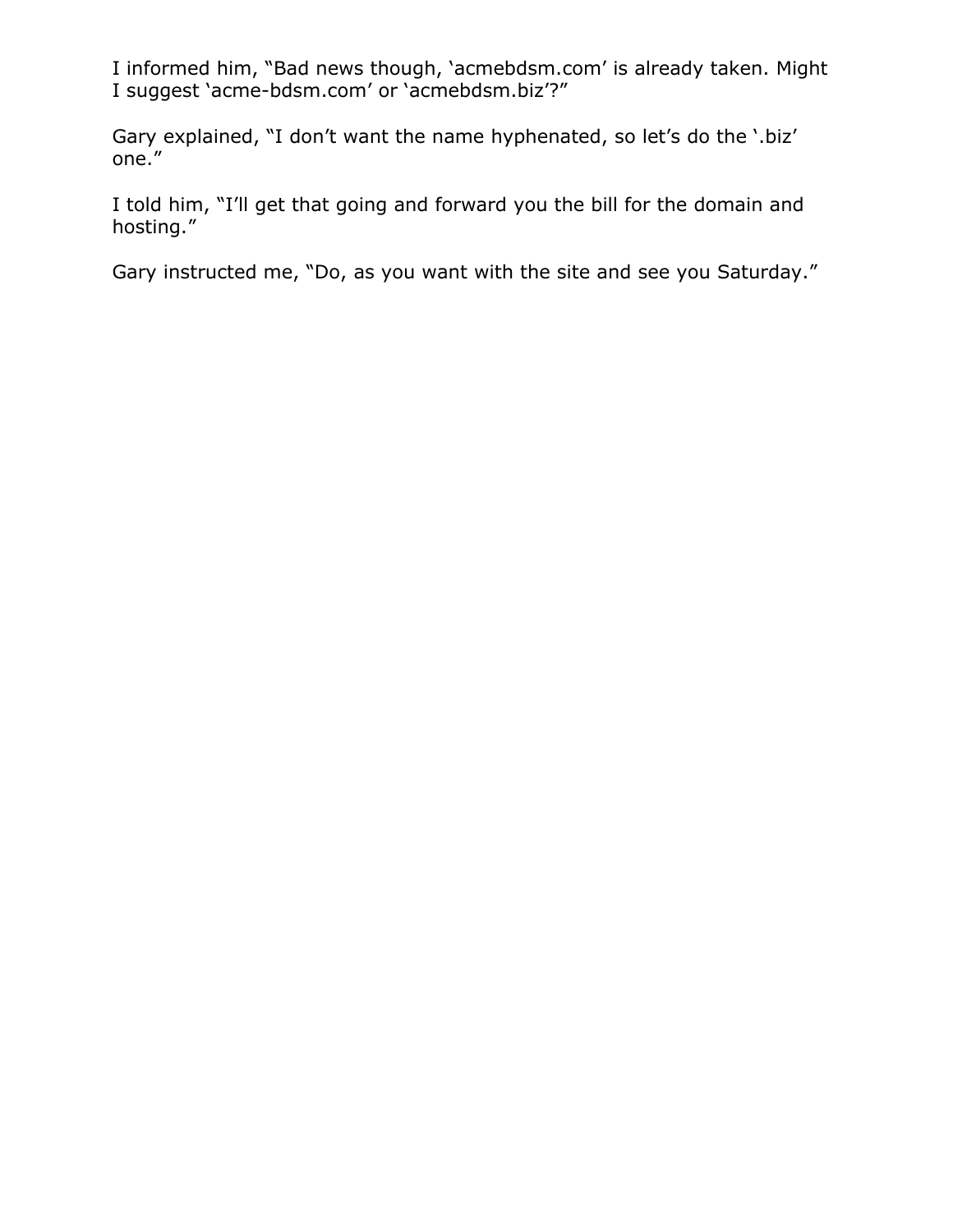## **Chapter 41: www.acmebdsm.biz & Martina's Treat!**

A couple hours after getting off the phone with Gary I check my e-mail and there were the product files. I looked at a couple just to get an idea and was impressed, they were very well organized and for the most part the site was already built. I called my web-hosting provider and had them setup Gary's account. I spent the rest of the day and most of Wednesday getting the site built. Wednesday early afternoon I was nearly completed when PC's & Things called and informed me the items on short order had just arrived. After I got off the phone with my supplier I called Laura. Oddly enough, she did not answer so I just left a message, "Laura, when you have a chance I want you to visit this site: [acmebdsm.biz.](http://www.acmebdsm.biz/) Let me know what you think or if you have any suggestions. Thanks, Ron."

I grabbed the keys for my Jeep and headed down the stairs into the kitchen. Maya was busy chopping the vegetables while Sara was preparing to make Lasagna. I asked "How soon to dinner?"

Maya looked up, "Ron it's only 2:00 PM, you can't be hungry already."

I explained, "No, I am going out to pick up my order and plan on being gone about 3 hours."

Sara remarked, "Don't pay attention to her Ron, she's just being a smart ass. Dinner is going to be a while, you have plenty of time, just call if you get delayed."

Deciding to really be a smart-ass as well, "Yes mother!"

I made a beeline for the back door before either of them could slug me. I opened the garage and discovered Martina had taken her Jaguar to work as the Pink Monster was still sitting in the garage next to my Jeep. After a quick inspection of the tires, the fuel gauges and the battery, I concluded the Pink Monster was in prefect health. May be she wanted something different today. It was nearly 2:30 PM before I reached the entrance ramp to the Pima Highway from Desert Oasis Parkway. Amazing, Martina manage to slow me down without even being here! Thankfully traffic was still light and amazingly; there were no accidents on the Pima Freeway. A quarter to 4:00 PM I arrived at the computer store. This time Doyle was there and greeted me when I walked in, "Afternoon Ron, here for your order?"

I joked, "Nope! Just drove all the way down here to say hi!" Both us are fans of Bill Engvall "Here's your sign!"

Doyle looked over the order and then asked, "We have some of the workstations done, want to take them tonight?"

I commented, "If I had known that, I would have brought the Cruiser, just have the Jeep today. I'll get them all when they are done."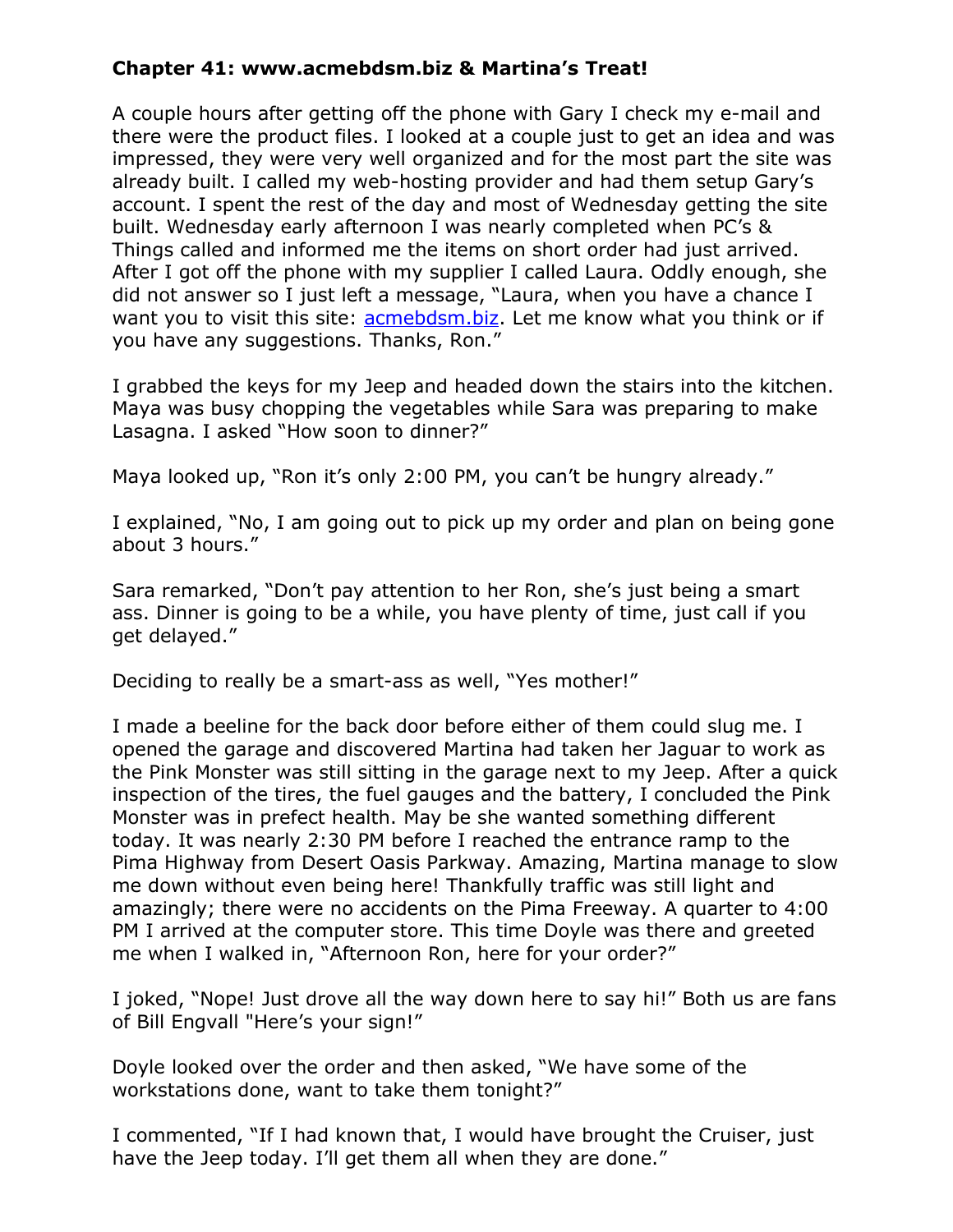After bringing out the order Doyle reviewed, "One Windows Server 2003 Compatible Server with rack, one 24-Port switch, a router and 25-pack of 10-foot connector cables, two boxes of 50-pack connectors and one 25-pack of outlet boxes. I also show we are having dropped ship two 1000-Foot Rolls of CAT-5 CMP Network Cable."

I checked my list, "Sounds good Doyle, give me a ring when y'all done with the workstations."

"Shall do Ron, anything else?," inquired Doyle.

I looked around, "Not really, well got anything on clearance?"

Doyle pointed to a bin, "Well, we do have a clearance on case fans, 10 for \$5."

 "Alright, you twisted my arm, I'll take 20, put them on my tab!," I figured at that price why not, they're good to have on hand.

Doyle grabbed 20 of the fans and placed them in a box which he put inside the box with the rest my order. With everything loaded I turned on the radio to get a traffic report before I attempted to make my way home via the freeways. After what seemed like an eternity of commercials, a traffic report came on right as I was entering I-10. "This traffic report is sponsored by McDonald's. As we have been reporting all afternoon the major mess is the Price Loop 101 just north of US 60. We had an earlier fatal crash and the freeway is closed in both directions from US 60 to Broadway. Use I-10 to the Hohokam over to the Red Mountain 202 then you can go north on the 101." Great, that detour was going to take me out my way, better call Sara.

I tried the house phone but it was busy. Next I tried my office line and Sara answered. "Sara looks like I am going to be a bit late getting back."

Sara commented, "I figured you would, heard about the crossover crash on the 101 out in Tempe."

I replied, "So, that's what caused it, doesn't surprise me any more. I'll call you when I get to the highway."

To speed up the construction of the much need freeways and to cut costs, concrete median dividers were eliminated. Instead there was a wide sunken dirt median with a high tensioned cable barrier fence. While most of the times the cable barriers did prevent cars from crossing over into oncoming traffic, there were some occasions where cars would go under or over the barriers. I was approaching the Sky Harbor Airport turn off and entered the expressway and was astonished to find for the most part it was empty. In no time I was on the transition to the Red Mountain freeway, which even in good conditions tends to load up this time of the day. Moderate slowing and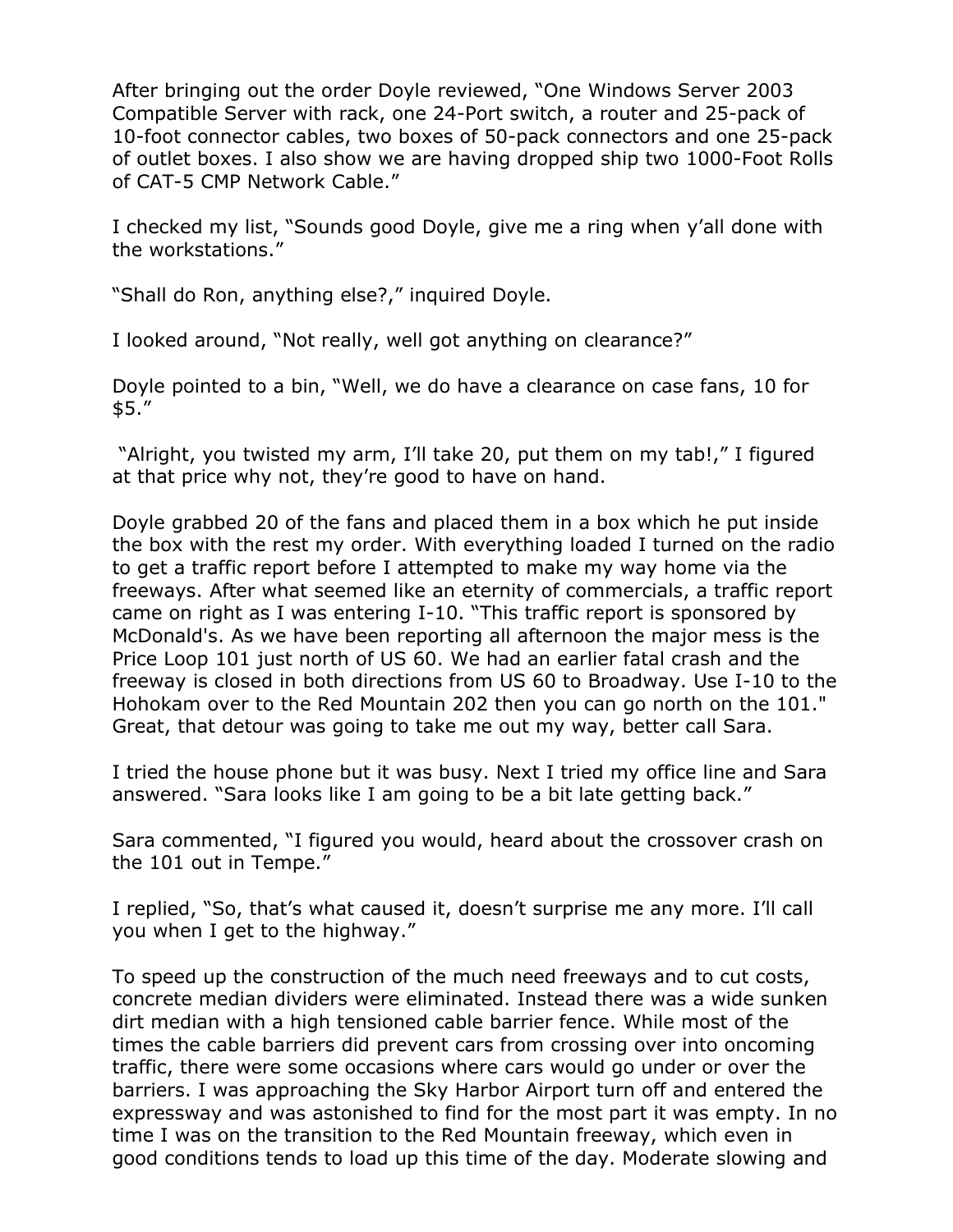nearly full stop as passing the electronic message board, "Crash On L-101 South. Freeway CLOSED at Broadway. Use McClintock or Dobson to access US 60". Once we past the message board traffic picked up speed again and moved quite smoothly out to the Pima Freeway interchange. This section tends to have many back-ups but again it was smooth all the way through the reservation in Scottsdale. It was a little before 5:30 PM when I exited the freeway to pick-up the highway.

While waiting at the light, I called home and Maya answered, "Hey Maya, let Sara know I am on the highway now. "

Maya commented, "Okay, by the way Mimi Pearle called, wants you to call her back."

I wonder what Laura was up to, "Thanks, did she mention anything?"

Maya told me, "Something about the ACME website."

I advised Maya, "Gotcha, I'll call her after dinner. Light turned green gotta go!"

Five minutes to six, I had arrived back home. After finding the box of fans, I quickly made my way up the stairs to the kitchen with a minute to spare.

Sara looked at the clock, "5:59 PM" and then me. She then saw the box "What's in the box?"

"Fans," was my simple reply.

Maya looked at it oddly, "Fans?"

I joked, "Is there an echo in here? Yes, fans! As in what malfunctioned, causing The Budget Holstein's server to go Kablui! Allow me to put these in the office then I shall join y'all."

Sara yelled up the stairs, "Don't forget to wash your hands!"

After depositing the fans in my office and washing my hands I re-entered the kitchen and enjoyed a luscious salad and heaping plate full of Lasagna.

"Dinner is great girls. Maya, when did my sister call?" I asked.

Sara answered, "Right before you called me about the crash."

I concluded, "Okay, so that was why the house line was busy."

Maya joked, "I think I am starting to get hearing back in my right ear!"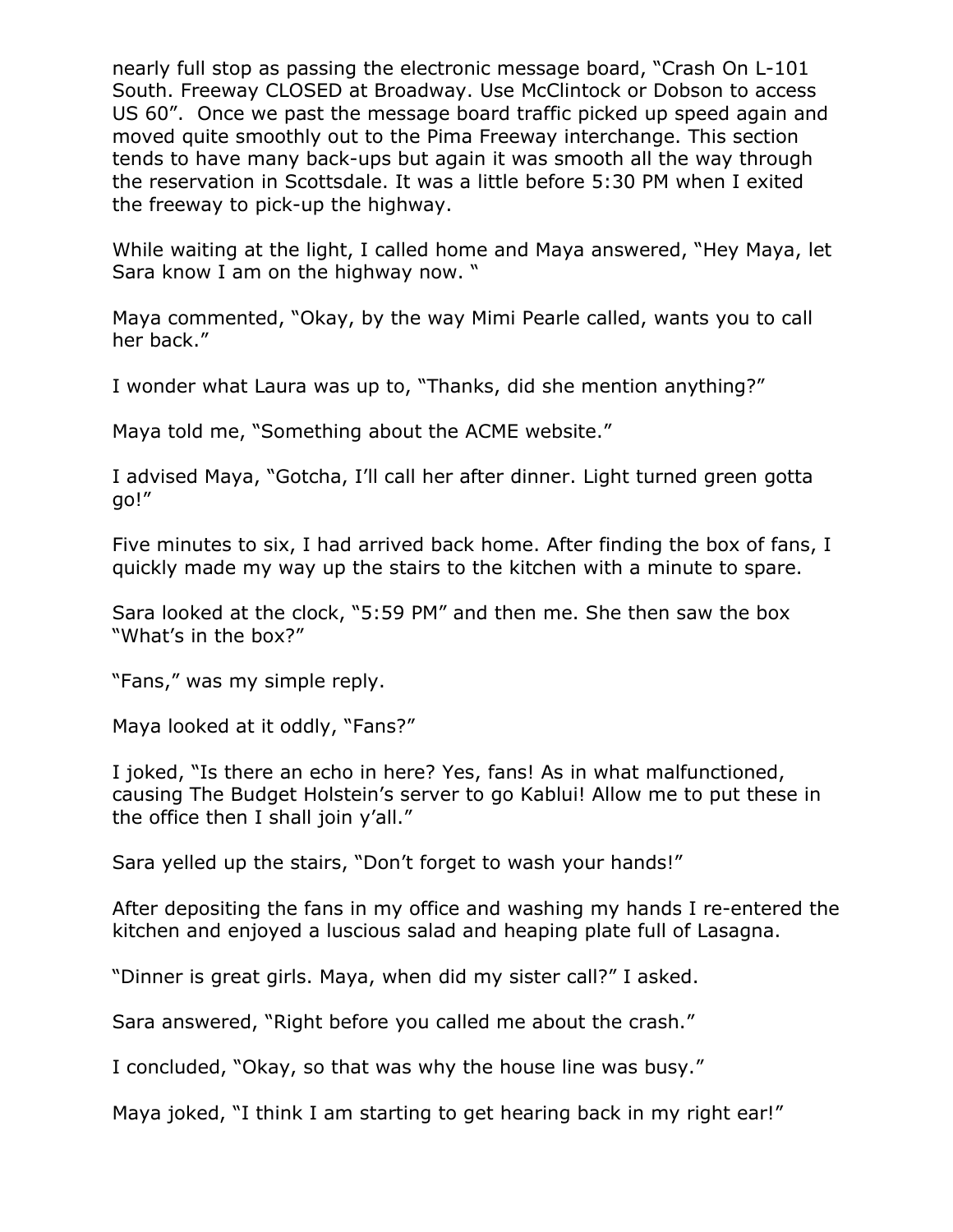After dinner I again helped the girls get the kitchen cleaned up and with the dishes. The girls announced they are going downstairs to play. Maya promised to be careful around Sara's piercing. I went ahead up to my office to call my sister. I made sure I had the phone on speaker before I called Laura's number. "Hoooowddeee Ron!"

"Hey you! Maya told me you called earlier," I asked.

Laura explained, "Yep, a couple of minor things but the site look awesome! Never realized how much stuff Gary had."

I told her, "I haven't even finished the custom work section yet, then there will be even more great stuff."

Laura continued, "Okay, that was one of the problems the link didn't work and neither did the About Us link."

I thought for a moment, "Hmm, 'About Us'...I don't think he has even given me anything about that yet. I'll just put 'Coming Soon'"

Laura wrapped up the call quickly, "Otherwise, looks good and I already have a wish list made up. Gotta run Miss Kitty is home!"

I spent the next couple hours working on Gary's custom work section. Andy walked in the office, "What you working on Ron?"

Looking up, "Oh, evening Andy. I am putting the finishing touches on acmebdsm.biz, take a look."

Andy started looking over the site, "Never knew Gary had so much stuff."

"That is what everyone keeps saying, wait until I finish with his custom order section," I commented.

Andy asked, "Hey, Lindsay and the girls are out in the pool, care to join us."

I decided, "Why not, I could use a break from this."

The rest of the evening we spent poolside including Martina. Soon as she got home, she went into the bathhouse and changed into her one-piece bikini (topless). Maya announced she was going to bed as she had an early interview in the morning. Andy and Lindsay also opted to retire for the night. I looked over at Martina who had been laying on the lounge for the last ½ hour, "Since you have been so good lately, how about I give you a treat tonight."

She asked, "You are not upset about the other night?"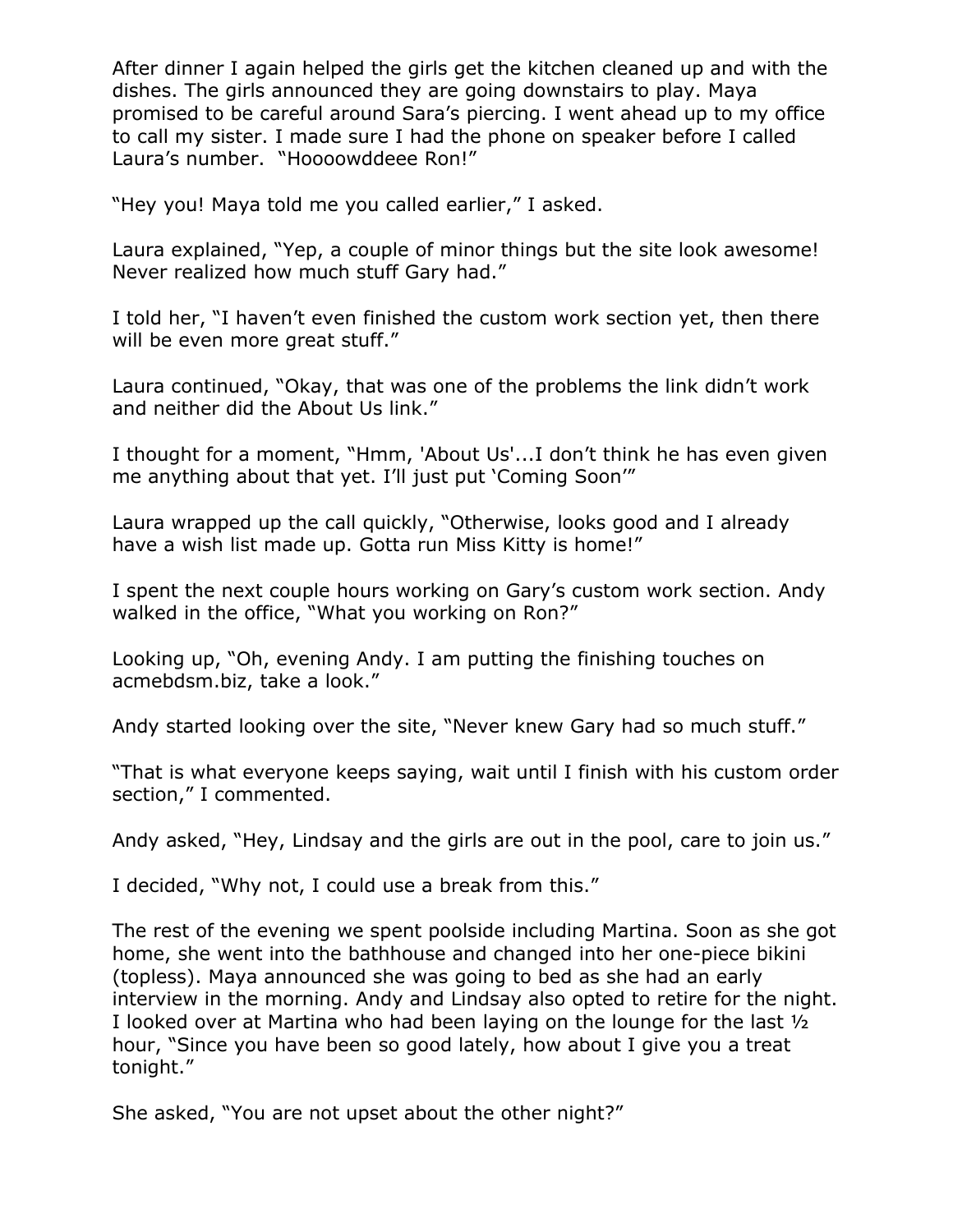I explained, "Other than waking up with you on top of me no. You did the right thing calling Marc and not trying to drive home. Sara, will you please join us down in the playroom, Martina needs to be serviced!"

While Sara and Martina headed into the playroom, I instructed Sara, "Go ahead and get her secured to the servers seat on the two-person oral/bondage chair. I need to go up and get Martina's key out of the safe as well as the one for my CB-5000."

Sara added, "Do you want her blindfolded and do you want a blindfold and gag for yourself?"

I replied, "Sure, go ahead, I'll be right back."

While Martina did have the combination to the safe she did not have the key for the inner compartment where her, Sara's and my belt keys were kept. I grabbed the key to the CB-5000 and Martina's key and headed down to the playroom. Upon entering I saw Sara had made quick work of Martina who was now blindfolded and secured to the server's seat. I handed the keys to Sara and disrobed. I positioned myself on the receiver's seat and Sara quickly secured my ankles, wrists and finally the full body harness.

She was about to gag and blindfold me, "Wait, let me explain the rules tonight. Last time Martina had brought me to orgasm twice within 25 minutes. That was quite impressive, now, the same rule apply bring me to orgasm twice in 30 minutes or less and you will get 30 minutes on the table or 15 minutes if only once. Since you have been so good lately, I am going to up the ante, bring me to two orgasms within 20 minutes and you will get a surprise!"

Martina seemed eager to start, "Okay, now shut up and have Sara remove your cage."

I replied, "You heard the lady Sara!"

Sara inserted the gag, blindfolded me and removed the CB-5000, "Okay, Martina do your thing!"

Martina makes a rapid attack for my cock. \*Beep\*, Sara starts the timer. Martina seemed to be off to a slow start, as my orgasm was not until 10 minutes in. I was thinking she was not going to be able to pull a second before the 20 minutes were up. Suddenly she changed to a very direct and aggressive tongue action on my cock. She kept alternating between the side of the head and the tip of my urethra. She switched back to the head and before long she had me on my second orgasm. Sara stopped the timer, "19 minutes, she did it Ron!"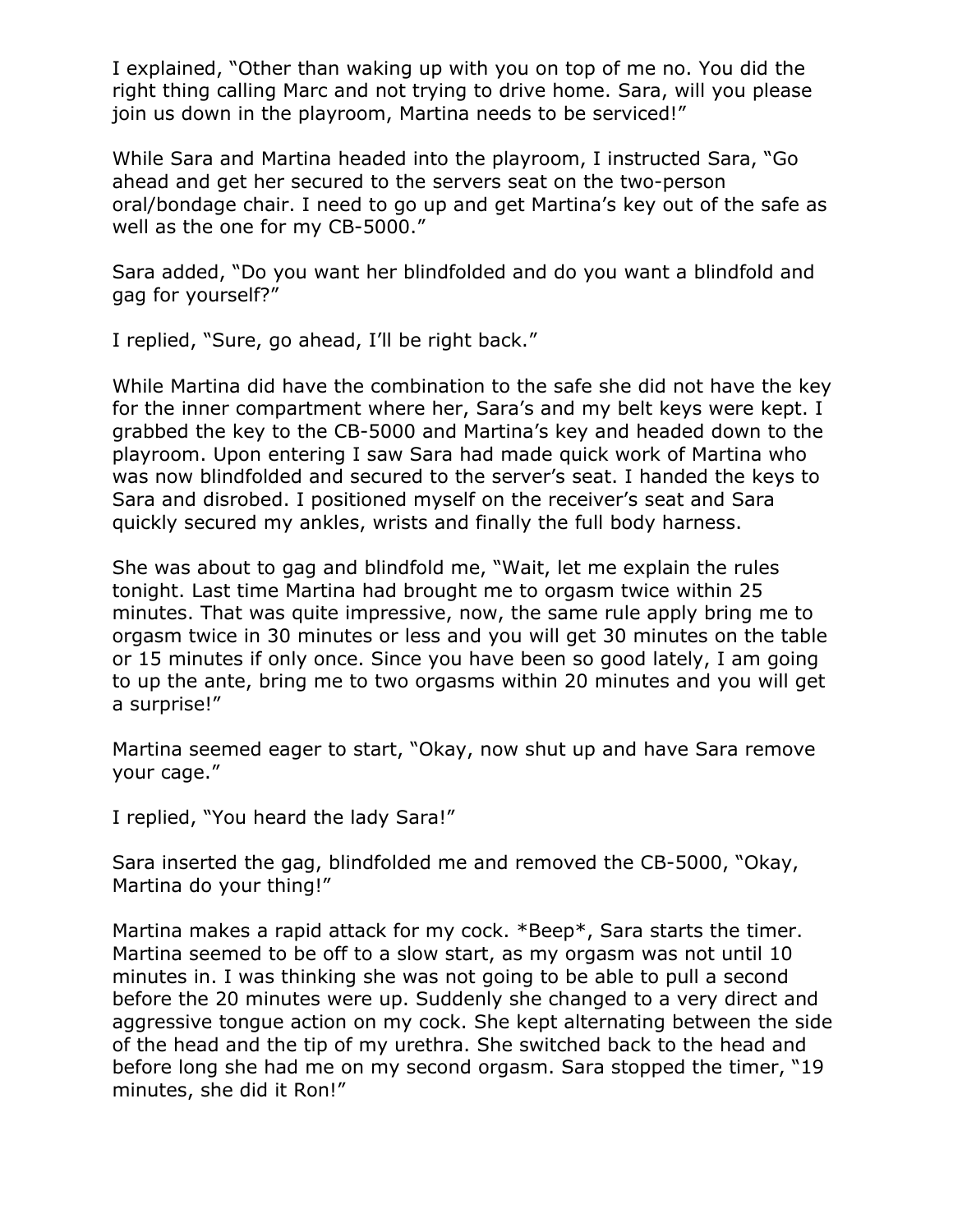Sara removed my blindfold and gag and I commented to Martina, "Very good, you will be in for a treat tonight! Now, Sara reattach my CB-5000 and then release me, while I am taking care of Martina, get the table ready."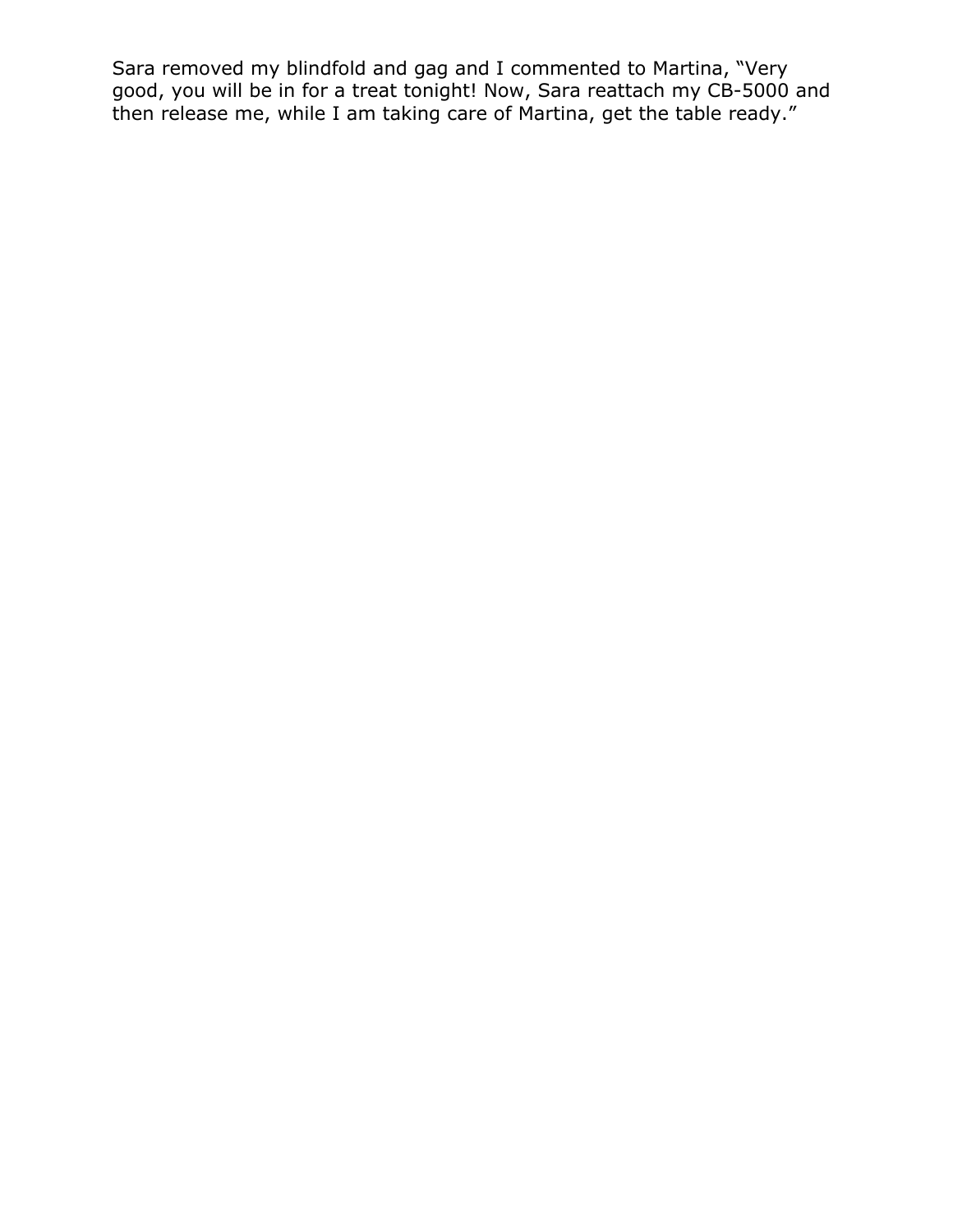Sara quickly secured my cock in the hard steel of the CB-5000 and then released all the restraints. While I was getting Martina prepped, Sara had gone into the storage, removed the straitjacket, chrome lock collar, as well as a gag for Martina. I released Martina from the server's chair and waked her over to the table still blindfolded. With Martina sitting on the table, I worked the straitjacket onto her and Sara snapped the chrome lock collar around Martina's neck then helped with the jacket. "Okay, turn to your left, Sara will guide you. Okay move back a little, great now lean back." \*click\*, the clasp on the table caught the ring on the collar securing Martina's neck in place. While Sara secured the waist strap and gagged her, I locked Martina's feet into the stirrups. Martina was now in a position with easy access to her pussy and there was nothing she could do about it! I removed Martina's belt and explained to her, "same as last time, I'll give you 30 minutes of oral stimulation." I whispered to Sara, "when the 30 minutes are up, remove my CB-5000, then I shall fuck her!"

In less than minute Martina was having her first orgasm. I didn't want Martina to become too tired so I started tongue-fucking her pussy. Martina seemed to be enjoying this and it calmed her down a bit. Sara told me I had about 5 minutes left. I went on a full frontal attack on Martina's clit bringing her ever so close to orgasm. Sara tapped my shoulder indicating the 30 minutes were up then she removed my CB-5000. While I was waiting for Sara to get my cock 'prepped', I teased Martina "Okay, Martina I hope you enjoyed that. If not, too bad! Well okay may be not, as I promised you are in for a treat tonight!"

Without saying another word, I inserted my now very erect cock into Martina's pussy. She groaned very loudly through the gag as I began to increase the tempo. Within in minutes she was cumming and more intensely then I have every remembered her cumming before. She started working her vaginal muscles on my cock, just trying to get me to shoot my load inside of her. Finally after a few more strokes I shot a very large and heavy load inside of Martina. I pulled out and told Sara, "Do whatever you see fit for her."

Sara replied, "Fine, let me take care of you first."

She locked the CB-5000 on to my cock and then turned her attention to Martina I was expecting Sara just to re-belt Martina but instead she sat down on the stool between Martina's legs and started eating the creampie out of Martina's pussy. The site of Sara eating my wife's pussy caused my cock to try to expand against the cage. While Sara was cleaning Martina, my wife climaxed again right onto Sara's face. Once Sara had finished cleaning Martina she placed her belt back on. I headed up stairs to get some water and then to the shower and to bed.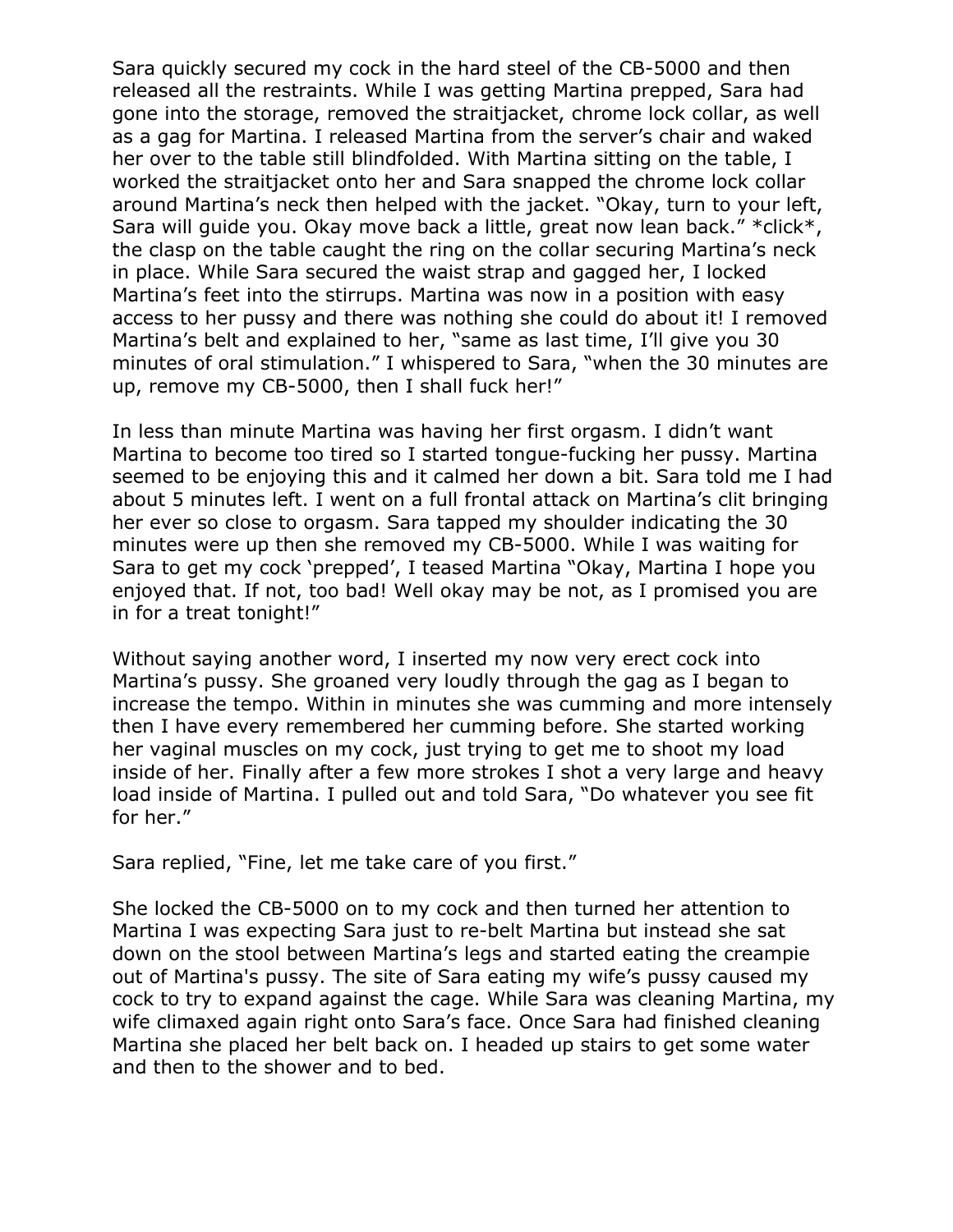## **Chapter 42: The Rough Install and another Friday Night**

The next morning I awoke late to discover Martina had already left for work. After getting dressed for install work, I headed down stairs to see what the girls had cooked up. The kitchen and the house as well were empty. I was puzzled at first until I found note on the fridge, "Ron, Out shopping with my sister today." I had lost track of the day of the week, not realizing today was Thursday and Sara was off. I rummaged through the fridge and found some left over Spanish Omelet, not really enough for a complete meal. A little more searching and I found some tortillas. A couple minutes in the microwave and some sour cream and salsa I had myself a Mexican style breakfast burrito.

I headed out the garage to get my tools for the install. It was cool morning, a bit unusual for August, must have stormed the night prior. While looking for my toolbox, I noticed Martina had taken the Hummer to work this morning. She would be home late tonight which, I was perfectly content with as I would be tired from the rough install. Went over to the storage garage where I found my toolbox. Back in the main garage placed the toolbox in the Jeep and headed towards Gary's office. About 30 minutes later I arrived over at the Deer Valley Airpark and parked in the rear of Gary's office. The key Gary provided me would not work. I was about to call him when I decided I would try the front door. I drove around to the front and tried the key in that door and it worked. Heading back towards the warehouse I saw Gary had spray painted the studs where the connection boxes were to go as well as the bare concrete floors for each work area. I deiced to get the server installed first as this would be the easiest part of the rough install, yet very time consuming.

Went back out the Jeep and grabbed the toolbox, the switch and router plus a couple connectors. After depositing those items in the server room I returned for the server and rack. The next two hours I spent drilling through the concrete to get the rack secured and grounded. Next step was to run a power supply from the UPS Gary had supplied to the rack. Since there was nothing else connected to the electrical system yet I tested the UPS. While the UPS only provides up to 15 minutes of uninterrupted power, it provides enough time to safely shut down the network server in the event of a power failure. I connected my laptop to the power supply and disabled the DC power option. The easiest way to test this was to have my notebook play music. If the music stopped when I cut the power then UPS was defective, if it continued to play music I knew everything was working. After some searching I located the electrical panel and hit the main breakers. What I had failed to take into account was the UPS had an alarm to indicate lost of power. I was not able to hear any music over this from where I was. With flashlight in hand I made my back to the warehouse and my laptop was still playing the music.

I silenced the UPS and checked the capacity. Due to the small amount of power being consumed by the notebook it indicated about 45 minutes before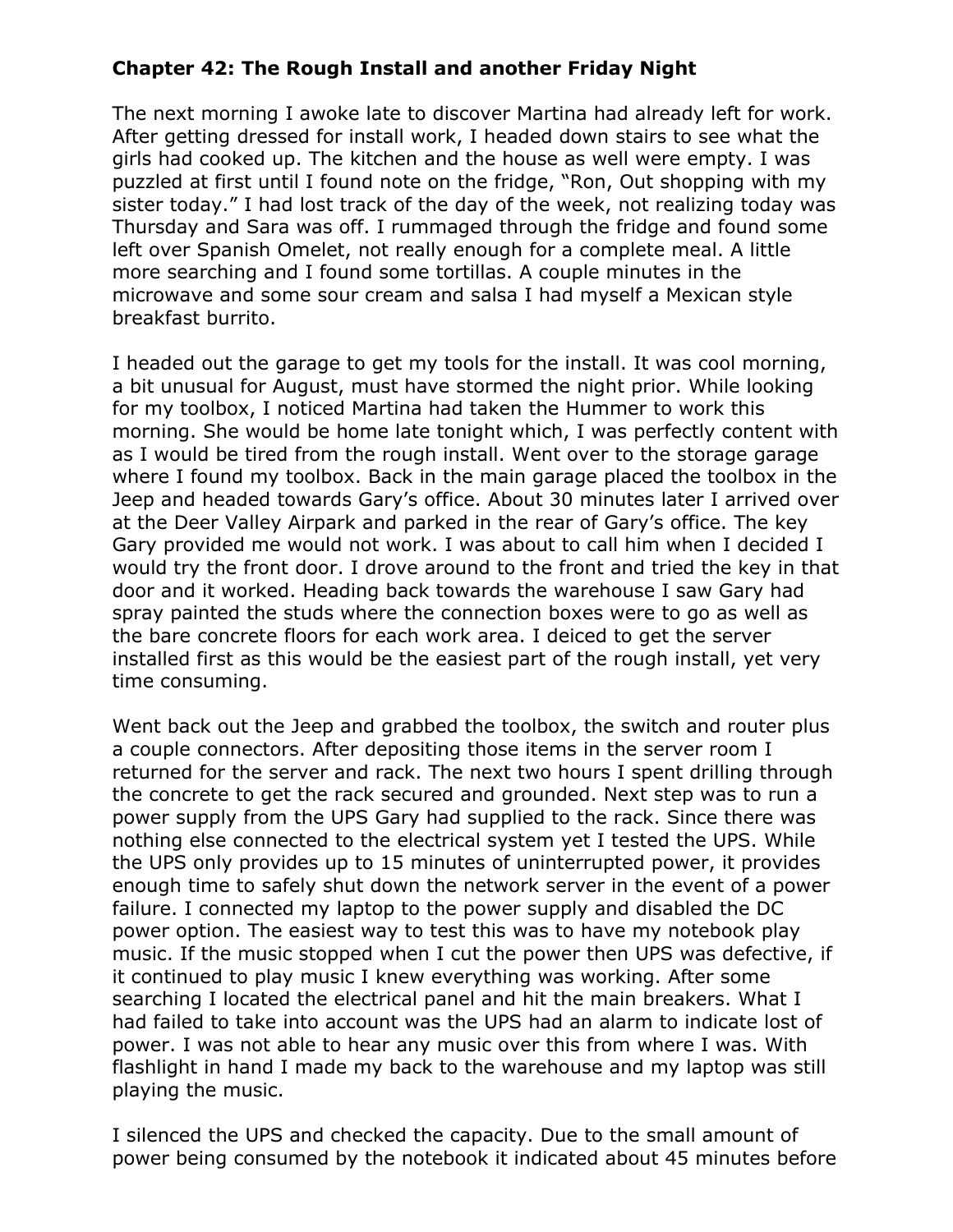the battery would be discharged. Satisfied with results, I re-enabled DC power and removed the laptop from the UPS. I carefully made my way back to front office and turned on the main breakers. Back in the server room, I connected the server and monitor to the UPS power supply and attached to the rack. Finally, I attached the router and switch to the rack and then connected it to the server. I checked my phone and discovered it was already 12:30 PM. I figured this was a good time to go get some lunch. After lunch I would get the connector boxes installed in the production area and if I had time the offices.

I pulled up a Google Map of the area to find out what restaurants were in the area. Discovered there was Sonic Drive-In a couple miles to the west. After a quick lunch at Sonic I returned to Gary's office to start installing the connector boxes. Went to drill for the first box and the batteries died. I had just put in a fresh set before I started, but drilling into concrete wore the batteries down fast. I looked through my toolbox and could not locate another set. I was in luck; I had a spare set in the Jeep. I made a note to put a couple sets in my toolbox. After changing the batteries out I was able to get all ten connector boxes installed in the production area. My cell started ringing, a glance of the Caller-Id indicated it was Gary, "Hey Ron, Gary how's the install coming?"

I explained, "Well, the server took a lot more time than I was expecting but that was only because I tested the UPS."

Gary asked, "Did it pass?"

I replied, "Yes, it did what it was suppose to and work fine. I just finished getting all the connector boxes installed in the production area. I'll do the front office before I leave."

Gary inquired, "I know this may not be the best time to ask, but what kind of expandability do we have on this network?"

I informed Gary, "You have a 24-port switch and 20 workstations, so for now you can add 3 more workstations. If you want to add more you will need to either get a bigger switch or better just add on another switch. The rack will fit either 3 dual layer or 2 triple layer switches."

Gary was confused, "What do you mean by dual and triple layer."

As simply as I could I explained, "On these types of switches a 'layer' is 12 ports. So a dual layer is 24-ports and a triple layer is 36-ports. You could have up to 72-ports or workstations connected, but I would not recommend doing this as your server could not handle that huge of a load. I would not recommend going more than 48 workstations."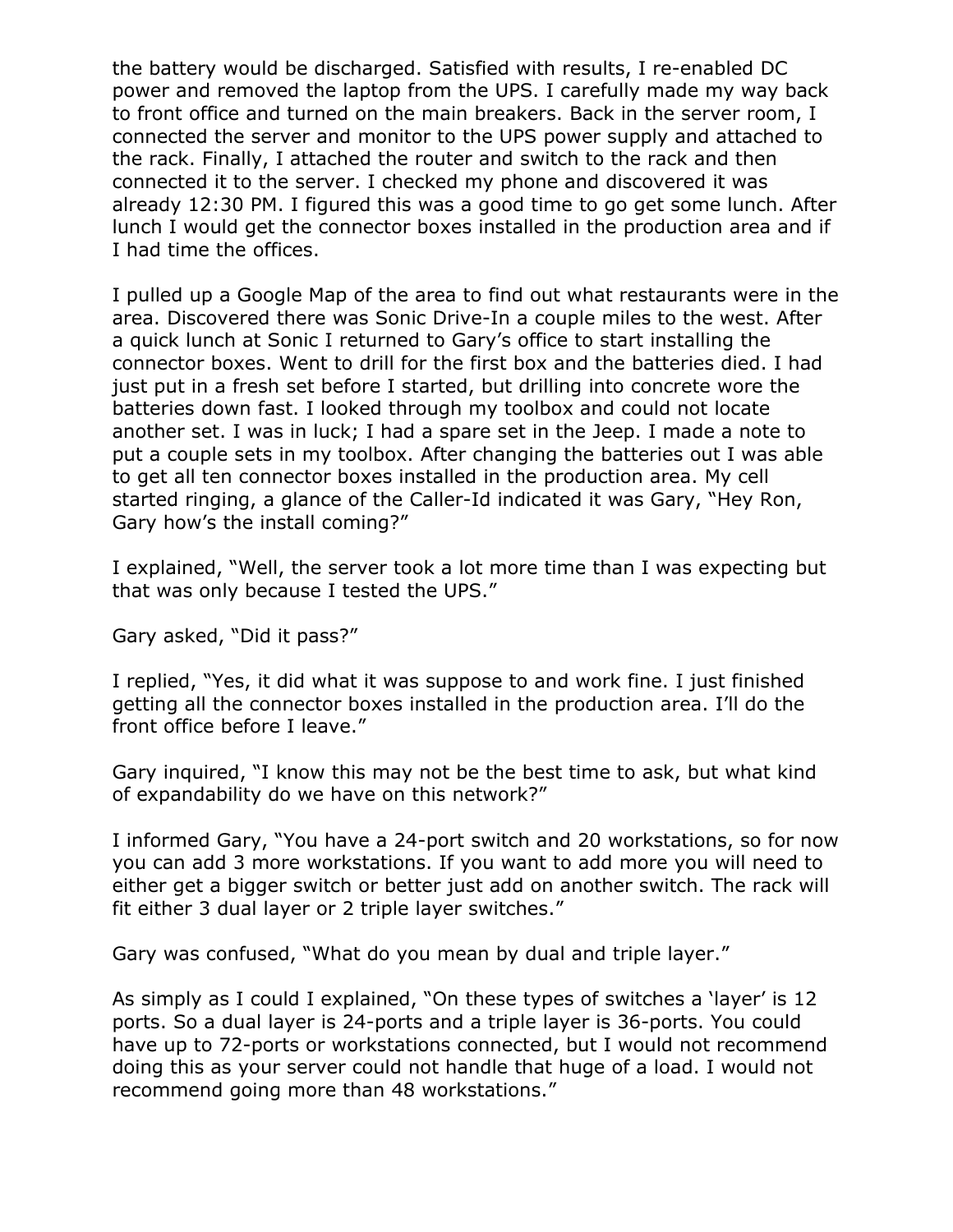Gary replied, "Okay, that gives me some ideas of the limits then. I was thinking in the future of adding another computer in the front office as well as my office. Do we need to have connector boxes for them."

I explained, "You don't need connector boxes, but it looks better and is much easier if you have boxes already dedicated. I mean you could fish an extra line through the ceiling and the walls, but that is time consuming. Else, you can just run a cable across the room, but that is rather tacky and someone could trip over it. If you want to have extra computes in the future for yours and the front offices I can install dual connector boxes."

Gary nervously asked, "How much trouble would that be?"

I let him know, "At this point in the install, it is no trouble. Just got to make sure I mark those as dual boxes so when Andy and I run cable we drop 2 lines in those boxes. I'll have to check in storage to see if I have any dual connector boxes. "

Gary informed me, "I have Maya's belt ready for her initial fitting and trial. I'll bring it out when I come late tomorrow evening."

I let Gary know, "I am about to call it a day here, just get the area cleaned up and I'll be on my way home."

After I hung-up with Gary I marked on the main plans for the front and Gary's offices to get dual connector boxes. After packing up my tools and picking up all the plastic bags from the connector boxes, I headed home. The weather outside was getting bad, very strong winds and I could see a huge wall of dust heading towards the valley. I called Andy to warn him of the impending storm only to find out he was already on his way to the house. 30 minutes later I arrived home to find everyone in the living room watching the news.

Wasn't sure what we were going to do for dinner since it was Sara's day off. Many times even though it is her day off she will still make dinner.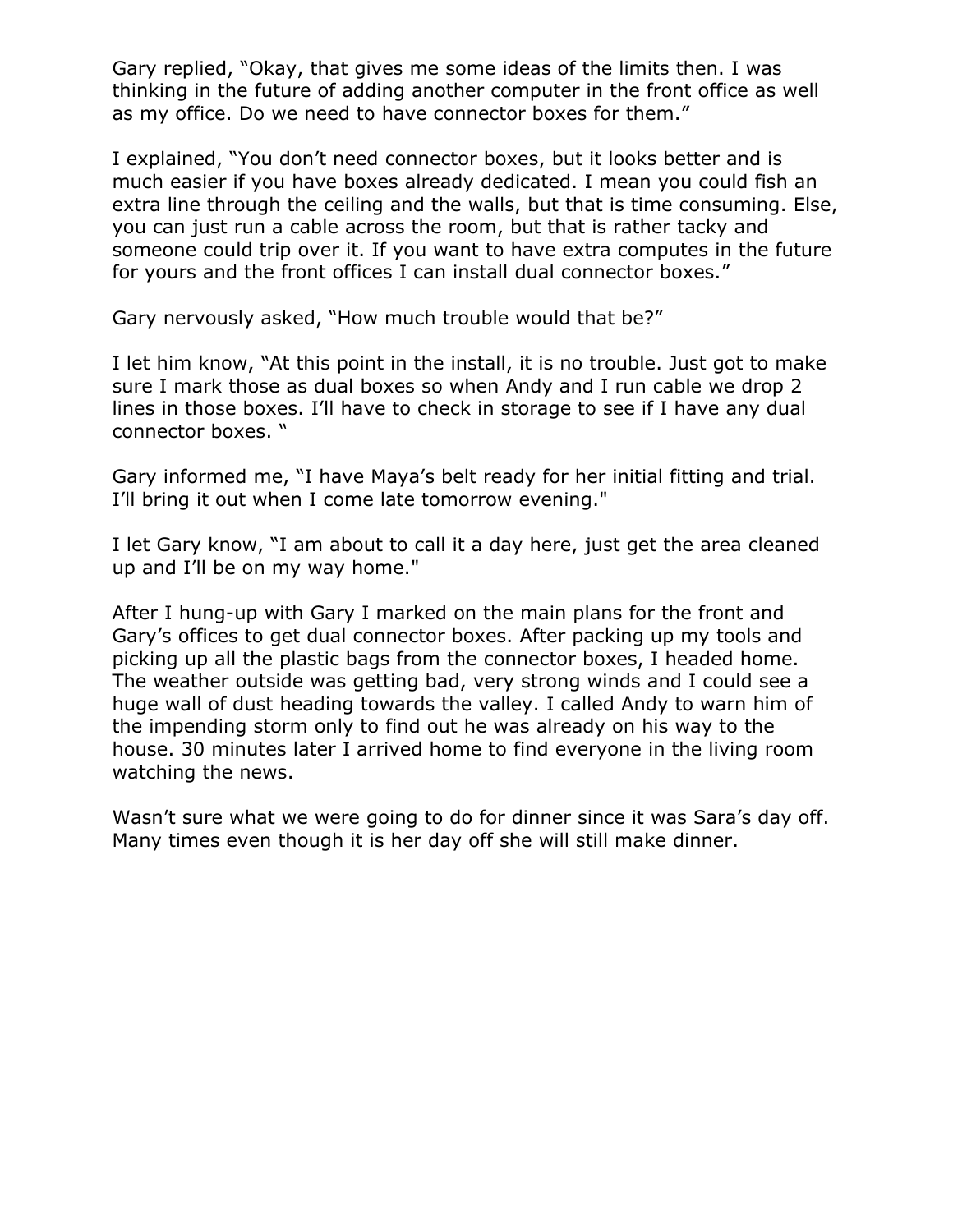I asked, "So what are we doing for dinner tonight?"

Sara replied, "It's my day off and I don't wanna cook."

I asked, "Okay, shall I call Vinnie's Pizza, They'll Make Me An Offer I Can't Refuse?"

Sara seemed content, "Fine with me, they deliver and there will be little to clean up."

I called up the pizza shop, "Vinnie's Pizza at Desert Oasis, We'll Make You an Offer You Can't Refuse!"

I advised, "I would like to place an order for delivery."

They asked, "Are you a Desert Foothills Oasis resident?"

I replied, "Yes we are. Lot 13 the Merlot's"

The person taking the order got excited, "Oh lot 13, our driver really likes you! What would you like tonight?" We ended up ordering a party platter of several pizzas, wings, bread and couple bottles of soda. "Okay, that'll be \$55 and should be to you in no more than 20 minutes." In about 15 minutes the same kid that had delivered a few weeks back was here tonight. The girls, including Lindsay were wearing all white tonight, white corsets, white Capri pants, along with the white thigh-highs that Jason had given me an entire case of. While I was paying the driver, "Ladies why don't you help this poor kid with all the this food."

Lindsay took the sodas, Sara the Pizzas and Maya grabbed the wings and bread. The poor kid was heaven and didn't know who to take his eyes off of. I tried to get his attention, "Here's \$100 keep the change as your tip."

I knew he was more focused on the girls then anything else has he took the money without it registering he was getting a \$45 tip, "Oh, thanks have a good evening."

I wondered did he like delivering to us for the girl's or the huge tits, I mean tips or both! Andy asked, "How's Gary's install going?"

I gave him a progress report, "So far, so good. The server is installed and connected into the UPS. The UPS tested fine and appeared to be working perfectly. A couple minor modifications by Gary today, we are going to install dual-boxes in his office and the front office."

Andy seemed confused, "Why, is he getting more workstations."

I explained, "Not now, but he thinks he might in the future, so it is best we wire those offices for two workstations now."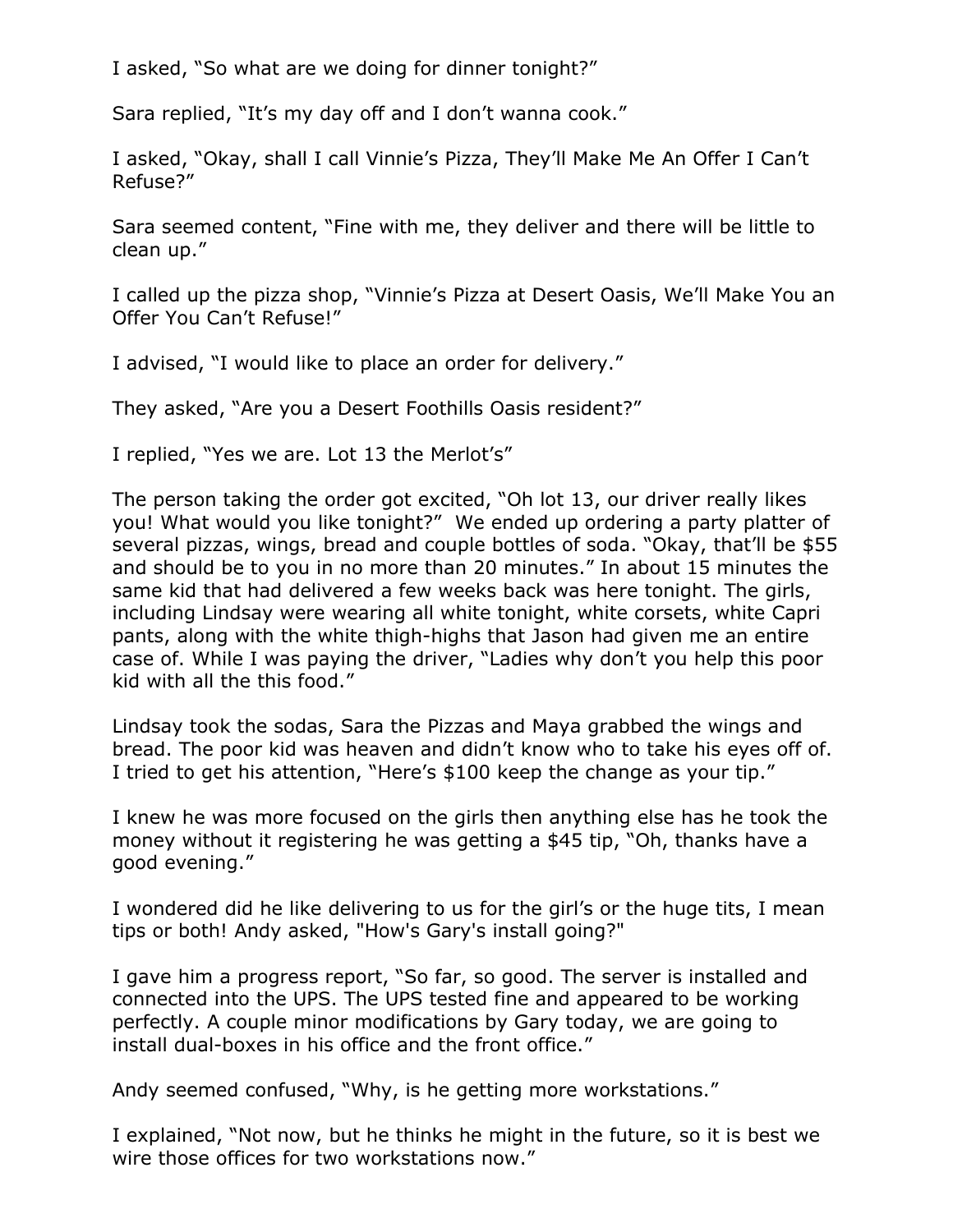Andy commented, "True, beats the heck out of having to do a wall fish or running a line across the floor. So what do you still have left?"

I advised him, "Just the two offices and warehouse, but it should go quicker tomorrow since I won't be installing a server."

After dinner, Andy and I went to bed (not together) while the 3 girls went downstairs to play. I woke up early Friday morning and from what I could tell Martina had not come home. Got dressed again for a rough install and headed into the kitchen. Sara was back in her uniform and was the first to see me; "Martina is asleep in the library."

I informed Sara, "Well I am going to be going as soon as I finish breakfast. I need to finish Gary's rough install today so Andy and I can run cable tomorrow. Where's Maya?"

Sara replied, "She's in the great room."

Maya was in the 'Lady in Red' today, "Good Morning Miss Scarlet!"

Maya looked up, "Miss Scarlet? Oh the all red, I get it now!"

I told her, "Hey, Gary has your belt ready and will do an initial fitting tonight when he arrives."

"Oh wonderful, I suppose I should get cleaned up down there?" she asked

I informed her, "Good idea since you will be wearing the belt for a couple weeks. I need to get going so will see you tonight."

Back at Gary's office, I parked in the rear and waked to the front of the building to let myself in. I was able to open the warehouse door from the inside and parked my Jeep in the warehouse. Before I had left, I did mange to find a couple dual-boxes for the offices and added a couple sets of batteries in the toolbox. I went ahead and installed the dual-boxes in the offices first. After a few hours I had finally, installed the last of the connector boxes in the warehouse area. After retrieving all the plastic bags and my tools, I loaded everything into my Jeep and park it out back. I closed up the office and walked back to my Jeep.

Right before I was to leave, Gary called, "Ron, were you able to finish today?"

I informed him, "Yep, just finished. Andy and I should be running cable tomorrow. "

Gary advised me, "I'll be out to the house in about 3 hours, stopping for dinner first."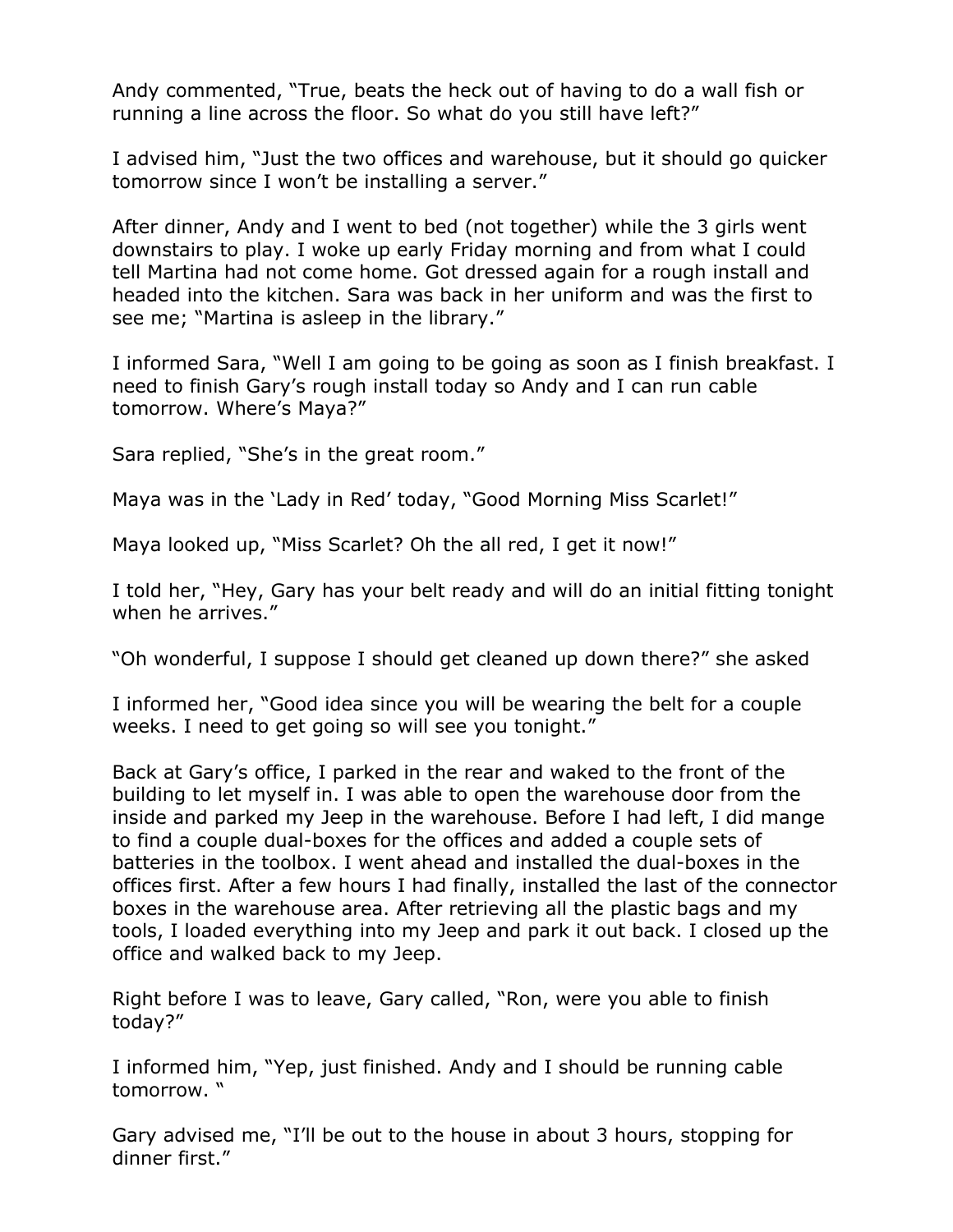"You've got Maya's belt?," I inquired.

Gary let me know, "Sure do, it should fit her perfectly."

I called back to the house to let Maya know of Gary's approximate arrival. Just as I was finishing up with Maya, "Oh, wait Ron, Sara wants to talk to you."

She handed the phone to her sister, "Ron, the weather up here is very nice tonight how about grilling salmon?"

I commented, "Not a bad idea have Andy and Lindsay checked-in yet?"

Sara advised me, "They called a few minutes before you did and will be here in a couple hours."

"Okay, I'll stop at Safeway on the way home. Did you want me to get some potatoes as well?" I asked.

Sara told me, "No, we still have 10-pound bag in the pantry, Maya and I will get going on those in a few minutes."

While heading north on the Pima Highway, I passed the Desert Camp's Safeway store and realized how good we had it as well. As I was about a mile away from the community I notice new 'services' signs along the highway. "Desert Oasis Parkway, Next Exit 1 Mile, GAS – FOOD." I did recall the association talking about getting Highway Service signs installed in hopes of bringing some more business to the gas station as well as the food stores.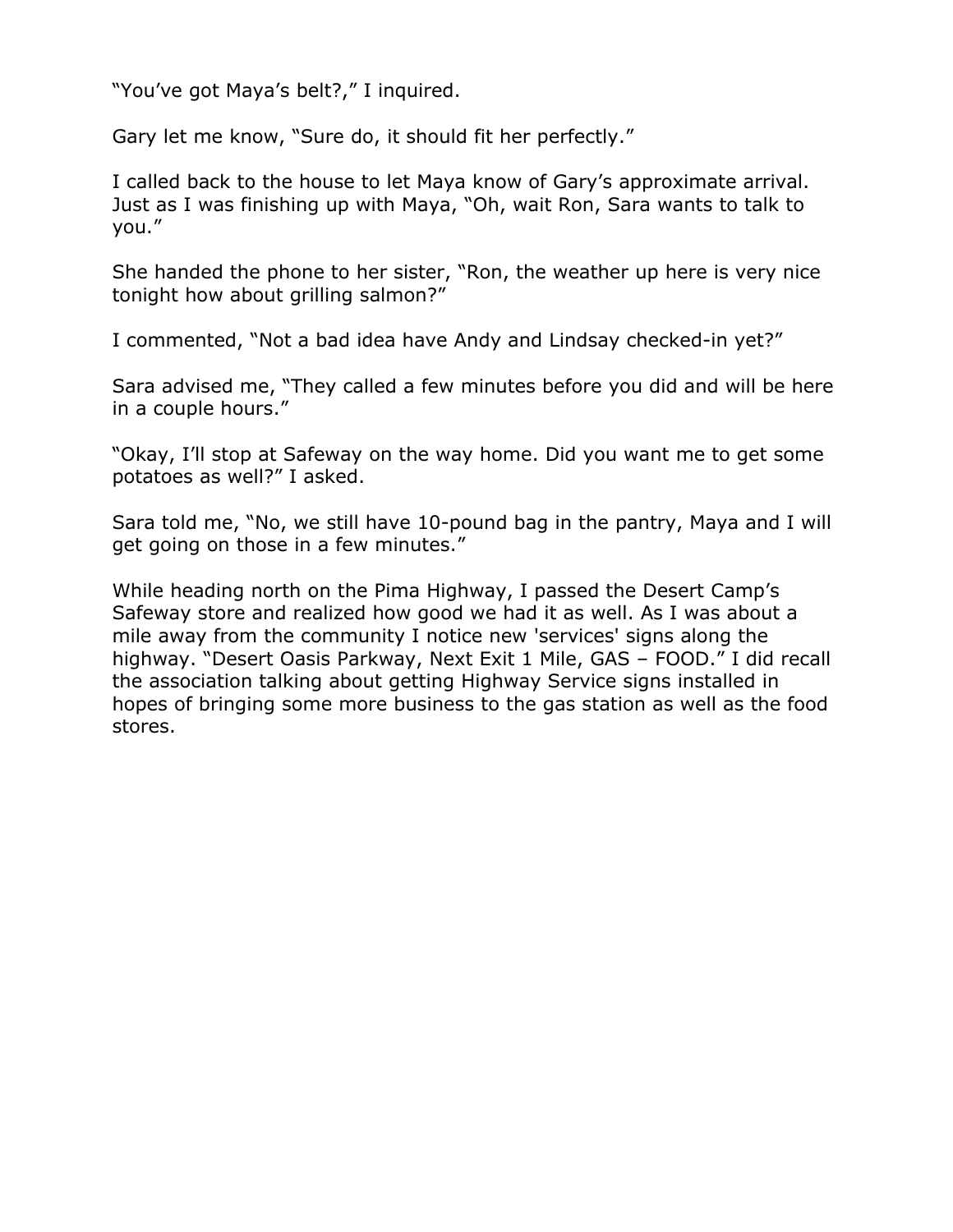Further on I notice another sign, "Desert Oasis Services. Gas – Shell. Food – KFC, A&W All-American Foods, Vinnie's Pizza." I exited on to Desert Oasis Parkway and made my way to the Safeway on Market Place. I picked up a couple pounds of Salmon and headed across the bridge into the Desert Foothills Oasis community. When I arrived at the house I saw the McGrawl's Lexus in the driveway.

Lindsay was sunning herself on the pool deck while Andy was getting the grill fired-up.

I asked Andy, "Is it almost ready to go?"

Without looking up he replied, "Just about, I would give it another few minutes."

I let him know, "I still need to get the fish prepared, be back soon."

I headed into the kitchen and found Sara and Maya, Sara was just finishing up with the potatoes and Maya was working on a huge salad. I went about getting the fish prepped and then helped Sara get the potatoes wrapped up to go into the grill. When we were done we had 10 foil-wrapped potatoes, which was puzzling since there were only 9 of us. Sara informed me Marc was bringing Martina home as he was getting her Hummer detailed over the weekend. Sara and I went outside to the patio and placed the potatoes and salmon on the grill. Maya had just finished the salad came out to join us on the patio, but soon ran off with her sister to the bathhouse. Both came back in a few minutes and dove in to the pool along with Lindsay, soon to be joined by a topless Martina.

Just as I was I putting the finishing touches on the salmon and potatoes, the familiar rumbled of Gary's and the girl's Harley's. The girl's went inside to freshen up while Gary walked up to me at the grill, "What's cooking?"

I responded, "Fish and potatoes."

Gary chuckled, "Good answer. So everything went well on the rough-install."

Giving Gary a hard time, "Good as is it could with you changing your mind all the time!"

"I promised no more changes! I have Maya's belt, think she can hold out until after dinner?," asked Gary.

I told him, "She's so busy with Sara, Lindsay and Martina right now, the belt is the last thing on her mind. She can wait."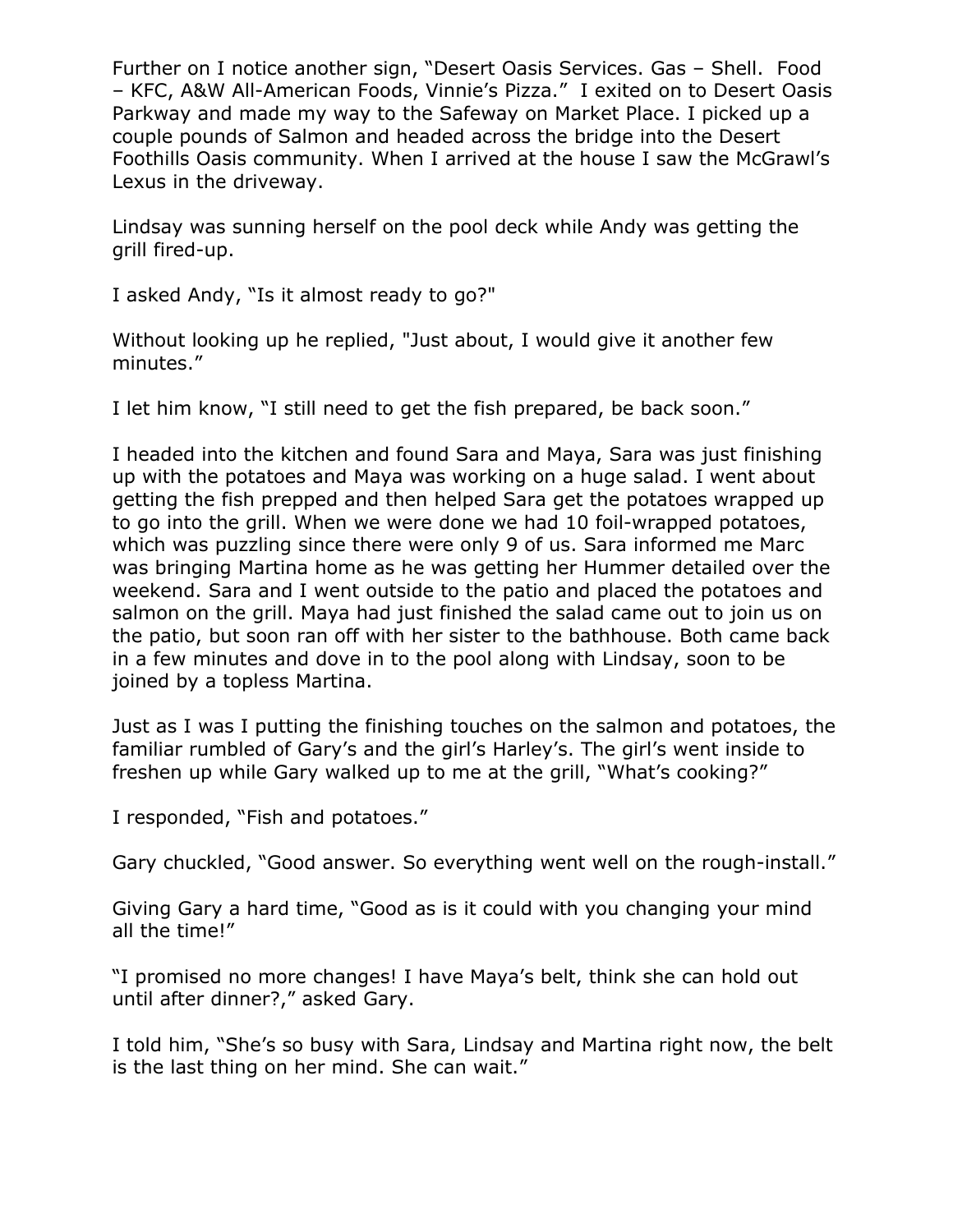## **Chapter 43: Maya's' First Fitting and the Main Install**

I was going to send Sara to let Marc know dinner was served but he came out with Bunny and Bambi, "Evening Ron, nice night?"

I had to ask, "So, what's this about getting Martina's Hummer detailed?"

Marc explained, "Oh that, I had a client who saw us driving up earlier in the week and offered to have it detailed over the weekend for half price. I'll pick her up Monday morning and she will have it back that afternoon."

I joked, "Wow, it takes that long to detail a Hummer?"

Maya returned to the house to get the salad while Marc and I started serving the salmon and potatoes. Martina sat down next to Marc and much to my surprised had put her bathing suit top back on! That evening it stayed cool and we enjoyed a superb meal under the stars. We all talked amongst ourselves, except for Sara and Maya whom finished their dinners first. The two girls made quick work of the grill and then started collecting the dirty dishes. Since this was our outdoor dining set, they used the sink on the patio island next to the grill to wash everything. While the girls were cleaning the dishes and the patio table the rest us sat by the pool and talked for the next half hour. Gary's girls announced they were heading down to the playroom as did Andy & Lindsay. Marc and Martina were off in the corner by the bathhouse doing who knows what. That left me, Gary along with Sara and Maya. The girls had finished drying off the dishes and put them back in the storage under the grill.

Gary looked at Maya and asked, "You ready?"

In a mix of nervousness and excitement Maya replied, "Yes."

Gary looked at me and I answered his question before he asked, "Same bat channel! Same bat time!"

"You and Sara please take the prisoner to the room and secure her," Gary instructed us.

Sara instructed Maya to put her hands behind her back. Maya, not knowing any better was caught off guard when Sara cuffed her wrists. Sara carefully lead her sister into the kitchen the up the stairs to the presentation room. We quickly had Maya undressed and spread-eagle on the bed. Gary appeared short time later with the belt and looked at Maya, "That won't work, I need to able to get underneath her. Plus I'll be using the bed for the belt parts."

I looked at Maya and then Gary then Sara, "That makes sense. Sara run down to the playroom and grab a couple *locking* spreader bars and 4 padlocks." I pointed to the eye bolt in the ceiling and the clamp on floor and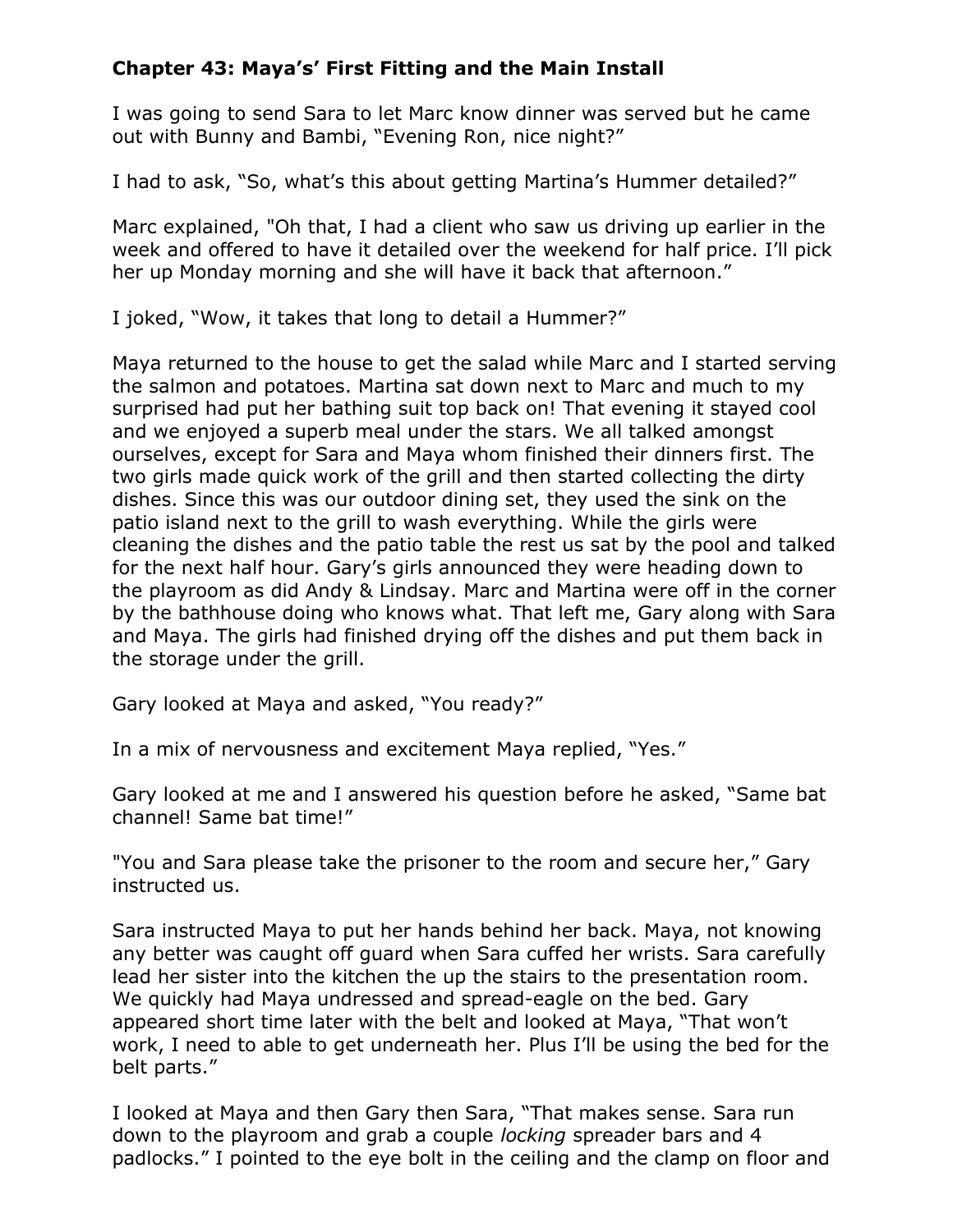explained to Gary, "I'll have her restrained standing in a few minutes. Help me get her off the bed."

Sara returned, out of breath with the two spreader bars and the locks. She quickly locked her sister's ankles to one of the bars. I connected the chain lead to the top ceiling hook and then locked Maya's wrists above her head onto the top bar. I looked at Gary who had setup all that parts on the bed, "Should she be facing towards the bed?"

Gary looked at Maya, "Impressive Ron, didn't even notice those before. Yea sure, point her my way but more towards the mirror, I want her to be able to see what I am doing."

Sara and I turned Maya so she could see Gary along with the belt parts on the bed. Once she was in the correct position, I clamped down the bottom spreader bar so she could not turn.

Gary looked around the room a bit, "Anything low I can sit on, a stool or…"

Sara interrupted, "How about an ottoman?"

Gary replied, "Yes, Sara that would work great."

Sara went over to Maya's suite and grabbed the bovine patterned ottoman for Gary. When she returned Gary looked at the ottoman, "Thanks Sara this is perfect and…um…interesting design."

I added, "I have an easy chair and lamp with the same fabric."

Gary not too sure what to make of all this, "Well, that is…um…interesting as well. Okay! Let's get started here! You okay with his Maya?"

Maya was still in state between excitement and nervousness, "I guess so."

Gary reminded her, "Now Maya, this is just an initial fitting and you will wear the belt for two weeks. If after two weeks everything fits well and you are ready we will move ahead and I'll insert the plug. Now let's see here…" Gary grouped her pussy, "I think you are ready judging by your wet pussy!" Maya blushed and Gary noticed, "Nice shade of crimson!" Gary unscrewed the ends of the piercing bars through Maya's pussy lips and inserted the 'locking buttons' through the bars and then reconnected the piercing. He did the top and bottom ones first and then on the middle one he showed us the button, "instead of being flat on top, it is threaded so a plug can be screwed into the button." The piercing through her clit hood was a bit of work for Gary but he was finally able to get it open enough to get the locking button inserted.

Once all the buttons were in place, Gary warned Maya, "Okay, here goes!". He carefully positioned the front shield of the belt, after ensuring everything was lined up correctly he slid it into place. Next he connected the front shield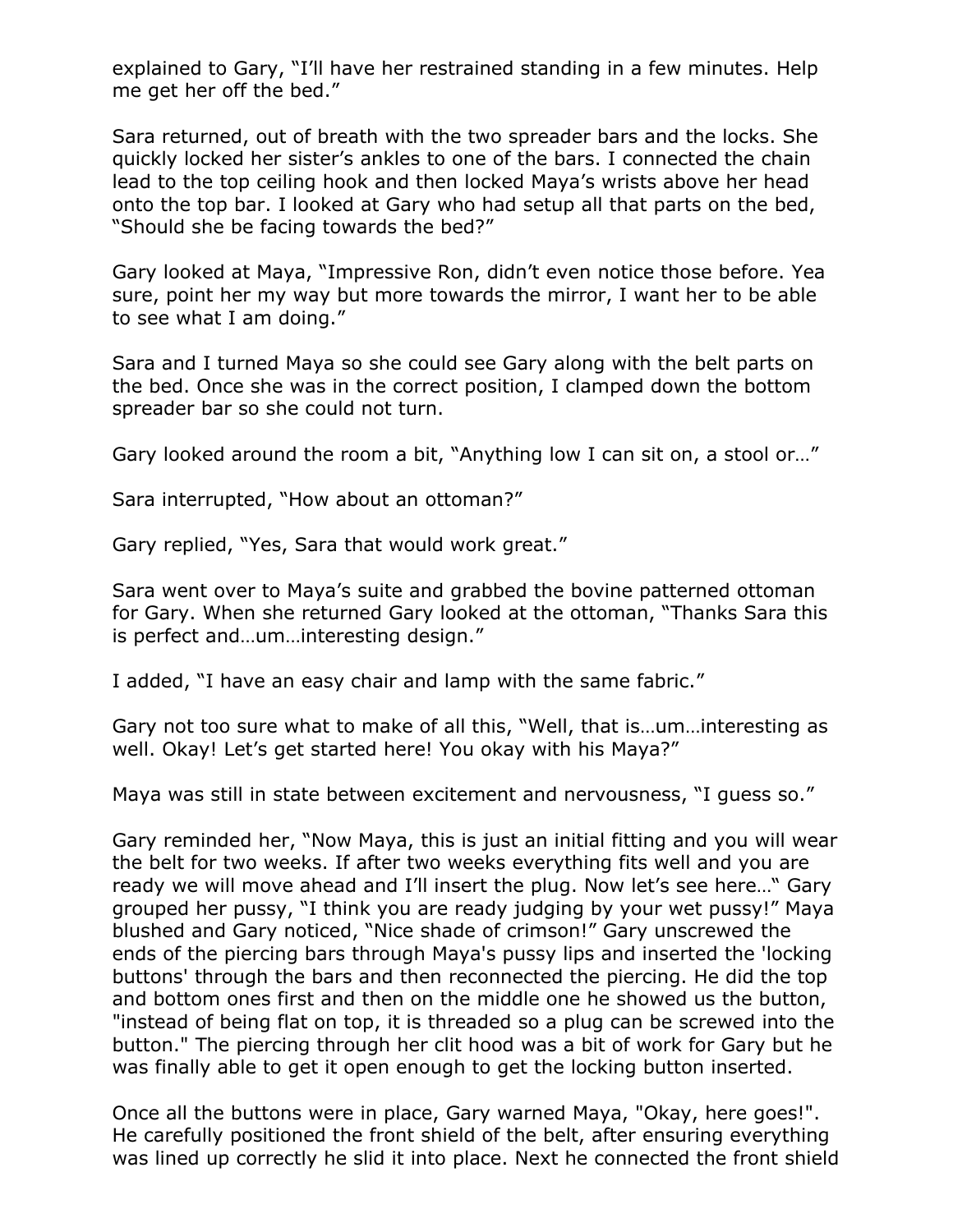and the two ends of the waistband together and threaded the lock into place. He asked Maya, "Any pinching or pressure other than the tightness around the waist?"

Maya replied, "No, feels good so far. A slight pull on my pussy but I am sure I'll get use to that"

Gary impressed, "That is normal and you will get use to that. Okay, if you have any problems let Ron know so he can get the belt off and he'll let me know."

Maya just stood in the front of the mirror inspecting the belt, trying to pull it off her waist and trying to pry the front shield way from her pussy. No luck the belt was secured and would not budge. It was fairly late in the evening and I was tired from all the work I had done earlier in the day. I excused myself and told Sara to take care of our guests and went to bed.

The next morning I awoke a little before 7:00 AM and noticed Martina was not in bed with me. After freshening up and getting dressed I headed downstairs into the great room. The library door was cracked open so I took a quick peek inside. Martina and Marc were asleep on the sofa. Andy and Sara were in the kitchen when I walked in. Andy greeted me, "Buenas Diaz Senor Merlot!"

I commented, "You know when I first met Martina she was teaching me Spanish!"

Sara came over with plateful of blueberry pancakes. I asked, "How's your sister?"

Sara replied, "I think she finally calmed down enough around midnight to get to sleep. I am going to let her sleep most of the morning."

Andy asked Sara, "Hey if it is okay with Ron, do you want join Lindsay shopping over at Desert Ridge?"

Sara informed him, "Sure, but only if it is okay with Ron."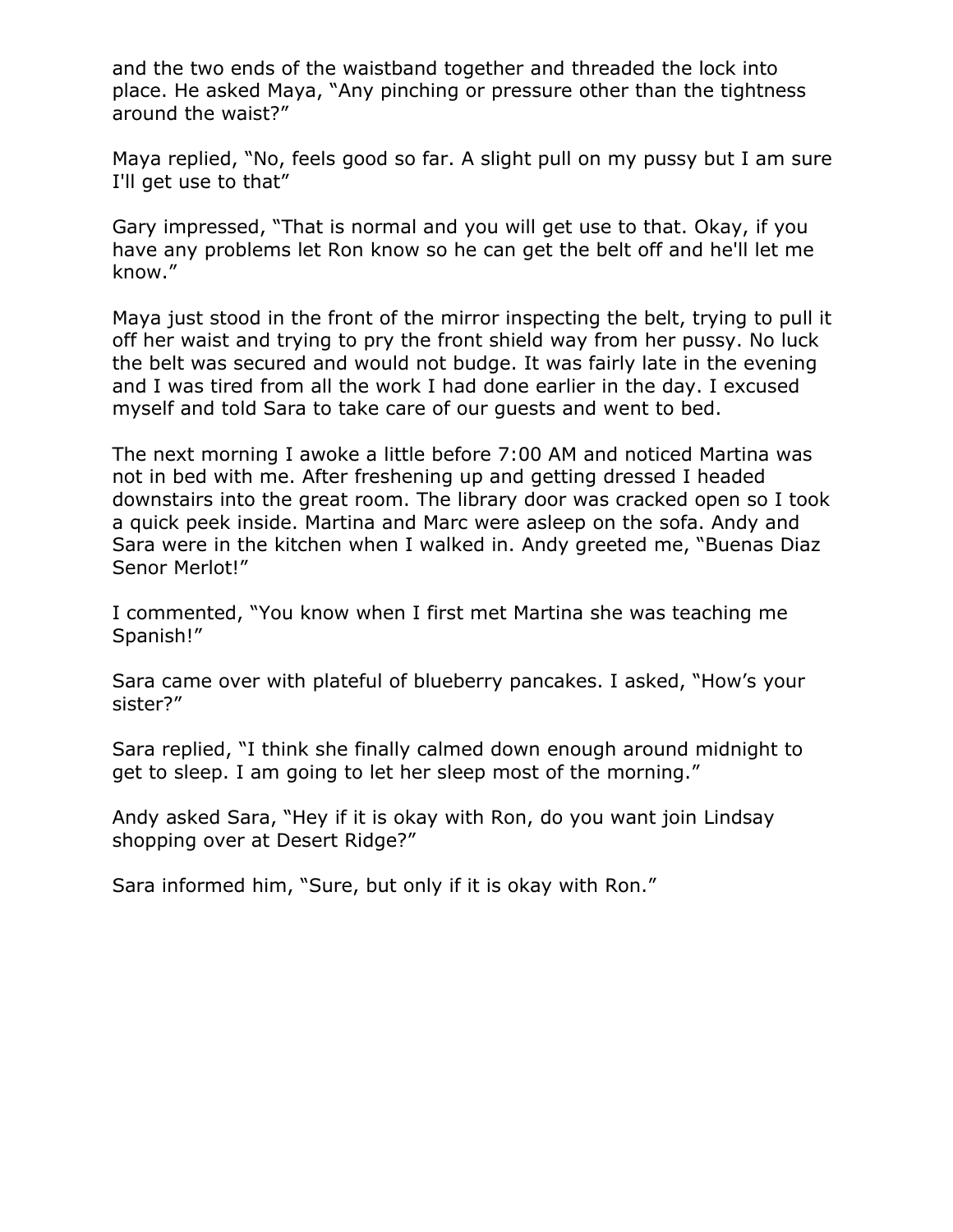Being the evil step mother, "But she has this work to do as the Zinfandel's did spend the night. Plus, I am afraid to see what condition Martina and Marc left the library in. But, I suppose since you have been so good, I could let you go to the ball…I mean mall! Now go change!"

Sara went up stairs to find Lindsay so they could coordinate outfits. I commented to Andy, "Your wife sure gets Sara out of her shell."

Andy apologized, "Sorry about that Ron."

I reassured him, "No, nothing to be sorry about, it's all good. Sara needs to get out and interact more instead of being cooped up in the house all the time."

A few minutes later Sara and Lindsay come down the stairs, both in black leather vests, long skirts, black stockings and high-heeled ankle boots. I turned to Andy, "Looks as if they're ready, you?"

The four of us piled in to my Jeep Wrangler and made our way out of the driveway. I noticed they were starting to stucco Gary's house. Andy commented, "Moving quick on that aren't they."

I informed him, "Well, there is still a lot to do inside and it is not suppose to be done until early November."

We exited the community on to the bridge over the Thirsty Cactus Wash as we came to the four-way stop at Market Place, Sara pointed to some signs, "Are those new?"

I looked over at the sign on the right, "Right Lane. Pima Highway North to Cave Creek/Carefree." On the left, "Left Lane. Pima Highway South to Loop 101, Scottsdale, Phoenix, Rio Verde (via Dynamite Blvd). "Yep, the community association put up a bunch of new signs yesterday in an effort to help the Marketplace."

I headed south on the Pima Highway and continued to the westbound Loop 101. As I was exiting at Tatum Blvd, I asked the girls, "Any where particular, want to be dropped off?"

Lindsay made me proud, "How about over at the Target Greatland?"

"Thanks Lindsay, that very nice of you. Shall we pick y'all up at the theatres?," I asked.

"That sounds good Ron!," was her reply.

I stopped in front of the Target Greatland and the girls hoped out and disappeared inside. Andy asked, "What was that all about?"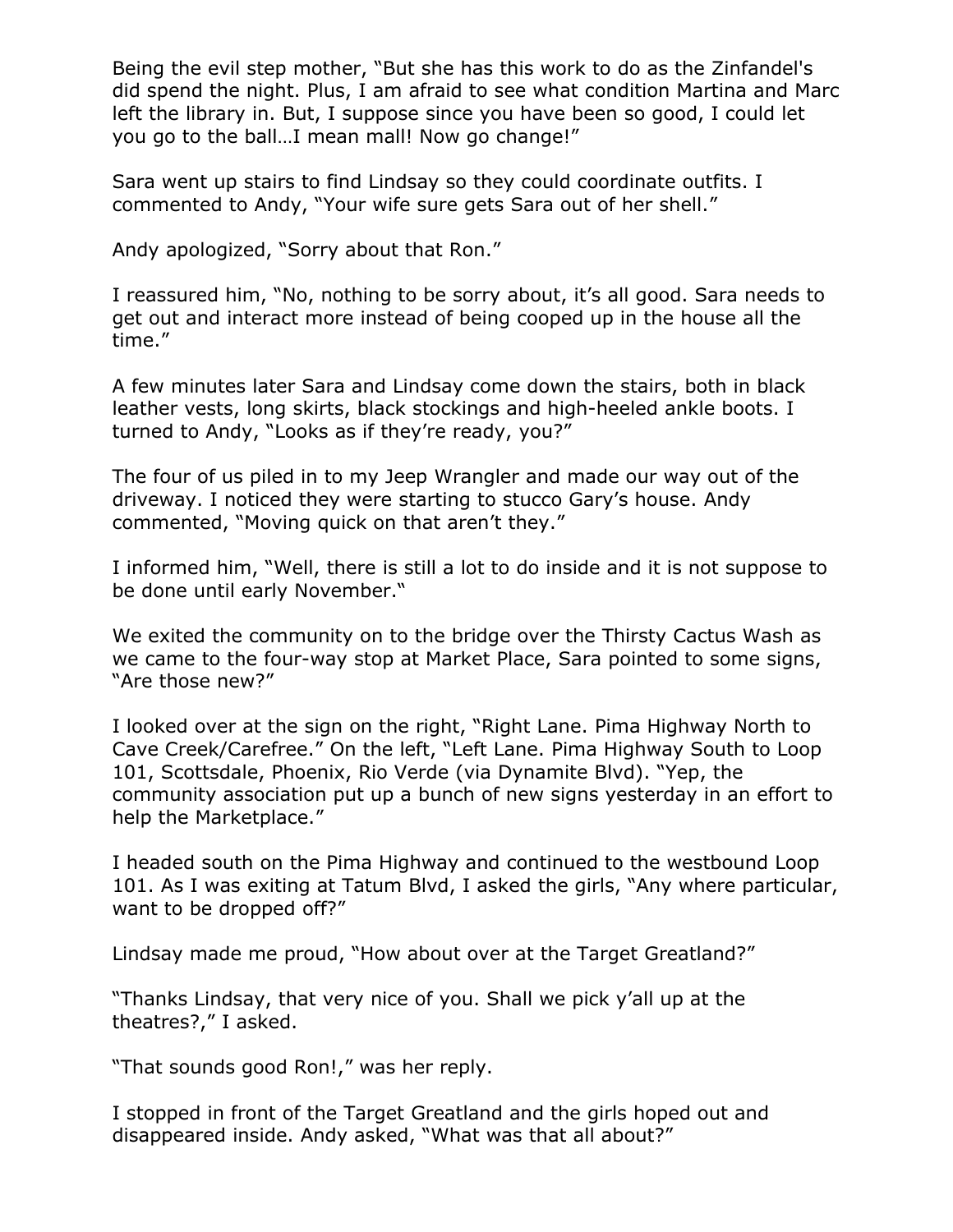I explained, "What, oh you don't know do you? Okay, before I started the AZOutback consulting, I use to work for Target Corporation's Mervyn's stores. It started out as full time and I did the computer work on the side. Then things changed, I had more computer jobs than I could handle with my full time schedule. I went part time and started doing to computer work full time. When I came to Arizona I stayed with the corporation and I am still with them today as a consultant for the Target Stores. Rumor has it they are going to be selling of Mervyn's soon."

We arrived at Gary's new office. I told Andy, "Go ahead and drive around back and I'll open up the rear door."

I got out and Andy drove the Jeep around the back. Just as I was going in a Roadrunner Express truck pulled up front. The driver jumped out and asked, "ACME BDSM?"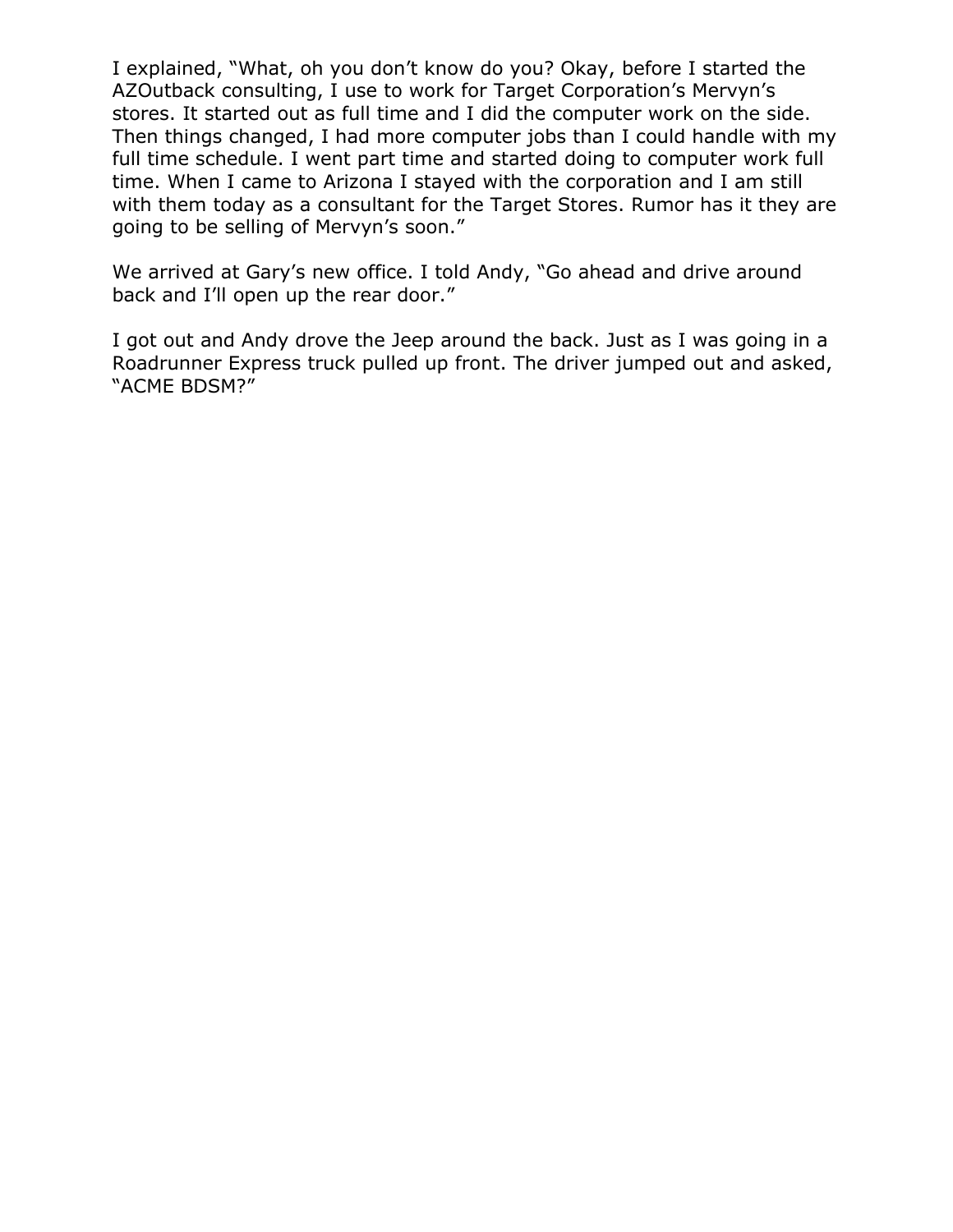I asked, "Yes how I can help you?"

The driver informed me, "I have a delivery from ACE Cable Services."

I instructed him, "Bring it around back, to where my Jeep is back there."

The Road Runner guy drove around back and I met him and Andy when I opened the loading bay door. I told Andy to park the Jeep by the office so the Roadrunner guy could park his truck inside. 1000' spools of CAT-5 cable weighed about 25 pounds a piece, so having him unload the right into the warehouse would make things easier on all of us. The driver backed in and I helped him unload the two spools in the future server room. I gave him a \$20 tip for his troubles.

I gave Andy the grand tour and ended with the server room. Andy looked, "Um, no ventilation," pointing to the ceiling.

I informed Andy, "Gary has contractors coming in Monday to install ventilation and a door along with the other modifications to the building. That and the fact there are no workstations is why I have not fired up the server yet."

Andy relaxed a bit, "You had me worried for a moment. So, where should we begin?"

I decided, "How about the front office and then Gary's office as we need to run dual lines for both."

I took us over an hour just to run the two lines the front office, but then it was the farthest from the server room. I made a note on the floor plan for the front office portion, 'Port 1/Port 2'. Next we did Gary's office, that only took ½ hour and part of that was because we ran into an unexpected firewall. Luckily I had some conduit and flashing in the Jeep for just such an emergency. By this time both of us had finished with Gary's office we were starved. Andy came over as I was connecting the cables into the box, "So, what's to eat out this way?"

I told him, "Let me finish getting this connected and I'll look. You have the site plan there go ahead and note for Gary's Office, 'Port 3/Port 4."

Andy marked on the plan and repeated, "Port 3/Port 4, got it."

I connected the cable into Port 4, "Okay, let me pull up this area on Google. Hmm, let's see here, we've got Sonic, Blimpe's, McDonald's, Wendy's…"

Andy jumped in, "Wendy's sounds good."

I checked, "Okay, that is on Deer Valley west of 22<sup>nd</sup> Ave. I'll meet you up front."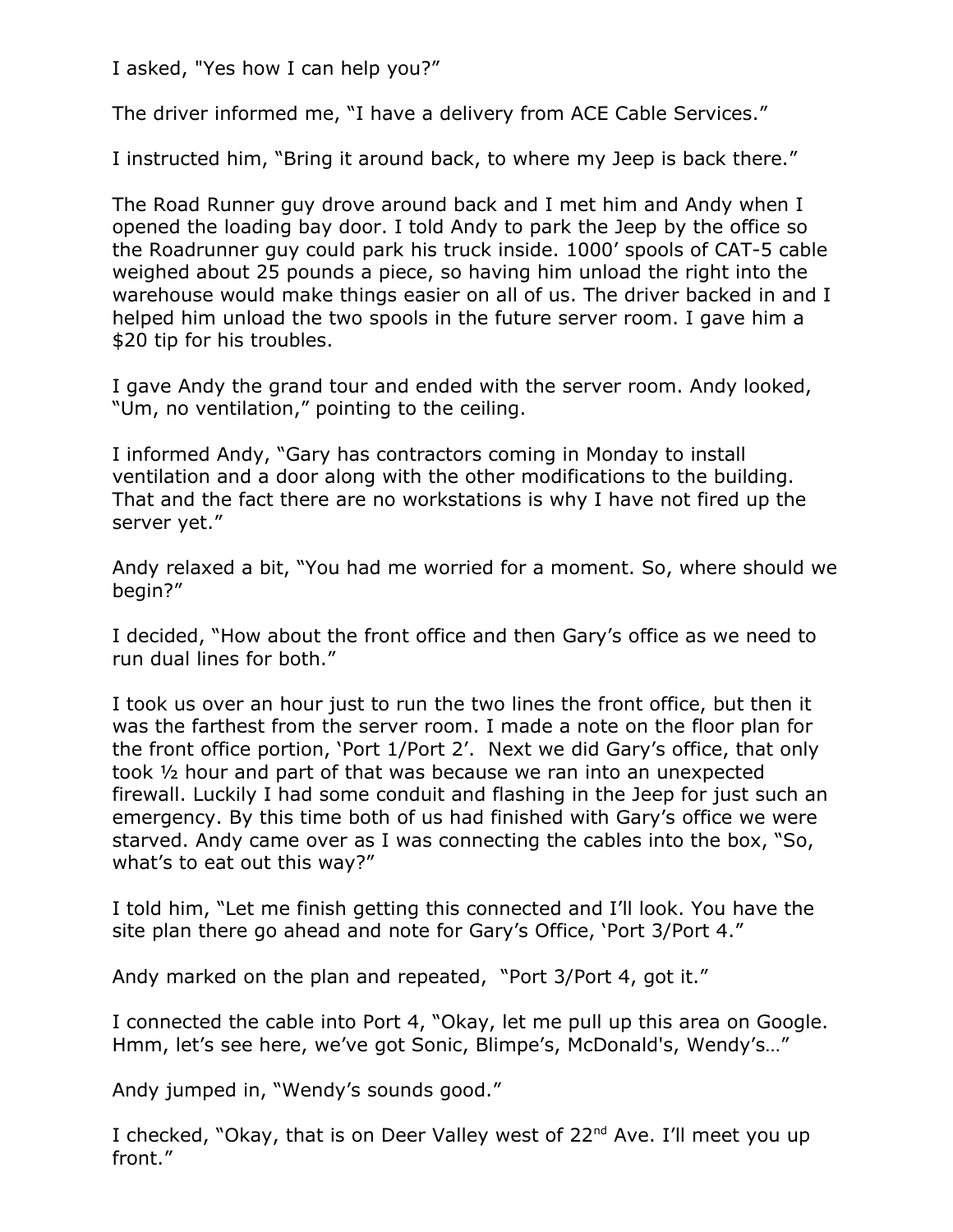Andy hoped into my Jeep and drove out of the building towards the front door. I closed and locked the loading bay door and met Andy out front. "Okay, make right here and then a left at the light." We approached 7<sup>th</sup> Avenue and told Andy to keep going. We came up to  $19<sup>th</sup>$  Avenue, "Okay, should be on the left just past this light."

Back at the office we spent the rest of the afternoon wiring the production area. We were just finishing 14<sup>th</sup> port wired when my cell started ringing. It was Sara, "Hey, it is almost 6:00 PM when are you coming to get us?"

Surprised, "Yikes, did not know it was so late. We are almost done here, we should the there in another 30 minutes or so."

Sara advised me, "Um, the weather is getting kinda crappy so we may want to order out tonight."

"Should we call Vinnie's again and who still at the house?," I asked

She informed me, "Marc is staying until Monday morning and Gary and his girl's are suppose to be back tonight they went to the design center for their house. So best bet is to order a couple party combos."

I was trying to get the connector attached to the  $14<sup>th</sup>$  port when she called, "Hold on a sec Sara. Andy, port 14 is done, go ahead and start loading the Jeep. Sorry 'bout that, okay I'll call them when we pick you two up. Still at the theaters?"

Sara replied, "Yes we are."

As promised Andy and I met the girl's at the theaters. Sara was right about the weather, the sky to the east was very dark and you could feel the increased moisture in the air. No doubt we would be in for some wild weather tonight. I guided Andy out of the center, "Just go up here to Deer Valley Road and make a right. Follow it to 56<sup>th</sup> Street to the south and you can get on the Freeway from there."

We came up to 56<sup>th</sup> Street and Andy noticed an unusual traffic sign, "Left Lane Must U-Turn? Never seen one of those before!"

Once on the freeway I called up Vinnie's, "Vinnie's Pizza at Desert Oasis. Shall this be for delivery or pick-up?"

I specified, "Delivery."

They asked, "Desert Foothills Oasis resident?"

I replied, "Yes, Lot 13."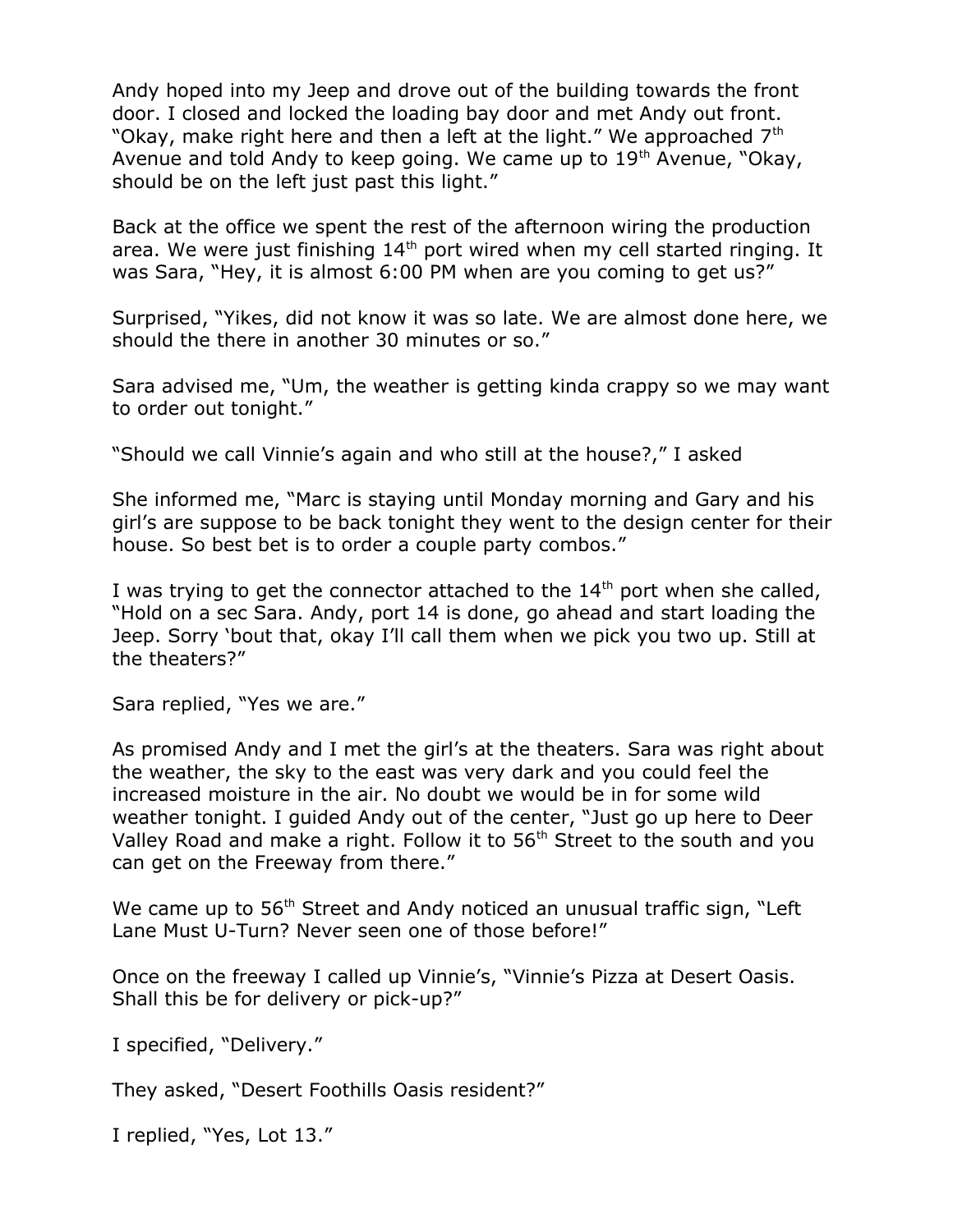The owner was a little slow but caught on, "Okay lot 13…oh lot 13…Hey Drew! Your favorite customers are placing another order!"

I replied, "Ah yes we are a favorite of Drew's."

She asked, "What can we do for you this rainy night?"

I commented, "Oh it is raining up that way, we are coming back from Desert Ridge right now."

She replied, "Yep been coming down hard for the last 30 minutes, been great for business!"

I agreed, "I can imagine. Let's do 2 party combos."

She recapped, "Okay rainy night discount, preferred customer discount plus tonight's special is the party combos, \$47.77 will be your total. Give us 45 minutes on this as we are super busy tonight."

I informed her, "That is fine we should be back by then."

"Okay then…oh you said you are coming from Desert Ridge?," she advised, "Pima is closed between Jomaxx and Dynamite; the road is washed out you will need to use Scottsdale Road."

I thanked her, "Okay thanks for the head's up." I looked and saw we were approach the Scottsdale Road exit, "Andy exit here!"

Andy made a quick maneuver to exit and then asked confused, "I thought you said take this to Pima Highway?"

I explained, "I did, but the lady at Vinnie's said the storm has hit really hard up in our area and Pima Highway is washed out to the south. Hang a left here and take this up to Dynamite Blvd." After several minutes of delays and detours we were finally back on the Pima Highway approaching Desert Oasis Blvd exit. We noticed yet another new sign just east of Market Place on the bridge to the community entrance, 'Desert Foothills Oasis Community Entrance. Private Road – No Outlet.' As we approached the guardhouse we noticed the Zinfandel's were in front of us in Marc's BMW and the rain was starting to come down quite heavy. I told Andy to pull up on their right and roll down the window, "Gary, follow us, you can park in the garage next to us since Martina's Hummer is being detailed."

Luckily they had parked their bikes in the storage garage and had Marc take them to the design center. We had to crawl through the heavy rain to the house, but finally made it into the shelter of the garage. Gary's girls along with Lindsay & Sara headed up stairs into the house to dry off while Gary stuck around to talk to Andy and I, "So, how did it go?"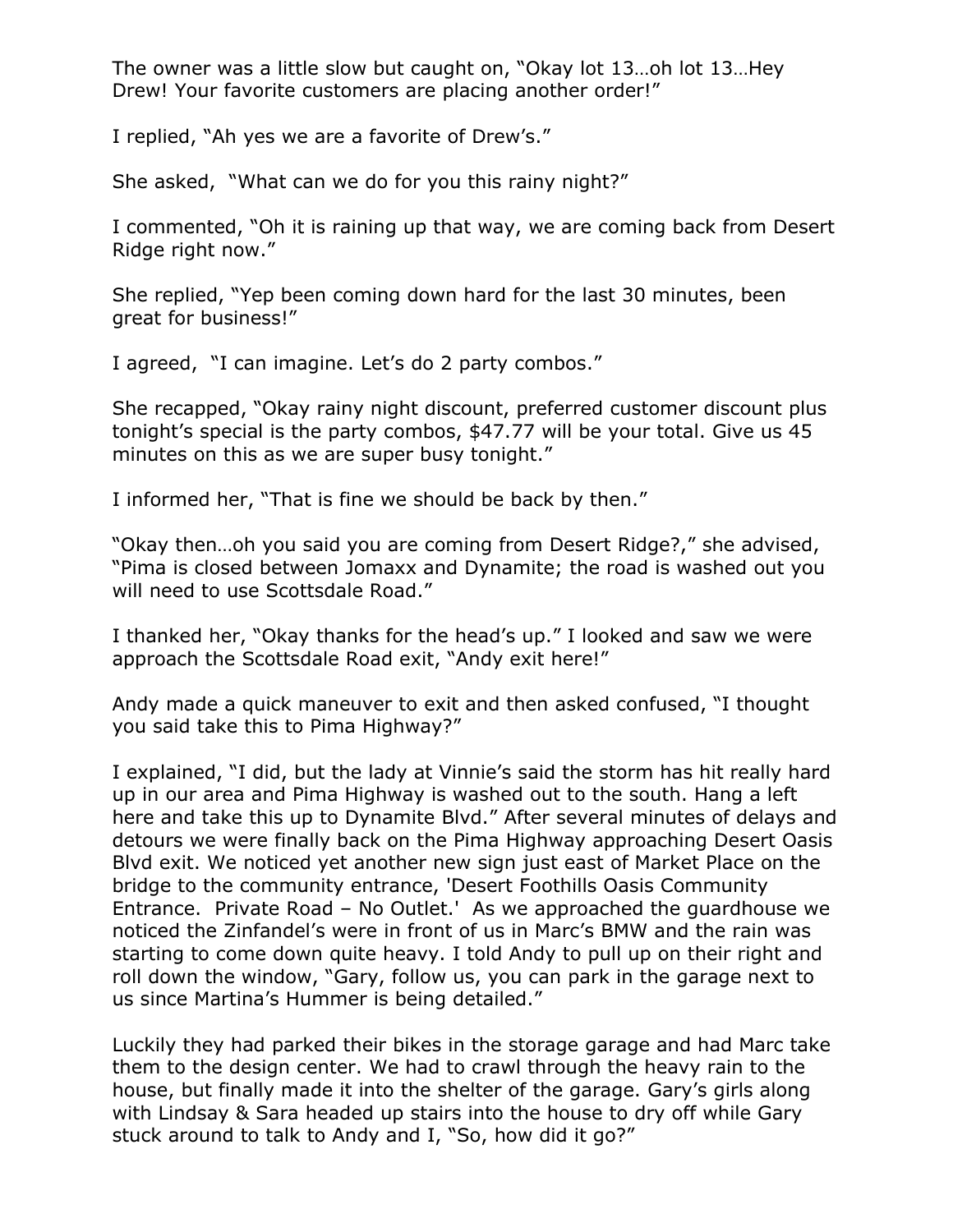I recapped, "Well, we got the first 14 done. Ran into a little trouble with your office, seems there is firewall, which wasn't shown on the plan. But I had some conduit and flashing and was able to get your office wired. We just have the warehouse left to do tomorrow."

"Good, so you will be able to finish tomorrow?", asked Gary.

I reassured him, "I don't see why not. Let's go inside in case Vinnie's comes."

Gary asked, "If you two don't mind I want to come out with you tomorrow, just to see how it is coming."

We were back in the house now and I was looking out the windows from the great room, which is where the driveway passes under the house. I saw a truck that looked like Big Foot turn into the drive. He continued in through the Porte Cochere into the courtyard where he turned around and parked under the Porte Cochere near the stairs to the front entry. It took me a moment to figure it was Drew with Vinnie's Pizza. I yelled out to the girls, "Sara! Lindsay! Maya! Your boyfriend is here!" The three of them rushed into the room in their various provocative outfits. The doorbell rang and Sara answered. Drew saw Sara in her maid's uniform and had to pick his jaw up off the ground. Trying to retain any dignity he still had left, "Mrs. Merlot?"

Sara starting flirting, "No, it is Miss Rae, but you call me Sara."

Drew very distracted, "Um...okay, Sara, here's your pizzas and such."

Sara then told him, "Well Drew, don't just stand out there all soaking wet, come in."

As Drew was going back out to get the rest of the order, Maya came down the spiral staircase in all black. Drew almost ended up making a new entrance to the hall closet. When he returned, Maya came up to him, "Here, let me help you with those. LINDSAY! Give me a hand with these."

Lindsay came in from the dining room in her black widow corset, Capri's with black stockings and sandals she took three of the soda bottles from Drew who said he had one more load left. This time he opened the closet door instead of the front door. Finally he brought in the last load and I met him at the front door with a couple \$50 bills, "Thanks Drew. Keep the change."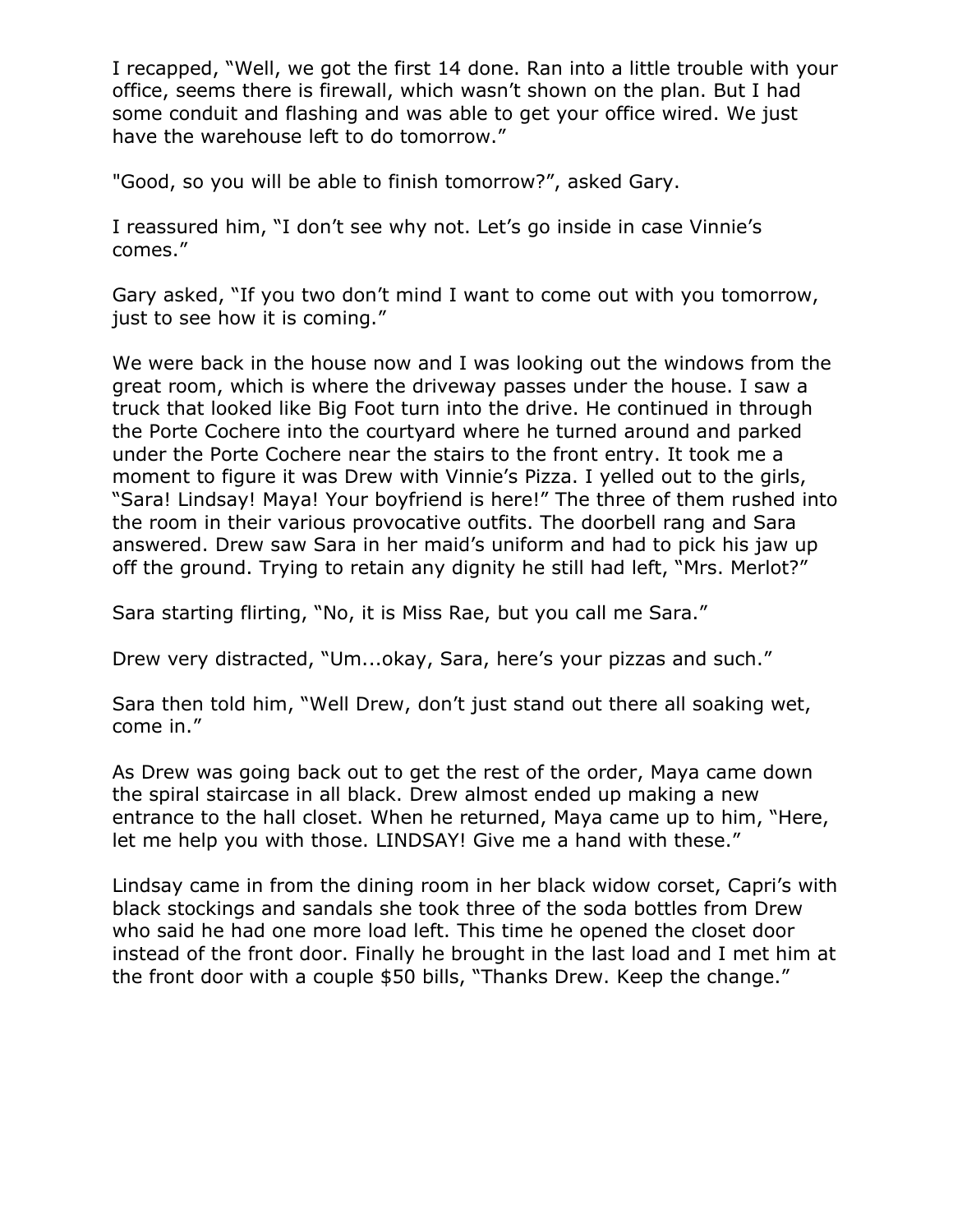Drew didn't even pay attention to what I gave him, "Thanks Mister Merlot, you are one lucky man."

I commented, "Drew, you don't even know the half of it! Nice truck comes in handy up here doesn't it?"

Still very distracted by the 'triplets', "Um…ah…yes it does. Have a good night Mister Merlot. "

After the feast everyone went to their usual places, Marc and Martina into the library and the girls into the playroom. Andy, Gary and I stayed in the great room and watched a D-Backs game and I was falling asleep through the  $5<sup>th</sup>$  inning. I told Andy and Gary I was going to retire and see them in the morning. I headed upstairs to take a long hot soak in my ANOZIRA tub then off to bed. Sunday morning I woke up to discover Martina was in bed next to me. I was quietly trying to get out of bed when she grabbed my arm, "Where are you going?"

She started giving me a long passionate kiss while she undid my shorts. Much to her surprise I was not wearing the CB-5000 (I had taken it off while I was doing the cable install). Martina started pumping my cock with her left hand. She turned me to my side and started sucking my cock while massaging my balls with her left hand. With her right hand she took a tub of KY Jelly and squeezed a glob on to my asshole. What the heck was Martina up to I thought? She worked the lube around my sphincter then worked her finger in and started rubbing my prostrate, "Oh Martina, that is incredible feeling. Where did you learn this?"

She replied, "Marc taught me!"

She continued sucking my cock, massaging my balls and rubbing my prostrate. Within a couple minutes I had one of the most intensive orgasms I had ever experience, especially with Martina. Even after I shot the last of my load, Martina continued, sucking and rubbing harder. A few minutes later I exploded again in her mouth. Martina removed her finger and finished licking my cock clean. She just smiled, "You liked that didn't you? You are going to miss me when I leave!" With that she got up and went into the bathroom to shower while I was still recovering from my high and I tried to stand up. I fell back on to the bed. Finally I was able to regain my balance, got dressed and stumbled down the stairs to the kitchen.

Marc was sitting at the table and saw me nearly come tumbling down the stairs, "Damn Ron, did she get you too!"

I asked, "Marc, did you teach her that little trick with the prostrate massage?"

He admitted, "Yes I did, overpowering isn't it?"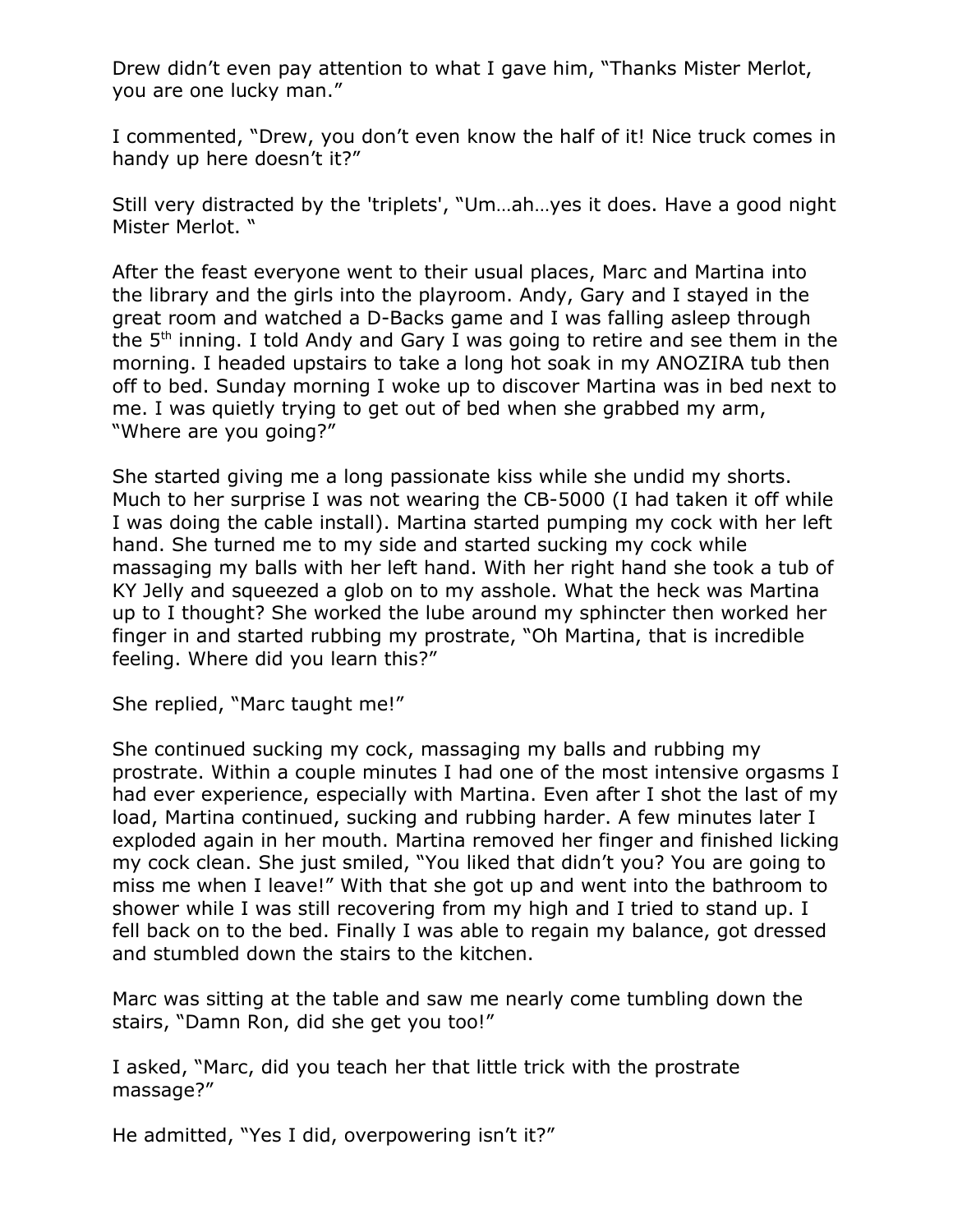I joked, "That's one way to describe it. Yikes!"

Andy came stumbling into the kitchen from the living room. Marc and I looked at him, "Not you too."

Andy commented, "Martina taught Lindsay last night and she did it to me this morning. Yowza!"

The only man that had not come in yet this morning was Gary. He too came stumbling down the stairs, barley able to walk. I asked, "Gary, what happened to you?"

His response, "Ron, that wife of yours is dangerous!"

I asked, "Care to explain that one?"

Gary did explain, "She taught Bunny how to massage my prostrate while giving me head!"

I told him, "Well, if it any consolidation, she did it to me this morning and taught Lindsay as well."

Gary with a mean look, "Well, I want to know who taught her."

I commented, "I believe that would be Marc, over here!"

After breakfast Gary, Andy and I headed out to Gary's building. I had parked out front when Gary asked, "Why are you parking in the front?"

I told him, "Because the key you gave me only works in the front door."

Gary was upset, "Dang, those locks were suppose to be keyed alike I'll get that fixed. Go round back I'll let you in."

By early afternoon we had all 22 ports wired and everything was ready to go for the contractors. We reviewed the next step, "Okay, the workstations should be done on Thursday and I'll get them installed on Friday. That evening I am picking Laura over here at the airport and she is going to stay the weekend to do the install. Are you guys coming into town again next weekend?"

Gary responded, "Yep, the next few weekends as we get more of the company moved over."

I asked, "Y'all staying with us."

Gary replied, "Planned on it why?"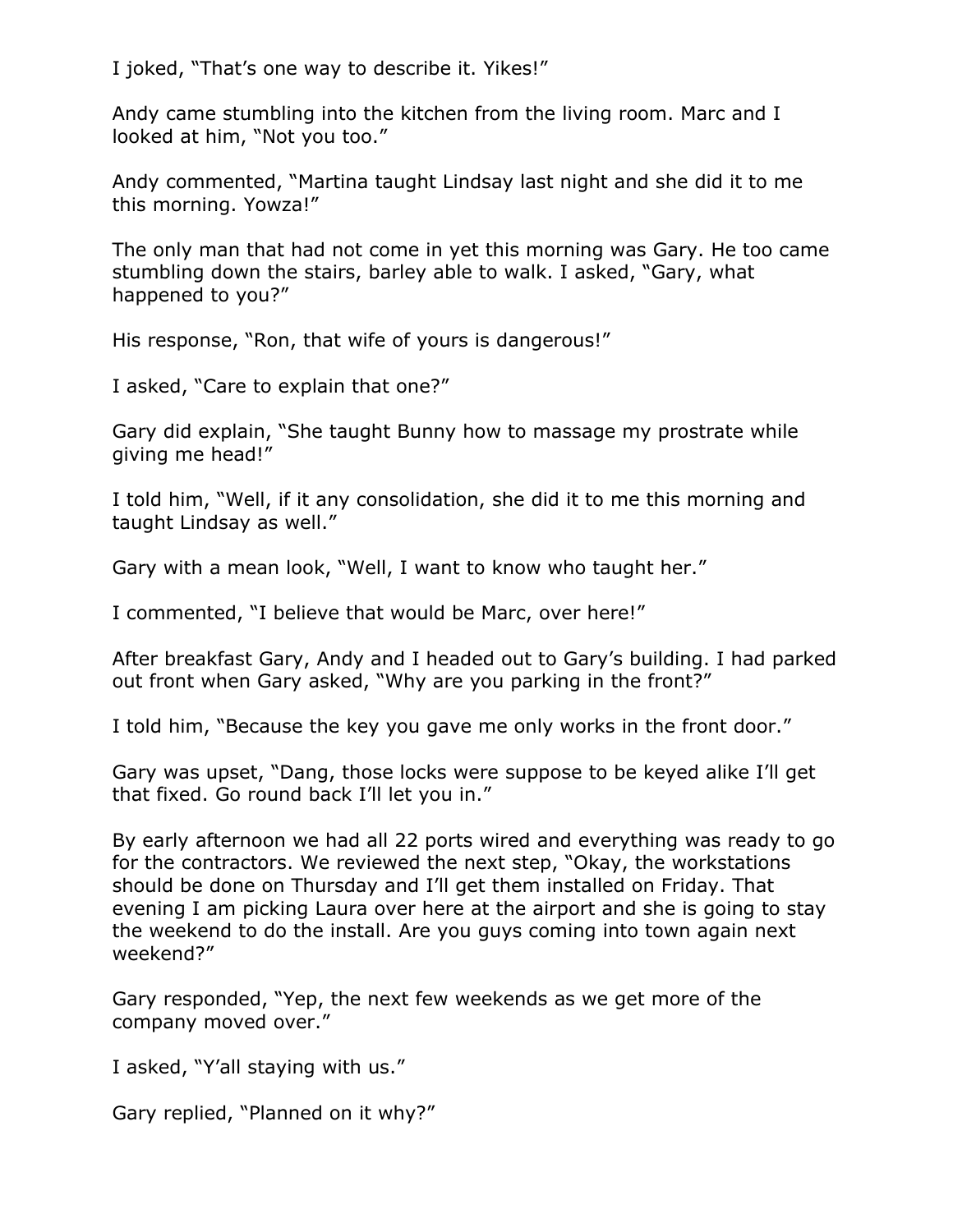I explained, "Hmm, I can't believe I am running out of rooms. Okay, I'll put you and the girls in Maya's suite so Laura can have the bedroom. I am sure Maya won't mind bunking with Sara."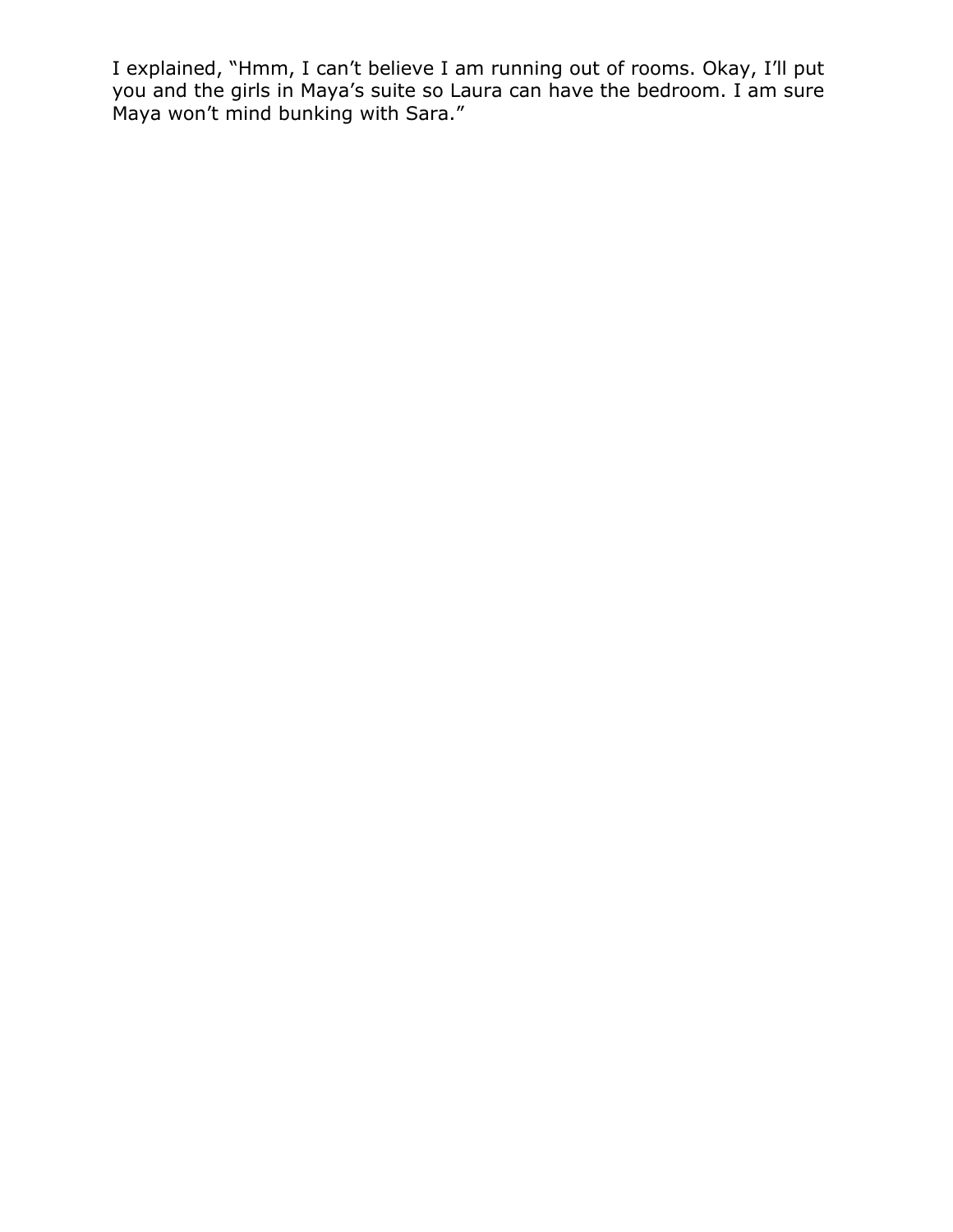## **Chapter 44: ACME the Next Stage and the Story Behind Miss Kitty.**

"Whatever works. Oh that reminds me, we are in town late Thursday and Friday morning we should take Sara over to Louise to see if she has healed well enough," advised Gary.

I asked, "So you will be staying over Thursday night?"

Gary corrected himself, "No, I should have said in state, we will spend the night in Wickenburg then come over Friday morning. "

I confirmed, "That is fine just as so I know. I could use the extra help on Friday to get everything ready for Laura to do the install. How about we go out on Friday night, the last big fling before Marc and Martina leave? I also think Andy and Lindsay will be leaving that following Monday."

Back at the house, we made plans to meet at *The Unlikely Cowboy in* DC Ranch around 9:00 PM that Friday. I gave Marc as well as Andy the directions. Gary and his girls were packed ready to leave in the morning. Sara made dinner that night and then spent the rest of the evening in the pool and then the playroom. Martina, much to my relief spent the night with Marc in the library. I was awoken at 5:30 by the sounds of the Zinfandel's Harleys. I hadn't realized they were leaving that early in the morning. I also noticed Marc's BMW following behind them. Since I was up any way I went over to my office. I noticed the hex wrench key for Maya's belt was still sitting on my desk. With how busy I had been, I had totally forgotten to lock-it up in the safe. While I was looking through the contents of the safe I cane across our marriage license from a few yeas back.

I put it back along with Maya's belt key and closed the safe. Over on the bookshelf by the door to the balcony, was our wedding picture. Martina looked good in the picture then, but even better now. I went outside to meditate for a bit. I ran through all that had happened in the past few months from me catching her and my sister in the presentation room, the Budget Holstein jobs, Andy and Lindsay, Gary announcing his marriage and my gift of the land and finally, Marc's resort closing and Martina wanting to separate and go to Nevada with Marc. It all happened so quickly and now it was like someone hit the brakes! Then I started about thinking about Maya and Sara's new belts. In some ways I was glad they were being belted, after all I am still married to Martina, but then who knows what Laura and Miss Kitty will do to her.

Sara walked on the deck in her usual uniform, "Sorry to bother you while your meditating, but your sister is holding on the house line."

She handed me the phone, "Morning Ron, quick question is it okay if I bring Miss Kitty along?"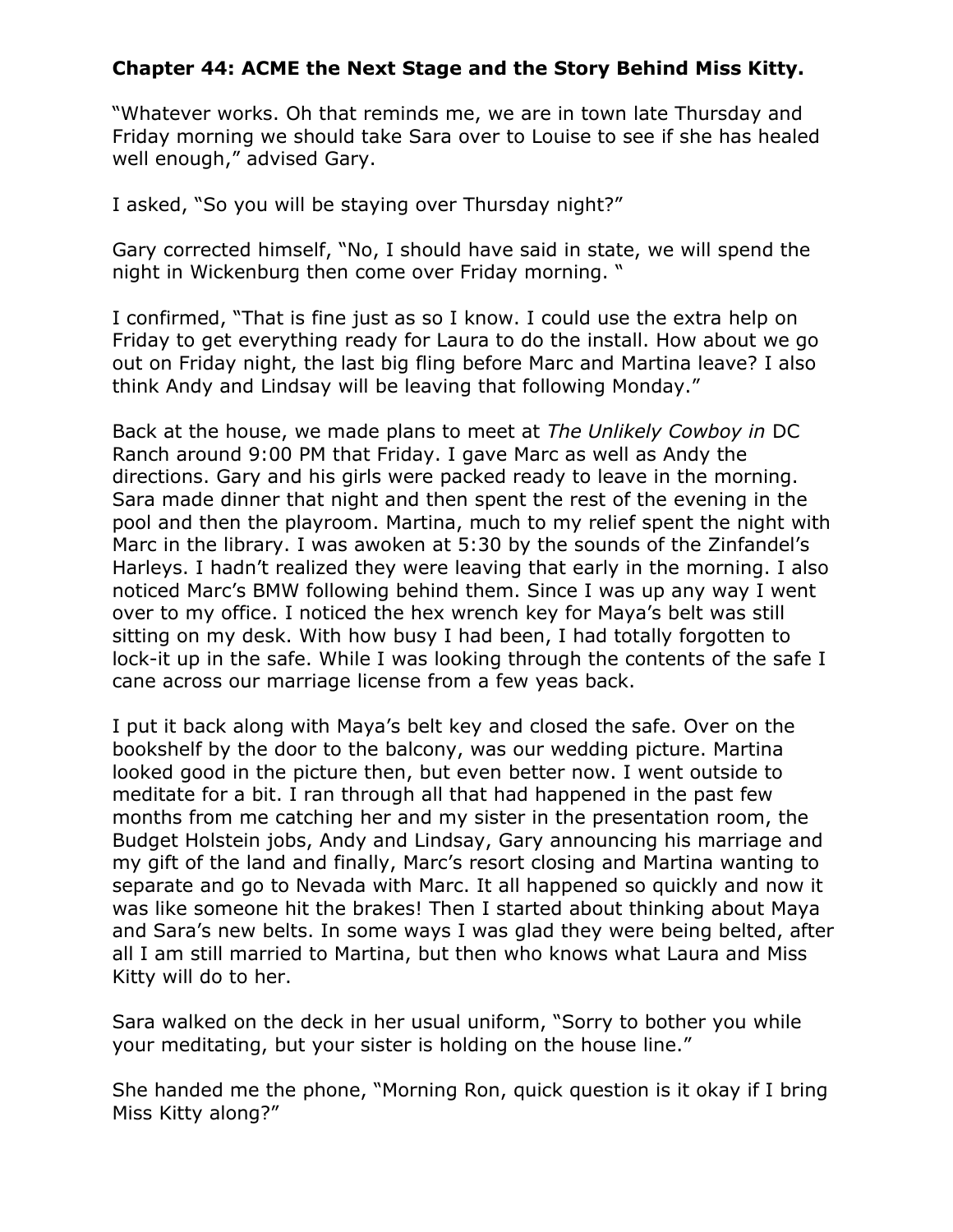I told her, "Sure that is fine, if you two don't mind sleeping in the same room…"

Laura laughed and informed me, "Ron, we sleep in the same *bed* at home, so that won't be a problem. I should be out there around 6:00 PM on Friday and it will take a couple hours to get the process started. "

I let her know, "We are having dinner up at DC Ranch around 9:00 PM that night and you two are invited."

"How formal?" asked Laura.

I informed her, "Not formal at all, very casual, laid back and fun place with a large drink menu."

Laura commented, "Large drink menu sounds good!"

After breakfast I returned to my office and noticed I had a couple written proposals and a few e-mailed ones as well. I looked them over and there were a couple I was interested in, but decide to put them on hold until things quieted down after next week. On Tuesday PC's & Things called and informed me the workstations should be done early Thursday afternoon. Wednesday, Andy called me from the store to tell me they had finally hired a manager and they would be returning to Tucson Monday morning. It was going to be strange not having them around. Early on that evening I decided I should take the Cruiser out since I had driven it in a couple weeks. I drove over to the gas station had the Cruiser serviced. Fresh oil, new filter, properly inflated tires and a wash and wax.

Thursday morning was quiet and for some reason I was thinking about Linda, "Morning Linda, Ron."

Linda replied shocked, "Ron, haven't heard from you in a while. Are you in town? Need a hotel?"

I informed her, "No, I am at home just checking to see how everything is going."

Linda informed me, "Everything has been running fine. How did Maya like my clothing?"

I told her, "Oh she really likes everything. Keeps wanting to come back out and get more."

Linda reminded me, "Well, y'all are welcome to come out at any time. Hey Ron? Is she going to be a bride's slave?"

I thought for a second, "Far as I know. Why?"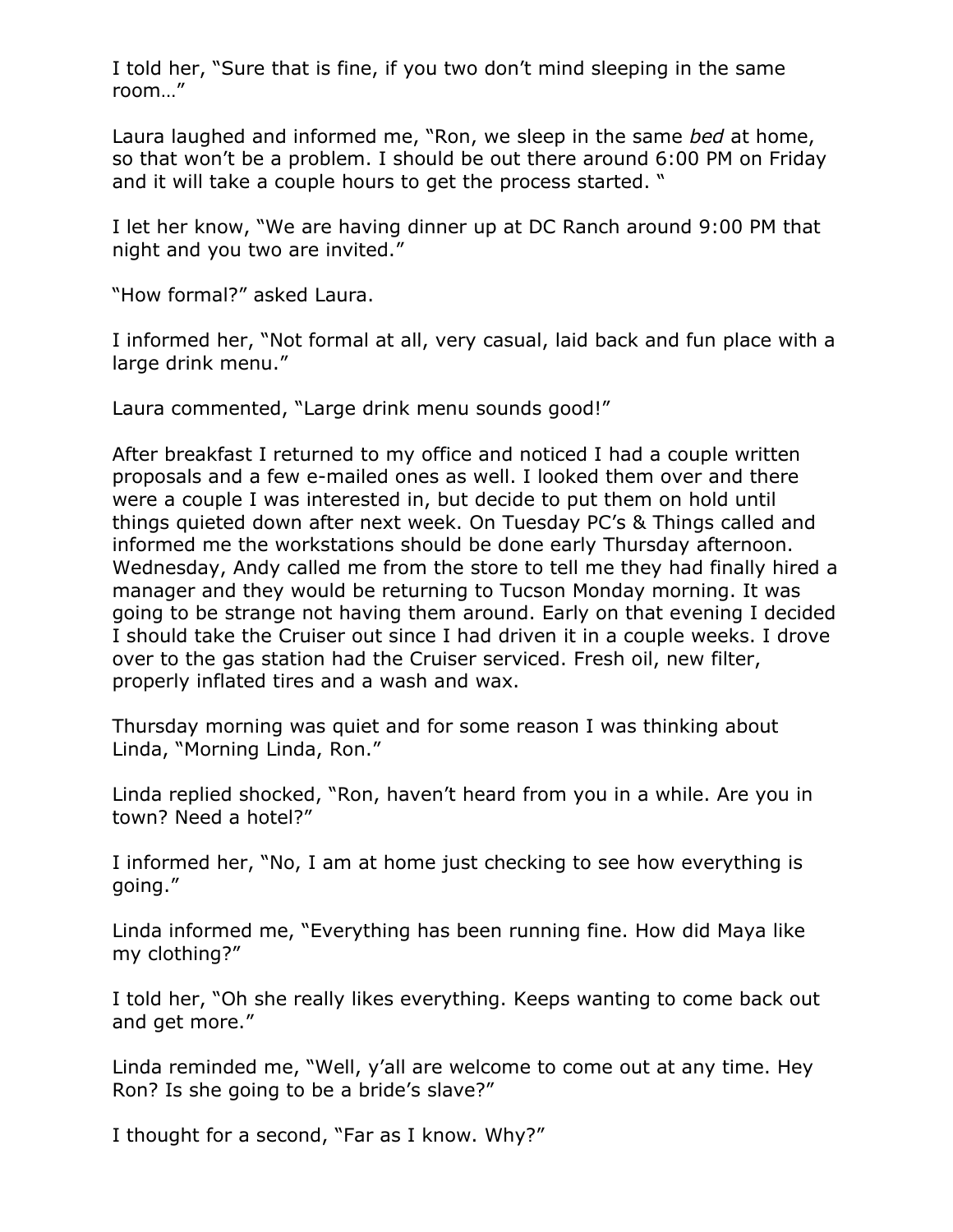Linda explained, "I don't have any measurements for her."

I told Linda, "Oh well, she was kind of a last minute addition, how soon do you need them."

Linda informed me, "Well, I am going to start making the dresses soon so I would say by next week."

I let Linda know, "Things will quiet down after this week so we can make a trip out on Thursday."

Linda instructed me, "Great, spend the night down here and I'll get you a hotel."

After I got off the phone with Linda I called in Maya and Sara, "Ladies, how would y'all like to go to The Budget Holstein next week?" Maya was thrilled; Sara on the other hand seemed a little depressed. I went on to explain, "Linda needs to get Maya's measurements for her bride slave's dress. Not sure why she didn't get them when we were there last." Maya announced she had another interview she needed to get to and left. Sara was walking out the door, "Sara can I talk to you?"

She turned around, "Yes Ron?"

I commented, "Sara, you seem a little depressed what is bothering you?"

Sara explained, "I been doing a lot of thinking about the past couple months as well and I feel like I am somewhat responsible for your two's separation. We had a few flings while we were in Tucson and even here when she was gone."

I was shocked, "How is it, everyone keeps thinking they are the reason for Martina's and my separation? First Laura and now you. As I told Laura, it's not her fault and is not yours either."

Sara asked confused, "What do you mean?"

I reminded her, "Good grief Sara, you notice how she is all over Marc. Besides she told me a while back 'If you are so desperate why don't you fuck the maid'." Sara was starting to cheer up a bit, "Besides she never said *how many* time I could 'fuck the maid'!"

Sara laughed, "True, I guess part of it is I a nervous about the new belt."

I reassured her, "Hey! I trust Gary and look at what he is doing for your sister, taking it a little bit at time. Oh speaking of your sister, you two will have to bunk together this weekend."

Sara asked, "How could we have run out of rooms?"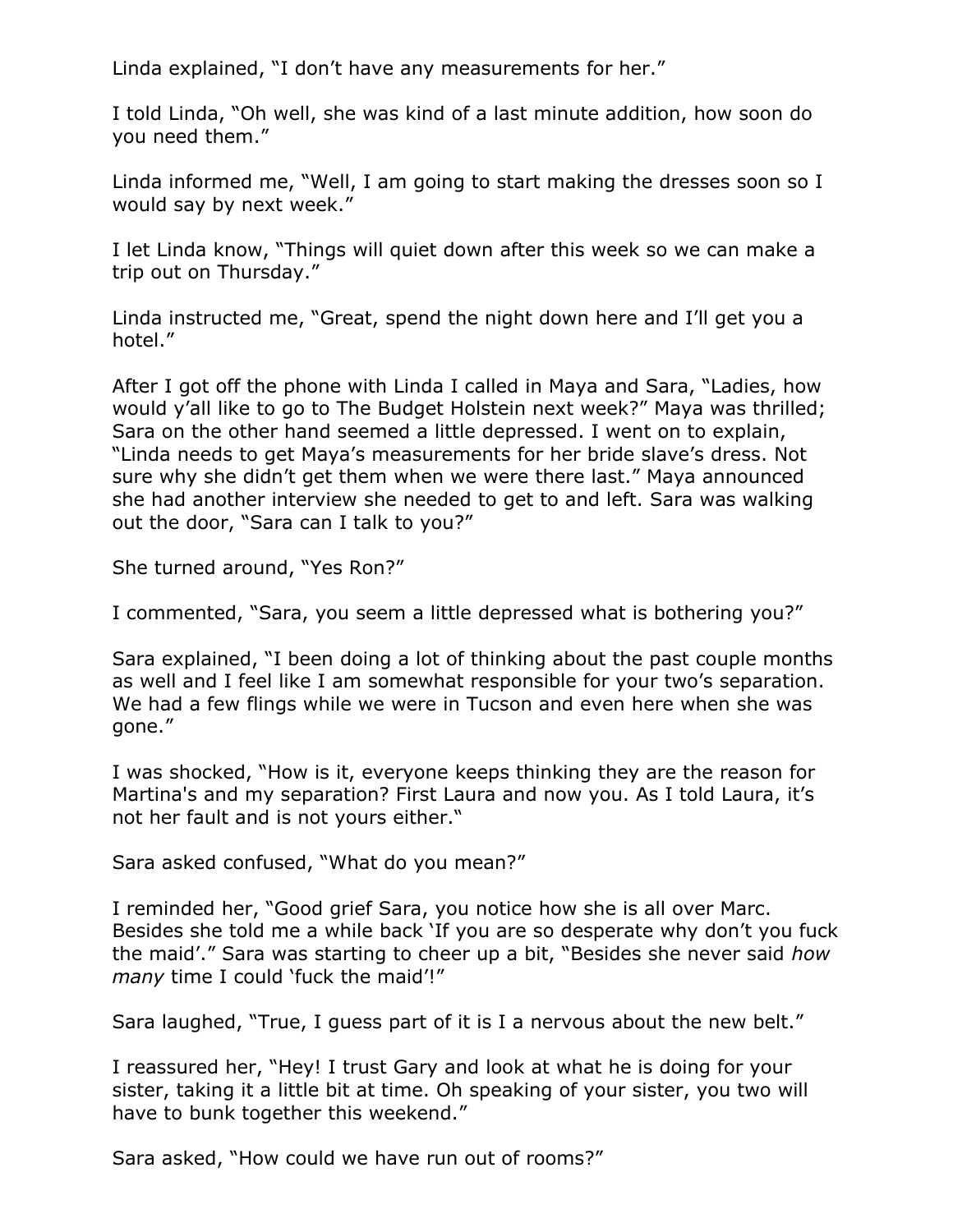I ran through the room assignments, "Andy and Lindsay are in the Queen suite, the Zinfandel's will be in the King suite which is where Maya is now. Plus, Laura and Miss Kitty will be sleeping in the presentation room."

Sara asked, "What about Marc, is he spending the weekend."

I informed her, "Yes, he moves out of his condo Friday, his stuff including the BMW is being shipped to Vegas."

Sara inquired, "So, where is he going to be sleeping?"

I joked, "In the library and probably with Martina!"

Maya walked in, "Ron, Doyle with The PC's & Things on the house line."

I put Doyle on speaker, "Howdy Doyle, you calling me to tell me the computers are ready?"

Doyle replied, "Nope, just calling to say hi!"

Both of us, "Here's your sign!"

Doyle continued, "Anyway, yes the workstations are done, you going to come and get them?"

I couldn't resist, "Nope, I'll just have Scotty beam them on over! Here's your sign!"

Doyle was dying, "Dang Ron, I walked right into that one. See you this evening."

Sara and I headed over to PC's & Things. We walked in and Doyle was just finishing up with another client, "Oh Ron, be right with you, let me finish up here." He finished with the client and walked over us. He looked at Sara; "I've seen you before a few weeks back. Gave a couple of my guys and myself quite a show!"

It took me a minute but then I remembered it was when Linda's sever blewup. "Doyle, this is Sara."

Doyle as true gentleman reached for her hand, "Pleasure, I think we have spoken on the phone. Well, anyway Ron the workstations are ready."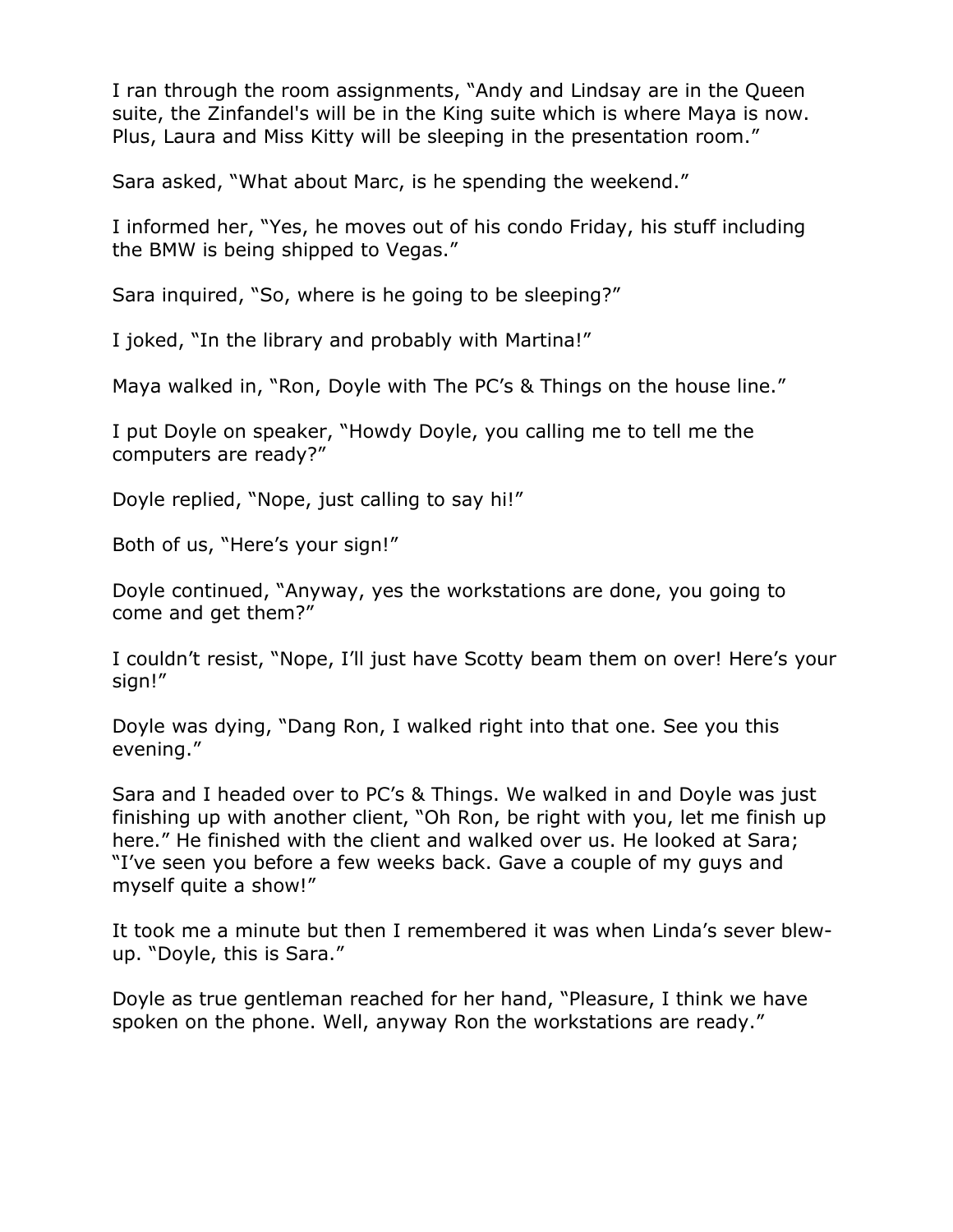Between the three of us, we had the workstations loaded in about 10 minutes. Before I left, I phoned Gary, "Gary, did you get the locks rekeyed?"

Gary told me, "Yea, your key should work in the back door now."

I warned him, "I'll call you if it doesn't! Sara and I just picked up the workstations and don't want to leave them in the Cruiser all night."

Gary suggested, "Hey since you are going to be in that area, why don't you go ahead and take Sara over to see Louise."

I commented, "One less thing to do tomorrow. Oh, did you want me to meet you in the morning or are you coming to the house first?"

Gary told me, "No, meet me at the office and I'll call Louise and let her know you are coming."

I started the Cruiser, but didn't go anywhere. Sara asked, "Everything okay?"

I replied, "Oh, yea…just had to think a moment how to get to Gary's Office from here. Guess I'll take I-10 to the 51 up to the 101 west, yea that will work and HOV lanes most of the way should make it a breeze. Oh, we are going to see Louise tonight as well, since we are in the area. There is so much to do tomorrow, get this out of the way."

Thanks to the HOV lanes we were able to get to Gary's office in less than 45 minutes. I tried the key in the back door and it worked! I opened the loading bay door and backed the cruiser in. I looked around, a lot had happened since Sunday. The new wall was in between the production and warehouse sections, the server room had a door and ventilation. The biggest change was the hard-wood floors in the production area and the front and Gary's offices had been carpeted. All the sheet-rock and ceiling tiles were in place as well. Finally, the work areas had been built in the production section and packing stations in the warehouse. Once the computers were in place and the offices furnished, the place would be ready to go. Sara and I piled the computers in the center of receiving area; Andy and I would take care of this in the morning. Once we were done unloading the computers we closed up the office and headed over to see Louise. We walked in and Louise greeted us, "Hello Ron and Sara. Gary told me you would be coming. If you care to step into the back Sara, I'll make sure everything healed alright."

Sara followed Louise into the back while I looked around the front reception area. About 5 minutes later, Louise came out, "Ron, Sara's piercing healed very well! She should be out in a couple minutes."

Sara reappeared, "Thanks Louise have a good night!"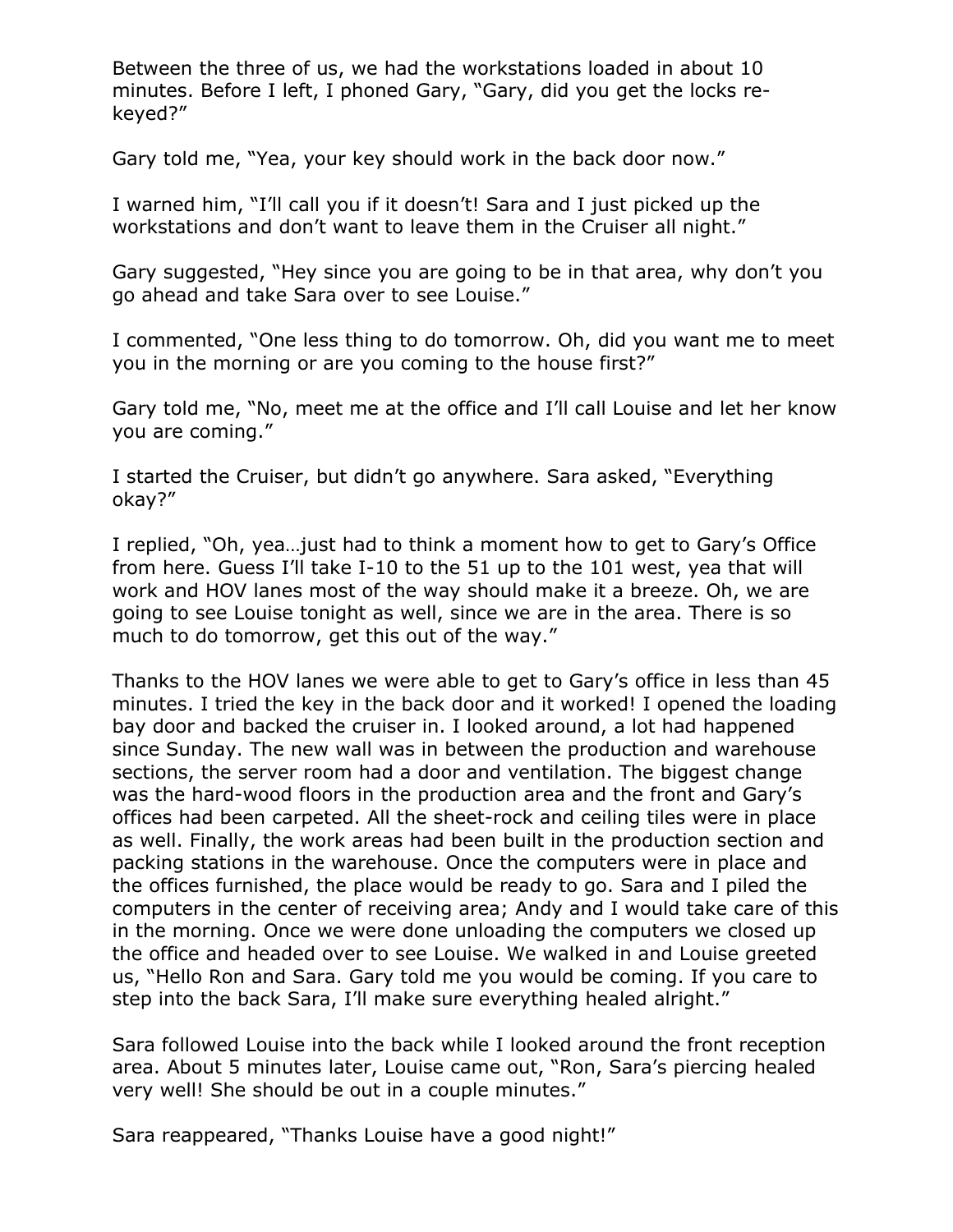Oddly enough it seemed Sara was happier than she had been all day. We had dinner over at a little café in the Airport before returning home. Friday morning at 6:00 AM, Gary called, "I am leaving the parents house in Wickenburg now. The girls will come up later this evening and meet us at the restaurant. "

I confirmed, "So let's say 8:30. Andy is not up yet; he and Lindsay had a wild night in the pool! Oh and Louise was very impressed with the way Sara's piercing has healed!"

Gary commented, "Glad to hear Sara is healed. Andy and Lindsay remind me of you and Martina in the early days!"

Gosh, he was right, Martina and I were pretty wild at times back then. Gary then told me he had a new Florentine style belt he wanted Sara to try. Gary went on to explain, "This belt is a little lighter weight and more contoured to her shape. It is one solid piece so it is more secure and she can be left in it longer. It has a thong back so she can still take care of nature but be fully protected. This model also has vaginal plug."

Andy walked into the kitchen so I told Gary I would see him later on. I filled Andy in on the news from Gary, "He will be there around 8:30 this morning."

Andy asked, "What time is your sister's flight again?"

I replied, "She said around 6:00 PM so lets be done by 5:00 PM if we can since I have to pick her up. "

Sara walked in and asked to borrow my Jeep. I asked why and she replied, "Lindsay and I are going out to the Pavilions and you know how that area is." Yes I did, the Scottsdale Pavilions was shopping center owned and operated by the Salt River Pima-Maricopa Indian Community and the area was very flood prone. I gave her the keys to the Jeep and reminded her, "The Unlikely Cowboy, 9:00 PM."

I set off in the Cruiser with Andy behind me to Gary's Office. We arrived a little after 8:00 AM and went in the back door. Andy looked around, "Sure has changed since we were here earlier this week! The server room has a door and ventilation now! Where should we begin?"

I decided, "Let's go ahead and start putting these workstations in place."

We had moved about a half of the workstations when Gary walked in. He too had not seen the place since the weekend prior, "Wow, they're good!"

I told him, "Hey Gary! Grab a workstation and get moving, we only have a little over six hours to get these all connected and installed!"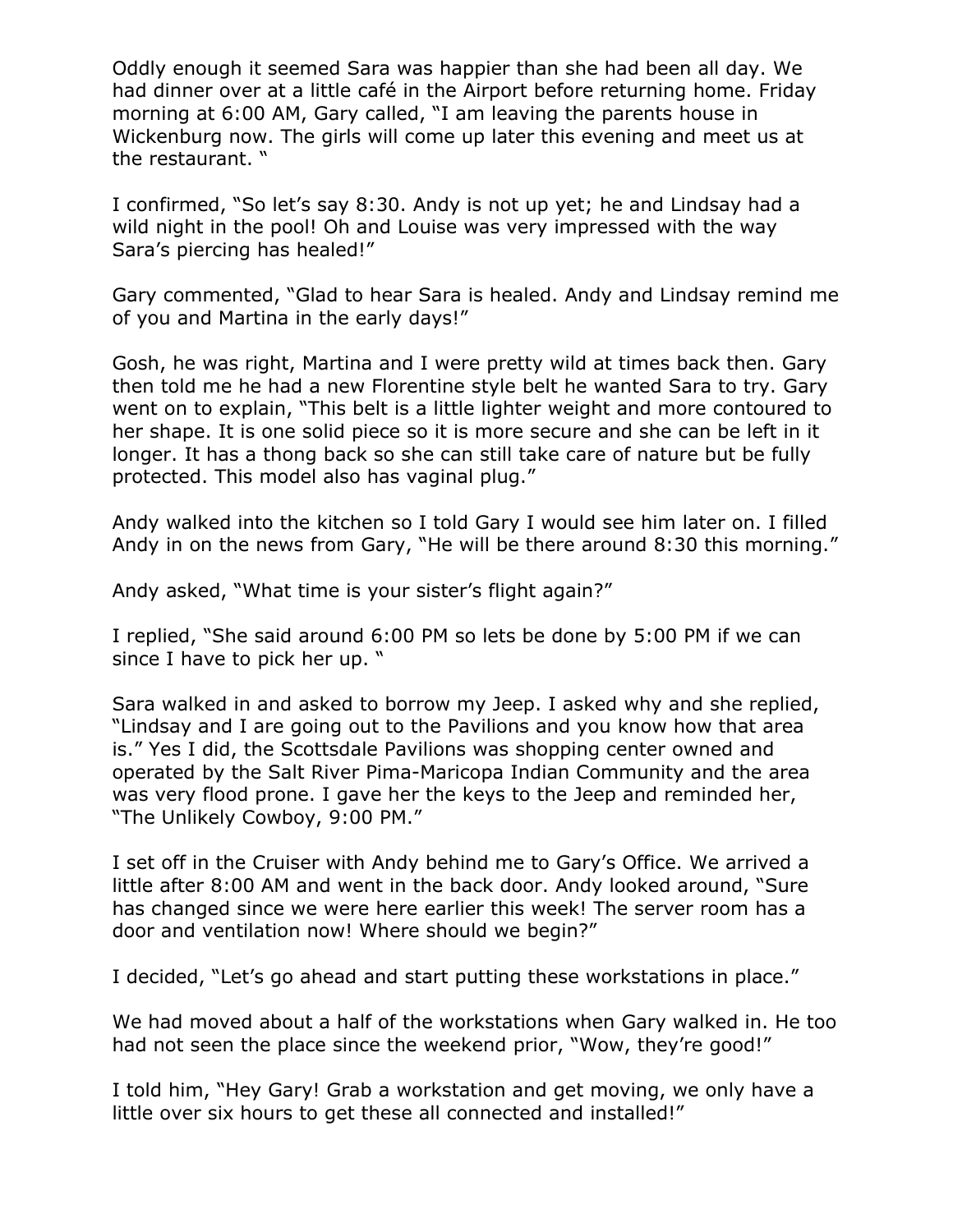Having Andy and Gary helping made things a lot quicker. About a quarter to noon we had all the workstations in place and connected. I looked at our handy work, "All right guys, why don't we break for lunch and then we come back I'll start getting everything going."

Gary commented, "I saw a Cracker Barrel, when I got off I-17 up here at Deer Valley."

We spent an hour and half at Cracker Barrel due to lunch crowd, but we had made quite a bit of progress that morning. What we had left to do should only take a couple hours and we still had four. We returned and went to work on the final steps. I grabbed my notebook and connected it to the server. I went to fire up the server and nothing happened, "What the hell?"

Andy heard me, "What's wrong Ron?"

I exclaimed, "The freakin' server won't start…oh here's the problem."

Andy walked into the server room to see me holding the plug, it must have gotten unplugged when the contractors were installing the carpeting. After we plugged in the sever it booted without incident. The configuration screen was little different from what I was use to working with. I had forgotten we had done an 'XP' server instead of the usual 'NT' servers we typically use. "Okay, Andy and Gary go ahead and start turning on the workstations!," I instructed.

One by one, they fired up each workstation, but something was not right. Ports 2, 4 and 15 were not coming up. Andy walked in and I told him, "Three not communicating."

"Which three?", he asked.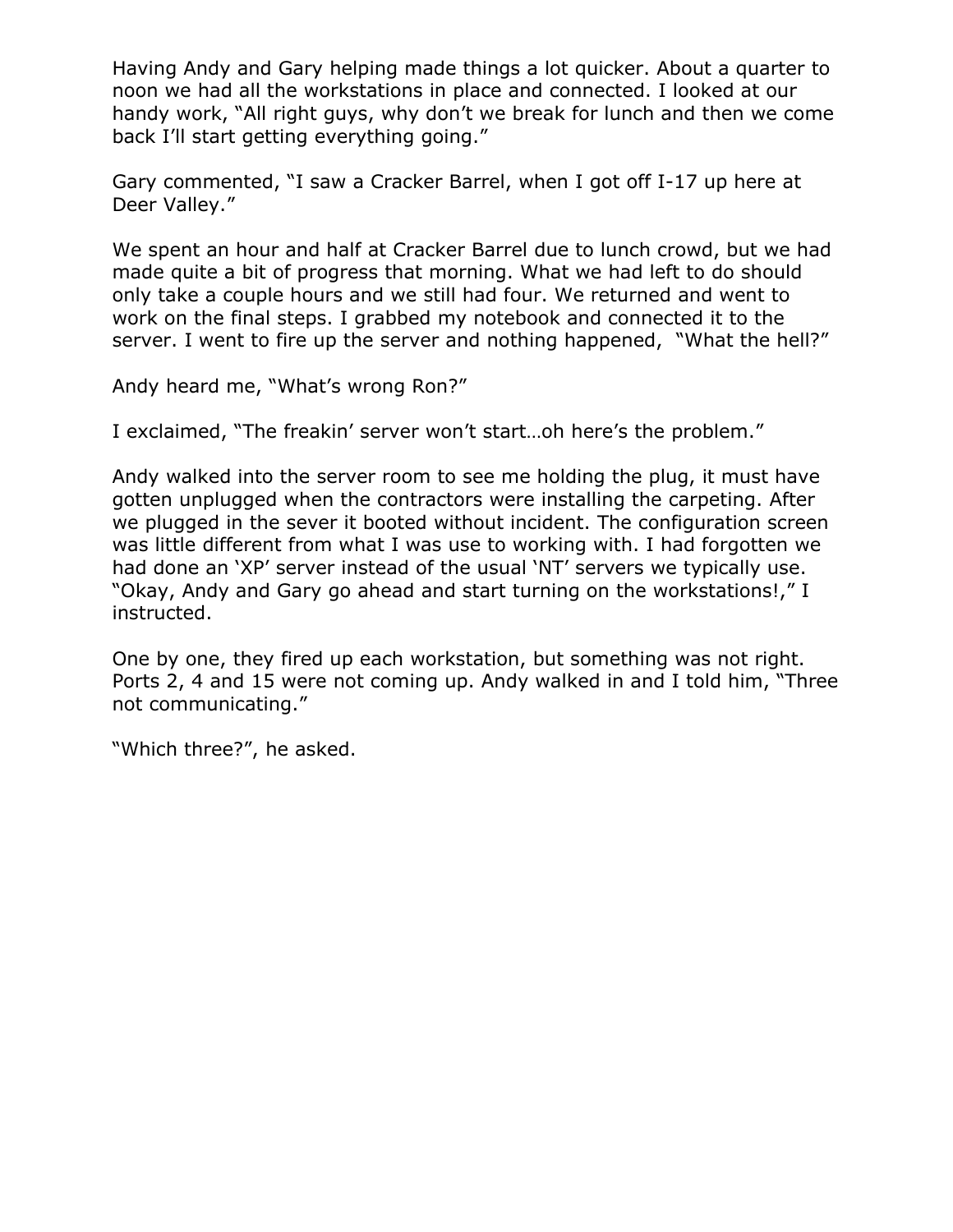I replied, "Two, Four and Fifteen."

Andy grabbed the site map and gave me some good news, "Well, two and four are phantom computers."

It came back to me, "Oh, I had forgotten we did added the extras for the two offices. Okay, so where is 15?"

Andy still was studying the plan, "I can't find 15 on this plan." He then looked at my notebook, "Ron, it says 20 workstations are present."

I was dumbfounded, "How can that be?" I studied the screen and noticed something, "I wonder…"

Both Gary and Andy looked at me, "What?"

I replied, "Let me pull the switch out…BIMBO! Port 15 is empty and there is a plug in port 23!"

Andy looked at site map, "Yep, here is 23, how the heck did that happen and should we move it."

I told him, "Don't know how that happened. Since it is marked on the plan as 23 let's leave it be. Okay Gary, you have a network, no software installed on it, but you have a network nonetheless!"

Gary was thrilled, "This is a relief, one less thing to worry about! Look it is only 3:00 PM, still got a couple hours before your sister comes in. I am going to call over to Bunny's parents and see if they are on their way."

I was going to call Sara, but before I could Laura was calling. "AZOutback Consulting…"

Laura advised me, "Miss Kitty and I are on our way see you in a couple hours," then she hung-up.

"Okay, nice talking to you as well!" was my response. Andy looked at me puzzled, "Not you, Laura. She told me they were on her way and then hungup." As I was originally, planning to do I called Sara, no answer so I just left a message, "Hey, the install went well, Laura and Miss Kitty are on their way. We will see you two tonight." Andy left as he had a few things to take care of at the store before he returned to Tucson.

Around 5:30, I went to get my sister when Sara called back, "Sorry we were in the movies and between a double feature right now. Glad to hear the install went well. "

I informed her, "I am on my way to get Laura and Miss Kitty, Andy went back to the store and Gary is unpacking his new office."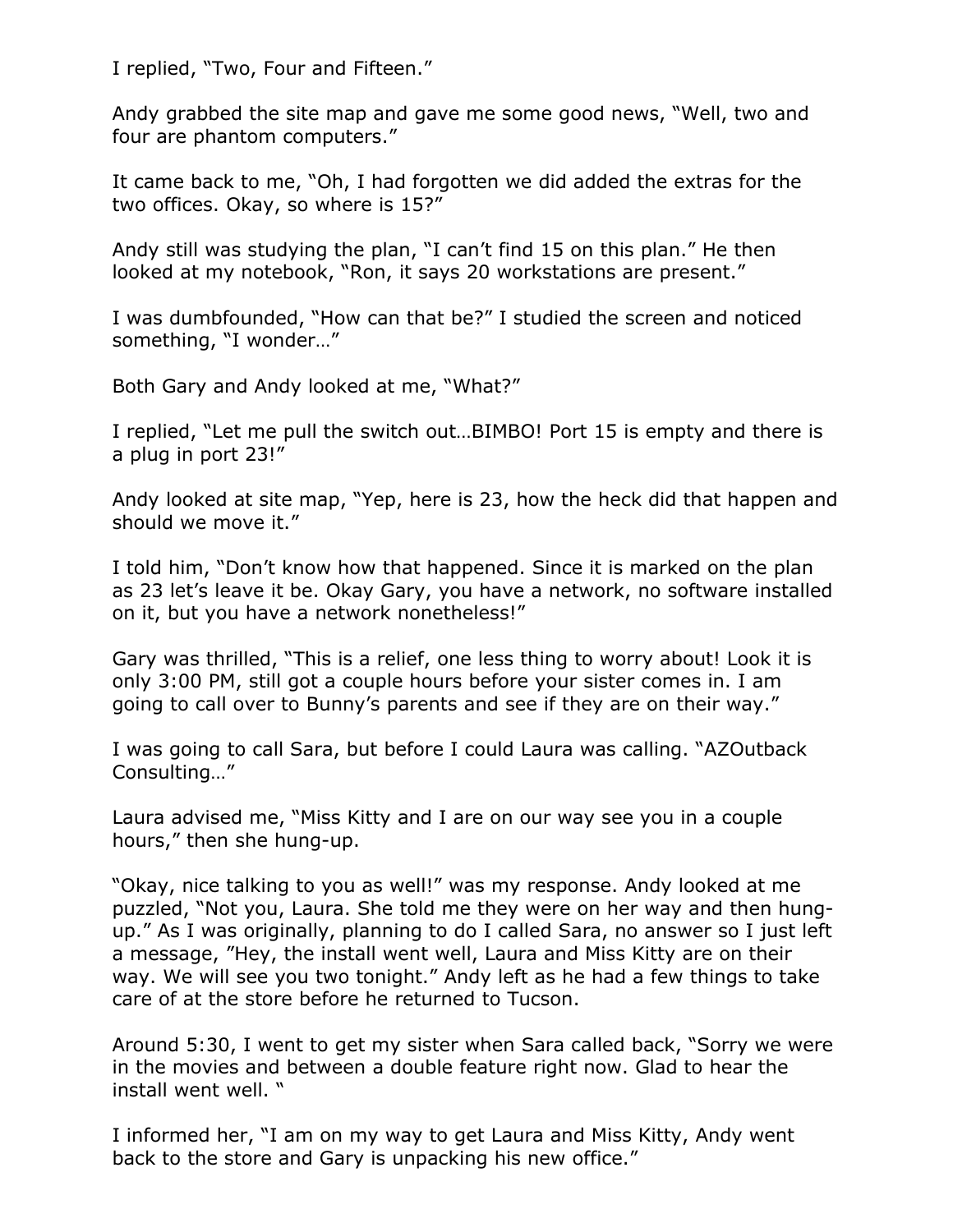Sara told me, "Lindsay's back and the next movie is getting ready to start. See you tonight."

With a little dumb luck I found the passenger terminus just as Laura and Miss Kitty were walking in from the plane. Laura walked up to me and dropped her bags and gave me a bear hug, "Sorry, I am not one for flying on these tin cans!"

I bragged, "You should have seen the plane I took when I came in from Tucson a couple months ago."

Laura asked, "Another tin can?"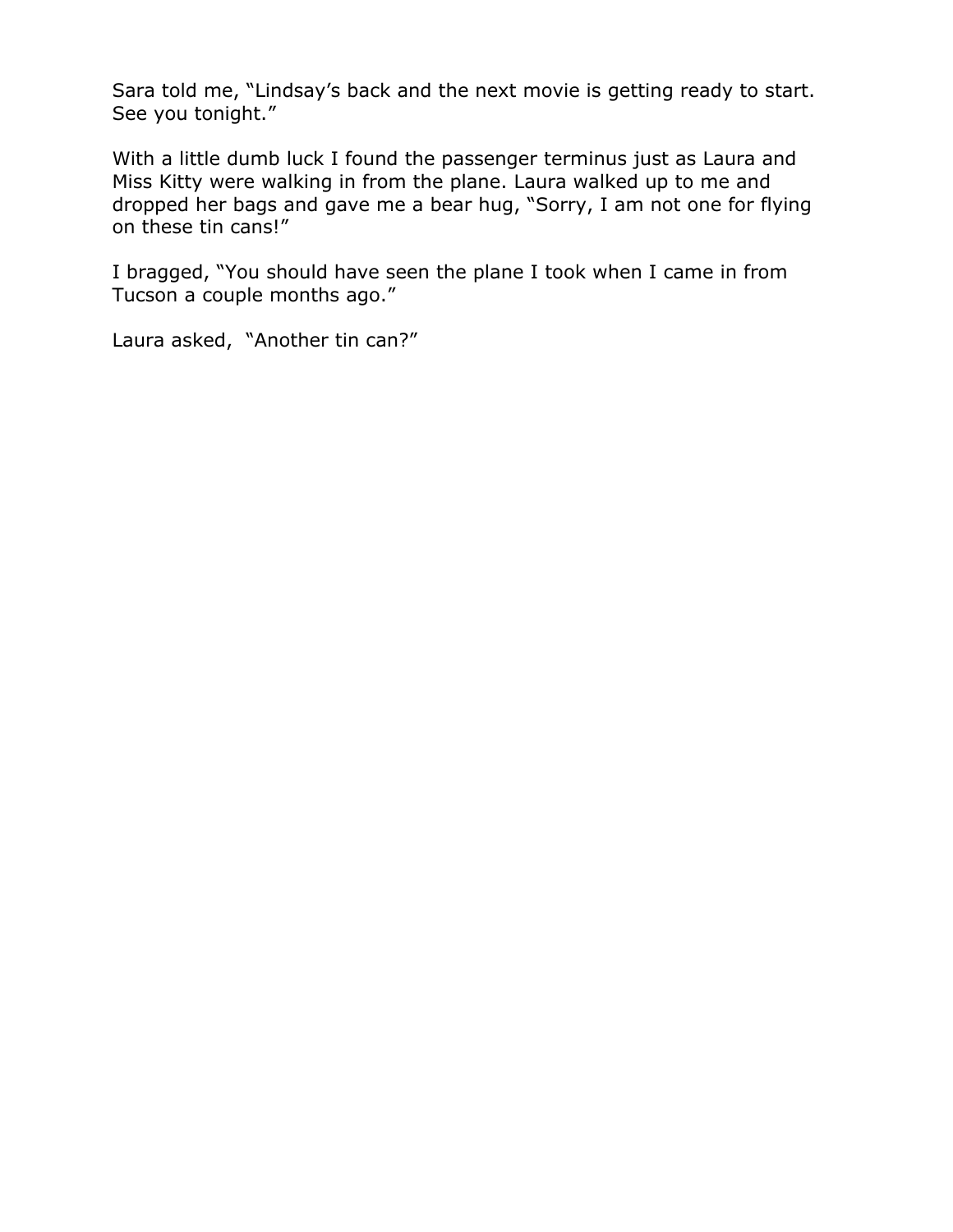I replied, "No, this was a really spacious and premium commuter plane."

"What was the carrier?", Laura asked.

"Desert West Airlines", was my reply.

"Okay, I'll remember that for next time. Now, is everything ready for me?", she asked.

I advised her, "Yes, we were done when you called earlier."

Laura was looking for my Jeep, "Where did you park?"

Pointing to the Cruiser, "Right here."

Laura commented, "I didn't know you had a PT Cruiser. What happened to the Jeep?"

I explained, "Sara and Lindsay borrowed it, they were going to the Scottsdale Pavilions."

She asked, "Well, didn't you have something else?"

I told Laura, "Oh, I had an old Nissan Sentra, I traded that in when the PT Cruisers became widely available."

"Nice. How far is it from here to his building?", asked Laura.

I informed her, "We'll be there in a few minutes."

Within in a few minutes, we're at Gary's building and I pulled into the warehouse. Gary came out of his office, "Gary you know my sister Laura and this is her partner, Miss Kitty."

For the first time since I had picked them up Miss Kitty spoke, "Lynette Myers. Please, just call me Lynn."

Gary shook her hand, "Pleasure to meet you Lynn."

I had been staring at Miss Kitty…Lynn, for a bit now and she noticed, "Something wrong Ron?"

I explained, "Well, when I saw you in Frisco last month I thought I knew you from somewhere. Couldn't quite place it then when you introduced yourself it dawned on me!"

Laura was wondering what exactly I knew, "What Ron?"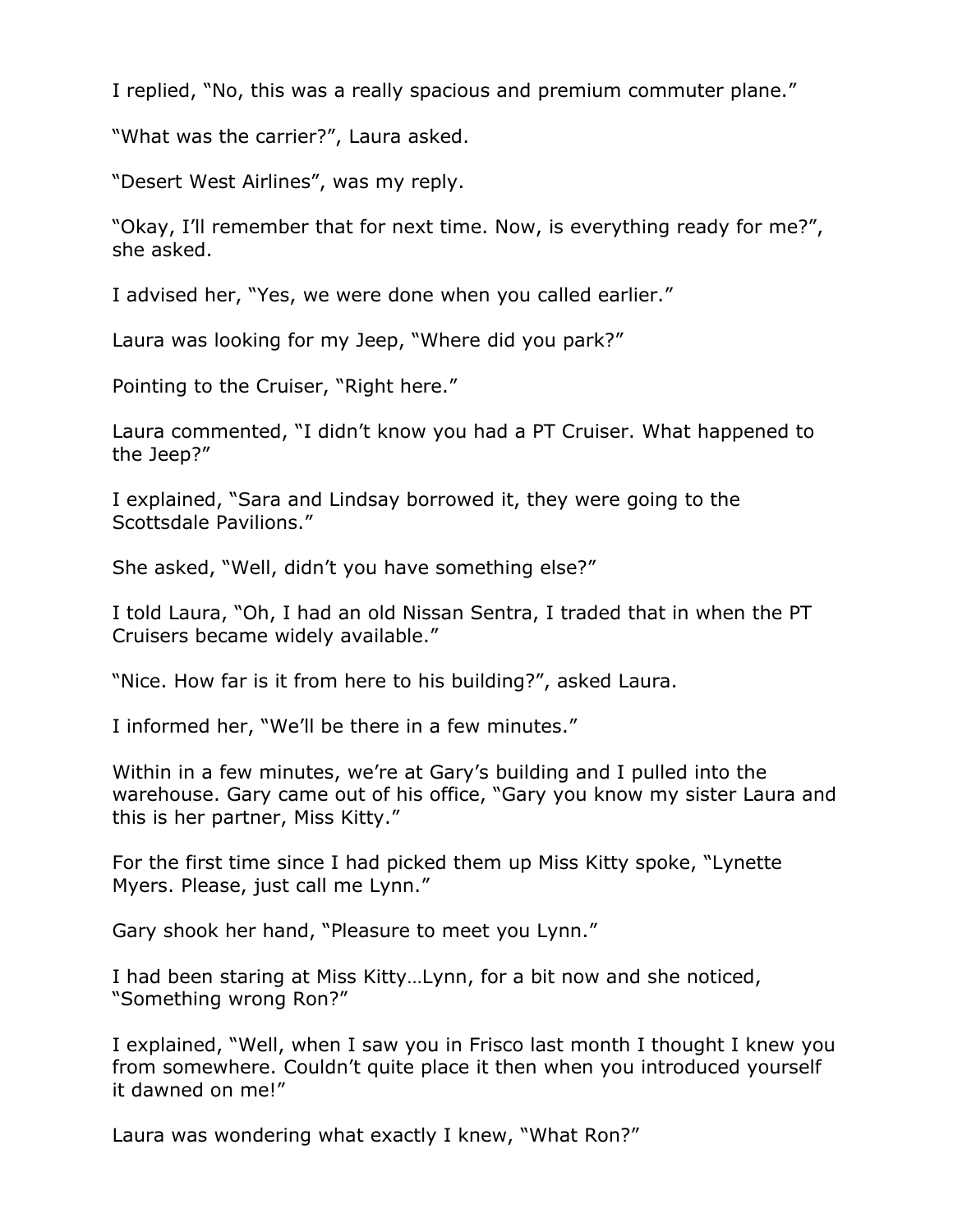I continued, "If my memory serves me correctly, Lynn here was/is your High School sweetheart. You brought her home that faithful night you tried to come out of the closet with our parents."

Laura was astonished, "Ron, I didn't think you knew about that!"

I told her, "Well, neither did mom and dad. They told me you got into a fight with them over your boyfriend and you moved in with him. But I was on the computer in the den and heard everything."

Laura was still confused, "But we saw you come in the front door."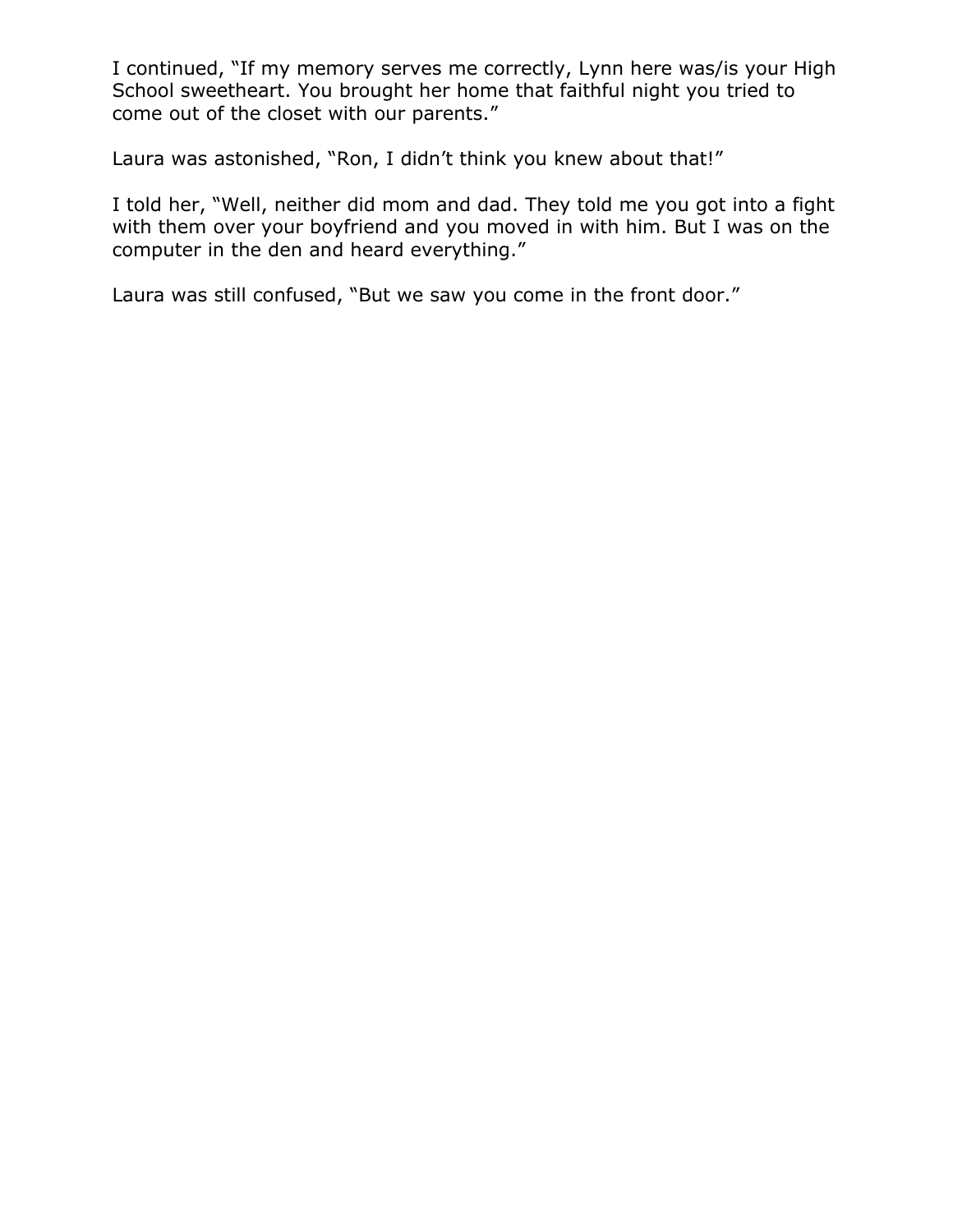I explained, "Well, when dad was laying it on thick about how the Bible says homosexuality is wrong, I snuck out the back door. The last thing I wanted to do was to be caught in the middle of this. Knowing dad, he would have gone on his 'good son' lecture with you. 'Ron is a good son! He always reads the Bible and goes to Sunday church.' Well at least he thought I did! Good lord, if he were still alive today he would never let me hear the last of it about my lifestyle and career's clientele! Oddly enough though, I miss him!"

Laura almost in tears, "Gosh Ron I had no idea you knew everything. I too miss dad and mom is so lonely now."

Gary cut-in, "Hate to cut this trip down Merlot Memory Lane short, but I need this software installed!"

Laura looked up, "Oh sorry!"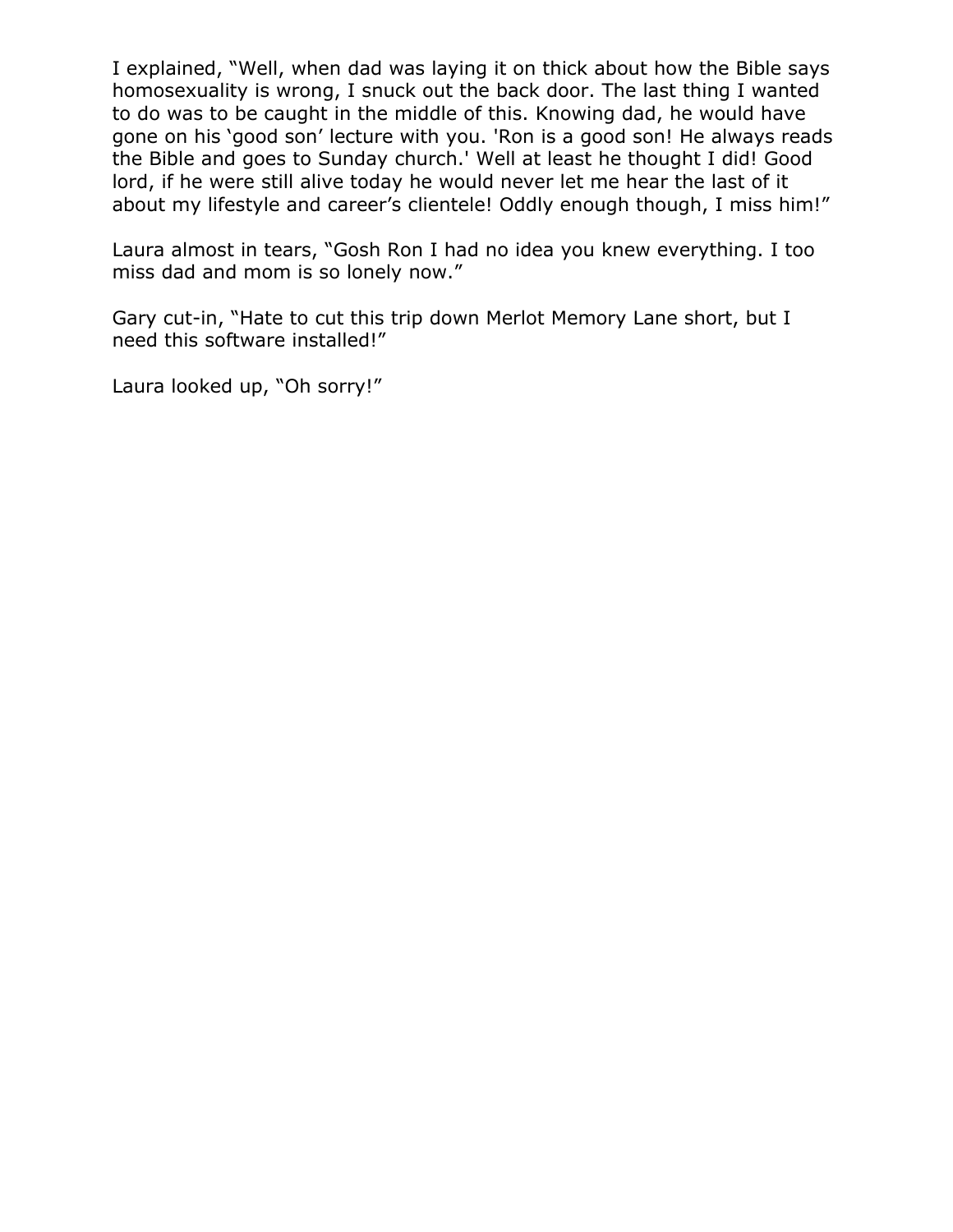# **Chapter 45: The Merlot Childhood and The Last Shindig**

Laura got everything connected started up the install. Meanwhile Miss Kitty and I talked for a bit, "Wow, I am surprised you recognized me after all these years."

I reminded her, "Like I said, there was something about you that stuck out in my mind when we had dinner in Frisco. I saw it again when we were at the airport. You have a calming effect on Laura."

She told me, "You are not the first to say that several of her friends have made the same comments."

I continued, "She is so happy around you, which is great. How did you two meet up again?"

Miss Kitty explained, "Your sister started tracking me down last year. I was on tour in Vegas at MGM Grand and somehow she was able to get backstage and meet me in my dressing room."

I joked, "Hmm, who did she have to sleep with to get backstage?"

Miss Kitty recalled, "Oh lets, see about half the stagehands and my manager!"

We both laughed, "That's Laura!"

Miss Kitty turned serious, "I am sorry about you and Martina, hope things work out."

"Thanks, for now it is for the best and may be time will heal all wounds," I told her.

Laura walked in, "Okay Ron, everything is going as planned and should be done by this time tomorrow. Gary, you going to be around tomorrow? I want to make sure everything is to your expectations."

Gary who was busy breaking in his new leather manager's chair looked up, "Huh what, oh yes, I'll be here. Right here!"

Miss Kitty asked, "Do you think we will be able to get him out of that chair to go to dinner?"

Gary protested, "I can get out this chair…I just don't want to umm…oh hell… okay I'm up!"

Out in the parking lot Miss Kitty saw Gary's Heritage Softail Harley, "Hey! Nice bike, I've got one just like it but a few years older."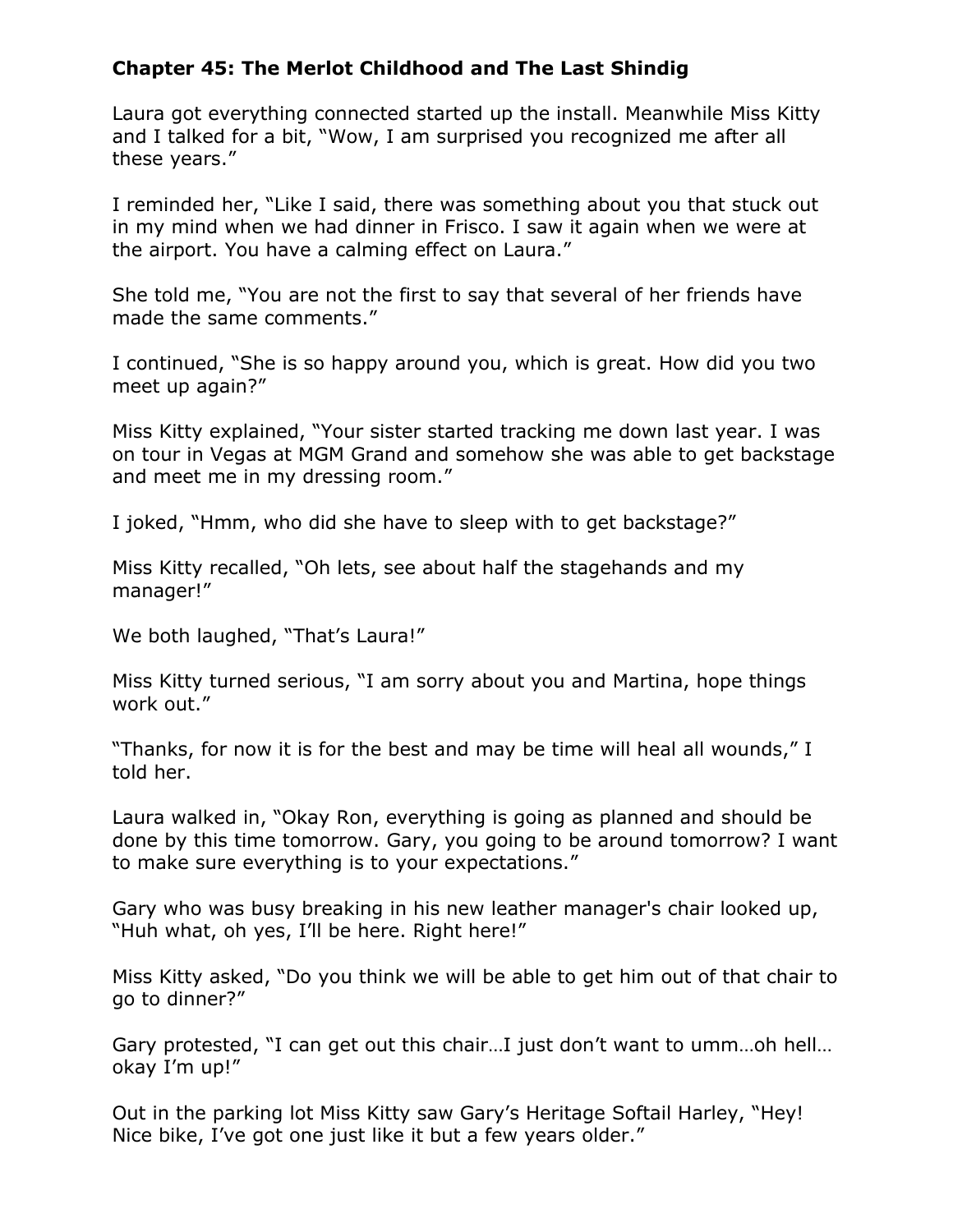Gary told her, "My wife has a 1995 model of the Heritage Softail and her sister's a 1997."

Miss Kitty was impressed, "Mine's a 1997 as well, I bought it new and it still runs just as well as it did back in '97. Hey Laura, I am going to ride with him, sounds like you two have some catching up to do."

Laura didn't seem bothered by this. I asked, "Aren't you worried she will run off with Gary?"

Laura replied, "Ron, he's married!"

I told her, "So am I and that didn't stop you and Martina!"

Laura continued, "True, but she is a dedicated lesbian, so no she won't run off with him."

We talked some more on the way over The Unlikely Cowboy, "Hey I know you don't like to talk about family but if we could for a moment."

Laura replied, "Yea, I suppose."

I expressed my concerns, "I am a little worried, you mentioned mom was very lonely. Where is she now? l thought she was still in Nevada but I tried calling a while back and her number was disconnected."

Laura explained, "Right after dad died she couldn't take it being in the house anymore, too many painful memories."

I empathized, "I can understand that, one of the reasons I never went back to house after I moved out."

Laura continued, "I know, sometimes I wondered if his ghost was haunting the house. Every time I went in there I just had this weirdo feeling he was there."

One thing was still bothering me, "I am sorry to pry here, but I really want to know…"

Laura knew what I was going to ask, "I know what you are going to ask and I am glad to answer. You wanted to know what I thought was how dad died?"

I replied, "Yes."

Laura explained, "To this day mom and the police swear he accidentally over-dosed on his blood pressure medication."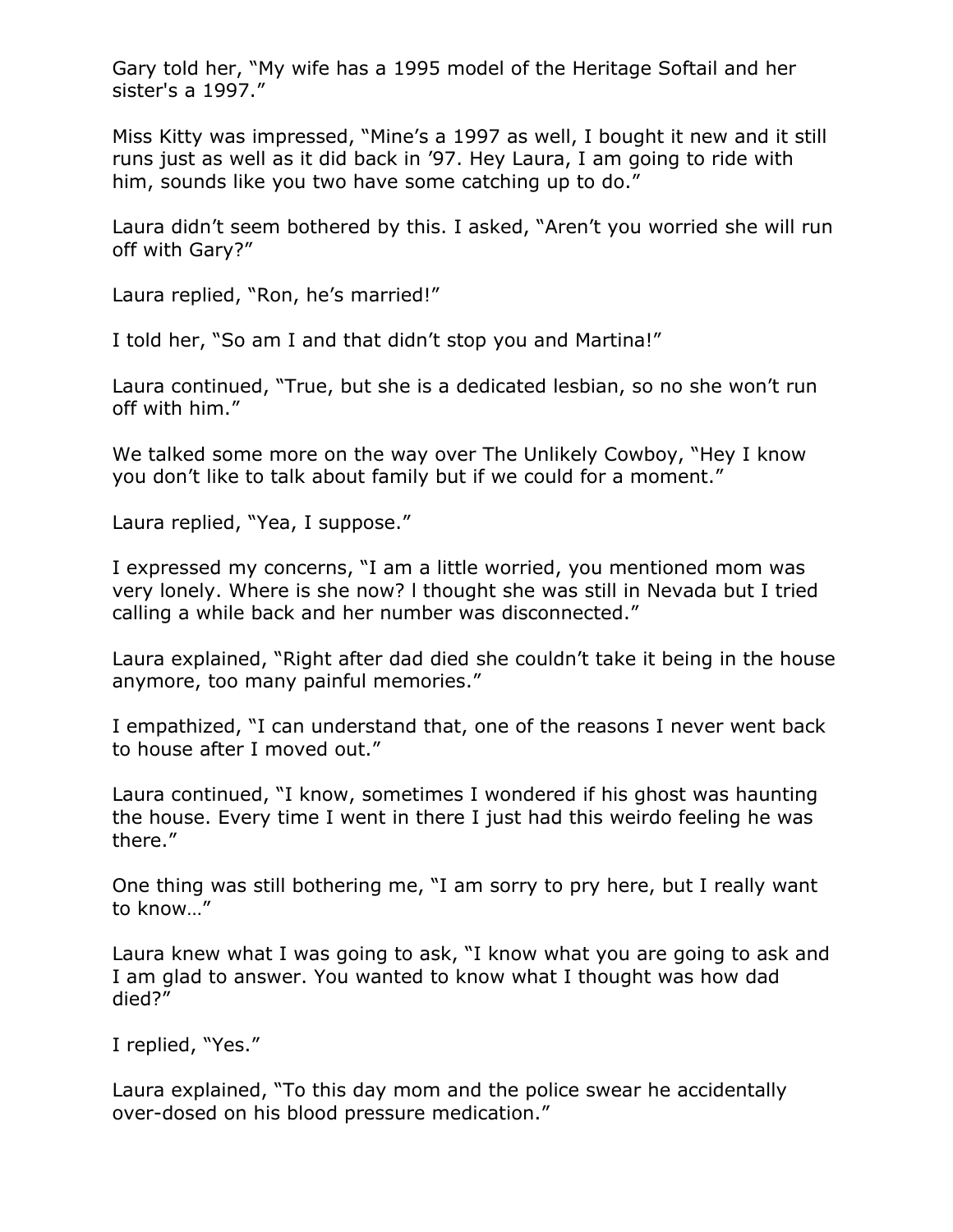I commented, "That would not be like dad, he was way too careful to do something like that."

Laura commented, "True and I can't see mom giving him the medication."

I informed her, "That is not the direction I was going, do you think he did it."

Laura asked, "You mean killed himself? That is what I thought as well which would explain the haunting." Laura started crying, "I just don't want to believe I was the reason he killed himself!"

I had to pull off the freeway to comfort my sister, "Laura, if I recall correctly in that last years he was really sick."

Laura had calmed down enough for me to get back on the freeway, "Yes he was sick, but I have no idea what was wrong with him. Mom refuses to talk about him."

I was puzzled, "How odd."

Laura let the skeletons out of the closet, "Ron, I saw a LOT more of them you ever did and it was NOT a happy marriage. He would constantly belittle her and sometimes even hit her."

I was shocked, "I had my suspensions he beat her. I know he didn't like it that she would not go to church with him."

Laura added, "The only time mom ever step foot inside a church was when they got married Ron, you don't know this but they married in June, not February!"

I did the math, "You mean to tell me mom was pregnant with you when they got married?"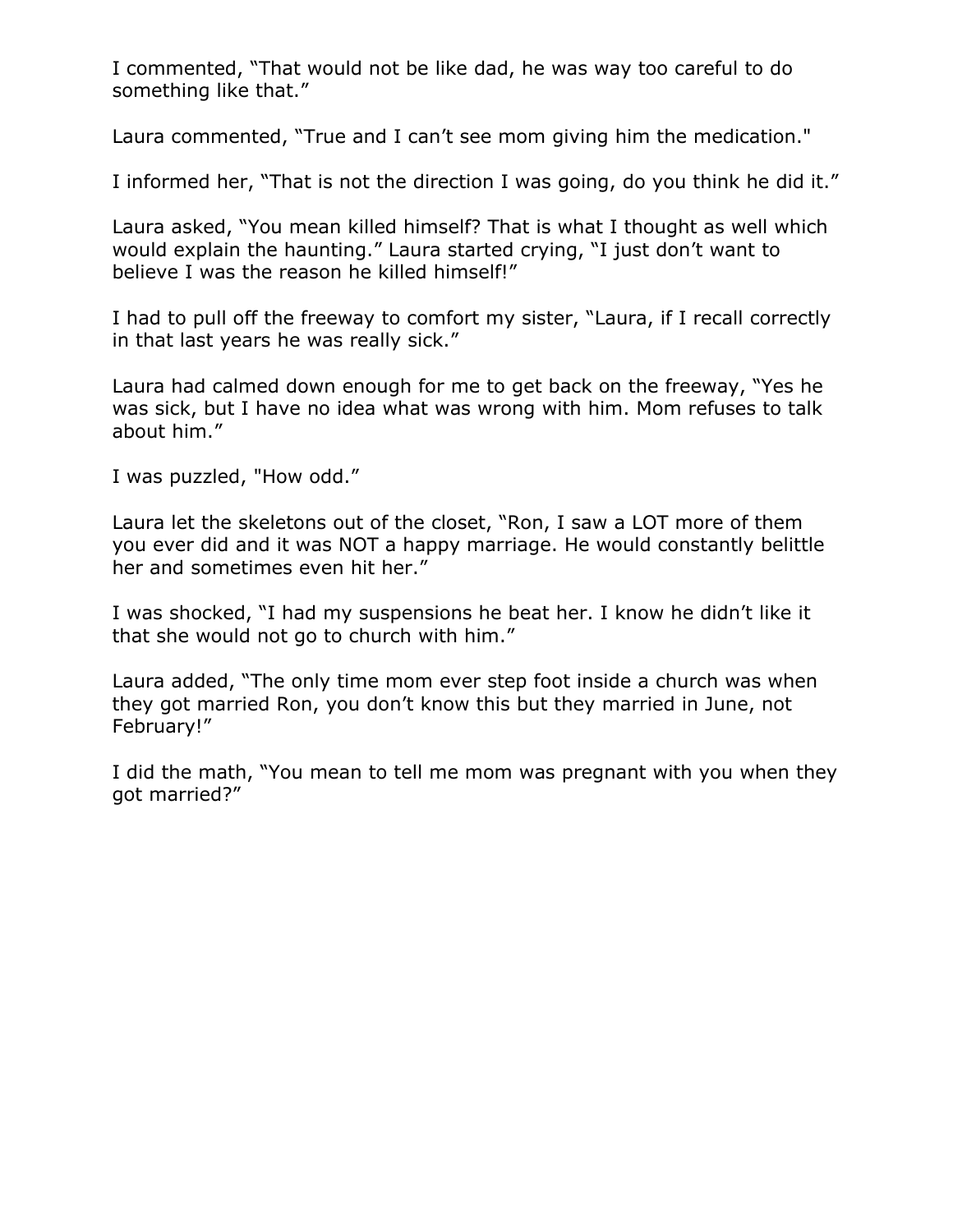Laura continued, "Yes and when his parents found out they kicked him out of the house."

I concluded, "Well, that explains the marriage of the odd couple. You never did answer my question as to where Mom is now."

Laura advised me, "Oh sorry, she's down past Green Valley, south of Tucson off of I-19. She went to a retirement community to be around people her own age. Her and another lady who she is good friends with bought a house together. She has a few friends but she misses us."

We were approaching the restaurant, but it was a bit early still, "When was the last time you saw her?"

Laura fell silent, "Well, remember how we were in Frisco a last month. As soon as I finished Jason's install I drove out and saw mom. She's been asking about you and Martina."

I was wondering, "Does she know about us separating and for that matter Sara?"

Laura informed me, "Yes, I talked to her a couple weeks ago and filled her in on the news. She knows everything Ron, she knows about the business, our lifestyle and especially mine."

I asked, "How did she take it?"

Laura laughed nervously, "Well, when I brought Miss Kitty in and reintroduced her she introduce us to Blanche, her lover!"

Thankfully we had already arrived and I had stopped the car, "Her lover?!"

Laura laughing, "Yes, I know! Our reactions were about the same. She is heck of a lot more open-minded than dad ever was. Look at this way, she seduced our father and had pre-marital sex with him."

I had never thought of it that way, "Yikes, that is true. Well, we mustn't keep everyone waiting. Remind me to have you give me her address. Sara, Maya and I are going to be down in Tucson next week, I think we will pay a visit to mom."

Laura leaned over and hugged me, "She would like that. I am glad we had this talk, I feel so much better now."

We stepped out of the Cruiser as Miss Kitty and Gary were coming up the parking lot. Andy and Lindsay were quick to follow. Bunny and Bambi were already there along with Sara and Lindsay. A familiar roar broke the silence we all looked at each other, Martina! Sure enough, Martina's Pink Monster approaches the valet station.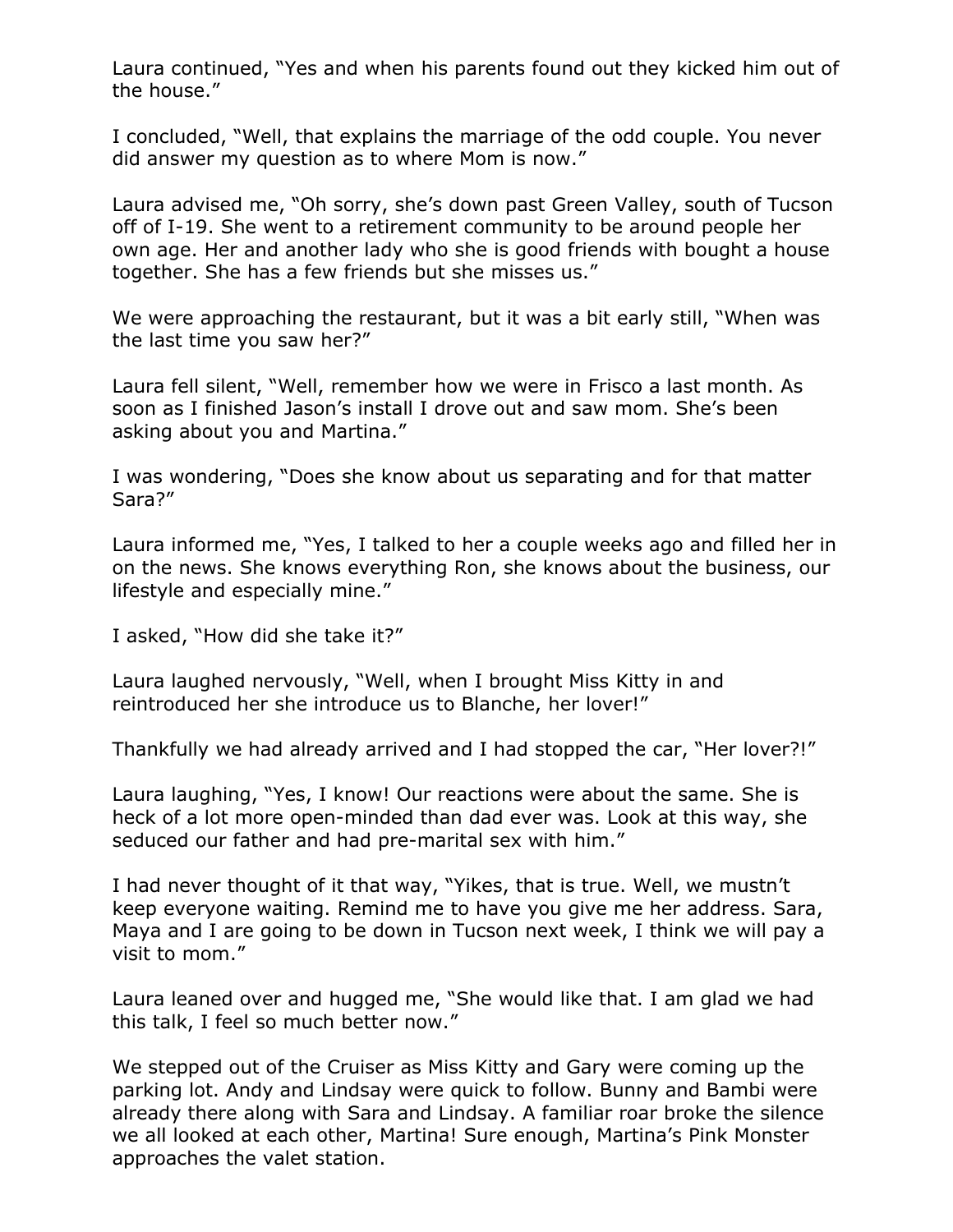Laura laughed, "That's Martina, she will pay someone to park her car."

I added "Or sleep with them."

Laura told me, "True, that's why the belt must stay on!"

Martina and Marc joined the rest of us. We walked in and the hostess asked how many in the party. Since it was the same group from when we went to Fleming's plus Miss Kitty and Laura, I was able to answer before anyone else, "12 and patio please!" After everybody ordered I filled in Sara and Maya on the news. "It seems, Miss Kitty or Lynn and I know each other."

Sara and Maya looked at each other surprised, "You do?"

I explained, "Yep, it took some figuring out but when she introduced herself to Gary this afternoon as Lynnette Myers it hit me…"

Miss Kitty filled in the gap, "Ron knows me because when he was younger his sister brought me home. I was her high school sweetheart and that is when she tried to come out of the closet."

Laura explained, "Everyone thought Ron was away when our dad kicked me out of the house. Turns out he was in the other room and heard the whole thing…"

I continued, "I snuck out the back door and as she was going to leave with Lynn, when I came through the front door. I only saw Lynn briefly, but I remembered the face. My parents told me they didn't approve of Laura's boyfriend so she moved in with him."

Sara was astonished, "Do your mother know you two are together again?"

I replied, "Yes she knows and get this she is here in Arizona, living in Green Valley with her lady friend, Blanche."

As if the shock wasn't enough, Laura added, "More like lover than friend!"

I just looked over at her, "Thanks Laura. Anyway, I know were going down to Budget Holstein next Thursday, however I am going to make a change in plans." Sara and Maya were starting to look disappointed but I continued, "Since mom knows everything and I do mean everything! We will still go to Budget Holstein on Thursday. On Friday we will go over to Green Valley and visit my mother."

Our food arrived and we had grand ole time talking about our childhoods. Even though it was a sad occasion with Martina and Marc leaving, this was the best times I had with everyone. So much was resolved, old wounds were healed and bridges mended from the past 12 years. Laura and I were closer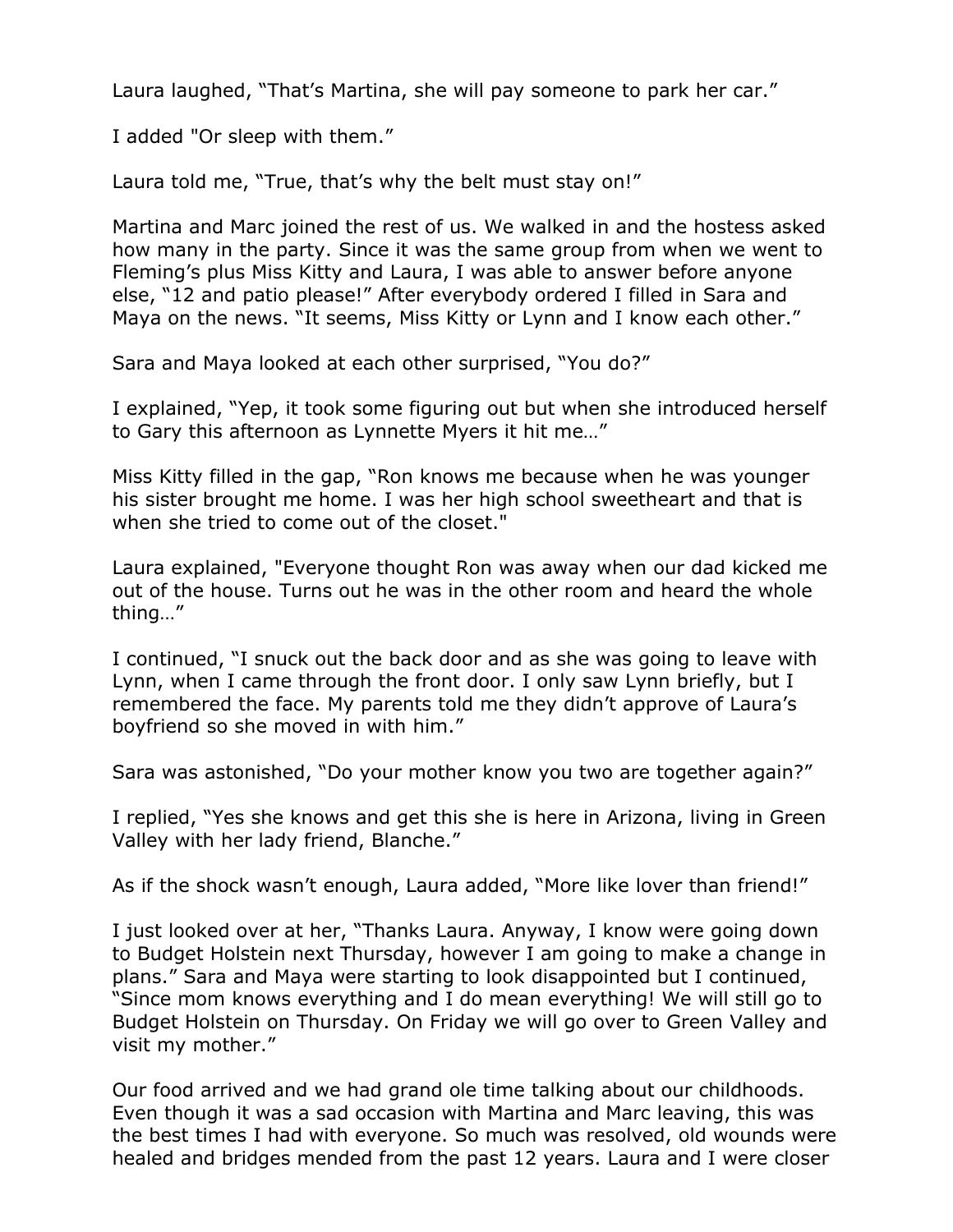than ever before and she promised that her and Miss Kitty would take good care of Martina and set her straight. Little would they know they would be in for a major up hill battle. We arrived back at the house a little after midnight.

I told Sara, "We will do your belt tomorrow evening."

She told me, "Good, I am too tired now".

Everyone went to their rooms, with the exception of Martian who snuck off into the library to be with Marc. The next morning everyone went their separate ways, with the agreement we would meet back for a bar-be-cue or if the weather outside was frightful, a chicken dinner. Gary's girls went shopping for their house; Andy was busy at the store getting it turned over to the new manager; Lindsay, Sara and Maya were out on another shopping excursion and finally, Marc and Martina, were…well I have no idea where they were, but I was just glad they were out of the house. Gary and I had the whole house to ourselves and we spent most of the day watching drag racing and a Diamondback's game. After the drag racing was over we ate lunch out at sub shop. Midway through the Diamondback's game, the weather was starting to turn. Evening was approaching and Sara floated into the great room and simply declared, "I'm ready!" and then quickly slithered up the stairs to the Presentation Room.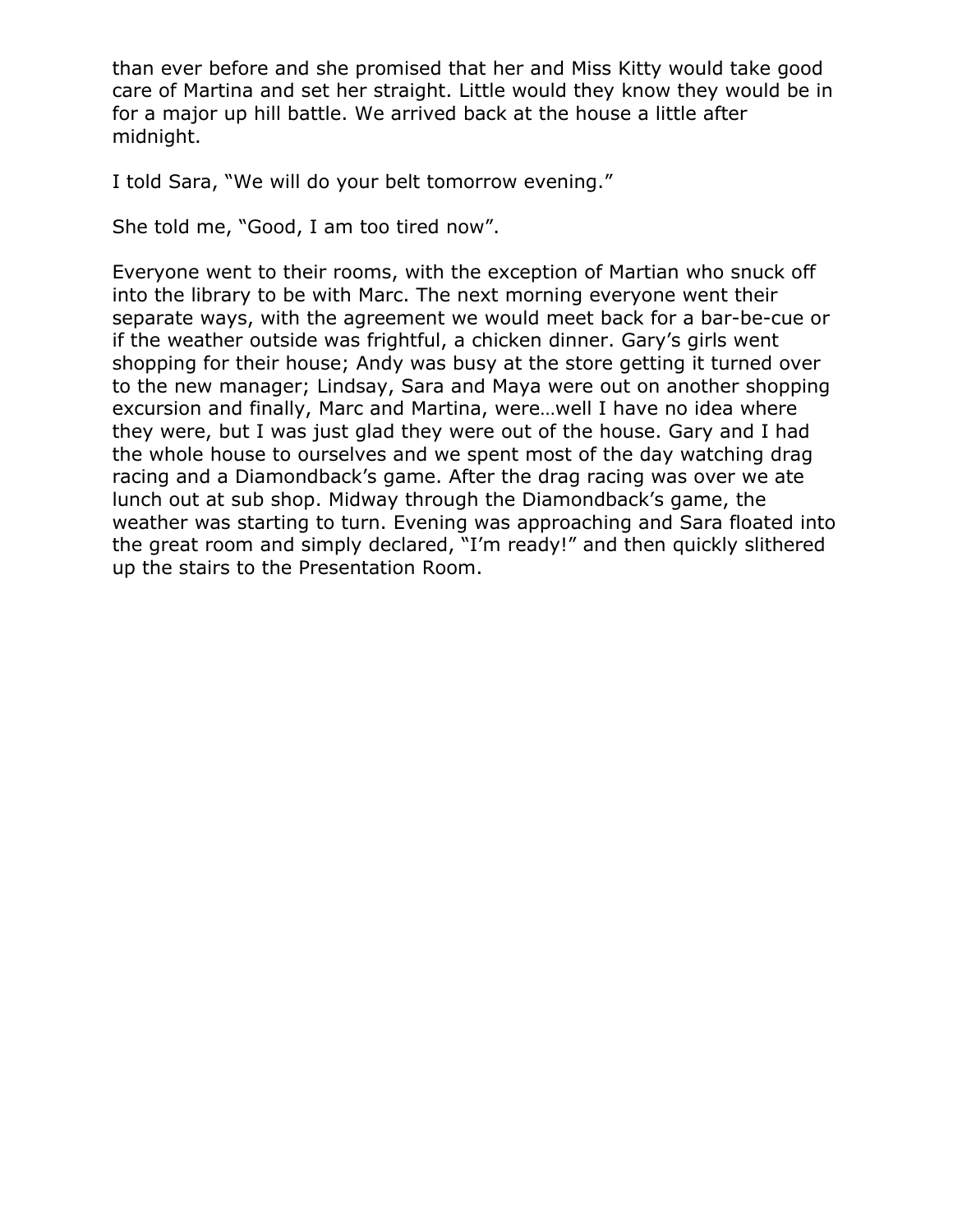#### **Chapter 46: Sara's New Belt & The Story Behind Drew The Delivery Dude**

It was a dark and stormy night at the Merlot Mansion and all throughout the house not a creature was stirring, except may be Sara. Gary and I looked at each other, were we dreaming, imagining or even hallucinating? Nah, that didn't just happen, Sara was not here…or *was she*? Our curiosity was getting the better of us for surely our minds must be playing tricks on us. But there was only one way to put our minds at ease; we would have to go up the stairs. This would be the only way we could prove what we *thought* just happened, never really happened. Gary and I ascended the spiral staircase to the upper level of the mansion as the thunder cracked and boomed above, the rain pounded on the roof and the wind howled. The door to the presentation room was closed, would we dare to open it? We felt as if we were in a horror movie and behind that door was a monster, just waiting to eat us alive! We were like little kids, "Go ahead, you open the door!" "No, you open it. It's your house!" "But you're bigger than me!" "Oh for crying out-loud Ron! If anything is behind the door, it will be Sara and she certainly will not hurt us!" "You don't know that for sure!"

Finally we open the door blinded by the bright light flooding the then darken hallway. Our eyes began to adjust to the change in light. We were still alive, not monster chow! However what lied in front of us was sight to behold! There in the room securely locked to the spreader bars, was a gagged Sara. We looked at each other, wondering now how did she do *that*? Coming out the closet (literally) was her sister who looked at us and asked (queue screeching record), "What took you two so long? I had her strung up 10 minutes ago!"

Gary left the room momentarily to retrieve the belt and the parts while I admired Maya's handy work. Gary returned and like a surgeon preparing for an operation, laid out all the parts and tools on the bed. Gary looked at Sara, "Remember, you are trying this out for a couple weeks. If you don't like it after the two weeks you can go back to your old belt. But I think this one will be so much more comfortable for you and a lot more fun!"

Maya removed the gag and held Sara's chin and looked her directly in the eye, "You okay with this? You don't have to do this to prove anything with me? No one is forcing you to do this if you don't want to."

Sara breathing returned to normal and she smiled at her sister, "No, I am fine. I really do want to do this, just overcome with excitement. Gary, go ahead and put the belt on me now!"

We were all relived. Gary carefully pulled the belt up between Sara's legs. Gary was making sure everything was lined up, he made sure the front shield covered her pussy correctly and hooked into her clit ring as well. Satisfied he secured the front shield to the waistband with the integrated lock. Much like the locks on soda machine this one threaded into the belt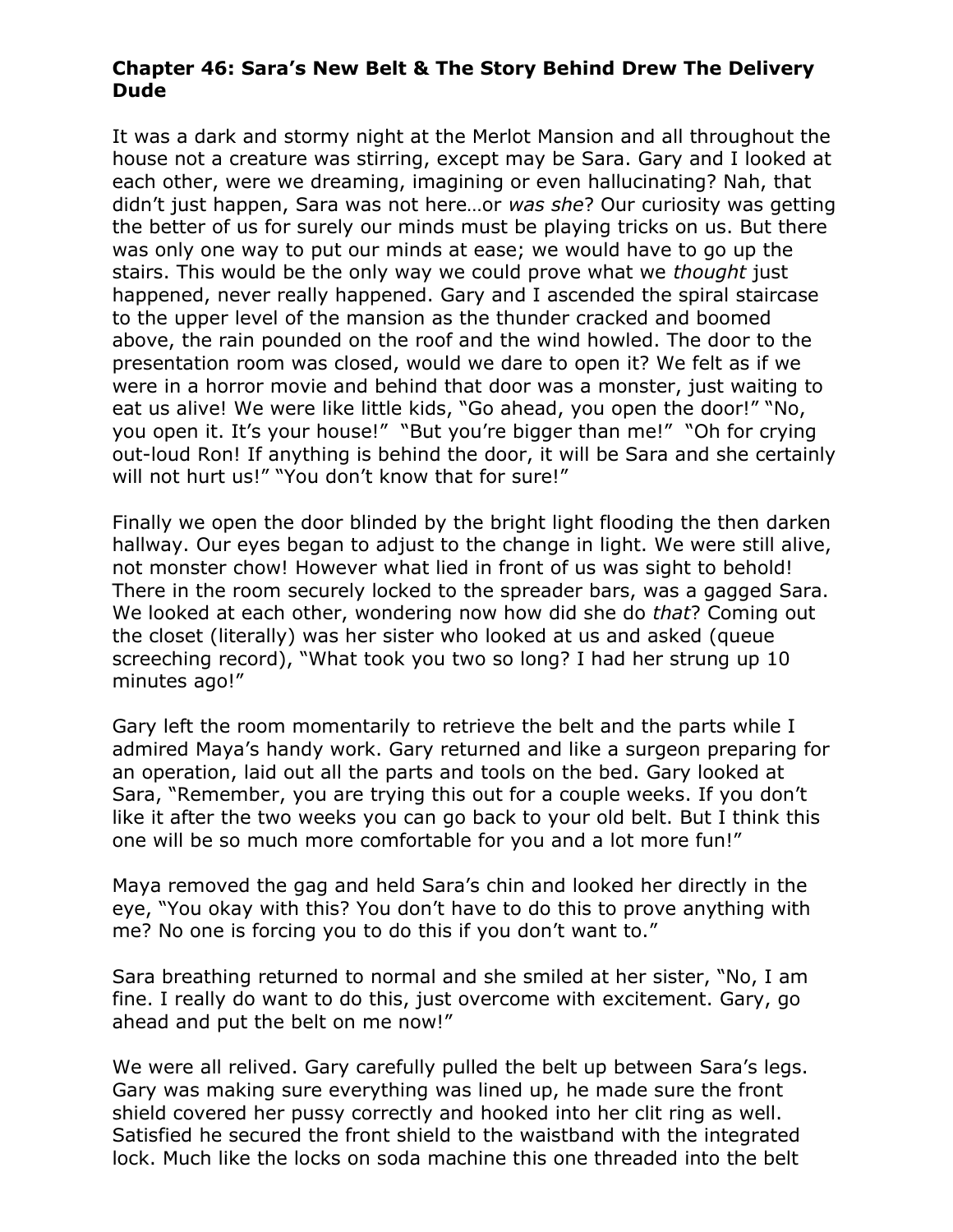and was spring loaded. Once it was threaded into the correct position you simply pushed it into the belt and it would click into place. Once Sara heard the click she breathed out and a wave of excitement passed through her.

Gary carefully inspected the belt again, making sure everything line up correctly. "Okay Sara, looks good, any pinching, tightness, other than around the waist?"

"It is a little snug around the waist but otherwise fine." She tried pulling the belt down which pulled on her clit ring, "Wow this is secure!"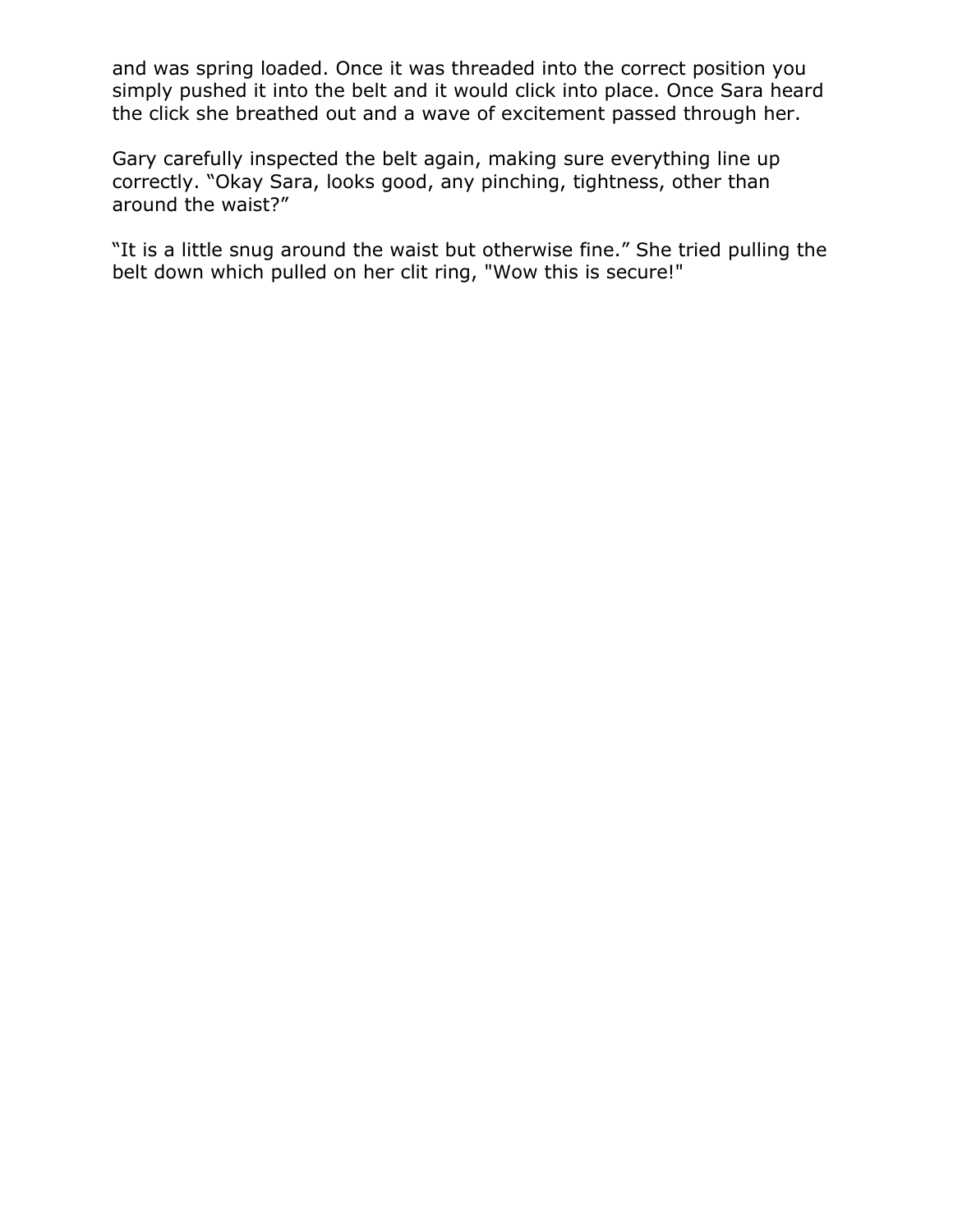After using the bathroom, I returned to the presentation room, which doubled as Laura and Miss Kitty's Room. Gary and Maya were packing up the spreader bars and the rest of the equipment into the walk-in closet. We would use it again next week when Maya would advance to the next phase. I looked out the French door on to the balcony and saw the rain was still coming down very hard. I heard Marc and Martina's voices downstairs and headed down. When I came into the kitchen, Bunny and Bambi walked in with a ton of shopping bags.

Bambi asked where they should put the bags. "Just leave them in here for now, when the weather clears up we can put them down in storage."

The house phone rang and I answered, it was Andy, "Hey Ron, I am going to be a bit delayed, very rough going trying to get out of Fountain Hills. Be there in about an hour."

I gathered everyone into the living room, "Okay we are all here expect Andy and he is on his way. I had planned on having a bar-be-cue tonight, but given the weather that is a wash out. Frankly, I am getting tired of Vinnie's Pizza. So how about we order KFC after all they deliver! "

Everyone agreed KFC was a good idea, now where did I put their phone number? Sara suggested I check to cork board by the kitchen phone. Sure enough, there was a menu with their phone number pinned up. I gave them a ring, "KFC at Desert Oasis."

I advised, "I would like to place and order for delivery."

They asked, "Are you a Desert Foothills Oasis resident?"

I told them, "Yes, Lot 13"

They asked, "What can we get for you?"

I advised, "Good question, we have 12 people to feed."

They suggested, "You could do some party buckets and a mix of sides. Okay, let see that comes to \$54.00 less your resident's discount is \$46. Sorry I didn't tell you up front, we are at 90 minutes for delivery right now."

I advised, "That's fine."

They let me know, "Okay then, Drew will be there in about 90 minutes."

I had to ask, "Drew as in Vinnie's Pizza Drew?"

They confirmed, "Yep, he does all the delivery's within the community for both us and Vinnie's."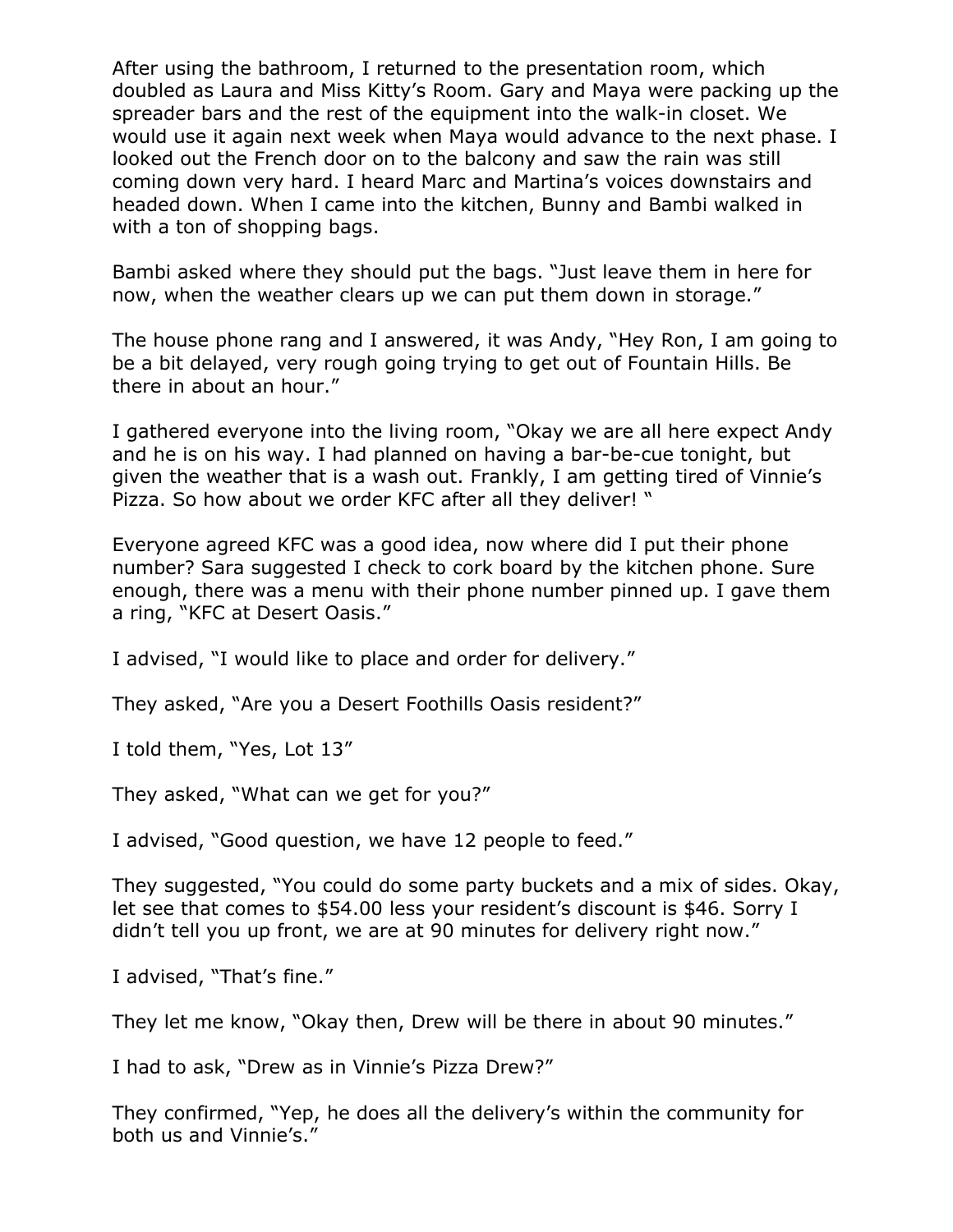After I got off the phone I returned to the living room, "Okay, Drew will be here in about 90 minutes with our food."

The name caught the attention of Sara, Maya and Lindsay who asked, "Doesn't he work for Vinnie's Pizza?"

I explained, "Apparently he works for KFC as well. They share the same delivery driver and he only delivers within the community."

The girls quickly scurried upstairs to change while Marc and Gary looked at me, "What was that all about?"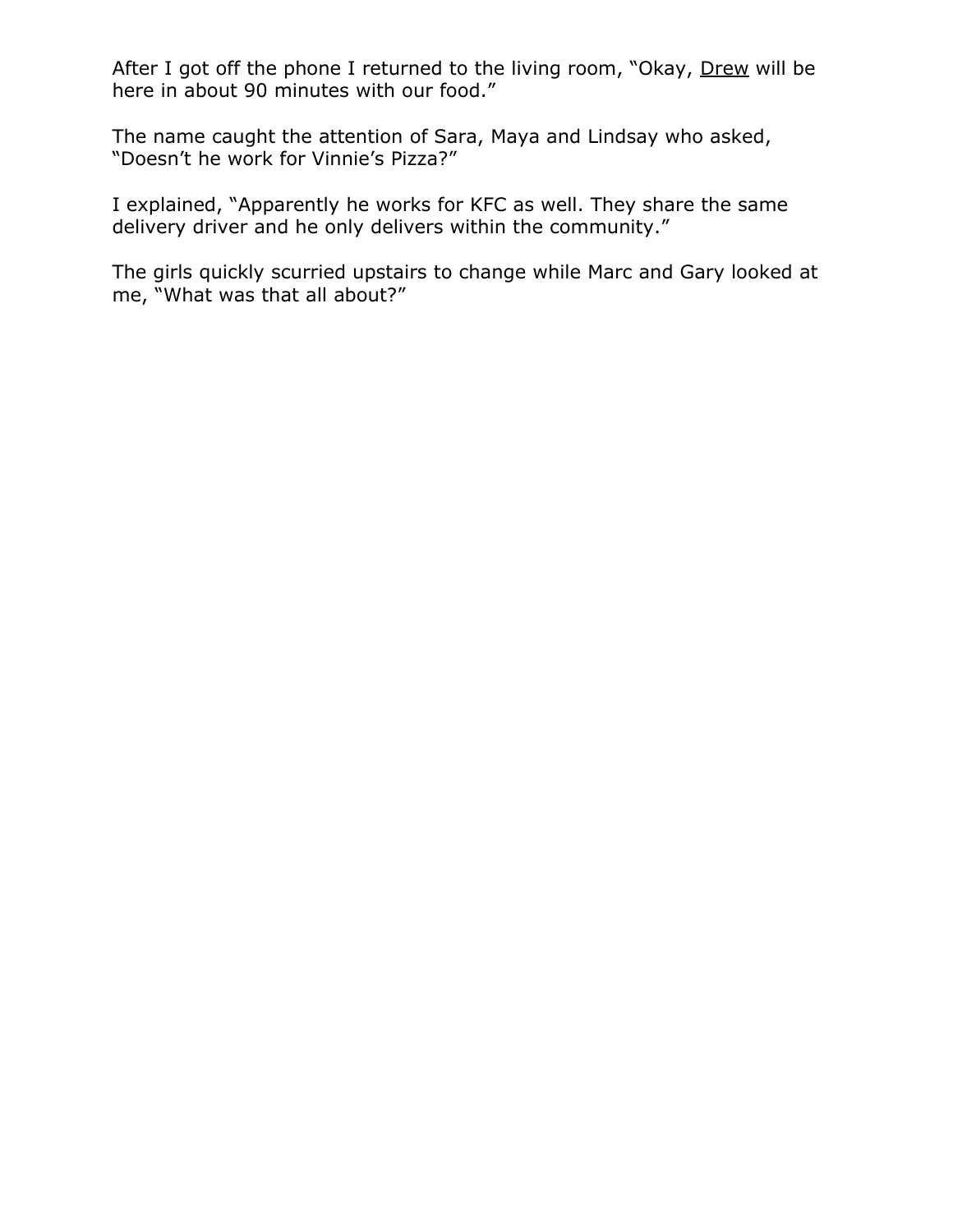I explained, "Oh, they like to tease the delivery boy. We are his favorite lot, I am not sure if it because of the girls or my \$50 tips?"

Gary laughed, "Hmm, that's a tough call!"

Andy walked in, drenched, "What's a tough call?"

Gary explained, "If Drew likes us more because of the girls or because Ron's a big tipper. "

Andy asked, "Oh so we are having pizza tonight?"

I replied, "Nope, KFC. He delivers for both."

Drew pulled into the courtyard, turned around and parked under the Porte Cochere. Maya and Lindsay were waiting when Sara opened the door after he rang the doorbell. Drew was doing his best not gawk at Sara, but the tent in his pants told a different story. The girl's took the food from him into the dining room. I walked over to the front door, the rain was still coming down very heavy, "What a night to be out, hope you don't have much longer."

Drew replied, "Actually, y'all were my last run on my way home."

I asked, "Live far?"

Drew explained, "Nope, live with my folks on lot 5 up on Coyote and they are out of town for the weekend."

Thunder boomed overhead and they sky opened up with even heavier rain and I suggested, "Why don't you join us for dinner, at least until the weather breaks up a bit."

Drew not wanting to intrude, "That's alright…" another boom of thunder and then horizontal rain caused Drew to jump, "on second thought may be that's not such a bad idea, let me shut off the truck."

I announced, "Sara, set another place we are having Drew over for dinner!"

Drew ran down to the Porte Cochere to shut off the engine. I introduced everyone and we talked as we ate. I was curious about the agreement with Vinnie's and KFC, "So Drew, I am curious you deliver for both KFC and Vinnie's?"

Drew explained, "Yep. I am the only one who delivers within the community. Vinnie's Pizza and this KFC franchise are owned by the same people."

I commented, "I was wondering who you worked for. So does it work out well having you do both?"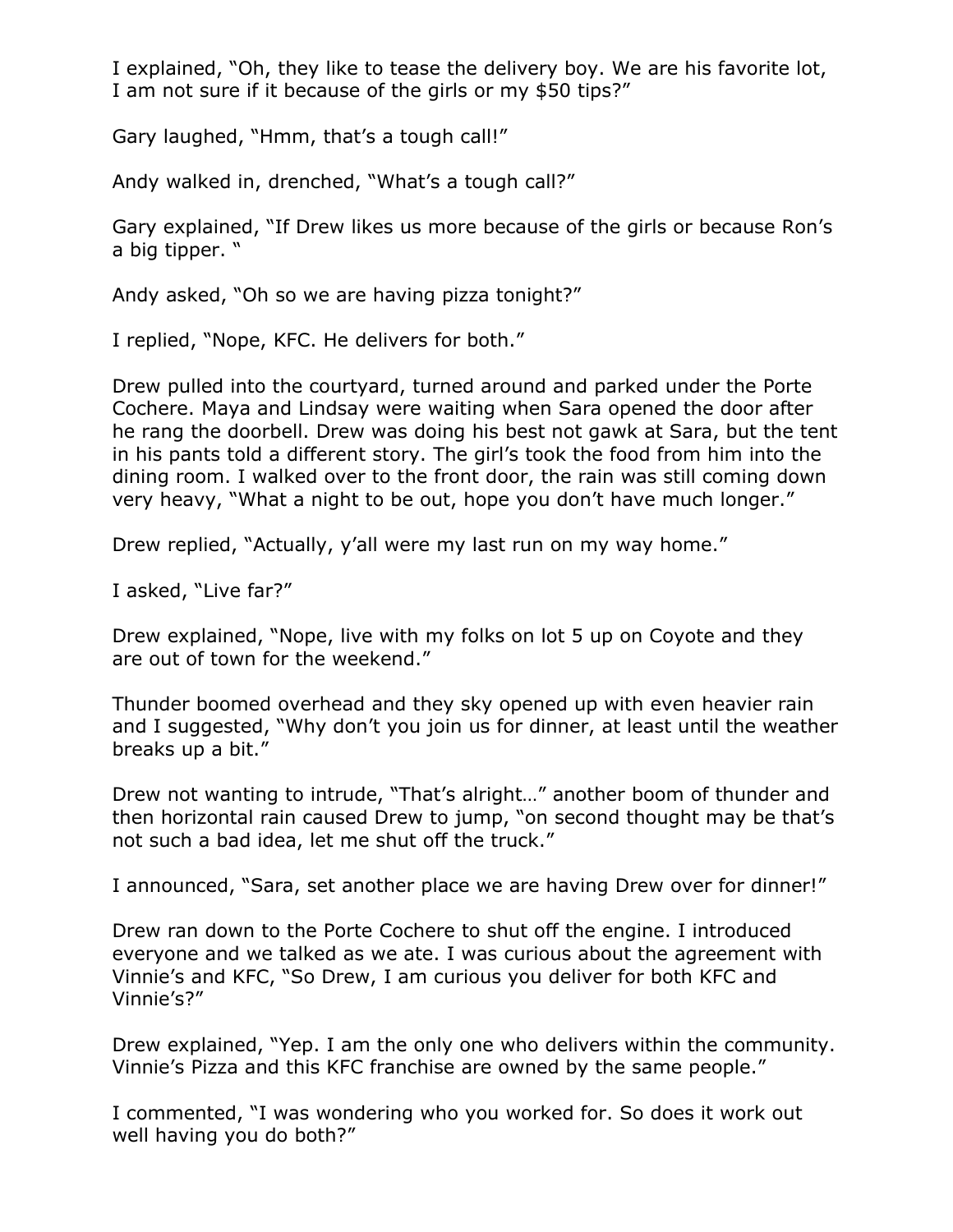Drew advised, "Vinnie's is where most of the deliveries come from and if KFC has a delivery they page me. Works rather well, except weekends we get very busy and the manager wants to get another delivery person."

I joked, "Hey, Maya found you a job!"

I thought Maya was joking at first, but I could tell she was serious, "You know Ron, that ain't a bad idea, thanks!"

I was stunned by her response, "Come again?"

Maya explained, "Well, the interviews I been going to were not for jobs, but for the MBA Program at ASU Main. I have qualified for several scholarships, which will pay almost all of my tuition and books. It is the other expenses that I need extra money for. Working weekends would be great, but I don't have car."

Martina shocked us all, "You can use my Hummer, since it will just be sitting in the garage."

I looked at Martina, "Well, that is nice of you, but weren't the four of you taking it to Vegas?"

Laura answered, "We were until we figured out how much we would spend in gas. Besides, the Jaguar is a much nicer traveling car."

Maya was ecstatic, "Thanks, Martina!" She turned to Drew, "When can I start?"

Drew was busy munching on drumstick…"Come on in tomorrow afternoon over to Vinnie's, I'll introduce you to the manager. She will be thrilled to have a second driver."

I asked Maya, "So, you planned on going the 30 miles one-way, gas might be a bit costly."

Drew added, "Ron, the way you folks up here tip, she will make enough for gas in one night"

I commented, "Good point, which reminds me I haven't paid you yet."

I handed Drew five twenty dollar bills, "Thanks, Ron!"

The weather had finally cleared up and we had a bunch of food leftover, so we sent Drew off with a half dozen pieces of chicken and several sides. I helped Martina load her pink luggage in the Jaguar, as the four of them would be leaving very early for Henderson. I also removed the anal plug from Martina's belt. Not only did they have to start work on Monday, but also Marc had a new condo to get ready. Andy and Lindsay also said they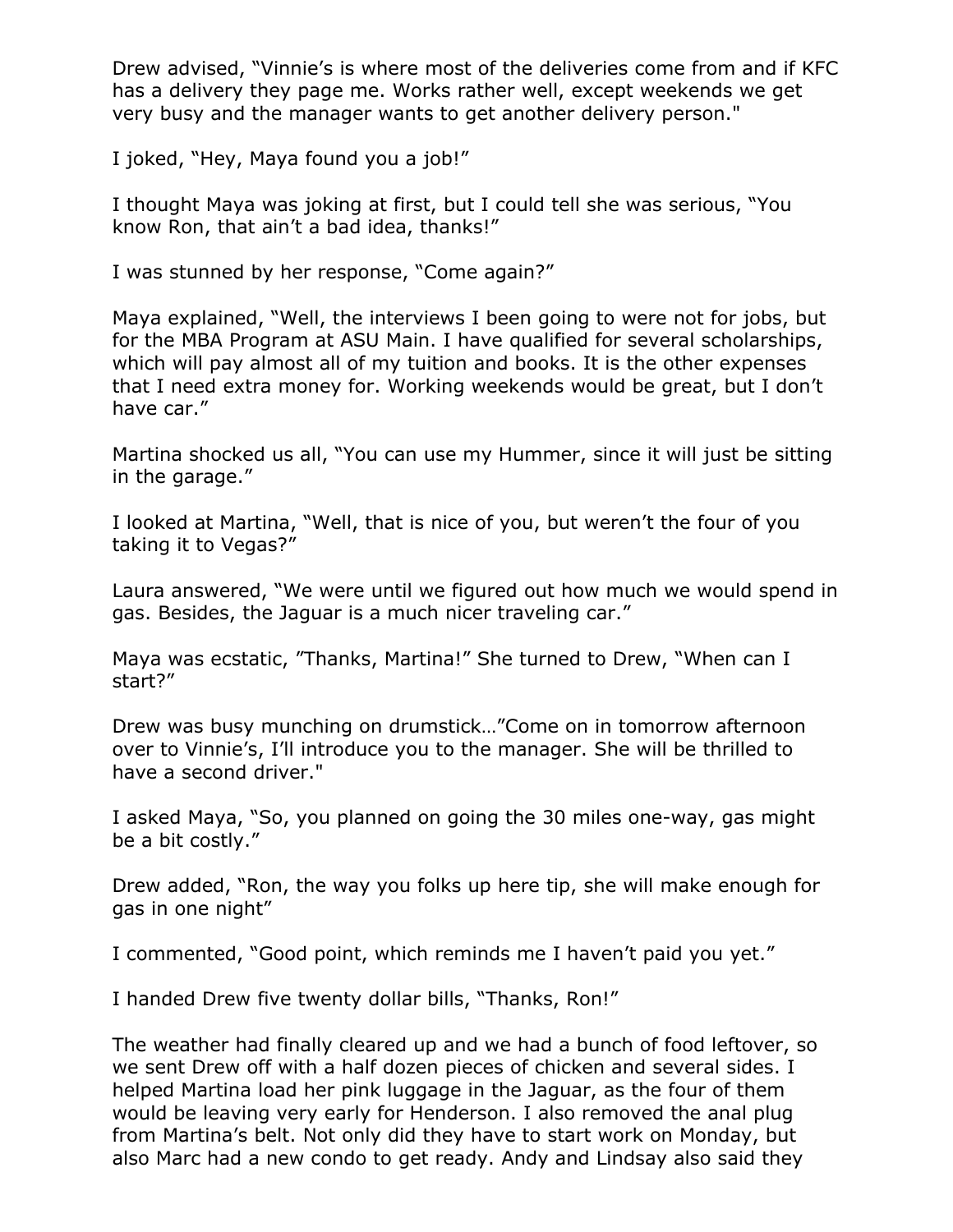would be leaving early too as they wanted get back to the house and the club. We agreed we would get together on Thursday after our visit to The Budge Holstein, more than likely at Corona de Estrella's. Gary and his girls were also leaving early to get back to Vegas, but he would be back Friday. We all said our goodbyes.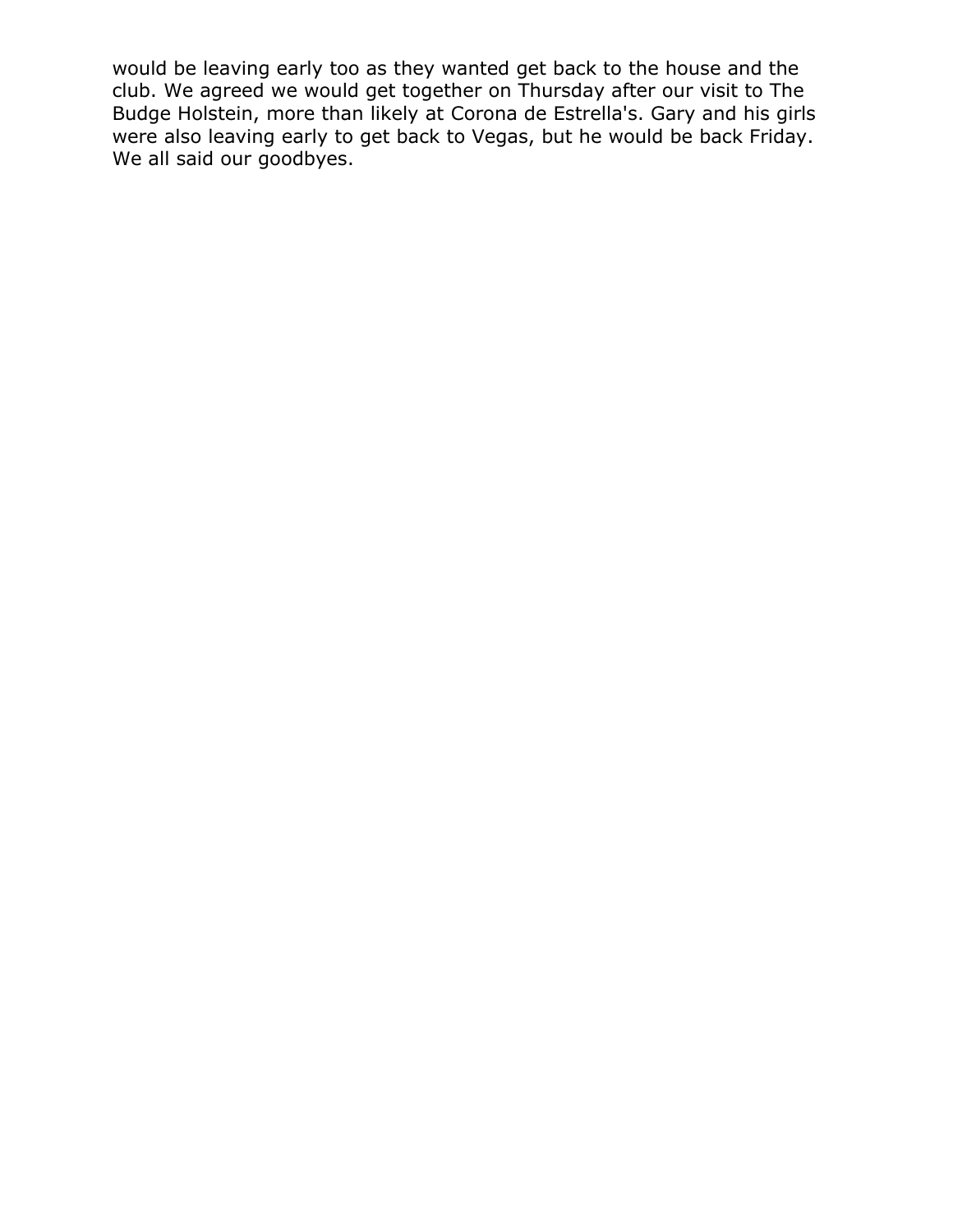# **Chapter 47: The Morning After and Maya's New Job**

The next morning I awoke around 5:30 and the house had an eerie silence. The first time in many weeks, it was just Sara, Maya and myself. I headed to the kitchen to get some coffee; much to my surprise Maya and Sara were already up having coffee and reading the Sunday Tribune at the kitchen table. "So, I was not the only one who couldn't sleep?"

Sara looked up from the comics, "Sorry, did we wake you."

I let her know, "No, I was already up, I was awoken by the silence."

Maya who had been reading an article looked up, "I know what you mean! Strange walking by the library and not hearing your wife and Marc making out! That was weird the first time I saw that!"

I topped her, "Maya! That's nothing, there's the night I came home to find Martina and my sister making out up in the Queen Suite! Now that was a strange sight!"

Sara replied, "Don't forget they went after me a couple months prior to your discovery!"

Maya looked at Sara, "You never told me about that, explains the belt."

I just said, "We'll get use to this...hopefully. Meanwhile we have a lot of work ahead of us getting the house back together and cleaned up from our visitors."

Maya replied snootily, "As if you do!"

I explained, "Yes, I do once the presentation room has been cleaned than I have to change it back to a presentation room. Has anyone been in there this morning, to see what kind of condition Laura and Miss Kitty left it in?"

Sara trying to save face, "Don't know haven't been upstairs yet, but Marc and Martina really left a mess in the library."

I suggested, "Well, we have a few days, why don't we go out for a while for some breakfast!"

Sara objected, "Great, but there is nothing up here for breakfast."

I told her, "Ah contraire, a new Good Egg just opened by the Boulders!"

Maya had never heard of the place, "What is The Good Egg?"

Her sister answered, "Only the best place to get an omelet out here."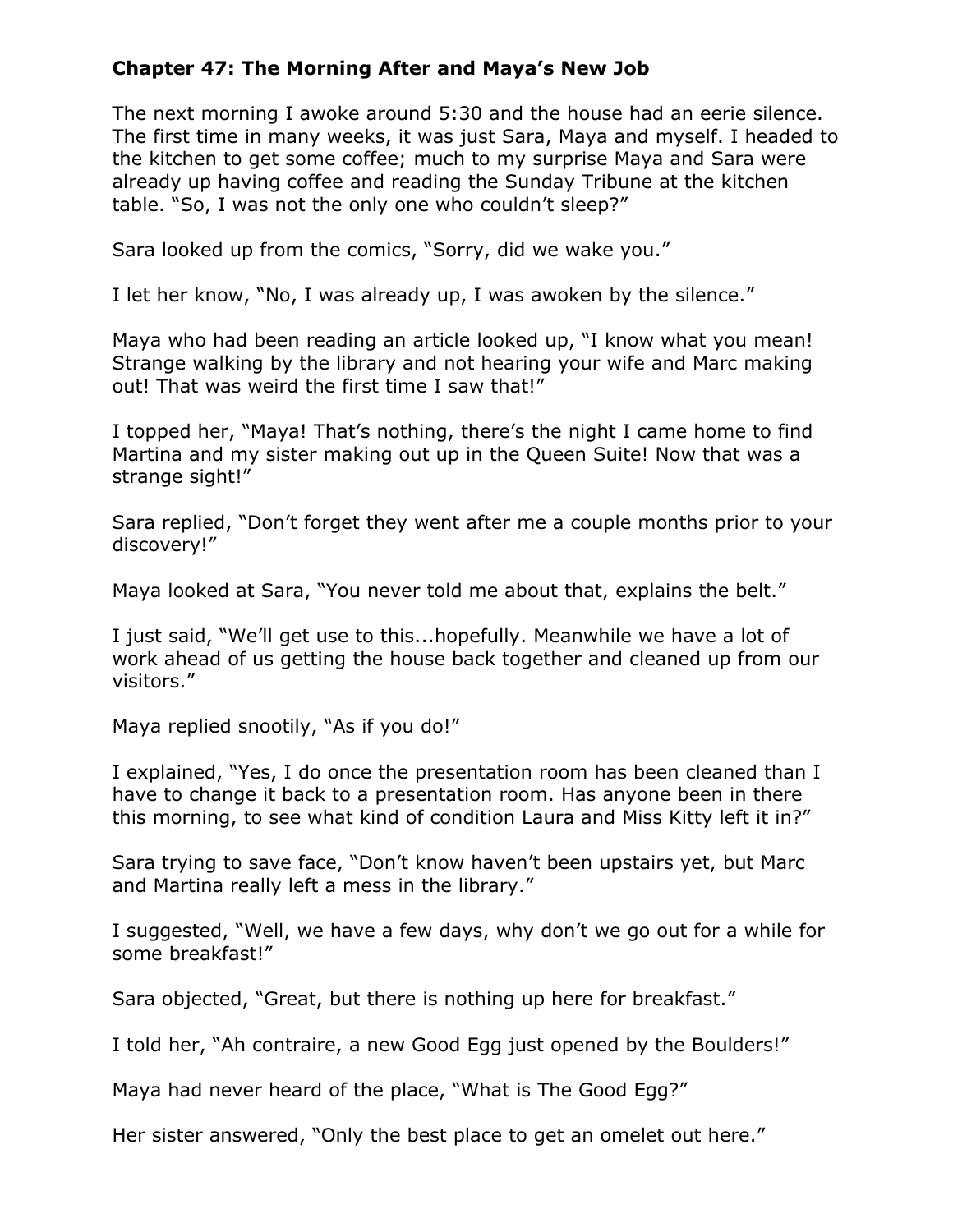After a very hearty breakfast at The Good Egg we returned to the house. I walked into the library and it looked as if there had been a teen party in there. A few half-empty bottles of wine, glasses and various pieces of Martina's and Marc's clothing were scattered about. The furniture was a mess as well covered in pizza crumbs and a few wine stains. Sara went to straighten the cushions and discovered a box with a third of pizza left stuffed underneath. I told Sara just get all the solid stuff off the sofas and pick-up Martina's clothing, I'll get my upholstery guy out on Monday.

I went upstairs into the presentation room, which made the library look clean. At least Laura and Miss Kitty managed to pick-up all of their clothing, but not much else. Beer cans all over the place including some that had not even been opened. I looked towards the door to the balcony and saw the sofa, "Now what the heck is the sofa doing over there?"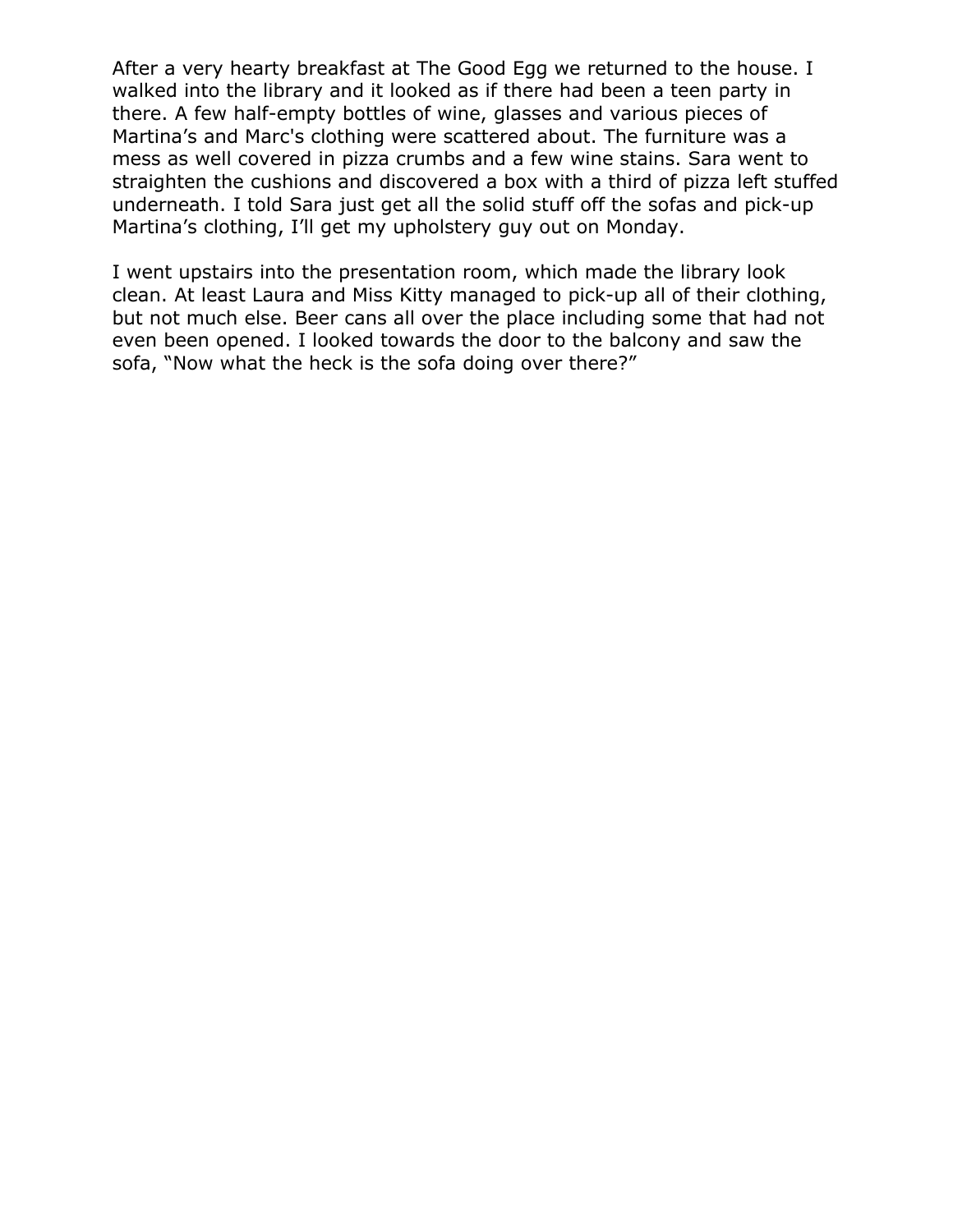Maya walked in, "You need help moving that?" The two of us moved the sofa and soon discovered why it was there. Underneath was a whole pizza face down on the carpeting in a puddle of beer. Then Maya pointed out, "This sofa smells like a brewery!"

Both of us looked over the bed, almost afraid to see what was underneath. I called Sara on the intercom, "Sara could you help us up in the presentation room?"

Sara replied, "Okay, be right up, I just found a few hot-wings wedged in the arm chair."

A couple minutes later Sara appeared in the doorway and saw the pizza on the floor, "Oh shit!"

Maya pointed to the sofa, "That's nothing this thing smells like a brewery. We need your help moving the bed to see what surprises are under there."

With some effort, the three us moved the King size bed and discovered more beer cans and wings underneath. Sara pointed to a puddle on an unknown substance on the floor, "What the heck is that?"

I dabbed a little on my fingers it was very wet and slippery, "Lube, more than likely for a strap-on."

We moved across the hall to the guest suite the Zinfandel's had been using. Other than the bed being slept in and the sofa had been moved around a little, the room was in good shape. The trashcan was full of beer cans, but at least those were in the trash and not strewn across the floor. Better yet there was no food on the furniture or on the floor. The carpeting was a little dirty since Laura and Miss Kitty had tracked beer into the hall; everyone else inadvertently tracked the mess into the other rooms. Looks like my carpet and upholstery guy was going to get plenty of business just from me. Last but not least was the guest suite next to my office, where Andy and Lindsay had been staying. We walked in and just stood there amazed. The room was spotless other than some traffic stains by the door. They had even gone ahead and stripped the bed down before they left. I would have to thank them when I saw them on Thursday.

We drew up a battle plan; I would get all the trash bagged up and remove the food best as I could. Sara would try to clean the upholstery and the carpet just enough until my carpet and upholstery guy could come out. Maya would take care of all the linens. Three hours later we had the library done, this was taking a lot longer than we had thought. Sara fixed us lunch. After lunch Sara and I would head up the presentation room and start in there. Maya meanwhile had an interview to get ready for. So after lunch, she showered and changed into a red sleeveless top, grey shorts along with black thigh-high stockings and high-heeled sandals. I gave her the keys to Martina's Hummer and with a loud roar the engine came to life. Before she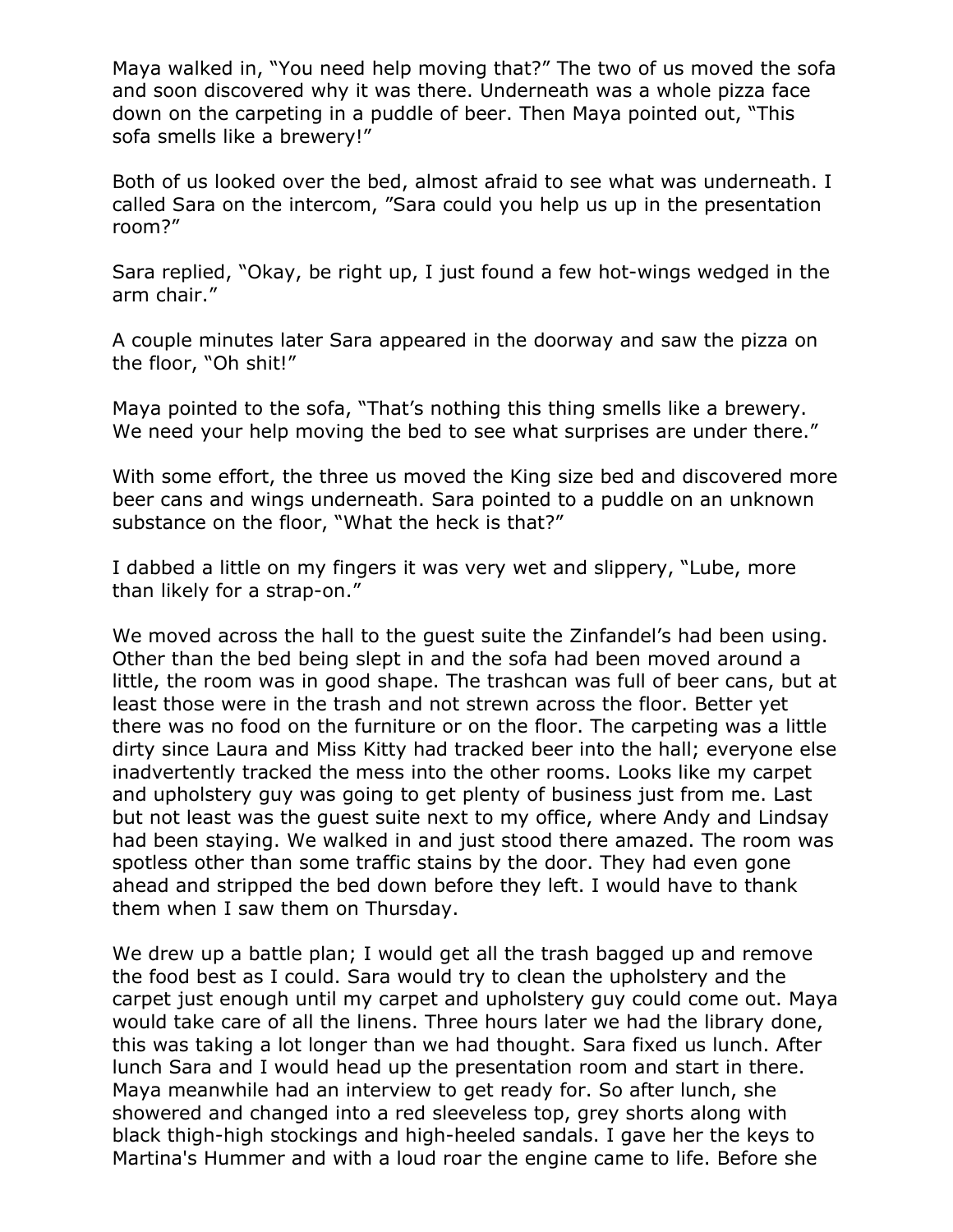left, I instructed her on the garage door opener remote, "The left button opens the entry gates and the right button operates the garage door."

She asked, "What about the exit gates?"

I explained, "All you need to do is pull up to the gates and they will open automatically."

Maya arrived at Vinnie's Pizza and walked in. An older lady came up the counter and asked if Maya needed assistance, "I'm here to see Drew."

She concluded, "Oh, you must be Maya. I'm Diane, the manager here at Vinnie's Pizza and the KFC across the street, come with me."

They headed back into Diane's office as she continued; "I was so thrilled when Drew told me this morning he had found another driver. We get so busy over the weekends that we have to stop offering new delivery from 6:00 to 9:00 PM. Drew can only do so much and he will really appreciate the help. Just need to fill out some paperwork, what's your address."

Maya had started giving her Frisco address, "Oh wait, that was my address when I was at the University...I don't know the address here."

Diane was puzzled, "How could you not know where you live?"

"Well," explained Maya, "I am living with my sister and her friend over here in the community."

Diane exclaimed, "Oh, so you are in the Desert Foothills Oasis community, do you know which lot?"

Maya thought for a second, "Um…yes, lot 13."

Diane's expression changed, "Oh lot 13, that's Drew favorite lot and now I see why! You've got the job, when can you start?"

Maya excitedly answered, "This Friday."

Diane commented, "Yes, that would work well that is the slower of the weekend nights. How's 8:00 PM and do you have any questions?"

Maya thought for a moment, "Drew was telling me you have 'uniform'?"

Diane looked Maya over, "Well, what you are wearing now is fine. Although the top needs to be purple what you are wearing now is great. Were you planning on wearing the stockings with the sandals?"

Maya replied nervously, "If it is a problem, I could go without."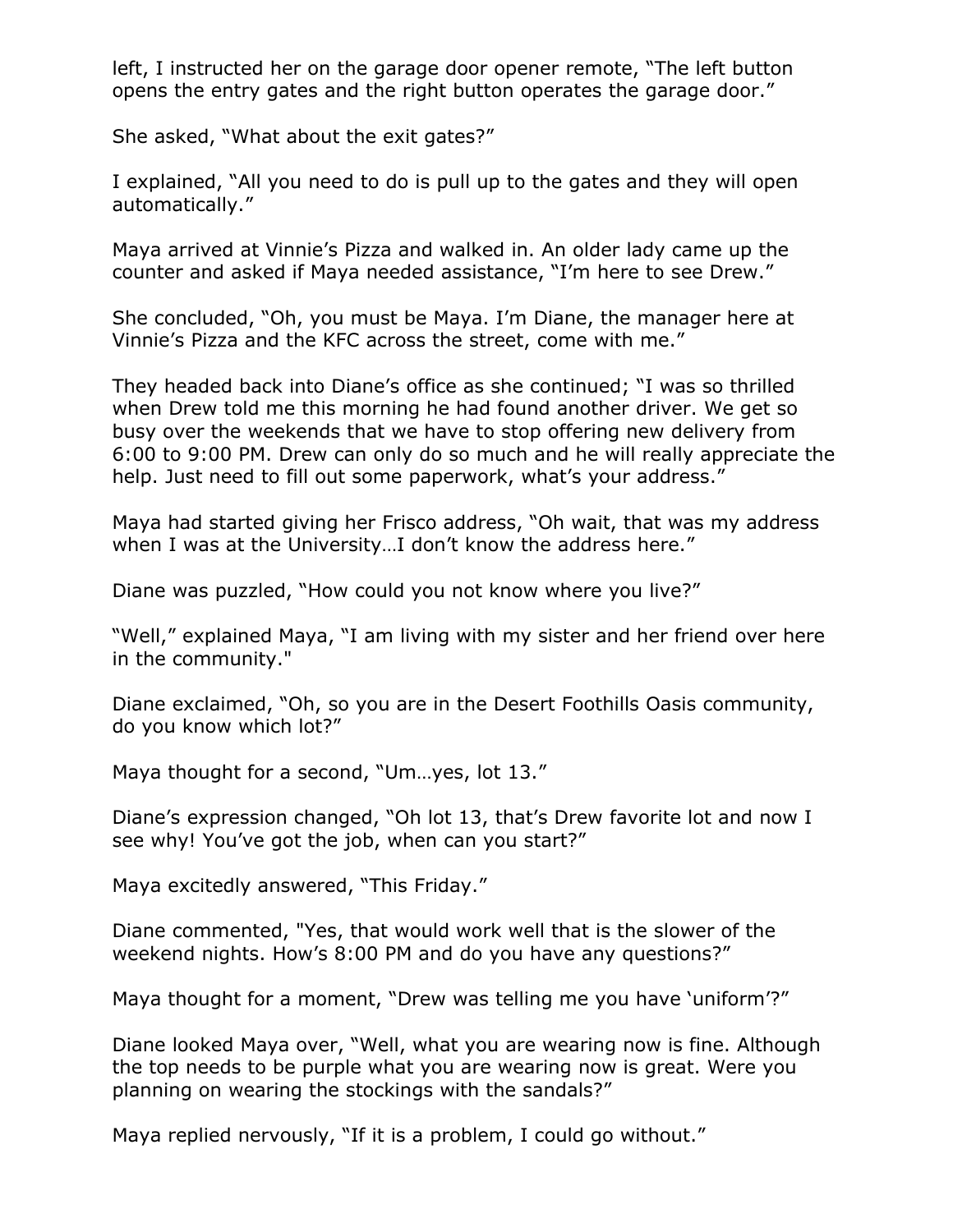Diane pushed herself away from her desk and stood next to Maya also wearing sandals but with tan hose, "Oh no, as you can see, I have the same look. Drives the guy's crazy and I am sure will get you some good tips! Okay, we will see you on Friday around 4:00 PM. Oh here, take this and get yourself some purple tops and another pair of shorts." Diane hands Maya a \$50 Target Giftcard.

Maya returned home and found us finishing up in the presentation room. It was looking a little better, but it was still in need of professional help. Maya commented, 'Wow, looks a lot better!"

I replied, point to the beer stained sofa and floor, "Yeah but it sill needs to be professionally clean. How did the interview go?"

Maya was thrilled, "I got the job and start on Friday. Diane, the manager loved my outfit and told me the only thing I need to change was the top."

I joked, "Too revealing?"

Maya almost slugged me, "No, just needs to be purple and she gave me \$50 Giftcard for Target. Is there a Target out here besides the one down in the Pavilions or Desert Ridge?" Having worked for the company several years and still involved with the stores I replied, "Yes, there is the Far North Scottsdale store. When you exit on the to the Pima Highway go left then make a right on Lone Mountain Road. Go west a couple miles to Scottsdale Road and make another right. It will just be past Ashler Hills on the right side."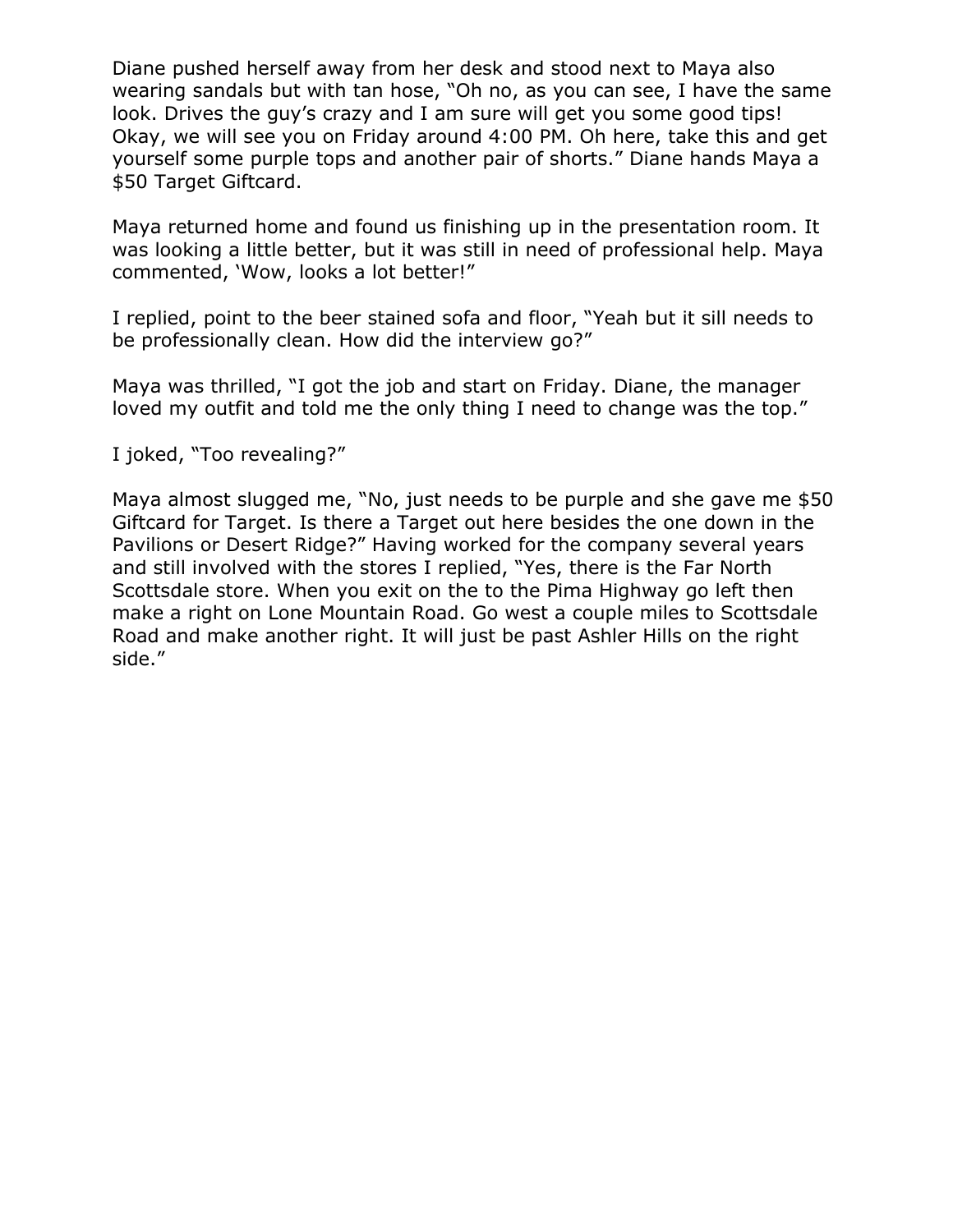Maya replied, "Thanks, I'll go on Tuesday, looks like you two still need some help!"

Sara beat me to the punch, "We are beyond help!"

Maya helped us change the sheets on the king size bed and went to put fresh towels in the bathroom…"Ron!"

Sara and I came running to the bathroom and discovered a whole another mess. Everything that had been on the vanity was on the floor and the vanity was covered in lube and other fluids. Sara opened the shower door and discovered the walls were also covered in lube as well as the toilet, "God was there any where those two didn't fuck on?"

Behind the toilet I found a nearly empty bottle of Super Glide Lube, "I don't remember Laura making that big of a mess when she was fucking Martina. But then again I did interrupt them!" I looked up at the clock on the wall, which also covered with globs of lube, "It's getting late let's have some dinner and call it a night!"

Sara popped some frozen entrées into the microwaves for dinner. We realized we had spent the most of the day cleaning and only managed to get the Library cleaned as well as most of the presentation room. We still had to clean the hall bathroom as well as the other two suites and their bathrooms. Oh well, we would do those tomorrow. The rest of the evening we watched movies until we feel asleep. I awoke the next morning, back in the bedroom although I didn't recall even going up there. I headed into the kitchen, empty. In the great room I found Maya and Sara asleep in each others arms wearing nothing except their belts. I choose to let them sleep some more as they both worked so hard yesterday.

Back it the kitchen I found the card for my carpet/upholstery/tile guy and headed up to my office. I knew the owner personally as went to school together. I called his cell phone, "Mountain View Cleaning."

I asked, "Is this Joe?"

Joe recognized me, "Yes it is…Ron? Ron Merlot is that you?"

I replied, "Sure is, how's the business Joe?"

Joe commented, "You, know summertime, slow man."

I asked, "Do you have a day open this week for an all day job?"

Joe told me, "Let me check my schedule…Tuesday, Wednesday or Thursday your choice. What do you need?"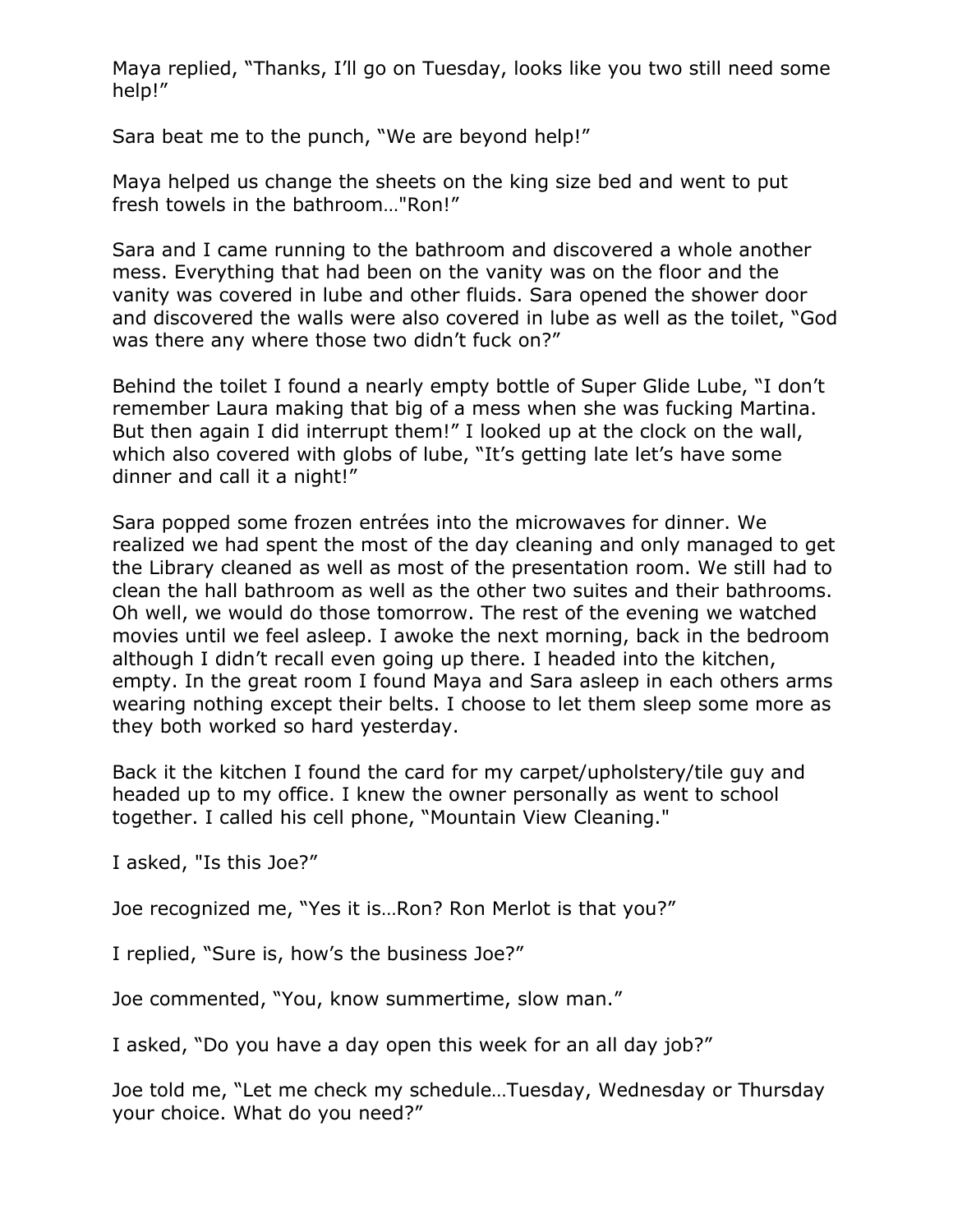I replied, "Long story, we had a bunch of friends over for the weekend and some including my sister and they trashed the house and some of the furniture."

Joe joked, "Does your wife know about this?"

I told him, "Yes, she was a big source of the mess! I need all the furniture in the library cleaned as well as a couple of the suites. The carpeting is a mess and I discovered one of the bathrooms the tile is covered in a sticky mess."

Joe nearly had a heart attack, "I see why you asked me if I was open all day."

I commented, "No Joe, you don't see, not until you get out here."

Joe offered, "Since I am already out there, why don't I just clean all the upholstery. Sounds as if I am going to need to do all the carpet too. I'll give you a good deal! How early Tuesday morning would work for you?"

I told him, "5:00 AM"

Joe asked, "I can do that, but wouldn't the neighbors complain about the noise from my truck?"

I explained, "Lot 12 next to me the house is still being built as are all the lots to the west along Roadrunner on the north side were still being developed and nothing was happening on the south side. Lot 15 is occupied, but they work for Desert West Airlines and are gone on flights right now. So no, no one would complain except may be the contractors if you try to park on the street."

Joe then asked, "Where are you again?"

I explained, "Pima Highway just north of Lone Mountain. Do you know where the old Ashler Hills Drive use to be?"

Joe puzzled, "Old? The last time I was up that way a few years back they were rebuilding it, so I thought."

I informed Joe, "Yes, well the old Ashler Hills Drive became Desert Oasis Parkway."

Joe asked, "So, do I turn left or right at Desert Oasis?"

I commented, "It has been a while since you been here. Adobe Homes when they developed the community and shopping center, converted the junction to a freeway-grade interchange. You access Desert Oasis via an exit ramp off of Pima, which takes you into the shopping center. There is a 4-way stop at Desert Oasis and Market Place. From there is a ½ mile bridge, which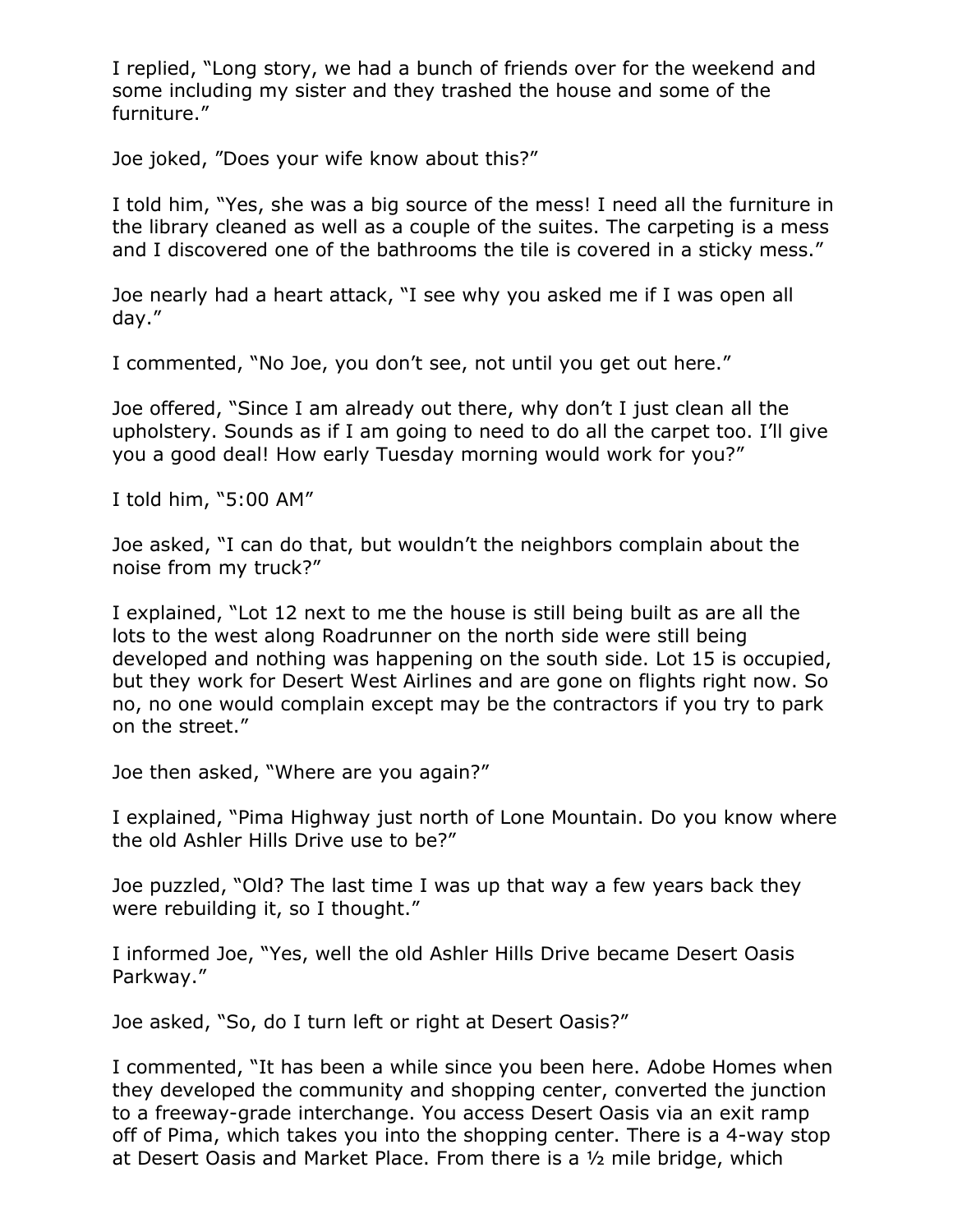climbs into the foothills to the entrance to the community. Tell the guard at the gate you are here for lot 13 and they will give you directions." I returned to the great room to find the girls had since awoken and were gone. Sara was in the kitchen, in full uniform making breakfast. She had brought in the Tribune, not much newsworthy this morning so I turned to the Scottsdale Life Section and read the comics. Sara brought over a plate of French Toast and then commented, "As soon as I finish in here Maya and will get to work on the rest of the house."

I let her know, "Oh, Joe will be here at 5:00 AM tomorrow."

Maya walked in as usual during mid conversation, "Who's Joe?"

I explained, "Actually his full name is Rudy Jose Dominguez, Jr. but he goes by Joe. He is my carpet/upholstery/tile guy." I changed the subject, "So, how are you two doing bunking together?"

The girls explained they liked sleeping together and Maya asked if she could move her stuff into Sara's Suite. "I don't know, Sara might not want to share that huge closet of hers."

Sara whined, "I can too share!"

I teased, "Okay then, that frees up a guest suite. Now Sara would you like some cheese to go with that whine?"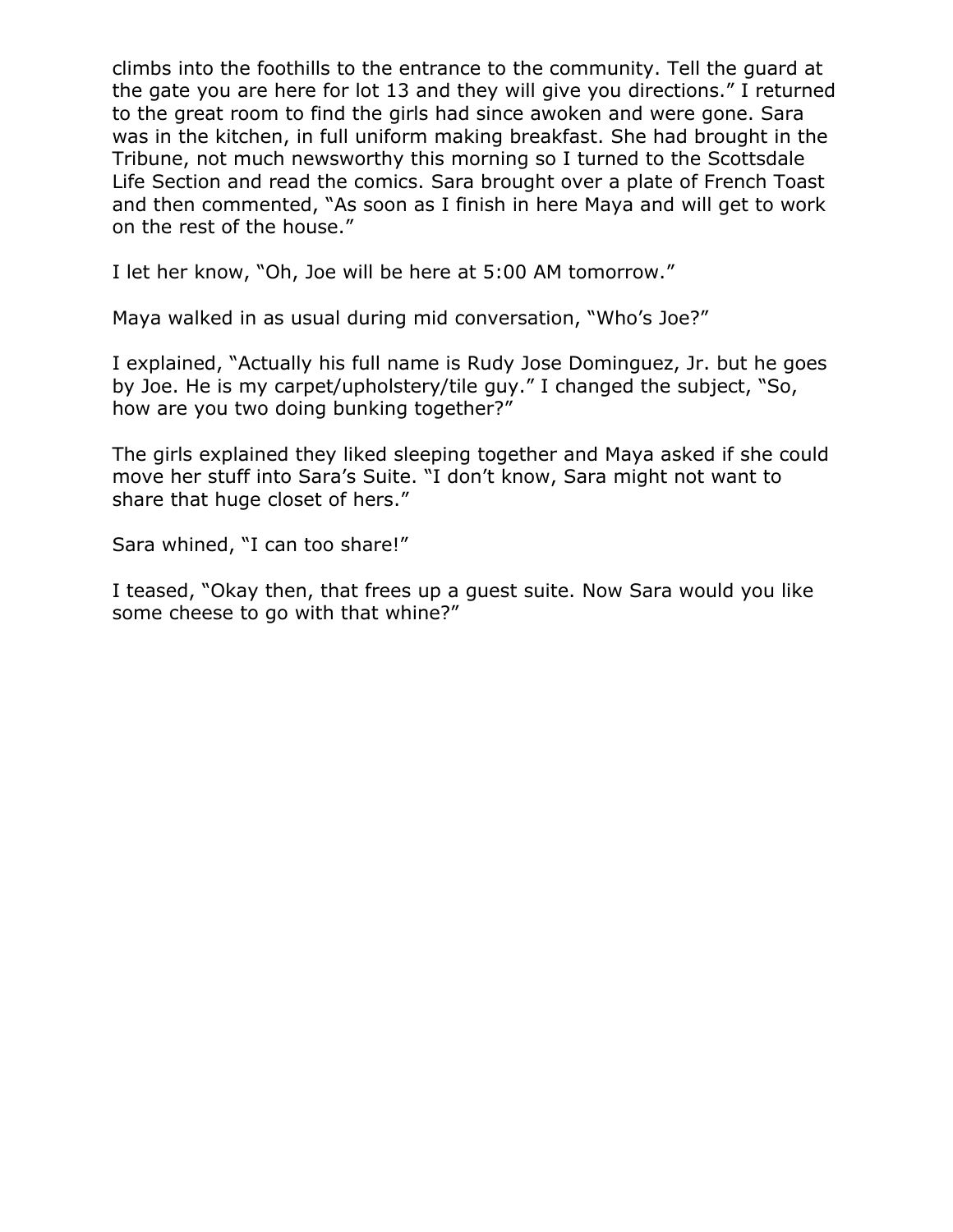## **Chapter 48: Professional Help & Linda's Heritage**

As promised Joe in his shiny tan truck showed up at 5:00 AM, behind a line of contractors. He parked under the Porte Cochere and rang the front bell. Sara who was in full uniform answered the door. Joe just looked at her speechless, it is not everyday he sees an Amazon in all black standing before him. Having heard the doorbell I came down the stairs into the foyer, "Well if ain't Rudy Jose Dominguez, Jr.!"

Joe looked over to me, "Francis Ronald Merlot!"

Sara looked at me, "Francis?"

I told her, "I'll explain some other time, you can resume making breakfast."

Sara disappeared into the kitchen and I saw Joe watching her, "You can see plenty of her later. Now let me show you why I need 'Professional Help'. Now I guess I should show you the worst of the worst!"

Our first stop on the grand tour was the library, "Marc and my wife went nuts in here, and we got spilled wine all over the sofas and the floors. Over here we have leftover pizza, which was sat on!"

Joe just looked in disbelief, "This room alone is going to take me half the day and doesn't even include pre-treating! What else do you have?

Sara walked, "Sorry to bother you Ron, but Laura is holding on the house line."

I told her, "Okay, I'll take the call in here. Do me a favor and show Joe up to the guest bedroom where my sister was." I turned to Joe as he started following Sara, "I'll be up in a few minutes. Oh and wait until she is midway up the stairs, trust me…"

I watched as Sara went up the stairs she made sure to go real slow towards the top so Joe could get a good view under her skirt. Joe nearly fell down the stairs when her belted pussy came into view!" I picked up the house phone, carefully, "Howdy Ron. Hey, you forgot to give us Martina's belt key before we left."

I realized, "Oh so I did. Boy did you and Miss Kitty leave a mess!"

Laura was a bit upset, "Oh shit, we were going to clean up but ran out of time."

I explained, "I've got my cleaning guy out here now giving me an estimate."

Laura told me, "I'll pay for half the bill, I know Martina made a mess in the library. Marc and her were so drunk Saturday night. Miss Kitty and I drove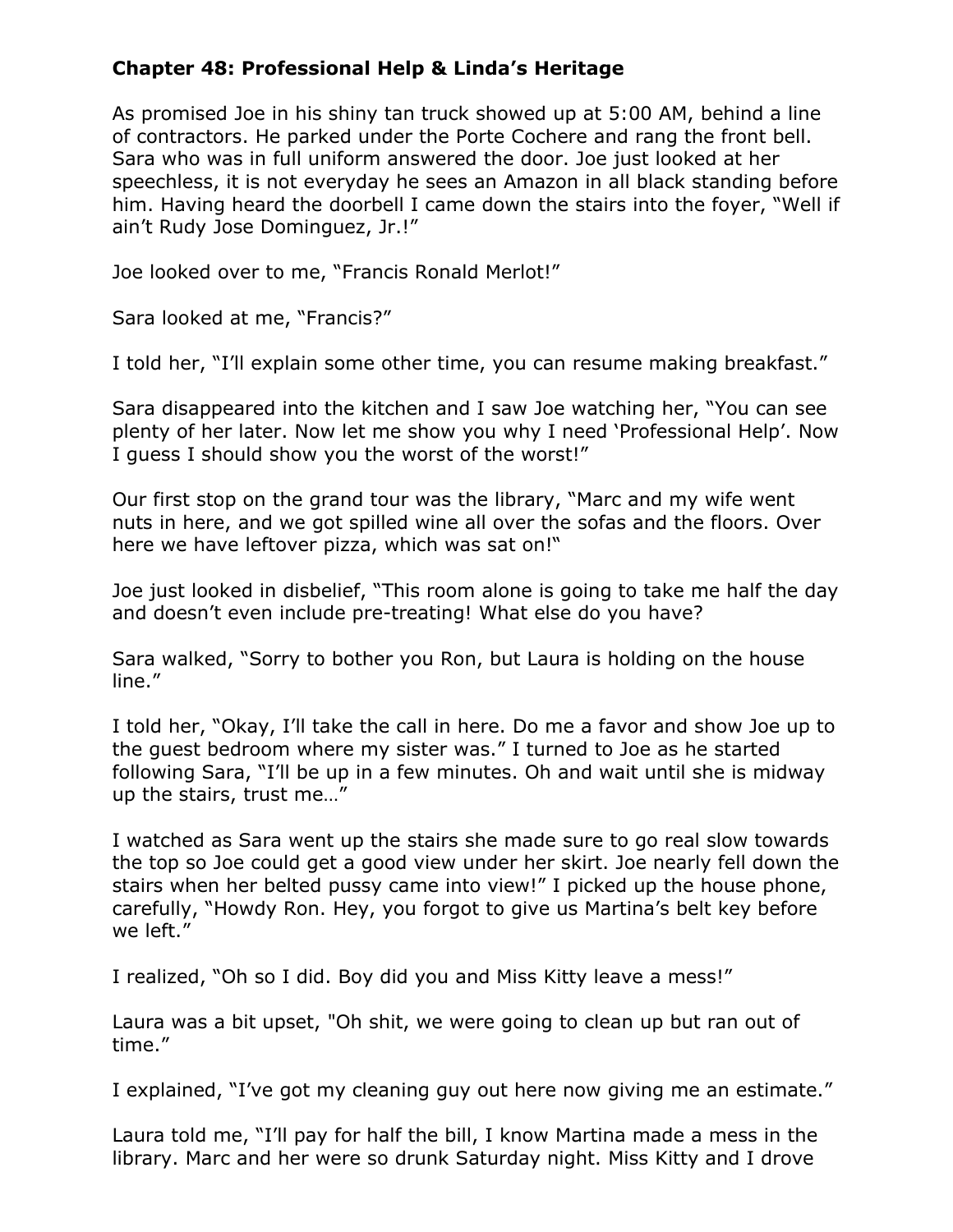most of the way to Henderson. Anyway if you could Road Runner her key, I'd appreciate it."

I replied, "Sure, and I'll send you a copy of the bill when Joe is done in a couple days."

I headed up stairs and found Joe and Sara in the bathroom. He saw me enter, "What the heck were those two girls doing?"

I told him, "I have no idea, and I am not even sure we want to know. Sara can I see you in the hall? Joe take a look at this suite, the master across form here and the other is around the bend in the hall by my office. I'll meet you in my office when you are done." Joe went off to tour the rest of the house with dollar signs in his eyes. I turned to Sara, "I saw that! Joe almost fell down the stairs! You still know how to tease a man, good girl! Hemingway seems I forgot to give Laura and Miss Kitty the key to Martina's belt. Laura also said she would pick-up half the cleaning bill. So I will Road Runner her the items before we leave on Thursday."

"I am going to finish getting breakfast ready, should I make extra for Joe?", asked Sara

I advised, "Might as well, he is going need all the energy he can get to clean this place. I'll be in my office."

I returned to my office just as Joe was coming out the second guest suite. He walked in and took a seat, "Okay Ron, the good news is I can get everything out and cleaned."

I was pleased, "Great, and the bad news?"

Joe was a little nervous, "Bad news is it is going to take all of today and tomorrow and some of Thursday."

"That bad?" I asked.

Joe joked, "I've seen kiddies party's that were cleaner than this! Here's the bottom line, \$575 for everything, pre-treating, deodorized and the cleaning."

I told him, "Okay, let's call it \$600 and you have a deal! My sister is going to foot half the bill since the bulk of this mess is her's and Martina's." I got up and opened the safe, pulled out \$600 from my petty cash drawer and handed it to Joe. "Now, let's have some breakfast and then you can get started."

Joe commented,"Wow, it has been a while since I have been up this way. Must be nice having the shopping so close to you. I also never have seen a developer go to the cost to put in that type of junction."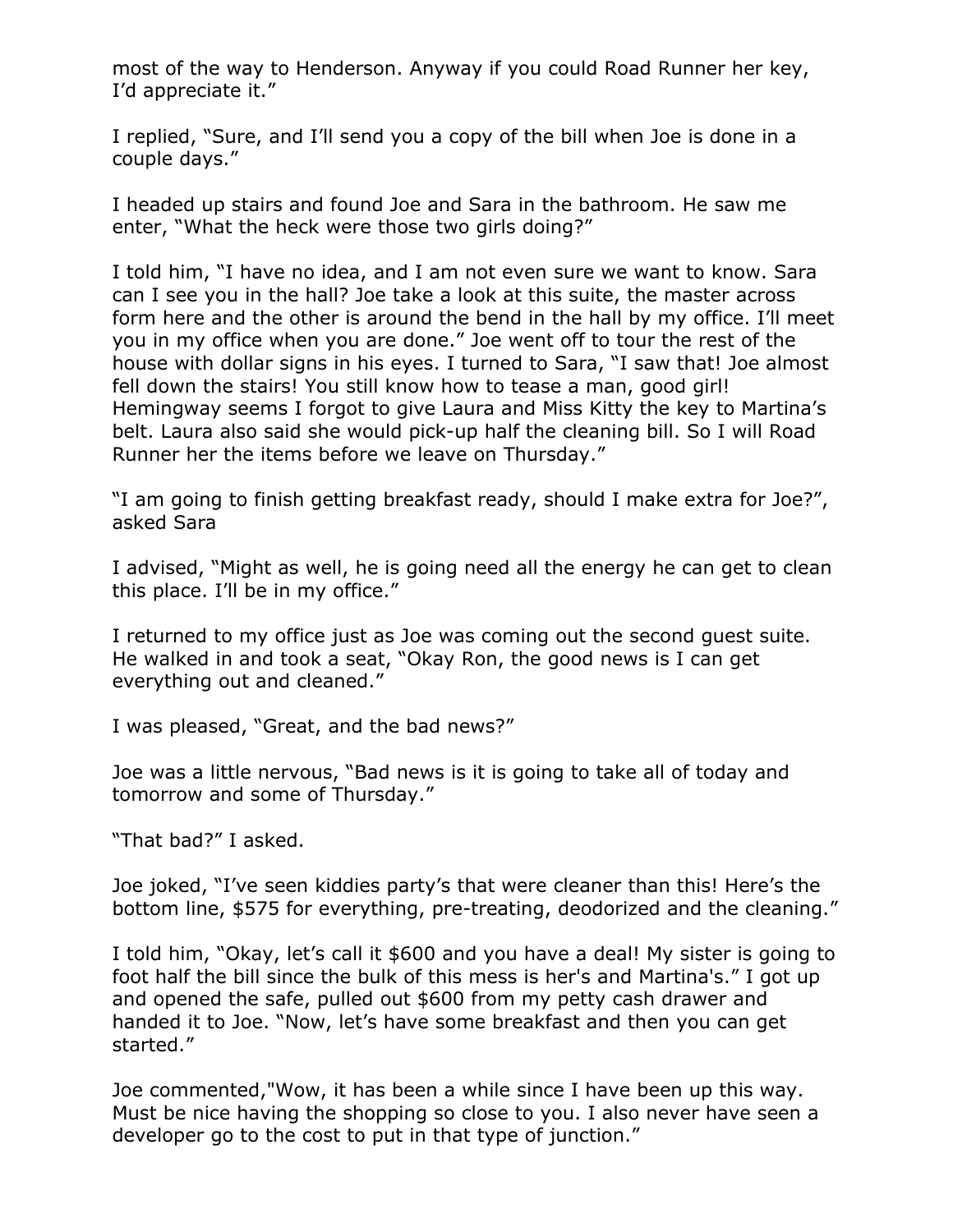By the end of the day Joe had finished the library which took him most of the morning and afternoon, Sara's suite and the great room. The next morning, Joe was in at 5:00 AM with the rest of the contractors. He handed me two copies of the invoice and went to work on the presentation room. I went up to my office and placed Martina's key along with a copy of the invoice in a Road Runner Envelope. After printing a shipping label and scheduling the pick-up online I took the envelope downstairs. That afternoon Roadrunner came and picked up the envelope and brought me a package, from Jason in Frisco. I was going to open it when Joe called me into the presentation room. He was having a hard time getting the bathroom cleaned, "Any idea what this stuff is?"

I handed him the empty bottle of lube, "That would be Super Duper Glide Wet Lube."

"Okay, that explains that," Joe thanked me and headed back down to this van to get some different chemicals.

I put the package down on my desk and then went back to find Joe. Now that he had the right chemicals, he was making quick work of the mess in the bathroom. By the end of day two he had finished the presentation room and bathroom and cleaned all the furniture in the suites and my office. He told me all he had left to do was to clean the carpets tomorrow morning and he would be done. I followed him out to this van and was surprised to find our neighbors from Lot 15 coming into the Porte Cochere. Turns out they got back midday yesterday and saw him. When he came back this morning they decide they would inquire on his services. He would take care of their carpets the next day once he had finished ours. Once Joe had left I finally had a chance to see what Jason had sent me. I opened the box and discovered a dozen pairs of the all season weight white thigh-highs. Also were two pairs of the locking bridal sandals with 4-inch heels. I read the letter:

"Ron…enclosed you will find a dozen pairs of the bridal stockings. These are just like the tights Sara loved. Also a pair of the new bridal sandals in Sara and Maya's size. A word of caution, the buckles are self-locking and the sandals cannot be removed once buckled on. The keys are in the black envelope. See you in a few weeks. Jason Jason, Boots, Leather & More"

I took a good look at the sandals, the straps wrapped around the ankle two and half times, buckling and locking in the front. I called Sara & Maya into the office. "Ladies, Jason just sent y'all a care package." Handing them each a package of stockings, "Go change into ivory skirts, tops and no shoes." In a few minutes the girls returned wearing the Super White stockings along with their ivory skirts and sleeveless tops. "Here," handing the girl's the sandals, "put these on." Sara quickly slipped her stocking feet into the sandals and wrapped the strap around her ankle, buckling it into place on the front of her ankle. Maya was having some difficulties, but Sara helped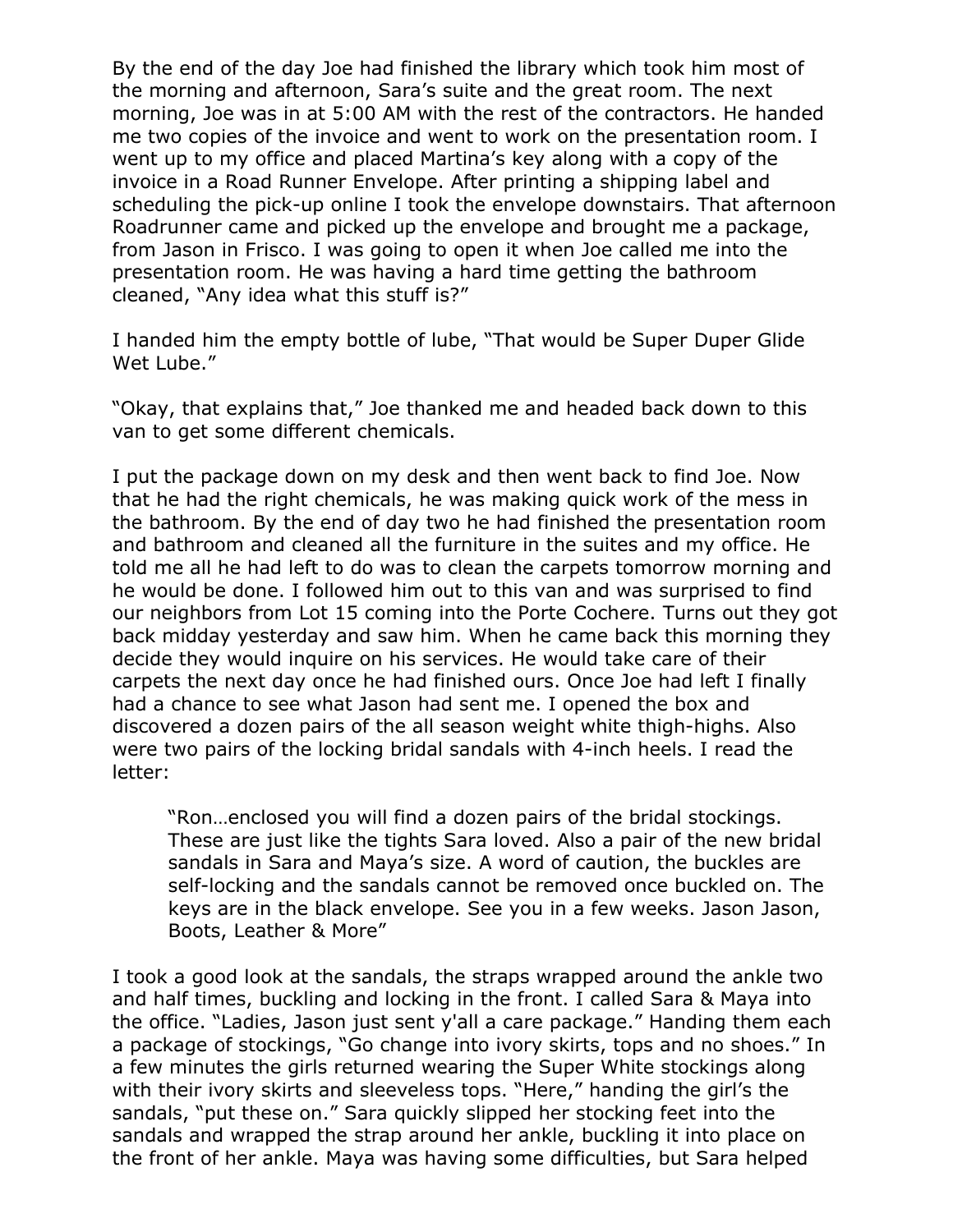her out and both girls had 4-inch bridal sandals locked on with their white stockings. We went into the closet that had a full body mirrors so the girls admired the sandals. I unlocked the buckles, and told them to hold on to these for the wedding or if we go somewhere formal. It was late and the three us went to bed, separately.

Thursday morning, Joe was at the door bright and early at 5:00 AM. By 10:00 AM he had finished cleaning all the tile, upholstery and carpeting. He loaded up his van and headed down the driveway out to the street and into the driveway of lot 15. I called over the intercom, "Girls, get ready we will be leaving for Oro Valley soon." I called Linda to let her know we were on our way she informed me we would be staying at Hilton Tucson El Conquistador Resort both nights and we would get the second night ½ price and at mid-week rate. One last phone call before we hit the road and that was to my sister. I got her voice mail so I left a brief message, "Hey Laura, I went ahead and Road Runnered Martina's key and a copy of the cleaning invoice to y'all yesterday. Give me a call when you have a chance, I need to get mom's address. Thanks."

Sara and Maya were waiting for me in the kitchen and asked, "Jeep or Cruiser?"

Given the way the weather has been lately that was good question, "Since there is suppose to be more rain and given the Tucson area is so prone to flooding we will take the Jeep. Now, what did I do with my laptop?"

Maya replied, "I think I saw it in the library earlier when Joe was working in your office."

I went into the library and sure enough there it was. "Okay, I think we are ready!"

We were just outside of Florence when Laura called I told Sara to answer, "AZOutback Consulting, Sara."

Poor Sara, she let her guard down, "Hoooowddeee Sara!"

Sara trying to get her hearing back in her right ear, "Hello to you too Laura!"

She informed her, "You can let Ron know I got the Road Runner letter and have already transferred \$300 into his account. You ready to take the down the address for his mother?"

Sara told her, "One moment, let me grab a notepad here, okay go!"

Laura explained, "Okay, she is south of Green Valley in Tubac in the Paseo Tumacacori Tubac. On I-19 exit at Aliso Spring Road, Exit 34 and then go east and I think she is the next to the last street to the north. Her phone is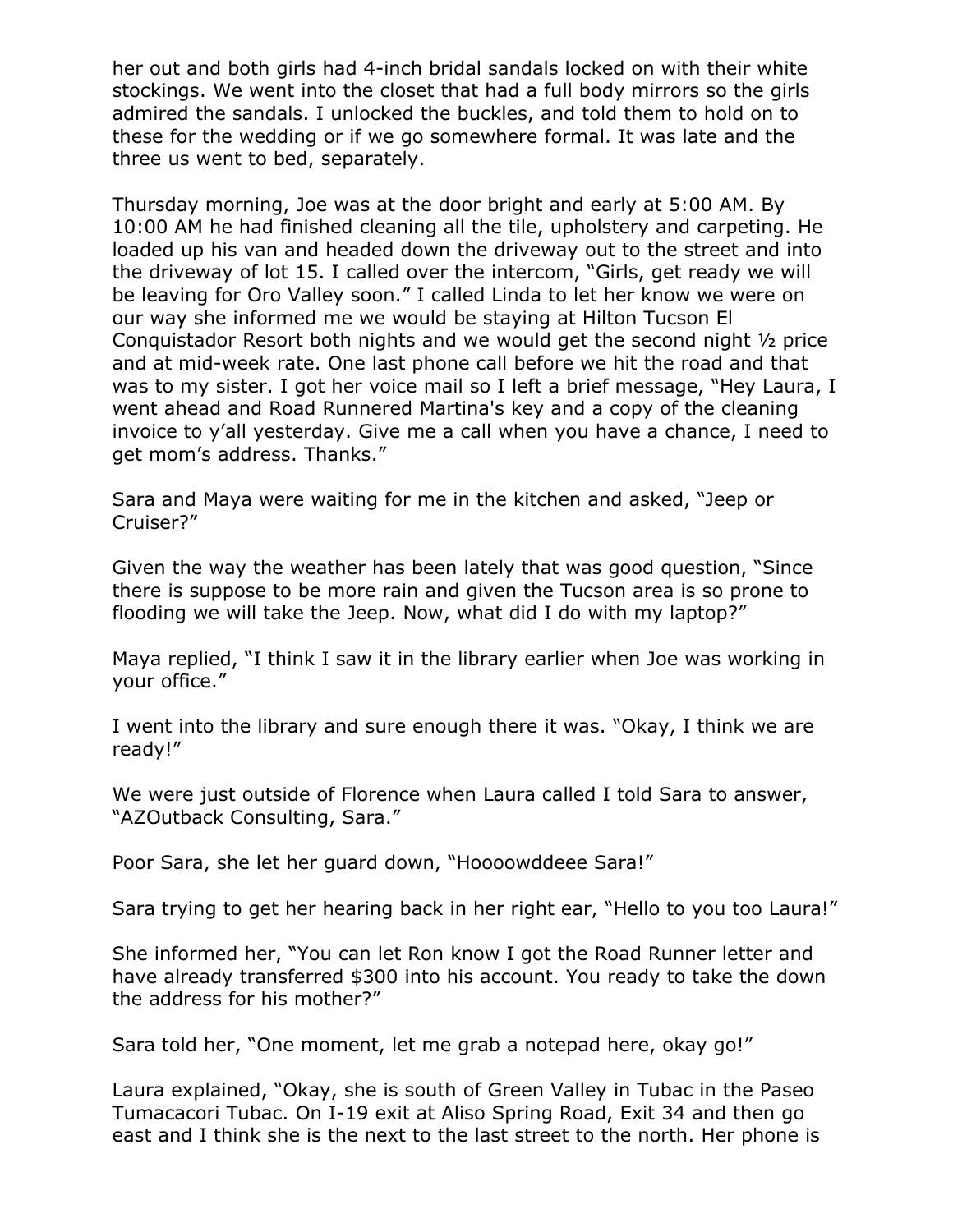928-555-7776. Martina, Miss Kitty and I are all doing fine. I got to get back the convention is about to resume."

By mid afternoon we made it into Oro Valley and arrived at The Budget Holstein. As we walked in a younger Spanish lady about Sara's size was at the front counter. She was wearing a beautiful violet velvet corset and Capri's. She greeted us with a light Spanish accent, "Hi, Welcome to Budget Holstein! How can I help you?"

I introduced myself, "I'm Ron Merlot here to see Linda."

She replied, "Oh just a moment. MOM! Ron Merlot here to see you!"

Linda appeared in a long form fitting dress that showed off her corseted waist, "Thanks Kayré! Ron, Sara and Maya this is my daughter, Kayré. Why don't you show the girls some of our new items and those I picked out? Ron and I have some catching up to do."

Kayré turned to the girls "Seguir Mì!" and headed for the back room

Linda invited me into her office, as we walked I had noticed something different about the store. Linda saw I was looking around, "If you are wondering what is different besides Kayré, I am not selling the whips, riding crops or paddles any more. The Town of Oro Valley told me I would need to have an 'adult oriented products special use permit'."

I commented, "Ouch! That had to hurt."

Linda explained, "Nope. I have been looking for an excuse to dump that product line. Now I have more room for other items. I am going to use the area for the high end products such as the corset Kayré is wearing."

I told her, "I love the look and the color of that corset very luxurious looking. "

Linda informed me, "We have several other colors and a couple other styles as well. So how's life without Martina?"

I chuckled, "Well, we just spent \$600 and last 2½ days getting the house professionally cleaned. Her and Marc trashed the library and then my sister and her partner trashed the presentation room and the adioining bathroom."

Linda trying to lay on guilt, "You know all these years we have known each other I have never been up to your house."

I thought for a moment, "Gosh you're right, how is that?"

Linda replied, "Sorry to change the subject, but do you know when Gary and his ladies are going to be back in town?"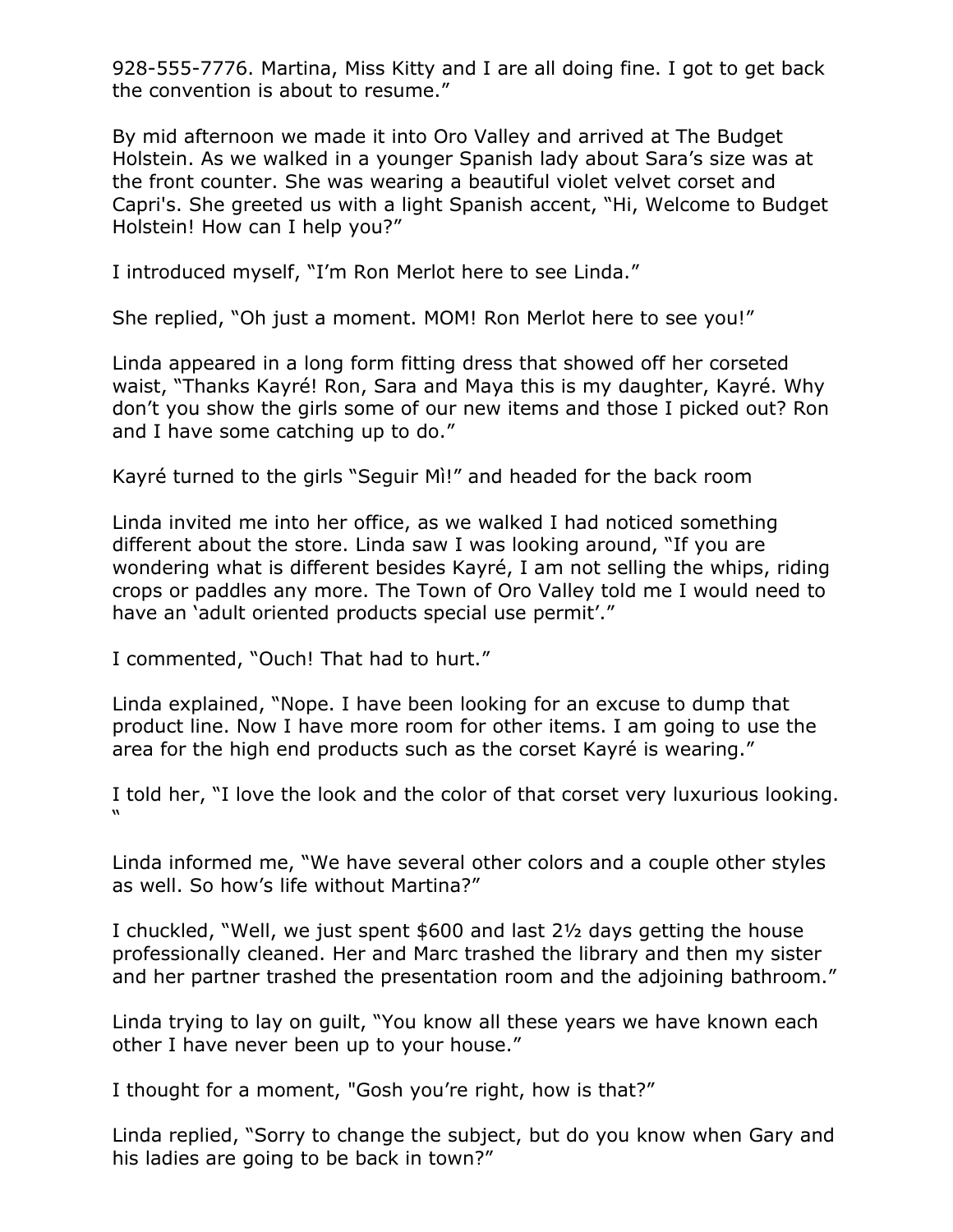I commented, "Well, just so happens Gary and the girls are going to be up at the house this weekend. He's getting the new office ready. Why do you ask?"

Linda explained, "Well, the hobble dresses came in for his girls and his leather suit as well. I think Sara's and Maya's are suppose to be in later this week."

I was confused, "Wait, I thought you didn't have Maya's measurements."

Linda replied, "I don't I just made an educated guess. Kayré will measure her for me and then we will see how close we came."

I commented, "Gary will not be able to come out this way, too far from the new office and his chair."

Linda replied, "I know, but I need to make sure everything fits and see if they like the way it looks. After all we are only a couple months out now."

I realized, "I know it is coming up fast. The event company is coming out in a couple weeks to survey the site. Still trying to find a caterer and decorator, but everyone is so booked."

Linda thought for a moment, "Kayré!"

Kayré came into the room, "Sì Madre?"

Linda told her, "Kayré, be sure you get Maya's measurements, then do me a favor and get Olivia on the line for me."

Kayré called over to Corona de las Estrella's, "Olivia, Pro favor. Buenas Tardes Olivia! My mother wants to talk to you."

She handed the phone to Linda, "Hola Olivia, Còmo Estàs? Buena! I am hoping you do me a favor; I have a friend who is in need of caterer and decorator for a wedding the third Wednesday of September. In north Scottsdale almost Cave Creek, okay great! Thanks your mother would be so proud of you the way you are handling the business now. Adios!" Linda tuned to me, "Ron, you have a caterer and decorator now!"

I stood there with a blank look, "Thanks Linda, how did you pull that off?"

Linda explained, "Kayré and Olivia went to school together. Her mother and my husband worked together at the restaurant which back then was *The Oro Valley Cantina*. Both of them died in a freak accident some 15 years ago. It was believed there was a gas leak and both of them suffered carbon monoxide poisoning. Olivia wanted to continue her mother's heritage so between my insurance money and hers we bought the restaurant out-right.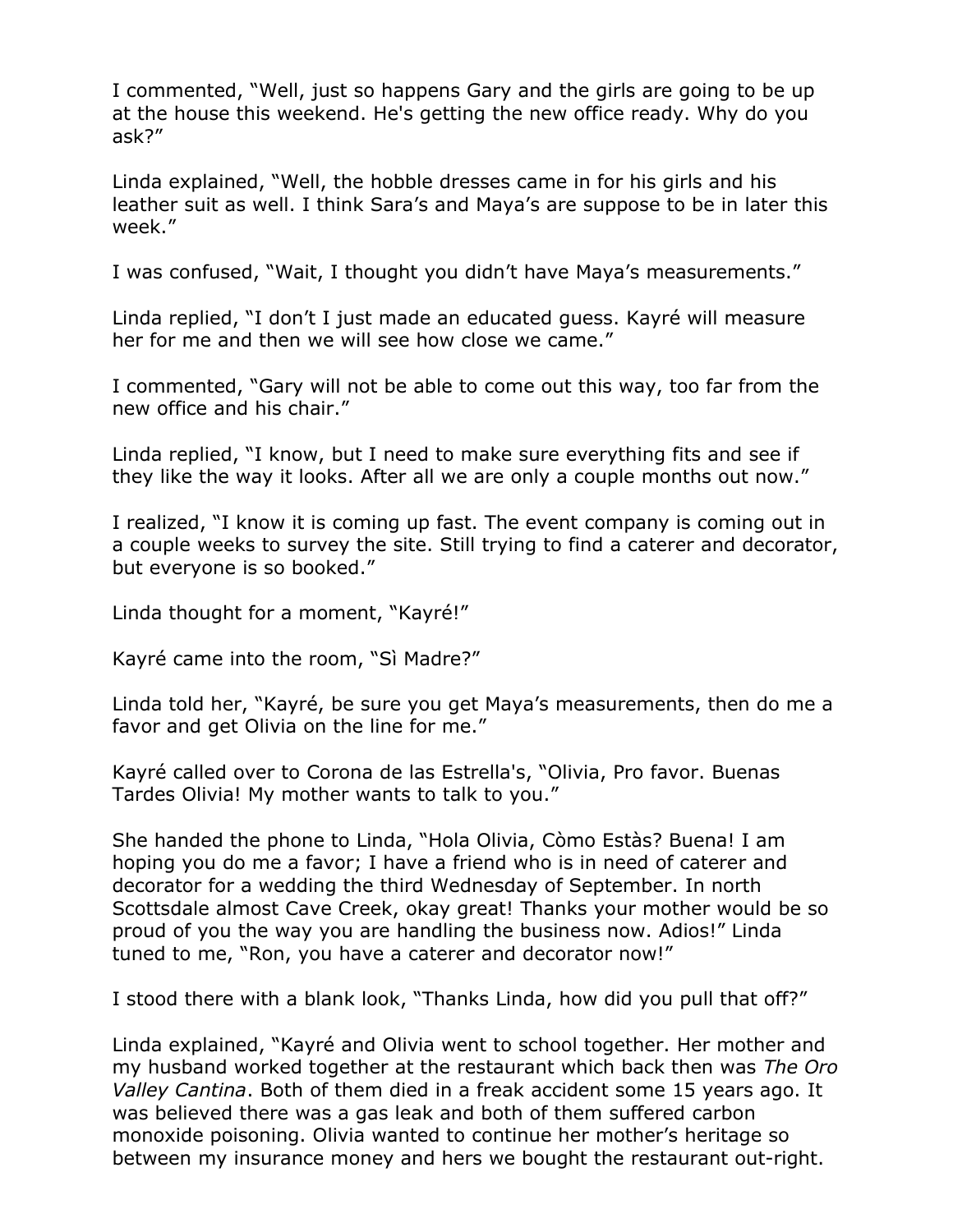We renamed it to Corona de las Estrella's in honor of her mother and my husband. "

I was amazed Linda was telling me all of this, "Gosh I had no idea, so sorry!"

Linda was not shaken, "Thanks Ron. Kayré and I have done all right on our own."

I wondered, "How come this is the first time I have even seen Kayré?"

Linda explained, "She works the restaurant in the mornings and for me in the afternoons. Most of the time she it out in the field selling or buying."

I had a plan, "Hey, you two doing anything this weekend?"

Linda replied, "Not really, why?"

I laid out the plan. "As I said Gary and the girls are in town, how about you two come up for the weekend?"

Linda had a plan of her own, "Hmm, the weekend, I don't know Ron."

I explained, "Not like we don't have room, and besides the house is way too quiet with Martina gone."

Linda replied, "Oh no, its not that."

I asked, "Well, what is it?"

Linda nervously asked, "Would you mind if we stayed longer?"

I let her know, "Sure, that's fine."

Linda was getting excited, "Great, there is a big artisan festival this coming week up in Cave Creek. I know Kayré would love to go there and take a look around. I myself might be able to get a booth and sell some of my wares."

Kayré walked in with Maya's measurements, "I don't know how you do it mom! You're right on!"

Linda smiled, "Years of practice, my dear. Hey Kayré, remember how we were talking about that artisan festival up in Cave Creek next week?"

Kayré replied, "Yes?"

Linda asked, "How would you like to go? Ron here has invited to stay up as his mansion for a while."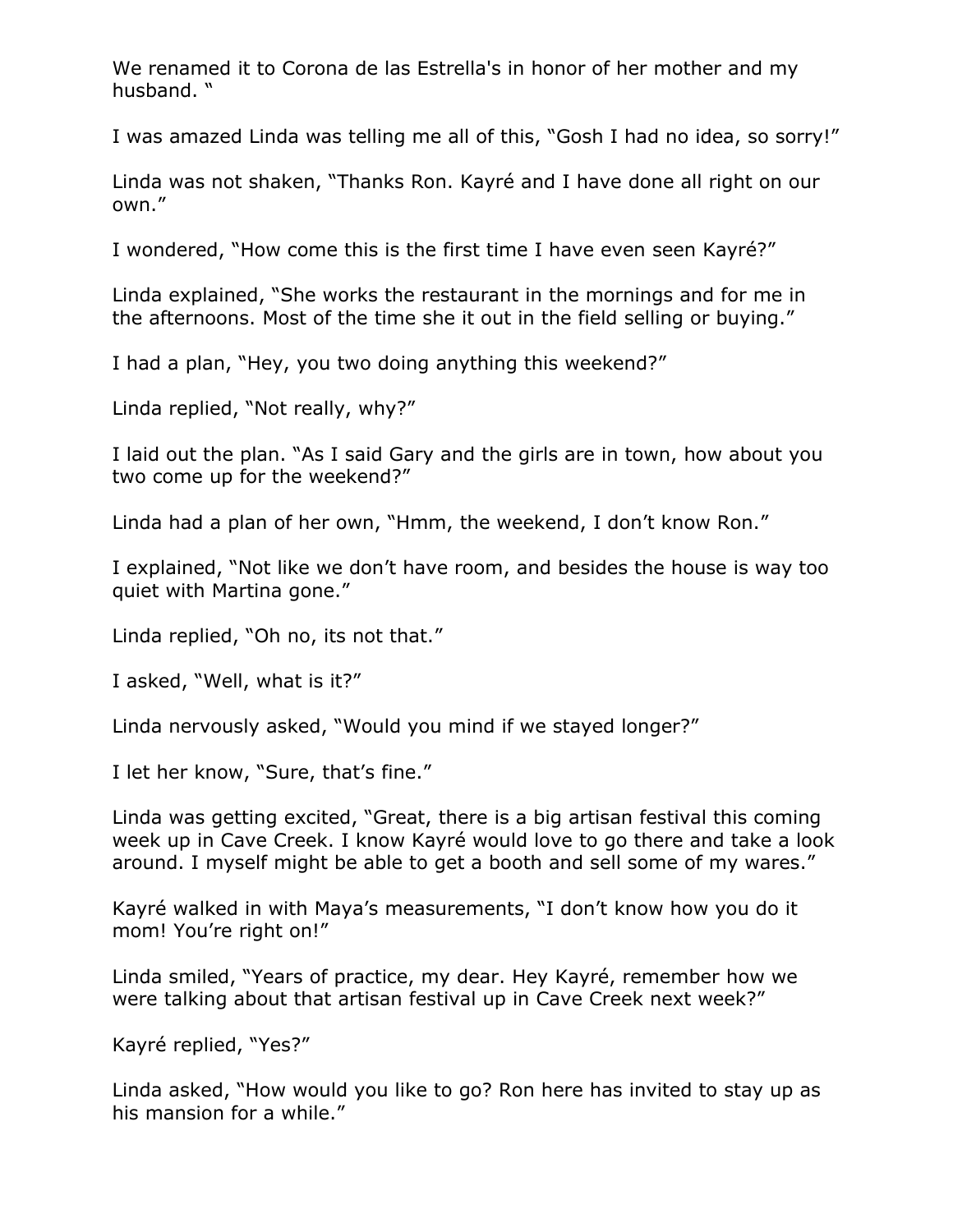Kayré told her, "That is great idea mom, you really need to get away from here. You haven't taken a break in a few months now."

Linda agreed, "I know Kayré, I know. This will be a nice change."

I heard Maya yell out, "Kayré! Help me please!" Kayré turned and ran back into the dressing rooms.

Linda then asked, "So how do we get to this mansion of yours?"

Linda got out a notepad and wrote the directions, "Okay take I-10 north…I mean west to the Loop 202 San Tan, that is out by Maricopa Road."

Linda knew some of the area, "Oh, isn't that over by the Gila River Casinos?"

I continued, "Yes, take the Loop 202 east to the Loop 101. The Loop 101 begins there so there is only one way you can go. Keep going north for about ½ hour and then exit at Princess Drive/Pima Highway. Go right on Pima Highway, the highway will curve and head north. We are about 9 miles north just past Lone Mountain Road. You will see signs about 2 miles out for the Desert Oasis Parkway, which is a freeway grade interchange. When you exit, you will come into Desert Oasis Marketplace after the 4-way stop continue east on the parkway and will climb into the foothills and then in ½ mile you will come to the community entrance. Let the guard know you are guest for lot 13 and they will give you a map and directions. I'll let them know you're coming and get you a visitor's pass so you don't have to check in each time."

Linda told me, "Great, we should be up there around 7:00 PM, is that all right?"

I asked, "Hmm, how about 7:30 you can get some dinner over at the Marketplace. We are going to see my mother tomorrow. Do you know anything about this area?"

I handed her the address Sara had taken down earlier. Linda studied the directions, "That is not too far from the Tubac Presidio Monument, really nice and growing area. Wait, I didn't think your parents knew about your lifestyle?"

I explained, "Well, my father died couple years ago. My mother, as it turns out is living with another lady Blanche, her partner."

Linda joked, "Oh wow, that would explain where Laura got it from."

I explained all the details about Miss Kitty; the day Laura brought her home and the whole marriage. Linda laughed, "Sorry, but your story of your family is so much better than mine!"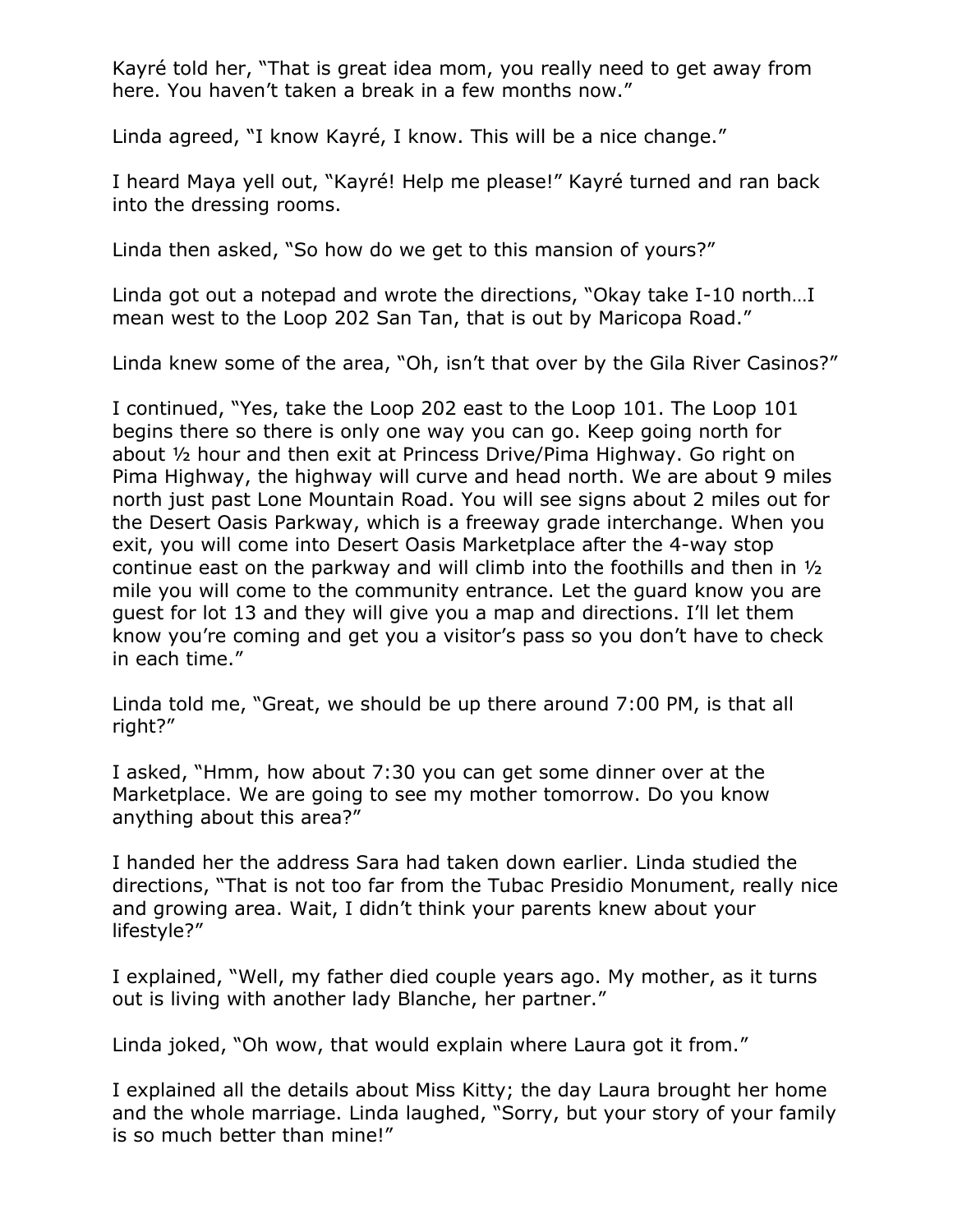Sara waked in the room wearing a turquoise satin corset and matching Capri's with black stockings and sandals. Maya came out wearing a Ruby Red ensemble. Linda looked at them, "Wow, both of you look really good."

I had to agree, "I love the turquoise on Sara, really compliments her dark hair. Maya, our lady in red, hot as usual! Let's get these boxed up, you two can wear them tomorrow when we visit mom."

Maya seemed a bit worried; "You don't want to shock her now do you?"

I replied, "Nonsense, she knows about our lifestyle. Oh, Linda and Kayré will be staying with us for a while starting tomorrow night."

Sara joked, "Great more people to cook for, it's all good I do love to cook!"

The girls went back to change while Kayré boxed up their purchases. I gave Linda my Plutonium Card and she rang up the purchases. The girls came back out along with Kayré carrying their boxed purchases. I gave her the keys to the Jeep so she could put the boxes in the back. We followed Linda and Kayré over to Corona de las Estrella's. On the way there I told the girls the story behind Linda and the restaurant. "Oh and one more thing, they will be catering the wedding!"

Olivia greeted us as we walked through the door and sat the five of us in a nice private booth. After we placed our orders, Olivia came over and we discussed the wedding. I took one of her cards so I could have Gary call her. We enjoyed our dinner and as I paid for dinner, I told Linda and Kayré we would see them tomorrow evening. The girls and I headed to the hotel and after a visit to the spa for massages then went to bed.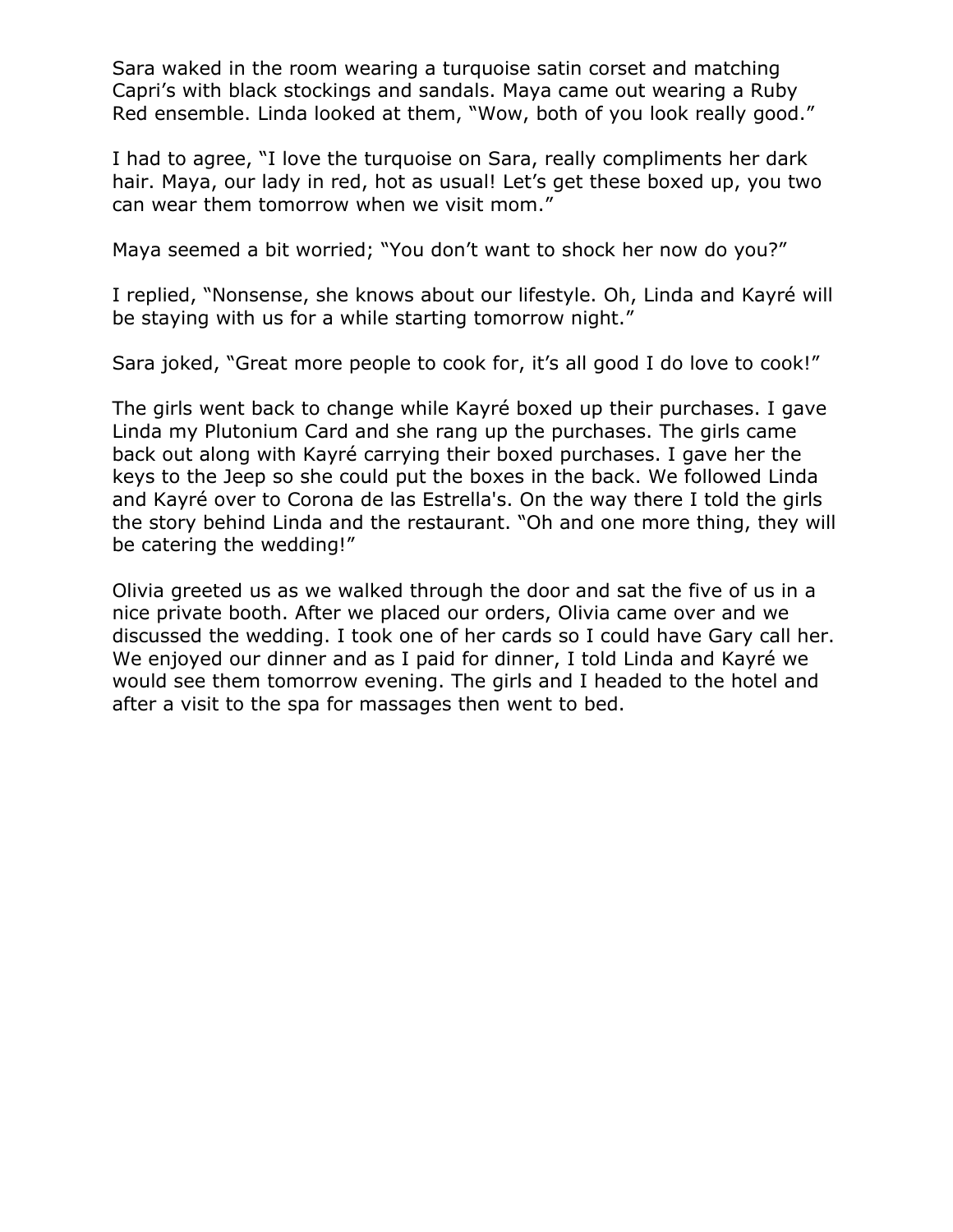# **Chapter 49: Ron's Mom & Linda's Visit**

The next morning we had breakfast in the Hotel's restaurant. After breakfast the girl's went back to the room to change in the outfits they bought the night prior. While Maya looked good in her outfit, Sara was phenomenal looking. The girls looked around the hotel gift shop, I fired up my laptop and E-mailed Gary, "Hey Gary. Hope all is going well at the new office and with your chair. Linda and her daughter Kayré (Kay-ray) are coming to stay for a while. She has your suit and the hobble dresses for the girls ready for fitting. I am heading down to Tubac to visit mom, should be back around 7:00 PM. If we are not back yet, make yourself at home. Call me if you get a chance. Ron."

The girls had returned with some new jewelry. Sara bought a sliver and turquoise bracelet while Maya's was gold and ruby. As they modeled their new outfits I commented, "Nice accessories! I e-mailed Gary and let him know of Linda and Kayré visit. We should get going soon. There is a little place called American Family Restaurant just north of Green Valley we can stop for lunch. Now, are you two ready?" The girls put their bags in the Jeep while I went to the front desk to check out. I should have been used to this now, but I was told, "No, Mister Merlot, your room is already paid for!'

I told her, "Okay, I shouldn't be surprised anymore by this."

I returned to the Jeep and told the girls, "Linda struck again, and she paid for the room last night!"

An hour later we were heading south on I-19 the freeway that connects Tucson to Mexico then another hour later we were having lunch at the American Family Restaurant. After the meal the girls and I freshened up and head back on the road again. I told Sara she should give my mother a call to let her know we are on our way, "Hello, may I speak to Lorena Merlot please?"

Blanche asked, "Who's calling?"

Sara explained, "This Sara Rae, I am Ron Merlot's personal assistant."

Blanche commented, "She is not in right now…wait you said Ron Merlot's assistant?"

Sara continued, "Yes ma'am, we are on our way down to see her and need directions from I-19 & Aliso Springs."

Blanche explained, "She is out right now, but will be back in a half hour. Shall I tell her you are coming?"

"Wait a moment. Ron? Blanche wants to know if she tell your mother we are coming?", Sara asked.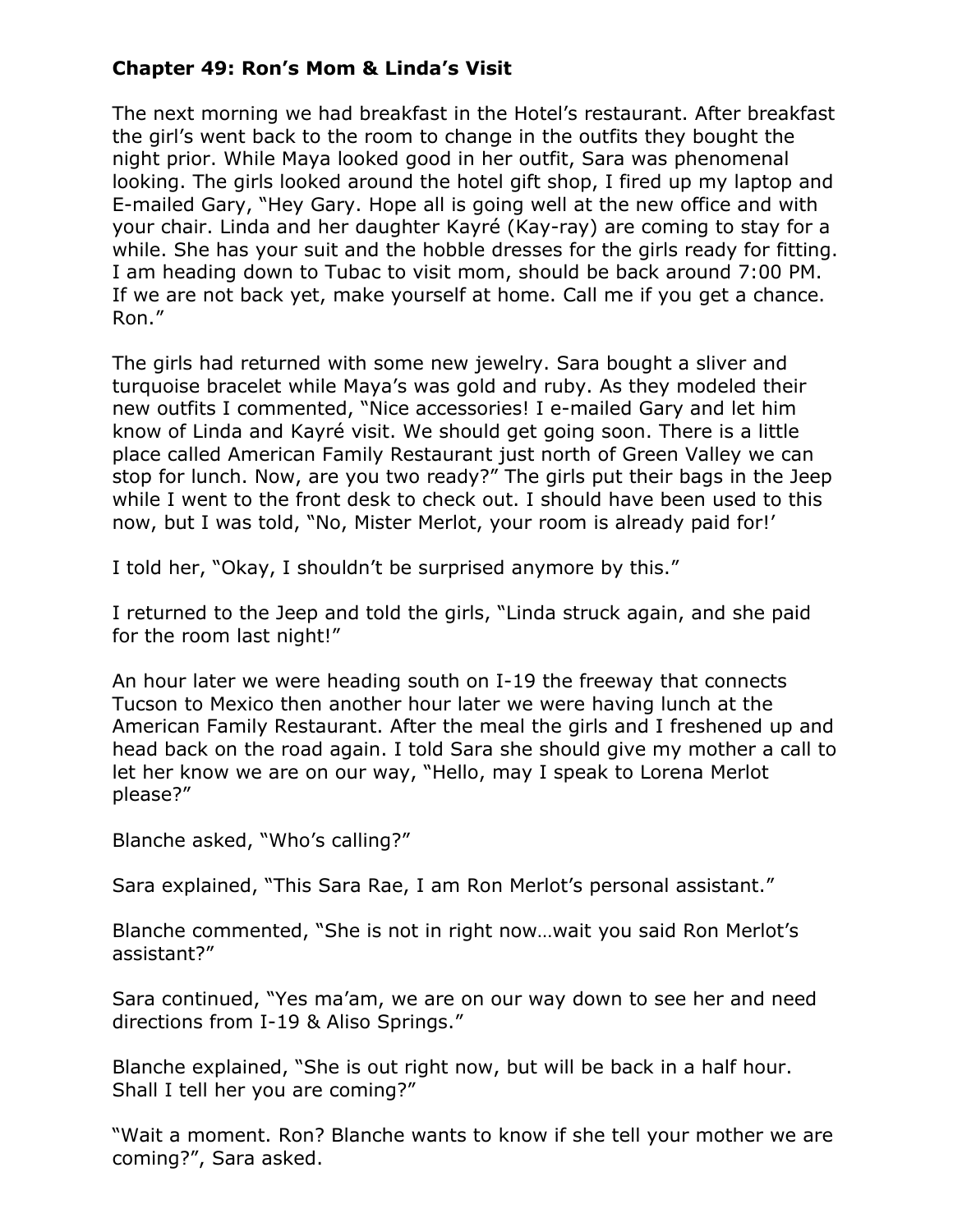I told Sara, "Tell Blanche not to say anything we will surprise her."

Sara relayed the info and took down the directions from the freeway. After missing the exit and having to back track, we finally made it to my mother's townhouse an hour later. We rang the doorbell and Blanche answered, "You must be Ron." I introduced Sara and Maya and she informed us, "Your mother is out back working in her garden."

I advised the girls, "Okay, Maya and Sara stay here, I'll go out and surprise her."

I walked out the back door and found my mother in the corner tending to a tomato plant, "Those are some mighty fine looking tomatoes you got growing there!"

Lorena replied back "Yes they are…wait a minute..." as she got up and turned around she exclaimed, "Oh my gosh! Ron! How good to see you!"

We chitchatted for a couple minutes and then I told her Maya and Sara were inside with Blanche. We went back inside and the girls were talking with Blanche. Lorena saw the girls' outfits, "Wow, you two look terrific!" Lorena had to know, "How did you find me?" I explained the events with Laura and Miss Kitty and Lorena commented, "I had no idea you knew the real story. Now understand, I was thrilled for Laura, but your father well to him it was wrong, period!"

I commented, "I was sure surprised to learn about you and Blanche."

Lorena explained, "Well after your father's suicide, I was so lonely. I went bar hoping looking for some guy to have a good time with, but I never found anyone who I felt comfortable with. Then one night Blanche walked in, we saw each other and the rest is history!"

We talked for a couple more hours, "Love to stay and talk some more, but we need to get back home, got visitors tonight."

Lorena got up and hugged me, "So good to see you again Ron!"

She then hugged Maya and Sara and told them, "Now you two make sure you take good care of my son!"

We made plans for her and Blanche to come up a few days for the wedding in September. We were heading home I commented to Sara, "I still can't over my mother is a lesbian. You two talked quite a bit with Blanche, how is she?"

Sara explained, "She is really nice lady and sounds like she has done wonders for your mom."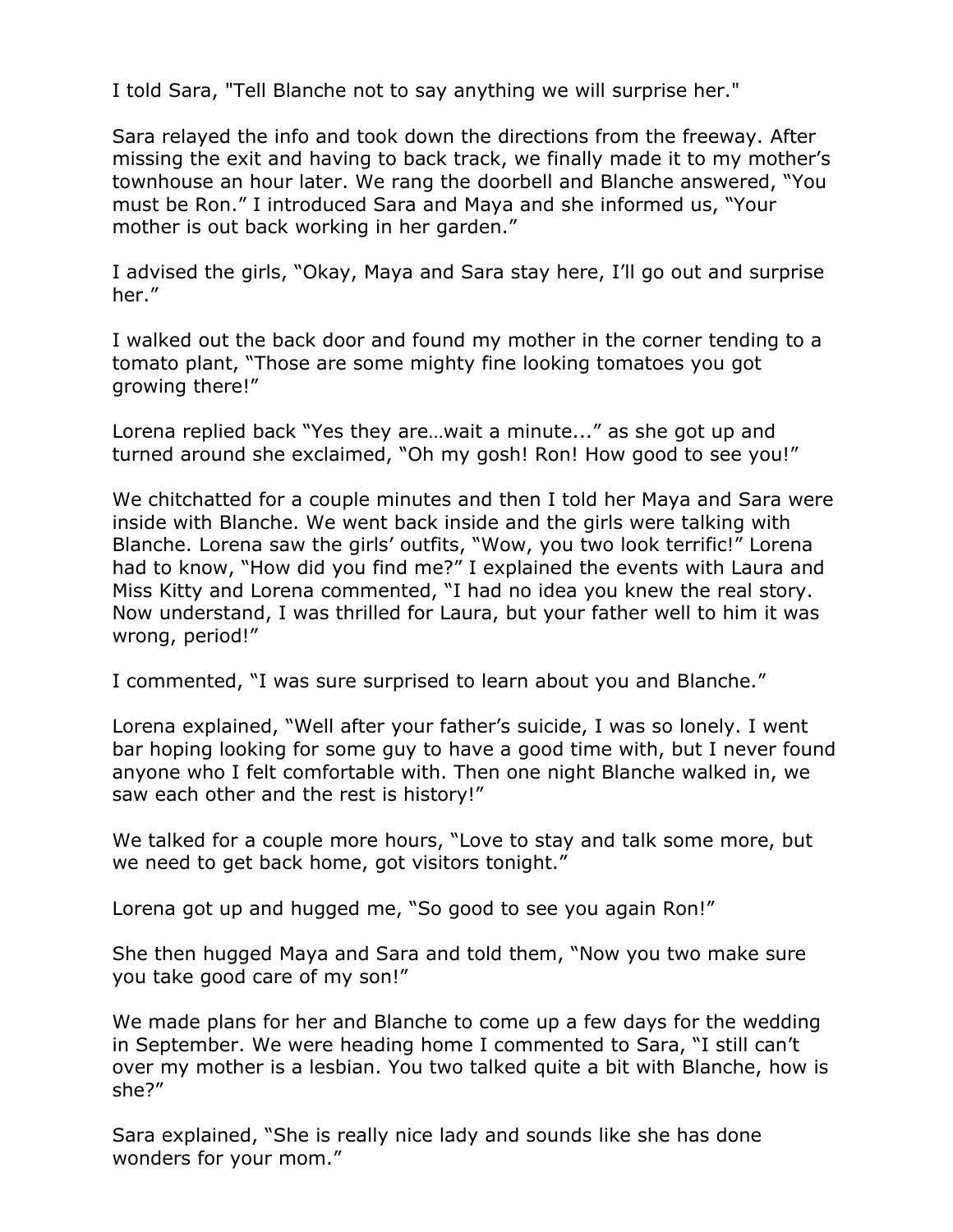Maya commented, "Did you notice she said your father killed himself?"

At the time I didn't catch it, but did recall her saying that, "Yes, I did! I think she realized there was no way he could have accidentally overdosed."

I had to admit this was the happiest I have seen my mother in many years and I too think Blanche has made a big difference in my mother's life. It was only 5:00 when we reached the southern city limits of Phoenix since we still had a couple hours before Linda and Kayré would arrive we stopped of for dinner in Ahwatukee. We were just wrapping up dinner when my cell phone rang. It was a 602 area code number I did not know, but answered any way, "Hi! This is Lulu with Mister Zinfandel's Arizona Office, Gary ask me to inform you he would be running late this evening but does expect to arrive around 10:00 PM. Further, he did want you to be aware though his girls' would be arriving around 8:00 PM this evening. If you should have any questions please contact Mister Zinfandel at his office 602-555-ACME! Thank you and goodbye."

Sara asked, "What was that all about?"

I explained confused, "That was Lulu, Gary's new assistant for his 'Arizona Office', letting me know he would be out around the this evening but the girls would be coming around eight."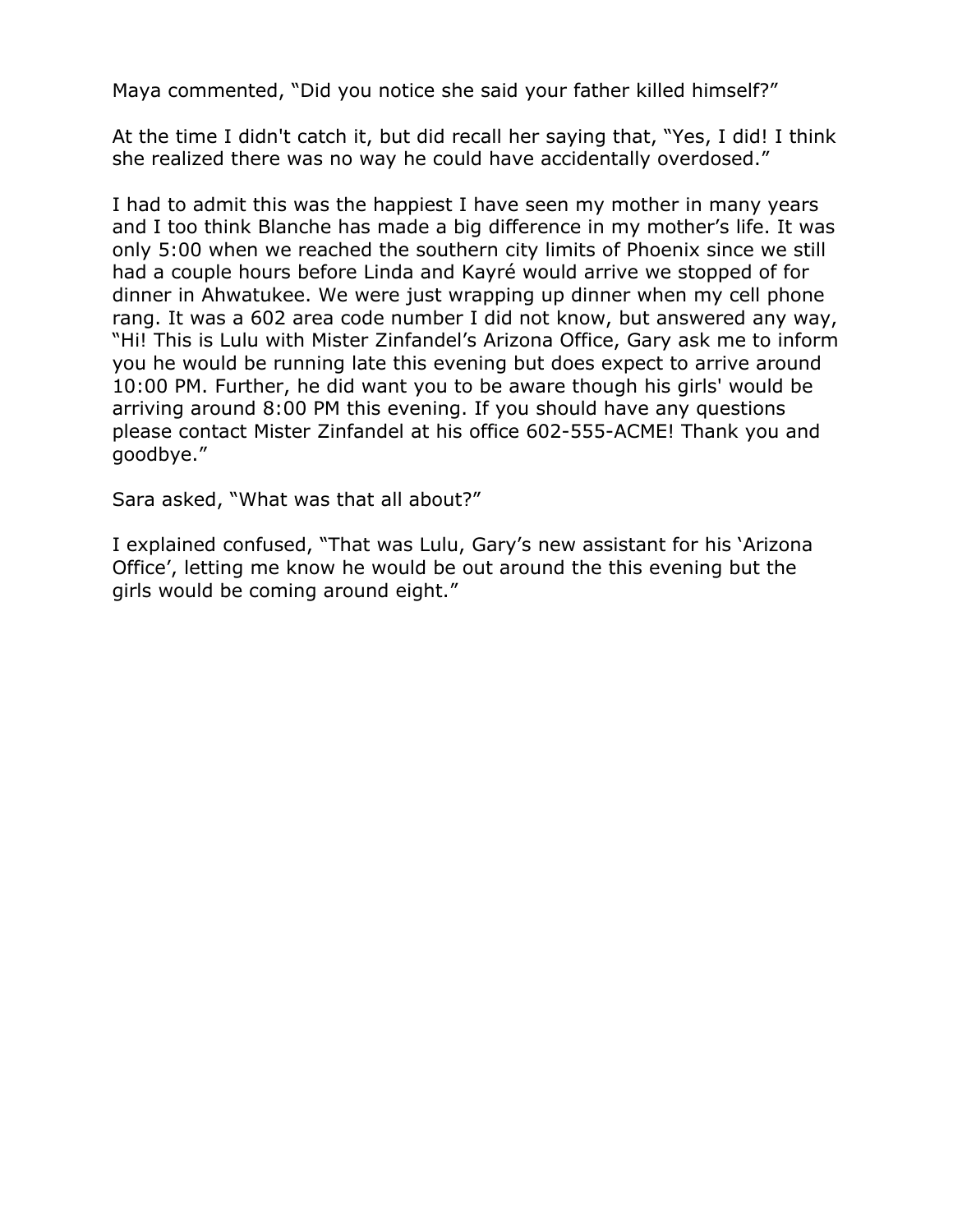Sara wondered, "Why couldn't he just called you himself?"

Clueless too I responded, "I have no idea, but if I had to guess, I think is trying to show off! Now, you two ready to hit the road, I would like to get back before Linda and Kayré arrive so we can get their rooms ready."

After Maya returned from the washroom we headed home. Being a Friday night, traffic was lighter than usual and we made it home a quarter to seven. I check the machine in the kitchen but oddly enough no messages. I had not heard from Martina since she left this week, but I suspected she was still trying to get adjusted to her new surroundings. I called over to the front gate informing them of The Holstein's arrival and to go ahead and issue them a visitor's pass. Maya came walking into the kitchen to grab a bottle of water before she went off to work. She was wearing her work uniform, a tight purple sleeveless top, short gray shorts along with black stockings and 4-inch high-heeled sandals. I looked over at her and commented, "Wow! You look really good! Hope you are not too sexily dressed?"

Maya blushed, "Trust me I am fine, Diane the owner dresses the same way! This how we EARN our tips!"

I went upstairs to help Sara get the second guest suite ready for Linda. Sara had everything taken care of for the most part and was putting fresh towels in the bathroom. Sara asked, "Where are we going to put Kayré?"

I thought for a moment, "We can put her in the presentation room…no wait, we are going to use it tonight for your sister. The Zinfandel's are going to be in first guest suite. Oh lordy, that suite has the queen sleeper sofa." I was on my way over to my office when I decided to raid the fridge for a snack. I didn't know I had left my cell phone in the kitchen. I was busy looting through the fridge when it started ringing, "Hola Senor Merlot!"

I replied back, "Hola Kayré. What can I do for you?"

Kayré explained, "Mom thinks she lost…" I could hear Linda in the background saying she was not *lost*, just not sure where she was.

I asked, "Okay, so where are you?"

Kayré informed me, "We are on the Pima Highway just passing Jomax."

I told Kayré, "As you approach Dynamite in another mile, you will see a sign indicating Rio Verde right, Carefree/Cave Creek straight ahead. Once past Dynamite there will be another sign announcing the Desert Oasis Exit is 2 miles ahead."

Kayré replied, "Okay we are nearing Dynamite now, so keep going straight?"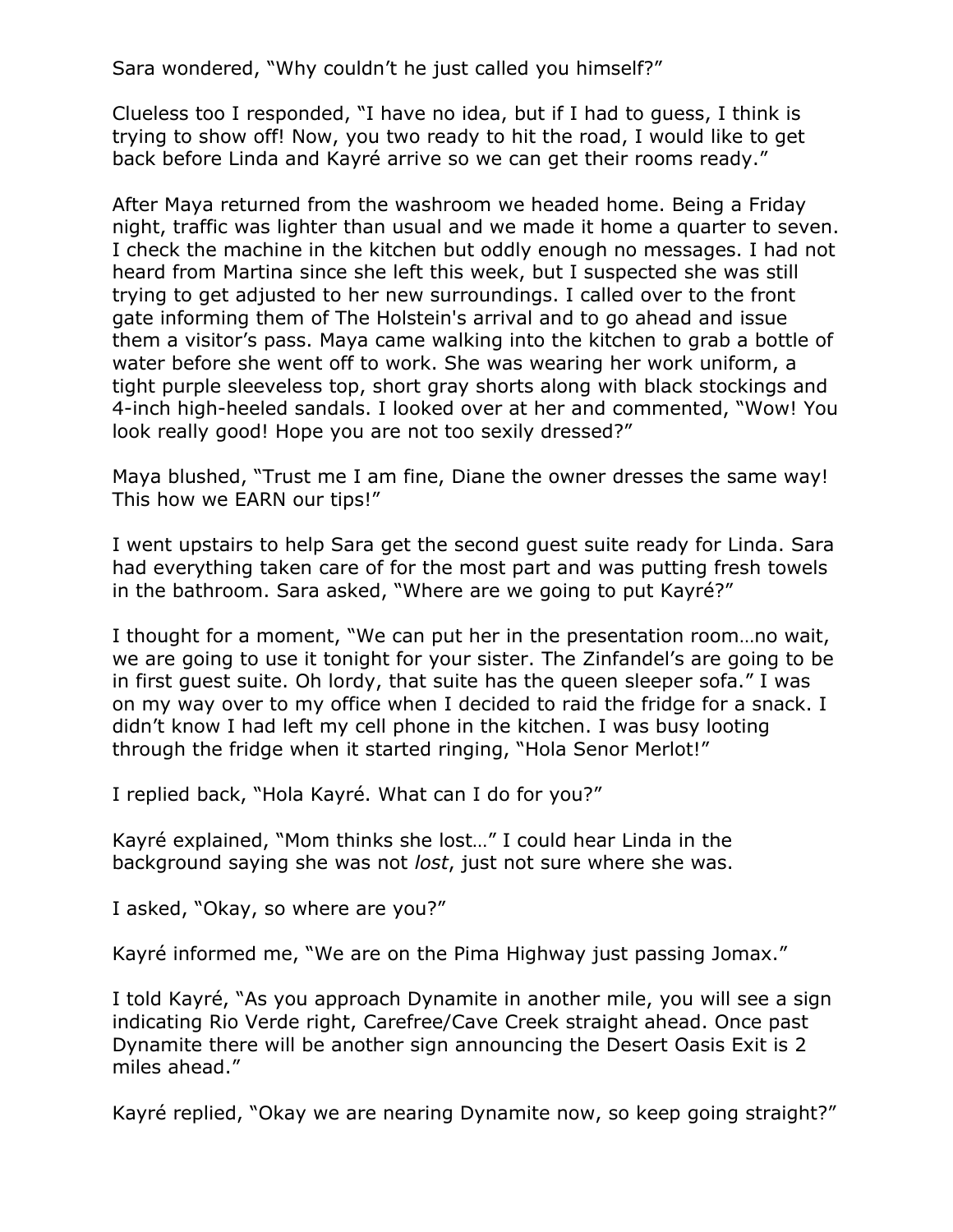I told her, "Yes keep going you still have a little over 2 miles to go until the exit"

Kayré relayed to her mother, "Keep going straight mom, he says the exit is 2 miles ahead."

Again I could hear Linda in the background… Kayré repeated, "She wants to know what you mean by 'exit' do you mean signal? Mom, there's a sign 'Desert Oasis Parkway ~ Exit 2 Miles'. She still does not understand 'exit'."

I explained, "She will understand once she gets to Lone Mountain Road. Y'all should be passing Dixileta on the left side, about now."

Kayré commented, "Yes, I see the turn off sign for Dixileta, continue?"

I told her, "Yes keep going and make sure to be in the right lane once you approach Lone Mountain Road"

Kayré pointed out. "Look Mom, another sign 'Desert Oasis Parkway  $\sim$  Exit 1 Mile'. He said when the road widens at Lone Mountain get into the right lane. Now, we are approaching Lone Mountain and another sign 'Right Lane Must Exit at Desert Oasis Parkway'."

I informed her, "The exit takes you into the Marketplace. We are a ½ mile east of Market Place via Desert Oasis Parkway just go which ever way it is to Desert Foothills Oasis."

Kayré replied, "Okay she has found her way and we are going to go eat. Adios!"

A little later the doorbell rang and Sara answered. Kayré was at the door asking where her mom who was waiting under the Porte Cochere should park. Sara called me via the intercom, "Where should Linda park her Dodge Ram pick-up with a fifth-wheel trailer."

Not expecting Linda to have such a huge vehicle, "Okay, um have her park over by the playroom, we are not using that side of the driveway. I'll be right down."

Sara relayed to Kayré the instructions for her mother, "Have her park on the left side and don't worry about blocking the garages."

I came down the stairs into the kitchen and then head outside down to the courtyard. There was Linda skillfully, backing in a fifth-wheel trailer with her Green Dodge Ram pick-up under the guidance of Kayré. Linda hoped out of the truck and walked over to me, "Wow, this is quite an area you live in. Never seen a freeway interchange in a residential area, kinda odd!"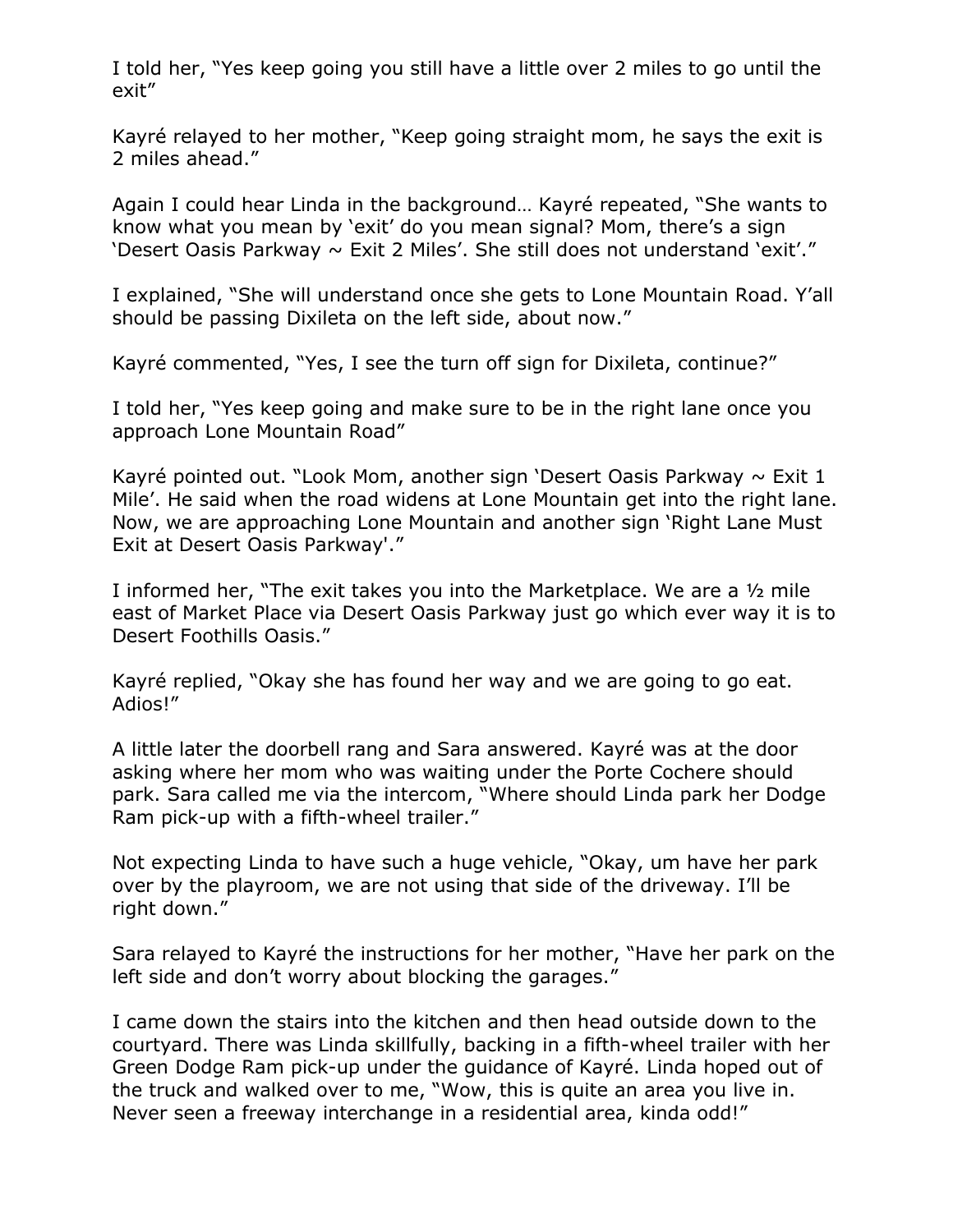I joked "You want odd how about SR 210, The Aviation Highway? You have a section that is part highway and another part freeway!"

Linda advised, "I never understood that one either Ron, but at least it has a physical median unlike that Loop 101!"

I commented, "Never knew you had trailer or the Dodge Truck for that matter."

Kayré explained, "The truck is mine and the trailer is mom's. We use it for exhibitions, in this case when we go up to the Carefree Festival next week." Opening the side doors, "It is a mini-store on wheels! Take a look, in the front are dressing rooms."

Linda opens the rear doors and explains, "Store front and storage."

I wondered, "How much use do y'all get out of this?"

Kayré explained, "I would say we use it about 7 or 8 times a year, sometimes more."

Linda retrieved some boxes from the rear, "Here are the hobble dresses, where should we put them?"

After Kayré closed up the trailer and I told them to follow me. As we entered the playroom garage to go upstairs I explained, "We converted this garage into a playroom, I'll show you it later."

We entered the kitchen and Linda was amazed at the size, especially when she saw the breakfast nook, "Wow, good size kitchen! You even have a fireplace in the breakfast nook!"

I explained, "It is two-sided, the other side faces the dining room. Now, to the upper level!" Once on the upper level I took Linda and Kayré to the presentation room, "This is our Presentation/Storage Room. This room is used for vendors to setup or as a preparation area."

Linda was more interested in the view from the balcony, "Wow would you look at that view! You have a river separating the house behind you?"

Kayré looked, "That looks more like a stream than a river, right Ron?"

I advised, "Actually, Kayré is the closest, that is the Thirsty Cactus Wash." I pointed to the foothills in the distance, "it starts from the base of those hills and flows, south/southwest out to the Pima Highway. That long bridge you went over from Market Place over to the main gates goes over this wash. If you think this view is great, you should see the view from your suite."

Linda looked at me with surprise, "Suite?"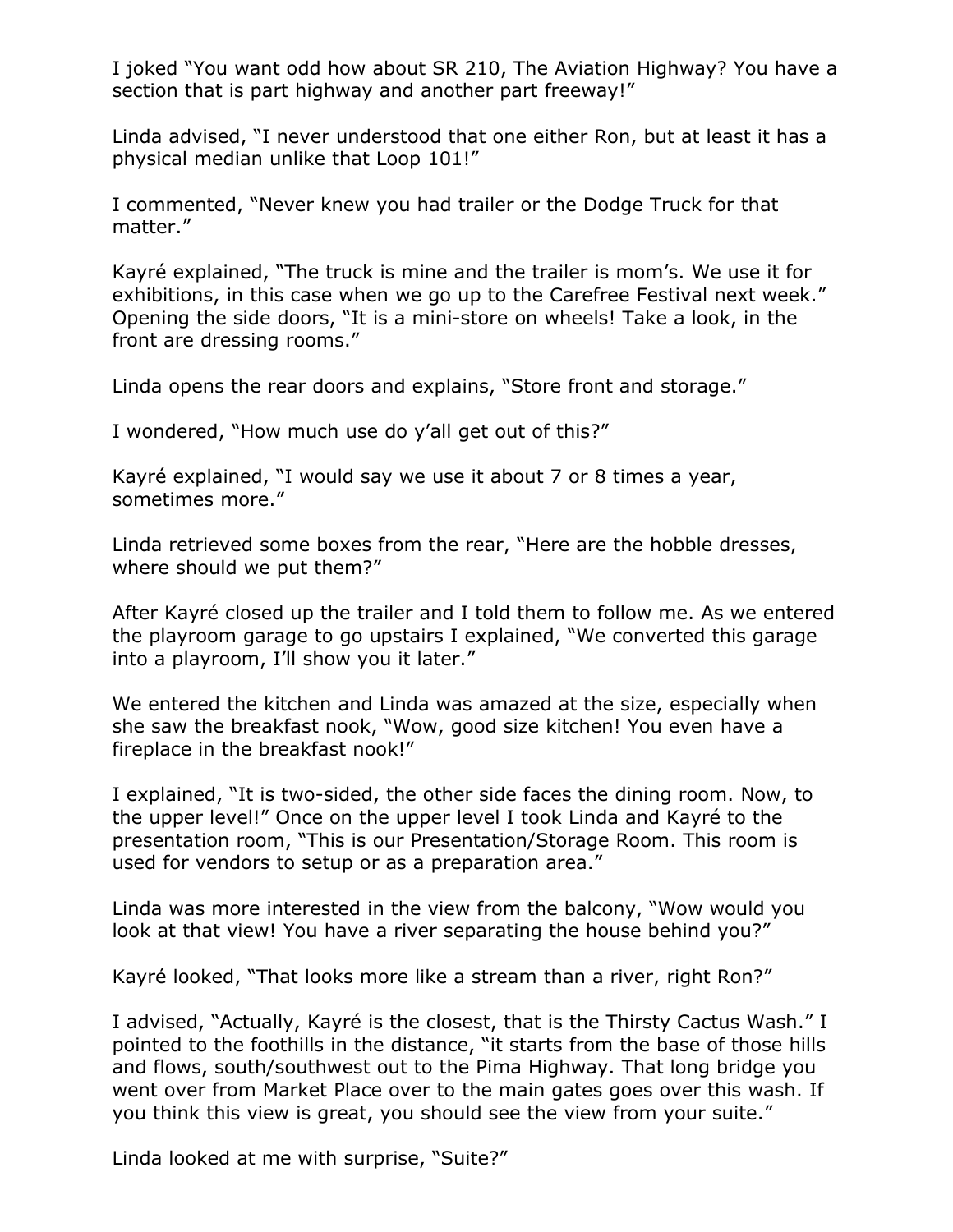I told her, "Yep, now follow me." Pointing to the suite across the hall, "This is the suite Gary and his girl's will be staying in."

Kayré peeked in, "That is so big."

I commented, "That is the smaller of the two guest suites, yours is around the corner here by the main stairs and my office."

We walked in to the suite and Linda was speechless. I told her, "You think this is impressive, check out the view from your balcony!"

The four of us sat out on the balcony to watch the sun set. The sun had almost set when heard the rumbles of Harley's. I stood up and could see far below us Bunny and Bambi pulling into the Porte Cochere. Sara asked, "Should I let them in?"

I told her, "No need to, the kitchen door is open and they know their way through the house."

A few minutes later I heard Bambi calling out for me. I yelled back, "We're out on the balcony in the Queen suite!"

We could hear Bambi to Bunny, "They're out on the deck."

The girls walked in and Bambi announced, "Gary should be here shortly, he had an interviewee cancel."

She turned to Kayré, "Hi! I'm Bambi and this is my sister and Gary's fiancé Bunny."

Kayré shook the girls' hands, "I'm Kayré. I'm Linda's daughter and business partner."

The six of us chatted for a bit waiting for Gary to come. We didn't have to wait long as we could hear Gary all the way from the gatehouse on Desert Foothills Oasis. We headed down to the great room and turned on the Diamondbacks game. Gary came in through the front door and saw us glued to the TV, "What' so riveting?" He walked over, "Ooooh, a Diamondback's game," he pulled up a chair and joined the rest of us. During the commercial he noticed Kayré, "I don't think we have met. Gary Zinfandel, ACME BDSM."

Kayré introduced herself, "Gary, pleasure to meet you. I'm Kayré Holstein, Linda's daughter and business partner."

Gary then noticed Maya as not around, "Where's Maya?"

I replied, "Either she is over at the Marketplace or somewhere in the community."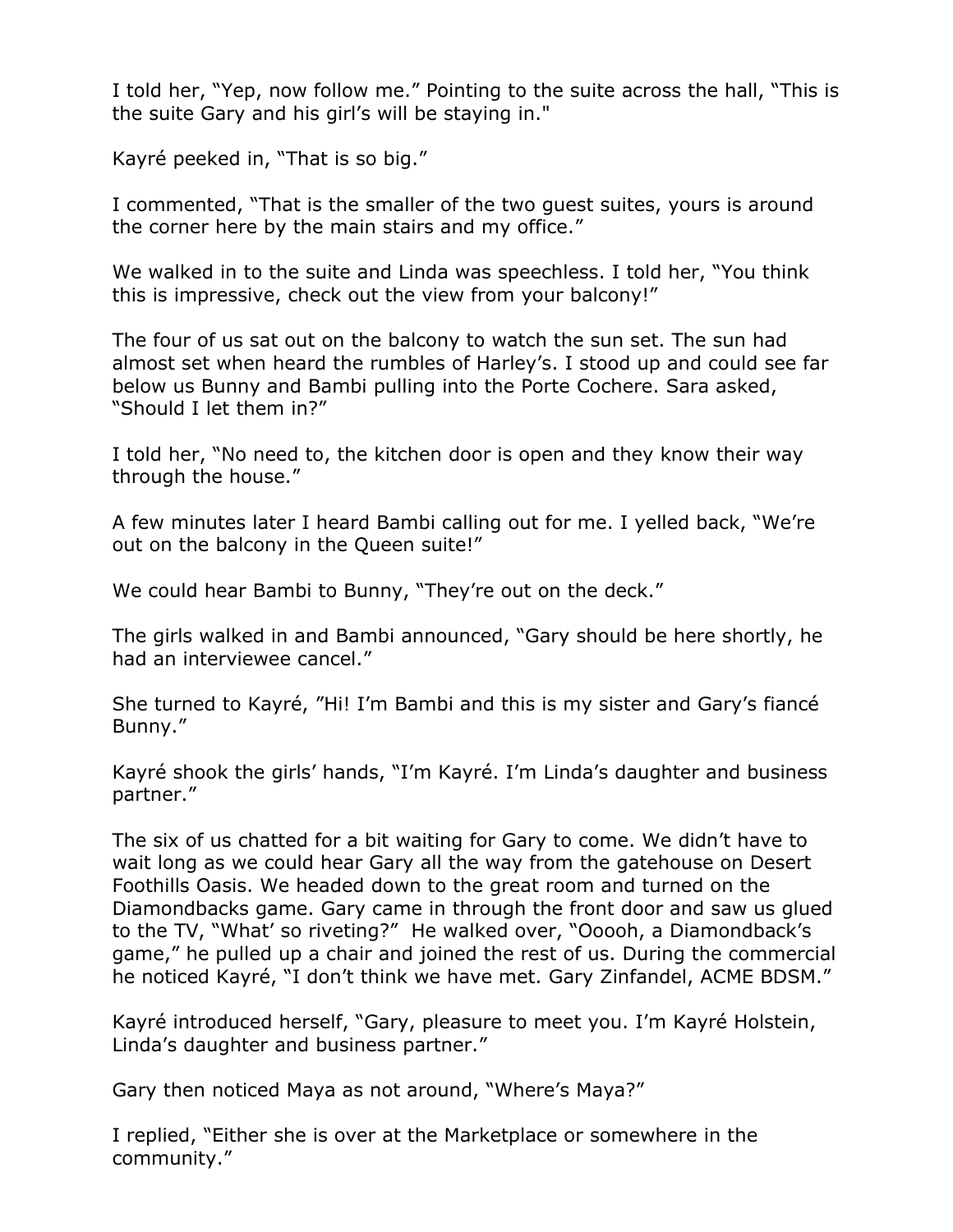Gary was puzzled, "Somewhere in the community?"

I told him, "Yep, she works weekends doing deliveries for Vinnie's Pizza and KFC, you should see her in uniform!"

Gary still puzzled, "But I thought that kid...Drew delivered in here."

I advised him, "Oh he does, but on weekends they get so busy the needed a second delivery person."

Gary inquired, "Any idea what time she will be home."

I was trying to concentrate on the game, but quickly lost interest when the Diamondback's closer gave up three runs within five pitches. "Well that sucks! Oh, Maya should be home sometime after midnight. You can do her belt tomorrow."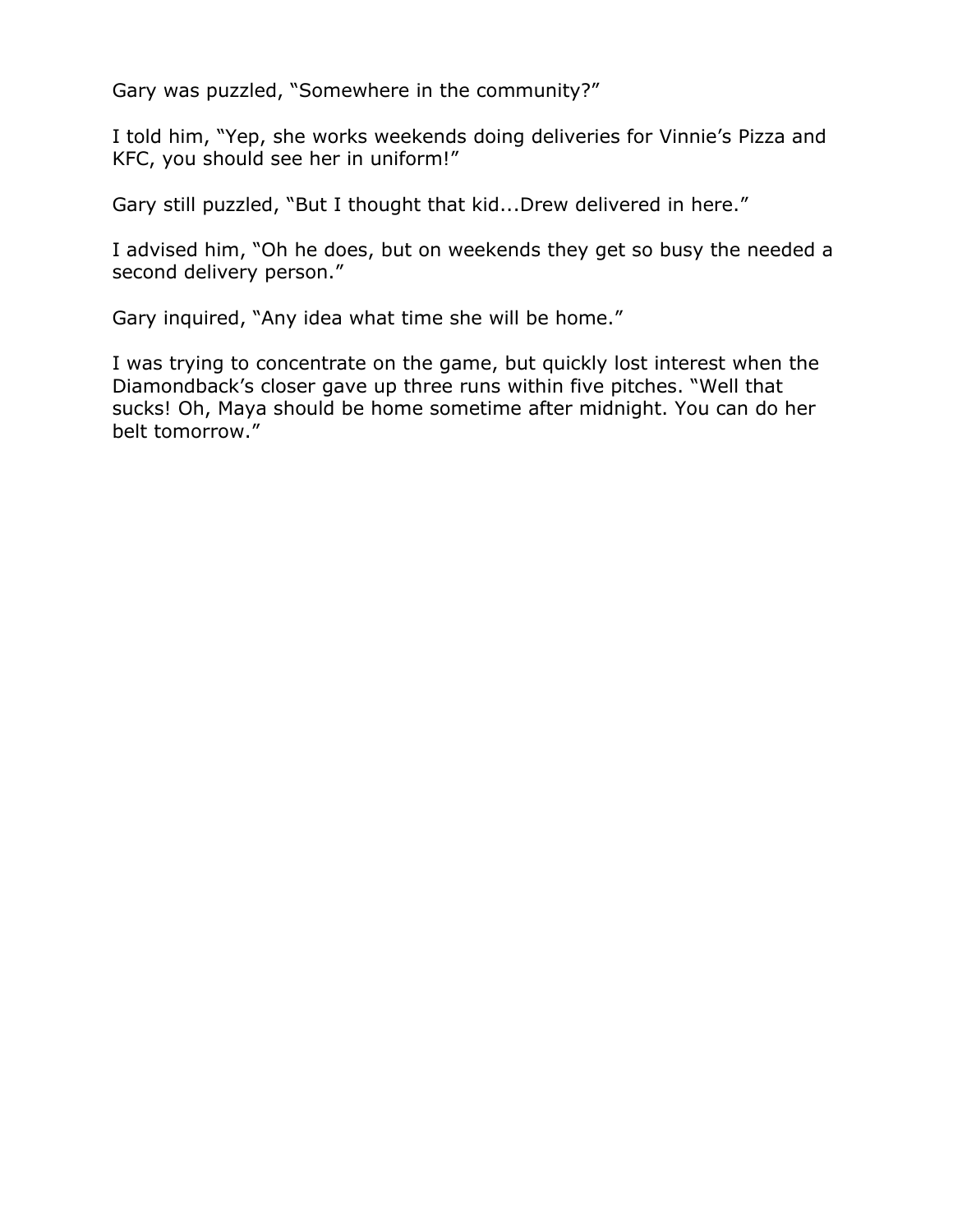### **Chapter 50: The Fashion Show and Maya Gets A Plug**

The following morning, the eight of us went to The Good Egg for breakfast. Bambi asked me, "So how was your visit with your mother?"

I replied, "Interesting, nothing quite like finding out your mother is a lesbian."

Gary almost chocked on a piece of bacon, "I thought your parents were old fashion straight as an arrow bible thumpers!"

I went on to explain, "Oh like I did with yours!"

Gary responded, "Good point!"

I continued, "Well, my father was. Mother on the other hand well, she was the exact opposite."

Gary wondered, "In that case, why were they married?" Bunny punched Gary in the ribs and he just looked at her, "What?"

I continued, "My mother seduced my father who got her pregnant and they kinda got forced into marriage that way. "

Gary asked, "So she knows about everything?"

I replied, "Oh yes, Laura told her everything and was the one who suggested I should see my mother."

Gary said, "Wow, that had to be quite a surprise for you."

I told him, "Not as a big of surprise as my mother learning that I knew about Laura and Miss Kitty's relationship in high school or was it her admitting my dad's death was indeed suicide. Anyway, mother seems a lot happier now that she has Blanche. Didn't have much of a chance to talk to Blanche but they promised to come up for the wedding in September. They got quite a house out in Tubac and my mother has a vegetable garden! It was really good to see her doing so well and so happy."

After breakfast we returned to the house and there was a Road Runner Van parked in the Porte Cochere and the driver was coming down from the front door. I walked over to him, "Ron Merlot?" He handed me a package from Jason. Now what was Jason sending me? We went into the great room and Gary gave me his pocketknife to open the box. Inside was another letter:

"Ron, here are the shoes for Bunny and Bambi along with some more stockings. I am still waiting for Martina's as well as Laura's sizes to come in. Hopefully in the next couple weeks they will come in. See you in mid September. Jason Jason."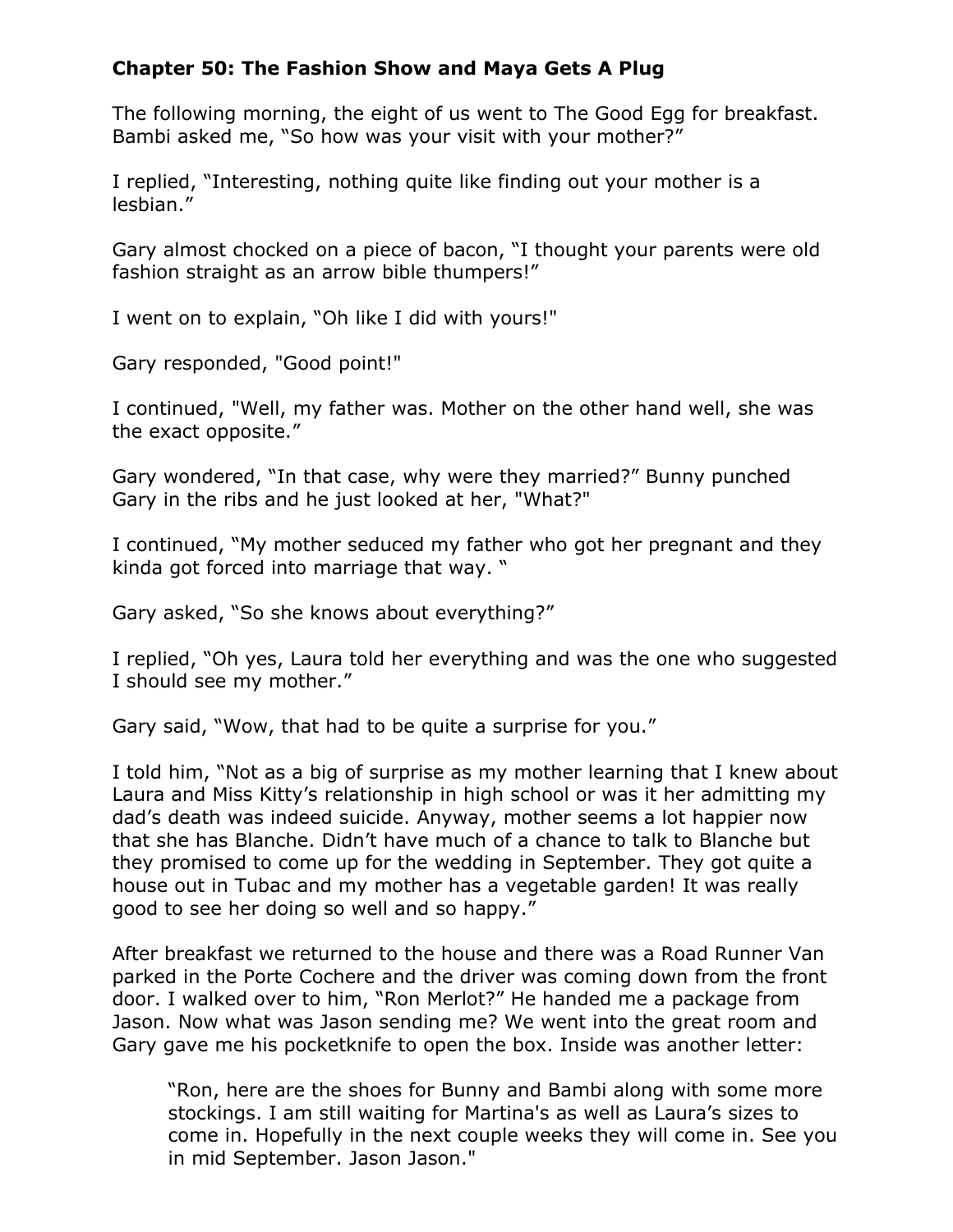Below the letter and buried in the Polar Bear Poop, were two more pairs of the locking bridal sandals and several packages of the super white, all seasons weight thigh-highs. Linda walked in and saw the sandals, "Are those from Jason? Very nice!"

I replied, "Yes, he just delivered them this morning for Bunny and Bambi. Sara's and Maya's arrived last week."

Linda commented, "Great with the sandals and stockings, they will be able to try on their complete outfits and we will see how they look and fit."

Linda and Kayré headed up stairs to the presentation room to get ready for the fittings. They would call us when they were ready they would call up each of the girls for their fitting. While we were waiting we watched a Drag Racing Competition up in Denver, the high altitude reduced the amount of oxygen in the atmosphere, which had an interesting effect on the engines. Being there was not enough oxygen in the fuel mixture, many of the cars kept dropping cylinders. Kayré called over the intercom for Bunny to come up. A short time later Kayré called for Bambi. A little later Bunny slowly came down the stairs to model her dress. Bunny's hobble dress looked like a traditional wedding gown from the waist up. However, from the hips down to mid-calf the skirt portion was made out of tight form fitting leather. In a striking contrast from the bottom of the ivory skirt were the bright white garter stockings encasing her feet, which were locked into the 4-inch highheeled ivory sandals.

Bambi slowly came down the stairs as well in her bride's slave dress. Unlike her sister's dress, Bambi's was all leather. The dress also had the leather hobble skirt, but with a corset top instead. The corset top pushed Bambi's breast up and created an hourglass waist. She too was wearing the bright white garter stockings and ivory sandals. Both girls slowly made their way back up the stairs then Kayré called for Sara and Maya to come up next.

Bambi and Bunny returned later on still wearing the garter stockings and the sandals. In addition they had on white corsets and long leather skirts. The skirts each had a slit on the left side up to mid thigh (just below where the stockings attached to the garters). These were their outfits for the reception after the wedding. Within in a few minutes Sara and Maya both came down the stairs very slowly. Sara had a hold on her sister's arm as they descended the stairs. Maya had never worn a hobble dress before, but was quickly learning how to move about in one. There dresses were the same as Bambi's except Maya's had a wide white leather belt and wrist straps. It wasn't until they were down the stairs did I see why Sara was holding Maya's arm, Maya's wrists were strapped securely to her sides, as would be all the bride slaves'!

Bambi and Bunny returned upstairs to change back into the outfits for the reception and party the evening after the wedding. Kayré also called for Sara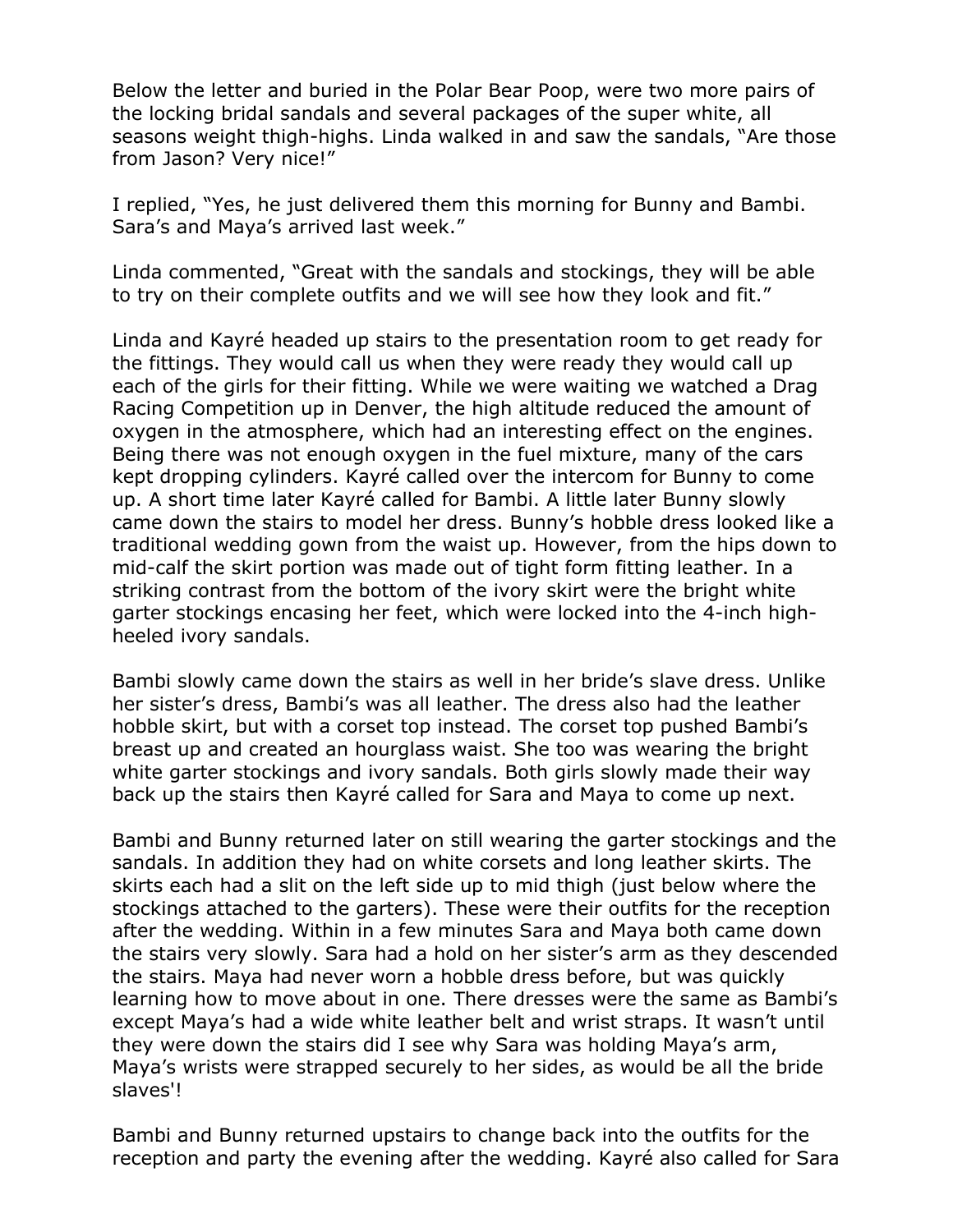and Maya to come back up. Carefully Sara guided Maya up the stairs where they would change in to their reception outfits. Bambi and Bunny came down shortly now wearing black lace-up bustier and skirts barley long enough to hide their belts much less the black stocking tops. Instead of the usual sandals, the girls were wearing locking black ankle boots with 4-inch heels.

Sara and Maya came down the stairs in their formal reception wear. Both girls were wearing Satin Ivory corsets and leather Capri pants also in Ivory along with the white stockings and sandals. Bunny and Bambi went back up stairs to change back into their regular clothing. Kayré called for Maya and Sara as Bunny and Bambi back in their regular clothes came down the stairs. In a few moments Maya and Sara returned in their final outfits. They had on black sleeveless corset tops along with the short skirts and black stockings and ankle boots.

Linda's creations look great on the ladies and complimented Jason's stockings and sandals very well. I was also impressed Linda had designed outfits for the party as well. Linda and Kayré came down stairs and joined us in the living room. Kayré quickly took interest in the drag racing. It was the semi-finals; both drivers were female and well renowned. Once the races were over Linda gave me a progress report, "Well, everything fit perfectly and looked great. Still need to fit Martina and Laura, but I will worry about those two later. How did you like the outfits for the party?"

I commented, "Those girls looked intense in the all black and especially those ankle boots with the silver locking buckles."

Linda explained, "Those boots are new item this year and I thought they would look really great combined with the black stockings."

Linda then asked about something she had observed, "I noticed Maya and Sara are wearing different belts now."

Gary explained, "Those are high-security belts." Gary was trying to catch my attention by pointing at his watch. I knew he needed to get some more work done at the new office or was it he was going through withdrawal being away from his chair. But I did know he wanted to take care of Maya before her left. I suggested, "Bunny and Bambi, why don't you take Linda and Kayré out for a movie. Sara, get the ladies some Harkins passes please."

Sara ran up to my office and returned with four Harkins Theatres passes and gave them to Bunny. Once Bunny, Bambi, Linda and Kayré had left Gary went upstairs to get prepared the final fitting of Maya's new belt. Gary called over the intercom he would be ready shortly. I turned to Sara and handed her a set of handcuff I kept in the hall table, "Take your sister upstairs and get her ready, I'll be up shortly." Sara instructed Maya to put her hands behind her back and then cuffed her. Carefully Sara led her sister up the stairs to the presentation room. I went upstairs as well, but over to my office to make a quick phone call to Jason. Since it was Saturday his office was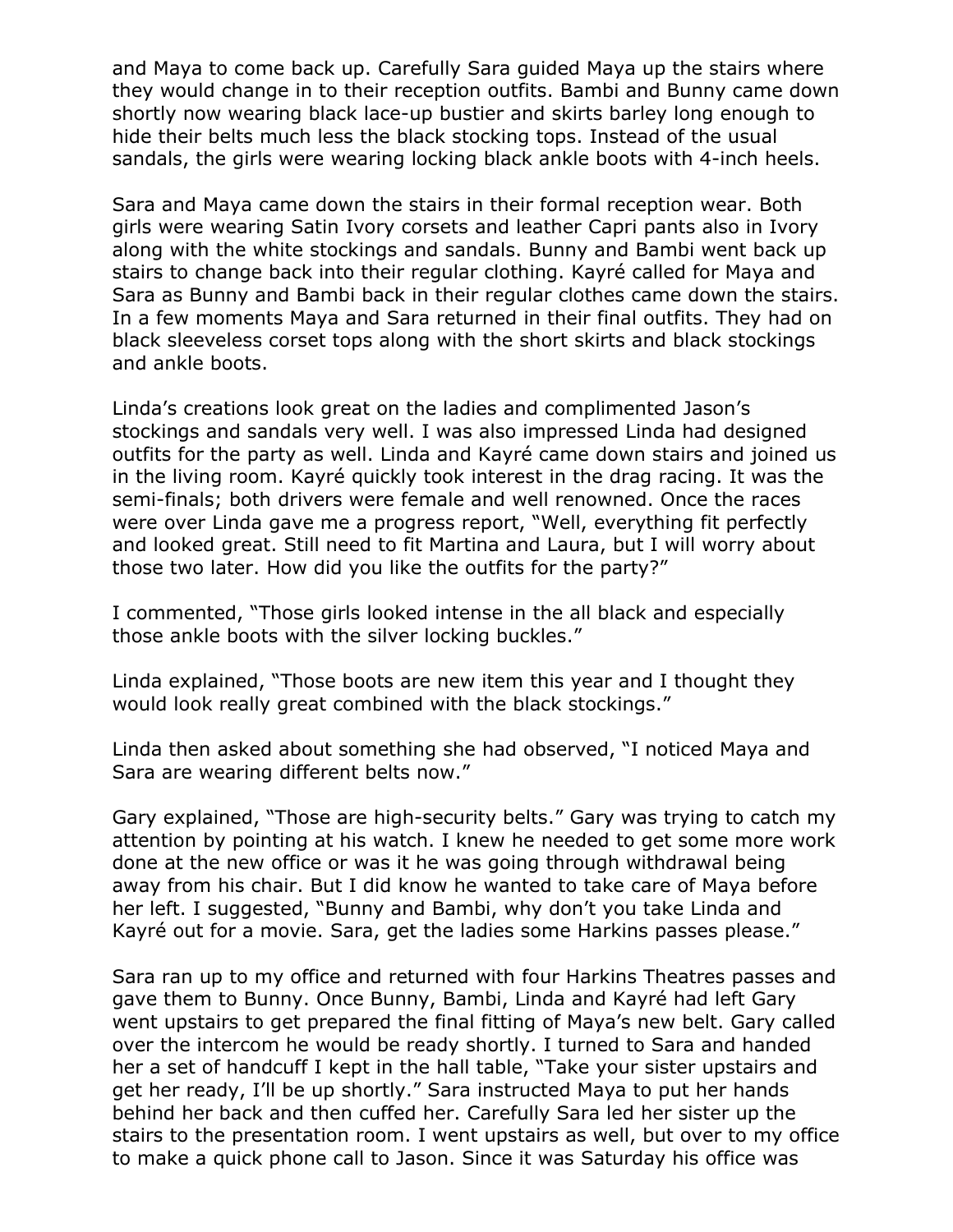closed but I did leave a message, "G'Day Jason! Just letting you know I got the package today. Your timing could not have been better, Linda is staying with us and she brought the outfits. The sandals and stockings were great with her outfits. Thanks again."

I headed over to the presentation room to find Maya standing secured in place facing towards the mirror. Gary had removed the belt along with the center piercing. He took out the button lock and attached the new vaginal plug. Showing me the new plug he explained, "This one was made out of silicon and is much safer than the traditional metal plugs. It also feels more natural than the traditional gel, acrylic or the metal plugs"

Next he inserted the plug and attached the piercings re-sealing Maya's pussy and then attached the belt. This time he added a washer along with a regular hex screw, securing the washer flush against the lock. Gary gathered up his items, handed me the special hex wrench and headed downstairs to leave for his office as Sara released her sister.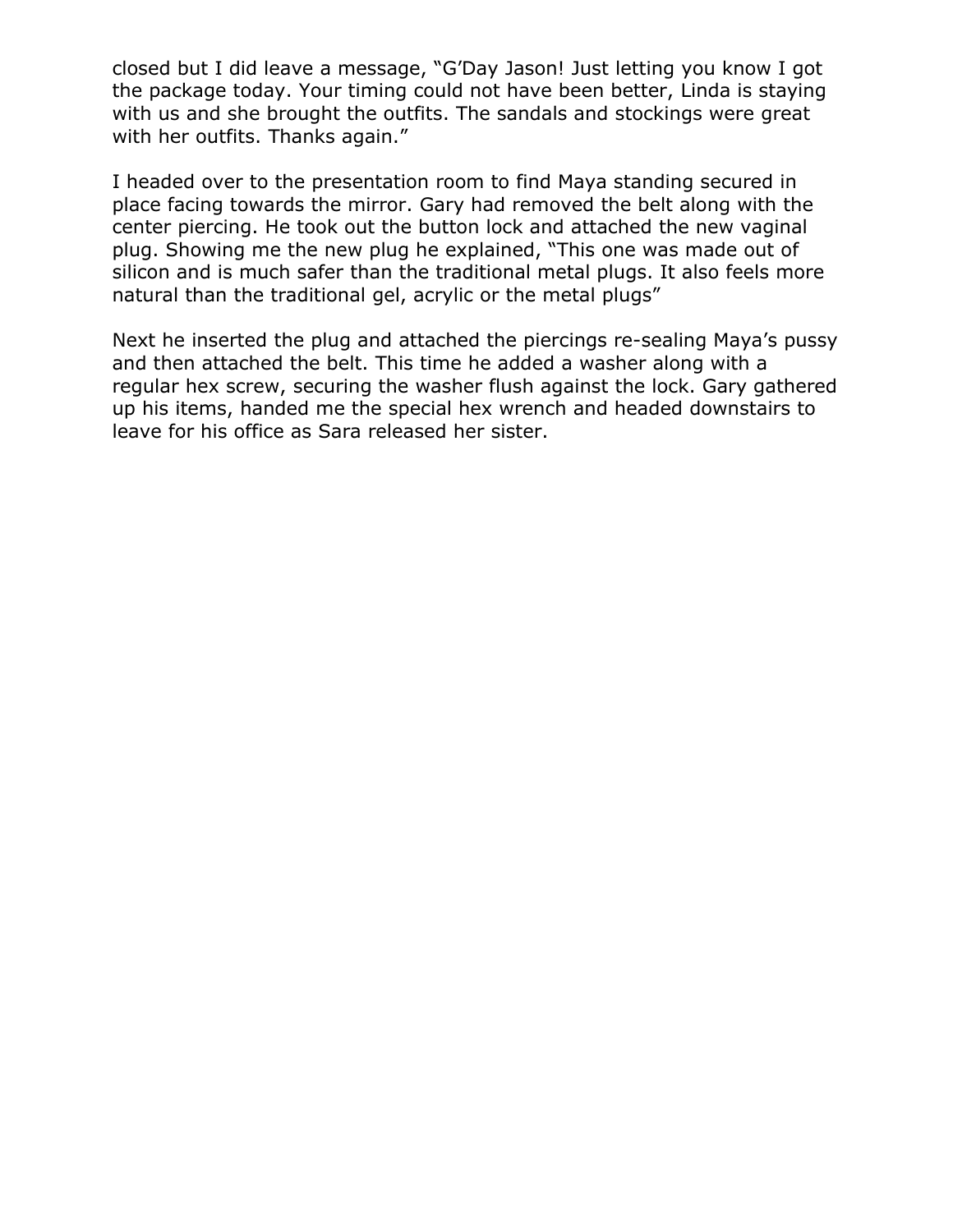# **Chapter 51: Kayré's Fascination and Linda Strikes Gold!**

Gary had made a very hasty exit, as I would learn later he had an interview to conduct later that afternoon or was it the withdrawal from his new chair? Maya left for work around 4:00 PM so it was just Sara and I. We talked a bit about her sister's belt, "Did you think Maya would have wanted a belt?"

Sara replied, "Not sure, a bit surprised though."

I asked, "Were you expecting her to take such an interest in this?"

Sara explained, "Well, I had no idea about her piercings. She told me when she was out on campus late night she would remove the bars and put padlocks through the piercings to 'lock-up' her pussy. I think it was more of an erotic thing than protection as she could easily fight-off an attacker."

Linda, Kayré along with Gary's girls returned from the movies. Bunny and Bambi bid us all farewell, they would be spending the night at their parents in Wickenburg. Kayré went into the library to browse my selection of books. Linda asked to see me in my office and when I asked why my office she pointed towards the library. She wanted to tell me something but not in ear shot of Kayré.

We went up to my office and closed the doors, "Okay Linda, what's this all about?"

Linda explained, "When Kayré and I prepped the girls, she worked on Bunny and Bambi while I did Maya and Sara. Well I noticed she was really taking an interest in their belts. I tried to bring up the subject while we were out, but I think she does not want to discuss this with her 'old' mother."

I wasn't even sure if Linda wore a belt, but thought it wouldn't hurt to ask, "By the way do you ever wear?"

Linda blushed, "Well, from time to time I do. I don't wear full time usually for may be 10-14 hours at a time. Gary made me one many years ago sort like Sara's old belt but a much older model. Mine too has the plugs but they are the normal silicon plugs, not the metal conducting ones like Sara's. I would lock it on to myself in the morning, leave the keys at home then go to work. I really like to torture myself too by scheduling measuring sessions late in the afternoon. The constant up and down movements during measuring would cause the plugs to shift. By the end of the day I was so horny I could hardly contain myself. There were times I wanted to take that belt off right there in the office but the keys were at home. Plus I would usually have to wait for Kayré to go to bed before I would take the belt off. The last thing I would want is to have my daughter walk-in on me masturbating!"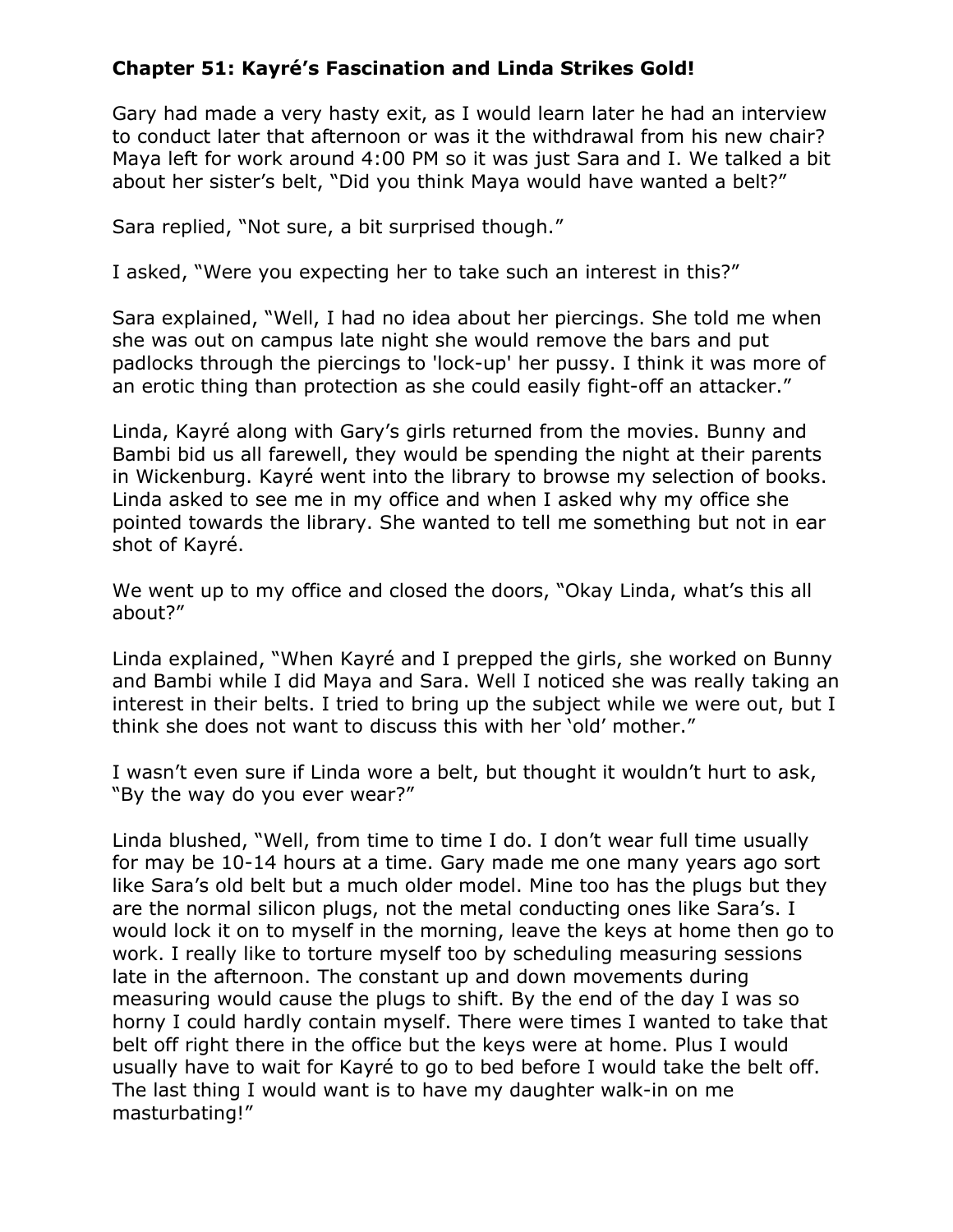I was truly fascinated by all of this and was kind lost in my own world. I finally came back to reality and asked, "So what did you want to me to do?"

Linda hesitated for a moment, "Not sure if you can do anything or not. While Kayré may not be as big as Sara, her dimensions are the same as Sara's."

I had an idea as to what she was hinting to, "So, you thinking Sara's old belt would fit Kayré?"

Linda explained, "Yes, but I don't want to just walk on in, hand her the belt and say try this on. That wouldn't go over real well with her. I was hoping Sara might be able to help 'introduce' her into the belt."

I told her, "Let me go see if Sara is up yet and if so I'll bring her on in." I went downstairs into the great room; Kayré was still in the library, deeply engrossed in some magazines. I headed towards Sara's suite to discover she was no longer in there. My next place to look would be the kitchen and sure enough she was going through the fridge, taking inventory for a later shopping trip. I made my presence known, "We are out of blueberries."

Startled Sara turned around, "Already on the list, anything else I should know about?"

I told her,"Yes, if you could take a break from this and come up to the office, Linda and I need to talk to you."

She followed me up the stairs as we went the long way to my office where Linda explained everything. Sara was also truly fascinated not only by the fact that Kayré was interested in being belted but Linda wore as well. Sara thought for a moment, "Okay I think I have a plan. I have to go shopping and then make dinner. Maya won't be back until very late tonight, so after dinner I will spend sometime with Kayré and see what happens. I have a feeling once she is relaxed she will open up to me." Linda thanked Sara and I then went to her suite to rest before dinner. Sara left for Safeway and I finished up some paperwork in the office. A couple hours later, Sara announced over the intercom dinner was served. Sara made sure Kayré had plenty of wine during dinner. Toward the end of dinner, Kayré was getting giddier.

Linda commented to me, "She doesn't usually drink, I wonder what's up with this?"

I just told her, "All part of Sara's plan, why don't we go down to the playroom and leave these two to have some fun."

I showed Linda down to the playroom and she just looked in amazement at all the toys we had. I commented, "The majority of the items came from Gary through the various projects I have done for him. A few are from our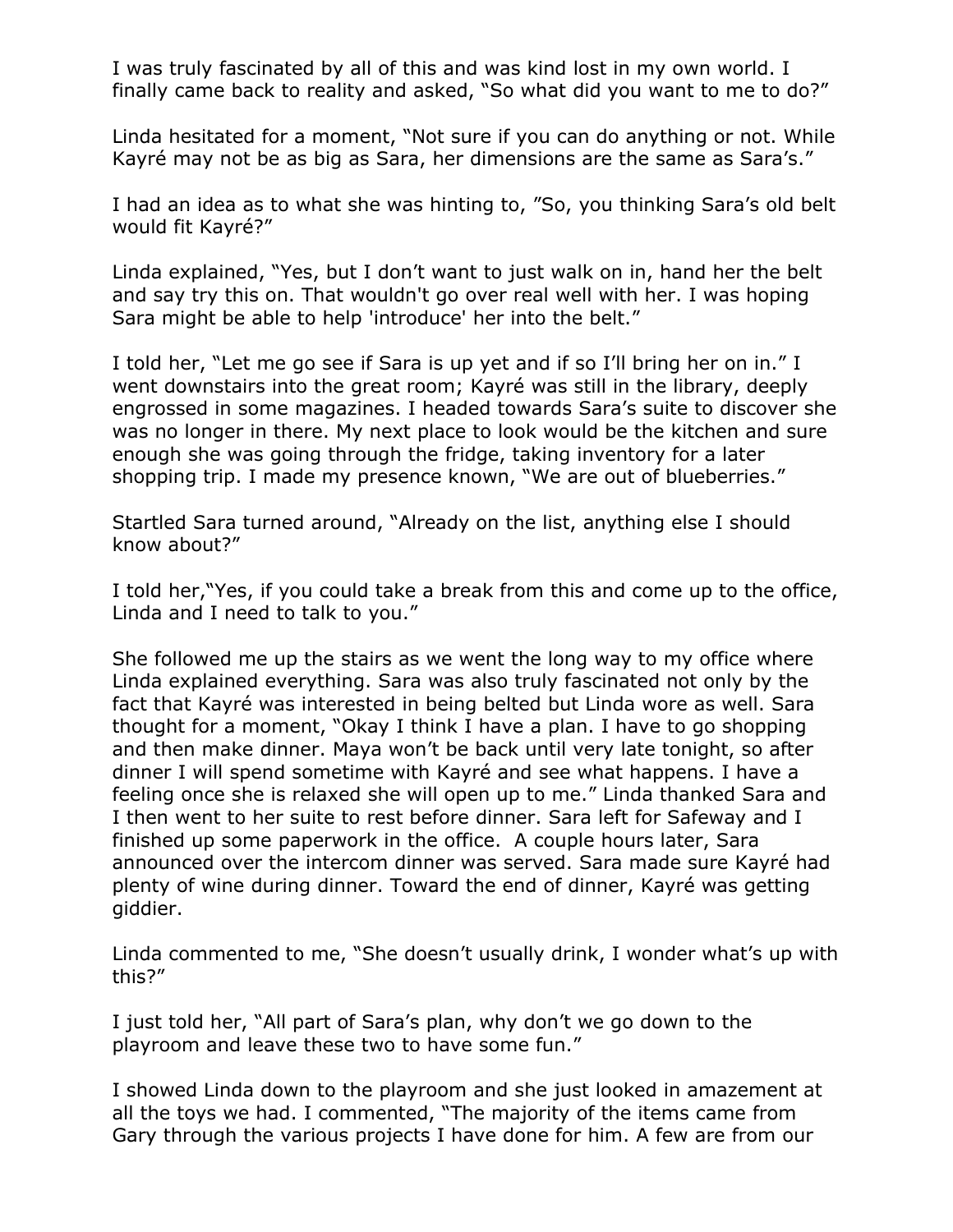older clients. I have heard Laura and Miss Kitty have a much larger playroom and a lot more stuff."

Linda was amazed, "Larger than this, yikes! What about Gary is his new house going to have a playroom?"

I explained, "Yes, his will be on the upper floor and looks out onto the presentation area below. I'll take you over the house later this week, we are suppose to do a walk-thru."

Linda eyed the bondage X-cross with fucking machine, "Oh Ron, a fucking machine! I have always wanted to try one of those. May I?"

I told her, "Sure, but in order to use it, you must be secured to the X-cross."

Linda smiled, "Even better! Now where should I change?"

I pointed towards the front of the garage/playroom, "There are dressing rooms over there. While you are disrobing, I'll get the cross and machine setup." Linda disappeared into the dressing room. Meanwhile, upstairs Sara and Kayré had finished cleaning up the kitchen and were finishing off another glass of wine. Kayré was all over Sara who was still in her maid's uniform. Sara told Kayré to follow her to her suite. Since Sara was still in her two-week burn in period on the new belt, she still had control over the key and was going to take full advantage of this. Once inside the suite Sara closed and locked the doors and turned around to see Kayré had already removed her dress. Sara looked at the tall Hispanic lady wearing nothing but her stockings, sandals and a black long-line bra. The alcohol was getting to the both of them and Kayré semi-nude body was getting to her. Kayré was lying on her back on the bed starting to rub her clit. The excitement was growing within Sara as she rushed to the closet to strip herself of the maid's uniform.

In the playroom, Linda came out the dressing room wearing a black Merry Widow with matching garter stockings and high-heeled shoes. Either Linda had removed her panties in the dressing room or had not worn any at all. She looked at me and asked, "Okay, now what?" I instructed her, "Lay down so your back is at the intersection of the cross and then spread your arms and legs." Linda carefully laid down on the leather wrapped X-cross and as directed spread her arm and legs. I put the metal cuffs around each of her ankles and then bolted them into the cross. I repeated the same for her wrists and then I asked her to test the restraints. Linda, try as she may she could not move an inch and was spread wide open. I went into the toy chest and fetched a blindfold. As I attached it to her head I explained, "This will make the experience all that much more intense!"

I checked her pussy and while she was a little wet, she was not wet enough yet for the fucking machine, "Going to have to do something about that dry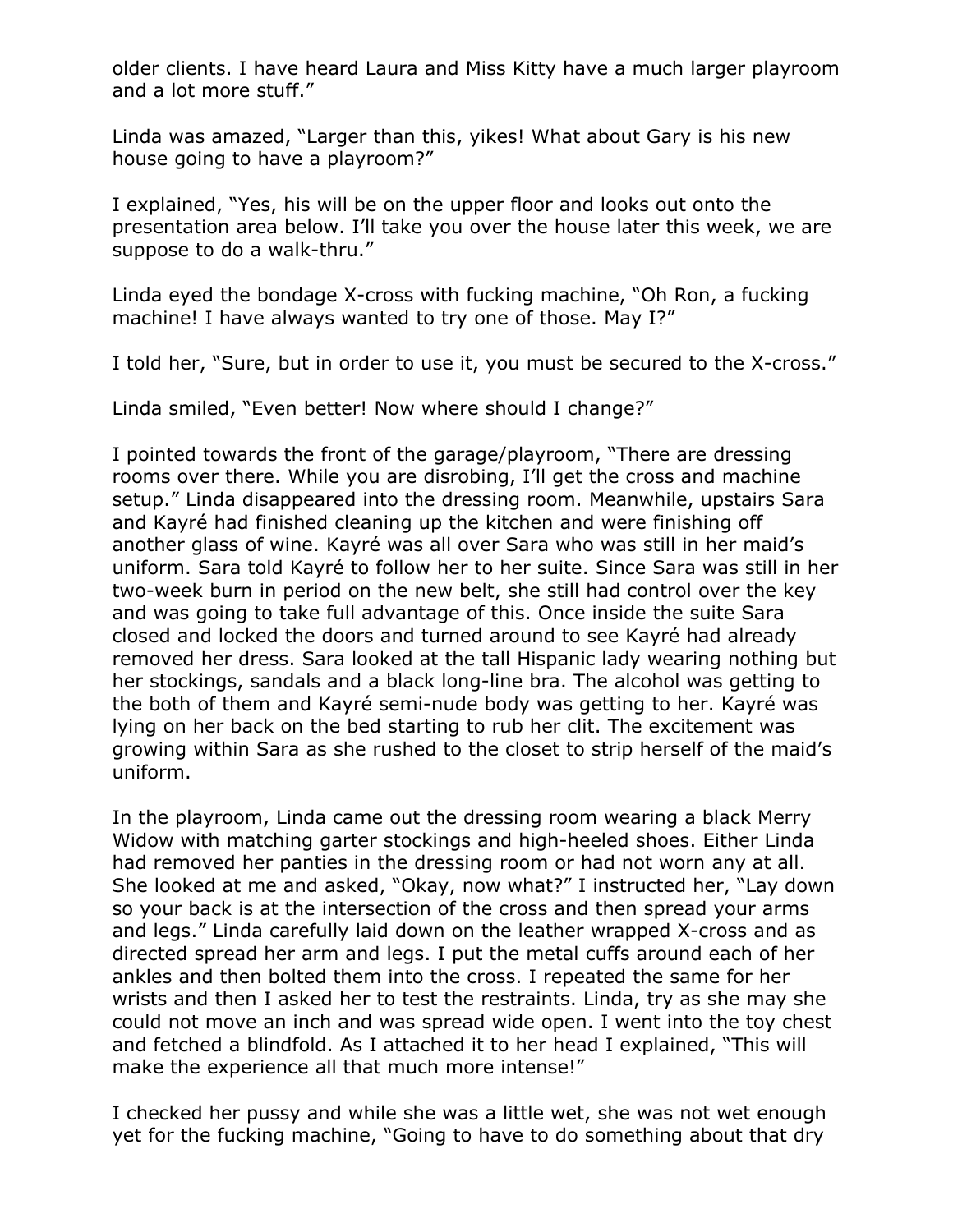pussy of yours!" I licked her pussy and flicked at her clit for a couple minutes and Linda's pussy had moistened enough.

Over in the maid's suite Sara barley made it out the closet before Kayré had her pinned to the bed. Kayré started kissing Sara deeply and passionately while trying to find a way into Sara's locked pussy. Sara managed to push Kayré off of her, "I think I gave you a little too much wine! Let me get this belt off then you can get to my pussy." Sara retrieved the key from a drawer in her bedside table and unlocked the belt. She barely removed the belt before Kayré pushed her backwards on to the bed and started attacking her pussy. Sara was in heaven! The only other girl to eat her out was Lindsay. She had never had Maya eat her, she wasn't even sure if Maya would. Sara decided she should return the favor to Kayré so she backed away from the edge of the king sized bed. Once she was in the center she told Kayré to come on up and join her. Kayré did not need to be asked twice and she knew what Sara had in mind and positioned her body so the two girls were in a 69.

The excitement in Linda was growing as I positioned the fucking rod a couple inches from her pussy. "I am going to start this slow, so you can get a feel for it. When you are ready I'll turn up the tempo! This machine is the Cadillac of Fucking Machines and it can be programmed to deliver several different tempos as well as the length of the strokes." I flipped the machine on and the fucking rod's dildo slowly worked its way in and out of Linda's pussy. Linda loved every moment of this and begged me to increase the speed. I turned up the medium speed and Linda was really getting excited, "Oh my god, that feels so good. Faster! Harder!" I turned the machine to full blast and Linda had dual orgasms within seconds of each other. Why let Linda have all the fun, I set the machine to torment and the timer for 20 minutes. In torment mode, the machine would keep Linda in a constant state of pre-orgasm arousal. This would give me time to see how Sara and Kayré were doing, "I've set this thing to torment for the next 20 minutes."

Linda panting, "What's torment?"

With an evil laugh,"You will soon find out. I am going to check on Sara and your daughter."

Both Sara and Kayré were attacking each others pussies and clits with belligerence. Sara orgasmed the first time Kayré's tongue touched her clit. She could not believe how much more amplified the sensations on her clit were now with the piercing. Now she understood why her sister was in so much pleasure when she had eaten her out a few weeks prior. After a few minutes girls had orgasmed countless times and both of them now had to go to the bathroom. Part of the reason was contributed to the amount wine both girls' had consumed that evening. Sara went to the bathroom first and was almost knocked over by Kayré when she walked out. Sara knew this would be the best time to introduce Kayré to the belt. Quickly she went into her closet, retrieved the old belt and brought it into the bedroom. Sara had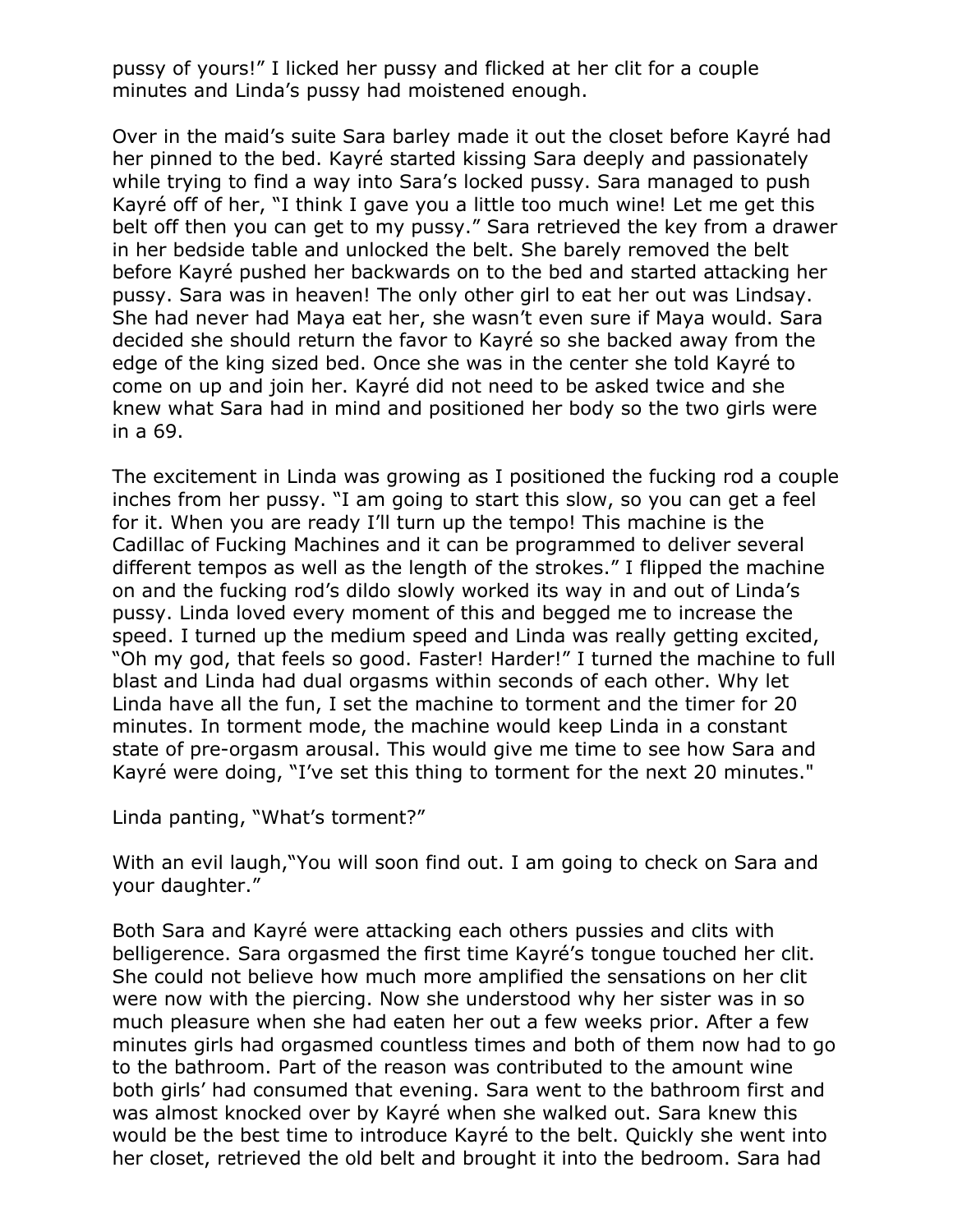had Gary remove the rear shield prior and replace it with the back band that went around the anus.

I walked into the kitchen and noticed one message on the machine, "Hey Ron! It's me Martina! Calling to see how you are doing. Laura, Miss Kitty and I are all doing fine. Talk to you soon. Bye!" Well, it was about time I had heard from Martina. I was glad to hear she was doing well; I would try to call her in the next couple days. I went over to Sara's suite to check on her and Kayré, only to discover Sara had closed and locked her doors. Oh well, I am sure Sara and Kayré were having fun without me. Besides I should get back downstairs and see how Linda was fairing in torment mode.

Kayré came out the bathroom and Sara made her move, "Hey, I saw you looking over my sister's and my belts when were doing the fittings earlier."

Kayré was a little nervous, "Yes…"

Sara could detect Kayré apprehension, "That's alright, we didn't mind we're use to it. Maya is a bit of an exhibitionists anyway and I am so use to modeling."

Kayré was starting to open up a little, "So…Do you two wear these all the time?"

Sara replied, "Well, I have been wearing different belts over the past couple years after Ron's wife and his sister tried to have their way with me."

Kayré asked, "Do you sleep with it on?"

Sara replied, "Yes, I do. The belt I have now is designed for long-term 24/7 wear. Even my old one could be worn all day and overnight."

Kayré puzzled, "But isn't it uncomfortable and annoying?"

Sara laughed, "Uncomfortable, no not really if they fit correctly. Annoying, yes!"

Kayré was really confused, "So why…"

Sara interrupted, "…but that is part of the excitement of wearing a belt! You see how long you can go without any sexual relief! With this on you cannot masturbate as it covers your clit and pussy. It is so erotic and when you finally do get the belt off and can relief yourself, the intensity of the orgasm is so much stronger! Would you like to wear my old belt for a while?"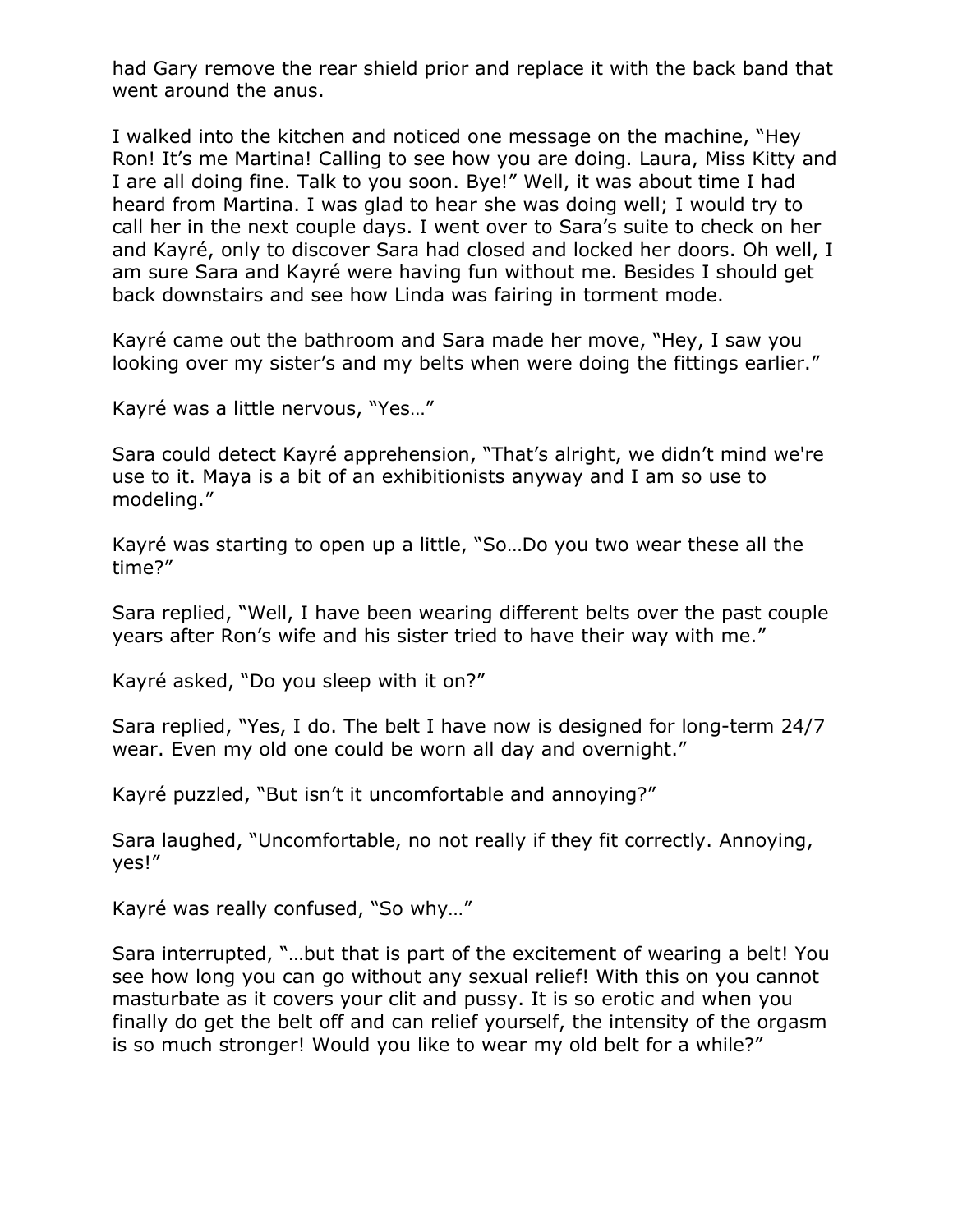Walking through the kitchen I could hear Linda's screams of pleasure or in this case frustrations. I could tell when the machine almost had her at her peek only to slow down. I headed downstairs and as I entered the playroom the machine started building Linda up again. I looked at the timer, 5 minutes left, okay Linda had suffered enough, I switched the machine back over to intense for the remaining 5 minutes. The machine picked up speed and the strokes were getting longer and harder. Linda's screams echoed throughout the room as she reached orgasm again and again! Finally the timer ran out just as another orgasm shook through Linda's body! Linda just laid there motionless on the cross, out of breath, excited and exhausted all at the same time. I walked over to her, "So, how did you like that?"

Still trying to catch her breath Linda replied, "That was incredible! I had no idea it could be so intense, so good feeling! That is some Fucking Machine!"

I told her, "You can thank Gary for this Cadillac of Fucking Machines."

Linda told me, "I'll do that next time I see him. I got to make sure Kayré has a chance to experience this before we leave."

I started removing the restraints from Linda's wrists and ankles and she asked, "Where is Kayré anyway?"

Meanwhile, Sara was fitting Kayré into one of her old belts, "Okay, I am going to go easy on you for now. You can wear the belt without the plug."

Kayré was puzzled, "I thought these were suppose to prevent you from having sex or stimulation? So why the plug?"

Sara explained, "Again to make it more frustrating and to bring you that much closer to orgasm but you can't do anything! Now, let's get dressed and see if we can find Ron and your mother. When Kayré was not looking Sara hid the key to the belt in her bedside table next to her own key.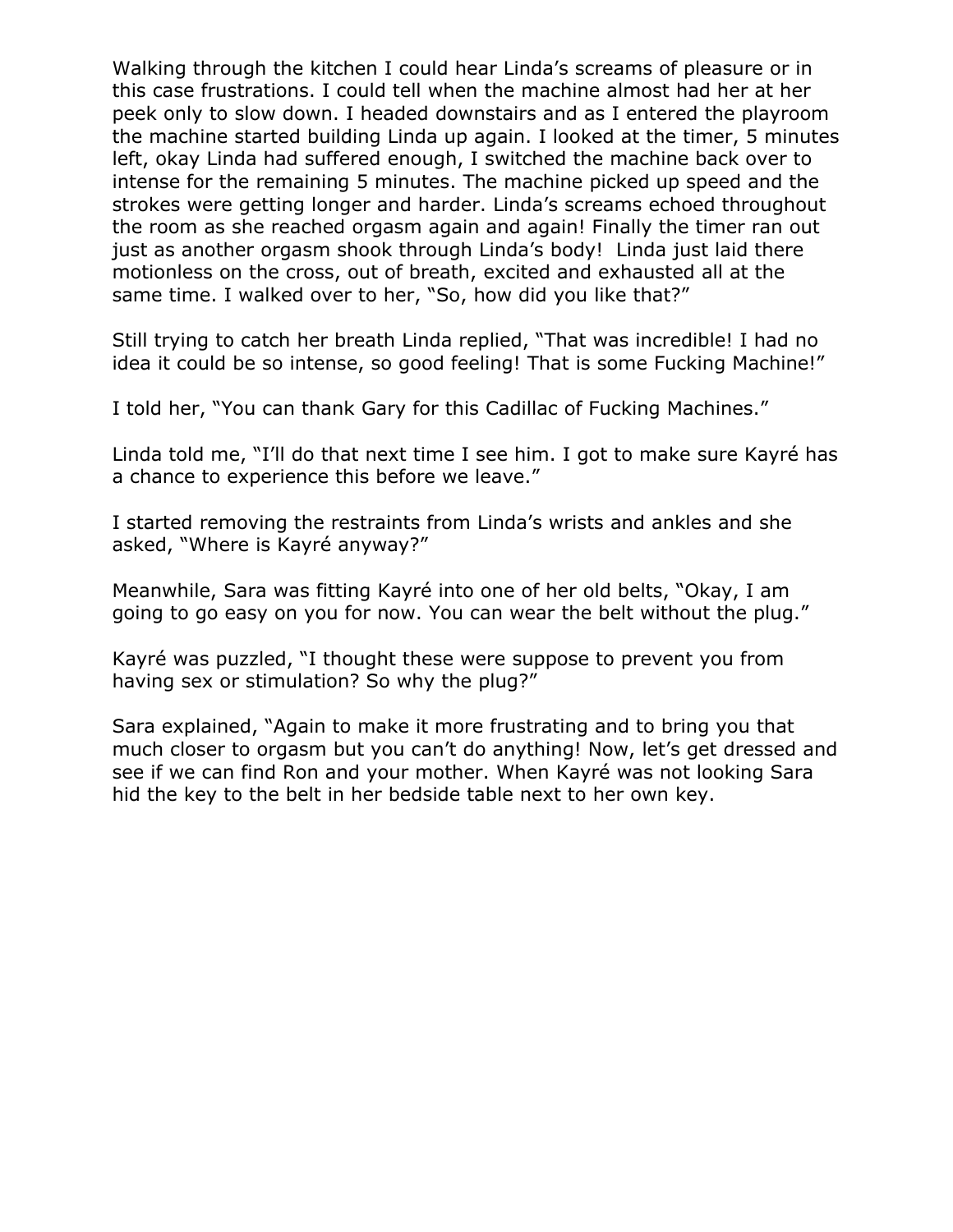# **Chapter 52: Linda's Secret is Out and Mother/Daughter Fun**

Sunday was the first day of the week long Carefree Arts Festival. Kayré and Linda took off early in the morning with their truck and fifth wheel to get a good location within the festival for that week. They arrived early enough to catch a premium spot near the center. While Kayré setup their shop trailer Linda went to park the truck. After getting everything setup Kayré went inside to change into the purple satin corset and Capri's she has been wearing the day Ron and the girls first met her. Meanwhile Linda had changed into a form fitting leather dress, which hugged her corseted and belted body. By mid morning people were lining up to try out the corsets, so much so Linda could barely keep up with the demand for orders. The weather was starting to turn in the early afternoon, so they choose to wrap up early. They left the trailer at the fairgrounds and head back to the mansion. Kayré was looking through the orders; "We have enough here to help us through the mid-summer slump."

Linda replied, "I know and today was only the first day. I think we will see more people during the week."

Linda realized they had not approached the community from the north before and was a little confused how to get back. Fortunately, Kayré noticed one of the new road sings; "Okay here we go. 'Desert Oasis Parkway – Left Exit 1 Mile.'"

Linda still couldn't grasp the concept of the exits, "This makes no sense, am I suppose to stay here or what?" Linda happened to notice the sign in the median, "Ah…Left Lane Must Exit at Desert Oasis Parkway."

They managed to make it to Market Place when the sky opened up and started dumping rain. They continued very slowly on the bridge over the Thirsty Cactus Wash towards the community entrance. The rain just kept coming down harder and harder to the point they could barely see in front of them. The association as well as the zoning commission wanted to preserve the natural darkness of the desert so reflectors were installed on the road as well as reflective bands on the gates in lieu of street lights. Had it not been for the reflective bands on the gates it would have been doubtful Linda would have seen the gates. Linda stopped in front of the guardhouse and an older lady came out into the pouring rain, "Now I understand the expression, when it rains, it pours. What can I do for you folks today?"

Linda replied as she showed the visitor's pass, "We are guests of Ron Merlot, Lot 13."

The guard looked at the pass then pushed the button to open the gates, "Okay, you have folks have a good day!"

The rain had let up a little when Linda and Kayré made it to the mansion. Kayré had changed into a sleeveless top and skirt prior to leaving the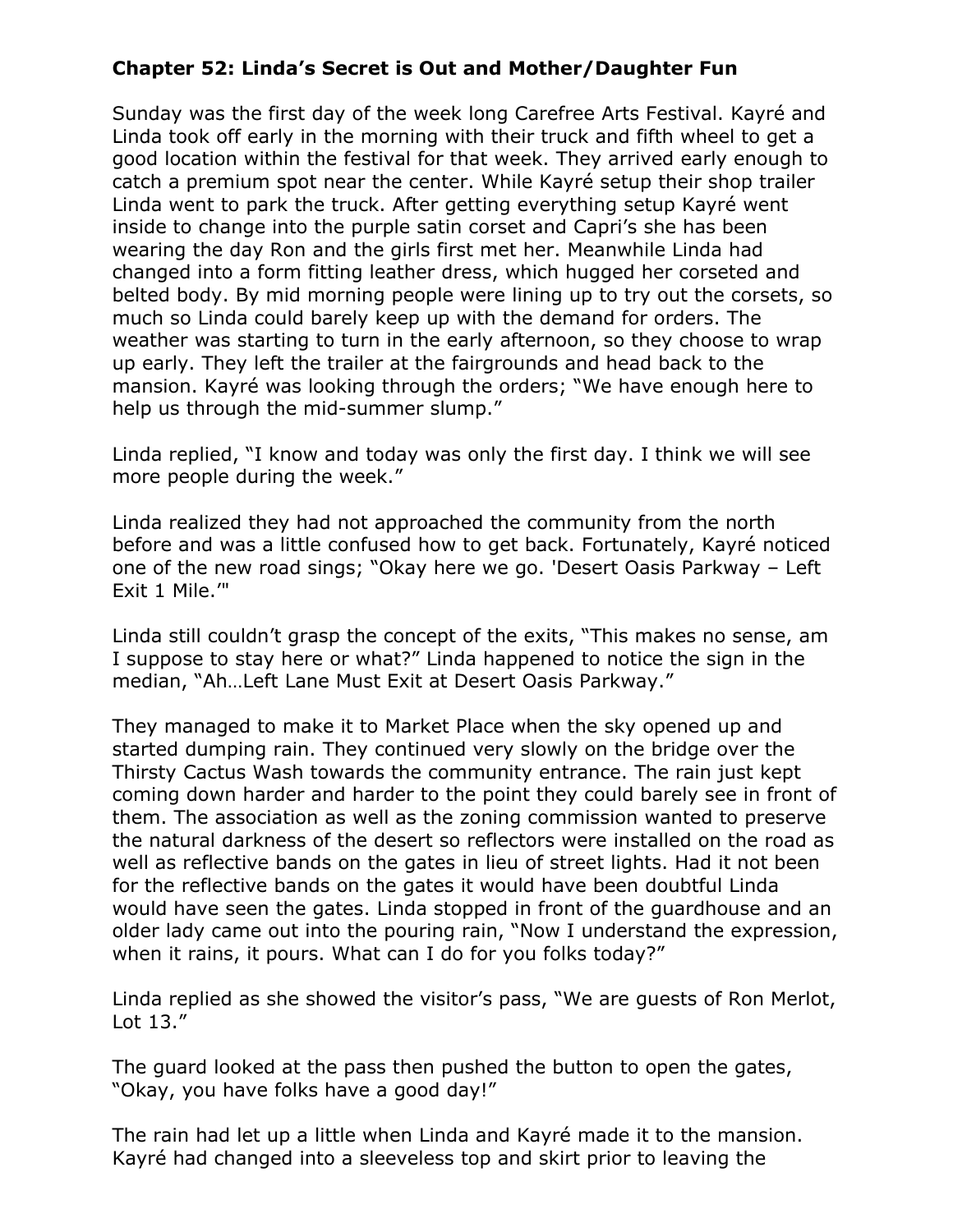festival. Sara and I were in the kitchen having a discussion as to what to have for dinner when Linda and Kayré walked in drenched. Sara went into laundry room to grab some towels so they could dry off. While they were drying off I asked, "You two are back a bit early, everything go well?"

Linda replied, "We saw the storm coming and since we had already gotten plenty of orders today we though it would be best to close up early."

I commented, "Groovy, glad you were able to get some business. Sara and I were just discussing dinner."

Linda replied, "Well, Kayré and I had so much food at the festival we won't need to eat for a while." We decided to wait until later in the evening for dinner. May be by then the weather will have cleared up enough to grill. I asked Linda, "So what are you two going to do the rest of the day?"

Linda replied with an evil grin, "May be Kayré should have a session on the cross."

Sara said she would be right back and ran over to her suite. Linda watched in amazement, "I never seen anyone maneuver that well in 5-inch heels!"

Sara came running back and handed Linda the key to Kayré belt, "You won't get very far without this!"

Kayré turned red with both nervousness and excitement. Linda looked at her then the key, "So my suspicions were correct! Good work Sara."

Kayré now confused, "You knew and you're not upset?"

Linda laughed, "Kayré I am far from upset, I am thrilled you want to wear the belts too. Besides I could slightly make out the silhouette under your Capri's."

Now Kayré was shocked, "You mean to tell me you wear one as well? But I never seen you in a belt."

Linda explained, "True, I usually wear at work and make sure the clothing I wear hides the belt, unlike Sara over there! I would put the belt on in the morning leave the keys at the house and go to work. I like to torturing myself, see how long I could go and how excited I could get myself. Then once home and you were either gone or asleep I would take the belt off and bring myself to one hell of an orgasm."

Kayré asked, "Do you have plugs in yours?"

Linda smiled, "Yes, I do!"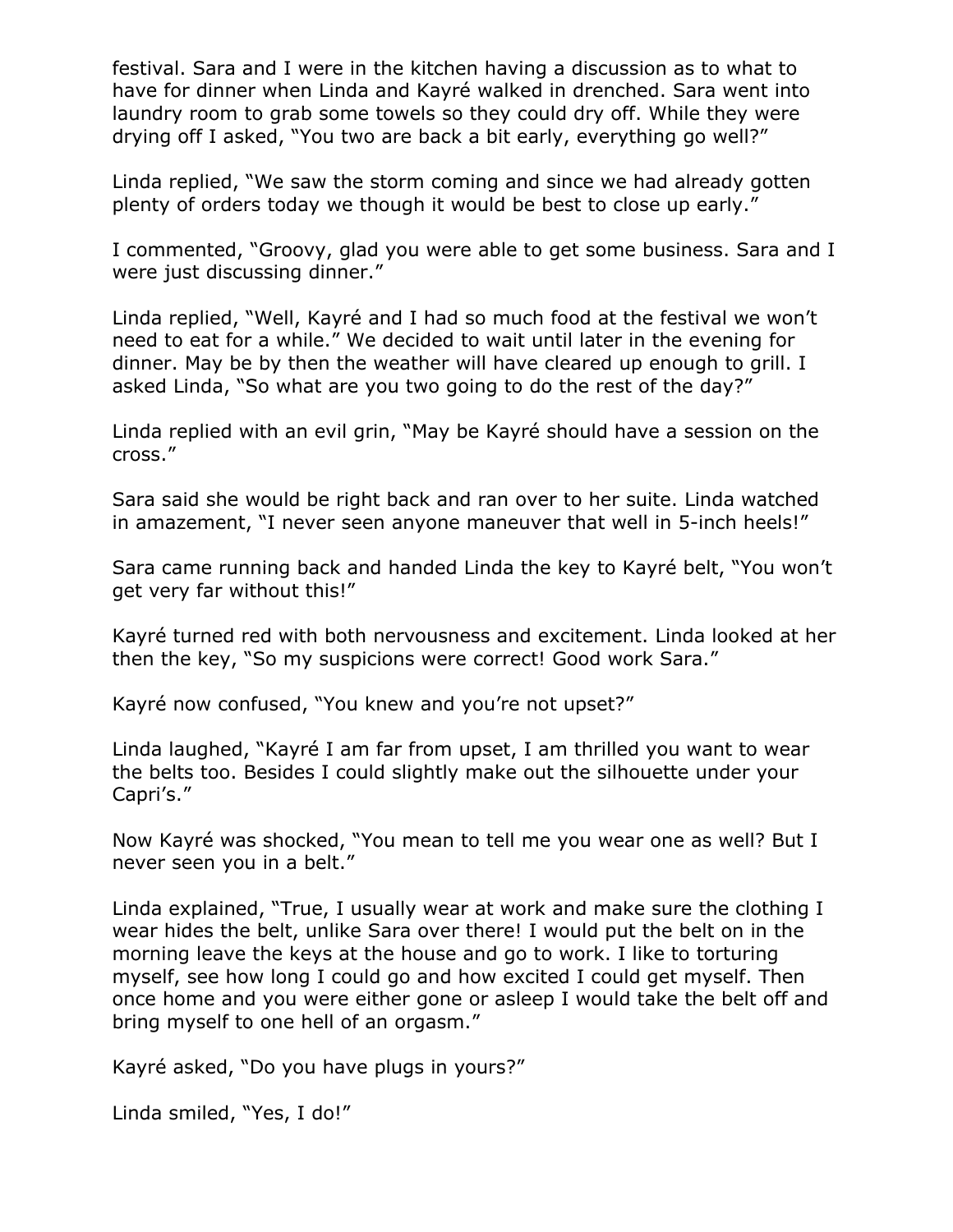Kayré commented, "Well, that explains the late afternoon fittings! You were not kidding about torturing yourself."

Sara broke-in, "Since Maya is already at work and dinner won't be for a few more hours, why don't we all head down to the playroom?"

Linda with an evil grin, "Yes, why don't we Kayré?"

The four of us headed down the stairs from the kitchen into the playroom. Kayré eyes widen as she saw the large assortment of play equipment in the room. I suggested to Linda that her and Kayré should go change while I took care of Sara. Kayré followed her mother to the dressing rooms.

I turned to Sara, "Do you have your key?"

Sara replied she did and handed it to me. I ordered her to remove her uniform dress and Sara complied. She was now standing in front of me wearing nothing but the garter stockings, sandals and her belt. I lead Sara to the oral table and secured the gag, straitjacket, collar and the rest of the table's restraints. Once I had her into position and then explained, "This will be the last good fucking you will have for a while!" Sara was confused and I explained, "Since this belt allows you to take care of nature with much more ease and you have been wearing it for a week now, so there is really no need for you to have the key. However, first I am going to leave you here for a while and get you excited by watching what is going on around you!"

Linda and Kayré came out of the dressing room. Linda was in a full leather corset with white-garter stockings and heels. Kayré was wearing a white merry widow also with white-garter stockings, heels and Sara's old belt. Linda suggested, "Why don't we put Kayré on the fucking machine while I take care of you on the two-person oral chair?" I commented to Linda that she must have been reading my mind. I instructed Kayré to lay down on the cross and we quickly secured her ankles and wrists. Linda placed the key to her daughter's belt between her breasts within the corset. Kayré was scared and excited at the same time as she realized what was about to happen. While she had been fucked a couple times while in high school, she had never been on a fucking machine before. Meanwhile, Sara was trying to protest to get some to give her attention, but the gag muffled any sounds.

After I set the timer on the fucking machine for 10 minutes, I made one minor setting change. I set the machine so when the time ended the fucking rod with dildo would be fully extended into Kayré's pussy. I went to the bondage/oral chair and Linda secured me to the top seat. She got down on the bottom seat and began working on my cock. She brought to a couple orgasms and I had lost track of time until from over in the corner the fuck machine beeped repeatedly for 20 second indicating it had reached the end of the cycle. As soon as I had Kayré and Linda switched I would take care of Sara. Once Linda released me I went over to the fucking machine and manually ejected the dildo from Kayré's pussy. Linda retrieved the key from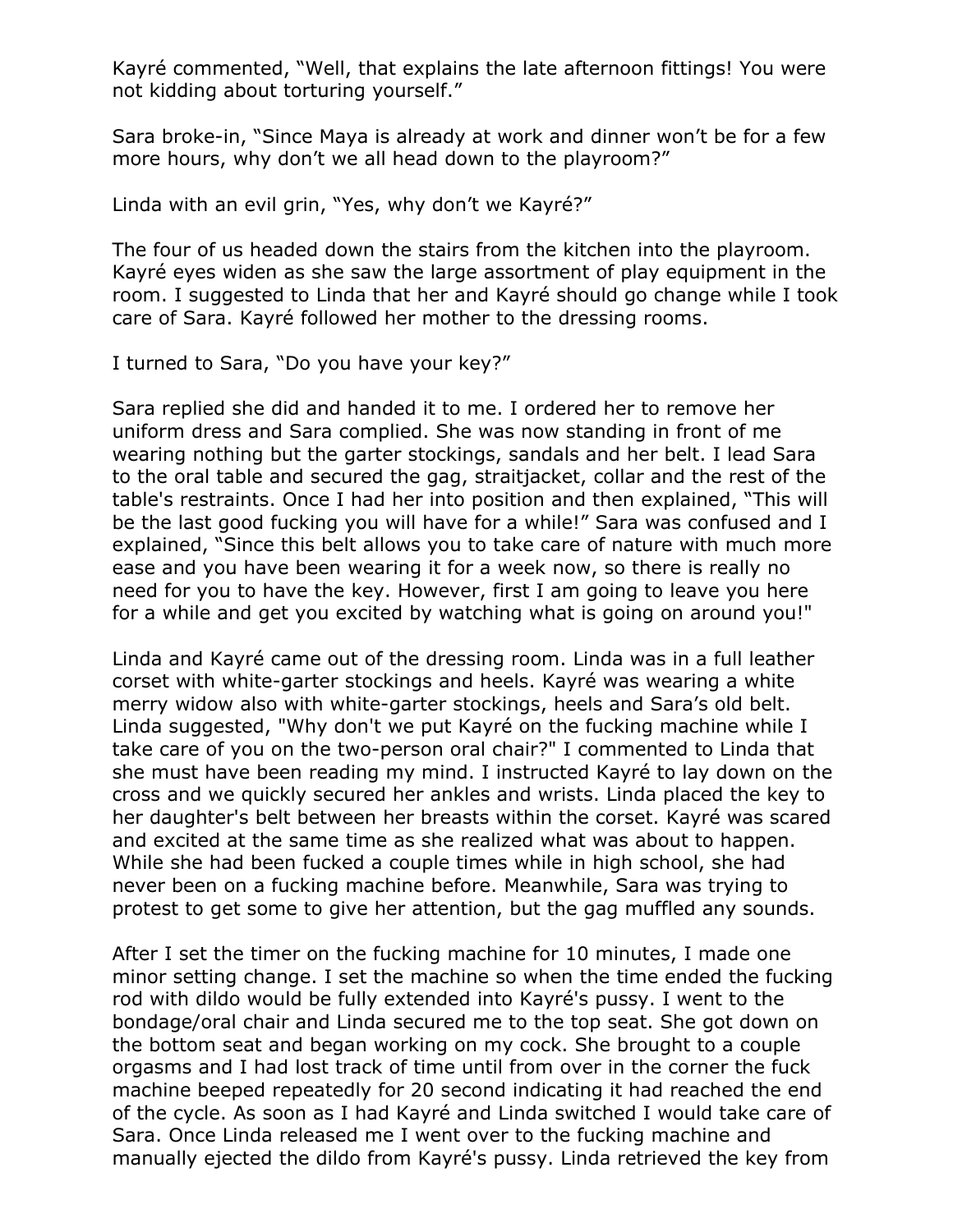between her breast and secured the belt back on her daughter. She redeposited the key back between her corseted breasts and released her daughter. I yelled over to Sara, "I haven't forgotten about you. Give me a few minutes to have Linda and Kayré switch places." Sara tried to respond back but the gag made that difficult.

Linda laid down on the cross and I fastened the restraints, securing her ankles and wrists. I put the machine on torture for about 15 minutes then on full throttle. Meanwhile Kayré went upstairs to get some water and use the bathroom. I headed back over to the corner where Sara was still bound to table dripping with anticipation. Much to her relief I finally gave her pussy and aching clit some attention. Again I had lost track of the time that had gone by until the fuck machine beeped repeatedly for 20 second indicating it had reached the end of the cycle. I left Sara again to attend to Linda. Kayré returned and I instructed her to lie down on the lower chair and then secured her waist, wrists and ankles. After I released Linda, I slid into the bottom chair. Linda attached the waist belt then secured my ankle and wrists then removed Kayré's belt. I went to work on Kayré's pussy.

Meanwhile Linda started up on Sara and brought her to a very powerful and loud orgasm within a couple minutes. Linda was really working Sara over and finally I suggested we give her a break. Linda returned and released me from the lower chair. Linda suggested Kayré should service my cock and she would go back to Sara. I released Kayré from the receiver's chair and helped her down and secured her to the lower seat and then climbed up into the receiver's chair. Linda fastened the harness along with wrist and ankle restraints. Once again there was some hesitation in Kayré to suck my cock, granted she had done this to her boyfriend, never to one of her mother's friends. While not as skillful as Sara, I could tell Kayré had sucked cock before and she was doing a very good job of denying me an orgasm. Once again Sara screamed loudly (as loudly as she could through the gag) and Kayré increased her tempo and pressure on my cock. I was wondering what she would do when I cummed and I quickly found out the answer. I could feel the pressure building and Kayré carefully worked her tongue around my head hitting my cock just right. I exploded in her mouth with a massive orgasm. Kayré not missing a beat swallowed my cum and kept sucking and pumping me to a second ever more powerful orgasm.

Linda could tell Sara was getting sexually exhausted and came back over to Kayré and I. Linda released her daughter and then came over and released me. I told the girls I would be right back, I put on a robe and placed Sara belt key in the pocket. I headed up the stairs to relieve the pressure on my bladder. Since I was out anyway, I went up to my office and placed Sara's belt key in the safe. Upon returning to the playroom I looked outside and thought the rain had finally stopped, but it was only for a brief moment before another heavy down pour started. I came back down into the playroom to find Linda and Kayré were in the toy box. I asked, "See anything of interest?"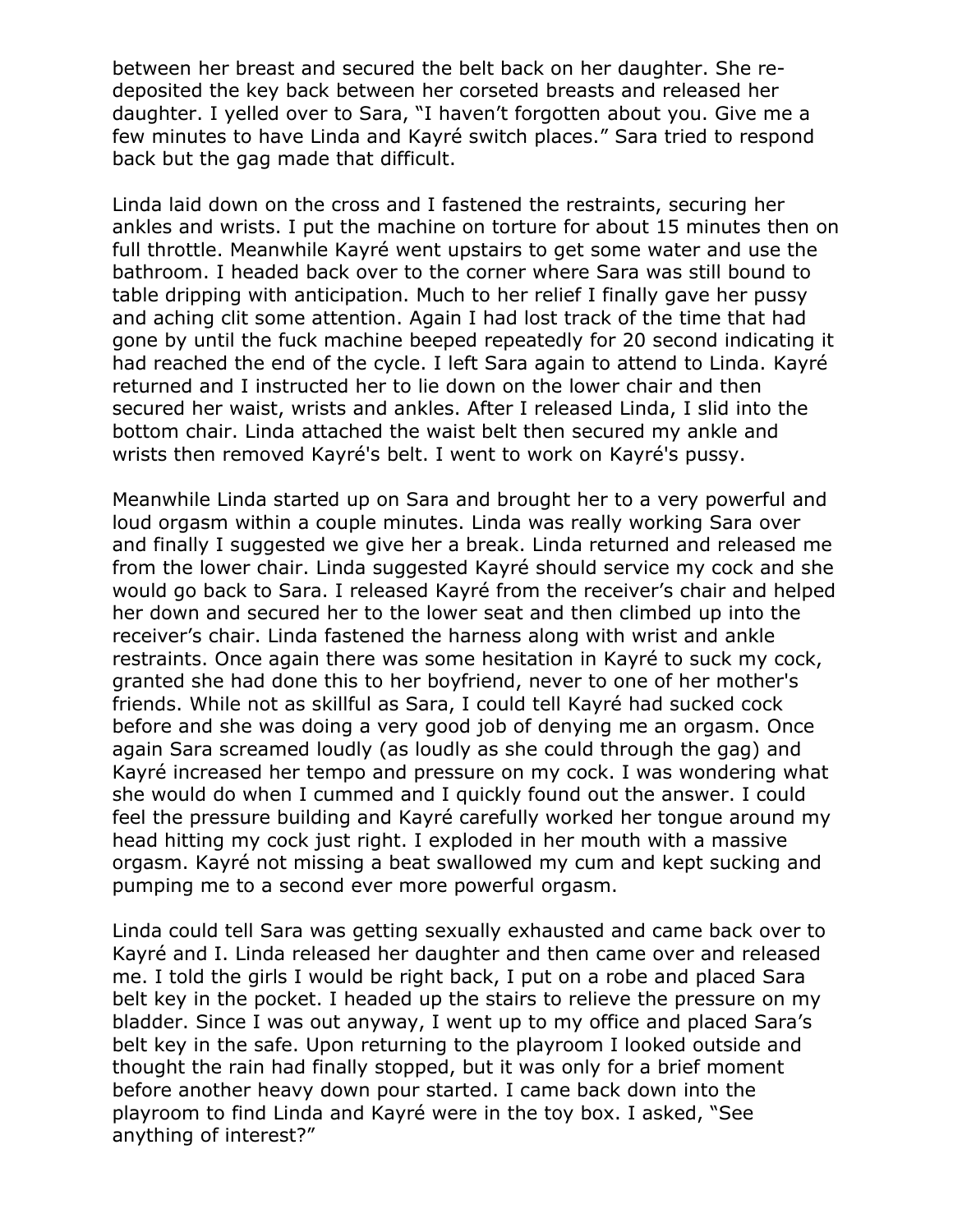Kayré replied, "You have a lot of neat stuff, I want to try that table out that Sara's on!"

I informed her, "We still have plenty of time and the weather outside hasn't improved any. Before we release Sara though, we need to put the belt back on her. Unlike yours though, Sara's belt does not require the key to be locked on. Once you have the belt on her and the parts lined up, just turn the lock clockwise. Once it starts getting tight and is parallel to the waistband, simply push it and it will snap into place." I handed Kayré Sara's belt as I undid the dual-wide crotch straps on the straitjacket so Kayré could get the waistband of the belt around Sara's waist. After lining up all the parts, Kayré attached the lock to the post and begun to turn it. When she felt the tension tighten she pushed the lock against the waistband and it snapped into place. I asked Linda to get me another straitjacket as I knew the one Sara was wearing would be soaked, along with a blindfold and gag. Linda came back with straitjacket and blindfold. With Kayré back turned to her, Linda showed me the gag she had chosen for her daughter. It was a heavy-duty inflatable penis trainer gag, I just cracked an evil grin.

Once I had the straitjacket on Kayré, Linda put the blindfold on and then told her to open her mouth. Kayré couldn't get much out as Linda stuck the penis gag into her mouth. She fastened all the buckles and the chin strap on this trainer gag then started pumping up the penis. Once satisfied Kayré had a mouthful she came over to help me with Sara by refastening the dual-wide crotch straps. I removed the collar from Sara's neck and handed it to Linda who fastened it around Kayré's neck. Carefully we helped Sara down from the table and told her to sit on the stool. Next Linda and I assisted Kayré to the table and got her strapped down and removed her belt. Sara went to work on Kayré pussy and clit all the time wishing she could rub her own now locked behind the steel belt.

While Kayré had several orgasms but none as intense as those of her mother. Sara was exhausted as was Kayré. Linda pulled out the key to her daughter's belt from between her breasts and locked the belt back into place. After Kayré was securely belted, we released her. The four of us cleaned up the playroom before hitting the showers. Since the rain was still coming down Sara cooked a family size chicken dinner, while Kayré assisted Sara with the salad and Linda made some biscuits. It was a late dinner and by the time we were finished and had the kitchen cleaned up we were all very tired. Before we went to bed Linda told me she and Kayré would be gone most of the day at the festival. The rest of the week was fairly uneventful and that Saturday night the festival wrapped up. When it was all said and done, they had made a couple thousand in sales during the festival and had several special orders to keep them busy well into the fall. They would leave the next day, but would be returning in a few weeks for the wedding.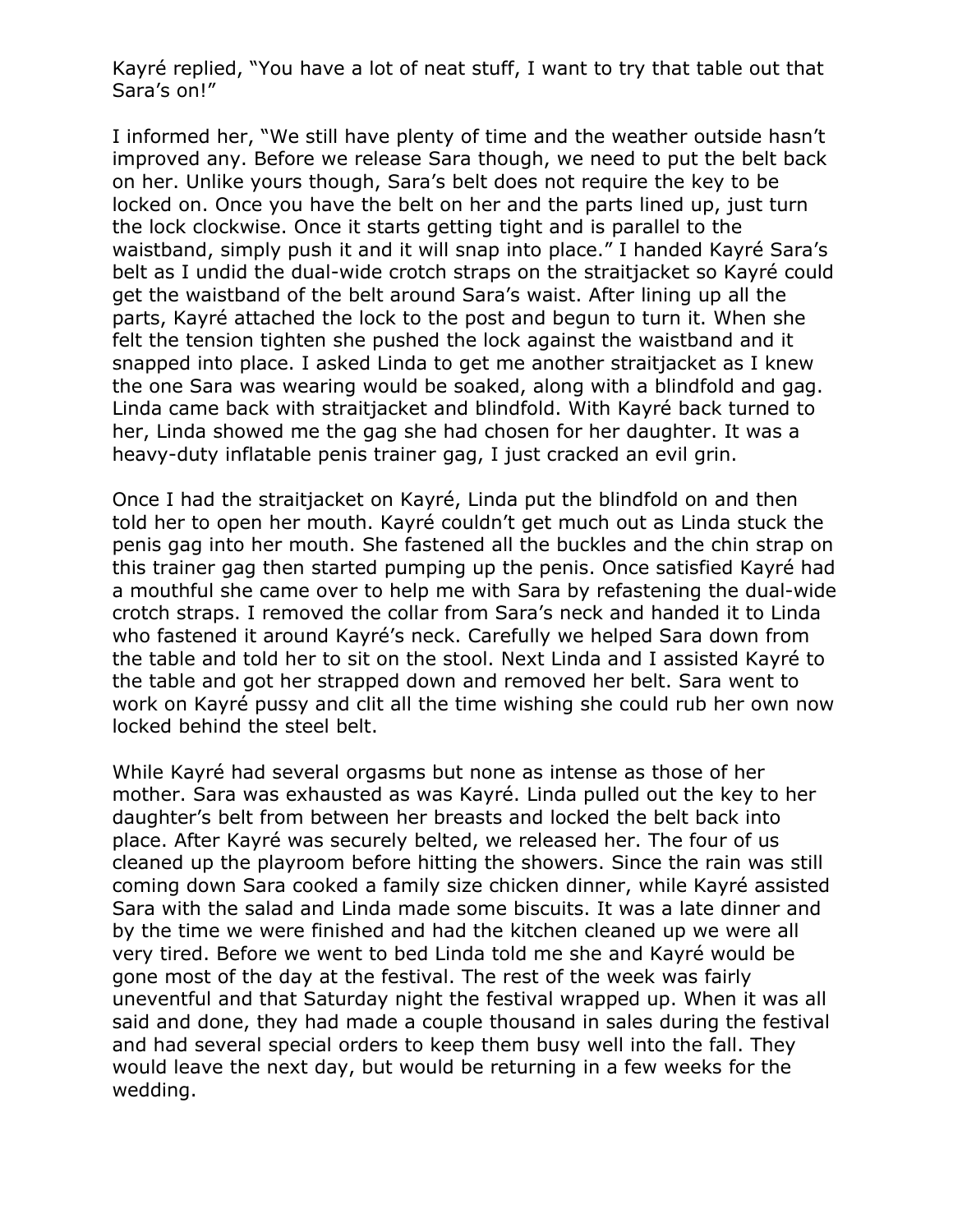### **Chapter 53: Sure Didn't See That Coming and The Big Announcement!**

The next Monday was awkward again as the house was so quiet. The whole week was very strange as I kept expecting someone to come walking into the great room. But it was only Sara, Maya and I in the house. I tried to call Martina, but Laura told me she had been working very late and long hours. She promised she would try to have Martina call me if she ever had a break. I found it odd that Martina would be working such long hours. Only two possibilities either she was trying to spend as much time away from Miss Kitty and Laura or management was forcing her to work the extra hours. May be it was a combination of the both, but I was somewhat worried about her. Wednesday morning started off normal enough, breakfast with Maya and Sara and then I headed up to my office to work on a couple websites. While I had Firefox open I went over to check on my e-Bay store and discovered I was nearly sold out. It was time to clean out the playroom again and get some extra money. I passed Sara in the kitchen working on lunch, "I am going to be cleaning out the playroom if anyone needs me."

Sara just nodded and resumed working on lunch. About a half hour later she came down into the playroom, "Ron, there is a Process Server waiting for you in the living room." The serving was a Notice of Divorce from Martina. I had no idea Martina had even started filing paperwork. Reviewing the documents further they were dated from when she first announced her intent to divorce me. I was a bit surprised by her demands, or lack there of. All she requested was to keep possession of the Jaguar, no mention of the Hummer or any of my money. She was working with Marc's attorney, *The Cheetah* who was well known for fast litigation. Since I was not challenging the request or any of her demands this would be processed fairly quickly. I was about to call Marc when Sara announced he was holding on my business line. I answered, "AZOutback Consulting…"

I could tell Marc was nervous as to how I would react to his news, "Hey Ron! I am guessing by now you have gotten the notice form my attorney?"

I replied, "Oh yes, some dude by the name of *The Cheetah?* Yep, sure didn't see that coming, but I am not surprised!"

Marc continued, "Sorry Ron, I should have warned you but Martina told me to keep quiet."

I explained, "Marc, I don't care if she wants divorce me or not. She hasn't exactly been very faithful to me in the past few months. I am not at all upset and her demands are more than reasonable. I'll sign this paperwork and enclose the title to the Jaguar and have it Road Runnered to your attorney."

Marc was shocked, "Ron, you are taking this better than I expected, but I have some bad news."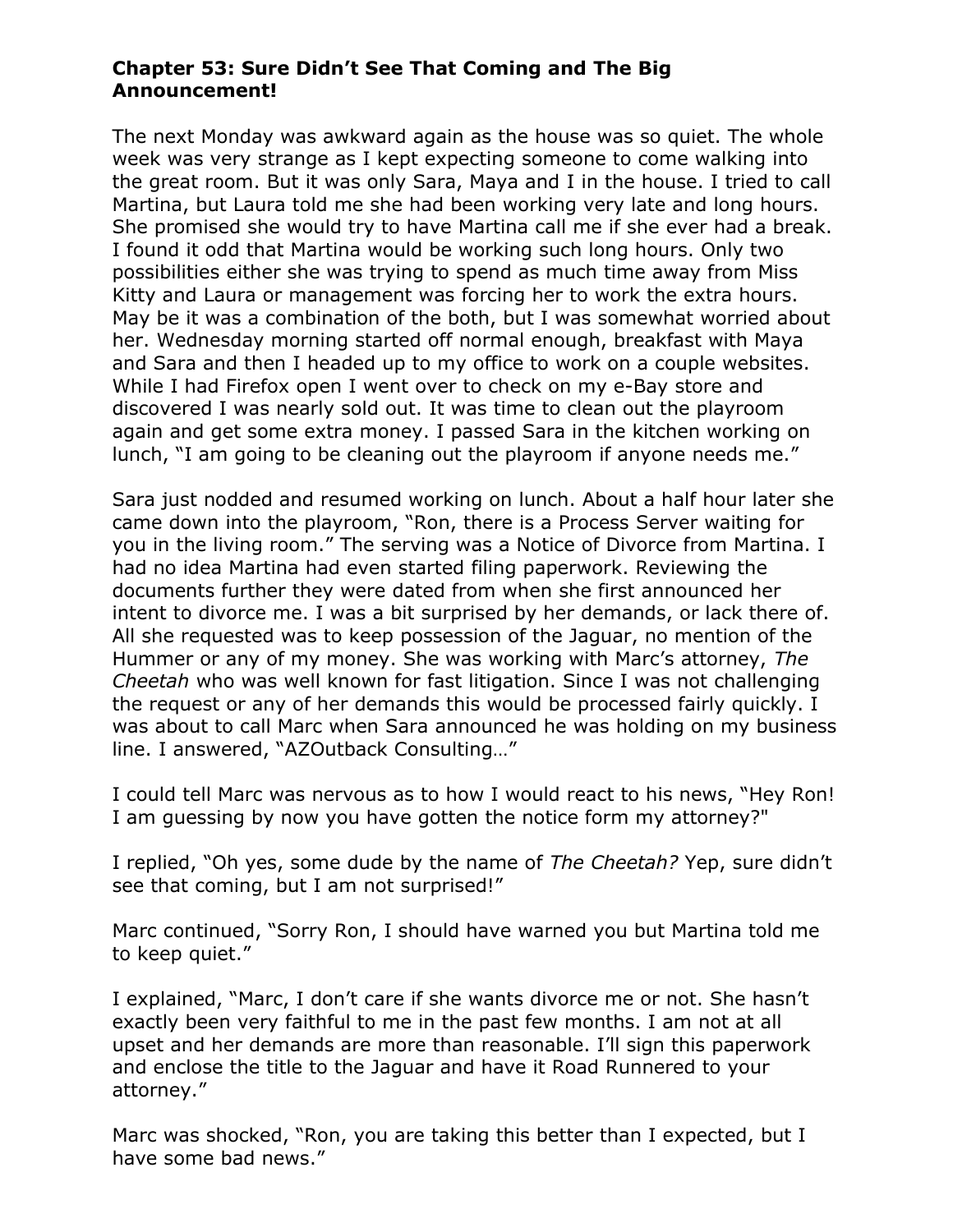I knew what was coming as could anyone else who had seen Marc and Martina over the past month, "Let me guess, you and Martina are going to get married?"

Marc was a bit befuddled, "How did you know?"

I presented the evidence, "Well, the way you two were making out in the library like teenagers and the fact that Martina could not keep her hands off of you."

Marc again asked, "You are not upset?"

I told him,"Marc I am relived and I am thrilled you two are going to get married. So, when is the big day?"

Marc explained, "Well, it is not exactly going to be a big event."

I joked, "Let me guess the 24-Hour Elvis drive-thru chapel or are you going for the Area 51 theme?"

Marc was serious, "Umm…yes, as soon as the divorce is finalized. You sure you are all right with this?"

I reassured Marc, "Trust me Marc, it takes a lot of pressure off of me. I won't feel so guilty fucking Sara, gosh knows *she* can't keep her hands off of me. Hell, Martina told me a long time ago to 'fuck the maid', just never thought it would lead to this. I'll have the paperwork to your attorney in a couple days, let me know when it is said and done." Sara announced over the intercom lunch was ready. I let Marc go, "Got to go Marc, lunch is ready."

He told me, "Okay Ron, thanks for your support!"

Sara wasn't sure if she should say anything or just pretend as if nothing had happened. I could tell Sara was troubled, "Sara…Martina has filed for divorce."

She almost started crying, "So sorry Ron."

I told her,"Don't be, I am thrilled! She has been a pain in the ass ever since she got that Pink Monster. Hell, she kept bugging me to marry her as soon she found out I was getting the house."

Sara commented, "I suppose my sister is going to have to get her own car now."

I informed Sara, "Come to think of it, no she won't. Martina's only demand was for the Jaguar she mentioned nothing about the Hummer."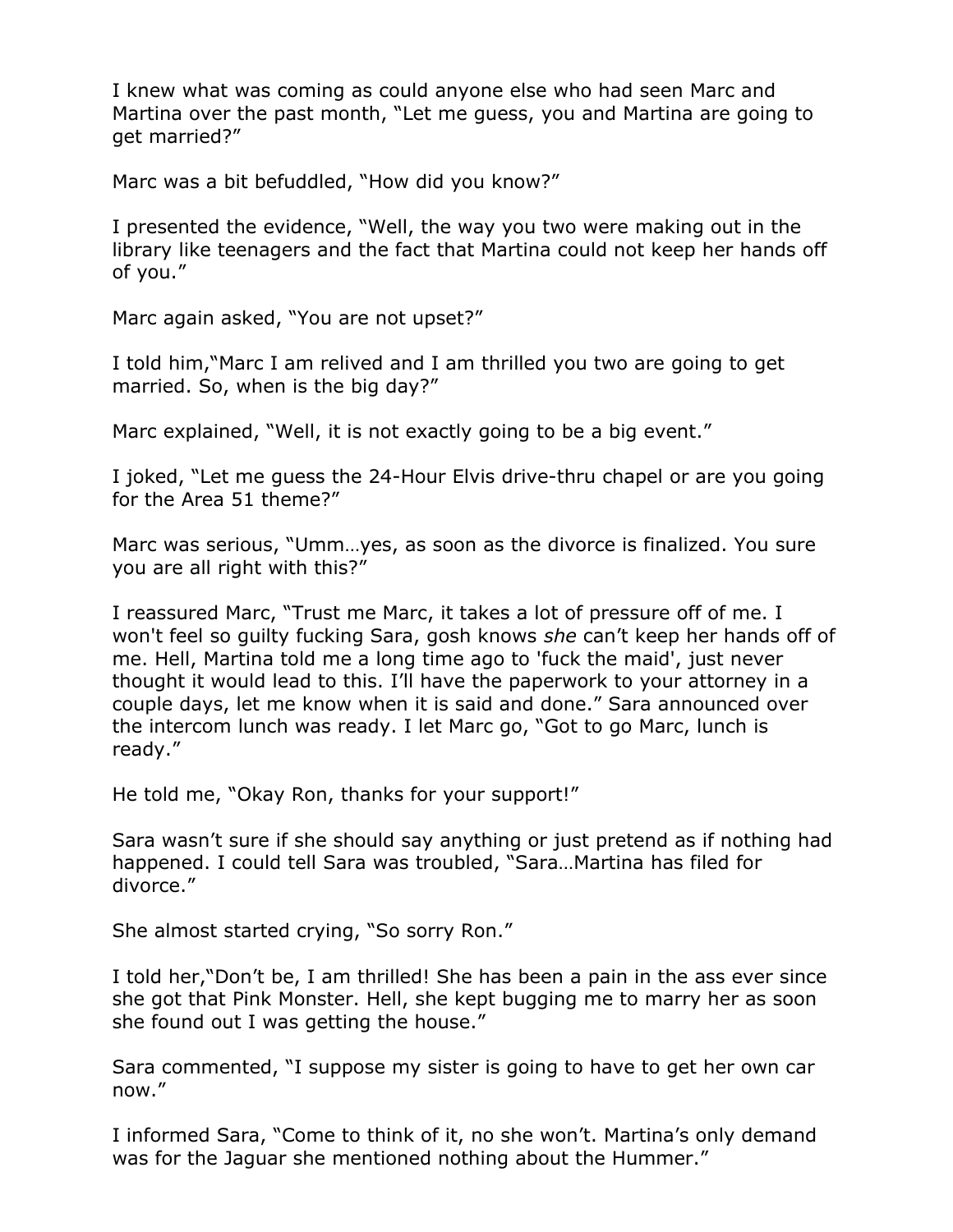Sara was relieved and yet curious, "So you keep the house, the business, your Jeep and Cruiser and her Hummer and all she gets is the Jaguar?"

I explained, "Sara, the house is only in my name. Martina was too busy fucking someone to come out here with me to sign for the house. If she did I would have never gotten her out of that title office! The business is in my name and Laura's. The Jeep and the Cruiser are in my names as well, while the Jaguar was in both of our names. I am signing over the Jaguar to her and she signing the Hummer to over me."

To this day I still have no idea why Gary was even in town or why he came by and for that matter when in the conversation he came in. Gary walked into the kitchen and just stood there silent and shocked like he had seen a ghost. Gary cleared his throat and we both looked up in surprise. Gary asked, "Is this a bad time and why does it sound like you are splitting property?"

I explained, "Well Gary, Martina served me this morning for divorce and all she wants is the Jaguar."

Gary confused, "I thought you two were just separated in a cooling off period?"

I told him, "As did I Gary, but apparently she is done cooling off and now this has happened. "

Gary started to apologize, "Ron, I am so…"

I interrupted, "STOP! Don't apologize! I am thrilled! This is a blessing for me and I couldn't be happier."

Gary wondered, "So why the sudden change of plans with Martina?"

I replied, "I'll give you a clue; think back to a couple weeks ago. The Library."

Gary thought for a moment, "The Library? What does the hell does that have to do…" I could see the light bulb go off in Gary's mind. "Wait now, wasn't she making out with Marc in the library the whole time he was here? Great Caesar's Ghost! You don't mean that she wants to marry Marc?"

I praised Gary, "Very good, ever considered a career as a detective?"

Sara seemed a bit shocked at first, "I thought she was more interested in your sister?"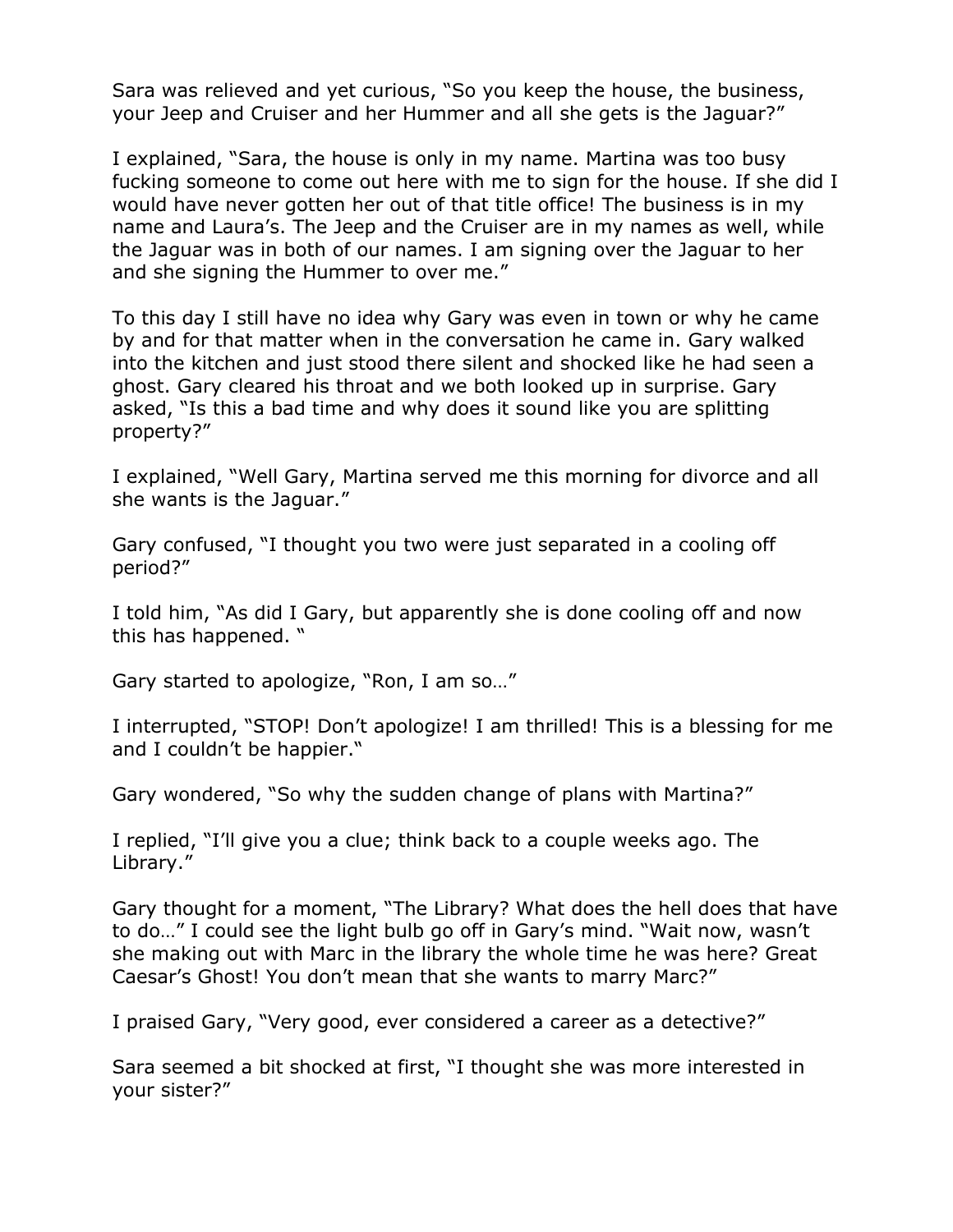I replied, "Trust me she's far more interested in Marc than my sister. Besides Miss Kitty has 'taken' my sister off the market and Laura is just going to keep her locked in the belt. I have seen the way she looks at him…"

Gary interrupted and pointed to Sara and I, "…sort like the way you two look at each other!"

Sara and I stood silent for a moment, thinking about Gary's words. Could it be Sara and I were meant to be with each other? Even before I married Martina, she and I had a great personal as well as business relationship. Gary continued, "I wouldn't be surprised if you two were to get married! Heck, we could have a double wedding, me and Bunny, you and Sara!"

Sara and I both responded at the same time, "You're kidding! Right?"

Gary was dead serious, "No, I am serious about this. You two would make a great couple and I think it would be great for you two!"

Again Sara and I at the same time, "Now that you mentioned it…"

This turned out to be an unlikely turn of events. The three of us chatted for the next couple hours and Gary announced, "Love to stick around, but I need to be somewhere, just not sure where though."

He left via the kitchen door and soon was on his Harley leaving the community. Sara asked mystified, "What did he want anyway?"

I thought for a moment, "Um…your guess is as good as mine."

The reality hadn't really sunk in yet with Sara, until now, "Wow, we are going to get married! Been waiting for this a long time now."

I was surprised, "I know, we've been together for quite a few years just never thought we would get this far."

We started making out, at least as much as we could with Sara being belted. Maya walked in, "Good lord you two get a room!"

Sara just looked at her, "Well, dear this is a room."

Maya lectured, "Fine Miss Smarty Pants, just be glad Martina's not around."

I handed Maya the Notice of Divorce, "That doesn't really much matter anymore."

Maya reviewed the documents, "Man Ron, you are getting of easy if all she wants is the Jag!"

I advised, "Yep and you get to have the Hummer!"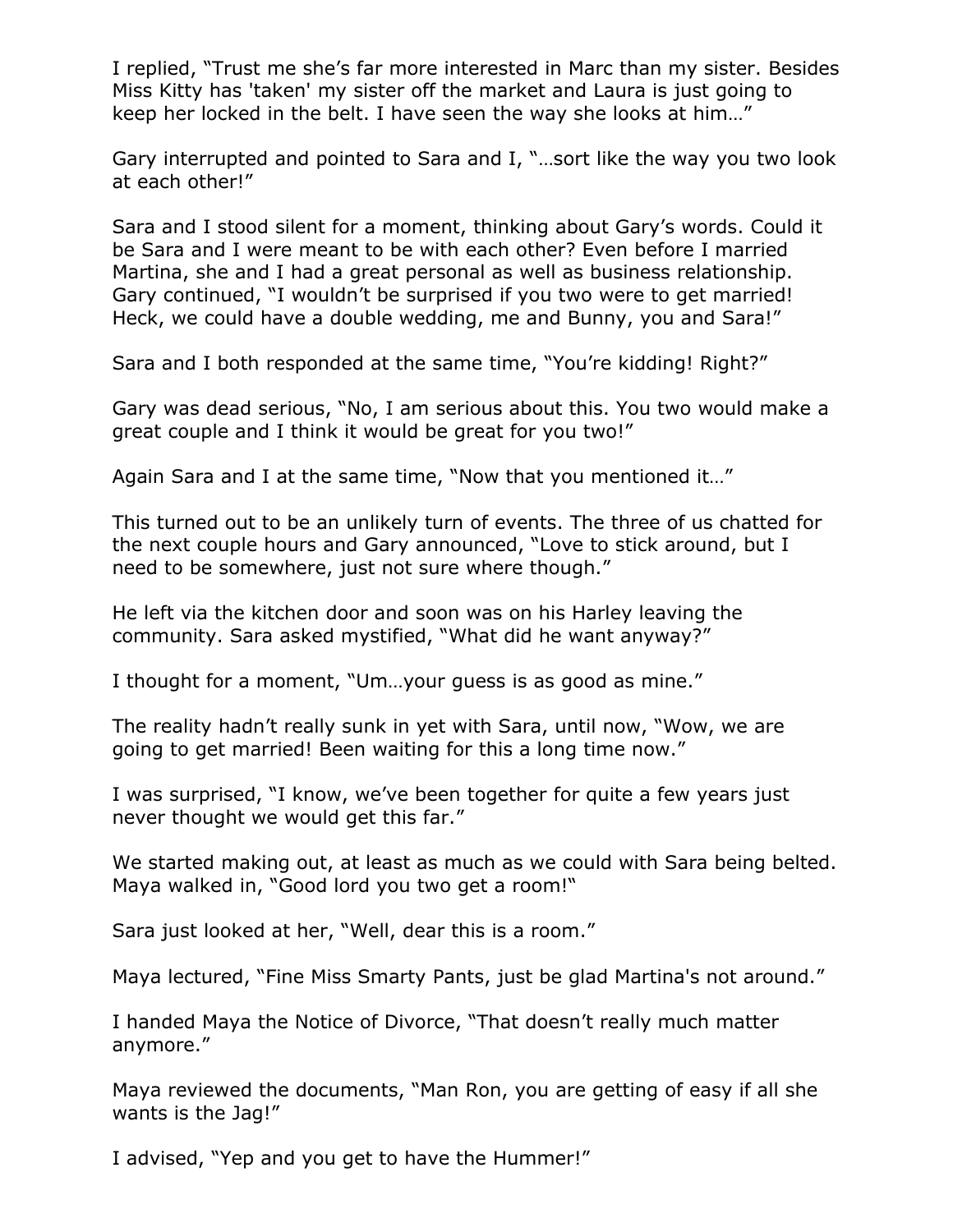Maya was shocked, "Wait, she doesn't want the Hummer?" she reviewed the documents, "Cripes, she is going to give you the Hummer. This has to be the oddest and most lopsided divorce settlement I have seen!" We thought Maya was trying to make a joke, "Well, with Martina out of the way you two can finally get married!"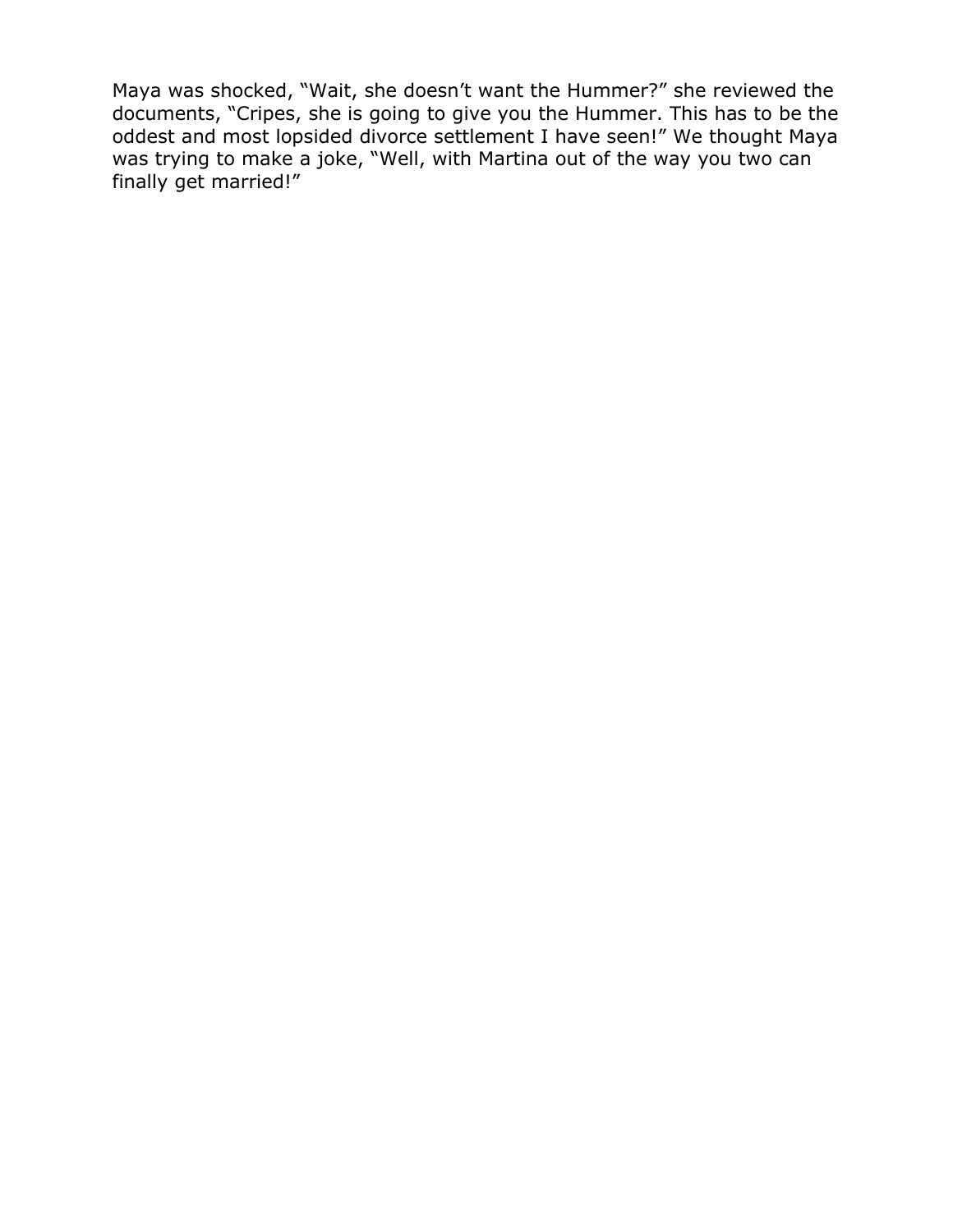I replied with a straight face, "We are."

Maya was baffled, "I was being serious."

Again I responded, "So are we! It was Gary who made us realize we should do this."

Now Maya was really confused, "I thought Gary was in Vegas?"

Also confused I told her, "We thought so too, but he stopped by and for what we have no idea."

I over-nighted the paperwork to *The Cheetah* via Road Runner that afternoon. The next morning I called Laura and told her the news. She was on the other line with my mother and conference her in, "Well all the more reason for Blanche and I to come out!"

After I got off the phone with my mother and Laura I gave Linda a call. "Budget Holstein, Kayré."

I asked, "Hey Kayré, Ron here. Your mother there?"

Kayré replied,"Yes Ron one moment. MOTHER PHONE!"

Linda picked up, "The Budget Holstein this is Linda. Ron, what can I do for you?"

I announced, "Well...there has been a bit of a change of plans with the wedding."

Linda asked, "Oh no, Gary got cold feet didn't he?"

Trying to explain the situation, "No, no…the wedding is still on, just going to be a little different."

Linda was confused, "Different? How?"

I advised, "Well, I guess first off I should mention Martina had me served yesterday with a Notice of Divorce…and don't even apologize!"

Linda joked, "Okay, should I say congratulations instead?"

I told her, "Not quite yet, let me tell you the rest of the news…"

Linda asked, "There's more?"

I announced, "Yes, Sara and I are going to get married along with Gary and Bunny."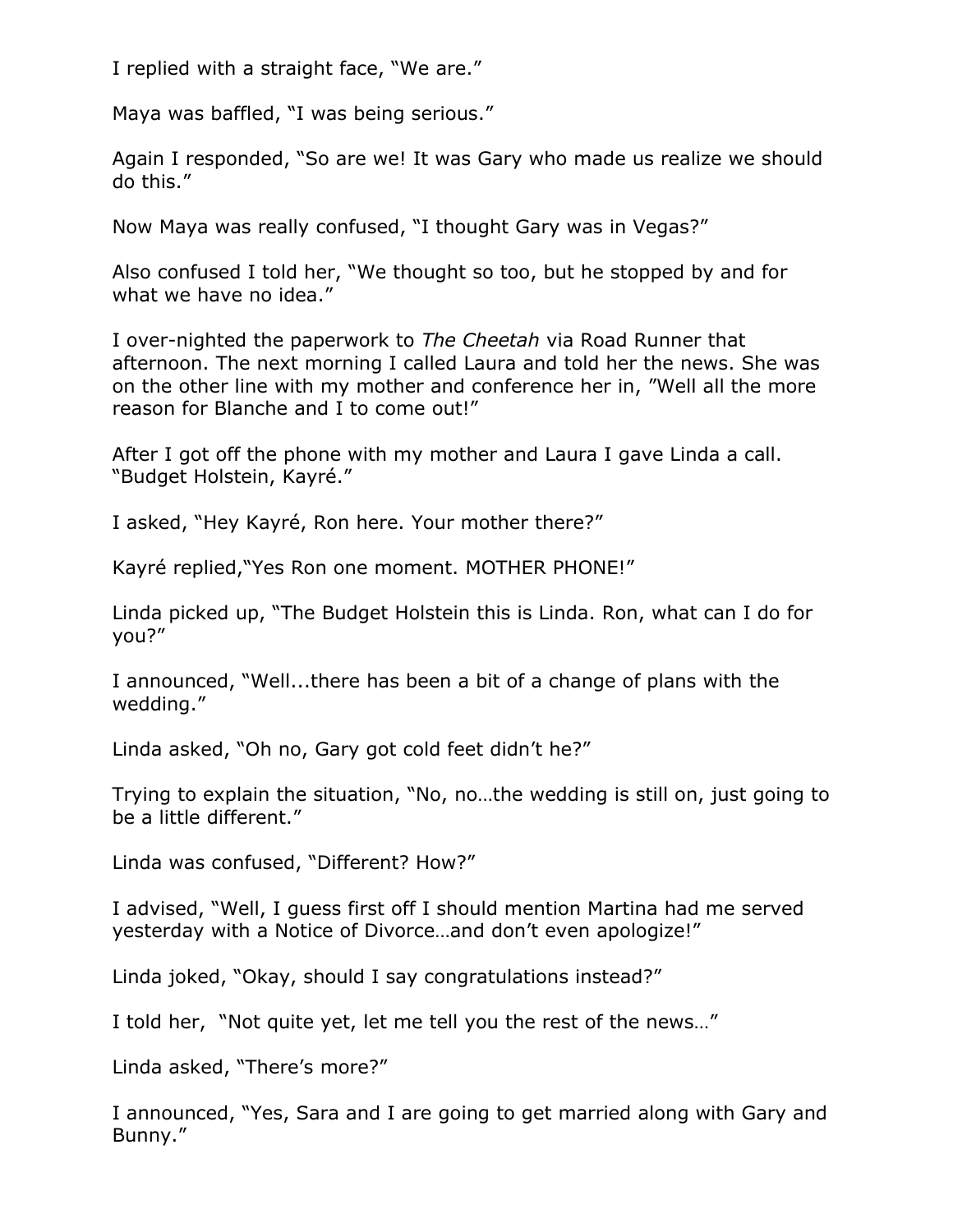The line was silent, "Linda? LINDA?! You there?"

Next thing I was heard was Kayré, "Mother?! MOTHER!? What happened?"

Linda came back on the phone, "I'm fine Kayré, just wasn't expecting that, I'll tell you later. Okay Ron, now *that* was quite a piece of news. Let me guess you need a bride's dress for Sara instead of bride's slave?"

I confessed, "Sorry about that, didn't mean to shock you!"

Linda reassured me she was fine, "Don't worry about me! Now about the dress?"

I confirmed, "Yes, Sara would need a bride's dress. Can you do that in such short notice?"

Linda went into a spiel, "Ron, I got people who can pull off miracles, don't you worry! Whoops, I have customers, gotta go!"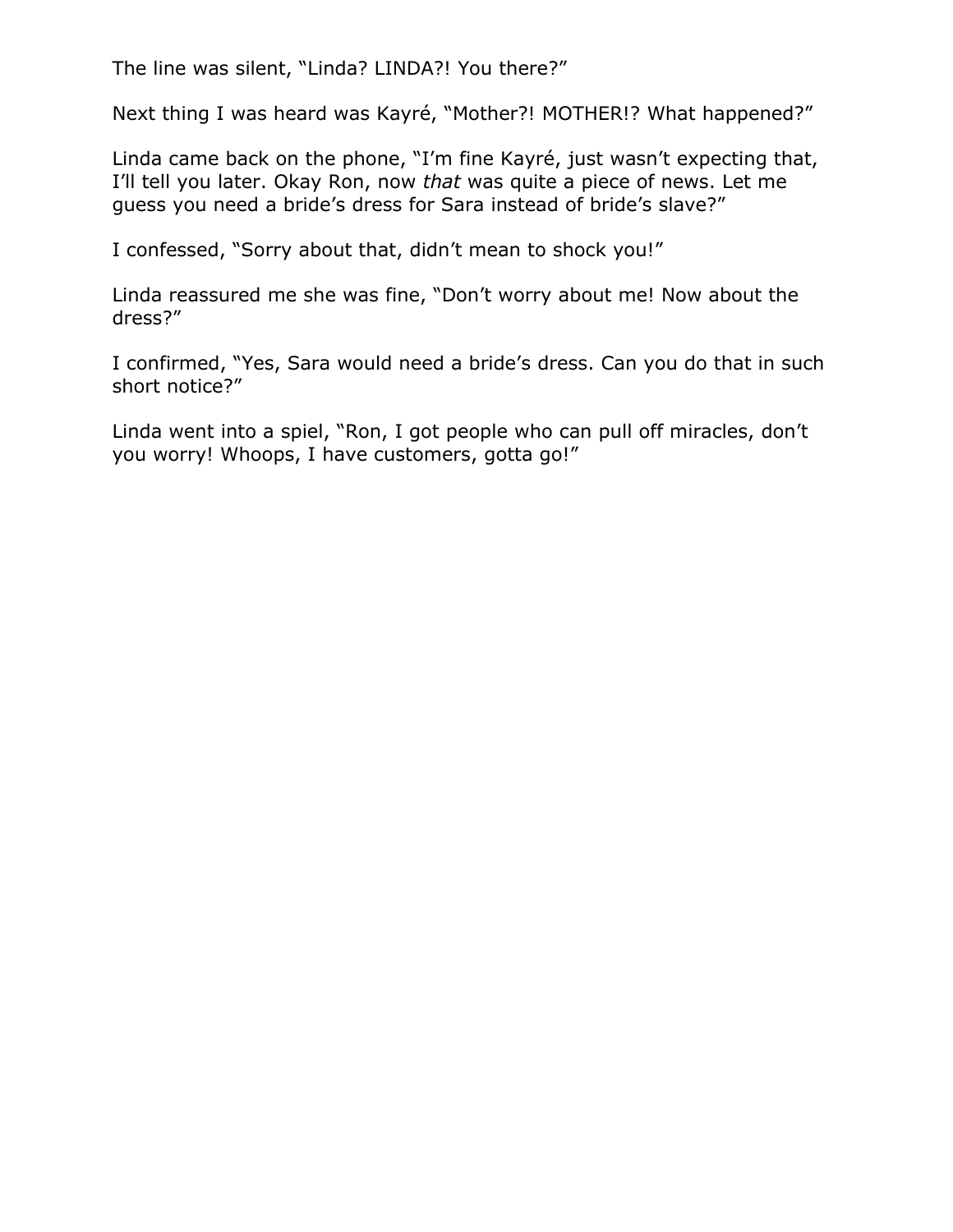I told Sara the news and she just laughed, "Jeez Ron, nothing like shocking the poor old lady!"

I warned Sara, "Don't ever call her old, she will give you a lecture until she is blue in the face and then some!"

Now, as my wife Sara would be a lot more involved in the business and would have less time to tend to the house. In addition, once we married she would no longer be our house maid/slave, so now I needed a new maid. Those of us who live this lifestyle can't really hire a maid off the street, just because it would be very awkward. Trying to think who would know where I could find a maid/slave within in the BDSM community or at least comfortable and understanding of the BDSM lifestyle. Marc sure wouldn't, not quite his type of clientèle and Gary deals mostly with vendors. Then it dawned on me Andy, who better to turn to. I called over to the Pussy Cat Club and Lindsay answered. "Hey Lindsay, Ron here. Is Andy there, I need his help?"

Lindsay responded, "He is out right now, if it is not too computer related, I might be able to help you?"

I figured why not I'll ask her, "Well, okay this is a bit awkward, but here goes…Martina and I are getting a divorce AND Sara and I are going to get married…"

Much to my astonishment Lindsay was not shocked, "Well, it is about freaking fucking time! I was wondering how much longer you and Martina would last. Now, you and Sara will make a great couple and I am so thrilled you two are going to marry. I want to be Sara's salve-of-honor."

I told Lindsay, "I am sure Sara would be thrilled, but this leaves us in an awkward position."

Lindsay was one-step ahead of the game, "Oh yes, you no longer will have a slave/maid…that could be an issue. Let me talk to Andy when he comes back, I am sure he knows someone."

Less than 45 minutes later Andy called. "Hey Ron, heard the news congratulations! So, you need a new slave/maid?"

I explained, "Yes, with Sara to be my wife it is no longer fitting."

Andy understood, "Oh so true! Well, I have someone who might just work out. Her name is Wynnsong Lee, but she just goes by Wynn. She has been a maid for several years working within the BDSM community. She lives out in the Tanque Verde area but her lease is almost up on her apartment and wouldn't mind relocating. Next time we are out in Fountain Hills, we will bring her along so you can meet her. What are you offering?"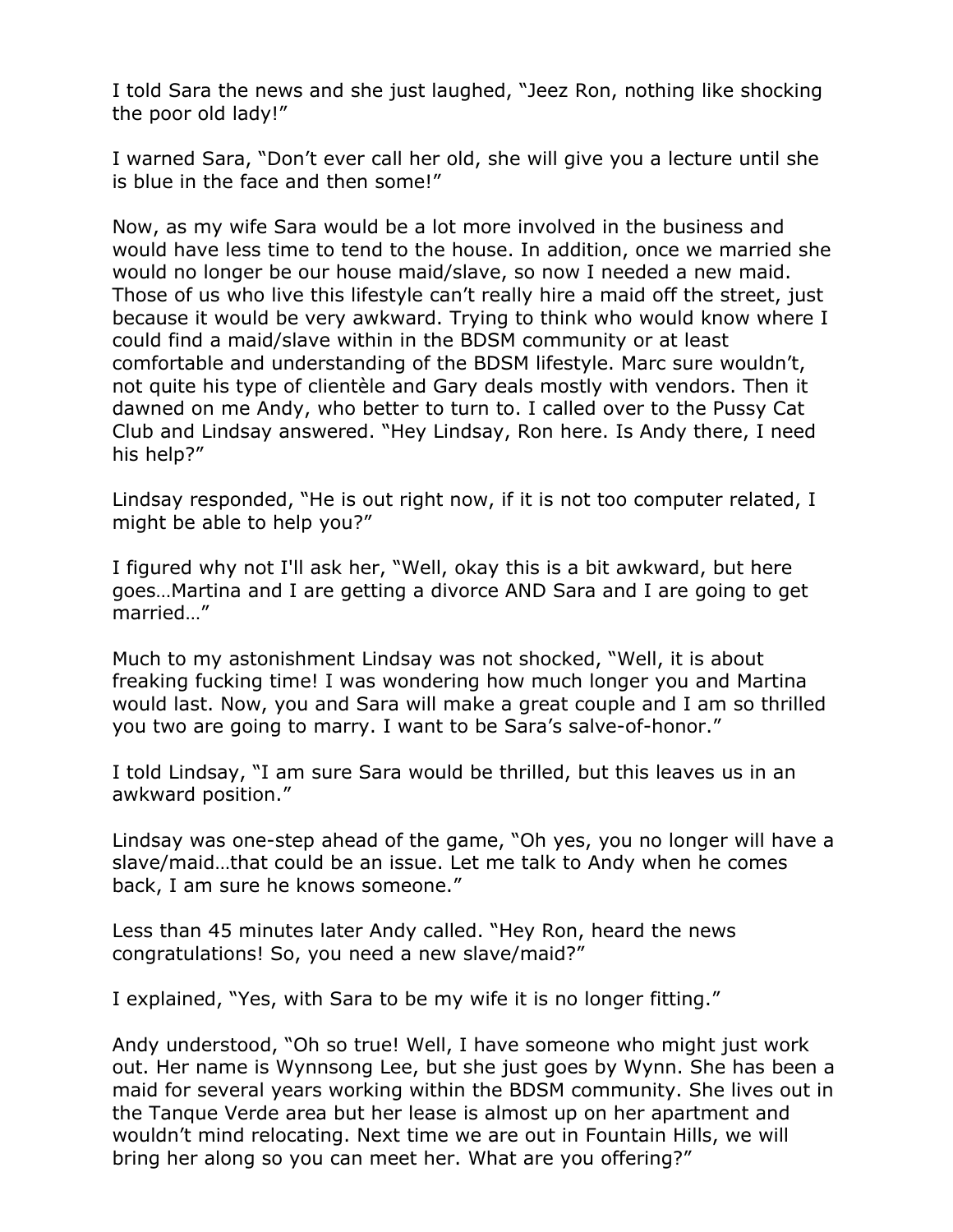I explained, "\$2500 / month + room/board and meals. I don't suppose she can cook?"

Andy was amazed, "\$2500 / month, wow! Yes, she can cook she went to culinary school, but did not want to pursue cooking full time."

I told Andy, "That sounds great, give me a call next time y'all are in town."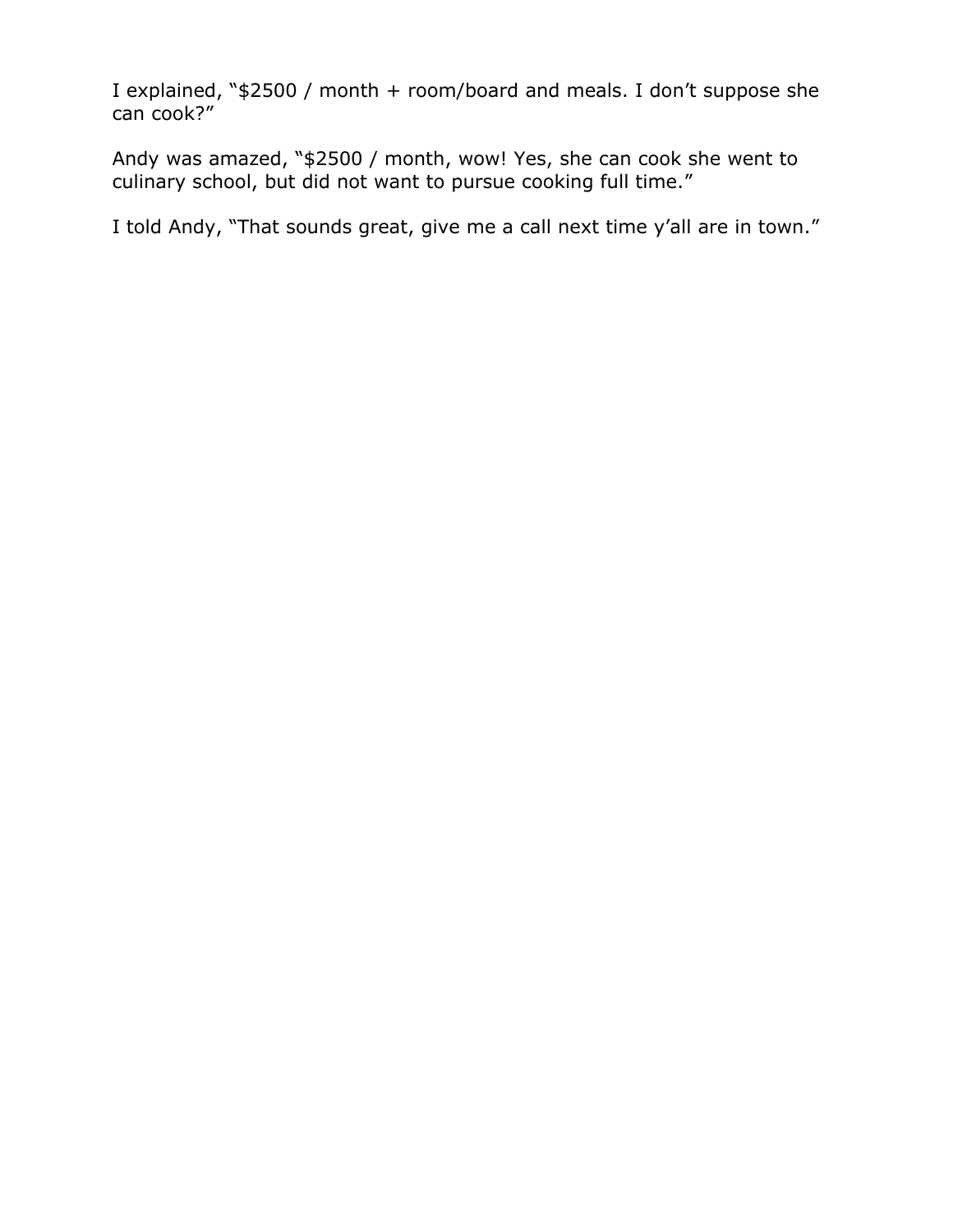### **Chapter 54: A Project That's Meant To Be and Another Big Announcement**

Gary would be coming out this weekend to do more work at the new office and finding items to decorate his new house. He called me Thursday night and told me the move was going well and should have everything done with the Vegas office in a couple more weeks. Gary asked if once he had his daughter running the operations at the Vegas office if he could stay with me until his house was done. I asked about the girls and he told me they would stay in Vegas to get everything packed up and sell the house. They would come by on the weekends, spending the night Fridays at their parents in Wickenburg and then Saturday night at my place before leaving on Sunday mornings. Maya called over the intercom I had a call on my office line, thinking it might be Martina I told Gary I would see him on Friday.

I picked up the office line, "AZOutback Consulting."

It was not Martina and for a moment I thought it was a sales call when the lady announced with a very heavy Tenseness accent she was Mandy with The Boulders Resort in Carefree. She explained, "I am friends with the manager down at Loews Ventana Canyon Resort in Tucson. You were down there a couple months ago and fixed their main computer."

It was all coming back to me now, "Yes, I replaced a bad switch."

Mandy continued, "Well, we been having some problems with ours and since she can't stop saying good things about you I was hoping you could help us out."

I was impressed this was an unusual referral, "So what's the problem?"

Mandy explained, "Well, to start there is a lot of noise coming from within in the case, sometimes it is hot to the touch. Also the computer will suddenly decided to reboot itself. We thought may be we had a virus or a bad hard drive as that would explain the reboots, but everything checked out."

I explained, "Without seeing the computer it sounds as if you might have some defective fans and may be a power supply issues. How old is the system and has any new hardware been added recently?"

Mandy looked through their records, "Hmm, it is about 5 years old and we recently doubled the RAM and replaced a tape drive with a DVD-RW."

I told her, "It sounds as though, those upgrades were causing a drain on the power supply. This would explain the strange fan noises, the heat and the reboots. Let me call you back in about 20 minutes, I need to go take a look and see if I have the parts. What's your number?"

Mandy replied, "Our number is 480-555-BLDR".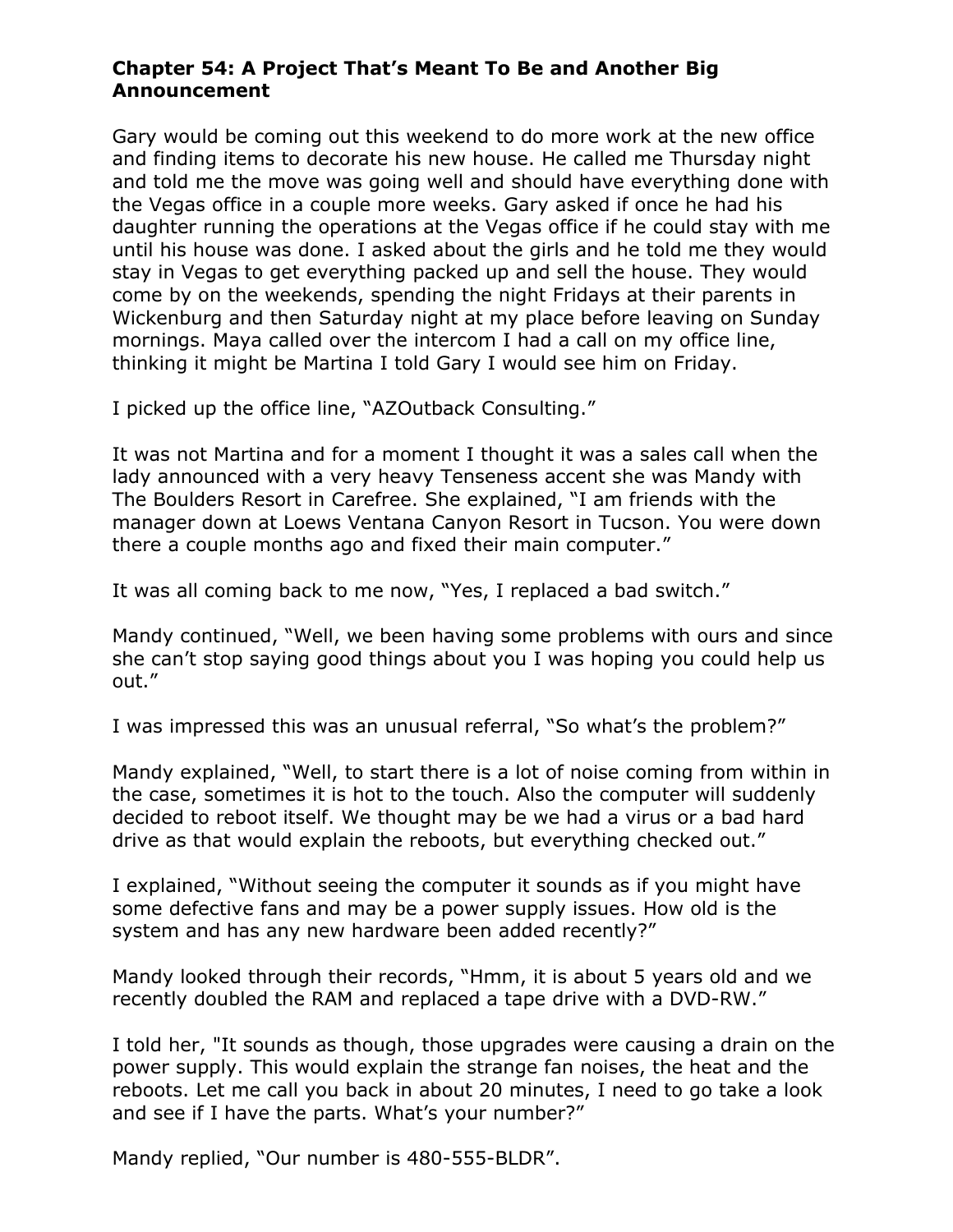I went downstairs and was on my way out the kitchen door when Maya stopped me to a relay a message: 'Martina is working 50 hours week right now and doesn't have much time for anything else.' As I headed to the storage garage, I got to thinking something is not right here. 'working' much less '50 hours a week' and '*Martina'* should not be in the same sentence! I checked my inventory and found the box of fans I had picked up on clearance when I was working on Gary's job. I also had a couple power supplies handy. I gathered everything together along with my toolbox and placed them in the Jeep.

I went back to my office and called Mandy back. She told me she was leaving for the day, but she would be in around 10 the next morning. I advised her of my rates, but knock down the labor to \$75 per hour, since it was a referral job. The next morning I headed up to the Boulders and met Mandy. She showed me the computer, which did its 'rebooting act' as soon as I walked in the door. Once Windows had restarted, I shut down the system and opened the case. It was very hot inside the case and judging by the conditions of the fans they were the originals. I checked the power supply and found based on its rating and the amount of hardware inside it was running at nearly 100% capacity. I explained to Mandy, "This power supply is too small for this computer. It is producing nearly 100% of its capacity that in turns generates more heat, which makes the fans work harder. These fans are in bad shape as it is and the added stress is what causing them to fail. The mysterious reboots can be traced back to the power supply as well."

Mandy knew what I was talking about and asked, "So when you put the larger power supply in what are you going to do about the fans."

I advised, "Well, I got plenty of fans and they run about \$10 a piece so I would recommend replacing them all. Also, with as much RAM you have in here I would add a couple more."

Mandy then asked, "How about the processor, I know that generates a lot of heat?"

I looked at processor, "That is okay, it has dual fans which are in great shape along with heat sinks. I have everything with me so I should be able to get this done in a couple hours." While I was working on the computer Mandy and I talked a bit. She told me they were a bit understaffed after losing both their concierge and concierge manager. She explained they quit and went to a resort out near Paradise Valley as that area was closer to the center of the valley. I commented, "Ironic, my friend Marc use to work for the Valley Shadows Resort out in PV until it closed down."

Mandy was shocked, "Valley Shadows closed down?"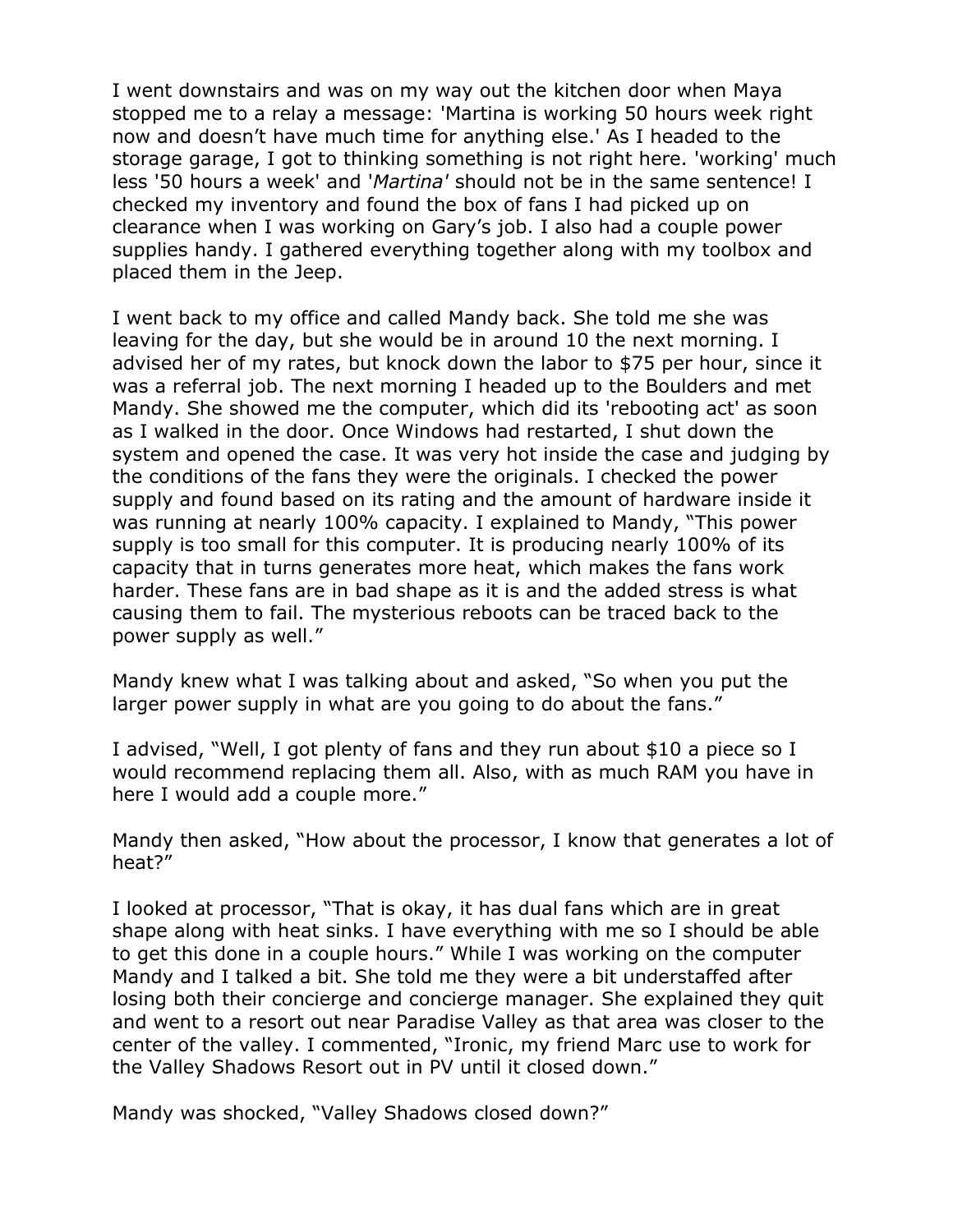I explained, "Yep, the parent company decided the market was too saturated and pulled out. Marc was not too happy about the closure but they offered him a position at a new resort at Lake Las Vegas in Henderson."

Mandy stood their thinking, "Marc you say. That wouldn't happen to be Marc Frosh?"

I looked up, "Why yes, how did you know?"

Mandy explained, "I use to work with him at Valley Shadows until management laid me off. Too bad he is in Vegas; I would hire him if he were interested. He was the only management person there who knew what they were doing."

I advised Mandy, "Well, next time I talk to him I'll let him know of your offer. My wife is over there with him…"

Mandy was trying to comprehend, "Your wife is with him, that's dangerous!"

I corrected, "Well, soon to be my ex-wife and yes it is a very long story behind that, but since I charge by the hour I don't think we want to go into that now." I had replaced the power supply, all the fans and added a couple new fans. I fired up the computer and everything was working, as it should. In a few minutes the temperature inside the case had dropped to safer levels. I announced, "All right, that should take care of all your problems and this power supply runs a lot quieter. Give me a few minutes to put everything away and I'll draw up an invoice."

I returned to my Jeep, put my toolbox in the back and then took inventory. One Silencer 470 ATX power supply  $\textcircled{a}$  \$99 + 25% Markup = \$125. 5 120mm fans @ \$8 + 25% Markup = \$50. Parts \$175 Labor 2 hours @ \$75 per hour =  $$150$  plus  $$25$  travel fee =  $$350$ . I returned inside and gave Mandy the invoice and she cut me a check for \$350. I told her next time I talked to Marc I would let him know of her offer. She told me she would even hire my wife as well. That evening I returned home and was given the third degree by Sara when I walked into kitchen, "Just where have you been?"

I answered, "I was up at the Boulders seeing a lady about a sick computer." I told Sara all about Mandy, Marc and the job. She couldn't believe it, "She offered to hire Marc and Martina on the sport?"

"Yep. Did you know Martina is working 50+ hours a week right now?", I asked.

Sara did a perfect Elaine from Seinfeld, "Get Out!"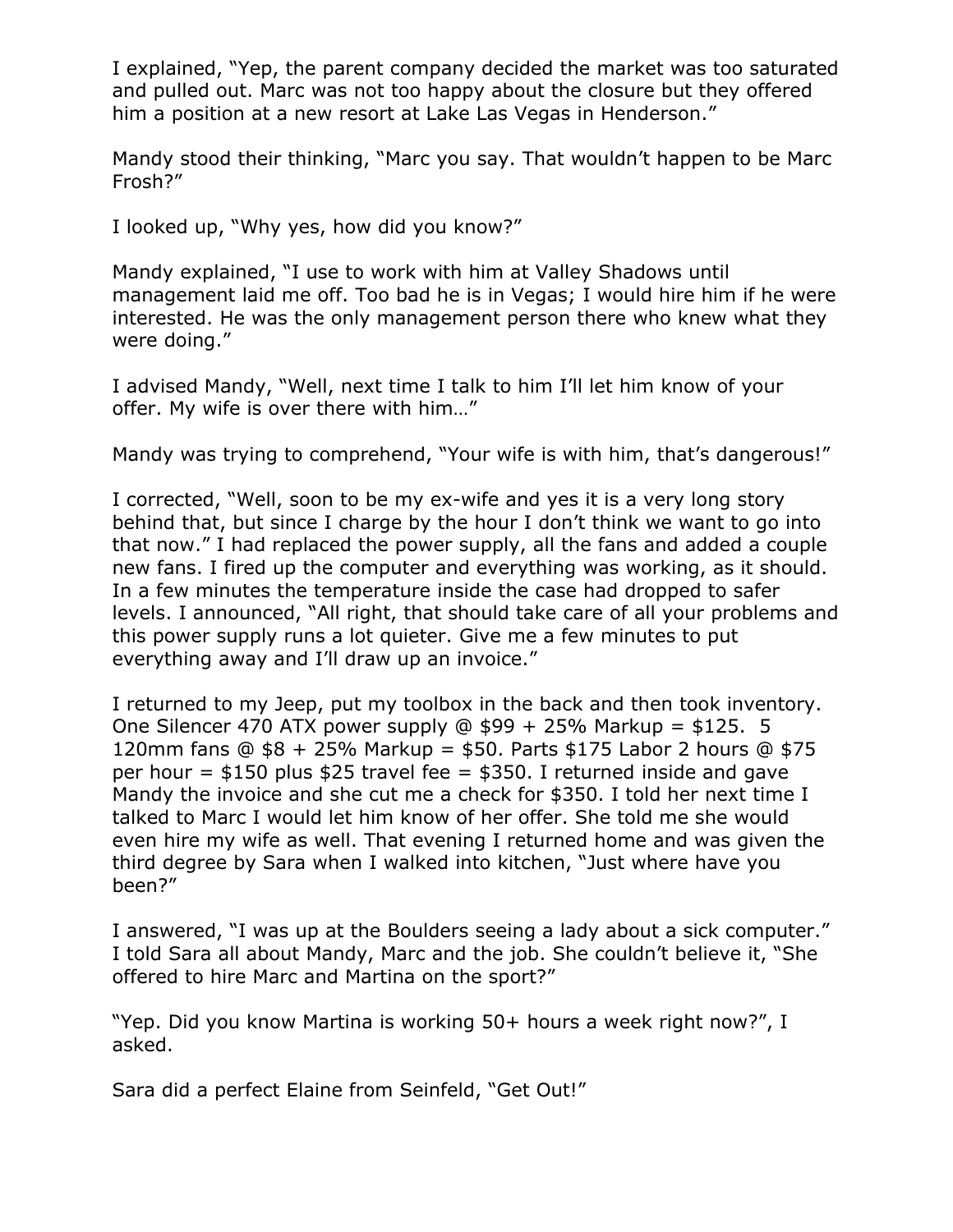After dinner I went back to my office to get some work done before Gary arrived. Maya paged me over the intercom and said I had a call on the house line. May be it was Martina, "AZOutback Consulting."

It was Marc trying his best to sound positive, "Hey Ron!" He informed me *The Cheetah* had received and processed the divorce paperwork and it would be finalized by Friday afternoon.

I commented, "Yikes, he is fast!"

Marc trying to joke, "Well, they don't call him *The Cheetah* for nothing! Martina and I will marry this weekend."

I told him, "Wow, let be the first to congratulate you two!"

I could tell there was more on Marc's mind as one thing I had learned over the years is Marc is a horrible actor. I asked, "So how's life in Henderson treating y'all?"

Marc tried at first to put a positive spin but failed, "Great...it's different...very different…it's…oh hell Ron, I hate it! Gawd, nothing but snobbish tourists and their families who think the world revolves around them. I miss the executives and the upper class tourist who know how to treat staff with respect."

I wondered, "How about Martina?"

Marc told me, "To be honest Ron, the only time I see her is when we go to and from work. They have her on the other end of the resort or theme park would be a better description. She's miserable, I'm miserable, but what are we to do?"

I reminded him of the discussion we had with Maya before he accept the contract, "You did follow Maya's advice and added a no-fault opt-out clause?"

Marc mood changed, "Why yes we did, 45 days as she suggested."

I asked, "How long you two have been there now?"

Marc answered enthusiastically, "A little over 30 days."

I advised him, "So, you can still exercise the option."

Marc was still hesitant, "I would love to Ron, but what the heck I am going to do? It doesn't look very good on your resume when you been at a job for a month and quit. Besides what about Martina?"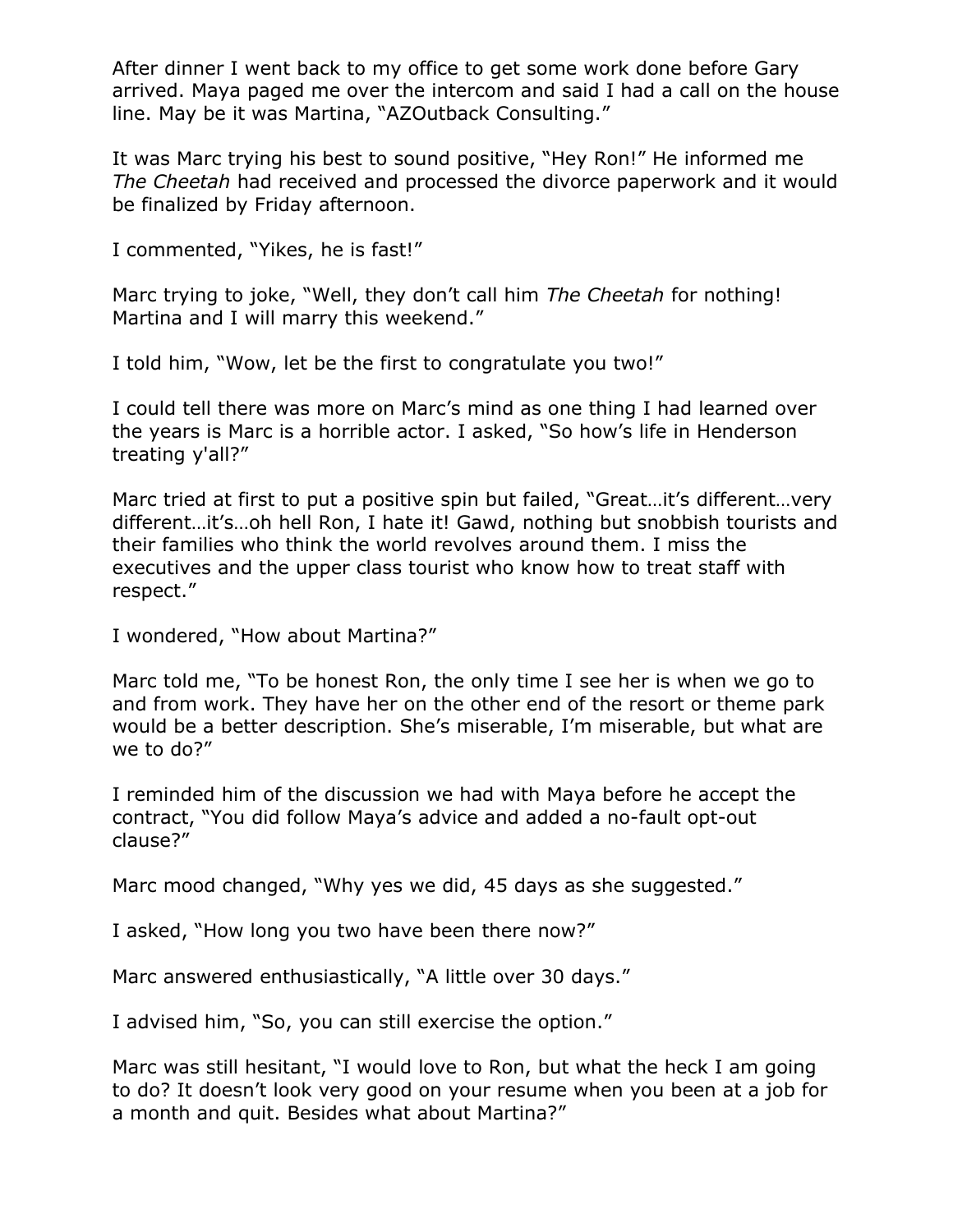I didn't quite understand his question but I could see a plan coming together. "Hey, I had an interesting job today. Did a repair up at the Boulders."

Marc commented, "Nice place, wouldn't mind working there but I am sure they are fully staffed."

I continued, "Well, while I was working on their computer, I was talking to Mandy. She says she use to work with you."

Marc thought for a moment, "Mandy? Can't picture her."

I described her, "Short leggy and skinny blonde."

Marc still drew a blank, "Nope…oh wait does she have a Tennessee accent? I remember her know, she as really nice lady. But because of the tourism slump caused by 9-11, management made me get rid of her. Hope she doesn't have any hard feelings. What she up to now?"

I laid out my plan, "She's manager at The Boulders. Well Marc, I think I can do you a favor here."

Marc was in shock, "Whoa, you do *me* a favor, this is a switch! Do tell!"

I explained, "First off, she is not upset about you letting her go she knew it was a matter of time due to her low seniority. Now she is in desperate need of a concierge and concierge manager AND is willing to hire both you and Martina on the spot if you are interested. "

The line went dead for a moment, "Marc?! MARC?!"

Marc finally came back, "Wow, do you have her number?"

I joked, "Here I thought short blondes weren't your type?"

Marc laughed, "Well if she comes with a job offer, she is my type!"

I gave him Mandy's number and he said he would call her right away.

I thought I had heard Gary's Harley so I headed downstairs. I found Sara in the great room watching Will & Grace reruns. She saw me enter and commented, "You know, your sister does kinda remind me of Grace."

I told her, "You know, Lindsay said the same thing the other day, I guess I just don't see the resemblance. Anyway, is Gary around?"

Sara replied, "No, he called on the office line while you were on the phone with Marc. He won't be out until tomorrow, the weather is bad out in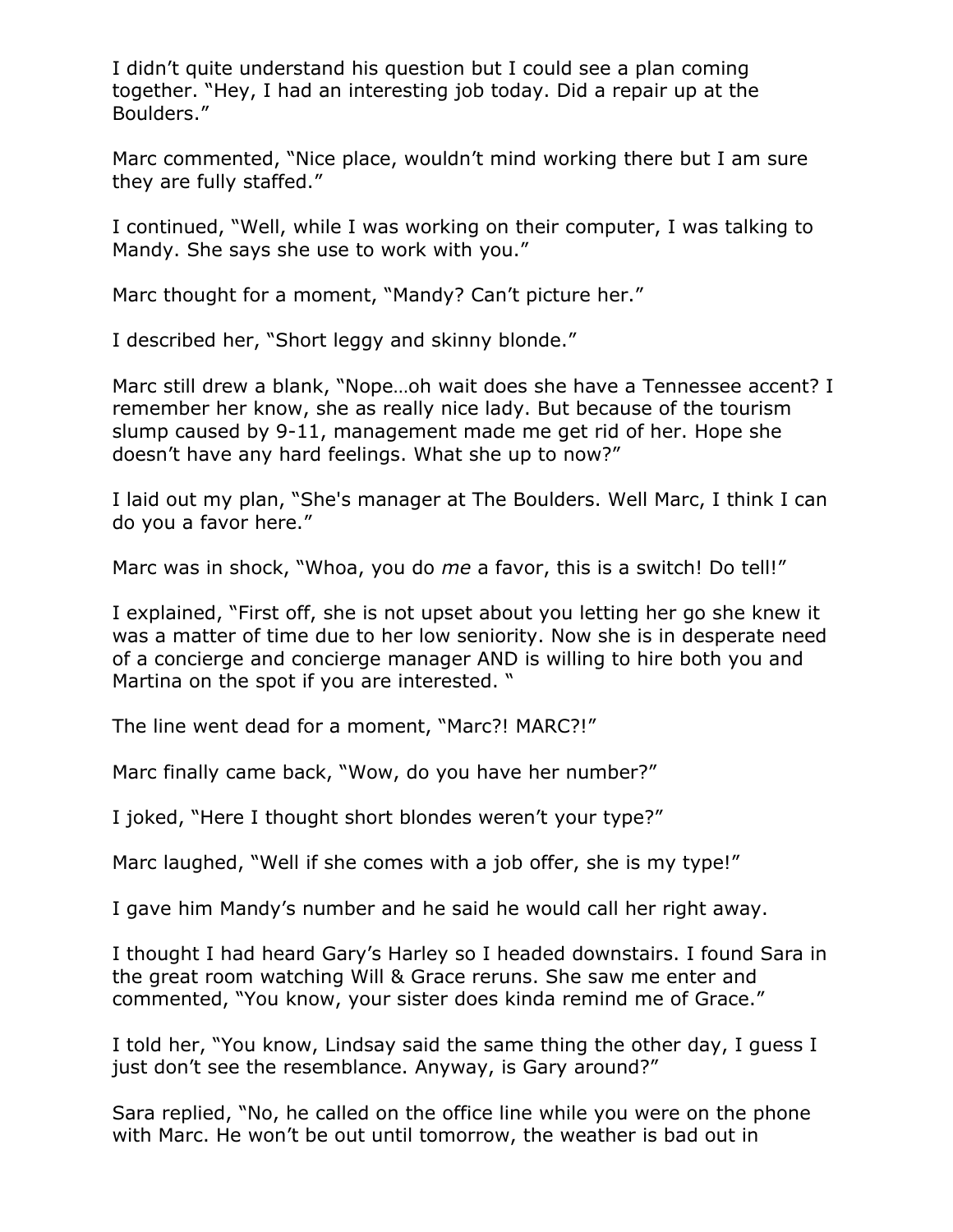Wickenburg so he going to spend the night at the future in-laws. So what's new with Marc?"

I explained,"Well, he hates the job, the resort and the clientèle. Further from what he has told me, Martina has the same feelings."

Sara commented, "Wow, not a good career move was that? So what are they going to do?"

I was just about to tell Sara I had told Marc about Mandy when the house phone rang. "Don't get up, I'll get it, may be it is Martina."

I went in to the library and answered the phone it was Marc, "I owe you big time Ron. Do you know what Martina and I are going to do first thing tomorrow morning?"

I joked, "Make out?"

He explained, "That is a bit difficult your sister won't give me the key to her belt until after we are married. Anyway, we are going to walk in the management office and exercise our No Fault Opt-Out clauses!"

I asked,"So, Mandy hired both of you?"

Marc advised, "Yep, we start a week from Monday. Martina really misses you and she has really grown-up as well."

I kidded, "Martina grown-up, now that's an oxymoron!"

Marc explained, "I know, but Laura and Miss Kitty have seen a big change in her and frankly, I think they are getting tired of her."

I asked, "So have you told Laura yet?"

Marc continued, "Yes, when I told Martina. I need another favor Ron. We need a place to live, I sold the condo in Scottsdale."

I had to think for a moment, real estate was not my area or expertise, "Hmm, I think I might just have something for you. A client of mine owns several condos over in DC Ranch and he might be able to get you a good deal."

I gave Marc the number of the client and told him to make sure he mentioned my name. Marc replied, "Thanks Ron, this so just so weird!"

I got off the phone and it rang again, this time Laura. "Hoooowddeee Bro! I am guessing Marc has told you the good news?"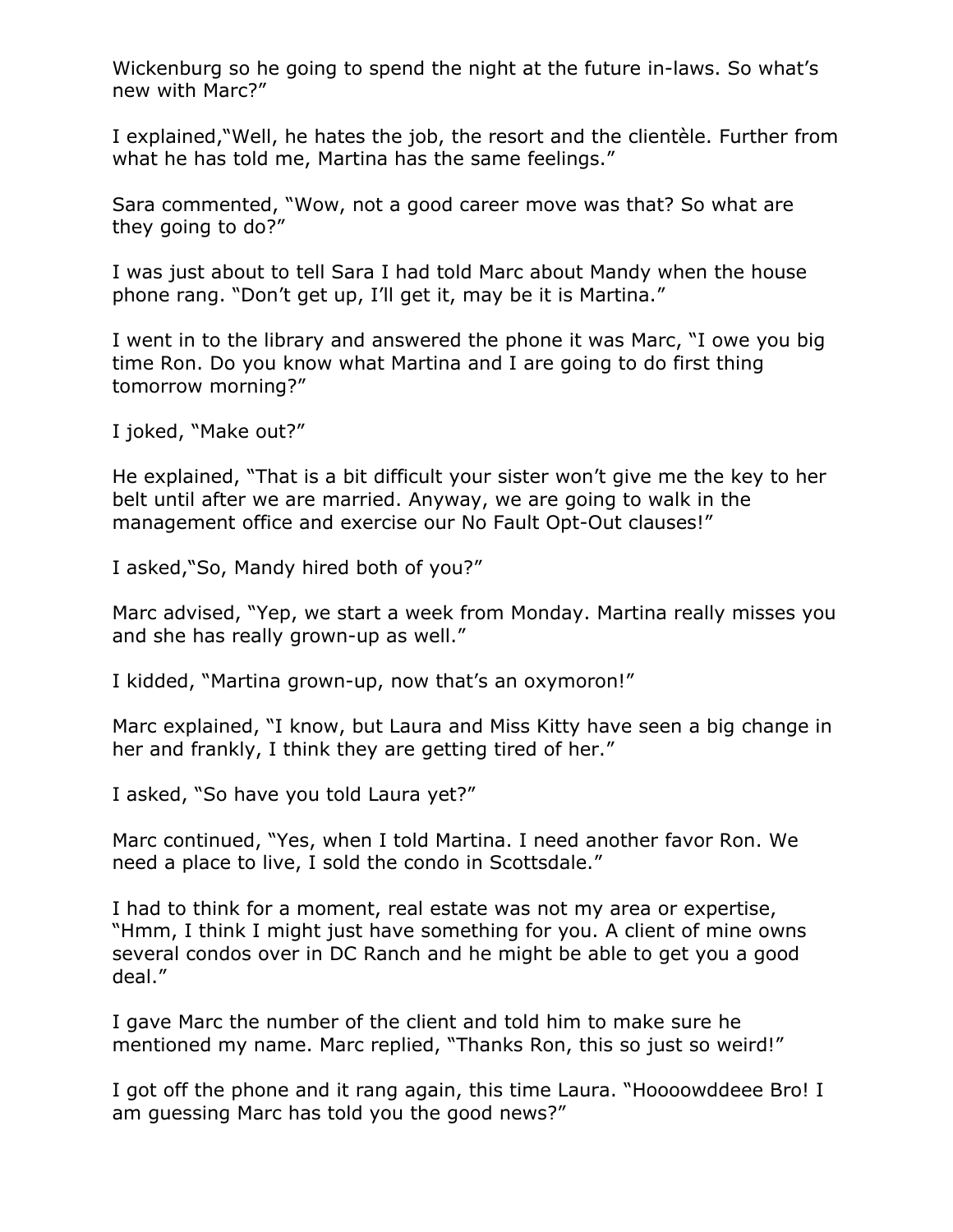I joked with her, "You mean about you and Miss Kitty getting your house back from Martina?"

Laura laughed, "Well that and their new jobs. Shall I Road Runner her key to you or just give it Marc?"

I told her, "Well by Monday, she and I will be divorced and she will be married to Marc. So I guess you can give it to Marc as a wedding present. Oh hey, Mom and Blanche say hi!"

Laura was thrilled, "Oh great you finally saw mom and met Blanche!"

I explained, "Yep, a couple weeks ago. Here's something interesting, she was telling me about something and used the words 'after your father's suicide'"

Laura was shocked, "Whoa, she has finally come to terms with that, amazing!"

I concluded, "I think Blanche has something to do with this. I have never seen mom so happy as she is with Blanche."

Laura agreed, "Yeah, I know sorta like me and Miss Kitty!"

I advised, "Exactly, well I got go, but thanks for calling." Even the change in Laura was amazing, I think it is as she put it, 'we had it so good back then and now we have a second chance to get it back.' Sara was still in the great room watching the evening news. They were showing US 60 out near Wickenburg and it was pouring hale. "I can see why Gary opted to stay with the in-laws."

Sara was curious as to what was going on, "Well, brace yourself…Martina is coming back to the state next week!" I filled Sara in on all the details from Marc and Laura. I was just finishing up when the house phone rang once again. I headed back into the library thinking may be this time it would be Martina. I answered, "AZOutback consulting."

The caller confused, "Sorry, I was trying to reach Gary Zinfandel."

I told him, "I can relay a message."

He told me, "Sure, this is Johnny with Adobe Homes letting him know his house will be completed in mid-September."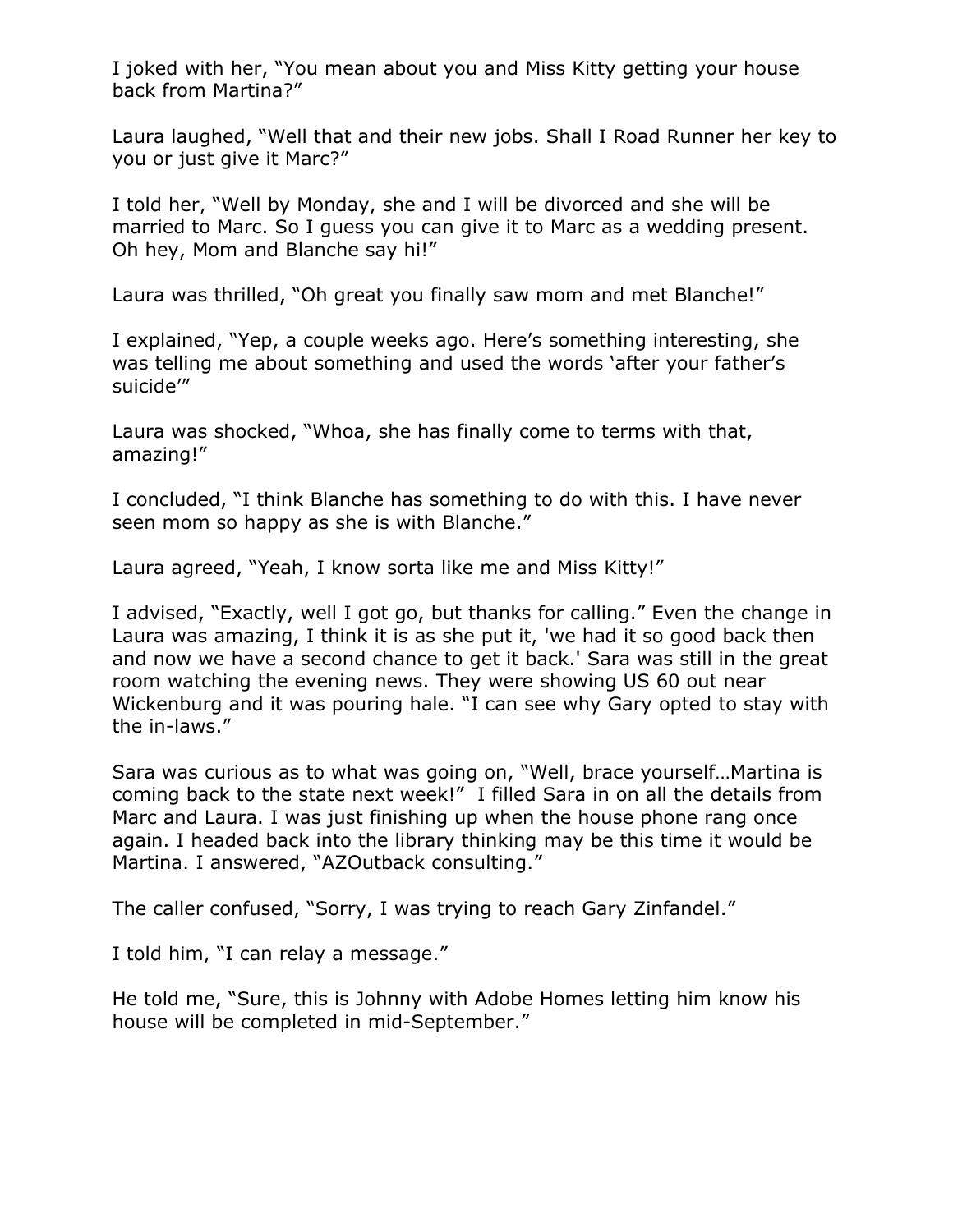## **Chapter 55: Martina Is Back!**

Bright and early Saturday morning the unmistakable roar of Gary's Harley cut through the morning silence. Sara and I were already up, but Maya had been asleep and came into the kitchen to see what all the noise was. Gary walked in through the kitchen door and asked, "So, what's new?"

I answered with a straight face, "Not much. Marc and Martina exercised their no-fault/opt-out clause and will be coming back in a week."

Maya was more surprised than Gary, "I can't believe it! He actually *listened* to me about the clause!"

I filled them in on all the details. Gary commented, "Wow, that it is good for y'all! Wish I could say the same for us. Having problems with where to put up the wedding guests. Well, I am going upstairs to setup some products for you to add to the catalog. Sara if you could…"

As if this were an infomercial I said, "But wait! There's more!"

Gary and Maya both looked at me, "There's more?"

I announced, "Yep. Gary I have a message for you."

Gary was concerned, "That cain't be good if they called you first!"

I relayed the info, "Well, a Johnny from Adobe Homes called last night and said your house will be done in the middle of September."

Gary nearly passed out, "September! Wow, that is going to make things so much easier with the guests. Our parents will be able to stay at the house!"

I was glad, "Good because my suites are going to be occupied by my mother and Miss Kitty along with Linda and her daughter."

Gary joked, "May be we can get some good rates from Marc at The Boulders for our guests."

I added, "Oh I am sure he can, he says he owes me big time for getting him and Martina out of Henderson!"

Gary went upstairs to get his equipment setup then returned down to the kitchen to call the girls."Oh hi, Claudette, is Bunny there? How about Bambi? Oh, well let them know the house will be done in mid September. Yep, you heard right September, just got the news this morning. That's right you and Randy will be the first guests. Love to talk Claudette, but have some work to do, okay bye!"

I asked, "Claudette?"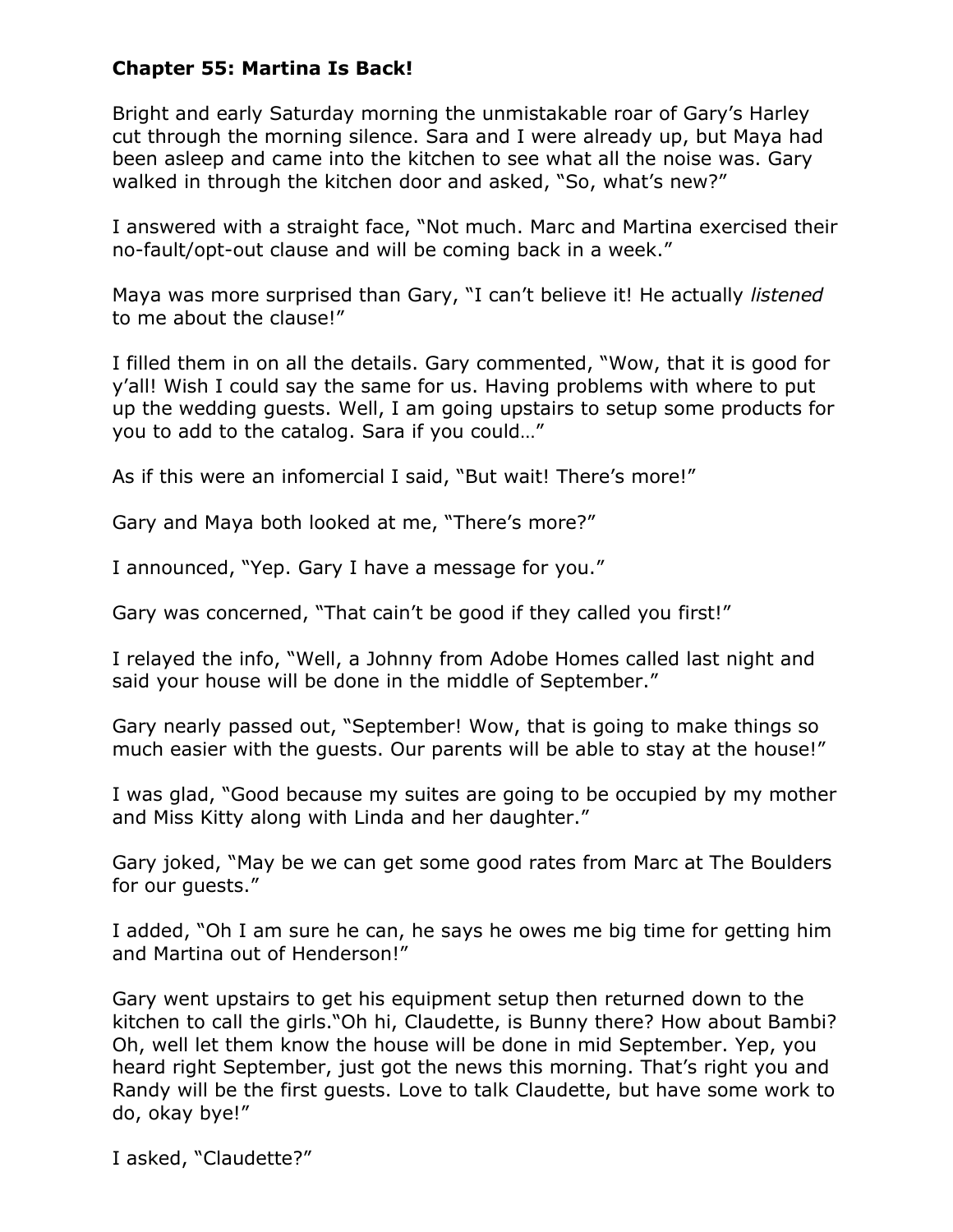Gary explained, "My mother-in law, you will get to meet her just don't expect to get a word in edgewise with her though!"

Gary and Sara went up to the presentation room while I went my office to get my camera equipment. Gary had new line of mental hospital restraints he was going to carry including a set of bed restraints that allowed two people to be restrained together on a queen or king size bed. Maya just happened to be coming down the hall in her work clothes (purple sleeveless top, grey shorts, black stockings and high-heeled sandals) to see what we were up to.

Gary offered, "Oh Maya! Why don't you join your sister for these shots?"

Maya was excited, "Gee, never done modeling before!"

Sara laughed, "Ah, there is nothing to it, just act natural."

Gary and I secured her down on the bed and to her sister. I took quite a few pictures just so I knew I would have enough including one of Sara and Maya restrained together on the bed kissing each other. After the shot was through we released Maya who announced, "Well, that was fun, but I do have to get to work early, expecting rain today!" For the next couple hours Sara modeled, Gary demonstrated and I took photos. I had managed to fill up two flashcards with pictures of Sara in various restraints and straitjackets. I downloaded the pictures on to my laptop so Gary and I could review them later. Gary then announced, "The vendor gave me these products for demonstration, I'll let you two pick something for your troubles."

I determined, "Well, since we have ton of straitjackets, how about the dual bed restraint? I am sure Maya and Sara could have hours of fun with those!"

Gary handed me to box containing the restraints, "Then here you go!"

Over the next half hour, the three of us packed up all of Gary's equipment and returned the room into its bedroom configuration. Gary told me he had some more furniture shopping to do with the girls and would be back later tonight. This would give me a chance to sort through the photos and find the best of the best. Later that evening Gary and I could sit down and look though the remaining pictures. In the mean time I could get the descriptions on to the product pages. I was in the dining room sorting through the pictures when Sara entered, "When exactly are Martina and Marc suppose to return?"

I responded, "I don't know for sure yet, I would say Friday or Saturday, I'll have to call Marc on Monday and find out."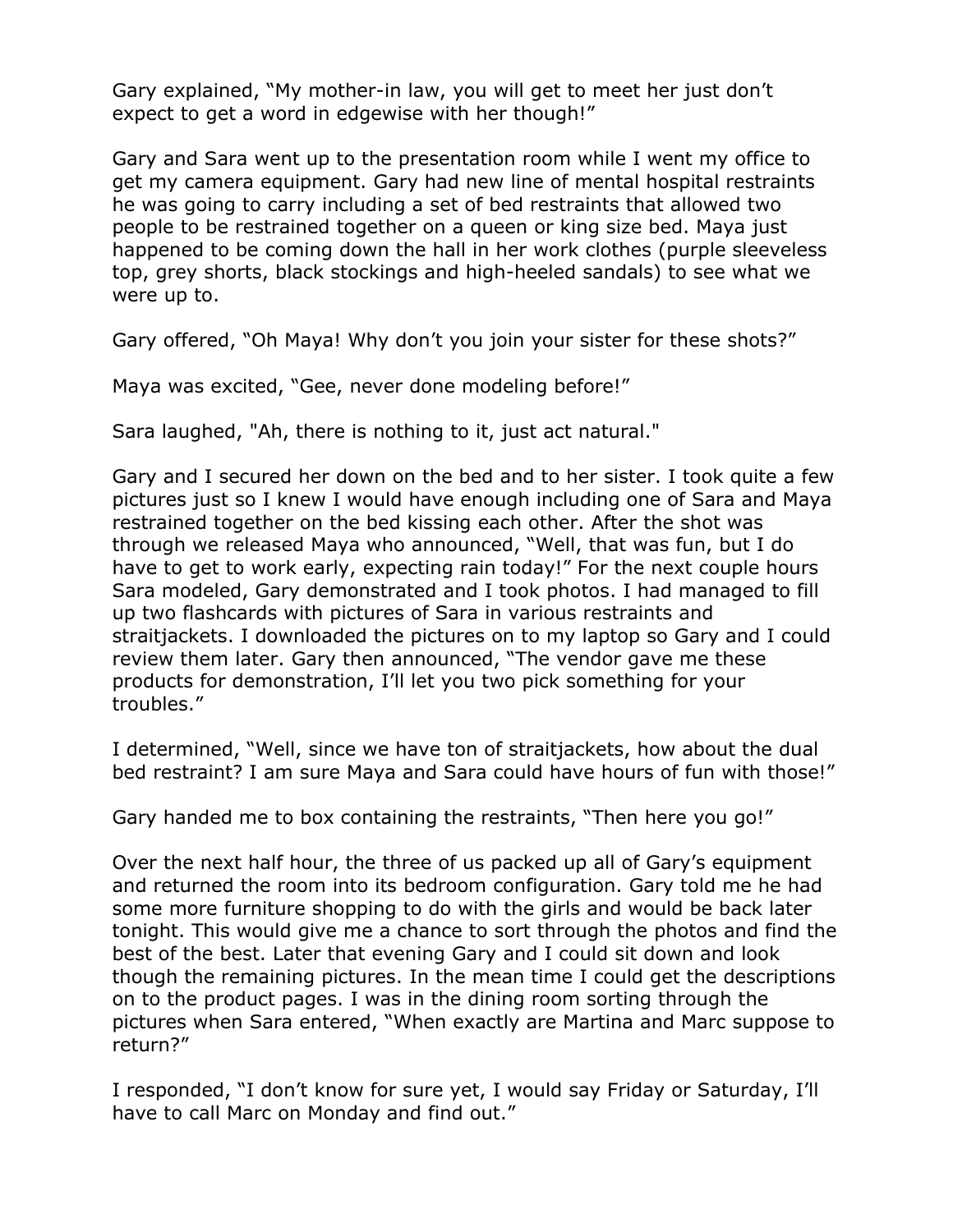Little did I know Marc was in town until early afternoon when I was working on the product pages my cell rang. Sara happened to be upstairs when she heard it ringing in the presentation room. She came down the stairs into the dining room and handed me my phone, "It's Marc, something about needing a place to stay and a ride?"

I took the phone, "Hey Marc, what's the news?"

He explained, "Well Ron, we gave our notice this morning and will be back on Friday. Martina is out doing the strip with Laura as in shopping and such. I myself am over at The Boulders, had an informal interview with Mandy this morning. Can you come get me? I need to take care of a few things before I fly back tomorrow night."

Still sorting through the pictures I told him, "Sure, give me 20 minutes or so and I'll be there."

Sara came back into the dining room and asked, "What was that all about."

I told her, "Oh nothing just Marc is up at the Boulders and needs a ride over here. He said he needed to take care of a few things before he flies back tomorrow night. They will be coming back on Friday." I had just realized Gary would be back very shortly so we could work on the product pages, "Sara, do me a favor, take the Jeep and pick-up Marc over at the Boulders. It is off Westland and Scottsdale Roads. Gary is supposed to be returning soon to go over the product pages with me."

Sara was about to leave when I suggested, "You may want to go ahead and change out of your uniform." Sara went over to her suite and quickly changed into a black leather sleeveless top and matching skirt. Sara left to go get Marc and ended up passing Gary on the Desert Oasis Parkway Bridge on her way out. Gary came in through the kitchen door and was surprised to see me in the dining room; "I could have sworn I passed your Jeep on the entry bridge."

Without looking up I told him, "You probably did, Sara took it to pickup Marc over at The Boulders. Anyway, I have finished sorting through the pictures and most of the write-ups done. Have a seat and take a look at what I have so far."

"Give me a moment, got any wine? I need something to relax me, never thought furniture dealers could be as bad as used cars salesman!", joked Gary. "I got so tired of hearing, 'So what will it take to put you into this living room set?'!"

I advised him, "Oh lordy that is bad! Hemingway, I think Sara restocked the chiller in the pantry. Grab a bottle of White Zinfandel and I'll have a glass as well."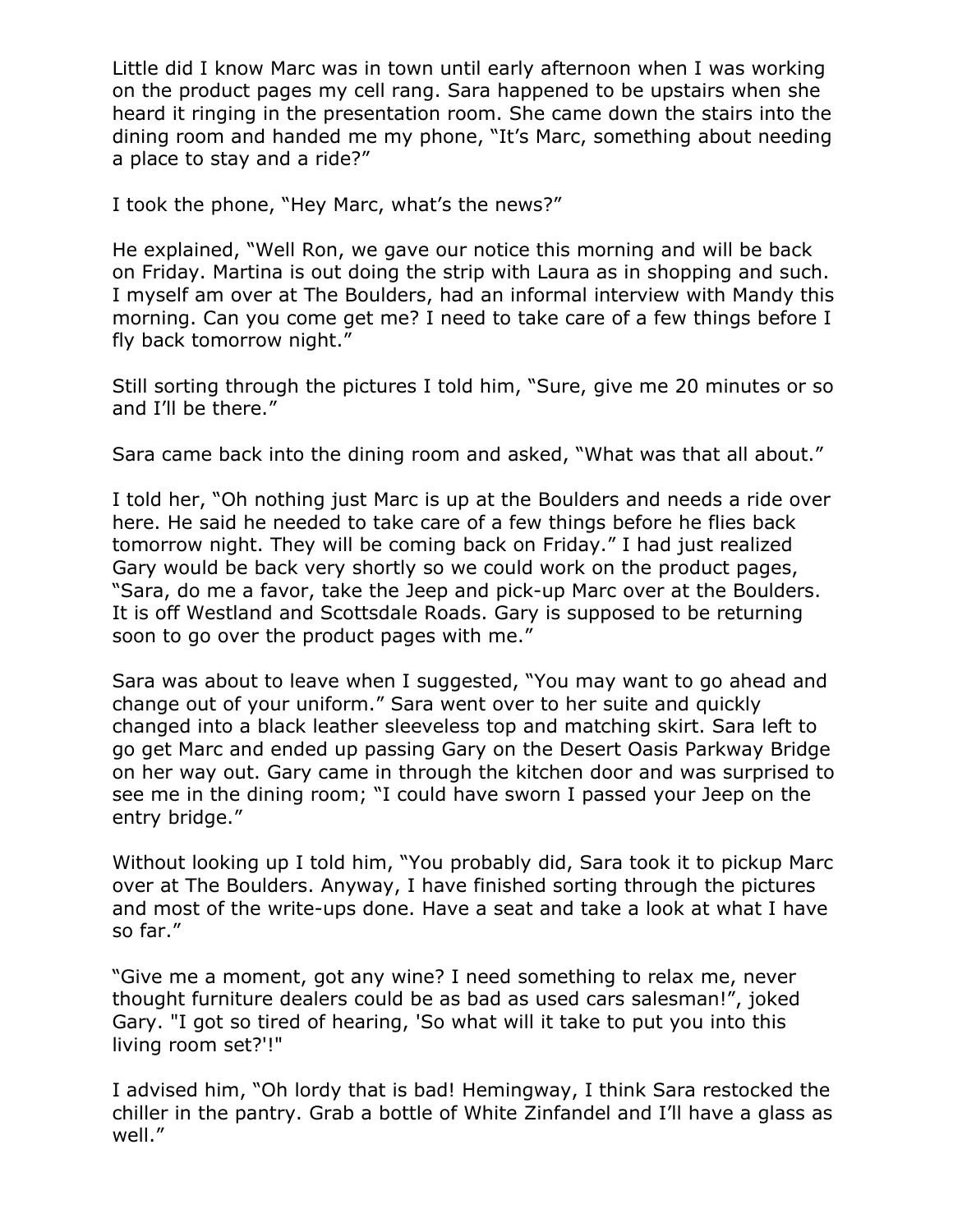Gary rummaged around in the wine chiller and pulled out a bottle of Gallo White Zinfandel. He came back with a glass for the each of us and asked, "What should I do with the bottle?"

I told him, "Just leave it in the bucket, I am sure Marc will want some when he gets back!"

Meanwhile Sara entered The Boulder Resort and made her way up the winding hills to the main reception area. Luckily, Marc was standing outside waiting so she would not have to go hunting for him. She pulled up to the curb and Marc got in and without looking, "Thanks Ron, I appreciate…" he then saw Sara's long black stockinged legs and looked up, "Oh hi Sara! Where's Ron?"

She told Marc, "He is busy working on a project with Gary so he sent me to come get you."

Marc complimented her, "Well thanks Sara and you look great."

Sara was going to give Marc a taste of his own medicine, "Thanks, now shut up and kiss me!"

Sara grabbed Marc and pulled him towards her and gave him a long passionate French kiss and then with her left arm around his neck she groped his cock with her right-hand. Then just as suddenly as she came on to Marc she turned around and drove off back to the house. Gary and I had just finished selecting the pictures we were going to use. Without hesitation, we choose the picture of Sara and Maya kissing while restrained together to the bed for the dual-person bed restraint system. Marc and Sara walked into the kitchen then Sara went about her business getting dinner prepared. Marc saw the open bottle of White Zinfandel and asked, "Ron can I have a glass of wine."

I joked, "I thought you could use a glass after the flight…or the ride home with Sara!"

Marc walked in with the glass of wine and sat down with Gary and I. He saw the regular picture of Sara and Maya on the bed restrained together, "Nice picture of Sara and her sister."

As he was taking a drink I showed him the picture of them kissing and he nearly choked on his wine. We showed Marc the new catalog and he was getting more and more aroused. Sara walked in still wearing the outfit from when she picked up Marc, "The meatloaf is in the oven and will be a couple hours before it's done. I got an hour before I need to start anything was there anything that needed to be done."

I thought for a moment, "A big batch of magazines came in this week. I just piled them up in the library. "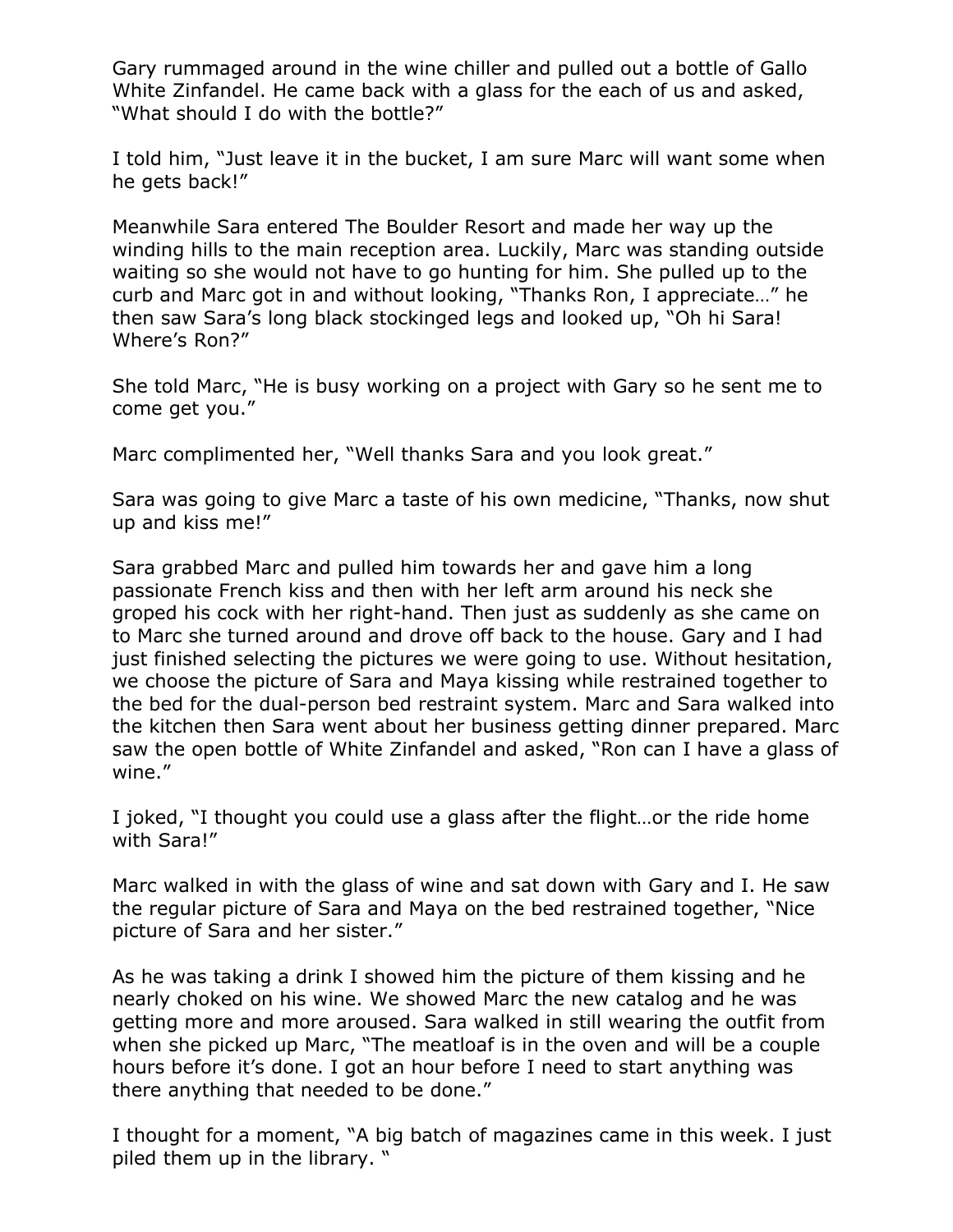Sara announced, "Okay, just as soon as I use the bathroom, I'll sort through them."

I told Marc to follow me up to my office. As I retrieved Sara's key I explained, "Looks like you need some relief, here's Sara key. When you insert the key, the lock will pop out. Unthread it from the belt by turning it to the left. You don't need the key to re-belt her simply line-up everything, insert the lock and turn it to the right. When it won't turn anymore make sure it is parallel with the waistband and push it in to place." Marc with Sara's key, head down the stairs to the library and gave Sara and him some relief. After dinner Gary went out to do some work on his motorcycle. This gave Marc and I a chance to talk, "So, when did you get into town?"

He informed me, "Very early this morning, I took the first flight to Sky Harbor and the resort sent a van to pick me up at the airport. Hey, I called your friend but said he didn't have any condos for sale right now but said there are some for rent in the DC Ranch area. I was hoping we could take a look tomorrow. I am going to catch a ride back with Gary to Henderson in the evening."

I told him, "We can do that and then have lunch over at The Unlikely Cowboy."

Gary's Harley revving broke the peacefulness of the night. I commented, "Oh great our neighbor over in lot 15 is going to just love this!"

The revving was getting louder now and I was puzzled, there is no way Gary's bike alone could produce that much noise. I walked outside to investigate and discovered our neighbor from Lot 15 was out with Gary on his own Harley revving and swapping stories. He was coming back home on his Harley and heard Gary's idling. The three of us chatted for a while and the neighbor asked if I had any plans for lot 14. I told him none at this time but then a year ago I would never excepted to have sold lot 12. It was getting late into the night and we all headed back in. Sara had already gone to bed, as did Marc, in the library. Gary and I were heading upstairs to work on his site some more, when the familiar earth-shaking rumble rattled the kitchen.

Maya came in through the front door with a couple boxes of Vinnie's Pizza. Gary saw the pizza boxes, "Good, we could use a snack right about now."

Maya replied, "Go ahead the people who ordered these never showed up."

I asked Maya, "What time do you need to be in tomorrow?"

She replied, "Oh, I am off tomorrow, I start school on Monday so I won't be working on Sundays anymore. I'll work Friday evenings and most of Saturdays until winter break."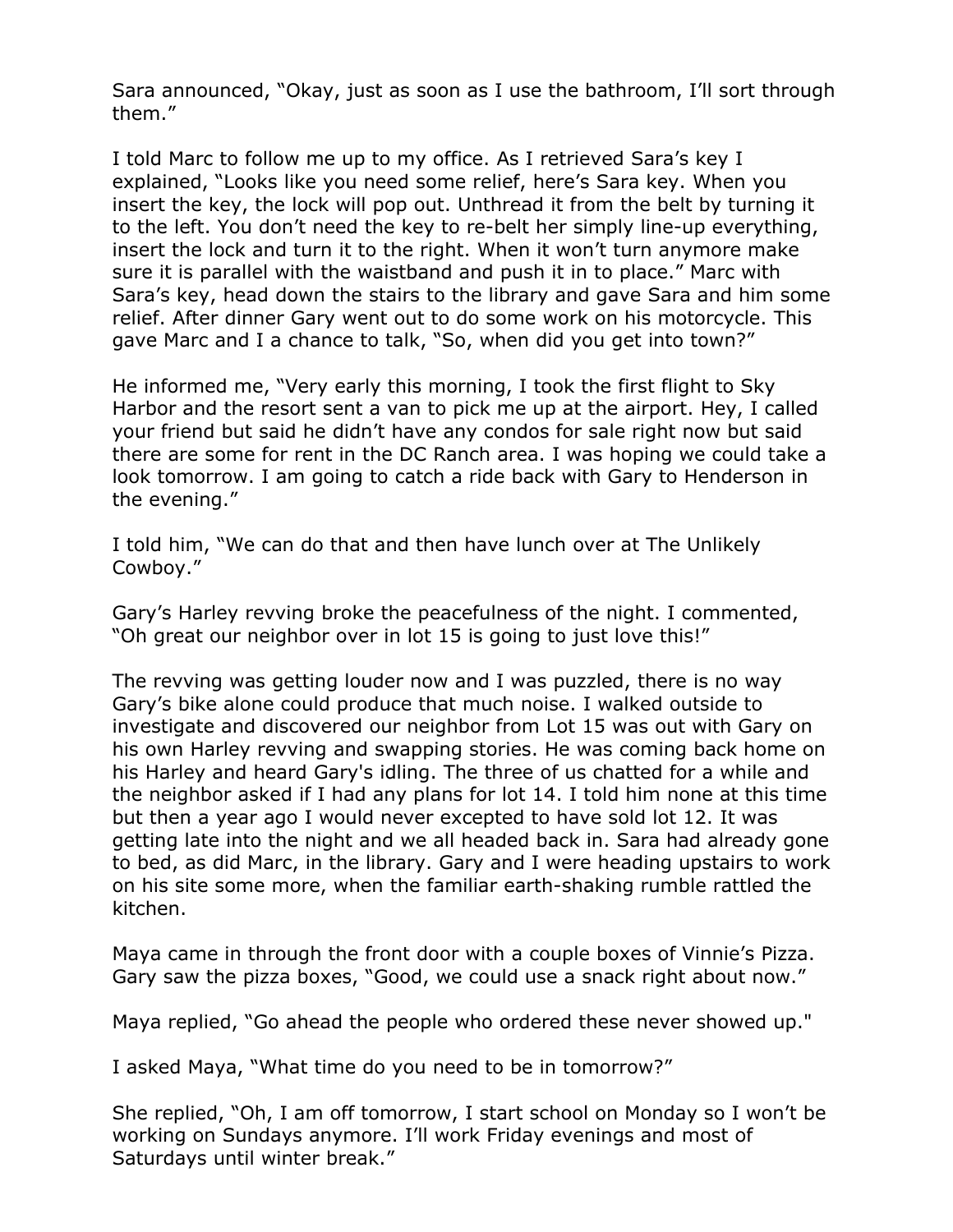I asked, "Okay, you and Sara want to go with Marc and I tomorrow? He is going condo shopping for him and Martina."

Maya asked, "Marc is in town?"

"Yes, I am…", replied Marc as he appeared in the kitchen, "I smell pizza!"

We finished off the first pizzas and saved the other for the next day. The next morning Marc was already up and reading the Sunday Paper when Sara got up to make breakfast. Sara put on a pot of coffee and was shortly joined by her sister and Gary in the kitchen. Marc came into the breakfast nook, "I smell coffee!" and joined everyone else in the kitchen.

As I came down the kitchen stairs Maya commented, "Well lookey who finally decided to get up!"

In my defense, "What! It's only 8:00 AM!"

After a waffle breakfast and talking for an hour the girl's got ready to go. They returned from the suite dressed as twins in indigo denim sleeveless tops, very short denim skirts, just long enough to cover the belt and their tan stocking tops along with black 5-inch heel sandals. Since there were five of us and I was not sure how the roads were after last nights storms, I opted to take the Hummer. Less than 15 minutes later, we made it over to DC Ranch and found the rentals Marc was talking about. A couple hours later Marc had put down a deposit, completed all the paperwork and had the keys to his & Martina's new condo.

Marc commented, "Amazing I was able to get a 2-bedroom condo up here for less than I was paying in Paradise Valley!"

I reminded him, "Well, in PV you were paying to have 'PV' as your mailing address! Now, lets head over The Unlikely Cowboy for some lunch!"

After we had lunch and returned to the house Gary and Marc left. I had a little bit of work left to do on Gary's project so I headed up to my office. I had just started working on the last few items when Sara came up and asked, "Could you help us down in my suite for a moment?" I followed her down to the suite and saw that she and Maya had already setup the dualperson bondage bed restraint system. In fact Sara had already strapped down Maya to the bed, she just needed me to get her strapped to Maya and the bed. Sara laid down next to her sister and I connected their wrists and ankles together then secured her waist along with her other wrist and ankle to the bed. They promised they would try to get some sleep from their nap. When I left they were French kissing each other. A couple hours later I had finally finished all the new products and was getting ready to upload to Gary's server. After I used the bathroom I headed downstairs to check on the girls and much to my amazement they were both sound asleep. I left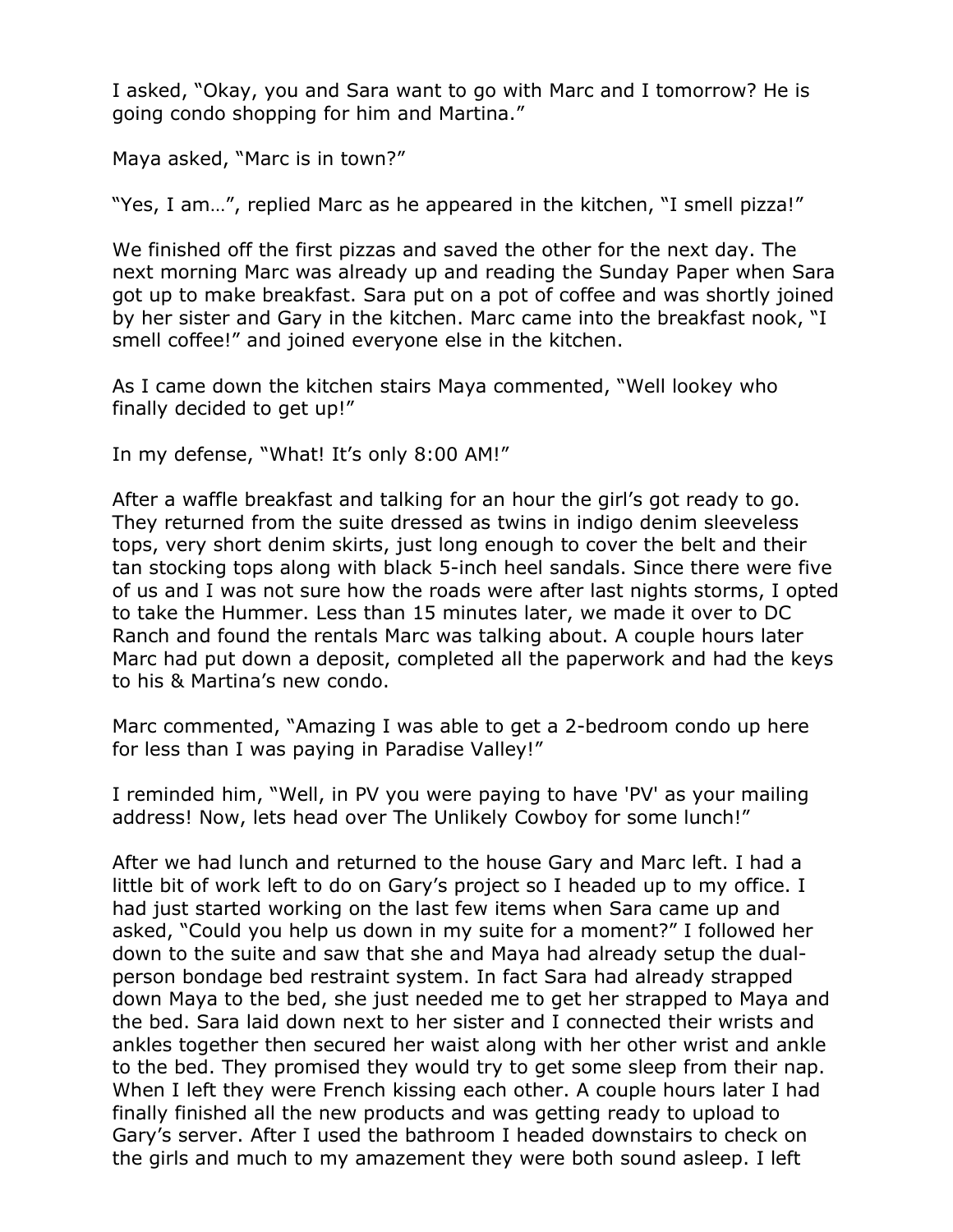them and headed back to the office to start uploading all the new sections. My office phone rang and the caller ID came up with a 928 number and the name Gris, Gary's in-laws. "Hey Ron! Gary over at Bunny's parents, the weather is too bad to try and continue to Henderson. It does stop raining by September I hope?"

I told him, "You should be all right, the summer is our rainy season. I am uploading those new sections as we speak."

Gary replied, "Good, I'll check it out when we get to Henderson tomorrow. The girls and I will be back Friday afternoon, weather permitting!" after I got off the phone with Gary I went back downstairs. The girls were back to making out, "Now where is a bucket of water when you need one?!"

I undid Sara from Maya and then from the bed so she could release her sister. We had the leftover pizza Maya brought home from the night before for dinner. We discussed what we were going to do for when Marc and Martina came back. We decided we would go back out to Fleming's out at DC Ranch, that way, we could just drop off Marc and Martina at their new condo on the way home. His BMW and the rest of the furniture were scheduled to arrive on Saturday morning. The rest of the week was quiet. Maya started her MBA program at Arizona State and had already made a couple friends thanks to the Pink Hummer. Since this was going to be a grand affair I called Andy and Lindsay and invited them over Friday night as well. Andy apologized, "Love to Ron, but the Fountain Hills store is staying open late on Friday for a Freaky Friday Full Moon sale. We can come out, but not until after 9:00 PM."

I told Andy, "Well, you are always welcomed, too bad you won't be able to be at Marc and Martina's party. Oh well, we may be doing something the next day."

Andy told me, "But we will be there, just not until around 9:30 that evening. Also, we are going to bring Wynn. She is very excited about the possibility of working for you and Sara."

Friday morning, Marc called, "We are leaving Henderson in the next ½ hour and we shall see you this evening!"

Later that afternoon Gary and the girls arrived on their Harley's. Everyone was dressed up, us men in suits and bolo-ties while Bunny, Bambi, Maya, and Sara each wore a 'little black dress' with black garter stockings and high-heeled sandals. Marc called again around six that evening to warn us he was exiting at the Pima Highway. I called out, "They'll be here in 30 minutes!" Not long after Martina's Jaguar came into view and turned into driveway. Marc parked it under the Porte Cochere got out and opened the door for Martina. Martina and Marc walked in the front door and everyone just stared. Martina looked around, "Nice to see y'all too." Was it that Martina was dressed just like the rest of the ladies, LIKE A LADY or was it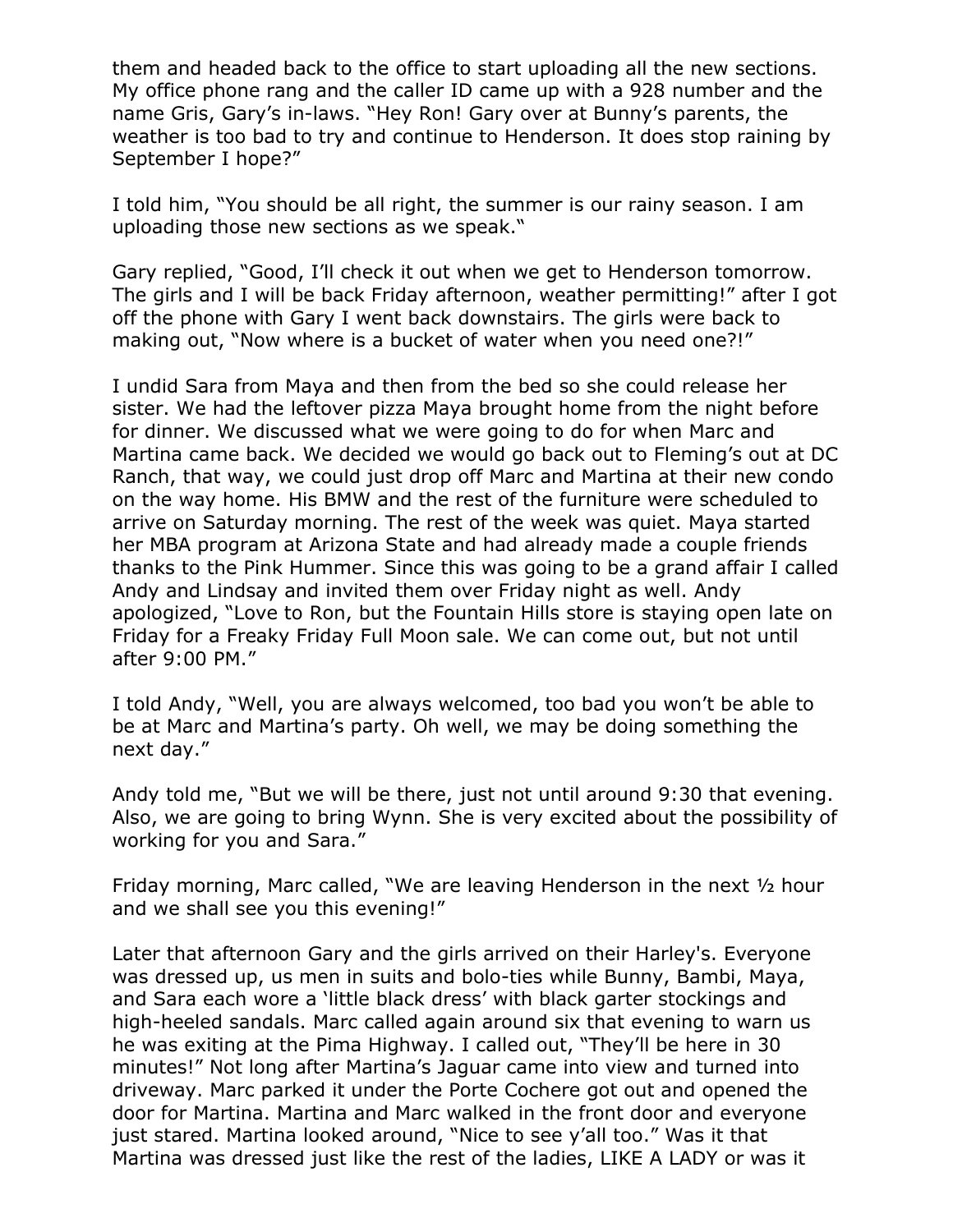her body looked as good as it ever has, that had everyone speechless. No, everyone was speechless because we had not seen Martina's natural black hair color in many years!

Finally I broke the silence, "Welcome back, you look beautiful and I really like what you have done your hair!"

Martina smiled, "Thanks Ron, never thought I say this but it is nice be back in Arizona. If I had to work one more day with \$2 tips from those snobs I would have hurt somebody!"

I announced, "Allrightythen…Okay let's all head over to Fleming's for dinner!"

Maya, Sara, Gary and his girls and I, piled into the Hummer while Marc and Martina followed in their own car. Upon arriving at Fleming's, heads really turned upon the site of these five lovely women all dressed in their 'little black dresses'. Once at the restaurant, Martina asked, "So Maya, how's the job going and have you started school yet?" Maya was surprised that Martina had even cared, "The job is going well, down to two nights a week during school. School is a little tougher than I was expecting but I'll survive. Thanks for letting me borrow your Hummer while you were gone. I was surprised you gave it to Ron though."

Martina really shocked us with her rational explanation, "I found the Jaguar is a much nicer 'clubbing' car and with the places I go and the gas would cost more than I make!" We had a great dinner and made plans to get together the next day at our place for some fun. Andy and Lindsay arrived at the mansion a little before 10:00 PM. Lindsay introduced Wynn, "Ron, this is Wynnsong Lee the lady I was telling you about." Wynn was from Japan originally, but grew up in Arizona and spoke perfect English. Without heels she was taller than most Japanese ladies and with heels she was about Martina's height. I explained the household duties, the living situation with Sara and her sister, my job and the client's involved. Wynn had no problems with any of this, especially my clientèle as she has worked with these types before. I showed her the suite where she would be living and explained we still had some work to do, as Sara and Maya are sill sharing this. I asked if she had any questions she had one, "Am I required to wear a chastity belt?"

I told her, "No, you are not."

She was a bit disappointed, "Well, dang I was so wanting too!"

I offered, "However, if you want to you certainly can. Might not be a bad idea especially if my sister and ex-wife come by and get drunk."

Wynn looked at my blankly, "Huh?"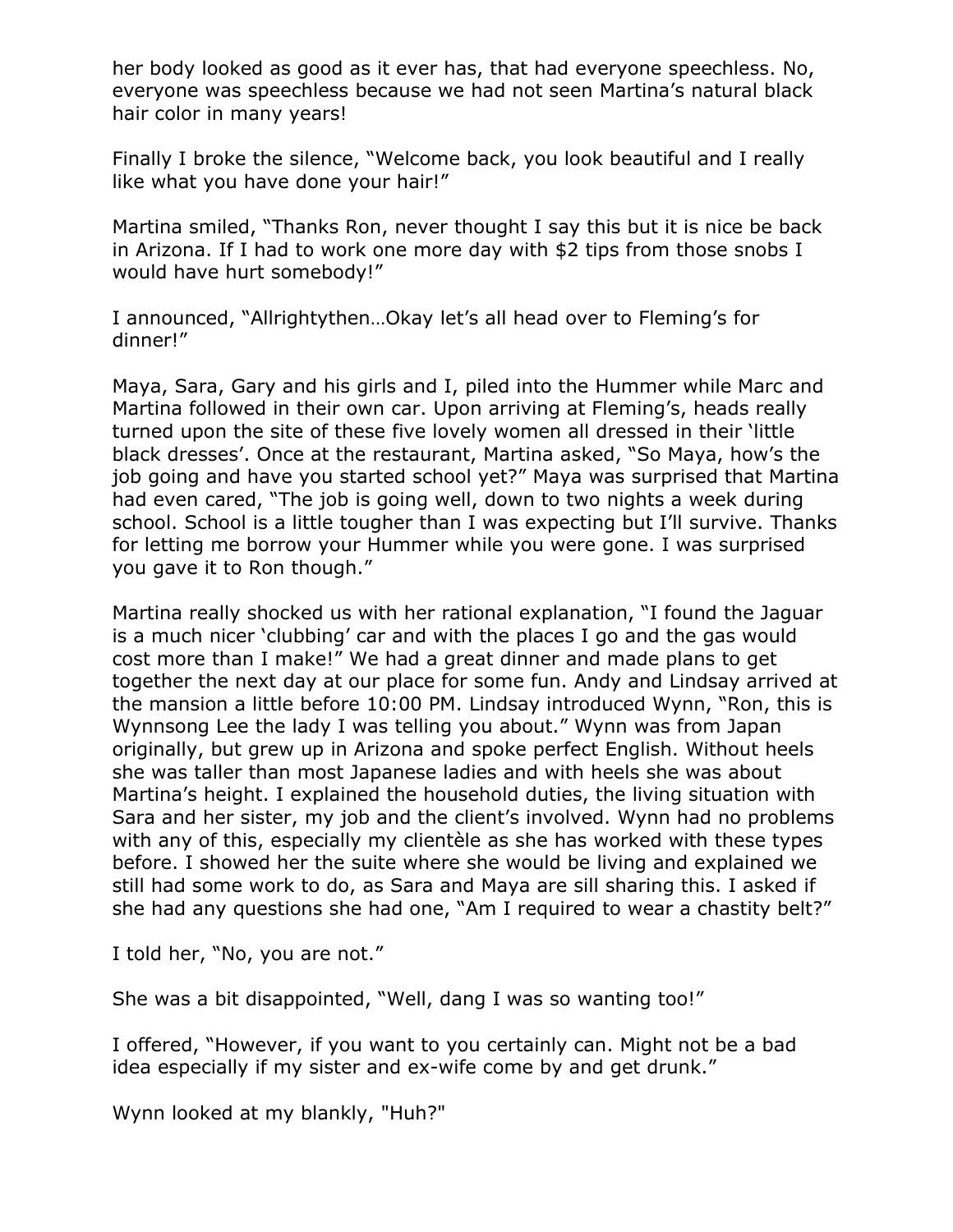I just replied, "It's a long story and I'll tell you some other time." I told her to talk to Gary in the morning he could make her a belt. She also told me she had her own uniform. Wynn had to give a two-week notice where she was currently working and staying so this would give us sometime to make arrangements. For the first time since we had moved in, I was worried we were running out of room. I wanted to be able to keep two guest suites available along with the presentation room, but Maya would no longer be sleeping with her sister and it was doubtful she would be sleeping with Wynn. While lying in bed one night it hit me...the library! It is huge (about the size of our master bedroom) and there was a lot of unused space, just needed to put in a wall and door. By moving my office into the library, Maya could have the bedroom which use to be my office for herself. I presented the idea to Gary and Sara the following morning. Both of them thought it was a good idea and Gary added, "Just so happens Ron, the guys from ANOZIRA Custom Offices are finishing up my home office today. I'll bring them on by when they finish up."

Later that afternoon Gary came over with a couple guys from ANOZIRA Custom Offices and in a matter of a couple hours they had drawn up using a CAD program three different custom designs. I hadn't even taken into consideration my wall safe until they saw it when they were looking at my old office. They told me it would cheaper (not that money was factor) and easier just to leave it in place and have a new one installed in the new office. That night I was sitting at the dining room table looking over the plans. Two of the plans involved just creating the office portion and leaving the remainder of the library as is. The third plan they drew-up was a complete remodel of the library as well adding the office portion. I had not even looked at the plan as I wasn't that interested in re-doing the whole library. Sara walked in and sat down and picked up the third plan, "Wow Ron, did you see this plan?"

Not realizing she had walked in, "Um...not really, why?"

Sara handed me the plan, "Take a look this is really well done."

I looked over the plan with her and have to admit I was impressed. The plan called for removing all the old shelving and replacing it with floor-to-ceiling shelving between the windows along the north wall. The bottom quarter of the shelving would be enclosed for storage and would run from wall to wall. In front of each window would be padded seating, so you could read by the natural light from the window or just sit and take in the view of what was below. Along the opposite wall would be a couple leather sofas and love seats. Separating the office from the library would be a pair of French Doors which would open into the office. The shelving would continue in the same fashion along the north wall then coming out from the southern and western walls would be a wrap around desk facing towards the northern windows. Behind the desk on the south wall, would be the same low enclosed storage which would include a new built-in wall safe along with a min-fridge. In the corner would be a mini-wine chiller along with built in microwave and space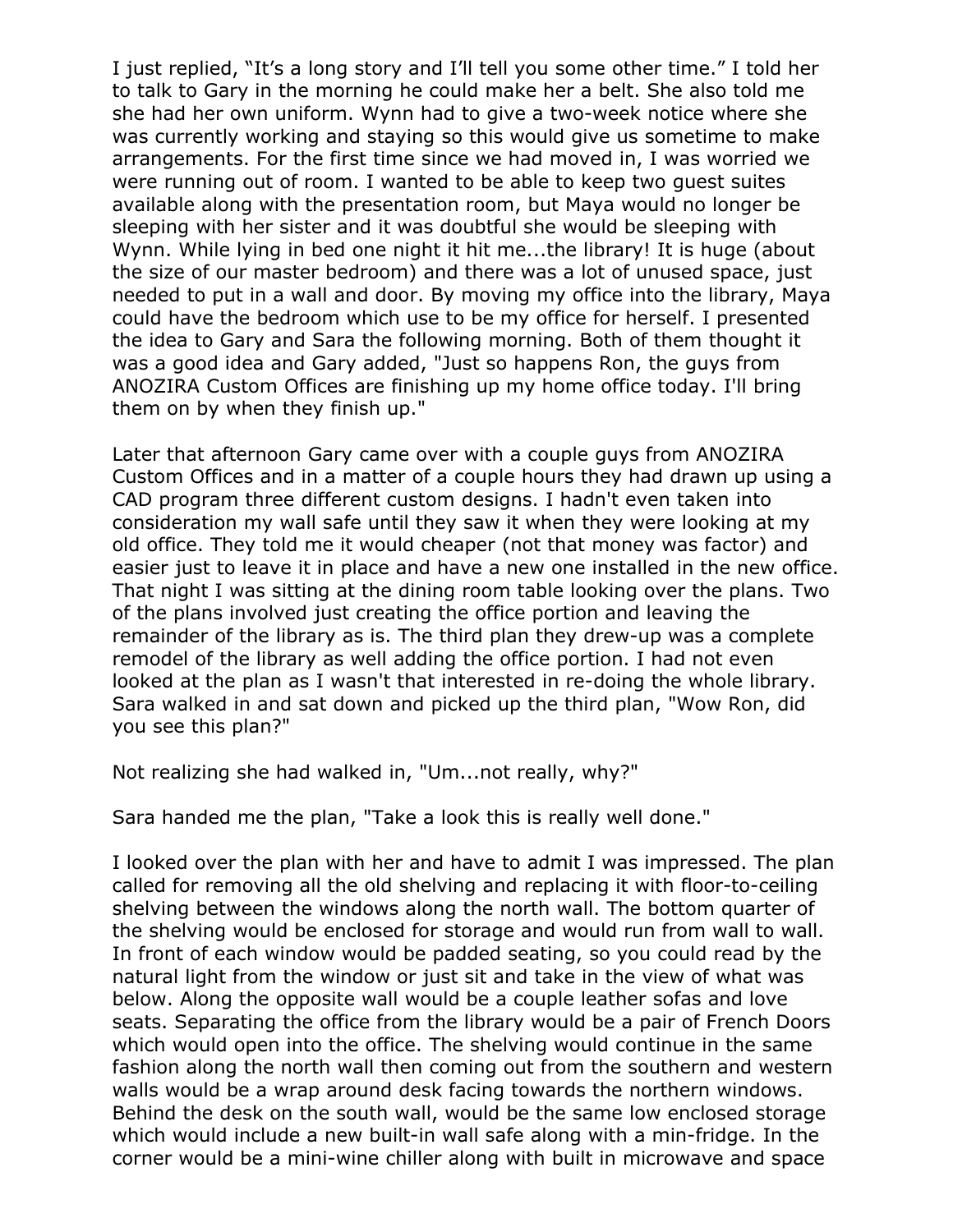for a coffee maker. The plan also included removing the carpeting in the library and replacing it with slate tile. The only aspect of the plan I did not care for was the dark cherry finish of the shelving. As we were looking at the plan, the house phone rang. Sara answered, "Ron, it's the designer from ANOZIRA Custom Offices."

"G'Day Ron this is Mick Dundee with ANOZIRA Offices. You have a chance to look over the plans we drew up for you today?"

I replied, "Just so happens my fiancée and I are looking at the third plan right now. "

Dundee asked, "Any questions, comments or concerns?"

I explained, "Well, I am not to thrilled with the dark cherry finish on the desk and shelving."

Dundee assured me, "You can choose from over three dozen styles, we just tend to use the Cherry in our plans as it is the most popular. What were you considering?"

I explained, "Well, given where we are and this house is decorated in a rustic and southwestern ranch style, I was looking for something similar to what we have."

Dundee told me, "We can certainly do that in fact I can go ahead and email you the redesign in PDF format if you like."

I told him, "Yes, that would be great. Now how soon could you start and how long would it take?"

Dundee informed me, "We should be able to start next Monday and will take most of the week."

I advised him, "Great send me over the revised plans and I'll Road Runner y'all a check."

As soon as Martina got all her stuff out of the master suite, Sara would move her stuff in, leaving her suite for our new made/slave Wynn. Later that evening after everyone had gone to bed I was over in my old office checking e-mails. Before I left I got Sara's belt key out of the safe and turned out the lights in my office. I headed across the hall to the master bedroom Sara had stripped down to nothing but a frilly bra and her belt. We kissed passionately as she removed my shirt and pants and I removed her bra and begun to suck on her nipples. Sara then pushed me on to the bed, got on top of me and removed my briefs. She began her soon-to-be patented attack on my cock. Next I turned the tables and got on top of her and removed her belt. The vaginal plug popped right out and in went my cock. We fucked late into the night and into the early morning hours.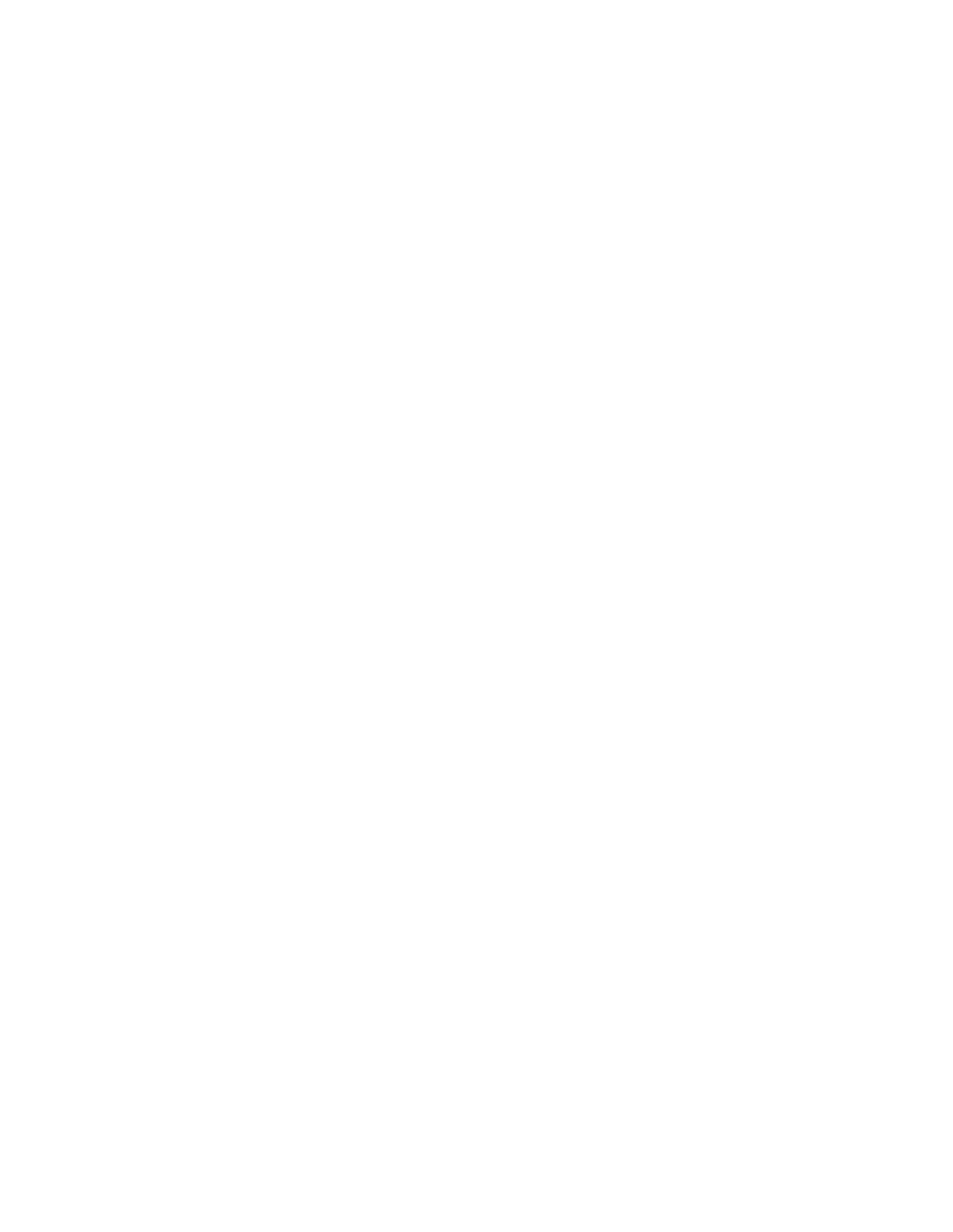## **Chapter 56: My New Office and Honeymoon Plans**

Sunday evening Sara and I came home to find a large purple ANOZIRA Waste Services roll-off dumpster siting in the Porte Cochere. The following Monday at 6:00 AM, ANOZIRA Custom Offices started by packing up all the books and placing them in the storage garage. After everything was packed, demolition started and lasted into the early evening. Dundee and I walked into the empty shell that was once our library. I was amazed, "Never realized how big this room was."

Dundee agreed, "Yep, once everything is removed it gives you a better sense of what you have to work with. I have marked on the slab where everything is going to be, this will give you a 'real-life' idea of the layout. We will be back tomorrow morning, but later since we won't have to pack." After Dundee left, I head back to my old office to finish some paperwork. Sara came over the intercom, "Ron, it's the Yuma Visitor's Association on the house line for you."

"Ron Merlot, so glad to finally talk to you in person, this is Stevie with the Arizona Colorado River Cities Convention & Visitors Bureau. The reason for my call tonight is to let you know your card was drawn from...hmm let me see, we stamp these here cards when we pick them up. Ah yes here it is, Desert Oasis Marketplace Safeway you familiar with that store?"

Now that was odd I don't recall dropping my card at the Safeway, but then I know Sara carries a bunch with her, "Yes, perhaps my fiancée may have dropped the card in the bowl while she was shopping."

Stevie asked, "Oh, how soon are you to getting married or have you already?"

I told her, "No, not yet, we are getting married middle of next month."

Stevie announced, "Well congratulations! Now have you given any thought as to where you are going to spend your honeymoon?"

I had to admit with everything else going on,"Well, to be honest no, we haven't got that far yet, we are still working on the wedding."

Stevie continued,"Tell you what, normally the prize is 4 days/3 nights, but because you are getting married, I'll go ahead and stretch it out to 7 days/6 nights. While on the subject of stretch...I'll even throw in your own personal stretched Hummer limo for the week."

I had to be honest, "Sounds great but to be honest, I don't think we want to spend our honeymoon in Yuma."

Stevie advised, "Oh, you don't have to choose Yuma, you can choose anyone of these Arizona Colorado River cities; Yuma, Bullhead City, Lake Havasu or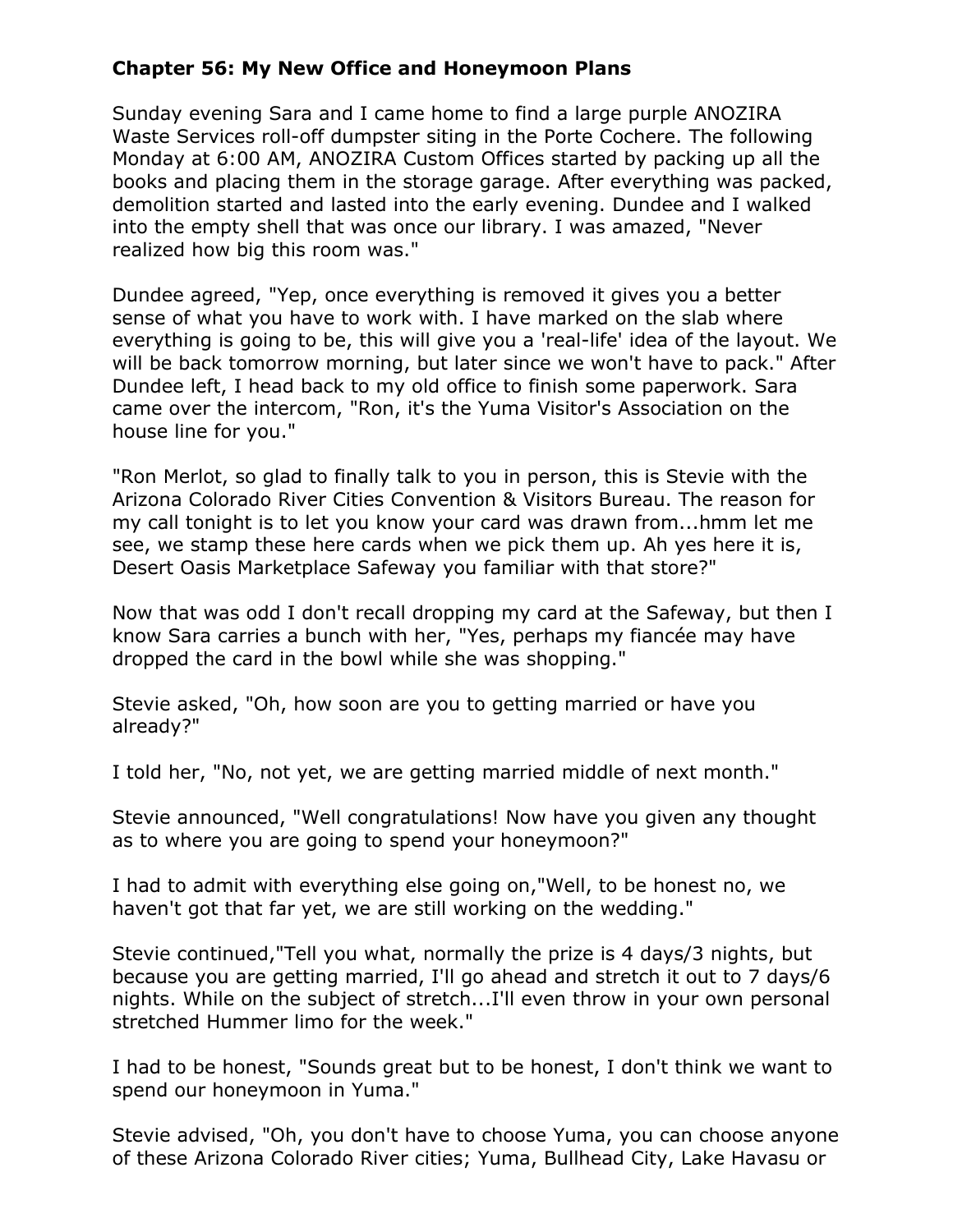Parker. If you like I could come out in a couple days and meet with you and your fiancée."

I knew this was legit as I back traced the phone number on the caller id and was viewing their website as we spoke. However given then mess the house was in, "No thanks, not now."

Stevie commented, "I can understand your hesitation Ron, we are for real just check our website."

I told her, "I am looking at your website. It has nothing to do with that, I am in the process of having major renovation's done on the house this week. Kinda a mess as I am moving my home office, so perhaps sometime next week?"

Stevie checked her schedule, "Let's see how about a week from this Tuesday, say around 4:00 PM?"

"That would be fine, can you go ahead and mail me the materials?", I asked.

I gave Stevie our address and she commented, "Wow, just Googled your address nice area you are in. Haven't been up that way in a couple years, I imagine it has changed a lot since I when I was kid growing up there."

I told her, "Boy it sure has, let me give you my cell number in case you have any problems locating us."

I had been on the phone for nearly an hour with Stevie just talking about how much the area had changed in the past 12 years. After I hung-up I went to go find Sara to tell her the good news, but I could not find her. Finally, the last place I looked was the master bedroom and she was already sound asleep. The next morning at 7:00 the ANOZIRA crew arrived and started prepping the library. They thoroughly cleaned off the bare floor and then installed new sheet rock. I asked Dundee, "Why not just install the shelving directly on to the wall?"

He explained, "Well, we want to make sure we have a flush and smooth surface to install onto and this will also prevent warping."

Sara walked in with a Road Runner package from a Stevie McNicks with a Yuma return address. Sara handed me the package and asked, "Any idea what this is?"

I took the package, "Wow! If it is what I think it is..." I opened the box and inside were large full color brochures for Yuma, Lake Havasu, Bullhead City as well as Parker. I could barley contain myself, "I just talked to her last night, unbelievable. Sometime back, you dropped one my business cards in a fish bowl over at the Safeway..."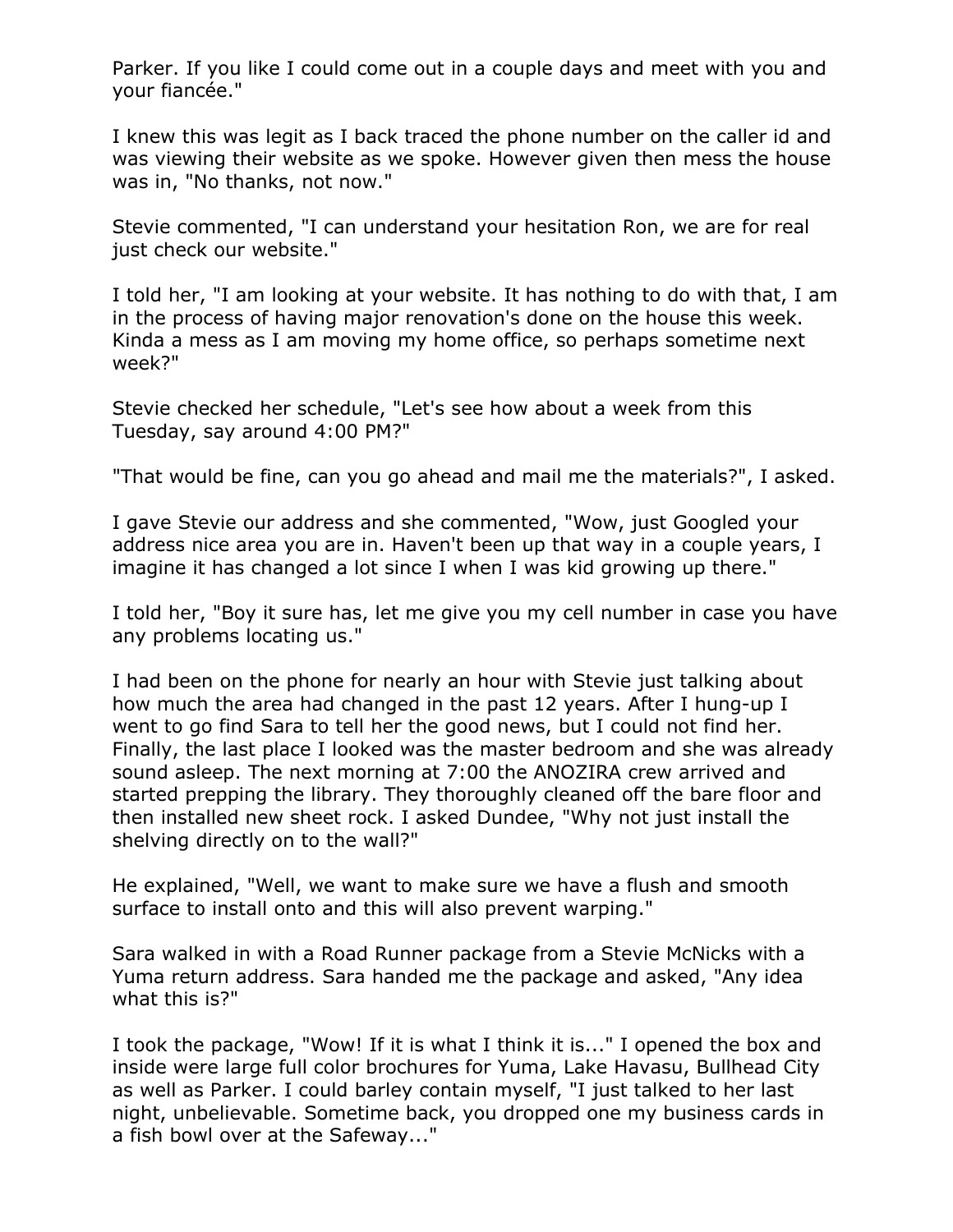Sara interrupted, "About two months ago when were having one of our shin digs. I was having lunch in the café before I started shopping and there on the counter was the bowl. I just threw one of your cards in for the heck of it!"

I explained, "Well, you entered us into a drawing for a 4 day/3 night stay which Stevie just upgrade to 7 day/6 night stay."

Sara asked, "Who's Stevie?"

I told her "Stevie McNicks was the lady from the Arizona Colorado River Cities Convention & Visitors Bureau who called last night." I explained everything to Sara and we spent the afternoon looking over the brochures and decided we would choose Parker. Thursday night Dundee came up to my old office and knocked on the door. I looked up, "G'Day Dundee!"

He advised me, "G'Day Ron, we are almost finished, care to a take a look around?"

I followed Dundee downstairs into the library and my new office, the transformation was incredible I was amazed, "Wow you guys do good work!"

Dundee told me, "We will move all your books back in tomorrow and you will be all set!"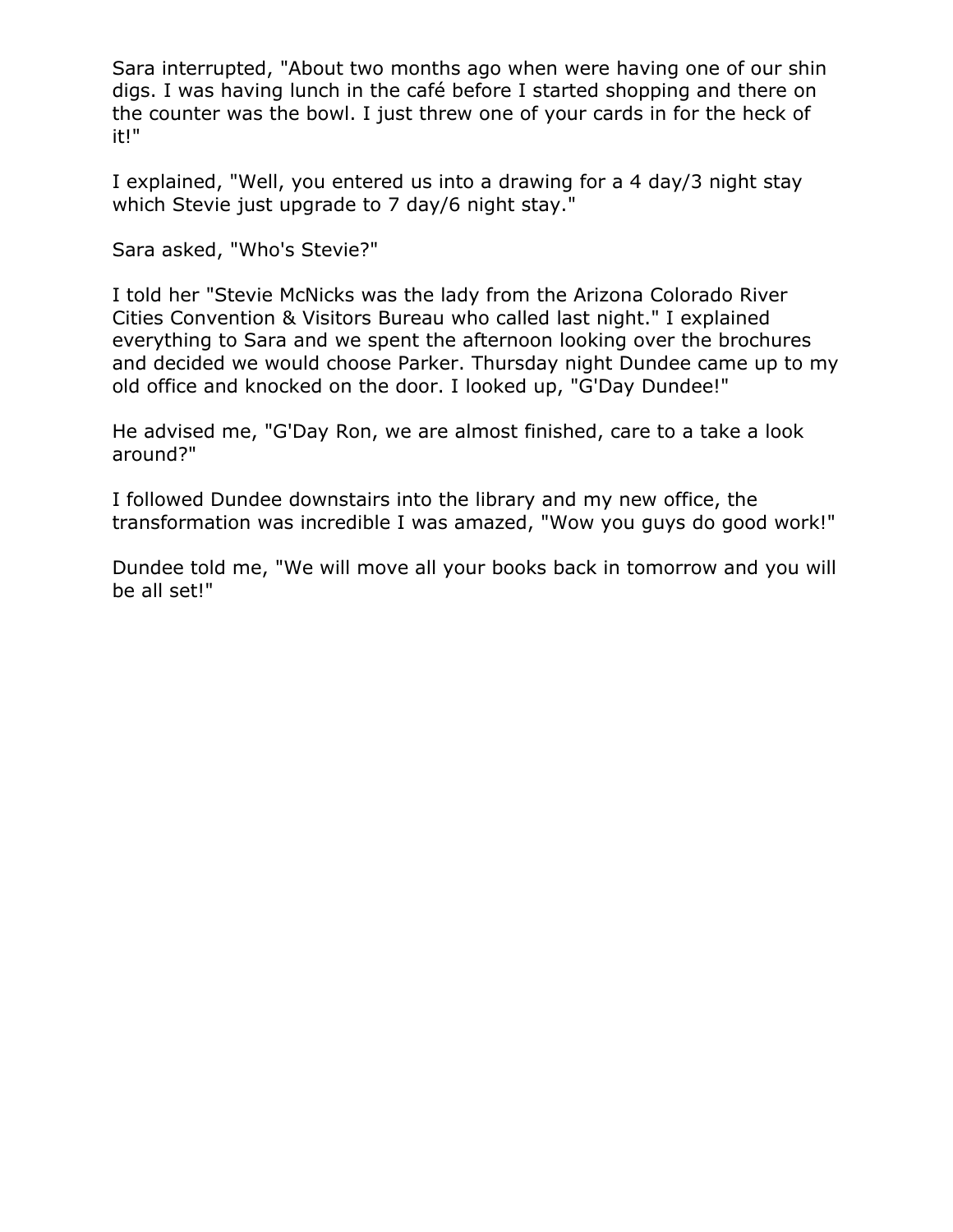By Friday evening the library was done and with the help of Gary and Marc we moved my office. I was going to enjoy having my office downstairs as it would keep the upper floor more private. When clients arrived now, they will be shown to the library where they could browse my extensive collection of rare and adult books and magazines. Since Wynn was going to be bringing her own bed and furniture, we moved the bed and most of the furniture from the maid's suite up to my old office which was now Maya's new room.

The next day Wynn's furniture arrived as did Wynn on a Vespa wearing a leather vest over very tight and thick leather sleeveless top and short leather skirt with high-heeled sandals and nude stockings. The furniture was setup in the maid's suite and I showed Wynn where she would be keeping her Vespa next to Sara's bike in the far garage. Wynn went into her suite and changed as we wanted to make sure her new uniform fit her. She emerged wearing the same leather top, which turned out to be a strapless bodysuit along with nude sheer-to-waist fishnet crotchless pantyhose, not stockings. The outfit reminded me of those of the old Playboy Bunnies. The shoes looked familiar, a product of Jason who she had worked for a bit when she was living in Frisco. The shoes were grey 6-inch locking high-heeled open-toe sandals.

Wynn showing off then asked me, "Ron go ahead and grab my crotch and my breasts!" I went to grope her crotch and discovered another of Gary's work of genius a low profile *steel* chastity belt. Based on the style of the outfit I knew she was not wearing a bra so I grabbed her breast as she requested. Much to my surprise I got a handful of steel. "Wow a chastity belt and bra, you made Gary a very happy fellow!"

Wynn explained, "Not quite, Gary made this to my specifications, allow me to show you."

Wynn reached behind her and unfastened the leather bustier bodysuit and allowed it to fall to the ground. I looked in amazement at Gary's handy work. From below the waist it appeared she was wearing a normal Florentine style belt. However the belt had a very high waist and the steel continued up her front covering her abdomen then splitting into a v-shape topped off with a 3/4 cup for each breast. She then reached behind her and inserted the key into the back of waistband. I was a similar lock style to those Gary had used on Sara and Maya's belts but the mechanism was quite different. When she turned the key several hooks unlatched and the back of the belt opened wide enough she could remove it. She then showed me how her nipple piercings slid into the groves on the sides of the cups securing her breasts in place and then re-locked the belt. I watched as she turned the key, the hooks latched pulling the two pieces tightly together and then like the other girl's belts she pushed the lock into the waistband so it was flush with the rest of the belt. I was going to have a talk with Gary and see if he could make one of those styles for Sara, but she would need get heavier piercings in her tits first. I remarked to Wynn, "Don't let Sara see that, I am thinking of getting one made for her for after the wedding!"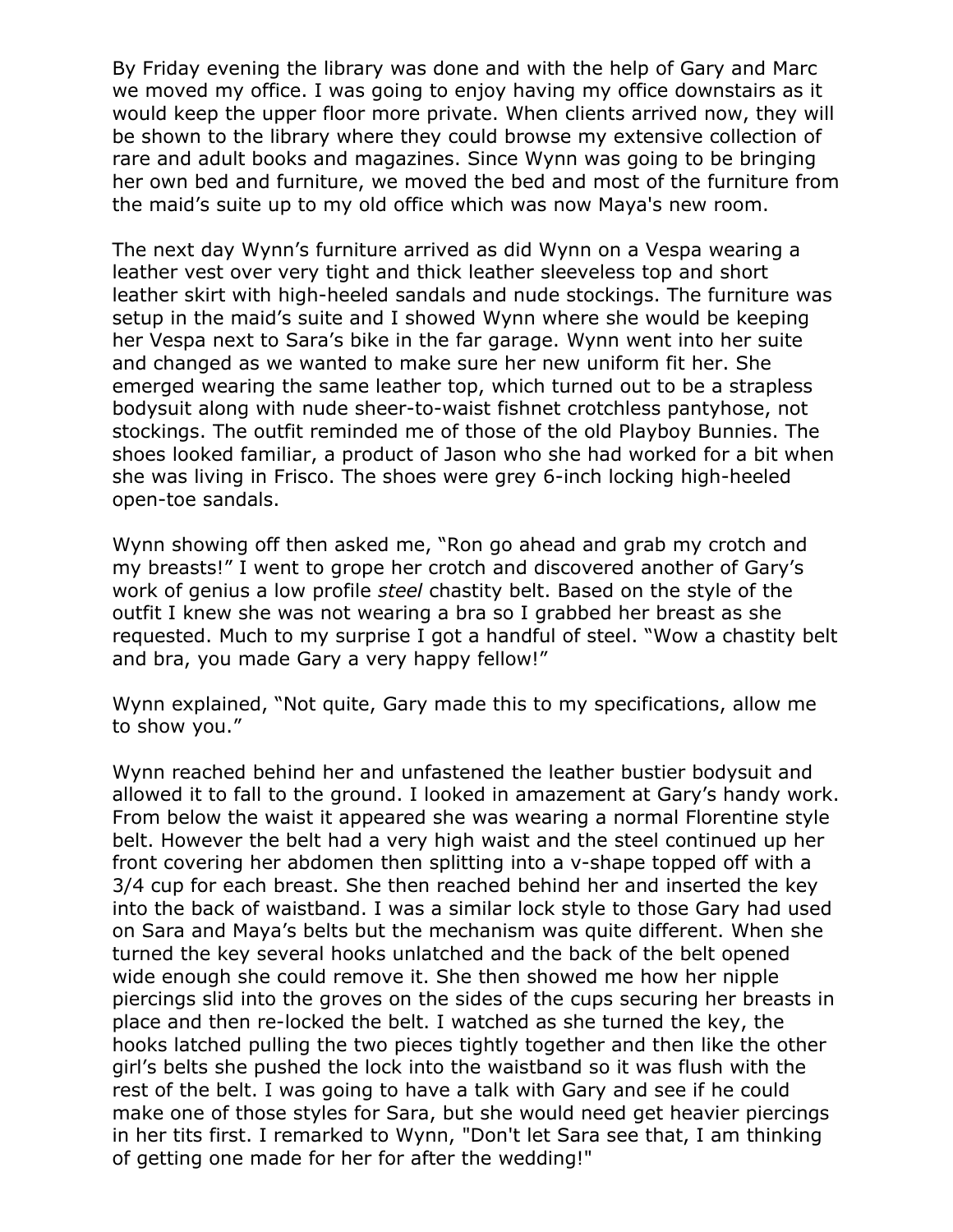I was in my new office getting my computer connected when Wynn announced I had a phone call, "Miss Holstein holding for you sir."

I told Wynn, "Thanks and please don't call me sir, I run a lose ship here and besides 'Sir' makes me feel old! 'Ron' is fine."

Wynn replied, "Sorry Sir...I mean Ron!"

She left closing the door behind her and I picked up the office line, "Hey Ron, it's Kayré."

I asked, "Kayré what I can do for you?"

Kayré told me, "Well, sorry this is such short notice, but mom and I are out at the Phoenix Civic Plaza for a convention. Any way, we planned on driving back home tonight, but we are both very tired."

I knew where this was going, "Let me guess Linda wants to y'all to spend the night at my mansion?"

Kayré mentioned, "Yep, and she keeps telling me to remind her about an online catalog, whatever that is."

I asked Kayré, "Is she there at the moment?"

"Yes, but she is packing up right now." advised Kayré.

I told her, "That's alright, it is fine if you want to spend the night..."

Kayré interrupted, "I'm sorry Ron, but could we stay until Monday, I really don't think we are going to be in any condition to drive back tomorrow either."

I explained, "Kayré...Mi Casa es Su Casa! Stay as long as you need"

Kayré was ecstatic, "Gracia's Senor Merlot!"

Wynn walked in to my office, "Sorry to bother you sir...I mean Ron...Mrs McGrawl is wanting to talk to you on the house line."

I thanked Wynn and wrapped up with Kayré, "Gotta go, Lindsay is calling on the other line."

I switched over to the house line, "Hey Ron, what's new?"

I told her, "Umm...my office."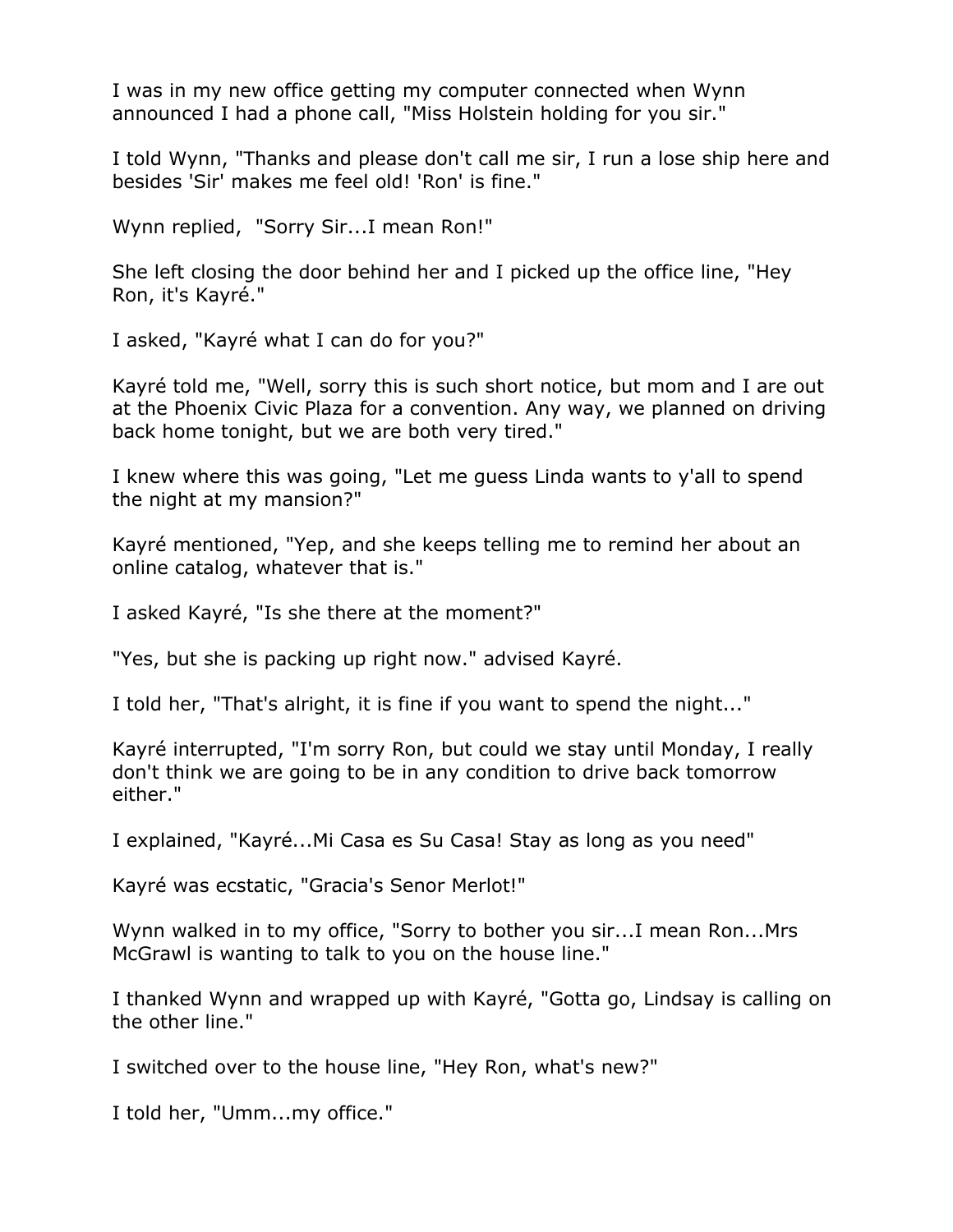Lindsay, a little confused, "Allrightythen, anyway I know we should have called earlier but things have been so crazy and we been at the store since 7:00 AM."

I was wondering, "Good lordy, when did you leave Tuscon?"

Lindsay replied, "3:00 AM, the manager called us last night, his wife went into labor and asked if we could cover the sale today."

I asked, "Let me guess, you want two want to spend the rest of the weekend at the house?"

Lindsay replied, "If it is not too much trouble."

I was concerned though, "No, not at all, just hope Wynn doesn't have a nervous breakdown on our first weekend."

Lindsay commented, "She knows us Ron, not that big of a deal, what is two more people?"

I replied, "Four more."

Lindsay was confused, "Huh?"

I repeated, "Four more, Linda and Kayré are coming up as well."

Lindsay recalled, "That's right she was going to be at the leather expo today, but I thought she was going to drive back today?"

I told her, "Apparently, not as Kayré says they are both pretty tired."

Lindsay joked, "Well, I guess we will have to have another shin-dig on Sunday! Oh, Andy just turned off the lights we are going now see you in about an hour."

I didn't want Wynn to have to make dinner for everyone all by herself so I got on the intercom, "Sara, Maya and Wynn come to my office please!"

Maya answered back, "We'll be there in a couple minutes need to release Sara!"

Wynn came into the office and told her to have a seat. I could tell she was tense, "Don't worry, you are not in trouble...yet!"

Wynn smiled, "What did I do!"

I joked, "Nothing...yet! I am calling for you and the girls because we are going to have some guests tonight." Sara and Maya walked in both still in their biker girl outfits. I explained, "Okay, now that the three of you are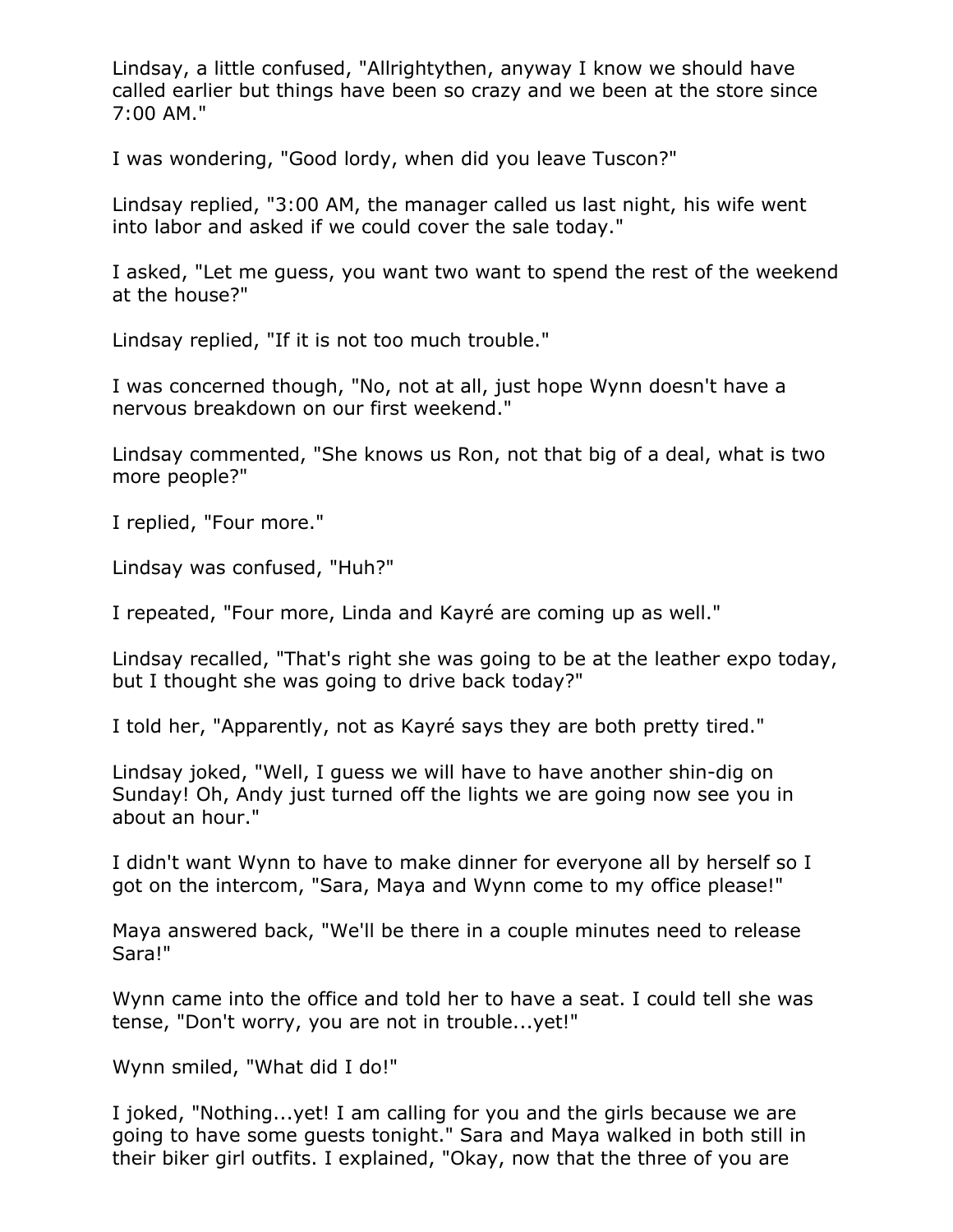here, I have some news. As I am sure Sara and Maya may have told you, some times things get a little crazy around here. Well, tonight is one of those nights. Linda and Kayré are wrapping up at the leather festival downtown at the Civic Plaza and will be up in a couple hours."

Sara commented, "Linda and Kayré, that is not so bad."

I reminder her, "I am not done, Marc and Martina are staying for dinner. Plus Andy and Lindsay are on their way up from Fountain Hills."

Sara could hardly contain her excitement, "Lindsay is in town?"

I commented, "Yes, as is Andy. Anyway, I don't want to overwhelm Wynn on her first night so I would like you two to help her out over this weekend."

Maya turned to Wynn, "Don't worry you will get use to this and Sara here will teach you everything she knows."

I told the girls to take the Jeep over to Safeway and pick-up some steaks. Oddly enough Linda, Kayré, Andy and Lindsay all arrived at the same time the girls came back from the market. I was out on the cabana, getting the grill fired up. I introduced Linda and Kayré to Wynn. I explained to Wynn, "Andy and Lindsay will stay in King suite, while Linda and Kayré will stay in the Queen Suite." Wynn showed the guests to their suites while Maya and Sara resumed working on the rest of dinner. I went upstairs to check to make sure everything was going smoothly. Linda came out of her suite and asked to see me in my office. She went to walk into the old office only to discover it was now Maya's room, "Ron what happened to your office?"

I advised her, "It's downstairs now. In fact you will be my first client in my new office."

We headed downstairs and into the library. Linda was speechless, "Gosh, you really changed the library around!"

I told her, "Yep complete remodel and now follow me to my office."

Linda walked through the French Doors and was drawn to the large arched window over looking the Cabana as well as the Thirsty Cactus Wash, which was running. She looked in amazement, "Wow, what a view!" She then turned noticed the rest of my office, "Wow, I really like what you done with the place!"

I commented, "Yes, I like this new location, keeps most of the upstairs private and makes use of space I was not using otherwise. So, what did you want to see me about any way?"

Linda finally remembered, "Oh yea....you know how you did the online catalog for Gary? Well, I was hoping you could do one for me as well?"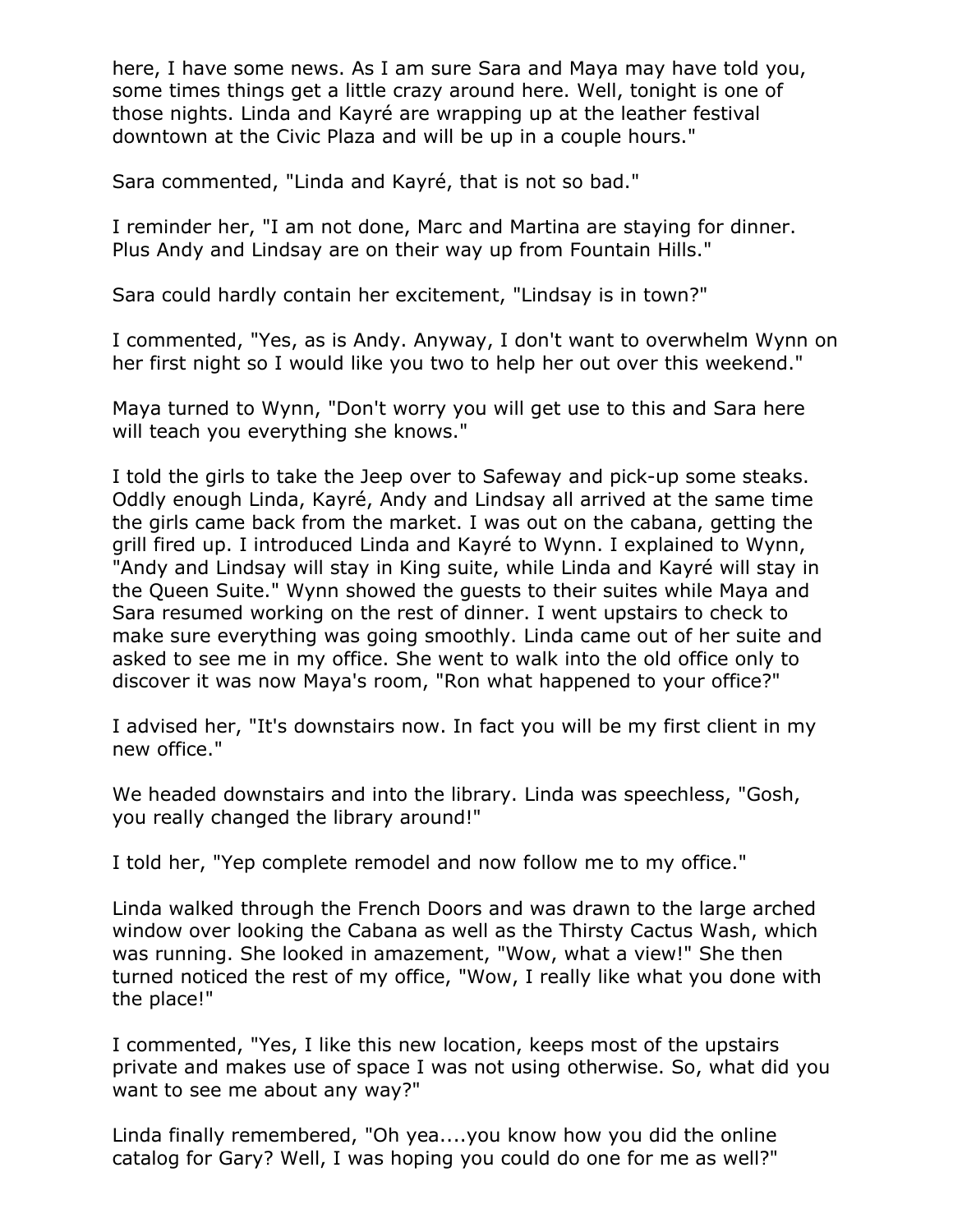I was shocked and speechless, "Wow Linda, coming out of the dark ages now!"

Linda just laughed, "Very funny Ron. Actually we have had a site for a few months now, but it is not much more than general information. We had a lot of potential customers asking at the convention if we had a online catalog."

I told her, "Making the catalog is the simple part, but you are going to need pictures."

Linda continued, "Well, I have the bulk of the inventory with me, except the dresses and all we would need is models."

Now I understood why Linda wanted to stay an extra day, "Well, I am sure Sara and Maya as well as Lindsay can model. I might even be able to get Wynn to model, although I am not sure about her chastity corset-belt."

Linda was a little confused by my last statement, "Chastity corset-belt?"

It would be easier to show her than to try to explain it, I got on the intercom, "Wynn, can you come in here and bring your key?" While I was waiting for Wynn I gave Linda some brief background, "She wanted a belt and more so Gary made he this all-in-one chastity corset-belt, quite impressive. Don't let Sara know, I am going to see if I can get Gary to make one for her."

Wynn walked in the room wearing her uniform. I introduced her to Linda, "Wynn, this Linda Holstein. She owns Budget Holstein which is where Sara and Maya got their corsets and bustier. Linda was talking about having you model some of her products for her new online catalog. But I was not sure about your chastity corset-belt." Without another word, Wynn closed the door to my office and unfastened her bodysuit allowing it to fall to the ground. All she was wearing now were the crotchless pantyhose and the chastity corset-belt. Linda was impressed, "Wow, that is impressive!"

I had not paid much attention to the mechanics of the chastity corset-belt the first time so I watched carefully when she inserted the key and the back of the device popped open. I was expecting the device to fall to floor but it was still on Wynn. I asked, "So why doesn't your chastity corset-belt fall to the floor?"

Wynn stepped closer and explained, "When the device is locked I very limited to how far I can bend at the waist. In order to get out I have to bend at the waist more than device allows so that I can slide my tits down and out of the cups." Bracing herself against a chair she bent forward then pushed the device upward and her tits popped out. As I had noticed she had thick barbell piercings through her tits and as she stepped out of the chastity corset-belt she showed us the cups, "Notice these slots on each site of the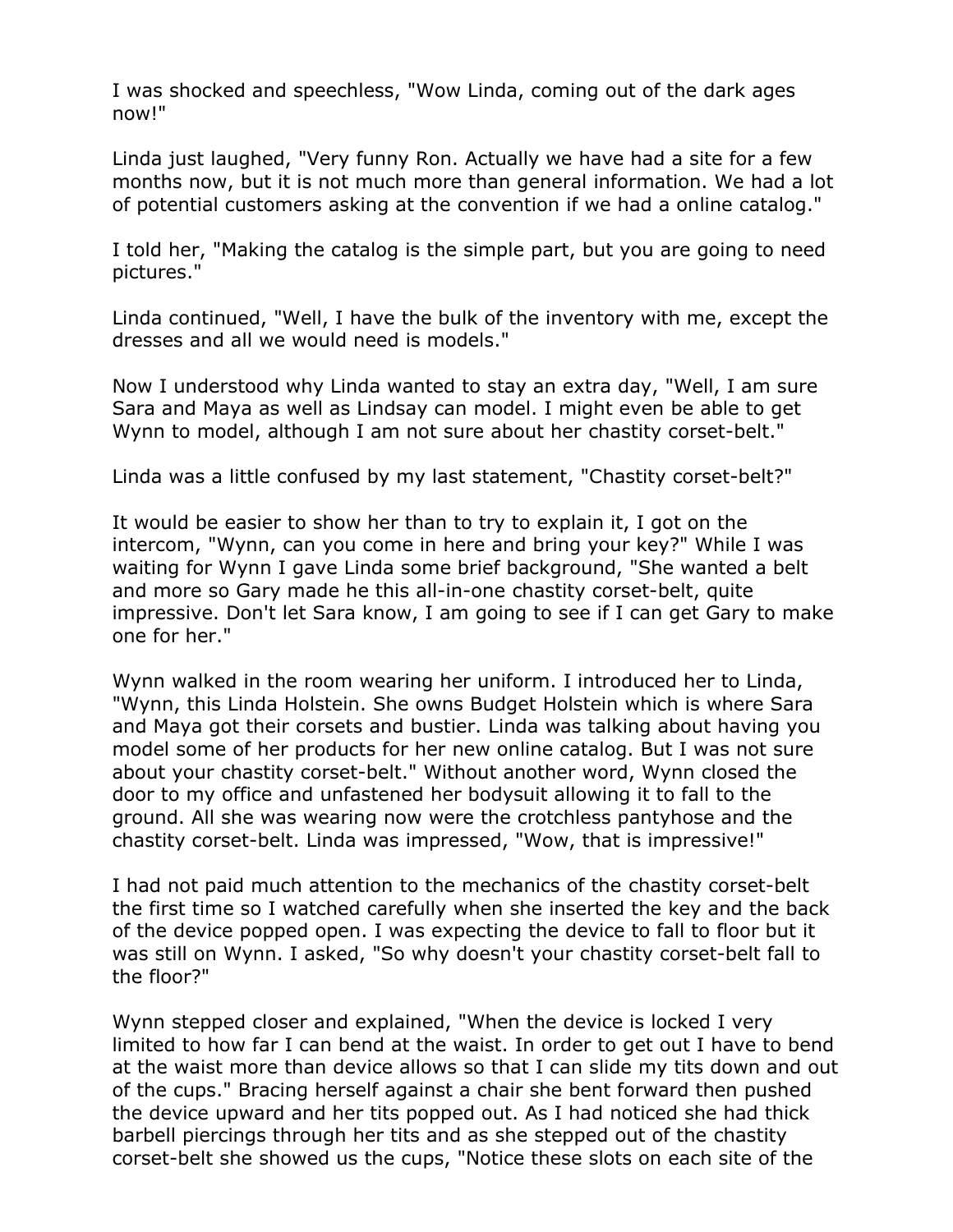cup here? The slots are slightly larger than the piercing bar but narrower than the caps, when I bend over I can slide my tits in and out, but once the device is locked closed I can not remove my tits or the device. My tits are actually being pulled down slightly against the top of the slots."

She placed the chastity corset-belt on my desk for me to inspect. As I picked it up, I noticed how light weight it was and then noticed inside there was a large silicon dildo. Showing this to Linda, "This explains the crotchless pantyhose!" I handed the chastity corset-belt back to Wynn and she stepped into it, pulled it up, positioned the dildo into her pussy and then very gracefully balanced herself as she leaned forward to slide her pierced tits into the slots. Once her tits were in place, she stood up straight pushing the dildo all the way in, reached behind her and started turning the lock. We watched as the hooks engaged, pulling the chastity corset-belt tightly closed sealing off her tits and pussy. Once the chastity corset-belt was fully closed she pushed the lock flush into place with a loud click. Linda took a look at the chastity corset-belt now fully locked on to Wynn and thought for a moment, "Well, she can still model under bust corsets with the matching Capri pants."

Maya called over the intercom, "Dinner is served on the Cabana!"

The three of us left my office and headed out to join everyone else for dinner. During dinner Linda asked the girls if they would like to help her out on Sunday by posing as models for her new online catalog. All the girls graciously volunteered, including Martina. After Maya and Sara helped Wynn get everything cleaned up, they spent rest of the evening pool side. Once it started getting cooler Wynn headed to bed while the rest of the girls headed down to the playroom. After a large breakfast over at the Good Egg Sunday morning the girls went to pick out the outfits they were going to model. Meanwhile I headed back to my office to grabbed my camera equipment and went about setting up out on the Cabana. A few hours and a couple Flashcards later, we had more than plenty of pictures. The next couple hours Linda, Andy and I spent in my office deciding which pictures she would use and then providing a description of the item being modeled. Later on we would add available sizes, options, colors and starting prices. Linda and Andy headed down to join the girls down in the playroom while I worked on the catalog. A couple hours later her online catalog was nearly completed.

I decided to take a break and headed downstairs to the playroom. Maya and Kayré were on the oral chair with Kayré eating Maya's pussy. Sara had Martina on the table and was eating her pussy. I was wondering what had happened to Lindsay, but soon discovered as I made my way further into the room she was on the x-cross being ravaged by the fucking machine. Andy meanwhile was playing dungeon master. I walked over to him and offered, "Hey, I'll take over if you want to go have some fun with Lindsay."

Andy commented, "I suppose you could, the fucking machine should have her pretty worked up now." Andy never got a chance as Wynn announced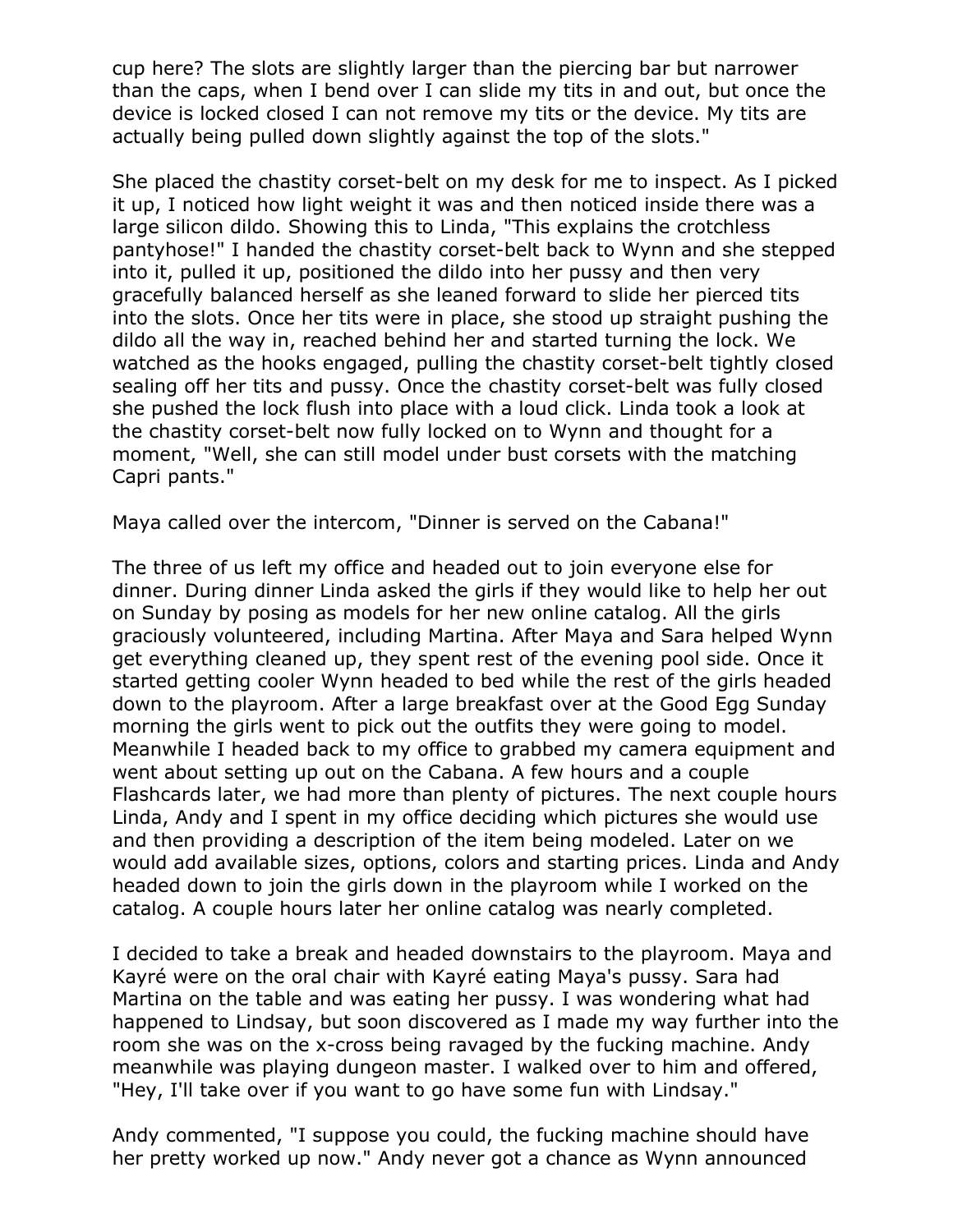dinner was served. After diner our guests retired for the night as they would be leaving early in the morning. Sara was dead tired from playing with Martina and Lindsay so she went to bed as well. Wynn was in the kitchen putting away the dinner dishes and getting prepared for the next morning. I asked her, "Wynn, when you are done in here come over to my office."

I head back to my office to get thing sorted and to work on an invoice for Linda. Wynn came in a few minutes later, "You want to see me Sir? Sorry, Ron! I'll get it eventually!"

I announced, "Well, you have made it through your first weekend how you doing?"

She advised me, "Not too bad, is it always this crazy on weekends?"

I assured Wynn, "Normally, no. This weekend was kind of unusual, but then again..." imitating Tom Jones, "It's not unusual to, have these impromptu get-togethers. Things should quiet down after the weddings."

Wynn seemed to relax a bit, "That's good to know. Good bunch of friends you have."

I commented, "Thanks, it helps we all share a common interest."

I was trying to work on Linda's invoice and figure out what kind of deal I could do for her. Wynn just stood there...I looked at her, "Oh sorry, was lost in thought here trying to figure out what type of barter to do for Linda."

Wynn looked confused, "Barter?"

I explained, "Oh, for most of my services I don't bill for labor. Instead we usually barter for a trade of goods or services. That is how I ended up with most of my equipment downstairs. Now the girls already have a bunch of corsets and Capri's of Linda's and I don't feel right charging her labor. Of course even if I don't charge her she will insist that she 'pay' me."

Wynn thought for a moment, "Interesting way of doing business seems a bit odd but I understand the basics."

I mentioned, "Linda use to sell toys but she has since eliminated that product line to make room for her corsets and dresses."

Wynn was excited, "Wow, she makes dresses too?"

"Why yes she does...," It dawned on me Linda didn't have the dresses with her and I knew she wanted those in the catalog as well. "...I'll have to talk to Linda in the morning, might have to make a trip out to Oro Valley for some more modeling." I left myself a note to call Linda that afternoon and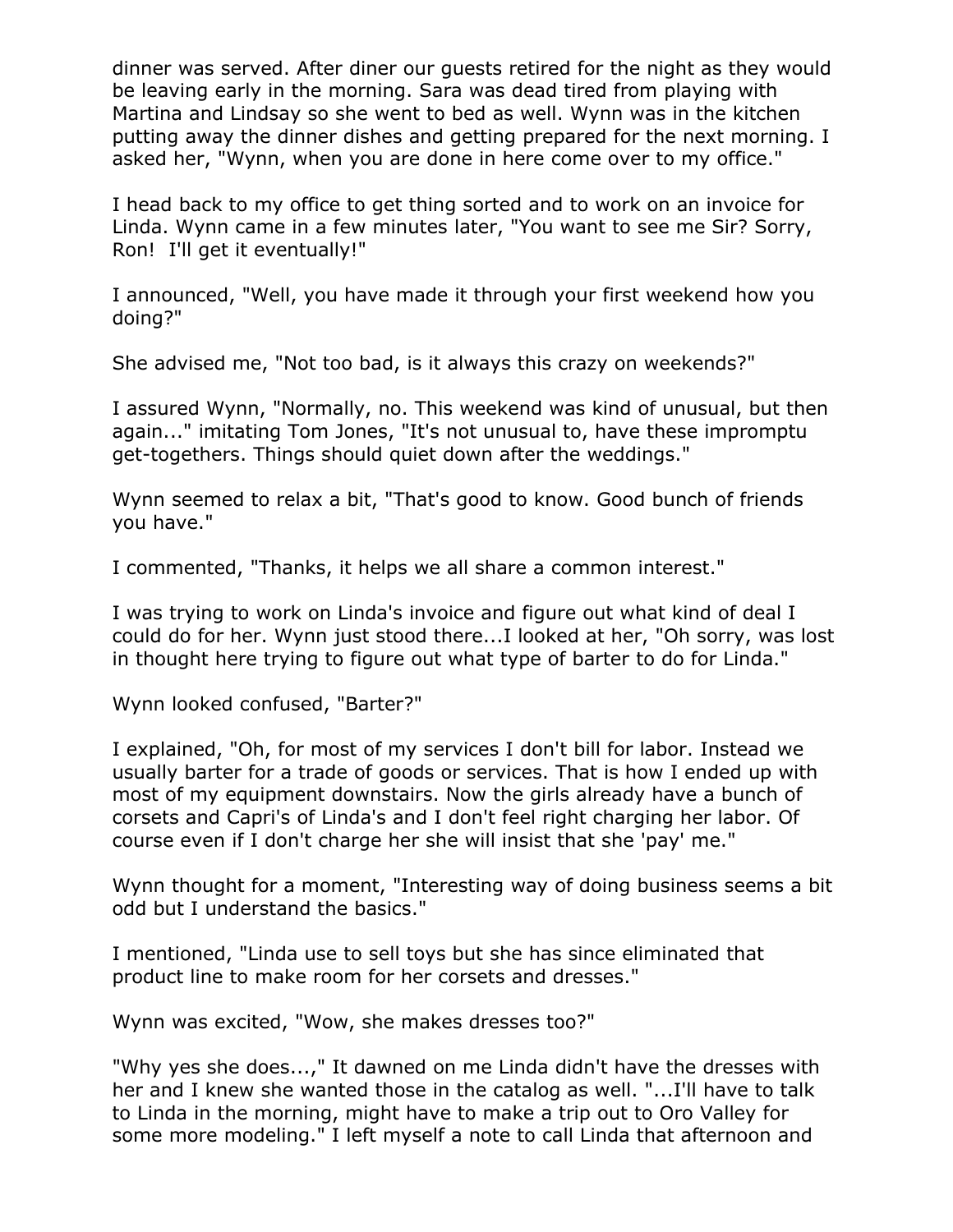discuss this possible barter deal and then I bid Wynn a good night and headed off to shower then to bed.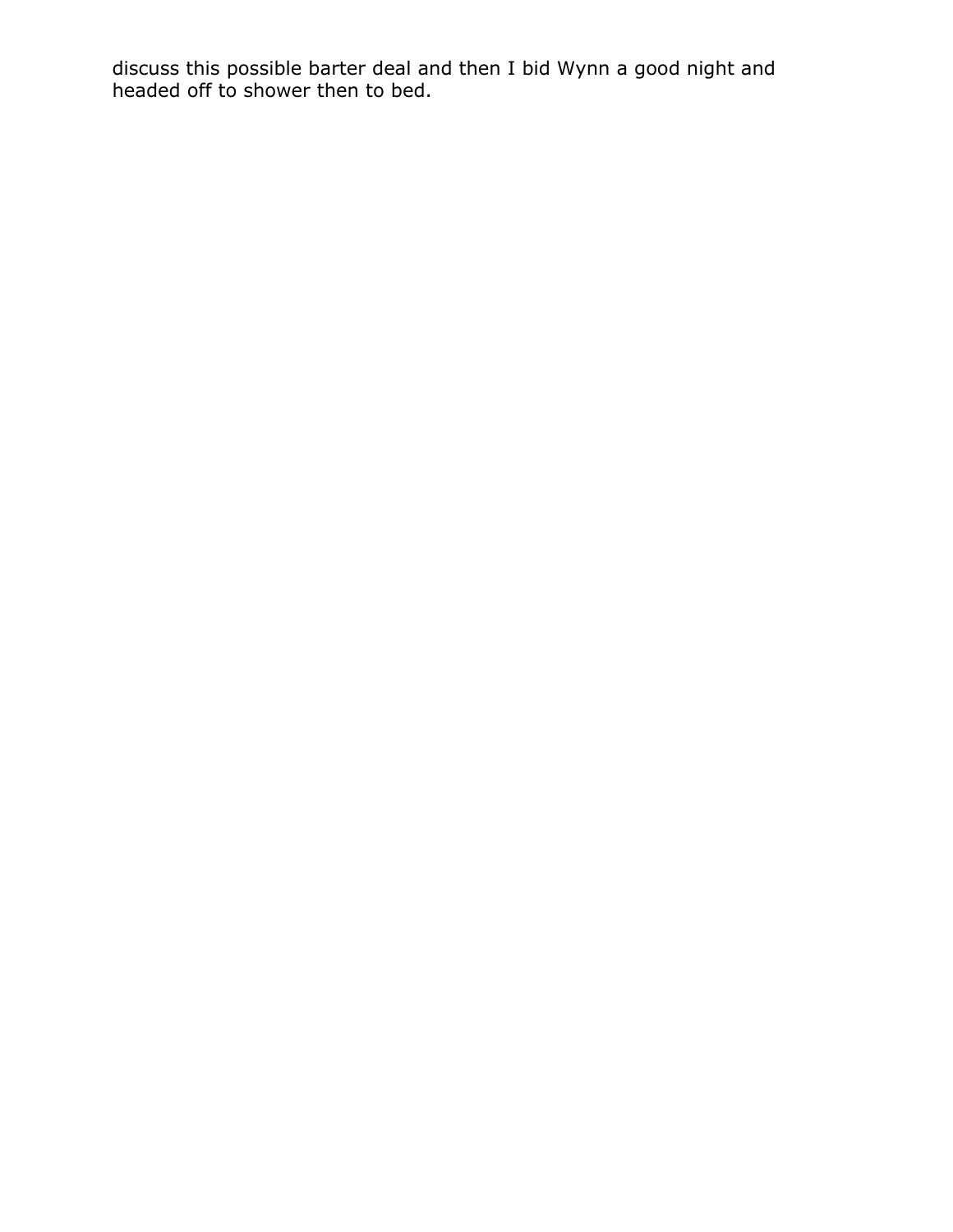## **Chapter 57: The Weeks Following to T-Minus 18-Hours.**

The next day I talked to Marc and Martina they were finally getting settled in at their new jobs. Sara lived up to her wish to become more involved in my work. Since I had a couple pending jobs coming up, she offered to order the parts. That afternoon she left to head down to PC's and Things in Ahwatukee to pick-up the order. She had even taken care of the invoicing for those jobs. It was really nice to be able to focus on the computer work aspect of my job instead of having to do everything. I headed into the kitchen to grab me a snack and soda before I got on the horn with Linda. Wynn came in the back door with an armful of groceries and set them down on the kitchen table.

She just looked at me, "Dinner."

I grabbed a muffin and a bottle of water and looked at her, "Snack!"

I headed back to my office and got Linda on the horn, "Hey Kayré, your mother available?"

Kayré told me, 'Sure Ron, let me see if I can locate her."

Kayré placed me on hold to a Muzac version of Toto's Africa at a volume level normally reserved for movie theatre previews. Linda finally picked up, "Ron?"

I commented, "Hey Linda, really need to do something about that hold music it's rather loud."

She asked, "Did you call to complain about my music or did you have something else?"

I explained, "Well, Wynn and I were talking last night and I realized we never got any pictures of the dresses."

Linda commented, "True, didn't have any with me, so what?"

I asked, "Well, how about Wynn, Sara and I come down on Wednesday for a couple days. I'll drop off Sara over at the Pussycat Lounge and you can have Wynn model the dresses. While I am there I want to switch you over to Firefox and Thunderbird, no use in you throwing your hard earned money at Bill Gates."

Linda joked, "Never did care for those MicroSquish applications. Now are you going to be needing a hotel?"

I replied, "But of course and may be throw in a couple dresses for the girls and I'll call it even."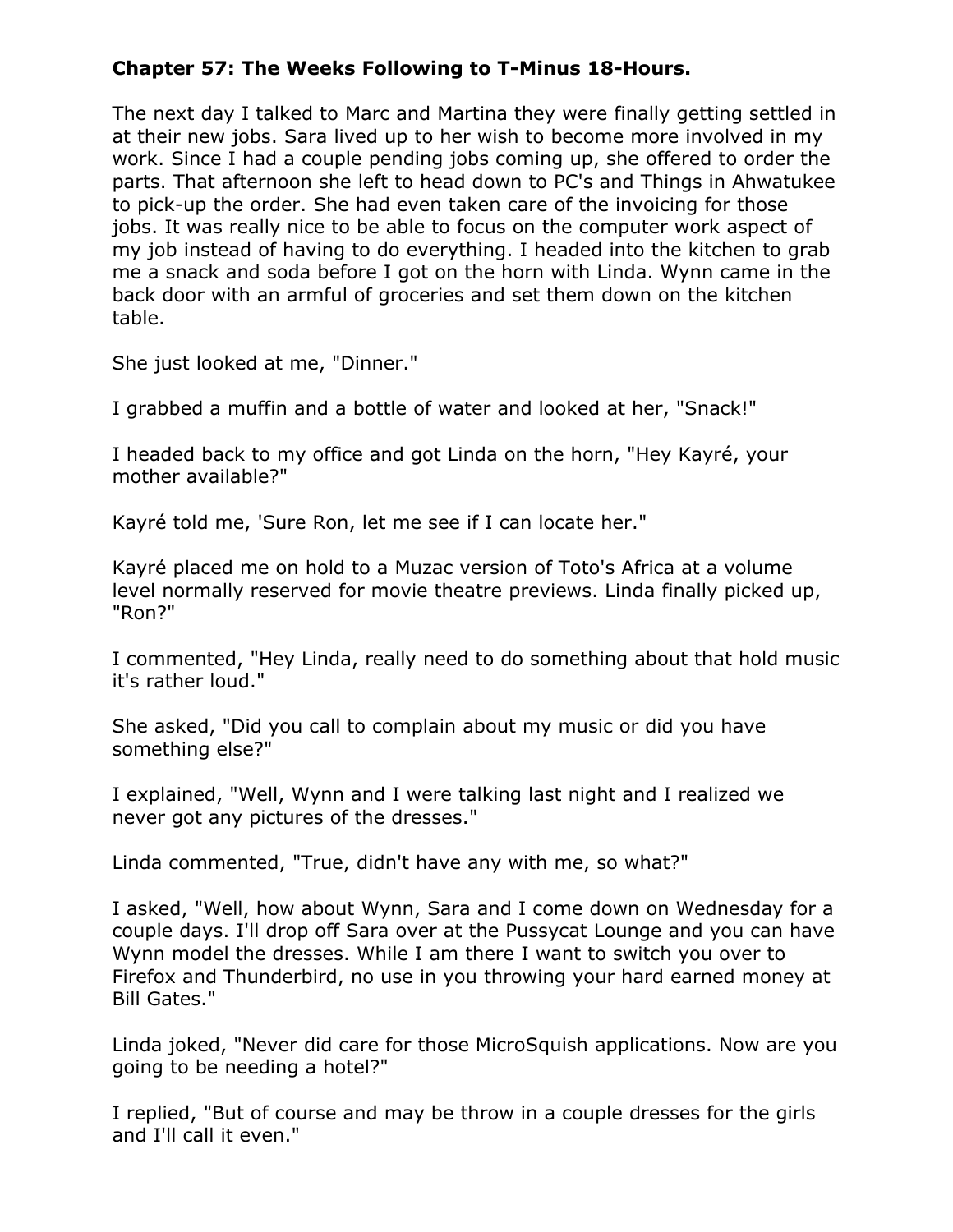Linda thought for a moment. "Hmm, those dresses run about \$125 a piece, two per girl, four girls. \$1000! Not bad considering one model would cost me that much! With this new catalog I should be getting loads of business. Any preference on the hotel?"

I gave her my list of demands, "The usual, non-smoking, two-bedroom suite with WiFi access. We will check in Wednesday and out Friday morning."

Linda told me, "Well, I'll see what I can get you, there's a couple people who owe me favors."

Maya wouldn't be joining us since she had school to attend to. Not wanting her to stay in the house alone, I called up Gary and asked if Bambi could spend the couple nights with Maya. Gary agreed it was a good idea and would let Bambi know. Next I rang over to the Pussycat Lounge and was surprised to get right through to Andy, "Hey Andy, Sara, Wynn and I are going to be in town Wednesday through Friday, wondering if I can drop Sara off for a few hours on Thursday while Wynn and I take care of a few things over at the Budget Holstein?"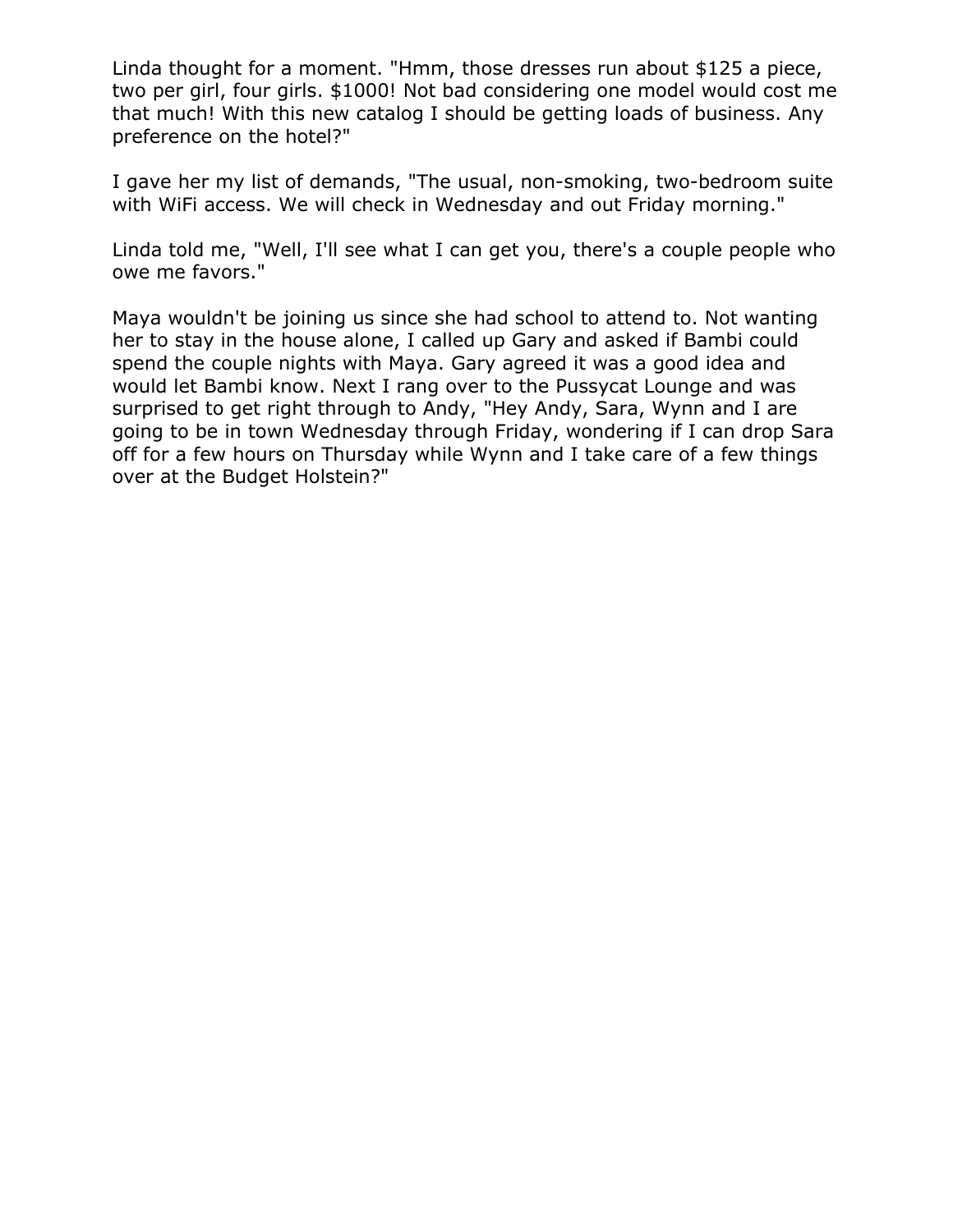Andy checking his calendar, "Thursday...Let me see...I have a convention group coming in...won't really work...oh wait...THAT would work!!! You don't mind if we *use* her as a model."

I told him, "I don't mind and I am sure she would be thrilled as long as it involves Lindsay."

Andy laughed, "Yep Lindsay will be involved! When do y'all plan on being by, the group is coming around 10:00 AM?"

I told him, "Any time is fine, I'll just drop her off."

Andy confirmed, "Good, have her here around 9:00 AM so we can get her prepped."

After I was done with Andy I called Sara and Wynn in to my office, "Wednesday the three of us are going down to Oro Valley and stay through Friday. On Thursday I have some work to do for the Budget Holstein. Sara, I am going to drop you off at The Pussycat Lounge, Andy and Lindsay have a convention group they want you to assist with. Meanwhile Wynn is going to model some of Linda's dresses so we can get those on the catalog. Plus I am going to install those Mozilla applications on their systems."

Sara was concerned about her sister, "Do you think it is a good idea for Maya to be here by herself. I mean she can take care of herself, but I think she would feel better if someone was with her."

I explained, "Already taken care of, I called Gary. Bambi will stay with her those couple nights. Oh, you, Lindsay, Wynn and Maya will each get to have two dresses from the collection."

Sara was getting excited at the prospect of more clothes, "Cool, I know what Maya would like so I can pick those out for her. Good idea having Bambi over, she can keep Maya company."

Later that night Stevie McNicks called to confirm for the following afternoon, "Yes, Stevie 4:00 PM is fine. Thanks for calling I need to let the guard house know you are coming."

The next afternoon a little before 4:00 PM the door bell rang and Wynn answered. Stevie who was about 4'8" looked up at Wynn as if she was Lurch from the Addams Family, "Hello, is this the Merlot residents?"

Wynn showed her in to the living room while announcing her arrival, "Stevie McNicks." then proceeded to remove Stevie's hat.

I told Wynn, "Thanks Lurch, will you ask Sara to come down to the office."

Wynn looked at me oddly, "Lurch?"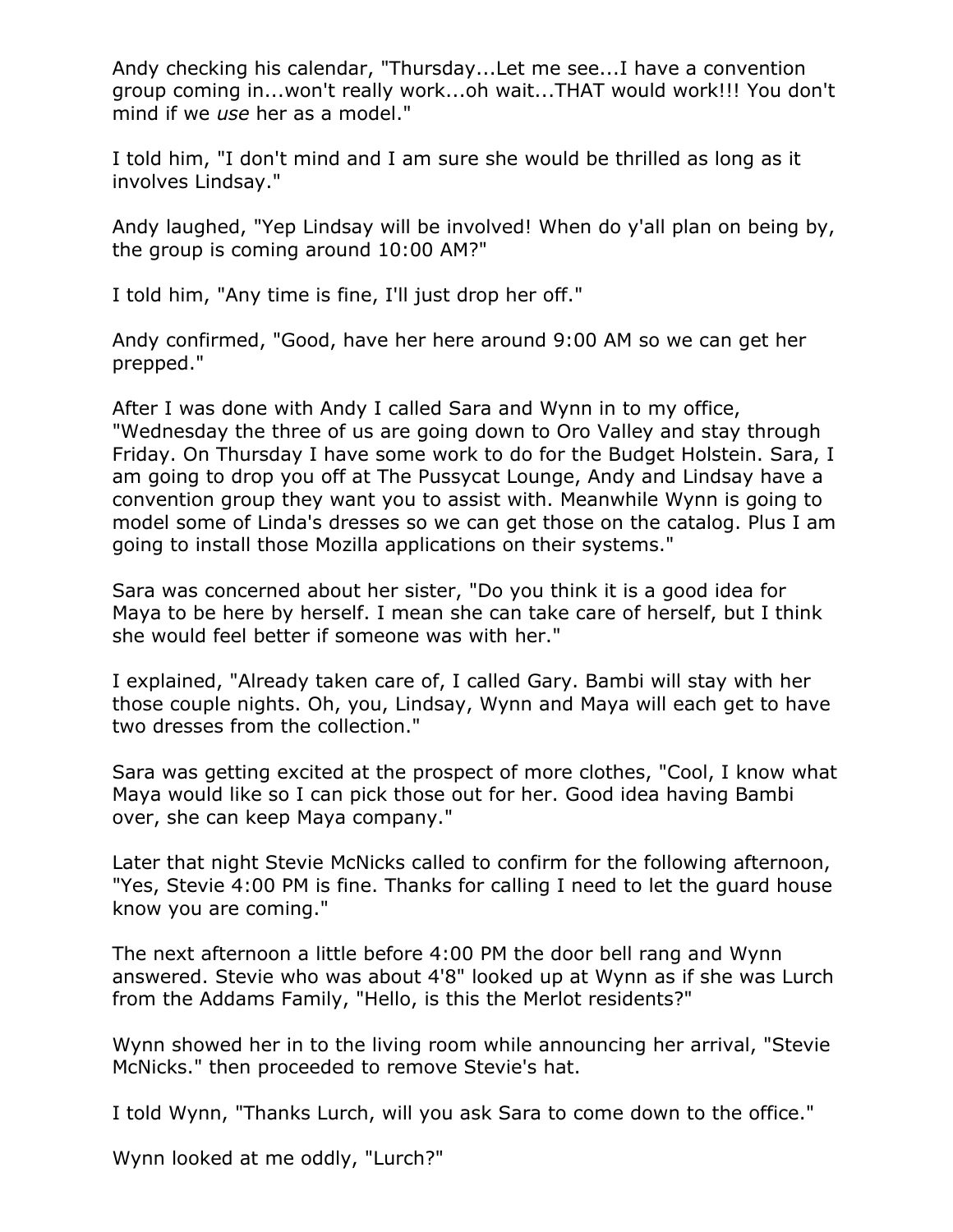I explained, "Sorry Wynn...a bit before your time. *The Addams Family* from the 60's. Go look it up on Wikipedia." I turned my attention to Stevie, "Nice to finally meet you. My fiancée should be down shortly lets go to my office."

Stevie was amazed at the house and the whole community, "This area sure has changed, but yet they have done such a great job preserving the natural desert."

We walked into the library and Stevie just stood in awe, "Wow, this is so nicely done!"

I commented, "Just had it finished last week, kinda why I wanted you to wait before you came out. Follow me over to my office, Sara should be down shortly." We walked into my office and Stevie was drawn to the huge window overlooking the cabana and the wash. "Quite the view isn't it?"

Stevie just looked out hypnotized, "Yes, it is impressive. I like this combo Office-Library, neat setup!"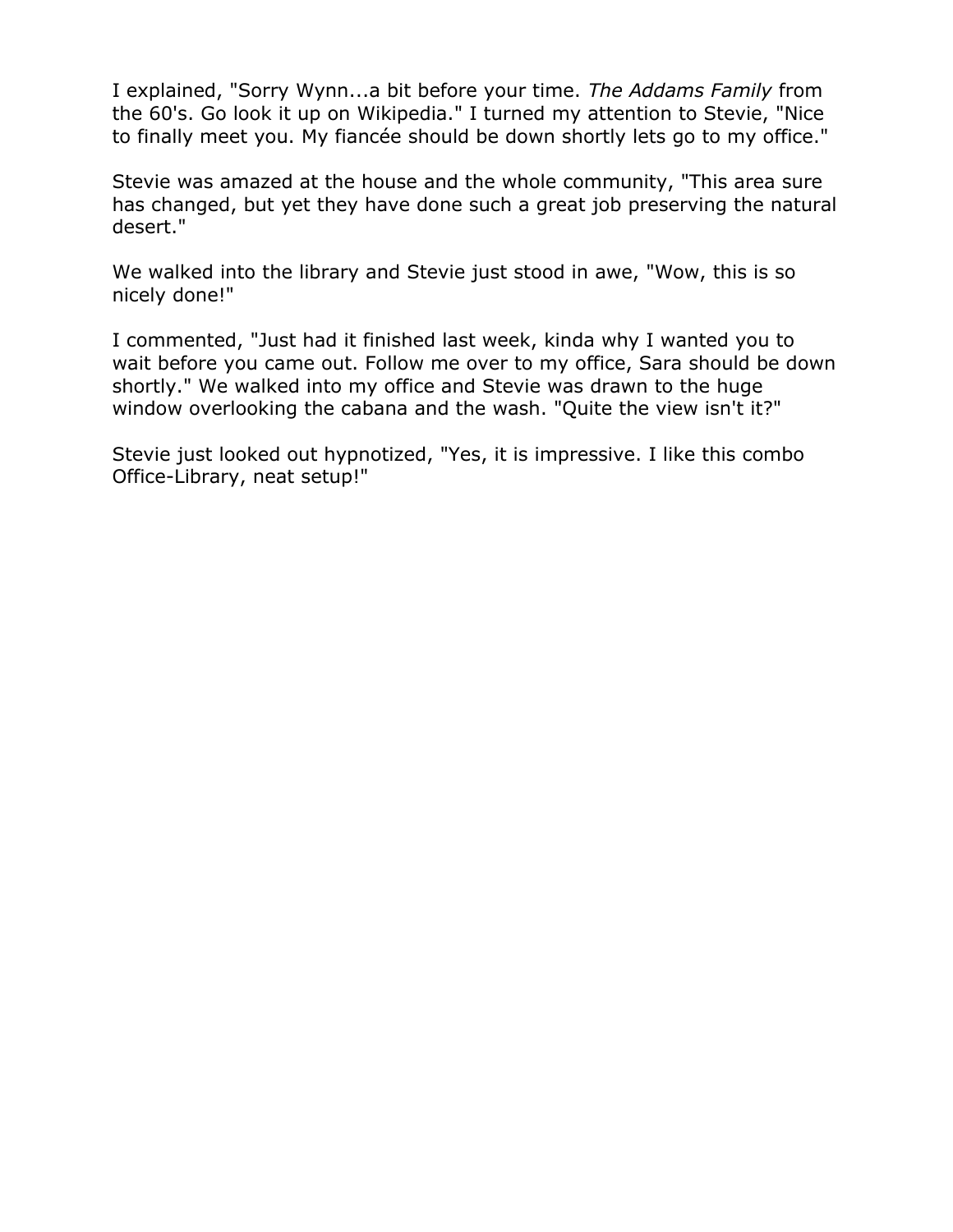I continued, "It works well, the library works as a reception area for my clients."

Sara walked in wearing white skirt, sleeveless top, along with the white tights and ivory sandals, "Sorry, Ron was on the phone with my father about the wedding."

This was the first I had heard of Sara's father. I would have to ask her about him later. Meanwhile, I introduced Stevie to Sara, "Quite alright. Sara, this is Stevie McNicks."

The girls hugged and then sat down. Stevie started off, "I was just telling Ron, how much I like this layout."

Sara was doing the old 'See I told you so!' routine, "See, even she likes it and to think you almost didn't even consider it!"

I went along with Sara, "I know, I know! I wasn't thinking of redoing the whole library, but now I am glad we did. Whenever you are ready Stevie..."

Stevie replied, "Thanks Ron. I guess I should ask if you have thought about where you want to stay?"

I answered, "Yes, we decided on Parker as it should be quieter than Lake Havasu or Bullhead City."

Stevie commented, "Nice choice, we work with the Blue Water Casino, right on the Colorado River and some very nice rooms. You would only be about an hour from Lake Havasu and a couple hours from Laughlin. As I promised I will provide a stretched Hummer Limo for the entire week. Also will make sure you get comp meals while at the Blue Water and provide you with Fun Books for the Laughlin Casinos." We chatted the rest of the evening and Stevie ended up staying for dinner. As we were having dinner a huge storm rolled in and dumped a couple inches of rain in a matter of a 1/2 hour. Since Stevie was driving a sports car we offered to put her up in one of the suites for the night, "There is no way you are going to be able to get out of this area with that car of yours. We have a couple guest suites upstairs we can put you in."

Stevie was reluctant at first but then she looked out the window in the great room and saw how heavy and fast the Thirsty Cactus Wash was running, "Boy, it is really coming down out there. I have an extra suit in the car, so I think I will take you up on your offer." Stevie went out and retrieved the suit from her car right has Maya was coming home. Stevie came back in and had to ask, "What's with the Barbie Hummer?"

I replied, "Oh that, was my ex-wife's. She got the Jag and I ended up with the house and the Hummer. Sara's sister who lives with us, drives it now."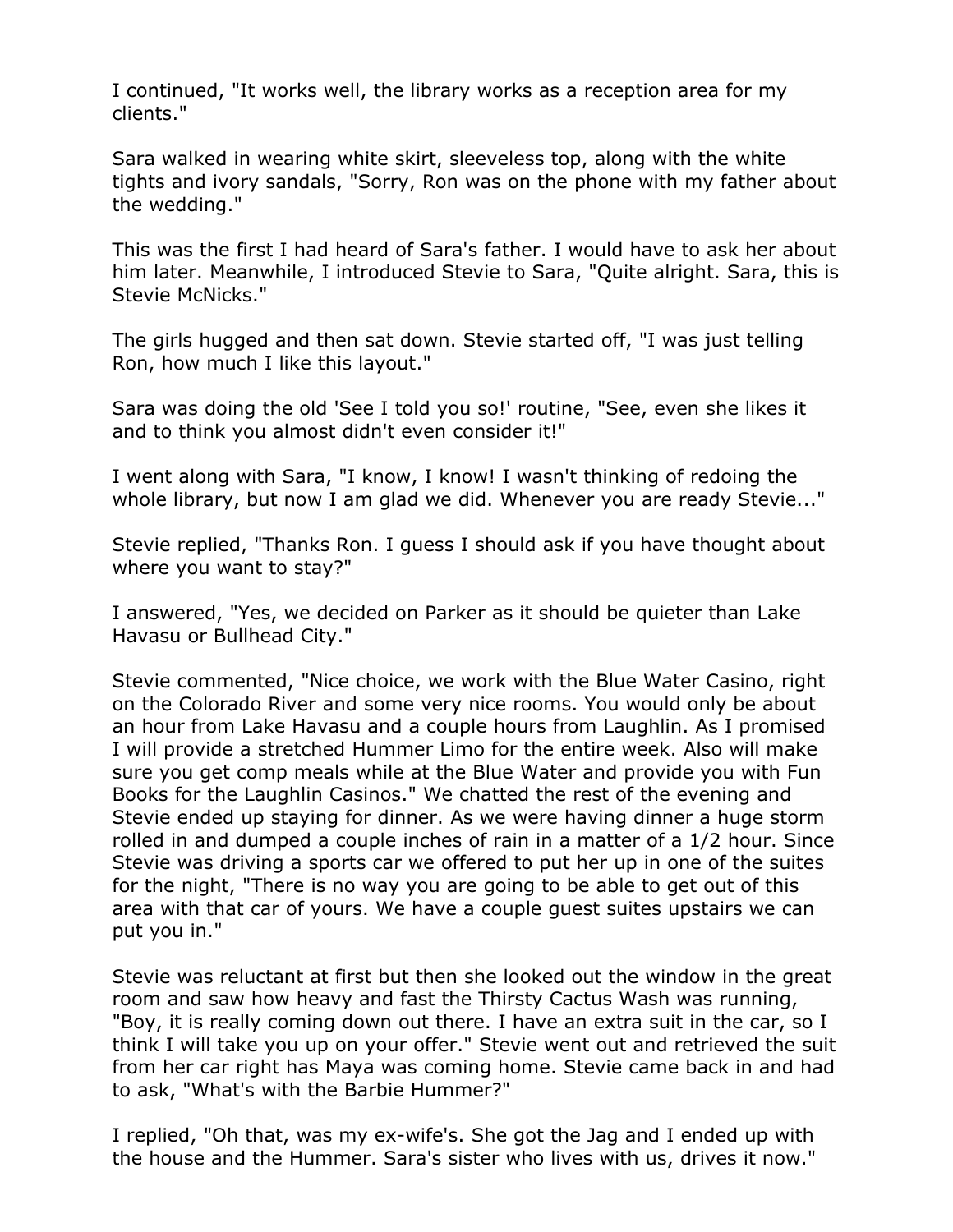Maya walked in and I introduced her to Stevie then had Wynn show her to a guest suite. After Stevie was settled in, I talked to Wynn a bit about the next couple days, "We will leave in the early afternoon and meet Linda and Kayré for dinner at Corona de las Estrella's spend the night at the hotel. Thursday, after we drop off Sara at The Pussycat Club, you will be modeling the dresses for Linda. We are suppose to meet Andy and Lindsay that evening after they are done with the convention and Sara. Before we leave on Friday, I need to do some work on Linda's computers and you girls can pickup a couple dresses each."

We bid each other good night and I headed to the master suite to see if Sara was up for some fun. Unfortunately, she was already sound asleep, perhaps tomorrow night, just hope she won't mind with Wynn being in the other room. I didn't want Sara to know about Wynn's chastity corset-belt until after the wedding as I planned on having one made for her and giving it to her on our wedding night. Since Sara was asleep, I went back down to the office and gave Gary a call about getting her chastity corset-belt, "Hey Gary...Ron...how you holding up?"

Gary replied, "Oh hey Ron, so far so good. What's new with you?"

I told him, "Well, we got our honeymoon destination selected. Parker on the Colorado River."

Gary complimented my choice, "Nice town, you'll enjoy it."

I told him, "Hey, I saw the device you made for Wynn, very impressive!"

Gary explained, "That was something new I wanted to try and she was all for it. Also helped she already had 10 gauge piercing in her tits."

I went on, "I wanted to talk to you about that. Do you know how big Sara's are?"

Gary thought for a moment, "I think she has 14 gauge, why?"

I told him, "I want to get one of those chastity corset-belts for Sara, to give to her on the wedding."

Gary told me, "I can do that, we are still about six weeks out so it wouldn't be difficult for her to stretch a couple sizes. I'll check with Louise in the morning and see about getting you a pair of 12 gauge barbells. Now, did you want me to have it sent to you at the hotel?"

Good idea I thought, "Yes, that will be great. Oh one more thing before I go, Bambi still going to be staying with Maya?"

Gary joked, "Yes, you don't think they will get into any trouble now do you?"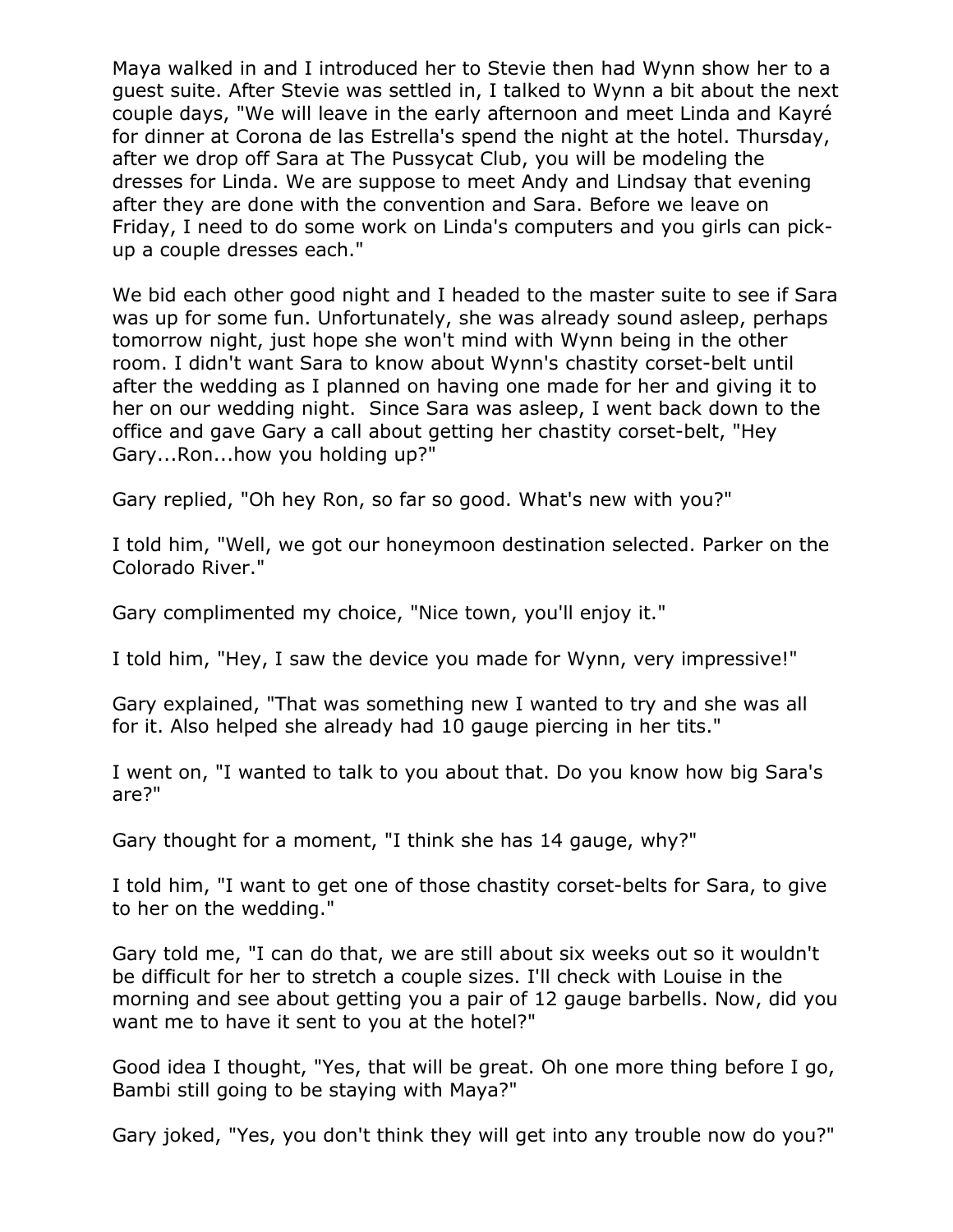I told him, "Well they are both belted..."

Gary added, "...but have their own keys!"

We hung-up, we knew those two would be spending sometime getting to know each other. The next morning I woke up to Sara trying to give me head while I was still wearing my CB-5000. I would have thought she would have left me alone since I had it on. "Sara what are you doing?", I asked.

Her answer, "Trying to wake you up."

I told her, "Well, you have succeeded and now I want to know, why?"

She wined, "We haven't done anything in a couple nights now."

I explained, "Well, now is not a good time. Tonight you and I can have sometime to ourselves."

We got dress and joined, Maya and Stevie downstairs for breakfast. The rain had stopped earlier in the morning and for the most part the roads had dried enough to be passable. As Stevie was getting ready to leave, "I'll have your hotel information Road Runnered about two weeks before you leave."

After Stevie left, Sara and I helped Wynn clean up after breakfast. After they were done, I sent them to pack their bags as we would be leaving in a couple hours. Gary called on my cell, "Hey Ron, just talked to Louise, she says Sara already has 12 gauge in her tits so when I over at the office I'll give you up a pair of 10 gauge. I have all her measurements so it should not be a problem to make the device. Did you want a plug with that?"

I told him, "Of course."

Gary told me, "I'll send the device with the vaginal installed. The plug is a little different being spring loaded connectors when inserting push down and 1/2 turn to the right. It will click into place when in the correct position. To remove push down and 1/2 turn to the left and pops out. Did Wynn show you how it works and putting it on and taking it off?"

I told Gary, "Yes, she did. Thanks for calling, gotta go the girls will be down any minute now!"

Shortly after finishing with Gary, Sara came down and loaded her bags into the Jeep followed by Wynn. After a light lunch I gave Linda a call, "Budget Holstein...Olivia."

I was a little surprised, "Olivia? This is Ron, is Linda or Kayré there?"

Olivia indicated, "No, Kayré is out on business somewhere and Linda is with a supplier. Can I do you anything?"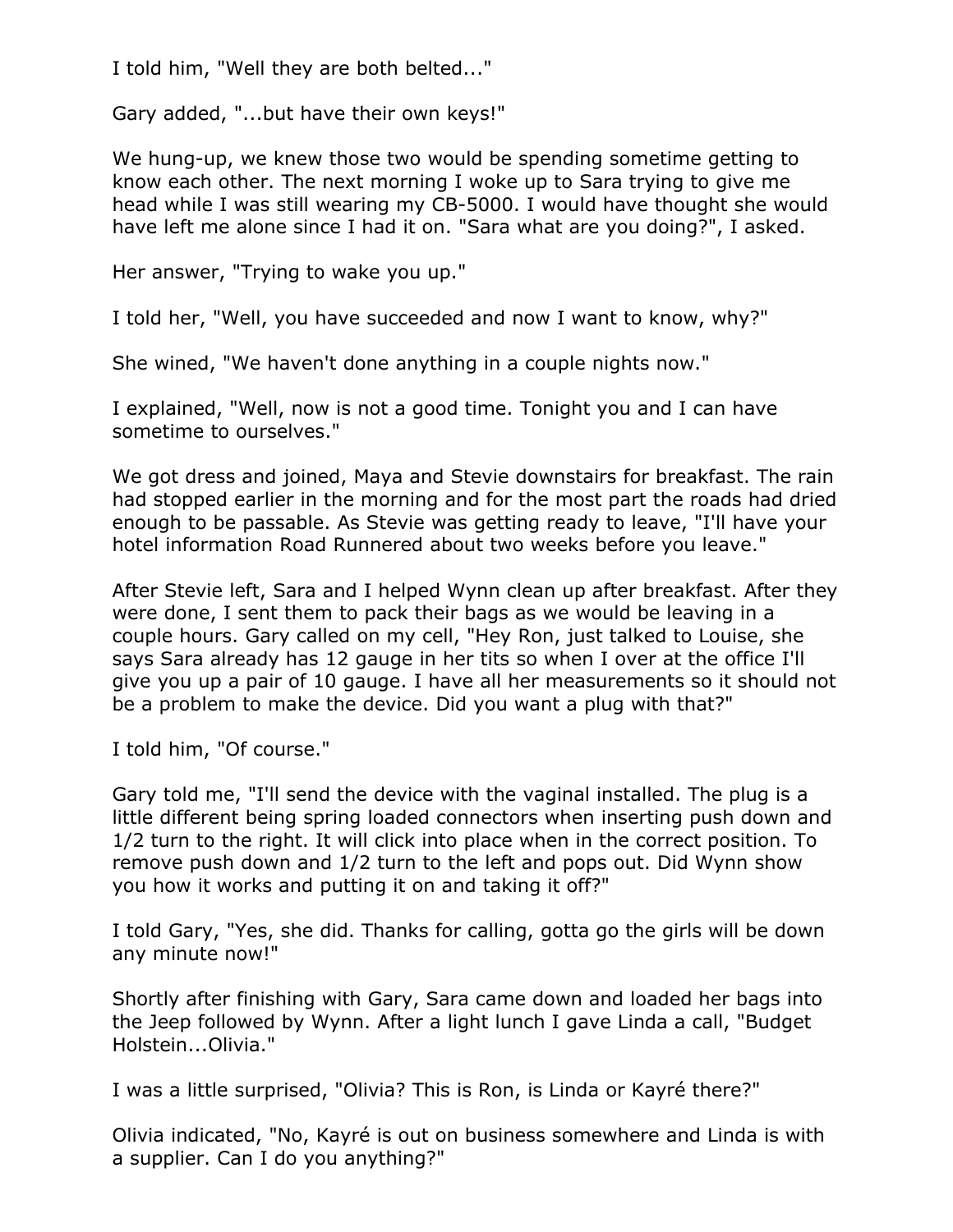I advised her, "Just let them know we are on our way and have Linda call me."

It was almost 2:00 PM when we left and the sky was clouding up again. We made our way to the community exit towards the Marketplace. The Thirsty Cactus Wash was not as full as it was last night, but still had a lot of water in it. As we approached the turn off for the market I noticed an advisory sign from the City of Scottsdale, 'Flooding Ahead. Pima closed Dynamite to Jomax. Use Scottsdale Road.' That was going to add at least an extra 15 minutes but better than being stuck in a wash. Scottsdale Road wasn't much better, but at least it was open. 45 minutes later we finally made it to the freeway and Linda calls. I put the phone on speaker, "Hey Linda, roads are a mess up here we are running about 45 minutes late, just got on the freeway." As we were rounding the bend at Princess, traffic came to a halt and we noticed traffic was being detoured off at Raintree. "Well make that getting off the freeway...looks like were are going to be a little later than we planned."

Linda didn't seemed bothered, "Get here when you can. Oh, you will be at Loews Ventana Canyon Resort again, but large suite this time. I'll meet y'all over at Corona de las Estrella's just call me when you get into Oro Valley"

After what seemed like an eternity were able to exit at Raintree and unlike everyone in front of us I made a left. I knew my way around this part of Scottsdale and knew both Pima and Hayden would be jammed with the detour. Made our way south down to the Pima/90th Street connection and got back on the freeway. It was 5:00 PM when we made it to Florence Junction, I had Sara call Linda to let her know we were an hour or so out. Linda would call Andy and Lindsay and have them meet us for dinner. A little after 6:00 PM we arrived at Corona de las Estrella's where Linda, Lindsay and Andy were already waiting in the lounge. Olivia showed us to our table and said our food would be out shortly. Wynn confused, "We haven't even ordered yet?"

I explained, "We are regulars here and always get a couple of their sampler platters. This way you get a chance to try a little of everything or have their favorite" Turning my attention to Linda for a moment, "Where's Kayré?"

Linda explained, "She should be back soon, last I talked to her she was intimidating a vendor."

Sara caught it before I did, "Intimidating, what is she going to do threaten to whack them?"

Linda laughed, "Well, nothing extreme...although...she did mention something about concrete shoes and fish when I talked to her earlier. No, we have a vendor who wants us to lower our prices."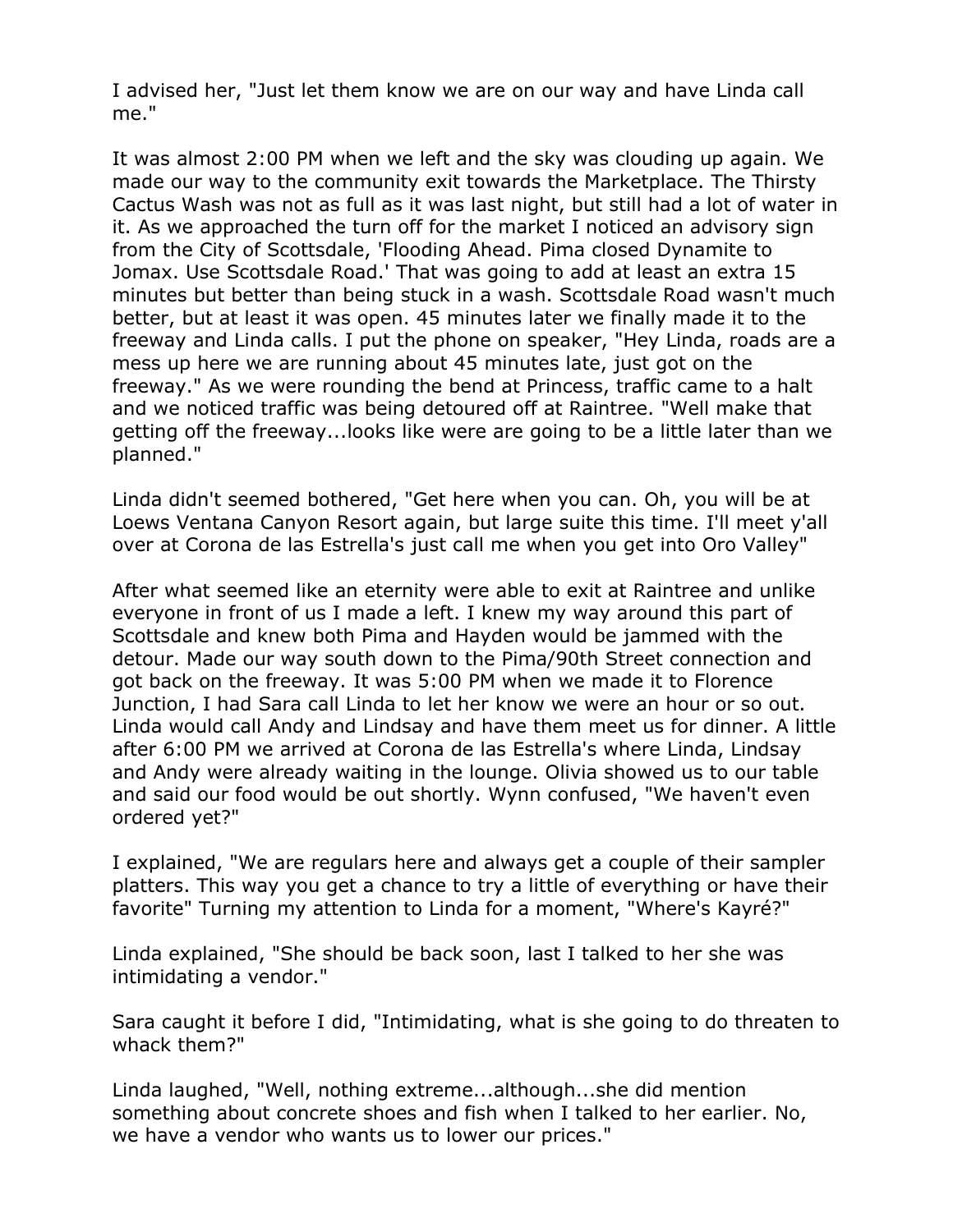Gee this sounded familiar, I had to ask "Who is it, Wal Mart?"

Linda replied, "Oh shit no! Some little mom and pop store, that has their 'know-it-all' teenage son as their buyer. He wants us to sell the products to him less so he can pocket the money. Kayré is friends with his mother and will use that against him so hopefully he will reconsider when she tells them take it or leave it."

Olivia along with Kayré brought over the sample platters and they both sit down to join us. After dinner we chatted a bit and then followed Andy & Lindsay as they lead us to our hotel. I left the girls in the Jeep and went to check-in at the front desk. "Good evening sir. Welcome to Ventana Canyon. Do you have a reservation?"

I replied, "Yes, Ron Merlot."

The agent looked in the computer, "Nothing under that name."

I suggested, "Okay, try Linda Holstein or Budget Holstein."

The agent found the folio, "Holstein, ah yes here we go. Nice location, golf course and view of the mountains. How are you paying for this tonight?" Well, I was not expecting that question but was about to hand her my Plutonium Card..."Oh never mind, this reservation is already paid for! Here's your key cards, drive all the way to the rear then follow the road down and around the golf course. You are in the third section of Casitas on the north side." I looked at her puzzled and she handed me a map, "Like to see if people can find it without the map."

I headed back to the Jeep and followed the map to the Casitas portion of the resort. I was impressed so far, we had our own private covered carport. I put the key card in door and we stood in amazement after I opened the door. The suite was huge, two large bedrooms with king size beds and Jacuzzi tubs, dining room and kitchen along with large living room. Off the living room was a patio over looking the golf course and mountains. The bedrooms were well away from each other so Sara and I would not be disturbing Wynn. Wynn brought in our bags and then asked, "Since I am back in my adopted home town I was wondering if I could go out with some friends tonight."

I was surprised this is the first I knew of Wynn having a 'life' outside of work, "Sure, any idea when you will be back?"

Wynn replied, "Late, don't wait up, although I think you two will be quite busy tonight!"

I told her, "Okay, if you run into any problems give me a call." This worked out nicer than I thought. Sara returned from somewhere and I let her in on the news, "Wynn is going out with friends tonight, so we have the casita to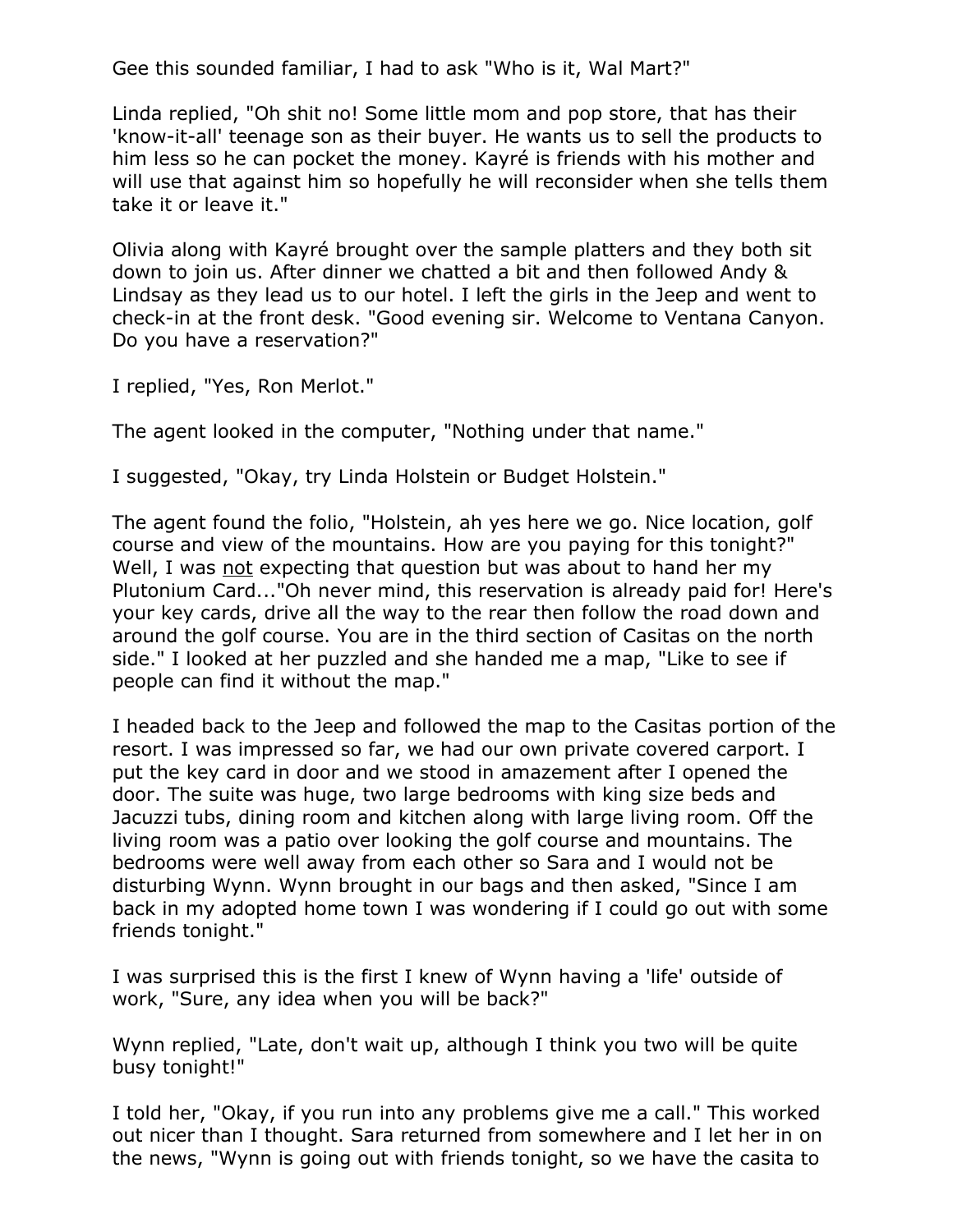ourselves for a while." Sara didn't say a word just walked over and pushed me onto the sofa and started kissing and grouping me wildly. I was able to push her off of me so we could at least get ourselves into the bedroom. We went at each other all night and eventually feel asleep. We were awaken by Wynn knocking on the door, "Get up you two! Breakfast will be served shortly." I went ahead and put Sara back into her belt and she dressed in her biker girl outfit. We walked out to find Wynn wearing a pink min-skirt, matching halter top and black stockings and sandals. I didn't say anything because I didn't want Sara to know, but I did find it odd Wynn was not in her chastity corset-belt. Then again I don't even know if she was wearing it when we left yesterday.

Andy called my cell, "Hey Ron, since the hotel is on our way in, well stop off and get Sara."

I joked with him, "Okay, just slow down and we'll throw her in!"

He asked, "Where are you anyway?"

I advised him of our location, "We are on the northern end by the golf course in the Casitas section, just look for the Jeep."

A half hour had passed and Andy was no where to be seen. Finally forty-five minutes after he had called he showed up. I looked at him, "45 minutes, that pizza better be free!"

He replied, "This isn't Domino's dude!"

I told him,"Oh darn, well just make sure I get her back in one piece!"

Andy with a straight face, "I'll try Ron, but cain't promise you anything!"

Sara left with Andy and Lindsay, just leaving Wynn and I. Since Sara was gone now I could ask Wynn, "I can tell by that outfit you are not wearing your chastity corset-belt."

Wynn told me, "I removed it before we left, didn't want Sara to discover it before she should and besides it will be easier to model the dresses without it on. You don't mind do you? I know you always had Sara in a belt whenever she was 'on duty'."

I corrected Wynn, "No, Sara choose to keep herself belted while on duty and that was more to protect herself from Martina and especially my sister. I guess you don't know about the affair Martina had with my sister do you."

Wynn exclaimed, "With your sister?"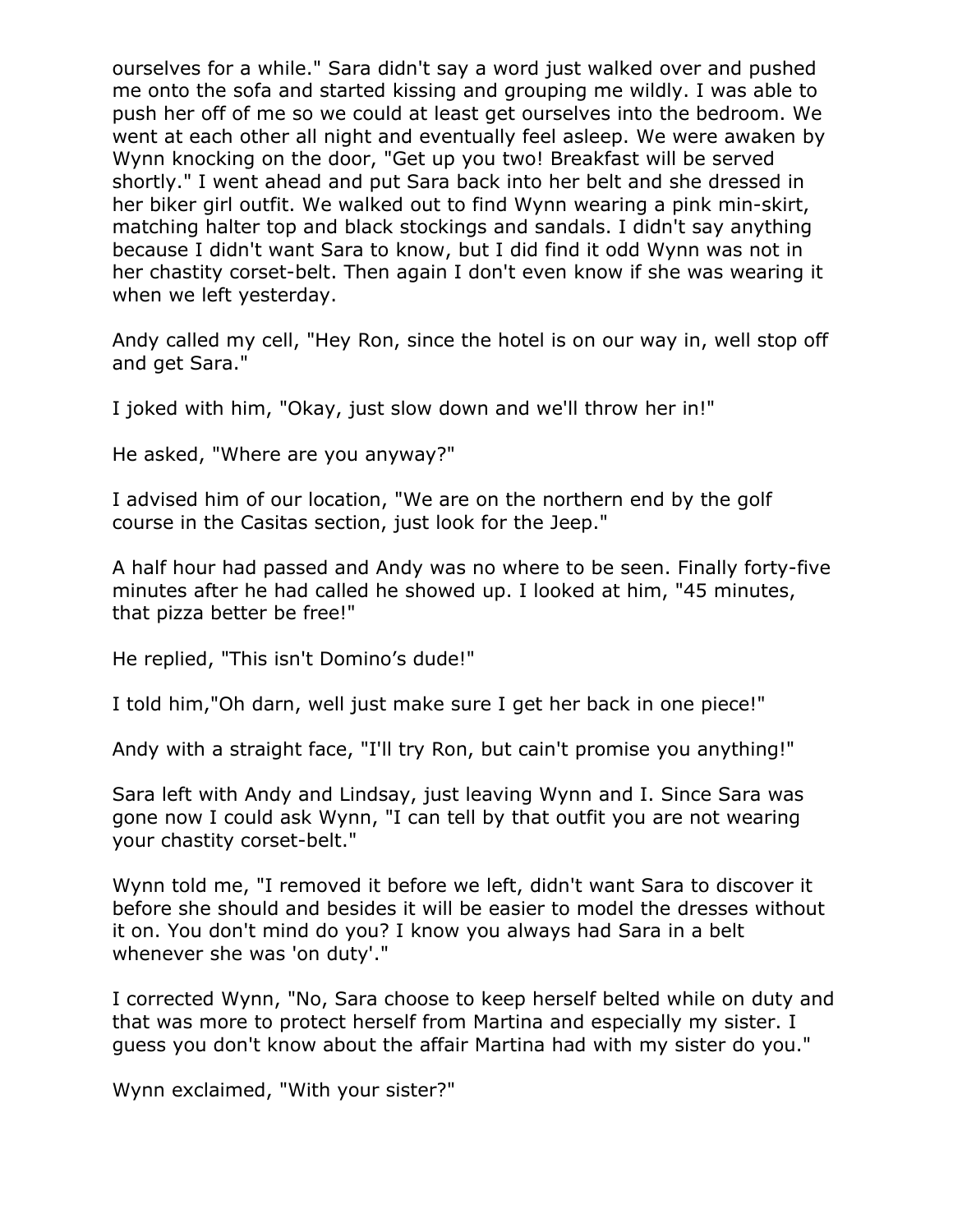I explained, "Yes, quite a story, I'll tell you on the way over to Budget Holstein." As we drove over to Linda's store, I told Wynn the whole story about how I discovered Laura and Martina that dark and stormy night.

Wynn asked, "So your sister is a lesbian?"

I replied, "Yep 110% lesbian, in fact she met up with her old high school sweetheart. That is another story and I'll tell you about that on the way back tonight."

Wynn and Linda spent the next several hours modeling various dresses as I photographed them. Between sets I worked on her computer removing the MicroSquish applications and installing Mozilla Firefox and Thunderbird. I was starting the last computer when Linda called me back. Half a dozen more dresses later they finally finished. I went back to the lone remaining computer and got the Mozilla applications installed just as Linda was walking back in. "Okay, you now have Firefox and Thunderbird on all the computers. Now, what time can we meet tonight to go through all these photos?"

Linda asked, "Well, how about having us over for dinner at Hotel's restaurant, Flying 'V'? I should be able to reserve some tables on the terrace, the view from there is breath-taking."

I called Andy to let him know we would be getting for dinner at the resort. He was finishing up with the convention and would be back with Sara and Lindsay in a couple hours or so. I packed up all my equipment and told Linda to follow us. Wynn reminded me as we left to continue the story about Laura. I filled her in on all the details about Laura, Miss Kitty, my mother and Blanche, "Some crazy sister you have there!"

I replied, "That's what everyone keeps saying!"

We arrived back at the resort and Linda was amazed, "I had no idea they were going to put you in a Casitas, they told me a regular suite."

Now as luck would have it the resort manager was out on the property and when she saw us she came over, "Mister Merlot and Miss Holstein pleasure to see you again."

Linda asked, "Now, I could have sworn when I did their reservations we had them for a regular suite."

The manager replied, "Yes, you did, but when the reservation come through to me to approve the discounts, I comped an upgrade to a Casitas. Mister Merlot worked miracles with our computer system and even helped my friend up at the Boulders. By the way Ron thanks for taking care of us!"

Linda and the manager actually went to college together so they knew each other well. Wynn went in while we were talking to take soak in the Jacuzzi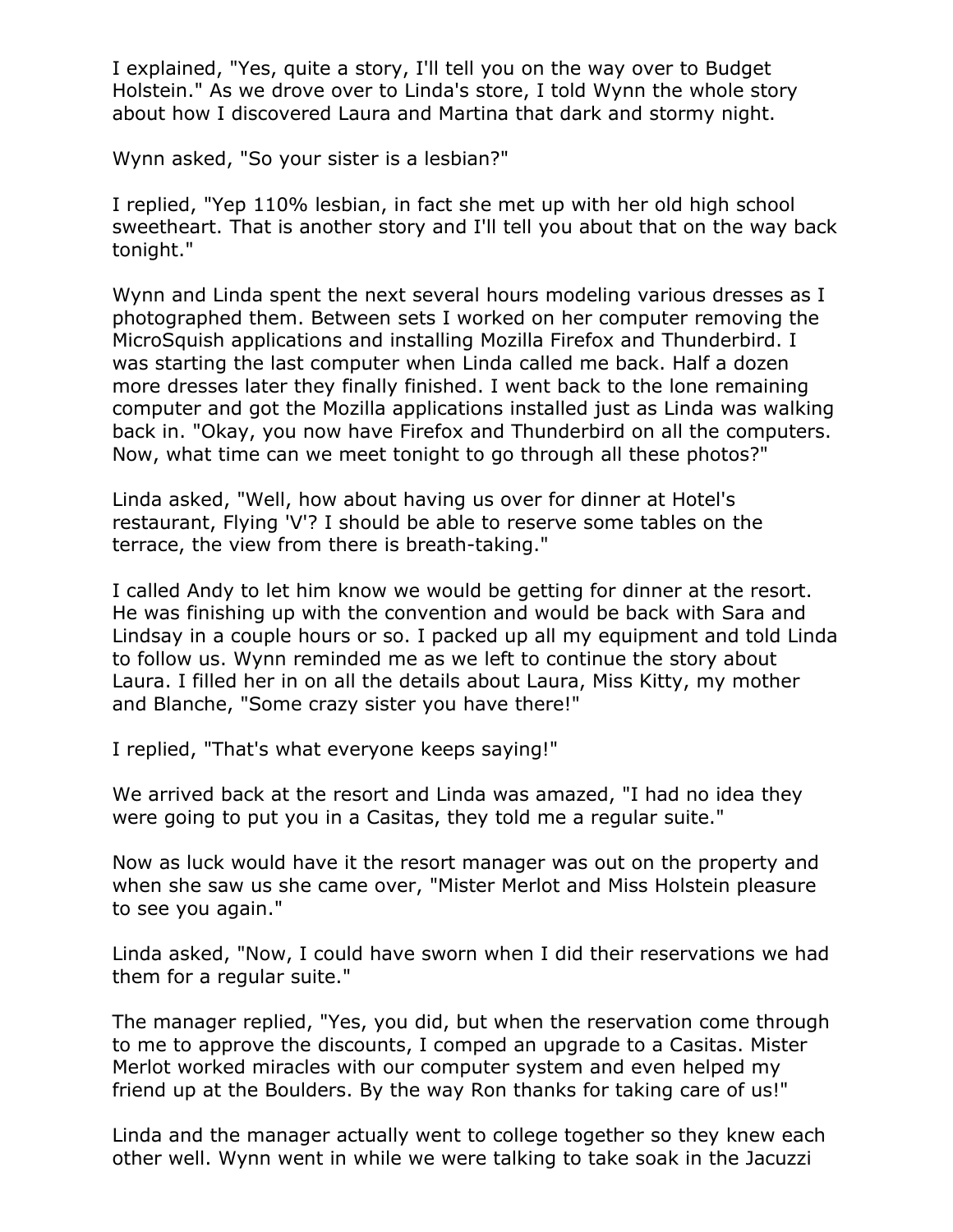and nap before dinner. Meanwhile Linda and I sorted through the pictures. Still amazed me at her age, what a great body Linda had. We had finished sorting through the photos when Andy and the girl's walked in. Sara saw one of the photos of Wynn in a dark purple dress, "Wow, that color looks very good on Wynn! Look Lindsay!"

Lindsay glanced at the photo as well, "Amazing..."

Wynn walked in, "What's amazing?"

Lindsay turned around, "This photo of you in the dark purple dress!"

Wynn was curious, "Let me see...that is amazing! That color has always looked good on me!"

Kayré called to say she was at the restaurant and where were we? The six of us headed over to the Flying V restaurant and as Linda had promised, we had a couple tables on the terrace reserved for our group. I was amazed to find the restaurant served grilled salmon, most place broil it to death. The others had steak and lobster and for desert we split a whole apple pie between the seven of us. Andy and the girls (less Wynn who was out with friends again) headed over to the lounge, which allowed Linda and I to finish up the pictures. It was late when we finished with the photos. All that was left to do was to apply them to the templates and integrate into the catalog. That I would do in the morning and then on our way home we would stop off at Linda's store. I would have her look it over then while the girls to select their dresses.

Since everyone stayed out late, Sara and I went right to bed without any 'extra-circular' activities that evening. The next morning Sara helped me get everything sorted and helped Wynn get our bags loaded. I drove up to the front of the resort to check out. The manager spotted me, "Mister Merlot." I had had enough of the 'Mister Merlot', I asked her, "Please just call me Ron, 'mister' makes me feel old."

She replied, "Sorry Ron. Hey Linda mentioned you are getting married in a few weeks was wondering if you and Sara wanted to come out here after the wedding?"

I advised, "Interesting offer, we are going to spend a week in Parker but coming out here afterward for a week may not be a bad idea. Could use a vacation after our trip to Parker."

She told me, "Just let me know. Here take my card and give me a call when you are ready."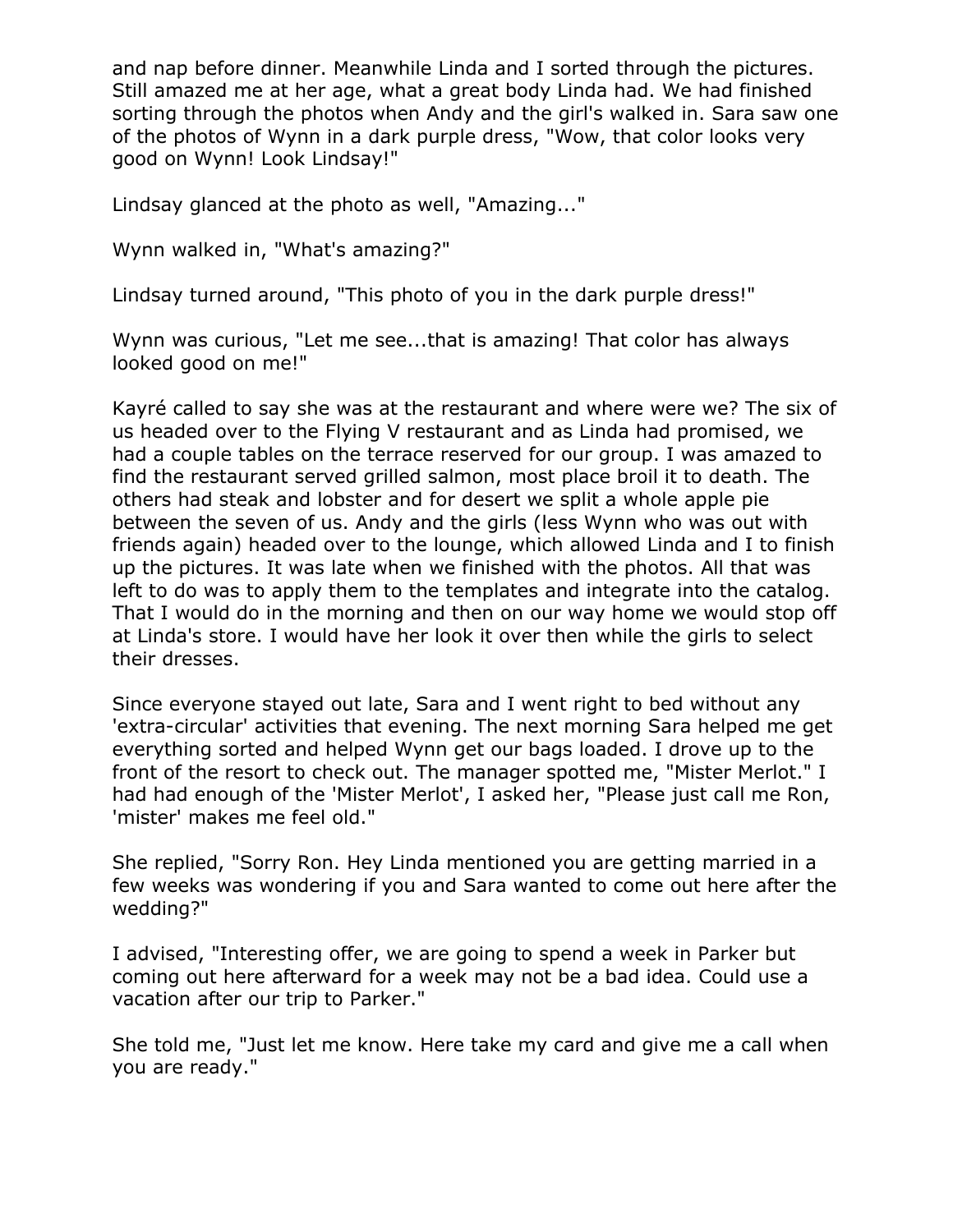I finished checking out and stuck the card in my shirt pocket. I'll have to talk to Sara about this later. We headed over to Budget Holstein and while Wynn and Sara picked out their dresses (along with two for Maya) I showed Linda the catalog. "Ron, you never fail to amaze me, this is so well done!"

We returned home late Friday night to an empty house, Maya was at work and Bambi was back home. Oddly enough there were no messages on the machine, but a pile of mail on the counter though. I sifted through the mail and pulled mine along with anything addressed to Martina out and set Sara's and Wynn's aside. Not thinking I headed up the spiral staircase to go to my office. Midway up I remembered my office was downstairs now and headed down the stairs. I walked into the library and found some my lesbian magazines were sitting on the table. I wondered what those two had been up to while we were gone? I entered my office and set the mail on my desk along with my camera. I thought about going through the mail, but I was too tired. However, there was a small manila envelope sitting on my desk. It was from Louise and contained the pair of 10-gauge barbell piercings for Sara's tit's along with some decorative nipple shields. I thought, "Gary you are a genius, she will never suspect a thing!" I put them in my shirt pocket only to discover the managers card from Loews Ventana Canyon Resort, that I placed on my desk. After heading back upstairs I found Sara in just her bra, belt and stockings. "Sara, I have something for you to try."

Though tired, she tried her best to be enthusiastic, "What is that dear?"

I explained, "Oh, Gary gave me some new tit barbells, they are little thicker than the ones you have now to go with these nipple shields."

Sara looked at the shields and the barbells, "Wow these are nice, you said Gary gave them to you?"

I had to think fast, "Yeah, he was over at Louise's shop since he works right there and she suggested these for you."

Sara smiled, "That is so nice of him!"

I told her, "Yes it was, here let me help you with those. You are going to need a little lube as this is going to stretch your piercings slightly."

The barbells went in a lot easier than I was expecting thanks the lube and the shields looked great on her. By the time of the wedding she should be use to these thicker piercings. I asked Sara how she liked the resort she really enjoyed it there. I told her about the manager's offer and we decided we would go there after our first honeymoon in Parker. The next morning I called the manager back and made arrangements with her. We were now a week away from the wedding and I had made arrangements with the association to have the street closed off and parking. That morning the association called, "We have delivered barricades to the corner of Roadrunner Court and Fairy Duster. Since the south phase is still under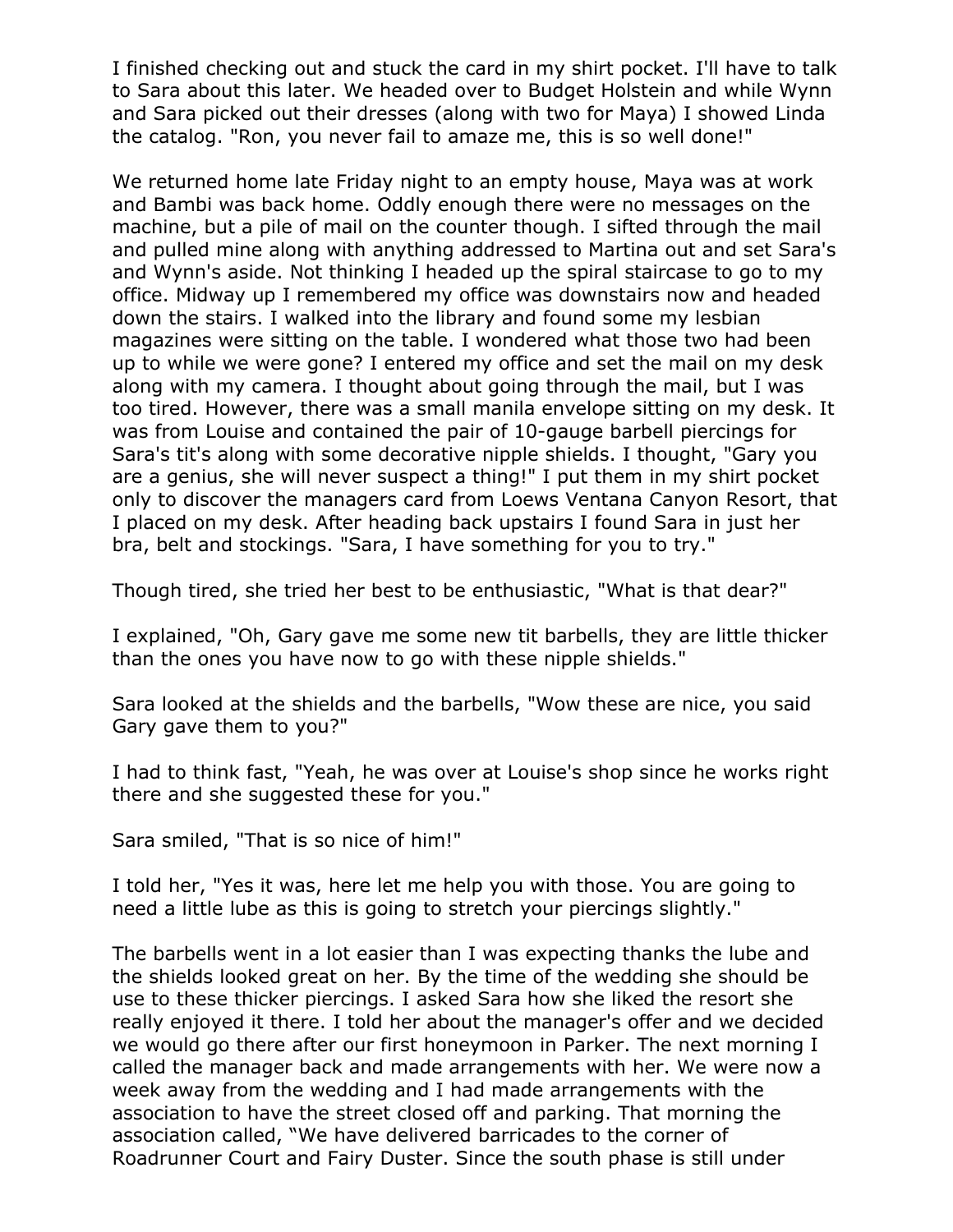construction you can setup those up just south of the entry fountain. We will get back to you later this week about parking arrangements." Much to Gary's relief, the weather had finally dried out. The event coordinators were the first to arrive and began transforming Lot 14 from a barren piece of land into the setting for one of the most beautiful weddings. By the end of the first day they had all the parts for the stage, platform tent, etc piled up on the lot. The next day they began assembling the stage and the tent for the reception. The parties on the evening of our wedding would be on my huge patio since I had the big honkin pool and grill! Later that day Linda and Kayré arrived and they set their trailer up in front of Gary's house. After they were setup, Wynn showed them up to their suite.

In the evening a huge bus arrived at the corner with Texas plates, now wait, I don't recall ordering a country star for the wedding! Turns out it was Jason with an old tour bus he bought from Kenny Rogers and converted it into a mobile home and office. I told him to go ahead and park it in front of the house, with his bus at least I didn't have to worry about where to put him up. It is now Saturday; the wedding is only four days away. Gary called me on his cell and asked me to come over he had some people he would like me to meet. I walked over to the front of his house and he introduced me to Claudette and Randy, the girl's parents. Claudette, you couldn't get a word in edgewise with while Randy you barley understand, much like Boomhauer on *King of the Hill*. While we…well Claudette was talking I noticed a large pick-up truck kept circling the area. I excused myself, thinking it might be more of the presentation crew needing to be guided in. Turns out it was my mother and Blanche. I told them, "Hey! It is a bit of an obstacle course here but just make your way to the driveway over there between the fifth-wheel and the bus."

Carefully Blanche maneuvered their truck and parked under the Porte Cochere. Just heading back to the house when the roar of Harley's broke the morning silence. Coming from the entry were a grey-hair couple on their own Harley's, had to be Gary's parents. They were both dressed in all leather and the lady stopped and ask, "Sonny do you know where Gary Zinfandel lives?" Pointing to Gary's house I replied, "Over there." They drove over and parked in Gary's driveway as I headed over there to meet them. By Saturday evening the reception tent with its fake floor was assembled on the south side of the lot behind the platform and stage areas. Work had also begun on a pathway from the west edge of Gary's lot to the stage and platform areas on Lot 14. Having Gary's house already completed made both accommodating the guests and getting everyone prepared that much easier. Gary, the girls with their parents would prep at his house while everyone else including my mother and Blanche would be prepping at mine. From the corner came loud honking, from a Gold Cadillac! As soon as I saw the car I knew it was Laura with Miss Kitty and I walked over to the corner to move the barricades to allow her to enter. As I was moving the barricades I commented, "What is this Deja Vu?"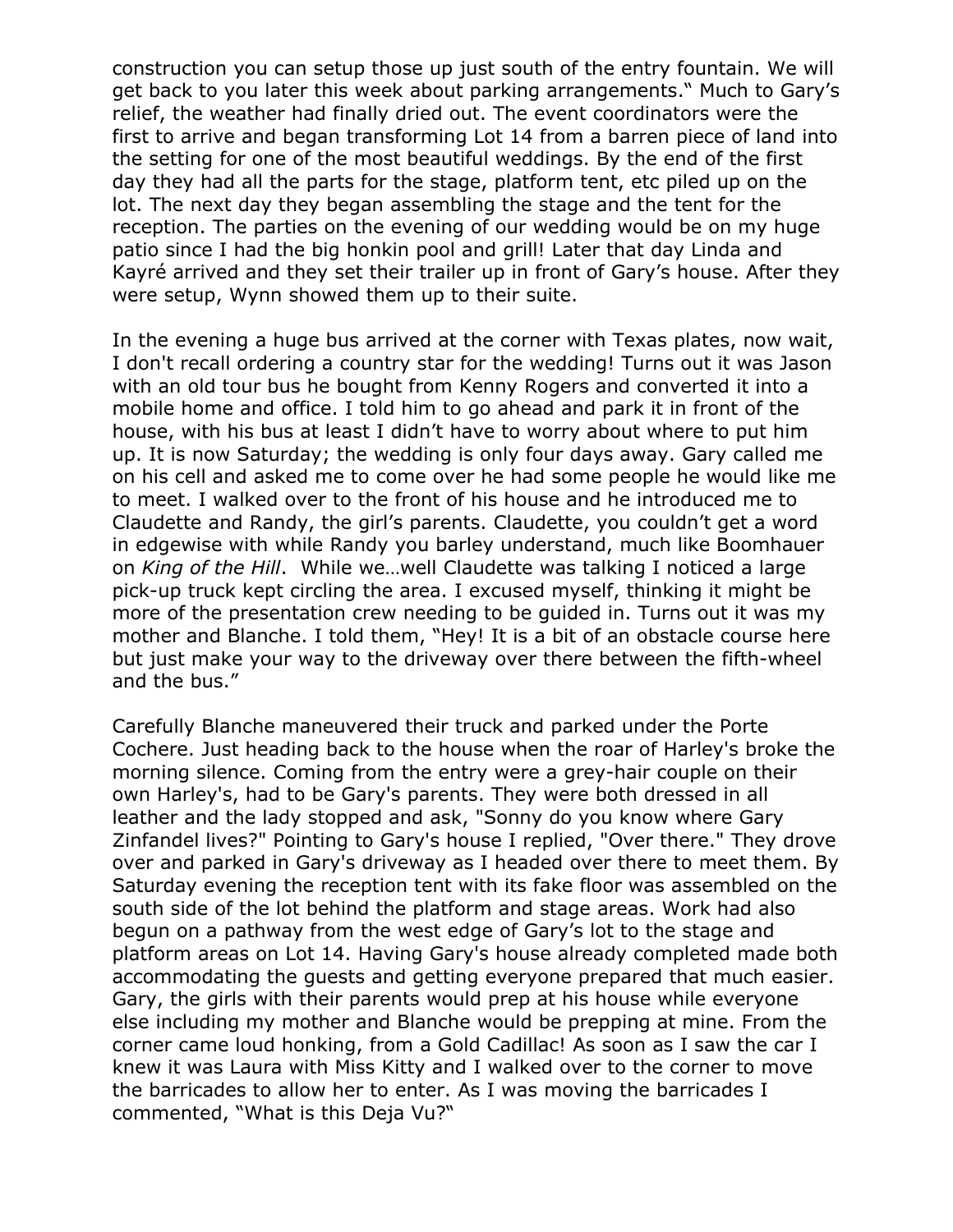She joked back, "Don't worry Ron, I am not going to fuck Martina, she's Marc's now!"

Laura drove in and parked in the courtyard and I introduced them to Wynn who showed them up to their suite. Sunday was fairly quiet other than Linda and Jason getting all the outfits prepped, lots of leather to be cleaned and polished. Olivia arrived that afternoon and with the assistance of Kayré started decorating the inside of the tent. They could only work until sunset as lights and the rest of the electrical had yet to be installed. A mobile generator along with air conditioners were suppose to arrive Monday morning from CAT. We did a mock-rehearsal that evening and discovered we would need to change the seating arrangement slightly. We decided the seats should be pointed more towards the northwest instead of true west due to the sun setting further south in the western sky in September. This arrangement would eliminate the glare of the sun as well as provided beautiful views of the setting sun's shadowy reflections on the hills surrounding the community.

Very early on Monday morning CAT Rentals arrived with portable airconditioning along with a generator. The event coordinator setup a smaller, non-enclosed tent to the rear of the main tent for the Corona de las Estrella's catering staff. The catering staff who would be arriving Wednesday morning. By the afternoon the event coordinators let us know the tents and the lot were completed. Gary and I took a walk along a raise faux stone walkway extending from the western edge of his lot, past my lot into the culde-sac out to Lot 14. From there the pathway led to the platform and stage area on the northern end of the lot. The reception/staging tent was on the southern end of the lot behind the stage. A few chairs had been placed on the faux stone platform so we would make sure the orientation was as we desired. Gary and I entered the tent and were amazed at the size and how much Kayré and Olivia had already decorated. However, we would later learn partitions would be assembled to separate the DJ, catering and staging areas. Furthermore, tables and chairs would be arriving the next morning and would fill in a lot of the space. I was expecting the dance floor to be set off on one side of the tent but instead it was in the center and would be surround by a semi-circle of tables and chairs.

Tuesday was a constant traffic jam in the cul-de-sac with all the deliveries and setup crews. First to arrive was ANOZIRA Party Supplies with the tables and chairs for the reception tent along with seating for the ceremony. By mid-morning they had setup all the chairs for the ceremony and began getting the tables and chairs setup in the reception tent. My cell phone started ringing, it was the association, "Sorry we haven't gotten back to you sooner, you can go ahead and use lots 16, 17 and 18 for parking. Further if you like, we can provide free valet parking in the area to the west of the circle for a nominal fee." The valet parking would make it a lot easier on our guests so I told them to go ahead. That evening the florist arrived and began getting the flowers for inside the tent arranged. They would wait until the morning to deliver and arrange the flowers outside. Olivia pulled Gary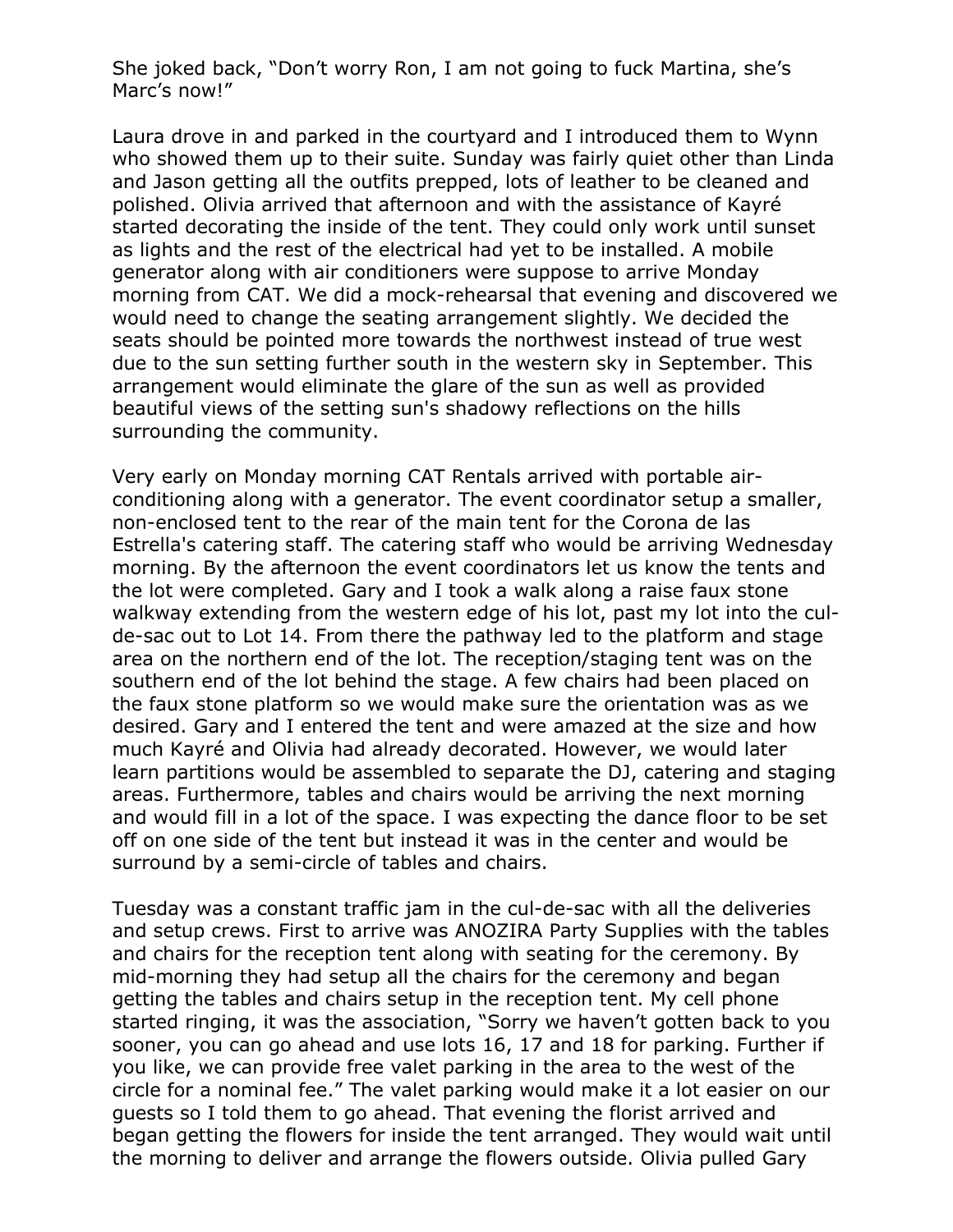and I aside, "My catering crew will be here first thing in the morning and we are expecting a food deliver pretty early as well."

By Tuesday evening it was the 'calm before the storm'. It was quiet for now but we knew by early Wednesday morning it would be far from calm! Gary and I watched the spectacular sun set this evening. We sat on the stage and looked around at the panoramic view of the sun's shadowy reflections hitting the hills. We were glad we had made the minor change to the seating arrangement. I had to ask, "So Gary, are you nervous yet?"

Gary joked, "Nervous? What do I have to be nervous about? Well, to be honest Ron, I been so busy really haven't had time to even think about it. Everything seems to be coming together so perfectly! I called up to the resort in Sedona to confirm our reservations and when they found out it was our honeymoon, they upgraded us to a suite!"

I told him, "Groovy, Sara and I will be going to Parker for a week then out to Loews Ventana Canyon for another week or so."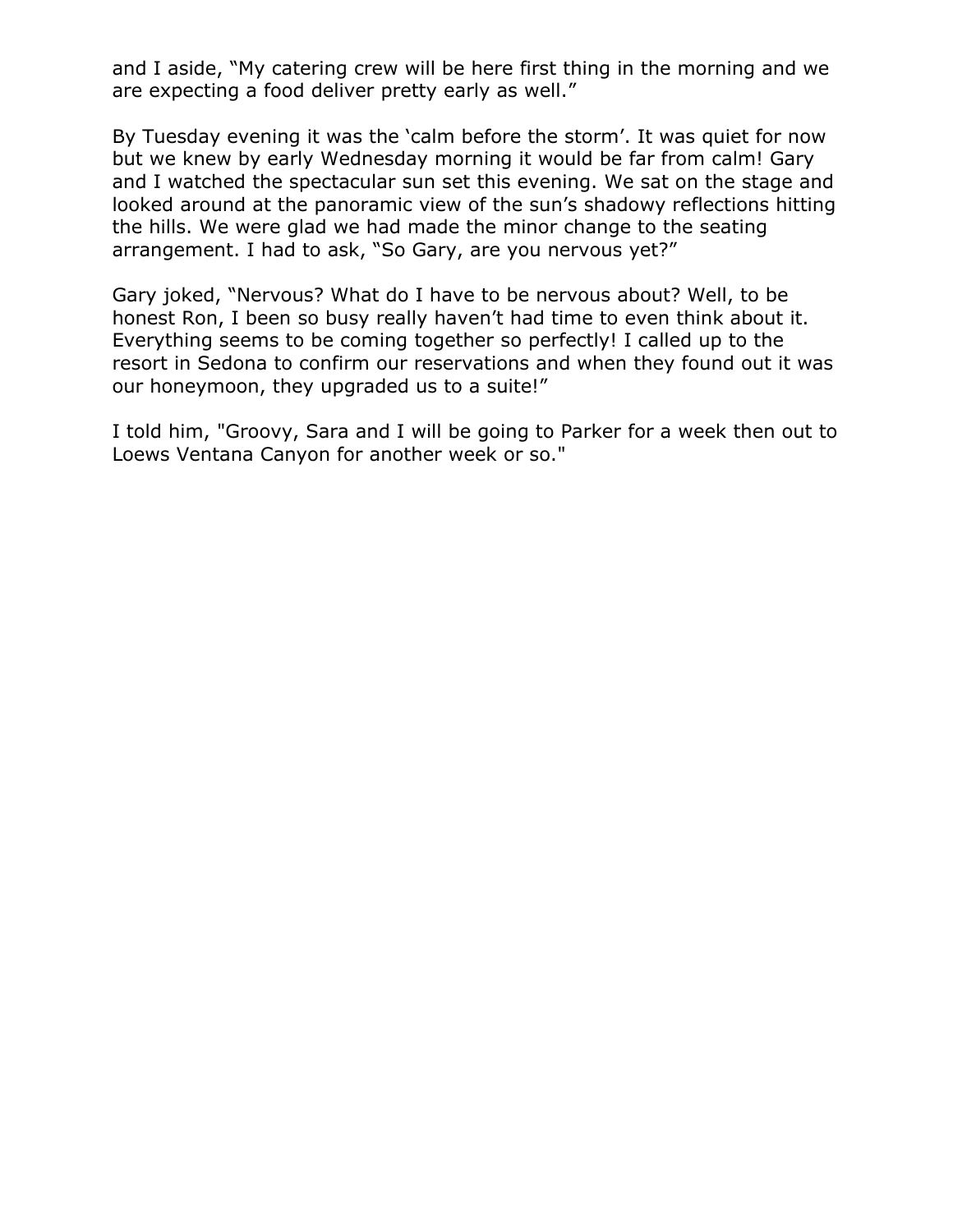## **Chapter 58: T Minus 18 Hours and Here Comes The Bride Brides!**

We had headed back to our houses to *try* to get some sleep before the big day. Dark and early Wednesday morning, several refrigerated trucks arrived, some were for the caterers others from the florists with the outside flowers. A little bit after sunrise the catering crew from Corona de Estrella's arrived along with the event coordinators. Gary came out after sunrise and was a little concerned about the clouds, "Sure hope it doesn't rain!"

I looked up to the blue sky and saw broken white puffy clouds over the surrounding mountains and assured Gary, "No, those aren't going to produce any rain, in fact if anything they will provide for a nice backdrop. Sort like all those old westerns you see on TV with the stacked clouds off to the horizon. Plus if they stick around through sunset, the shadows they will cast on the hills will really add to the beauty." Gary seemed to have calmed down now and I took him and the girls to breakfast at the Good Egg. We returned a couple hours later at high noon and everything was for the most part done with the exception of the food, which was still cooking. We heard a familiar loud rumble of the Pink Monster coming from the community entrance. What we didn't know was while we were out Martina and Maya had gone down to the Safeway to do some shopping for the party tonight. I was wondering why they would take the Hummer but soon found out why when they parked in the courtyard. In the back there were several cases of soda and at least a dozen cases of bottled water. I was confused and asked Maya, "I thought the event coordinating company was going to provide the water?"

She explained,"They were, but somewhere there was snafu and the order was never place. They provided us \$1000 to get our own water." I was grateful the coordinating company covered the cost and we had the Safeway close at hand. The association's valet service arrived and setup just south of the main entry road. Guests would come in through the main entrance, go south and then drop their cars off at the Valet next to Gary's house. Each guest would be given a bottle of water as they entered the raised faux stone walkway to the seating area. Additional bottles of water would be placed underneath each chair. The first guests to arrive were Andy and Lindsay along with Marc. They stopped at the Valet got out of their car and were given a bottle of water. As they were walking towards Gary house, the valet parked their car on lot 18. Various family members started arriving over the next couple hours.

I had noticed a younger lady running around snapping photos, turns out she was commissioned by Linda and Olivia. She kinda went about her own way and I lost track of her when the event coordinator got on his bullhorn, "All those involved in the ceremony come to the end house."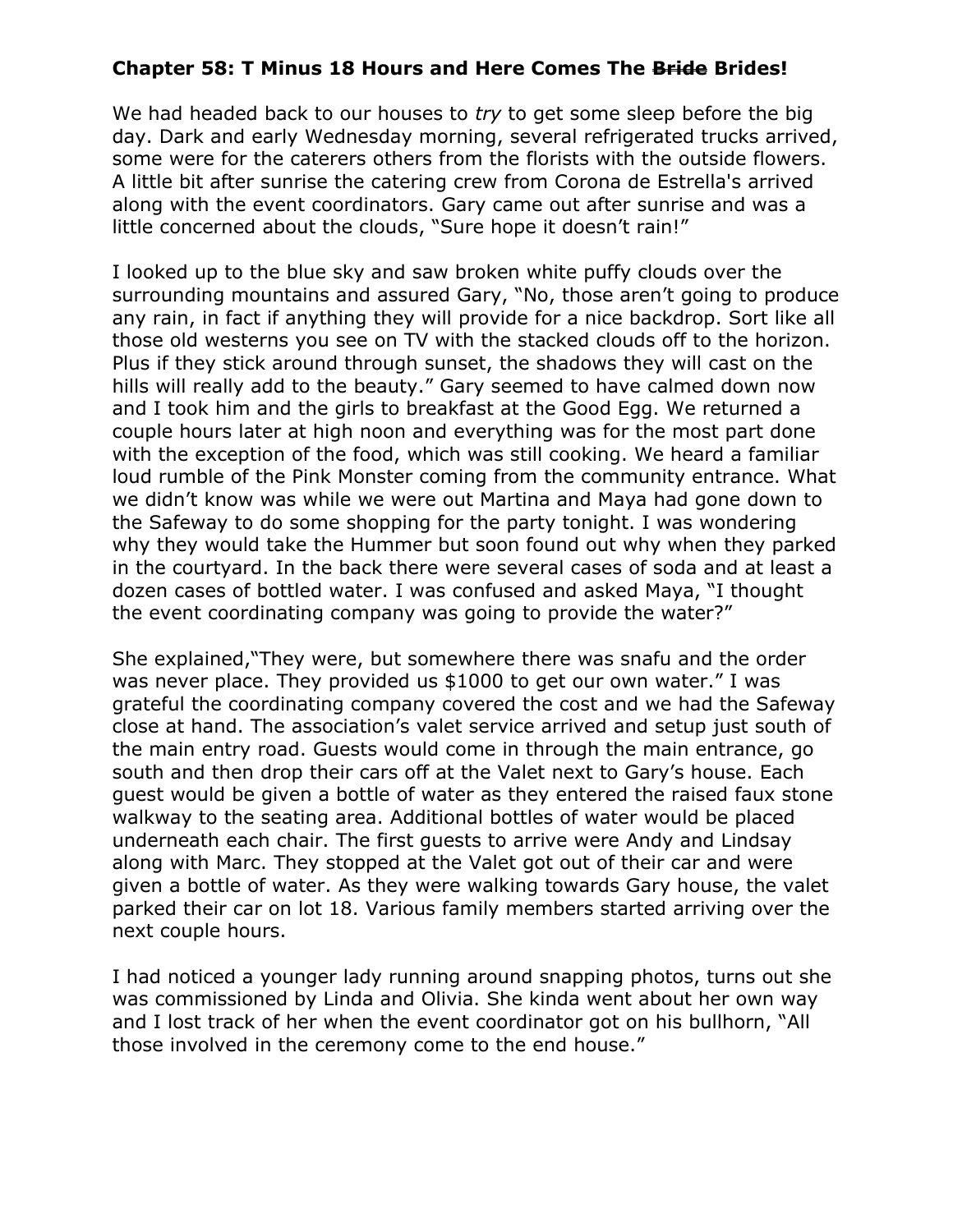15 minutes later we were all assembled at my house and the coordinators ran through the time line:

- 3:00 PM bride slaves dress, make-up hair, bondage, etc
- 3:30 PM non-immediate guests arrive groom and best man prepare
- 4:45 PM brides, bride's father, grooms, maids of honors, and bride slaves positioned
- 5:00 PM sun beginning to set and ceremony begins
- 5:05 PM bride slaves, maids of honors walk down aisle with the grooms.
- 5:10 PM brides comes down the aisle with their fathers/partners
- 5:15 PM under the setting sun exchange vows and first kisses as husbands and wives
- 5:25 PM sun nearly set ceremony wraps up and exit bride slaves
- 5:30 PM bride slaves, best men, maids of honor, grooms and brides change for reception
- 5:45 PM move guests into reception tent and enter all except brides and grooms
- 6:00 PM enter into reception tent bridges and grooms
- 6:10 PM food is served
- $\cdot$  6:45 PM 1<sup>st</sup> dance of the brides and grooms
- 6:50 PM open dance floor to all and continue to serve drinks and snacks
- 7:40 PM last dance
- 7:45 PM move DJ to Merlot's
- 8:00 PM end reception quests leave
- 8:30 PM begin party at Merlot's

We were quickly approaching 3:00 PM, Linda and Jason staged at my house to prep Laura, Martina, Sara, Maya and myself while Kayré and one of Jason's assistants were at Gary's getting Gary, Bunny and Bambi ready. A quarter to four I walked out to see many of the guests had already begun to arrive. Not surprisingly, there were many Harley's parked on the western lots. I had never realized how many people Gary and the girl's knew. I went back into the house to see how the bride slaves were coming along, upon entering the living room I saw Maya wearing the ivory hobble dress, white stockings and Jason's special bridal sandals. Linda was working on the corset top of Maya's dress and saw me enter pointing to Wynn, "Can you give me a hand over her and tighten Wynn's top?"

I walked over to Wynn and told her to lean forward against the sofa just as Maya was. Slowly and carefully I began tightening the laces of her corset top, until her waist and hips were in the perfect hourglass shape. Martina came down the stairs next and asked me to tighten her corset top as well. I looked at Martina and was shocked how brilliant she looked in ivory with the contrast of between her dark complexion and long black hair was indescribable. She too was wearing the white-thigh highs with Jason's sandals and this was the first time I had ever seen her wear white stockings, most times she wore black or even pink! Linda had gone upstairs while I was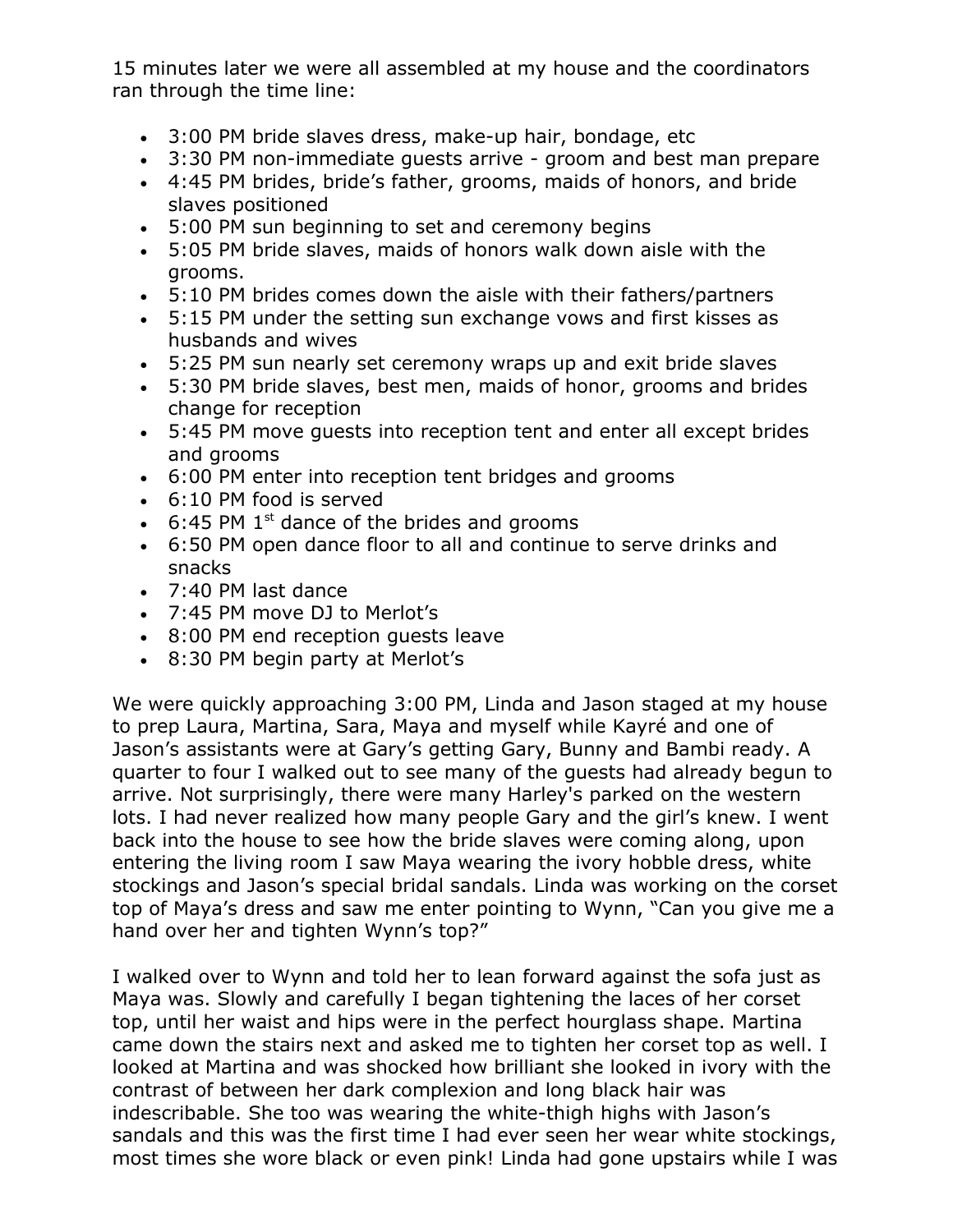working on Martina's top and soon returned with Laura who was already corseted. Linda told me to come up with her to the presentation room it was time for me to get dressed. One the way up she informed me, "I made a slight change to the reception outfits for the brides. Nothing major but they will stand out from all the bride slaves."

I was a little concerned, "Define slight change."

Linda just laughed, "You'll see, don't worry it is nothing dramatic. Now come on we need to get *you* ready."

She fitted me into an ivory leather tuxedo, leather pants and white cowboy boots. She even had an ivory 10-gallon cowboy hat and a hub-cap sized belt buckle for me to wear as well. I looked in the mirror, "Linda, I look like a Texas Cattle Rancher or worse an 80's used car salesman!"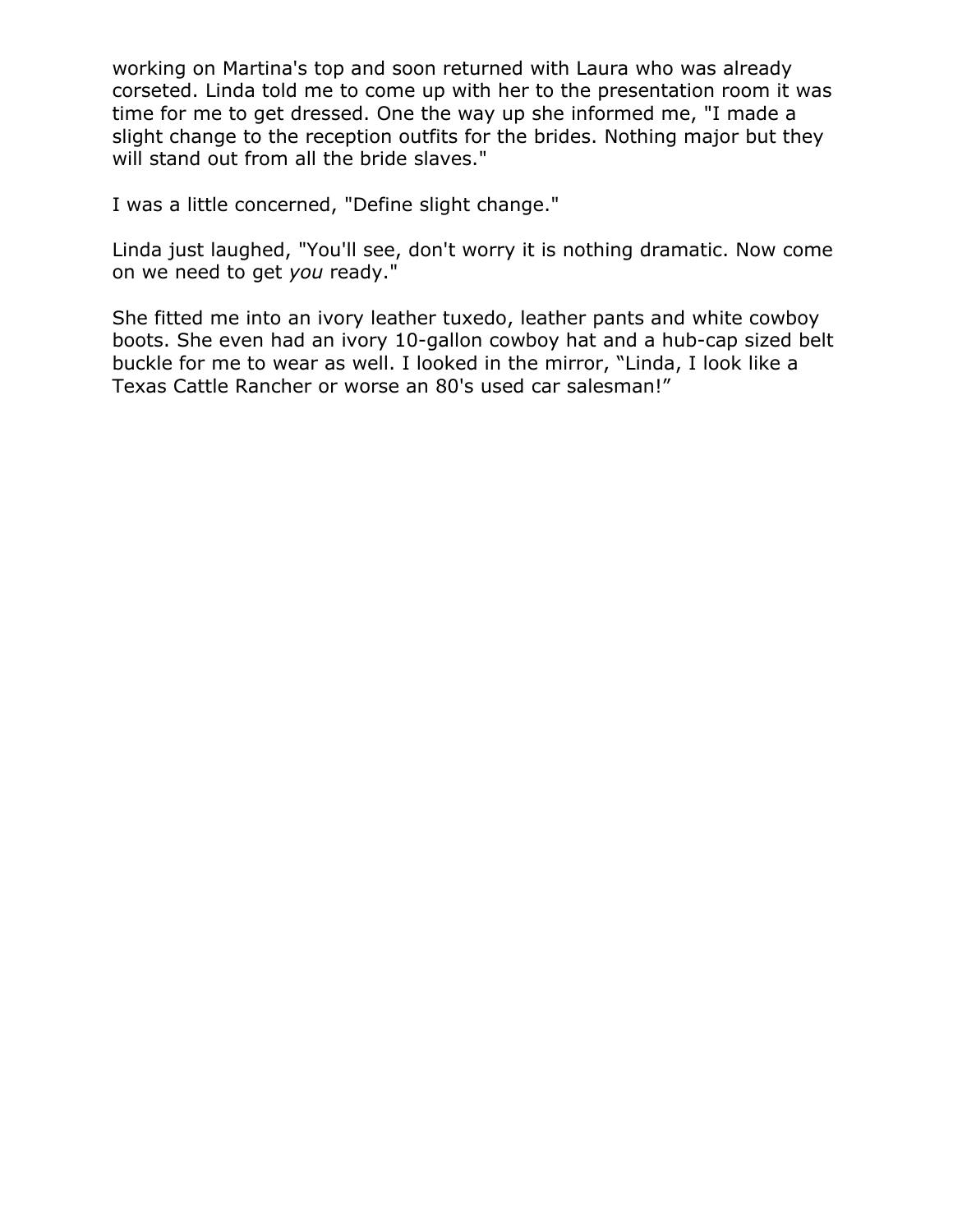She got a laugh, "Well, Gary is going to be dressed the same way as well. The girls are ready just waiting for word from Kayré."

Over a 2-way radio came Kayré's voice, "Okay, mom we are ready to move everyone to the staging area." I followed Linda with the girls as she exited the house from the front door. Up front were Kayré with Gary and his girls; Linda and our group followed them over to lot 15 (neighbors were gone so they let us use their lot for staging) then into the staging tent. I didn't notice at first, but none of the bride slaves had their wrist restraints on, "Linda weren't the bride slaves going to have the wrist-to-waist belts?"

Linda explained, "Yes, once we get in the tent we will put the belts on the girls. Oh and Gary has something very special for Bunny and Sara to wear, but he wants to keep it a surprise."

Great more surprises. What were they trying to do, kill me before I even got married? Once inside the tent I helped Kayré and Linda with securing the bride slaves wrists to their sides with the white wrist-to-waist belts. We check our watches (or in my case cell phone) it was now 4:40 PM, Linda and Kayré were getting the bride slaves ready for the VERY slow walk out onto the platform. I was frantically looking for Gary beginning to wonder if he had gotten cold feet. Thankfully he appeared wearing nearly the same outfit, including the belt buckle the size of a hubcap, "Nice suit Ron and did you win that buckle in a rodeo as well!" An interesting trick since Gary has never been on a horse in his life. He handed me a set of keys along with the rings and told me to put them in my pocket. 5:00 PM the ceremonial music began and the bride slaves with their wrists secured to their sides in thick ivory colored leather slowly made their way to the stage. A few minutes later, Gary and I walk down the isle. We look out into the audience and I am amazed at the number of people in attendance. Gary looked around at the sky that had a few puffy clouds and then notices the shadows on the surrounding mountain as the sun was starting to set, "You were right Ron, the clouds do add a nice effect!"

I told him, "Yep, couldn't have asked for a more beautiful night. Alrighty deep breathe, are you ready?"

Gary was a little hesitant at first then did a Dusty Chandler, "Let's do this!" I signaled to Linda who signaled to the organist who started the Wedding March. The organist hit and held the opening notes of the 'Wedding March' very strongly and loudly to get everyone's attention. A hush fell over the crowd and everyone turned towards the staging tent. Very slowly, Randy and Bambi emerged with Bunny, as did Sara with her father and Lindsay, also in a hobble dress as her salve of honor holding on to her arm. Bunny's and Sara's dresses looked like the traditional strapless ivory wedding gowns except for the bottom leather hobble skirt. I soon saw what Linda meant by Gary having something very special for Sara and Bunny to wear. Both Sara and Bunny's wrists were cuffed in front of them in gold handcuffs which were connected to gold belly chains which connected a gold lead chains with gold